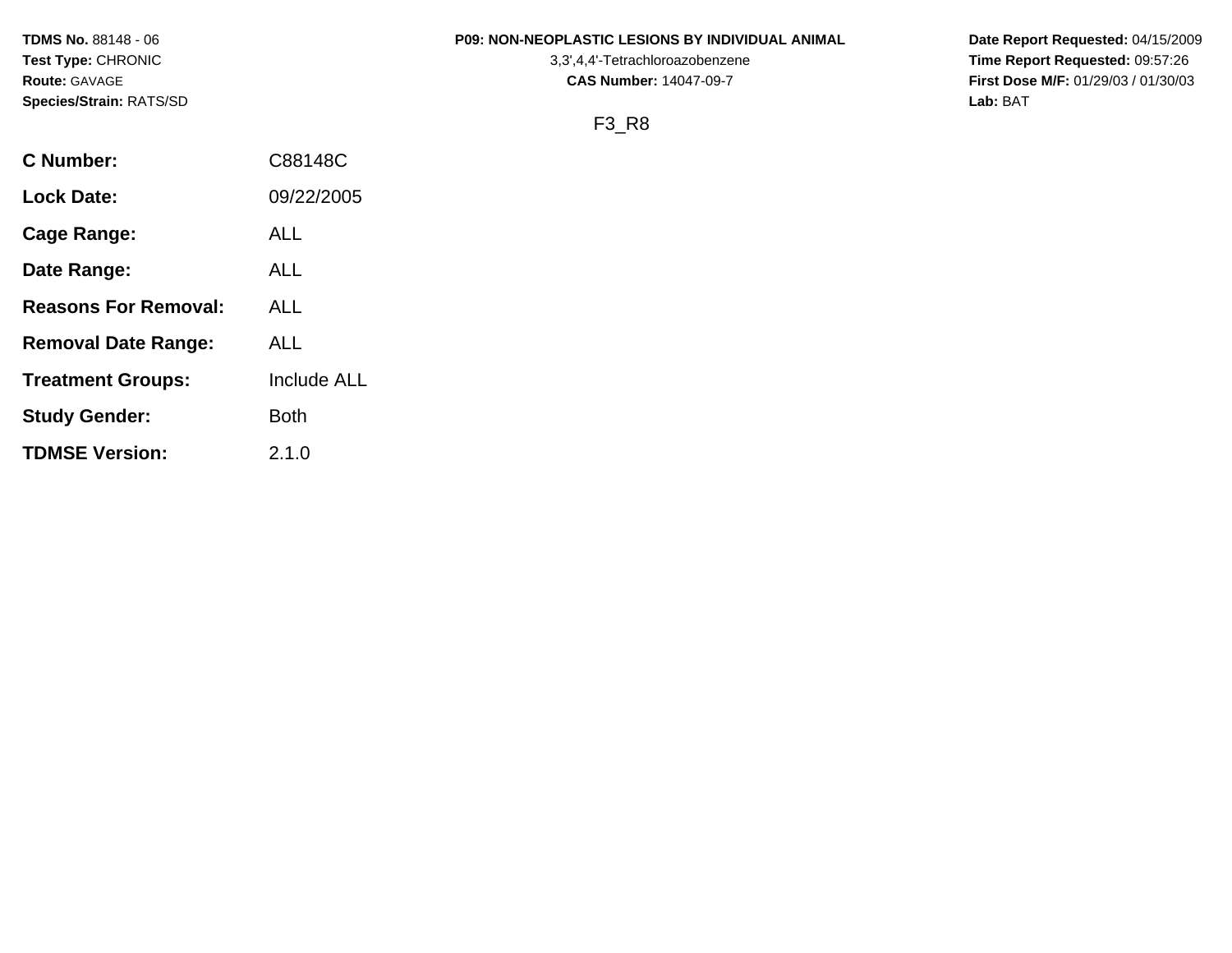### **TDMS No.** 88148 - 06 **P09: NON-NEOPLASTIC LESIONS BY INDIVIDUAL ANIMAL Date Report Requested:** 04/15/2009

**Test Type:** CHRONIC 3,3',4,4'-Tetrachloroazobenzene **Time Report Requested:** 09:57:26 **Route:** GAVAGE **CAS Number:** 14047-09-7 **First Dose M/F:** 01/29/03 / 01/30/03

| DAY ON TEST<br>                                                                                   | 0<br>$\,6$<br>$\mathsf 3$<br>9           | $\mathbf 0$<br>$\overline{7}$<br>$\boldsymbol{2}$<br>$\overline{7}$ | $\mathbf 0$<br>$\overline{7}$<br>$\overline{c}$<br>$\overline{7}$ | 0<br>$\overline{7}$<br>$\boldsymbol{2}$<br>$\overline{7}$ | 0<br>6<br>5<br>$\mathbf 0$                       | $\mathbf 0$<br>4<br>9<br>6                       | 0<br>$\overline{c}$<br>$\overline{7}$<br>$\overline{\mathbf{4}}$ | 0<br>$\overline{\mathbf{4}}$<br>$\boldsymbol{9}$<br>6 | 0<br>$\overline{7}$<br>$\overline{c}$<br>$\overline{7}$ | $\pmb{0}$<br>$\boldsymbol{7}$<br>$\boldsymbol{2}$<br>$\overline{7}$ | 0<br>$\overline{5}$<br>$\,6$<br>$\overline{7}$       | 0<br>$\boldsymbol{7}$<br>$\overline{2}$<br>$\overline{7}$ | 0<br>$\overline{7}$<br>$\overline{2}$<br>$\overline{7}$ | 0<br>$\overline{7}$<br>$\overline{c}$<br>$\overline{7}$ | 0<br>$\overline{7}$<br>$\sqrt{2}$<br>$\overline{7}$ | 0<br>3<br>$\boldsymbol{9}$<br>8                                  | 0<br>$\overline{7}$<br>$\boldsymbol{2}$<br>$\overline{7}$           | 0<br>$\boldsymbol{7}$<br>$\overline{2}$<br>$\overline{7}$ | 0<br>$\sqrt{5}$<br>$9\,$<br>$\overline{2}$ | 0<br>$\overline{7}$<br>$\overline{2}$<br>$\overline{7}$    | 0<br>$\overline{7}$<br>$\boldsymbol{2}$<br>$\overline{7}$ | 0<br>$\overline{7}$<br>$\overline{c}$<br>$\overline{7}$            | 0<br>$\overline{7}$<br>$\boldsymbol{2}$<br>$\overline{7}$ | 0<br>$\sqrt{5}$<br>3                                                | 0<br>$\overline{7}$<br>$\overline{c}$<br>$\overline{7}$ |                 |
|---------------------------------------------------------------------------------------------------|------------------------------------------|---------------------------------------------------------------------|-------------------------------------------------------------------|-----------------------------------------------------------|--------------------------------------------------|--------------------------------------------------|------------------------------------------------------------------|-------------------------------------------------------|---------------------------------------------------------|---------------------------------------------------------------------|------------------------------------------------------|-----------------------------------------------------------|---------------------------------------------------------|---------------------------------------------------------|-----------------------------------------------------|------------------------------------------------------------------|---------------------------------------------------------------------|-----------------------------------------------------------|--------------------------------------------|------------------------------------------------------------|-----------------------------------------------------------|--------------------------------------------------------------------|-----------------------------------------------------------|---------------------------------------------------------------------|---------------------------------------------------------|-----------------|
| <b>SPRAGUE-DAWLEY RATS MALE</b><br><b>ANIMAL ID</b><br>0 MG/KG                                    | 0<br>0<br>$\pmb{0}$<br>0<br>$\mathbf{1}$ | 0<br>0<br>$\mathbf 0$<br>$\mathbf 0$<br>$\overline{2}$              | 0<br>$\mathbf 0$<br>$\Omega$<br>$\mathbf 0$<br>3                  | 0<br>$\mathbf 0$<br>$\Omega$<br>$\mathbf 0$<br>4          | 0<br>$\mathbf 0$<br>$\Omega$<br>$\mathbf 0$<br>5 | 0<br>$\mathbf 0$<br>$\Omega$<br>$\mathbf 0$<br>6 | 0<br>$\mathbf 0$<br>$\Omega$<br>$\mathbf 0$<br>$\overline{7}$    | 0<br>$\mathbf 0$<br>$\mathbf 0$<br>$\mathbf 0$<br>8   | 0<br>0<br>$\mathbf 0$<br>$\mathbf 0$<br>9               | 0<br>0<br>$\mathbf 0$<br>$\mathbf{1}$<br>$\mathbf 0$                | 0<br>0<br>$\mathbf 0$<br>$\mathbf{1}$<br>$\mathbf 1$ | 0<br>0<br>$\mathbf 0$<br>$\mathbf{1}$<br>$\overline{c}$   | 0<br>$\mathbf 0$<br>$\mathbf 0$<br>$\mathbf{1}$<br>3    | 0<br>0<br>0<br>$\mathbf{1}$<br>4                        | 0<br>$\mathbf 0$<br>$\mathbf 0$<br>1<br>5           | 0<br>$\mathbf 0$<br>$\pmb{0}$<br>$\mathbf{1}$<br>$6\phantom{1}6$ | 0<br>$\mathbf 0$<br>$\mathbf 0$<br>$\overline{1}$<br>$\overline{7}$ | 0<br>$\mathbf 0$<br>$\mathbf 0$<br>$\mathbf{1}$<br>8      | 0<br>0<br>$\Omega$<br>$\mathbf{1}$<br>9    | 0<br>$\mathbf 0$<br>$\Omega$<br>$\overline{c}$<br>$\Omega$ | 0<br>$\mathbf 0$<br>$\Omega$<br>$\overline{2}$            | 0<br>$\mathbf 0$<br>$\Omega$<br>$\boldsymbol{2}$<br>$\overline{2}$ | 0<br>$\mathbf 0$<br>$\Omega$<br>$\boldsymbol{2}$<br>3     | 0<br>$\mathbf 0$<br>$\mathbf 0$<br>$\overline{2}$<br>$\overline{4}$ | 0<br>0<br>0<br>$\overline{2}$<br>$\overline{5}$         | males<br>(cont) |
| <b>ALIMENTARY SYSTEM</b>                                                                          |                                          |                                                                     |                                                                   |                                                           |                                                  |                                                  |                                                                  |                                                       |                                                         |                                                                     |                                                      |                                                           |                                                         |                                                         |                                                     |                                                                  |                                                                     |                                                           |                                            |                                                            |                                                           |                                                                    |                                                           |                                                                     |                                                         |                 |
| Esophagus                                                                                         |                                          |                                                                     |                                                                   |                                                           |                                                  |                                                  |                                                                  |                                                       |                                                         |                                                                     |                                                      |                                                           |                                                         |                                                         |                                                     |                                                                  |                                                                     |                                                           |                                            |                                                            |                                                           |                                                                    |                                                           |                                                                     |                                                         |                 |
| Intestine Large, Cecum                                                                            |                                          |                                                                     |                                                                   |                                                           |                                                  |                                                  |                                                                  |                                                       |                                                         |                                                                     |                                                      |                                                           |                                                         |                                                         |                                                     |                                                                  |                                                                     |                                                           |                                            |                                                            |                                                           |                                                                    |                                                           |                                                                     |                                                         |                 |
| Intestine Large, Colon<br>Parasite Metazoan                                                       | ٠                                        |                                                                     |                                                                   |                                                           |                                                  |                                                  |                                                                  |                                                       |                                                         | $\sf X$                                                             |                                                      |                                                           |                                                         |                                                         | X                                                   | $\ddot{}$                                                        | +                                                                   |                                                           |                                            |                                                            | X                                                         | $\boldsymbol{\mathsf{X}}$                                          |                                                           | ٠                                                                   | +<br>X                                                  |                 |
| Intestine Large, Rectum                                                                           |                                          |                                                                     |                                                                   |                                                           |                                                  |                                                  |                                                                  |                                                       |                                                         |                                                                     |                                                      |                                                           |                                                         |                                                         |                                                     |                                                                  |                                                                     |                                                           |                                            |                                                            |                                                           |                                                                    |                                                           |                                                                     |                                                         |                 |
| Intestine Small, Duodenum                                                                         |                                          |                                                                     |                                                                   |                                                           |                                                  |                                                  |                                                                  |                                                       |                                                         |                                                                     |                                                      |                                                           |                                                         |                                                         |                                                     |                                                                  |                                                                     |                                                           |                                            |                                                            |                                                           |                                                                    |                                                           |                                                                     |                                                         |                 |
| Intestine Small, Ileum                                                                            |                                          |                                                                     |                                                                   |                                                           |                                                  |                                                  |                                                                  |                                                       |                                                         |                                                                     |                                                      |                                                           |                                                         |                                                         |                                                     |                                                                  |                                                                     |                                                           |                                            |                                                            |                                                           |                                                                    |                                                           |                                                                     |                                                         |                 |
| Intestine Small, Jejunum                                                                          |                                          |                                                                     |                                                                   |                                                           |                                                  |                                                  |                                                                  |                                                       |                                                         |                                                                     |                                                      |                                                           |                                                         |                                                         |                                                     |                                                                  |                                                                     |                                                           |                                            |                                                            |                                                           |                                                                    |                                                           |                                                                     |                                                         |                 |
| Liver<br>Angiectasis<br><b>Basophilic Focus</b>                                                   |                                          |                                                                     |                                                                   | $\boldsymbol{\mathsf{X}}$                                 |                                                  |                                                  |                                                                  |                                                       |                                                         |                                                                     |                                                      |                                                           |                                                         |                                                         |                                                     |                                                                  | +                                                                   | $+$                                                       | $\ddot{}$<br>1                             | $+$                                                        | $\ddot{}$                                                 |                                                                    |                                                           |                                                                     | $\ddot{}$                                               |                 |
| Cholangiofibrosis<br><b>Clear Cell Focus</b><br>Degeneration, Cystic<br><b>Eosinophilic Focus</b> |                                          | $\sf X$                                                             |                                                                   | $X$ $X$ $X$                                               |                                                  |                                                  |                                                                  |                                                       |                                                         | $X$ $X$                                                             |                                                      |                                                           |                                                         | X X X X                                                 |                                                     |                                                                  |                                                                     | $X$ $X$                                                   |                                            | X<br>1                                                     | $\mathsf{X}$                                              | $X \times$                                                         |                                                           |                                                                     | X                                                       |                 |
| Fatty Change, Focal<br>Fatty Change, Diffuse<br>Hematopoietic Cell Proliferation                  | $\overline{2}$                           |                                                                     |                                                                   |                                                           | 1                                                | 1                                                | $\overline{2}$                                                   |                                                       |                                                         |                                                                     |                                                      |                                                           |                                                         |                                                         |                                                     |                                                                  |                                                                     |                                                           |                                            | $\mathbf 1$                                                |                                                           |                                                                    |                                                           | 1                                                                   |                                                         |                 |

\* .. Total animals with tissue examined microscopically; Total animals with lesion and mean severity grade

+ .. Tissue examined microscopically M .. Missing tissue 1-4 .. Lesion qualified as:

- x .. Lesion present **A .. Autolysis precludes evaluation** A .. Autolysis precludes evaluation 1) Minimal 3) Moderate I .. Insufficient tissue BLANK .. Not examined microscopically 2) Mild 4) Marked Page 2
-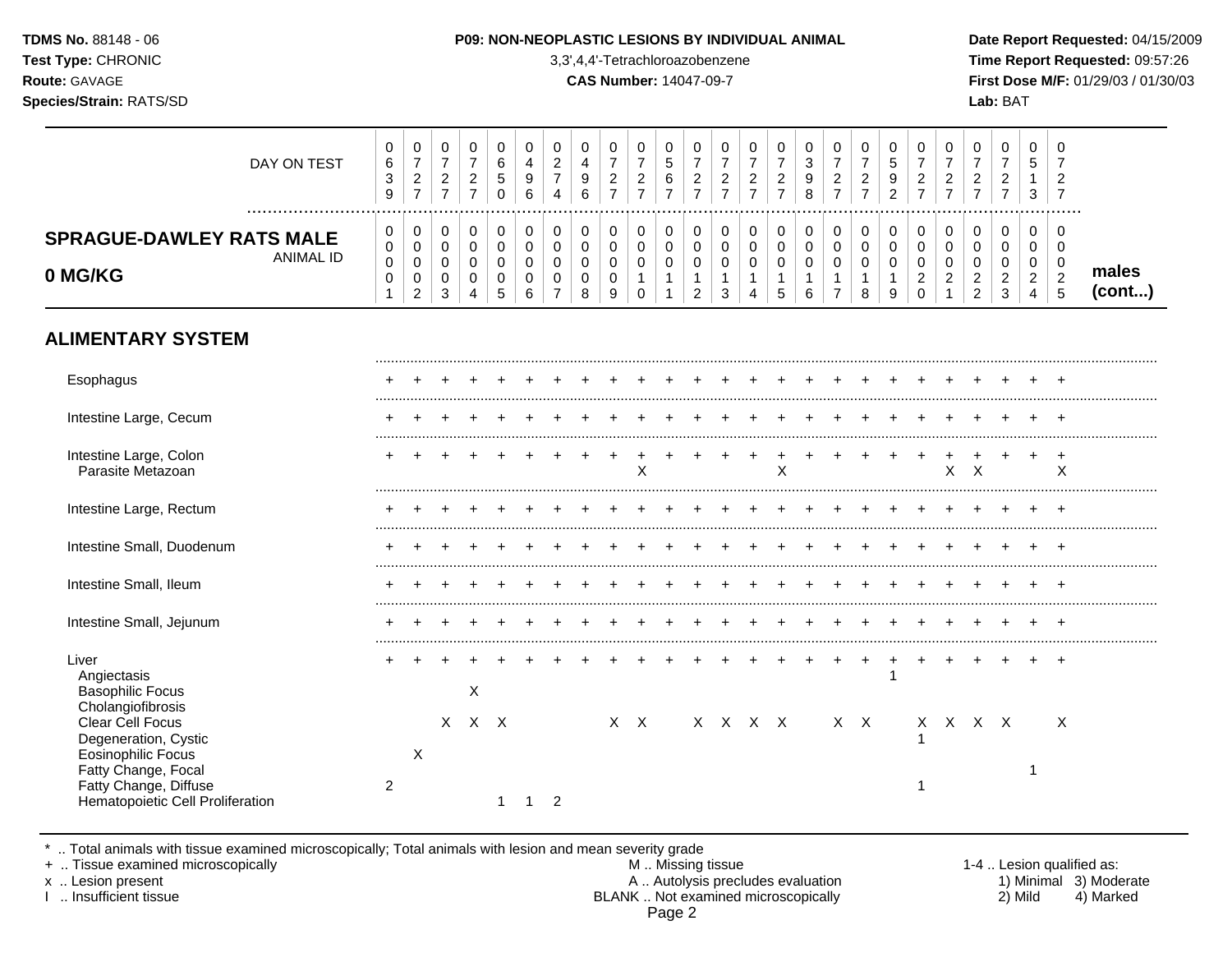### **TDMS No.** 88148 - 06 **P09: NON-NEOPLASTIC LESIONS BY INDIVIDUAL ANIMAL Date Report Requested:** 04/15/2009

**Test Type:** CHRONIC 3,3',4,4'-Tetrachloroazobenzene **Time Report Requested:** 09:57:26 **Route:** GAVAGE **CAS Number:** 14047-09-7 **First Dose M/F:** 01/29/03 / 01/30/03

| DAY ON TEST                                                                                                              | 0<br>$\,6$<br>$\ensuremath{\mathsf{3}}$<br>9                         | 0<br>$\boldsymbol{7}$<br>$\sqrt{2}$<br>$\overline{7}$          | $\mathbf 0$<br>$\overline{7}$<br>$\overline{2}$<br>$\overline{7}$ | 0<br>$\overline{7}$<br>$\boldsymbol{2}$<br>$\overline{7}$ | 0<br>6<br>$\sqrt{5}$<br>$\Omega$                           | 0<br>$\overline{4}$<br>9<br>6 | 0<br>$\sqrt{2}$<br>$\overline{7}$<br>4                                     | 0<br>$\overline{4}$<br>9<br>6    | 0<br>$\overline{7}$<br>$\overline{c}$<br>$\overline{7}$ | $\mathbf 0$<br>$\overline{7}$<br>$\sqrt{2}$<br>$\overline{7}$    | 0<br>$\sqrt{5}$<br>$\,6$<br>$\overline{7}$                  | 0<br>$\overline{7}$<br>$\overline{c}$<br>$\overline{7}$ | $\mathbf 0$<br>$\overline{7}$<br>$\sqrt{2}$<br>$\overline{7}$ | 0<br>$\overline{7}$<br>$\overline{c}$<br>$\overline{7}$ | 0<br>$\overline{7}$<br>$\overline{2}$<br>$\overline{7}$ | 0<br>$\mathbf{3}$<br>$\boldsymbol{9}$<br>8         | 0<br>$\overline{7}$<br>$\overline{a}$<br>$\overline{7}$                   | 0<br>$\overline{7}$<br>$\overline{a}$<br>$\overline{7}$ | 0<br>$5\phantom{.0}$<br>9<br>$\overline{2}$ | 0<br>$\overline{7}$<br>$\overline{c}$<br>$\overline{7}$            | 0<br>$\overline{7}$<br>$\overline{c}$<br>$\overline{7}$                 | 0<br>$\overline{7}$<br>$\sqrt{2}$<br>$\overline{7}$                       | 0<br>$\boldsymbol{7}$<br>$\overline{c}$<br>$\overline{7}$ | $\mathbf 0$<br>5<br>1<br>3                          | 0<br>7<br>$\overline{2}$<br>$\overline{7}$                    |                 |
|--------------------------------------------------------------------------------------------------------------------------|----------------------------------------------------------------------|----------------------------------------------------------------|-------------------------------------------------------------------|-----------------------------------------------------------|------------------------------------------------------------|-------------------------------|----------------------------------------------------------------------------|----------------------------------|---------------------------------------------------------|------------------------------------------------------------------|-------------------------------------------------------------|---------------------------------------------------------|---------------------------------------------------------------|---------------------------------------------------------|---------------------------------------------------------|----------------------------------------------------|---------------------------------------------------------------------------|---------------------------------------------------------|---------------------------------------------|--------------------------------------------------------------------|-------------------------------------------------------------------------|---------------------------------------------------------------------------|-----------------------------------------------------------|-----------------------------------------------------|---------------------------------------------------------------|-----------------|
| <b>SPRAGUE-DAWLEY RATS MALE</b><br><b>ANIMAL ID</b><br>0 MG/KG                                                           | 0<br>$\mathsf{O}\xspace$<br>$\mathbf 0$<br>$\pmb{0}$<br>$\mathbf{1}$ | 0<br>$\mathbf 0$<br>$\mathbf 0$<br>$\pmb{0}$<br>$\overline{2}$ | $\Omega$<br>$\pmb{0}$<br>$\mathbf 0$<br>0<br>3                    | $\mathbf 0$<br>$\pmb{0}$<br>$\mathbf 0$<br>0<br>4         | $\mathbf 0$<br>$\mathbf 0$<br>$\Omega$<br>$\mathbf 0$<br>5 | 0<br>0<br>$\Omega$<br>0<br>6  | $\mathbf 0$<br>$\mathbf 0$<br>$\mathbf 0$<br>$\mathbf 0$<br>$\overline{7}$ | 0<br>$\mathsf{O}$<br>0<br>0<br>8 | 0<br>$\mathbf 0$<br>0<br>0<br>9                         | $\Omega$<br>$\pmb{0}$<br>$\mathbf 0$<br>$\mathbf{1}$<br>$\Omega$ | $\Omega$<br>$\mathbf 0$<br>$\mathbf 0$<br>$\mathbf{1}$<br>1 | 0<br>0<br>$\mathbf 0$<br>$\mathbf 1$<br>2               | $\mathbf 0$<br>$\mathbf 0$<br>$\Omega$<br>1<br>3              | $\,0\,$<br>$\pmb{0}$<br>$\mathbf 0$<br>$\Delta$         | 0<br>$\mathbf 0$<br>0<br>1<br>5                         | 0<br>$\mathsf{O}\xspace$<br>0<br>$\mathbf{1}$<br>6 | 0<br>$\mathsf{O}\xspace$<br>$\mathbf 0$<br>$\mathbf{1}$<br>$\overline{7}$ | 0<br>$\mathbf 0$<br>$\Omega$<br>$\mathbf{1}$<br>8       | $\mathbf 0$<br>0<br>$\Omega$<br>9           | 0<br>$\mathsf{O}\xspace$<br>$\Omega$<br>$\overline{c}$<br>$\Omega$ | $\pmb{0}$<br>$\pmb{0}$<br>$\mathbf 0$<br>$\overline{c}$<br>$\mathbf{1}$ | $\mathbf 0$<br>$\mathbf 0$<br>$\mathbf 0$<br>$\sqrt{2}$<br>$\overline{2}$ | 0<br>$\mathbf 0$<br>$\mathbf 0$<br>$\overline{2}$<br>3    | $\Omega$<br>0<br>$\mathbf 0$<br>$\overline{2}$<br>4 | $\Omega$<br>$\mathbf 0$<br>$\mathbf 0$<br>$\overline{c}$<br>5 | males<br>(cont) |
| Inflammation, Chronic Active<br><b>Mixed Cell Focus</b><br><b>Necrosis</b><br>Pigmentation<br><b>Bile Duct, Fibrosis</b> | 1<br>1                                                               | 1                                                              | $\mathbf{1}$                                                      | $\mathbf{1}$                                              | $\overline{1}$                                             |                               |                                                                            | $\mathbf 1$                      | $\mathbf 1$<br>X                                        | -1<br>$\mathsf{X}$                                               |                                                             |                                                         | 1                                                             | $\pmb{\times}$                                          |                                                         |                                                    |                                                                           |                                                         |                                             | 1<br>Χ                                                             | $\overline{1}$                                                          | -1                                                                        |                                                           |                                                     | -1<br>1                                                       |                 |
| Bile Duct, Hyperplasia<br>Oral Mucosa<br>Gingival, Hyperplasia, Squamous                                                 |                                                                      |                                                                |                                                                   |                                                           |                                                            |                               |                                                                            | 2                                | $\overline{1}$                                          | -1                                                               |                                                             |                                                         |                                                               |                                                         |                                                         |                                                    |                                                                           |                                                         |                                             |                                                                    | $\overline{2}$                                                          | $\overline{2}$<br>$\ddot{}$                                               | $\div$                                                    | 2<br>$\ddot{}$                                      | $\mathcal{P}$<br>$\overline{+}$                               |                 |
| Pancreas<br>Atrophy<br>Fibrosis<br>Inflammation<br>Acinus, Hyperplasia                                                   |                                                                      |                                                                |                                                                   | $\Delta$                                                  |                                                            |                               |                                                                            |                                  |                                                         |                                                                  |                                                             |                                                         |                                                               |                                                         | 4                                                       |                                                    |                                                                           | 2                                                       |                                             | 3<br>3                                                             |                                                                         |                                                                           |                                                           | 2                                                   | $\ddot{}$<br>3                                                |                 |
| Salivary Glands<br>Hyperplasia<br>Inflammation                                                                           |                                                                      |                                                                |                                                                   |                                                           |                                                            |                               |                                                                            |                                  |                                                         |                                                                  |                                                             |                                                         |                                                               |                                                         | $\ddot{}$                                               | $+$                                                | $\overline{a}$<br>3                                                       | $\div$                                                  |                                             |                                                                    |                                                                         |                                                                           |                                                           | $+$                                                 | $+$                                                           |                 |
| Stomach, Forestomach<br>Inflammation<br>Mineralization<br>Epithelium, Hyperplasia                                        | 2<br>3                                                               |                                                                |                                                                   |                                                           |                                                            |                               |                                                                            |                                  |                                                         |                                                                  | -1                                                          |                                                         |                                                               |                                                         |                                                         |                                                    |                                                                           |                                                         |                                             |                                                                    |                                                                         |                                                                           |                                                           |                                                     | $\div$                                                        |                 |
| Stomach, Glandular<br>Inflammation<br>Mineralization                                                                     |                                                                      | 2                                                              |                                                                   |                                                           |                                                            |                               |                                                                            |                                  |                                                         |                                                                  |                                                             |                                                         |                                                               |                                                         |                                                         |                                                    |                                                                           |                                                         |                                             | 1                                                                  |                                                                         |                                                                           |                                                           |                                                     | $\div$                                                        |                 |

\* .. Total animals with tissue examined microscopically; Total animals with lesion and mean severity grade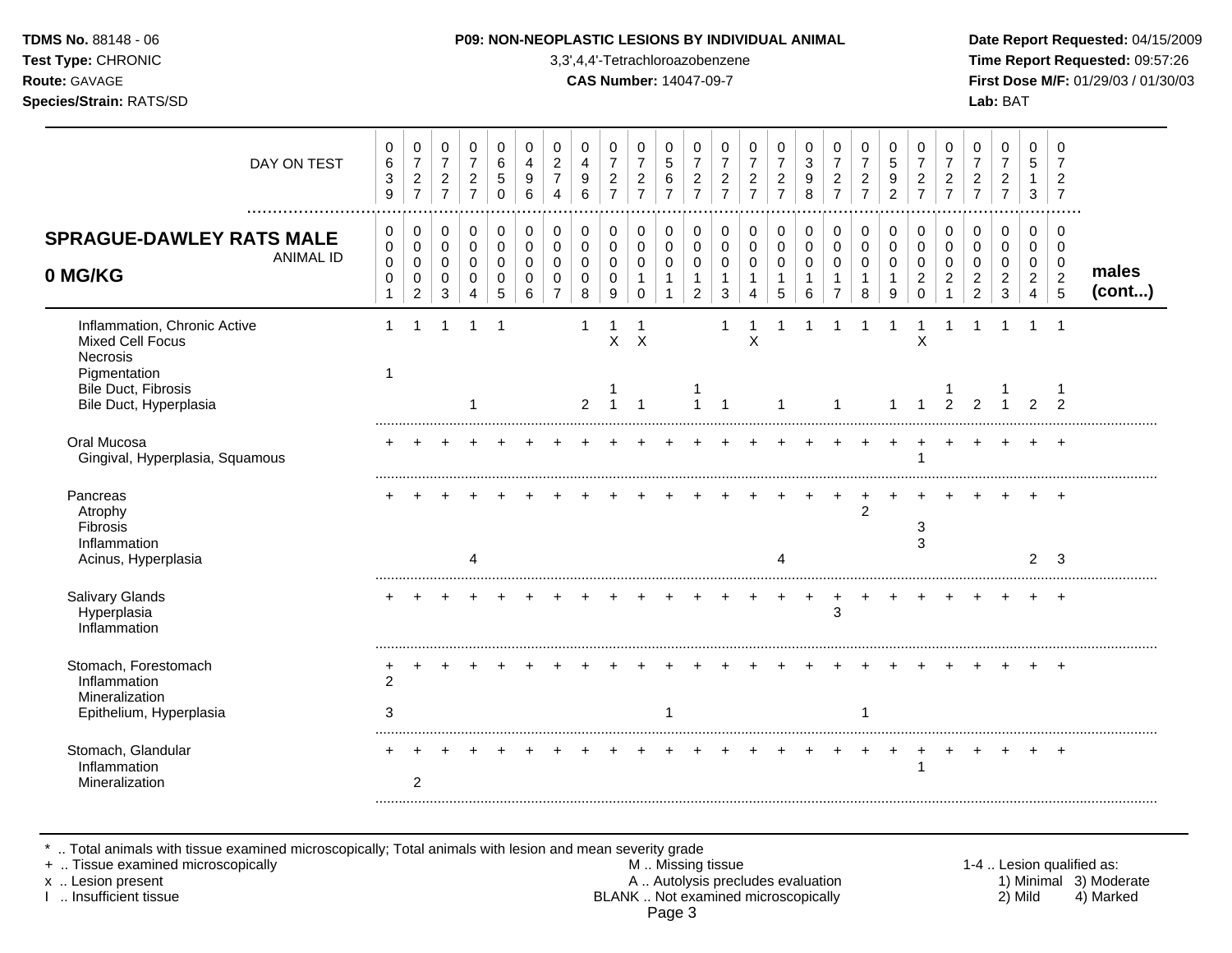# **TDMS No.** 88148 - 06 **P09: NON-NEOPLASTIC LESIONS BY INDIVIDUAL ANIMAL Date Report Requested:** 04/15/2009

**Test Type:** CHRONIC 3,3',4,4'-Tetrachloroazobenzene **Time Report Requested:** 09:57:26 **Route:** GAVAGE **CAS Number:** 14047-09-7 **First Dose M/F:** 01/29/03 / 01/30/03

| DAY ON TEST                                                                                                                       | 0<br>$\,6$<br>$\ensuremath{\mathsf{3}}$<br>9 | 0<br>$\overline{7}$<br>$\sqrt{2}$<br>$\overline{7}$ | 0<br>$\overline{7}$<br>$\overline{c}$<br>$\overline{7}$ | 0<br>$\overline{7}$<br>$\sqrt{2}$<br>$\overline{7}$ | 0<br>6<br>5<br>$\mathbf 0$              | 0<br>4<br>9<br>6                               | 0<br>$\overline{c}$<br>$\overline{7}$<br>4                    | $\pmb{0}$<br>$\overline{4}$<br>$\boldsymbol{9}$<br>$6\phantom{1}$ | 0<br>$\overline{7}$<br>$\overline{c}$<br>$\overline{7}$ | 0<br>$\overline{7}$<br>$\boldsymbol{2}$<br>$\overline{7}$ | 0<br>$\sqrt{5}$<br>$\,6$<br>$\overline{7}$ | 0<br>$\overline{7}$<br>$\overline{c}$<br>$\overline{7}$ | 0<br>$\overline{7}$<br>$\sqrt{2}$<br>$\overline{7}$ | 0<br>$\overline{7}$<br>$\overline{c}$<br>$\overline{7}$         | 0<br>$\overline{7}$<br>$\overline{c}$<br>$\overline{7}$ | 0<br>$\mathbf{3}$<br>9<br>8                      | 0<br>$\overline{7}$<br>$\sqrt{2}$<br>$\overline{7}$               | 0<br>$\overline{7}$<br>$\overline{c}$<br>$\overline{7}$ | 0<br>$\sqrt{5}$<br>9<br>$\overline{2}$                       | 0<br>$\overline{7}$<br>$\boldsymbol{2}$<br>$\overline{7}$ | 0<br>$\overline{7}$<br>$\overline{\mathbf{c}}$<br>$\overline{7}$ | 0<br>$\overline{7}$<br>$\overline{c}$<br>$\overline{7}$             | 0<br>$\overline{7}$<br>$\overline{c}$<br>$\overline{7}$         | 0<br>5<br>1<br>$\mathbf{3}$                                         | $\mathbf 0$<br>$\overline{7}$<br>$\overline{c}$<br>$\overline{7}$   |                       |
|-----------------------------------------------------------------------------------------------------------------------------------|----------------------------------------------|-----------------------------------------------------|---------------------------------------------------------|-----------------------------------------------------|-----------------------------------------|------------------------------------------------|---------------------------------------------------------------|-------------------------------------------------------------------|---------------------------------------------------------|-----------------------------------------------------------|--------------------------------------------|---------------------------------------------------------|-----------------------------------------------------|-----------------------------------------------------------------|---------------------------------------------------------|--------------------------------------------------|-------------------------------------------------------------------|---------------------------------------------------------|--------------------------------------------------------------|-----------------------------------------------------------|------------------------------------------------------------------|---------------------------------------------------------------------|-----------------------------------------------------------------|---------------------------------------------------------------------|---------------------------------------------------------------------|-----------------------|
| <b>SPRAGUE-DAWLEY RATS MALE</b><br><b>ANIMAL ID</b><br>0 MG/KG                                                                    | 0<br>$\mathbf 0$<br>$\pmb{0}$<br>0<br>1      | 0<br>$\pmb{0}$<br>0<br>0<br>$\overline{c}$          | $\pmb{0}$<br>$\mathsf 0$<br>0<br>0<br>$\mathbf{3}$      | 0<br>$\mathbf 0$<br>$\mathbf 0$<br>0<br>4           | $\pmb{0}$<br>$\mathbf 0$<br>0<br>0<br>5 | $\pmb{0}$<br>$\Omega$<br>$\mathbf 0$<br>0<br>6 | 0<br>$\mathbf 0$<br>$\Omega$<br>$\mathbf 0$<br>$\overline{7}$ | $\pmb{0}$<br>$\mathbf 0$<br>$\mathbf 0$<br>0<br>8                 | $\pmb{0}$<br>$\mathbf 0$<br>0<br>0<br>$9\,$             | 0<br>$\mathbf 0$<br>0<br>$\mathbf{1}$<br>$\pmb{0}$        | 0<br>$\mathbf 0$<br>0<br>$\mathbf{1}$      | 0<br>$\mathbf 0$<br>0<br>$\mathbf{1}$<br>$\overline{c}$ | 0<br>$\mathbf 0$<br>0<br>$\mathbf{1}$<br>3          | $\pmb{0}$<br>$\mathbf 0$<br>0<br>$\mathbf{1}$<br>$\overline{4}$ | 0<br>$\mathbf 0$<br>0<br>5                              | $\,0\,$<br>$\mathsf 0$<br>0<br>$\mathbf{1}$<br>6 | $\mathbf 0$<br>$\mathbf 0$<br>0<br>$\mathbf{1}$<br>$\overline{7}$ | $\pmb{0}$<br>$\mathbf 0$<br>0<br>$\mathbf{1}$<br>8      | $\pmb{0}$<br>$\mathbf 0$<br>$\mathbf 0$<br>$\mathbf{1}$<br>9 | 0<br>$\mathbf 0$<br>0<br>$\overline{2}$<br>$\mathbf 0$    | 0<br>$\mathbf 0$<br>0<br>$\overline{c}$<br>$\mathbf{1}$          | 0<br>$\mathbf 0$<br>$\mathbf 0$<br>$\overline{c}$<br>$\overline{2}$ | 0<br>$\mathbf 0$<br>$\mathbf 0$<br>$\sqrt{2}$<br>$\mathfrak{Z}$ | 0<br>$\mathbf 0$<br>$\mathbf 0$<br>$\overline{2}$<br>$\overline{4}$ | 0<br>$\mathbf 0$<br>$\mathbf 0$<br>$\overline{c}$<br>$\overline{5}$ | males<br>$($ cont $)$ |
| Tooth<br>Peridontal Tissue, Inflammation                                                                                          | +                                            | $\overline{2}$                                      | 1                                                       | $\mathbf{1}$                                        |                                         |                                                |                                                               |                                                                   |                                                         |                                                           |                                            |                                                         |                                                     |                                                                 |                                                         |                                                  |                                                                   |                                                         |                                                              |                                                           |                                                                  |                                                                     |                                                                 | $\overline{2}$                                                      | $\ddot{}$                                                           |                       |
| <b>CARDIOVASCULAR SYSTEM</b>                                                                                                      |                                              |                                                     |                                                         |                                                     |                                         |                                                |                                                               |                                                                   |                                                         |                                                           |                                            |                                                         |                                                     |                                                                 |                                                         |                                                  |                                                                   |                                                         |                                                              |                                                           |                                                                  |                                                                     |                                                                 |                                                                     |                                                                     |                       |
| <b>Blood Vessel</b><br>Inflammation<br>Mineralization                                                                             |                                              | $\overline{2}$                                      | 2                                                       |                                                     |                                         | $\overline{c}$                                 |                                                               | $\overline{2}$<br>$\overline{1}$                                  |                                                         |                                                           |                                            | 3                                                       |                                                     |                                                                 | $\overline{2}$                                          |                                                  |                                                                   |                                                         | 1                                                            |                                                           | $\overline{A}$                                                   | $\overline{\mathbf{1}}$                                             |                                                                 |                                                                     | +<br>1                                                              |                       |
| Heart<br>Cardiomyopathy<br>Inflammation<br>Mineralization                                                                         | $\mathbf{1}$                                 | $\overline{2}$<br>$\overline{2}$                    | $\mathbf{1}$<br>1                                       | $\overline{1}$                                      |                                         | 3<br>3                                         |                                                               | $\overline{2}$<br>$\mathbf 1$                                     | $\mathbf{1}$                                            | $\mathcal{P}$                                             | $\overline{1}$                             | $\frac{+}{2}$                                           | $\frac{+}{2}$                                       | $\frac{+}{1}$                                                   | $\frac{+}{2}$                                           | $\frac{+}{1}$                                    | $\frac{+}{2}$                                                     |                                                         | + + + +<br>1 1 1 1                                           |                                                           |                                                                  | $\frac{+}{2}$                                                       | $\frac{+}{1}$                                                   | $\overline{1}$                                                      |                                                                     |                       |
| <b>ENDOCRINE SYSTEM</b>                                                                                                           |                                              |                                                     |                                                         |                                                     |                                         |                                                |                                                               |                                                                   |                                                         |                                                           |                                            |                                                         |                                                     |                                                                 |                                                         |                                                  |                                                                   |                                                         |                                                              |                                                           |                                                                  |                                                                     |                                                                 |                                                                     |                                                                     |                       |
| <b>Adrenal Cortex</b><br>Angiectasis<br>Degeneration<br>Hypertrophy<br>Vacuolization Cytoplasmic<br>Zona Fasciculata, Hyperplasia |                                              | $\overline{2}$                                      | $\overline{a}$<br>3                                     | $\overline{1}$<br>$\overline{2}$<br>$\overline{1}$  |                                         | 4                                              |                                                               | $\mathbf 1$<br>$\overline{2}$                                     | 1                                                       | $\overline{c}$<br>2                                       | $\overline{a}$<br>$\overline{1}$           | $\overline{2}$                                          | $\overline{2}$                                      | $\overline{2}$<br>$\overline{1}$                                | $\mathbf 1$<br>$\mathbf{1}$                             |                                                  | $\overline{c}$<br>$\mathbf{1}$                                    | $\mathbf{1}$<br>$\overline{1}$                          |                                                              | 1                                                         | 1                                                                |                                                                     | $\mathbf{1}$                                                    | $\overline{2}$                                                      | $\ddot{}$<br>$\overline{1}$<br>1                                    |                       |
| Adrenal Medulla<br>Hyperplasia                                                                                                    | 1                                            | $\overline{A}$                                      |                                                         |                                                     |                                         |                                                |                                                               |                                                                   |                                                         |                                                           |                                            | $\overline{2}$                                          |                                                     |                                                                 |                                                         |                                                  |                                                                   |                                                         |                                                              |                                                           | $\ddot{}$                                                        |                                                                     |                                                                 | $\ddot{}$                                                           | $\ddot{}$<br>1                                                      |                       |
| Islets, Pancreatic                                                                                                                |                                              |                                                     |                                                         |                                                     |                                         |                                                |                                                               |                                                                   |                                                         |                                                           |                                            |                                                         |                                                     |                                                                 |                                                         |                                                  |                                                                   |                                                         |                                                              |                                                           |                                                                  |                                                                     |                                                                 |                                                                     |                                                                     |                       |

x .. Lesion present **A .. Autolysis precludes evaluation** A .. Autolysis precludes evaluation 1) Minimal 3) Moderate I .. Insufficient tissue BLANK .. Not examined microscopically 2) Mild 4) Marked

Page 4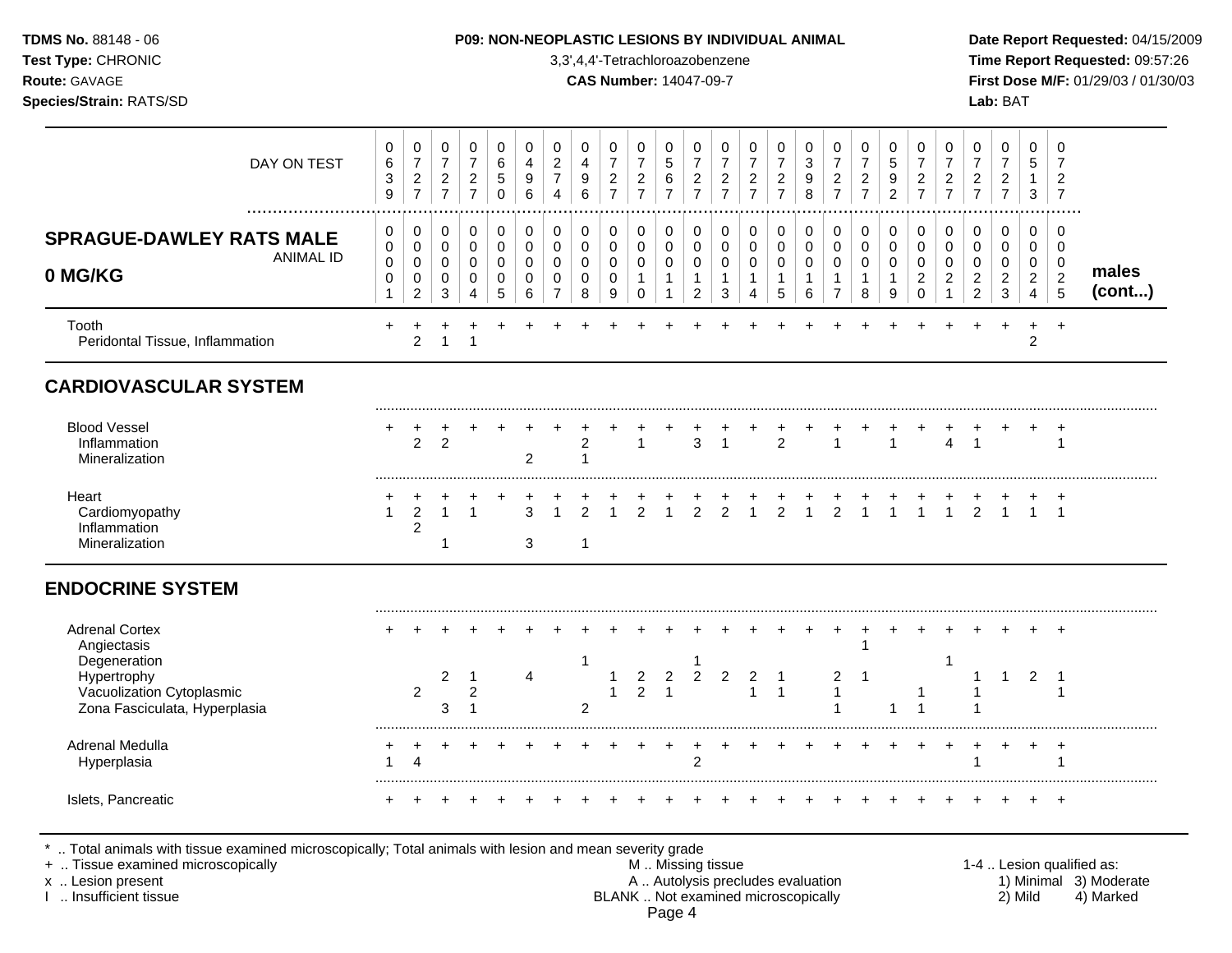| <b>TDMS No. 88148 - 06</b>     | <b>P09: NON-NEOPLASTIC LESIONS BY INDIVIDUAL ANIMAL</b> | Date Rep         |
|--------------------------------|---------------------------------------------------------|------------------|
| <b>Test Type: CHRONIC</b>      | 3,3',4,4'-Tetrachloroazobenzene                         | <b>Time Rep</b>  |
| <b>Route: GAVAGE</b>           | <b>CAS Number: 14047-09-7</b>                           | <b>First Dos</b> |
| <b>Species/Strain: RATS/SD</b> |                                                         | Lab: BAT         |

**Test Type:** CHRONIC 3,3',4,4'-Tetrachloroazobenzene **Time Report Requested:** 09:57:26 **Route:** GAVAGE **CAS Number:** 14047-09-7 **First Dose M/F:** 01/29/03 / 01/30/03

| DAY ON TEST<br>                                                                                    | 0<br>6<br>3<br>9         | 0<br>$\overline{7}$<br>ີ<br>∠<br>7 | 0<br>$\overline{7}$<br>$\overline{c}$<br>$\overline{ }$ | 0<br>$\overline{7}$<br>$\overline{c}$<br>$\overline{7}$ | 0<br>6<br>$\sqrt{5}$<br>$\Omega$ | 0<br>4<br>9<br>6           | 0<br>$\overline{c}$<br>$\overline{ }$ | 0<br>4<br>9<br>6                | 0<br>7<br>c<br>7 | 0<br>$\overline{7}$<br>$\overline{c}$<br>$\overline{ }$ | 0<br>5<br>$\,6$<br>$\overline{7}$ | 0<br>$\overline{7}$<br>$\boldsymbol{2}$<br>$\overline{ }$ | 0<br>$\overline{7}$<br>$\overline{c}$<br>$\overline{7}$ | 0<br>$\overline{7}$<br>$\overline{c}$<br>$\overline{ }$ | 0<br>$\overline{7}$<br>$\overline{2}$<br>$\overline{7}$ | 3<br>9<br>8 | 0<br>$\overline{7}$<br>$\overline{2}$<br>$\overline{ }$ | 0<br>$\overline{7}$<br>$\overline{c}$<br>$\overline{7}$ | 0<br>$\mathbf 5$<br>9<br>2 | 0<br>$\overline{7}$<br>$\overline{\mathbf{c}}$<br>$\overline{ }$ | 0<br>$\overline{7}$<br>2<br>$\overline{ }$ | 0<br>$\overline{7}$<br>$\overline{c}$<br>$\overline{ }$ | 0<br>$\overline{c}$<br>$\overline{7}$ | 0<br>5<br>3                                     | 0<br>7<br>.                                       |                 |
|----------------------------------------------------------------------------------------------------|--------------------------|------------------------------------|---------------------------------------------------------|---------------------------------------------------------|----------------------------------|----------------------------|---------------------------------------|---------------------------------|------------------|---------------------------------------------------------|-----------------------------------|-----------------------------------------------------------|---------------------------------------------------------|---------------------------------------------------------|---------------------------------------------------------|-------------|---------------------------------------------------------|---------------------------------------------------------|----------------------------|------------------------------------------------------------------|--------------------------------------------|---------------------------------------------------------|---------------------------------------|-------------------------------------------------|---------------------------------------------------|-----------------|
| <b>SPRAGUE-DAWLEY RATS MALE</b><br><b>ANIMAL ID</b><br>0 MG/KG                                     | 0<br>$\pmb{0}$<br>0<br>0 | 0<br>0<br>2                        | 0<br>0<br>0<br>0<br>3                                   | 0<br>0<br>0<br>0<br>4                                   | 0<br>$\mathbf 0$<br>0<br>0<br>5  | 0<br>$\mathbf 0$<br>0<br>6 | 0<br>0<br>0<br>0                      | 0<br>0<br>0<br>0<br>8           | 0<br>9           | 0<br>0<br>0<br>$\Omega$                                 | 0<br>0<br>0                       | 0<br>0<br>0<br>2                                          | 0<br>0<br>0<br>3                                        | 0<br>0<br>0                                             | 0<br>0<br>0<br>5                                        | 0<br>6      | 0<br>0<br>0<br>-                                        | 0<br>0<br>0<br>8                                        | 0<br>0<br>0<br>9           | 0<br>0<br>0<br>2                                                 | 0<br>$\mathbf 0$<br>0<br>$\overline{2}$    | 0<br>0<br>$\overline{c}$<br>2                           | 0<br>0<br>2<br>3                      | 0<br>0<br>0<br>$\overline{c}$<br>$\overline{4}$ | 0<br>0<br>$\boldsymbol{0}$<br>$\overline{2}$<br>5 | males<br>(cont) |
| Hyperplasia                                                                                        |                          |                                    |                                                         |                                                         |                                  |                            |                                       |                                 |                  |                                                         |                                   |                                                           |                                                         |                                                         |                                                         |             |                                                         |                                                         |                            |                                                                  |                                            |                                                         |                                       |                                                 |                                                   |                 |
| Parathyroid Gland<br>Hyperplasia                                                                   | $\ddot{}$                | з                                  |                                                         |                                                         | M +                              | $\mathfrak{p}$             | $+$                                   | $\overline{+}$<br>$\mathcal{P}$ |                  |                                                         |                                   | M                                                         |                                                         |                                                         |                                                         |             | $+$                                                     | $\overline{+}$                                          | M                          | $+$                                                              | $\pm$<br>2                                 | $\ddot{}$                                               | м                                     |                                                 | $+$                                               |                 |
| <b>Pituitary Gland</b><br>Hyperplasia<br>Pars Distalis, Hyperplasia<br>Rathke's Cleft, Hyperplasia |                          |                                    | 2                                                       |                                                         |                                  |                            |                                       |                                 |                  | $\mathcal{P}$                                           | -1                                | $\mathbf 1$                                               | 2                                                       |                                                         | $\overline{2}$                                          |             | 2                                                       |                                                         |                            | $\mathcal{P}$                                                    |                                            |                                                         |                                       |                                                 | $\div$                                            |                 |
| <b>Thyroid Gland</b><br>C-cell, Hyperplasia<br>Follicle, Cyst<br>Follicular Cell, Hypertrophy      |                          |                                    |                                                         |                                                         |                                  |                            |                                       |                                 |                  |                                                         |                                   |                                                           |                                                         |                                                         |                                                         |             |                                                         |                                                         |                            |                                                                  |                                            |                                                         |                                       |                                                 | $\div$<br>$\overline{2}$                          |                 |

# **GENERAL BODY SYSTEM**

NONE

# **GENITAL SYSTEM**

| Coagulating Gland<br>⊿mmation |   |  |  |  |  |  |  |         | + + + + + + + + + + + + + |  |  |  | $+$ $+$ |  |
|-------------------------------|---|--|--|--|--|--|--|---------|---------------------------|--|--|--|---------|--|
|                               | ົ |  |  |  |  |  |  | $+$ $-$ |                           |  |  |  |         |  |
| Gland                         |   |  |  |  |  |  |  |         | + + + + + + + + + + +     |  |  |  | $+$ $+$ |  |

\* .. Total animals with tissue examined microscopically; Total animals with lesion and mean severity grade

- + .. Tissue examined microscopically M .. Missing tissue 1-4 .. Lesion qualified as: x .. Lesion present **A .. Autolysis precludes evaluation** A .. Autolysis precludes evaluation 1) Minimal 3) Moderate I .. Insufficient tissue BLANK .. Not examined microscopically 2) Mild 4) Marked Page 5
-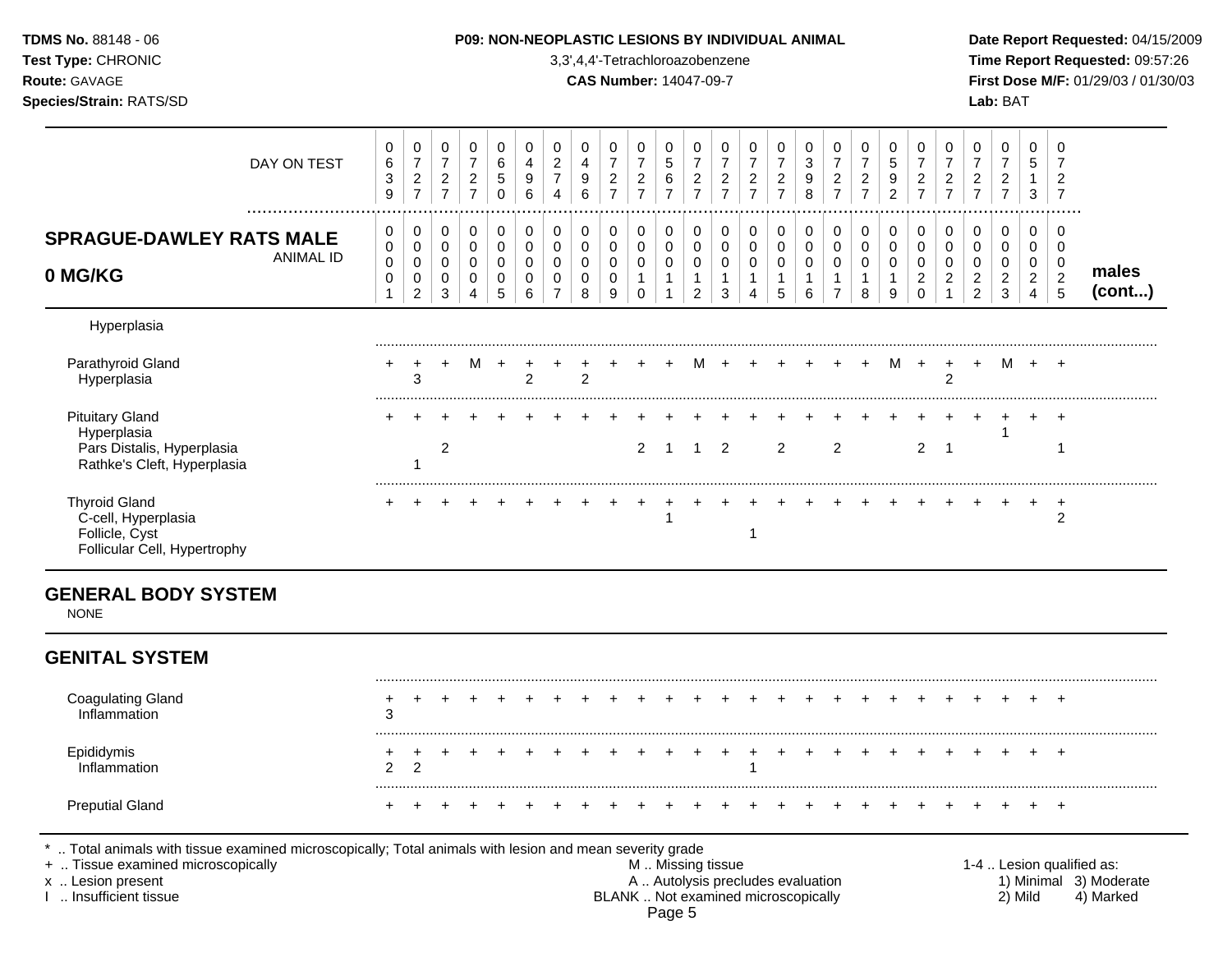| <b>TDMS No. 88148 - 06</b><br>Test Type: CHRONIC<br>Route: GAVAGE<br>Species/Strain: RATS/SD              |                                                          |                                                         |                                                         |                                                                |                                                   |                                                             |                                                                   |                                                             | 3,3',4,4'-Tetrachloroazobenzene<br><b>CAS Number: 14047-09-7</b> |                                                                                |                                                               |                                                                   |                                                                 | <b>P09: NON-NEOPLASTIC LESIONS BY INDIVIDUAL ANIMAL</b>             |                                                           |                                                      |                                                                   |                                                         |                                              |                                                                        |                                                           |                                                               | Lab: BAT                                                          |                                                                               |                                                                  | Date Report Requested: 04/15/2009<br>Time Report Requested: 09:57:26<br>First Dose M/F: 01/29/03 / 01/30/03 |
|-----------------------------------------------------------------------------------------------------------|----------------------------------------------------------|---------------------------------------------------------|---------------------------------------------------------|----------------------------------------------------------------|---------------------------------------------------|-------------------------------------------------------------|-------------------------------------------------------------------|-------------------------------------------------------------|------------------------------------------------------------------|--------------------------------------------------------------------------------|---------------------------------------------------------------|-------------------------------------------------------------------|-----------------------------------------------------------------|---------------------------------------------------------------------|-----------------------------------------------------------|------------------------------------------------------|-------------------------------------------------------------------|---------------------------------------------------------|----------------------------------------------|------------------------------------------------------------------------|-----------------------------------------------------------|---------------------------------------------------------------|-------------------------------------------------------------------|-------------------------------------------------------------------------------|------------------------------------------------------------------|-------------------------------------------------------------------------------------------------------------|
| DAY ON TEST                                                                                               | 0<br>6<br>$\mathbf{3}$<br>9                              | 0<br>$\overline{7}$<br>$\overline{2}$<br>$\overline{7}$ | 0<br>$\overline{7}$<br>$\overline{2}$<br>$\overline{7}$ | 0<br>$\overline{7}$<br>$\overline{c}$<br>$\overline{7}$        | 0<br>6<br>5<br>$\mathbf 0$                        | $\mathbf 0$<br>$\overline{4}$<br>$\boldsymbol{9}$<br>6      | $\mathbf 0$<br>$\overline{c}$<br>$\overline{7}$<br>$\overline{4}$ | 0<br>$\overline{4}$<br>$\boldsymbol{9}$<br>$\,6\,$          | 0<br>$\overline{7}$<br>$\overline{2}$<br>$\overline{7}$          | 0<br>$\overline{7}$<br>$\sqrt{2}$<br>$\overline{7}$                            | 0<br>$\overline{5}$<br>$\,6\,$<br>$\overline{7}$              | $\mathbf 0$<br>$\overline{7}$<br>$\overline{2}$<br>$\overline{7}$ | 0<br>$\overline{7}$<br>$\sqrt{2}$<br>$\overline{7}$             | $\mathbf 0$<br>$\overline{7}$<br>$\boldsymbol{2}$<br>$\overline{7}$ | 0<br>$\overline{7}$<br>$\boldsymbol{2}$<br>$\overline{7}$ | 0<br>$\mathbf{3}$<br>$\boldsymbol{9}$<br>$\bf 8$     | 0<br>$\overline{7}$<br>$\overline{c}$<br>$\overline{7}$           | 0<br>$\overline{7}$<br>$\overline{2}$<br>$\overline{7}$ | 0<br>5<br>$\boldsymbol{9}$<br>$\overline{c}$ | 0<br>$\overline{7}$<br>$\overline{a}$<br>$\overline{7}$                | 0<br>$\overline{7}$<br>$\boldsymbol{2}$<br>$\overline{7}$ | 0<br>$\overline{7}$<br>$\overline{2}$<br>$\overline{7}$       | $\mathbf 0$<br>$\overline{7}$<br>$\sqrt{2}$<br>$\overline{7}$     | 0<br>$\overline{5}$<br>$\mathbf{1}$<br>$\mathbf{3}$                           | 0<br>$\overline{7}$<br>$\overline{c}$<br>$\overline{7}$          |                                                                                                             |
| <b>SPRAGUE-DAWLEY RATS MALE</b><br><b>ANIMAL ID</b><br>0 MG/KG                                            | 0<br>$\pmb{0}$<br>$\pmb{0}$<br>$\pmb{0}$<br>$\mathbf{1}$ | 0<br>$\pmb{0}$<br>$\mathbf 0$<br>0<br>$\overline{c}$    | 0<br>$\mathbf 0$<br>0<br>$\mathbf 0$<br>3               | 0<br>$\pmb{0}$<br>$\mathbf 0$<br>$\mathbf 0$<br>$\overline{4}$ | $\pmb{0}$<br>$\mathsf 0$<br>0<br>$\mathbf 0$<br>5 | $\pmb{0}$<br>$\pmb{0}$<br>$\mathbf 0$<br>$\pmb{0}$<br>$\,6$ | $\pmb{0}$<br>$\mathbf 0$<br>0<br>$\mathbf 0$<br>$\overline{7}$    | 0<br>$\mathsf{O}\xspace$<br>$\mathbf 0$<br>$\mathbf 0$<br>8 | 0<br>$\mathsf{O}\xspace$<br>$\mathbf 0$<br>$\mathbf 0$<br>9      | $\pmb{0}$<br>$\mathsf{O}\xspace$<br>$\mathbf 0$<br>$\mathbf{1}$<br>$\mathbf 0$ | 0<br>$\pmb{0}$<br>$\mathbf 0$<br>$\mathbf{1}$<br>$\mathbf{1}$ | 0<br>$\mathbf 0$<br>$\mathbf 0$<br>$\mathbf{1}$<br>$\overline{2}$ | 0<br>$\mathbf 0$<br>$\mathbf 0$<br>$\mathbf{1}$<br>$\mathbf{3}$ | 0<br>$\mathbf 0$<br>$\mathbf 0$<br>$\mathbf{1}$<br>4                | 0<br>$\pmb{0}$<br>$\Omega$<br>5                           | 0<br>$\mathbf 0$<br>$\mathbf 0$<br>$\mathbf{1}$<br>6 | 0<br>$\mathbf 0$<br>$\mathbf 0$<br>$\mathbf{1}$<br>$\overline{7}$ | 0<br>$\mathbf 0$<br>$\mathbf 0$<br>1<br>8               | 0<br>$\mathbf 0$<br>0<br>$\mathbf{1}$<br>9   | $\pmb{0}$<br>$\mathsf 0$<br>$\pmb{0}$<br>$\overline{2}$<br>$\mathbf 0$ | 0<br>$\pmb{0}$<br>$\pmb{0}$<br>$\sqrt{2}$<br>$\mathbf{1}$ | 0<br>$\pmb{0}$<br>$\mathbf 0$<br>$\sqrt{2}$<br>$\overline{2}$ | $\pmb{0}$<br>$\pmb{0}$<br>$\pmb{0}$<br>$\sqrt{2}$<br>$\mathbf{3}$ | $\mathsf 0$<br>$\mathbf 0$<br>$\mathbf 0$<br>$\overline{2}$<br>$\overline{4}$ | $\mathbf 0$<br>$\mathbf 0$<br>$\mathbf 0$<br>$\overline{c}$<br>5 | males<br>(cont)                                                                                             |
| Ectasia<br>Hyperplasia, Squamous<br>Inflammation                                                          |                                                          |                                                         | $\overline{2}$                                          |                                                                |                                                   |                                                             |                                                                   |                                                             |                                                                  |                                                                                |                                                               |                                                                   | 3                                                               |                                                                     |                                                           |                                                      |                                                                   | $\overline{2}$                                          |                                              |                                                                        |                                                           |                                                               |                                                                   |                                                                               |                                                                  |                                                                                                             |
| Prostate<br>Inflammation<br>Epithelium, Hyperplasia                                                       | 3<br>1                                                   | $\mathbf{1}$                                            |                                                         | 3                                                              |                                                   | $\overline{1}$                                              |                                                                   | 1                                                           |                                                                  |                                                                                | 1                                                             |                                                                   | $\overline{c}$<br>$\mathbf{1}$                                  | 2                                                                   | $\overline{\phantom{0}}$ 1                                |                                                      |                                                                   |                                                         |                                              | 2                                                                      |                                                           |                                                               |                                                                   | 1                                                                             | $\pm$                                                            |                                                                                                             |
| Seminal Vesicle<br>Mineralization                                                                         |                                                          |                                                         |                                                         | $\div$                                                         |                                                   |                                                             |                                                                   |                                                             |                                                                  |                                                                                |                                                               |                                                                   |                                                                 |                                                                     |                                                           |                                                      |                                                                   |                                                         |                                              |                                                                        |                                                           |                                                               |                                                                   |                                                                               |                                                                  |                                                                                                             |
| <b>Testes</b><br>Inflammation<br>Germinal Epithelium, Degeneration<br>Germinal Epithelium, Mineralization | 3 <sup>1</sup>                                           | $\overline{2}$                                          |                                                         |                                                                |                                                   |                                                             |                                                                   |                                                             |                                                                  |                                                                                |                                                               | $\overline{c}$                                                    |                                                                 | 3                                                                   |                                                           |                                                      | 3                                                                 |                                                         | $\mathbf{1}$                                 | $\overline{4}$<br>1                                                    |                                                           |                                                               |                                                                   |                                                                               |                                                                  |                                                                                                             |
| <b>HEMATOPOIETIC SYSTEM</b>                                                                               |                                                          |                                                         |                                                         |                                                                |                                                   |                                                             |                                                                   |                                                             |                                                                  |                                                                                |                                                               |                                                                   |                                                                 |                                                                     |                                                           |                                                      |                                                                   |                                                         |                                              |                                                                        |                                                           |                                                               |                                                                   |                                                                               |                                                                  |                                                                                                             |
| <b>Bone Marrow</b><br>Hyperplasia                                                                         | $\overline{2}$                                           | $\overline{1}$                                          |                                                         |                                                                | $\overline{2}$                                    |                                                             | 4                                                                 |                                                             |                                                                  |                                                                                | 4                                                             |                                                                   |                                                                 |                                                                     |                                                           |                                                      |                                                                   |                                                         |                                              | $\pm$                                                                  | $\div$                                                    | $\mathbf{1}$                                                  | $\mathbf 1$                                                       |                                                                               |                                                                  |                                                                                                             |
| Lymph Node<br>Deep Cervical, Hematopoietic Cell<br>Proliferation<br>Mediastinal, Atrophy                  |                                                          | M                                                       | м                                                       |                                                                |                                                   | 4                                                           |                                                                   |                                                             | $\overline{1}$                                                   | M                                                                              | $+$<br>3                                                      | $\ddot{}$                                                         | $\ddot{}$                                                       | м                                                                   | $\ddot{}$                                                 | $\ddot{}$                                            | м                                                                 | м                                                       | $\overline{+}$                               | $\pm$                                                                  | $\ddot{}$                                                 | $+$                                                           | м                                                                 | $+$                                                                           | $+$                                                              |                                                                                                             |
| Lymph Node, Mandibular<br>Atrophy                                                                         |                                                          |                                                         | $\ddot{}$                                               | $\div$                                                         |                                                   | $\ddot{}$                                                   | $\ddot{}$<br>$\overline{2}$                                       |                                                             |                                                                  |                                                                                |                                                               |                                                                   |                                                                 |                                                                     |                                                           |                                                      |                                                                   |                                                         |                                              |                                                                        |                                                           |                                                               | $\div$                                                            | $\ddot{}$<br>$\overline{2}$                                                   | $\ddot{}$                                                        |                                                                                                             |

\* .. Total animals with tissue examined microscopically; Total animals with lesion and mean severity grade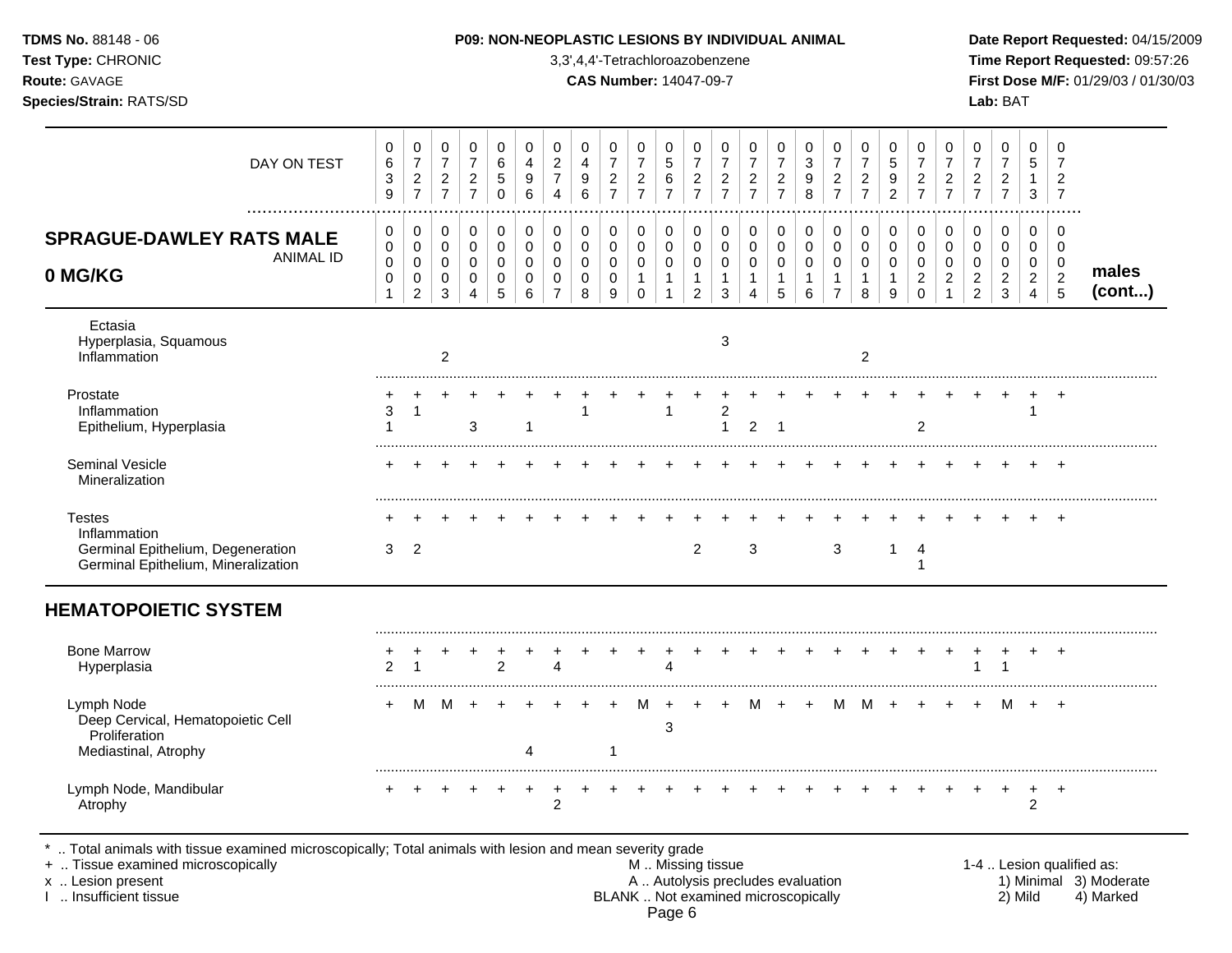| <b>TDMS No.</b> 88148 - 06     | <b>P09: NON-NEOPLASTIC LESIONS BY INDIVIDUAL ANIMAL</b> | Date Rep         |
|--------------------------------|---------------------------------------------------------|------------------|
| Test Type: CHRONIC_            | 3,3',4,4'-Tetrachloroazobenzene                         | Time Rep         |
| <b>Route:</b> GAVAGE           | <b>CAS Number: 14047-09-7</b>                           | <b>First Dos</b> |
| <b>Species/Strain:</b> RATS/SD |                                                         | Lab: BAT         |

**Time Report Requested:** 09:57:26 **Route:** GAVAGE **CAS Number:** 14047-09-7 **First Dose M/F:** 01/29/03 / 01/30/03

| DAY ON TEST                                                                                                       | 0<br>$\,6$<br>$\ensuremath{\mathsf{3}}$<br>$\boldsymbol{9}$ | $\pmb{0}$<br>$\overline{7}$<br>$\overline{c}$<br>$\overline{7}$          | 0<br>$\overline{7}$<br>$\overline{c}$<br>$\overline{7}$        | 0<br>$\boldsymbol{7}$<br>$\overline{a}$<br>$\overline{7}$      | $\mathbf 0$<br>$\,6\,$<br>$\sqrt{5}$<br>$\Omega$ | $\mathbf 0$<br>$\overline{4}$<br>9<br>6              | 0<br>$\boldsymbol{2}$<br>$\overline{7}$<br>4 | 0<br>$\overline{\mathbf{4}}$<br>9<br>6 | $\pmb{0}$<br>$\overline{7}$<br>$\overline{c}$<br>$\overline{7}$ | 0<br>$\overline{7}$<br>$\sqrt{2}$<br>$\overline{7}$            | $\mathbf 0$<br>$\sqrt{5}$<br>6<br>$\overline{7}$                       | 0<br>$\overline{7}$<br>$\boldsymbol{2}$<br>$\overline{7}$        | 0<br>$\overline{7}$<br>$\overline{c}$<br>$\overline{7}$ | 0<br>$\overline{7}$<br>$\overline{c}$<br>$\overline{7}$ | 0<br>$\overline{7}$<br>$\overline{c}$<br>$\overline{7}$        | 0<br>$\sqrt{3}$<br>9<br>8                         | 0<br>$\overline{7}$<br>$\sqrt{2}$<br>$\overline{7}$           | 0<br>$\overline{7}$<br>$\overline{c}$<br>$\overline{7}$  | 0<br>$\overline{5}$<br>$\boldsymbol{9}$<br>$\overline{2}$ | 0<br>$\overline{7}$<br>$\overline{c}$<br>$\overline{7}$       | 0<br>$\overline{7}$<br>$\overline{c}$<br>$\overline{7}$ | 0<br>$\overline{7}$<br>$\boldsymbol{2}$<br>$\overline{7}$                     | 0<br>$\overline{7}$<br>$\overline{c}$<br>$\overline{7}$ | 0<br>5<br>$\mathbf{3}$                                    | $\Omega$<br>$\overline{7}$<br>$\overline{c}$<br>$\overline{7}$ |                 |
|-------------------------------------------------------------------------------------------------------------------|-------------------------------------------------------------|--------------------------------------------------------------------------|----------------------------------------------------------------|----------------------------------------------------------------|--------------------------------------------------|------------------------------------------------------|----------------------------------------------|----------------------------------------|-----------------------------------------------------------------|----------------------------------------------------------------|------------------------------------------------------------------------|------------------------------------------------------------------|---------------------------------------------------------|---------------------------------------------------------|----------------------------------------------------------------|---------------------------------------------------|---------------------------------------------------------------|----------------------------------------------------------|-----------------------------------------------------------|---------------------------------------------------------------|---------------------------------------------------------|-------------------------------------------------------------------------------|---------------------------------------------------------|-----------------------------------------------------------|----------------------------------------------------------------|-----------------|
| .<br><b>SPRAGUE-DAWLEY RATS MALE</b><br><b>ANIMAL ID</b><br>0 MG/KG                                               | 0<br>$\,0\,$<br>$\pmb{0}$<br>0<br>1                         | 0<br>$\mathsf{O}\xspace$<br>$\mathbf 0$<br>$\mathbf 0$<br>$\overline{2}$ | 0<br>$\mathbf 0$<br>$\mathbf 0$<br>$\mathbf 0$<br>$\mathbf{3}$ | 0<br>$\pmb{0}$<br>$\mathbf 0$<br>$\mathbf 0$<br>$\overline{4}$ | 0<br>$\pmb{0}$<br>$\mathbf 0$<br>0<br>$\sqrt{5}$ | $\mathbf 0$<br>$\mathbf 0$<br>$\mathbf{0}$<br>0<br>6 | $\mathbf 0$<br>$\mathbf 0$<br>$\Omega$<br>0  | 0<br>$\mathbf 0$<br>$\Omega$<br>0<br>8 | 0<br>$\pmb{0}$<br>$\pmb{0}$<br>$\pmb{0}$<br>9                   | 0<br>$\mathbf 0$<br>$\mathbf 0$<br>$\mathbf{1}$<br>$\mathbf 0$ | 0<br>$\boldsymbol{0}$<br>$\mathbf 0$<br>$\overline{1}$<br>$\mathbf{1}$ | $\mathbf 0$<br>$\mathbf 0$<br>$\mathbf 0$<br>1<br>$\overline{2}$ | 0<br>$\mathbf 0$<br>$\mathbf 0$<br>$\mathbf{1}$<br>3    | $\mathbf 0$<br>0<br>$\mathbf 0$<br>$\mathbf{1}$<br>4    | $\mathbf 0$<br>$\mathbf 0$<br>$\mathbf 0$<br>$\mathbf{1}$<br>5 | 0<br>$\pmb{0}$<br>$\mathbf 0$<br>$\mathbf 1$<br>6 | 0<br>$\pmb{0}$<br>$\pmb{0}$<br>$\mathbf{1}$<br>$\overline{7}$ | 0<br>$\pmb{0}$<br>$\mathbf 0$<br>$\mathbf{1}$<br>$\,8\,$ | 0<br>$\mathbf 0$<br>$\mathbf 0$<br>$\mathbf{1}$<br>9      | $\overline{0}$<br>0<br>$\Omega$<br>$\overline{2}$<br>$\Omega$ | 0<br>$\mathbf 0$<br>$\Omega$<br>$\overline{2}$          | $\mathbf 0$<br>$\mathbf 0$<br>$\mathbf 0$<br>$\overline{2}$<br>$\overline{2}$ | 0<br>0<br>$\mathbf 0$<br>$\overline{a}$<br>$\mathbf{3}$ | $\mathbf 0$<br>0<br>0<br>$\overline{c}$<br>$\overline{4}$ | $\Omega$<br>$\mathbf 0$<br>$\mathbf 0$<br>$\overline{2}$<br>5  | males<br>(cont) |
| Hyperplasia, Lymphoid<br>Pigmentation                                                                             |                                                             |                                                                          |                                                                |                                                                |                                                  |                                                      |                                              |                                        |                                                                 |                                                                |                                                                        |                                                                  |                                                         |                                                         |                                                                |                                                   |                                                               |                                                          |                                                           |                                                               |                                                         |                                                                               |                                                         |                                                           |                                                                |                 |
| Lymph Node, Mesenteric<br>Pigmentation                                                                            |                                                             |                                                                          |                                                                |                                                                |                                                  |                                                      |                                              |                                        |                                                                 |                                                                |                                                                        |                                                                  |                                                         |                                                         |                                                                |                                                   |                                                               |                                                          |                                                           |                                                               |                                                         |                                                                               |                                                         |                                                           | $+$                                                            |                 |
| Spleen<br>Atrophy<br>Hematopoietic Cell Proliferation<br>Pigmentation<br>Thrombosis<br>Lymphoid Follicle, Atrophy | $\overline{c}$                                              | $\overline{\mathbf{c}}$<br>1                                             | 1                                                              | 1                                                              | -1<br>1                                          | 1<br>$\overline{1}$                                  | 3                                            | $\overline{2}$<br>3                    | $\overline{1}$                                                  | $\overline{1}$                                                 | 4                                                                      |                                                                  |                                                         | $\overline{1}$                                          | $\frac{2}{1}$                                                  | $\overline{1}$                                    | $\overline{1}$                                                |                                                          | -1                                                        | $\overline{c}$<br>$\mathbf{1}$                                |                                                         | $\overline{1}$                                                                |                                                         |                                                           | $\overline{1}$<br>-1<br>$\mathcal{P}$                          |                 |
| Thymus<br>Atrophy<br>Thymocyte, Hyperplasia                                                                       | 2                                                           | $\boldsymbol{\Lambda}$                                                   |                                                                | $\Delta$                                                       | 3                                                | $\overline{\mathbf{A}}$                              |                                              | 4                                      | 3                                                               | M                                                              | 4                                                                      | $\overline{2}$                                                   | 3                                                       | 2                                                       | $\overline{2}$                                                 | 3                                                 | $\overline{2}$                                                | $\overline{2}$                                           | $\overline{2}$                                            | 3                                                             | 3                                                       | 3                                                                             | $\overline{4}$                                          | $\overline{4}$                                            | $\overline{ }$<br>$\overline{A}$                               |                 |
| <b>INTEGUMENTARY SYSTEM</b>                                                                                       |                                                             |                                                                          |                                                                |                                                                |                                                  |                                                      |                                              |                                        |                                                                 |                                                                |                                                                        |                                                                  |                                                         |                                                         |                                                                |                                                   |                                                               |                                                          |                                                           |                                                               |                                                         |                                                                               |                                                         |                                                           |                                                                |                 |
| <b>Mammary Gland</b><br>Mineralization                                                                            |                                                             |                                                                          |                                                                |                                                                |                                                  |                                                      |                                              |                                        |                                                                 |                                                                |                                                                        |                                                                  |                                                         |                                                         |                                                                |                                                   |                                                               |                                                          |                                                           |                                                               |                                                         |                                                                               |                                                         |                                                           | $\overline{1}$                                                 |                 |
| Skin<br><b>Cyst Epithelial Inclusion</b><br>Hyperplasia<br>Inflammation                                           |                                                             |                                                                          |                                                                |                                                                |                                                  |                                                      |                                              |                                        |                                                                 |                                                                |                                                                        |                                                                  |                                                         |                                                         |                                                                |                                                   |                                                               |                                                          |                                                           |                                                               |                                                         |                                                                               |                                                         | $\overline{c}$<br>3                                       |                                                                |                 |

\* .. Total animals with tissue examined microscopically; Total animals with lesion and mean severity grade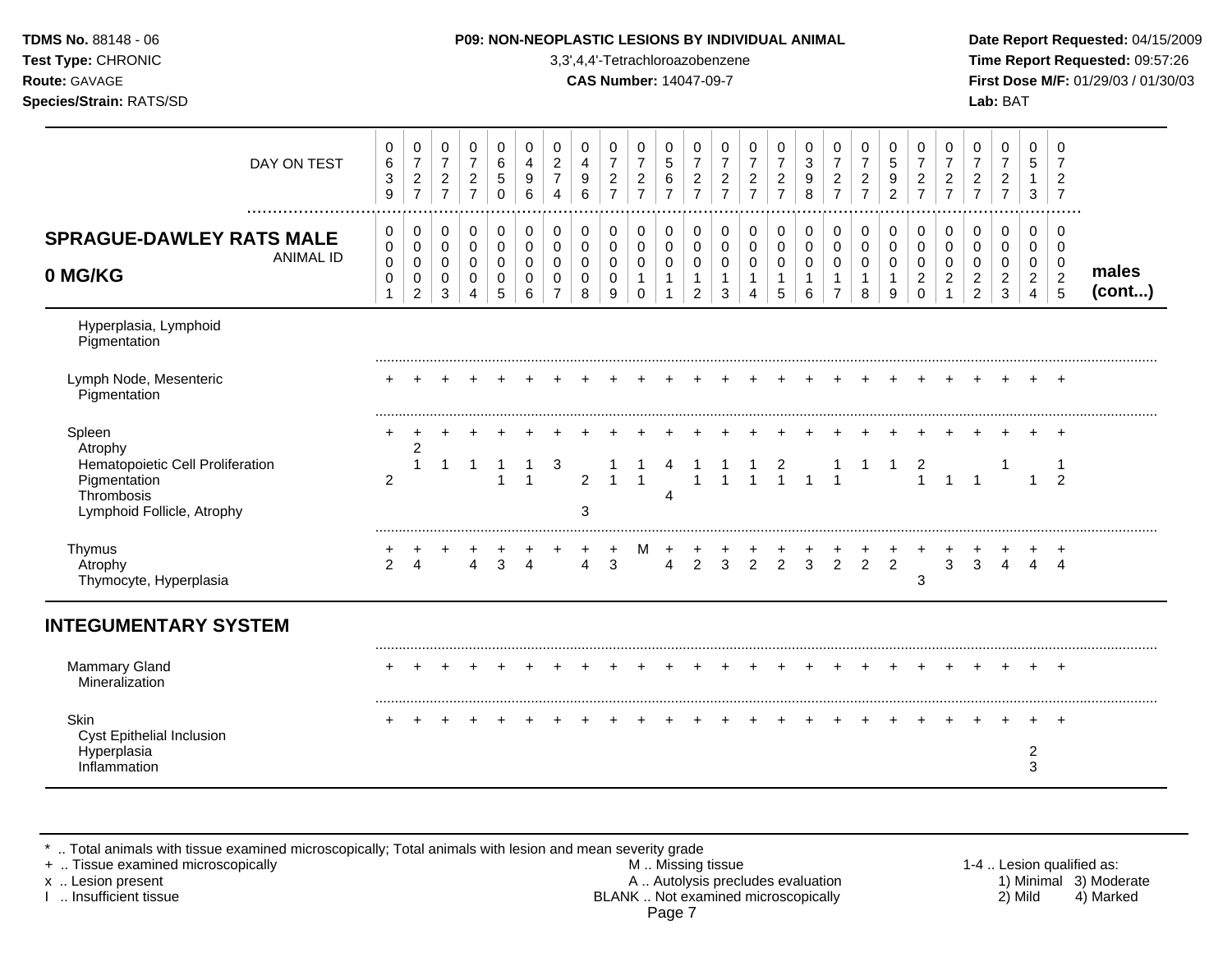| <b>TDMS No. 88148 - 06</b>     | <b>P09: NON-NEOPLASTIC LESIONS BY INDIVIDUAL ANIMAL</b> | Date Rep         |
|--------------------------------|---------------------------------------------------------|------------------|
| <b>Test Type: CHRONIC</b>      | 3,3',4,4'-Tetrachloroazobenzene                         | Time Rer         |
| <b>Route: GAVAGE</b>           | <b>CAS Number: 14047-09-7</b>                           | <b>First Dos</b> |
| <b>Species/Strain: RATS/SD</b> |                                                         | <b>Lab: BAT</b>  |

**Time Report Requested:** 09:57:26 **Route:** GAVAGE **CAS Number:** 14047-09-7 **First Dose M/F:** 01/29/03 / 01/30/03

| DAY ON TEST                                                                                                     | 0<br>6<br>3<br>9                     | 0<br>$\overline{7}$<br>$\overline{2}$<br>$\overline{7}$ | 0<br>$\overline{7}$<br>$\overline{2}$<br>$\overline{7}$ | 0<br>$\overline{7}$<br>$\overline{c}$<br>$\overline{7}$       | $\mathbf 0$<br>6<br>5<br>$\Omega$                | 0<br>4<br>9                                   | 0<br>$\overline{c}$<br>$\overline{7}$ | 0<br>4<br>9<br>6                                    | 0<br>$\overline{7}$<br>$\frac{2}{7}$                | $\Omega$<br>$\overline{7}$<br>$\overline{2}$<br>$\overline{7}$ | 0<br>5<br>6<br>$\overline{7}$                | 0<br>$\overline{7}$<br>$\overline{2}$<br>$\overline{7}$ | 0<br>$\overline{7}$<br>$\overline{c}$<br>$\overline{7}$ | 0<br>$\overline{7}$<br>$\overline{2}$<br>$\overline{7}$ | 0<br>$\overline{7}$<br>$\overline{c}$<br>$\overline{7}$ | $\Omega$<br>$\sqrt{3}$<br>9<br>8                   | 0<br>$\overline{7}$<br>$\overline{2}$<br>$\overline{7}$        | 0<br>$\overline{7}$<br>$\overline{2}$<br>$\overline{7}$ | 0<br>5<br>9<br>$\mathcal{P}$                                 | 0<br>$\overline{7}$<br>$\overline{2}$<br>$\overline{7}$       | 0<br>$\overline{7}$<br>$rac{2}{7}$                               | 0<br>$\overline{7}$<br>$\overline{2}$<br>$\overline{7}$               | 0<br>$\overline{7}$<br>$\overline{2}$<br>$\overline{7}$ | 0<br>5<br>3                                                | $\Omega$<br>$\overline{7}$<br>$\overline{2}$<br>$\overline{7}$      |                 |
|-----------------------------------------------------------------------------------------------------------------|--------------------------------------|---------------------------------------------------------|---------------------------------------------------------|---------------------------------------------------------------|--------------------------------------------------|-----------------------------------------------|---------------------------------------|-----------------------------------------------------|-----------------------------------------------------|----------------------------------------------------------------|----------------------------------------------|---------------------------------------------------------|---------------------------------------------------------|---------------------------------------------------------|---------------------------------------------------------|----------------------------------------------------|----------------------------------------------------------------|---------------------------------------------------------|--------------------------------------------------------------|---------------------------------------------------------------|------------------------------------------------------------------|-----------------------------------------------------------------------|---------------------------------------------------------|------------------------------------------------------------|---------------------------------------------------------------------|-----------------|
| <b>SPRAGUE-DAWLEY RATS MALE</b><br><b>ANIMAL ID</b><br>0 MG/KG                                                  | 0<br>$\mathbf 0$<br>$\mathbf 0$<br>0 | 0<br>$\pmb{0}$<br>0<br>$\pmb{0}$<br>$\overline{2}$      | 0<br>$\pmb{0}$<br>$\mathbf 0$<br>$\mathbf 0$<br>3       | 0<br>$\pmb{0}$<br>$\mathbf 0$<br>0<br>$\overline{\mathbf{4}}$ | 0<br>$\mathbf 0$<br>$\Omega$<br>$\mathbf 0$<br>5 | 0<br>$\Omega$<br>$\Omega$<br>$\mathbf 0$<br>6 | 0<br>$\mathbf 0$<br>$\Omega$<br>0     | 0<br>$\mathbf 0$<br>$\mathbf 0$<br>$\mathbf 0$<br>8 | 0<br>$\mathbf 0$<br>$\mathbf 0$<br>$\mathbf 0$<br>9 | 0<br>$\mathbf 0$<br>$\mathbf 0$<br>$\mathbf{1}$<br>$\Omega$    | 0<br>$\mathbf 0$<br>$\Omega$<br>$\mathbf{1}$ | 0<br>0<br>$\mathbf 0$<br>$\mathbf{1}$<br>$\overline{2}$ | 0<br>$\mathbf 0$<br>$\Omega$<br>$\mathbf{1}$<br>3       | 0<br>$\mathbf 0$<br>$\mathbf 0$<br>$\mathbf{1}$<br>4    | 0<br>$\mathsf 0$<br>$\mathbf 0$<br>$\mathbf{1}$<br>5    | 0<br>$\pmb{0}$<br>$\mathbf 0$<br>$\mathbf{1}$<br>6 | 0<br>$\mathbf 0$<br>$\Omega$<br>$\mathbf{1}$<br>$\overline{7}$ | 0<br>$\mathbf 0$<br>$\Omega$<br>$\mathbf{1}$<br>8       | 0<br>$\mathbf 0$<br>$\Omega$<br>$\mathbf{1}$<br>$\mathbf{Q}$ | 0<br>$\mathbf 0$<br>$\mathbf 0$<br>$\overline{c}$<br>$\Omega$ | 0<br>$\mathbf 0$<br>$\Omega$<br>$\overline{c}$<br>$\overline{1}$ | 0<br>$\mathbf 0$<br>$\mathbf 0$<br>$\boldsymbol{2}$<br>$\overline{2}$ | 0<br>$\mathbf 0$<br>$\Omega$<br>$\overline{c}$<br>3     | 0<br>0<br>$\mathbf{0}$<br>$\overline{2}$<br>$\overline{4}$ | $\mathbf 0$<br>$\mathbf 0$<br>$\overline{0}$<br>$\overline{2}$<br>5 | males<br>(cont) |
| <b>MUSCULOSKELETAL SYSTEM</b>                                                                                   |                                      |                                                         |                                                         |                                                               |                                                  |                                               |                                       |                                                     |                                                     |                                                                |                                              |                                                         |                                                         |                                                         |                                                         |                                                    |                                                                |                                                         |                                                              |                                                               |                                                                  |                                                                       |                                                         |                                                            |                                                                     |                 |
| Bone                                                                                                            |                                      |                                                         |                                                         |                                                               |                                                  |                                               |                                       |                                                     |                                                     |                                                                |                                              |                                                         |                                                         |                                                         |                                                         |                                                    |                                                                |                                                         |                                                              |                                                               |                                                                  |                                                                       |                                                         |                                                            | $\pm$                                                               |                 |
| <b>NERVOUS SYSTEM</b>                                                                                           |                                      |                                                         |                                                         |                                                               |                                                  |                                               |                                       |                                                     |                                                     |                                                                |                                              |                                                         |                                                         |                                                         |                                                         |                                                    |                                                                |                                                         |                                                              |                                                               |                                                                  |                                                                       |                                                         |                                                            |                                                                     |                 |
| <b>Brain</b><br>Hemorrhage                                                                                      |                                      |                                                         |                                                         |                                                               |                                                  |                                               |                                       |                                                     |                                                     |                                                                | $\overline{2}$                               |                                                         |                                                         |                                                         |                                                         |                                                    |                                                                |                                                         |                                                              |                                                               |                                                                  |                                                                       |                                                         |                                                            | $\ddot{}$                                                           |                 |
| <b>RESPIRATORY SYSTEM</b>                                                                                       |                                      |                                                         |                                                         |                                                               |                                                  |                                               |                                       |                                                     |                                                     |                                                                |                                              |                                                         |                                                         |                                                         |                                                         |                                                    |                                                                |                                                         |                                                              |                                                               |                                                                  |                                                                       |                                                         |                                                            |                                                                     |                 |
| Lung<br>Congestion<br>Foreign Body                                                                              |                                      |                                                         |                                                         |                                                               |                                                  |                                               |                                       |                                                     |                                                     |                                                                |                                              |                                                         |                                                         |                                                         |                                                         |                                                    |                                                                |                                                         |                                                              |                                                               |                                                                  |                                                                       |                                                         | 3                                                          |                                                                     |                 |
| Hemorrhage<br>Inflammation, Granulomatous<br>Inflammation, Chronic Active<br>Mineralization                     |                                      | 3                                                       |                                                         |                                                               |                                                  | $\overline{2}$                                |                                       |                                                     | 2                                                   |                                                                |                                              |                                                         | 2                                                       |                                                         |                                                         |                                                    |                                                                |                                                         | -1                                                           |                                                               |                                                                  |                                                                       | -1                                                      |                                                            | -1                                                                  |                 |
| Necrosis<br>Pigmentation<br>Alveolar Epithelium, Hyperplasia<br>Alveolar Epithelium, Metaplasia,<br>Bronchiolar |                                      |                                                         |                                                         | 1                                                             |                                                  | $\overline{2}$                                |                                       |                                                     |                                                     |                                                                |                                              |                                                         |                                                         |                                                         |                                                         |                                                    |                                                                |                                                         |                                                              |                                                               |                                                                  |                                                                       |                                                         |                                                            | -1                                                                  |                 |
| Alveolus, Infiltration Cellular, Histiocyte<br>Smooth Muscle, Hyperplasia, Focal                                | $2^{\circ}$                          | 3                                                       |                                                         | 1                                                             |                                                  | 3                                             | $\overline{1}$                        |                                                     |                                                     | $\overline{\mathbf{1}}$                                        |                                              |                                                         |                                                         |                                                         |                                                         |                                                    | $\overline{2}$                                                 | $\mathbf{1}$                                            | 1 1                                                          |                                                               |                                                                  |                                                                       | $\overline{1}$                                          |                                                            |                                                                     |                 |
| <b>Nose</b>                                                                                                     |                                      |                                                         |                                                         |                                                               |                                                  |                                               |                                       |                                                     |                                                     |                                                                |                                              |                                                         |                                                         |                                                         |                                                         |                                                    |                                                                |                                                         |                                                              |                                                               |                                                                  |                                                                       |                                                         |                                                            |                                                                     |                 |

\* .. Total animals with tissue examined microscopically; Total animals with lesion and mean severity grade<br>+ .. Tissue examined microscopically

- + .. Tissue examined microscopically examined microscopically **M** .. Missing tissue M .. Missing tissue 1-4 .. Lesion qualified as:<br>A .. Autolysis precludes evaluation 1) Minimal 3) Moderate x .. Lesion present **A .. Autolysis precludes evaluation** A .. Autolysis precludes evaluation 1) Minimal 3) Moderate I .. Insufficient tissue BLANK .. Not examined microscopically 2) Mild 4) Marked Page 8
	-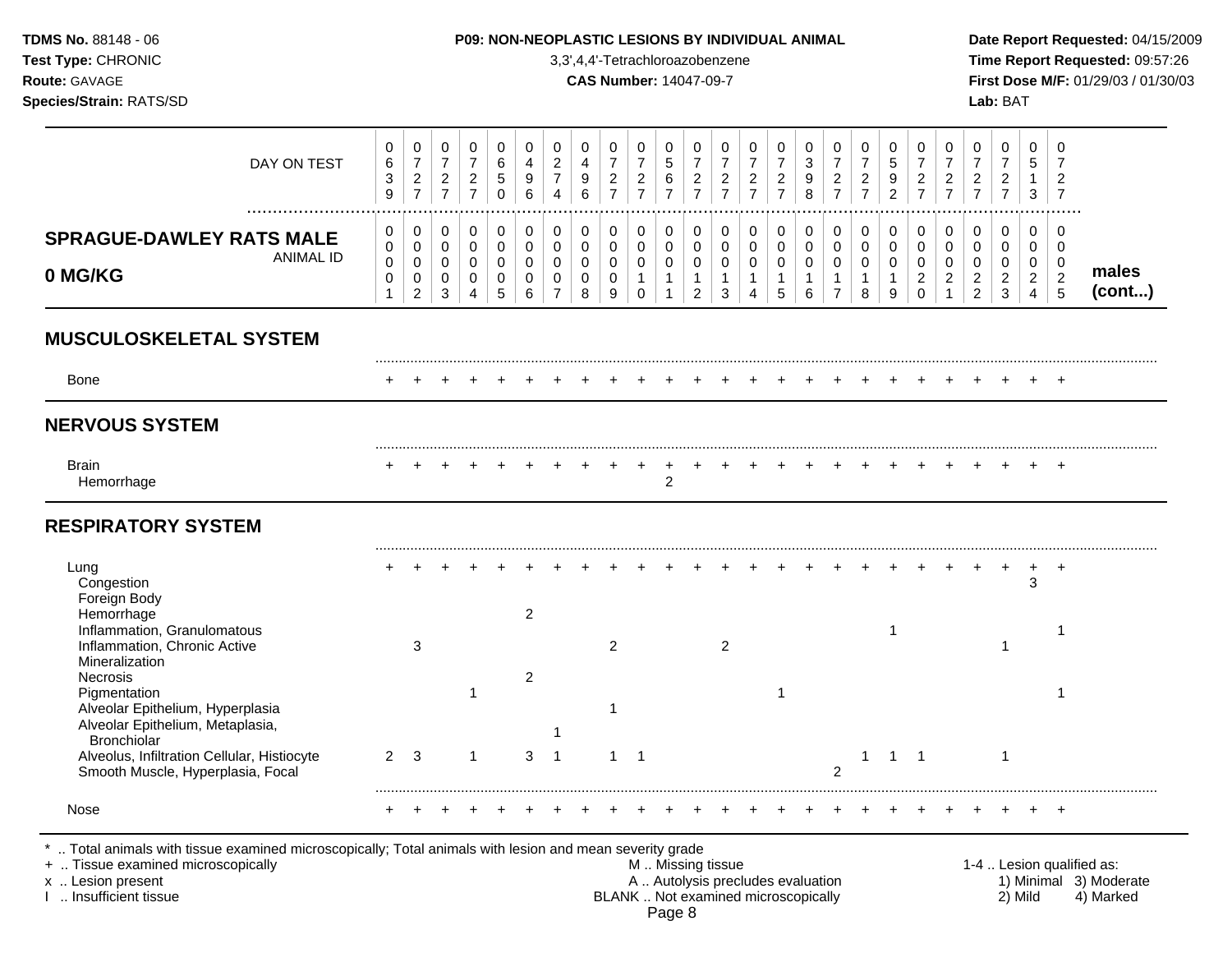| TDMS No. 88148 - 06<br>Test Type: CHRONIC<br>Route: GAVAGE<br>Species/Strain: RATS/SD                                                                |                                 |                                                         |                                                           |                                                         |                            |                               |                                                           |                                       |                                                         |                                                                      |                                                                 | 3,3',4,4'-Tetrachloroazobenzene<br><b>CAS Number: 14047-09-7</b> |                                                         | P09: NON-NEOPLASTIC LESIONS BY INDIVIDUAL ANIMAL        |                                                           |                                           |                                                         |                                                           |                                         |                                                           |                                                         |                                                         | Lab: BAT                                                |                                                           |                                            | Date Report Requested: 04/15/2009<br>Time Report Requested: 09:57:26<br>First Dose M/F: 01/29/03 / 01/30/03 |
|------------------------------------------------------------------------------------------------------------------------------------------------------|---------------------------------|---------------------------------------------------------|-----------------------------------------------------------|---------------------------------------------------------|----------------------------|-------------------------------|-----------------------------------------------------------|---------------------------------------|---------------------------------------------------------|----------------------------------------------------------------------|-----------------------------------------------------------------|------------------------------------------------------------------|---------------------------------------------------------|---------------------------------------------------------|-----------------------------------------------------------|-------------------------------------------|---------------------------------------------------------|-----------------------------------------------------------|-----------------------------------------|-----------------------------------------------------------|---------------------------------------------------------|---------------------------------------------------------|---------------------------------------------------------|-----------------------------------------------------------|--------------------------------------------|-------------------------------------------------------------------------------------------------------------|
| DAY ON TEST                                                                                                                                          | 0<br>6<br>3<br>9                | 0<br>$\overline{7}$<br>$\overline{2}$<br>$\overline{7}$ | 0<br>$\boldsymbol{7}$<br>$\overline{2}$<br>$\overline{7}$ | 0<br>$\overline{7}$<br>$\overline{c}$<br>$\overline{7}$ | 0<br>6<br>5<br>$\mathbf 0$ | 0<br>4<br>9<br>6              | 0<br>$\overline{c}$<br>$\boldsymbol{7}$<br>$\overline{4}$ | 0<br>4<br>9<br>6                      | 0<br>$\overline{7}$<br>$\overline{c}$<br>$\overline{7}$ | $\pmb{0}$<br>$\boldsymbol{7}$<br>$\sqrt{2}$<br>$\overline{7}$        | 0<br>$\sqrt{5}$<br>$\,6$<br>$\overline{7}$                      | 0<br>$\overline{7}$<br>$\frac{2}{7}$                             | 0<br>$\overline{7}$<br>$\overline{c}$<br>$\overline{7}$ | 0<br>$\overline{7}$<br>$\overline{c}$<br>$\overline{7}$ | 0<br>$\boldsymbol{7}$<br>$\overline{c}$<br>$\overline{7}$ | 0<br>$\mathbf{3}$<br>9<br>8               | 0<br>$\overline{7}$<br>$\overline{c}$<br>$\overline{7}$ | 0<br>$\boldsymbol{7}$<br>$\overline{c}$<br>$\overline{7}$ | 0<br>$\mathbf 5$<br>9<br>$\overline{c}$ | 0<br>$\boldsymbol{7}$<br>$\overline{c}$<br>$\overline{7}$ | 0<br>$\overline{7}$<br>$\overline{c}$<br>$\overline{7}$ | 0<br>$\overline{7}$<br>$\overline{c}$<br>$\overline{7}$ | 0<br>$\overline{7}$<br>$\overline{c}$<br>$\overline{7}$ | 0<br>$\sqrt{5}$<br>$\mathbf{1}$<br>3                      | 0<br>7<br>$\overline{c}$<br>$\overline{7}$ |                                                                                                             |
| <b>SPRAGUE-DAWLEY RATS MALE</b><br><b>ANIMAL ID</b><br>0 MG/KG                                                                                       | 0<br>0<br>$\mathbf 0$<br>0<br>1 | 0<br>0<br>0<br>0<br>$\overline{c}$                      | 0<br>$\pmb{0}$<br>$\overline{0}$<br>0<br>3                | 0<br>0<br>0<br>0<br>4                                   | 0<br>0<br>0<br>0<br>5      | 0<br>$\pmb{0}$<br>0<br>0<br>6 | 0<br>$\pmb{0}$<br>0<br>0<br>$\overline{7}$                | 0<br>0<br>0<br>0<br>8                 | 0<br>0<br>0<br>0<br>9                                   | $\pmb{0}$<br>$\pmb{0}$<br>$\mathbf 0$<br>$\mathbf{1}$<br>$\mathbf 0$ | 0<br>$\pmb{0}$<br>$\mathbf 0$<br>$\mathbf{1}$<br>$\overline{1}$ | 0<br>$\pmb{0}$<br>0<br>$\mathbf{1}$<br>$\boldsymbol{2}$          | 0<br>0<br>0<br>1<br>3                                   | 0<br>0<br>0<br>$\mathbf{1}$<br>4                        | 0<br>$\pmb{0}$<br>0<br>1<br>$\sqrt{5}$                    | 0<br>$\mathbf 0$<br>$\mathbf 0$<br>1<br>6 | 0<br>0<br>0<br>1<br>$\overline{7}$                      | 0<br>0<br>0<br>$\mathbf{1}$<br>8                          | 0<br>0<br>0<br>$\mathbf{1}$<br>9        | 0<br>$\pmb{0}$<br>0<br>$\overline{c}$<br>$\mathbf 0$      | 0<br>0<br>0<br>$\overline{c}$<br>1                      | 0<br>0<br>0<br>$\overline{c}$<br>$\overline{2}$         | 0<br>$\mathbf 0$<br>0<br>$\boldsymbol{2}$<br>3          | 0<br>0<br>$\mathbf 0$<br>$\overline{c}$<br>$\overline{4}$ | 0<br>0<br>0<br>$\frac{2}{5}$               | males<br>(cont)                                                                                             |
| Foreign Body<br>Inflammation                                                                                                                         |                                 |                                                         |                                                           |                                                         |                            |                               |                                                           | 3                                     |                                                         |                                                                      |                                                                 | X<br>$\overline{2}$                                              |                                                         |                                                         | X<br>$\overline{2}$                                       |                                           |                                                         |                                                           |                                         |                                                           |                                                         |                                                         |                                                         |                                                           |                                            |                                                                                                             |
| Trachea                                                                                                                                              |                                 |                                                         |                                                           |                                                         |                            |                               |                                                           |                                       |                                                         |                                                                      |                                                                 |                                                                  |                                                         |                                                         |                                                           |                                           |                                                         |                                                           |                                         |                                                           |                                                         |                                                         |                                                         |                                                           |                                            |                                                                                                             |
| Eye<br>Anterior Chamber, Inflammation<br>Cornea, Hyperplasia, Squamous<br>Cornea, Inflammation<br>Retina, Degeneration<br>Harderian Gland<br>Atrophy |                                 |                                                         |                                                           |                                                         |                            |                               |                                                           |                                       |                                                         |                                                                      |                                                                 |                                                                  |                                                         |                                                         |                                                           |                                           |                                                         |                                                           |                                         |                                                           |                                                         |                                                         |                                                         |                                                           | $+$                                        |                                                                                                             |
| Zymbal's Gland                                                                                                                                       |                                 |                                                         |                                                           |                                                         |                            |                               |                                                           |                                       |                                                         |                                                                      |                                                                 |                                                                  |                                                         |                                                         |                                                           |                                           |                                                         |                                                           |                                         |                                                           |                                                         |                                                         |                                                         |                                                           |                                            |                                                                                                             |
| <b>URINARY SYSTEM</b>                                                                                                                                |                                 |                                                         |                                                           |                                                         |                            |                               |                                                           |                                       |                                                         |                                                                      |                                                                 |                                                                  |                                                         |                                                         |                                                           |                                           |                                                         |                                                           |                                         |                                                           |                                                         |                                                         |                                                         |                                                           |                                            |                                                                                                             |
| Kidney<br>Mineralization<br>Nephropathy<br>Cortex, Cyst<br>Pelvis, Inflammation                                                                      | 3<br>-1                         |                                                         |                                                           | $\mathbf{1}$                                            | 4 3 2 2 4 2                | $\overline{2}$                | $\mathbf{1}$                                              | $\overline{c}$<br>$\overline{4}$<br>3 |                                                         | $\mathbf 1$<br>$1 \quad 2 \quad 2$                                   |                                                                 | $\overline{4}$<br>3                                              |                                                         | 2 2 3 1 4 2 4 2 4 3 1 2 2                               |                                                           |                                           |                                                         |                                                           |                                         | $\mathbf{1}$                                              |                                                         | $\mathbf{1}$                                            | $\overline{1}$                                          | $\ddot{}$                                                 | $^{+}$                                     |                                                                                                             |

- + .. Tissue examined microscopically M.. Missing tissue M.. Missing tissue 1-4. Lesion qualified as:<br>
This issue 1-4 .. Lesion qualified as:<br>
1. Autolysis precludes evaluation A.. Autolysis precludes evaluation 1) Minimal x .. Lesion present **A .. Autolysis precludes evaluation** A .. Autolysis precludes evaluation 1) Minimal 3) Moderate I .. Insufficient tissue BLANK .. Not examined microscopically 2) Mild 4) Marked Page 9
	-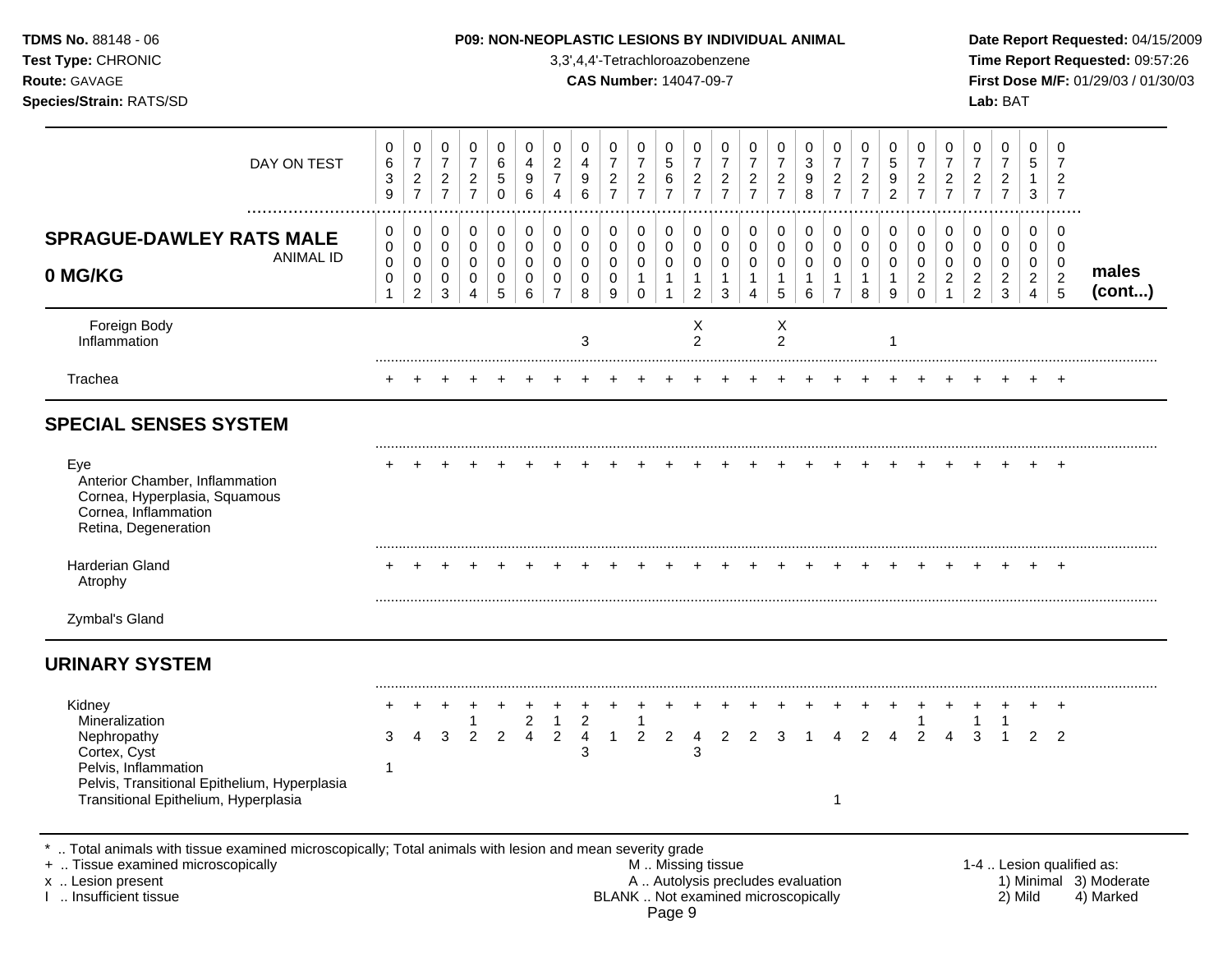| <b>TDMS No.</b> 88148 - 06 | <b>P09: NON-NEOPLASTIC LESIONS BY INDIVIDUAL ANIMAL</b> | Date Rep         |
|----------------------------|---------------------------------------------------------|------------------|
| Test Type: CHRONIC         | 3,3',4,4'-Tetrachloroazobenzene                         | Time Rep         |
| <b>Route: GAVAGE</b>       | <b>CAS Number: 14047-09-7</b>                           | <b>First Dos</b> |
| Species/Strain: RATS/SD    |                                                         | <b>Lab: BAT</b>  |

**Time Report Requested:** 09:57:26 **Route:** GAVAGE **CAS Number:** 14047-09-7 **First Dose M/F:** 01/29/03 / 01/30/03

| DAY ON TEST<br>                                         | 0<br>6<br>3<br>9                 | 0<br>$\overline{\phantom{a}}$<br>2<br>⇁ | 0<br>$\overline{ }$<br>2 | 0<br>$\overline{ }$<br>◠<br>∠ | 0<br>6<br>5<br>0 | 4<br>9<br>6 | ∠<br>7 | 4<br>9<br>6           | ⇁<br>2 | 0<br>$\overline{ }$<br>2 | 5<br>$\sim$<br>b | ⇁<br>2 | ⇁<br>$\overline{\mathbf{c}}$<br>⇁ | റ<br>∠ | 2<br>–           | 3<br>9<br>8 | 0<br>$\overline{ }$<br>2<br>$\overline{ }$ | $\overline{\phantom{0}}$<br>$\sim$<br>∠<br>– | 5<br>9<br>2 | ⇁<br>റ<br>$\overline{\phantom{a}}$<br>⇁ | ∠ | ◠                                       | 0<br>$\overline{\phantom{0}}$<br>$\sim$<br>∠<br>$\overline{\phantom{a}}$ | 0<br>5<br>3           | -<br>$\overline{2}$<br>7<br>.      |                       |
|---------------------------------------------------------|----------------------------------|-----------------------------------------|--------------------------|-------------------------------|------------------|-------------|--------|-----------------------|--------|--------------------------|------------------|--------|-----------------------------------|--------|------------------|-------------|--------------------------------------------|----------------------------------------------|-------------|-----------------------------------------|---|-----------------------------------------|--------------------------------------------------------------------------|-----------------------|------------------------------------|-----------------------|
| <b>SPRAGUE-DAWLEY RATS MALE</b><br>ANIMAL ID<br>0 MG/KG | 0<br>$\,0\,$<br>0<br>$\mathbf 0$ | 0<br>0<br>ົ                             | 0<br>0<br>C<br>3         | 0<br>0<br>4                   | 0<br>0<br>5      | 6           |        | 0<br>0<br>0<br>0<br>8 | 9      | 0<br>0<br>0              |                  | 2      | 0<br>3                            |        | 0<br>0<br>0<br>5 | 0<br>0<br>6 | 0<br>0                                     | 0<br>υ<br>8                                  | 0<br>9      | 0<br>◠<br>∠                             | ∠ | 0<br>0<br>0<br>ົ<br>∠<br>$\overline{2}$ | 0<br>0<br>$\overline{c}$<br>3                                            | 0<br>0<br>0<br>2<br>4 | 0<br>0<br>0<br>$\overline{2}$<br>5 | males<br>$($ cont $)$ |
| Ureter<br>Urethra                                       |                                  |                                         |                          |                               |                  | м           |        | M                     |        |                          |                  |        |                                   |        |                  |             | м                                          |                                              |             |                                         |   |                                         |                                                                          |                       | $+$<br>$\div$                      |                       |
| <b>Urinary Bladder</b><br>Inflammation                  |                                  |                                         |                          |                               |                  |             |        |                       |        |                          |                  |        |                                   |        |                  |             |                                            |                                              |             |                                         |   |                                         |                                                                          |                       | $\pm$                              |                       |

\* .. Total animals with tissue examined microscopically; Total animals with lesion and mean severity grade

+ .. Tissue examined microscopically M .. Missing tissue 1-4 .. Lesion qualified as: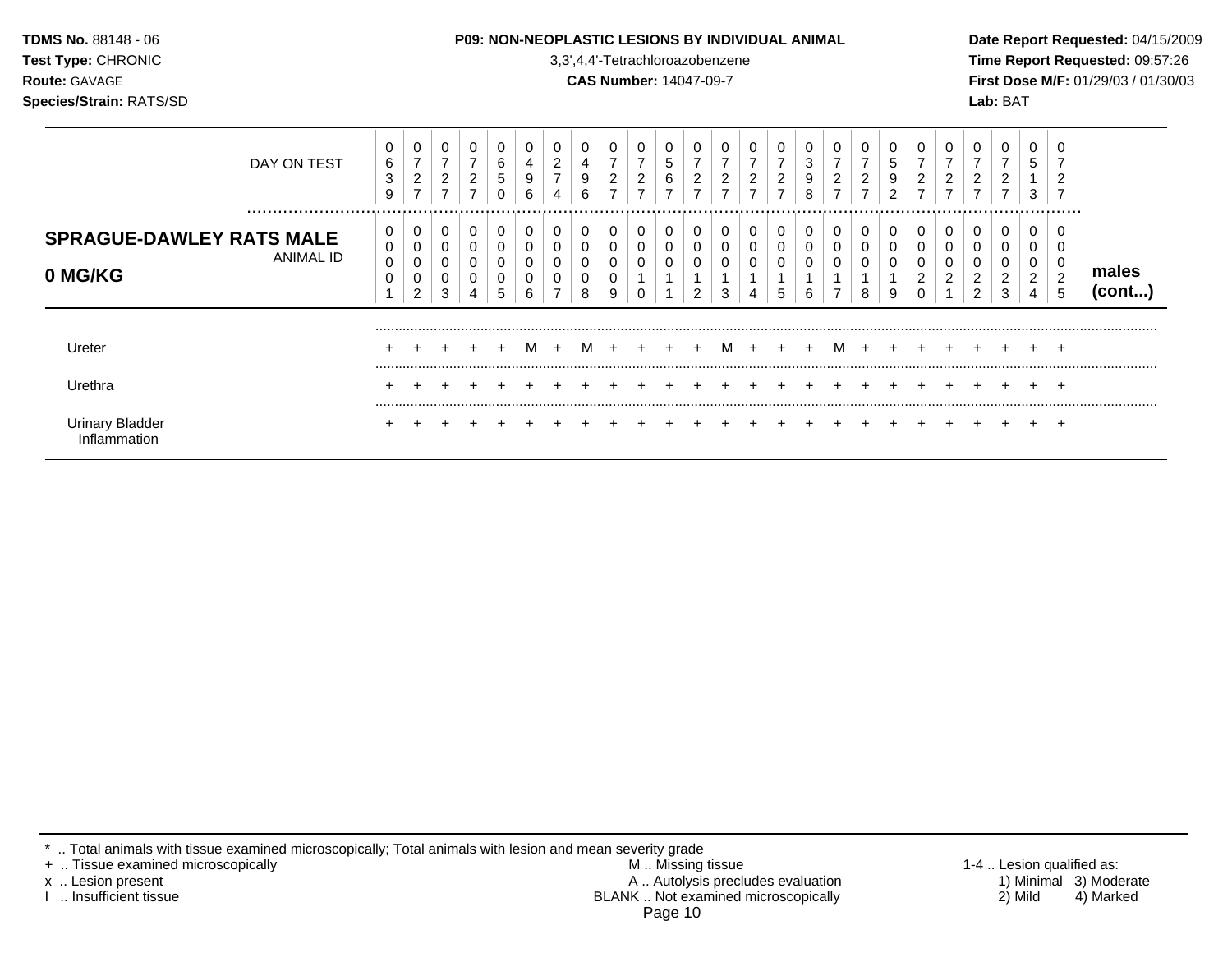### **TDMS No.** 88148 - 06 **P09: NON-NEOPLASTIC LESIONS BY INDIVIDUAL ANIMAL Date Report Requested:** 04/15/2009

⊤  $\overline{\phantom{a}}$ 

**Test Type:** CHRONIC 3,3',4,4'-Tetrachloroazobenzene **Time Report Requested:** 09:57:26 **Route:** GAVAGE **CAS Number:** 14047-09-7 **First Dose M/F:** 01/29/03 / 01/30/03

 $\overline{\phantom{a}}$ 

⊤  $\overline{\phantom{a}}$  $\overline{\phantom{a}}$  $\overline{\phantom{a}}$ 

| DAY ON TEST                                                                                                                                        | 0<br>$\mathbf 5$<br>$\overline{7}$<br>5                                   | 0<br>$\overline{7}$<br>$\overline{2}$<br>$\overline{7}$           | 0<br>$\overline{7}$<br>$\overline{a}$<br>$\overline{7}$ | $\mathbf 0$<br>$\,6\,$<br>$\overline{c}$<br>$\overline{7}$ | $\Omega$<br>$\overline{7}$<br>$\overline{c}$<br>$\overline{7}$ | 0<br>$\overline{7}$<br>$\overline{2}$<br>$\overline{7}$ | 0<br>$\overline{7}$<br>$\sqrt{2}$<br>$\overline{7}$          | $\pmb{0}$<br>$\overline{7}$<br>$\overline{c}$<br>$\overline{7}$             | 0<br>$\overline{7}$<br>$\mathbf 0$<br>6              | 0<br>$\,6\,$<br>9<br>$\overline{4}$              | $\Omega$<br>$\,6\,$<br>$\overline{7}$<br>$\mathbf{1}$ | $\Omega$<br>$\,6$<br>4<br>$\mathbf 0$                                          | 0<br>$\overline{7}$<br>$\overline{c}$<br>$\overline{7}$ | 0<br>$\,6\,$<br>5<br>$\mathbf 0$          | $\mathbf 0$<br>$\overline{7}$<br>$\overline{2}$<br>$\overline{7}$ | 0<br>$\overline{7}$<br>$\overline{2}$<br>$\overline{7}$ | $\,0\,$<br>$\overline{7}$<br>$\mathbf{1}$<br>$\overline{7}$              | $\mathbf 0$<br>$\overline{7}$<br>$\mathbf{1}$<br>6 | $\mathbf 0$<br>$\,6\,$<br>1<br>$\overline{7}$                       | $\mathbf 0$<br>$\,$ 5 $\,$<br>4<br>9                         | 0<br>$\overline{7}$<br>$\overline{2}$<br>$\overline{7}$ | 0<br>$\overline{7}$<br>0<br>$\Omega$         | 0<br>$\overline{7}$<br>$\overline{2}$<br>$\overline{7}$ | 0<br>4<br>$\overline{2}$<br>0 | $\Omega$<br>$\overline{7}$<br>$\overline{c}$<br>$\overline{7}$    |    |                                                               |
|----------------------------------------------------------------------------------------------------------------------------------------------------|---------------------------------------------------------------------------|-------------------------------------------------------------------|---------------------------------------------------------|------------------------------------------------------------|----------------------------------------------------------------|---------------------------------------------------------|--------------------------------------------------------------|-----------------------------------------------------------------------------|------------------------------------------------------|--------------------------------------------------|-------------------------------------------------------|--------------------------------------------------------------------------------|---------------------------------------------------------|-------------------------------------------|-------------------------------------------------------------------|---------------------------------------------------------|--------------------------------------------------------------------------|----------------------------------------------------|---------------------------------------------------------------------|--------------------------------------------------------------|---------------------------------------------------------|----------------------------------------------|---------------------------------------------------------|-------------------------------|-------------------------------------------------------------------|----|---------------------------------------------------------------|
| <b>SPRAGUE-DAWLEY RATS MALE</b><br><b>ANIMAL ID</b><br>0 MG/KG                                                                                     | $\pmb{0}$<br>$\pmb{0}$<br>$\pmb{0}$<br>$\boldsymbol{2}$<br>$6\phantom{a}$ | $\pmb{0}$<br>$\mathbf 0$<br>0<br>$\overline{2}$<br>$\overline{7}$ | 0<br>$\mathsf{O}\xspace$<br>0<br>$\overline{a}$<br>8    | $\mathbf 0$<br>$\pmb{0}$<br>$\mathbf 0$<br>$\sqrt{2}$<br>9 | 0<br>$\mathbf 0$<br>$\Omega$<br>3<br>$\mathbf 0$               | $\mathbf 0$<br>$\mathbf 0$<br>$\Omega$<br>3             | 0<br>$\mathbf 0$<br>$\Omega$<br>$\sqrt{3}$<br>$\overline{2}$ | $\mathbf 0$<br>$\mathsf 0$<br>$\mathbf 0$<br>$\ensuremath{\mathsf{3}}$<br>3 | 0<br>$\mathsf{O}$<br>$\Omega$<br>3<br>$\overline{4}$ | $\pmb{0}$<br>$\mathbf 0$<br>0<br>$\sqrt{3}$<br>5 | 0<br>$\mathbf 0$<br>$\mathbf 0$<br>$\sqrt{3}$<br>6    | 0<br>$\mathbf 0$<br>$\mathbf 0$<br>$\ensuremath{\mathsf{3}}$<br>$\overline{7}$ | 0<br>0<br>$\mathbf 0$<br>$\sqrt{3}$<br>8                | 0<br>$\mathbf 0$<br>$\mathbf 0$<br>3<br>9 | $\mathbf 0$<br>$\mathbf 0$<br>$\mathbf 0$<br>4<br>$\mathbf 0$     | 0<br>$\mathbf 0$<br>$\mathbf 0$<br>4<br>$\mathbf{1}$    | $\pmb{0}$<br>$\pmb{0}$<br>0<br>$\overline{\mathbf{4}}$<br>$\overline{2}$ | 0<br>$\pmb{0}$<br>$\mathbf 0$<br>4<br>3            | 0<br>$\mathbf 0$<br>$\mathbf 0$<br>$\overline{4}$<br>$\overline{4}$ | $\mathbf 0$<br>$\mathbf 0$<br>$\mathbf 0$<br>4<br>$\sqrt{5}$ | 0<br>$\pmb{0}$<br>$\Omega$<br>$\overline{4}$<br>6       | 0<br>0<br>$\mathbf 0$<br>4<br>$\overline{7}$ | 0<br>$\mathbf 0$<br>$\mathbf 0$<br>4<br>8               | 0<br>0<br>0<br>4<br>9         | $\Omega$<br>$\Omega$<br>$\Omega$<br>$\overline{5}$<br>$\mathbf 0$ |    | * TOTALS                                                      |
| <b>ALIMENTARY SYSTEM</b>                                                                                                                           |                                                                           |                                                                   |                                                         |                                                            |                                                                |                                                         |                                                              |                                                                             |                                                      |                                                  |                                                       |                                                                                |                                                         |                                           |                                                                   |                                                         |                                                                          |                                                    |                                                                     |                                                              |                                                         |                                              |                                                         |                               |                                                                   |    |                                                               |
| Esophagus                                                                                                                                          |                                                                           |                                                                   |                                                         |                                                            |                                                                |                                                         |                                                              |                                                                             |                                                      |                                                  |                                                       |                                                                                |                                                         |                                           |                                                                   |                                                         |                                                                          |                                                    |                                                                     |                                                              |                                                         |                                              |                                                         |                               |                                                                   | 50 |                                                               |
| Intestine Large, Cecum                                                                                                                             |                                                                           |                                                                   |                                                         |                                                            |                                                                |                                                         |                                                              |                                                                             |                                                      |                                                  |                                                       |                                                                                |                                                         |                                           |                                                                   |                                                         |                                                                          |                                                    |                                                                     |                                                              |                                                         |                                              |                                                         |                               |                                                                   | 50 |                                                               |
| Intestine Large, Colon<br>Parasite Metazoan                                                                                                        |                                                                           |                                                                   |                                                         |                                                            |                                                                |                                                         |                                                              |                                                                             |                                                      |                                                  |                                                       |                                                                                |                                                         |                                           | X                                                                 |                                                         |                                                                          |                                                    |                                                                     |                                                              |                                                         |                                              |                                                         |                               | $+$                                                               | 50 | 6                                                             |
| Intestine Large, Rectum                                                                                                                            |                                                                           |                                                                   |                                                         |                                                            |                                                                |                                                         |                                                              |                                                                             |                                                      |                                                  |                                                       |                                                                                |                                                         |                                           |                                                                   |                                                         |                                                                          |                                                    |                                                                     |                                                              |                                                         |                                              |                                                         |                               |                                                                   | 50 |                                                               |
| Intestine Small, Duodenum                                                                                                                          |                                                                           |                                                                   |                                                         |                                                            |                                                                |                                                         |                                                              |                                                                             |                                                      |                                                  |                                                       |                                                                                |                                                         |                                           |                                                                   |                                                         |                                                                          |                                                    |                                                                     |                                                              |                                                         |                                              |                                                         |                               |                                                                   | 50 |                                                               |
| Intestine Small, Ileum                                                                                                                             |                                                                           |                                                                   |                                                         |                                                            |                                                                |                                                         |                                                              |                                                                             |                                                      |                                                  |                                                       |                                                                                |                                                         |                                           |                                                                   |                                                         |                                                                          |                                                    |                                                                     |                                                              |                                                         |                                              |                                                         |                               |                                                                   | 50 |                                                               |
| Intestine Small, Jejunum                                                                                                                           |                                                                           |                                                                   |                                                         |                                                            |                                                                |                                                         |                                                              |                                                                             |                                                      |                                                  |                                                       |                                                                                |                                                         |                                           |                                                                   |                                                         |                                                                          |                                                    |                                                                     |                                                              |                                                         |                                              |                                                         |                               |                                                                   | 50 |                                                               |
| Liver<br>Angiectasis<br><b>Basophilic Focus</b><br>Cholangiofibrosis                                                                               |                                                                           |                                                                   |                                                         | 2                                                          |                                                                |                                                         |                                                              |                                                                             | 4<br>Χ                                               |                                                  |                                                       | X                                                                              |                                                         |                                           |                                                                   |                                                         |                                                                          |                                                    |                                                                     |                                                              |                                                         |                                              |                                                         |                               | $+$                                                               | 50 | 2.5<br>3<br>2.0<br>1                                          |
| Clear Cell Focus<br>Degeneration, Cystic<br>Eosinophilic Focus<br>Fatty Change, Focal<br>Fatty Change, Diffuse<br>Hematopoietic Cell Proliferation | $\mathsf{X}$                                                              | 1                                                                 | $X$ $X$                                                 |                                                            | $X -$                                                          |                                                         | X X X X                                                      |                                                                             | 1                                                    |                                                  |                                                       | X                                                                              | X                                                       | 1                                         | X X X X<br>X                                                      |                                                         |                                                                          |                                                    |                                                                     | 2                                                            | X                                                       |                                              | X                                                       |                               | X                                                                 |    | 32<br>$\mathbf{2}$<br>1.0<br>3<br>1<br>1.0<br>1.3<br>1.4<br>5 |

\* .. Total animals with tissue examined microscopically; Total animals with lesion and mean severity grade

 $\overline{\phantom{a}}$ □  $\overline{\phantom{a}}$ 

⊤

+ .. Tissue examined microscopically M .. Missing tissue 1-4 .. Lesion qualified as: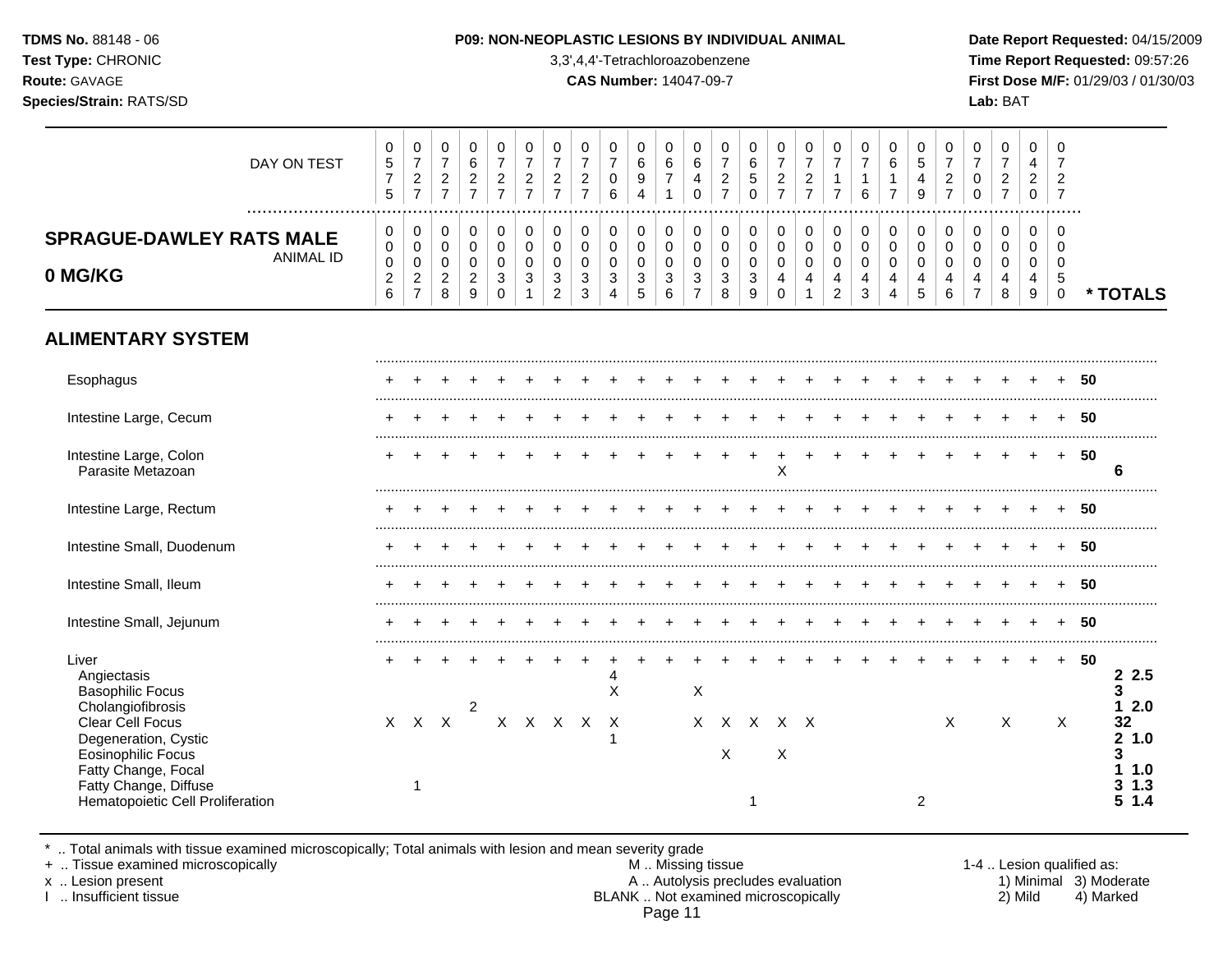**Test Type:** CHRONIC 3,3',4,4'-Tetrachloroazobenzene **Time Report Requested:** 09:57:26 **Route:** GAVAGE **CAS Number:** 14047-09-7 **First Dose M/F:** 01/29/03 / 01/30/03 **Species/Strain:** RATS/SD **Lab:** BAT

| DAY ON TEST                                                                                                                          | 0<br>$\,$ 5 $\,$<br>$\overline{7}$<br>5                                | 0<br>$\boldsymbol{7}$<br>$\overline{c}$<br>$\overline{7}$                     | $\mathbf 0$<br>$\overline{7}$<br>$\overline{2}$<br>$\overline{7}$ | 0<br>$\,6$<br>$\overline{c}$<br>$\overline{7}$                               | 0<br>$\overline{7}$<br>$\overline{a}$<br>$\overline{7}$ | 0<br>$\overline{7}$<br>$\overline{c}$<br>$\overline{7}$ | 0<br>$\overline{7}$<br>$\overline{c}$<br>$\overline{7}$                   | 0<br>$\overline{7}$<br>$\overline{2}$<br>$\overline{7}$ | 0<br>$\boldsymbol{7}$<br>0<br>6                                 | $\Omega$<br>$\,6\,$<br>9<br>$\overline{A}$                  | $\Omega$<br>6<br>$\overline{7}$                  | 0<br>$\,6\,$<br>4<br>$\Omega$                | 0<br>$\boldsymbol{7}$<br>$\overline{c}$<br>$\overline{7}$ | 0<br>$\,6$<br>$\sqrt{5}$<br>$\mathbf 0$                                     | 0<br>$\overline{7}$<br>$\overline{2}$<br>$\overline{7}$     | 0<br>$\boldsymbol{7}$<br>$\overline{c}$<br>$\overline{7}$ | $\mathbf 0$<br>$\overline{7}$<br>$\mathbf{1}$<br>$\overline{7}$ | 0<br>$\overline{7}$<br>1<br>6                                     | 0<br>6<br>-1<br>$\overline{7}$            | 0<br>5<br>4<br>9      | 0<br>$\overline{7}$<br>$\overline{2}$<br>$\overline{7}$ | 0<br>$\overline{7}$<br>$\mathbf 0$<br>$\Omega$       | 0<br>$\boldsymbol{7}$<br>$\overline{c}$<br>$\overline{7}$ | $\Omega$<br>4<br>$\overline{2}$<br>$\mathbf 0$   | 0<br>$\overline{7}$<br>$\overline{2}$<br>$\overline{7}$ |        |                                                     |
|--------------------------------------------------------------------------------------------------------------------------------------|------------------------------------------------------------------------|-------------------------------------------------------------------------------|-------------------------------------------------------------------|------------------------------------------------------------------------------|---------------------------------------------------------|---------------------------------------------------------|---------------------------------------------------------------------------|---------------------------------------------------------|-----------------------------------------------------------------|-------------------------------------------------------------|--------------------------------------------------|----------------------------------------------|-----------------------------------------------------------|-----------------------------------------------------------------------------|-------------------------------------------------------------|-----------------------------------------------------------|-----------------------------------------------------------------|-------------------------------------------------------------------|-------------------------------------------|-----------------------|---------------------------------------------------------|------------------------------------------------------|-----------------------------------------------------------|--------------------------------------------------|---------------------------------------------------------|--------|-----------------------------------------------------|
| <b>SPRAGUE-DAWLEY RATS MALE</b><br><b>ANIMAL ID</b><br>0 MG/KG                                                                       | 0<br>$\mathbf 0$<br>$\pmb{0}$<br>$\begin{array}{c} 2 \\ 6 \end{array}$ | $\mathbf 0$<br>$\mathbf 0$<br>$\mathbf 0$<br>$\overline{a}$<br>$\overline{7}$ | $\Omega$<br>$\mathbf 0$<br>$\mathbf 0$<br>$\overline{c}$<br>8     | $\Omega$<br>$\mathbf 0$<br>$\mathbf 0$<br>$\overline{c}$<br>$\boldsymbol{9}$ | 0<br>$\mathbf 0$<br>$\mathbf 0$<br>3<br>$\mathbf 0$     | 0<br>$\mathbf 0$<br>$\mathbf 0$<br>3<br>$\overline{1}$  | $\mathbf 0$<br>$\pmb{0}$<br>$\mathbf 0$<br>$\mathbf{3}$<br>$\overline{c}$ | $\pmb{0}$<br>$\mathbf 0$<br>0<br>$\mathbf{3}$<br>3      | 0<br>$\pmb{0}$<br>$\mathbf 0$<br>$\mathbf{3}$<br>$\overline{4}$ | $\Omega$<br>$\mathbf 0$<br>$\mathbf 0$<br>$\mathbf{3}$<br>5 | $\Omega$<br>$\mathbf 0$<br>$\mathbf 0$<br>3<br>6 | 0<br>$\mathbf 0$<br>0<br>3<br>$\overline{7}$ | 0<br>$\mathbf 0$<br>$\mathbf 0$<br>3<br>8                 | $\mathbf 0$<br>$\mathbf 0$<br>$\mathbf 0$<br>$\sqrt{3}$<br>$\boldsymbol{9}$ | $\mathbf 0$<br>$\mathsf{O}\xspace$<br>0<br>4<br>$\mathbf 0$ | 0<br>$\pmb{0}$<br>$\boldsymbol{0}$<br>4<br>$\mathbf{1}$   | $\mathbf 0$<br>$\pmb{0}$<br>0<br>4<br>$\overline{2}$            | $\mathbf 0$<br>$\mathbf 0$<br>0<br>$\overline{4}$<br>$\mathbf{3}$ | $\mathbf 0$<br>$\mathbf 0$<br>0<br>4<br>4 | 0<br>0<br>0<br>4<br>5 | 0<br>$\mathbf 0$<br>$\mathbf 0$<br>4<br>6               | 0<br>$\pmb{0}$<br>$\mathbf 0$<br>4<br>$\overline{7}$ | $\mathbf 0$<br>$\pmb{0}$<br>0<br>4<br>8                   | $\Omega$<br>$\mathbf 0$<br>$\mathbf 0$<br>4<br>9 | $\Omega$<br>$\mathbf 0$<br>0<br>$\sqrt{5}$<br>$\pmb{0}$ |        | * TOTALS                                            |
| Inflammation, Chronic Active<br><b>Mixed Cell Focus</b><br>Necrosis<br>Pigmentation<br>Bile Duct, Fibrosis<br>Bile Duct, Hyperplasia | $\mathbf{1}$<br>$\mathbf 1$                                            | $\mathbf 1$                                                                   | 1                                                                 | 1<br>X<br>3<br>3                                                             | 2                                                       | $\mathcal{P}$                                           | -1<br>$\overline{2}$                                                      |                                                         | 1                                                               |                                                             |                                                  |                                              |                                                           |                                                                             | -1<br>$\mathcal{P}$                                         |                                                           |                                                                 |                                                                   | $\mathbf 1$<br>-1                         |                       | $\mathbf{1}$<br>$\times$<br>$\overline{2}$              | 1<br>$\overline{2}$                                  | $\mathbf 1$                                               |                                                  | $\mathbf 1$<br>$\times$<br>$\overline{1}$               |        | 40 1.0<br>7<br>11.0<br>1.0<br>1<br>10 1.2<br>34 1.4 |
| Oral Mucosa<br>Gingival, Hyperplasia, Squamous                                                                                       |                                                                        |                                                                               |                                                                   |                                                                              |                                                         |                                                         |                                                                           |                                                         |                                                                 |                                                             |                                                  |                                              |                                                           |                                                                             |                                                             |                                                           |                                                                 |                                                                   |                                           |                       |                                                         |                                                      |                                                           |                                                  |                                                         | $+ 50$ | 21.0                                                |
| Pancreas<br>Atrophy<br>Fibrosis<br>Inflammation<br>Acinus, Hyperplasia                                                               |                                                                        | 2                                                                             |                                                                   |                                                                              | $\overline{2}$                                          |                                                         |                                                                           |                                                         | $\overline{2}$                                                  |                                                             |                                                  |                                              |                                                           |                                                                             | Δ                                                           |                                                           |                                                                 |                                                                   |                                           |                       |                                                         |                                                      |                                                           |                                                  |                                                         | 50     | 41.3<br>3.0<br>3.0<br>2.9<br>8                      |
| Salivary Glands<br>Hyperplasia<br>Inflammation                                                                                       |                                                                        |                                                                               |                                                                   |                                                                              |                                                         |                                                         |                                                                           |                                                         |                                                                 |                                                             |                                                  |                                              |                                                           |                                                                             |                                                             |                                                           |                                                                 |                                                                   |                                           |                       |                                                         |                                                      |                                                           |                                                  |                                                         | 50     | 3.0<br>1<br>1.0<br>1                                |
| Stomach, Forestomach<br>Inflammation<br>Mineralization<br>Epithelium, Hyperplasia                                                    |                                                                        |                                                                               | -1                                                                |                                                                              |                                                         |                                                         |                                                                           |                                                         |                                                                 | -1                                                          |                                                  |                                              | 1                                                         |                                                                             |                                                             |                                                           |                                                                 | 3<br>$\overline{2}$                                               | $\overline{2}$                            |                       |                                                         |                                                      |                                                           | 1<br>$\overline{c}$                              |                                                         | 50     | 51.4<br>2.5<br>1.4<br>8                             |
| Stomach, Glandular<br>Inflammation<br>Mineralization                                                                                 |                                                                        |                                                                               |                                                                   |                                                                              |                                                         |                                                         |                                                                           |                                                         |                                                                 |                                                             |                                                  |                                              |                                                           |                                                                             |                                                             |                                                           |                                                                 | 3                                                                 |                                           |                       |                                                         |                                                      |                                                           | 2                                                | $\ddot{}$                                               | 50     | 21.0<br>32.3                                        |

\* .. Total animals with tissue examined microscopically; Total animals with lesion and mean severity grade

- + .. Tissue examined microscopically M .. Missing tissue 1-4 .. Lesion qualified as: x .. Lesion present **A .. Autolysis precludes evaluation** A .. Autolysis precludes evaluation 1) Minimal 3) Moderate I .. Insufficient tissue BLANK .. Not examined microscopically 2) Mild 4) Marked Page 12
-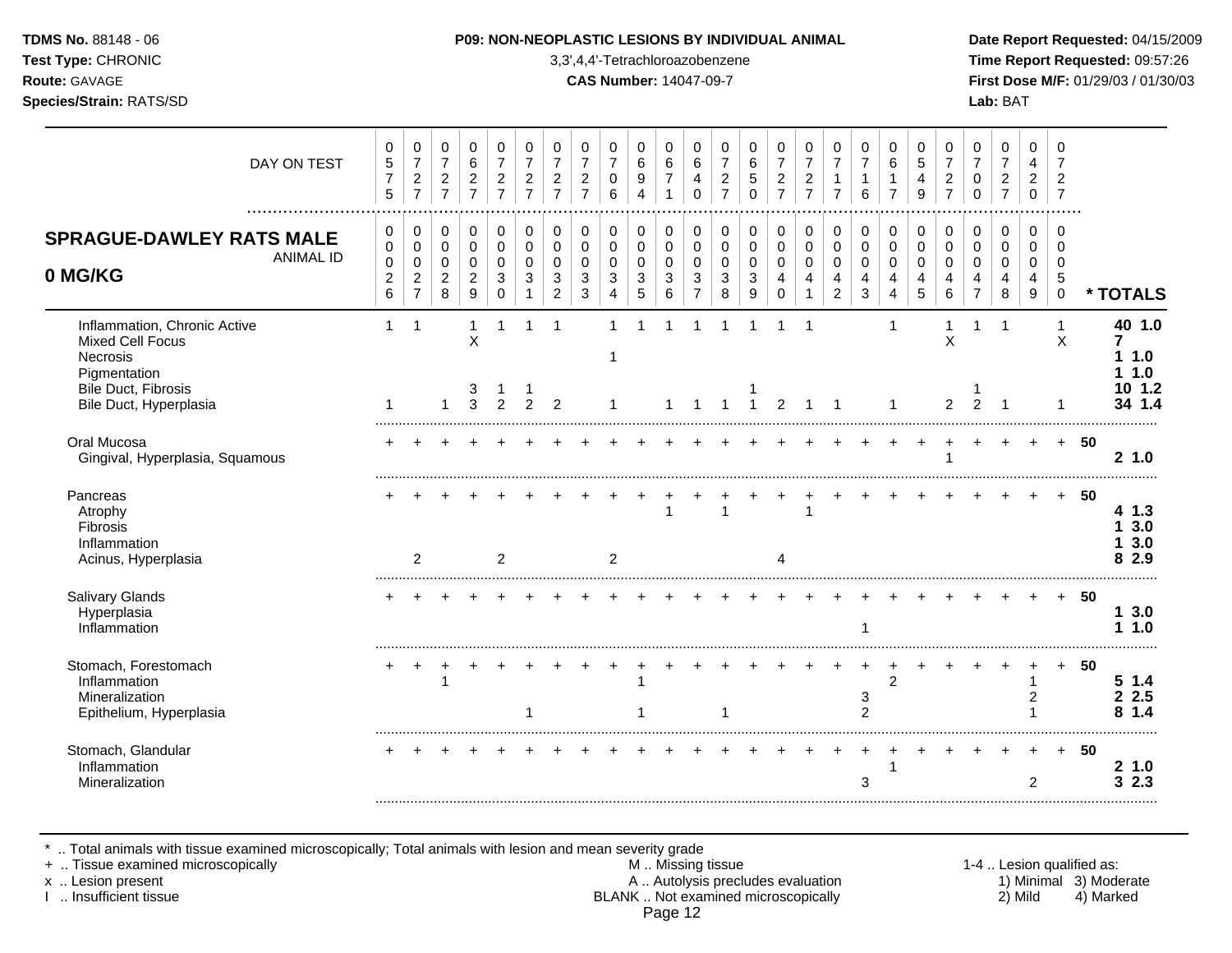## **TDMS No.** 88148 - 06 **P09: NON-NEOPLASTIC LESIONS BY INDIVIDUAL ANIMAL Date Report Requested:** 04/15/2009

**Test Type:** CHRONIC 3,3',4,4'-Tetrachloroazobenzene **Time Report Requested:** 09:57:26 **Route:** GAVAGE **CAS Number:** 14047-09-7 **First Dose M/F:** 01/29/03 / 01/30/03

| $\mathbf 0$<br>0<br>0<br>$\mathbf 0$<br>0<br>$\mathbf 0$<br>0<br>$\mathsf 0$<br>$\pmb{0}$<br>$\pmb{0}$<br>0<br>$\mathbf 0$<br>$\pmb{0}$<br>$\mathbf 0$<br>0<br>$\mathbf 0$<br>$\mathbf 0$<br>0<br>$\mathbf 0$<br>$\pmb{0}$<br>$\mathbf 0$<br>$\mathbf{3}$<br>$\sqrt{3}$<br>$\overline{4}$<br>4<br>4<br>4<br>$\overline{a}$<br>8<br>$\boldsymbol{9}$<br>$\mathbf 0$<br>$\sqrt{2}$<br>$\mathfrak{S}$<br>$\overline{4}$<br>$\mathbf{1}$<br>$\ddot{}$<br>$\ddot{}$<br>$\ddot{}$<br>$\overline{2}$<br>$\overline{1}$<br>1<br>3<br>1 | $\mathbf 0$<br>$\mathbf 0$<br>0<br>0<br>$\Omega$<br>$\Omega$<br>0<br>$\mathbf 0$<br>0<br>0<br>$\Omega$<br>$\Omega$<br>$\mathbf 0$<br>$\mathbf 0$<br>$\mathbf 0$<br>0<br>$\mathbf 0$<br>$\mathbf 0$<br>$\overline{4}$<br>4<br>5<br>4<br>4<br>4<br>$\bf 8$<br>$\boldsymbol{9}$<br>5<br>6<br>$\overline{7}$<br>$\pmb{0}$<br>50<br>$+$<br>$\ddot{}$<br>$\ddot{}$<br>$\ddot{}$<br>$\ddot{}$<br>$\overline{2}$<br>50<br>$+$<br>$\ddot{}$<br>$\ddot{}$<br>$\mathbf{1}$<br>$\mathbf{1}$<br>4<br>4 | * TOTALS<br>111.4<br>21 1.7<br>52.2        |
|--------------------------------------------------------------------------------------------------------------------------------------------------------------------------------------------------------------------------------------------------------------------------------------------------------------------------------------------------------------------------------------------------------------------------------------------------------------------------------------------------------------------------------|-------------------------------------------------------------------------------------------------------------------------------------------------------------------------------------------------------------------------------------------------------------------------------------------------------------------------------------------------------------------------------------------------------------------------------------------------------------------------------------------|--------------------------------------------|
|                                                                                                                                                                                                                                                                                                                                                                                                                                                                                                                                |                                                                                                                                                                                                                                                                                                                                                                                                                                                                                           |                                            |
|                                                                                                                                                                                                                                                                                                                                                                                                                                                                                                                                |                                                                                                                                                                                                                                                                                                                                                                                                                                                                                           |                                            |
|                                                                                                                                                                                                                                                                                                                                                                                                                                                                                                                                |                                                                                                                                                                                                                                                                                                                                                                                                                                                                                           |                                            |
|                                                                                                                                                                                                                                                                                                                                                                                                                                                                                                                                |                                                                                                                                                                                                                                                                                                                                                                                                                                                                                           |                                            |
| $\overline{2}$<br>3<br>$\overline{2}$<br>2<br>$\mathbf{1}$<br>1<br>2                                                                                                                                                                                                                                                                                                                                                                                                                                                           | 50<br>+<br>$\overline{2}$<br>3<br>1<br>1<br>$\mathbf{1}$<br>2                                                                                                                                                                                                                                                                                                                                                                                                                             | 47 1.5<br>12.0<br>$5 \t1.8$                |
|                                                                                                                                                                                                                                                                                                                                                                                                                                                                                                                                |                                                                                                                                                                                                                                                                                                                                                                                                                                                                                           |                                            |
| $\overline{2}$<br>3<br>2<br>$\mathbf 1$<br>$\overline{1}$<br>$\mathbf{1}$<br>1<br>$\overline{2}$                                                                                                                                                                                                                                                                                                                                                                                                                               | - 50<br>$+$<br>2<br>2<br>$\overline{4}$<br>1<br>$\overline{1}$<br>$\mathbf{1}$<br>$\mathbf{1}$<br>1                                                                                                                                                                                                                                                                                                                                                                                       | 1.0<br>4 1.0<br>33 1.7<br>20 1.2<br>14 1.6 |
| $\overline{2}$<br>1                                                                                                                                                                                                                                                                                                                                                                                                                                                                                                            | -50<br>$+$<br>3                                                                                                                                                                                                                                                                                                                                                                                                                                                                           | 10, 1.7                                    |
|                                                                                                                                                                                                                                                                                                                                                                                                                                                                                                                                | - 50<br>$+$                                                                                                                                                                                                                                                                                                                                                                                                                                                                               |                                            |
|                                                                                                                                                                                                                                                                                                                                                                                                                                                                                                                                |                                                                                                                                                                                                                                                                                                                                                                                                                                                                                           |                                            |

Page 13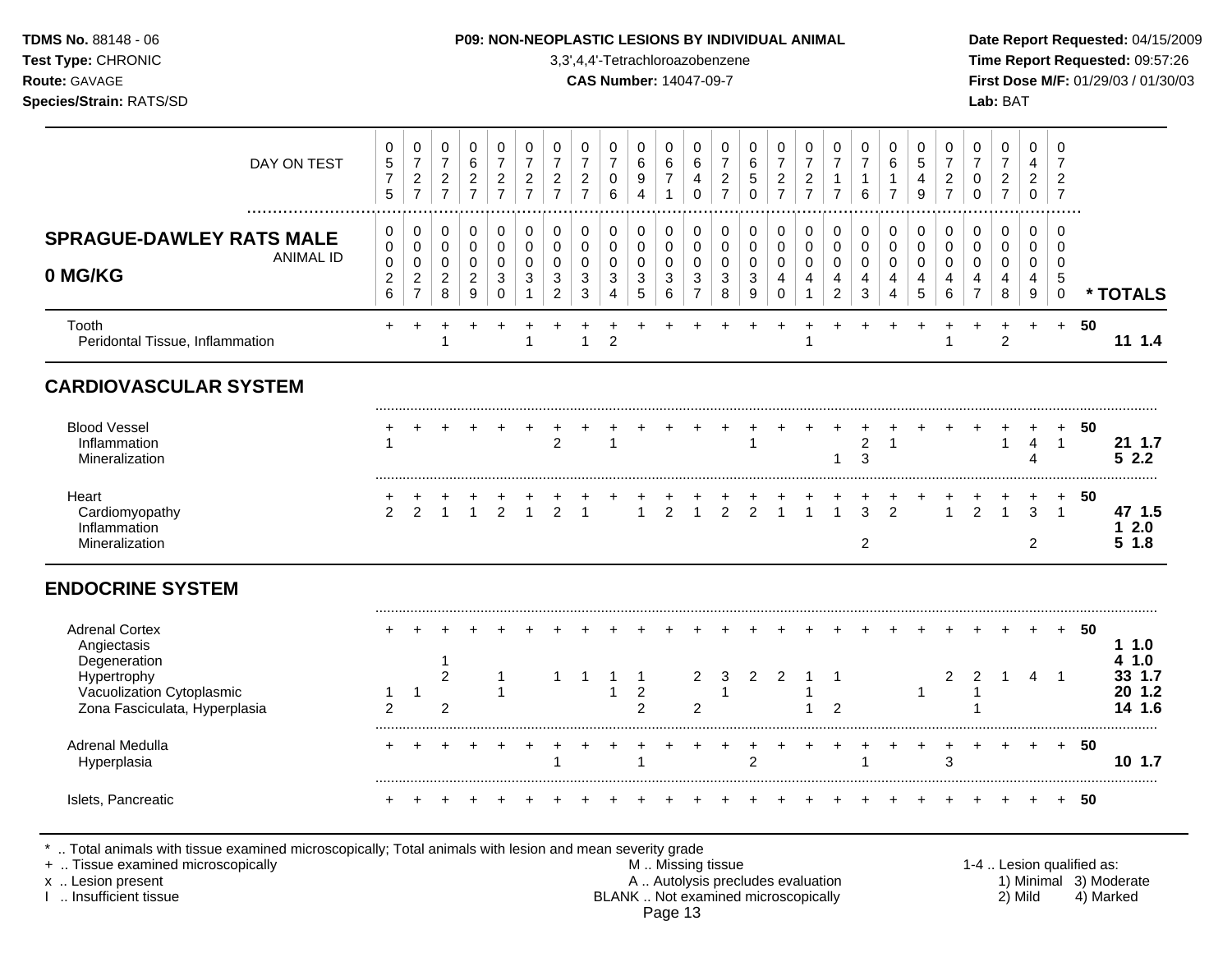### **TDMS No.** 88148 - 06 **P09: NON-NEOPLASTIC LESIONS BY INDIVIDUAL ANIMAL Date Report Requested:** 04/15/2009

**Test Type:** CHRONIC 3,3',4,4'-Tetrachloroazobenzene **Time Report Requested:** 09:57:26 **Route:** GAVAGE **CAS Number:** 14047-09-7 **First Dose M/F:** 01/29/03 / 01/30/03

| DAY ON TEST<br>                                                                                    | 0<br>$\,$ 5 $\,$<br>$\overline{7}$<br>5 | 0<br>$\overline{7}$<br>$\overline{c}$<br>$\overline{ }$ | 0<br>$\overline{7}$<br>$\overline{c}$<br>$\overline{ }$ | 0<br>$\,6$<br>$\boldsymbol{2}$<br>$\overline{ }$ | 0<br>$\overline{7}$<br>$\overline{c}$<br>$\overline{ }$ | 0<br>$\overline{ }$<br>$\overline{2}$<br>$\overline{\phantom{0}}$ | $\overline{\mathbf{c}}$<br>$\overline{ }$ | 0<br>$\overline{7}$<br>$\overline{2}$<br>$\overline{ }$ | 0<br>7<br>0<br>6      | 0<br>6<br>9<br>4      | 0<br>6<br>$\overline{7}$ | 0<br>6<br>4<br>0 | 0<br>$\overline{7}$<br>2<br>$\overline{ }$ | 6<br>5      | 0<br>$\overline{ }$<br>$\overline{c}$<br>$\rightarrow$ | 0<br>$\overline{7}$<br>$\overline{\mathbf{c}}$<br>$\overline{ }$ | 0<br>$\overline{7}$<br>$\overline{ }$ | 0<br>7<br>1<br>6 | 0<br>6                | 0<br>5<br>4<br>9      | 2<br>⇁ | 7 | 0<br>⇁<br>$\overline{\mathbf{c}}$<br>$\overline{ }$ | 0<br>4<br>$\overline{c}$<br>$\Omega$ |                  |    |                      |
|----------------------------------------------------------------------------------------------------|-----------------------------------------|---------------------------------------------------------|---------------------------------------------------------|--------------------------------------------------|---------------------------------------------------------|-------------------------------------------------------------------|-------------------------------------------|---------------------------------------------------------|-----------------------|-----------------------|--------------------------|------------------|--------------------------------------------|-------------|--------------------------------------------------------|------------------------------------------------------------------|---------------------------------------|------------------|-----------------------|-----------------------|--------|---|-----------------------------------------------------|--------------------------------------|------------------|----|----------------------|
| <b>SPRAGUE-DAWLEY RATS MALE</b><br><b>ANIMAL ID</b><br>0 MG/KG                                     | 0<br>0<br>0<br>$\overline{c}$<br>6      | 0<br>0<br>0<br>2<br>$\overline{ }$                      | 0<br>0<br>0<br>2<br>8                                   | 0<br>0<br>0<br>2<br>9                            | 0<br>0<br>0<br>3<br>0                                   | 0<br>3                                                            | 0<br>3<br>2                               | 0<br>0<br>0<br>3<br>3                                   | 0<br>0<br>0<br>3<br>4 | 0<br>0<br>0<br>3<br>5 | 0<br>0<br>3<br>6         | 0<br>0<br>0<br>3 | 0<br>0<br>0<br>3<br>8                      | 0<br>3<br>9 | 0<br>4                                                 | 0<br>0<br>0<br>4                                                 | 0<br>0<br>0<br>4<br>$\overline{2}$    | 0<br>0<br>4<br>3 | 0<br>0<br>0<br>4<br>4 | 0<br>0<br>0<br>4<br>5 | 0<br>6 | 0 | 0<br>4<br>8                                         | 0<br>0<br>0<br>4<br>9                | 5<br>$\mathbf 0$ |    | * TOTALS             |
| Hyperplasia                                                                                        |                                         |                                                         |                                                         |                                                  |                                                         |                                                                   |                                           |                                                         |                       |                       |                          |                  |                                            |             | 2                                                      |                                                                  |                                       |                  |                       |                       |        |   |                                                     |                                      |                  |    | 12.0                 |
| Parathyroid Gland<br>Hyperplasia                                                                   |                                         |                                                         |                                                         |                                                  |                                                         |                                                                   |                                           |                                                         |                       |                       |                          |                  |                                            | 2           |                                                        | M                                                                |                                       | З                |                       |                       |        |   |                                                     |                                      | м                | 43 | 2.4<br>8             |
| <b>Pituitary Gland</b><br>Hyperplasia<br>Pars Distalis, Hyperplasia<br>Rathke's Cleft, Hyperplasia |                                         |                                                         |                                                         |                                                  | 2                                                       |                                                                   |                                           |                                                         | $\mathcal{P}$         |                       |                          |                  | 1                                          |             | 1                                                      | 4                                                                |                                       |                  |                       | 3                     |        |   |                                                     |                                      | $+$              | 50 | 1.0<br>18 1.7<br>1.0 |
| <b>Thyroid Gland</b><br>C-cell, Hyperplasia<br>Follicle, Cyst<br>Follicular Cell, Hypertrophy      |                                         |                                                         |                                                         |                                                  |                                                         |                                                                   | $\overline{2}$                            |                                                         |                       | 3                     |                          |                  |                                            |             |                                                        | $\mathcal{P}$                                                    |                                       |                  |                       |                       |        |   |                                                     | $\div$                               | $+$              | 50 | 2.7<br>1.0<br>2.0    |

# **GENERAL BODY SYSTEM**

NONE

# **GENITAL SYSTEM**

| gulating Gland<br>ammation | · + |  |  |  |  | $+$ $+$ $+$ $+$ |  |  | $+$ $+$ | $+$ $+$     | $\leftarrow$ |  |  |  |     | -50 | 3.0 |
|----------------------------|-----|--|--|--|--|-----------------|--|--|---------|-------------|--------------|--|--|--|-----|-----|-----|
| lammation                  | $+$ |  |  |  |  | $+$ $+$ $+$ $+$ |  |  |         | + + + + + + |              |  |  |  | $+$ | -50 |     |
| l Glanc                    |     |  |  |  |  |                 |  |  |         |             |              |  |  |  |     | 50  |     |

\* .. Total animals with tissue examined microscopically; Total animals with lesion and mean severity grade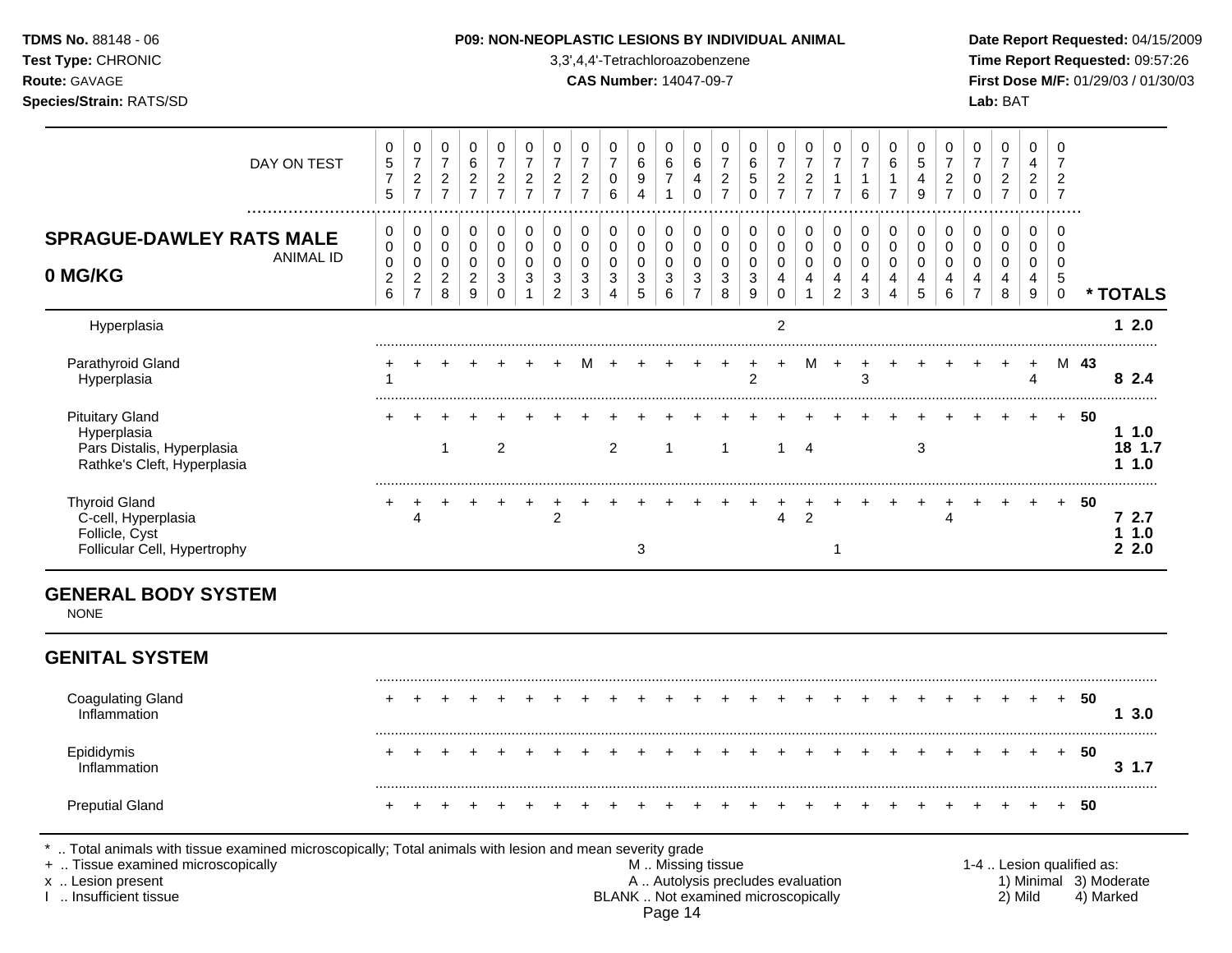### **TDMS No.** 88148 - 06 **P09: NON-NEOPLASTIC LESIONS BY INDIVIDUAL ANIMAL Date Report Requested:** 04/15/2009

**Test Type:** CHRONIC 3,3',4,4'-Tetrachloroazobenzene **Time Report Requested:** 09:57:26 **Route:** GAVAGE **CAS Number:** 14047-09-7 **First Dose M/F:** 01/29/03 / 01/30/03

| DAY ON TEST                                                                                               | 0<br>$\,$ 5 $\,$<br>$\overline{7}$<br>5                                    | 0<br>$\overline{7}$<br>$\sqrt{2}$<br>$\overline{7}$                   | 0<br>$\overline{7}$<br>$\overline{c}$<br>$\overline{7}$ | $\mathbf 0$<br>$\,6\,$<br>$\sqrt{2}$<br>$\overline{7}$                        | $\mathbf 0$<br>$\overline{7}$<br>$\overline{c}$<br>$\overline{7}$ | 0<br>$\overline{7}$<br>$\overline{c}$<br>$\overline{7}$ | 0<br>$\overline{7}$<br>$\boldsymbol{2}$<br>$\overline{7}$    | 0<br>$\overline{7}$<br>$\overline{c}$<br>$\overline{7}$  | 0<br>$\overline{7}$<br>$\pmb{0}$<br>6                                   | 0<br>6<br>9<br>$\boldsymbol{\Lambda}$   | $\Omega$<br>6<br>$\overline{7}$ | 0<br>$\,6$<br>4<br>$\Omega$                            | 0<br>$\overline{7}$<br>$\boldsymbol{2}$<br>$\overline{7}$ | $\mathbf 0$<br>$\,6\,$<br>$\overline{5}$<br>$\Omega$ | 0<br>$\overline{7}$<br>$\boldsymbol{2}$<br>$\overline{7}$   | 0<br>$\overline{7}$<br>$\sqrt{2}$<br>$\overline{7}$       | $\,0\,$<br>$\overline{7}$<br>$\mathbf{1}$<br>$\overline{7}$ | 0<br>$\overline{7}$<br>1<br>6                          | $\mathbf 0$<br>6<br>$\overline{7}$             | 0<br>5<br>$\overline{4}$<br>9                    | $\mathbf 0$<br>$\overline{7}$<br>$\overline{c}$<br>$\overline{7}$ | $\mathbf 0$<br>$\overline{7}$<br>0<br>$\Omega$                       | 0<br>$\overline{7}$<br>$\overline{c}$<br>$\overline{7}$ | $\Omega$<br>$\overline{4}$<br>$\overline{c}$<br>$\Omega$ | 0<br>7<br>$\overline{\mathbf{c}}$<br>$\overline{7}$ |      |                             |
|-----------------------------------------------------------------------------------------------------------|----------------------------------------------------------------------------|-----------------------------------------------------------------------|---------------------------------------------------------|-------------------------------------------------------------------------------|-------------------------------------------------------------------|---------------------------------------------------------|--------------------------------------------------------------|----------------------------------------------------------|-------------------------------------------------------------------------|-----------------------------------------|---------------------------------|--------------------------------------------------------|-----------------------------------------------------------|------------------------------------------------------|-------------------------------------------------------------|-----------------------------------------------------------|-------------------------------------------------------------|--------------------------------------------------------|------------------------------------------------|--------------------------------------------------|-------------------------------------------------------------------|----------------------------------------------------------------------|---------------------------------------------------------|----------------------------------------------------------|-----------------------------------------------------|------|-----------------------------|
| <br><b>SPRAGUE-DAWLEY RATS MALE</b><br><b>ANIMAL ID</b><br>0 MG/KG                                        | 0<br>$\mathbf 0$<br>$\pmb{0}$<br>$\overline{\mathbf{c}}$<br>$6\phantom{a}$ | $\pmb{0}$<br>$\mathbf 0$<br>$\pmb{0}$<br>$\sqrt{2}$<br>$\overline{7}$ | $\pmb{0}$<br>0<br>$\pmb{0}$<br>$\overline{c}$<br>8      | $\pmb{0}$<br>$\mathbf 0$<br>$\mathbf 0$<br>$\overline{c}$<br>$\boldsymbol{9}$ | $\,0\,$<br>0<br>$\mathbf 0$<br>3<br>$\Omega$                      | $\pmb{0}$<br>$\mathbf 0$<br>$\Omega$<br>3               | $\,0\,$<br>$\mathbf 0$<br>$\mathbf 0$<br>3<br>$\overline{2}$ | $\pmb{0}$<br>$\pmb{0}$<br>$\mathbf 0$<br>$\sqrt{3}$<br>3 | $\pmb{0}$<br>$\mathbf 0$<br>$\mathbf 0$<br>$\sqrt{3}$<br>$\overline{4}$ | $\pmb{0}$<br>0<br>$\mathbf 0$<br>3<br>5 | 0<br>0<br>$\mathbf 0$<br>3<br>6 | 0<br>$\mathbf 0$<br>$\mathbf 0$<br>3<br>$\overline{7}$ | 0<br>0<br>$\mathbf 0$<br>3<br>8                           | $\pmb{0}$<br>$\mathbf 0$<br>$\mathbf 0$<br>3<br>9    | $\pmb{0}$<br>0<br>$\mathbf 0$<br>$\overline{4}$<br>$\Omega$ | 0<br>$\mathsf{O}\xspace$<br>$\mathbf 0$<br>$\overline{4}$ | 0<br>$\mathbf 0$<br>$\mathbf 0$<br>4<br>$\overline{c}$      | 0<br>$\mathbf 0$<br>$\mathbf 0$<br>$\overline{4}$<br>3 | $\pmb{0}$<br>$\mathbf 0$<br>$\Omega$<br>4<br>4 | $\mathbf 0$<br>$\mathbf 0$<br>$\Omega$<br>4<br>5 | 0<br>$\mathbf 0$<br>$\Omega$<br>4<br>6                            | 0<br>$\mathbf{0}$<br>$\mathbf 0$<br>$\overline{4}$<br>$\overline{7}$ | 0<br>$\mathbf 0$<br>0<br>4<br>8                         | $\pmb{0}$<br>$\mathbf 0$<br>$\mathbf 0$<br>4<br>9        | 0<br>$\Omega$<br>$\mathbf 0$<br>5<br>$\mathbf 0$    |      | * TOTALS                    |
| Ectasia<br>Hyperplasia, Squamous<br>Inflammation                                                          | 2                                                                          |                                                                       |                                                         | $\overline{2}$                                                                |                                                                   |                                                         | $\overline{c}$                                               |                                                          |                                                                         |                                         | 2                               |                                                        |                                                           |                                                      |                                                             |                                                           | $\mathbf{1}$                                                |                                                        |                                                |                                                  |                                                                   |                                                                      |                                                         |                                                          |                                                     |      | 12.0<br>22.0<br>52.0        |
| Prostate<br>Inflammation<br>Epithelium, Hyperplasia                                                       |                                                                            |                                                                       |                                                         |                                                                               |                                                                   |                                                         | 1                                                            |                                                          | $\overline{c}$                                                          |                                         | 1                               |                                                        | 2<br>3                                                    |                                                      |                                                             |                                                           |                                                             |                                                        |                                                |                                                  | $\overline{2}$                                                    | $\overline{2}$<br>3                                                  |                                                         | $\overline{2}$                                           | $+$                                                 | 50   | 13 1.5<br>12 1.8            |
| Seminal Vesicle<br>Mineralization                                                                         |                                                                            |                                                                       |                                                         |                                                                               |                                                                   |                                                         |                                                              |                                                          |                                                                         |                                         |                                 |                                                        |                                                           |                                                      |                                                             |                                                           |                                                             |                                                        |                                                |                                                  |                                                                   |                                                                      |                                                         |                                                          | $+$                                                 | 50   | 11.0                        |
| <b>Testes</b><br>Inflammation<br>Germinal Epithelium, Degeneration<br>Germinal Epithelium, Mineralization |                                                                            |                                                                       |                                                         |                                                                               |                                                                   | $\mathbf{1}$                                            | $\mathbf{1}$                                                 | $\overline{\phantom{0}}$                                 |                                                                         |                                         | 4                               |                                                        |                                                           | 2<br>4<br>$\overline{2}$                             |                                                             |                                                           |                                                             | 3                                                      |                                                | $\mathbf{1}$                                     |                                                                   |                                                                      |                                                         | $\overline{2}$<br>1                                      | $+$                                                 | 50   | 12.0<br>15 2.3<br>$3 \t1.3$ |
| <b>HEMATOPOIETIC SYSTEM</b>                                                                               |                                                                            |                                                                       |                                                         |                                                                               |                                                                   |                                                         |                                                              |                                                          |                                                                         |                                         |                                 |                                                        |                                                           |                                                      |                                                             |                                                           |                                                             |                                                        |                                                |                                                  |                                                                   |                                                                      |                                                         |                                                          |                                                     |      |                             |
| <b>Bone Marrow</b><br>Hyperplasia                                                                         |                                                                            |                                                                       |                                                         |                                                                               |                                                                   |                                                         |                                                              |                                                          |                                                                         | $\mathfrak{p}$                          |                                 | $\lambda$                                              |                                                           |                                                      |                                                             |                                                           |                                                             |                                                        | $\mathcal{P}$                                  | $\mathcal{P}$                                    |                                                                   |                                                                      |                                                         |                                                          | $+$                                                 | 50   | 122.2                       |
| Lymph Node<br>Deep Cervical, Hematopoietic Cell<br>Proliferation<br>Mediastinal, Atrophy                  |                                                                            | м                                                                     | $\overline{+}$                                          | $\overline{+}$                                                                | м                                                                 | м                                                       |                                                              |                                                          |                                                                         |                                         | м                               |                                                        |                                                           |                                                      |                                                             |                                                           |                                                             |                                                        |                                                |                                                  |                                                                   |                                                                      |                                                         |                                                          | $+$                                                 | 38   | 13.0<br>2.2.5               |
| Lymph Node, Mandibular<br>Atrophy                                                                         |                                                                            | $\ddot{}$                                                             | $+$                                                     | $^{+}$<br>2                                                                   |                                                                   |                                                         |                                                              | $+$                                                      | $\ddot{}$<br>$\overline{2}$                                             |                                         |                                 |                                                        |                                                           |                                                      |                                                             |                                                           |                                                             |                                                        |                                                | M                                                |                                                                   | $+$                                                                  | $+$                                                     | $+$<br>2                                                 | $+$                                                 | - 49 | 52.0                        |

\* .. Total animals with tissue examined microscopically; Total animals with lesion and mean severity grade

- + .. Tissue examined microscopically M .. Missing tissue 1-4 .. Lesion qualified as: x .. Lesion present **A .. Autolysis precludes evaluation** A .. Autolysis precludes evaluation 1) Minimal 3) Moderate I .. Insufficient tissue BLANK .. Not examined microscopically 2) Mild 4) Marked Page 15
	-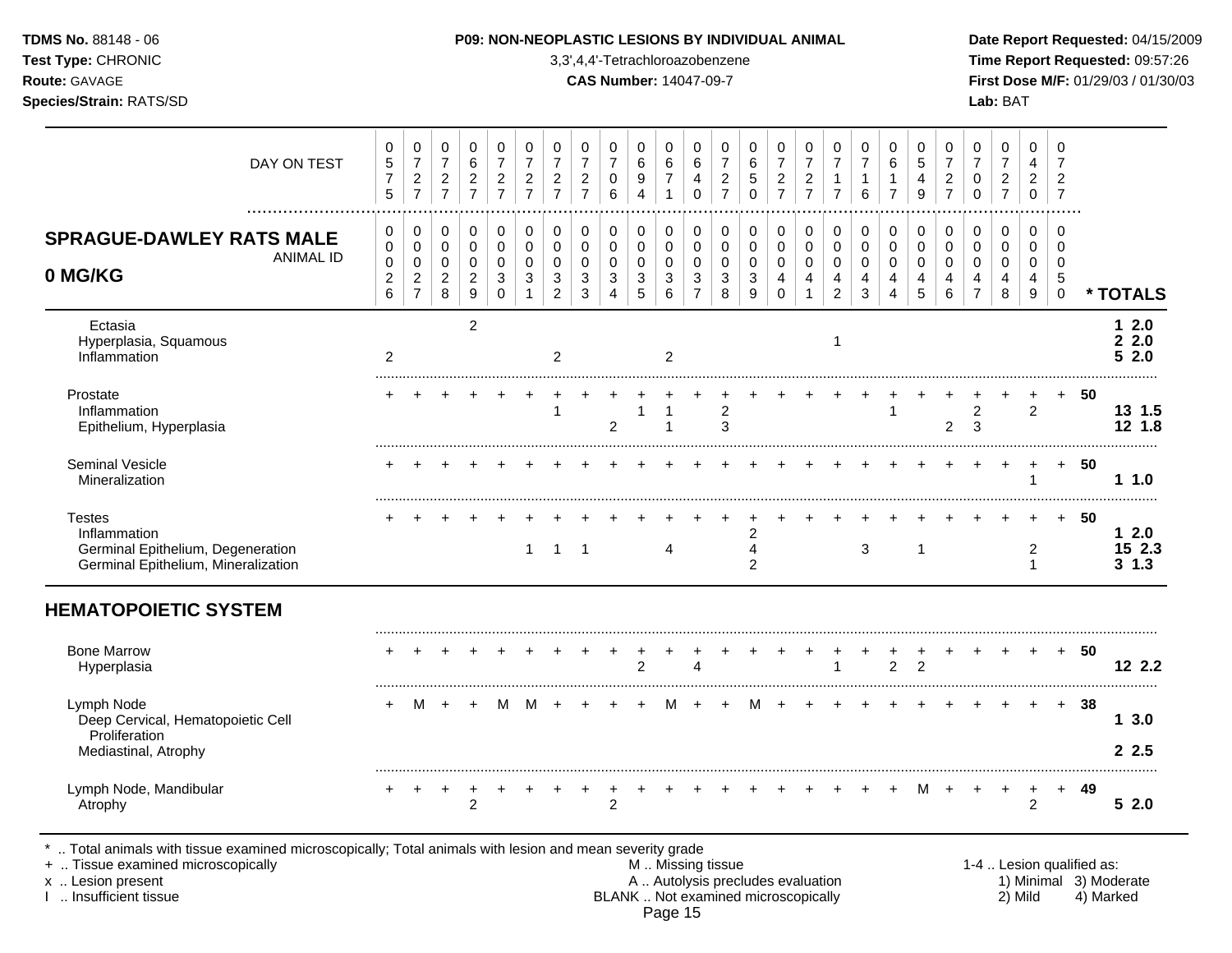**Test Type:** CHRONIC 3,3',4,4'-Tetrachloroazobenzene **Time Report Requested:** 09:57:26 **Route:** GAVAGE **CAS Number:** 14047-09-7 **First Dose M/F:** 01/29/03 / 01/30/03

| DAY ON TEST                                                                                                       | 0<br>$\,$ 5 $\,$<br>$\boldsymbol{7}$<br>$\sqrt{5}$          | 0<br>$\overline{7}$<br>$\overline{a}$<br>$\overline{7}$             | 0<br>$\overline{7}$<br>$\boldsymbol{2}$<br>$\overline{7}$ | 0<br>$\,6\,$<br>$\sqrt{2}$<br>$\overline{7}$                        | 0<br>$\overline{7}$<br>$\overline{c}$<br>$\overline{7}$          | 0<br>$\overline{7}$<br>$\overline{c}$<br>$\overline{7}$ | 0<br>$\overline{7}$<br>$\overline{2}$<br>$\overline{7}$           | 0<br>$\overline{7}$<br>$\boldsymbol{2}$<br>$\overline{7}$ | 0<br>$\overline{7}$<br>0<br>6                  | 0<br>6<br>9<br>$\overline{4}$                         | 0<br>$\,6$<br>$\overline{7}$<br>$\mathbf{1}$     | $\mathbf 0$<br>$\,6\,$<br>4<br>$\Omega$              | $\mathbf 0$<br>$\overline{7}$<br>$\overline{c}$<br>$\overline{7}$ | 0<br>6<br>$\mathbf 5$<br>$\Omega$ | 0<br>$\overline{7}$<br>$\overline{c}$<br>$\overline{7}$ | 0<br>$\overline{7}$<br>$\sqrt{2}$<br>$\overline{7}$ | 0<br>$\overline{7}$<br>$\mathbf{1}$<br>$\overline{7}$                    | 0<br>$\overline{7}$<br>$\mathbf{1}$<br>6             | 0<br>$\,6\,$<br>1<br>$\overline{7}$     | $\mathbf 0$<br>5<br>4<br>9             | 0<br>$\overline{7}$<br>$\overline{c}$<br>$\overline{7}$ | $\mathbf 0$<br>$\overline{7}$<br>0<br>$\Omega$ | 0<br>$\overline{7}$<br>$\overline{c}$<br>$\overline{7}$ | 0<br>4<br>$\overline{2}$<br>$\mathbf 0$ | $\mathbf 0$<br>$\overline{7}$<br>$\overline{2}$<br>$\overline{7}$ |    |                                              |
|-------------------------------------------------------------------------------------------------------------------|-------------------------------------------------------------|---------------------------------------------------------------------|-----------------------------------------------------------|---------------------------------------------------------------------|------------------------------------------------------------------|---------------------------------------------------------|-------------------------------------------------------------------|-----------------------------------------------------------|------------------------------------------------|-------------------------------------------------------|--------------------------------------------------|------------------------------------------------------|-------------------------------------------------------------------|-----------------------------------|---------------------------------------------------------|-----------------------------------------------------|--------------------------------------------------------------------------|------------------------------------------------------|-----------------------------------------|----------------------------------------|---------------------------------------------------------|------------------------------------------------|---------------------------------------------------------|-----------------------------------------|-------------------------------------------------------------------|----|----------------------------------------------|
| <b>SPRAGUE-DAWLEY RATS MALE</b><br><b>ANIMAL ID</b><br>0 MG/KG                                                    | 0<br>$\pmb{0}$<br>$\pmb{0}$<br>$\sqrt{2}$<br>$6\phantom{a}$ | 0<br>$\mathbf 0$<br>$\mathbf 0$<br>$\overline{a}$<br>$\overline{7}$ | 0<br>$\pmb{0}$<br>$\pmb{0}$<br>$\overline{c}$<br>$\bf 8$  | 0<br>$\pmb{0}$<br>$\mathbf 0$<br>$\overline{2}$<br>$\boldsymbol{9}$ | $\pmb{0}$<br>$\pmb{0}$<br>$\mathbf 0$<br>$\sqrt{3}$<br>$\pmb{0}$ | $\mathbf 0$<br>$\mathbf 0$<br>$\Omega$<br>3             | 0<br>$\mathbf 0$<br>$\mathbf 0$<br>$\mathbf{3}$<br>$\overline{c}$ | 0<br>$\mathbf 0$<br>$\Omega$<br>3<br>3                    | 0<br>$\pmb{0}$<br>$\pmb{0}$<br>$\sqrt{3}$<br>4 | 0<br>$\pmb{0}$<br>0<br>$\ensuremath{\mathsf{3}}$<br>5 | 0<br>$\pmb{0}$<br>$\mathbf 0$<br>$\sqrt{3}$<br>6 | 0<br>$\pmb{0}$<br>$\mathbf 0$<br>3<br>$\overline{7}$ | $\mathbf 0$<br>$\pmb{0}$<br>$\mathbf 0$<br>$\mathbf{3}$<br>8      | 0<br>0<br>$\mathbf 0$<br>3<br>9   | 0<br>$\pmb{0}$<br>$\pmb{0}$<br>4<br>$\mathbf 0$         | 0<br>$\mathbf 0$<br>$\mathbf 0$<br>$\overline{4}$   | 0<br>$\pmb{0}$<br>$\pmb{0}$<br>$\overline{\mathbf{4}}$<br>$\overline{c}$ | 0<br>$\pmb{0}$<br>$\mathsf 0$<br>$\overline{4}$<br>3 | 0<br>$\pmb{0}$<br>$\mathbf 0$<br>4<br>4 | 0<br>$\mathbf 0$<br>$\Omega$<br>4<br>5 | 0<br>$\mathbf 0$<br>$\Omega$<br>4<br>6                  | 0<br>$\mathbf 0$<br>$\Omega$<br>4              | 0<br>0<br>0<br>4<br>8                                   | $\mathbf 0$<br>0<br>0<br>4<br>9         | $\Omega$<br>$\Omega$<br>$\Omega$<br>5<br>$\mathbf 0$              |    | * TOTALS                                     |
| Hyperplasia, Lymphoid<br>Pigmentation                                                                             |                                                             |                                                                     | $\overline{c}$                                            |                                                                     |                                                                  |                                                         | $\overline{2}$                                                    |                                                           |                                                |                                                       |                                                  |                                                      |                                                                   |                                   |                                                         |                                                     |                                                                          |                                                      |                                         |                                        |                                                         |                                                |                                                         |                                         |                                                                   |    | 22.0<br>1.0<br>1.                            |
| Lymph Node, Mesenteric<br>Pigmentation                                                                            |                                                             |                                                                     |                                                           |                                                                     |                                                                  |                                                         |                                                                   |                                                           |                                                |                                                       |                                                  |                                                      |                                                                   |                                   |                                                         |                                                     |                                                                          |                                                      |                                         |                                        |                                                         |                                                |                                                         | $\ddot{}$                               | $+$                                                               | 50 | 11.0                                         |
| Spleen<br>Atrophy<br>Hematopoietic Cell Proliferation<br>Pigmentation<br>Thrombosis<br>Lymphoid Follicle, Atrophy | 2<br>$\overline{1}$                                         | 2                                                                   | $\overline{A}$                                            | $\mathfrak{p}$<br>$\overline{c}$                                    | $\mathfrak{D}$                                                   | $\overline{\mathbf{c}}$<br>$\overline{A}$               |                                                                   | 2<br>$\overline{1}$                                       | $\overline{c}$                                 | 3                                                     | $\overline{2}$                                   | $\frac{2}{2}$                                        | $\frac{2}{1}$                                                     | $\overline{1}$                    | $\begin{array}{c} 2 \\ 1 \end{array}$                   | $\overline{1}$                                      | $\overline{2}$                                                           | 3<br>3                                               |                                         | 3                                      | 2<br>$\overline{1}$                                     | $\overline{2}$                                 | $\overline{1}$                                          | $\overline{3}$<br>3                     | $\ddot{}$<br>$\overline{c}$<br>$\overline{1}$                     | 50 | 12.0<br>38 1.5<br>38 1.4<br>4.0<br>2.6<br>5. |
| Thymus<br>Atrophy<br>Thymocyte, Hyperplasia                                                                       | 3                                                           | $\overline{3}$                                                      | 3                                                         | 3                                                                   | 3                                                                | $\overline{3}$                                          | $\overline{3}$                                                    | M                                                         | $\overline{A}$                                 | $\overline{\mathbf{A}}$                               | $\overline{\mathbf{A}}$                          | $\overline{4}$                                       | $\frac{+}{2}$                                                     | $\frac{+}{2}$                     | $\frac{+}{3}$                                           | $\frac{+}{3}$                                       | $\frac{+}{3}$                                                            | $\overline{4}$                                       | +<br>3                                  | $\Delta$                               | 3                                                       | $\overline{4}$                                 | $\overline{2}$                                          | +<br>3                                  | $\ddot{}$<br>$\overline{2}$                                       | 48 | 45 3.1<br>13.0                               |
| <b>INTEGUMENTARY SYSTEM</b>                                                                                       |                                                             |                                                                     |                                                           |                                                                     |                                                                  |                                                         |                                                                   |                                                           |                                                |                                                       |                                                  |                                                      |                                                                   |                                   |                                                         |                                                     |                                                                          |                                                      |                                         |                                        |                                                         |                                                |                                                         |                                         |                                                                   |    |                                              |
| Mammary Gland<br>Mineralization                                                                                   |                                                             |                                                                     |                                                           |                                                                     |                                                                  |                                                         |                                                                   |                                                           |                                                |                                                       |                                                  |                                                      |                                                                   |                                   |                                                         |                                                     |                                                                          | $\overline{2}$                                       |                                         |                                        |                                                         |                                                |                                                         |                                         | $+$                                                               | 50 | 12.0                                         |
| Skin<br><b>Cyst Epithelial Inclusion</b><br>Hyperplasia<br>Inflammation                                           |                                                             |                                                                     |                                                           |                                                                     |                                                                  |                                                         | $\sf X$                                                           |                                                           |                                                |                                                       | $\mathsf X$                                      |                                                      | $\overline{c}$                                                    |                                   |                                                         |                                                     |                                                                          |                                                      |                                         |                                        |                                                         |                                                |                                                         |                                         | $\ddot{}$                                                         | 50 | 2<br>22.0<br>3.0<br>1                        |

\* .. Total animals with tissue examined microscopically; Total animals with lesion and mean severity grade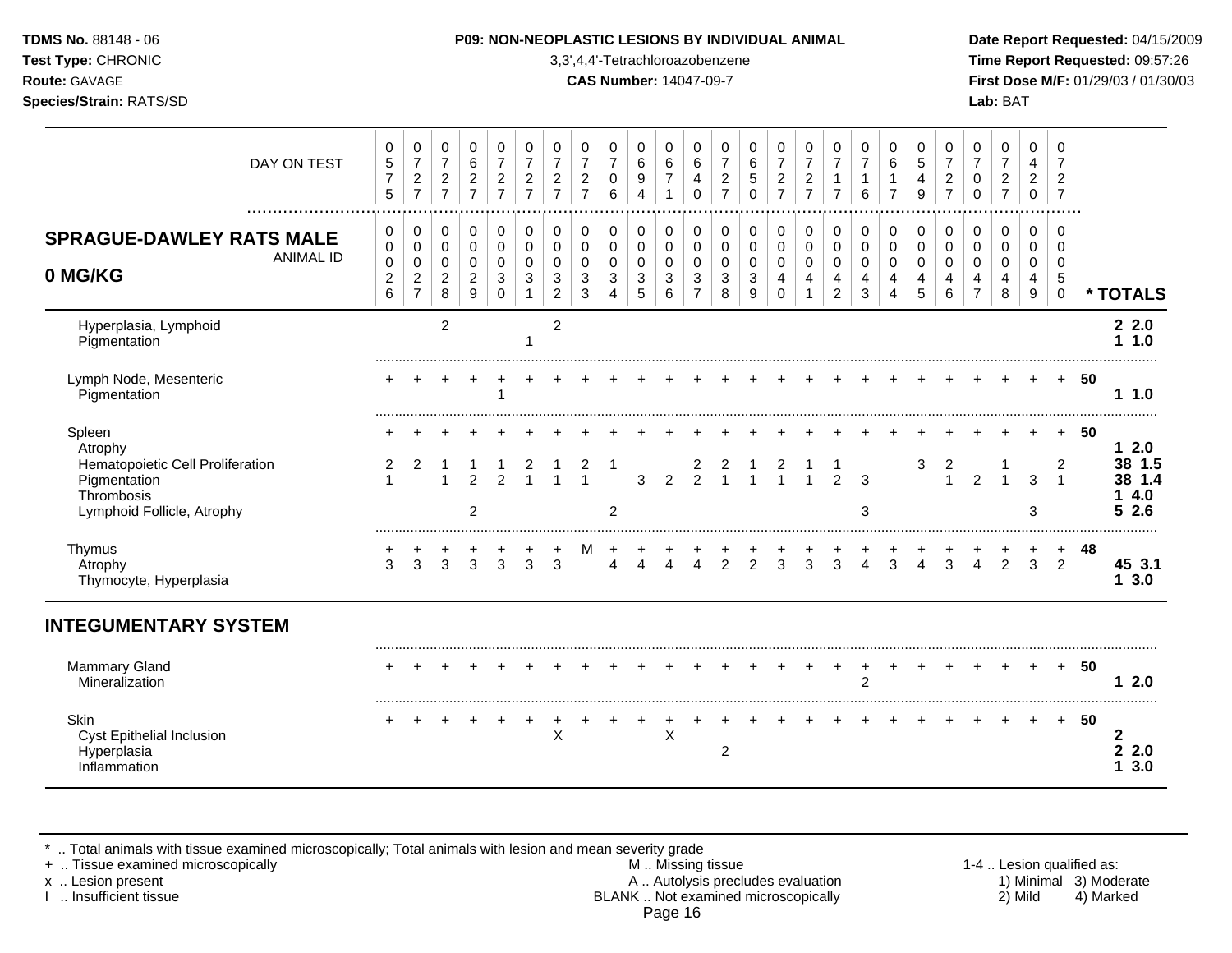| <b>TDMS No. 88148 - 06</b>     | <b>P09: NON-NEOPLASTIC LESIONS BY INDIVIDUAL ANIMAL</b> | Date Repo         |
|--------------------------------|---------------------------------------------------------|-------------------|
| <b>Test Type: CHRONIC</b>      | 3,3',4,4'-Tetrachloroazobenzene                         | Time Rep          |
| <b>Route: GAVAGE</b>           | <b>CAS Number: 14047-09-7</b>                           | <b>First Dose</b> |
| <b>Species/Strain: RATS/SD</b> |                                                         | Lab: BAT          |

**Time Report Requested:** 09:57:26 **CAS Number:** 14047-09-7 **First Dose M/F:** 01/29/03 / 01/30/03

| DAY ON TEST                                                                                                                                   | 0<br>5<br>$\boldsymbol{7}$<br>5              | 0<br>$\overline{7}$<br>$\boldsymbol{2}$<br>$\overline{7}$           | 0<br>$\overline{7}$<br>$\overline{2}$<br>$\overline{7}$ | 0<br>6<br>$\overline{2}$<br>$\overline{7}$           | 0<br>$\overline{7}$<br>$\boldsymbol{2}$<br>$\overline{7}$ | 0<br>$\overline{7}$<br>$\overline{c}$<br>$\overline{7}$ | 0<br>$\overline{7}$<br>$\overline{2}$<br>$\overline{7}$ | 0<br>$\overline{7}$<br>$\overline{c}$<br>$\overline{7}$  | 0<br>$\overline{7}$<br>0<br>6                                          | 0<br>$\,6\,$<br>9<br>$\overline{4}$        | 0<br>6<br>$\overline{7}$<br>$\mathbf{1}$  | 0<br>$\,6\,$<br>$\overline{4}$<br>$\Omega$                                     | 0<br>$\overline{7}$<br>$\overline{c}$<br>$\overline{7}$ | 0<br>6<br>$\sqrt{5}$<br>$\Omega$                | 0<br>$\overline{7}$<br>$\overline{c}$<br>$\overline{7}$ | 0<br>$\overline{7}$<br>$\overline{c}$<br>$\overline{7}$                      | 0<br>$\overline{7}$<br>$\mathbf{1}$<br>$\overline{7}$  | 0<br>$\overline{7}$<br>1<br>6                          | 0<br>6<br>$\mathbf{1}$<br>$\overline{7}$ | 0<br>$\overline{5}$<br>4<br>9                       | $\mathbf 0$<br>$\overline{7}$<br>$\overline{2}$<br>$\overline{7}$ | 0<br>$\overline{7}$<br>0<br>$\Omega$                | 0<br>$\overline{7}$<br>$\overline{c}$<br>$\overline{7}$ | $\Omega$<br>$\overline{4}$<br>$\overline{2}$<br>$\mathbf 0$       | 0<br>7<br>$\overline{2}$<br>$\overline{7}$        |      |                                             |
|-----------------------------------------------------------------------------------------------------------------------------------------------|----------------------------------------------|---------------------------------------------------------------------|---------------------------------------------------------|------------------------------------------------------|-----------------------------------------------------------|---------------------------------------------------------|---------------------------------------------------------|----------------------------------------------------------|------------------------------------------------------------------------|--------------------------------------------|-------------------------------------------|--------------------------------------------------------------------------------|---------------------------------------------------------|-------------------------------------------------|---------------------------------------------------------|------------------------------------------------------------------------------|--------------------------------------------------------|--------------------------------------------------------|------------------------------------------|-----------------------------------------------------|-------------------------------------------------------------------|-----------------------------------------------------|---------------------------------------------------------|-------------------------------------------------------------------|---------------------------------------------------|------|---------------------------------------------|
| <b>SPRAGUE-DAWLEY RATS MALE</b><br><b>ANIMAL ID</b><br>0 MG/KG                                                                                | 0<br>0<br>$\mathbf 0$<br>$\overline{c}$<br>6 | 0<br>$\mathbf 0$<br>$\mathbf 0$<br>$\overline{c}$<br>$\overline{7}$ | 0<br>0<br>$\mathbf 0$<br>$\boldsymbol{2}$<br>8          | 0<br>$\mathsf 0$<br>$\pmb{0}$<br>$\overline{c}$<br>9 | 0<br>$\mathbf 0$<br>$\mathbf 0$<br>$\sqrt{3}$<br>$\Omega$ | 0<br>$\Omega$<br>$\Omega$<br>3                          | 0<br>$\mathbf 0$<br>$\Omega$<br>3<br>2                  | $\mathbf 0$<br>$\Omega$<br>$\Omega$<br>$\mathbf{3}$<br>3 | 0<br>$\mathbf 0$<br>$\Omega$<br>$\mathbf{3}$<br>$\boldsymbol{\Lambda}$ | 0<br>0<br>$\mathbf 0$<br>$\mathbf{3}$<br>5 | 0<br>$\mathbf 0$<br>$\mathbf 0$<br>3<br>6 | 0<br>$\mathbf 0$<br>$\mathbf 0$<br>$\ensuremath{\mathsf{3}}$<br>$\overline{7}$ | 0<br>$\mathbf 0$<br>$\Omega$<br>$\mathbf{3}$<br>8       | 0<br>$\mathbf 0$<br>$\Omega$<br>$\sqrt{3}$<br>9 | $\pmb{0}$<br>$\pmb{0}$<br>$\mathbf 0$<br>4<br>$\Omega$  | 0<br>$\mathbf 0$<br>$\mathsf 0$<br>$\overline{\mathbf{4}}$<br>$\overline{1}$ | 0<br>$\mathbf 0$<br>$\mathbf 0$<br>4<br>$\overline{2}$ | 0<br>$\mathbf 0$<br>$\mathbf 0$<br>$\overline{4}$<br>3 | 0<br>$\Omega$<br>$\Omega$<br>4<br>4      | 0<br>$\mathbf 0$<br>$\Omega$<br>$\overline{4}$<br>5 | $\mathbf 0$<br>$\Omega$<br>$\Omega$<br>4<br>6                     | 0<br>$\mathbf 0$<br>$\Omega$<br>4<br>$\overline{7}$ | 0<br>$\mathbf 0$<br>$\mathbf 0$<br>4<br>8               | $\mathbf 0$<br>$\mathbf 0$<br>$\mathbf{0}$<br>$\overline{4}$<br>9 | $\Omega$<br>$\Omega$<br>$\Omega$<br>5<br>$\Omega$ |      | * TOTALS                                    |
| <b>MUSCULOSKELETAL SYSTEM</b>                                                                                                                 |                                              |                                                                     |                                                         |                                                      |                                                           |                                                         |                                                         |                                                          |                                                                        |                                            |                                           |                                                                                |                                                         |                                                 |                                                         |                                                                              |                                                        |                                                        |                                          |                                                     |                                                                   |                                                     |                                                         |                                                                   |                                                   |      |                                             |
| <b>Bone</b>                                                                                                                                   |                                              |                                                                     |                                                         |                                                      |                                                           |                                                         |                                                         |                                                          |                                                                        |                                            |                                           |                                                                                |                                                         |                                                 |                                                         |                                                                              |                                                        |                                                        |                                          |                                                     |                                                                   |                                                     |                                                         |                                                                   |                                                   | -50  |                                             |
| <b>NERVOUS SYSTEM</b>                                                                                                                         |                                              |                                                                     |                                                         |                                                      |                                                           |                                                         |                                                         |                                                          |                                                                        |                                            |                                           |                                                                                |                                                         |                                                 |                                                         |                                                                              |                                                        |                                                        |                                          |                                                     |                                                                   |                                                     |                                                         |                                                                   |                                                   |      |                                             |
| <b>Brain</b><br>Hemorrhage                                                                                                                    |                                              |                                                                     |                                                         |                                                      |                                                           |                                                         |                                                         |                                                          |                                                                        |                                            |                                           |                                                                                |                                                         |                                                 |                                                         |                                                                              |                                                        |                                                        |                                          |                                                     |                                                                   |                                                     |                                                         | $\ddot{}$                                                         | $+ 50$                                            |      | 12.0                                        |
| <b>RESPIRATORY SYSTEM</b>                                                                                                                     |                                              |                                                                     |                                                         |                                                      |                                                           |                                                         |                                                         |                                                          |                                                                        |                                            |                                           |                                                                                |                                                         |                                                 |                                                         |                                                                              |                                                        |                                                        |                                          |                                                     |                                                                   |                                                     |                                                         |                                                                   |                                                   |      |                                             |
| Lung<br>Congestion<br>Foreign Body<br>Hemorrhage<br>Inflammation, Granulomatous<br>Inflammation, Chronic Active<br>Mineralization<br>Necrosis |                                              |                                                                     |                                                         |                                                      | $\overline{1}$                                            |                                                         |                                                         | $\mathsf{X}$<br>$\overline{2}$                           |                                                                        |                                            |                                           |                                                                                |                                                         | $\overline{2}$                                  |                                                         |                                                                              | 1                                                      | 3                                                      |                                          | $\mathbf{1}$                                        | - 1                                                               |                                                     |                                                         | 3                                                                 | $+ 50$                                            |      | 3.0<br>1<br>2.0<br>1.1<br>2.2<br>3.0<br>2.0 |
| Pigmentation<br>Alveolar Epithelium, Hyperplasia<br>Alveolar Epithelium, Metaplasia,                                                          |                                              | 4                                                                   |                                                         |                                                      |                                                           |                                                         |                                                         |                                                          |                                                                        |                                            |                                           |                                                                                |                                                         |                                                 |                                                         |                                                                              |                                                        |                                                        |                                          |                                                     |                                                                   |                                                     |                                                         |                                                                   |                                                   |      | 3 1.0<br>2.5<br>11.0                        |
| Bronchiolar<br>Alveolus, Infiltration Cellular, Histiocyte<br>Smooth Muscle, Hyperplasia, Focal                                               | 1                                            |                                                                     |                                                         |                                                      |                                                           |                                                         | 1 1 1 1 1                                               |                                                          |                                                                        |                                            |                                           |                                                                                |                                                         | $1 \quad 1$                                     |                                                         |                                                                              | $\overline{2}$                                         |                                                        |                                          |                                                     |                                                                   | $1 \quad 1$                                         |                                                         |                                                                   | $\mathbf{1}$                                      |      | 23 1.3<br>12.0                              |
| Nose                                                                                                                                          |                                              |                                                                     |                                                         |                                                      |                                                           |                                                         |                                                         |                                                          |                                                                        |                                            |                                           |                                                                                |                                                         |                                                 |                                                         |                                                                              |                                                        |                                                        |                                          |                                                     |                                                                   |                                                     |                                                         |                                                                   | $+$                                               | - 50 |                                             |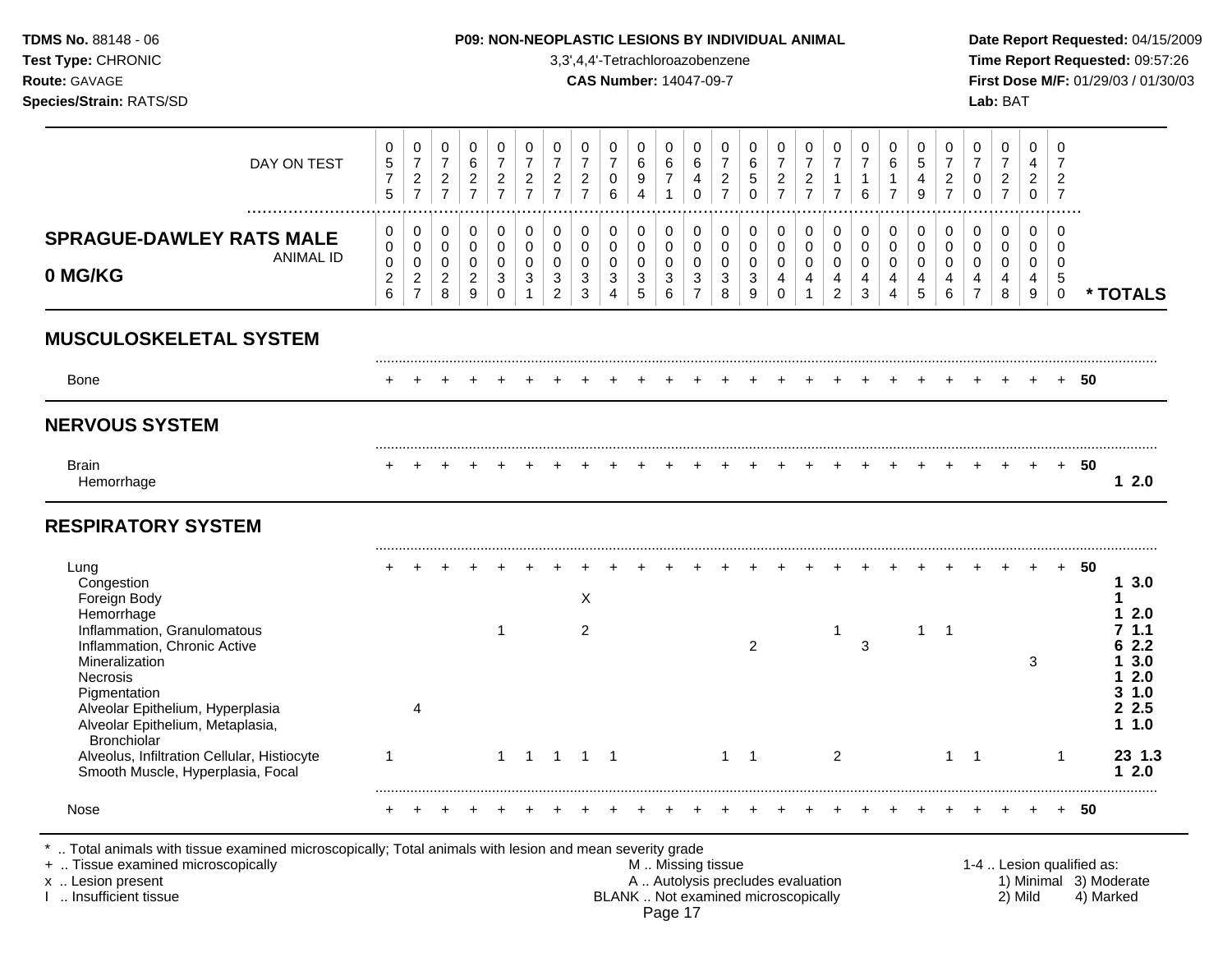# **TDMS No.** 88148 - 06 **P09: NON-NEOPLASTIC LESIONS BY INDIVIDUAL ANIMAL Date Report Requested:** 04/15/2009

**Test Type:** CHRONIC 3,3',4,4'-Tetrachloroazobenzene **Time Report Requested:** 09:57:26 **Route:** GAVAGE **CAS Number:** 14047-09-7 **First Dose M/F:** 01/29/03 / 01/30/03

| DAY ON TEST                                                                                                                                                             | 0<br>5<br>$\boldsymbol{7}$<br>5             | $\mathbf 0$<br>$\overline{7}$<br>$\overline{\mathbf{c}}$<br>$\overline{7}$ | 0<br>$\overline{7}$<br>$\overline{c}$<br>$\overline{7}$      | 0<br>$\,6\,$<br>$\overline{\mathbf{c}}$<br>$\overline{7}$ | 0<br>$\overline{7}$<br>$\overline{c}$<br>$\overline{7}$ | 0<br>$\overline{7}$<br>$\boldsymbol{2}$<br>$\overline{7}$ | 0<br>$\overline{7}$<br>$\overline{c}$<br>$\overline{7}$          | 0<br>$\overline{7}$<br>$\overline{c}$<br>$\overline{7}$ | 0<br>$\overline{7}$<br>0<br>6   | $\mathbf 0$<br>6<br>$9\,$<br>4           | 0<br>6<br>$\boldsymbol{7}$<br>1           | 0<br>6<br>$\overline{\mathbf{4}}$<br>$\mathbf 0$      | 0<br>$\overline{7}$<br>$\sqrt{2}$<br>$\overline{7}$                   | 0<br>6<br>$\sqrt{5}$<br>$\Omega$                     | 0<br>$\overline{7}$<br>$\sqrt{2}$<br>$\overline{7}$ | 0<br>$\overline{7}$<br>$\overline{c}$<br>$\overline{7}$ | 0<br>$\overline{7}$<br>$\mathbf{1}$<br>$\overline{7}$ | 0<br>$\overline{7}$<br>$\mathbf{1}$<br>6               | 0<br>6<br>$\mathbf{1}$<br>$\overline{7}$  | 0<br>5<br>4<br>9                        | 0<br>$\overline{7}$<br>$\overline{c}$<br>$\overline{7}$ | 0<br>$\overline{7}$<br>$\mathbf 0$<br>$\Omega$      | 0<br>$\boldsymbol{7}$<br>$\overline{c}$<br>$\overline{7}$ | 0<br>4<br>$\overline{c}$<br>$\mathbf 0$ | 0<br>$\overline{7}$<br>$\overline{c}$<br>$\overline{7}$          |     |                                                  |
|-------------------------------------------------------------------------------------------------------------------------------------------------------------------------|---------------------------------------------|----------------------------------------------------------------------------|--------------------------------------------------------------|-----------------------------------------------------------|---------------------------------------------------------|-----------------------------------------------------------|------------------------------------------------------------------|---------------------------------------------------------|---------------------------------|------------------------------------------|-------------------------------------------|-------------------------------------------------------|-----------------------------------------------------------------------|------------------------------------------------------|-----------------------------------------------------|---------------------------------------------------------|-------------------------------------------------------|--------------------------------------------------------|-------------------------------------------|-----------------------------------------|---------------------------------------------------------|-----------------------------------------------------|-----------------------------------------------------------|-----------------------------------------|------------------------------------------------------------------|-----|--------------------------------------------------|
| <b>SPRAGUE-DAWLEY RATS MALE</b><br><b>ANIMAL ID</b><br>0 MG/KG                                                                                                          | 0<br>0<br>0<br>$\sqrt{2}$<br>$6\phantom{a}$ | 0<br>$\mathbf 0$<br>$\pmb{0}$<br>$\overline{c}$<br>$\overline{7}$          | 0<br>$\mathbf 0$<br>$\mathbf 0$<br>$\overline{a}$<br>$\,8\,$ | $\pmb{0}$<br>$\mathbf 0$<br>0<br>$\overline{c}$<br>9      | 0<br>$\mathbf 0$<br>$\mathbf 0$<br>3<br>$\mathbf 0$     | 0<br>$\mathbf 0$<br>$\mathbf 0$<br>3<br>$\mathbf{1}$      | $\mathbf 0$<br>$\mathbf 0$<br>$\mathbf 0$<br>3<br>$\overline{2}$ | 0<br>$\mathbf 0$<br>$\mathbf 0$<br>3<br>3               | 0<br>$\mathbf 0$<br>0<br>3<br>4 | 0<br>$\mathbf 0$<br>0<br>3<br>$\sqrt{5}$ | 0<br>$\mathbf 0$<br>$\mathbf 0$<br>3<br>6 | 0<br>$\pmb{0}$<br>0<br>$\mathbf{3}$<br>$\overline{7}$ | 0<br>$\pmb{0}$<br>$\mathbf 0$<br>$\ensuremath{\mathsf{3}}$<br>$\,8\,$ | 0<br>$\mathbf 0$<br>$\mathbf 0$<br>$\mathbf{3}$<br>9 | 0<br>$\mathbf 0$<br>$\mathbf 0$<br>4<br>$\Omega$    | 0<br>$\mathsf 0$<br>0<br>4<br>$\mathbf 1$               | 0<br>$\mathbf 0$<br>0<br>4<br>$\overline{2}$          | 0<br>$\mathbf 0$<br>$\mathbf 0$<br>$\overline{4}$<br>3 | 0<br>$\mathbf 0$<br>$\mathbf 0$<br>4<br>4 | $\pmb{0}$<br>0<br>$\mathbf 0$<br>4<br>5 | 0<br>$\mathbf 0$<br>$\Omega$<br>4<br>6                  | 0<br>$\mathbf 0$<br>$\Omega$<br>4<br>$\overline{7}$ | 0<br>$\pmb{0}$<br>0<br>4<br>8                             | 0<br>$\mathbf 0$<br>0<br>4<br>9         | $\Omega$<br>$\mathbf 0$<br>$\mathbf 0$<br>$\sqrt{5}$<br>$\Omega$ |     | * TOTALS                                         |
| Foreign Body<br>Inflammation                                                                                                                                            |                                             |                                                                            |                                                              | $\overline{2}$                                            | $\overline{\mathbf{1}}$                                 |                                                           | 1                                                                |                                                         |                                 |                                          |                                           | 1                                                     |                                                                       |                                                      | $\mathbf 1$                                         |                                                         |                                                       |                                                        | 1                                         |                                         |                                                         |                                                     |                                                           |                                         |                                                                  |     | $\mathbf{2}$<br>10 1.5                           |
| Trachea                                                                                                                                                                 |                                             |                                                                            |                                                              |                                                           |                                                         |                                                           |                                                                  |                                                         |                                 |                                          |                                           |                                                       |                                                                       |                                                      |                                                     |                                                         |                                                       |                                                        |                                           |                                         |                                                         |                                                     |                                                           |                                         |                                                                  | -50 |                                                  |
| <b>SPECIAL SENSES SYSTEM</b>                                                                                                                                            |                                             |                                                                            |                                                              |                                                           |                                                         |                                                           |                                                                  |                                                         |                                 |                                          |                                           |                                                       |                                                                       |                                                      |                                                     |                                                         |                                                       |                                                        |                                           |                                         |                                                         |                                                     |                                                           |                                         |                                                                  |     |                                                  |
| Eye<br>Anterior Chamber, Inflammation<br>Cornea, Hyperplasia, Squamous<br>Cornea, Inflammation<br>Retina, Degeneration                                                  |                                             |                                                                            |                                                              |                                                           |                                                         | $\overline{2}$                                            |                                                                  |                                                         |                                 |                                          | 4                                         |                                                       |                                                                       |                                                      |                                                     | 1                                                       |                                                       | $\overline{2}$                                         |                                           |                                         |                                                         |                                                     |                                                           |                                         | $\ddot{}$                                                        | 48  | 11.0<br>12.0<br>32.3<br>14.0                     |
| Harderian Gland<br>Atrophy                                                                                                                                              |                                             |                                                                            |                                                              |                                                           |                                                         |                                                           |                                                                  |                                                         |                                 | $\lambda$                                |                                           |                                                       |                                                                       |                                                      |                                                     |                                                         |                                                       |                                                        |                                           |                                         |                                                         |                                                     |                                                           |                                         | $+$                                                              | 50  | 14.0                                             |
| Zymbal's Gland                                                                                                                                                          |                                             |                                                                            |                                                              |                                                           |                                                         |                                                           |                                                                  |                                                         |                                 |                                          |                                           | $\ddot{}$                                             |                                                                       |                                                      |                                                     |                                                         |                                                       |                                                        |                                           |                                         |                                                         |                                                     |                                                           |                                         |                                                                  | 1   |                                                  |
| <b>URINARY SYSTEM</b>                                                                                                                                                   |                                             |                                                                            |                                                              |                                                           |                                                         |                                                           |                                                                  |                                                         |                                 |                                          |                                           |                                                       |                                                                       |                                                      |                                                     |                                                         |                                                       |                                                        |                                           |                                         |                                                         |                                                     |                                                           |                                         |                                                                  |     |                                                  |
| Kidney<br>Mineralization<br>Nephropathy<br>Cortex, Cyst<br>Pelvis, Inflammation<br>Pelvis, Transitional Epithelium, Hyperplasia<br>Transitional Epithelium, Hyperplasia | 4                                           | $\mathcal{P}$                                                              | $\mathcal{P}$                                                | 2                                                         | $\mathfrak{p}$                                          | $\mathfrak{p}$                                            | Λ                                                                | $\mathfrak{p}$                                          | $\overline{2}$                  | 3                                        | 2                                         | 3                                                     | $\mathcal{P}$                                                         | 3                                                    | $\overline{2}$                                      | 3                                                       |                                                       | 4<br>$\overline{1}$                                    | 3                                         | $\mathcal{P}$                           | 2                                                       | $\overline{1}$                                      | 3                                                         | 3<br>4                                  | $\ddot{}$<br>$\mathbf{1}$<br>3                                   | 50  | 22 1.2<br>50 2.6<br>23.0<br>11.0<br>11.0<br>11.0 |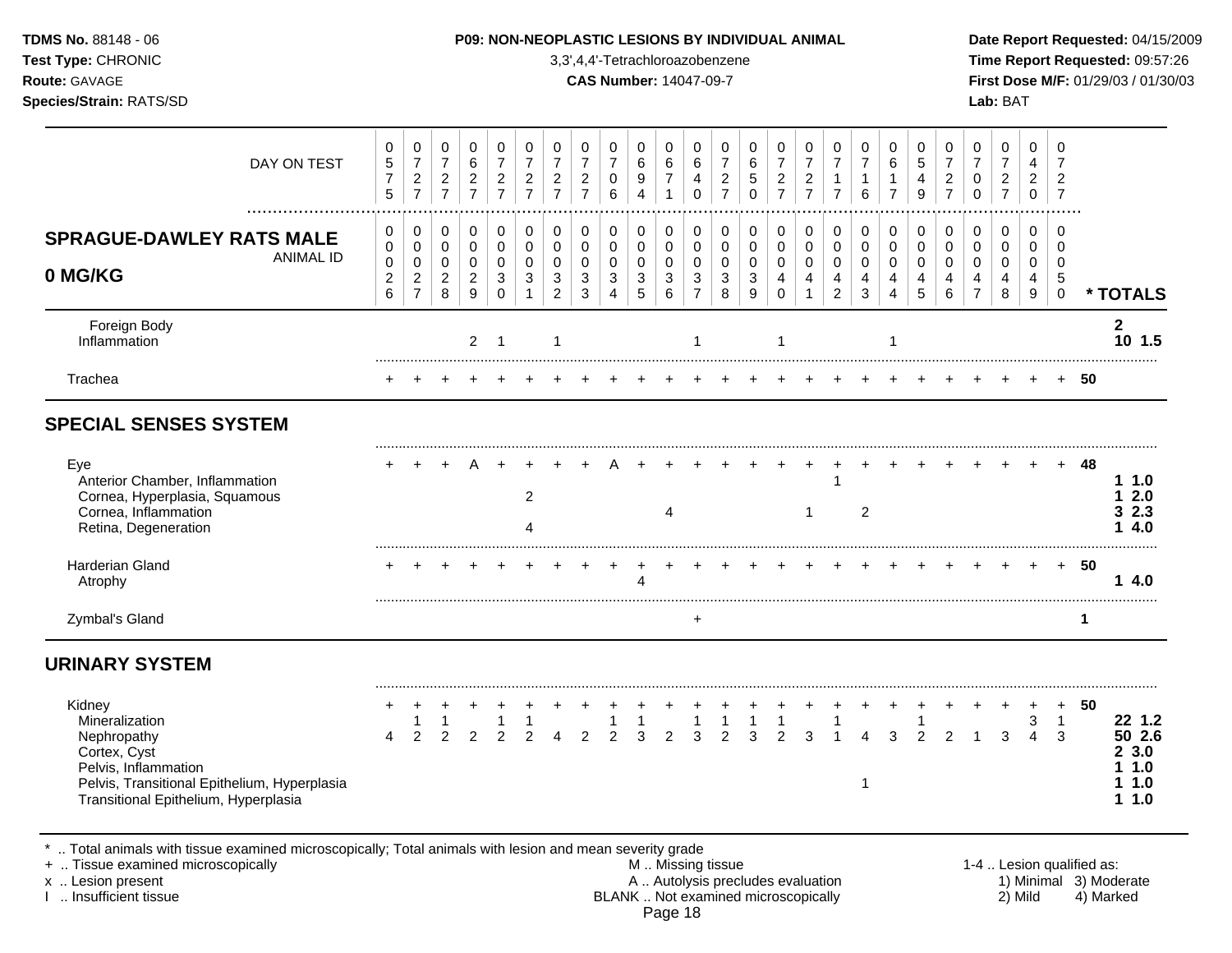| <b>TDMS No. 88148 - 06</b>     | <b>P09: NON-NEOPLASTIC LESIONS BY INDIVIDUAL ANIMAL</b> | Date Rep         |
|--------------------------------|---------------------------------------------------------|------------------|
| <b>Test Type: CHRONIC</b>      | 3,3',4,4'-Tetrachloroazobenzene                         | <b>Time Rep</b>  |
| <b>Route: GAVAGE</b>           | <b>CAS Number: 14047-09-7</b>                           | <b>First Dos</b> |
| <b>Species/Strain: RATS/SD</b> |                                                         | <b>Lab:</b> BAT  |

**Time Report Requested:** 09:57:26 **Route:** GAVAGE **CAS Number:** 14047-09-7 **First Dose M/F:** 01/29/03 / 01/30/03

| DAY ON TEST                                                 | 0<br>5<br>$\overline{ }$<br>5               | 0<br>$\overline{ }$<br>2<br>-     | 0<br>$\overline{ }$<br>2 | 0<br>6<br>$\overline{c}$   | 0<br>$\rightarrow$<br>2 | ົ<br>∠ | ∠ | റ                     | 6      | 0<br>6<br>9<br>4      | $\sim$<br>b<br>$\overline{ }$ | 6<br>4 | 0<br>$\overline{ }$<br>$\overline{2}$ | 6<br>5 | ົ<br>∠           | 0<br>$\overline{ }$<br>◠<br>∠ | 0<br>$\overline{ }$ | -<br>6 | 6 | 5<br>4<br>9 | ີ<br>∠  | 0<br>0 | 0<br>$\overline{ }$<br>$\overline{2}$<br>⇁ | 0<br>4<br>ົ<br>∠ | C<br>n           |               |
|-------------------------------------------------------------|---------------------------------------------|-----------------------------------|--------------------------|----------------------------|-------------------------|--------|---|-----------------------|--------|-----------------------|-------------------------------|--------|---------------------------------------|--------|------------------|-------------------------------|---------------------|--------|---|-------------|---------|--------|--------------------------------------------|------------------|------------------|---------------|
| <br><b>SPRAGUE-DAWLEY RATS MALE</b><br>ANIMAL ID<br>0 MG/KG | 0<br>0<br>0<br>$\overline{\mathbf{c}}$<br>6 | 0<br>0<br>0<br>2<br>$\rightarrow$ | 0<br>0<br>0<br>2<br>8    | 0<br>0<br>U<br>ົ<br>∠<br>9 | 0<br>0<br>0<br>3        | 3      | C | 0<br>0<br>0<br>3<br>3 | 3<br>4 | 0<br>0<br>0<br>3<br>5 | U<br>3<br>⌒<br>O              | 3      | 0<br>0<br>0<br>3<br>8                 | 3<br>9 | 0<br>0<br>0<br>4 | 0<br>0<br>0<br>4              | 0<br>4<br>2         | 4<br>3 |   | 4<br>5      | 4<br>'n | 0<br>4 | 0<br>0<br>0<br>4<br>8                      | .<br>0<br>4<br>9 | 0<br>0<br>ಎ<br>0 | <b>TOTALS</b> |
| Ureter<br>Urethra                                           | ÷                                           |                                   |                          |                            |                         |        | M |                       | M      |                       |                               | $+$    | M                                     | $+$    | $+$              | M                             |                     |        |   |             |         |        | M                                          |                  |                  | -41<br>-50    |
| Urinary Bladder<br>Inflammation                             |                                             |                                   |                          |                            |                         |        |   |                       |        |                       |                               |        |                                       |        |                  |                               |                     |        |   |             |         | 3      |                                            |                  |                  | 50<br>3.0     |

\* .. Total animals with tissue examined microscopically; Total animals with lesion and mean severity grade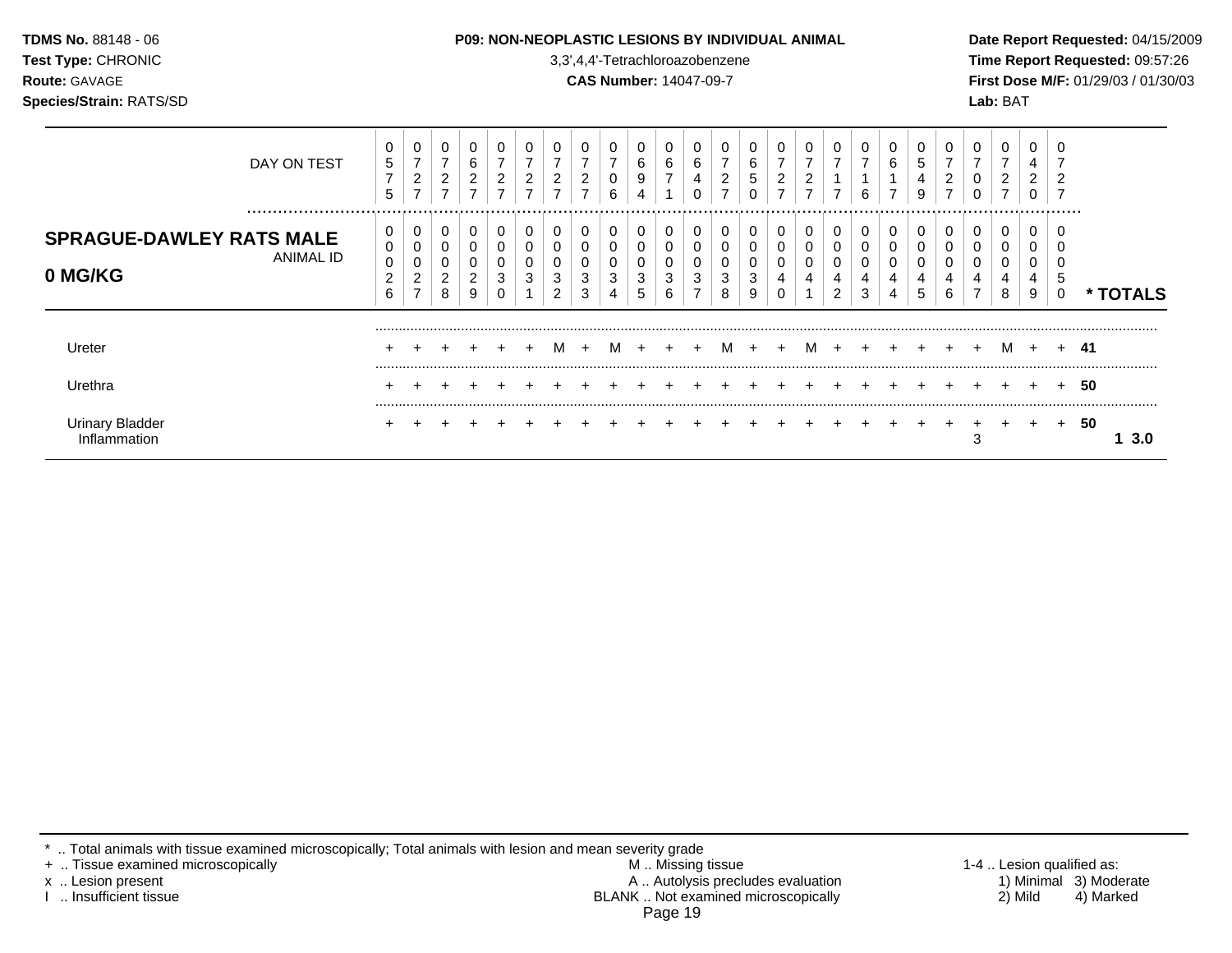| <b>TDMS No. 88148 - 06</b>     | <b>P09: NON-NEOPLASTIC LESIONS BY INDIVIDUAL ANIMAL</b> | Date Rep         |
|--------------------------------|---------------------------------------------------------|------------------|
| <b>Test Type: CHRONIC</b>      | 3,3',4,4'-Tetrachloroazobenzene                         | Time Rer         |
| <b>Route: GAVAGE</b>           | <b>CAS Number: 14047-09-7</b>                           | <b>First Dos</b> |
| <b>Species/Strain: RATS/SD</b> |                                                         | <b>Lab: BAT</b>  |

**Time Report Requested:** 09:57:26 **Route:** GAVAGE **CAS Number:** 14047-09-7 **First Dose M/F:** 01/29/03 / 01/30/03

| DAY ON TEST                                                                                            | 0<br>$\overline{7}$<br>$\boldsymbol{2}$<br>$\overline{7}$   | $\pmb{0}$<br>$\,6$<br>$\overline{7}$<br>$\overline{4}$          | 0<br>4<br>9<br>9                                    | 0<br>$\overline{4}$<br>8<br>6                      | $\mathbf 0$<br>$\,$ 5 $\,$<br>9<br>5      | 0<br>3<br>$\ensuremath{\mathsf{3}}$<br>$\overline{c}$ | 0<br>6<br>8<br>9                                    | $\,0\,$<br>$\,6\,$<br>$\,$ 5 $\,$<br>$\overline{7}$ | 0<br>$\overline{7}$<br>$\boldsymbol{2}$<br>$\overline{7}$ | 0<br>$\mathbf{1}$<br>$\overline{7}$<br>$6\phantom{a}$ | 0<br>5<br>0<br>$\Omega$                   | 0<br>5<br>3<br>$\overline{7}$                       | 0<br>$\sqrt{5}$<br>$\sqrt{3}$<br>5 | 0<br>6<br>$\boldsymbol{2}$<br>$6\phantom{1}6$ | $\pmb{0}$<br>$\sqrt{5}$<br>1<br>4 | 0<br>6<br>1<br>$\overline{7}$                           | $\pmb{0}$<br>$\mathbf 5$<br>$\overline{4}$<br>9           | 0<br>4<br>5<br>4                          | $\pmb{0}$<br>$\,6\,$<br>$\boldsymbol{9}$<br>8 | 0<br>4<br>6<br>$\overline{7}$                                    | 0<br>5<br>$\boldsymbol{2}$ | 0<br>$\mathbf{3}$<br>8<br>$\Omega$                               | $\,0\,$<br>5<br>$\ensuremath{\mathsf{3}}$<br>$\overline{c}$ | 0<br>6<br>4<br>4                                       | 0<br>7<br>$\overline{2}$<br>$\overline{7}$          |                 |
|--------------------------------------------------------------------------------------------------------|-------------------------------------------------------------|-----------------------------------------------------------------|-----------------------------------------------------|----------------------------------------------------|-------------------------------------------|-------------------------------------------------------|-----------------------------------------------------|-----------------------------------------------------|-----------------------------------------------------------|-------------------------------------------------------|-------------------------------------------|-----------------------------------------------------|------------------------------------|-----------------------------------------------|-----------------------------------|---------------------------------------------------------|-----------------------------------------------------------|-------------------------------------------|-----------------------------------------------|------------------------------------------------------------------|----------------------------|------------------------------------------------------------------|-------------------------------------------------------------|--------------------------------------------------------|-----------------------------------------------------|-----------------|
| <b>SPRAGUE-DAWLEY RATS MALE</b><br><b>ANIMAL ID</b><br><b>10 MG/KG</b>                                 | 0<br>$\mathbf 0$<br>$\pmb{0}$<br>$\sqrt{5}$<br>$\mathbf{1}$ | 0<br>$\mathbf 0$<br>$\mathbf 0$<br>$\sqrt{5}$<br>$\overline{c}$ | 0<br>$\mathbf 0$<br>$\mathbf 0$<br>$\mathbf 5$<br>3 | 0<br>$\mathbf 0$<br>$\mathbf 0$<br>$\sqrt{5}$<br>4 | 0<br>$\mathbf 0$<br>$\mathbf 0$<br>5<br>5 | $\pmb{0}$<br>$\mathbf 0$<br>0<br>5<br>6               | 0<br>$\Omega$<br>$\mathbf 0$<br>5<br>$\overline{7}$ | $\pmb{0}$<br>$\mathbf 0$<br>0<br>$\sqrt{5}$<br>8    | 0<br>0<br>0<br>$\sqrt{5}$<br>9                            | 0<br>0<br>$\pmb{0}$<br>$\,6\,$<br>$\mathbf 0$         | 0<br>$\mathbf 0$<br>$\mathbf 0$<br>6<br>1 | 0<br>$\Omega$<br>$\mathbf 0$<br>6<br>$\overline{a}$ | 0<br>$\mathbf 0$<br>0<br>6<br>3    | 0<br>$\mathbf 0$<br>0<br>6<br>$\overline{4}$  | 0<br>$\mathbf 0$<br>0<br>6<br>5   | 0<br>$\mathbf 0$<br>$\mathbf 0$<br>6<br>$6\phantom{1}6$ | $\pmb{0}$<br>0<br>$\boldsymbol{0}$<br>6<br>$\overline{7}$ | 0<br>$\mathbf 0$<br>$\mathbf 0$<br>6<br>8 | $\,0\,$<br>$\mathbf 0$<br>$\pmb{0}$<br>6<br>9 | 0<br>$\mathbf 0$<br>$\mathbf 0$<br>$\overline{7}$<br>$\mathbf 0$ | 0<br>$\mathbf 0$<br>0      | 0<br>$\Omega$<br>$\mathbf 0$<br>$\overline{7}$<br>$\overline{2}$ | 0<br>$\mathbf 0$<br>$\mathbf 0$<br>$\overline{7}$<br>3      | 0<br>$\mathbf 0$<br>$\mathbf 0$<br>$\overline{7}$<br>4 | 0<br>$\Omega$<br>$\mathbf 0$<br>$\overline{7}$<br>5 | males<br>(cont) |
| <b>ALIMENTARY SYSTEM</b>                                                                               |                                                             |                                                                 |                                                     |                                                    |                                           |                                                       |                                                     |                                                     |                                                           |                                                       |                                           |                                                     |                                    |                                               |                                   |                                                         |                                                           |                                           |                                               |                                                                  |                            |                                                                  |                                                             |                                                        |                                                     |                 |
| Esophagus<br>Muscularis, Inflammation                                                                  | -1                                                          |                                                                 |                                                     |                                                    |                                           |                                                       |                                                     |                                                     |                                                           |                                                       |                                           |                                                     |                                    |                                               |                                   |                                                         |                                                           |                                           |                                               |                                                                  |                            |                                                                  |                                                             |                                                        |                                                     |                 |
| Intestine Large, Cecum                                                                                 |                                                             |                                                                 |                                                     |                                                    |                                           |                                                       |                                                     |                                                     |                                                           |                                                       |                                           |                                                     |                                    |                                               |                                   |                                                         |                                                           |                                           |                                               |                                                                  |                            |                                                                  |                                                             |                                                        |                                                     |                 |
| Intestine Large, Colon<br>Parasite Metazoan                                                            |                                                             |                                                                 |                                                     |                                                    |                                           | X                                                     | X                                                   |                                                     |                                                           |                                                       |                                           |                                                     |                                    |                                               |                                   | X                                                       |                                                           |                                           |                                               |                                                                  |                            | X                                                                |                                                             |                                                        |                                                     |                 |
| Intestine Large, Rectum                                                                                |                                                             |                                                                 |                                                     |                                                    |                                           |                                                       |                                                     |                                                     |                                                           |                                                       |                                           |                                                     |                                    |                                               |                                   |                                                         |                                                           |                                           |                                               |                                                                  |                            |                                                                  |                                                             |                                                        |                                                     |                 |
| Intestine Small, Duodenum                                                                              |                                                             |                                                                 |                                                     |                                                    |                                           |                                                       |                                                     |                                                     |                                                           |                                                       |                                           |                                                     |                                    |                                               |                                   |                                                         |                                                           |                                           |                                               |                                                                  |                            |                                                                  |                                                             |                                                        |                                                     |                 |
| Intestine Small, Ileum                                                                                 |                                                             |                                                                 |                                                     |                                                    |                                           |                                                       |                                                     |                                                     |                                                           |                                                       |                                           |                                                     |                                    |                                               |                                   |                                                         |                                                           |                                           |                                               |                                                                  |                            |                                                                  |                                                             |                                                        |                                                     |                 |
| Intestine Small, Jejunum                                                                               |                                                             |                                                                 |                                                     |                                                    |                                           |                                                       |                                                     |                                                     |                                                           |                                                       |                                           |                                                     |                                    |                                               |                                   |                                                         |                                                           |                                           |                                               |                                                                  |                            |                                                                  |                                                             |                                                        |                                                     |                 |
| Liver<br>Angiectasis<br><b>Basophilic Focus</b><br>Cholangiofibrosis<br>Clear Cell Focus<br>Congestion | -1                                                          | 3                                                               |                                                     |                                                    |                                           |                                                       |                                                     |                                                     | X                                                         |                                                       |                                           |                                                     |                                    | X                                             | -1                                |                                                         |                                                           |                                           | X                                             |                                                                  |                            | $\boldsymbol{\mathsf{X}}$                                        |                                                             |                                                        |                                                     |                 |
| <b>Eosinophilic Focus</b><br>Fatty Change, Focal<br>Fatty Change, Diffuse                              |                                                             |                                                                 |                                                     |                                                    |                                           |                                                       |                                                     |                                                     | $\overline{2}$                                            |                                                       | Χ<br>$\mathbf{1}$                         | $\overline{2}$                                      |                                    |                                               |                                   | Χ<br>1                                                  |                                                           |                                           |                                               |                                                                  |                            |                                                                  |                                                             | X                                                      |                                                     |                 |

\* .. Total animals with tissue examined microscopically; Total animals with lesion and mean severity grade

+ .. Tissue examined microscopically M .. Missing tissue 1-4 .. Lesion qualified as: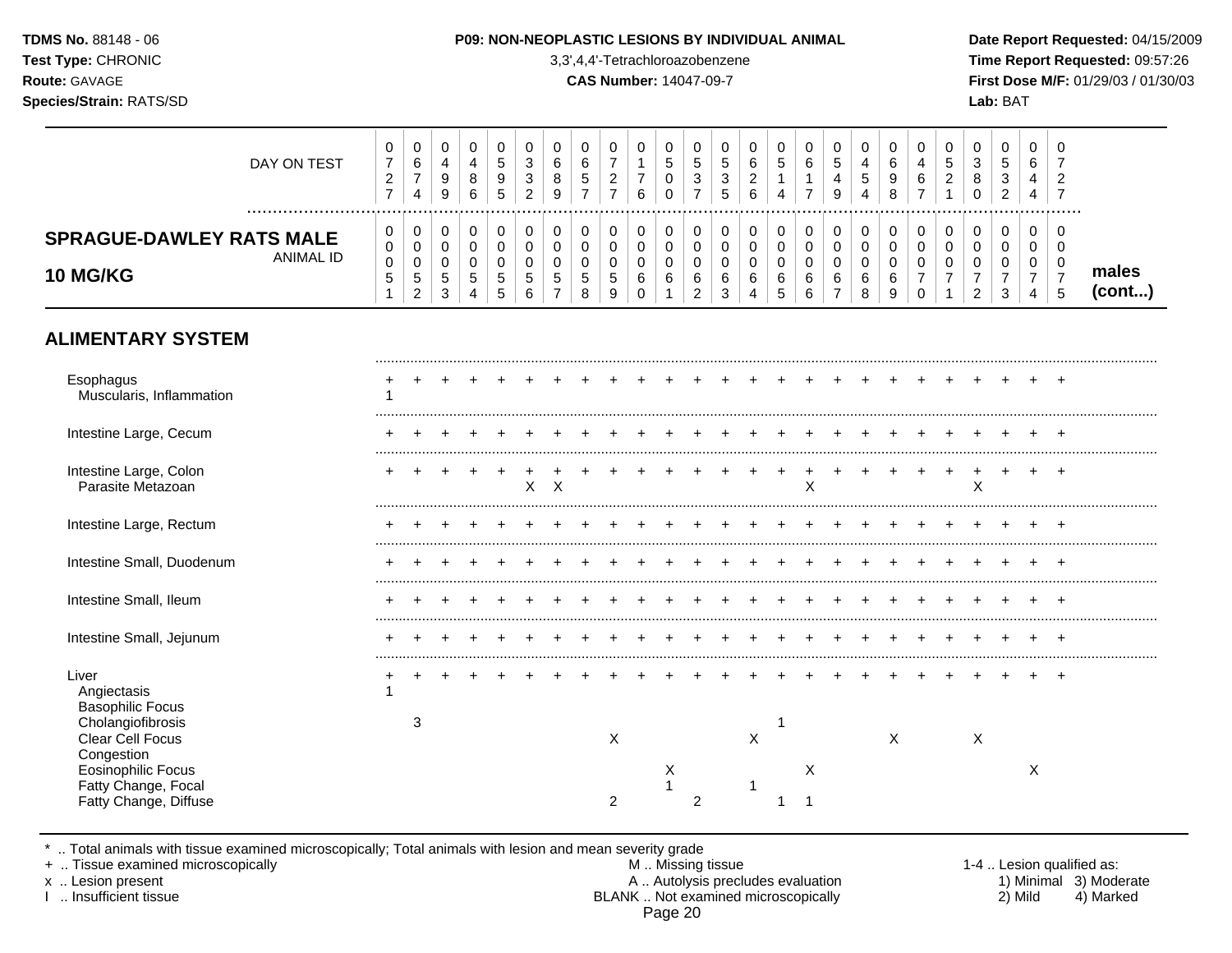**Test Type:** CHRONIC 3,3',4,4'-Tetrachloroazobenzene **Time Report Requested:** 09:57:26 **Route:** GAVAGE **CAS Number:** 14047-09-7 **First Dose M/F:** 01/29/03 / 01/30/03 **Species/Strain:** RATS/SD **Lab:** BAT

| DAY ON TEST                                                                                                                                                              | 0<br>$\overline{7}$<br>$\overline{c}$<br>$\overline{7}$ | 0<br>6<br>$\overline{7}$<br>$\overline{4}$ | 0<br>4<br>9<br>9               | 0<br>$\overline{4}$<br>8<br>6                                                 | 0<br>5<br>9<br>5              | 0<br>3<br>$\mathbf{3}$<br>$\overline{2}$  | 0<br>6<br>8<br>9                             | 0<br>6<br>5<br>$\overline{7}$                    | 0<br>$\overline{7}$<br>$\overline{2}$<br>$\overline{7}$ | 0<br>$\mathbf{1}$<br>$\overline{7}$<br>6 | 0<br>5<br>$\mathbf 0$<br>$\Omega$                   | 0<br>$\sqrt{5}$<br>3<br>$\overline{7}$             | 0<br>$\sqrt{5}$<br>$\mathbf{3}$<br>5      | 0<br>6<br>$\overline{c}$<br>6             | 0<br>5<br>$\overline{4}$                  | 0<br>$6\phantom{a}$<br>$\mathbf{1}$<br>$\overline{7}$ | 0<br>5<br>$\overline{4}$<br>9      | $\mathbf 0$<br>$\overline{4}$<br>5<br>$\overline{4}$ | 0<br>6<br>9<br>8                                    | 0<br>4<br>6<br>$\overline{7}$                                 | 0<br>5<br>$\overline{c}$<br>$\overline{1}$     | 0<br>$\mathfrak{S}$<br>8<br>$\Omega$                    | 0<br>$\overline{5}$<br>3<br>$\overline{2}$                       | $\mathbf 0$<br>6<br>4<br>$\overline{4}$                                       | $\mathbf 0$<br>$\overline{7}$<br>$\overline{2}$<br>$\overline{7}$ |                 |
|--------------------------------------------------------------------------------------------------------------------------------------------------------------------------|---------------------------------------------------------|--------------------------------------------|--------------------------------|-------------------------------------------------------------------------------|-------------------------------|-------------------------------------------|----------------------------------------------|--------------------------------------------------|---------------------------------------------------------|------------------------------------------|-----------------------------------------------------|----------------------------------------------------|-------------------------------------------|-------------------------------------------|-------------------------------------------|-------------------------------------------------------|------------------------------------|------------------------------------------------------|-----------------------------------------------------|---------------------------------------------------------------|------------------------------------------------|---------------------------------------------------------|------------------------------------------------------------------|-------------------------------------------------------------------------------|-------------------------------------------------------------------|-----------------|
| <b>SPRAGUE-DAWLEY RATS MALE</b><br><b>ANIMAL ID</b><br>10 MG/KG                                                                                                          | 0<br>0<br>$\pmb{0}$<br>$\sqrt{5}$<br>$\mathbf{1}$       | 0<br>0<br>$\pmb{0}$<br>5<br>$\overline{2}$ | 0<br>0<br>0<br>$\sqrt{5}$<br>3 | $\mathbf 0$<br>$\mathbf 0$<br>$\mathbf 0$<br>$\overline{5}$<br>$\overline{4}$ | 0<br>0<br>$\pmb{0}$<br>5<br>5 | 0<br>$\mathbf 0$<br>$\mathbf 0$<br>5<br>6 | 0<br>0<br>$\mathbf 0$<br>5<br>$\overline{7}$ | $\mathbf 0$<br>$\mathbf 0$<br>$\Omega$<br>5<br>8 | 0<br>0<br>$\mathbf 0$<br>5<br>9                         | 0<br>0<br>0<br>6<br>$\mathbf 0$          | $\mathbf 0$<br>0<br>$\mathbf 0$<br>6<br>$\mathbf 1$ | 0<br>0<br>$\mathbf 0$<br>$\,6\,$<br>$\overline{2}$ | $\mathbf 0$<br>0<br>$\mathbf 0$<br>6<br>3 | 0<br>$\mathbf 0$<br>$\mathbf 0$<br>6<br>4 | $\mathbf 0$<br>0<br>$\mathbf 0$<br>6<br>5 | 0<br>0<br>$\mathbf 0$<br>6<br>6                       | 0<br>0<br>0<br>6<br>$\overline{7}$ | $\mathbf 0$<br>$\mathbf 0$<br>$\mathbf 0$<br>6<br>8  | $\mathbf 0$<br>$\mathbf 0$<br>$\mathbf 0$<br>6<br>9 | 0<br>$\mathbf 0$<br>$\mathbf 0$<br>$\overline{7}$<br>$\Omega$ | 0<br>$\mathbf 0$<br>$\Omega$<br>$\overline{7}$ | 0<br>0<br>$\pmb{0}$<br>$\overline{7}$<br>$\overline{2}$ | $\mathbf 0$<br>$\mathbf 0$<br>$\mathbf 0$<br>$\overline{7}$<br>3 | $\mathbf 0$<br>$\mathbf 0$<br>$\mathbf 0$<br>$\overline{7}$<br>$\overline{4}$ | $\mathbf 0$<br>$\mathbf 0$<br>0<br>$\overline{7}$<br>5            | males<br>(cont) |
| <b>Fibrosis</b><br>Hematopoietic Cell Proliferation<br>Hepatodiaphragmatic Nodule<br>Hyperplasia, Nodular                                                                | $\mathbf{1}$                                            | $\mathsf X$                                | 2                              | -1                                                                            | $\mathbf 1$                   | $\mathbf{1}$                              | -1                                           | $\overline{1}$                                   | $\overline{1}$                                          | - 1                                      |                                                     |                                                    | $\mathbf 1$                               | -1                                        | $\mathbf 1$                               | $\mathbf 1$                                           | 2                                  | $\overline{1}$                                       | -1                                                  | $\overline{1}$                                                |                                                | $\overline{2}$                                          | $\overline{1}$                                                   |                                                                               | $\overline{\mathbf{1}}$                                           |                 |
| Inflammation, Chronic Active<br><b>Mixed Cell Focus</b><br>Necrosis<br>Pigmentation                                                                                      | $\overline{2}$                                          | -1<br>3                                    | 1                              | - 1                                                                           |                               |                                           |                                              | -1                                               |                                                         |                                          | -1                                                  | -1<br>2                                            |                                           | 1<br>X                                    | $\mathbf{1}$                              | $\overline{2}$                                        | $\overline{2}$                     | 4                                                    |                                                     | $\overline{2}$                                                | -1                                             |                                                         |                                                                  |                                                                               | -1                                                                |                 |
| <b>Bile Duct, Dilatation</b><br><b>Bile Duct, Fibrosis</b><br>Bile Duct, Hyperplasia<br>Centrilobular, Degeneration<br>Hepatocyte, Hypertrophy<br>Oval Cell, Hyperplasia | $\overline{2}$<br>$\overline{c}$                        | 2                                          |                                |                                                                               | -1                            |                                           | $\mathbf{2}$                                 | $\overline{2}$<br>-1                             | 3                                                       |                                          | 1<br>$\mathbf{1}$                                   |                                                    | -1                                        |                                           | 3                                         | $\frac{3}{2}$                                         | $\mathbf{1}$                       |                                                      | 1                                                   | 3                                                             | 2                                              | -1                                                      | 3                                                                | 3                                                                             | -1                                                                |                 |
| Oral Mucosa<br>Gingival, Hyperplasia, Cystic Keratinizing<br>Gingival, Hyperplasia, Squamous                                                                             |                                                         | 1                                          | 3                              | 2                                                                             | $\overline{c}$                |                                           | $\overline{c}$                               |                                                  |                                                         |                                          |                                                     | $\overline{4}$                                     | 1                                         | 2                                         | $\overline{2}$                            |                                                       |                                    |                                                      | 2                                                   |                                                               | -1                                             |                                                         |                                                                  | 2                                                                             | $\div$                                                            |                 |
| Pancreas<br>Atrophy<br>Inflammation<br>Acinus, Hyperplasia<br>Acinus, Necrosis                                                                                           | 2                                                       | 1                                          | 2                              |                                                                               |                               |                                           |                                              |                                                  | 1                                                       |                                          | $\overline{1}$                                      |                                                    | 1                                         |                                           |                                           |                                                       |                                    |                                                      | 1                                                   |                                                               |                                                | 1                                                       |                                                                  | 1<br>2                                                                        | $\overline{+}$                                                    |                 |
| Acinus, Vacuolization Cytoplasmic<br>Salivary Glands<br>Atrophy                                                                                                          | $\mathbf{1}$                                            |                                            |                                |                                                                               |                               | 1                                         |                                              |                                                  | 1                                                       | $\overline{1}$                           |                                                     |                                                    |                                           |                                           |                                           |                                                       | $\mathbf{1}$<br>$\pm$              | $\overline{1}$<br>$\pm$                              | ٠<br>$\overline{2}$                                 |                                                               |                                                |                                                         |                                                                  | $\pm$                                                                         | $+$                                                               |                 |
| Stomach, Forestomach                                                                                                                                                     |                                                         |                                            |                                |                                                                               |                               |                                           |                                              |                                                  |                                                         |                                          |                                                     |                                                    |                                           |                                           |                                           |                                                       |                                    |                                                      |                                                     |                                                               |                                                |                                                         |                                                                  | $\pm$                                                                         | $^+$                                                              |                 |

\* .. Total animals with tissue examined microscopically; Total animals with lesion and mean severity grade<br>+ .. Tissue examined microscopically

- + .. Tissue examined microscopically examined microscopically the state of the state of the state of the state M .. Missing tissue M .. Missing tissue M .. Missing tissue and the state of the state M .. Autolysis precludes x .. Lesion present **A .. Autolysis precludes evaluation** A .. Autolysis precludes evaluation 1) Minimal 3) Moderate I .. Insufficient tissue BLANK .. Not examined microscopically 2) Mild 4) Marked Page 21
	-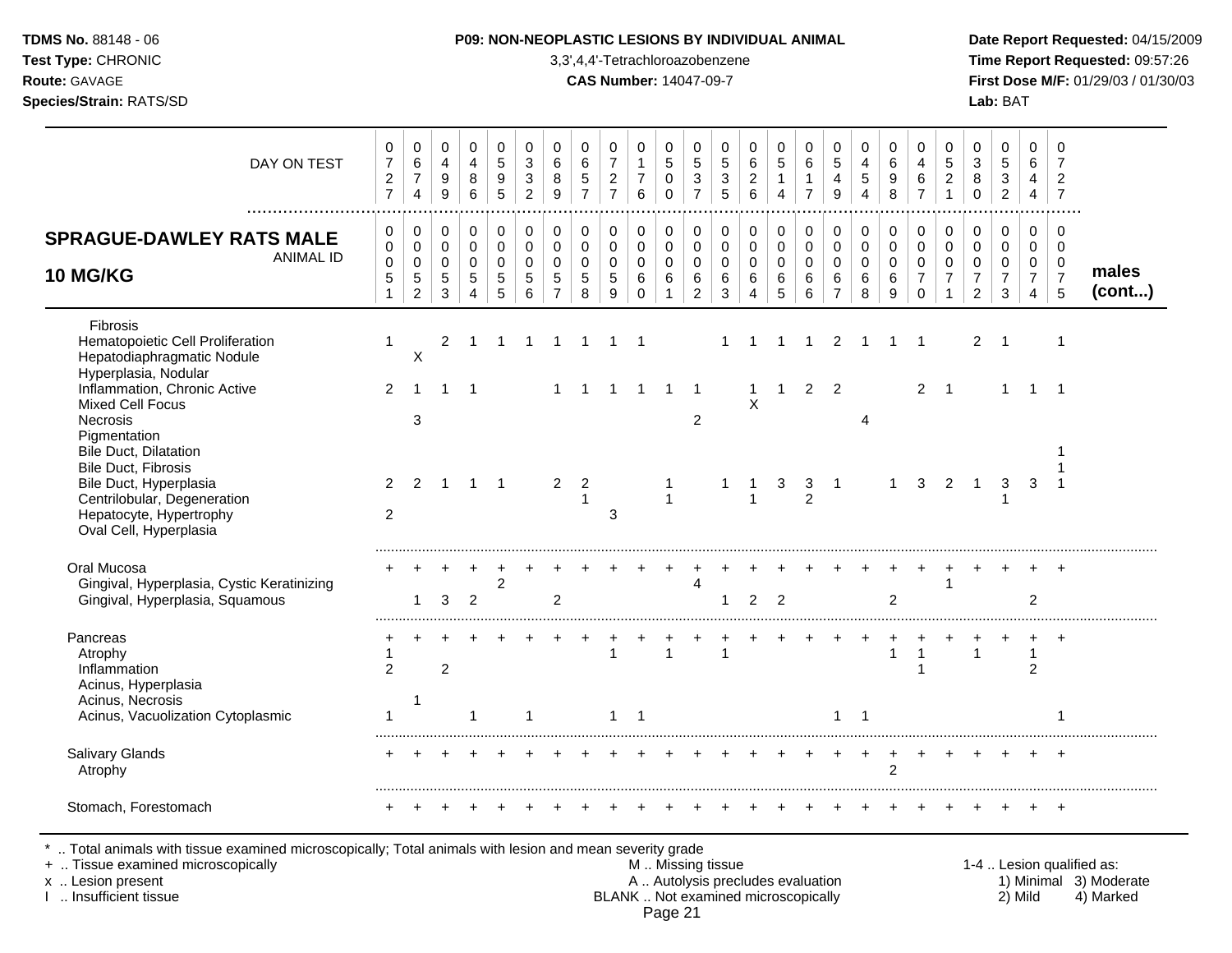| Test Type: CHRONIC<br><b>Route: GAVAGE</b><br>Species/Strain: RATS/SD                                                                                            |                                                             |                                                              |                       |                                        |                            |                                                                               |                                    |                                 |                                        | 3,3',4,4'-Tetrachloroazobenzene<br><b>CAS Number: 14047-09-7</b> |                                                |                                                                |                                                 |                                        |                                 |                               |                                     |                                                               |                       |                                   |                                                   |                                                          | Lab: BAT                          |                                    |                                                         | Time Report Requested: 09:57:26<br>First Dose M/F: 01/29/03 / 01/30/03 |
|------------------------------------------------------------------------------------------------------------------------------------------------------------------|-------------------------------------------------------------|--------------------------------------------------------------|-----------------------|----------------------------------------|----------------------------|-------------------------------------------------------------------------------|------------------------------------|---------------------------------|----------------------------------------|------------------------------------------------------------------|------------------------------------------------|----------------------------------------------------------------|-------------------------------------------------|----------------------------------------|---------------------------------|-------------------------------|-------------------------------------|---------------------------------------------------------------|-----------------------|-----------------------------------|---------------------------------------------------|----------------------------------------------------------|-----------------------------------|------------------------------------|---------------------------------------------------------|------------------------------------------------------------------------|
| DAY ON TEST                                                                                                                                                      | 0<br>$\boldsymbol{7}$<br>$\boldsymbol{2}$<br>$\overline{7}$ | 0<br>$\,6$<br>$\boldsymbol{7}$<br>$\overline{4}$             | 0<br>4<br>9<br>9      | 0<br>$\overline{\mathbf{4}}$<br>8<br>6 | 0<br>$\,$ 5 $\,$<br>9<br>5 | 0<br>$\ensuremath{\mathsf{3}}$<br>$\ensuremath{\mathsf{3}}$<br>$\overline{2}$ | 0<br>$\,6\,$<br>8<br>9             | 0<br>$\,6$<br>$\frac{5}{7}$     | 0<br>$\boldsymbol{7}$<br>$\frac{2}{7}$ | 0<br>1<br>$\overline{7}$<br>6                                    | 0<br>$\,$ 5 $\,$<br>$\pmb{0}$<br>$\Omega$      | 0<br>$\sqrt{5}$<br>$\ensuremath{\mathsf{3}}$<br>$\overline{7}$ | 0<br>$\sqrt{5}$<br>$\sqrt{3}$<br>$\overline{5}$ | 0<br>6<br>$\overline{\mathbf{c}}$<br>6 | 0<br>5<br>4                     | 0<br>6<br>1<br>$\overline{7}$ | 0<br>$\,$ 5 $\,$<br>4<br>9          | $\mathbf 0$<br>$\overline{4}$<br>$\sqrt{5}$<br>$\overline{4}$ | 0<br>6<br>9<br>8      | 0<br>4<br>$\,6$<br>$\overline{7}$ | 0<br>5<br>$\overline{\mathbf{c}}$<br>$\mathbf{1}$ | 0<br>$\ensuremath{\mathsf{3}}$<br>$\bf 8$<br>$\mathbf 0$ | 0<br>$\,$ 5 $\,$<br>$\frac{3}{2}$ | 0<br>6<br>4<br>4                   | 0<br>$\overline{7}$<br>$\overline{c}$<br>$\overline{7}$ |                                                                        |
| <b>SPRAGUE-DAWLEY RATS MALE</b><br><b>ANIMAL ID</b><br><b>10 MG/KG</b>                                                                                           | 0<br>0<br>0<br>5<br>$\mathbf{1}$                            | 0<br>$\pmb{0}$<br>$\pmb{0}$<br>$\mathbf 5$<br>$\overline{c}$ | 0<br>0<br>0<br>5<br>3 | 0<br>$\,0\,$<br>0<br>5<br>4            | 0<br>0<br>0<br>5<br>5      | 0<br>0<br>0<br>5<br>6                                                         | 0<br>0<br>0<br>5<br>$\overline{7}$ | 0<br>0<br>$\mathbf 0$<br>5<br>8 | 0<br>0<br>0<br>5<br>9                  | 0<br>0<br>0<br>6<br>0                                            | $\pmb{0}$<br>$\pmb{0}$<br>$\pmb{0}$<br>$\,6\,$ | 0<br>0<br>0<br>6<br>$\overline{c}$                             | 0<br>0<br>0<br>6<br>3                           | 0<br>$\pmb{0}$<br>0<br>6<br>4          | $\mathbf 0$<br>0<br>0<br>6<br>5 | 0<br>$\pmb{0}$<br>0<br>6<br>6 | 0<br>0<br>0<br>6<br>$\overline{7}$  | 0<br>0<br>$\mathbf 0$<br>6<br>8                               | 0<br>0<br>0<br>6<br>9 | 0<br>0<br>0<br>7<br>$\Omega$      | 0<br>$\mathbf 0$<br>0<br>$\overline{7}$           | 0<br>0<br>0<br>7<br>$\overline{2}$                       | 0<br>0<br>0<br>7<br>3             | 0<br>0<br>0<br>$\overline{7}$<br>4 | 0<br>0<br>0<br>$\overline{7}$<br>5                      | males<br>(cont)                                                        |
| Inflammation<br>Necrosis<br>Epithelium, Hyperplasia                                                                                                              |                                                             | 1                                                            |                       |                                        |                            |                                                                               |                                    | -1                              | -1                                     |                                                                  | 3                                              | -1                                                             | 1                                               | $\overline{2}$                         |                                 | 3<br>$\overline{c}$<br>3      | 2<br>$\mathbf{1}$<br>$\overline{4}$ |                                                               | 1                     | -1                                | $\overline{\phantom{1}}$                          |                                                          | 1                                 | $\overline{2}$                     | 4                                                       |                                                                        |
| Stomach, Glandular<br>Mineralization                                                                                                                             |                                                             |                                                              |                       |                                        |                            |                                                                               |                                    |                                 |                                        |                                                                  |                                                |                                                                |                                                 |                                        |                                 |                               |                                     |                                                               |                       |                                   |                                                   | 2                                                        |                                   | $+$                                | $\pm$                                                   |                                                                        |
| Tooth<br>Peridontal Tissue, Inflammation                                                                                                                         |                                                             |                                                              | $\overline{a}$        | $\overline{2}$                         |                            |                                                                               | $\overline{2}$                     |                                 |                                        |                                                                  |                                                |                                                                |                                                 |                                        |                                 |                               |                                     |                                                               | $\overline{2}$        |                                   | 1                                                 |                                                          |                                   |                                    |                                                         |                                                                        |
| <b>CARDIOVASCULAR SYSTEM</b>                                                                                                                                     |                                                             |                                                              |                       |                                        |                            |                                                                               |                                    |                                 |                                        |                                                                  |                                                |                                                                |                                                 |                                        |                                 |                               |                                     |                                                               |                       |                                   |                                                   |                                                          |                                   |                                    |                                                         |                                                                        |
| <b>Blood Vessel</b><br>Inflammation<br>Mineralization<br>Aorta, Intima, Hyperplasia                                                                              | 4                                                           | $\overline{1}$                                               | $\overline{2}$        | 3                                      |                            |                                                                               | 3                                  |                                 |                                        |                                                                  |                                                | -1                                                             | 4                                               | $\overline{4}$                         |                                 |                               | $\overline{4}$                      |                                                               | $\overline{2}$        | 3                                 | $\overline{2}$                                    | $\overline{1}$                                           |                                   | $\overline{4}$                     | $\overline{4}$                                          |                                                                        |
| Heart<br>Cardiomyopathy<br>Thrombosis<br>Endocardium, Hyperplasia                                                                                                | 3                                                           | 3                                                            | $\overline{2}$        | $\overline{2}$                         | 2                          | $\overline{1}$                                                                | $\overline{2}$<br>3                | 3                               | $\overline{2}$                         | $\mathbf{1}$                                                     | $\overline{2}$                                 | $\overline{2}$                                                 | $\mathbf{1}$                                    | $\overline{3}$                         |                                 |                               | $\mathbf{3}$                        | $\overline{1}$<br>$\overline{2}$                              | $\mathbf{1}$          | $\mathbf{1}$                      | $\overline{2}$                                    | $\mathbf{1}$                                             | 2                                 | $\mathbf{1}$                       | $\overline{2}$                                          |                                                                        |
| <b>ENDOCRINE SYSTEM</b>                                                                                                                                          |                                                             |                                                              |                       |                                        |                            |                                                                               |                                    |                                 |                                        |                                                                  |                                                |                                                                |                                                 |                                        |                                 |                               |                                     |                                                               |                       |                                   |                                                   |                                                          |                                   |                                    |                                                         |                                                                        |
| <b>Adrenal Cortex</b><br>Degeneration<br>Hypertrophy                                                                                                             | 3                                                           | 2                                                            | 2<br>$\overline{1}$   |                                        | $\overline{2}$             |                                                                               | 2                                  |                                 |                                        | $\overline{2}$                                                   |                                                |                                                                |                                                 | $\overline{2}$                         |                                 |                               | 2                                   |                                                               | $\overline{c}$        |                                   |                                                   |                                                          |                                   |                                    | 1                                                       |                                                                        |
| Total animals with tissue examined microscopically; Total animals with lesion and mean severity grade<br>+  Tissue examined microscopically<br>x  Lesion present |                                                             |                                                              |                       |                                        |                            |                                                                               |                                    |                                 |                                        | M  Missing tissue                                                |                                                |                                                                |                                                 | A  Autolysis precludes evaluation      |                                 |                               |                                     |                                                               |                       |                                   |                                                   |                                                          |                                   |                                    |                                                         | 1-4  Lesion qualified as:<br>1) Minimal 3) Moderate                    |

I .. Insufficient tissue BLANK .. Not examined microscopically 2) Mild 4) Marked Page 22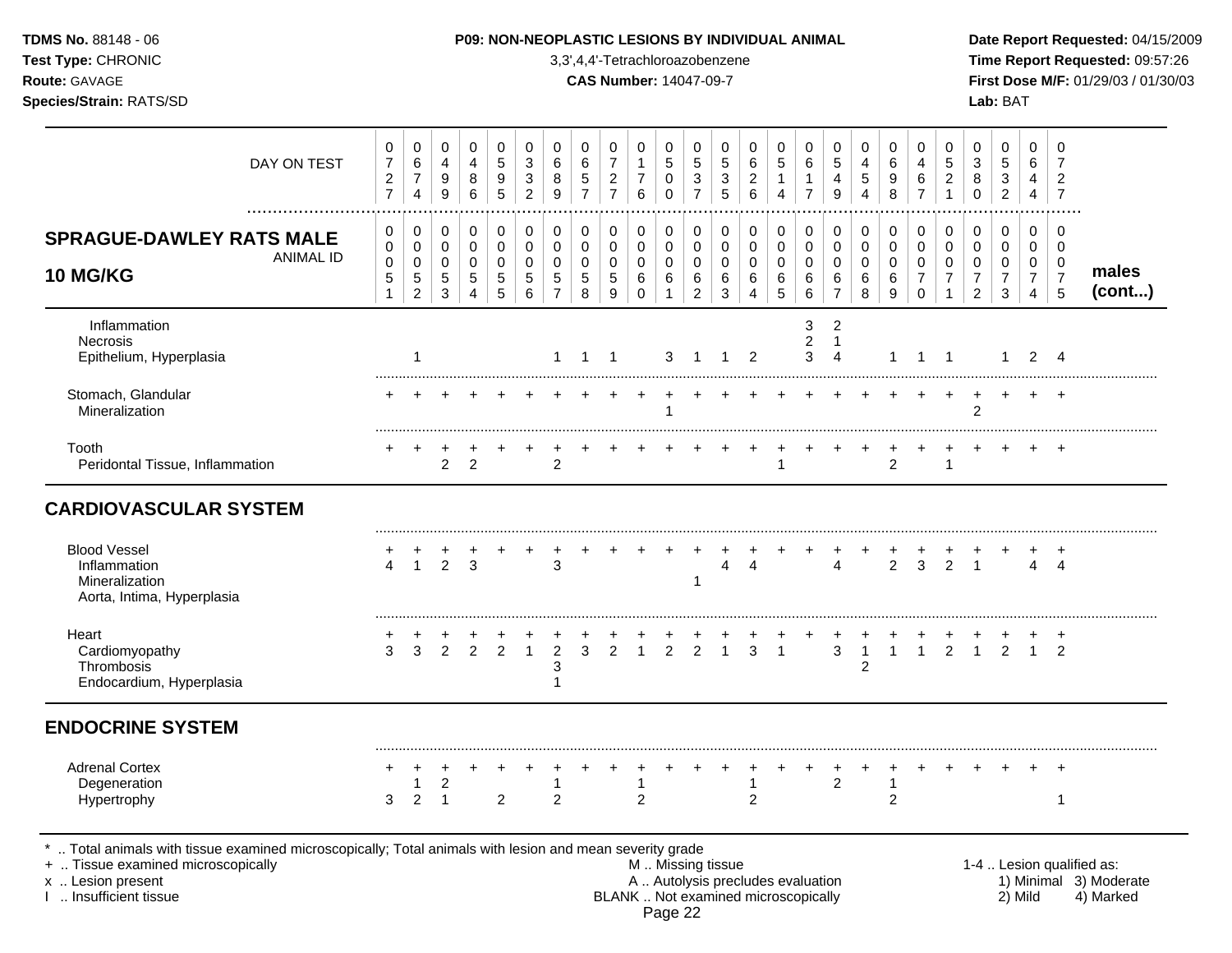### **TDMS No.** 88148 - 06 **P09: NON-NEOPLASTIC LESIONS BY INDIVIDUAL ANIMAL Date Report Requested:** 04/15/2009

**Test Type:** CHRONIC 3,3',4,4'-Tetrachloroazobenzene **Time Report Requested:** 09:57:26 **Route:** GAVAGE **CAS Number:** 14047-09-7 **First Dose M/F:** 01/29/03 / 01/30/03

| DAY ON TEST<br>.                                                                                                                           | $\mathbf 0$<br>$\boldsymbol{7}$<br>$\overline{c}$<br>$\overline{7}$   | $\pmb{0}$<br>6<br>$\overline{7}$<br>4                        | 0<br>$\overline{4}$<br>9<br>9                       | $\mathbf 0$<br>4<br>8<br>6                                      | $\mathbf 0$<br>$\,$ 5 $\,$<br>$\boldsymbol{9}$<br>5                 | $\mathbf 0$<br>3<br>3<br>$\overline{2}$      | 0<br>$\,6$<br>8<br>9                              | $\mathbf 0$<br>$\,6\,$<br>5<br>$\overline{7}$ | 0<br>$\overline{7}$<br>$\overline{c}$<br>$\overline{7}$ | 0<br>$\mathbf{1}$<br>$\overline{7}$<br>6       | 0<br>$\sqrt{5}$<br>$\mathbf 0$<br>$\Omega$           | 0<br>$\sqrt{5}$<br>$\ensuremath{\mathsf{3}}$<br>$\overline{7}$ | 0<br>$\,$ 5 $\,$<br>3<br>5                | 0<br>$\,6$<br>$\boldsymbol{2}$<br>6                            | $\mathbf 0$<br>$\sqrt{5}$<br>1<br>$\boldsymbol{\Lambda}$ | 0<br>$\,6\,$<br>$\mathbf{1}$<br>$\overline{7}$ | 0<br>$\sqrt{5}$<br>4<br>9                        | 0<br>4<br>5<br>$\overline{4}$                   | 0<br>6<br>9<br>8                                      | $\mathbf 0$<br>4<br>6<br>$\overline{7}$                    | 0<br>$\sqrt{5}$<br>$\boldsymbol{2}$<br>$\mathbf{1}$ | $\mathbf 0$<br>$\sqrt{3}$<br>8<br>$\Omega$                                 | 0<br>$\sqrt{5}$<br>$\sqrt{3}$<br>$\overline{2}$        | 0<br>6<br>4<br>4                                          | $\mathbf 0$<br>$\overline{7}$<br>$\overline{c}$<br>$\overline{7}$            |                 |
|--------------------------------------------------------------------------------------------------------------------------------------------|-----------------------------------------------------------------------|--------------------------------------------------------------|-----------------------------------------------------|-----------------------------------------------------------------|---------------------------------------------------------------------|----------------------------------------------|---------------------------------------------------|-----------------------------------------------|---------------------------------------------------------|------------------------------------------------|------------------------------------------------------|----------------------------------------------------------------|-------------------------------------------|----------------------------------------------------------------|----------------------------------------------------------|------------------------------------------------|--------------------------------------------------|-------------------------------------------------|-------------------------------------------------------|------------------------------------------------------------|-----------------------------------------------------|----------------------------------------------------------------------------|--------------------------------------------------------|-----------------------------------------------------------|------------------------------------------------------------------------------|-----------------|
| <b>SPRAGUE-DAWLEY RATS MALE</b><br><b>ANIMAL ID</b><br><b>10 MG/KG</b>                                                                     | $\pmb{0}$<br>$\mathbf 0$<br>$\mathbf 0$<br>$\sqrt{5}$<br>$\mathbf{1}$ | $\pmb{0}$<br>0<br>$\pmb{0}$<br>$\mathbf 5$<br>$\overline{c}$ | 0<br>$\mathbf 0$<br>$\mathbf 0$<br>$\,$ 5 $\,$<br>3 | 0<br>$\mathbf 0$<br>$\mathbf 0$<br>$\sqrt{5}$<br>$\overline{4}$ | $\pmb{0}$<br>$\mathbf 0$<br>$\mathbf 0$<br>$\sqrt{5}$<br>$\sqrt{5}$ | $\,0\,$<br>$\mathbf 0$<br>$\Omega$<br>5<br>6 | 0<br>$\pmb{0}$<br>$\Omega$<br>5<br>$\overline{7}$ | $\pmb{0}$<br>$\Omega$<br>$\Omega$<br>5<br>8   | $\pmb{0}$<br>0<br>$\mathbf 0$<br>$\sqrt{5}$<br>9        | $\pmb{0}$<br>0<br>$\mathbf 0$<br>6<br>$\Omega$ | 0<br>$\mathbf 0$<br>$\mathbf 0$<br>6<br>$\mathbf{1}$ | 0<br>0<br>$\mathbf 0$<br>6<br>$\overline{2}$                   | 0<br>$\mathbf 0$<br>$\mathbf 0$<br>6<br>3 | $\pmb{0}$<br>$\mathbf 0$<br>$\mathbf 0$<br>6<br>$\overline{4}$ | $\pmb{0}$<br>$\mathbf 0$<br>$\mathbf 0$<br>6<br>5        | $\pmb{0}$<br>0<br>$\mathbf 0$<br>6<br>6        | $\pmb{0}$<br>0<br>0<br>$\,6\,$<br>$\overline{7}$ | 0<br>$\mathbf 0$<br>$\mathbf 0$<br>$\,6\,$<br>8 | $\pmb{0}$<br>$\mathsf 0$<br>$\mathbf 0$<br>$\,6$<br>9 | 0<br>$\mathbf 0$<br>$\Omega$<br>$\overline{7}$<br>$\Omega$ | 0<br>0<br>0<br>$\overline{7}$<br>$\mathbf 1$        | $\mathbf 0$<br>$\Omega$<br>$\mathbf 0$<br>$\overline{7}$<br>$\overline{2}$ | 0<br>$\mathbf 0$<br>$\mathbf 0$<br>$\overline{7}$<br>3 | 0<br>0<br>$\mathbf 0$<br>$\overline{7}$<br>$\overline{4}$ | $\mathbf 0$<br>$\mathbf 0$<br>$\overline{0}$<br>$\overline{7}$<br>$\sqrt{5}$ | males<br>(cont) |
| Infiltration Cellular, Mononuclear Cell<br>Necrosis<br>Vacuolization Cytoplasmic<br>Zona Fasciculata, Hyperplasia                          |                                                                       | $\mathbf 1$                                                  |                                                     |                                                                 | $\mathbf{1}$<br>$\overline{2}$                                      |                                              |                                                   | 1<br>$\mathbf{1}$                             | $\mathbf{1}$<br>3                                       |                                                | 1<br>$\overline{c}$                                  |                                                                | 1<br>1                                    | 3                                                              | -1<br>3                                                  | -1<br>$\overline{1}$                           | $\overline{2}$                                   |                                                 | 2                                                     | $\overline{1}$<br>3                                        |                                                     |                                                                            | 1                                                      | $\overline{2}$<br>$\mathcal{P}$                           | $\overline{1}$<br>Δ                                                          |                 |
| Adrenal Medulla<br>Hyperplasia                                                                                                             |                                                                       |                                                              |                                                     |                                                                 |                                                                     |                                              |                                                   |                                               |                                                         |                                                |                                                      |                                                                | $\overline{2}$                            |                                                                |                                                          |                                                | 3                                                |                                                 |                                                       |                                                            |                                                     |                                                                            |                                                        |                                                           |                                                                              |                 |
| Islets, Pancreatic                                                                                                                         |                                                                       |                                                              |                                                     |                                                                 |                                                                     |                                              |                                                   |                                               |                                                         |                                                |                                                      |                                                                |                                           |                                                                |                                                          |                                                |                                                  |                                                 |                                                       |                                                            |                                                     |                                                                            |                                                        |                                                           |                                                                              |                 |
| Parathyroid Gland<br>Hyperplasia                                                                                                           |                                                                       | $\div$                                                       | $\mathfrak{p}$                                      |                                                                 |                                                                     |                                              |                                                   | м                                             | $\ddot{}$                                               |                                                |                                                      |                                                                |                                           |                                                                |                                                          | $\ddot{}$                                      | $\overline{2}$                                   |                                                 | $\ddot{}$                                             | $\mathbf{1}$                                               | $\pm$                                               |                                                                            |                                                        |                                                           | $+$                                                                          |                 |
| <b>Pituitary Gland</b><br>Angiectasis<br>Pars Distalis, Hyperplasia<br>Pars Intermedia, Necrosis                                           |                                                                       |                                                              |                                                     |                                                                 |                                                                     |                                              |                                                   |                                               | $\mathbf{1}$                                            |                                                |                                                      |                                                                |                                           |                                                                |                                                          | $\mathbf{1}$                                   |                                                  |                                                 |                                                       |                                                            |                                                     |                                                                            |                                                        |                                                           |                                                                              |                 |
| <b>Thyroid Gland</b><br>Angiectasis<br>Inflammation<br>C-cell, Hyperplasia<br>Follicular Cell, Hyperplasia<br>Follicular Cell, Hypertrophy |                                                                       |                                                              |                                                     |                                                                 |                                                                     | 3<br>4                                       |                                                   | $\overline{4}$<br>4                           |                                                         |                                                |                                                      |                                                                |                                           |                                                                |                                                          |                                                |                                                  |                                                 |                                                       |                                                            |                                                     |                                                                            |                                                        |                                                           | $^{+}$                                                                       |                 |
| <b>GENERAL BODY SYSTEM</b>                                                                                                                 |                                                                       |                                                              |                                                     |                                                                 |                                                                     |                                              |                                                   |                                               |                                                         |                                                |                                                      |                                                                |                                           |                                                                |                                                          |                                                |                                                  |                                                 |                                                       |                                                            |                                                     |                                                                            |                                                        |                                                           |                                                                              |                 |
| <b>Tissue NOS</b>                                                                                                                          |                                                                       |                                                              |                                                     |                                                                 |                                                                     |                                              |                                                   |                                               |                                                         |                                                |                                                      |                                                                |                                           |                                                                |                                                          | $\ddot{}$                                      |                                                  |                                                 |                                                       |                                                            |                                                     |                                                                            |                                                        |                                                           |                                                                              |                 |

\* .. Total animals with tissue examined microscopically; Total animals with lesion and mean severity grade<br>+ .. Tissue examined microscopically

- + .. Tissue examined microscopically the state of the state of the M .. Missing tissue 1-4 .. Lesion qualified as: x .. Lesion present **A .. Autolysis precludes evaluation** A .. Autolysis precludes evaluation 1) Minimal 3) Moderate I .. Insufficient tissue BLANK .. Not examined microscopically 2) Mild 4) Marked Page 23
	-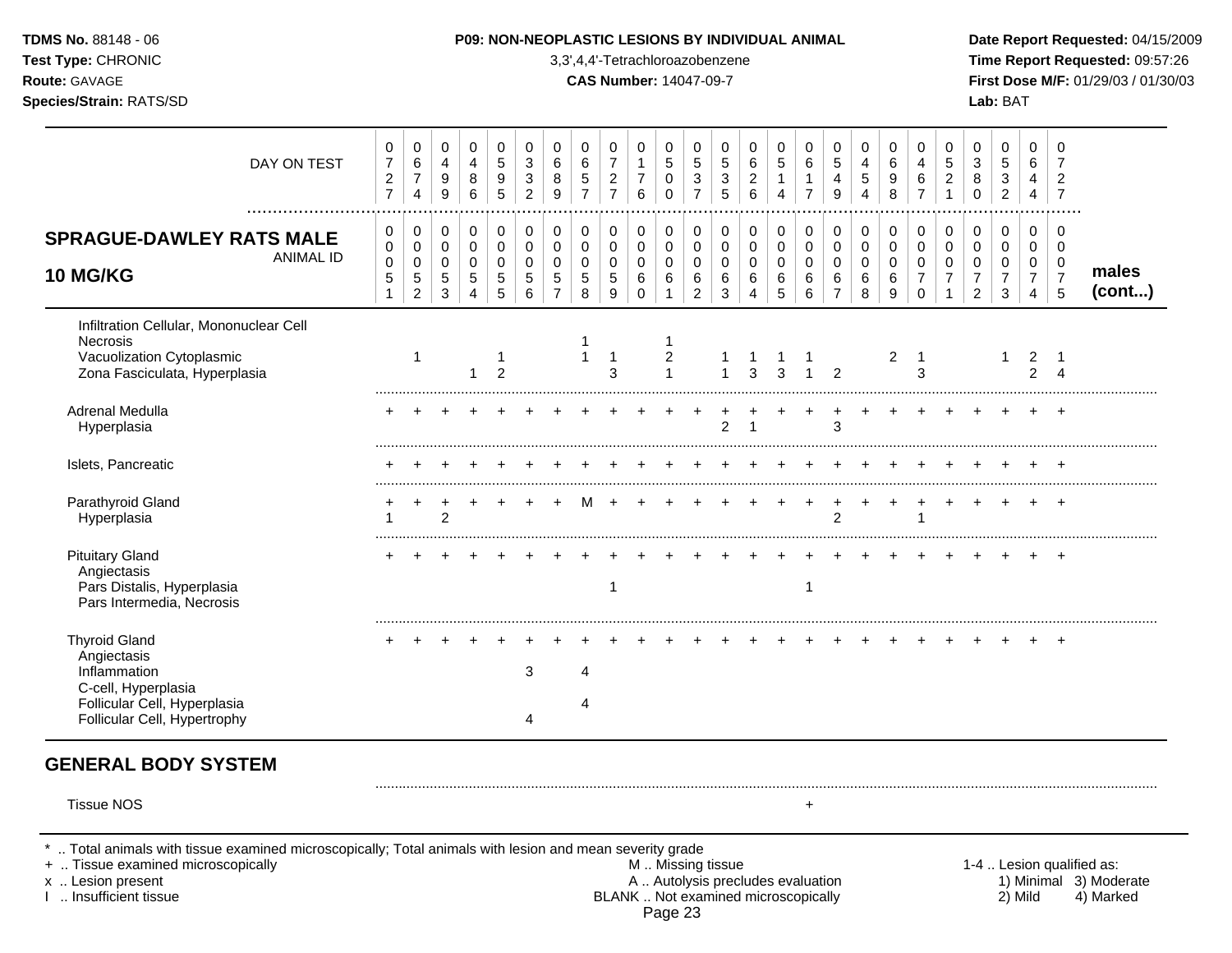| <b>TDMS No.</b> 88148 - 06 | <b>P09: NON-NEOPLASTIC LESIONS BY INDIVIDUAL ANIMAL</b> | Date Rep         |
|----------------------------|---------------------------------------------------------|------------------|
| Test Type: CHRONIC         | 3,3',4,4'-Tetrachloroazobenzene                         | Time Rep         |
| <b>Route: GAVAGE</b>       | <b>CAS Number: 14047-09-7</b>                           | <b>First Dos</b> |
| Species/Strain: RATS/SD    |                                                         | <b>Lab: BAT</b>  |

**Time Report Requested:** 09:57:26 **Route:** GAVAGE **CAS Number:** 14047-09-7 **First Dose M/F:** 01/29/03 / 01/30/03

| DAY ON TEST                                                     | $\sqrt{2}$       | $\overline{0}$<br>6<br>4                                      | 0<br>9<br>9                 | 8<br>6                 | ∽<br>◡<br>9<br>G | ▵ | 6<br>8<br>9  | N           | 0<br>ີ<br><u>_</u>               | 0<br>6                     | N | ∽<br>◡<br>3 | u<br>6<br><u>_</u><br>6 | $\sim$                        | 0<br>6<br>-           | U<br><sub>5</sub><br>4<br>9 | ৩      | U<br>6<br>-9<br>8 | 4<br>6 | г,<br>J<br><u>_</u> | U<br>3<br>8 | 0<br>5<br>3<br>ົ<br>∠ | U<br>6<br>4<br>4 | - G<br>- |                 |
|-----------------------------------------------------------------|------------------|---------------------------------------------------------------|-----------------------------|------------------------|------------------|---|--------------|-------------|----------------------------------|----------------------------|---|-------------|-------------------------|-------------------------------|-----------------------|-----------------------------|--------|-------------------|--------|---------------------|-------------|-----------------------|------------------|----------|-----------------|
| <b>SPRAGUE-DAWLEY RATS MALE</b><br>ANIMAL ID<br><b>10 MG/KG</b> | ∪<br>$\sim$<br>N | $\overline{0}$<br>$\mathbf{0}$<br>0<br>$\mathbf{p}$<br>ີ<br>∼ | 0<br>0<br>υ<br>5.<br>ົ<br>ັ | ◡<br>u<br><sub>5</sub> | .5<br>৾৾         | b | $\mathbf{p}$ | ∽<br>N<br>o | 0<br>0<br>0<br>$\mathbf{p}$<br>9 | 0<br>U<br>U<br>6<br>⌒<br>U | ь | 6           | U<br>6<br>4             | 6<br>$\overline{\phantom{a}}$ | 0<br>0<br>0<br>6<br>6 | 0<br>U<br>0<br>6            | ⌒<br>6 | 6<br>-9           |        |                     |             | 0<br>0<br>0<br>3      | 0<br>U<br>U<br>4 | - 3      | males<br>(cont) |

# **GENITAL SYSTEM**

| <b>Coagulating Gland</b><br>Inflammation                                                                   |                |  |  |   |  |  |  |   |   | 2 |   |  |  |  |  |
|------------------------------------------------------------------------------------------------------------|----------------|--|--|---|--|--|--|---|---|---|---|--|--|--|--|
| Epididymis<br>Granuloma Sperm                                                                              |                |  |  |   |  |  |  |   |   |   |   |  |  |  |  |
| <b>Preputial Gland</b><br>Hyperplasia, Squamous                                                            | 3              |  |  |   |  |  |  |   |   |   |   |  |  |  |  |
| Prostate<br>Inflammation<br>Epithelium, Hyperplasia                                                        | $\mathfrak{p}$ |  |  |   |  |  |  |   |   |   |   |  |  |  |  |
| Seminal Vesicle<br>Inflammation                                                                            |                |  |  | 3 |  |  |  |   |   |   |   |  |  |  |  |
| <b>Testes</b><br>Inflammation<br>Necrosis<br>Thrombosis                                                    |                |  |  |   |  |  |  | ົ | 3 |   |   |  |  |  |  |
| Germinal Epithelium, Degeneration<br>Germinal Epithelium, Mineralization<br>Interstitial Cell, Hyperplasia |                |  |  | າ |  |  |  | 3 |   | 3 | 3 |  |  |  |  |

\* .. Total animals with tissue examined microscopically; Total animals with lesion and mean severity grade

+ .. Tissue examined microscopically M .. Missing tissue 1-4 .. Lesion qualified as:

x .. Lesion present **A .. Autolysis precludes evaluation** A .. Autolysis precludes evaluation 1) Minimal 3) Moderate I .. Insufficient tissue BLANK .. Not examined microscopically 2) Mild 4) Marked Page 24

.........................................................................................................................................................................................................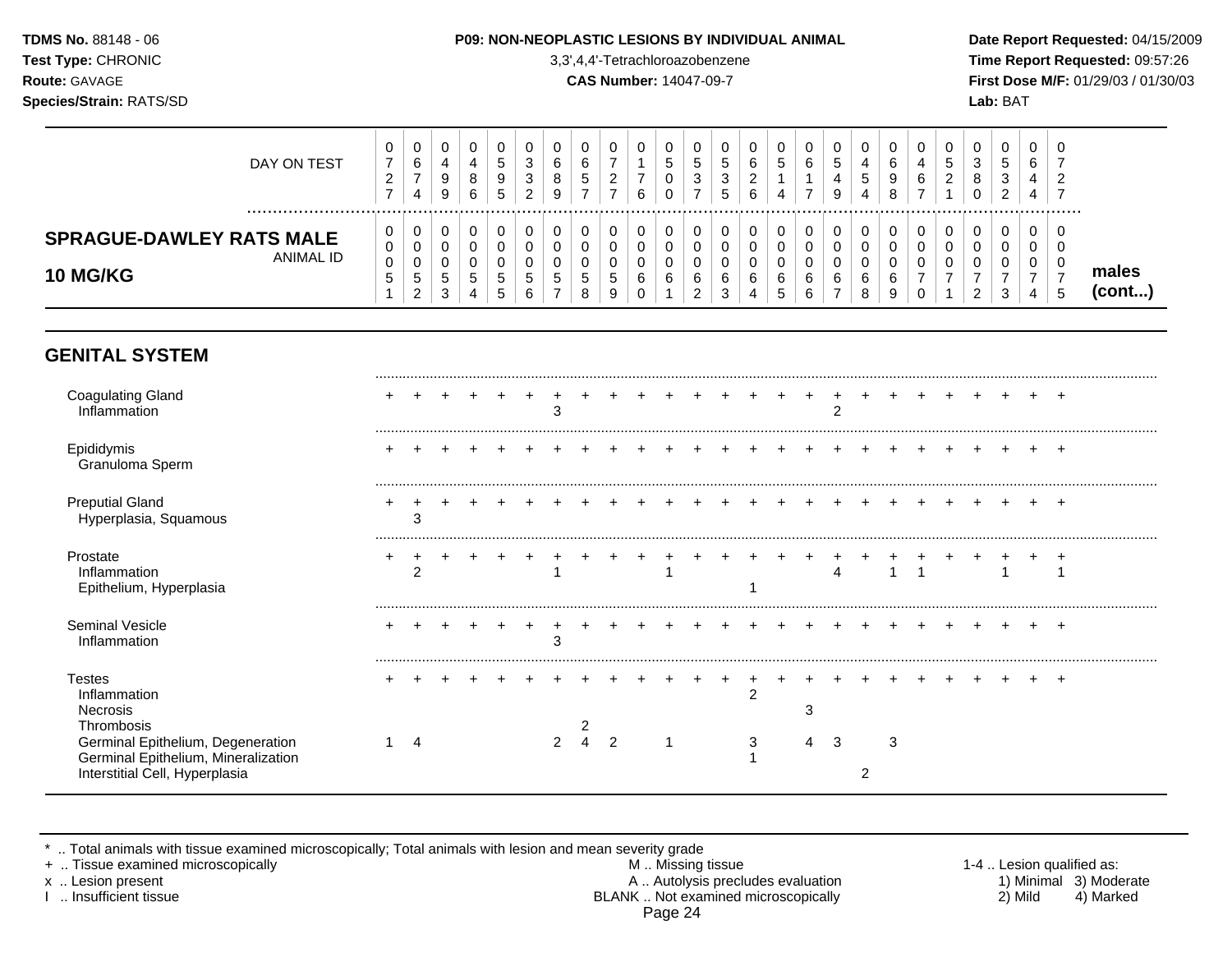### **TDMS No.** 88148 - 06 **P09: NON-NEOPLASTIC LESIONS BY INDIVIDUAL ANIMAL Date Report Requested:** 04/15/2009

**Test Type:** CHRONIC 3,3',4,4'-Tetrachloroazobenzene **Time Report Requested:** 09:57:26 **Route:** GAVAGE **CAS Number:** 14047-09-7 **First Dose M/F:** 01/29/03 / 01/30/03

| DAY ON TEST                                                                                                                                                                     | 0<br>$\overline{7}$<br>$\boldsymbol{2}$<br>$\overline{7}$ | 0<br>$\,6\,$<br>$\overline{7}$<br>$\overline{4}$              | $\mathbf 0$<br>$\overline{4}$<br>$\boldsymbol{9}$<br>9 | $\mathbf 0$<br>$\overline{4}$<br>8<br>6 | $\mathbf 0$<br>$\sqrt{5}$<br>$9\,$<br>5          | $\mathbf 0$<br>$\mathfrak{S}$<br>$\mathbf{3}$<br>$\overline{2}$ | $\mathbf 0$<br>6<br>$\,8\,$<br>9                              | $\mathbf 0$<br>6<br>$\overline{5}$<br>$\overline{7}$ | $\mathbf 0$<br>$\overline{7}$<br>$\boldsymbol{2}$<br>$\overline{7}$ | $\mathbf 0$<br>$\mathbf{1}$<br>$\overline{7}$<br>6  | $\mathbf 0$<br>$\sqrt{5}$<br>$\mathbf 0$<br>$\Omega$ | $\mathbf 0$<br>$\sqrt{5}$<br>3<br>$\overline{7}$       | 0<br>5<br>$\ensuremath{\mathsf{3}}$<br>5  | $\mathbf 0$<br>6<br>$\overline{c}$<br>6        | $\pmb{0}$<br>5<br>$\mathbf{1}$<br>$\boldsymbol{\Lambda}$ | 0<br>$\,6\,$<br>$\mathbf{1}$<br>$\overline{7}$         | 0<br>$\overline{5}$<br>4<br>9                              | $\mathbf 0$<br>$\overline{4}$<br>$\sqrt{5}$<br>$\overline{4}$ | $\mathbf 0$<br>$\,6\,$<br>$\boldsymbol{9}$<br>8 | $\mathbf 0$<br>$\overline{4}$<br>6<br>$\overline{7}$                 | $\mathbf 0$<br>5<br>$\overline{2}$<br>$\overline{1}$ | $\mathbf 0$<br>3<br>8<br>$\Omega$                             | $\mathbf 0$<br>5<br>$\mathbf{3}$<br>2                      | $\mathbf 0$<br>6<br>4<br>4                                | $\mathbf 0$<br>$\overline{7}$<br>$\overline{c}$<br>$\overline{7}$ |                 |
|---------------------------------------------------------------------------------------------------------------------------------------------------------------------------------|-----------------------------------------------------------|---------------------------------------------------------------|--------------------------------------------------------|-----------------------------------------|--------------------------------------------------|-----------------------------------------------------------------|---------------------------------------------------------------|------------------------------------------------------|---------------------------------------------------------------------|-----------------------------------------------------|------------------------------------------------------|--------------------------------------------------------|-------------------------------------------|------------------------------------------------|----------------------------------------------------------|--------------------------------------------------------|------------------------------------------------------------|---------------------------------------------------------------|-------------------------------------------------|----------------------------------------------------------------------|------------------------------------------------------|---------------------------------------------------------------|------------------------------------------------------------|-----------------------------------------------------------|-------------------------------------------------------------------|-----------------|
| <b>SPRAGUE-DAWLEY RATS MALE</b><br><b>ANIMAL ID</b><br><b>10 MG/KG</b>                                                                                                          | 0<br>0<br>$\pmb{0}$<br>$\sqrt{5}$<br>$\mathbf{1}$         | 0<br>$\mathbf 0$<br>$\pmb{0}$<br>$\sqrt{5}$<br>$\overline{2}$ | 0<br>$\mathbf 0$<br>$\mathbf 0$<br>5<br>$\mathbf{3}$   | 0<br>$\pmb{0}$<br>$\mathbf 0$<br>5<br>4 | $\mathbf 0$<br>$\mathbf 0$<br>$\Omega$<br>5<br>5 | $\mathbf 0$<br>$\Omega$<br>$\Omega$<br>5<br>6                   | $\mathbf 0$<br>$\mathbf 0$<br>$\Omega$<br>5<br>$\overline{7}$ | $\mathbf 0$<br>$\mathbf 0$<br>$\mathbf 0$<br>5<br>8  | 0<br>$\mathbf 0$<br>$\mathbf 0$<br>5<br>9                           | 0<br>$\mathbf 0$<br>$\mathbf 0$<br>6<br>$\mathbf 0$ | $\mathbf 0$<br>$\mathbf 0$<br>$\mathbf 0$<br>6       | 0<br>$\mathbf 0$<br>$\mathbf 0$<br>6<br>$\overline{a}$ | 0<br>$\mathbf 0$<br>$\mathbf 0$<br>6<br>3 | $\pmb{0}$<br>$\mathbf 0$<br>$\Omega$<br>6<br>4 | 0<br>$\pmb{0}$<br>$\mathbf 0$<br>6<br>5                  | 0<br>$\mathbf 0$<br>$\mathbf 0$<br>6<br>$6\phantom{a}$ | 0<br>$\mathbf 0$<br>$\mathbf 0$<br>$\,6$<br>$\overline{7}$ | $\mathbf 0$<br>$\mathbf 0$<br>$\mathbf 0$<br>6<br>8           | 0<br>$\mathbf 0$<br>$\mathbf 0$<br>6<br>9       | $\mathbf 0$<br>$\mathbf 0$<br>$\Omega$<br>$\overline{7}$<br>$\Omega$ | 0<br>$\Omega$<br>$\Omega$<br>$\overline{7}$          | $\mathbf 0$<br>$\mathbf 0$<br>$\Omega$<br>$\overline{7}$<br>2 | $\mathbf 0$<br>$\Omega$<br>$\Omega$<br>$\overline{7}$<br>3 | 0<br>$\mathbf 0$<br>0<br>$\overline{7}$<br>$\overline{4}$ | $\mathbf 0$<br>$\mathbf 0$<br>$\mathbf 0$<br>$\overline{7}$<br>5  | males<br>(cont) |
| <b>HEMATOPOIETIC SYSTEM</b>                                                                                                                                                     |                                                           |                                                               |                                                        |                                         |                                                  |                                                                 |                                                               |                                                      |                                                                     |                                                     |                                                      |                                                        |                                           |                                                |                                                          |                                                        |                                                            |                                                               |                                                 |                                                                      |                                                      |                                                               |                                                            |                                                           |                                                                   |                 |
| <b>Bone Marrow</b><br>Atrophy<br>Hyperplasia                                                                                                                                    |                                                           |                                                               | 2                                                      |                                         |                                                  |                                                                 |                                                               |                                                      |                                                                     |                                                     |                                                      |                                                        |                                           |                                                |                                                          |                                                        | 3                                                          |                                                               |                                                 |                                                                      |                                                      | 3                                                             |                                                            |                                                           |                                                                   |                 |
| Lymph Node<br>Pigmentation<br>Mediastinal, Ectasia<br>Mediastinal, Hyperplasia, Lymphoid<br>Mediastinal, Infiltration Cellular, Histiocyte<br>Pancreatic, Hyperplasia, Lymphoid | $+$                                                       | м                                                             | M                                                      | M                                       |                                                  |                                                                 |                                                               |                                                      |                                                                     |                                                     | м                                                    | M                                                      | M                                         | м                                              |                                                          | м                                                      | $\ddot{}$<br>3<br>$\overline{2}$                           | M                                                             | M                                               | м                                                                    | $\ddot{}$<br>2                                       | м                                                             |                                                            |                                                           | M +                                                               |                 |
| Lymph Node, Mandibular<br>Atrophy<br>Congestion<br>Ectasia<br>Hyperplasia, Lymphoid                                                                                             | $\overline{c}$                                            |                                                               | $\overline{2}$<br>$\overline{c}$                       |                                         |                                                  |                                                                 |                                                               |                                                      |                                                                     |                                                     |                                                      |                                                        |                                           |                                                |                                                          |                                                        |                                                            |                                                               |                                                 |                                                                      |                                                      |                                                               |                                                            |                                                           |                                                                   |                 |
| Lymph Node, Mesenteric<br>Atrophy<br>Hyperplasia, Lymphoid<br>Pigmentation                                                                                                      |                                                           |                                                               |                                                        |                                         | 1                                                |                                                                 |                                                               | 1                                                    | $\overline{1}$                                                      |                                                     |                                                      | 1                                                      |                                           | M                                              | $\ddot{}$<br>2                                           | $\cdot$<br>$\overline{c}$                              | $\overline{2}$                                             | $\overline{1}$                                                |                                                 |                                                                      |                                                      | 1                                                             | $\overline{2}$                                             | $\overline{\mathbf{c}}$<br>$\overline{1}$                 |                                                                   |                 |
| Spleen<br>Hematopoietic Cell Proliferation<br>Pigmentation<br>Lymphoid Follicle, Atrophy                                                                                        | 2<br>$\mathbf{1}$                                         | -1                                                            |                                                        |                                         |                                                  |                                                                 |                                                               |                                                      |                                                                     | 1                                                   | $\overline{2}$                                       | $\overline{2}$                                         |                                           |                                                | $\overline{1}$                                           | $\mathbf{1}$<br>1                                      | $\overline{2}$                                             | $\overline{2}$                                                | $\overline{c}$<br>2                             | -1                                                                   | 2<br>1                                               | 3<br>-1                                                       | 2<br>1                                                     | 2<br>$\overline{1}$                                       | $\mathbf 1$<br>$\overline{2}$                                     |                 |

\* .. Total animals with tissue examined microscopically; Total animals with lesion and mean severity grade

+ .. Tissue examined microscopically M .. Missing tissue 1-4 .. Lesion qualified as: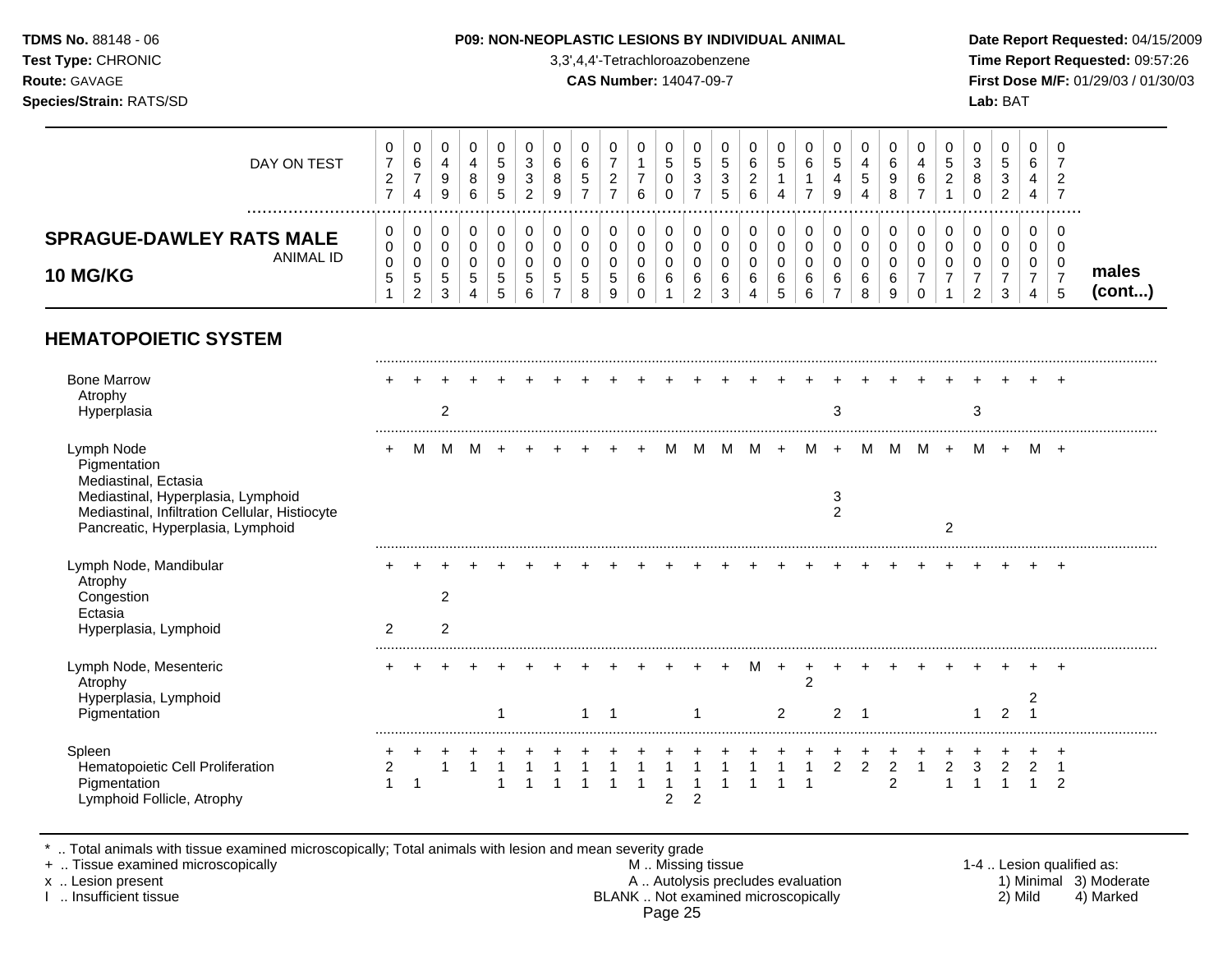| <b>TDMS No.</b> 88148 - 06 | <b>P09: NON-NEOPLASTIC LESIONS BY INDIVIDUAL ANIMAL</b> | Date Rep         |
|----------------------------|---------------------------------------------------------|------------------|
| Test Type: CHRONIC         | 3,3',4,4'-Tetrachloroazobenzene                         | Time Rep         |
| <b>Route: GAVAGE</b>       | <b>CAS Number: 14047-09-7</b>                           | <b>First Dos</b> |
| Species/Strain: RATS/SD    |                                                         | <b>Lab: BAT</b>  |

**Test Type:** CHRONIC 3,3',4,4'-Tetrachloroazobenzene **Time Report Requested:** 09:57:26 **Route:** GAVAGE **CAS Number:** 14047-09-7 **First Dose M/F:** 01/29/03 / 01/30/03

| DAY ON TEST                                                                              | 0<br>$\overline{7}$<br>$\sqrt{2}$<br>$\overline{7}$        | 0<br>6<br>$\overline{7}$<br>$\overline{4}$ | $\mathbf 0$<br>4<br>9<br>9                | 0<br>$\overline{4}$<br>8<br>6                                   | 0<br>5<br>9<br>5                                    | 0<br>3<br>3<br>2      | 0<br>6<br>8<br>9           | 0<br>6<br>5<br>$\overline{7}$   | 0<br>$\overline{7}$<br>$\overline{c}$<br>$\overline{7}$ | 0<br>$\mathbf{1}$<br>$\overline{7}$<br>6 | 0<br>5<br>0<br>$\Omega$    | 0<br>5<br>3<br>$\overline{7}$   | 0<br>$\sqrt{5}$<br>3<br>5 | 0<br>6<br>$\overline{2}$<br>6 | 0<br>$\sqrt{5}$<br>1<br>Δ                 | 0<br>6<br>1<br>$\overline{7}$   | 0<br>$\,$ 5 $\,$<br>4<br>9                 | 0<br>$\overline{4}$<br>$\sqrt{5}$<br>4    | 0<br>6<br>9<br>8                          | $\mathbf 0$<br>$\overline{4}$<br>6<br>$\overline{7}$ | 0<br>5<br>$\overline{2}$ | 0<br>3<br>8<br>$\Omega$                                           | 0<br>5<br>$\mathbf{3}$<br>$\overline{2}$ | 0<br>6<br>4<br>4                               | 0<br>7<br>$\overline{2}$<br>$\overline{7}$ |                 |
|------------------------------------------------------------------------------------------|------------------------------------------------------------|--------------------------------------------|-------------------------------------------|-----------------------------------------------------------------|-----------------------------------------------------|-----------------------|----------------------------|---------------------------------|---------------------------------------------------------|------------------------------------------|----------------------------|---------------------------------|---------------------------|-------------------------------|-------------------------------------------|---------------------------------|--------------------------------------------|-------------------------------------------|-------------------------------------------|------------------------------------------------------|--------------------------|-------------------------------------------------------------------|------------------------------------------|------------------------------------------------|--------------------------------------------|-----------------|
| <b>SPRAGUE-DAWLEY RATS MALE</b><br><b>ANIMAL ID</b><br>10 MG/KG                          | 0<br>$\pmb{0}$<br>$\pmb{0}$<br>$\mathbf 5$<br>$\mathbf{1}$ | 0<br>0<br>$\pmb{0}$<br>$\sqrt{5}$<br>2     | 0<br>0<br>$\mathbf 0$<br>$\mathbf 5$<br>3 | 0<br>$\mathbf 0$<br>$\mathbf 0$<br>5<br>$\overline{\mathbf{4}}$ | 0<br>$\mathbf 0$<br>$\mathbf 0$<br>$\mathbf 5$<br>5 | 0<br>0<br>0<br>5<br>6 | $\mathbf 0$<br>0<br>0<br>5 | $\mathbf 0$<br>0<br>0<br>5<br>8 | $\mathbf 0$<br>0<br>0<br>5<br>9                         | 0<br>0<br>0<br>$\,6\,$<br>$\Omega$       | 0<br>0<br>$\mathbf 0$<br>6 | $\mathbf 0$<br>0<br>0<br>6<br>2 | 0<br>0<br>0<br>6<br>3     | 0<br>0<br>0<br>6<br>4         | 0<br>$\mathbf 0$<br>$\mathbf 0$<br>6<br>5 | 0<br>$\mathbf 0$<br>0<br>6<br>6 | 0<br>$\pmb{0}$<br>0<br>6<br>$\overline{7}$ | 0<br>$\mathbf 0$<br>$\mathbf 0$<br>6<br>8 | 0<br>$\mathbf 0$<br>$\mathbf 0$<br>6<br>9 | $\mathbf 0$<br>0<br>$\mathbf 0$<br>7<br>$\Omega$     | 0<br>0<br>0<br>7         | 0<br>$\mathbf 0$<br>$\pmb{0}$<br>$\overline{7}$<br>$\mathfrak{p}$ | 0<br>0<br>0<br>$\overline{7}$<br>3       | 0<br>0<br>$\mathbf 0$<br>$\boldsymbol{7}$<br>4 | $\Omega$<br>0<br>0<br>$\overline{7}$<br>5  | males<br>(cont) |
| Thymus<br>Atrophy                                                                        | $\mathfrak{D}$                                             | $\boldsymbol{\Lambda}$                     | $\mathcal{P}$                             | $\Lambda$                                                       | 3                                                   | $\lambda$             |                            | 3                               | 3                                                       | 3                                        |                            |                                 |                           |                               | 3                                         |                                 | 3                                          | 4                                         | $\mathcal{P}$                             | 4                                                    | Δ                        | 3                                                                 | $\overline{4}$                           | 3                                              | $\ddot{}$<br>$\overline{4}$                |                 |
| <b>INTEGUMENTARY SYSTEM</b>                                                              |                                                            |                                            |                                           |                                                                 |                                                     |                       |                            |                                 |                                                         |                                          |                            |                                 |                           |                               |                                           |                                 |                                            |                                           |                                           |                                                      |                          |                                                                   |                                          |                                                |                                            |                 |
| <b>Mammary Gland</b>                                                                     |                                                            |                                            |                                           |                                                                 |                                                     |                       |                            |                                 |                                                         |                                          |                            |                                 |                           |                               |                                           |                                 |                                            |                                           |                                           |                                                      |                          |                                                                   |                                          |                                                | $\pm$                                      |                 |
| Skin<br>Cyst Epithelial Inclusion<br>Inflammation<br>Ulcer<br>Hair Follicle, Hyperplasia |                                                            |                                            |                                           |                                                                 |                                                     |                       |                            |                                 |                                                         |                                          |                            |                                 | 2                         |                               |                                           |                                 | 4                                          |                                           |                                           |                                                      |                          |                                                                   |                                          |                                                | $\div$                                     |                 |
| <b>MUSCULOSKELETAL SYSTEM</b>                                                            |                                                            |                                            |                                           |                                                                 |                                                     |                       |                            |                                 |                                                         |                                          |                            |                                 |                           |                               |                                           |                                 |                                            |                                           |                                           |                                                      |                          |                                                                   |                                          |                                                |                                            |                 |
| <b>Bone</b>                                                                              |                                                            |                                            |                                           |                                                                 |                                                     |                       |                            |                                 |                                                         |                                          |                            |                                 |                           |                               |                                           |                                 |                                            |                                           |                                           |                                                      |                          |                                                                   |                                          |                                                | $\overline{ }$                             |                 |
| <b>NERVOUS SYSTEM</b>                                                                    |                                                            |                                            |                                           |                                                                 |                                                     |                       |                            |                                 |                                                         |                                          |                            |                                 |                           |                               |                                           |                                 |                                            |                                           |                                           |                                                      |                          |                                                                   |                                          |                                                |                                            |                 |
| <b>Brain</b><br>Edema<br>Gliosis<br><b>Necrosis</b>                                      |                                                            |                                            |                                           |                                                                 |                                                     | 3                     |                            |                                 |                                                         |                                          |                            |                                 |                           |                               |                                           |                                 |                                            |                                           |                                           |                                                      |                          |                                                                   |                                          |                                                | $\overline{+}$                             |                 |

\* .. Total animals with tissue examined microscopically; Total animals with lesion and mean severity grade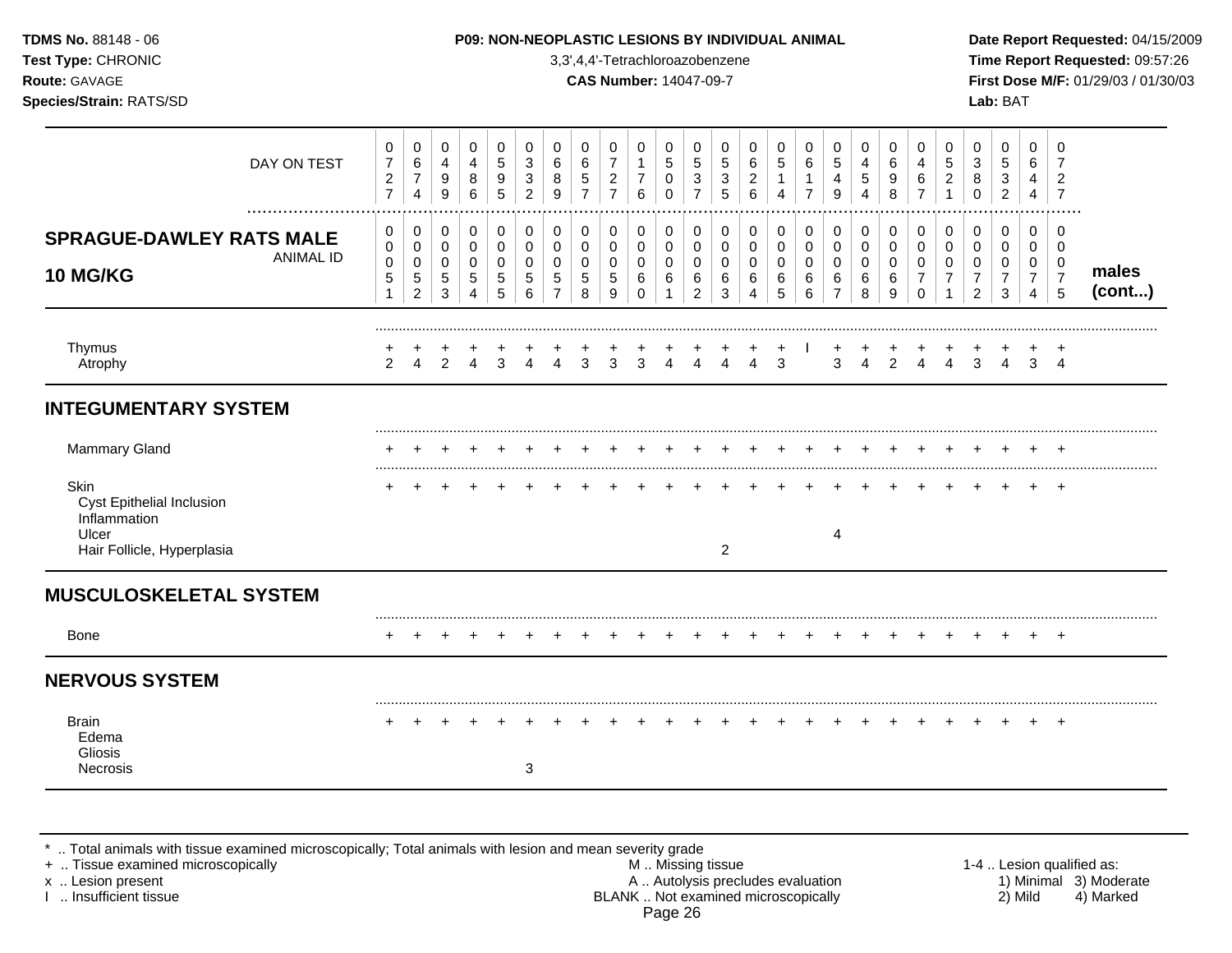### **TDMS No.** 88148 - 06 **P09: NON-NEOPLASTIC LESIONS BY INDIVIDUAL ANIMAL Date Report Requested:** 04/15/2009

**Test Type:** CHRONIC 3,3',4,4'-Tetrachloroazobenzene **Time Report Requested:** 09:57:26 **Route:** GAVAGE **CAS Number:** 14047-09-7 **First Dose M/F:** 01/29/03 / 01/30/03

| DAY ON TEST                                                     | v<br>⌒<br><u>_</u> | ⌒<br>-<br>4           | 0<br>9<br>9           | U<br>4<br>8<br>6                 | w<br>$\mathbf{p}$ | đ<br>$\sim$ | υ<br>6<br>8<br>9 | u<br>⌒<br>ັ           | U<br>-<br><u>_</u><br>$\rightarrow$ | 6 | υ<br>5<br>u<br>0 | υ<br>J<br>ົ<br>J | υ<br>G<br>د<br>đ      | 6<br><u>.</u><br>6 | M                    | U<br>6<br>–           | U<br>C.<br>4<br>9 | نٽ          | U<br>6<br>-9<br>8 | 4<br>6 | U<br>$\overline{\phantom{a}}$<br><u>.</u> | υ<br>3<br>8<br>υ | 0<br>G<br>دت<br>$\sim$<br><u>_</u> | U<br>6<br>4<br>4 | <b>∪</b><br>ຳ<br><u>_</u><br>Е, |                 |
|-----------------------------------------------------------------|--------------------|-----------------------|-----------------------|----------------------------------|-------------------|-------------|------------------|-----------------------|-------------------------------------|---|------------------|------------------|-----------------------|--------------------|----------------------|-----------------------|-------------------|-------------|-------------------|--------|-------------------------------------------|------------------|------------------------------------|------------------|---------------------------------|-----------------|
| <b>SPRAGUE-DAWLEY RATS MALE</b><br>ANIMAL ID<br><b>10 MG/KG</b> | v<br>v<br>U<br>.5  | v<br>U<br>v<br>J<br>ົ | 0<br>0<br>0<br>đ<br>3 | U<br>υ<br>v<br><sub>5</sub><br>4 | ಾ<br><u>5</u>     | ∽<br>N<br>6 | 0<br>∽<br>ັ      | u<br>u<br>◡<br>N<br>8 | ີວ<br>9                             |   | υ<br>u<br>u<br>6 | ν<br>ь           | υ<br>U<br>⌒<br>6<br>د | 6<br>4             | $\ddot{\phantom{a}}$ | 0<br>0<br>0<br>6<br>6 | 0<br>0<br>0<br>6  | $\sim$<br>6 | 0<br>0<br>6<br>-9 |        | C<br>◡                                    | U<br>U<br>ν      |                                    | v<br>◡<br>◡      | – ∪                             | males<br>(cont) |

# **RESPIRATORY SYSTEM**

| Lung<br>Congestion<br>Fibrosis<br>Inflammation, Granulomatous                        |               | 2 |   |                |   |   |  |        |  |   | 2 |   |                |   |  |               |   |                |
|--------------------------------------------------------------------------------------|---------------|---|---|----------------|---|---|--|--------|--|---|---|---|----------------|---|--|---------------|---|----------------|
| Inflammation, Chronic Active<br>Necrosis                                             |               |   |   |                | 2 |   |  |        |  |   |   |   | 2              |   |  |               |   |                |
| Pigmentation<br>Alveolar Epithelium, Hyperplasia<br>Alveolar Epithelium, Metaplasia, | $\mathcal{P}$ |   |   |                |   | 2 |  |        |  |   |   |   | $\overline{2}$ |   |  |               | 2 |                |
| <b>Bronchiolar</b><br>Alveolar Epithelium, Metaplasia,                               |               |   | 2 | $\overline{2}$ | 2 |   |  |        |  | 3 |   | 2 | 2              | 3 |  |               | 3 |                |
| Squamous<br>Alveolus, Infiltration Cellular, Histiocyte                              |               |   |   |                |   |   |  | 4<br>2 |  | 2 |   |   |                |   |  | $\mathcal{P}$ |   |                |
| Nose<br>Inflammation                                                                 |               |   |   |                |   |   |  |        |  |   |   |   |                |   |  |               |   |                |
| Trachea                                                                              |               |   |   |                |   |   |  |        |  |   |   |   |                |   |  |               |   |                |
| <b>SPECIAL SENSES SYSTEM</b>                                                         |               |   |   |                |   |   |  |        |  |   |   |   |                |   |  |               |   |                |
| Ear<br>External Ear, Hyperplasia, Squamous                                           |               |   |   |                |   |   |  |        |  |   |   |   |                |   |  |               |   |                |
| Eye                                                                                  |               |   |   |                |   |   |  |        |  |   |   |   |                |   |  |               |   | $\overline{ }$ |
|                                                                                      |               |   |   |                |   |   |  |        |  |   |   |   |                |   |  |               |   |                |

\* .. Total animals with tissue examined microscopically; Total animals with lesion and mean severity grade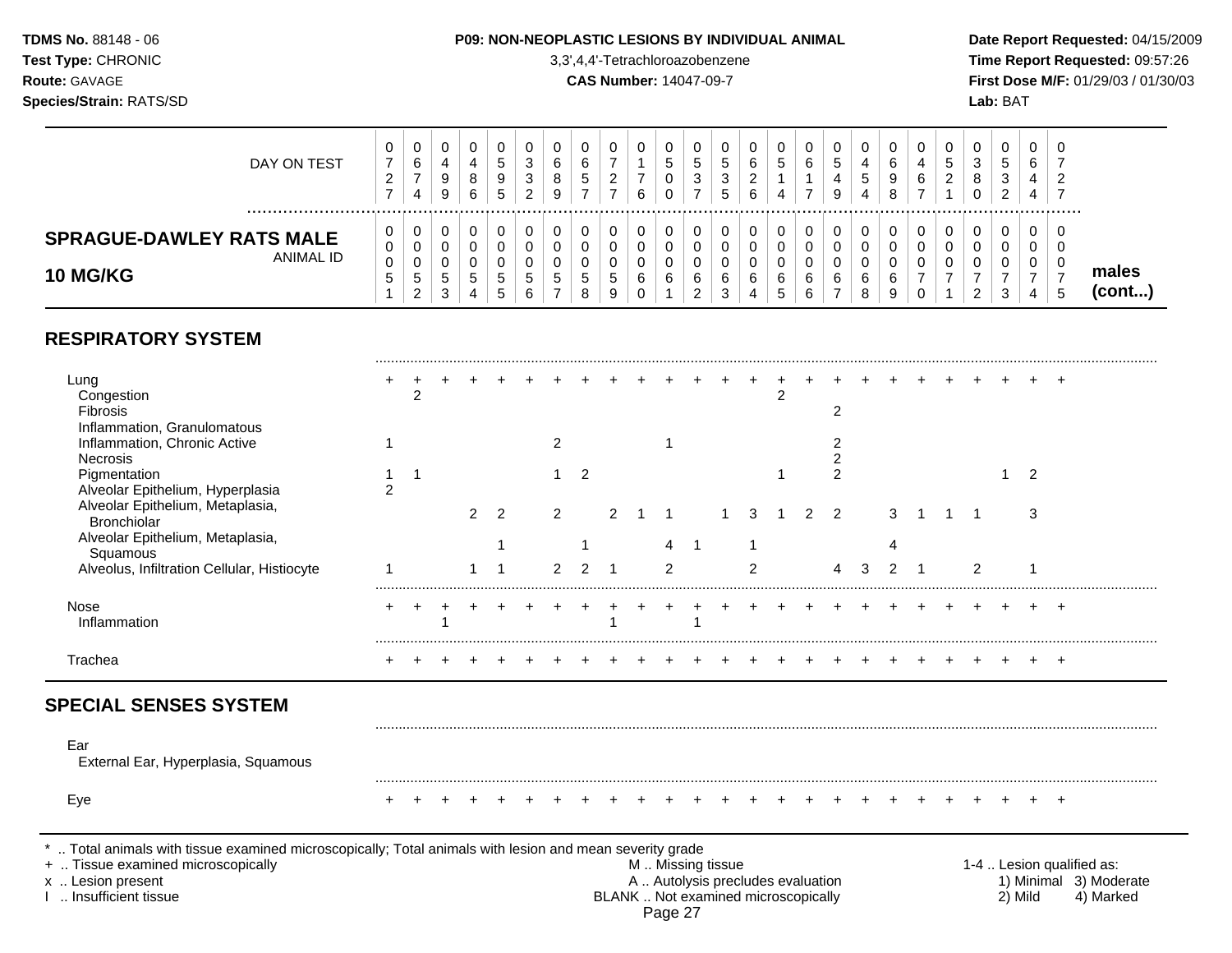| Test Type: CHRONIC<br>Route: GAVAGE<br>Species/Strain: RATS/SD                                                                   | 3,3',4,4'-Tetrachloroazobenzene<br><b>CAS Number: 14047-09-7</b> |                                                                |                                                |                                                                   |                                                        |                                                                                         |                                                             |                                         |                                      |                                                         |                                                                                    |                                                                          |                                                              | Lab: BAT                                               |                                                   |                                                            | Time Report Requested: 09:57:26<br>First Dose M/F: 01/29/03 / 01/30/03 |                                                               |                                                   |                                                                |                                                                           |                                                           |                                                      |                                                      |                                                                   |                 |
|----------------------------------------------------------------------------------------------------------------------------------|------------------------------------------------------------------|----------------------------------------------------------------|------------------------------------------------|-------------------------------------------------------------------|--------------------------------------------------------|-----------------------------------------------------------------------------------------|-------------------------------------------------------------|-----------------------------------------|--------------------------------------|---------------------------------------------------------|------------------------------------------------------------------------------------|--------------------------------------------------------------------------|--------------------------------------------------------------|--------------------------------------------------------|---------------------------------------------------|------------------------------------------------------------|------------------------------------------------------------------------|---------------------------------------------------------------|---------------------------------------------------|----------------------------------------------------------------|---------------------------------------------------------------------------|-----------------------------------------------------------|------------------------------------------------------|------------------------------------------------------|-------------------------------------------------------------------|-----------------|
| DAY ON TEST                                                                                                                      | 0<br>$\overline{7}$<br>$\overline{\mathbf{c}}$<br>$\overline{7}$ | $\mathbf 0$<br>6<br>$\boldsymbol{7}$<br>$\overline{4}$         | 0<br>$\overline{4}$<br>$\boldsymbol{9}$<br>9   | $\pmb{0}$<br>$\overline{\mathbf{4}}$<br>$\bf 8$<br>$6\phantom{a}$ | 0<br>$\,$ 5 $\,$<br>$\boldsymbol{9}$<br>$\overline{5}$ | $\mathbf 0$<br>$\ensuremath{\mathsf{3}}$<br>$\ensuremath{\mathsf{3}}$<br>$\overline{2}$ | 0<br>$\,6\,$<br>$\,8\,$<br>9                                | 0<br>$6\phantom{1}6$<br>$\frac{5}{7}$   | 0<br>$\overline{7}$<br>$\frac{2}{7}$ | 0<br>$\mathbf{1}$<br>$\boldsymbol{7}$<br>$6\phantom{a}$ | $\mathbf 0$<br>$\overline{5}$<br>$\mathsf 0$<br>$\mathbf 0$                        | $\mathbf 0$<br>$\sqrt{5}$<br>$\ensuremath{\mathsf{3}}$<br>$\overline{7}$ | $\boldsymbol{0}$<br>$\overline{5}$<br>$\frac{3}{5}$          | 0<br>$\,6\,$<br>$\begin{array}{c} 2 \\ 6 \end{array}$  | 0<br>$\sqrt{5}$<br>$\mathbf{1}$<br>$\overline{4}$ | 0<br>$\,6\,$<br>$\mathbf{1}$<br>$\overline{7}$             | $\mathbf 0$<br>$\sqrt{5}$<br>$\overline{4}$<br>9                       | $\mathbf 0$<br>$\overline{4}$<br>$\sqrt{5}$<br>$\overline{4}$ | $\mathbf 0$<br>6<br>$\boldsymbol{9}$<br>8         | 0<br>$\overline{4}$<br>$\,6\,$<br>$\overline{7}$               | 0<br>$\overline{5}$<br>$\boldsymbol{2}$<br>$\mathbf{1}$                   | $\mathbf 0$<br>$\mathbf{3}$<br>$\bf 8$<br>$\mathbf 0$     | $\mathbf 0$<br>$\mathbf 5$<br>$\frac{3}{2}$          | $\mathbf 0$<br>6<br>$\overline{4}$<br>$\overline{4}$ | $\mathbf 0$<br>$\overline{7}$<br>$\overline{c}$<br>$\overline{7}$ |                 |
| <b>SPRAGUE-DAWLEY RATS MALE</b><br><b>ANIMAL ID</b><br><b>10 MG/KG</b>                                                           | 0<br>$\mathbf 0$<br>$\pmb{0}$<br>5<br>$\mathbf{1}$               | 0<br>$\mathsf{O}\xspace$<br>$\mathbf 0$<br>5<br>$\overline{a}$ | 0<br>0<br>0<br>$5\phantom{.0}$<br>$\mathbf{3}$ | $\pmb{0}$<br>$\mathbf 0$<br>$\pmb{0}$<br>5<br>$\overline{4}$      | $\pmb{0}$<br>$\mathbf 0$<br>0<br>$\overline{5}$<br>5   | $\pmb{0}$<br>$\mathbf 0$<br>$\Omega$<br>$\sqrt{5}$<br>6                                 | 0<br>$\pmb{0}$<br>$\pmb{0}$<br>$\sqrt{5}$<br>$\overline{7}$ | 0<br>$\pmb{0}$<br>$\mathbf 0$<br>5<br>8 | 0<br>$\pmb{0}$<br>0<br>5<br>9        | $\pmb{0}$<br>0<br>0<br>6<br>$\pmb{0}$                   | $\pmb{0}$<br>$\mathsf{O}\xspace$<br>$\mathsf{O}\xspace$<br>$\,6\,$<br>$\mathbf{1}$ | $\mathbf 0$<br>$\pmb{0}$<br>$\mathbf 0$<br>$\,6\,$<br>$\overline{2}$     | $\pmb{0}$<br>$\mathbf 0$<br>$\mathbf 0$<br>6<br>$\mathbf{3}$ | 0<br>$\mathsf 0$<br>$\mathbf 0$<br>6<br>$\overline{4}$ | 0<br>$\mathsf{O}\xspace$<br>0<br>6<br>5           | $\pmb{0}$<br>$\pmb{0}$<br>$\pmb{0}$<br>6<br>$6\phantom{a}$ | 0<br>0<br>0<br>6<br>$\overline{7}$                                     | 0<br>$\mathbf 0$<br>$\mathbf 0$<br>6<br>8                     | 0<br>$\pmb{0}$<br>$\mathbf 0$<br>$\,6\,$<br>$9\,$ | 0<br>$\mathsf 0$<br>$\pmb{0}$<br>$\overline{7}$<br>$\mathbf 0$ | 0<br>$\mathsf{O}\xspace$<br>$\mathsf 0$<br>$\overline{7}$<br>$\mathbf{1}$ | 0<br>0<br>$\mathbf 0$<br>$\overline{7}$<br>$\overline{2}$ | 0<br>$\pmb{0}$<br>$\mathbf 0$<br>$\overline{7}$<br>3 | 0<br>0<br>0<br>$\overline{7}$<br>$\overline{4}$      | $\mathbf 0$<br>$\mathbf 0$<br>$\mathbf 0$<br>$\overline{7}$<br>5  | males<br>(cont) |
| Anterior Chamber, Inflammation<br>Cornea, Degeneration<br>Cornea, Inflammation<br>Cornea, Mineralization<br>Retina, Degeneration |                                                                  | $\overline{c}$<br>$\overline{c}$                               |                                                |                                                                   |                                                        |                                                                                         | $\overline{c}$                                              |                                         |                                      |                                                         | $\overline{c}$<br>3                                                                | $\overline{2}$                                                           |                                                              | $\overline{2}$                                         |                                                   |                                                            |                                                                        |                                                               |                                                   |                                                                | $\overline{2}$                                                            |                                                           |                                                      |                                                      | 2 <sub>2</sub>                                                    |                 |
| Harderian Gland<br>Inflammation                                                                                                  |                                                                  |                                                                |                                                | 3                                                                 |                                                        |                                                                                         |                                                             |                                         |                                      |                                                         |                                                                                    |                                                                          |                                                              |                                                        |                                                   |                                                            |                                                                        |                                                               |                                                   |                                                                |                                                                           |                                                           |                                                      |                                                      |                                                                   |                 |
| <b>Lacrimal Gland</b><br><b>Cytoplasmic Alteration</b>                                                                           |                                                                  |                                                                |                                                |                                                                   |                                                        |                                                                                         |                                                             |                                         |                                      |                                                         |                                                                                    |                                                                          |                                                              |                                                        |                                                   |                                                            |                                                                        |                                                               |                                                   |                                                                |                                                                           |                                                           |                                                      |                                                      |                                                                   |                 |
| <b>URINARY SYSTEM</b>                                                                                                            |                                                                  |                                                                |                                                |                                                                   |                                                        |                                                                                         |                                                             |                                         |                                      |                                                         |                                                                                    |                                                                          |                                                              |                                                        |                                                   |                                                            |                                                                        |                                                               |                                                   |                                                                |                                                                           |                                                           |                                                      |                                                      |                                                                   |                 |
| Kidney<br>Mineralization<br>Nephropathy<br>Cortex, Cyst<br>Pelvis, Inflammation<br>Pelvis, Transitional Epithelium, Hyperplasia  | 3                                                                | 1<br>3                                                         | 4                                              | $\mathbf{1}$<br>$\overline{4}$                                    | $\mathbf{1}$<br>$\overline{2}$                         | $\overline{1}$                                                                          | $\overline{4}$<br>$\overline{2}$                            | $\overline{2}$                          | 1<br>2                               |                                                         | $\mathbf{1}$<br>$\overline{4}$                                                     | $\overline{c}$                                                           | $\mathbf{1}$<br>$\overline{c}$                               | $\mathbf{1}$<br>$\mathbf{3}$                           | $\mathbf{1}$<br>$\mathbf{1}$                      | $\overline{2}$                                             | $\overline{4}$<br>$\overline{c}$<br>$\overline{c}$                     | $\overline{2}$                                                | 2                                                 | 3                                                              | $\mathbf{3}$                                                              | $\overline{2}$                                            | $\overline{1}$                                       | 2                                                    | $\overline{ }$<br>$\mathbf 1$<br>3                                |                 |
| Ureter                                                                                                                           |                                                                  |                                                                |                                                | м                                                                 | M                                                      |                                                                                         |                                                             |                                         | M                                    | $+$                                                     | M +                                                                                |                                                                          | $+$                                                          | $+$                                                    | м                                                 | $+$                                                        | $+$                                                                    | M                                                             | $+$                                               |                                                                | $+$                                                                       | M +                                                       |                                                      | M +                                                  |                                                                   |                 |
| Urethra                                                                                                                          |                                                                  |                                                                |                                                |                                                                   |                                                        |                                                                                         |                                                             |                                         |                                      |                                                         |                                                                                    |                                                                          |                                                              |                                                        |                                                   |                                                            |                                                                        |                                                               |                                                   |                                                                |                                                                           |                                                           |                                                      |                                                      |                                                                   |                 |
| <b>Urinary Bladder</b><br>Inflammation                                                                                           | +                                                                |                                                                | +                                              |                                                                   |                                                        |                                                                                         |                                                             |                                         |                                      |                                                         |                                                                                    |                                                                          |                                                              |                                                        |                                                   |                                                            |                                                                        |                                                               |                                                   |                                                                |                                                                           | $\ddot{}$                                                 |                                                      |                                                      | $^{+}$                                                            |                 |

\* .. Total animals with tissue examined microscopically; Total animals with lesion and mean severity grade

+ .. Tissue examined microscopically M .. Missing tissue 1-4 .. Lesion qualified as: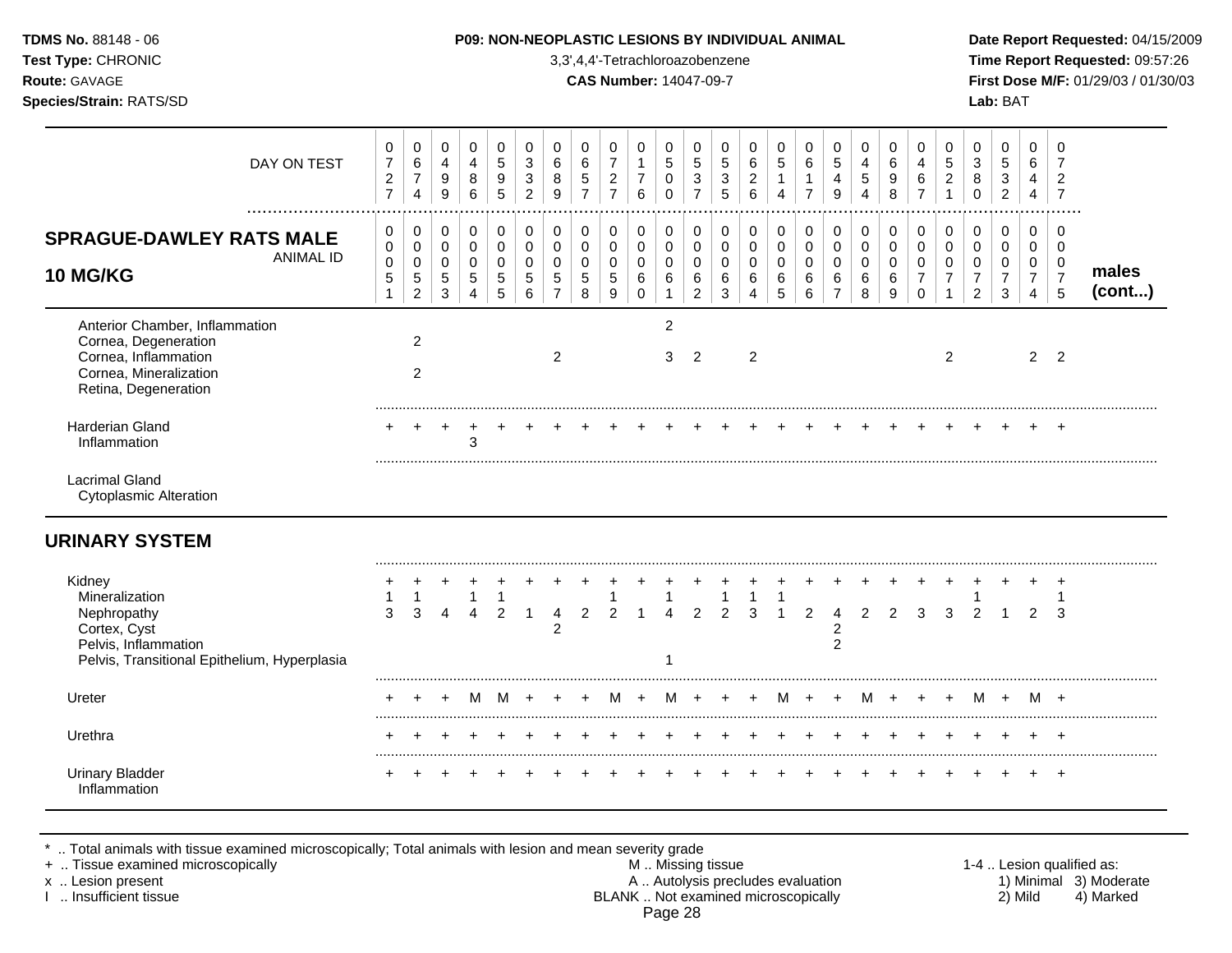| <b>TDMS No. 88148 - 06</b>     | <b>P09: NON-NEOPLASTIC LESIONS BY INDIVIDUAL ANIMAL</b> | Date Rep         |
|--------------------------------|---------------------------------------------------------|------------------|
| <b>Test Type: CHRONIC</b>      | 3,3',4,4'-Tetrachloroazobenzene                         | Time Rer         |
| <b>Route: GAVAGE</b>           | <b>CAS Number: 14047-09-7</b>                           | <b>First Dos</b> |
| <b>Species/Strain: RATS/SD</b> |                                                         | <b>Lab: BAT</b>  |

 $\overline{\phantom{a}}$ 

**Time Report Requested:** 09:57:26 **Route:** GAVAGE **CAS Number:** 14047-09-7 **First Dose M/F:** 01/29/03 / 01/30/03

 $\overline{\phantom{a}}$ 

 $\top$  $\overline{\phantom{a}}$  $\overline{\phantom{a}}$  $\overline{\phantom{a}}$ 

| DAY ON TEST<br>                                                                                                                                                                            | $\,0\,$<br>$\overline{7}$<br>$\overline{c}$<br>$\overline{7}$ | $\,0\,$<br>$\overline{7}$<br>$\overline{2}$<br>$\overline{7}$       | 0<br>6<br>$\mathbf{1}$<br>$\overline{2}$               | $\Omega$<br>$\overline{a}$<br>$\overline{c}$<br>$\overline{7}$   | $\Omega$<br>5<br>$\overline{7}$<br>6                    | $\Omega$<br>6<br>$\overline{2}$<br>$\overline{7}$ | 0<br>$\,$ 5 $\,$<br>$\mathbf 0$<br>$\overline{4}$             | $\mathbf 0$<br>$\overline{\mathbf{4}}$<br>$\overline{7}$           | 0<br>$\,6\,$<br>8<br>$\overline{2}$                     | 0<br>$\pmb{0}$<br>$\,6\,$<br>$\overline{c}$ | $\mathbf 0$<br>$\overline{7}$<br>$\overline{a}$<br>$\overline{7}$ | $\Omega$<br>6<br>3<br>5                      | 0<br>$\overline{7}$<br>0<br>5             | 0<br>$\,6$<br>9<br>$\Omega$               | $\pmb{0}$<br>$\overline{7}$<br>$\overline{c}$<br>$\overline{7}$            | 0<br>$\sqrt{5}$<br>4<br>9                                            | $\pmb{0}$<br>$\boldsymbol{7}$<br>$\overline{c}$<br>$\overline{7}$ | $\mathbf 0$<br>$\sqrt{5}$<br>$\overline{2}$<br>$\overline{4}$ | 0<br>$\overline{7}$<br>$\overline{a}$<br>$\overline{7}$ | 0<br>$\sqrt{5}$<br>$\overline{2}$<br>$\overline{4}$       | 0<br>$\sqrt{5}$<br>4                   | $\mathbf 0$<br>6<br>0<br>$\overline{2}$                                         | 0<br>$\,6$<br>$\overline{7}$              | $\mathbf 0$<br>6<br>3<br>$\overline{7}$   | $\Omega$<br>5<br>7<br>6                                    |    |                                                                             |
|--------------------------------------------------------------------------------------------------------------------------------------------------------------------------------------------|---------------------------------------------------------------|---------------------------------------------------------------------|--------------------------------------------------------|------------------------------------------------------------------|---------------------------------------------------------|---------------------------------------------------|---------------------------------------------------------------|--------------------------------------------------------------------|---------------------------------------------------------|---------------------------------------------|-------------------------------------------------------------------|----------------------------------------------|-------------------------------------------|-------------------------------------------|----------------------------------------------------------------------------|----------------------------------------------------------------------|-------------------------------------------------------------------|---------------------------------------------------------------|---------------------------------------------------------|-----------------------------------------------------------|----------------------------------------|---------------------------------------------------------------------------------|-------------------------------------------|-------------------------------------------|------------------------------------------------------------|----|-----------------------------------------------------------------------------|
| <b>SPRAGUE-DAWLEY RATS MALE</b><br><b>ANIMAL ID</b><br><b>10 MG/KG</b>                                                                                                                     | $\pmb{0}$<br>$\pmb{0}$<br>$\pmb{0}$<br>$\overline{7}$<br>6    | 0<br>$\mathsf{O}\xspace$<br>0<br>$\boldsymbol{7}$<br>$\overline{7}$ | 0<br>$\mathsf{O}\xspace$<br>0<br>$\boldsymbol{7}$<br>8 | $\mathbf 0$<br>$\mathbf 0$<br>$\mathbf 0$<br>$\overline{7}$<br>9 | $\Omega$<br>$\mathbf 0$<br>$\Omega$<br>8<br>$\mathbf 0$ | 0<br>$\mathbf 0$<br>$\Omega$<br>8<br>$\mathbf{1}$ | $\mathbf 0$<br>$\mathbf 0$<br>$\Omega$<br>8<br>$\overline{2}$ | $\mathbf 0$<br>$\pmb{0}$<br>$\mathbf 0$<br>$\bf 8$<br>$\mathbf{3}$ | 0<br>$\mathsf{O}$<br>$\mathbf 0$<br>8<br>$\overline{4}$ | 0<br>$\mathbf 0$<br>0<br>8<br>5             | $\Omega$<br>$\mathbf 0$<br>$\mathbf 0$<br>8<br>6                  | 0<br>0<br>$\mathbf 0$<br>8<br>$\overline{7}$ | 0<br>$\mathbf 0$<br>$\mathbf 0$<br>8<br>8 | 0<br>$\mathbf 0$<br>$\mathbf 0$<br>8<br>9 | $\mathbf 0$<br>$\mathsf{O}\xspace$<br>0<br>$\boldsymbol{9}$<br>$\mathbf 0$ | 0<br>$\mathsf{O}$<br>$\mathbf 0$<br>$\boldsymbol{9}$<br>$\mathbf{1}$ | 0<br>$\pmb{0}$<br>0<br>9<br>$\overline{2}$                        | $\mathbf 0$<br>$\mathbf 0$<br>$\mathbf 0$<br>9<br>$\sqrt{3}$  | $\mathbf 0$<br>$\mathbf 0$<br>$\mathbf 0$<br>9<br>4     | $\mathbf 0$<br>$\mathbf 0$<br>$\Omega$<br>9<br>$\sqrt{5}$ | 0<br>$\mathbf 0$<br>$\Omega$<br>9<br>6 | $\mathbf 0$<br>$\mathbf 0$<br>$\mathbf 0$<br>$\boldsymbol{9}$<br>$\overline{7}$ | 0<br>$\mathbf 0$<br>$\mathbf 0$<br>9<br>8 | $\mathbf 0$<br>$\mathsf 0$<br>0<br>9<br>9 | $\Omega$<br>$\Omega$<br>$\overline{1}$<br>0<br>$\mathbf 0$ |    | * TOTALS                                                                    |
| <b>ALIMENTARY SYSTEM</b>                                                                                                                                                                   |                                                               |                                                                     |                                                        |                                                                  |                                                         |                                                   |                                                               |                                                                    |                                                         |                                             |                                                                   |                                              |                                           |                                           |                                                                            |                                                                      |                                                                   |                                                               |                                                         |                                                           |                                        |                                                                                 |                                           |                                           |                                                            |    |                                                                             |
| Esophagus<br>Muscularis, Inflammation                                                                                                                                                      |                                                               |                                                                     |                                                        |                                                                  |                                                         |                                                   |                                                               |                                                                    |                                                         |                                             |                                                                   |                                              |                                           |                                           |                                                                            |                                                                      |                                                                   |                                                               |                                                         |                                                           |                                        |                                                                                 |                                           | $\div$                                    | $+$                                                        | 50 | 11.0                                                                        |
| Intestine Large, Cecum                                                                                                                                                                     |                                                               |                                                                     |                                                        |                                                                  |                                                         |                                                   |                                                               |                                                                    |                                                         |                                             |                                                                   |                                              |                                           |                                           |                                                                            |                                                                      |                                                                   |                                                               |                                                         |                                                           |                                        |                                                                                 |                                           |                                           |                                                            | 50 |                                                                             |
| Intestine Large, Colon<br>Parasite Metazoan                                                                                                                                                |                                                               |                                                                     |                                                        |                                                                  |                                                         |                                                   |                                                               |                                                                    |                                                         |                                             |                                                                   |                                              |                                           |                                           | X                                                                          |                                                                      |                                                                   |                                                               |                                                         |                                                           |                                        |                                                                                 | X                                         |                                           | $\ddot{}$                                                  | 50 | 6                                                                           |
| Intestine Large, Rectum                                                                                                                                                                    |                                                               |                                                                     |                                                        |                                                                  |                                                         |                                                   |                                                               |                                                                    |                                                         |                                             |                                                                   |                                              |                                           |                                           |                                                                            |                                                                      |                                                                   |                                                               |                                                         |                                                           |                                        |                                                                                 |                                           |                                           |                                                            | 50 |                                                                             |
| Intestine Small, Duodenum                                                                                                                                                                  |                                                               |                                                                     |                                                        |                                                                  |                                                         |                                                   |                                                               |                                                                    |                                                         |                                             |                                                                   |                                              |                                           |                                           |                                                                            |                                                                      |                                                                   |                                                               |                                                         |                                                           |                                        |                                                                                 |                                           |                                           |                                                            | 50 |                                                                             |
| Intestine Small, Ileum                                                                                                                                                                     |                                                               |                                                                     |                                                        |                                                                  |                                                         |                                                   |                                                               |                                                                    |                                                         |                                             |                                                                   |                                              |                                           |                                           |                                                                            |                                                                      |                                                                   |                                                               |                                                         |                                                           |                                        |                                                                                 |                                           |                                           |                                                            | 50 |                                                                             |
| Intestine Small, Jejunum                                                                                                                                                                   |                                                               |                                                                     |                                                        |                                                                  |                                                         |                                                   |                                                               |                                                                    |                                                         |                                             |                                                                   |                                              |                                           |                                           |                                                                            |                                                                      |                                                                   |                                                               |                                                         |                                                           |                                        |                                                                                 |                                           |                                           |                                                            | 50 |                                                                             |
| Liver<br>Angiectasis<br><b>Basophilic Focus</b><br>Cholangiofibrosis<br><b>Clear Cell Focus</b><br>Congestion<br><b>Eosinophilic Focus</b><br>Fatty Change, Focal<br>Fatty Change, Diffuse |                                                               | $X$ $X$<br>X                                                        |                                                        |                                                                  | $\times$                                                | $\overline{2}$                                    |                                                               |                                                                    | $\times$                                                |                                             | X<br>X                                                            | 2                                            |                                           | X<br>X<br>3                               | 3                                                                          | $\overline{4}$                                                       | X<br>X                                                            |                                                               | $X$ $X$                                                 |                                                           |                                        |                                                                                 |                                           | $\ddot{}$                                 | $+$<br>X<br>Χ                                              | 50 | 11.0<br>1<br>32.7<br>12<br>3.0<br>1<br>9<br>$\mathbf{2}$<br>1.0<br>1.7<br>9 |

\* .. Total animals with tissue examined microscopically; Total animals with lesion and mean severity grade

 $\overline{\phantom{a}}$ 

+ .. Tissue examined microscopically M .. Missing tissue 1-4 .. Lesion qualified as: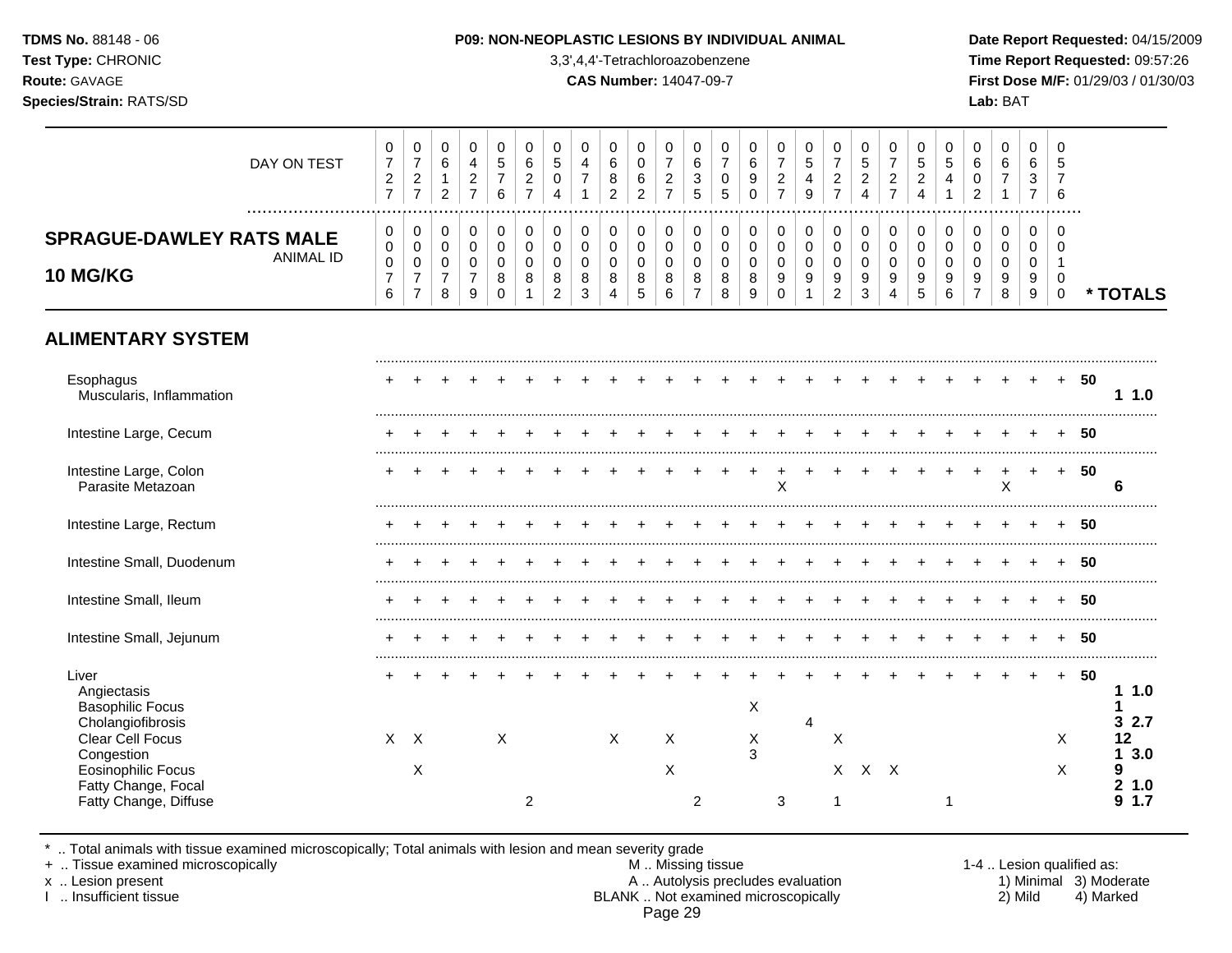**Test Type:** CHRONIC 3,3',4,4'-Tetrachloroazobenzene **Time Report Requested:** 09:57:26 **Route:** GAVAGE **CAS Number:** 14047-09-7 **First Dose M/F:** 01/29/03 / 01/30/03 **Species/Strain:** RATS/SD **Lab:** BAT

| DAY ON TEST                                                                                                                              | 0<br>$\boldsymbol{7}$<br>$\boldsymbol{2}$<br>$\overline{7}$     | 0<br>$\overline{7}$<br>$\overline{c}$<br>$\overline{7}$                     | $\mathbf 0$<br>$\,6\,$<br>$\mathbf{1}$<br>$\overline{2}$ | $\mathbf 0$<br>$\overline{4}$<br>$\overline{2}$<br>$\overline{7}$               | 0<br>$\sqrt{5}$<br>$\overline{7}$<br>6                    | 0<br>$\,6\,$<br>$\overline{2}$<br>$\overline{7}$ | $\mathbf 0$<br>$\sqrt{5}$<br>$\mathbf 0$<br>$\boldsymbol{\Lambda}$ | $\mathbf 0$<br>$\overline{4}$<br>$\overline{7}$<br>1 | 0<br>$\,6$<br>8<br>2                                       | $\mathbf 0$<br>$\pmb{0}$<br>$\,6$<br>$\overline{2}$ | 0<br>$\overline{7}$<br>$\overline{c}$<br>$\overline{7}$ | 0<br>$6\,$<br>$\mathbf{3}$<br>5              | 0<br>$\overline{7}$<br>0<br>5                 | 0<br>$\,6\,$<br>$9\,$<br>$\Omega$                 | 0<br>$\overline{7}$<br>$\overline{c}$<br>$\overline{7}$            | 0<br>$\sqrt{5}$<br>4<br>9                                           | 0<br>$\boldsymbol{7}$<br>$\sqrt{2}$<br>$\overline{7}$               | 0<br>$\sqrt{5}$<br>$\overline{c}$<br>$\overline{4}$               | 0<br>$\boldsymbol{7}$<br>$\sqrt{2}$<br>$\overline{7}$          | 0<br>$\sqrt{5}$<br>$\sqrt{2}$<br>$\overline{A}$                  | $\mathbf 0$<br>$\overline{5}$<br>4     | 0<br>$\,6\,$<br>$\pmb{0}$<br>$\overline{2}$            | 0<br>$\,6$<br>$\overline{7}$<br>$\mathbf{1}$   | $\mathbf 0$<br>$\,6$<br>3<br>$\overline{7}$ | 0<br>5<br>7<br>6                                             |    |                                                       |
|------------------------------------------------------------------------------------------------------------------------------------------|-----------------------------------------------------------------|-----------------------------------------------------------------------------|----------------------------------------------------------|---------------------------------------------------------------------------------|-----------------------------------------------------------|--------------------------------------------------|--------------------------------------------------------------------|------------------------------------------------------|------------------------------------------------------------|-----------------------------------------------------|---------------------------------------------------------|----------------------------------------------|-----------------------------------------------|---------------------------------------------------|--------------------------------------------------------------------|---------------------------------------------------------------------|---------------------------------------------------------------------|-------------------------------------------------------------------|----------------------------------------------------------------|------------------------------------------------------------------|----------------------------------------|--------------------------------------------------------|------------------------------------------------|---------------------------------------------|--------------------------------------------------------------|----|-------------------------------------------------------|
| <b>SPRAGUE-DAWLEY RATS MALE</b><br><b>ANIMAL ID</b><br><b>10 MG/KG</b>                                                                   | 0<br>$\pmb{0}$<br>$\pmb{0}$<br>$\overline{7}$<br>$6\phantom{a}$ | $\pmb{0}$<br>$\mathbf 0$<br>$\mathbf 0$<br>$\overline{7}$<br>$\overline{7}$ | 0<br>$\mathbf 0$<br>$\mathbf 0$<br>$\overline{7}$<br>8   | $\mathbf 0$<br>$\mathsf 0$<br>$\mathbf 0$<br>$\overline{7}$<br>$\boldsymbol{9}$ | $\pmb{0}$<br>$\mathbf 0$<br>$\mathbf{0}$<br>8<br>$\Omega$ | 0<br>0<br>$\Omega$<br>8                          | $\mathbf 0$<br>$\pmb{0}$<br>$\Omega$<br>8<br>$\overline{2}$        | 0<br>$\mathsf 0$<br>$\mathbf 0$<br>8<br>$\mathbf{3}$ | 0<br>$\pmb{0}$<br>$\mathbf 0$<br>$\bf 8$<br>$\overline{4}$ | 0<br>$\pmb{0}$<br>$\mathbf 0$<br>8<br>$\sqrt{5}$    | 0<br>$\pmb{0}$<br>$\mathbf 0$<br>8<br>6                 | 0<br>0<br>$\mathbf 0$<br>8<br>$\overline{7}$ | 0<br>$\pmb{0}$<br>$\mathbf 0$<br>8<br>$\,8\,$ | 0<br>$\mathsf{O}\xspace$<br>$\mathbf 0$<br>8<br>9 | 0<br>$\mathbf 0$<br>$\mathbf 0$<br>$\boldsymbol{9}$<br>$\mathbf 0$ | $\mathbf 0$<br>$\mathsf 0$<br>0<br>$\boldsymbol{9}$<br>$\mathbf{1}$ | 0<br>$\pmb{0}$<br>$\mathbf 0$<br>$\boldsymbol{9}$<br>$\overline{2}$ | 0<br>$\pmb{0}$<br>$\mathbf 0$<br>$\boldsymbol{9}$<br>$\mathbf{3}$ | $\pmb{0}$<br>$\mathbf 0$<br>$\mathbf 0$<br>9<br>$\overline{4}$ | $\mathbf 0$<br>$\pmb{0}$<br>$\mathbf 0$<br>$\boldsymbol{9}$<br>5 | 0<br>$\mathbf 0$<br>$\Omega$<br>9<br>6 | 0<br>$\mathbf 0$<br>$\mathbf 0$<br>9<br>$\overline{7}$ | $\boldsymbol{0}$<br>$\mathbf 0$<br>0<br>9<br>8 | 0<br>0<br>$\mathbf 0$<br>9<br>9             | 0<br>$\mathbf 0$<br>$\mathbf{1}$<br>$\mathbf 0$<br>$\pmb{0}$ |    | * TOTALS                                              |
| Fibrosis<br>Hematopoietic Cell Proliferation<br>Hepatodiaphragmatic Nodule<br>Hyperplasia, Nodular                                       | 1                                                               | -1                                                                          | $\overline{1}$                                           |                                                                                 | 1                                                         |                                                  | -1                                                                 | 1                                                    | 2<br>1                                                     |                                                     |                                                         |                                              | $\overline{2}$                                |                                                   |                                                                    |                                                                     |                                                                     |                                                                   |                                                                |                                                                  | -1                                     |                                                        | $\overline{2}$<br>X<br>-1                      | 1                                           | $\overline{2}$<br>X                                          |    | $12.0$<br>40 1.2<br>2<br>1<br>37 1.2                  |
| Inflammation, Chronic Active<br><b>Mixed Cell Focus</b><br>Necrosis<br>Pigmentation<br><b>Bile Duct, Dilatation</b>                      |                                                                 |                                                                             | $\overline{2}$<br>2                                      |                                                                                 | -1                                                        |                                                  | 1                                                                  |                                                      |                                                            |                                                     |                                                         | $\overline{2}$<br>$\overline{2}$             | $\overline{2}$                                | X                                                 |                                                                    | 3                                                                   |                                                                     |                                                                   |                                                                |                                                                  |                                        | 2                                                      |                                                | 3                                           | X                                                            |    | 3<br>72.6<br>1.5<br>1.0                               |
| <b>Bile Duct, Fibrosis</b><br>Bile Duct, Hyperplasia<br>Centrilobular, Degeneration<br>Hepatocyte, Hypertrophy<br>Oval Cell, Hyperplasia | $\overline{2}$<br>2                                             |                                                                             | $\overline{2}$                                           |                                                                                 | 1                                                         | 1<br>2                                           |                                                                    | $\overline{2}$                                       |                                                            | 1<br>$\overline{c}$                                 | -1                                                      | $\overline{c}$                               |                                               | $\overline{\mathbf{1}}$                           | Δ                                                                  | $\overline{2}$                                                      |                                                                     | $\overline{2}$                                                    | $\overline{2}$                                                 |                                                                  | 1                                      |                                                        | 3<br>$\overline{c}$                            | 1                                           | 1<br>$\overline{1}$                                          |    | 1.0<br>38 1.6<br>10 1.4<br>62.3<br>1.0<br>4           |
| Oral Mucosa<br>Gingival, Hyperplasia, Cystic Keratinizing<br>Gingival, Hyperplasia, Squamous                                             |                                                                 | $\overline{2}$                                                              | -1                                                       |                                                                                 | 1                                                         |                                                  | $\overline{2}$                                                     |                                                      |                                                            |                                                     | 1                                                       | 3                                            | $\overline{2}$                                | 2<br>$\overline{1}$                               |                                                                    | 1                                                                   |                                                                     | $\overline{2}$                                                    | -1                                                             |                                                                  |                                        | 1                                                      |                                                |                                             | $+$                                                          | 50 | 42.3<br>21 1.7                                        |
| Pancreas<br>Atrophy<br>Inflammation<br>Acinus, Hyperplasia<br>Acinus, Necrosis<br>Acinus, Vacuolization Cytoplasmic                      | 1<br>1                                                          | -1                                                                          | 2<br>3                                                   | $\overline{2}$                                                                  |                                                           |                                                  |                                                                    |                                                      | 2                                                          |                                                     |                                                         |                                              | $\overline{2}$                                | 1<br>3                                            | 1<br>$\mathbf 1$                                                   |                                                                     |                                                                     | $\overline{2}$<br>2                                               |                                                                |                                                                  |                                        |                                                        |                                                |                                             |                                                              | 49 | 13 1.1<br>7 <sub>1.9</sub><br>2.2.0<br>11.0<br>16 1.3 |
| Salivary Glands<br>Atrophy                                                                                                               |                                                                 |                                                                             |                                                          |                                                                                 |                                                           |                                                  |                                                                    |                                                      |                                                            |                                                     |                                                         |                                              |                                               |                                                   |                                                                    |                                                                     |                                                                     |                                                                   |                                                                |                                                                  |                                        |                                                        |                                                |                                             | $+$                                                          | 50 | 12.0                                                  |
| Stomach, Forestomach                                                                                                                     |                                                                 |                                                                             |                                                          |                                                                                 |                                                           |                                                  |                                                                    |                                                      |                                                            |                                                     |                                                         |                                              |                                               |                                                   |                                                                    |                                                                     |                                                                     |                                                                   |                                                                |                                                                  |                                        |                                                        |                                                |                                             |                                                              | 50 |                                                       |

\* .. Total animals with tissue examined microscopically; Total animals with lesion and mean severity grade

+ .. Tissue examined microscopically M .. Missing tissue 1-4 .. Lesion qualified as:

- x .. Lesion present **A .. Autolysis precludes evaluation** A .. Autolysis precludes evaluation 1) Minimal 3) Moderate I .. Insufficient tissue BLANK .. Not examined microscopically 2) Mild 4) Marked Page 30
-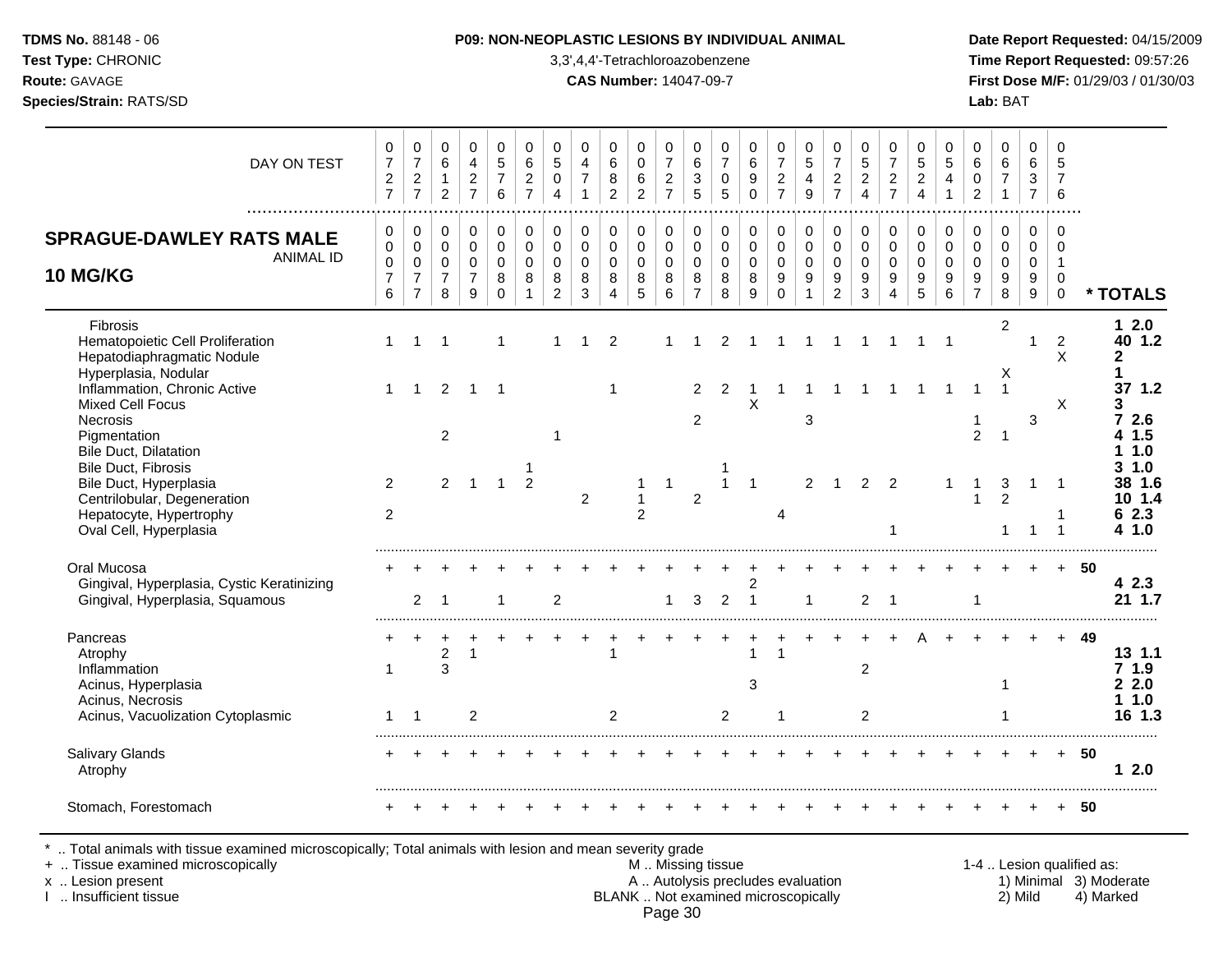| <b>TDMS No. 88148 - 06</b>     | <b>P09: NON-NEOPLASTIC LESIONS BY INDIVIDUAL ANIMAL</b> | Date Repo         |
|--------------------------------|---------------------------------------------------------|-------------------|
| <b>Test Type: CHRONIC</b>      | 3,3',4,4'-Tetrachloroazobenzene                         | Time Rep          |
| <b>Route: GAVAGE</b>           | <b>CAS Number: 14047-09-7</b>                           | <b>First Dose</b> |
| <b>Species/Strain: RATS/SD</b> |                                                         | Lab: BAT          |

**Test Type:** CHRONIC 3,3',4,4'-Tetrachloroazobenzene **Time Report Requested:** 09:57:26 **Route:** GAVAGE **CAS Number:** 14047-09-7 **First Dose M/F:** 01/29/03 / 01/30/03

| DAY ON TEST                                                                                                                                                                                   | $\pmb{0}$<br>$\overline{7}$<br>$\overline{c}$<br>$\overline{7}$ | 0<br>$\overline{7}$<br>$\boldsymbol{2}$<br>$\overline{7}$   | 0<br>$\,6\,$<br>$\mathbf{1}$<br>$\overline{2}$         | 0<br>4<br>$\overline{c}$<br>$\overline{7}$             | $\pmb{0}$<br>$\sqrt{5}$<br>$\overline{7}$<br>$6\phantom{a}$ | $\mathbf 0$<br>6<br>$\overline{c}$<br>$\overline{7}$ | $\mathbf 0$<br>$\,$ 5 $\,$<br>$\mathbf 0$<br>$\overline{4}$ | $\mathbf 0$<br>$\overline{4}$<br>$\overline{7}$ | 0<br>$6\phantom{1}6$<br>8<br>$\overline{2}$        | 0<br>0<br>$\,6\,$<br>$\overline{2}$     | $\mathbf 0$<br>$\overline{7}$<br>$\sqrt{2}$<br>$\overline{7}$ | 0<br>$\,6$<br>$\ensuremath{\mathsf{3}}$<br>5           | $\mathbf 0$<br>$\overline{7}$<br>0<br>5 | 0<br>6<br>9<br>$\mathbf 0$                | $\pmb{0}$<br>$\overline{7}$<br>$\sqrt{2}$<br>$\overline{7}$ | $\mathbf 0$<br>$\,$ 5 $\,$<br>$\overline{4}$<br>$\mathsf g$ | $\mathbf 0$<br>$\boldsymbol{7}$<br>$\sqrt{2}$<br>$\overline{7}$       | $\pmb{0}$<br>$\sqrt{5}$<br>$\overline{c}$<br>$\overline{4}$ | 0<br>$\overline{7}$<br>$\overline{a}$<br>$\overline{7}$     | $\pmb{0}$<br>$\,$ 5 $\,$<br>$\overline{2}$<br>$\overline{4}$ | $\mathbf 0$<br>5<br>4<br>1      | $\mathbf 0$<br>6<br>$\mathbf 0$<br>$\overline{2}$      | 0<br>$\,6$<br>$\boldsymbol{7}$<br>$\mathbf{1}$ | $\mathbf 0$<br>6<br>3<br>$\overline{7}$   | 0<br>5<br>$\overline{7}$<br>6                        |                           |                                     |
|-----------------------------------------------------------------------------------------------------------------------------------------------------------------------------------------------|-----------------------------------------------------------------|-------------------------------------------------------------|--------------------------------------------------------|--------------------------------------------------------|-------------------------------------------------------------|------------------------------------------------------|-------------------------------------------------------------|-------------------------------------------------|----------------------------------------------------|-----------------------------------------|---------------------------------------------------------------|--------------------------------------------------------|-----------------------------------------|-------------------------------------------|-------------------------------------------------------------|-------------------------------------------------------------|-----------------------------------------------------------------------|-------------------------------------------------------------|-------------------------------------------------------------|--------------------------------------------------------------|---------------------------------|--------------------------------------------------------|------------------------------------------------|-------------------------------------------|------------------------------------------------------|---------------------------|-------------------------------------|
| <b>SPRAGUE-DAWLEY RATS MALE</b><br><b>ANIMAL ID</b><br><b>10 MG/KG</b>                                                                                                                        | 0<br>0<br>$\pmb{0}$<br>$\overline{\mathbf{7}}$<br>6             | 0<br>0<br>$\mathbf 0$<br>$\boldsymbol{7}$<br>$\overline{7}$ | 0<br>$\mathbf 0$<br>$\mathbf 0$<br>$\overline{7}$<br>8 | 0<br>$\pmb{0}$<br>$\mathbf 0$<br>$\boldsymbol{7}$<br>9 | 0<br>$\mathsf 0$<br>$\pmb{0}$<br>8<br>$\Omega$              | 0<br>$\mathbf 0$<br>$\mathbf 0$<br>8<br>1            | 0<br>0<br>0<br>8<br>$\overline{2}$                          | 0<br>$\mathbf 0$<br>$\mathbf 0$<br>8<br>3       | 0<br>$\pmb{0}$<br>$\pmb{0}$<br>8<br>$\overline{4}$ | 0<br>$\pmb{0}$<br>$\mathsf 0$<br>8<br>5 | 0<br>$\mathbf 0$<br>0<br>8<br>6                               | 0<br>$\pmb{0}$<br>$\mathbf 0$<br>8<br>$\overline{7}$   | 0<br>$\mathbf 0$<br>0<br>8<br>8         | 0<br>$\mathbf 0$<br>$\mathbf 0$<br>8<br>9 | $\pmb{0}$<br>$\pmb{0}$<br>$\pmb{0}$<br>9<br>$\mathbf 0$     | 0<br>0<br>$\pmb{0}$<br>9<br>$\mathbf{1}$                    | 0<br>$\mathsf 0$<br>$\mathbf 0$<br>$\boldsymbol{9}$<br>$\overline{a}$ | 0<br>$\pmb{0}$<br>0<br>9<br>$\mathbf{3}$                    | 0<br>$\boldsymbol{0}$<br>$\mathbf 0$<br>9<br>$\overline{4}$ | 0<br>$\mathbf 0$<br>$\mathbf 0$<br>9<br>5                    | 0<br>0<br>$\mathbf 0$<br>9<br>6 | 0<br>$\mathbf 0$<br>$\mathbf 0$<br>9<br>$\overline{7}$ | 0<br>$\mathbf 0$<br>0<br>9<br>8                | 0<br>$\mathbf 0$<br>$\mathbf 0$<br>9<br>9 | 0<br>$\mathbf 0$<br>$\mathbf{1}$<br>0<br>$\mathbf 0$ |                           | * TOTALS                            |
| Inflammation<br><b>Necrosis</b><br>Epithelium, Hyperplasia                                                                                                                                    | 1                                                               | 2                                                           | 2                                                      | $\mathbf{1}$                                           | 2                                                           | 4                                                    | 2                                                           |                                                 |                                                    | 1                                       | $\overline{1}$                                                |                                                        | $\mathbf{1}$                            | 2                                         |                                                             | $\overline{2}$                                              | 4                                                                     |                                                             | 2                                                           | 2                                                            | -1                              | -1                                                     | 1<br>3                                         | $\overline{2}$                            | -1                                                   |                           | 2.5<br>$3 \; 1.3$<br>36 1.8         |
| Stomach, Glandular<br>Mineralization                                                                                                                                                          |                                                                 |                                                             |                                                        |                                                        |                                                             |                                                      |                                                             |                                                 |                                                    |                                         |                                                               |                                                        |                                         |                                           |                                                             |                                                             |                                                                       |                                                             |                                                             |                                                              |                                 |                                                        |                                                |                                           | $+$                                                  | 50                        | 2, 1.5                              |
| Tooth<br>Peridontal Tissue, Inflammation                                                                                                                                                      |                                                                 |                                                             |                                                        |                                                        | $\mathbf 1$                                                 |                                                      |                                                             | 1                                               | $\mathbf{1}$                                       |                                         |                                                               |                                                        | 1                                       | -1                                        |                                                             |                                                             | +                                                                     | $\overline{1}$                                              |                                                             |                                                              |                                 |                                                        |                                                |                                           | $+$                                                  | 50                        | 12 1.3                              |
| <b>CARDIOVASCULAR SYSTEM</b>                                                                                                                                                                  |                                                                 |                                                             |                                                        |                                                        |                                                             |                                                      |                                                             |                                                 |                                                    |                                         |                                                               |                                                        |                                         |                                           |                                                             |                                                             |                                                                       |                                                             |                                                             |                                                              |                                 |                                                        |                                                |                                           |                                                      |                           |                                     |
| <b>Blood Vessel</b><br>Inflammation<br>Mineralization<br>Aorta, Intima, Hyperplasia                                                                                                           |                                                                 | 4                                                           | $\overline{4}$                                         | 3                                                      | $\mathbf{1}$                                                | $\mathbf{1}$                                         |                                                             |                                                 | 3                                                  |                                         |                                                               |                                                        | 4                                       | $\overline{2}$                            |                                                             |                                                             | 3                                                                     | $\overline{2}$                                              | $\overline{2}$                                              | $\overline{2}$                                               |                                 | $\overline{2}$                                         | $\mathbf{3}$                                   | $\mathbf{1}$<br>2                         | $+$                                                  | 50                        | 29 2.7<br>1.0<br>12.0               |
| Heart<br>Cardiomyopathy<br>Thrombosis<br>Endocardium, Hyperplasia                                                                                                                             | $\overline{1}$                                                  | 3                                                           | 3                                                      | $\overline{2}$                                         | $\mathbf{1}$                                                | $\mathbf{1}$                                         | $\mathbf{1}$                                                | $\overline{1}$                                  | $\overline{1}$                                     | $\mathbf{1}$                            | $\overline{1}$                                                | $\mathbf{1}$                                           |                                         | $1 \quad 1$                               |                                                             | $\overline{4}$                                              | $\mathbf{1}$                                                          | $\mathbf{1}$                                                | $\mathbf{1}$                                                | $\mathbf{1}$                                                 | $\overline{1}$                  | $\mathbf{1}$                                           | $\sqrt{3}$<br>$\mathbf{1}$                     | $\ddot{}$<br>$\overline{1}$<br>3          | $+$<br>$\mathbf{1}$                                  | 50                        | 48 1.6<br>42.3<br>11.0              |
| <b>ENDOCRINE SYSTEM</b>                                                                                                                                                                       |                                                                 |                                                             |                                                        |                                                        |                                                             |                                                      |                                                             |                                                 |                                                    |                                         |                                                               |                                                        |                                         |                                           |                                                             |                                                             |                                                                       |                                                             |                                                             |                                                              |                                 |                                                        |                                                |                                           |                                                      |                           |                                     |
| <b>Adrenal Cortex</b><br>Degeneration<br>Hypertrophy                                                                                                                                          | 2<br>$\mathfrak{p}$                                             | 1<br>$\overline{1}$                                         | $\mathbf{1}$                                           | $\overline{1}$                                         | -1                                                          | $\overline{2}$                                       |                                                             |                                                 | 1<br>1                                             |                                         | $\mathbf{1}$                                                  |                                                        | 2<br>$\mathbf{1}$                       | $\overline{1}$                            |                                                             | 1                                                           | $\overline{4}$                                                        | $1 \quad 1$                                                 |                                                             |                                                              |                                 |                                                        | ÷<br>$\mathbf{1}$                              | 2<br>$\overline{1}$                       | $+$<br>$\overline{1}$                                | 50                        | 14 1.4<br>24 1.5                    |
| *  Total animals with tissue examined microscopically; Total animals with lesion and mean severity grade<br>+  Tissue examined microscopically<br>x  Lesion present<br>I  Insufficient tissue |                                                                 |                                                             |                                                        |                                                        |                                                             |                                                      |                                                             |                                                 |                                                    |                                         |                                                               | M  Missing tissue<br>A  Autolysis precludes evaluation |                                         | BLANK  Not examined microscopically       |                                                             |                                                             |                                                                       |                                                             |                                                             |                                                              |                                 |                                                        |                                                | 2) Mild                                   |                                                      | 1-4  Lesion qualified as: | 1) Minimal 3) Moderate<br>4) Marked |

Page 31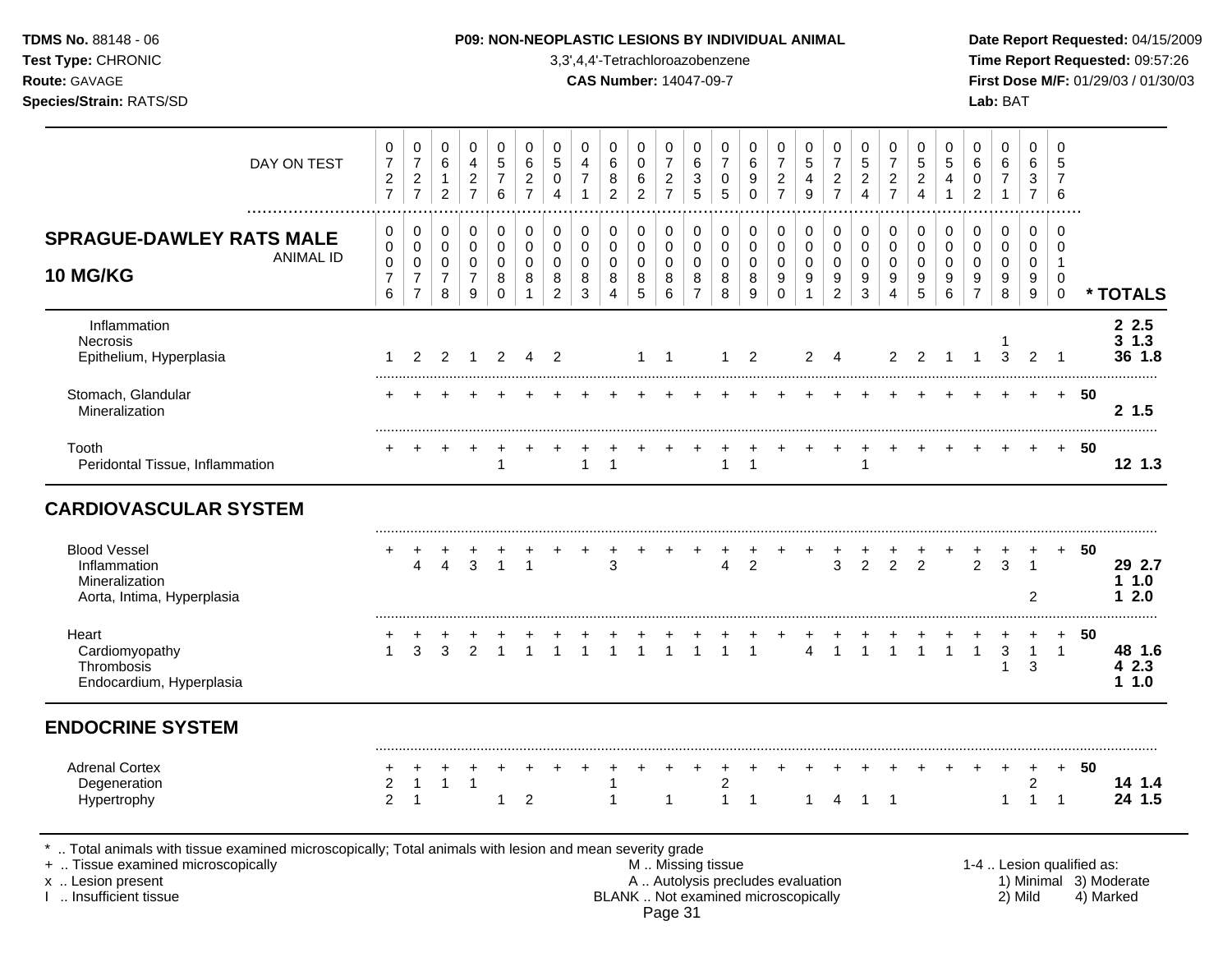**Test Type:** CHRONIC 3,3',4,4'-Tetrachloroazobenzene **Time Report Requested:** 09:57:26 **Route:** GAVAGE **CAS Number:** 14047-09-7 **First Dose M/F:** 01/29/03 / 01/30/03

| DAY ON TEST                                                                                                                                | 0<br>$\overline{7}$<br>$\boldsymbol{2}$<br>$\overline{7}$ | $\mathbf 0$<br>$\overline{7}$<br>$\overline{2}$<br>$\overline{7}$           | 0<br>$\,6\,$<br>$\mathbf{1}$<br>$\overline{c}$       | 0<br>$\overline{4}$<br>$\sqrt{2}$<br>$\overline{7}$    | 0<br>5<br>$\overline{7}$<br>6                 | 0<br>$\,6\,$<br>$\overline{c}$<br>$\overline{7}$ | 0<br>$\sqrt{5}$<br>$\mathbf 0$<br>$\Delta$ | $\pmb{0}$<br>$\overline{4}$<br>$\overline{7}$   | 0<br>$\,6\,$<br>8<br>$\overline{2}$          | 0<br>$\mathbf 0$<br>$\,6\,$<br>$\overline{2}$ | 0<br>$\overline{7}$<br>$\overline{2}$<br>$\overline{7}$ | 0<br>$\,6$<br>$\mathbf{3}$<br>5                        | 0<br>$\overline{7}$<br>$\mathbf 0$<br>5   | 0<br>6<br>$9\,$<br>$\Omega$               | 0<br>$\overline{7}$<br>$\boldsymbol{2}$<br>$\overline{7}$           | $\pmb{0}$<br>$\,$ 5 $\,$<br>4<br>9                                        | 0<br>$\overline{7}$<br>$\frac{2}{7}$                                  | 0<br>$\sqrt{5}$<br>$\boldsymbol{2}$<br>$\overline{4}$  | 0<br>$\overline{7}$<br>$\overline{c}$<br>$\overline{7}$ | 0<br>$\sqrt{5}$<br>$\boldsymbol{2}$<br>$\overline{4}$ | 0<br>$\overline{5}$<br>$\overline{4}$                 | 0<br>6<br>0<br>$\overline{2}$             | 0<br>$\,6\,$<br>$\overline{7}$<br>$\overline{1}$ | 0<br>6<br>3<br>$\overline{7}$                    | $\Omega$<br>5<br>6                       |     |                                                     |
|--------------------------------------------------------------------------------------------------------------------------------------------|-----------------------------------------------------------|-----------------------------------------------------------------------------|------------------------------------------------------|--------------------------------------------------------|-----------------------------------------------|--------------------------------------------------|--------------------------------------------|-------------------------------------------------|----------------------------------------------|-----------------------------------------------|---------------------------------------------------------|--------------------------------------------------------|-------------------------------------------|-------------------------------------------|---------------------------------------------------------------------|---------------------------------------------------------------------------|-----------------------------------------------------------------------|--------------------------------------------------------|---------------------------------------------------------|-------------------------------------------------------|-------------------------------------------------------|-------------------------------------------|--------------------------------------------------|--------------------------------------------------|------------------------------------------|-----|-----------------------------------------------------|
| <b>SPRAGUE-DAWLEY RATS MALE</b><br><b>ANIMAL ID</b><br><b>10 MG/KG</b>                                                                     | 0<br>$\mathbf 0$<br>$\mathbf 0$<br>$\overline{7}$<br>6    | 0<br>$\mathbf 0$<br>$\mathsf{O}\xspace$<br>$\overline{7}$<br>$\overline{7}$ | 0<br>$\pmb{0}$<br>$\mathbf 0$<br>$\overline{7}$<br>8 | 0<br>$\mathbf 0$<br>$\mathbf 0$<br>$\overline{7}$<br>9 | 0<br>$\mathbf 0$<br>$\Omega$<br>8<br>$\Omega$ | 0<br>$\pmb{0}$<br>$\Omega$<br>8                  | 0<br>$\mathbf 0$<br>$\Omega$<br>8<br>2     | $\pmb{0}$<br>$\pmb{0}$<br>$\mathbf 0$<br>8<br>3 | 0<br>0<br>$\mathbf 0$<br>8<br>$\overline{4}$ | 0<br>$\mathsf 0$<br>$\mathbf 0$<br>8<br>5     | 0<br>$\mathbf 0$<br>$\mathsf{O}\xspace$<br>8<br>6       | 0<br>$\mathbf 0$<br>$\mathbf 0$<br>8<br>$\overline{7}$ | 0<br>$\mathbf 0$<br>$\mathbf 0$<br>8<br>8 | 0<br>$\mathbf 0$<br>$\mathbf 0$<br>8<br>9 | $\pmb{0}$<br>$\pmb{0}$<br>$\pmb{0}$<br>$\boldsymbol{9}$<br>$\Omega$ | 0<br>$\mathsf{O}\xspace$<br>$\pmb{0}$<br>$\boldsymbol{9}$<br>$\mathbf{1}$ | 0<br>$\mathbf 0$<br>$\mathbf 0$<br>$\boldsymbol{9}$<br>$\overline{2}$ | 0<br>$\pmb{0}$<br>$\mathbf 0$<br>$\boldsymbol{9}$<br>3 | 0<br>$\mathsf{O}\xspace$<br>$\Omega$<br>9<br>4          | 0<br>0<br>$\Omega$<br>9<br>5                          | 0<br>$\mathbf 0$<br>$\Omega$<br>$\boldsymbol{9}$<br>6 | 0<br>0<br>$\Omega$<br>9<br>$\overline{7}$ | 0<br>$\mathbf 0$<br>$\mathbf 0$<br>$9\,$<br>8    | $\Omega$<br>$\mathbf 0$<br>$\mathbf 0$<br>9<br>9 | $\Omega$<br>$\Omega$<br>0<br>$\mathbf 0$ |     | * TOTALS                                            |
| Infiltration Cellular, Mononuclear Cell<br><b>Necrosis</b><br>Vacuolization Cytoplasmic<br>Zona Fasciculata, Hyperplasia                   | $\overline{2}$                                            |                                                                             | 1<br>3                                               |                                                        | 1                                             |                                                  |                                            |                                                 | 1<br>$\overline{2}$                          |                                               | $\overline{2}$                                          | 2                                                      | $\frac{2}{2}$                             | 1                                         | -1                                                                  |                                                                           |                                                                       | 3                                                      |                                                         |                                                       | 1                                                     | $\mathbf{1}$                              | $\overline{2}$<br>$\overline{2}$                 | 2                                                |                                          |     | 2.0<br>1<br>$\mathbf{2}$<br>1.0<br>29 1.2<br>22 2.0 |
| Adrenal Medulla<br>Hyperplasia                                                                                                             |                                                           | Λ                                                                           |                                                      |                                                        |                                               | $\overline{2}$                                   |                                            |                                                 |                                              |                                               |                                                         |                                                        |                                           |                                           |                                                                     |                                                                           |                                                                       |                                                        | $\overline{2}$                                          |                                                       |                                                       |                                           | 3                                                |                                                  | $\pm$                                    | 50  | 8 2.3                                               |
| Islets, Pancreatic                                                                                                                         |                                                           |                                                                             |                                                      |                                                        |                                               |                                                  |                                            |                                                 |                                              |                                               |                                                         |                                                        |                                           |                                           |                                                                     |                                                                           |                                                                       |                                                        |                                                         |                                                       |                                                       |                                           |                                                  |                                                  |                                          | 50  |                                                     |
| Parathyroid Gland<br>Hyperplasia                                                                                                           | $\div$                                                    | $\overline{2}$                                                              |                                                      |                                                        |                                               |                                                  |                                            |                                                 |                                              |                                               |                                                         |                                                        |                                           |                                           |                                                                     |                                                                           | $\ddot{}$                                                             | $\overline{2}$                                         |                                                         |                                                       | $+$                                                   | M                                         | $+$<br>$\overline{2}$                            | $+$                                              | $+$                                      | -48 | 9 1.6                                               |
| <b>Pituitary Gland</b><br>Angiectasis<br>Pars Distalis, Hyperplasia<br>Pars Intermedia, Necrosis                                           | 1                                                         | $\overline{1}$                                                              | $\overline{2}$                                       |                                                        |                                               | $\overline{c}$                                   |                                            |                                                 |                                              |                                               | -1                                                      |                                                        | $\overline{2}$                            | $\overline{2}$                            | $\overline{2}$                                                      |                                                                           |                                                                       |                                                        |                                                         |                                                       | 1                                                     |                                           | $\mathbf{3}$                                     |                                                  |                                          | 50  | 12.0<br>10 1.5<br>2.0<br>1                          |
| <b>Thyroid Gland</b><br>Angiectasis<br>Inflammation<br>C-cell, Hyperplasia<br>Follicular Cell, Hyperplasia<br>Follicular Cell, Hypertrophy |                                                           |                                                                             |                                                      |                                                        |                                               |                                                  |                                            |                                                 |                                              |                                               |                                                         |                                                        |                                           | $\overline{2}$                            | $\overline{2}$                                                      |                                                                           |                                                                       |                                                        |                                                         |                                                       |                                                       | 3                                         |                                                  |                                                  |                                          | 50  | 3.0<br>3.0<br>2.0<br>4.0<br>4.0<br>2                |

# **GENERAL BODY SYSTEM**

Tissue NOS **1**

\* .. Total animals with tissue examined microscopically; Total animals with lesion and mean severity grade<br>+ .. Tissue examined microscopically

+ .. Tissue examined microscopically  $M$ .. Missing tissue 1-4 .. Lesion qualified as: x .. Lesion present **A .. Autolysis precludes evaluation** A .. Autolysis precludes evaluation 1) Minimal 3) Moderate I .. Insufficient tissue BLANK .. Not examined microscopically 2) Mild 4) Marked Page 32

.........................................................................................................................................................................................................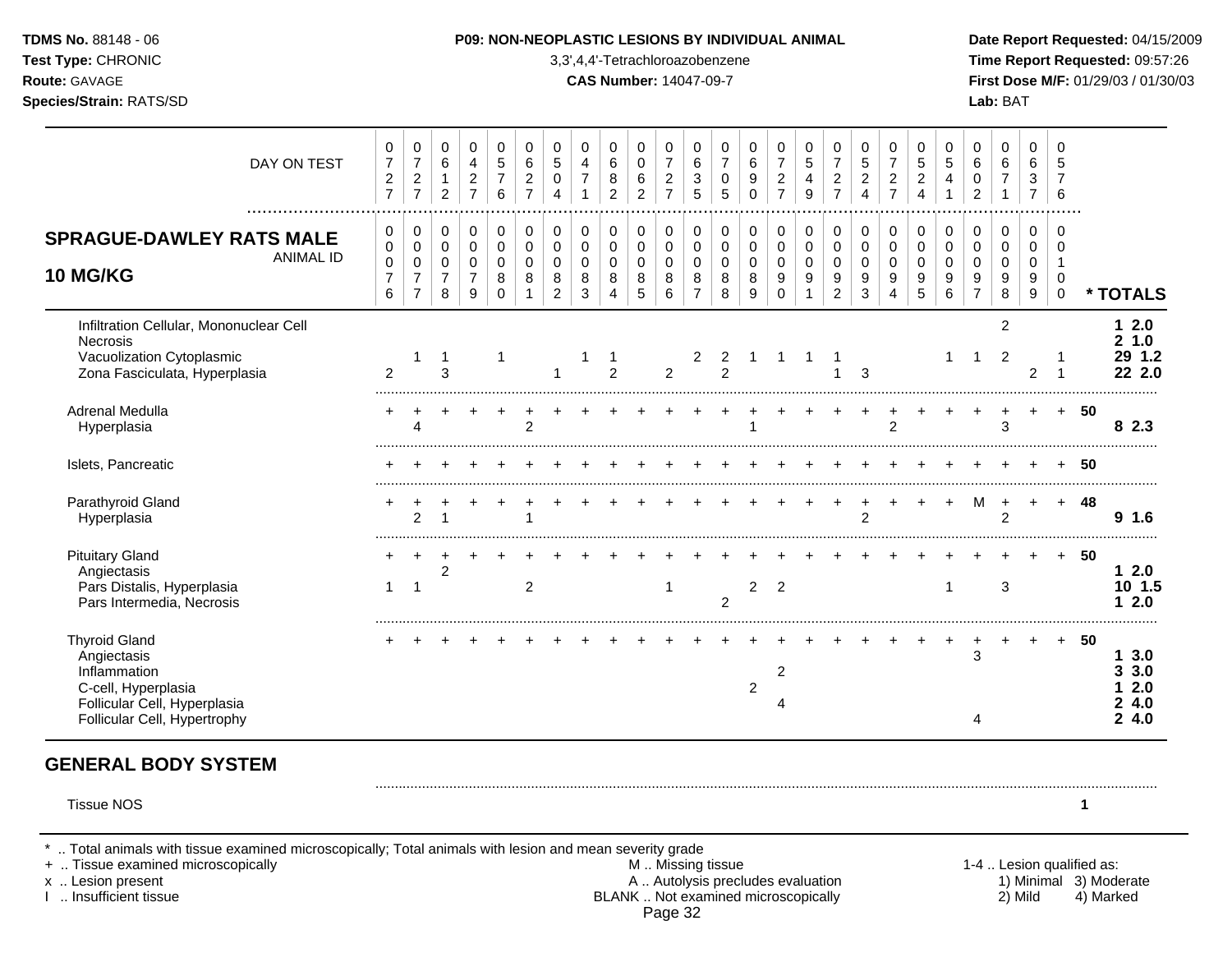### **TDMS No.** 88148 - 06 **P09: NON-NEOPLASTIC LESIONS BY INDIVIDUAL ANIMAL Date Report Requested:** 04/15/2009

**Test Type:** CHRONIC 3,3',4,4'-Tetrachloroazobenzene **Time Report Requested:** 09:57:26 **Route:** GAVAGE **CAS Number:** 14047-09-7 **First Dose M/F:** 01/29/03 / 01/30/03

| DAY ON TEST                                                     | 0<br>-<br>ົ           | $\mathbf{0}$<br>ົ<br>_<br>$\rightarrow$ | O<br>6<br>റ<br><u>_</u> | 4 | υ<br>N<br>6 | 0<br>6<br>_<br>- | u<br>IJ<br>u                 | u                                  | 6<br>8<br>റ<br>$\epsilon$ | υ<br>U<br>6<br>ົ<br><u>_</u>          | _      | U<br>6<br>3<br>đ | 0<br>υ<br>G                | U<br>^<br>◡<br>9 | U<br>-<br>ົ<br><u>_</u><br>$\overline{ }$ | 4<br>O | v<br>ົ<br><u>.</u>         | J<br>ົ      | 0<br>ົ<br>_           | U<br>≎<br>ົ<br>4 | نٽ | 0<br>6<br>0<br>ົ<br>∼ | v<br>6 | υ<br>6<br>ີ<br>J | - 0<br>ಎ<br>6      |               |
|-----------------------------------------------------------------|-----------------------|-----------------------------------------|-------------------------|---|-------------|------------------|------------------------------|------------------------------------|---------------------------|---------------------------------------|--------|------------------|----------------------------|------------------|-------------------------------------------|--------|----------------------------|-------------|-----------------------|------------------|----|-----------------------|--------|------------------|--------------------|---------------|
| <b>SPRAGUE-DAWLEY RATS MALE</b><br>ANIMAL ID<br><b>10 MG/KG</b> | 0<br>0<br>0<br>-<br>6 | 0<br>0<br>0<br>-                        | U<br>$\circ$            | ō | O<br>U      | 0<br>8           | u<br>u<br>8<br>◠<br><u>L</u> | U<br>u<br>8<br>$\overline{ }$<br>€ | $\circ$<br>$\circ$<br>4   | U<br>u<br>υ<br>O<br>o<br><sub>5</sub> | 8<br>O | 0<br>U<br>8      | 0<br>∩<br>C<br>υ<br>8<br>8 | U<br>o<br>9      | 0<br>9                                    | Q      | υ<br>v<br>9<br>ົ<br>$\sim$ | 9<br>0<br>J | 0<br>0<br>0<br>9<br>4 | 0<br>U<br>9<br>G |    | 0<br>0<br>0<br>9<br>- | 9<br>8 | 0<br>U<br>9<br>9 | 0<br>0<br>- 0<br>◡ | <b>FOTALS</b> |

# **GENITAL SYSTEM**

| <b>Coagulating Gland</b><br>Inflammation                                                                   |  |  |  |  |  |   |   |  |   |   |  |  | $\mathfrak{p}$ |   |        | 50 | 32.3                 |
|------------------------------------------------------------------------------------------------------------|--|--|--|--|--|---|---|--|---|---|--|--|----------------|---|--------|----|----------------------|
| Epididymis<br>Granuloma Sperm                                                                              |  |  |  |  |  |   |   |  |   |   |  |  |                | З |        | 50 | 3.0                  |
| <b>Preputial Gland</b><br>Hyperplasia, Squamous                                                            |  |  |  |  |  |   |   |  |   | 2 |  |  |                |   | $\div$ | 50 | 3<br>2.0             |
| Prostate<br>Inflammation<br>Epithelium, Hyperplasia                                                        |  |  |  |  |  |   |   |  |   |   |  |  |                |   |        | 50 | 12 1.8<br>1.3        |
| Seminal Vesicle<br>Inflammation                                                                            |  |  |  |  |  |   |   |  |   |   |  |  | 3              |   | $\pm$  | 50 | 2 3.0                |
| <b>Testes</b><br>Inflammation<br>Necrosis<br>Thrombosis                                                    |  |  |  |  |  |   |   |  | 2 |   |  |  |                |   |        | 50 | 2.0<br>2.5<br>2.0    |
| Germinal Epithelium, Degeneration<br>Germinal Epithelium, Mineralization<br>Interstitial Cell, Hyperplasia |  |  |  |  |  | 2 | 4 |  | 2 |   |  |  |                |   |        |    | 16 2.7<br>1.3<br>2.0 |

\* .. Total animals with tissue examined microscopically; Total animals with lesion and mean severity grade

+ .. Tissue examined microscopically M .. Missing tissue 1-4 .. Lesion qualified as: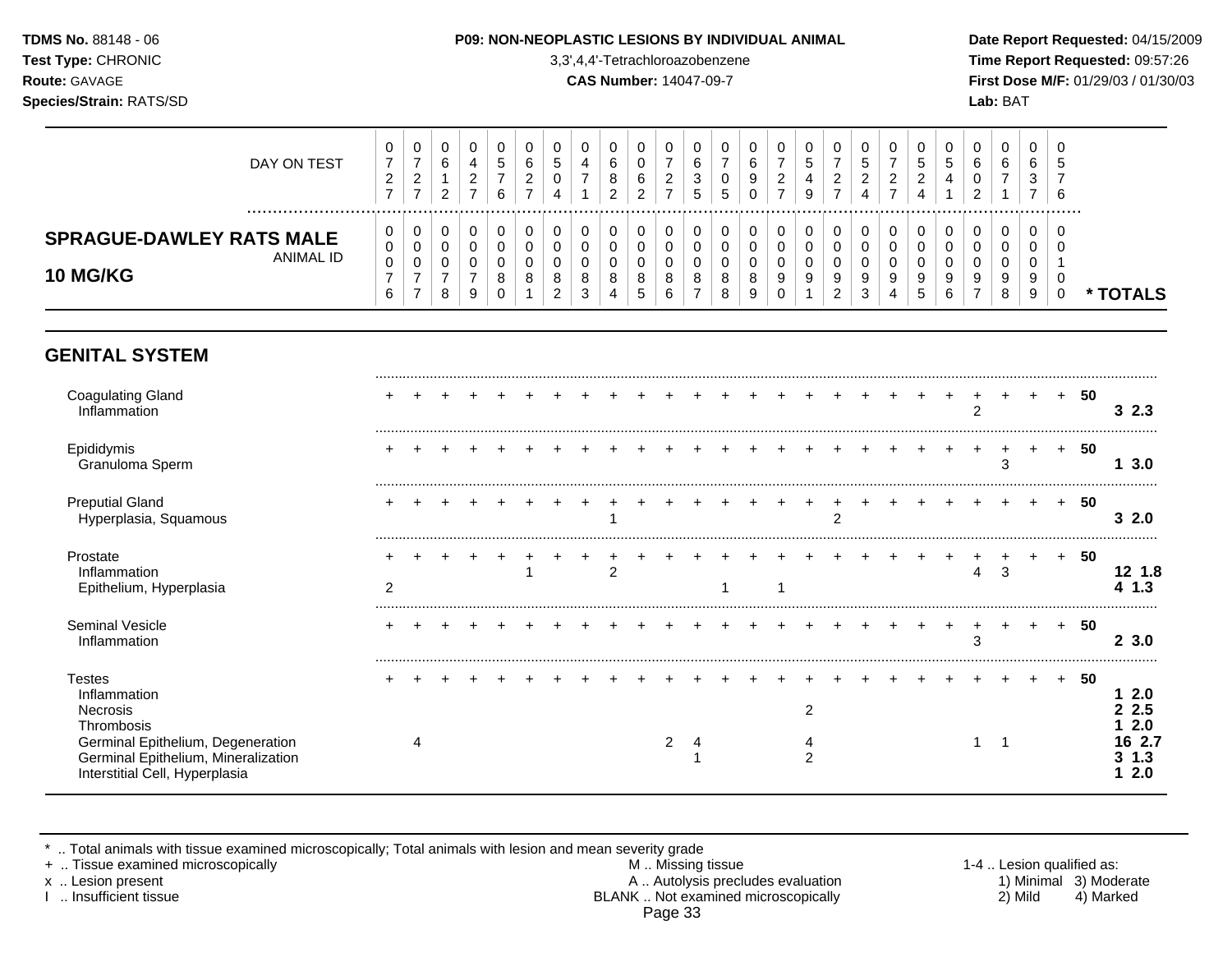### **TDMS No.** 88148 - 06 **P09: NON-NEOPLASTIC LESIONS BY INDIVIDUAL ANIMAL Date Report Requested:** 04/15/2009

**Test Type:** CHRONIC 3,3',4,4'-Tetrachloroazobenzene **Time Report Requested:** 09:57:26 **Route:** GAVAGE **CAS Number:** 14047-09-7 **First Dose M/F:** 01/29/03 / 01/30/03

| DAY ON TEST                                                     | 0<br>7<br>$\overline{2}$<br>$\overline{\phantom{a}}$ | 0<br>$\sim$<br>▵<br>⇁ | 0<br>6<br>2 | 0<br>4<br>$\overline{c}$<br>$\overline{\phantom{a}}$ | 0<br><sub>5</sub><br>$\overline{ }$<br>6 | b<br>◠<br>∠<br>$\overline{ }$ | 0<br>5<br>0<br>4 | υ<br>4<br>- | 6<br>8<br>$\mathcal{P}$ | 0<br>0<br>6<br>2      | 0<br>⇁<br>ົ<br>∠<br>⇁ | 6<br>3<br>5 | 0<br>0<br>5           | 6<br>9       | 0<br>-<br>2<br>$\overline{ }$ | 0<br>5<br>4<br>9 | $\sim$<br>∠<br>$\overline{\phantom{a}}$ | 0<br>5<br>◠<br>∠<br>4 | 0<br>-<br>C<br>∠<br>$\overline{ }$ | G<br>◠<br>∠ | 0<br>5                | 6<br>$\sim$ | 0<br>6<br>-      | 0<br>6<br>3<br>⇁ | G<br>6   |    |             |
|-----------------------------------------------------------------|------------------------------------------------------|-----------------------|-------------|------------------------------------------------------|------------------------------------------|-------------------------------|------------------|-------------|-------------------------|-----------------------|-----------------------|-------------|-----------------------|--------------|-------------------------------|------------------|-----------------------------------------|-----------------------|------------------------------------|-------------|-----------------------|-------------|------------------|------------------|----------|----|-------------|
| <b>SPRAGUE-DAWLEY RATS MALE</b><br>ANIMAL ID<br><b>10 MG/KG</b> | 0<br>0<br>0<br>⇁<br>6                                | 0<br>0<br>0<br>–      | 0<br>0<br>8 | 0<br>0<br>U<br>⇁<br>9                                | 0<br>0<br>0<br>8                         | 0<br>8                        | 8<br>ີ<br>ے      | 8<br>3      | 8<br>4                  | 0<br>0<br>0<br>8<br>5 | 8<br>⌒<br>b           | 8           | 0<br>0<br>0<br>8<br>8 | $\circ$<br>9 | 0<br>0<br>0<br>9<br>0         | 0<br>0<br>0<br>9 | 9<br>$\Omega$                           | 0<br>0<br>9<br>3      | 0<br>0<br>9<br>4                   | 9<br>5      | 0<br>0<br>0<br>9<br>6 | 0<br>0<br>9 | 0<br>U<br>9<br>8 | 9<br>9           | $\Omega$ |    | * TOTALS    |
| <b>HEMATOPOIETIC SYSTEM</b>                                     |                                                      |                       |             |                                                      |                                          |                               |                  |             |                         |                       |                       |             |                       |              |                               |                  |                                         |                       |                                    |             |                       |             |                  |                  |          |    |             |
| <b>Bone Marrow</b><br>Atrophy<br>Hyperplasia                    | $\pm$                                                |                       | っ           |                                                      |                                          |                               |                  |             |                         |                       |                       |             | 2                     |              |                               |                  |                                         |                       |                                    |             |                       | 4           | ÷.<br>3          | $+$              | $+$      | 50 | 2.0<br>-2.7 |

| <b>Bone Marrow</b><br>Atrophy<br>Hyperplasia                                                                                                                                    |   |  |               |  |   |   |   |   | 2 |                |  |  |  |   |   |                          | 50   | 12.0<br>72.7                    |
|---------------------------------------------------------------------------------------------------------------------------------------------------------------------------------|---|--|---------------|--|---|---|---|---|---|----------------|--|--|--|---|---|--------------------------|------|---------------------------------|
| Lymph Node<br>Pigmentation<br>Mediastinal, Ectasia<br>Mediastinal, Hyperplasia, Lymphoid<br>Mediastinal, Infiltration Cellular, Histiocyte<br>Pancreatic, Hyperplasia, Lymphoid |   |  | $\mathcal{P}$ |  |   | M |   |   |   |                |  |  |  |   | M |                          | M 28 | 1.0<br>2.0<br>3.0<br>2.0<br>2.0 |
| Lymph Node, Mandibular<br>Atrophy<br>Congestion<br>Ectasia<br>Hyperplasia, Lymphoid                                                                                             | 2 |  |               |  | 3 |   |   | 2 |   |                |  |  |  |   |   |                          | 50   | 2.0<br>2.0<br>2.0<br>2.2        |
| Lymph Node, Mesenteric<br>Atrophy<br>Hyperplasia, Lymphoid<br>Pigmentation                                                                                                      |   |  |               |  | ◠ |   | 3 |   |   |                |  |  |  |   |   |                          | 48   | 2.0<br>$22.0$<br>24 1.2         |
| Spleen<br>Hematopoietic Cell Proliferation<br>Pigmentation<br>Lymphoid Follicle, Atrophy                                                                                        |   |  |               |  |   |   | 2 |   |   | $\overline{2}$ |  |  |  | 3 | 3 | +<br>1<br>$\overline{2}$ | 50   | 48 1.5<br>$1.2$<br>39<br>2.0    |

\* .. Total animals with tissue examined microscopically; Total animals with lesion and mean severity grade

+ .. Tissue examined microscopically M .. Missing tissue 1-4 .. Lesion qualified as: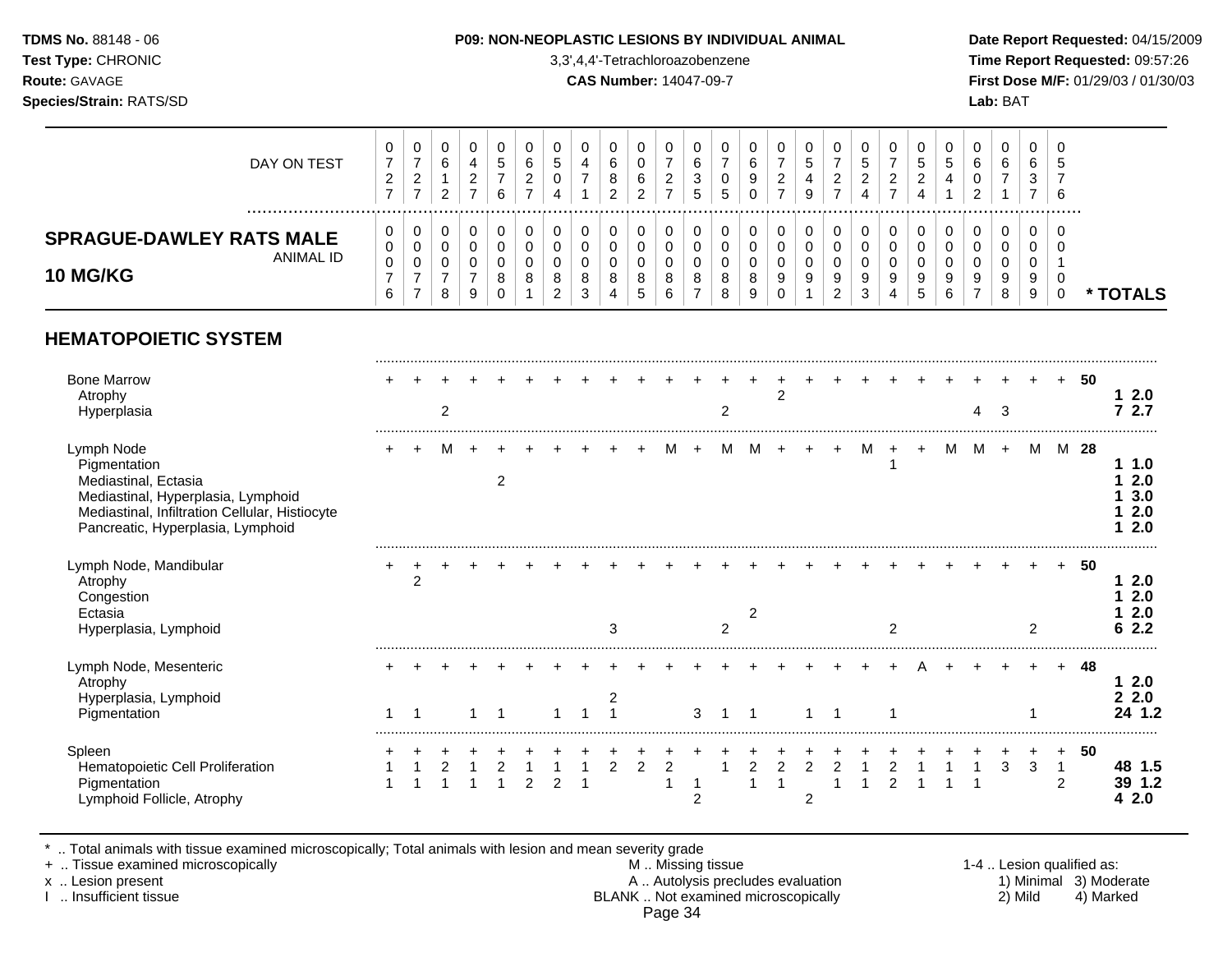### **TDMS No.** 88148 - 06 **P09: NON-NEOPLASTIC LESIONS BY INDIVIDUAL ANIMAL Date Report Requested:** 04/15/2009

**Test Type:** CHRONIC 3,3',4,4'-Tetrachloroazobenzene **Time Report Requested:** 09:57:26 **Route:** GAVAGE **CAS Number:** 14047-09-7 **First Dose M/F:** 01/29/03 / 01/30/03

| DAY ON TEST                                                                                     | 0<br>$\overline{7}$<br>$\overline{c}$<br>$\overline{7}$ | 0<br>$\overline{7}$<br>$\overline{2}$<br>$\overline{7}$ | 0<br>$\,6\,$<br>$\mathbf{1}$<br>$\overline{2}$ | 0<br>4<br>$\overline{2}$<br>$\overline{7}$ | 0<br>$\sqrt{5}$<br>$\overline{7}$<br>6 | 0<br>6<br>$\overline{2}$<br>$\overline{7}$ | 0<br>5<br>0<br>4      | 0<br>4<br>7           | 0<br>6<br>8<br>$\overline{c}$ | 0<br>0<br>6<br>$\overline{2}$ | 0<br>$\overline{7}$<br>$\overline{c}$<br>$\overline{7}$ | 0<br>6<br>$\sqrt{3}$<br>$\sqrt{5}$ | 0<br>0<br>5                      | 0<br>6<br>9<br>0      | 0<br>$\overline{7}$<br>$\overline{c}$<br>$\overline{7}$ | 0<br>5<br>4<br>9                 | 0<br>$\overline{7}$<br>$\overline{c}$<br>$\overline{7}$ | 0<br>$\sqrt{5}$<br>$\overline{2}$<br>$\overline{4}$ | 0<br>7<br>2<br>$\overline{7}$ | 0<br>5<br>$\overline{2}$<br>4 | 0<br>5<br>4           | 0<br>6<br>0<br>$\overline{2}$ | 0<br>6<br>$\overline{7}$         | 0<br>6<br>3<br>$\overline{7}$ | 0<br>5<br>7<br>6                  |    |                             |
|-------------------------------------------------------------------------------------------------|---------------------------------------------------------|---------------------------------------------------------|------------------------------------------------|--------------------------------------------|----------------------------------------|--------------------------------------------|-----------------------|-----------------------|-------------------------------|-------------------------------|---------------------------------------------------------|------------------------------------|----------------------------------|-----------------------|---------------------------------------------------------|----------------------------------|---------------------------------------------------------|-----------------------------------------------------|-------------------------------|-------------------------------|-----------------------|-------------------------------|----------------------------------|-------------------------------|-----------------------------------|----|-----------------------------|
| <b>SPRAGUE-DAWLEY RATS MALE</b><br><b>ANIMAL ID</b><br>10 MG/KG                                 | 0<br>0<br>0<br>$\overline{7}$<br>6                      | 0<br>0<br>0<br>$\overline{7}$<br>$\overline{7}$         | 0<br>0<br>0<br>$\overline{7}$<br>8             | 0<br>0<br>0<br>$\overline{7}$<br>9         | 0<br>0<br>0<br>8<br>0                  | 0<br>0<br>0<br>8                           | 0<br>0<br>0<br>8<br>2 | 0<br>0<br>0<br>8<br>3 | 0<br>0<br>0<br>8<br>4         | 0<br>0<br>0<br>8<br>5         | 0<br>0<br>0<br>8<br>6                                   | 0<br>0<br>0<br>8<br>$\overline{7}$ | 0<br>0<br>0<br>8<br>8            | 0<br>0<br>0<br>8<br>9 | 0<br>0<br>0<br>9<br>$\Omega$                            | 0<br>0<br>0<br>9<br>$\mathbf{1}$ | 0<br>0<br>0<br>9<br>$\overline{2}$                      | 0<br>0<br>0<br>9<br>3                               | 0<br>0<br>0<br>9<br>4         | 0<br>0<br>0<br>9<br>5         | 0<br>0<br>0<br>9<br>6 | 0<br>0<br>0<br>9<br>7         | 0<br>$\mathbf{0}$<br>0<br>9<br>8 | 0<br>0<br>0<br>9<br>9         | 0<br>$\Omega$<br>0<br>$\mathbf 0$ |    | * TOTALS                    |
| Thymus<br>Atrophy                                                                               | 3                                                       | $\Delta$                                                | $\mathcal{R}$                                  | $\mathcal{R}$                              | $\mathcal{P}$                          | $\mathcal{R}$                              | $\Delta$              | $\mathcal{R}$         | $\boldsymbol{\Lambda}$        |                               | 3                                                       | $\Delta$                           | 3                                | $\overline{A}$        | M                                                       | $\overline{4}$                   | $\overline{2}$                                          | $\mathcal{P}$                                       | $\mathfrak{D}$                | $\mathcal{R}$                 | 3                     | 3                             | 3                                | $\overline{4}$                | $\mathbf{3}$                      | 48 | 47 3.3                      |
| <b>INTEGUMENTARY SYSTEM</b>                                                                     |                                                         |                                                         |                                                |                                            |                                        |                                            |                       |                       |                               |                               |                                                         |                                    |                                  |                       |                                                         |                                  |                                                         |                                                     |                               |                               |                       |                               |                                  |                               |                                   |    |                             |
| <b>Mammary Gland</b>                                                                            |                                                         |                                                         |                                                |                                            |                                        |                                            |                       |                       |                               |                               |                                                         |                                    |                                  |                       |                                                         |                                  |                                                         |                                                     |                               |                               |                       |                               |                                  |                               |                                   | 50 |                             |
| Skin<br><b>Cyst Epithelial Inclusion</b><br>Inflammation<br>Ulcer<br>Hair Follicle, Hyperplasia |                                                         |                                                         |                                                |                                            |                                        |                                            |                       |                       |                               |                               |                                                         | X                                  | Χ<br>3                           |                       |                                                         |                                  | X                                                       |                                                     |                               |                               |                       |                               |                                  |                               | $\ddot{}$                         | 50 | З<br>3.0<br>4.0<br>2.0<br>1 |
| <b>MUSCULOSKELETAL SYSTEM</b>                                                                   |                                                         |                                                         |                                                |                                            |                                        |                                            |                       |                       |                               |                               |                                                         |                                    |                                  |                       |                                                         |                                  |                                                         |                                                     |                               |                               |                       |                               |                                  |                               |                                   |    |                             |
| <b>Bone</b>                                                                                     |                                                         |                                                         |                                                |                                            |                                        |                                            |                       |                       |                               |                               |                                                         |                                    |                                  |                       |                                                         |                                  |                                                         |                                                     |                               |                               |                       |                               |                                  |                               | $+$                               | 50 |                             |
| <b>NERVOUS SYSTEM</b>                                                                           |                                                         |                                                         |                                                |                                            |                                        |                                            |                       |                       |                               |                               |                                                         |                                    |                                  |                       |                                                         |                                  |                                                         |                                                     |                               |                               |                       |                               |                                  |                               |                                   |    |                             |
| <b>Brain</b><br>Edema<br>Gliosis<br>Necrosis                                                    |                                                         | 2<br>3                                                  |                                                |                                            |                                        |                                            |                       |                       |                               |                               |                                                         |                                    | $\overline{c}$<br>$\overline{2}$ |                       |                                                         |                                  |                                                         |                                                     |                               |                               |                       |                               |                                  |                               | $\div$                            | 50 | 11.0<br>22.0<br>2.3<br>4    |

\* .. Total animals with tissue examined microscopically; Total animals with lesion and mean severity grade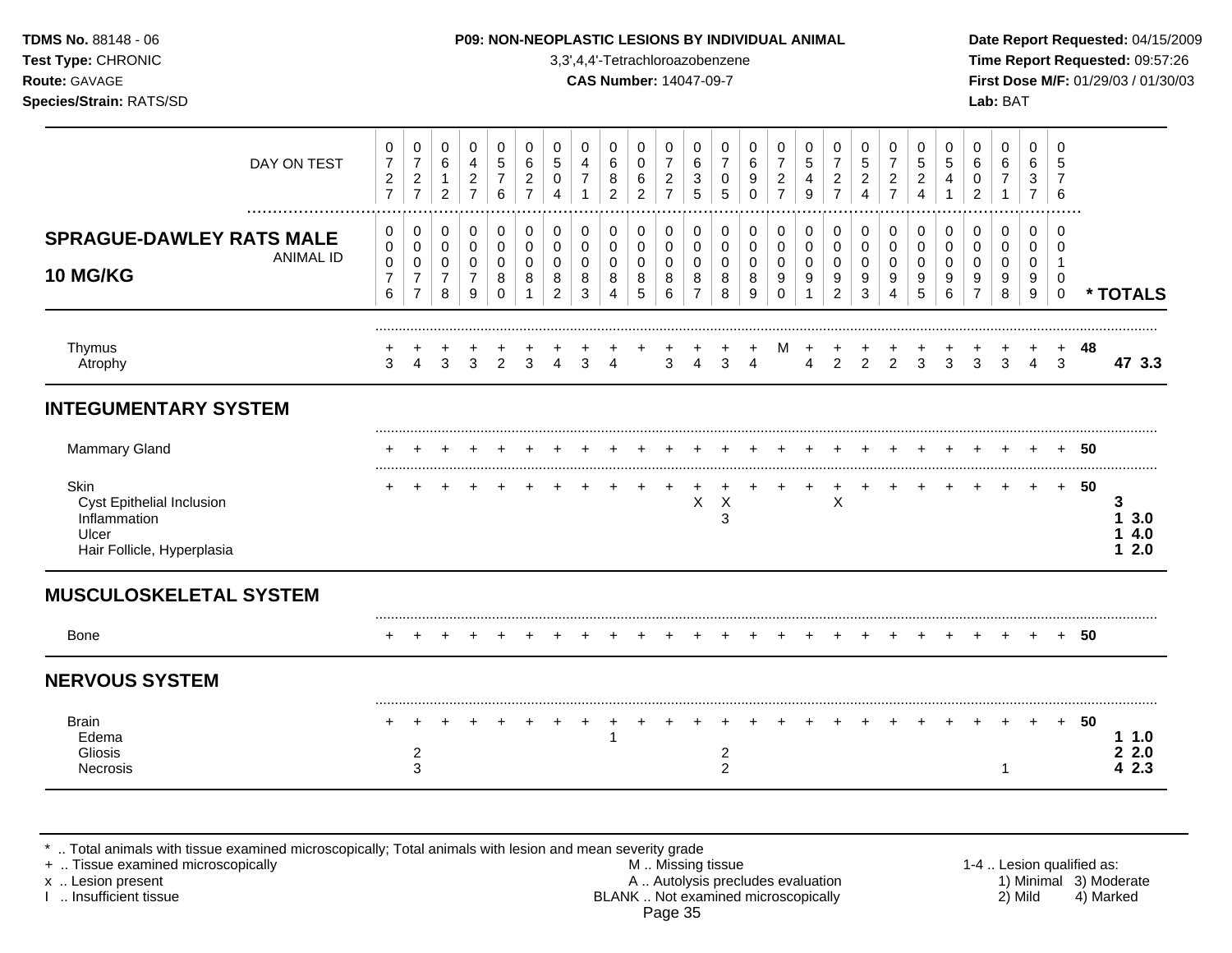### **TDMS No.** 88148 - 06 **P09: NON-NEOPLASTIC LESIONS BY INDIVIDUAL ANIMAL Date Report Requested:** 04/15/2009

.........................................................................................................................................................................................................

**Test Type:** CHRONIC 3,3',4,4'-Tetrachloroazobenzene **Time Report Requested:** 09:57:26 **Route:** GAVAGE **CAS Number:** 14047-09-7 **First Dose M/F:** 01/29/03 / 01/30/03

#### DAY ON TEST  $\overline{7}$   $\overline{2}$   $\overline{7}$   $\overline{7}$  ................................................................................................................................................................. **SPRAGUE-DAWLEY RATS MALE** ANIMAL ID **10 MG/KG \* TOTALS**

# **RESPIRATORY SYSTEM**

| Lung<br>Congestion<br><b>Fibrosis</b><br>Inflammation, Granulomatous<br>Inflammation, Chronic Active                                                                                    |                |   |  |   |                |  | 4 |                  |   |                                                                          | $\overline{2}$ |   |  |   |   |               |         |   | -50                       | 22.0<br>2.0<br>1.0<br>2.0           |
|-----------------------------------------------------------------------------------------------------------------------------------------------------------------------------------------|----------------|---|--|---|----------------|--|---|------------------|---|--------------------------------------------------------------------------|----------------|---|--|---|---|---------------|---------|---|---------------------------|-------------------------------------|
| <b>Necrosis</b><br>Pigmentation                                                                                                                                                         | $\overline{2}$ |   |  |   |                |  |   |                  |   |                                                                          |                |   |  |   |   | $\mathcal{P}$ |         |   |                           | 2.0<br>16 1.3                       |
| Alveolar Epithelium, Hyperplasia<br>Alveolar Epithelium, Metaplasia,<br><b>Bronchiolar</b>                                                                                              | 3              | З |  | 3 |                |  | 2 |                  | 2 |                                                                          |                | 2 |  | 2 | 2 |               | 2       | 2 |                           | 32.7<br>32 2.0                      |
| Alveolar Epithelium, Metaplasia,<br>Squamous                                                                                                                                            |                |   |  | 3 |                |  |   |                  | Δ |                                                                          |                |   |  |   |   |               |         |   |                           | 14 2.0                              |
| Alveolus, Infiltration Cellular, Histiocyte                                                                                                                                             |                |   |  |   |                |  | 2 |                  |   |                                                                          |                |   |  |   |   |               | າ       |   |                           | 34 1.8                              |
| Nose<br>Inflammation                                                                                                                                                                    |                |   |  |   | $\mathfrak{p}$ |  |   |                  |   |                                                                          |                |   |  |   |   |               |         |   | -50                       | 51.2                                |
| Trachea                                                                                                                                                                                 |                |   |  |   |                |  |   |                  |   |                                                                          |                |   |  |   |   |               |         |   | 50                        |                                     |
| <b>SPECIAL SENSES SYSTEM</b>                                                                                                                                                            |                |   |  |   |                |  |   |                  |   |                                                                          |                |   |  |   |   |               |         |   |                           |                                     |
| Ear<br>External Ear, Hyperplasia, Squamous                                                                                                                                              |                |   |  |   |                |  |   |                  |   |                                                                          |                | 3 |  |   |   |               |         |   |                           | 13.0                                |
| Eye                                                                                                                                                                                     |                |   |  |   |                |  |   |                  |   |                                                                          |                |   |  |   |   |               |         |   | -50                       |                                     |
| Total animals with tissue examined microscopically; Total animals with lesion and mean severity grade<br>+  Tissue examined microscopically<br>x  Lesion present<br>Insufficient tissue |                |   |  |   |                |  |   | M Missing tissue |   | A  Autolysis precludes evaluation<br>BLANK  Not examined microscopically |                |   |  |   |   |               | 2) Mild |   | 1-4  Lesion qualified as: | 1) Minimal 3) Moderate<br>4) Marked |

Page 36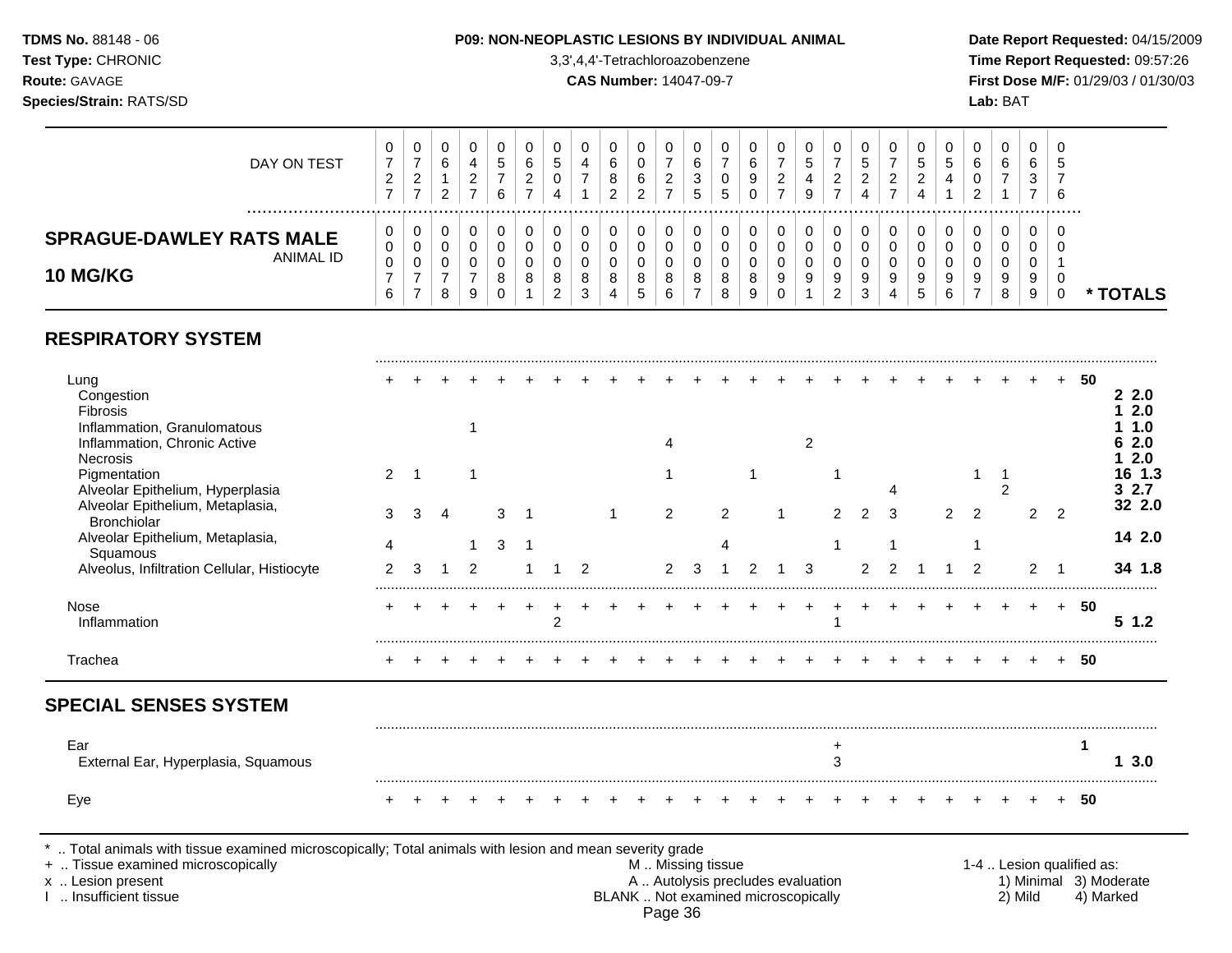| Test Type: CHRONIC<br>Route: GAVAGE<br>Species/Strain: RATS/SD                                                                   |                                                            |                                                                                 |                                                        |                                                                            |                                                             |                                                                |                                                                 |                                                                 | 3,3',4,4'-Tetrachloroazobenzene<br><b>CAS Number: 14047-09-7</b> |                                                 |                                                                     |                                                                      |                                                              |                                                                 |                                                         |                                                           |                                                                  |                                                                |                                                                  |                                                           |                                                                |                                                                       | Lab: BAT                                                |                                                    |                                                                         |        | Time Report Requested: 09:57:26<br>First Dose M/F: 01/29/03 / 01/30/03 |
|----------------------------------------------------------------------------------------------------------------------------------|------------------------------------------------------------|---------------------------------------------------------------------------------|--------------------------------------------------------|----------------------------------------------------------------------------|-------------------------------------------------------------|----------------------------------------------------------------|-----------------------------------------------------------------|-----------------------------------------------------------------|------------------------------------------------------------------|-------------------------------------------------|---------------------------------------------------------------------|----------------------------------------------------------------------|--------------------------------------------------------------|-----------------------------------------------------------------|---------------------------------------------------------|-----------------------------------------------------------|------------------------------------------------------------------|----------------------------------------------------------------|------------------------------------------------------------------|-----------------------------------------------------------|----------------------------------------------------------------|-----------------------------------------------------------------------|---------------------------------------------------------|----------------------------------------------------|-------------------------------------------------------------------------|--------|------------------------------------------------------------------------|
| DAY ON TEST<br>.                                                                                                                 | 0<br>$\overline{7}$<br>$\boldsymbol{2}$<br>$\overline{7}$  | $\boldsymbol{0}$<br>$\overline{7}$<br>$\frac{2}{7}$                             | 0<br>$6\phantom{a}$<br>$\mathbf{1}$<br>$\overline{2}$  | $\pmb{0}$<br>$\overline{\mathbf{4}}$<br>$\boldsymbol{2}$<br>$\overline{7}$ | $\mathbf 0$<br>$\,$ 5 $\,$<br>$\overline{7}$<br>$\,6$       | $\mathbf 0$<br>$\,6$<br>$\sqrt{2}$<br>$\overline{7}$           | $\pmb{0}$<br>$\sqrt{5}$<br>$\pmb{0}$<br>$\overline{\mathbf{4}}$ | $\mathbf 0$<br>$\overline{4}$<br>$\overline{7}$<br>$\mathbf{1}$ | 0<br>6<br>8<br>$\overline{2}$                                    | 0<br>$\mathbf 0$<br>$\,6\,$<br>$\overline{2}$   | $\mathbf 0$<br>$\overline{7}$<br>$\mathbf 2$<br>$\overline{7}$      | 0<br>$\,6\,$<br>$\ensuremath{\mathsf{3}}$<br>$\sqrt{5}$              | $\pmb{0}$<br>$\overline{7}$<br>$\mathbf 0$<br>$\overline{5}$ | $\mathbf 0$<br>$6\phantom{1}6$<br>$\boldsymbol{9}$<br>$\pmb{0}$ | 0<br>$\overline{7}$<br>$\overline{2}$<br>$\overline{7}$ | 0<br>$\sqrt{5}$<br>$\overline{4}$<br>$\boldsymbol{9}$     | 0<br>$\overline{7}$<br>$\sqrt{2}$<br>$\overline{7}$              | $\mathbf 0$<br>$\sqrt{5}$<br>$\frac{2}{4}$                     | 0<br>$\boldsymbol{7}$<br>$\overline{2}$<br>$\overline{7}$        | $\mathbf 0$<br>$\sqrt{5}$<br>$\sqrt{2}$<br>$\overline{4}$ | 0<br>$\overline{5}$<br>$\overline{\mathbf{4}}$<br>$\mathbf{1}$ | 0<br>6<br>0<br>$\overline{2}$                                         | $\mathbf 0$<br>$\,6$<br>$\overline{7}$<br>$\mathbf{1}$  | $\mathbf 0$<br>6<br>$\mathbf{3}$<br>$\overline{7}$ | $\mathbf 0$<br>5<br>7<br>6                                              |        |                                                                        |
| <b>SPRAGUE-DAWLEY RATS MALE</b><br><b>ANIMAL ID</b><br><b>10 MG/KG</b>                                                           | 0<br>$\pmb{0}$<br>$\mathbf 0$<br>$\boldsymbol{7}$<br>$\,6$ | $\mathbf 0$<br>$\mathsf 0$<br>$\mathbf 0$<br>$\boldsymbol{7}$<br>$\overline{7}$ | 0<br>0<br>$\mathsf{O}\xspace$<br>$\boldsymbol{7}$<br>8 | $\pmb{0}$<br>$\pmb{0}$<br>$\pmb{0}$<br>$\overline{7}$<br>9                 | $\mathbf 0$<br>$\pmb{0}$<br>$\mathbf 0$<br>8<br>$\mathbf 0$ | $\mathbf 0$<br>$\mathbf 0$<br>$\mathbf 0$<br>8<br>$\mathbf{1}$ | 0<br>$\pmb{0}$<br>$\mathbf 0$<br>8<br>$\boldsymbol{2}$          | $\mathbf 0$<br>$\pmb{0}$<br>$\mathbf 0$<br>8<br>$\mathbf{3}$    | 0<br>0<br>$\mathbf 0$<br>8<br>$\overline{4}$                     | $\mathbf 0$<br>$\pmb{0}$<br>$\pmb{0}$<br>8<br>5 | $\pmb{0}$<br>$\pmb{0}$<br>$\mathsf{O}\xspace$<br>$\bf 8$<br>$\,6\,$ | $\pmb{0}$<br>$\pmb{0}$<br>$\mathsf{O}\xspace$<br>8<br>$\overline{7}$ | $\mathbf 0$<br>$\pmb{0}$<br>$\mathbf 0$<br>8<br>8            | $\mathbf 0$<br>$\pmb{0}$<br>$\mathbf 0$<br>8<br>9               | 0<br>$\pmb{0}$<br>$\mathbf 0$<br>9<br>$\Omega$          | $\pmb{0}$<br>$\pmb{0}$<br>$\mathbf 0$<br>$\boldsymbol{9}$ | $\mathbf 0$<br>$\mathbf 0$<br>$\mathbf 0$<br>9<br>$\overline{2}$ | $\mathbf 0$<br>$\mathbf 0$<br>$\mathbf 0$<br>9<br>$\mathbf{3}$ | $\mathbf 0$<br>$\mathbf 0$<br>$\mathbf 0$<br>9<br>$\overline{4}$ | $\pmb{0}$<br>$\mathsf 0$<br>$\mathsf 0$<br>9<br>5         | 0<br>0<br>$\mathbf 0$<br>$\boldsymbol{9}$<br>$6\phantom{1}$    | $\mathbf 0$<br>$\boldsymbol{0}$<br>$\mathbf 0$<br>9<br>$\overline{7}$ | $\mathbf 0$<br>$\pmb{0}$<br>$\mathbf 0$<br>9<br>$\bf 8$ | $\mathbf 0$<br>0<br>0<br>9<br>9                    | $\mathbf 0$<br>$\mathbf 0$<br>$\mathbf 1$<br>$\mathbf 0$<br>$\mathsf 0$ |        | * TOTALS                                                               |
| Anterior Chamber, Inflammation<br>Cornea, Degeneration<br>Cornea, Inflammation<br>Cornea, Mineralization<br>Retina, Degeneration |                                                            |                                                                                 | 1                                                      |                                                                            |                                                             | 3<br>$\mathbf{3}$                                              |                                                                 |                                                                 |                                                                  |                                                 |                                                                     |                                                                      |                                                              |                                                                 |                                                         |                                                           | $\mathbf{1}$                                                     |                                                                | $\mathbf{1}$                                                     |                                                           |                                                                |                                                                       | 3<br>3                                                  |                                                    |                                                                         |        | 2.2.5<br>$12.0$<br>12 2.0<br>12.0<br>13.0                              |
| Harderian Gland<br>Inflammation                                                                                                  |                                                            |                                                                                 |                                                        |                                                                            |                                                             |                                                                |                                                                 |                                                                 |                                                                  |                                                 |                                                                     |                                                                      |                                                              |                                                                 |                                                         |                                                           |                                                                  |                                                                |                                                                  |                                                           |                                                                |                                                                       | $+$                                                     | $+$                                                |                                                                         | $+ 50$ | 13.0                                                                   |
| <b>Lacrimal Gland</b><br><b>Cytoplasmic Alteration</b>                                                                           |                                                            |                                                                                 |                                                        |                                                                            |                                                             |                                                                |                                                                 |                                                                 |                                                                  |                                                 |                                                                     |                                                                      |                                                              | +<br>$\overline{4}$                                             |                                                         |                                                           |                                                                  |                                                                |                                                                  |                                                           |                                                                |                                                                       |                                                         |                                                    |                                                                         | 1      | 14.0                                                                   |
| <b>URINARY SYSTEM</b>                                                                                                            |                                                            |                                                                                 |                                                        |                                                                            |                                                             |                                                                |                                                                 |                                                                 |                                                                  |                                                 |                                                                     |                                                                      |                                                              |                                                                 |                                                         |                                                           |                                                                  |                                                                |                                                                  |                                                           |                                                                |                                                                       |                                                         |                                                    |                                                                         |        |                                                                        |
| Kidney<br>Mineralization<br>Nephropathy<br>Cortex, Cyst<br>Pelvis, Inflammation<br>Pelvis, Transitional Epithelium, Hyperplasia  | 2<br>3                                                     | 3                                                                               | 3                                                      | $\mathbf{1}$<br>$\overline{2}$                                             | $\mathbf{1}$<br>2                                           | 2                                                              | $\overline{2}$                                                  | 2                                                               | 3                                                                |                                                 | $\overline{1}$                                                      | $\overline{1}$                                                       | 2<br>3                                                       | 3                                                               | $\mathbf{1}$                                            | $\mathbf 1$<br>$\mathbf{1}$                               | $\mathbf{1}$<br>$\overline{2}$                                   | 3                                                              | $\overline{2}$                                                   | 2                                                         | 1<br>$\overline{2}$                                            | 3<br>$\overline{2}$                                                   | $\overline{c}$<br>$\overline{4}$                        | 3                                                  | 2                                                                       | $+ 50$ | 201.1<br>50 2.3<br>32.3<br>22.0<br>1.1.0                               |
| Ureter                                                                                                                           |                                                            |                                                                                 | M                                                      | M                                                                          | $+$                                                         |                                                                |                                                                 |                                                                 |                                                                  |                                                 |                                                                     | M +                                                                  | $+$                                                          |                                                                 | $M + +$                                                 |                                                           | $+$                                                              | $M +$                                                          |                                                                  |                                                           | M M M +                                                        |                                                                       |                                                         |                                                    | M + 31                                                                  |        |                                                                        |
| Urethra                                                                                                                          |                                                            |                                                                                 |                                                        |                                                                            |                                                             |                                                                |                                                                 |                                                                 |                                                                  |                                                 |                                                                     | $+$                                                                  |                                                              |                                                                 |                                                         |                                                           |                                                                  |                                                                |                                                                  |                                                           |                                                                |                                                                       |                                                         |                                                    |                                                                         | -50    |                                                                        |
| <b>Urinary Bladder</b><br>Inflammation                                                                                           |                                                            |                                                                                 |                                                        |                                                                            |                                                             |                                                                |                                                                 |                                                                 |                                                                  |                                                 |                                                                     |                                                                      |                                                              |                                                                 |                                                         |                                                           |                                                                  |                                                                |                                                                  |                                                           | $\ddot{}$                                                      | $+$                                                                   | $\ddot{}$<br>2                                          | $+$                                                | $+$                                                                     | -50    | 12.0                                                                   |

**TDMS No.** 88148 - 06 **P09: NON-NEOPLASTIC LESIONS BY INDIVIDUAL ANIMAL Date Report Requested:** 04/15/2009

\* .. Total animals with tissue examined microscopically; Total animals with lesion and mean severity grade

+ .. Tissue examined microscopically M .. Missing tissue 1-4 .. Lesion qualified as: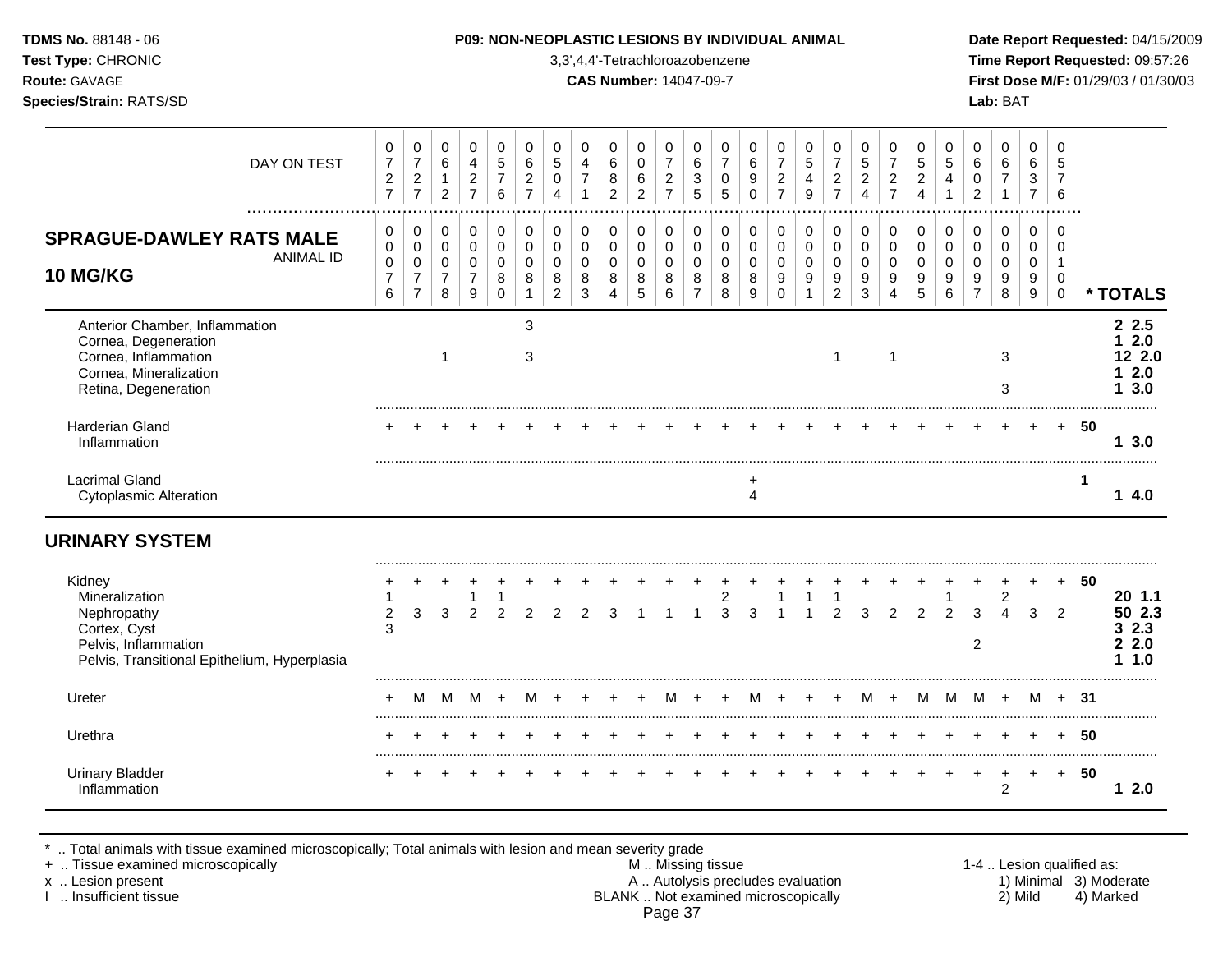| TDMS No. 88148 - 06            | <b>P09: NON-NEOPLASTIC LESIONS BY INDIVIDUAL ANIMAL</b> | Date Rep         |
|--------------------------------|---------------------------------------------------------|------------------|
| <b>Test Type: CHRONIC</b>      | 3,3',4,4'-Tetrachloroazobenzene                         | Time Rer         |
| <b>Route: GAVAGE</b>           | <b>CAS Number: 14047-09-7</b>                           | <b>First Dos</b> |
| <b>Species/Strain: RATS/SD</b> |                                                         | <b>Lab: BAT</b>  |

**Time Report Requested:** 09:57:26 **Route:** GAVAGE **CAS Number:** 14047-09-7 **First Dose M/F:** 01/29/03 / 01/30/03

| DAY ON TEST                                                          | $\,0\,$<br>$\sqrt{5}$<br>$\overline{5}$<br>$\overline{4}$   | $\pmb{0}$<br>$\overline{4}$<br>$\boldsymbol{9}$<br>$\overline{7}$ | $\pmb{0}$<br>$\sqrt{5}$<br>$\,6\,$<br>$\overline{2}$           | $\pmb{0}$<br>6<br>0<br>9                                                    | $\mathbf 0$<br>6<br>6<br>$\mathbf 0$       | 0<br>6<br>8<br>9                                     | $\mathbf 0$<br>4<br>9                 | $\pmb{0}$<br>5<br>8<br>8                             | 0<br>$\,6\,$<br>$\overline{5}$<br>8      | $\mathbf 0$<br>$\sqrt{5}$<br>$\sqrt{3}$<br>3                  | 0<br>$\overline{7}$<br>$\mathbf{1}$<br>$\overline{2}$             | $\mathbf 0$<br>5<br>$\,6\,$<br>2                        | 0<br>6<br>0<br>8                                     | 0<br>$\overline{4}$<br>3<br>8                               | $\pmb{0}$<br>$\mathbf 0$<br>$\sqrt{3}$<br>8        | 0<br>$\sqrt{5}$<br>$\overline{7}$<br>3   | $\pmb{0}$<br>$\,6\,$<br>$\overline{7}$<br>$\mathbf 0$                        | $\mathbf 0$<br>6<br>5<br>3                              | $\mathbf 0$<br>6<br>0<br>2                           | 0<br>6<br>1<br>$\overline{7}$                                            | 0<br>5<br>$\overline{7}$<br>4      | $\mathbf 0$<br>$\overline{7}$<br>$\mathbf 0$                         | 0<br>$\overline{7}$<br>1<br>$\overline{c}$            | 0<br>$\overline{7}$<br>$\overline{c}$<br>$\overline{7}$                          | $\Omega$                                                            |                 |
|----------------------------------------------------------------------|-------------------------------------------------------------|-------------------------------------------------------------------|----------------------------------------------------------------|-----------------------------------------------------------------------------|--------------------------------------------|------------------------------------------------------|---------------------------------------|------------------------------------------------------|------------------------------------------|---------------------------------------------------------------|-------------------------------------------------------------------|---------------------------------------------------------|------------------------------------------------------|-------------------------------------------------------------|----------------------------------------------------|------------------------------------------|------------------------------------------------------------------------------|---------------------------------------------------------|------------------------------------------------------|--------------------------------------------------------------------------|------------------------------------|----------------------------------------------------------------------|-------------------------------------------------------|----------------------------------------------------------------------------------|---------------------------------------------------------------------|-----------------|
| <b>SPRAGUE-DAWLEY RATS MALE</b><br><b>ANIMAL ID</b><br>30 MG/KG      | 0<br>$\pmb{0}$<br>$\mathbf{1}$<br>$\pmb{0}$<br>$\mathbf{1}$ | $\pmb{0}$<br>$\pmb{0}$<br>$\mathbf{1}$<br>0<br>$\overline{2}$     | $\mathbf 0$<br>$\mathbf 0$<br>$\overline{1}$<br>$\pmb{0}$<br>3 | $\mathbf 0$<br>$\mathbf 0$<br>$\mathbf{1}$<br>$\mathbf 0$<br>$\overline{4}$ | 0<br>$\mathbf 0$<br>$\mathbf{1}$<br>0<br>5 | $\mathbf 0$<br>$\mathbf 0$<br>$\mathbf{1}$<br>0<br>6 | 0<br>$\pmb{0}$<br>0<br>$\overline{7}$ | $\mathbf 0$<br>$\mathbf 0$<br>$\mathbf{1}$<br>0<br>8 | 0<br>$\pmb{0}$<br>$\mathbf{1}$<br>0<br>9 | $\mathbf 0$<br>$\mathbf 0$<br>$\overline{1}$<br>1<br>$\Omega$ | $\mathbf 0$<br>$\mathbf 0$<br>$\overline{1}$<br>1<br>$\mathbf{1}$ | 0<br>$\mathbf 0$<br>$\mathbf{1}$<br>1<br>$\overline{2}$ | $\mathbf 0$<br>$\mathbf 0$<br>1<br>$\mathbf{1}$<br>3 | $\mathbf 0$<br>$\mathbf 0$<br>$\mathbf 1$<br>$\overline{4}$ | $\mathbf 0$<br>$\pmb{0}$<br>$\mathbf{1}$<br>1<br>5 | 0<br>$\pmb{0}$<br>$\mathbf{1}$<br>1<br>6 | $\pmb{0}$<br>$\mathbf 0$<br>$\overline{1}$<br>$\mathbf{1}$<br>$\overline{7}$ | 0<br>$\mathbf 0$<br>$\overline{1}$<br>$\mathbf{1}$<br>8 | 0<br>$\mathbf 0$<br>$\mathbf{1}$<br>$\mathbf 1$<br>9 | $\mathbf 0$<br>$\mathbf 0$<br>$\mathbf{1}$<br>$\overline{c}$<br>$\Omega$ | $\mathbf 0$<br>0<br>$\overline{c}$ | 0<br>$\mathbf 0$<br>$\mathbf{1}$<br>$\overline{c}$<br>$\overline{2}$ | 0<br>$\pmb{0}$<br>$\mathbf{1}$<br>$\overline{c}$<br>3 | $\mathbf 0$<br>$\mathbf 0$<br>$\overline{1}$<br>$\overline{c}$<br>$\overline{4}$ | $\Omega$<br>0<br>$\overline{1}$<br>$\overline{2}$<br>$\overline{5}$ | males<br>(cont) |
| <b>ALIMENTARY SYSTEM</b>                                             |                                                             |                                                                   |                                                                |                                                                             |                                            |                                                      |                                       |                                                      |                                          |                                                               |                                                                   |                                                         |                                                      |                                                             |                                                    |                                          |                                                                              |                                                         |                                                      |                                                                          |                                    |                                                                      |                                                       |                                                                                  |                                                                     |                 |
| Esophagus                                                            |                                                             |                                                                   |                                                                |                                                                             |                                            |                                                      |                                       |                                                      |                                          |                                                               |                                                                   |                                                         |                                                      |                                                             |                                                    |                                          |                                                                              |                                                         |                                                      |                                                                          |                                    |                                                                      |                                                       |                                                                                  |                                                                     |                 |
| Intestine Large, Cecum<br>Inflammation                               |                                                             |                                                                   |                                                                |                                                                             |                                            |                                                      |                                       |                                                      |                                          |                                                               |                                                                   |                                                         |                                                      |                                                             |                                                    |                                          |                                                                              |                                                         |                                                      |                                                                          |                                    |                                                                      |                                                       |                                                                                  | $\ddot{}$                                                           |                 |
| Intestine Large, Colon<br>Parasite Metazoan                          |                                                             |                                                                   |                                                                |                                                                             |                                            |                                                      |                                       |                                                      |                                          |                                                               |                                                                   |                                                         |                                                      |                                                             |                                                    |                                          | $\ddot{}$                                                                    | $\pm$<br>$\mathsf{X}$                                   | $+$                                                  | ÷                                                                        |                                    |                                                                      |                                                       |                                                                                  | $\overline{+}$                                                      |                 |
| Intestine Large, Rectum                                              |                                                             |                                                                   |                                                                |                                                                             |                                            |                                                      |                                       |                                                      |                                          |                                                               |                                                                   |                                                         |                                                      |                                                             |                                                    |                                          |                                                                              |                                                         |                                                      |                                                                          |                                    |                                                                      |                                                       |                                                                                  |                                                                     |                 |
| Intestine Small, Duodenum<br>Necrosis                                |                                                             |                                                                   |                                                                |                                                                             |                                            |                                                      |                                       |                                                      |                                          |                                                               |                                                                   |                                                         |                                                      |                                                             |                                                    |                                          |                                                                              |                                                         | $\pm$                                                | +<br>$\overline{2}$                                                      | $\ddot{}$                          |                                                                      |                                                       | $\ddot{}$                                                                        | $\ddot{}$                                                           |                 |
| Intestine Small, Ileum<br>Dysplasia<br>Fibrosis<br>Inflammation      |                                                             |                                                                   |                                                                |                                                                             |                                            |                                                      |                                       |                                                      |                                          |                                                               |                                                                   |                                                         |                                                      |                                                             |                                                    |                                          |                                                                              |                                                         |                                                      |                                                                          |                                    |                                                                      |                                                       |                                                                                  |                                                                     |                 |
| Intestine Small, Jejunum<br>Necrosis                                 |                                                             |                                                                   |                                                                |                                                                             |                                            |                                                      |                                       |                                                      |                                          |                                                               |                                                                   |                                                         |                                                      |                                                             |                                                    |                                          |                                                                              |                                                         |                                                      |                                                                          |                                    |                                                                      |                                                       |                                                                                  | $\ddot{}$                                                           |                 |
| Liver<br>Angiectasis<br><b>Basophilic Focus</b><br>Cholangiofibrosis |                                                             |                                                                   |                                                                |                                                                             |                                            | X                                                    |                                       |                                                      | X                                        |                                                               |                                                                   |                                                         |                                                      | X                                                           |                                                    |                                          |                                                                              |                                                         |                                                      |                                                                          |                                    |                                                                      |                                                       |                                                                                  | $\ddot{}$<br>Χ                                                      |                 |

\* .. Total animals with tissue examined microscopically; Total animals with lesion and mean severity grade

+ .. Tissue examined microscopically M .. Missing tissue 1-4 .. Lesion qualified as: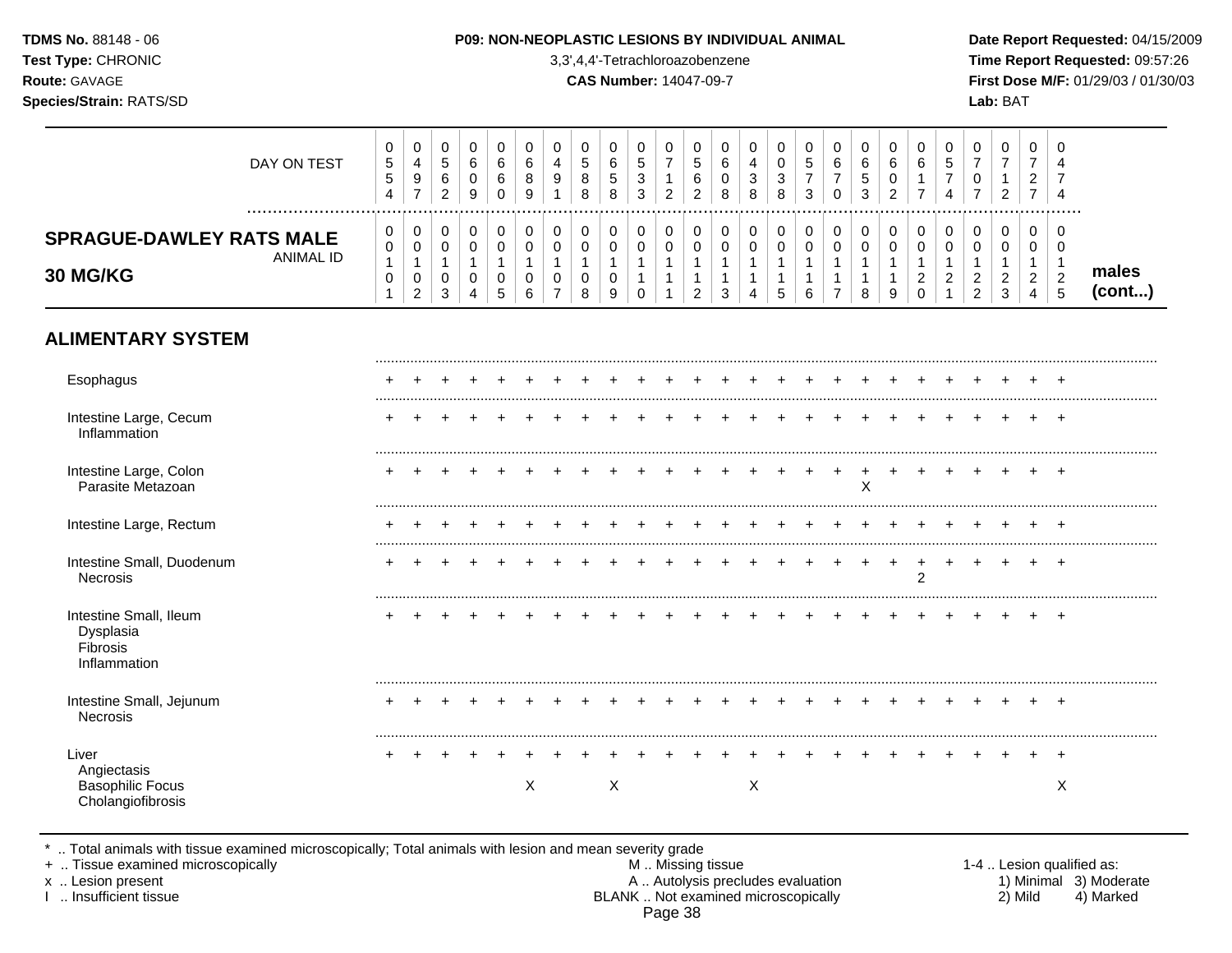#### **TDMS No.** 88148 - 06 **P09: NON-NEOPLASTIC LESIONS BY INDIVIDUAL ANIMAL Date Report Requested:** 04/15/2009

**Test Type:** CHRONIC 3,3',4,4'-Tetrachloroazobenzene **Time Report Requested:** 09:57:26 **Route:** GAVAGE **CAS Number:** 14047-09-7 **First Dose M/F:** 01/29/03 / 01/30/03

| DAY ON TEST<br>.                                                                                                                                                                                                                                                               | 0<br>$\mathbf 5$<br>5<br>$\overline{4}$                     | 0<br>$\overline{4}$<br>$\boldsymbol{9}$<br>$\overline{7}$             | 0<br>$5\phantom{.0}$<br>$\,6\,$<br>$\overline{2}$               | 0<br>$\,6\,$<br>$\mathsf 0$<br>9                                          | 0<br>$\,6\,$<br>6<br>$\mathbf 0$                                                  | 0<br>6<br>8<br>9                                               | 0<br>$\overline{4}$<br>9<br>$\mathbf{1}$                        | 0<br>$\sqrt{5}$<br>$\,8\,$<br>8                              | 0<br>$\,6\,$<br>$\sqrt{5}$<br>8                                | 0<br>$\sqrt{5}$<br>$\ensuremath{\mathsf{3}}$<br>3                         | 0<br>$\boldsymbol{7}$<br>$\mathbf{1}$<br>$\overline{2}$                    | 0<br>$\sqrt{5}$<br>6<br>$\overline{2}$                                     | 0<br>$\,6\,$<br>$\mathbf 0$<br>8                                | 0<br>$\overline{4}$<br>$\mathsf 3$<br>8                                    | 0<br>$\pmb{0}$<br>$\mathfrak{Z}$<br>8                           | 0<br>$5\,$<br>$\overline{7}$<br>3                               | 0<br>$\,6\,$<br>$\overline{7}$<br>$\overline{0}$                                  | 0<br>$\,6\,$<br>$\,$ 5 $\,$<br>3                                  | 0<br>$\,6\,$<br>$\mathbf 0$<br>2                     | 0<br>6<br>$\mathbf{1}$<br>$\overline{7}$                                         | 0<br>$\overline{5}$<br>$\overline{7}$<br>$\overline{4}$                  | $\frac{0}{7}$<br>$\mathsf 0$<br>$\overline{7}$                                 | 0<br>$\overline{7}$<br>$\mathbf{1}$<br>$\overline{2}$ | 0<br>$\overline{7}$<br>$\overline{c}$<br>$\overline{7}$                           | 0<br>$\overline{4}$<br>$\overline{7}$<br>$\overline{4}$ |                 |
|--------------------------------------------------------------------------------------------------------------------------------------------------------------------------------------------------------------------------------------------------------------------------------|-------------------------------------------------------------|-----------------------------------------------------------------------|-----------------------------------------------------------------|---------------------------------------------------------------------------|-----------------------------------------------------------------------------------|----------------------------------------------------------------|-----------------------------------------------------------------|--------------------------------------------------------------|----------------------------------------------------------------|---------------------------------------------------------------------------|----------------------------------------------------------------------------|----------------------------------------------------------------------------|-----------------------------------------------------------------|----------------------------------------------------------------------------|-----------------------------------------------------------------|-----------------------------------------------------------------|-----------------------------------------------------------------------------------|-------------------------------------------------------------------|------------------------------------------------------|----------------------------------------------------------------------------------|--------------------------------------------------------------------------|--------------------------------------------------------------------------------|-------------------------------------------------------|-----------------------------------------------------------------------------------|---------------------------------------------------------|-----------------|
| <b>SPRAGUE-DAWLEY RATS MALE</b><br><b>ANIMAL ID</b><br><b>30 MG/KG</b>                                                                                                                                                                                                         | 0<br>$\pmb{0}$<br>$\mathbf{1}$<br>$\pmb{0}$<br>$\mathbf{1}$ | $\pmb{0}$<br>$\pmb{0}$<br>$\mathbf{1}$<br>$\pmb{0}$<br>$\overline{2}$ | 0<br>$\mathbf 0$<br>$\mathbf{1}$<br>$\mathbf 0$<br>$\mathbf{3}$ | 0<br>$\mathsf{O}\xspace$<br>$\mathbf{1}$<br>$\mathbf 0$<br>$\overline{4}$ | $\mathbf 0$<br>$\mathsf{O}\xspace$<br>$\overline{1}$<br>$\mathbf 0$<br>$\sqrt{5}$ | $\mathbf 0$<br>$\mathbf 0$<br>$\mathbf{1}$<br>$\mathbf 0$<br>6 | $\pmb{0}$<br>0<br>$\mathbf{1}$<br>$\mathbf 0$<br>$\overline{7}$ | $\pmb{0}$<br>$\mathbf 0$<br>$\mathbf{1}$<br>$\mathbf 0$<br>8 | $\mathsf 0$<br>$\mathbf 0$<br>$\mathbf{1}$<br>$\mathbf 0$<br>9 | $\mathbf 0$<br>$\mathbf 0$<br>$\mathbf{1}$<br>$\mathbf{1}$<br>$\mathbf 0$ | $\mathbf 0$<br>$\mathbf 0$<br>$\mathbf{1}$<br>$\mathbf{1}$<br>$\mathbf{1}$ | $\pmb{0}$<br>$\mathbf 0$<br>$\mathbf{1}$<br>$\mathbf{1}$<br>$\overline{2}$ | $\mathbf 0$<br>$\mathbf 0$<br>$\mathbf{1}$<br>$\mathbf{1}$<br>3 | $\pmb{0}$<br>$\mathbf 0$<br>$\mathbf{1}$<br>$\mathbf{1}$<br>$\overline{4}$ | $\mathsf 0$<br>$\mathsf 0$<br>$\mathbf{1}$<br>$\mathbf{1}$<br>5 | $\mathbf 0$<br>$\mathbf 0$<br>$\mathbf{1}$<br>$\mathbf{1}$<br>6 | $\boldsymbol{0}$<br>$\mathbf 0$<br>$\mathbf{1}$<br>$\mathbf{1}$<br>$\overline{7}$ | $\mathbf 0$<br>$\mathbf 0$<br>$\overline{1}$<br>$\mathbf{1}$<br>8 | 0<br>$\mathbf 0$<br>$\mathbf 1$<br>$\mathbf{1}$<br>9 | $\boldsymbol{0}$<br>$\mathsf 0$<br>$\mathbf{1}$<br>$\overline{2}$<br>$\mathbf 0$ | $\pmb{0}$<br>$\pmb{0}$<br>$\mathbf{1}$<br>$\overline{2}$<br>$\mathbf{1}$ | $\mathbf 0$<br>$\mathbf 0$<br>$\mathbf{1}$<br>$\overline{2}$<br>$\overline{2}$ | 0<br>0<br>$\mathbf{1}$<br>$\overline{2}$<br>3         | $\mathbf 0$<br>$\overline{0}$<br>$\mathbf{1}$<br>$\overline{2}$<br>$\overline{4}$ | 0<br>$\mathbf 0$<br>$\mathbf{1}$<br>$\overline{2}$<br>5 | males<br>(cont) |
| <b>Clear Cell Focus</b><br>Degeneration, Cystic<br>Eosinophilic Focus<br>Fatty Change, Focal<br>Fatty Change, Diffuse<br>Hematopoietic Cell Proliferation<br>Hepatodiaphragmatic Nodule<br>Hyperplasia, Nodular<br>Inflammation, Granulomatous<br>Inflammation, Chronic Active | X<br>2<br>3                                                 | 3                                                                     | X<br>$\mathbf 1$                                                | 3                                                                         | X<br>-1<br>$\mathbf{1}$<br>-1                                                     | $\overline{a}$<br>$\mathbf{1}$                                 | $\mathbf{3}$<br>$\overline{2}$                                  | 1<br>3<br>$\mathbf{1}$                                       | $\mathbf 1$                                                    | $\mathbf 1$                                                               | $\overline{2}$                                                             | $\mathbf{1}$                                                               | $\overline{1}$                                                  |                                                                            | $\mathbf{1}$<br>$\mathbf{1}$                                    | $\overline{1}$                                                  | X                                                                                 | $\overline{1}$                                                    | $\mathbf{1}$                                         | 2<br>$\mathbf{1}$                                                                | $\overline{c}$<br>$\overline{2}$                                         | $\overline{2}$<br>1                                                            |                                                       | 3<br>$\mathbf 1$                                                                  |                                                         |                 |
| <b>Mixed Cell Focus</b><br><b>Necrosis</b><br>Pigmentation<br><b>Toxic Hepatopathy</b><br>Bile Duct, Cyst<br><b>Bile Duct, Dilatation</b>                                                                                                                                      |                                                             | 4                                                                     | $\mathbf{1}$                                                    | $\overline{2}$                                                            |                                                                                   |                                                                | $\overline{2}$                                                  | $\mathbf{1}$                                                 |                                                                | 2                                                                         | $\overline{1}$                                                             |                                                                            |                                                                 | 3                                                                          |                                                                 |                                                                 |                                                                                   |                                                                   |                                                      |                                                                                  | $\overline{2}$<br>$\mathbf{1}$                                           | $\overline{1}$                                                                 | 3                                                     |                                                                                   |                                                         |                 |
| <b>Bile Duct, Fibrosis</b><br>Bile Duct, Hyperplasia<br>Centrilobular, Degeneration<br>Hepatocyte, Hypertrophy<br>Hepatocyte, Multinucleated<br>Oval Cell, Hyperplasia                                                                                                         | 3                                                           | $\overline{2}$                                                        | $\overline{c}$<br>$\mathbf{1}$                                  | $\overline{2}$                                                            |                                                                                   | $\mathbf{1}$                                                   | $\mathbf 1$                                                     | $\overline{2}$<br>1                                          | 2<br>$\overline{1}$                                            | $\mathbf{1}$<br>$\overline{2}$                                            | 2                                                                          | $\mathbf{1}$                                                               | $\frac{2}{1}$                                                   |                                                                            |                                                                 |                                                                 | 2                                                                                 | -1                                                                | $\mathbf{1}$                                         | $\mathbf 1$                                                                      | $\overline{2}$                                                           | 2                                                                              | 2<br>3                                                | $\overline{c}$<br>$\mathbf{1}$                                                    |                                                         |                 |
| Oral Mucosa<br>Gingival, Hyperplasia, Cystic Keratinizing<br>Gingival, Hyperplasia, Squamous                                                                                                                                                                                   | 2                                                           | $\mathbf{1}$                                                          | $\mathbf{1}$                                                    |                                                                           | 3<br>$\overline{1}$                                                               | 3                                                              | 3                                                               | 2                                                            | $\overline{c}$<br>$\mathbf{1}$                                 | $\mathbf{1}$<br>$\overline{1}$                                            | $\overline{2}$                                                             | $\mathbf{1}$                                                               | $\overline{2}$                                                  | 1                                                                          |                                                                 |                                                                 | $\mathbf{1}$                                                                      | $\overline{2}$                                                    | $\overline{c}$                                       | $\mathbf{1}$<br>$\overline{c}$                                                   |                                                                          | $\ddot{}$<br>$\overline{c}$<br>$\overline{2}$                                  |                                                       |                                                                                   | $\ddot{}$<br>$\overline{2}$                             |                 |
| Pancreas<br>Atrophy<br>Inflammation<br>Acinus, Hyperplasia                                                                                                                                                                                                                     | 3                                                           | 3                                                                     |                                                                 |                                                                           |                                                                                   |                                                                |                                                                 | $\mathbf{1}$                                                 |                                                                | $\overline{c}$                                                            |                                                                            |                                                                            |                                                                 | 1                                                                          |                                                                 |                                                                 | 1                                                                                 | 1                                                                 |                                                      |                                                                                  |                                                                          | $\overline{2}$                                                                 |                                                       |                                                                                   | $+$                                                     |                 |

\* .. Total animals with tissue examined microscopically; Total animals with lesion and mean severity grade

+ .. Tissue examined microscopically M .. Missing tissue 1-4 .. Lesion qualified as:

- x .. Lesion present **A .. Autolysis precludes evaluation** A .. Autolysis precludes evaluation 1) Minimal 3) Moderate I .. Insufficient tissue BLANK .. Not examined microscopically 2) Mild 4) Marked Page 39
-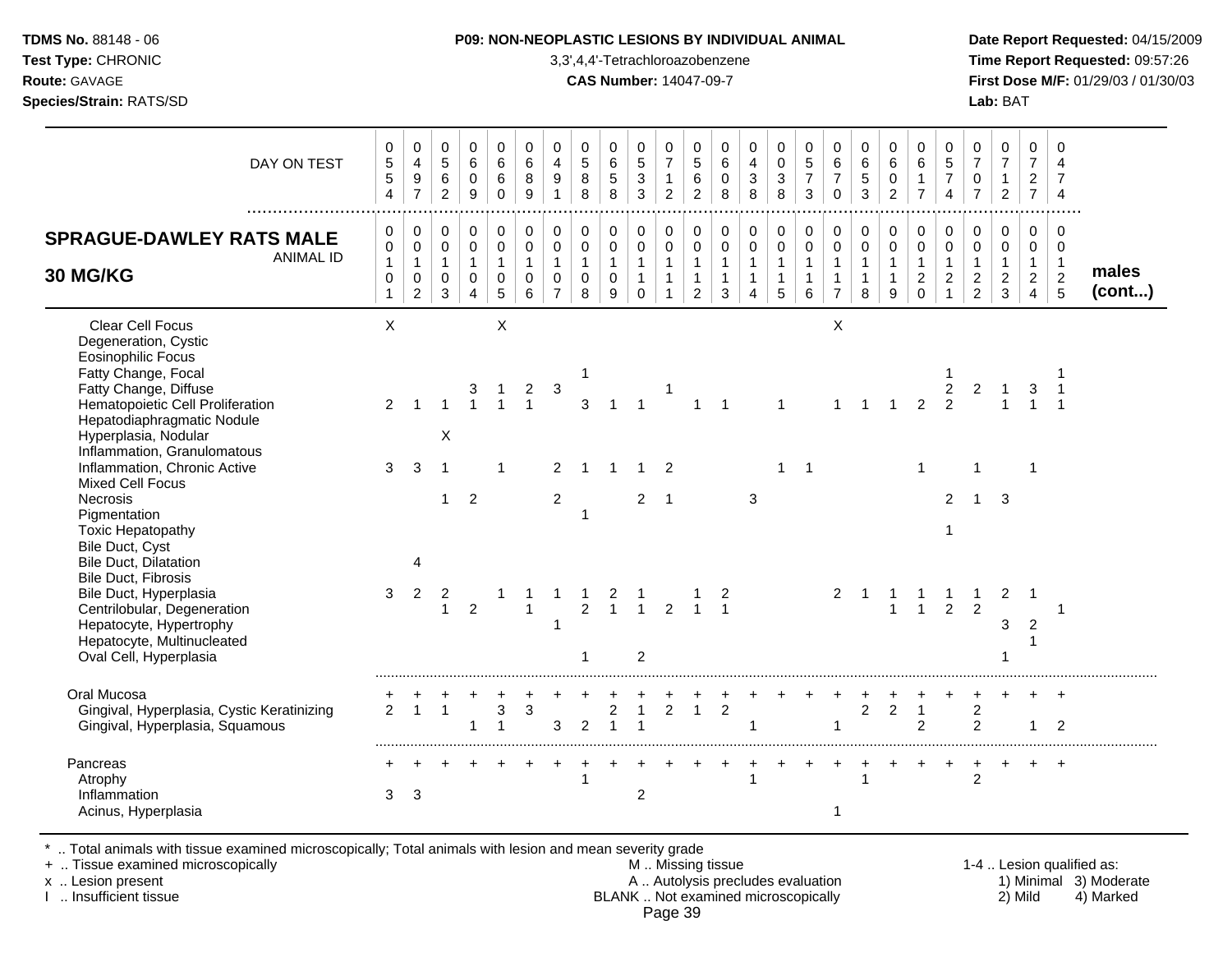| <b>TDMS No. 88148 - 06</b>     | <b>P09: NON-NEOPLASTIC LESIONS BY INDIVIDUAL ANIMAL</b> | Date Repo         |
|--------------------------------|---------------------------------------------------------|-------------------|
| <b>Test Type: CHRONIC</b>      | 3,3',4,4'-Tetrachloroazobenzene                         | Time Rep          |
| <b>Route: GAVAGE</b>           | <b>CAS Number: 14047-09-7</b>                           | <b>First Dose</b> |
| <b>Species/Strain: RATS/SD</b> |                                                         | <b>Lab:</b> BAT   |

**Time Report Requested:** 09:57:26 **CAS Number:** 14047-09-7 **First Dose M/F:** 01/29/03 / 01/30/03

| DAY ON TEST<br>.                                                                                     | 0<br>$\,$ 5 $\,$<br>$\,$ 5 $\,$<br>$\overline{4}$     | 0<br>4<br>$\boldsymbol{9}$<br>$\overline{7}$  | $\mathbf 0$<br>$\,$ 5 $\,$<br>6<br>$\overline{c}$   | $\mathbf 0$<br>6<br>0<br>$\boldsymbol{9}$            | $\mathbf 0$<br>$\,6\,$<br>6<br>$\mathbf 0$    | 0<br>6<br>8<br>9                                  | $\Omega$<br>4<br>9                                      | 0<br>$\,$ 5 $\,$<br>$\bf 8$<br>8 | 0<br>6<br>$\sqrt{5}$<br>8                  | 0<br>$\,$ 5 $\,$<br>$\sqrt{3}$<br>3                             | 0<br>$\overline{7}$<br>$\mathbf{1}$<br>$\overline{c}$              | 0<br>5<br>6<br>$\overline{c}$                                      | 0<br>6<br>0<br>8                            | 0<br>4<br>3<br>8                                      | 0<br>0<br>3<br>8                            | 0<br>$\,$ 5 $\,$<br>$\boldsymbol{7}$<br>$\mathbf{3}$                      | 0<br>6<br>$\overline{7}$<br>$\Omega$                               | 0<br>6<br>5<br>3                                     | 0<br>6<br>0<br>$\overline{c}$                      | 0<br>6<br>$\mathbf{1}$<br>$\overline{7}$                | 0<br>$\sqrt{5}$<br>$\overline{7}$<br>$\overline{\mathbf{4}}$                     | 0<br>$\overline{7}$<br>0<br>$\overline{7}$                           | 0<br>$\boldsymbol{7}$<br>$\mathbf{1}$<br>$\overline{c}$              | 0<br>$\overline{7}$<br>$\overline{2}$<br>$\overline{7}$              | 0<br>4<br>7<br>$\overline{4}$                                    |                 |
|------------------------------------------------------------------------------------------------------|-------------------------------------------------------|-----------------------------------------------|-----------------------------------------------------|------------------------------------------------------|-----------------------------------------------|---------------------------------------------------|---------------------------------------------------------|----------------------------------|--------------------------------------------|-----------------------------------------------------------------|--------------------------------------------------------------------|--------------------------------------------------------------------|---------------------------------------------|-------------------------------------------------------|---------------------------------------------|---------------------------------------------------------------------------|--------------------------------------------------------------------|------------------------------------------------------|----------------------------------------------------|---------------------------------------------------------|----------------------------------------------------------------------------------|----------------------------------------------------------------------|----------------------------------------------------------------------|----------------------------------------------------------------------|------------------------------------------------------------------|-----------------|
| <b>SPRAGUE-DAWLEY RATS MALE</b><br><b>ANIMAL ID</b><br>30 MG/KG                                      | 0<br>$\mathbf 0$<br>$\mathbf{1}$<br>0<br>$\mathbf{1}$ | 0<br>0<br>$\mathbf{1}$<br>0<br>$\overline{c}$ | $\pmb{0}$<br>0<br>$\mathbf{1}$<br>0<br>$\mathbf{3}$ | $\mathbf 0$<br>$\mathbf 0$<br>$\mathbf{1}$<br>0<br>4 | 0<br>0<br>$\mathbf{1}$<br>0<br>$\overline{5}$ | $\mathbf 0$<br>$\Omega$<br>$\mathbf{1}$<br>0<br>6 | 0<br>$\mathbf 0$<br>$\mathbf{1}$<br>0<br>$\overline{7}$ | 0<br>$\mathbf 0$<br>0<br>8       | 0<br>$\mathbf 0$<br>$\mathbf{1}$<br>0<br>9 | 0<br>$\mathbf 0$<br>$\mathbf{1}$<br>$\mathbf{1}$<br>$\mathbf 0$ | 0<br>$\mathbf 0$<br>$\overline{1}$<br>$\mathbf{1}$<br>$\mathbf{1}$ | 0<br>$\mathbf 0$<br>$\mathbf{1}$<br>$\mathbf{1}$<br>$\overline{2}$ | 0<br>0<br>$\mathbf{1}$<br>$\mathbf{1}$<br>3 | 0<br>$\mathbf 0$<br>$\mathbf{1}$<br>$\mathbf{1}$<br>4 | 0<br>0<br>$\mathbf{1}$<br>$\mathbf{1}$<br>5 | $\mathbf 0$<br>$\mathsf{O}\xspace$<br>$\overline{1}$<br>$\mathbf{1}$<br>6 | 0<br>$\mathbf 0$<br>$\mathbf{1}$<br>$\mathbf{1}$<br>$\overline{7}$ | $\mathbf 0$<br>$\mathbf 0$<br>1<br>$\mathbf{1}$<br>8 | $\pmb{0}$<br>$\mathbf 0$<br>1<br>$\mathbf{1}$<br>9 | 0<br>0<br>$\mathbf{1}$<br>$\overline{c}$<br>$\mathbf 0$ | $\mathbf 0$<br>$\mathbf 0$<br>$\overline{1}$<br>$\overline{c}$<br>$\overline{1}$ | 0<br>$\mathbf 0$<br>$\mathbf{1}$<br>$\overline{2}$<br>$\overline{2}$ | 0<br>$\mathbf 0$<br>$\mathbf{1}$<br>$\overline{c}$<br>$\mathfrak{Z}$ | 0<br>$\mathbf 0$<br>$\mathbf{1}$<br>$\overline{2}$<br>$\overline{4}$ | $\Omega$<br>$\mathbf 0$<br>$\mathbf{1}$<br>$\boldsymbol{2}$<br>5 | males<br>(cont) |
| Acinus, Vacuolization Cytoplasmic                                                                    |                                                       |                                               | 1                                                   | -1                                                   |                                               | $\overline{2}$                                    | -1                                                      | $\overline{2}$                   | $\overline{2}$                             |                                                                 |                                                                    | 1                                                                  |                                             |                                                       | 1                                           |                                                                           | 1                                                                  | $\mathbf 1$                                          |                                                    | 3                                                       | -1                                                                               | $\mathbf 1$                                                          |                                                                      | 3                                                                    |                                                                  |                 |
| Salivary Glands<br>Cyst                                                                              | M                                                     | $\div$<br>4                                   |                                                     |                                                      |                                               |                                                   |                                                         |                                  |                                            |                                                                 |                                                                    |                                                                    |                                             |                                                       |                                             |                                                                           |                                                                    |                                                      |                                                    |                                                         |                                                                                  |                                                                      |                                                                      |                                                                      | $\overline{+}$                                                   |                 |
| Stomach, Forestomach<br>Inflammation<br>Mineralization<br><b>Necrosis</b><br>Epithelium, Hyperplasia | 3                                                     | 2                                             | 3                                                   |                                                      | $\mathbf{1}$                                  |                                                   | 4                                                       | 3                                | 2                                          | 1                                                               | 2                                                                  | -1                                                                 | $\overline{1}$                              | $\overline{1}$                                        |                                             | $\overline{2}$                                                            | -1                                                                 | 2                                                    | 1                                                  | $\mathbf 1$<br>2                                        |                                                                                  | 2                                                                    | 4                                                                    | -1                                                                   | $\pm$<br>2                                                       |                 |
| Stomach, Glandular<br>Inflammation<br>Mineralization<br>Necrosis                                     |                                                       |                                               |                                                     |                                                      |                                               |                                                   |                                                         |                                  |                                            |                                                                 |                                                                    |                                                                    |                                             |                                                       |                                             |                                                                           |                                                                    |                                                      |                                                    |                                                         |                                                                                  |                                                                      | $\overline{c}$<br>$\overline{2}$                                     |                                                                      | $\overline{+}$                                                   |                 |
| Tooth<br>Peridontal Tissue, Inflammation                                                             |                                                       | $\mathbf{1}$                                  | $\mathbf{1}$                                        | $\mathbf{1}$                                         | $\overline{2}$                                | $\overline{2}$                                    |                                                         | $\overline{2}$                   | $\overline{2}$                             |                                                                 |                                                                    | $\mathbf{1}$                                                       | -1                                          |                                                       |                                             |                                                                           | $\mathbf{1}$                                                       | $\overline{1}$                                       |                                                    |                                                         |                                                                                  |                                                                      | $\ddot{}$                                                            |                                                                      | $\ddot{}$<br>$\mathbf 1$                                         |                 |
| <b>CARDIOVASCULAR SYSTEM</b>                                                                         |                                                       |                                               |                                                     |                                                      |                                               |                                                   |                                                         |                                  |                                            |                                                                 |                                                                    |                                                                    |                                             |                                                       |                                             |                                                                           |                                                                    |                                                      |                                                    |                                                         |                                                                                  |                                                                      |                                                                      |                                                                      |                                                                  |                 |
| <b>Blood Vessel</b><br>Inflammation<br>Mineralization                                                | 4                                                     | $\overline{2}$                                | 3                                                   | $\mathcal{P}$                                        |                                               | 1                                                 |                                                         | 3                                | $\mathbf{1}$                               | $\overline{4}$                                                  | $\overline{1}$                                                     | $\mathbf{1}$                                                       | $\overline{4}$                              |                                                       |                                             | $\overline{2}$                                                            | $\overline{2}$                                                     | $\overline{2}$                                       | 3                                                  | $\Delta$                                                | $\overline{2}$                                                                   |                                                                      |                                                                      |                                                                      | $\ddot{}$<br>$\overline{2}$                                      |                 |
| Heart<br>Cardiomyopathy<br>Inflammation                                                              | $\mathcal{P}$                                         | $\overline{1}$                                | $\overline{2}$<br>1                                 | 2                                                    |                                               |                                                   |                                                         | $\mathcal{P}$                    | $\mathcal{P}$                              |                                                                 | 2                                                                  | $\overline{1}$                                                     | $\mathfrak{p}$                              | $\mathcal{P}$                                         |                                             | $\overline{2}$                                                            | 2                                                                  | $\overline{2}$                                       | $\mathcal{P}$                                      | 2                                                       | $\overline{1}$                                                                   | $\overline{2}$                                                       |                                                                      | $\mathbf{1}$                                                         | $\ddot{}$<br>3                                                   |                 |

+ .. Tissue examined microscopically M .. Missing tissue 1-4 .. Lesion qualified as: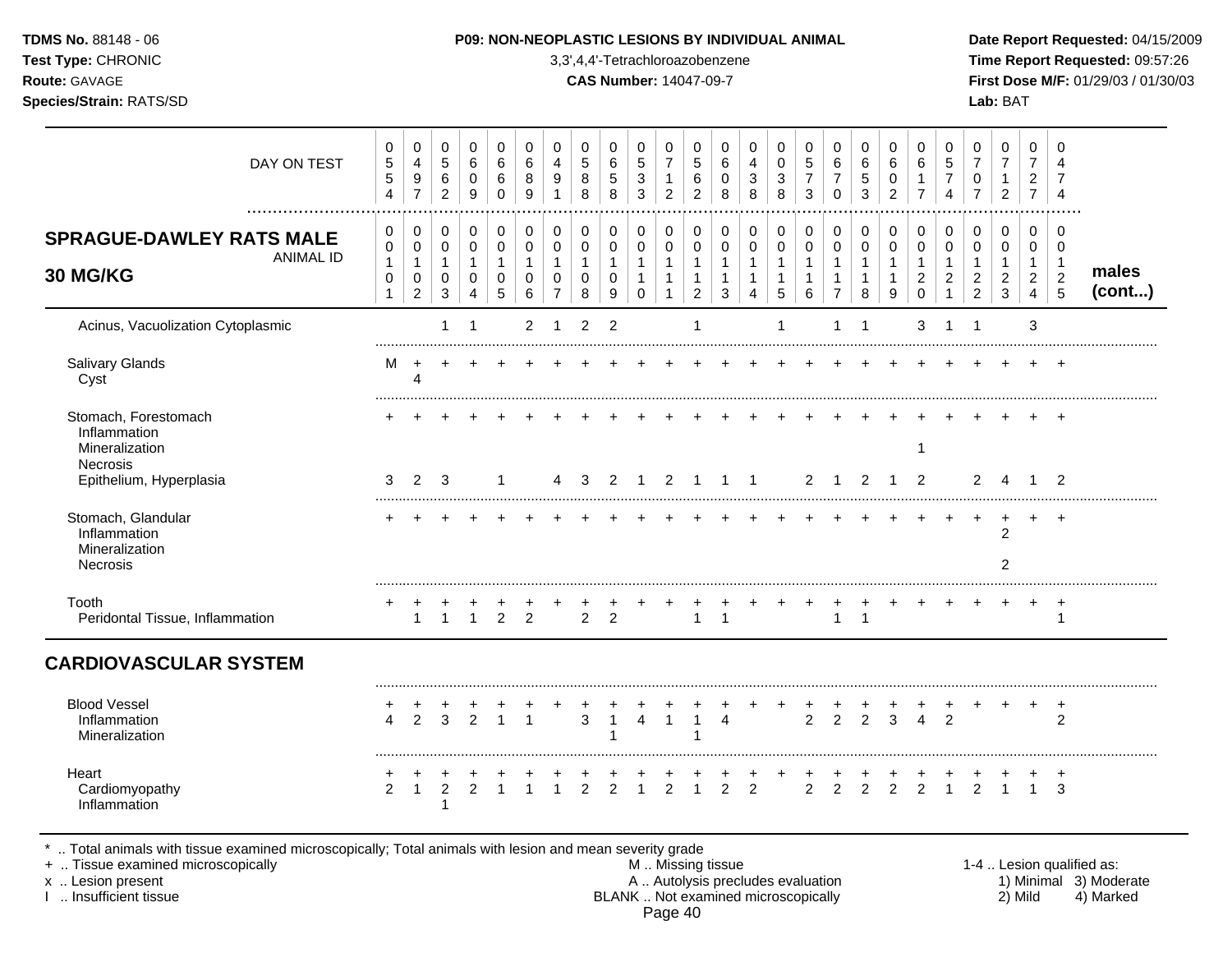| TDMS No. 88148 - 06<br>Test Type: CHRONIC<br>Route: GAVAGE<br>Species/Strain: RATS/SD                                                                |                                                  |                                                                     |                                                    |                                                                         |                                                          |                                                              |                                                                                           |                                                              | 3,3',4,4'-Tetrachloroazobenzene<br><b>CAS Number: 14047-09-7</b> |                                                                      |                                                                                  |                                                                            |                                                                 |                                                                          |                                                       | P09: NON-NEOPLASTIC LESIONS BY INDIVIDUAL ANIMAL              |                                                                              |                                                             |                                                             |                                                                             |                                                                            |                                                                                  | Lab: BAT                                                        |                                                                      |                                                                     | Date Report Requested: 04/15/2009<br>Time Report Requested: 09:57:26<br>First Dose M/F: 01/29/03 / 01/30/03 |
|------------------------------------------------------------------------------------------------------------------------------------------------------|--------------------------------------------------|---------------------------------------------------------------------|----------------------------------------------------|-------------------------------------------------------------------------|----------------------------------------------------------|--------------------------------------------------------------|-------------------------------------------------------------------------------------------|--------------------------------------------------------------|------------------------------------------------------------------|----------------------------------------------------------------------|----------------------------------------------------------------------------------|----------------------------------------------------------------------------|-----------------------------------------------------------------|--------------------------------------------------------------------------|-------------------------------------------------------|---------------------------------------------------------------|------------------------------------------------------------------------------|-------------------------------------------------------------|-------------------------------------------------------------|-----------------------------------------------------------------------------|----------------------------------------------------------------------------|----------------------------------------------------------------------------------|-----------------------------------------------------------------|----------------------------------------------------------------------|---------------------------------------------------------------------|-------------------------------------------------------------------------------------------------------------|
| DAY ON TEST                                                                                                                                          | $\mathbf 0$<br>$\sqrt{5}$<br>5<br>$\overline{4}$ | $\mathsf 0$<br>$\overline{4}$<br>$\boldsymbol{9}$<br>$\overline{7}$ | $\mathsf 0$<br>5<br>6<br>$\overline{2}$            | $\pmb{0}$<br>$\,6\,$<br>$\pmb{0}$<br>$\boldsymbol{9}$                   | $\pmb{0}$<br>$\,6\,$<br>$\,6\,$<br>$\mathbf 0$           | $\mathbf 0$<br>$\,6\,$<br>$\bf 8$<br>$\overline{9}$          | $\pmb{0}$<br>$\overline{4}$<br>$\boldsymbol{9}$<br>$\overline{1}$                         | $\mathbf 0$<br>$\overline{5}$<br>8<br>$\,8\,$                | $\mathbf 0$<br>6<br>$\sqrt{5}$<br>8                              | $\pmb{0}$<br>5<br>$\sqrt{3}$<br>$\mathbf{3}$                         | $\pmb{0}$<br>$\overline{7}$<br>$\mathbf{1}$<br>$\overline{2}$                    | $\mathbf 0$<br>5<br>6<br>$\overline{c}$                                    | $\pmb{0}$<br>6<br>$\mathbf 0$<br>8                              | $\pmb{0}$<br>$\overline{4}$<br>$\sqrt{3}$<br>8                           | $\mathbf 0$<br>$\mathbf 0$<br>3<br>8                  | 0<br>$\sqrt{5}$<br>$\boldsymbol{7}$<br>3                      | $\mathbf 0$<br>6<br>7<br>$\mathbf 0$                                         | 0<br>$\,6\,$<br>$\sqrt{5}$<br>$\mathbf{3}$                  | $\pmb{0}$<br>$\,6\,$<br>$\pmb{0}$<br>$\overline{a}$         | $\mathbf 0$<br>$\,6\,$<br>$\mathbf{1}$<br>$\overline{7}$                    | $\mathbf 0$<br>$\sqrt{5}$<br>$\boldsymbol{7}$<br>$\overline{4}$            | $\pmb{0}$<br>$\overline{7}$<br>$\mathbf 0$<br>$\overline{7}$                     | $\mathbf 0$<br>$\overline{7}$<br>$\mathbf{1}$<br>$\overline{2}$ | $\pmb{0}$<br>$\overline{7}$<br>$\overline{c}$<br>$\overline{7}$      | $\Omega$<br>$\overline{4}$<br>$\overline{7}$<br>$\overline{4}$      |                                                                                                             |
| <br><b>SPRAGUE-DAWLEY RATS MALE</b><br><b>ANIMAL ID</b><br>30 MG/KG                                                                                  | 0<br>0<br>$\mathbf{1}$<br>0<br>$\mathbf{1}$      | 0<br>$\mathbf 0$<br>$\mathbf{1}$<br>$\mathsf 0$<br>$\overline{2}$   | 0<br>$\mathsf 0$<br>$\mathbf{1}$<br>$\pmb{0}$<br>3 | $\mathbf 0$<br>$\pmb{0}$<br>$\mathbf{1}$<br>$\pmb{0}$<br>$\overline{4}$ | $\pmb{0}$<br>$\pmb{0}$<br>$\mathbf{1}$<br>$\pmb{0}$<br>5 | $\mathbf 0$<br>$\mathsf 0$<br>$\mathbf{1}$<br>$\pmb{0}$<br>6 | $\pmb{0}$<br>$\mathsf{O}\xspace$<br>$\mathbf{1}$<br>$\mathsf{O}\xspace$<br>$\overline{7}$ | $\mathbf 0$<br>$\mathbf 0$<br>$\mathbf{1}$<br>$\pmb{0}$<br>8 | $\mathbf 0$<br>$\mathbf 0$<br>$\mathbf{1}$<br>$\pmb{0}$<br>9     | $\pmb{0}$<br>$\mathbf 0$<br>$\mathbf{1}$<br>$\mathbf{1}$<br>$\Omega$ | $\pmb{0}$<br>$\mathsf{O}\xspace$<br>$\mathbf{1}$<br>$\mathbf{1}$<br>$\mathbf{1}$ | $\mathbf 0$<br>$\pmb{0}$<br>$\mathbf{1}$<br>$\mathbf{1}$<br>$\overline{2}$ | $\mathbf 0$<br>$\mathsf 0$<br>$\mathbf{1}$<br>$\mathbf{1}$<br>3 | $\pmb{0}$<br>$\pmb{0}$<br>$\mathbf{1}$<br>$\mathbf{1}$<br>$\overline{4}$ | 0<br>$\mathbf 0$<br>$\mathbf{1}$<br>$\mathbf{1}$<br>5 | $\pmb{0}$<br>$\mathsf 0$<br>$\mathbf{1}$<br>$\mathbf{1}$<br>6 | $\mathbf 0$<br>$\mathsf 0$<br>$\mathbf{1}$<br>$\mathbf{1}$<br>$\overline{7}$ | $\pmb{0}$<br>$\pmb{0}$<br>$\mathbf{1}$<br>$\mathbf{1}$<br>8 | $\pmb{0}$<br>$\pmb{0}$<br>$\mathbf{1}$<br>$\mathbf{1}$<br>9 | $\mathsf 0$<br>$\mathbf 0$<br>$\mathbf{1}$<br>$\overline{2}$<br>$\mathbf 0$ | $\mathbf 0$<br>$\mathbf 0$<br>$\mathbf{1}$<br>$\sqrt{2}$<br>$\overline{1}$ | $\mathbf 0$<br>$\mathbf 0$<br>$\mathbf{1}$<br>$\boldsymbol{2}$<br>$\overline{2}$ | $\pmb{0}$<br>$\mathbf 0$<br>$\mathbf{1}$<br>$\sqrt{2}$<br>3     | 0<br>$\mathbf 0$<br>$\mathbf{1}$<br>$\overline{2}$<br>$\overline{4}$ | $\mathbf 0$<br>$\mathbf 0$<br>$\overline{1}$<br>$\overline{2}$<br>5 | males<br>(cont)                                                                                             |
| Mineralization<br>Thrombosis                                                                                                                         |                                                  |                                                                     |                                                    | $\sqrt{3}$                                                              |                                                          |                                                              |                                                                                           |                                                              |                                                                  |                                                                      |                                                                                  |                                                                            |                                                                 |                                                                          |                                                       |                                                               |                                                                              |                                                             |                                                             |                                                                             |                                                                            | $\mathbf{1}$                                                                     | $\mathbf{1}$                                                    |                                                                      |                                                                     |                                                                                                             |
| <b>ENDOCRINE SYSTEM</b>                                                                                                                              |                                                  |                                                                     |                                                    |                                                                         |                                                          |                                                              |                                                                                           |                                                              |                                                                  |                                                                      |                                                                                  |                                                                            |                                                                 |                                                                          |                                                       |                                                               |                                                                              |                                                             |                                                             |                                                                             |                                                                            |                                                                                  |                                                                 |                                                                      |                                                                     |                                                                                                             |
| <b>Adrenal Cortex</b><br>Angiectasis<br>Degeneration<br>Hypertrophy<br><b>Necrosis</b><br>Vacuolization Cytoplasmic<br>Zona Fasciculata, Hyperplasia | -1<br>-1                                         | $\overline{2}$                                                      | $\overline{2}$<br>$\overline{c}$<br>1              | $\overline{1}$                                                          | $\mathbf{1}$<br>$\overline{2}$                           | $\overline{2}$<br>-1                                         | $\overline{2}$<br>$\overline{2}$                                                          | -1<br>$\overline{\mathbf{c}}$<br>2                           | 3<br>$\overline{1}$<br>$\overline{1}$                            | $\overline{1}$                                                       | $\mathbf{1}$<br>$\mathbf{1}$<br>3                                                | $\overline{a}$<br>$\mathbf{1}$                                             | $\mathbf{1}$<br>$\overline{4}$                                  | $\overline{1}$<br>$\overline{2}$                                         |                                                       | $\mathbf{1}$                                                  | $\overline{1}$<br>$\mathbf{1}$                                               | $\mathbf{1}$<br>$\overline{2}$<br>2                         | $\mathbf{3}$                                                | $\overline{1}$<br>2<br>$\mathbf{1}$                                         | $\overline{1}$                                                             | $\overline{1}$                                                                   | $\overline{1}$<br>$\overline{2}$                                | $\overline{2}$<br>$\overline{2}$                                     |                                                                     |                                                                                                             |
| Adrenal Medulla<br>Hyperplasia                                                                                                                       |                                                  |                                                                     |                                                    |                                                                         |                                                          |                                                              |                                                                                           |                                                              |                                                                  |                                                                      |                                                                                  |                                                                            |                                                                 |                                                                          |                                                       |                                                               | $\ddot{}$                                                                    | 4                                                           | $\ddot{}$                                                   | $+$                                                                         |                                                                            |                                                                                  |                                                                 | $+$                                                                  | $+$                                                                 |                                                                                                             |
| Islets, Pancreatic                                                                                                                                   |                                                  |                                                                     |                                                    |                                                                         |                                                          |                                                              |                                                                                           |                                                              |                                                                  |                                                                      |                                                                                  |                                                                            | $+$                                                             |                                                                          | $+$                                                   | $+$                                                           | $+$                                                                          | $+$                                                         | $+$                                                         |                                                                             |                                                                            |                                                                                  |                                                                 |                                                                      |                                                                     |                                                                                                             |
| Parathyroid Gland<br>Hyperplasia                                                                                                                     | $\ddot{}$                                        | $\ddot{}$<br>$\overline{c}$                                         | $\ddot{}$<br>$\overline{1}$                        | $\pm$                                                                   |                                                          |                                                              | $\ddot{}$                                                                                 | $\overline{+}$<br>$\overline{c}$                             |                                                                  |                                                                      | $+$                                                                              | $\ddot{}$                                                                  | $+$                                                             |                                                                          | м                                                     | $+$                                                           | $+$                                                                          | $+$                                                         | $+$                                                         | $+$<br>$\overline{c}$                                                       | $+$                                                                        | $+$                                                                              | M                                                               | $+$                                                                  | $+$                                                                 |                                                                                                             |
| <b>Pituitary Gland</b><br>Pars Distalis, Hyperplasia                                                                                                 | $\ddot{}$                                        | $\ddot{}$                                                           | $+$                                                | $\ddot{}$<br>2                                                          | 1                                                        |                                                              |                                                                                           |                                                              | $\mathbf{1}$                                                     |                                                                      | $\ddot{}$<br>$\mathbf{1}$                                                        | $\overline{1}$                                                             | $+$                                                             |                                                                          | $+$                                                   | $+$                                                           | $+$                                                                          | $\ddot{}$<br>1                                              | $\ddot{}$                                                   | $+$<br>$\mathbf{1}$                                                         | $+$                                                                        | $+$                                                                              | $+$                                                             | $+$                                                                  | $+$                                                                 |                                                                                                             |
| <b>Thyroid Gland</b><br>Atrophy<br>Inflammation<br>C-cell, Hyperplasia                                                                               |                                                  | $\div$                                                              | $\div$                                             | $\div$                                                                  |                                                          |                                                              | 3                                                                                         |                                                              |                                                                  |                                                                      |                                                                                  |                                                                            |                                                                 |                                                                          |                                                       |                                                               |                                                                              |                                                             |                                                             |                                                                             |                                                                            | -1                                                                               | $\ddot{}$                                                       | $+$<br>3<br>3                                                        | $+$                                                                 |                                                                                                             |

\* .. Total animals with tissue examined microscopically; Total animals with lesion and mean severity grade

+ .. Tissue examined microscopically M .. Missing tissue 1-4 .. Lesion qualified as: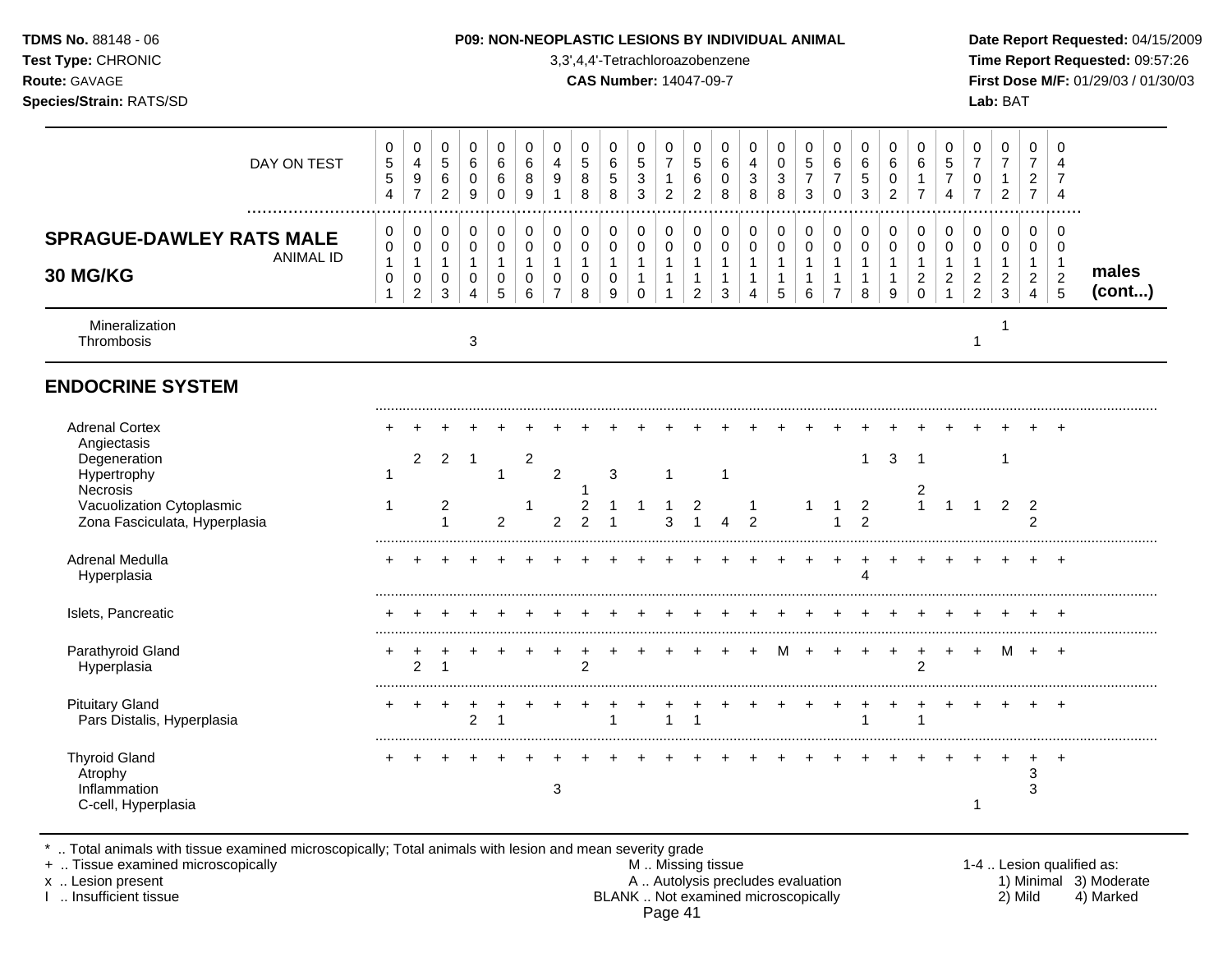| TDMS No. 88148 - 06<br>Test Type: CHRONIC<br>Route: GAVAGE<br>Species/Strain: RATS/SD |                            |                                                       |                                                   | P09: NON-NEOPLASTIC LESIONS BY INDIVIDUAL ANIMAL |                            |                                          |                                                       |                               | 3,3',4,4'-Tetrachloroazobenzene<br><b>CAS Number: 14047-09-7</b> |                                                                       |                                                                  |                                                                |                                  |                               |                                         |                           |                                    |                                  |                                 |                                                                 |                                                          |                                                            | Lab: BAT                                        |                                                                      |                                                   | Date Report Requested: 04/15/2009<br>Time Report Requested: 09:57:26<br>First Dose M/F: 01/29/03 / 01/30/03 |
|---------------------------------------------------------------------------------------|----------------------------|-------------------------------------------------------|---------------------------------------------------|--------------------------------------------------|----------------------------|------------------------------------------|-------------------------------------------------------|-------------------------------|------------------------------------------------------------------|-----------------------------------------------------------------------|------------------------------------------------------------------|----------------------------------------------------------------|----------------------------------|-------------------------------|-----------------------------------------|---------------------------|------------------------------------|----------------------------------|---------------------------------|-----------------------------------------------------------------|----------------------------------------------------------|------------------------------------------------------------|-------------------------------------------------|----------------------------------------------------------------------|---------------------------------------------------|-------------------------------------------------------------------------------------------------------------|
| DAY ON TEST                                                                           | 0<br>$\mathbf 5$<br>5<br>4 | 0<br>$\overline{4}$<br>9<br>$\overline{7}$            | 0<br>$\,$ 5 $\,$<br>6<br>$\overline{c}$           | 0<br>6<br>0<br>9                                 | 0<br>6<br>6<br>$\mathbf 0$ | 0<br>$\,6$<br>8<br>9                     | 0<br>$\overline{\mathbf{4}}$<br>9<br>$\mathbf{1}$     | 0<br>$\mathbf 5$<br>8<br>8    | 0<br>6<br>$\sqrt{5}$<br>8                                        | 0<br>$\,$ 5 $\,$<br>$\ensuremath{\mathsf{3}}$<br>$\sqrt{3}$           | 0<br>$\boldsymbol{7}$<br>$\mathbf{1}$<br>$\overline{2}$          | 0<br>$\overline{5}$<br>$\,6$<br>$\overline{2}$                 | 0<br>6<br>0<br>$\,8\,$           | 0<br>4<br>3<br>8              | 0<br>$\pmb{0}$<br>$\sqrt{3}$<br>$\,8\,$ | 0<br>$\sqrt{5}$<br>7<br>3 | 0<br>6<br>0                        | 0<br>6<br>5<br>3                 | 0<br>6<br>0<br>$\overline{c}$   | 0<br>$\,6\,$<br>$\mathbf{1}$<br>$\overline{7}$                  | 0<br>$\mathbf 5$<br>7<br>$\overline{4}$                  | 0<br>7<br>0<br>$\overline{7}$                              | 0<br>$\overline{7}$<br>$\overline{2}$           | 0<br>$\overline{7}$<br>$\overline{a}$<br>$\overline{7}$              | $\Omega$<br>$\overline{A}$<br>7<br>$\overline{4}$ |                                                                                                             |
| <b>SPRAGUE-DAWLEY RATS MALE</b><br><b>ANIMAL ID</b><br>30 MG/KG                       | 0<br>0<br>1<br>0<br>1      | 0<br>$\pmb{0}$<br>$\mathbf{1}$<br>0<br>$\overline{c}$ | 0<br>$\pmb{0}$<br>$\mathbf{1}$<br>0<br>$\sqrt{3}$ | 0<br>0<br>1<br>0<br>4                            | 0<br>0<br>1<br>0<br>5      | 0<br>$\pmb{0}$<br>$\mathbf{1}$<br>0<br>6 | 0<br>$\pmb{0}$<br>$\mathbf{1}$<br>0<br>$\overline{7}$ | 0<br>$\pmb{0}$<br>1<br>0<br>8 | 0<br>0<br>$\mathbf 1$<br>0<br>9                                  | $\pmb{0}$<br>$\pmb{0}$<br>$\mathbf{1}$<br>$\mathbf{1}$<br>$\mathbf 0$ | 0<br>$\pmb{0}$<br>$\overline{1}$<br>$\mathbf{1}$<br>$\mathbf{1}$ | 0<br>$\pmb{0}$<br>$\mathbf 1$<br>$\mathbf 1$<br>$\overline{2}$ | 0<br>0<br>$\mathbf{1}$<br>1<br>3 | 0<br>$\pmb{0}$<br>1<br>1<br>4 | 0<br>$\pmb{0}$<br>1<br>1<br>5           | 0<br>0<br>1<br>1<br>6     | 0<br>0<br>1<br>1<br>$\overline{7}$ | 0<br>0<br>1<br>$\mathbf{1}$<br>8 | 0<br>0<br>1<br>$\mathbf 1$<br>9 | 0<br>$\pmb{0}$<br>$\mathbf{1}$<br>$\overline{c}$<br>$\mathbf 0$ | 0<br>0<br>$\mathbf{1}$<br>$\overline{c}$<br>$\mathbf{1}$ | 0<br>0<br>$\mathbf{1}$<br>$\overline{c}$<br>$\overline{2}$ | $\pmb{0}$<br>$\pmb{0}$<br>$\boldsymbol{2}$<br>3 | 0<br>$\mathbf 0$<br>$\mathbf{1}$<br>$\overline{c}$<br>$\overline{4}$ | 0<br>0<br>$\overline{1}$<br>$\frac{2}{5}$         | males<br>(cont)                                                                                             |
| Follicular Cell, Hyperplasia<br>Follicular Cell, Hypertrophy                          |                            |                                                       | 4                                                 |                                                  |                            |                                          | 4                                                     |                               | 3                                                                | $\overline{c}$<br>3                                                   |                                                                  |                                                                |                                  |                               | $\overline{c}$                          |                           |                                    |                                  |                                 |                                                                 |                                                          |                                                            |                                                 | 2<br>4                                                               |                                                   |                                                                                                             |
| <b>GENERAL BODY SYSTEM</b>                                                            |                            |                                                       |                                                   |                                                  |                            |                                          |                                                       |                               |                                                                  |                                                                       |                                                                  |                                                                |                                  |                               |                                         |                           |                                    |                                  |                                 |                                                                 |                                                          |                                                            |                                                 |                                                                      |                                                   |                                                                                                             |
| <b>Tissue NOS</b>                                                                     |                            |                                                       |                                                   |                                                  |                            |                                          |                                                       |                               |                                                                  |                                                                       | $\ddot{}$                                                        |                                                                |                                  | $\ddot{}$                     |                                         |                           |                                    |                                  |                                 |                                                                 |                                                          |                                                            |                                                 |                                                                      |                                                   |                                                                                                             |
| <b>GENITAL SYSTEM</b>                                                                 |                            |                                                       |                                                   |                                                  |                            |                                          |                                                       |                               |                                                                  |                                                                       |                                                                  |                                                                |                                  |                               |                                         |                           |                                    |                                  |                                 |                                                                 |                                                          |                                                            |                                                 |                                                                      |                                                   |                                                                                                             |
| <b>Coagulating Gland</b><br>Inflammation                                              |                            |                                                       |                                                   |                                                  |                            |                                          |                                                       | $\ddot{}$                     | $\ddot{}$<br>2                                                   |                                                                       |                                                                  |                                                                |                                  |                               |                                         |                           | $+$                                | $+$                              | $+$                             | $^{+}$<br>3                                                     | $+$                                                      |                                                            |                                                 |                                                                      | $+$                                               |                                                                                                             |
| Epididymis<br>Granuloma Sperm                                                         |                            | $\overline{a}$<br>3                                   |                                                   |                                                  |                            |                                          |                                                       |                               |                                                                  |                                                                       |                                                                  |                                                                | +                                | Δ                             | $\ddot{}$                               |                           |                                    |                                  |                                 |                                                                 |                                                          |                                                            |                                                 |                                                                      |                                                   |                                                                                                             |
| <b>Preputial Gland</b><br>Hyperplasia, Squamous                                       |                            |                                                       |                                                   |                                                  |                            |                                          |                                                       |                               |                                                                  |                                                                       |                                                                  |                                                                |                                  |                               |                                         |                           |                                    |                                  |                                 |                                                                 |                                                          |                                                            |                                                 |                                                                      |                                                   |                                                                                                             |
| Prostate<br>Inflammation<br>Epithelium, Hyperplasia                                   |                            |                                                       |                                                   |                                                  | $\overline{c}$             |                                          |                                                       |                               | 4                                                                |                                                                       |                                                                  | 2                                                              |                                  |                               |                                         |                           |                                    | 3                                | $\div$<br>1                     | $\ddot{}$<br>3                                                  | $\ddot{}$                                                |                                                            |                                                 | 2                                                                    | $+$                                               |                                                                                                             |
| Seminal Vesicle<br>Inflammation                                                       |                            |                                                       |                                                   |                                                  |                            |                                          |                                                       |                               |                                                                  |                                                                       |                                                                  |                                                                |                                  |                               |                                         |                           |                                    |                                  |                                 |                                                                 |                                                          |                                                            |                                                 |                                                                      |                                                   |                                                                                                             |
| <b>Testes</b><br>Necrosis                                                             |                            |                                                       |                                                   |                                                  |                            |                                          |                                                       |                               |                                                                  |                                                                       |                                                                  |                                                                |                                  |                               |                                         |                           |                                    |                                  |                                 |                                                                 |                                                          |                                                            |                                                 |                                                                      |                                                   |                                                                                                             |

+ .. Tissue examined microscopically M.. Missing tissue M.. Missing tissue 1-4. Lesion qualified as:<br>
This issue 1-4 .. Lesion qualified as:<br>
1. Autolysis precludes evaluation A.. Autolysis precludes evaluation 1) Minimal x .. Lesion present **A .. Autolysis precludes evaluation** A .. Autolysis precludes evaluation 1) Minimal 3) Moderate I .. Insufficient tissue BLANK .. Not examined microscopically 2) Mild 4) Marked Page 42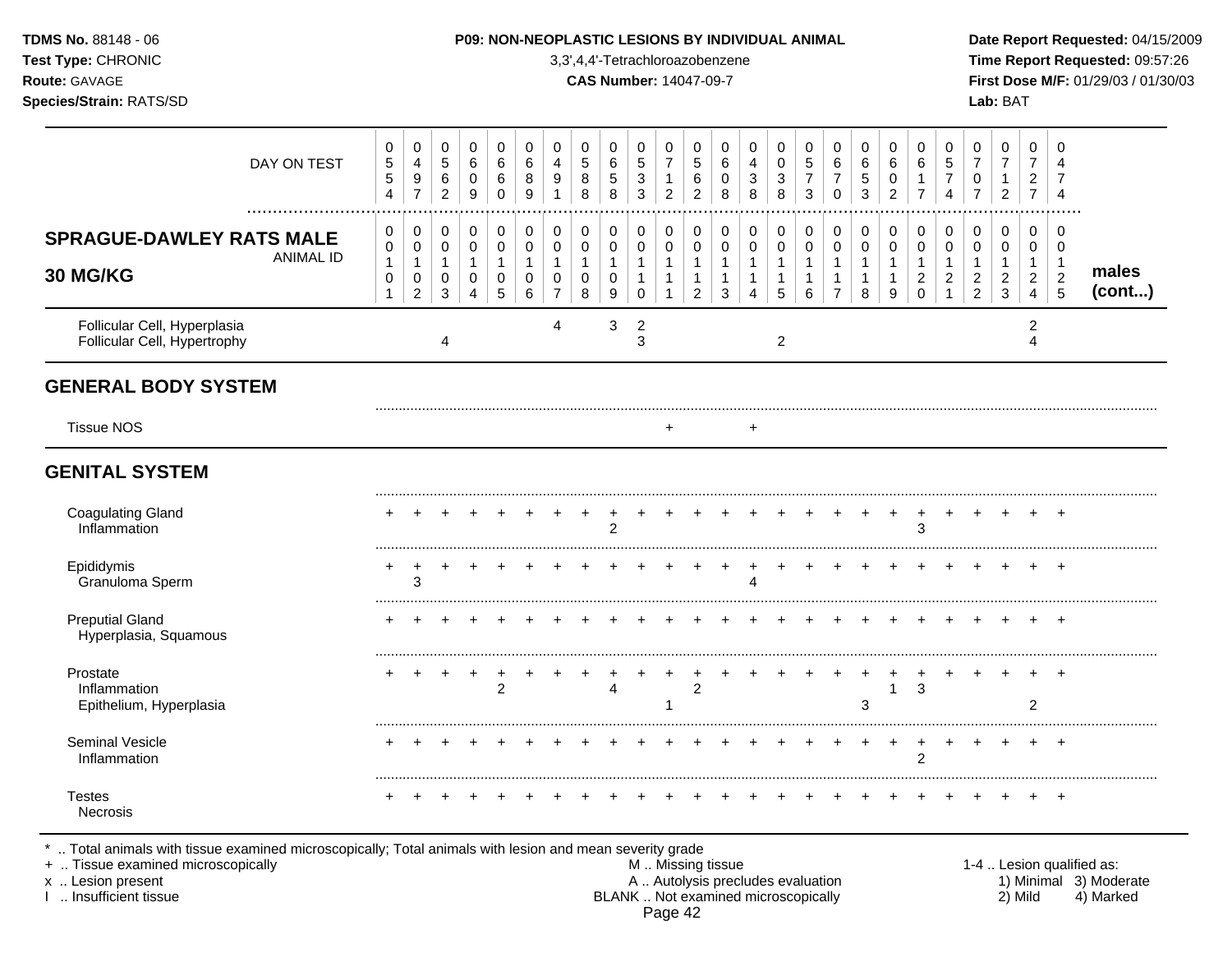#### **TDMS No.** 88148 - 06 **P09: NON-NEOPLASTIC LESIONS BY INDIVIDUAL ANIMAL Date Report Requested:** 04/15/2009

**Test Type:** CHRONIC 3,3',4,4'-Tetrachloroazobenzene **Time Report Requested:** 09:57:26 **Route:** GAVAGE **CAS Number:** 14047-09-7 **First Dose M/F:** 01/29/03 / 01/30/03

| DAY ON TEST                                                                                             | 0<br>$\,$ 5 $\,$<br>5<br>$\overline{4}$             | 0<br>4<br>$\boldsymbol{9}$<br>$\overline{7}$                  | $\mathbf 0$<br>$\sqrt{5}$<br>6<br>$\overline{2}$              | 0<br>6<br>0<br>9                                             | 0<br>6<br>6<br>$\Omega$                             | $\mathbf 0$<br>6<br>8<br>9      | 0<br>4<br>9                                       | $\mathbf 0$<br>$\sqrt{5}$<br>8<br>8        | 0<br>$\,6\,$<br>$\sqrt{5}$<br>8                  | $\mathbf 0$<br>$\sqrt{5}$<br>$\mathbf{3}$<br>3                  | 0<br>$\overline{7}$<br>$\mathbf{1}$<br>$\overline{c}$ | 0<br>$\sqrt{5}$<br>6<br>2                                         | 0<br>6<br>0<br>8                | 0<br>4<br>3<br>8      | 0<br>$\pmb{0}$<br>3<br>8                  | 0<br>$\sqrt{5}$<br>$\overline{7}$<br>3              | 0<br>$\,6\,$<br>$\overline{7}$<br>$\Omega$                       | 0<br>$\,6$<br>$\sqrt{5}$<br>3    | 0<br>6<br>$\mathbf 0$<br>2  | 0<br>6<br>1<br>$\overline{7}$                        | 0<br>$\sqrt{5}$<br>7<br>4          | 0<br>$\overline{7}$<br>0<br>$\overline{7}$                   | 0<br>$\overline{7}$<br>$\mathbf{1}$<br>$\overline{c}$       | $\mathbf 0$<br>$\overline{7}$<br>$\overline{2}$<br>$\overline{7}$              | 0<br>$\overline{4}$<br>$\overline{A}$                     |                 |
|---------------------------------------------------------------------------------------------------------|-----------------------------------------------------|---------------------------------------------------------------|---------------------------------------------------------------|--------------------------------------------------------------|-----------------------------------------------------|---------------------------------|---------------------------------------------------|--------------------------------------------|--------------------------------------------------|-----------------------------------------------------------------|-------------------------------------------------------|-------------------------------------------------------------------|---------------------------------|-----------------------|-------------------------------------------|-----------------------------------------------------|------------------------------------------------------------------|----------------------------------|-----------------------------|------------------------------------------------------|------------------------------------|--------------------------------------------------------------|-------------------------------------------------------------|--------------------------------------------------------------------------------|-----------------------------------------------------------|-----------------|
| <b>SPRAGUE-DAWLEY RATS MALE</b><br><b>ANIMAL ID</b><br>30 MG/KG                                         | 0<br>0<br>$\mathbf{1}$<br>$\pmb{0}$<br>$\mathbf{1}$ | 0<br>$\pmb{0}$<br>$\mathbf{1}$<br>$\pmb{0}$<br>$\overline{c}$ | 0<br>$\mathbf 0$<br>$\mathbf{1}$<br>$\mathbf 0$<br>$\sqrt{3}$ | 0<br>$\mathbf 0$<br>$\mathbf{1}$<br>0<br>4                   | 0<br>$\mathbf 0$<br>$\mathbf 1$<br>$\mathbf 0$<br>5 | 0<br>$\mathbf 0$<br>1<br>0<br>6 | 0<br>$\mathbf 0$<br>$\mathbf 0$<br>$\overline{7}$ | 0<br>$\mathsf 0$<br>$\mathbf{1}$<br>0<br>8 | 0<br>$\pmb{0}$<br>$\mathbf{1}$<br>$\pmb{0}$<br>9 | 0<br>$\mathbf 0$<br>$\mathbf{1}$<br>$\mathbf{1}$<br>$\mathbf 0$ | 0<br>$\mathbf 0$<br>$\mathbf{1}$<br>$\mathbf{1}$<br>1 | 0<br>$\mathbf 0$<br>$\mathbf{1}$<br>$\mathbf 1$<br>$\overline{2}$ | 0<br>$\mathbf 0$<br>1<br>1<br>3 | 0<br>$\mathbf 0$<br>4 | 0<br>$\mathsf 0$<br>$\mathbf 1$<br>1<br>5 | 0<br>$\pmb{0}$<br>$\mathbf{1}$<br>$\mathbf{1}$<br>6 | 0<br>$\pmb{0}$<br>$\mathbf{1}$<br>$\mathbf{1}$<br>$\overline{7}$ | 0<br>$\mathbf 0$<br>1<br>-1<br>8 | 0<br>$\mathbf 0$<br>-1<br>9 | 0<br>0<br>$\mathbf{1}$<br>$\overline{c}$<br>$\Omega$ | 0<br>$\mathbf 0$<br>$\overline{c}$ | 0<br>0<br>$\mathbf{1}$<br>$\boldsymbol{2}$<br>$\overline{c}$ | $\,0\,$<br>$\pmb{0}$<br>$\mathbf{1}$<br>$\overline{c}$<br>3 | $\mathbf 0$<br>$\mathbf 0$<br>$\mathbf{1}$<br>$\overline{2}$<br>$\overline{4}$ | $\mathbf 0$<br>0<br>$\overline{1}$<br>$\overline{c}$<br>5 | males<br>(cont) |
| Germinal Epithelium, Degeneration<br>Germinal Epithelium, Mineralization                                |                                                     | $\overline{2}$                                                | $\sqrt{2}$                                                    |                                                              | 4                                                   |                                 |                                                   |                                            |                                                  |                                                                 | -1                                                    |                                                                   | $\overline{c}$                  |                       |                                           |                                                     |                                                                  |                                  |                             | 4                                                    | -1                                 | 3<br>1                                                       |                                                             | 1                                                                              | $\overline{4}$                                            |                 |
| <b>HEMATOPOIETIC SYSTEM</b>                                                                             |                                                     |                                                               |                                                               |                                                              |                                                     |                                 |                                                   |                                            |                                                  |                                                                 |                                                       |                                                                   |                                 |                       |                                           |                                                     |                                                                  |                                  |                             |                                                      |                                    |                                                              |                                                             |                                                                                |                                                           |                 |
| <b>Bone Marrow</b><br>Atrophy<br>Hyperplasia                                                            | 1                                                   | 3                                                             | 2                                                             | -2                                                           |                                                     |                                 |                                                   |                                            | 2                                                | 3                                                               |                                                       |                                                                   |                                 | $\overline{2}$        |                                           |                                                     |                                                                  |                                  |                             |                                                      |                                    | 2                                                            | 2                                                           |                                                                                | $\overline{2}$                                            |                 |
| Lymph Node<br>Mediastinal, Hemorrhage                                                                   | М                                                   | $+$                                                           | $+$                                                           | м                                                            |                                                     |                                 |                                                   |                                            |                                                  |                                                                 | м                                                     |                                                                   |                                 |                       | M                                         | M                                                   | $+$                                                              | $\ddot{}$                        | м                           |                                                      |                                    | M                                                            | $+$                                                         | M M                                                                            |                                                           |                 |
| Lymph Node, Mandibular<br>Hyperplasia, Lymphoid<br>Infiltration Cellular, Histiocyte<br><b>Necrosis</b> | м                                                   | $\ddot{}$                                                     | 2                                                             |                                                              |                                                     |                                 |                                                   |                                            |                                                  |                                                                 |                                                       |                                                                   |                                 | $\overline{c}$        |                                           |                                                     |                                                                  |                                  |                             |                                                      |                                    |                                                              |                                                             |                                                                                | $\overline{ }$                                            |                 |
| Lymph Node, Mesenteric<br>Atrophy<br>Hyperplasia, Lymphoid<br>Pigmentation                              |                                                     | $\ddot{}$                                                     | $\overline{ }$                                                | $\overline{2}$                                               | 1                                                   | -1                              |                                                   | 1                                          |                                                  |                                                                 | $\mathbf{1}$                                          |                                                                   | $\overline{2}$                  | $\overline{2}$        |                                           | 1                                                   | $\overline{1}$                                                   |                                  | $\overline{1}$              |                                                      | 1                                  |                                                              |                                                             |                                                                                | $\overline{ }$<br>1                                       |                 |
| Spleen<br>Congestion<br>Hematopoietic Cell Proliferation<br>Pigmentation<br>Lymphoid Follicle, Atrophy  | 1                                                   | $\overline{2}$<br>$\blacktriangleleft$                        | $\ddot{}$<br>$\overline{1}$                                   | $\ddot{}$<br>$\overline{2}$<br>$\mathbf 1$<br>$\overline{2}$ |                                                     |                                 | 2                                                 | 2                                          |                                                  | $\overline{2}$                                                  |                                                       | 3                                                                 | 2                               |                       |                                           | 2<br>1                                              | 1                                                                |                                  | 2                           |                                                      | 2                                  | 2<br>$\mathbf{1}$                                            | $\mathbf{1}$                                                | 1<br>2                                                                         | $\ddot{}$<br>$\overline{2}$                               |                 |

\* .. Total animals with tissue examined microscopically; Total animals with lesion and mean severity grade

+ .. Tissue examined microscopically M .. Missing tissue 1-4 .. Lesion qualified as: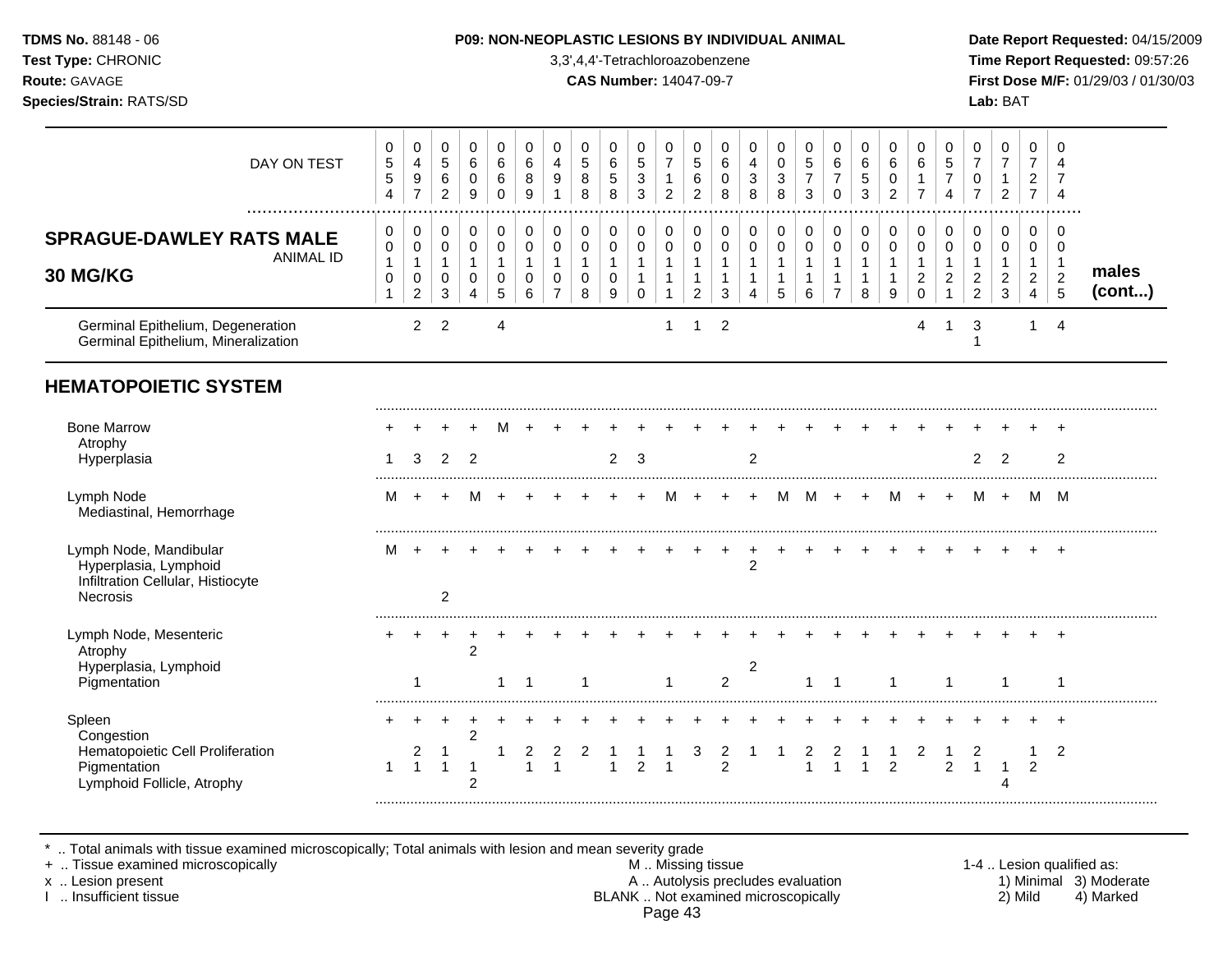#### **TDMS No.** 88148 - 06 **P09: NON-NEOPLASTIC LESIONS BY INDIVIDUAL ANIMAL Date Report Requested:** 04/15/2009

**Test Type:** CHRONIC 3,3',4,4'-Tetrachloroazobenzene **Time Report Requested:** 09:57:26 **Route:** GAVAGE **CAS Number:** 14047-09-7 **First Dose M/F:** 01/29/03 / 01/30/03

| DAY ON TEST                                                               | 0<br>5<br>5<br>4                                    | 0<br>4<br>$\boldsymbol{9}$<br>$\overline{7}$                  | 0<br>$\sqrt{5}$<br>6<br>$\overline{c}$                | 0<br>6<br>0<br>9                                              | 0<br>$\,6\,$<br>6<br>$\mathbf 0$                                | $\mathbf 0$<br>6<br>8<br>9                | 0<br>4<br>9<br>-1                                             | 0<br>$\sqrt{5}$<br>8<br>8                                    | 0<br>6<br>5<br>8                                   | 0<br>$\,$ 5 $\,$<br>3<br>3                      | 0<br>$\overline{7}$<br>$\mathbf{1}$<br>$\overline{2}$                    | $\mathbf 0$<br>$\sqrt{5}$<br>$\,6$<br>$\overline{c}$ | 0<br>6<br>0<br>8                           | 0<br>4<br>3<br>8                          | 0<br>$\pmb{0}$<br>$\sqrt{3}$<br>8                  | 0<br>$\,$ 5 $\,$<br>$\boldsymbol{7}$<br>$\sqrt{3}$                | 0<br>$\,6\,$<br>$\overline{7}$<br>$\mathbf 0$                   | 0<br>$\,6\,$<br>$\sqrt{5}$<br>$\sqrt{3}$ | 0<br>6<br>0<br>$\overline{2}$ | 0<br>$\,6$<br>1<br>$\overline{7}$         | 0<br>$\overline{5}$<br>$\overline{7}$<br>4                        | 0<br>$\overline{7}$<br>0<br>$\overline{7}$                          | 0<br>$\boldsymbol{7}$<br>$\mathbf{1}$<br>$\overline{c}$          | $\mathbf 0$<br>$\overline{7}$<br>$\overline{c}$<br>$\overline{7}$              | $\Omega$<br>$\overline{4}$<br>7<br>$\overline{4}$          |                 |
|---------------------------------------------------------------------------|-----------------------------------------------------|---------------------------------------------------------------|-------------------------------------------------------|---------------------------------------------------------------|-----------------------------------------------------------------|-------------------------------------------|---------------------------------------------------------------|--------------------------------------------------------------|----------------------------------------------------|-------------------------------------------------|--------------------------------------------------------------------------|------------------------------------------------------|--------------------------------------------|-------------------------------------------|----------------------------------------------------|-------------------------------------------------------------------|-----------------------------------------------------------------|------------------------------------------|-------------------------------|-------------------------------------------|-------------------------------------------------------------------|---------------------------------------------------------------------|------------------------------------------------------------------|--------------------------------------------------------------------------------|------------------------------------------------------------|-----------------|
| <br><b>SPRAGUE-DAWLEY RATS MALE</b><br><b>ANIMAL ID</b><br>30 MG/KG       | 0<br>$\pmb{0}$<br>$\mathbf{1}$<br>0<br>$\mathbf{1}$ | 0<br>$\pmb{0}$<br>$\mathbf{1}$<br>$\pmb{0}$<br>$\overline{c}$ | 0<br>$\mathbf 0$<br>$\mathbf{1}$<br>0<br>$\mathbf{3}$ | 0<br>$\pmb{0}$<br>$\mathbf{1}$<br>$\pmb{0}$<br>$\overline{4}$ | $\mathbf 0$<br>$\pmb{0}$<br>$\mathbf{1}$<br>0<br>$\overline{5}$ | $\mathbf 0$<br>$\mathbf 0$<br>1<br>0<br>6 | $\pmb{0}$<br>$\pmb{0}$<br>$\mathbf{1}$<br>0<br>$\overline{7}$ | $\pmb{0}$<br>$\mathbf 0$<br>$\mathbf{1}$<br>$\mathbf 0$<br>8 | $\mathbf 0$<br>$\pmb{0}$<br>$\mathbf{1}$<br>0<br>9 | $\mathbf 0$<br>$\mathsf 0$<br>$\mathbf{1}$<br>0 | $\mathbf 0$<br>$\pmb{0}$<br>$\mathbf{1}$<br>$\mathbf{1}$<br>$\mathbf{1}$ | 0<br>0<br>$\mathbf{1}$<br>1<br>$\overline{2}$        | 0<br>$\mathbf 0$<br>$\mathbf 1$<br>-1<br>3 | $\mathbf 0$<br>$\mathbf 0$<br>1<br>1<br>4 | $\mathbf 0$<br>$\pmb{0}$<br>$\mathbf{1}$<br>1<br>5 | $\pmb{0}$<br>$\pmb{0}$<br>$\mathbf{1}$<br>$\mathbf{1}$<br>$\,6\,$ | 0<br>$\pmb{0}$<br>$\mathbf{1}$<br>$\mathbf 1$<br>$\overline{7}$ | $\mathbf 0$<br>$\pmb{0}$<br>1<br>8       | 0<br>$\mathbf 0$<br>1<br>9    | 0<br>0<br>1<br>$\overline{c}$<br>$\Omega$ | $\mathbf 0$<br>$\mathbf 0$<br>$\mathbf{1}$<br>$\overline{2}$<br>1 | $\mathbf 0$<br>$\mathbf 0$<br>1<br>$\overline{c}$<br>$\overline{c}$ | 0<br>$\pmb{0}$<br>$\mathbf{1}$<br>$\overline{c}$<br>$\mathbf{3}$ | $\mathbf 0$<br>$\mathbf 0$<br>$\mathbf{1}$<br>$\overline{a}$<br>$\overline{4}$ | $\Omega$<br>$\mathbf 0$<br>$\mathbf{1}$<br>$\sqrt{2}$<br>5 | males<br>(cont) |
| Thymus<br>Atrophy                                                         | 3                                                   | $\overline{\mathbf{A}}$                                       | $\overline{A}$                                        | $\Delta$                                                      | 3                                                               | +<br>$\mathfrak{p}$                       | +<br>3                                                        | $\Delta$                                                     | +<br>3                                             | $\ddot{}$<br>$\overline{2}$                     | M                                                                        | $\ddot{}$<br>3                                       | $\ddot{}$<br>3                             | м                                         | $\ddot{}$                                          | +<br>4                                                            | $\overline{\mathbf{A}}$                                         | $\ddot{}$<br>$\boldsymbol{\varDelta}$    | M                             |                                           | $\overline{\Lambda}$                                              | $\overline{\Lambda}$                                                |                                                                  | $\lambda$                                                                      | $\ddot{}$<br>$\Delta$                                      |                 |
| <b>INTEGUMENTARY SYSTEM</b>                                               |                                                     |                                                               |                                                       |                                                               |                                                                 |                                           |                                                               |                                                              |                                                    |                                                 |                                                                          |                                                      |                                            |                                           |                                                    |                                                                   |                                                                 |                                          |                               |                                           |                                                                   |                                                                     |                                                                  |                                                                                |                                                            |                 |
| <b>Mammary Gland</b>                                                      |                                                     |                                                               |                                                       |                                                               |                                                                 |                                           |                                                               |                                                              |                                                    |                                                 |                                                                          |                                                      |                                            |                                           |                                                    |                                                                   |                                                                 |                                          |                               |                                           |                                                                   |                                                                     |                                                                  |                                                                                | $\div$                                                     |                 |
| Skin<br>Cyst Epithelial Inclusion<br>Hyperplasia<br>Inflammation<br>Ulcer |                                                     |                                                               |                                                       | -1                                                            |                                                                 |                                           |                                                               |                                                              |                                                    |                                                 |                                                                          |                                                      |                                            |                                           |                                                    |                                                                   |                                                                 | 3<br>$\overline{2}$                      | X                             |                                           |                                                                   |                                                                     |                                                                  |                                                                                | $\ddot{}$                                                  |                 |
| <b>MUSCULOSKELETAL SYSTEM</b>                                             |                                                     |                                                               |                                                       |                                                               |                                                                 |                                           |                                                               |                                                              |                                                    |                                                 |                                                                          |                                                      |                                            |                                           |                                                    |                                                                   |                                                                 |                                          |                               |                                           |                                                                   |                                                                     |                                                                  |                                                                                |                                                            |                 |
| Bone<br>Tendon, Inflammation                                              |                                                     |                                                               |                                                       |                                                               |                                                                 |                                           |                                                               |                                                              |                                                    |                                                 |                                                                          |                                                      |                                            |                                           |                                                    |                                                                   |                                                                 |                                          |                               |                                           |                                                                   |                                                                     |                                                                  |                                                                                | $\div$                                                     |                 |
| <b>Skeletal Muscle</b><br>Hemorrhage                                      |                                                     |                                                               |                                                       |                                                               |                                                                 |                                           |                                                               |                                                              |                                                    |                                                 |                                                                          |                                                      |                                            |                                           | $\ddot{}$<br>3                                     |                                                                   |                                                                 |                                          |                               |                                           |                                                                   |                                                                     |                                                                  |                                                                                |                                                            |                 |
| <b>NERVOUS SYSTEM</b>                                                     |                                                     |                                                               |                                                       |                                                               |                                                                 |                                           |                                                               |                                                              |                                                    |                                                 |                                                                          |                                                      |                                            |                                           |                                                    |                                                                   |                                                                 |                                          |                               |                                           |                                                                   |                                                                     |                                                                  |                                                                                |                                                            |                 |
| <b>Brain</b><br>Necrosis                                                  |                                                     |                                                               |                                                       |                                                               |                                                                 |                                           |                                                               |                                                              |                                                    |                                                 |                                                                          |                                                      |                                            |                                           |                                                    |                                                                   |                                                                 |                                          |                               | +<br>2                                    |                                                                   |                                                                     |                                                                  |                                                                                | $\pm$                                                      |                 |

\* .. Total animals with tissue examined microscopically; Total animals with lesion and mean severity grade

+ .. Tissue examined microscopically M .. Missing tissue 1-4 .. Lesion qualified as: x .. Lesion present **A .. Autolysis precludes evaluation** A .. Autolysis precludes evaluation 1) Minimal 3) Moderate I .. Insufficient tissue BLANK .. Not examined microscopically 2) Mild 4) Marked Page 44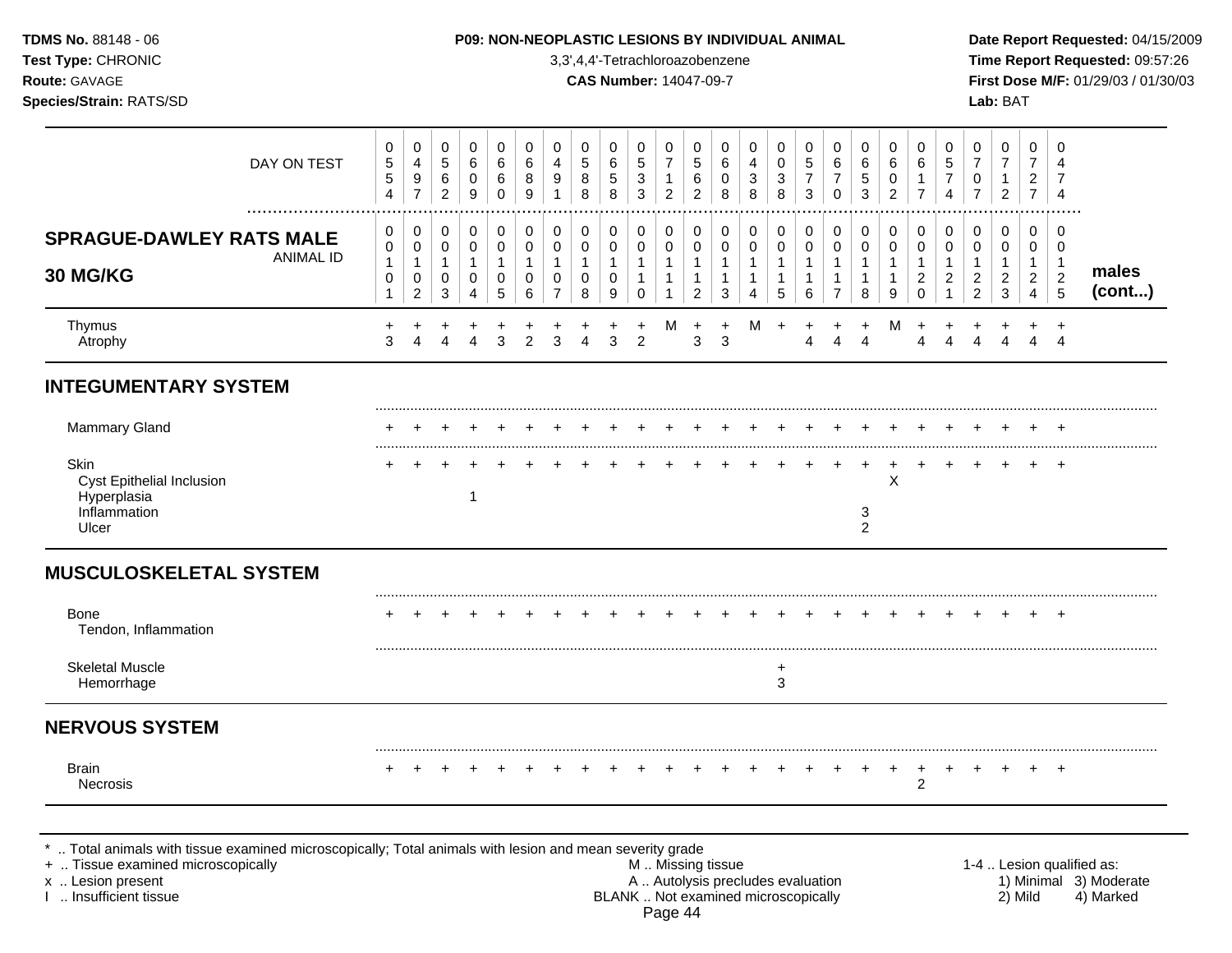#### **TDMS No.** 88148 - 06 **P09: NON-NEOPLASTIC LESIONS BY INDIVIDUAL ANIMAL Date Report Requested:** 04/15/2009

**Test Type:** CHRONIC 3,3',4,4'-Tetrachloroazobenzene **Time Report Requested:** 09:57:26 **Route:** GAVAGE **CAS Number:** 14047-09-7 **First Dose M/F:** 01/29/03 / 01/30/03

| DAY ON TEST                                                     | U<br>∽<br>ົບ<br>J<br>4 | v<br>Y<br>-           | ν<br>G<br>6<br>⌒<br>$\epsilon$ | 6<br>9 |        | U<br>⌒<br>6<br>8<br>9 | υ<br>9 | J<br>u | U<br>6<br><sub>5</sub><br>8 | ິ<br>G.<br>ັ<br>$\sim$<br>J | U<br>∼ | ◡<br>∽<br>IJ<br>ь<br><u>_</u> | ь<br>8 | 4<br>ົ<br>J<br>8 | 8 | U<br><sub>5</sub><br>3 | υ<br>6<br>0 | ⌒<br>6<br>3 | 6<br>ົ<br>$\epsilon$ | v<br>ς<br>J<br>4 | υ<br>υ<br>$\rightarrow$ | 0<br>ົ<br>$\epsilon$            | 0<br>◠<br><u>_</u><br>$\overline{ }$ | ີເ<br>$\epsilon$<br>-4 |                 |
|-----------------------------------------------------------------|------------------------|-----------------------|--------------------------------|--------|--------|-----------------------|--------|--------|-----------------------------|-----------------------------|--------|-------------------------------|--------|------------------|---|------------------------|-------------|-------------|----------------------|------------------|-------------------------|---------------------------------|--------------------------------------|------------------------|-----------------|
| <b>SPRAGUE-DAWLEY RATS MALE</b><br>ANIMAL ID<br><b>30 MG/KG</b> | U<br>U<br>v            | v<br>υ<br>v<br>$\sim$ |                                |        | $\sim$ | 0<br>U<br>6           | v<br>U |        | 0<br>0<br>9                 |                             | U      | v                             |        |                  |   | 0<br>0<br>⌒            | 0<br>0      |             | C                    | ◠<br><u>_</u>    | 0<br>u<br>∽<br>◠        | 0<br>0<br>ົ<br>_<br>$\sim$<br>د | 0<br>◠<br><u>.</u><br>4              | - 6                    | males<br>(cont) |

# **RESPIRATORY SYSTEM**

| Lung<br>Inflammation, Granulomatous                                                                                                                                |   |   |   |   |   |   |   |   |   |   |   |   |  |   |   |   |   |   |  |
|--------------------------------------------------------------------------------------------------------------------------------------------------------------------|---|---|---|---|---|---|---|---|---|---|---|---|--|---|---|---|---|---|--|
| Inflammation, Chronic Active<br>Pigmentation                                                                                                                       |   |   |   |   |   | 3 |   |   |   |   |   |   |  |   |   |   |   |   |  |
| Alveolar Epithelium, Metaplasia,<br>Bronchiolar                                                                                                                    |   | 2 |   | 2 |   |   |   | 3 |   |   | 3 | 2 |  | 4 |   | 2 | 3 |   |  |
| Alveolar Epithelium, Metaplasia,<br>Squamous                                                                                                                       |   |   |   |   | 2 |   |   |   |   |   |   |   |  |   |   |   |   | Δ |  |
| Alveolus, Infiltration Cellular, Histiocyte                                                                                                                        |   | 3 | 3 |   | 2 |   | 3 |   | 2 | 2 |   | ົ |  | 2 | ⌒ |   |   |   |  |
| Nose<br>Inflammation<br>Nasolacrimal Duct, Hyperplasia                                                                                                             | ٠ |   |   |   |   |   |   |   |   |   |   |   |  |   |   |   |   |   |  |
| Trachea                                                                                                                                                            |   |   |   |   |   |   |   |   |   |   |   |   |  |   |   |   |   |   |  |
| <b>SPECIAL SENSES SYSTEM</b>                                                                                                                                       |   |   |   |   |   |   |   |   |   |   |   |   |  |   |   |   |   |   |  |
| Eye<br>Anterior Chamber, Inflammation<br>Cornea, Inflammation<br>Lens, Cataract<br>Optic Nerve, Infiltration Cellular,<br>Mononuclear Cell<br>Retina, Degeneration |   |   |   |   |   |   |   |   |   |   |   |   |  |   |   |   |   |   |  |
|                                                                                                                                                                    | . |   |   |   |   |   |   |   |   |   |   |   |  |   |   |   |   |   |  |

\* .. Total animals with tissue examined microscopically; Total animals with lesion and mean severity grade<br>+ .. Tissue examined microscopically

+ .. Tissue examined microscopically  $M$ .. Missing tissue 1-4 .. Lesion qualified as: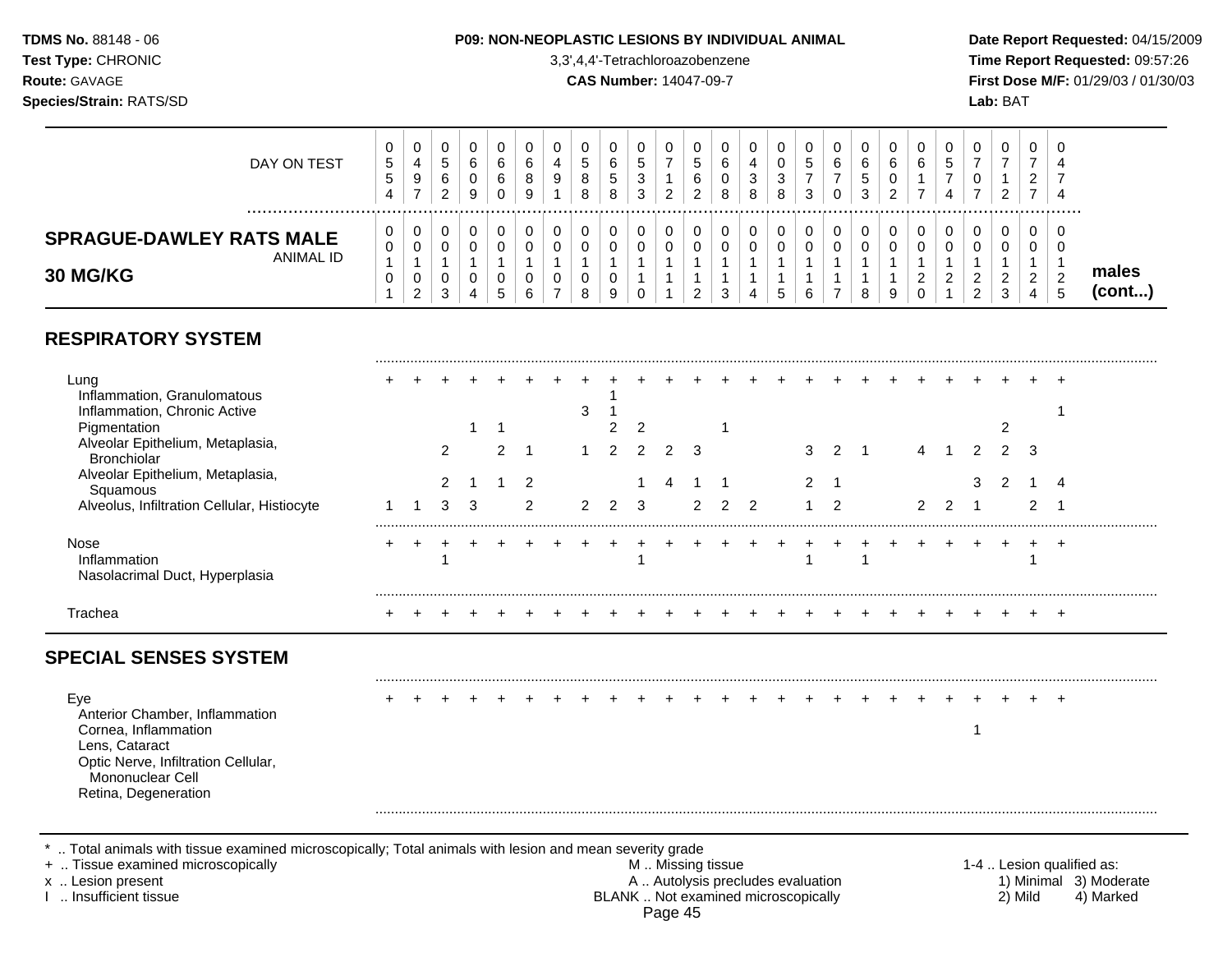#### **TDMS No.** 88148 - 06 **P09: NON-NEOPLASTIC LESIONS BY INDIVIDUAL ANIMAL Date Report Requested:** 04/15/2009

**Test Type:** CHRONIC 3,3',4,4'-Tetrachloroazobenzene **Time Report Requested:** 09:57:26 **Route:** GAVAGE **CAS Number:** 14047-09-7 **First Dose M/F:** 01/29/03 / 01/30/03

| DAY ON TEST                                                                                                                                    | 0<br>$\mathbf 5$<br>5<br>4            | $\pmb{0}$<br>$\overline{\mathbf{4}}$<br>9<br>$\overline{7}$ | 0<br>5<br>$\,6\,$<br>2          | 0<br>6<br>0<br>9                                   | 0<br>6<br>6<br>$\Omega$         | 0<br>$\,6$<br>8<br>9       | 0             | 0<br>5<br>8<br>8 | 0<br>6<br>5<br>8 | 0<br>5<br>$\mathbf{3}$<br>3 | 0<br>$\overline{7}$<br>2 | 0<br>$\sqrt{5}$<br>6<br>2 | 0<br>6<br>0<br>8 | 0<br>4<br>3<br>8   | 0<br>0<br>3<br>8 | 0<br>$\sqrt{5}$<br>3 | 0<br>6<br>$\overline{7}$<br>$\Omega$ | 0<br>$\,6$<br>5<br>3  | 0<br>6<br>0<br>2      | 0<br>6                  | 0<br>5<br>4   | 0<br>0      | 0<br>$\overline{7}$<br>2      | 0<br>$\overline{7}$<br>$\overline{\mathbf{c}}$<br>$\overline{7}$ | 0<br>4                                          |                 |
|------------------------------------------------------------------------------------------------------------------------------------------------|---------------------------------------|-------------------------------------------------------------|---------------------------------|----------------------------------------------------|---------------------------------|----------------------------|---------------|------------------|------------------|-----------------------------|--------------------------|---------------------------|------------------|--------------------|------------------|----------------------|--------------------------------------|-----------------------|-----------------------|-------------------------|---------------|-------------|-------------------------------|------------------------------------------------------------------|-------------------------------------------------|-----------------|
| <b>SPRAGUE-DAWLEY RATS MALE</b><br><b>ANIMAL ID</b><br>30 MG/KG                                                                                | 0<br>$\mathbf 0$<br>$\mathbf{1}$<br>0 | 0<br>$\pmb{0}$<br>0<br>2                                    | 0<br>$\mathsf 0$<br>1<br>0<br>3 | 0<br>$\pmb{0}$<br>$\mathbf{1}$<br>$\mathbf 0$<br>4 | 0<br>$\mathbf 0$<br>1<br>0<br>5 | 0<br>$\mathbf 0$<br>0<br>6 | 0<br>$\Omega$ | 0<br>8           | 0<br>0<br>9      | 0<br>0<br>$\Omega$          | 0<br>0                   | 0<br>0<br>2               | 0<br>0<br>3      | 0<br>$\Omega$<br>4 | 0<br>0<br>5      | 0<br>0<br>6          | 0<br>0                               | 0<br>$\mathbf 0$<br>8 | 0<br>$\mathbf 0$<br>9 | 0<br>0<br>2<br>$\Omega$ | 0<br>$\Omega$ | 0<br>2<br>2 | 0<br>0<br>$\overline{c}$<br>3 | 0<br>0<br>$\overline{c}$<br>$\overline{4}$                       | 0<br>0<br>1<br>$\overline{c}$<br>$\overline{5}$ | males<br>(cont) |
| Harderian Gland                                                                                                                                |                                       |                                                             |                                 |                                                    |                                 |                            |               |                  |                  |                             |                          |                           |                  |                    |                  |                      |                                      |                       |                       |                         |               |             |                               |                                                                  |                                                 |                 |
| Zymbal's Gland                                                                                                                                 |                                       |                                                             |                                 |                                                    |                                 |                            |               |                  |                  |                             |                          |                           |                  |                    |                  |                      |                                      |                       |                       |                         |               |             |                               |                                                                  |                                                 |                 |
| <b>URINARY SYSTEM</b>                                                                                                                          |                                       |                                                             |                                 |                                                    |                                 |                            |               |                  |                  |                             |                          |                           |                  |                    |                  |                      |                                      |                       |                       |                         |               |             |                               |                                                                  |                                                 |                 |
| Kidney<br>Mineralization<br>Nephropathy<br>Cortex, Cyst<br>Pelvis, Transitional Epithelium, Hyperplasia<br>Renal Tubule, Hyperplasia, Atypical | 3                                     | 3                                                           | $\overline{A}$                  | $\mathfrak{p}$                                     | 3                               | 3                          |               | 3                | 2                | っ                           | $\mathcal{P}$            |                           | $\mathfrak{p}$   | 2                  |                  | $\mathcal{P}$        | 2                                    | 2                     |                       | З                       | 2             |             |                               |                                                                  | 3                                               |                 |
| Ureter                                                                                                                                         |                                       | M                                                           | M                               |                                                    |                                 |                            |               |                  |                  |                             |                          |                           |                  |                    |                  |                      |                                      |                       |                       |                         |               |             |                               |                                                                  |                                                 |                 |
| Urethra                                                                                                                                        |                                       |                                                             |                                 |                                                    |                                 |                            |               |                  |                  |                             |                          |                           |                  |                    |                  |                      |                                      |                       |                       |                         |               |             |                               |                                                                  |                                                 |                 |
| <b>Urinary Bladder</b><br>Inflammation                                                                                                         |                                       |                                                             |                                 |                                                    |                                 |                            |               |                  |                  |                             |                          |                           |                  |                    |                  |                      |                                      |                       |                       | $\mathcal{P}$           |               |             |                               |                                                                  | $\div$                                          |                 |

\* .. Total animals with tissue examined microscopically; Total animals with lesion and mean severity grade

+ .. Tissue examined microscopically M .. Missing tissue 1-4 .. Lesion qualified as: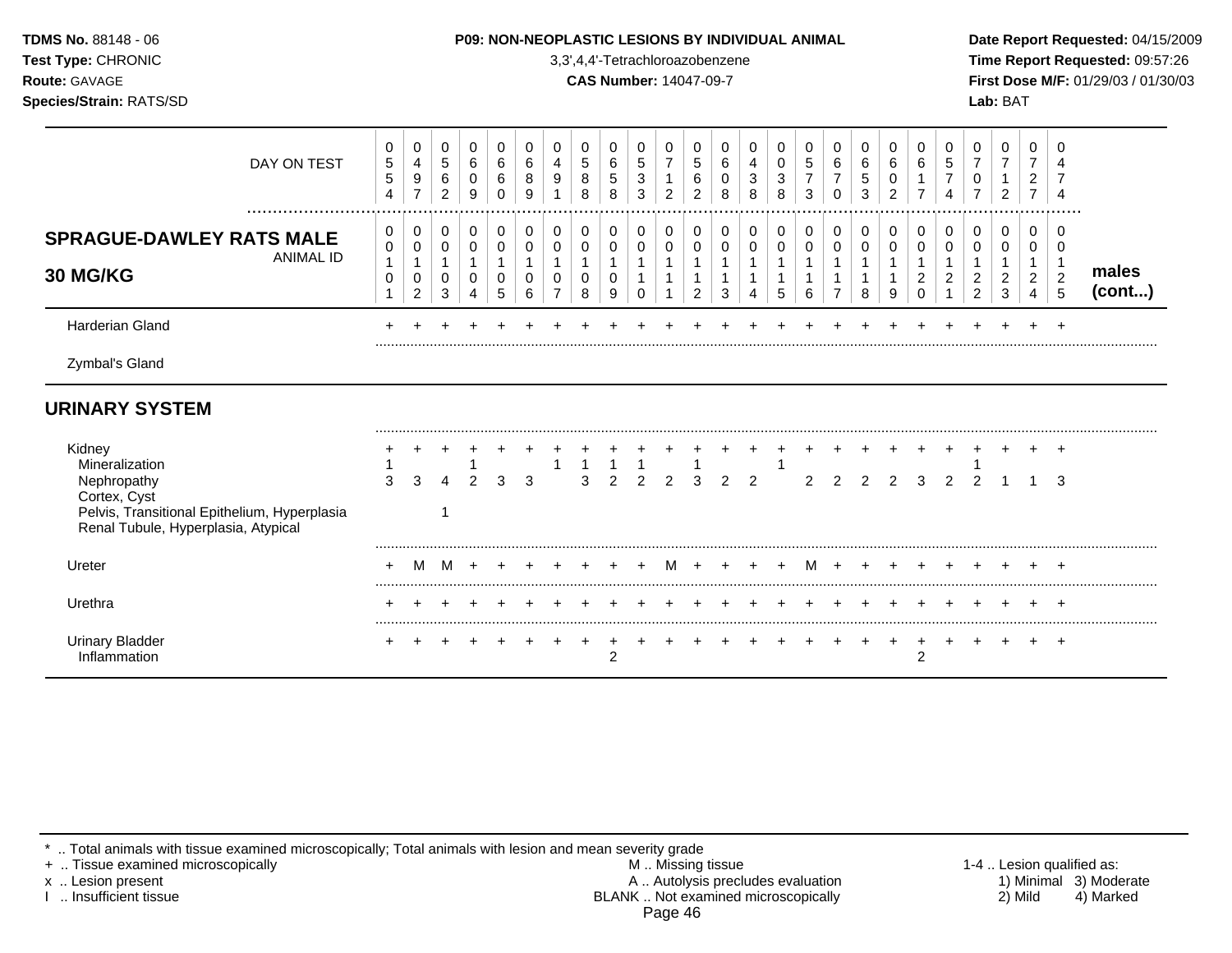| <b>TDMS No. 88148 - 06</b>     | <b>P09: NON-NEOPLASTIC LESIONS BY INDIVIDUAL ANIMAL</b> | Date Rep         |
|--------------------------------|---------------------------------------------------------|------------------|
| <b>Test Type: CHRONIC</b>      | 3,3',4,4'-Tetrachloroazobenzene                         | Time Rer         |
| <b>Route: GAVAGE</b>           | <b>CAS Number: 14047-09-7</b>                           | <b>First Dos</b> |
| <b>Species/Strain: RATS/SD</b> |                                                         | <b>Lab: BAT</b>  |

**Time Report Requested:** 09:57:26 **Route:** GAVAGE **CAS Number:** 14047-09-7 **First Dose M/F:** 01/29/03 / 01/30/03

| DAY ON TEST                                                          | 0<br>$\,$ 5 $\,$<br>$\,8\,$<br>$\overline{7}$             | $\mathbf 0$<br>$\boldsymbol{2}$<br>$\boldsymbol{9}$<br>5           | $\pmb{0}$<br>$\sqrt{5}$<br>8<br>$\Omega$                | $\mathbf 0$<br>$\,6$<br>0<br>9                                  | $\mathbf 0$<br>$\overline{4}$<br>4<br>8            | $\mathbf 0$<br>$\,6\,$<br>$\boldsymbol{9}$<br>$\overline{7}$ | 0<br>$\overline{4}$<br>$\overline{5}$<br>$\overline{2}$ | $\mathbf 0$<br>$\mathfrak{Z}$<br>$\mathbf 0$<br>$\overline{7}$ | 0<br>$\overline{7}$<br>$\overline{2}$<br>$\overline{7}$ | $\mathbf 0$<br>$\overline{4}$<br>8<br>$\overline{7}$    | $\mathbf 0$<br>$\overline{7}$<br>$\overline{c}$<br>$\overline{7}$ | $\mathbf 0$<br>6<br>$\sqrt{5}$<br>3                              | $\mathbf 0$<br>$\sqrt{2}$<br>5<br>8      | 0<br>$\,6\,$<br>5<br>3                     | $\mathbf 0$<br>$\mathbf{3}$<br>$\,6$<br>$\overline{7}$                   | $\mathbf 0$<br>5<br>$\overline{7}$<br>$\overline{4}$  | 0<br>$\overline{7}$<br>$\boldsymbol{2}$<br>$\overline{7}$ | $\mathbf 0$<br>$\mathbf{1}$<br>$\mathbf{1}$<br>5  | $\mathbf 0$<br>$\mathbf 2$<br>$\bf 8$<br>$\mathbf{1}$ | $\mathbf 0$<br>6<br>1<br>$\overline{7}$ | 0<br>5<br>$\overline{7}$<br>3    | $\mathbf 0$<br>$\sqrt{5}$<br>5<br>$\boldsymbol{\Lambda}$  | $\mathbf 0$<br>$\,6\,$<br>$\overline{7}$<br>1 | $\mathbf 0$<br>4<br>6<br>8                                        | $\Omega$<br>$\boldsymbol{\Lambda}$<br>$\boldsymbol{\Lambda}$ |    |               |            |
|----------------------------------------------------------------------|-----------------------------------------------------------|--------------------------------------------------------------------|---------------------------------------------------------|-----------------------------------------------------------------|----------------------------------------------------|--------------------------------------------------------------|---------------------------------------------------------|----------------------------------------------------------------|---------------------------------------------------------|---------------------------------------------------------|-------------------------------------------------------------------|------------------------------------------------------------------|------------------------------------------|--------------------------------------------|--------------------------------------------------------------------------|-------------------------------------------------------|-----------------------------------------------------------|---------------------------------------------------|-------------------------------------------------------|-----------------------------------------|----------------------------------|-----------------------------------------------------------|-----------------------------------------------|-------------------------------------------------------------------|--------------------------------------------------------------|----|---------------|------------|
| <b>SPRAGUE-DAWLEY RATS MALE</b><br><b>ANIMAL ID</b><br>30 MG/KG      | 0<br>$\mathbf 0$<br>1<br>$\overline{c}$<br>$6\phantom{a}$ | 0<br>$\pmb{0}$<br>$\mathbf{1}$<br>$\overline{2}$<br>$\overline{7}$ | 0<br>$\mathsf 0$<br>$\mathbf{1}$<br>$\overline{c}$<br>8 | $\pmb{0}$<br>$\pmb{0}$<br>$\mathbf{1}$<br>$\boldsymbol{2}$<br>9 | 0<br>$\pmb{0}$<br>$\mathbf{1}$<br>3<br>$\mathbf 0$ | $\mathbf 0$<br>$\pmb{0}$<br>$\overline{1}$<br>3              | 0<br>$\mathbf 0$<br>$\mathbf{1}$<br>$\mathbf{3}$<br>2   | 0<br>$\mathbf 0$<br>$\mathbf 1$<br>3<br>3                      | 0<br>$\pmb{0}$<br>$\mathbf{1}$<br>3<br>4                | 0<br>0<br>$\mathbf{1}$<br>$\sqrt{3}$<br>$5\phantom{.0}$ | 0<br>$\mathbf 0$<br>$\overline{1}$<br>3<br>6                      | 0<br>$\pmb{0}$<br>$\mathbf{1}$<br>$\mathbf{3}$<br>$\overline{7}$ | 0<br>$\pmb{0}$<br>$\mathbf{1}$<br>3<br>8 | 0<br>$\mathbf 0$<br>$\mathbf{1}$<br>3<br>9 | $\mathbf 0$<br>$\mathbf 0$<br>$\mathbf{1}$<br>$\overline{4}$<br>$\Omega$ | 0<br>$\pmb{0}$<br>$\mathbf{1}$<br>$\overline{4}$<br>1 | 0<br>0<br>$\mathbf{1}$<br>4<br>$\overline{c}$             | 0<br>$\pmb{0}$<br>$\mathbf{1}$<br>4<br>$\sqrt{3}$ | 0<br>$\pmb{0}$<br>$\mathbf{1}$<br>$\overline{4}$<br>4 | 0<br>$\mathbf 0$<br>1<br>4<br>5         | 0<br>0<br>$\mathbf{1}$<br>4<br>6 | 0<br>$\mathbf 0$<br>1<br>$\overline{4}$<br>$\overline{7}$ | 0<br>0<br>1<br>4<br>$\,8\,$                   | $\mathbf 0$<br>$\mathbf 0$<br>$\mathbf{1}$<br>4<br>$\overline{9}$ | $\Omega$<br>$\Omega$<br>$\mathbf 1$<br>5<br>$\mathbf 0$      |    | * TOTALS      |            |
| <b>ALIMENTARY SYSTEM</b>                                             |                                                           |                                                                    |                                                         |                                                                 |                                                    |                                                              |                                                         |                                                                |                                                         |                                                         |                                                                   |                                                                  |                                          |                                            |                                                                          |                                                       |                                                           |                                                   |                                                       |                                         |                                  |                                                           |                                               |                                                                   |                                                              |    |               |            |
| Esophagus                                                            |                                                           |                                                                    |                                                         |                                                                 |                                                    |                                                              |                                                         |                                                                |                                                         |                                                         |                                                                   |                                                                  |                                          |                                            |                                                                          |                                                       |                                                           |                                                   |                                                       |                                         |                                  |                                                           |                                               |                                                                   |                                                              | 50 |               |            |
| Intestine Large, Cecum<br>Inflammation                               |                                                           |                                                                    |                                                         |                                                                 |                                                    |                                                              |                                                         |                                                                |                                                         |                                                         |                                                                   |                                                                  |                                          |                                            |                                                                          |                                                       |                                                           |                                                   |                                                       |                                         |                                  | $\ddot{}$                                                 | $\ddot{}$<br>$\overline{2}$                   | $\ddot{}$                                                         | $\ddot{}$                                                    | 50 | 12.0          |            |
| Intestine Large, Colon<br>Parasite Metazoan                          |                                                           |                                                                    |                                                         |                                                                 | X                                                  |                                                              |                                                         |                                                                |                                                         |                                                         |                                                                   |                                                                  |                                          |                                            | X                                                                        |                                                       |                                                           |                                                   |                                                       |                                         |                                  |                                                           |                                               |                                                                   |                                                              | 50 | 3             |            |
| Intestine Large, Rectum                                              |                                                           |                                                                    |                                                         |                                                                 |                                                    |                                                              |                                                         |                                                                |                                                         |                                                         |                                                                   |                                                                  |                                          |                                            |                                                                          |                                                       |                                                           |                                                   |                                                       |                                         |                                  |                                                           |                                               |                                                                   |                                                              | 50 |               |            |
| Intestine Small, Duodenum<br>Necrosis                                |                                                           |                                                                    |                                                         |                                                                 |                                                    |                                                              |                                                         |                                                                |                                                         |                                                         |                                                                   |                                                                  |                                          |                                            |                                                                          |                                                       |                                                           |                                                   |                                                       |                                         |                                  |                                                           |                                               | $\ddot{}$                                                         | $+$                                                          | 50 | 12.0          |            |
| Intestine Small, Ileum<br>Dysplasia<br>Fibrosis<br>Inflammation      |                                                           |                                                                    |                                                         |                                                                 |                                                    |                                                              |                                                         |                                                                |                                                         |                                                         |                                                                   |                                                                  |                                          |                                            |                                                                          |                                                       |                                                           |                                                   |                                                       |                                         |                                  |                                                           |                                               | $\ddot{}$<br>3<br>3<br>3                                          |                                                              | 50 | 13.0<br>1     | 3.0<br>3.0 |
| Intestine Small, Jejunum<br>Necrosis                                 |                                                           |                                                                    |                                                         |                                                                 |                                                    |                                                              |                                                         |                                                                |                                                         |                                                         |                                                                   |                                                                  |                                          |                                            |                                                                          |                                                       |                                                           |                                                   |                                                       |                                         |                                  |                                                           | $\ddot{}$                                     | $\ddot{}$<br>4                                                    | $+$                                                          | 50 | 14.0          |            |
| Liver<br>Angiectasis<br><b>Basophilic Focus</b><br>Cholangiofibrosis |                                                           |                                                                    | X<br>$\overline{2}$                                     |                                                                 |                                                    |                                                              |                                                         | $\ddot{}$                                                      | $+$<br>$\overline{2}$                                   | $\pm$                                                   |                                                                   |                                                                  |                                          |                                            |                                                                          |                                                       |                                                           |                                                   |                                                       |                                         |                                  |                                                           |                                               | $\ddot{}$<br>3                                                    | $+$                                                          | 50 | 1<br>5<br>2.5 | 2.0        |

\* .. Total animals with tissue examined microscopically; Total animals with lesion and mean severity grade

+ .. Tissue examined microscopically M .. Missing tissue 1-4 .. Lesion qualified as: x .. Lesion present **A .. Autolysis precludes evaluation** A .. Autolysis precludes evaluation 1) Minimal 3) Moderate I .. Insufficient tissue BLANK .. Not examined microscopically 2) Mild 4) Marked Page 47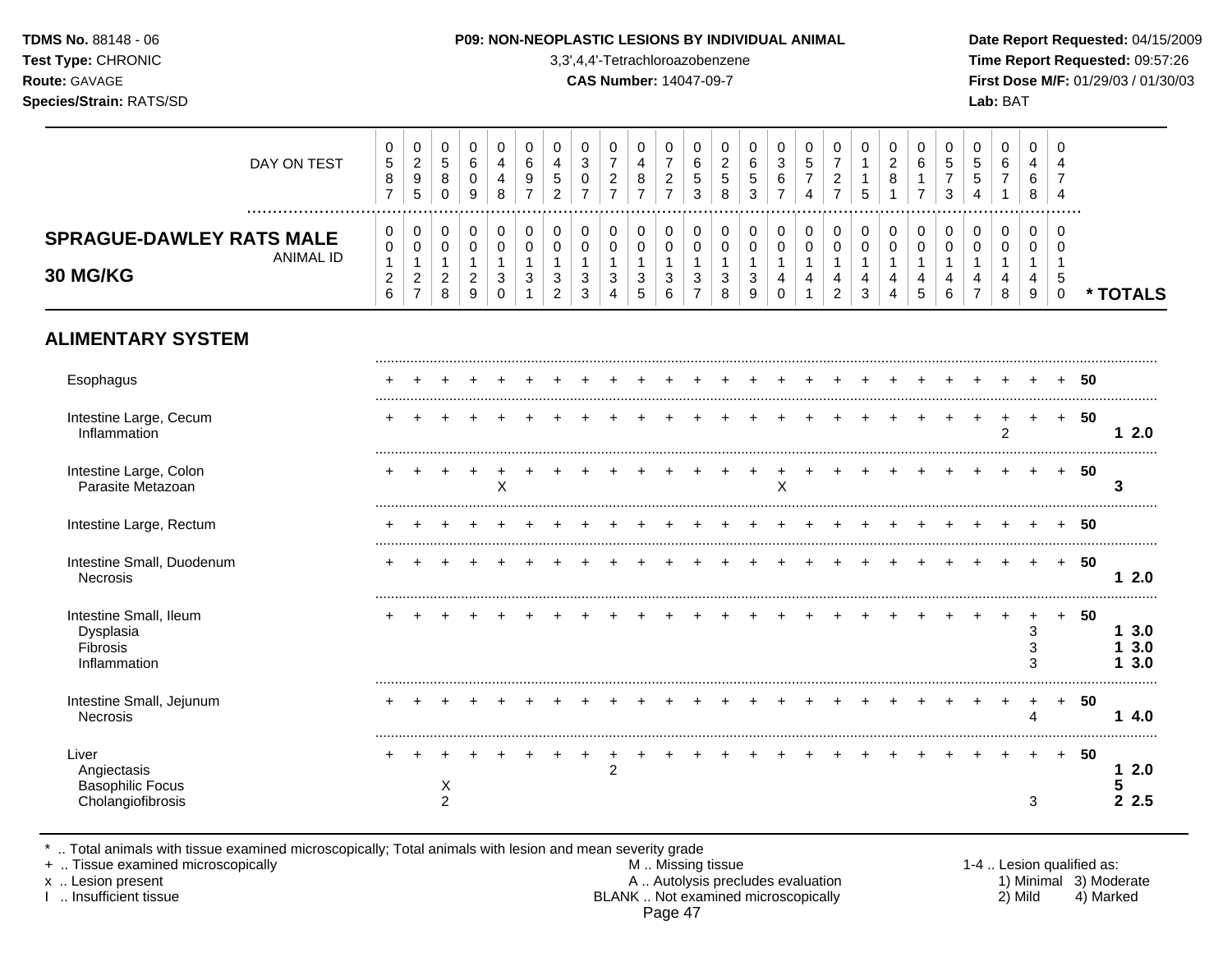#### **TDMS No.** 88148 - 06 **P09: NON-NEOPLASTIC LESIONS BY INDIVIDUAL ANIMAL Date Report Requested:** 04/15/2009

**Test Type:** CHRONIC 3,3',4,4'-Tetrachloroazobenzene **Time Report Requested:** 09:57:26 **Route:** GAVAGE **CAS Number:** 14047-09-7 **First Dose M/F:** 01/29/03 / 01/30/03 **Species/Strain:** RATS/SD **Lab:** BAT

| DAY ON TEST                                                                                                                                                                                                               | 0<br>$\sqrt{5}$<br>$\bf 8$<br>$\overline{7}$                         | 0<br>$\overline{c}$<br>$\boldsymbol{9}$<br>5                         | 0<br>$\sqrt{5}$<br>8<br>$\Omega$                         | $\mathbf 0$<br>$\,6\,$<br>$\mathbf 0$<br>9                                   | 0<br>$\overline{4}$<br>$\overline{4}$<br>8         | 0<br>6<br>$9\,$<br>$\overline{7}$                       | 0<br>$\overline{4}$<br>$\overline{5}$<br>$\overline{2}$                    | 0<br>$\mathfrak{Z}$<br>$\pmb{0}$<br>$\overline{7}$          | 0<br>$\overline{7}$<br>$rac{2}{7}$                                        | $\mathbf 0$<br>$\overline{4}$<br>8<br>$\overline{7}$ | 0<br>$\overline{7}$<br>$\boldsymbol{2}$<br>$\overline{7}$ | 0<br>$\,6\,$<br>$\sqrt{5}$<br>3                                    | 0<br>$\overline{a}$<br>$\sqrt{5}$<br>8                      | $\mathbf 0$<br>$\,6\,$<br>$\sqrt{5}$<br>3                                  | $\mathbf 0$<br>$\mathbf{3}$<br>$\,6\,$<br>$\overline{7}$          | 0<br>$\sqrt{5}$<br>$\boldsymbol{7}$<br>$\overline{4}$            | 0<br>$\overline{7}$<br>$\overline{2}$<br>$\overline{7}$            | $\mathbf 0$<br>$\mathbf{1}$<br>$\mathbf{1}$<br>5 | 0<br>$\sqrt{2}$<br>$\bf 8$<br>$\overline{1}$                    | 0<br>6<br>$\overline{1}$<br>$\overline{7}$            | $\mathbf 0$<br>$\sqrt{5}$<br>$\overline{7}$<br>$\mathbf{3}$ | 0<br>5<br>5<br>$\overline{4}$                             | $\mathbf 0$<br>$\,6\,$<br>$\overline{7}$<br>$\mathbf{1}$ | $\Omega$<br>4<br>6<br>8                                                        | $\Omega$<br>$\overline{4}$<br>7<br>$\overline{4}$           |    |                                                                                 |
|---------------------------------------------------------------------------------------------------------------------------------------------------------------------------------------------------------------------------|----------------------------------------------------------------------|----------------------------------------------------------------------|----------------------------------------------------------|------------------------------------------------------------------------------|----------------------------------------------------|---------------------------------------------------------|----------------------------------------------------------------------------|-------------------------------------------------------------|---------------------------------------------------------------------------|------------------------------------------------------|-----------------------------------------------------------|--------------------------------------------------------------------|-------------------------------------------------------------|----------------------------------------------------------------------------|-------------------------------------------------------------------|------------------------------------------------------------------|--------------------------------------------------------------------|--------------------------------------------------|-----------------------------------------------------------------|-------------------------------------------------------|-------------------------------------------------------------|-----------------------------------------------------------|----------------------------------------------------------|--------------------------------------------------------------------------------|-------------------------------------------------------------|----|---------------------------------------------------------------------------------|
| <b>SPRAGUE-DAWLEY RATS MALE</b><br><b>ANIMAL ID</b><br>30 MG/KG                                                                                                                                                           | 0<br>$\mathbf 0$<br>$\mathbf{1}$<br>$\overline{2}$<br>$6\phantom{a}$ | 0<br>$\mathsf 0$<br>$\mathbf{1}$<br>$\overline{2}$<br>$\overline{7}$ | 0<br>$\mathsf{O}$<br>$\mathbf{1}$<br>$\overline{2}$<br>8 | $\mathbf 0$<br>$\mathbf 0$<br>$\mathbf{1}$<br>$\sqrt{2}$<br>$\boldsymbol{9}$ | 0<br>$\pmb{0}$<br>$\mathbf{1}$<br>3<br>$\mathbf 0$ | 0<br>$\mathbf 0$<br>$\mathbf{1}$<br>3                   | $\pmb{0}$<br>$\mathbf 0$<br>$\mathbf{1}$<br>$\mathbf{3}$<br>$\overline{2}$ | $\pmb{0}$<br>$\mathbf 0$<br>$\mathbf{1}$<br>$\sqrt{3}$<br>3 | 0<br>$\mathsf{O}\xspace$<br>$\mathbf{1}$<br>$\mathsf 3$<br>$\overline{4}$ | 0<br>$\mathbf 0$<br>$\mathbf{1}$<br>$\sqrt{3}$<br>5  | 0<br>$\pmb{0}$<br>$\mathbf{1}$<br>$\sqrt{3}$<br>$\,6\,$   | 0<br>$\mathbf 0$<br>$\mathbf{1}$<br>$\mathbf{3}$<br>$\overline{7}$ | $\pmb{0}$<br>$\pmb{0}$<br>$\mathbf{1}$<br>$\mathbf{3}$<br>8 | $\mathbf 0$<br>$\pmb{0}$<br>$\mathbf{1}$<br>$\sqrt{3}$<br>$\boldsymbol{9}$ | 0<br>$\mathsf 0$<br>$\mathbf{1}$<br>$\overline{4}$<br>$\mathbf 0$ | 0<br>$\pmb{0}$<br>$\mathbf{1}$<br>$\overline{4}$<br>$\mathbf{1}$ | 0<br>$\pmb{0}$<br>$\mathbf{1}$<br>$\overline{4}$<br>$\overline{c}$ | 0<br>$\pmb{0}$<br>$\mathbf{1}$<br>4<br>3         | $\mathbf 0$<br>$\pmb{0}$<br>$\mathbf{1}$<br>4<br>$\overline{4}$ | 0<br>$\pmb{0}$<br>$\mathbf{1}$<br>$\overline{4}$<br>5 | 0<br>$\pmb{0}$<br>$\mathbf{1}$<br>4<br>6                    | 0<br>$\mathbf 0$<br>1<br>$\overline{4}$<br>$\overline{7}$ | $\pmb{0}$<br>$\mathsf 0$<br>$\mathbf{1}$<br>4<br>8       | $\mathbf 0$<br>$\pmb{0}$<br>$\mathbf{1}$<br>$\overline{4}$<br>$\boldsymbol{9}$ | $\Omega$<br>$\mathbf 0$<br>$\mathbf{1}$<br>5<br>$\mathsf 0$ |    | * TOTALS                                                                        |
| <b>Clear Cell Focus</b><br>Degeneration, Cystic<br>Eosinophilic Focus<br>Fatty Change, Focal<br>Fatty Change, Diffuse<br>Hematopoietic Cell Proliferation<br>Hepatodiaphragmatic Nodule                                   | $\mathsf{X}$<br>$\overline{2}$                                       | $\overline{1}$                                                       | X<br>$\overline{\mathbf{c}}$<br>$\overline{c}$           | X<br>$\overline{1}$<br>$\times$                                              | $\mathbf 1$<br>$\overline{1}$                      |                                                         | $\overline{\mathbf{c}}$<br>$\mathbf{1}$                                    |                                                             | X<br>1<br>$\overline{2}$                                                  |                                                      | X<br>X<br>$\ensuremath{\mathsf{3}}$<br>1                  | $\overline{c}$<br>$\mathbf{1}$<br>$\mathbf{1}$                     |                                                             | 1<br>$\sqrt{2}$                                                            | 1                                                                 | $\mathbf 1$                                                      | X<br>X<br>$\mathbf{1}$                                             | 1                                                | 3<br>1                                                          | $\times$<br>$\overline{2}$                            |                                                             |                                                           | $\overline{2}$                                           | $\overline{2}$                                                                 | $\overline{1}$                                              |    | 8<br>11.0<br>Δ<br>7.1.1<br>18 1.9<br>37 1.3                                     |
| Hyperplasia, Nodular<br>Inflammation, Granulomatous<br>Inflammation, Chronic Active<br><b>Mixed Cell Focus</b><br><b>Necrosis</b><br>Pigmentation<br>Toxic Hepatopathy<br>Bile Duct, Cyst<br><b>Bile Duct, Dilatation</b> | $\overline{2}$                                                       | $\overline{1}$                                                       | $\overline{1}$                                           | -1<br>3                                                                      | $\mathbf{1}$<br>$\overline{4}$                     | $\overline{2}$<br>$\overline{a}$<br>$\overline{2}$<br>3 | -1<br>1                                                                    | $\overline{1}$                                              | X                                                                         | $\overline{2}$<br>1<br>$\overline{2}$                |                                                           | 1<br>1                                                             |                                                             | -1<br>X<br>$\overline{c}$<br>3<br>3                                        |                                                                   | $\mathbf 1$<br>$\overline{2}$                                    | -1                                                                 | $\mathbf{1}$<br>$\overline{2}$                   | $\overline{1}$                                                  | -1<br>Х<br>1                                          |                                                             |                                                           |                                                          | 3<br>4<br>$\overline{2}$                                                       | 3                                                           |    | 1.0<br>1.<br>30 1.4<br>3<br>18 1.9<br>1.8<br>5.<br>5.<br>1.6<br>3.0<br>3.7<br>3 |
| <b>Bile Duct, Fibrosis</b><br>Bile Duct, Hyperplasia<br>Centrilobular, Degeneration<br>Hepatocyte, Hypertrophy<br>Hepatocyte, Multinucleated<br>Oval Cell, Hyperplasia                                                    | $\overline{2}$                                                       |                                                                      | 1                                                        | $\overline{c}$<br>$\overline{4}$<br>2                                        | 4                                                  | 2<br>$\overline{2}$                                     |                                                                            |                                                             | 2                                                                         | 3                                                    | 3                                                         | $\overline{c}$<br>$\overline{4}$<br>2                              | $\mathbf 1$                                                 | -1<br>$\mathbf{1}$<br>$\overline{4}$<br>2                                  |                                                                   | 4<br>$\overline{c}$                                              | -1                                                                 | $\overline{4}$                                   | 1<br>4                                                          | $\overline{2}$                                        | 2<br>2                                                      | 1                                                         | 2                                                        | $\overline{2}$<br>3                                                            |                                                             |    | 2.0<br>36 1.7<br>23 1.4<br>11 2.7<br>1.0<br>1.<br>8, 1.6                        |
| Oral Mucosa<br>Gingival, Hyperplasia, Cystic Keratinizing<br>Gingival, Hyperplasia, Squamous                                                                                                                              | 1                                                                    |                                                                      | 3                                                        | -1                                                                           | $\overline{c}$                                     | 4                                                       |                                                                            |                                                             | 2                                                                         |                                                      | $\mathbf 1$                                               | $\boldsymbol{2}$                                                   | 4                                                           |                                                                            |                                                                   |                                                                  |                                                                    |                                                  |                                                                 | 3                                                     | $\overline{2}$                                              | 4                                                         |                                                          |                                                                                | 1                                                           | 50 | 18 1.9<br>24 1.8                                                                |
| Pancreas<br>Atrophy<br>Inflammation<br>Acinus, Hyperplasia                                                                                                                                                                | 3                                                                    |                                                                      |                                                          |                                                                              | 1<br>4                                             |                                                         |                                                                            | $\mathbf 1$                                                 | $\overline{\mathbf{1}}$                                                   | $\overline{2}$                                       |                                                           |                                                                    |                                                             |                                                                            | $\mathbf{1}$                                                      | $\overline{c}$                                                   |                                                                    |                                                  |                                                                 |                                                       |                                                             |                                                           |                                                          |                                                                                | $+$                                                         | 50 | 101.1<br>72.7<br>21.0                                                           |

\* .. Total animals with tissue examined microscopically; Total animals with lesion and mean severity grade

+ .. Tissue examined microscopically M .. Missing tissue 1-4 .. Lesion qualified as: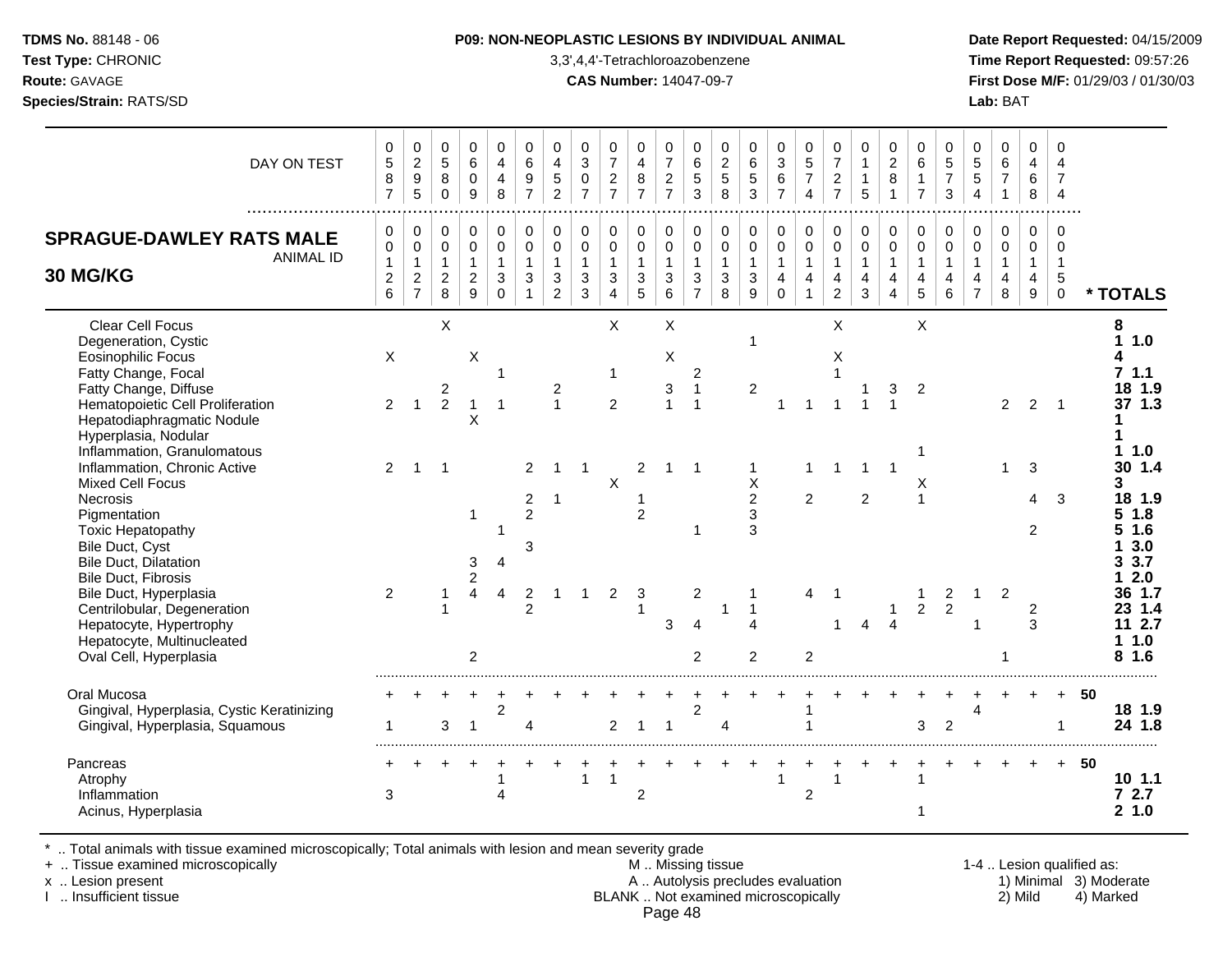| <b>TDMS No. 88148 - 06</b> |
|----------------------------|
| <b>Test Type: CHRONIC</b>  |
| Route: GAVAGE              |

# **P09: NON-NEOPLASTIC LESIONS BY INDIVIDUAL ANIMAL Date Report Requested:** 04/15/2009

**Time Report Requested:** 09:57:26 **CAS Number:** 14047-09-7 **First Dose M/F:** 01/29/03 / 01/30/03

| DAY ON TEST                                                                                   | 0<br>$\sqrt{5}$<br>8<br>$\overline{7}$          | 0<br>$\boldsymbol{2}$<br>$\boldsymbol{9}$<br>$\sqrt{5}$   | 0<br>$\overline{5}$<br>$\bf8$<br>$\mathbf 0$              | $\pmb{0}$<br>$\,6$<br>$\pmb{0}$<br>9                                       | 0<br>4<br>$\overline{4}$<br>8                        | 0<br>$\,6$<br>$\boldsymbol{9}$<br>$\overline{7}$          | 0<br>$\overline{4}$<br>$\sqrt{5}$<br>$\mathcal{P}$                 | 0<br>$\sqrt{3}$<br>0<br>$\overline{7}$     | 0<br>$\overline{7}$<br>$\overline{c}$<br>$\overline{7}$        | 0<br>4<br>8<br>$\overline{7}$                          | 0<br>$\overline{7}$<br>$\overline{c}$<br>$\overline{7}$           | 0<br>6<br>$\,$ 5 $\,$<br>3                                                 | 0<br>$\overline{c}$<br>$\sqrt{5}$<br>8     | 0<br>$\,6\,$<br>$\sqrt{5}$<br>3          | 0<br>$\sqrt{3}$<br>$\,6\,$<br>$\overline{7}$          | 0<br>$\,$ 5 $\,$<br>$\overline{7}$<br>$\overline{4}$ | 0<br>$\overline{7}$<br>$\sqrt{2}$<br>$\overline{7}$                  | $\Omega$<br>1<br>$\mathbf{1}$<br>5            | 0<br>$\boldsymbol{2}$<br>8                 | 0<br>6<br>$\mathbf 1$<br>$\overline{7}$      | $\pmb{0}$<br>$\sqrt{5}$<br>$\overline{7}$<br>3        | 0<br>$\,$ 5 $\,$<br>$\sqrt{5}$<br>$\overline{4}$ | 0<br>$\,6$<br>$\overline{7}$<br>$\mathbf{1}$ | $\mathbf 0$<br>4<br>6<br>8       | $\Omega$<br>$\overline{4}$<br>7<br>4      |      |                                     |
|-----------------------------------------------------------------------------------------------|-------------------------------------------------|-----------------------------------------------------------|-----------------------------------------------------------|----------------------------------------------------------------------------|------------------------------------------------------|-----------------------------------------------------------|--------------------------------------------------------------------|--------------------------------------------|----------------------------------------------------------------|--------------------------------------------------------|-------------------------------------------------------------------|----------------------------------------------------------------------------|--------------------------------------------|------------------------------------------|-------------------------------------------------------|------------------------------------------------------|----------------------------------------------------------------------|-----------------------------------------------|--------------------------------------------|----------------------------------------------|-------------------------------------------------------|--------------------------------------------------|----------------------------------------------|----------------------------------|-------------------------------------------|------|-------------------------------------|
| <b>SPRAGUE-DAWLEY RATS MALE</b><br><b>ANIMAL ID</b><br>30 MG/KG                               | 0<br>0<br>$\mathbf{1}$<br>$\boldsymbol{2}$<br>6 | $\mathbf 0$<br>$\pmb{0}$<br>$\mathbf{1}$<br>$\frac{2}{7}$ | 0<br>$\mathbf 0$<br>$\mathbf{1}$<br>$\boldsymbol{2}$<br>8 | $\,0\,$<br>$\pmb{0}$<br>$\mathbf{1}$<br>$\overline{c}$<br>$\boldsymbol{9}$ | 0<br>$\mathbf 0$<br>$\mathbf{1}$<br>3<br>$\mathbf 0$ | $\,0\,$<br>$\pmb{0}$<br>$\mathbf{1}$<br>$\mathbf{3}$<br>1 | 0<br>$\mathbf 0$<br>$\mathbf{1}$<br>$\mathbf{3}$<br>$\overline{2}$ | 0<br>$\mathbf 0$<br>$\mathbf{1}$<br>3<br>3 | 0<br>$\pmb{0}$<br>$\mathbf{1}$<br>$\sqrt{3}$<br>$\overline{4}$ | 0<br>0<br>$\mathbf{1}$<br>$\sqrt{3}$<br>$\overline{5}$ | 0<br>$\mathbf 0$<br>$\mathbf{1}$<br>$\sqrt{3}$<br>$6\phantom{1}6$ | $\pmb{0}$<br>$\mathbf 0$<br>$\overline{1}$<br>$\sqrt{3}$<br>$\overline{7}$ | 0<br>$\mathbf 0$<br>$\mathbf{1}$<br>3<br>8 | 0<br>$\mathbf 0$<br>1<br>$\sqrt{3}$<br>9 | 0<br>$\mathsf{O}$<br>$\mathbf{1}$<br>4<br>$\mathbf 0$ | 0<br>0<br>$\mathbf{1}$<br>4<br>$\mathbf{1}$          | 0<br>$\mathbf 0$<br>$\mathbf{1}$<br>$\overline{a}$<br>$\overline{2}$ | 0<br>0<br>$\mathbf{1}$<br>$\overline{4}$<br>3 | 0<br>$\mathbf 0$<br>$\mathbf{1}$<br>4<br>4 | 0<br>$\mathbf 0$<br>1<br>$\overline{4}$<br>5 | 0<br>$\pmb{0}$<br>$\mathbf{1}$<br>$\overline{4}$<br>6 | 0<br>0<br>$\mathbf{1}$<br>4<br>$\overline{7}$    | 0<br>$\mathbf 0$<br>$\mathbf{1}$<br>4<br>8   | 0<br>0<br>$\mathbf{1}$<br>4<br>9 | 0<br>$\Omega$<br>1<br>5<br>$\overline{0}$ |      | * TOTALS                            |
| Acinus, Vacuolization Cytoplasmic                                                             |                                                 | 1                                                         |                                                           | 3                                                                          |                                                      |                                                           |                                                                    | $\overline{2}$                             | 2                                                              |                                                        |                                                                   |                                                                            |                                            | $\overline{2}$                           |                                                       |                                                      | $\overline{c}$                                                       | 3                                             | $\overline{2}$                             | $\mathbf 1$                                  |                                                       | $\overline{2}$                                   |                                              | $\overline{2}$                   |                                           |      | 30 1.6                              |
| Salivary Glands<br>Cyst                                                                       |                                                 |                                                           |                                                           |                                                                            |                                                      |                                                           |                                                                    |                                            |                                                                |                                                        |                                                                   |                                                                            |                                            |                                          |                                                       |                                                      |                                                                      |                                               |                                            |                                              |                                                       |                                                  | $\ddot{}$                                    | $+$                              |                                           | + 49 | 14.0                                |
| Stomach, Forestomach<br>Inflammation<br>Mineralization<br>Necrosis<br>Epithelium, Hyperplasia | 2                                               | ÷<br>2                                                    | $\ddot{}$<br>3                                            | ٠<br>2<br>3                                                                |                                                      | 3                                                         | -1                                                                 |                                            | 2                                                              | 3                                                      | 3                                                                 | -1                                                                         |                                            | $\mathbf{1}$                             |                                                       | 3                                                    | 3                                                                    | 1                                             |                                            | Δ                                            | 3                                                     | +<br>4                                           | +<br>2<br>3                                  | 2<br>$\overline{A}$              | $+$<br>$\mathcal{P}$                      | -50  | 22.0<br>11.0<br>2.0<br>1.<br>44 2.2 |
| Stomach, Glandular<br>Inflammation<br>Mineralization<br>Necrosis                              |                                                 |                                                           |                                                           |                                                                            |                                                      |                                                           |                                                                    | $\overline{c}$                             |                                                                |                                                        |                                                                   |                                                                            |                                            |                                          | $\overline{c}$                                        |                                                      |                                                                      |                                               |                                            |                                              |                                                       |                                                  |                                              |                                  | $+$                                       | 50   | 12.0<br>22.0<br>2.0<br>1            |
| Tooth<br>Peridontal Tissue, Inflammation                                                      | $\overline{2}$                                  |                                                           | $\overline{c}$                                            |                                                                            | 1                                                    | -1                                                        |                                                                    |                                            | $\mathbf{1}$                                                   |                                                        | $\mathbf{1}$                                                      |                                                                            |                                            |                                          |                                                       |                                                      |                                                                      |                                               |                                            |                                              |                                                       | $\overline{c}$                                   |                                              |                                  | $+$                                       | 50   | 19 1.4                              |
| <b>CARDIOVASCULAR SYSTEM</b>                                                                  |                                                 |                                                           |                                                           |                                                                            |                                                      |                                                           |                                                                    |                                            |                                                                |                                                        |                                                                   |                                                                            |                                            |                                          |                                                       |                                                      |                                                                      |                                               |                                            |                                              |                                                       |                                                  |                                              |                                  |                                           |      |                                     |
| <b>Blood Vessel</b><br>Inflammation<br>Mineralization                                         | $\Delta$                                        | $\Delta$                                                  |                                                           | 3                                                                          | 3                                                    | 3                                                         |                                                                    | $\overline{c}$<br>$\overline{\mathbf{4}}$  |                                                                | $\overline{2}$                                         |                                                                   |                                                                            |                                            |                                          |                                                       | 3                                                    | $\overline{4}$                                                       |                                               |                                            |                                              |                                                       | $\ddot{}$<br>$\overline{a}$                      | +<br>3                                       | $\ddot{}$                        | $+$                                       | 50   | 30 2.6<br>4 1.8                     |
| Heart<br>Cardiomyopathy<br>Inflammation                                                       | $\mathbf 1$                                     | 4                                                         |                                                           |                                                                            |                                                      |                                                           |                                                                    | 4                                          |                                                                | $\mathcal{P}$                                          |                                                                   |                                                                            |                                            |                                          | $\mathbf{1}$                                          | $\overline{2}$                                       | 3                                                                    |                                               |                                            | 2                                            | $\overline{\mathbf{1}}$                               |                                                  |                                              | $\overline{1}$                   | $+$<br>$\mathbf{1}$                       | 50   | 45 1.5<br>2.5                       |

+ .. Tissue examined microscopically M .. Missing tissue 1-4 .. Lesion qualified as: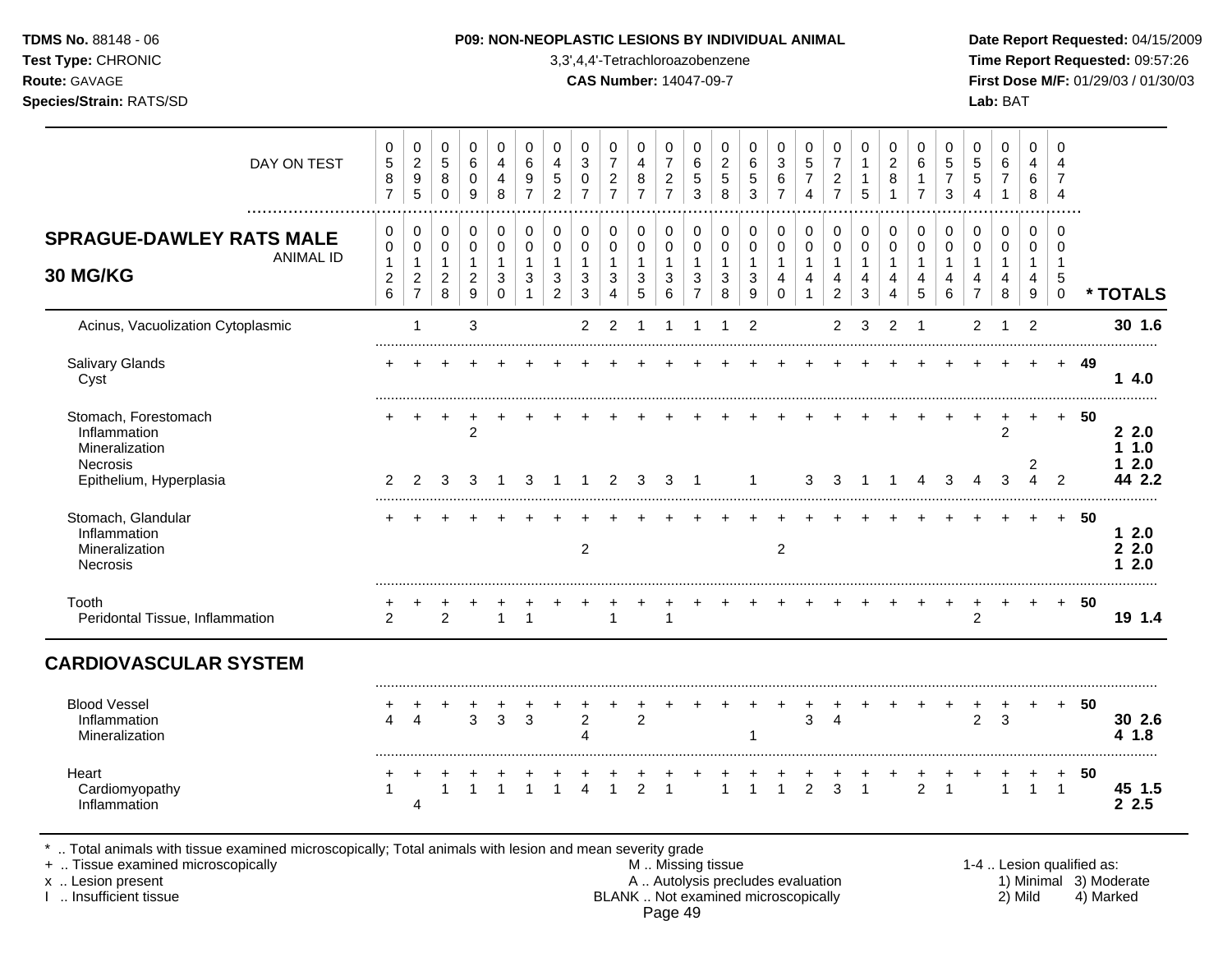| TDMS No. 88148 - 06<br>Test Type: CHRONIC<br>Route: GAVAGE<br>Species/Strain: RATS/SD |                                                                  |                                                                      |                                                           |                                                         | P09: NON-NEOPLASTIC LESIONS BY INDIVIDUAL ANIMAL                           |                                                                          |                                                                                         |                                                                         | 3,3',4,4'-Tetrachloroazobenzene<br><b>CAS Number: 14047-09-7</b>  |                                                                            |                                                                                       |                                                                                           |                                                        |                                                           |                                                            |                                                                    |                                                                      |                                                         |                                                                      |                                                    |                                                                      |                                                                                | Lab: BAT                                                      |                                                    |                                                                   |        | Date Report Requested: 04/15/2009<br>Time Report Requested: 09:57:26<br>First Dose M/F: 01/29/03 / 01/30/03 |
|---------------------------------------------------------------------------------------|------------------------------------------------------------------|----------------------------------------------------------------------|-----------------------------------------------------------|---------------------------------------------------------|----------------------------------------------------------------------------|--------------------------------------------------------------------------|-----------------------------------------------------------------------------------------|-------------------------------------------------------------------------|-------------------------------------------------------------------|----------------------------------------------------------------------------|---------------------------------------------------------------------------------------|-------------------------------------------------------------------------------------------|--------------------------------------------------------|-----------------------------------------------------------|------------------------------------------------------------|--------------------------------------------------------------------|----------------------------------------------------------------------|---------------------------------------------------------|----------------------------------------------------------------------|----------------------------------------------------|----------------------------------------------------------------------|--------------------------------------------------------------------------------|---------------------------------------------------------------|----------------------------------------------------|-------------------------------------------------------------------|--------|-------------------------------------------------------------------------------------------------------------|
| DAY ON TEST                                                                           | $\mathbf 0$<br>$\sqrt{5}$<br>$\bf 8$<br>$\overline{7}$           | 0<br>$\overline{2}$<br>$\boldsymbol{9}$<br>5                         | $\pmb{0}$<br>$\overline{5}$<br>$\bf 8$<br>$\pmb{0}$       | 0<br>6<br>$\pmb{0}$<br>9                                | $\mathbf 0$<br>$\overline{4}$<br>$\overline{4}$<br>8                       | $\mathsf 0$<br>6<br>$\boldsymbol{9}$<br>$\overline{7}$                   | $\mathsf 0$<br>$\overline{4}$<br>$\mathbf 5$<br>$\overline{2}$                          | $\mathbf 0$<br>$\ensuremath{\mathsf{3}}$<br>$\pmb{0}$<br>$\overline{7}$ | $\mathbf 0$<br>$\overline{7}$<br>$\overline{c}$<br>$\overline{7}$ | $\pmb{0}$<br>$\overline{4}$<br>$\,8\,$<br>$\overline{7}$                   | $\pmb{0}$<br>$\overline{7}$<br>$\boldsymbol{2}$<br>$\overline{7}$                     | $\pmb{0}$<br>$\,6\,$<br>$\sqrt{5}$<br>$\mathbf{3}$                                        | $\mathbf 0$<br>$\overline{c}$<br>$\sqrt{5}$<br>$\,8\,$ | $\pmb{0}$<br>$\,6\,$<br>$\sqrt{5}$<br>$\mathbf{3}$        | 0<br>$\sqrt{3}$<br>$\,6\,$<br>$\overline{7}$               | $\mathbf 0$<br>5<br>$\overline{7}$<br>$\overline{4}$               | 0<br>$\overline{7}$<br>$\boldsymbol{2}$<br>$\overline{7}$            | 0<br>$\mathbf{1}$<br>$\mathbf{1}$<br>5                  | 0<br>$\overline{c}$<br>$\bf 8$<br>$\mathbf{1}$                       | $\mathsf 0$<br>6<br>$\mathbf{1}$<br>$\overline{7}$ | $\mathbf 0$<br>$\sqrt{5}$<br>$\overline{7}$<br>$\mathbf{3}$          | $\mathbf 0$<br>$\sqrt{5}$<br>$\sqrt{5}$<br>$\overline{4}$                      | $\mathbf 0$<br>$\,6\,$<br>$\overline{7}$                      | $\mathbf 0$<br>$\overline{4}$<br>6<br>8            | $\mathbf 0$<br>$\overline{4}$<br>$\overline{7}$<br>$\overline{4}$ |        |                                                                                                             |
| <br><b>SPRAGUE-DAWLEY RATS MALE</b><br><b>ANIMAL ID</b><br>30 MG/KG                   | 0<br>$\mathbf 0$<br>$\mathbf{1}$<br>$\sqrt{2}$<br>$6\phantom{a}$ | 0<br>$\mathbf 0$<br>$\mathbf{1}$<br>$\overline{c}$<br>$\overline{7}$ | 0<br>$\mathbf 0$<br>$\mathbf{1}$<br>$\boldsymbol{2}$<br>8 | 0<br>$\mathbf 0$<br>$\mathbf{1}$<br>$\overline{2}$<br>9 | 0<br>$\pmb{0}$<br>$\mathbf{1}$<br>$\ensuremath{\mathsf{3}}$<br>$\mathbf 0$ | $\pmb{0}$<br>$\mathsf 0$<br>$\mathbf{1}$<br>$\mathbf{3}$<br>$\mathbf{1}$ | $\pmb{0}$<br>$\mathsf 0$<br>$\mathbf{1}$<br>$\ensuremath{\mathsf{3}}$<br>$\overline{2}$ | 0<br>$\pmb{0}$<br>$\mathbf{1}$<br>$\ensuremath{\mathsf{3}}$<br>3        | $\mathbf 0$<br>$\mathbf 0$<br>$\mathbf{1}$<br>$\mathbf{3}$<br>4   | $\pmb{0}$<br>$\mathbf 0$<br>$\mathbf{1}$<br>$\ensuremath{\mathsf{3}}$<br>5 | $\pmb{0}$<br>$\pmb{0}$<br>$\mathbf{1}$<br>$\ensuremath{\mathsf{3}}$<br>$6\phantom{1}$ | $\pmb{0}$<br>$\mathbf 0$<br>$\overline{1}$<br>$\ensuremath{\mathsf{3}}$<br>$\overline{7}$ | 0<br>$\mathbf 0$<br>$\mathbf{1}$<br>$\mathbf{3}$<br>8  | $\pmb{0}$<br>$\pmb{0}$<br>$\mathbf{1}$<br>$\sqrt{3}$<br>9 | $\pmb{0}$<br>$\pmb{0}$<br>$\mathbf{1}$<br>4<br>$\mathbf 0$ | 0<br>$\mathbf 0$<br>$\mathbf{1}$<br>$\overline{4}$<br>$\mathbf{1}$ | 0<br>$\mathbf 0$<br>$\mathbf{1}$<br>$\overline{4}$<br>$\overline{2}$ | 0<br>$\mathbf 0$<br>$\mathbf{1}$<br>$\overline{4}$<br>3 | 0<br>$\mathbf 0$<br>$\mathbf{1}$<br>$\overline{4}$<br>$\overline{4}$ | $\pmb{0}$<br>$\mathbf 0$<br>$\mathbf{1}$<br>4<br>5 | 0<br>$\mathbf 0$<br>$\mathbf{1}$<br>$\overline{4}$<br>$6\phantom{a}$ | $\mathbf 0$<br>$\mathbf 0$<br>$\mathbf{1}$<br>$\overline{4}$<br>$\overline{7}$ | $\pmb{0}$<br>$\pmb{0}$<br>$\mathbf{1}$<br>$\overline{4}$<br>8 | $\pmb{0}$<br>$\mathbf 0$<br>$\mathbf{1}$<br>4<br>9 | 0<br>$\mathbf 0$<br>$\overline{1}$<br>5<br>$\mathbf 0$            |        | * TOTALS                                                                                                    |
| Mineralization<br>Thrombosis                                                          |                                                                  |                                                                      |                                                           |                                                         |                                                                            |                                                                          |                                                                                         |                                                                         |                                                                   |                                                                            |                                                                                       |                                                                                           |                                                        |                                                           |                                                            |                                                                    |                                                                      |                                                         |                                                                      |                                                    |                                                                      |                                                                                |                                                               |                                                    |                                                                   |        | 11.0<br>2.2.0                                                                                               |
| <b>ENDOCRINE SYSTEM</b>                                                               |                                                                  |                                                                      |                                                           |                                                         |                                                                            |                                                                          |                                                                                         |                                                                         |                                                                   |                                                                            |                                                                                       |                                                                                           |                                                        |                                                           |                                                            |                                                                    |                                                                      |                                                         |                                                                      |                                                    |                                                                      |                                                                                |                                                               |                                                    |                                                                   |        |                                                                                                             |
| <b>Adrenal Cortex</b><br>Angiectasis<br>Degeneration<br>Hypertrophy<br>Necrosis       | $\mathbf{1}$                                                     |                                                                      |                                                           | $\mathbf{1}$                                            |                                                                            | $\overline{1}$                                                           | -1                                                                                      |                                                                         |                                                                   | $\overline{1}$                                                             | $\overline{c}$                                                                        | $\overline{1}$                                                                            |                                                        |                                                           |                                                            |                                                                    | 1<br>3                                                               |                                                         | $\ddot{}$<br>-1<br>$\overline{2}$                                    | $\ddot{}$<br>$\overline{2}$                        | $+$                                                                  |                                                                                | -1                                                            | $+$                                                |                                                                   | + 50   | $12.0$<br>14 1.4<br>11 1.6<br>41.3                                                                          |
| Vacuolization Cytoplasmic<br>Zona Fasciculata, Hyperplasia                            | $\overline{c}$<br>2                                              |                                                                      | 3                                                         | 1                                                       | -1                                                                         | $\mathbf{1}$                                                             |                                                                                         |                                                                         | 3                                                                 | $\overline{2}$<br>$\overline{1}$                                           | $\overline{2}$<br>$\overline{1}$                                                      |                                                                                           |                                                        | 3<br>$\overline{a}$                                       | $\overline{1}$                                             | $\overline{2}$                                                     | $\overline{2}$<br>$\overline{2}$                                     |                                                         |                                                                      |                                                    |                                                                      |                                                                                | 1                                                             | 2                                                  | 2                                                                 |        | 31 1.5<br>19 1.9                                                                                            |
| Adrenal Medulla<br>Hyperplasia                                                        |                                                                  |                                                                      |                                                           |                                                         |                                                                            |                                                                          |                                                                                         |                                                                         | 1                                                                 | $\mathbf{3}$                                                               |                                                                                       |                                                                                           |                                                        |                                                           |                                                            |                                                                    |                                                                      |                                                         | $\ddot{}$                                                            | $\mathbf{1}$                                       | $+$                                                                  | $\ddot{}$                                                                      | $\overline{2}$                                                |                                                    | $+$                                                               | 50     | 52.2                                                                                                        |
| Islets, Pancreatic                                                                    |                                                                  |                                                                      |                                                           |                                                         |                                                                            |                                                                          |                                                                                         |                                                                         |                                                                   |                                                                            |                                                                                       |                                                                                           |                                                        |                                                           | $\rightarrow$                                              |                                                                    |                                                                      |                                                         |                                                                      |                                                    | $+$                                                                  |                                                                                |                                                               |                                                    |                                                                   | -50    |                                                                                                             |
| Parathyroid Gland<br>Hyperplasia                                                      | $\pm$                                                            | $+$                                                                  |                                                           | $\ddot{}$                                               |                                                                            | $\overline{+}$                                                           | $+$                                                                                     | $\ddot{}$<br>$\overline{2}$                                             | $\ddot{}$<br>$\overline{2}$                                       | $+$                                                                        | M                                                                                     | $+$                                                                                       | м                                                      | M +                                                       |                                                            | $+$                                                                | $+$                                                                  | $+$                                                     | $+$                                                                  | $+$                                                | M                                                                    | $+$                                                                            | $+$                                                           | $+$                                                |                                                                   | $+ 44$ | $6 \t1.8$                                                                                                   |
| <b>Pituitary Gland</b><br>Pars Distalis, Hyperplasia                                  | +<br>-1                                                          | $\ddot{}$                                                            |                                                           | $+$                                                     |                                                                            | $+$                                                                      | $+$                                                                                     | $\ddot{}$                                                               | ÷<br>$\mathbf{1}$                                                 | $\mathbf{1}$                                                               | $\overline{2}$                                                                        | $\ddot{}$<br>$\overline{1}$                                                               | $+$                                                    | $+$                                                       | $+$                                                        |                                                                    | $+$                                                                  |                                                         | $+$                                                                  | $+$                                                | $+$                                                                  | $+$                                                                            | $+$                                                           | $+$                                                | $+$<br>$\overline{1}$                                             | 50     | 13 1.2                                                                                                      |
| <b>Thyroid Gland</b><br>Atrophy<br>Inflammation<br>C-cell, Hyperplasia                |                                                                  |                                                                      |                                                           |                                                         |                                                                            |                                                                          |                                                                                         |                                                                         | $\mathbf{3}$                                                      |                                                                            | 4                                                                                     | $\mathbf{3}$                                                                              |                                                        | 1                                                         |                                                            | 3                                                                  |                                                                      |                                                         | 3                                                                    |                                                    | $\pm$<br>$\overline{c}$                                              |                                                                                |                                                               | $\ddot{}$                                          | 4                                                                 | $+ 50$ | 13.0<br>92.8<br>2.5                                                                                         |

\* .. Total animals with tissue examined microscopically; Total animals with lesion and mean severity grade

+ .. Tissue examined microscopically M .. Missing tissue 1-4 .. Lesion qualified as: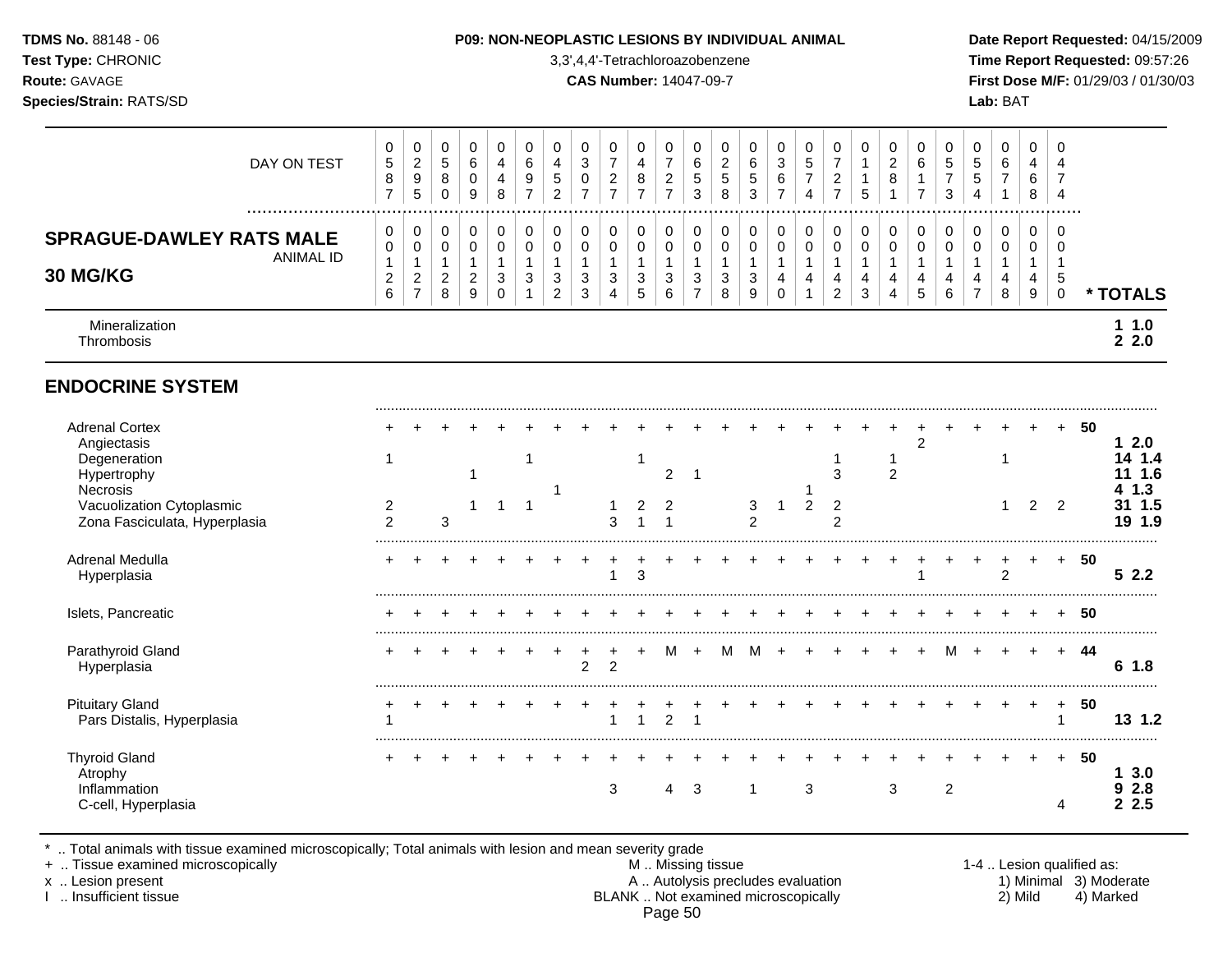| TDMS No. 88148 - 06<br>Test Type: CHRONIC<br>Route: GAVAGE<br>Species/Strain: RATS/SD |                                                                       |                                                                      |                                                              |                                                |                                                                         |                                                       |                                                          |                                                              | P09: NON-NEOPLASTIC LESIONS BY INDIVIDUAL ANIMAL<br>3,3',4,4'-Tetrachloroazobenzene<br><b>CAS Number: 14047-09-7</b> |                                                                                         |                                                                                          |                                                                                 |                                                                              |                                                                            |                                                                          |                                                                    |                                                                               |                                                         |                                                                            |                                                                                               |                                                                   |                                                           | Lab: BAT                                           |                                            |                                                                |              | Date Report Requested: 04/15/2009<br>Time Report Requested: 09:57:26<br>First Dose M/F: 01/29/03 / 01/30/03 |
|---------------------------------------------------------------------------------------|-----------------------------------------------------------------------|----------------------------------------------------------------------|--------------------------------------------------------------|------------------------------------------------|-------------------------------------------------------------------------|-------------------------------------------------------|----------------------------------------------------------|--------------------------------------------------------------|----------------------------------------------------------------------------------------------------------------------|-----------------------------------------------------------------------------------------|------------------------------------------------------------------------------------------|---------------------------------------------------------------------------------|------------------------------------------------------------------------------|----------------------------------------------------------------------------|--------------------------------------------------------------------------|--------------------------------------------------------------------|-------------------------------------------------------------------------------|---------------------------------------------------------|----------------------------------------------------------------------------|-----------------------------------------------------------------------------------------------|-------------------------------------------------------------------|-----------------------------------------------------------|----------------------------------------------------|--------------------------------------------|----------------------------------------------------------------|--------------|-------------------------------------------------------------------------------------------------------------|
| DAY ON TEST                                                                           | $\pmb{0}$<br>$\,$ 5 $\,$<br>$\bf8$<br>$\overline{7}$                  | $\mathbf 0$<br>$\overline{c}$<br>$\boldsymbol{9}$<br>$\overline{5}$  | $\mathbf 0$<br>$\overline{5}$<br>8<br>$\mathbf 0$            | $\mathbf 0$<br>$\,6\,$<br>$\pmb{0}$<br>9       | $\mathbf 0$<br>$\overline{4}$<br>$\overline{4}$<br>8                    | $\mathbf 0$<br>$\,6$<br>$\mathsf g$<br>$\overline{7}$ | $\mathbf 0$<br>$\overline{4}$<br>$5\,$<br>$\overline{2}$ | $\mathbf 0$<br>$\mathfrak{Z}$<br>$\pmb{0}$<br>$\overline{7}$ | $\mathbf 0$<br>$\overline{7}$<br>$\boldsymbol{2}$<br>$\overline{7}$                                                  | $\mathbf 0$<br>$\overline{4}$<br>$\, 8$<br>$\overline{7}$                               | $\mathbf 0$<br>$\boldsymbol{7}$<br>$\frac{2}{7}$                                         | $\mathbf 0$<br>$\,6\,$<br>$\,$ 5 $\,$<br>$\mathbf{3}$                           | $\mathbf 0$<br>$\overline{2}$<br>$\overline{5}$<br>8                         | $\mathbf 0$<br>$\,6$<br>$\sqrt{5}$<br>$\mathbf{3}$                         | $\mathbf 0$<br>3<br>$\,6\,$<br>$\overline{7}$                            | 0<br>$\sqrt{5}$<br>$\boldsymbol{7}$<br>$\overline{4}$              | $\mathbf 0$<br>$\overline{7}$<br>$\overline{c}$<br>$\overline{7}$             | $\Omega$<br>$\mathbf{1}$<br>$\mathbf{1}$<br>5           | $\pmb{0}$<br>$\overline{2}$<br>$\bf 8$<br>$\mathbf{1}$                     | $\mathbf 0$<br>$\,6\,$<br>$\mathbf{1}$<br>$\overline{7}$                                      | $\mathbf 0$<br>$\overline{5}$<br>$\boldsymbol{7}$<br>$\mathbf{3}$ | $\mathbf 0$<br>$\sqrt{5}$<br>$\sqrt{5}$<br>$\overline{4}$ | $\mathbf 0$<br>6<br>$\overline{7}$<br>$\mathbf{1}$ | $\mathbf 0$<br>$\overline{4}$<br>6<br>8    | $\Omega$<br>$\overline{4}$<br>$\overline{7}$<br>$\overline{4}$ |              |                                                                                                             |
| .<br><b>SPRAGUE-DAWLEY RATS MALE</b><br><b>ANIMAL ID</b><br>30 MG/KG                  | 0<br>$\mathsf{O}\xspace$<br>$\mathbf{1}$<br>$\boldsymbol{2}$<br>$\,6$ | 0<br>$\mathbf 0$<br>$\mathbf{1}$<br>$\overline{c}$<br>$\overline{7}$ | 0<br>$\mathbf 0$<br>$\mathbf{1}$<br>$\overline{c}$<br>$\bf8$ | 0<br>$\mathbf 0$<br>1<br>$\boldsymbol{2}$<br>9 | $\pmb{0}$<br>$\mathsf 0$<br>$\mathbf{1}$<br>$\mathbf{3}$<br>$\mathbf 0$ | 0<br>$\mathbf 0$<br>$\mathbf{1}$<br>3                 | 0<br>0<br>$\mathbf{1}$<br>3<br>$\overline{a}$            | 0<br>$\pmb{0}$<br>$\mathbf{1}$<br>$\sqrt{3}$<br>$\mathbf{3}$ | 0<br>$\mathbf 0$<br>$\mathbf{1}$<br>$\sqrt{3}$<br>4                                                                  | $\pmb{0}$<br>$\mathsf 0$<br>$\mathbf{1}$<br>$\ensuremath{\mathsf{3}}$<br>$\overline{5}$ | $\pmb{0}$<br>$\mathsf{O}\xspace$<br>$\mathbf{1}$<br>$\ensuremath{\mathsf{3}}$<br>$\,6\,$ | 0<br>$\mathbf 0$<br>$\mathbf{1}$<br>$\ensuremath{\mathsf{3}}$<br>$\overline{7}$ | $\mathbf 0$<br>$\mathbf 0$<br>$\mathbf{1}$<br>$\ensuremath{\mathsf{3}}$<br>8 | $\pmb{0}$<br>$\mathsf 0$<br>$\mathbf{1}$<br>$\sqrt{3}$<br>$\boldsymbol{9}$ | 0<br>$\pmb{0}$<br>$\mathbf{1}$<br>$\overline{\mathbf{4}}$<br>$\mathbf 0$ | 0<br>$\mathbf 0$<br>$\mathbf{1}$<br>$\overline{4}$<br>$\mathbf{1}$ | 0<br>$\mathbf 0$<br>$\mathbf{1}$<br>$\overline{\mathbf{4}}$<br>$\overline{2}$ | 0<br>$\mathbf 0$<br>1<br>$\overline{4}$<br>$\mathbf{3}$ | $\pmb{0}$<br>$\pmb{0}$<br>$\mathbf{1}$<br>$\overline{4}$<br>$\overline{4}$ | $\pmb{0}$<br>$\mathsf{O}\xspace$<br>$\mathbf{1}$<br>$\overline{\mathbf{4}}$<br>$\overline{5}$ | 0<br>$\mathbf 0$<br>$\mathbf{1}$<br>$\overline{4}$<br>$\,6\,$     | 0<br>$\mathbf 0$<br>$\mathbf{1}$<br>4<br>$\overline{7}$   | $\pmb{0}$<br>$\mathbf 0$<br>1<br>4<br>8            | 0<br>$\mathbf 0$<br>$\mathbf{1}$<br>4<br>9 | 0<br>$\Omega$<br>$\mathbf{1}$<br>5<br>$\mathbf 0$              |              | * TOTALS                                                                                                    |
| Follicular Cell, Hyperplasia<br>Follicular Cell, Hypertrophy                          |                                                                       |                                                                      |                                                              |                                                |                                                                         |                                                       |                                                          |                                                              | 4                                                                                                                    |                                                                                         | 4                                                                                        | 4                                                                               |                                                                              | 4                                                                          |                                                                          | 4                                                                  |                                                                               |                                                         | 4                                                                          | -1                                                                                            | 2                                                                 |                                                           |                                                    |                                            |                                                                |              | 10 3.5<br>62.7                                                                                              |
| <b>GENERAL BODY SYSTEM</b><br><b>Tissue NOS</b><br><b>GENITAL SYSTEM</b>              |                                                                       |                                                                      |                                                              |                                                |                                                                         |                                                       |                                                          |                                                              |                                                                                                                      |                                                                                         |                                                                                          |                                                                                 |                                                                              |                                                                            |                                                                          |                                                                    |                                                                               |                                                         |                                                                            |                                                                                               |                                                                   |                                                           |                                                    |                                            |                                                                | $\mathbf{2}$ |                                                                                                             |
| <b>Coagulating Gland</b><br>Inflammation                                              |                                                                       |                                                                      |                                                              |                                                |                                                                         |                                                       |                                                          |                                                              |                                                                                                                      |                                                                                         |                                                                                          |                                                                                 |                                                                              |                                                                            |                                                                          |                                                                    |                                                                               |                                                         |                                                                            |                                                                                               |                                                                   |                                                           |                                                    | $+$                                        | $+$                                                            | 50           | 2.5                                                                                                         |
| Epididymis<br>Granuloma Sperm                                                         | Δ                                                                     |                                                                      |                                                              |                                                |                                                                         |                                                       |                                                          |                                                              |                                                                                                                      |                                                                                         |                                                                                          |                                                                                 |                                                                              |                                                                            |                                                                          |                                                                    |                                                                               |                                                         |                                                                            |                                                                                               |                                                                   |                                                           |                                                    |                                            | $+$                                                            | 50           | 3.3.7                                                                                                       |
| <b>Preputial Gland</b><br>Hyperplasia, Squamous                                       |                                                                       |                                                                      |                                                              |                                                |                                                                         |                                                       |                                                          |                                                              |                                                                                                                      |                                                                                         |                                                                                          |                                                                                 |                                                                              |                                                                            |                                                                          | $\ddot{}$                                                          |                                                                               |                                                         |                                                                            |                                                                                               |                                                                   |                                                           |                                                    | $\ddot{}$<br>$\overline{2}$                | $+$                                                            | 50           | 12.0                                                                                                        |
| Prostate<br>Inflammation<br>Epithelium, Hyperplasia                                   |                                                                       |                                                                      |                                                              |                                                |                                                                         |                                                       | $\ddot{}$                                                | $\mathbf{1}$                                                 |                                                                                                                      |                                                                                         |                                                                                          |                                                                                 |                                                                              |                                                                            |                                                                          |                                                                    |                                                                               |                                                         |                                                                            | $\ddot{}$                                                                                     | $\ddot{}$<br>3                                                    |                                                           |                                                    |                                            | $+$                                                            | -50          | 72.3<br>32.0                                                                                                |
| Seminal Vesicle<br>Inflammation                                                       |                                                                       |                                                                      |                                                              |                                                |                                                                         |                                                       |                                                          |                                                              |                                                                                                                      |                                                                                         |                                                                                          |                                                                                 |                                                                              |                                                                            |                                                                          |                                                                    |                                                                               |                                                         |                                                                            |                                                                                               |                                                                   |                                                           |                                                    |                                            | $+$                                                            | -50          | 12.0                                                                                                        |
| <b>Testes</b><br>Necrosis                                                             | ÷                                                                     | 4                                                                    |                                                              |                                                |                                                                         |                                                       |                                                          |                                                              |                                                                                                                      |                                                                                         |                                                                                          |                                                                                 |                                                                              |                                                                            |                                                                          |                                                                    |                                                                               |                                                         |                                                                            |                                                                                               |                                                                   |                                                           |                                                    |                                            | $+$                                                            | 50           | 14.0                                                                                                        |

\* .. Total animals with tissue examined microscopically; Total animals with lesion and mean severity grade<br>+ .. Tissue examined microscopically by myssing tissue<br>M.. Missing tissue + .. Tissue examined microscopically examined microscopically with the state of the M .. Missing tissue the M .. Missing tissue the M .. Missing tissue the M .. All all the M .. All all the M .. All the M .. Lesion qualifi x .. Lesion present **A .. Autolysis precludes evaluation** A .. Autolysis precludes evaluation 1) Minimal 3) Moderate I .. Insufficient tissue BLANK .. Not examined microscopically 2) Mild 4) Marked Page 51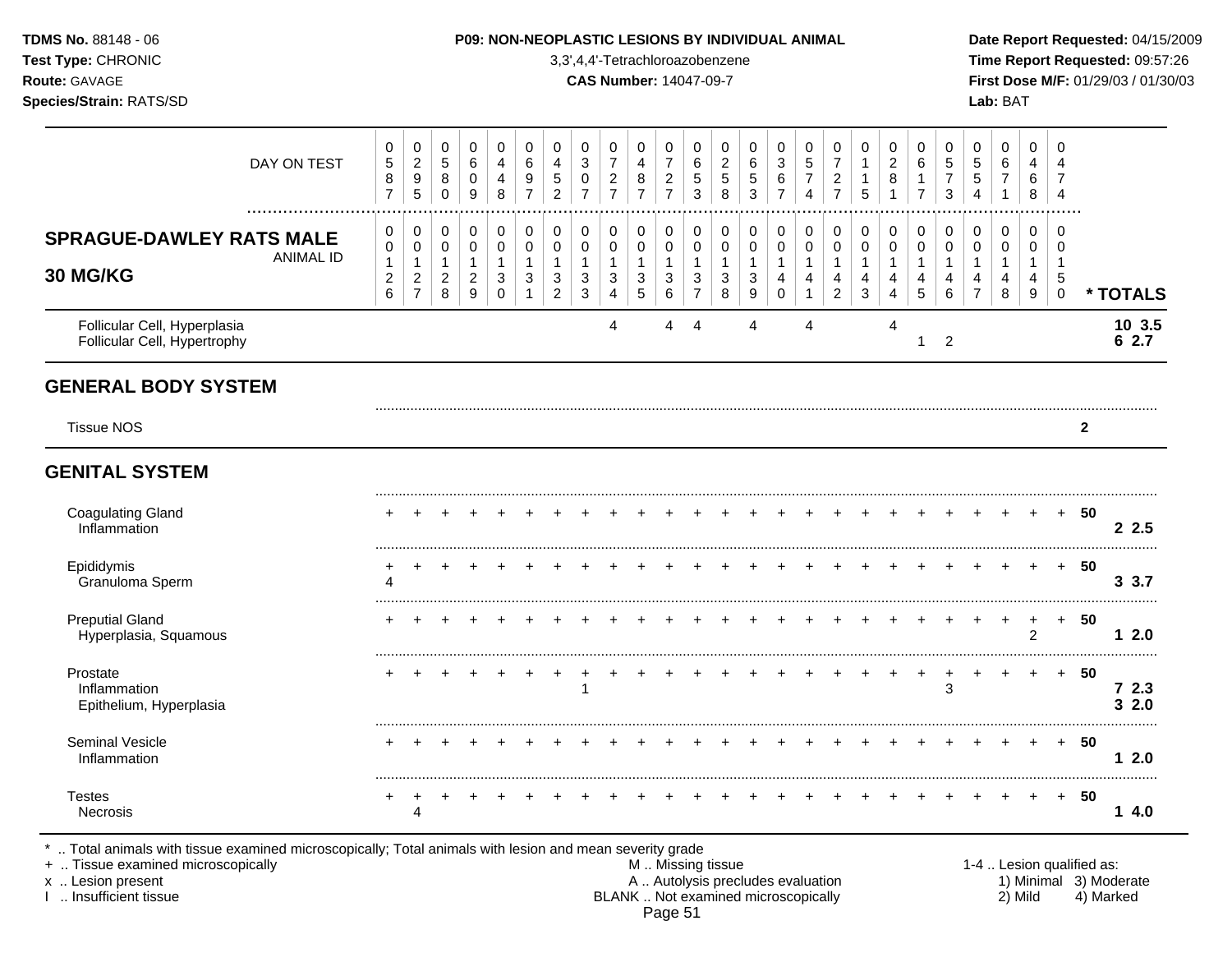#### **TDMS No.** 88148 - 06 **P09: NON-NEOPLASTIC LESIONS BY INDIVIDUAL ANIMAL Date Report Requested:** 04/15/2009

**Test Type:** CHRONIC 3,3',4,4'-Tetrachloroazobenzene **Time Report Requested:** 09:57:26 **Route:** GAVAGE **CAS Number:** 14047-09-7 **First Dose M/F:** 01/29/03 / 01/30/03

| DAY ON TEST                                                                                            | 0<br>$\mathbf 5$<br>$\bf8$<br>$\overline{7}$                         | 0<br>$\sqrt{2}$<br>$\boldsymbol{9}$<br>5                                 | 0<br>$\sqrt{5}$<br>8<br>$\Omega$                        | 0<br>$\,6\,$<br>$\mathbf 0$<br>9                                  | 0<br>4<br>4<br>8                                              | 0<br>$\,6\,$<br>9<br>$\overline{7}$                      | 0<br>$\overline{\mathbf{4}}$<br>$\overline{5}$<br>$\overline{2}$  | 0<br>3<br>$\pmb{0}$<br>$\overline{7}$ | 0<br>$\overline{7}$<br>$\sqrt{2}$<br>$\overline{7}$                    | 0<br>$\overline{4}$<br>8<br>$\overline{7}$                                 | 0<br>$\overline{7}$<br>$\boldsymbol{2}$<br>$\overline{7}$ | 0<br>$\,6\,$<br>$\sqrt{5}$<br>3                                                 | 0<br>$\boldsymbol{2}$<br>$\sqrt{5}$<br>8  | 0<br>$\,6\,$<br>5<br>3                                      | 0<br>$\mathbf{3}$<br>$\,6$<br>$\overline{7}$       | 0<br>$\sqrt{5}$<br>$\overline{7}$<br>$\overline{4}$           | 0<br>$\overline{7}$<br>$\overline{c}$<br>$\overline{7}$           | 0<br>$\mathbf{1}$<br>1<br>5                                     | 0<br>$\boldsymbol{2}$<br>8<br>1                    | 0<br>$\,6\,$<br>$\overline{7}$  | 0<br>$\overline{5}$<br>$\overline{7}$<br>3           | 0<br>5<br>5<br>4                              | 0<br>$\,6\,$<br>$\overline{7}$<br>1     | 0<br>$\overline{4}$<br>6<br>8                        | 0<br>4<br>$\overline{7}$<br>$\overline{4}$ |      |                                          |
|--------------------------------------------------------------------------------------------------------|----------------------------------------------------------------------|--------------------------------------------------------------------------|---------------------------------------------------------|-------------------------------------------------------------------|---------------------------------------------------------------|----------------------------------------------------------|-------------------------------------------------------------------|---------------------------------------|------------------------------------------------------------------------|----------------------------------------------------------------------------|-----------------------------------------------------------|---------------------------------------------------------------------------------|-------------------------------------------|-------------------------------------------------------------|----------------------------------------------------|---------------------------------------------------------------|-------------------------------------------------------------------|-----------------------------------------------------------------|----------------------------------------------------|---------------------------------|------------------------------------------------------|-----------------------------------------------|-----------------------------------------|------------------------------------------------------|--------------------------------------------|------|------------------------------------------|
| <b>SPRAGUE-DAWLEY RATS MALE</b><br><b>ANIMAL ID</b><br><b>30 MG/KG</b>                                 | 0<br>$\pmb{0}$<br>$\mathbf{1}$<br>$\boldsymbol{2}$<br>$6\phantom{a}$ | 0<br>$\mathsf{O}\xspace$<br>$\mathbf{1}$<br>$\sqrt{2}$<br>$\overline{7}$ | 0<br>$\mathbf 0$<br>$\mathbf{1}$<br>$\overline{c}$<br>8 | $\mathbf 0$<br>$\mathbf 0$<br>$\mathbf{1}$<br>$\sqrt{2}$<br>$9\,$ | 0<br>$\pmb{0}$<br>$\mathbf{1}$<br>$\mathbf{3}$<br>$\mathbf 0$ | $\mathbf 0$<br>$\mathbf 0$<br>$\sqrt{3}$<br>$\mathbf{1}$ | $\pmb{0}$<br>$\mathbf 0$<br>1<br>$\mathfrak{S}$<br>$\overline{2}$ | 0<br>0<br>$\mathbf{1}$<br>3<br>3      | $\pmb{0}$<br>$\pmb{0}$<br>$\mathbf{1}$<br>$\sqrt{3}$<br>$\overline{4}$ | $\mathbf 0$<br>$\pmb{0}$<br>$\mathbf{1}$<br>$\ensuremath{\mathsf{3}}$<br>5 | 0<br>$\mathbf 0$<br>$\mathbf{1}$<br>3<br>$6\phantom{1}$   | 0<br>$\mathbf 0$<br>$\mathbf{1}$<br>$\ensuremath{\mathsf{3}}$<br>$\overline{7}$ | 0<br>0<br>$\mathbf{1}$<br>$\sqrt{3}$<br>8 | $\mathbf 0$<br>$\pmb{0}$<br>$\mathbf{1}$<br>$\sqrt{3}$<br>9 | 0<br>$\pmb{0}$<br>$\mathbf{1}$<br>4<br>$\mathbf 0$ | $\pmb{0}$<br>$\pmb{0}$<br>$\mathbf{1}$<br>4<br>$\overline{1}$ | $\mathbf 0$<br>$\mathbf 0$<br>$\mathbf{1}$<br>4<br>$\overline{2}$ | $\mathbf 0$<br>$\pmb{0}$<br>$\mathbf{1}$<br>$\overline{4}$<br>3 | $\pmb{0}$<br>$\mathbf 0$<br>$\mathbf{1}$<br>4<br>4 | 0<br>$\mathbf 0$<br>1<br>4<br>5 | $\mathbf 0$<br>$\mathbf 0$<br>$\mathbf{1}$<br>4<br>6 | 0<br>0<br>$\mathbf{1}$<br>4<br>$\overline{7}$ | $\pmb{0}$<br>$\mathbf 0$<br>1<br>4<br>8 | $\mathbf 0$<br>$\mathbf 0$<br>$\mathbf{1}$<br>4<br>9 | 0<br>0<br>1<br>$\,$ 5 $\,$<br>$\mathbf 0$  |      | * TOTALS                                 |
| Germinal Epithelium, Degeneration<br>Germinal Epithelium, Mineralization                               |                                                                      | 4<br>$\overline{2}$                                                      | -1                                                      |                                                                   |                                                               | $\overline{2}$                                           |                                                                   | $\mathbf{1}$                          |                                                                        | 4                                                                          |                                                           | 1                                                                               |                                           |                                                             |                                                    |                                                               | 1                                                                 |                                                                 |                                                    |                                 |                                                      |                                               |                                         |                                                      |                                            |      | 18 2.2<br>$3 \; 1.3$                     |
| <b>HEMATOPOIETIC SYSTEM</b>                                                                            |                                                                      |                                                                          |                                                         |                                                                   |                                                               |                                                          |                                                                   |                                       |                                                                        |                                                                            |                                                           |                                                                                 |                                           |                                                             |                                                    |                                                               |                                                                   |                                                                 |                                                    |                                 |                                                      |                                               |                                         |                                                      |                                            |      |                                          |
| <b>Bone Marrow</b><br>Atrophy<br>Hyperplasia                                                           | 1                                                                    | $\overline{2}$                                                           |                                                         | $\overline{2}$                                                    | $\overline{2}$                                                |                                                          | 1                                                                 | $\overline{2}$                        |                                                                        |                                                                            |                                                           |                                                                                 |                                           | $\overline{2}$                                              |                                                    |                                                               |                                                                   | 2                                                               |                                                    |                                 | -1                                                   | 3                                             | 4                                       |                                                      | 3                                          | 49   | 2.5<br>21 2.0                            |
| Lymph Node<br>Mediastinal, Hemorrhage                                                                  |                                                                      |                                                                          |                                                         |                                                                   |                                                               |                                                          |                                                                   |                                       |                                                                        |                                                                            |                                                           | м                                                                               |                                           | м                                                           | м                                                  | $\ddot{}$                                                     | м                                                                 | M                                                               | м                                                  | м                               | $\ddot{}$                                            | м                                             | M                                       | M                                                    |                                            | M 29 | 14.0                                     |
| Lymph Node, Mandibular<br>Hyperplasia, Lymphoid<br>Infiltration Cellular, Histiocyte<br>Necrosis       |                                                                      |                                                                          |                                                         |                                                                   |                                                               | $\overline{c}$                                           |                                                                   |                                       |                                                                        |                                                                            |                                                           |                                                                                 |                                           |                                                             |                                                    |                                                               |                                                                   |                                                                 |                                                    |                                 | $\overline{2}$                                       |                                               |                                         |                                                      |                                            | 49   | 12.0<br>2.0<br>1<br>2.2.0                |
| Lymph Node, Mesenteric<br>Atrophy<br>Hyperplasia, Lymphoid<br>Pigmentation                             |                                                                      | 1                                                                        | $\overline{\mathbf{1}}$                                 |                                                                   |                                                               |                                                          | 1                                                                 |                                       |                                                                        |                                                                            |                                                           |                                                                                 | $\mathbf{1}$                              | $\overline{1}$                                              |                                                    |                                                               |                                                                   | $\boldsymbol{2}$                                                | 1                                                  |                                 |                                                      |                                               |                                         | 1                                                    | $\ddot{}$<br>2                             | 50   | 12.0<br>22.0<br>$25$ 1.1                 |
| Spleen<br>Congestion<br>Hematopoietic Cell Proliferation<br>Pigmentation<br>Lymphoid Follicle, Atrophy |                                                                      | 2<br>$\overline{2}$                                                      | 2<br>$\overline{2}$                                     | -1                                                                | $\overline{2}$<br>$\overline{2}$                              | 3                                                        | 2<br>$\overline{2}$                                               | $\overline{2}$<br>$\overline{2}$      | 2                                                                      |                                                                            | 2                                                         | 2<br>$\mathbf{1}$                                                               | $\overline{2}$                            | 2<br>$\overline{2}$                                         | $\mathfrak{p}$                                     | 2<br>$\overline{1}$                                           |                                                                   |                                                                 | $\mathfrak{p}$                                     |                                 |                                                      | 3                                             |                                         | $\overline{c}$                                       | $+$<br>$\mathbf{1}$<br>2                   | 50   | 2.0<br>1<br>44 1.5<br>40 1.5<br>5<br>2.2 |

\* .. Total animals with tissue examined microscopically; Total animals with lesion and mean severity grade

+ .. Tissue examined microscopically M .. Missing tissue 1-4 .. Lesion qualified as: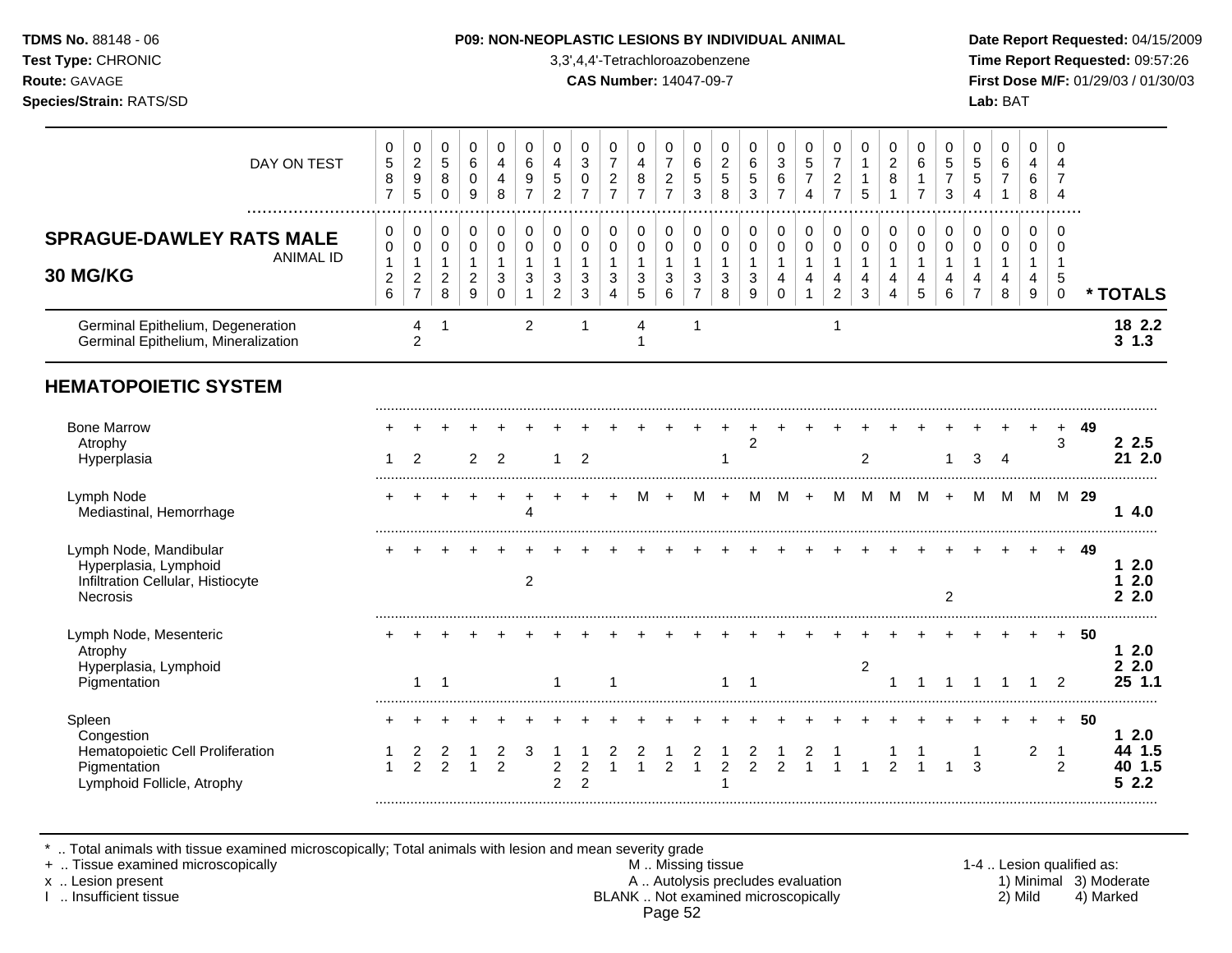#### **TDMS No.** 88148 - 06 **P09: NON-NEOPLASTIC LESIONS BY INDIVIDUAL ANIMAL Date Report Requested:** 04/15/2009

**Test Type:** CHRONIC 3,3',4,4'-Tetrachloroazobenzene **Time Report Requested:** 09:57:26 **Route:** GAVAGE **CAS Number:** 14047-09-7 **First Dose M/F:** 01/29/03 / 01/30/03

| DAY ON TEST                                                                      | 0<br>5<br>8<br>$\overline{7}$                       | 0<br>$\sqrt{2}$<br>$9\,$<br>$\overline{5}$                     | 0<br>5<br>8<br>$\mathbf 0$                              | 0<br>6<br>0<br>9                                                    | 0<br>$\overline{4}$<br>4<br>8                        | 0<br>$\,6\,$<br>9<br>$\overline{7}$                 | 0<br>$\overline{4}$<br>$\sqrt{5}$<br>$\overline{2}$     | 0<br>3<br>0<br>$\overline{7}$    | 0<br>$\overline{7}$<br>$\overline{c}$<br>$\overline{7}$ | 0<br>4<br>8<br>$\overline{7}$ | 0<br>$\overline{7}$<br>$\overline{c}$<br>$\overline{7}$ | 0<br>$\,6\,$<br>$\sqrt{5}$<br>3                         | 0<br>$\overline{2}$<br>$\sqrt{5}$<br>8 | 0<br>6<br>$5\phantom{.0}$<br>3   | 0<br>3<br>6<br>$\overline{7}$           | 0<br>$\sqrt{5}$<br>7<br>$\overline{4}$ | 0<br>$\overline{7}$<br>$\overline{2}$<br>$\overline{7}$  | 0<br>$\mathbf{1}$<br>$\mathbf{1}$<br>5                     | 0<br>$\sqrt{2}$<br>$\bf8$<br>1                                         | 0<br>6<br>1<br>$\overline{7}$                 | 0<br>5<br>$\overline{7}$<br>$\mathbf{3}$   | 0<br>5<br>5<br>$\boldsymbol{\Lambda}$        | 0<br>6<br>$\overline{7}$                             | 0<br>$\overline{4}$<br>6<br>8        | 0<br>Δ<br>$\overline{7}$<br>$\overline{4}$          |              |                                                  |
|----------------------------------------------------------------------------------|-----------------------------------------------------|----------------------------------------------------------------|---------------------------------------------------------|---------------------------------------------------------------------|------------------------------------------------------|-----------------------------------------------------|---------------------------------------------------------|----------------------------------|---------------------------------------------------------|-------------------------------|---------------------------------------------------------|---------------------------------------------------------|----------------------------------------|----------------------------------|-----------------------------------------|----------------------------------------|----------------------------------------------------------|------------------------------------------------------------|------------------------------------------------------------------------|-----------------------------------------------|--------------------------------------------|----------------------------------------------|------------------------------------------------------|--------------------------------------|-----------------------------------------------------|--------------|--------------------------------------------------|
| .<br><b>SPRAGUE-DAWLEY RATS MALE</b><br><b>ANIMAL ID</b><br>30 MG/KG             | 0<br>0<br>$\mathbf{1}$<br>$\overline{c}$<br>$\,6\,$ | 0<br>$\pmb{0}$<br>$\mathbf{1}$<br>$\sqrt{2}$<br>$\overline{7}$ | 0<br>$\mathbf 0$<br>$\mathbf{1}$<br>$\overline{c}$<br>8 | 0<br>$\mathsf{O}\xspace$<br>$\mathbf{1}$<br>$\overline{c}$<br>$9\,$ | 0<br>$\mathbf 0$<br>$\mathbf{1}$<br>3<br>$\mathbf 0$ | 0<br>$\pmb{0}$<br>$\mathbf{1}$<br>3<br>$\mathbf{1}$ | 0<br>$\mathbf 0$<br>$\mathbf{1}$<br>3<br>$\overline{c}$ | 0<br>0<br>$\mathbf{1}$<br>3<br>3 | 0<br>$\mathbf 0$<br>$\mathbf{1}$<br>3<br>$\overline{4}$ | 0<br>0<br>1<br>3<br>5         | 0<br>$\pmb{0}$<br>1<br>3<br>6                           | 0<br>$\mathbf 0$<br>$\mathbf{1}$<br>3<br>$\overline{7}$ | 0<br>0<br>$\mathbf{1}$<br>3<br>8       | 0<br>0<br>$\mathbf{1}$<br>3<br>9 | 0<br>0<br>$\mathbf{1}$<br>4<br>$\Omega$ | 0<br>$\mathbf 0$<br>1<br>4             | 0<br>$\mathsf{O}$<br>$\mathbf{1}$<br>4<br>$\overline{c}$ | 0<br>0<br>$\mathbf{1}$<br>$\overline{4}$<br>$\mathfrak{Z}$ | 0<br>$\mathbf 0$<br>$\overline{1}$<br>$\overline{4}$<br>$\overline{4}$ | 0<br>0<br>$\mathbf{1}$<br>$\overline{4}$<br>5 | 0<br>$\mathbf 0$<br>$\mathbf{1}$<br>4<br>6 | 0<br>$\mathbf 0$<br>1<br>4<br>$\overline{7}$ | $\,0\,$<br>$\pmb{0}$<br>$\mathbf{1}$<br>4<br>$\,8\,$ | 0<br>0<br>$\mathbf{1}$<br>4<br>$9\,$ | 0<br>0<br>$\mathbf{1}$<br>$\sqrt{5}$<br>$\mathbf 0$ |              | * TOTALS                                         |
| Thymus<br>Atrophy                                                                | +<br>4                                              | 3                                                              | $\overline{4}$                                          | 4                                                                   | $\boldsymbol{\Lambda}$                               | $\ddot{}$<br>3                                      | $\ddot{}$<br>4                                          |                                  | 3                                                       | 4                             | +<br>$\overline{2}$                                     | 4                                                       | $\ddot{}$<br>3                         | Δ                                | $\overline{2}$                          | $\ddot{}$<br>3                         | $\overline{4}$                                           | +<br>$\overline{2}$                                        | $\ddot{}$<br>4                                                         | +<br>$\Delta$                                 | $\ddot{}$                                  |                                              | +<br>$\boldsymbol{\Lambda}$                          | $\pm$<br>4                           |                                                     | M 46         | 44 3.5                                           |
| <b>INTEGUMENTARY SYSTEM</b>                                                      |                                                     |                                                                |                                                         |                                                                     |                                                      |                                                     |                                                         |                                  |                                                         |                               |                                                         |                                                         |                                        |                                  |                                         |                                        |                                                          |                                                            |                                                                        |                                               |                                            |                                              |                                                      |                                      |                                                     |              |                                                  |
| Mammary Gland                                                                    |                                                     |                                                                |                                                         |                                                                     |                                                      |                                                     |                                                         |                                  |                                                         |                               |                                                         |                                                         |                                        |                                  |                                         |                                        |                                                          |                                                            |                                                                        |                                               |                                            |                                              |                                                      |                                      | $+$                                                 | 50           |                                                  |
| Skin<br><b>Cyst Epithelial Inclusion</b><br>Hyperplasia<br>Inflammation<br>Ulcer |                                                     |                                                                |                                                         | $\mathsf X$                                                         |                                                      |                                                     |                                                         |                                  |                                                         |                               |                                                         |                                                         |                                        |                                  | 3                                       |                                        |                                                          |                                                            |                                                                        |                                               |                                            |                                              |                                                      | $\div$                               | $+$                                                 | 50           | 2<br>1<br>1.0<br>3.0<br>$\mathbf{2}$<br>2.0<br>1 |
| <b>MUSCULOSKELETAL SYSTEM</b>                                                    |                                                     |                                                                |                                                         |                                                                     |                                                      |                                                     |                                                         |                                  |                                                         |                               |                                                         |                                                         |                                        |                                  |                                         |                                        |                                                          |                                                            |                                                                        |                                               |                                            |                                              |                                                      |                                      |                                                     |              |                                                  |
| <b>Bone</b><br>Tendon, Inflammation                                              |                                                     |                                                                |                                                         |                                                                     |                                                      |                                                     |                                                         |                                  |                                                         |                               |                                                         |                                                         |                                        |                                  | $\overline{2}$                          |                                        |                                                          |                                                            |                                                                        |                                               |                                            |                                              |                                                      |                                      | $+$                                                 | 50           | 12.0                                             |
| <b>Skeletal Muscle</b><br>Hemorrhage                                             |                                                     |                                                                |                                                         |                                                                     |                                                      |                                                     |                                                         |                                  |                                                         |                               |                                                         |                                                         |                                        |                                  |                                         |                                        |                                                          |                                                            |                                                                        |                                               | $\div$                                     |                                              |                                                      |                                      |                                                     | $\mathbf{2}$ | 13.0                                             |
| <b>NERVOUS SYSTEM</b>                                                            |                                                     |                                                                |                                                         |                                                                     |                                                      |                                                     |                                                         |                                  |                                                         |                               |                                                         |                                                         |                                        |                                  |                                         |                                        |                                                          |                                                            |                                                                        |                                               |                                            |                                              |                                                      |                                      |                                                     |              |                                                  |
| <b>Brain</b><br>Necrosis                                                         |                                                     |                                                                |                                                         |                                                                     |                                                      |                                                     |                                                         |                                  |                                                         |                               |                                                         |                                                         |                                        |                                  |                                         |                                        |                                                          |                                                            |                                                                        |                                               |                                            |                                              |                                                      | $\ddot{}$                            | $+$                                                 | 50           | 12.0                                             |

\* .. Total animals with tissue examined microscopically; Total animals with lesion and mean severity grade

- + .. Tissue examined microscopically M .. Missing tissue 1-4 .. Lesion qualified as: x .. Lesion present **A .. Autolysis precludes evaluation** A .. Autolysis precludes evaluation 1) Minimal 3) Moderate I .. Insufficient tissue BLANK .. Not examined microscopically 2) Mild 4) Marked Page 53
	-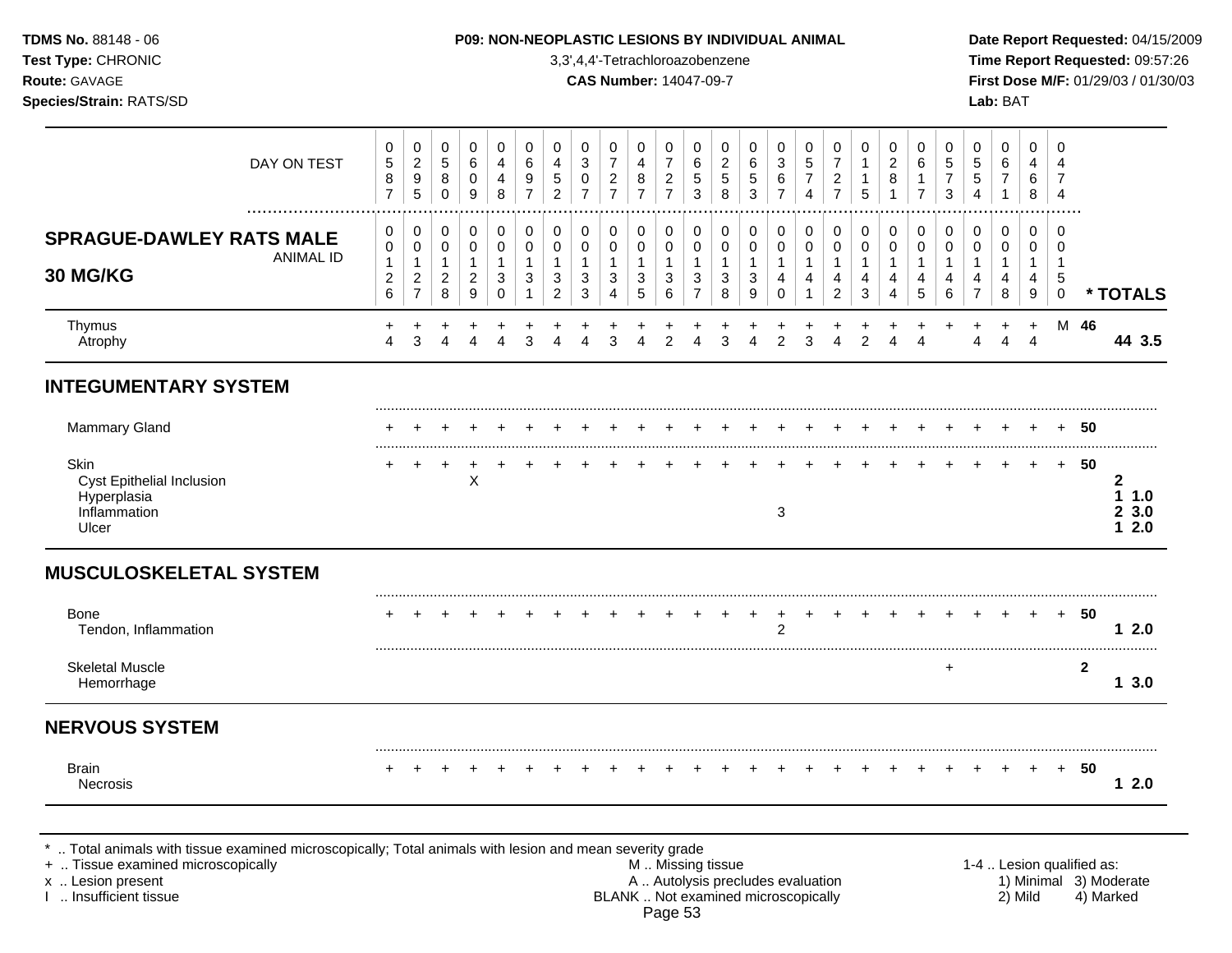#### **TDMS No.** 88148 - 06 **P09: NON-NEOPLASTIC LESIONS BY INDIVIDUAL ANIMAL Date Report Requested:** 04/15/2009

**Test Type:** CHRONIC 3,3',4,4'-Tetrachloroazobenzene **Time Report Requested:** 09:57:26 **Route:** GAVAGE **CAS Number:** 14047-09-7 **First Dose M/F:** 01/29/03 / 01/30/03

| DAY ON TEST                                                                                                                                                        | 0<br>5<br>8<br>$\overline{7}$                         | 0<br>$\boldsymbol{2}$<br>$\boldsymbol{9}$<br>5                       | 0<br>$\sqrt{5}$<br>$\bf 8$<br>$\Omega$                  | 0<br>$\,6\,$<br>$\mathbf 0$<br>9                             | $\mathbf 0$<br>$\overline{4}$<br>$\overline{4}$<br>8            | 0<br>6<br>9<br>$\overline{7}$                       | 0<br>4<br>$\sqrt{5}$<br>2                             | 0<br>$\mathbf{3}$<br>$\mathbf 0$<br>$\overline{7}$ | 0<br>$\overline{7}$<br>$\boldsymbol{2}$<br>$\overline{7}$                | 0<br>$\overline{\mathbf{4}}$<br>$\, 8$<br>$\overline{7}$       | 0<br>$\overline{7}$<br>$\boldsymbol{2}$<br>$\overline{7}$    | 0<br>6<br>$\sqrt{5}$<br>3                               | 0<br>$\overline{2}$<br>$5\phantom{.0}$<br>8          | 0<br>6<br>5<br>3                           | 0<br>$\sqrt{3}$<br>$6\phantom{1}6$<br>$\overline{7}$         | 0<br>$\sqrt{5}$<br>$\overline{7}$<br>$\boldsymbol{\Lambda}$ | 0<br>$\overline{7}$<br>$\overline{c}$<br>$\overline{7}$ | 0<br>$\mathbf{1}$<br>$\mathbf{1}$<br>5            | 0<br>$\boldsymbol{2}$<br>$\bf 8$         | 0<br>6<br>1<br>$\overline{7}$            | 0<br>5<br>$\overline{7}$<br>3    | 0<br>$\overline{5}$<br>$\overline{5}$<br>4              | 0<br>6<br>$\overline{7}$                           | 0<br>4<br>6<br>8                           | $\Omega$<br>4<br>Δ                                         |    |                                                |
|--------------------------------------------------------------------------------------------------------------------------------------------------------------------|-------------------------------------------------------|----------------------------------------------------------------------|---------------------------------------------------------|--------------------------------------------------------------|-----------------------------------------------------------------|-----------------------------------------------------|-------------------------------------------------------|----------------------------------------------------|--------------------------------------------------------------------------|----------------------------------------------------------------|--------------------------------------------------------------|---------------------------------------------------------|------------------------------------------------------|--------------------------------------------|--------------------------------------------------------------|-------------------------------------------------------------|---------------------------------------------------------|---------------------------------------------------|------------------------------------------|------------------------------------------|----------------------------------|---------------------------------------------------------|----------------------------------------------------|--------------------------------------------|------------------------------------------------------------|----|------------------------------------------------|
| .<br><b>SPRAGUE-DAWLEY RATS MALE</b><br><b>ANIMAL ID</b><br>30 MG/KG                                                                                               | 0<br>$\pmb{0}$<br>$\mathbf{1}$<br>$\overline{c}$<br>6 | 0<br>$\pmb{0}$<br>$\mathbf{1}$<br>$\boldsymbol{2}$<br>$\overline{7}$ | 0<br>$\mathsf 0$<br>$\mathbf{1}$<br>$\overline{2}$<br>8 | 0<br>0<br>$\mathbf{1}$<br>$\overline{a}$<br>$\boldsymbol{9}$ | 0<br>$\mathbf 0$<br>$\mathbf{1}$<br>$\mathbf{3}$<br>$\mathbf 0$ | 0<br>$\pmb{0}$<br>$\mathbf{1}$<br>3<br>$\mathbf{1}$ | 0<br>$\pmb{0}$<br>$\mathbf{1}$<br>3<br>$\overline{c}$ | 0<br>$\mathbf 0$<br>$\mathbf{1}$<br>3<br>3         | 0<br>$\pmb{0}$<br>$\mathbf{1}$<br>$\mathbf{3}$<br>$\boldsymbol{\Lambda}$ | 0<br>$\mathbf 0$<br>$\mathbf{1}$<br>$\mathbf{3}$<br>$\sqrt{5}$ | $\mathbf 0$<br>$\mathsf{O}\xspace$<br>$\mathbf{1}$<br>3<br>6 | 0<br>$\mathbf 0$<br>$\mathbf{1}$<br>3<br>$\overline{7}$ | $\mathbf 0$<br>$\mathbf 0$<br>$\mathbf{1}$<br>3<br>8 | 0<br>$\pmb{0}$<br>$\overline{1}$<br>3<br>9 | 0<br>$\pmb{0}$<br>$\mathbf{1}$<br>$\overline{4}$<br>$\Omega$ | 0<br>$\pmb{0}$<br>$\mathbf{1}$<br>4                         | 0<br>$\pmb{0}$<br>$\overline{1}$<br>4<br>$\overline{c}$ | 0<br>$\pmb{0}$<br>$\mathbf{1}$<br>4<br>$\sqrt{3}$ | 0<br>$\pmb{0}$<br>$\mathbf{1}$<br>4<br>4 | 0<br>$\pmb{0}$<br>$\mathbf{1}$<br>4<br>5 | 0<br>0<br>$\mathbf{1}$<br>4<br>6 | 0<br>$\mathbf 0$<br>$\mathbf{1}$<br>4<br>$\overline{7}$ | $\mathbf 0$<br>$\pmb{0}$<br>$\mathbf{1}$<br>4<br>8 | 0<br>$\mathbf 0$<br>$\mathbf{1}$<br>4<br>9 | $\Omega$<br>$\Omega$<br>$\overline{1}$<br>5<br>$\mathbf 0$ |    | * TOTALS                                       |
| <b>RESPIRATORY SYSTEM</b>                                                                                                                                          |                                                       |                                                                      |                                                         |                                                              |                                                                 |                                                     |                                                       |                                                    |                                                                          |                                                                |                                                              |                                                         |                                                      |                                            |                                                              |                                                             |                                                         |                                                   |                                          |                                          |                                  |                                                         |                                                    |                                            |                                                            |    |                                                |
| Lung<br>Inflammation, Granulomatous<br>Inflammation, Chronic Active<br>Pigmentation<br>Alveolar Epithelium, Metaplasia,                                            | $\overline{2}$                                        | $\ensuremath{\mathsf{3}}$                                            | 2                                                       | $\overline{2}$                                               |                                                                 | $\overline{2}$                                      | $\overline{c}$                                        |                                                    | $\overline{2}$                                                           | 3                                                              | 3                                                            | $\overline{2}$                                          |                                                      |                                            | $\overline{2}$                                               |                                                             | 3                                                       | -1                                                | -1                                       | 1                                        |                                  |                                                         |                                                    |                                            |                                                            | 50 | 21.0<br>1.8<br>6<br>12 1.3<br>32 1.9           |
| Bronchiolar<br>Alveolar Epithelium, Metaplasia,<br>Squamous<br>Alveolus, Infiltration Cellular, Histiocyte                                                         | $\mathbf 1$                                           | 2                                                                    | 1                                                       |                                                              | $\overline{1}$                                                  | $\overline{2}$                                      |                                                       |                                                    | 2                                                                        | 4                                                              | 2                                                            | $\overline{1}$<br>$\overline{\mathbf{1}}$               |                                                      | $\overline{2}$                             | $\overline{2}$                                               | $\overline{2}$<br>$\mathbf{1}$                              | 2                                                       |                                                   |                                          |                                          |                                  | 2                                                       |                                                    | 3                                          | 2                                                          |    | 22 1.9<br>35 1.8                               |
| Nose<br>Inflammation<br>Nasolacrimal Duct, Hyperplasia                                                                                                             |                                                       |                                                                      |                                                         | $\overline{2}$                                               |                                                                 |                                                     |                                                       |                                                    |                                                                          |                                                                |                                                              |                                                         |                                                      |                                            |                                                              |                                                             |                                                         |                                                   |                                          |                                          |                                  |                                                         |                                                    | $\ddot{}$<br>$\mathbf{1}$                  | $\ddot{}$<br>$\overline{1}$                                | 50 | 9 1.0<br>2.0<br>1                              |
| Trachea                                                                                                                                                            |                                                       |                                                                      |                                                         |                                                              |                                                                 |                                                     |                                                       |                                                    |                                                                          |                                                                |                                                              |                                                         |                                                      |                                            |                                                              |                                                             |                                                         |                                                   |                                          |                                          |                                  |                                                         |                                                    |                                            |                                                            | 50 |                                                |
| <b>SPECIAL SENSES SYSTEM</b>                                                                                                                                       |                                                       |                                                                      |                                                         |                                                              |                                                                 |                                                     |                                                       |                                                    |                                                                          |                                                                |                                                              |                                                         |                                                      |                                            |                                                              |                                                             |                                                         |                                                   |                                          |                                          |                                  |                                                         |                                                    |                                            |                                                            |    |                                                |
| Eye<br>Anterior Chamber, Inflammation<br>Cornea, Inflammation<br>Lens, Cataract<br>Optic Nerve, Infiltration Cellular,<br>Mononuclear Cell<br>Retina, Degeneration | 1                                                     |                                                                      |                                                         |                                                              |                                                                 | 1                                                   |                                                       |                                                    | $\mathbf 1$                                                              |                                                                | 2                                                            | 2                                                       |                                                      |                                            |                                                              |                                                             |                                                         |                                                   |                                          | $\overline{2}$<br>2                      |                                  | -1                                                      |                                                    |                                            |                                                            | 50 | 11.0<br>$1.2$<br>1.0<br>1.0<br>1.<br>$6 \t1.5$ |
|                                                                                                                                                                    |                                                       |                                                                      |                                                         |                                                              |                                                                 |                                                     |                                                       |                                                    |                                                                          |                                                                |                                                              |                                                         |                                                      |                                            |                                                              |                                                             |                                                         |                                                   |                                          |                                          |                                  |                                                         |                                                    |                                            |                                                            |    |                                                |

\* .. Total animals with tissue examined microscopically; Total animals with lesion and mean severity grade

+ .. Tissue examined microscopically M .. Missing tissue 1-4 .. Lesion qualified as: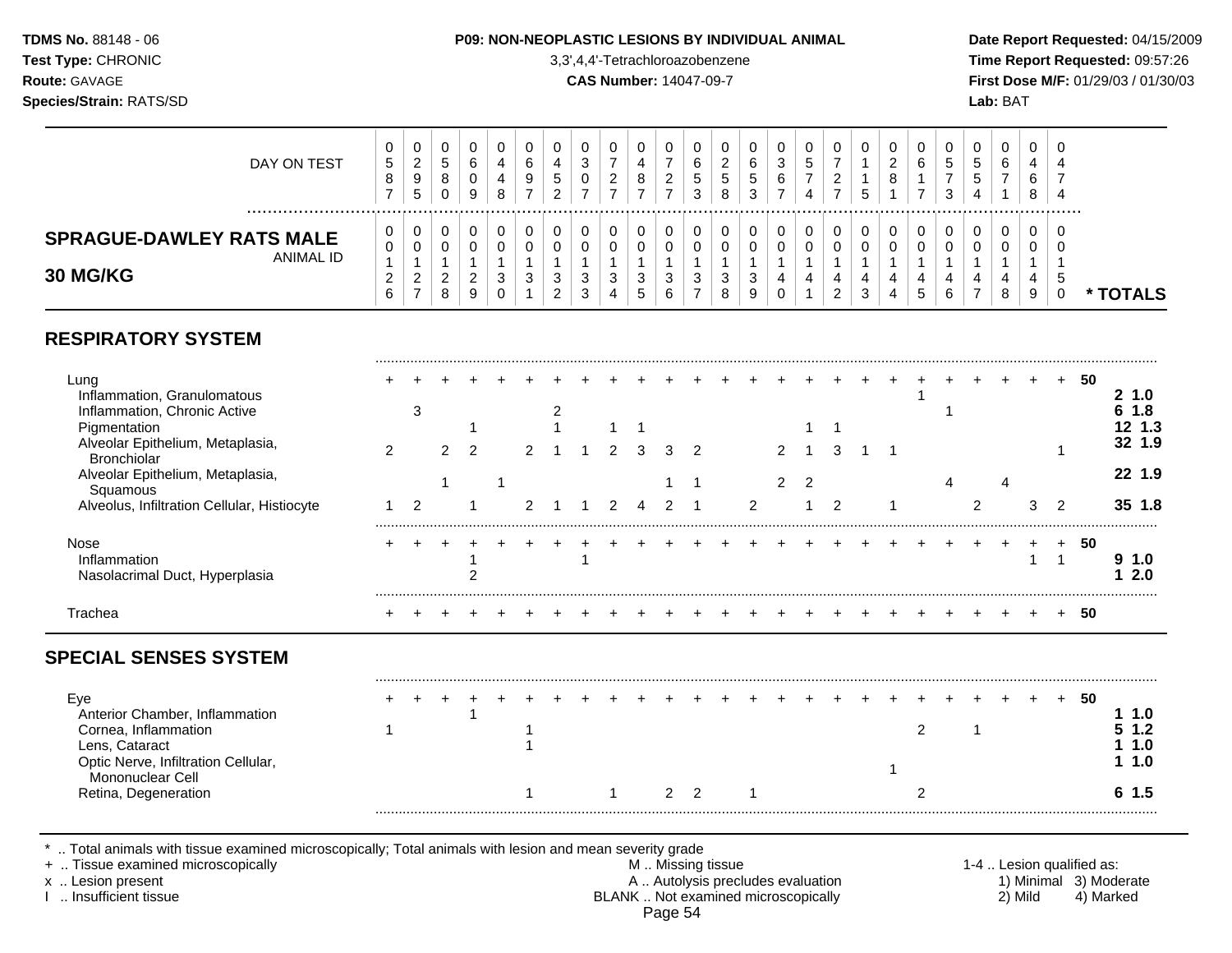#### **TDMS No.** 88148 - 06 **P09: NON-NEOPLASTIC LESIONS BY INDIVIDUAL ANIMAL Date Report Requested:** 04/15/2009

**Test Type:** CHRONIC 3,3',4,4'-Tetrachloroazobenzene **Time Report Requested:** 09:57:26 **Route:** GAVAGE **CAS Number:** 14047-09-7 **First Dose M/F:** 01/29/03 / 01/30/03

| DAY ON TEST<br>                                                                                                                                | 0<br>$\,$ 5 $\,$<br>$\bf 8$<br>$\overline{7}$ | 0<br>$\overline{c}$<br>$\boldsymbol{9}$<br>5 | 0<br>$\sqrt{5}$<br>$\bf 8$<br>$\Omega$                        | 0<br>$\,6\,$<br>$\pmb{0}$<br>9                    | 0<br>4<br>4<br>8 | $\Omega$<br>6<br>9 | 0<br>4<br>5<br>2 | 0<br>$\mathbf{3}$<br>0 | 0<br>$\overline{7}$<br>$\overline{c}$<br>$\overline{\phantom{0}}$ | 0<br>4<br>$\bf 8$<br>$\overline{7}$    | 0<br>$\overline{7}$<br>$\overline{c}$<br>$\overline{7}$ | 0<br>6<br>5<br>3 | 0<br>$\overline{2}$<br>5<br>8 | 0<br>6<br>5<br>3 | 0<br>$\sqrt{3}$<br>$\,6\,$<br>$\overline{ }$ | 0<br>$\sqrt{5}$<br>$\overline{7}$<br>$\overline{\mathbf{4}}$ | 0<br>$\overline{7}$<br>$\sqrt{2}$<br>$\overline{7}$ | 0<br>$\mathbf{1}$<br>1<br>5 | 0<br>$\boldsymbol{2}$<br>8 | 0<br>6        | 0<br>5<br>3   | 0<br>5<br>5   | 0<br>6<br>7      | 0<br>4<br>6<br>8         |                |    |                                     |
|------------------------------------------------------------------------------------------------------------------------------------------------|-----------------------------------------------|----------------------------------------------|---------------------------------------------------------------|---------------------------------------------------|------------------|--------------------|------------------|------------------------|-------------------------------------------------------------------|----------------------------------------|---------------------------------------------------------|------------------|-------------------------------|------------------|----------------------------------------------|--------------------------------------------------------------|-----------------------------------------------------|-----------------------------|----------------------------|---------------|---------------|---------------|------------------|--------------------------|----------------|----|-------------------------------------|
| <b>SPRAGUE-DAWLEY RATS MALE</b><br><b>ANIMAL ID</b><br>30 MG/KG                                                                                | 0<br>0<br>$\mathbf{1}$<br>$\boldsymbol{2}$    | 0<br>0<br>1<br>$\overline{c}$                | 0<br>$\mathbf 0$<br>$\overline{\mathbf{1}}$<br>$\overline{c}$ | 0<br>$\mathbf 0$<br>$\mathbf 1$<br>$\overline{2}$ | 0<br>0<br>1<br>3 | 0<br>0<br>3        | 0<br>3           | 0<br>$\Omega$<br>3     | 0<br>0<br>1<br>3                                                  | 0<br>$\mathbf 0$<br>-1<br>$\mathbf{3}$ | 0<br>0<br>$\mathbf{1}$<br>3                             | 0<br>0<br>3      | 0<br>0<br>3                   | 0<br>0<br>3      | 0<br>0<br>1<br>4                             | 0<br>0<br>$\mathbf{1}$<br>4                                  | 0<br>$\mathbf 0$<br>$\overline{\mathbf{1}}$<br>4    | 0<br>0<br>-1<br>4           | 0<br>0<br>4                | 0<br>$\Omega$ | 0             | 0<br>$\Omega$ | 0<br>0<br>1<br>4 | $\Omega$<br>0<br>-1<br>4 | 5              |    |                                     |
| Harderian Gland                                                                                                                                | 6                                             | $\overline{ }$                               | 8                                                             | 9                                                 | 0                |                    | $\overline{2}$   | 3                      | 4                                                                 | 5                                      | 6                                                       |                  | 8                             | 9                | 0                                            |                                                              | $\overline{2}$                                      | 3                           | 4                          | 5             | 6             |               | 8                | 9                        | $\Omega$       | 50 | * TOTALS                            |
| Zymbal's Gland                                                                                                                                 |                                               |                                              |                                                               | +                                                 |                  |                    |                  |                        |                                                                   |                                        |                                                         |                  |                               |                  |                                              |                                                              |                                                     |                             |                            |               |               |               |                  |                          |                |    |                                     |
| <b>URINARY SYSTEM</b>                                                                                                                          |                                               |                                              |                                                               |                                                   |                  |                    |                  |                        |                                                                   |                                        |                                                         |                  |                               |                  |                                              |                                                              |                                                     |                             |                            |               |               |               |                  |                          |                |    |                                     |
| Kidney<br>Mineralization<br>Nephropathy<br>Cortex, Cyst<br>Pelvis, Transitional Epithelium, Hyperplasia<br>Renal Tubule, Hyperplasia, Atypical | 3                                             |                                              | 2                                                             | $\overline{2}$<br>$\overline{2}$                  | 3                | 3                  | 2                | 4                      | $\overline{2}$                                                    | 3                                      |                                                         |                  |                               |                  | $\mathcal{P}$                                | $\mathbf 1$<br>$\mathfrak{p}$                                | $\mathcal{P}$                                       |                             |                            | $\mathcal{P}$ | $\mathcal{P}$ | C             | $\mathcal{P}$    | $\mathfrak{p}$           | $\mathfrak{p}$ | 50 | 24 1.1<br>72.2<br>2.0<br>1.0<br>1.0 |
| Ureter                                                                                                                                         |                                               |                                              |                                                               |                                                   |                  |                    |                  |                        |                                                                   |                                        |                                                         |                  |                               |                  |                                              |                                                              |                                                     |                             |                            |               |               |               |                  |                          |                | 42 |                                     |
| Urethra                                                                                                                                        |                                               |                                              |                                                               |                                                   |                  |                    |                  |                        |                                                                   |                                        |                                                         |                  |                               |                  |                                              |                                                              |                                                     |                             |                            |               |               |               |                  |                          |                | 50 |                                     |
| <b>Urinary Bladder</b><br>Inflammation                                                                                                         |                                               |                                              |                                                               |                                                   |                  |                    |                  |                        |                                                                   |                                        |                                                         |                  |                               |                  |                                              |                                                              |                                                     |                             |                            |               |               |               |                  | $\pm$                    | $+$            | 50 | 22.0                                |

\* .. Total animals with tissue examined microscopically; Total animals with lesion and mean severity grade

+ .. Tissue examined microscopically M .. Missing tissue 1-4 .. Lesion qualified as: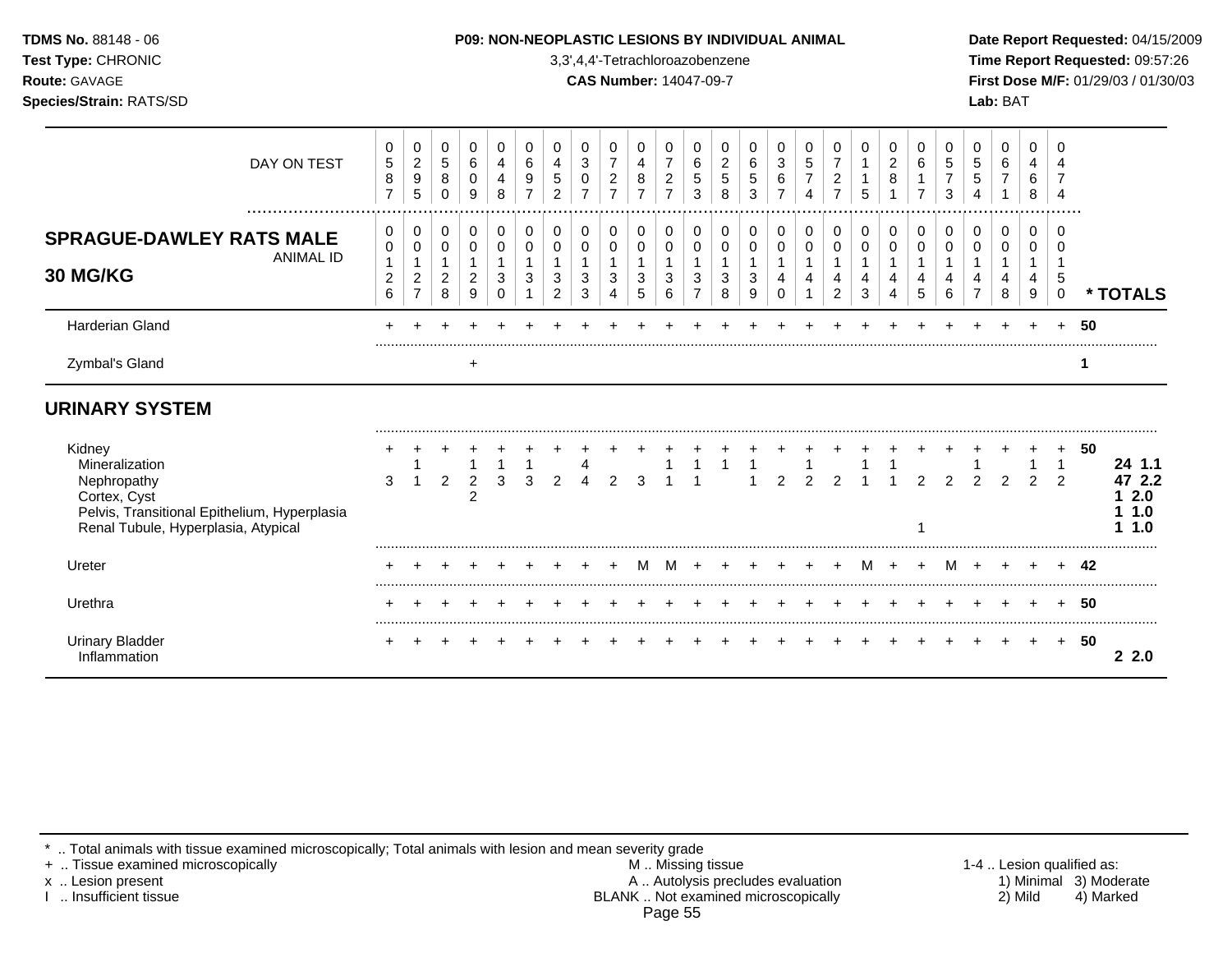#### **TDMS No.** 88148 - 06 **P09: NON-NEOPLASTIC LESIONS BY INDIVIDUAL ANIMAL Date Report Requested:** 04/15/2009

**Test Type:** CHRONIC 3,3',4,4'-Tetrachloroazobenzene **Time Report Requested:** 09:57:26 **Route:** GAVAGE **CAS Number:** 14047-09-7 **First Dose M/F:** 01/29/03 / 01/30/03

| DAY ON TEST                                                                         | 0<br>$\sqrt{5}$<br>$\overline{\mathbf{4}}$<br>$\overline{4}$ | 0<br>$\sqrt{5}$<br>$\bf 8$<br>8               | $\pmb{0}$<br>$\sqrt{5}$<br>$\overline{7}$<br>$\mathbf{1}$ | $\pmb{0}$<br>$5\phantom{.0}$<br>$\bf 8$<br>5            | 0<br>6<br>$\sqrt{5}$<br>$\Omega$          | 0<br>$\overline{7}$<br>0<br>6           | $\mathbf 0$<br>5<br>8<br>9           | 0<br>6<br>4<br>5                        | 0<br>6<br>$\ensuremath{\mathsf{3}}$<br>$\overline{5}$ | 0<br>6<br>$\mathbf 5$<br>$\Omega$                | $\pmb{0}$<br>$\sqrt{5}$<br>$\overline{c}$<br>9 | $\pmb{0}$<br>5<br>8<br>6                                | 0<br>5<br>8<br>8                           | 0<br>6<br>0<br>3                                     | 0<br>4<br>8<br>$\overline{\mathbf{4}}$ | $\mathbf 0$<br>$\overline{1}$<br>$\boldsymbol{9}$<br>$\overline{2}$ | 0<br>$\overline{7}$<br>$\overline{c}$<br>$\overline{7}$ | 0<br>$\mathbf{1}$<br>$\overline{7}$<br>4 | 0<br>3<br>8<br>$\overline{7}$              | 0<br>6<br>4<br>8                                                  | 0<br>6<br>1<br>3                     | 0<br>4<br>4<br>3                                       | 0<br>5<br>1<br>Δ                                     | $\pmb{0}$<br>6<br>6<br>$\overline{7}$                             | $\mathbf 0$<br>6<br>$\Omega$<br>8                                           |                 |
|-------------------------------------------------------------------------------------|--------------------------------------------------------------|-----------------------------------------------|-----------------------------------------------------------|---------------------------------------------------------|-------------------------------------------|-----------------------------------------|--------------------------------------|-----------------------------------------|-------------------------------------------------------|--------------------------------------------------|------------------------------------------------|---------------------------------------------------------|--------------------------------------------|------------------------------------------------------|----------------------------------------|---------------------------------------------------------------------|---------------------------------------------------------|------------------------------------------|--------------------------------------------|-------------------------------------------------------------------|--------------------------------------|--------------------------------------------------------|------------------------------------------------------|-------------------------------------------------------------------|-----------------------------------------------------------------------------|-----------------|
| <b>SPRAGUE-DAWLEY RATS MALE</b><br><b>ANIMAL ID</b><br><b>100 MG/KG</b>             | 0<br>$\mathbf 0$<br>$\mathbf{1}$<br>$\sqrt{5}$<br>1          | 0<br>0<br>$\mathbf{1}$<br>5<br>$\overline{c}$ | 0<br>$\mathbf 0$<br>$\mathbf{1}$<br>$\sqrt{5}$<br>3       | $\mathbf 0$<br>0<br>$\mathbf{1}$<br>5<br>$\overline{4}$ | 0<br>$\Omega$<br>$\overline{1}$<br>5<br>5 | 0<br>$\Omega$<br>$\mathbf{1}$<br>5<br>6 | 0<br>$\Omega$<br>$\overline{1}$<br>5 | 0<br>$\Omega$<br>$\mathbf{1}$<br>5<br>8 | 0<br>$\Omega$<br>1<br>5<br>9                          | 0<br>$\mathbf 0$<br>$\mathbf 1$<br>6<br>$\Omega$ | 0<br>0<br>$\mathbf{1}$<br>6                    | 0<br>$\mathbf 0$<br>$\mathbf{1}$<br>6<br>$\overline{2}$ | 0<br>$\mathbf 0$<br>$\mathbf{1}$<br>6<br>3 | 0<br>$\Omega$<br>$\mathbf{1}$<br>6<br>$\overline{4}$ | 0<br>0<br>$\mathbf{1}$<br>6<br>5       | 0<br>$\Omega$<br>$\mathbf{1}$<br>6<br>6                             | 0<br>$\mathbf 0$<br>$\mathbf{1}$<br>6<br>$\overline{7}$ | 0<br>0<br>$\mathbf{1}$<br>$\,6\,$<br>8   | 0<br>$\mathbf 0$<br>$\mathbf{1}$<br>6<br>9 | 0<br>$\mathbf 0$<br>$\mathbf{1}$<br>$\overline{7}$<br>$\mathbf 0$ | 0<br>$\Omega$<br>1<br>$\overline{7}$ | 0<br>$\Omega$<br>1<br>$\overline{7}$<br>$\overline{2}$ | 0<br>$\Omega$<br>$\mathbf{1}$<br>$\overline{7}$<br>3 | 0<br>$\Omega$<br>$\mathbf{1}$<br>$\overline{7}$<br>$\overline{4}$ | $\mathbf 0$<br>$\Omega$<br>$\mathbf{1}$<br>$\overline{7}$<br>$\overline{5}$ | males<br>(cont) |
| <b>ALIMENTARY SYSTEM</b>                                                            |                                                              |                                               |                                                           |                                                         |                                           |                                         |                                      |                                         |                                                       |                                                  |                                                |                                                         |                                            |                                                      |                                        |                                                                     |                                                         |                                          |                                            |                                                                   |                                      |                                                        |                                                      |                                                                   |                                                                             |                 |
| Esophagus                                                                           |                                                              |                                               |                                                           |                                                         |                                           |                                         |                                      |                                         |                                                       |                                                  |                                                |                                                         |                                            |                                                      |                                        |                                                                     |                                                         |                                          |                                            |                                                                   |                                      |                                                        |                                                      |                                                                   |                                                                             |                 |
| Intestine Large, Cecum<br>Necrosis                                                  |                                                              |                                               |                                                           |                                                         |                                           |                                         |                                      |                                         |                                                       | 3                                                |                                                |                                                         |                                            |                                                      |                                        |                                                                     |                                                         |                                          |                                            |                                                                   |                                      |                                                        |                                                      |                                                                   | $\overline{ }$                                                              |                 |
| Intestine Large, Colon<br>Inflammation<br>Parasite Metazoan<br>Thrombosis           |                                                              |                                               |                                                           |                                                         |                                           |                                         |                                      |                                         |                                                       | 3<br>$\overline{2}$                              |                                                |                                                         |                                            |                                                      |                                        | $X$ $X$                                                             |                                                         |                                          |                                            |                                                                   |                                      |                                                        |                                                      |                                                                   |                                                                             |                 |
| Intestine Large, Rectum<br>Inflammation                                             |                                                              |                                               |                                                           |                                                         |                                           |                                         |                                      |                                         |                                                       |                                                  |                                                |                                                         |                                            |                                                      |                                        |                                                                     |                                                         |                                          |                                            |                                                                   |                                      |                                                        |                                                      |                                                                   | $\div$                                                                      |                 |
| Intestine Small, Duodenum<br>Fibrosis<br>Necrosis                                   |                                                              |                                               |                                                           |                                                         |                                           |                                         |                                      |                                         |                                                       |                                                  |                                                |                                                         |                                            |                                                      |                                        |                                                                     |                                                         |                                          |                                            |                                                                   |                                      |                                                        |                                                      |                                                                   | $\overline{4}$<br>4                                                         |                 |
| Intestine Small, Ileum                                                              |                                                              |                                               |                                                           |                                                         |                                           |                                         |                                      |                                         |                                                       |                                                  |                                                |                                                         |                                            |                                                      |                                        |                                                                     | $\pm$                                                   |                                          |                                            |                                                                   |                                      |                                                        |                                                      | $\pm$                                                             | $^{+}$                                                                      |                 |
| Intestine Small, Jejunum                                                            |                                                              |                                               |                                                           |                                                         |                                           |                                         |                                      |                                         |                                                       |                                                  |                                                |                                                         |                                            |                                                      |                                        |                                                                     |                                                         |                                          |                                            |                                                                   |                                      |                                                        |                                                      | ٠                                                                 | $+$                                                                         |                 |
| Liver<br><b>Basophilic Focus</b><br><b>Clear Cell Focus</b><br>Degeneration, Cystic |                                                              |                                               |                                                           | $\mathsf{X}$                                            | Χ<br>$\times$                             |                                         |                                      |                                         |                                                       | Χ                                                |                                                |                                                         |                                            |                                                      |                                        |                                                                     | X                                                       |                                          |                                            |                                                                   |                                      |                                                        |                                                      |                                                                   | $\ddot{}$                                                                   |                 |

\* .. Total animals with tissue examined microscopically; Total animals with lesion and mean severity grade

+ .. Tissue examined microscopically M .. Missing tissue 1-4 .. Lesion qualified as: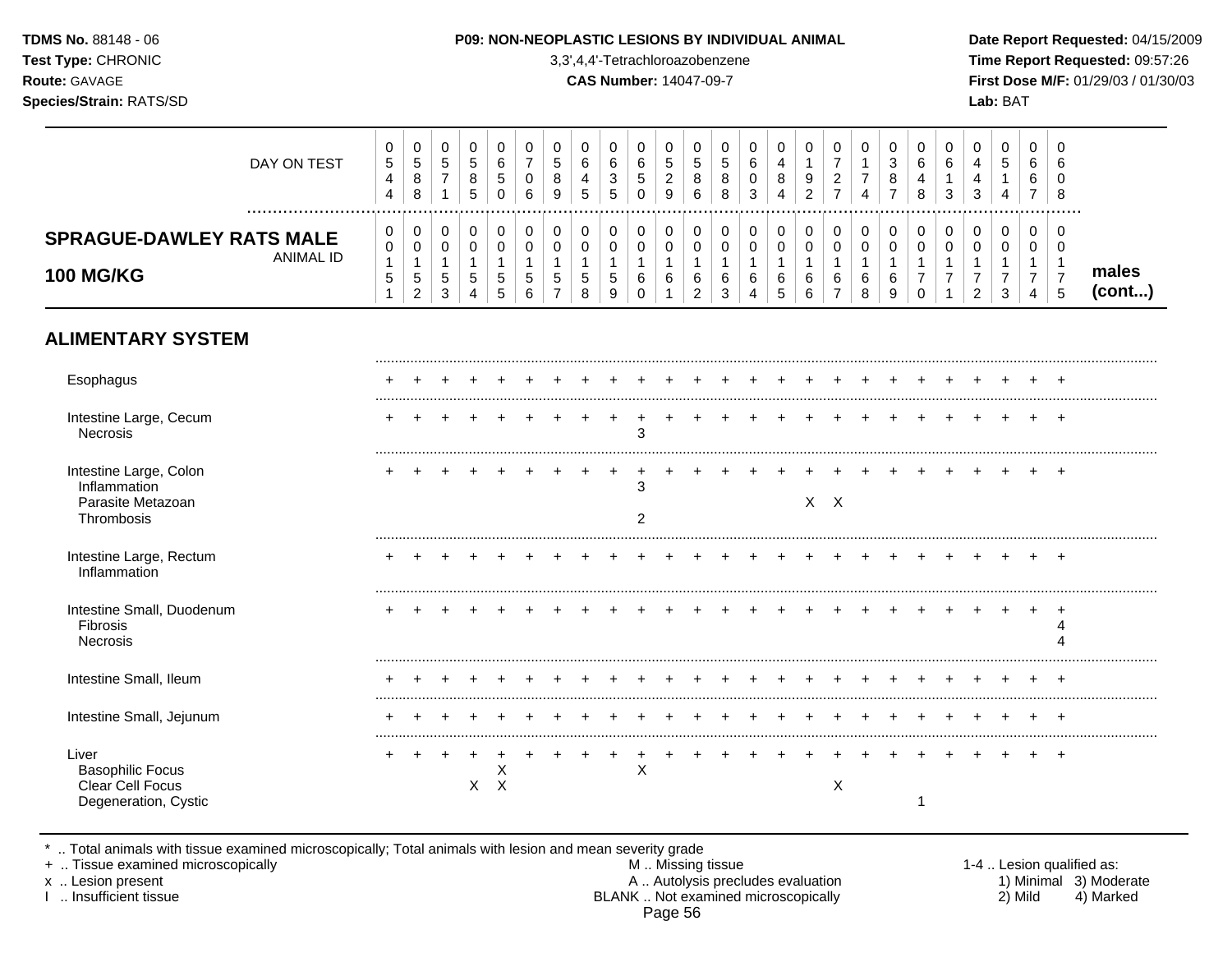#### **TDMS No.** 88148 - 06 **P09: NON-NEOPLASTIC LESIONS BY INDIVIDUAL ANIMAL Date Report Requested:** 04/15/2009

**Test Type:** CHRONIC 3,3',4,4'-Tetrachloroazobenzene **Time Report Requested:** 09:57:26 **Route:** GAVAGE **CAS Number:** 14047-09-7 **First Dose M/F:** 01/29/03 / 01/30/03 **Species/Strain:** RATS/SD **Lab:** BAT

| DAY ON TEST                                                                                                                                                                                                                                                                                    | $\pmb{0}$<br>5<br>$\overline{4}$<br>$\overline{4}$                       | 0<br>$\sqrt{5}$<br>$\bf 8$<br>$\bf 8$                                     | 0<br>5<br>$\overline{7}$<br>$\mathbf{1}$                           | $\mathbf 0$<br>5<br>8<br>$\overline{5}$               | $\mathbf 0$<br>$6\phantom{1}6$<br>5<br>$\mathbf 0$   | 0<br>$\overline{7}$<br>0<br>6            | 0<br>$\overline{5}$<br>8<br>9                                   | 0<br>$6\phantom{a}$<br>$\overline{4}$<br>$\sqrt{5}$    | $\mathbf 0$<br>$\,6\,$<br>3<br>$\sqrt{5}$             | 0<br>$\,6\,$<br>$\sqrt{5}$<br>$\mathbf 0$            | $\mathbf 0$<br>$\sqrt{5}$<br>$\overline{c}$<br>$\boldsymbol{9}$ | 0<br>$\overline{5}$<br>8<br>6                           | 0<br>$\overline{5}$<br>8<br>8            | 0<br>$\,6\,$<br>$\mathbf 0$<br>$\mathbf{3}$                                     | 0<br>$\overline{4}$<br>8<br>$\overline{4}$              | 0<br>$\mathbf{1}$<br>9<br>$\overline{2}$               | 0<br>$\overline{7}$<br>$\sqrt{2}$<br>$\overline{7}$     | 0<br>$\mathbf{1}$<br>$\overline{7}$<br>$\overline{4}$ | 0<br>$\mathbf{3}$<br>8<br>$\overline{7}$ | 0<br>6<br>4<br>8                                             | $\mathbf 0$<br>$6\phantom{1}6$<br>$\mathbf{1}$<br>$\mathbf{3}$ | 0<br>$\overline{4}$<br>4<br>3                                        | 0<br>5<br>$\mathbf{1}$<br>$\overline{4}$                      | $\mathbf 0$<br>6<br>6<br>$\overline{7}$                              | 0<br>6<br>$\mathbf 0$<br>$\,8\,$                                  |                 |
|------------------------------------------------------------------------------------------------------------------------------------------------------------------------------------------------------------------------------------------------------------------------------------------------|--------------------------------------------------------------------------|---------------------------------------------------------------------------|--------------------------------------------------------------------|-------------------------------------------------------|------------------------------------------------------|------------------------------------------|-----------------------------------------------------------------|--------------------------------------------------------|-------------------------------------------------------|------------------------------------------------------|-----------------------------------------------------------------|---------------------------------------------------------|------------------------------------------|---------------------------------------------------------------------------------|---------------------------------------------------------|--------------------------------------------------------|---------------------------------------------------------|-------------------------------------------------------|------------------------------------------|--------------------------------------------------------------|----------------------------------------------------------------|----------------------------------------------------------------------|---------------------------------------------------------------|----------------------------------------------------------------------|-------------------------------------------------------------------|-----------------|
| <b>SPRAGUE-DAWLEY RATS MALE</b><br><b>ANIMAL ID</b><br><b>100 MG/KG</b>                                                                                                                                                                                                                        | $\pmb{0}$<br>$\pmb{0}$<br>$\mathbf{1}$<br>$\overline{5}$<br>$\mathbf{1}$ | $\pmb{0}$<br>$\mathbf 0$<br>$\mathbf{1}$<br>$\,$ 5 $\,$<br>$\overline{2}$ | $\mathbf 0$<br>$\mathbf 0$<br>$\mathbf{1}$<br>$5\phantom{.0}$<br>3 | 0<br>$\pmb{0}$<br>$\mathbf{1}$<br>5<br>$\overline{4}$ | $\mathbf 0$<br>$\mathbf 0$<br>$\mathbf{1}$<br>5<br>5 | 0<br>$\pmb{0}$<br>$\mathbf{1}$<br>5<br>6 | $\mathbf 0$<br>$\pmb{0}$<br>$\mathbf{1}$<br>5<br>$\overline{7}$ | 0<br>$\mathsf{O}\xspace$<br>$\mathbf{1}$<br>$5\,$<br>8 | 0<br>$\mathbf 0$<br>$\overline{1}$<br>$\sqrt{5}$<br>9 | 0<br>$\mathbf 0$<br>$\mathbf{1}$<br>6<br>$\mathbf 0$ | $\mathbf 0$<br>0<br>$\mathbf{1}$<br>6<br>$\mathbf{1}$           | 0<br>$\mathbf 0$<br>$\mathbf{1}$<br>6<br>$\overline{2}$ | 0<br>$\pmb{0}$<br>$\mathbf{1}$<br>6<br>3 | $\mathbf 0$<br>$\mathbf 0$<br>$\mathbf{1}$<br>$6\phantom{1}6$<br>$\overline{4}$ | 0<br>$\mathsf 0$<br>$\mathbf{1}$<br>$6\phantom{a}$<br>5 | 0<br>$\mathsf{O}\xspace$<br>$\mathbf{1}$<br>$\,6$<br>6 | 0<br>$\mathbf 0$<br>$\mathbf{1}$<br>6<br>$\overline{7}$ | $\pmb{0}$<br>$\pmb{0}$<br>$\mathbf{1}$<br>6<br>8      | 0<br>$\pmb{0}$<br>$\mathbf{1}$<br>6<br>9 | 0<br>$\pmb{0}$<br>$\mathbf{1}$<br>$\overline{7}$<br>$\Omega$ | 0<br>$\mathbf 0$<br>$\mathbf{1}$<br>$\overline{7}$             | 0<br>$\mathbf 0$<br>$\mathbf{1}$<br>$\overline{7}$<br>$\overline{2}$ | $\pmb{0}$<br>$\pmb{0}$<br>$\mathbf{1}$<br>$\overline{7}$<br>3 | $\mathbf 0$<br>0<br>$\mathbf{1}$<br>$\overline{7}$<br>$\overline{4}$ | $\mathbf 0$<br>$\mathbf 0$<br>$\mathbf{1}$<br>$\overline{7}$<br>5 | males<br>(cont) |
| <b>Eosinophilic Focus</b><br>Fatty Change, Focal<br>Fatty Change, Diffuse<br>Fibrosis<br>Hematopoietic Cell Proliferation<br>Hyperplasia, Nodular<br>Inflammation, Chronic Active<br><b>Mixed Cell Focus</b><br><b>Necrosis</b><br>Pigmentation<br><b>Toxic Hepatopathy</b><br>Bile Duct, Cyst | 1<br>$\mathbf{1}$                                                        | X<br>$\overline{2}$<br>$\overline{1}$<br>-1                               | $\overline{1}$<br>2                                                | $\mathbf{1}$                                          | X<br>1<br>$\overline{1}$                             | 3                                        | 2<br>$\mathbf{1}$<br>$\overline{2}$                             | X<br>X                                                 | $\overline{2}$<br>-1                                  | X<br>X                                               | 2                                                               | $\overline{2}$<br>1<br>3                                | 1                                        | -1<br>$\overline{1}$<br>$\overline{2}$                                          | $\overline{1}$<br>$\overline{2}$                        | 2<br>$\mathbf{1}$<br>X                                 | X<br>$\overline{2}$<br>$\mathbf{1}$<br>2                | $\overline{1}$                                        | 1<br>1<br>1                              | $\overline{2}$<br>2<br>2                                     | 3<br>$\overline{1}$<br>-1                                      | $\overline{2}$<br>-1                                                 | X<br>2                                                        | $\overline{c}$<br>$\overline{2}$                                     | 2<br>2                                                            |                 |
| <b>Bile Duct, Fibrosis</b><br>Bile Duct, Hyperplasia<br>Bile Duct, Metaplasia<br>Centrilobular, Degeneration<br>Centrilobular, Fatty Change<br>Hepatocyte, Hypertrophy<br>Hepatocyte, Multinucleated<br>Oval Cell, Hyperplasia                                                                 |                                                                          | 1<br>2<br>4<br>1<br>$\overline{2}$                                        |                                                                    | 3<br>$\overline{\phantom{a}}$                         | $\overline{2}$<br>1                                  | 2                                        | $\mathbf 1$                                                     | 3<br>$\overline{2}$                                    | 3<br>3                                                | $\overline{2}$<br>$\overline{2}$                     | 2<br>3                                                          |                                                         | $\overline{2}$<br>$\overline{2}$         | 2<br>2                                                                          | $\overline{2}$<br>- 1                                   | $\overline{2}$                                         | $\overline{2}$<br>2                                     |                                                       |                                          | $\overline{2}$<br>1                                          | $\overline{2}$<br>$2 \quad 1$<br>3                             |                                                                      | 3                                                             | $\overline{2}$<br>$\mathbf 1$                                        | $\overline{4}$                                                    |                 |
| Mesentery                                                                                                                                                                                                                                                                                      |                                                                          |                                                                           |                                                                    |                                                       |                                                      |                                          |                                                                 |                                                        |                                                       |                                                      |                                                                 |                                                         |                                          |                                                                                 |                                                         |                                                        |                                                         |                                                       |                                          |                                                              |                                                                |                                                                      |                                                               |                                                                      |                                                                   |                 |
| Oral Mucosa<br>Gingival, Hyperplasia, Cystic Keratinizing<br>Gingival, Hyperplasia, Squamous                                                                                                                                                                                                   |                                                                          | $\overline{2}$                                                            |                                                                    | $\overline{2}$                                        |                                                      | 1                                        | 3                                                               | $\overline{\mathbf{c}}$<br>3                           |                                                       | 3                                                    | $\boldsymbol{\Lambda}$                                          | 2                                                       | 3                                        | 2                                                                               | 3<br>3                                                  |                                                        | $\overline{c}$<br>$\overline{2}$                        |                                                       | 3                                        | 4                                                            | $\overline{2}$                                                 | 2                                                                    |                                                               |                                                                      | 3                                                                 |                 |
| Pancreas<br>Atrophy<br>Inflammation                                                                                                                                                                                                                                                            |                                                                          | 1                                                                         |                                                                    |                                                       |                                                      |                                          |                                                                 |                                                        | $\overline{2}$                                        |                                                      |                                                                 |                                                         |                                          | 4                                                                               |                                                         |                                                        | $\overline{c}$                                          |                                                       |                                          |                                                              |                                                                |                                                                      |                                                               |                                                                      | $\ddot{}$<br>$\overline{c}$<br>3                                  |                 |

\* .. Total animals with tissue examined microscopically; Total animals with lesion and mean severity grade

+ .. Tissue examined microscopically M .. Missing tissue 1-4 .. Lesion qualified as: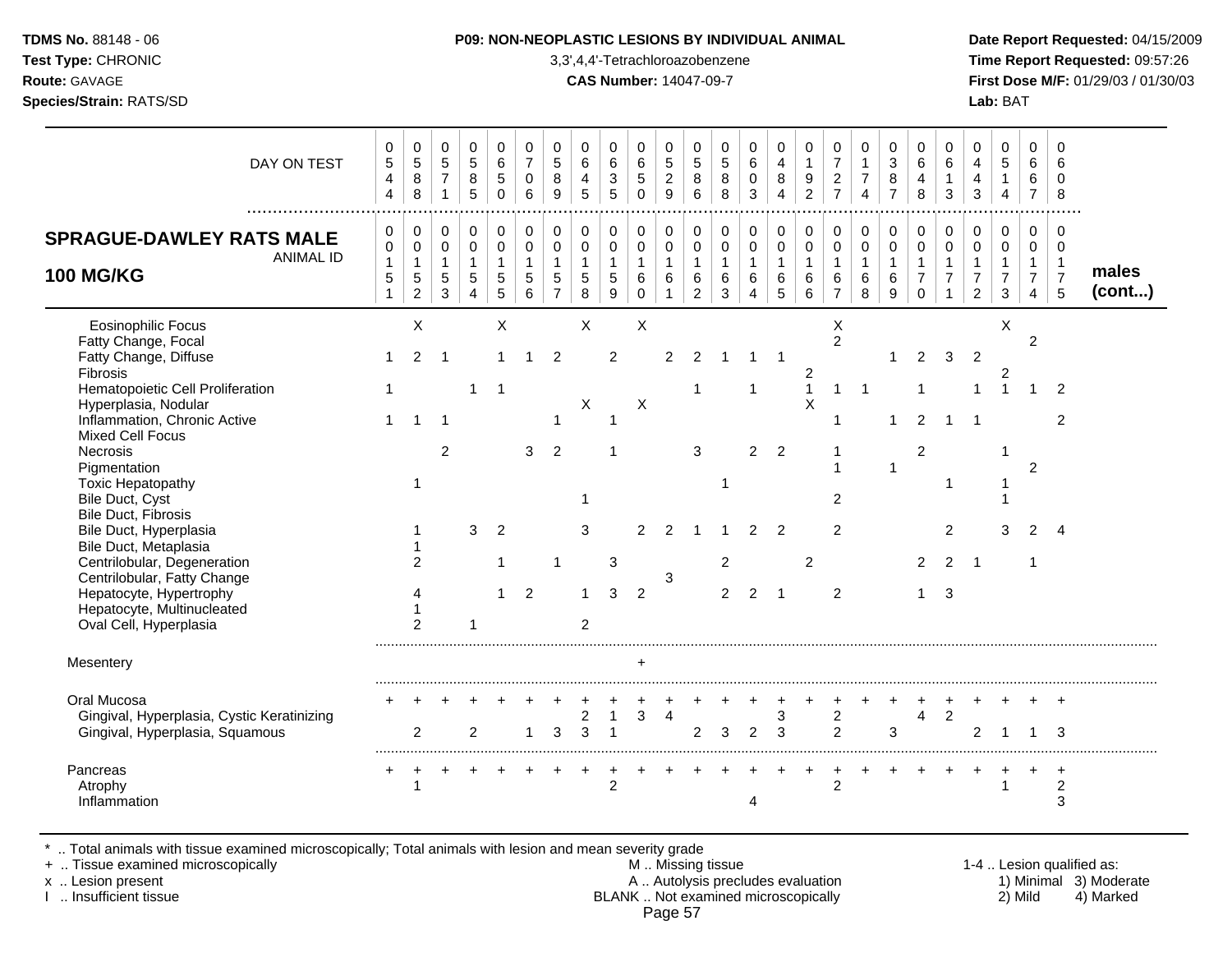| <b>TDMS No. 88148 - 06</b>     | <b>P09: NON-NEOPLASTIC LESIONS BY INDIVIDUAL ANIMAL</b> | Date Rep         |
|--------------------------------|---------------------------------------------------------|------------------|
| <b>Test Type: CHRONIC</b>      | 3,3',4,4'-Tetrachloroazobenzene                         | Time Rep         |
| <b>Route: GAVAGE</b>           | <b>CAS Number: 14047-09-7</b>                           | <b>First Dos</b> |
| <b>Species/Strain: RATS/SD</b> |                                                         | <b>Lab: BAT</b>  |

**Time Report Requested:** 09:57:26 **Route:** GAVAGE **CAS Number:** 14047-09-7 **First Dose M/F:** 01/29/03 / 01/30/03

| DAY ON TEST<br>                                                         | 0<br>5<br>$\overline{4}$<br>4               | 0<br>$\,$ 5 $\,$<br>$\bf 8$<br>$\,8\,$                                   | 0<br>$\sqrt{5}$<br>$\overline{7}$<br>$\mathbf{1}$   | 0<br>$\sqrt{5}$<br>8<br>$\overline{5}$              | 0<br>$\,6$<br>5<br>$\mathbf 0$             | 0<br>$\overline{7}$<br>0<br>6    | 0<br>$\sqrt{5}$<br>8<br>9                               | 0<br>$\,6$<br>$\overline{4}$<br>5 | 0<br>$\,6\,$<br>$\mathbf{3}$<br>$\sqrt{5}$ | 0<br>$\,6\,$<br>$5\phantom{.0}$<br>0 | 0<br>$\sqrt{5}$<br>$\sqrt{2}$<br>9            | 0<br>5<br>8<br>6                                      | 0<br>$\sqrt{5}$<br>8<br>8        | 0<br>$\,6$<br>$\mathbf 0$<br>3             | 0<br>$\overline{\mathbf{4}}$<br>8<br>$\overline{4}$ | 0<br>$\mathbf{1}$<br>9<br>$\overline{c}$   | 0<br>$\boldsymbol{7}$<br>$\boldsymbol{2}$<br>$\overline{7}$ | 0<br>$\mathbf{1}$<br>$\overline{7}$<br>$\overline{4}$ | 0<br>$\ensuremath{\mathsf{3}}$<br>8<br>$\overline{7}$ | 0<br>$\,6\,$<br>4<br>8                               | 0<br>6<br>1<br>3                           | 0<br>4<br>4<br>3                              | 0<br>$\sqrt{5}$<br>1<br>$\overline{4}$                 | 0<br>6<br>6<br>$\overline{7}$                                        | 0<br>6<br>$\Omega$<br>8                                   |                 |
|-------------------------------------------------------------------------|---------------------------------------------|--------------------------------------------------------------------------|-----------------------------------------------------|-----------------------------------------------------|--------------------------------------------|----------------------------------|---------------------------------------------------------|-----------------------------------|--------------------------------------------|--------------------------------------|-----------------------------------------------|-------------------------------------------------------|----------------------------------|--------------------------------------------|-----------------------------------------------------|--------------------------------------------|-------------------------------------------------------------|-------------------------------------------------------|-------------------------------------------------------|------------------------------------------------------|--------------------------------------------|-----------------------------------------------|--------------------------------------------------------|----------------------------------------------------------------------|-----------------------------------------------------------|-----------------|
| <b>SPRAGUE-DAWLEY RATS MALE</b><br><b>ANIMAL ID</b><br><b>100 MG/KG</b> | 0<br>0<br>$\mathbf{1}$<br>5<br>$\mathbf{1}$ | $\pmb{0}$<br>$\mathbf 0$<br>$\mathbf{1}$<br>$\sqrt{5}$<br>$\overline{2}$ | 0<br>$\mathbf 0$<br>$\mathbf{1}$<br>$\sqrt{5}$<br>3 | 0<br>$\mathbf 0$<br>$\mathbf{1}$<br>$\sqrt{5}$<br>4 | 0<br>$\mathbf 0$<br>$\mathbf{1}$<br>5<br>5 | 0<br>0<br>$\mathbf{1}$<br>5<br>6 | 0<br>$\mathbf 0$<br>$\mathbf{1}$<br>5<br>$\overline{7}$ | 0<br>0<br>$\mathbf{1}$<br>5<br>8  | 0<br>0<br>$\mathbf{1}$<br>$\sqrt{5}$<br>9  | 0<br>0<br>$\mathbf{1}$<br>6<br>0     | 0<br>$\mathbf 0$<br>$\overline{1}$<br>6<br>-1 | 0<br>$\pmb{0}$<br>$\mathbf{1}$<br>6<br>$\overline{2}$ | 0<br>0<br>$\mathbf{1}$<br>6<br>3 | 0<br>$\mathbf 0$<br>$\mathbf{1}$<br>6<br>4 | 0<br>$\mathbf 0$<br>$\mathbf{1}$<br>6<br>5          | 0<br>$\mathbf 0$<br>$\mathbf{1}$<br>6<br>6 | 0<br>$\mathbf 0$<br>$\mathbf{1}$<br>6<br>$\overline{7}$     | 0<br>$\mathbf 0$<br>$\mathbf{1}$<br>6<br>8            | 0<br>$\mathbf 0$<br>$\mathbf{1}$<br>6<br>9            | 0<br>$\mathbf 0$<br>$\mathbf{1}$<br>7<br>$\mathbf 0$ | 0<br>$\mathbf 0$<br>$\mathbf{1}$<br>7<br>1 | 0<br>0<br>$\mathbf{1}$<br>7<br>$\overline{2}$ | 0<br>$\mathbf 0$<br>$\mathbf 1$<br>$\overline{7}$<br>3 | 0<br>$\mathbf 0$<br>$\mathbf{1}$<br>$\overline{7}$<br>$\overline{4}$ | 0<br>$\mathbf 0$<br>$\overline{1}$<br>$\overline{7}$<br>5 | males<br>(cont) |
| Acinus, Vacuolization Cytoplasmic                                       |                                             |                                                                          |                                                     |                                                     | $\mathbf 1$                                |                                  | $\overline{2}$                                          | -1                                |                                            |                                      |                                               |                                                       |                                  |                                            | 1                                                   | $\mathbf{1}$                               | $\overline{1}$                                              |                                                       |                                                       |                                                      |                                            | $\overline{2}$                                |                                                        |                                                                      |                                                           |                 |
| Salivary Glands<br>Atrophy<br>Fibrosis                                  |                                             |                                                                          |                                                     |                                                     |                                            |                                  | 2<br>2                                                  |                                   |                                            |                                      |                                               |                                                       | $\overline{c}$                   |                                            |                                                     |                                            |                                                             |                                                       |                                                       |                                                      |                                            |                                               |                                                        | $\overline{c}$                                                       |                                                           |                 |
| Stomach, Forestomach<br>Cyst<br>Inflammation<br>Necrosis                |                                             |                                                                          |                                                     |                                                     |                                            |                                  | -1                                                      |                                   |                                            |                                      |                                               |                                                       |                                  |                                            |                                                     |                                            |                                                             |                                                       |                                                       |                                                      |                                            |                                               |                                                        |                                                                      | $\pm$                                                     |                 |
| Epithelium, Hyperplasia                                                 | 3                                           | Δ                                                                        |                                                     |                                                     |                                            |                                  |                                                         | 2                                 |                                            |                                      |                                               | 3                                                     | 3                                | 2                                          | 3                                                   |                                            | $\overline{2}$                                              |                                                       | 2                                                     |                                                      |                                            | 2                                             | -1                                                     | 3                                                                    | $\overline{\mathbf{1}}$                                   |                 |
| Stomach, Glandular<br>Mineralization                                    |                                             |                                                                          |                                                     |                                                     |                                            |                                  |                                                         |                                   |                                            |                                      |                                               |                                                       |                                  |                                            |                                                     |                                            |                                                             |                                                       |                                                       |                                                      |                                            |                                               |                                                        | $\pm$                                                                | $+$                                                       |                 |
| Tooth<br>Peridontal Tissue, Inflammation                                |                                             |                                                                          |                                                     |                                                     |                                            |                                  |                                                         | 1                                 |                                            | $\overline{2}$                       |                                               | $\overline{2}$                                        | $\overline{2}$                   |                                            |                                                     |                                            | 1                                                           |                                                       | 1                                                     | $\overline{2}$                                       |                                            |                                               | 1                                                      | $\mathbf{1}$                                                         | $\overline{ }$<br>$\overline{1}$                          |                 |
| <b>CARDIOVASCULAR SYSTEM</b>                                            |                                             |                                                                          |                                                     |                                                     |                                            |                                  |                                                         |                                   |                                            |                                      |                                               |                                                       |                                  |                                            |                                                     |                                            |                                                             |                                                       |                                                       |                                                      |                                            |                                               |                                                        |                                                                      |                                                           |                 |
| <b>Blood Vessel</b><br>Inflammation<br>Mineralization                   | 3                                           |                                                                          | $\mathcal{R}$                                       | 3                                                   |                                            |                                  | $\mathbf{1}$                                            | 2                                 | $\overline{2}$                             | 2                                    | $\overline{1}$                                |                                                       | 3<br>3                           | 4                                          |                                                     | $\overline{2}$                             | $\overline{2}$                                              |                                                       |                                                       | 2                                                    |                                            |                                               | 4                                                      | 2                                                                    | $\ddot{}$<br>3                                            |                 |
| Heart<br>Cardiomyopathy<br>Inflammation<br>Mineralization               | +<br>$\overline{2}$                         |                                                                          | $\overline{2}$                                      |                                                     | $\overline{2}$                             | 3                                |                                                         | $\overline{2}$                    | 3                                          |                                      | 3                                             | $\mathfrak{p}$                                        | $\mathcal{P}$                    |                                            | $\overline{2}$                                      | $\overline{2}$                             | 3                                                           | $\overline{1}$                                        | 1<br>$\overline{2}$                                   | $\overline{2}$                                       | $\overline{c}$                             | $\overline{2}$                                | $\overline{2}$                                         | $\overline{2}$                                                       | $\cdot$<br>$\overline{1}$                                 |                 |

\* .. Total animals with tissue examined microscopically; Total animals with lesion and mean severity grade

+ .. Tissue examined microscopically M .. Missing tissue 1-4 .. Lesion qualified as: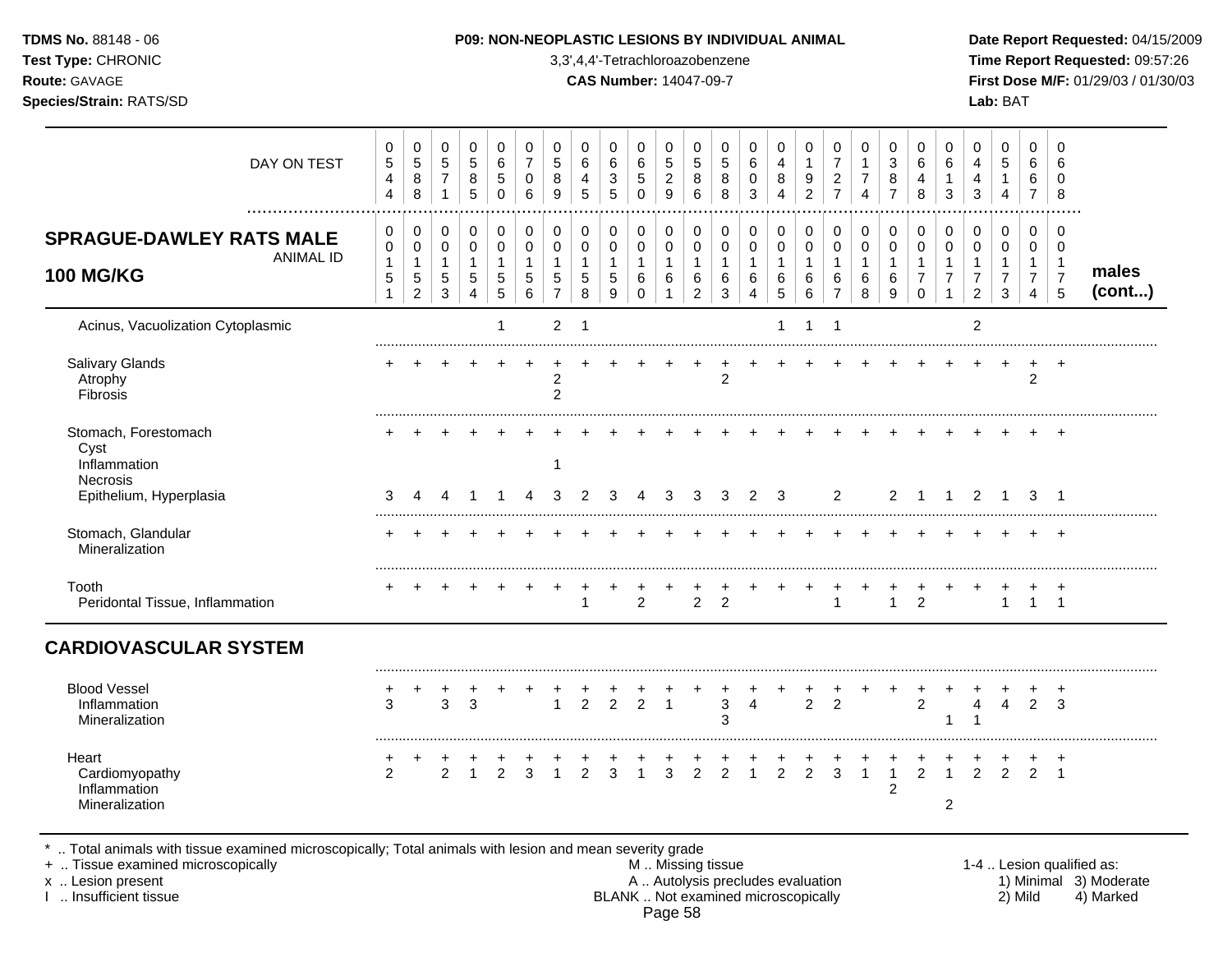| <b>TDMS No.</b> 88148 - 06 | <b>P09: NON-NEOPLASTIC LESIONS BY INDIVIDUAL ANIMAL</b> | Date Rep         |
|----------------------------|---------------------------------------------------------|------------------|
| Test Type: CHRONIC         | 3,3',4,4'-Tetrachloroazobenzene                         | Time Rer         |
| <b>Route: GAVAGE</b>       | <b>CAS Number: 14047-09-7</b>                           | <b>First Dos</b> |
| Species/Strain: RATS/SD    |                                                         | <b>Lab: BAT</b>  |

**Time Report Requested:** 09:57:26 **Route:** GAVAGE **CAS Number:** 14047-09-7 **First Dose M/F:** 01/29/03 / 01/30/03

| DAY ON TEST                                                                                                                           | 0<br>$\sqrt{5}$<br>4<br>4                                      | 0<br>$\sqrt{5}$<br>$\bf 8$<br>$\,8\,$                         | $\pmb{0}$<br>$\sqrt{5}$<br>$\overline{7}$<br>$\mathbf{1}$ | $\pmb{0}$<br>$\sqrt{5}$<br>8<br>5                                              | 0<br>6<br>5<br>$\Omega$                  | 0<br>$\overline{7}$<br>$\mathbf 0$<br>6 | 0<br>$\sqrt{5}$<br>8<br>9                                       | $\pmb{0}$<br>$\,6\,$<br>$\overline{4}$<br>5 | $\pmb{0}$<br>6<br>$\sqrt{3}$<br>5                               | 0<br>$\,6\,$<br>$\sqrt{5}$<br>$\Omega$ | $\mathbf 0$<br>$\sqrt{5}$<br>$\boldsymbol{2}$<br>9              | 0<br>$\,$ 5 $\,$<br>8<br>6                                      | 0<br>$\sqrt{5}$<br>8<br>8                          | 0<br>$\,6\,$<br>$\mathbf 0$<br>3                         | $\pmb{0}$<br>$\overline{\mathbf{4}}$<br>8<br>$\boldsymbol{\Lambda}$ | $\mathbf 0$<br>$\mathbf{1}$<br>9<br>$\overline{2}$ | $\mathbf 0$<br>$\overline{7}$<br>$\boldsymbol{2}$<br>$\overline{7}$ | $\mathbf 0$<br>$\overline{1}$<br>$\overline{7}$<br>4 | 0<br>$\mathbf{3}$<br>8<br>$\overline{7}$ | 0<br>$\,6\,$<br>$\overline{4}$<br>8                    | 0<br>6<br>1<br>3                                             | $\pmb{0}$<br>$\overline{4}$<br>$\overline{4}$<br>3                 | $\mathbf 0$<br>$\,$ 5 $\,$<br>$\mathbf{1}$<br>$\overline{4}$         | 0<br>6<br>6<br>$\overline{7}$                                   | $\Omega$<br>6<br>$\Omega$<br>8                         |                 |
|---------------------------------------------------------------------------------------------------------------------------------------|----------------------------------------------------------------|---------------------------------------------------------------|-----------------------------------------------------------|--------------------------------------------------------------------------------|------------------------------------------|-----------------------------------------|-----------------------------------------------------------------|---------------------------------------------|-----------------------------------------------------------------|----------------------------------------|-----------------------------------------------------------------|-----------------------------------------------------------------|----------------------------------------------------|----------------------------------------------------------|---------------------------------------------------------------------|----------------------------------------------------|---------------------------------------------------------------------|------------------------------------------------------|------------------------------------------|--------------------------------------------------------|--------------------------------------------------------------|--------------------------------------------------------------------|----------------------------------------------------------------------|-----------------------------------------------------------------|--------------------------------------------------------|-----------------|
| <b>SPRAGUE-DAWLEY RATS MALE</b><br><b>ANIMAL ID</b><br><b>100 MG/KG</b>                                                               | 0<br>$\mathbf 0$<br>$\mathbf{1}$<br>$\sqrt{5}$<br>$\mathbf{1}$ | $\pmb{0}$<br>$\mathbf 0$<br>1<br>$\sqrt{5}$<br>$\overline{2}$ | $\pmb{0}$<br>0<br>$\mathbf{1}$<br>$\sqrt{5}$<br>3         | $\pmb{0}$<br>$\mathbf 0$<br>$\overline{1}$<br>$\overline{5}$<br>$\overline{4}$ | $\pmb{0}$<br>0<br>$\mathbf{1}$<br>5<br>5 | $\pmb{0}$<br>$\mathbf 0$<br>5<br>6      | $\pmb{0}$<br>$\mathbf 0$<br>$\mathbf{1}$<br>5<br>$\overline{7}$ | $\pmb{0}$<br>$\mathbf 0$<br>5<br>8          | $\pmb{0}$<br>$\mathbf 0$<br>$\mathbf{1}$<br>$\overline{5}$<br>9 | 0<br>0<br>$\mathbf{1}$<br>$\,6\,$<br>0 | $\pmb{0}$<br>$\mathbf 0$<br>$\mathbf{1}$<br>6<br>$\overline{1}$ | $\pmb{0}$<br>$\mathbf 0$<br>$\mathbf{1}$<br>6<br>$\overline{2}$ | $\pmb{0}$<br>$\mathbf 0$<br>$\mathbf{1}$<br>6<br>3 | $\pmb{0}$<br>$\mathbf 0$<br>$\mathbf{1}$<br>$\,6\,$<br>4 | $\pmb{0}$<br>$\mathbf 0$<br>$\mathbf{1}$<br>6<br>5                  | 0<br>0<br>$\mathbf{1}$<br>$\,6\,$<br>6             | $\pmb{0}$<br>0<br>$\mathbf{1}$<br>6<br>$\overline{7}$               | $\pmb{0}$<br>$\mathbf 0$<br>$\mathbf{1}$<br>6<br>8   | 0<br>0<br>$\mathbf{1}$<br>6<br>9         | $\pmb{0}$<br>$\mathbf 0$<br>$\overline{7}$<br>$\Omega$ | $\mathbf 0$<br>$\mathbf 0$<br>$\mathbf{1}$<br>$\overline{7}$ | $\pmb{0}$<br>0<br>$\mathbf{1}$<br>$\overline{7}$<br>$\overline{2}$ | $\mathbf 0$<br>$\overline{0}$<br>$\mathbf{1}$<br>$\overline{7}$<br>3 | $\pmb{0}$<br>$\mathbf 0$<br>$\mathbf{1}$<br>$\overline{7}$<br>4 | 0<br>$\mathbf 0$<br>$\mathbf 1$<br>$\overline{7}$<br>5 | males<br>(cont) |
| Necrosis<br>Thrombosis                                                                                                                |                                                                |                                                               |                                                           |                                                                                |                                          |                                         |                                                                 |                                             |                                                                 | $\overline{2}$                         |                                                                 |                                                                 |                                                    |                                                          |                                                                     |                                                    |                                                                     |                                                      |                                          |                                                        |                                                              |                                                                    |                                                                      | 3<br>$\overline{2}$                                             |                                                        |                 |
| <b>ENDOCRINE SYSTEM</b>                                                                                                               |                                                                |                                                               |                                                           |                                                                                |                                          |                                         |                                                                 |                                             |                                                                 |                                        |                                                                 |                                                                 |                                                    |                                                          |                                                                     |                                                    |                                                                     |                                                      |                                          |                                                        |                                                              |                                                                    |                                                                      |                                                                 |                                                        |                 |
| <b>Adrenal Cortex</b><br>Degeneration<br>Hypertrophy<br><b>Necrosis</b><br>Vacuolization Cytoplasmic<br>Zona Fasciculata, Hyperplasia |                                                                | 2<br>$\overline{c}$<br>1                                      | 2<br>$\mathbf{1}$                                         | -1                                                                             | $\overline{c}$<br>3                      | $\overline{2}$<br>$\overline{1}$        | $\mathcal{P}$                                                   | -1                                          | 1<br>2                                                          | -1<br>1                                |                                                                 | 2                                                               | 2<br>3<br>$\overline{2}$                           | 4                                                        | $\overline{c}$<br>$\overline{2}$                                    | 1<br>1                                             | -1                                                                  |                                                      | $\mathbf 1$                              | $\overline{2}$                                         | 2<br>$\overline{2}$                                          | -1<br>$\overline{2}$                                               | $\overline{2}$                                                       |                                                                 | $\div$<br>-1                                           |                 |
| Adrenal Medulla<br>Hyperplasia                                                                                                        |                                                                |                                                               |                                                           |                                                                                |                                          |                                         |                                                                 |                                             | 1                                                               |                                        |                                                                 |                                                                 |                                                    |                                                          |                                                                     |                                                    |                                                                     |                                                      |                                          |                                                        |                                                              |                                                                    |                                                                      |                                                                 | $\overline{ }$                                         |                 |
| Islets, Pancreatic<br>Hyperplasia                                                                                                     |                                                                |                                                               |                                                           |                                                                                |                                          |                                         |                                                                 |                                             |                                                                 |                                        |                                                                 |                                                                 |                                                    |                                                          |                                                                     |                                                    |                                                                     |                                                      |                                          |                                                        |                                                              |                                                                    |                                                                      |                                                                 | $\ddot{}$                                              |                 |
| Parathyroid Gland<br>Hyperplasia                                                                                                      |                                                                |                                                               |                                                           |                                                                                | м                                        |                                         |                                                                 |                                             |                                                                 |                                        |                                                                 |                                                                 | $\overline{2}$                                     |                                                          |                                                                     |                                                    |                                                                     |                                                      |                                          |                                                        |                                                              |                                                                    |                                                                      |                                                                 | $+$                                                    |                 |
| <b>Pituitary Gland</b><br>Hemorrhage<br>Necrosis<br>Pars Distalis, Hyperplasia                                                        | 1                                                              | $\overline{2}$                                                | $\overline{2}$                                            |                                                                                |                                          |                                         |                                                                 |                                             |                                                                 |                                        | -1                                                              |                                                                 |                                                    |                                                          |                                                                     | 3                                                  |                                                                     |                                                      |                                          |                                                        |                                                              |                                                                    |                                                                      |                                                                 | $\mathcal{P}$                                          |                 |
| <b>Thyroid Gland</b><br>Fibrosis                                                                                                      |                                                                | $\overline{2}$                                                | +                                                         |                                                                                |                                          |                                         |                                                                 |                                             |                                                                 |                                        |                                                                 |                                                                 |                                                    |                                                          |                                                                     |                                                    |                                                                     |                                                      |                                          |                                                        |                                                              |                                                                    |                                                                      |                                                                 | $\overline{+}$                                         |                 |

\* .. Total animals with tissue examined microscopically; Total animals with lesion and mean severity grade

+ .. Tissue examined microscopically M .. Missing tissue 1-4 .. Lesion qualified as: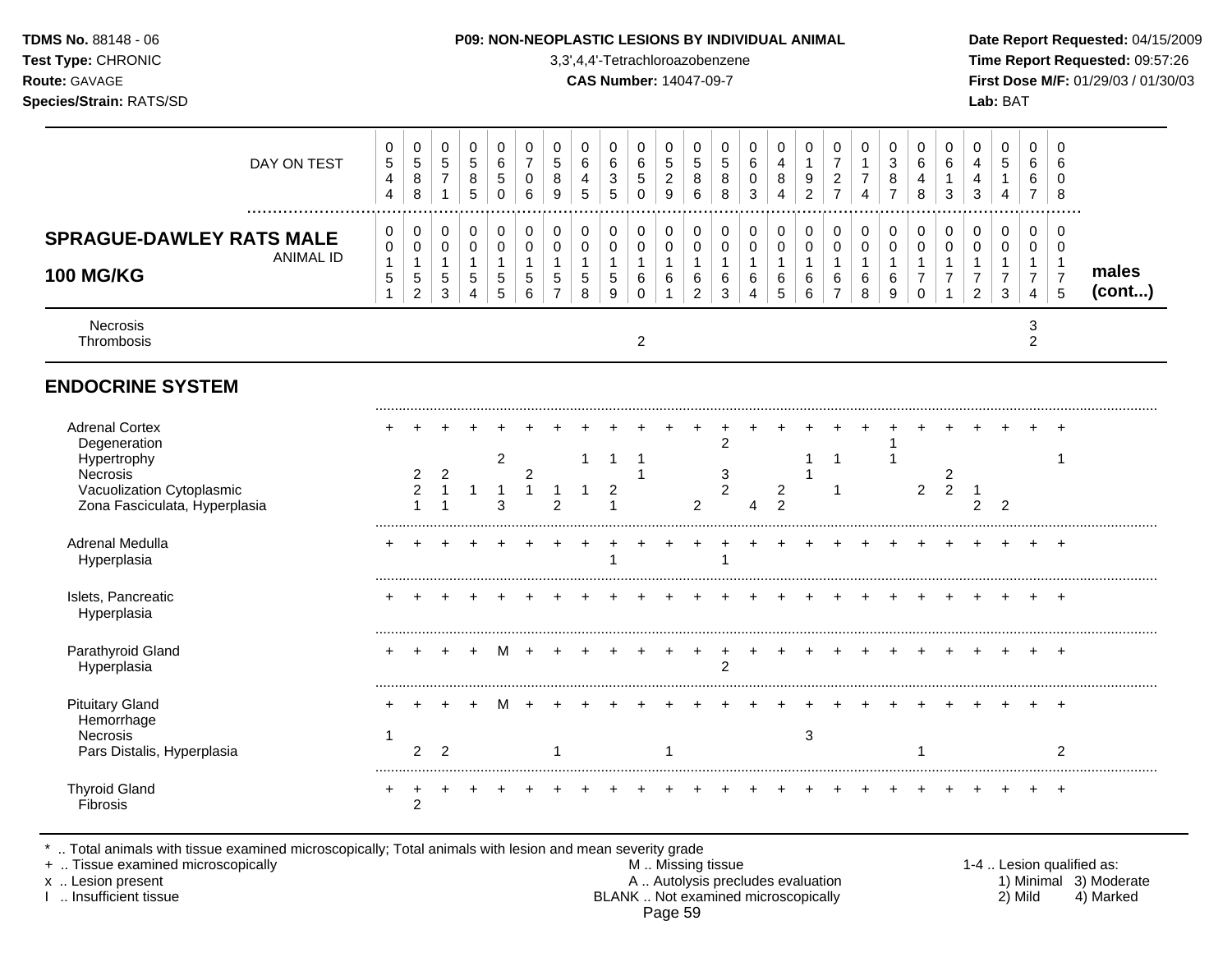# **TDMS No.** 88148 - 06 **P09: NON-NEOPLASTIC LESIONS BY INDIVIDUAL ANIMAL Date Report Requested:** 04/15/2009

**Test Type:** CHRONIC 3,3',4,4'-Tetrachloroazobenzene **Time Report Requested:** 09:57:26 **Route:** GAVAGE **CAS Number:** 14047-09-7 **First Dose M/F:** 01/29/03 / 01/30/03

| DAY ON TEST                                                                                                                                 | 0<br>$\sqrt{5}$<br>$\overline{4}$<br>$\overline{4}$ | 0<br>$\sqrt{5}$<br>$\bf 8$<br>8                       | $\pmb{0}$<br>$\mathbf 5$<br>$\overline{7}$<br>1 | $\mathbf 0$<br>5<br>8<br>5                 | 0<br>6<br>$\sqrt{5}$<br>$\Omega$           | 0<br>$\overline{7}$<br>0<br>6                | 0<br>$\overline{5}$<br>8<br>9                 | 0<br>6<br>$\overline{4}$<br>5    | $\mathbf 0$<br>$\,6$<br>$\sqrt{3}$<br>5                                    | $\mathbf 0$<br>6<br>$\sqrt{5}$<br>$\Omega$ | $\mathbf 0$<br>$\sqrt{5}$<br>$\overline{2}$<br>$\boldsymbol{9}$ | 0<br>$\mathbf 5$<br>8<br>6                              | 0<br>5<br>$\bf 8$<br>8           | 0<br>$\,6\,$<br>0<br>3                        | 0<br>4<br>8<br>4                                       | 0<br>$\mathbf{1}$<br>$\boldsymbol{9}$<br>$\overline{2}$ | $\mathbf 0$<br>$\overline{7}$<br>$\overline{c}$<br>$\overline{7}$ | 0<br>$\mathbf{1}$<br>$\overline{7}$<br>4 | 0<br>$\sqrt{3}$<br>8<br>$\overline{7}$ | 0<br>6<br>4<br>8                                    | 0<br>6<br>$\mathbf{1}$<br>3                  | $\mathbf 0$<br>4<br>4<br>3                                                    | $\mathbf 0$<br>$\sqrt{5}$<br>$\mathbf{1}$<br>4                    | $\mathbf 0$<br>6<br>6<br>$\overline{7}$                | $\mathbf 0$<br>6<br>0<br>8                                          |                           |
|---------------------------------------------------------------------------------------------------------------------------------------------|-----------------------------------------------------|-------------------------------------------------------|-------------------------------------------------|--------------------------------------------|--------------------------------------------|----------------------------------------------|-----------------------------------------------|----------------------------------|----------------------------------------------------------------------------|--------------------------------------------|-----------------------------------------------------------------|---------------------------------------------------------|----------------------------------|-----------------------------------------------|--------------------------------------------------------|---------------------------------------------------------|-------------------------------------------------------------------|------------------------------------------|----------------------------------------|-----------------------------------------------------|----------------------------------------------|-------------------------------------------------------------------------------|-------------------------------------------------------------------|--------------------------------------------------------|---------------------------------------------------------------------|---------------------------|
| <b>SPRAGUE-DAWLEY RATS MALE</b><br><b>ANIMAL ID</b><br><b>100 MG/KG</b>                                                                     | 0<br>0<br>1<br>$\,$ 5 $\,$<br>$\mathbf{1}$          | 0<br>0<br>$\mathbf 1$<br>$\sqrt{5}$<br>$\overline{c}$ | 0<br>0<br>$\mathbf{1}$<br>$\sqrt{5}$<br>3       | $\mathbf 0$<br>0<br>$\mathbf{1}$<br>5<br>4 | 0<br>$\mathbf 0$<br>$\mathbf{1}$<br>5<br>5 | 0<br>$\mathbf 0$<br>$\overline{1}$<br>5<br>6 | 0<br>$\mathbf 0$<br>-1<br>5<br>$\overline{7}$ | 0<br>0<br>$\mathbf{1}$<br>5<br>8 | $\mathbf 0$<br>$\pmb{0}$<br>$\overline{1}$<br>$\sqrt{5}$<br>$\overline{9}$ | 0<br>0<br>$\mathbf{1}$<br>6<br>$\mathbf 0$ | 0<br>$\mathbf 0$<br>$\mathbf{1}$<br>6                           | 0<br>$\mathbf 0$<br>$\mathbf{1}$<br>6<br>$\overline{2}$ | 0<br>0<br>$\mathbf{1}$<br>6<br>3 | 0<br>0<br>$\mathbf{1}$<br>6<br>$\overline{4}$ | 0<br>$\mathbf 0$<br>$\mathbf 1$<br>$\,6$<br>$\sqrt{5}$ | 0<br>0<br>$\mathbf{1}$<br>6<br>6                        | $\mathbf 0$<br>$\mathbf 0$<br>$\mathbf{1}$<br>6<br>$\overline{7}$ | 0<br>$\pmb{0}$<br>$\mathbf{1}$<br>6<br>8 | 0<br>0<br>$\mathbf{1}$<br>6<br>9       | 0<br>$\mathbf 0$<br>1<br>$\overline{7}$<br>$\Omega$ | 0<br>0<br>$\mathbf 1$<br>$\overline{7}$<br>1 | $\mathbf 0$<br>$\mathbf 0$<br>$\mathbf 1$<br>$\overline{7}$<br>$\overline{c}$ | $\mathbf 0$<br>$\mathbf 0$<br>$\mathbf{1}$<br>$\overline{7}$<br>3 | $\mathbf 0$<br>0<br>$\mathbf 1$<br>$\overline{7}$<br>4 | $\mathbf 0$<br>$\mathbf 0$<br>$\overline{1}$<br>$\overline{7}$<br>5 | males<br>(cont)           |
| Inflammation<br>C-cell, Hyperplasia<br>Follicular Cell, Hyperplasia<br>Follicular Cell, Hypertrophy                                         |                                                     | 3<br>4<br>$\overline{4}$                              | $\overline{2}$<br>$\overline{2}$                |                                            | 3<br>$\overline{4}$                        | $\overline{2}$<br>3                          |                                               |                                  | 4                                                                          |                                            |                                                                 |                                                         |                                  |                                               |                                                        |                                                         | $\overline{2}$                                                    |                                          |                                        |                                                     | 3<br>Δ                                       | $\overline{4}$<br>4                                                           |                                                                   |                                                        |                                                                     |                           |
| <b>GENERAL BODY SYSTEM</b>                                                                                                                  |                                                     |                                                       |                                                 |                                            |                                            |                                              |                                               |                                  |                                                                            |                                            |                                                                 |                                                         |                                  |                                               |                                                        |                                                         |                                                                   |                                          |                                        |                                                     |                                              |                                                                               |                                                                   |                                                        |                                                                     |                           |
| <b>Tissue NOS</b>                                                                                                                           |                                                     |                                                       |                                                 |                                            |                                            |                                              |                                               |                                  |                                                                            |                                            |                                                                 |                                                         |                                  |                                               |                                                        |                                                         |                                                                   |                                          |                                        |                                                     |                                              |                                                                               | $\pm$                                                             |                                                        |                                                                     |                           |
| <b>GENITAL SYSTEM</b>                                                                                                                       |                                                     |                                                       |                                                 |                                            |                                            |                                              |                                               |                                  |                                                                            |                                            |                                                                 |                                                         |                                  |                                               |                                                        |                                                         |                                                                   |                                          |                                        |                                                     |                                              |                                                                               |                                                                   |                                                        |                                                                     |                           |
| <b>Coagulating Gland</b><br>Inflammation<br>Metaplasia, Squamous                                                                            |                                                     |                                                       |                                                 |                                            |                                            |                                              |                                               | $\overline{4}$<br>Δ              |                                                                            | 4                                          |                                                                 |                                                         |                                  |                                               |                                                        |                                                         |                                                                   |                                          |                                        |                                                     |                                              |                                                                               |                                                                   |                                                        |                                                                     |                           |
| Epididymis<br>Granuloma Sperm                                                                                                               |                                                     |                                                       |                                                 |                                            |                                            |                                              |                                               |                                  |                                                                            |                                            |                                                                 |                                                         |                                  |                                               |                                                        |                                                         |                                                                   |                                          |                                        |                                                     |                                              | 4                                                                             |                                                                   |                                                        |                                                                     |                           |
| <b>Preputial Gland</b><br>Hyperplasia, Squamous<br>Inflammation                                                                             |                                                     |                                                       |                                                 |                                            |                                            |                                              |                                               |                                  |                                                                            | $\mathbf{1}$                               |                                                                 |                                                         |                                  |                                               |                                                        | M                                                       | $+$<br>$\mathbf{1}$                                               |                                          |                                        |                                                     |                                              |                                                                               |                                                                   |                                                        | 1                                                                   |                           |
| Prostate<br>Inflammation<br>Epithelium, Hyperplasia                                                                                         |                                                     | 1                                                     |                                                 | 1                                          | $\mathbf{1}$                               |                                              |                                               | 3                                | $\overline{c}$                                                             | $\overline{\mathbf{4}}$                    |                                                                 |                                                         |                                  | $\mathcal{P}$                                 | $\ddot{}$                                              | $\ddot{}$<br>$\overline{1}$                             |                                                                   |                                          |                                        |                                                     | $\mathbf{1}$                                 | $\ddot{}$                                                                     | $\mathbf{1}$                                                      | $\ddot{}$<br>2                                         | $+$                                                                 |                           |
| Seminal Vesicle                                                                                                                             |                                                     |                                                       |                                                 |                                            |                                            |                                              |                                               |                                  |                                                                            |                                            |                                                                 |                                                         |                                  |                                               |                                                        |                                                         |                                                                   |                                          |                                        |                                                     |                                              |                                                                               |                                                                   |                                                        | $\ddot{}$                                                           |                           |
| Total animals with tissue examined microscopically; Total animals with lesion and mean severity grade<br>+  Tissue examined microscopically |                                                     |                                                       |                                                 |                                            |                                            |                                              |                                               |                                  |                                                                            | M  Missing tissue                          |                                                                 |                                                         |                                  |                                               |                                                        |                                                         |                                                                   |                                          |                                        |                                                     |                                              |                                                                               |                                                                   |                                                        |                                                                     | 1-4  Lesion qualified as: |

Page 60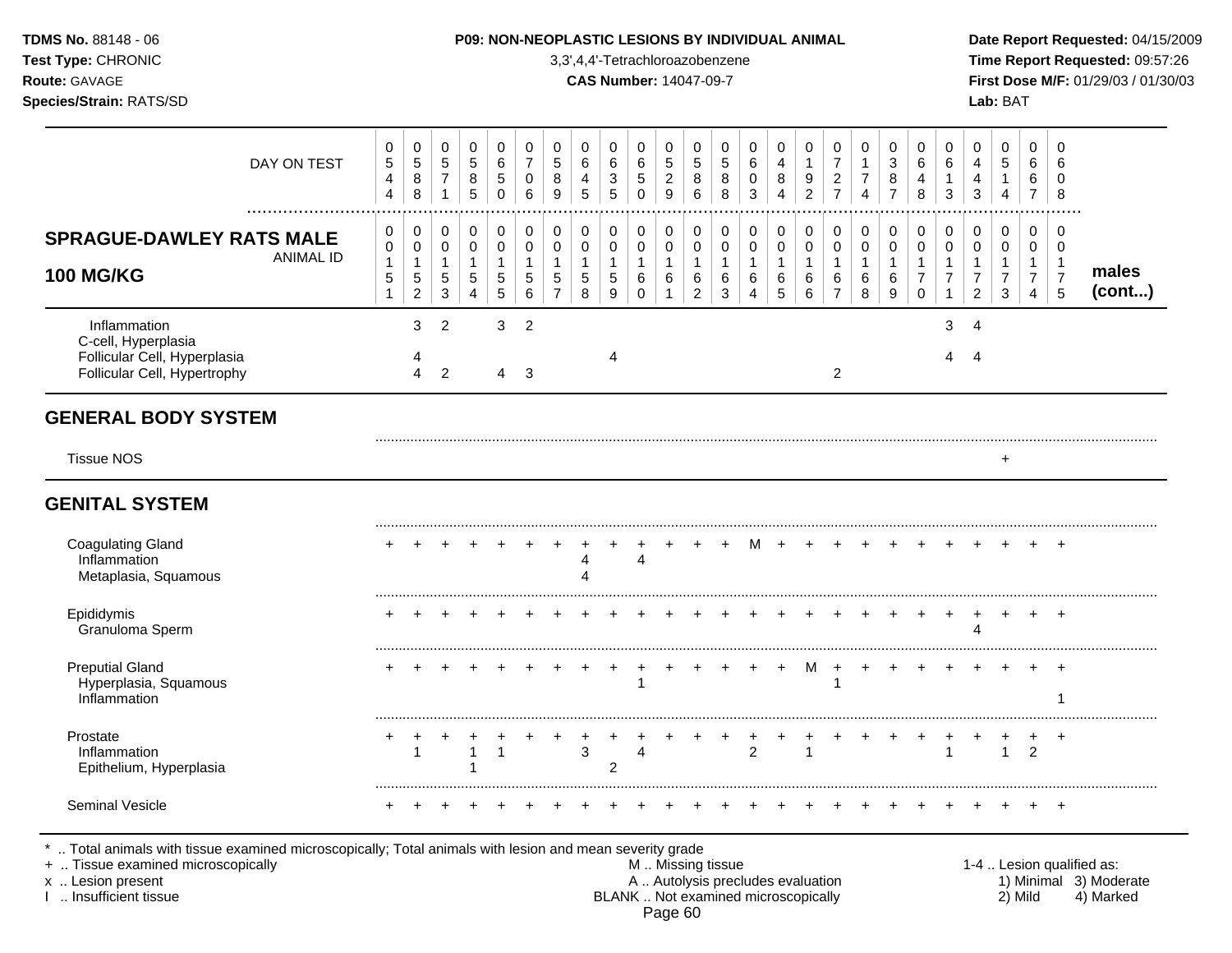| TDMS No. 88148 - 06<br>Test Type: CHRONIC<br>Route: GAVAGE<br>Species/Strain: RATS/SD                                                                                           |                                                             |                                                                  |                                                                           |                                                         |                                                          |                                                          |                                                                          |                                                     | 3,3',4,4'-Tetrachloroazobenzene<br><b>CAS Number: 14047-09-7</b> |                                                                    |                                                                       |                                                             |                                            | <b>P09: NON-NEOPLASTIC LESIONS BY INDIVIDUAL ANIMAL</b>                      |                                                           |                                                        |                                                         |                                                         |                                                  |                                                                                     |                                                                    |                                                                                | Lab: BAT                                                        |                                                                   |                                                        | Date Report Requested: 04/15/2009<br>Time Report Requested: 09:57:26<br>First Dose M/F: 01/29/03 / 01/30/03 |
|---------------------------------------------------------------------------------------------------------------------------------------------------------------------------------|-------------------------------------------------------------|------------------------------------------------------------------|---------------------------------------------------------------------------|---------------------------------------------------------|----------------------------------------------------------|----------------------------------------------------------|--------------------------------------------------------------------------|-----------------------------------------------------|------------------------------------------------------------------|--------------------------------------------------------------------|-----------------------------------------------------------------------|-------------------------------------------------------------|--------------------------------------------|------------------------------------------------------------------------------|-----------------------------------------------------------|--------------------------------------------------------|---------------------------------------------------------|---------------------------------------------------------|--------------------------------------------------|-------------------------------------------------------------------------------------|--------------------------------------------------------------------|--------------------------------------------------------------------------------|-----------------------------------------------------------------|-------------------------------------------------------------------|--------------------------------------------------------|-------------------------------------------------------------------------------------------------------------|
| DAY ON TEST                                                                                                                                                                     | $\pmb{0}$<br>$\sqrt{5}$<br>$\overline{4}$<br>$\overline{4}$ | 0<br>$\overline{5}$<br>8<br>8                                    | $\mathbf 0$<br>$\overline{5}$<br>$\overline{7}$<br>$\mathbf{1}$           | 0<br>5<br>8<br>5                                        | 0<br>$\,6\,$<br>$\sqrt{5}$<br>$\Omega$                   | 0<br>$\overline{7}$<br>$\mathsf 0$<br>6                  | 0<br>5<br>$\bf 8$<br>9                                                   | $\mathbf 0$<br>$\,6$<br>$\overline{4}$<br>5         | 0<br>$6\phantom{1}$<br>$\sqrt{3}$<br>5                           | $\mathbf 0$<br>$\,6\,$<br>$\overline{5}$<br>$\Omega$               | $\pmb{0}$<br>$\sqrt{5}$<br>$\frac{2}{9}$                              | $\mathbf 0$<br>$\overline{5}$<br>$\,8\,$<br>6               | 0<br>$\sqrt{5}$<br>8<br>8                  | $\mathbf 0$<br>$6\phantom{1}6$<br>$\mathbf 0$<br>3                           | 0<br>$\overline{4}$<br>$\,8\,$<br>$\overline{4}$          | $\mathbf 0$<br>$\mathbf{1}$<br>$9\,$<br>$\overline{2}$ | 0<br>$\overline{7}$<br>$\overline{2}$<br>$\overline{7}$ | 0<br>$\mathbf{1}$<br>$\boldsymbol{7}$<br>$\overline{4}$ | 0<br>$\mathbf{3}$<br>$\bf 8$<br>$\overline{7}$   | 0<br>6<br>$\overline{4}$<br>8                                                       | $\mathbf 0$<br>$\,6$<br>$\mathbf{1}$<br>3                          | $\mathbf 0$<br>$\overline{4}$<br>$\overline{\mathbf{4}}$<br>$\mathbf{3}$       | $\pmb{0}$<br>$\overline{5}$<br>$\mathbf{1}$<br>$\overline{4}$   | $\mathbf 0$<br>6<br>$6\phantom{1}6$<br>$\overline{7}$             | $\mathbf 0$<br>6<br>$\mathbf 0$<br>8                   |                                                                                                             |
| <b>SPRAGUE-DAWLEY RATS MALE</b><br><b>ANIMAL ID</b><br><b>100 MG/KG</b>                                                                                                         | 0<br>$\mathbf 0$<br>$\mathbf{1}$<br>5<br>$\mathbf{1}$       | 0<br>$\mathbf 0$<br>$\mathbf{1}$<br>$\sqrt{5}$<br>$\overline{c}$ | $\mathbf 0$<br>$\mathbf 0$<br>$\mathbf{1}$<br>$\,$ 5 $\,$<br>$\mathbf{3}$ | 0<br>$\mathbf 0$<br>$\mathbf{1}$<br>5<br>$\overline{4}$ | 0<br>$\mathbf 0$<br>$\mathbf{1}$<br>$5\phantom{.0}$<br>5 | 0<br>$\mathbf 0$<br>$\mathbf{1}$<br>$5\phantom{.0}$<br>6 | $\pmb{0}$<br>$\mathbf 0$<br>$\mathbf{1}$<br>$\sqrt{5}$<br>$\overline{7}$ | 0<br>$\mathbf 0$<br>$\mathbf{1}$<br>$\sqrt{5}$<br>8 | $\pmb{0}$<br>$\mathbf 0$<br>$\mathbf{1}$<br>$\sqrt{5}$<br>9      | $\pmb{0}$<br>$\mathbf 0$<br>$\mathbf{1}$<br>$\,6\,$<br>$\mathsf 0$ | $\pmb{0}$<br>$\mathbf 0$<br>$\mathbf{1}$<br>$\,6\,$<br>$\overline{1}$ | 0<br>$\mathbf 0$<br>$\overline{1}$<br>$\,6\,$<br>$\sqrt{2}$ | 0<br>$\mathbf 0$<br>$\mathbf{1}$<br>6<br>3 | $\pmb{0}$<br>$\mathbf 0$<br>$\mathbf{1}$<br>$6\phantom{1}$<br>$\overline{4}$ | 0<br>$\mathbf 0$<br>$\mathbf{1}$<br>$\,6\,$<br>$\sqrt{5}$ | 0<br>$\mathbf 0$<br>$\mathbf{1}$<br>$\,6\,$<br>$\,6\,$ | 0<br>$\mathbf 0$<br>1<br>6<br>$\overline{7}$            | $\pmb{0}$<br>$\pmb{0}$<br>$\mathbf{1}$<br>6<br>8        | 0<br>$\mathbf 0$<br>$\mathbf{1}$<br>$\,6\,$<br>9 | $\pmb{0}$<br>$\mathsf{O}\xspace$<br>$\mathbf{1}$<br>$\boldsymbol{7}$<br>$\mathbf 0$ | 0<br>$\mathbf 0$<br>$\mathbf{1}$<br>$\overline{7}$<br>$\mathbf{1}$ | $\pmb{0}$<br>$\mathbf 0$<br>$\mathbf{1}$<br>$\boldsymbol{7}$<br>$\overline{2}$ | $\pmb{0}$<br>$\mathbf 0$<br>$\mathbf{1}$<br>$\overline{7}$<br>3 | $\mathbf 0$<br>$\mathbf 0$<br>$\mathbf{1}$<br>$\overline{7}$<br>4 | 0<br>$\Omega$<br>$\overline{1}$<br>$\overline{7}$<br>5 | males<br>(cont)                                                                                             |
| Hyperplasia<br>Inflammation<br>Metaplasia, Squamous                                                                                                                             |                                                             |                                                                  |                                                                           |                                                         |                                                          |                                                          |                                                                          | Δ<br>$\overline{4}$<br>$\boldsymbol{\Lambda}$       |                                                                  | 4                                                                  |                                                                       |                                                             |                                            | $\overline{c}$<br>3                                                          |                                                           |                                                        |                                                         |                                                         |                                                  |                                                                                     |                                                                    |                                                                                |                                                                 |                                                                   | -1                                                     |                                                                                                             |
| <b>Testes</b><br>Inflammation<br>Necrosis<br>Germinal Epithelium, Degeneration<br>Germinal Epithelium, Mineralization<br>Interstitial Cell, Hyperplasia                         |                                                             | $\overline{2}$<br>$\mathbf{1}$                                   | $\overline{4}$                                                            | $\ensuremath{\mathsf{3}}$<br>$\overline{4}$             | -1                                                       |                                                          |                                                                          |                                                     | 1                                                                |                                                                    |                                                                       |                                                             | $\overline{4}$                             |                                                                              |                                                           | 2 <sup>1</sup>                                         | $\overline{4}$                                          |                                                         |                                                  |                                                                                     |                                                                    |                                                                                |                                                                 | $2 \quad 3$                                                       |                                                        |                                                                                                             |
| <b>HEMATOPOIETIC SYSTEM</b>                                                                                                                                                     |                                                             |                                                                  |                                                                           |                                                         |                                                          |                                                          |                                                                          |                                                     |                                                                  |                                                                    |                                                                       |                                                             |                                            |                                                                              |                                                           |                                                        |                                                         |                                                         |                                                  |                                                                                     |                                                                    |                                                                                |                                                                 |                                                                   |                                                        |                                                                                                             |
| <b>Bone Marrow</b><br>Atrophy<br>Hyperplasia<br><b>Necrosis</b>                                                                                                                 |                                                             | $\overline{ }$<br>2                                              |                                                                           | 1                                                       | $\overline{2}$                                           |                                                          |                                                                          | 3                                                   |                                                                  | 4                                                                  |                                                                       |                                                             | $\overline{1}$                             | $\overline{4}$                                                               |                                                           | 3                                                      |                                                         |                                                         | 3                                                | $\overline{2}$                                                                      |                                                                    |                                                                                | $\overline{2}$                                                  |                                                                   | 4                                                      |                                                                                                             |
| Lymph Node<br>Deep Cervical, Atrophy<br>Deep Cervical, Ectasia<br>Mediastinal, Atrophy<br>Mediastinal, Ectasia<br>Mediastinal, Hemorrhage<br>Mediastinal, Hyperplasia, Lymphoid |                                                             |                                                                  | 2                                                                         |                                                         |                                                          | М                                                        | $+$                                                                      | $\ddot{}$                                           |                                                                  |                                                                    | M M M M                                                               |                                                             | $+$<br>4<br>$\overline{2}$                 | $M +$                                                                        | 1                                                         | $+$                                                    | М                                                       |                                                         |                                                  | 4                                                                                   |                                                                    | 2                                                                              |                                                                 |                                                                   | $\overline{c}$                                         |                                                                                                             |
| Lymph Node, Mandibular<br>Atrophy<br>Hyperplasia, Lymphoid                                                                                                                      | +                                                           | $\overline{1}$<br>$\overline{2}$                                 |                                                                           |                                                         |                                                          | $\ddot{}$<br>3                                           |                                                                          |                                                     | $\overline{2}$                                                   | 2                                                                  |                                                                       |                                                             |                                            |                                                                              | $+$                                                       | $+$<br>$\overline{2}$                                  | $+$                                                     | $\ddot{}$                                               | $\ddot{}$                                        |                                                                                     |                                                                    |                                                                                |                                                                 |                                                                   | $+$                                                    |                                                                                                             |

\* .. Total animals with tissue examined microscopically; Total animals with lesion and mean severity grade<br>+ .. Tissue examined microscopically

+ .. Tissue examined microscopically M.. Missing tissue M.. Missing tissue 1-4 .. Lesion qualified as:<br>
This insufficient tissue 1-4 .. Lesion present A .. Autolysis precludes evaluation A .. Autolysis precludes evaluatio x .. Lesion present **A .. Autolysis precludes evaluation** A .. Autolysis precludes evaluation 1) Minimal 3) Moderate I .. Insufficient tissue BLANK .. Not examined microscopically 2) Mild 4) Marked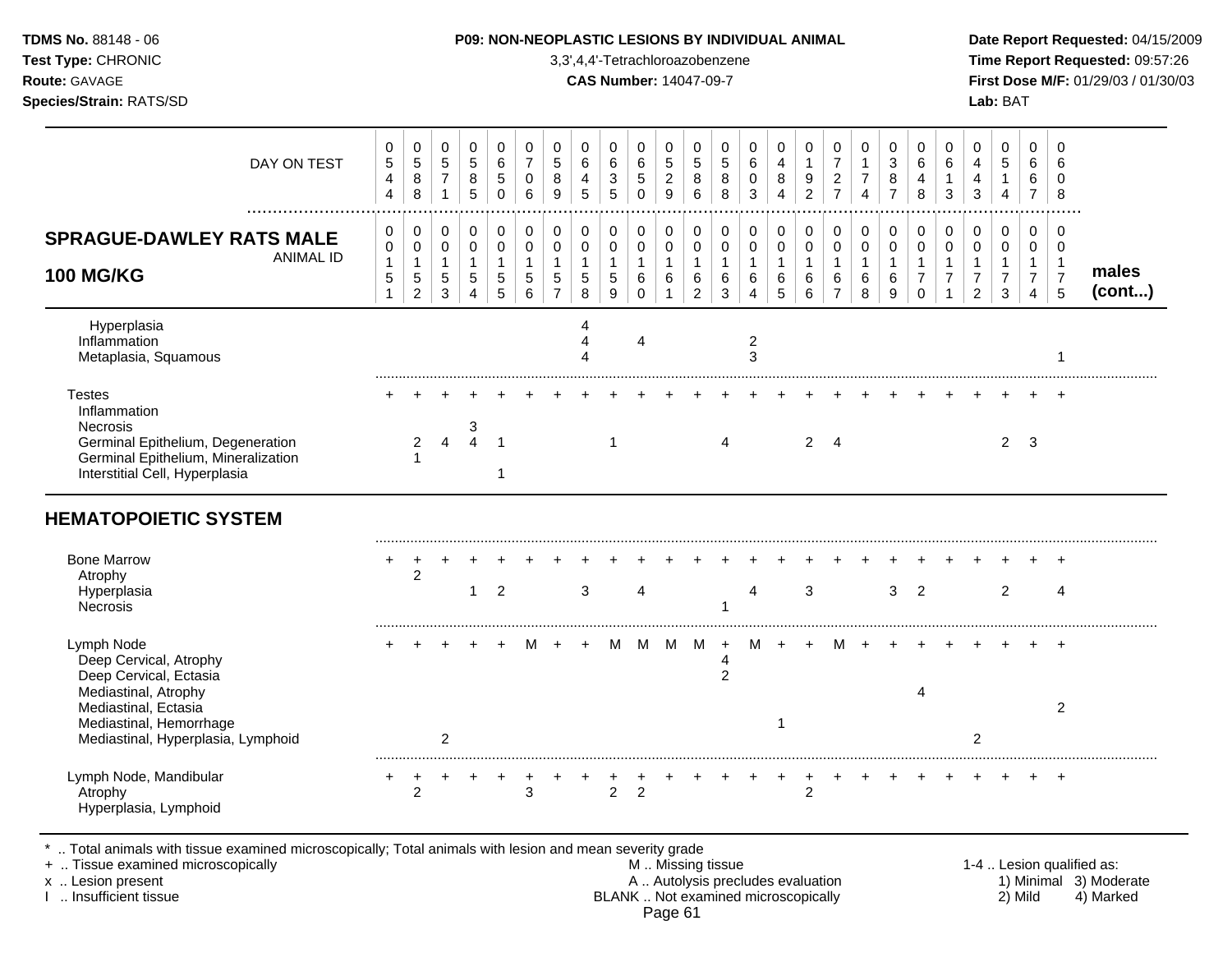| Test Type: CHRONIC<br>Route: GAVAGE<br>Species/Strain: RATS/SD                           |                                                              |                                                         |                                               |                                                                    |                                                     |                                                       |                                                                              |                                                          | 3,3',4,4'-Tetrachloroazobenzene<br><b>CAS Number: 14047-09-7</b> |                                                    |                                                   |                                                                       |                                                  |                                                       |                                          |                                                                   |                                                         |                                                                |                                                  |                                                                 |                                                                   |                                                                    | Lab: BAT                                                           |                                                                              |                                                 | Time Report Requested: 09:57:26<br>First Dose M/F: 01/29/03 / 01/30/03 |
|------------------------------------------------------------------------------------------|--------------------------------------------------------------|---------------------------------------------------------|-----------------------------------------------|--------------------------------------------------------------------|-----------------------------------------------------|-------------------------------------------------------|------------------------------------------------------------------------------|----------------------------------------------------------|------------------------------------------------------------------|----------------------------------------------------|---------------------------------------------------|-----------------------------------------------------------------------|--------------------------------------------------|-------------------------------------------------------|------------------------------------------|-------------------------------------------------------------------|---------------------------------------------------------|----------------------------------------------------------------|--------------------------------------------------|-----------------------------------------------------------------|-------------------------------------------------------------------|--------------------------------------------------------------------|--------------------------------------------------------------------|------------------------------------------------------------------------------|-------------------------------------------------|------------------------------------------------------------------------|
| DAY ON TEST                                                                              | $\pmb{0}$<br>$\sqrt{5}$<br>4<br>$\overline{4}$               | 0<br>$\sqrt{5}$<br>$\bf 8$<br>8                         | 0<br>5<br>$\boldsymbol{7}$<br>$\mathbf{1}$    | $\pmb{0}$<br>$\overline{5}$<br>$\bf8$<br>5                         | 0<br>6<br>$\,$ 5 $\,$<br>$\mathbf 0$                | $\mathbf 0$<br>$\overline{7}$<br>$\pmb{0}$<br>6       | $\pmb{0}$<br>$\overline{5}$<br>$\bf 8$<br>9                                  | $\mathbf 0$<br>$\,6\,$<br>$\overline{\mathbf{4}}$<br>5   | 0<br>6<br>3<br>5                                                 | 0<br>6<br>$\sqrt{5}$<br>$\mathbf 0$                | 0<br>$\mathbf 5$<br>$\sqrt{2}$<br>$\mathsf g$     | $\mathbf 0$<br>$\sqrt{5}$<br>$\,8\,$<br>$6\phantom{1}$                | $\mathbf 0$<br>$\sqrt{5}$<br>$\bf 8$<br>8        | 0<br>6<br>$\mathbf 0$<br>3                            | 0<br>4<br>$\bf 8$<br>$\overline{4}$      | $\mathbf 0$<br>$\mathbf{1}$<br>$\boldsymbol{9}$<br>$\overline{2}$ | 0<br>$\overline{7}$<br>$\sqrt{2}$<br>$\overline{7}$     | $\Omega$<br>$\mathbf{1}$<br>$\boldsymbol{7}$<br>$\overline{4}$ | 0<br>$\sqrt{3}$<br>$\,8\,$<br>$\overline{7}$     | 0<br>$\,6\,$<br>$\overline{\mathbf{4}}$<br>8                    | 0<br>$\,6\,$<br>$\mathbf{1}$<br>3                                 | 0<br>$\overline{4}$<br>$\overline{\mathbf{4}}$<br>$\mathbf{3}$     | $\mathbf 0$<br>$\,$ 5 $\,$<br>$\mathbf{1}$<br>4                    | $\mathbf 0$<br>6<br>6<br>$\overline{7}$                                      | $\mathbf 0$<br>6<br>$\mathbf 0$<br>8            |                                                                        |
| <b>SPRAGUE-DAWLEY RATS MALE</b><br><b>ANIMAL ID</b><br><b>100 MG/KG</b>                  | 0<br>$\pmb{0}$<br>$\mathbf{1}$<br>$\sqrt{5}$<br>$\mathbf{1}$ | 0<br>$\mathbf 0$<br>$\mathbf{1}$<br>5<br>$\overline{2}$ | 0<br>0<br>$\mathbf{1}$<br>$\overline{5}$<br>3 | 0<br>$\pmb{0}$<br>$\mathbf{1}$<br>$\overline{5}$<br>$\overline{4}$ | 0<br>$\mathbf 0$<br>$\mathbf{1}$<br>$\sqrt{5}$<br>5 | 0<br>$\pmb{0}$<br>$\mathbf{1}$<br>$\overline{5}$<br>6 | 0<br>$\mathsf{O}\xspace$<br>$\mathbf{1}$<br>$\overline{5}$<br>$\overline{7}$ | 0<br>$\mathsf 0$<br>$\mathbf{1}$<br>$5\phantom{.0}$<br>8 | 0<br>0<br>$\mathbf{1}$<br>5<br>9                                 | 0<br>$\pmb{0}$<br>$\mathbf{1}$<br>6<br>$\mathbf 0$ | $\pmb{0}$<br>$\pmb{0}$<br>$\mathbf{1}$<br>$\,6\,$ | 0<br>$\mathsf{O}\xspace$<br>$\mathbf{1}$<br>$\,6\,$<br>$\overline{c}$ | 0<br>$\pmb{0}$<br>$\overline{1}$<br>$\,6\,$<br>3 | 0<br>$\pmb{0}$<br>$\mathbf{1}$<br>6<br>$\overline{4}$ | 0<br>$\pmb{0}$<br>$\mathbf{1}$<br>6<br>5 | 0<br>$\pmb{0}$<br>$\mathbf{1}$<br>6<br>6                          | 0<br>$\mathbf 0$<br>$\mathbf{1}$<br>6<br>$\overline{7}$ | 0<br>$\mathbf 0$<br>$\mathbf{1}$<br>$\,6$<br>8                 | 0<br>$\mathsf 0$<br>$\mathbf{1}$<br>$\,6\,$<br>9 | 0<br>$\pmb{0}$<br>$\mathbf{1}$<br>$\overline{7}$<br>$\mathbf 0$ | 0<br>$\mathbf 0$<br>$\mathbf 1$<br>$\overline{7}$<br>$\mathbf{1}$ | 0<br>$\pmb{0}$<br>$\mathbf{1}$<br>$\overline{7}$<br>$\overline{2}$ | 0<br>$\mathbf 0$<br>$\mathbf{1}$<br>$\overline{7}$<br>$\mathbf{3}$ | 0<br>$\mathsf{O}\xspace$<br>$\mathbf{1}$<br>$\overline{7}$<br>$\overline{4}$ | 0<br>0<br>$\overline{1}$<br>$\overline{7}$<br>5 | males<br>(cont)                                                        |
| Pigmentation                                                                             |                                                              |                                                         |                                               |                                                                    |                                                     |                                                       |                                                                              |                                                          |                                                                  |                                                    |                                                   |                                                                       |                                                  |                                                       |                                          |                                                                   |                                                         |                                                                | $\overline{2}$                                   |                                                                 |                                                                   |                                                                    |                                                                    |                                                                              |                                                 |                                                                        |
| Lymph Node, Mesenteric<br>Atrophy<br>Inflammation, Granulomatous<br>Pigmentation         | 1                                                            |                                                         |                                               |                                                                    |                                                     | $\overline{1}$                                        |                                                                              | 2                                                        | 2<br>2                                                           |                                                    |                                                   |                                                                       |                                                  |                                                       |                                          | $\mathbf{3}$                                                      |                                                         |                                                                |                                                  |                                                                 | $\overline{4}$                                                    |                                                                    |                                                                    |                                                                              |                                                 |                                                                        |
| Spleen<br>Hematopoietic Cell Proliferation<br>Pigmentation<br>Lymphoid Follicle, Atrophy | 1                                                            | $\overline{c}$<br>$\mathbf{1}$                          |                                               | $\mathbf 1$                                                        | 2<br>$\mathbf{1}$                                   | $\overline{c}$                                        | $\overline{c}$<br>$\overline{2}$                                             |                                                          | $\mathbf{1}$<br>$\overline{2}$                                   | $\overline{2}$                                     | 3                                                 | $\overline{1}$<br>1                                                   | $\overline{1}$<br>$\overline{2}$                 |                                                       |                                          | $\mathbf{1}$                                                      | $\overline{c}$<br>$\mathbf{1}$                          | $\overline{1}$<br>$\overline{1}$                               | $\mathbf{1}$<br>$\overline{2}$                   | $\overline{2}$<br>3                                             | $\mathbf{1}$<br>$\overline{c}$<br>3                               | $\overline{2}$<br>$\mathbf{1}$                                     | 3                                                                  | $\mathbf{1}$<br>$\mathbf{1}$<br>3                                            | 3<br>$\overline{1}$                             |                                                                        |
| Thymus<br>Atrophy<br>Inflammation                                                        | 3                                                            | 3                                                       | 3<br>$\overline{c}$                           | $\overline{4}$                                                     | 3                                                   |                                                       | 3                                                                            |                                                          | $\ddot{}$<br>$\overline{A}$                                      | M                                                  | $\mathfrak{p}$                                    | $\overline{A}$                                                        | $\Delta$                                         | $\overline{\mathbf{A}}$                               | $\Delta$                                 | $\overline{4}$                                                    | 3                                                       | 3                                                              |                                                  | $\overline{4}$                                                  | $\overline{A}$                                                    | $\boldsymbol{\Lambda}$                                             | $\overline{A}$                                                     | $\overline{4}$                                                               | $\overline{+}$<br>$\overline{4}$                |                                                                        |
| <b>INTEGUMENTARY SYSTEM</b>                                                              |                                                              |                                                         |                                               |                                                                    |                                                     |                                                       |                                                                              |                                                          |                                                                  |                                                    |                                                   |                                                                       |                                                  |                                                       |                                          |                                                                   |                                                         |                                                                |                                                  |                                                                 |                                                                   |                                                                    |                                                                    |                                                                              |                                                 |                                                                        |
| <b>Mammary Gland</b><br>Inflammation                                                     |                                                              |                                                         |                                               |                                                                    |                                                     |                                                       |                                                                              |                                                          |                                                                  |                                                    |                                                   |                                                                       |                                                  |                                                       |                                          |                                                                   |                                                         |                                                                |                                                  |                                                                 |                                                                   | $\pm$                                                              |                                                                    |                                                                              | $+$                                             |                                                                        |
| Skin<br>Cyst Epithelial Inclusion<br>Inflammation<br>Ulcer                               |                                                              | $\ddot{}$                                               | $+$                                           |                                                                    |                                                     |                                                       | $\pm$                                                                        | $+$                                                      | +<br>X                                                           |                                                    |                                                   |                                                                       |                                                  | 4                                                     |                                          |                                                                   | $\pm$                                                   | $+$                                                            | +<br>Χ                                           |                                                                 | $+$                                                               | $+$                                                                |                                                                    |                                                                              | $+$ $+$                                         |                                                                        |

**TDMS No.** 88148 - 06 **P09: NON-NEOPLASTIC LESIONS BY INDIVIDUAL ANIMAL Date Report Requested:** 04/15/2009

# **MUSCULOSKELETAL SYSTEM**

\* .. Total animals with tissue examined microscopically; Total animals with lesion and mean severity grade

- + .. Tissue examined microscopically M .. Missing tissue 1-4 .. Lesion qualified as: x .. Lesion present **A .. Autolysis precludes evaluation** A .. Autolysis precludes evaluation 1) Minimal 3) Moderate I .. Insufficient tissue BLANK .. Not examined microscopically 2) Mild 4) Marked Page 62
	-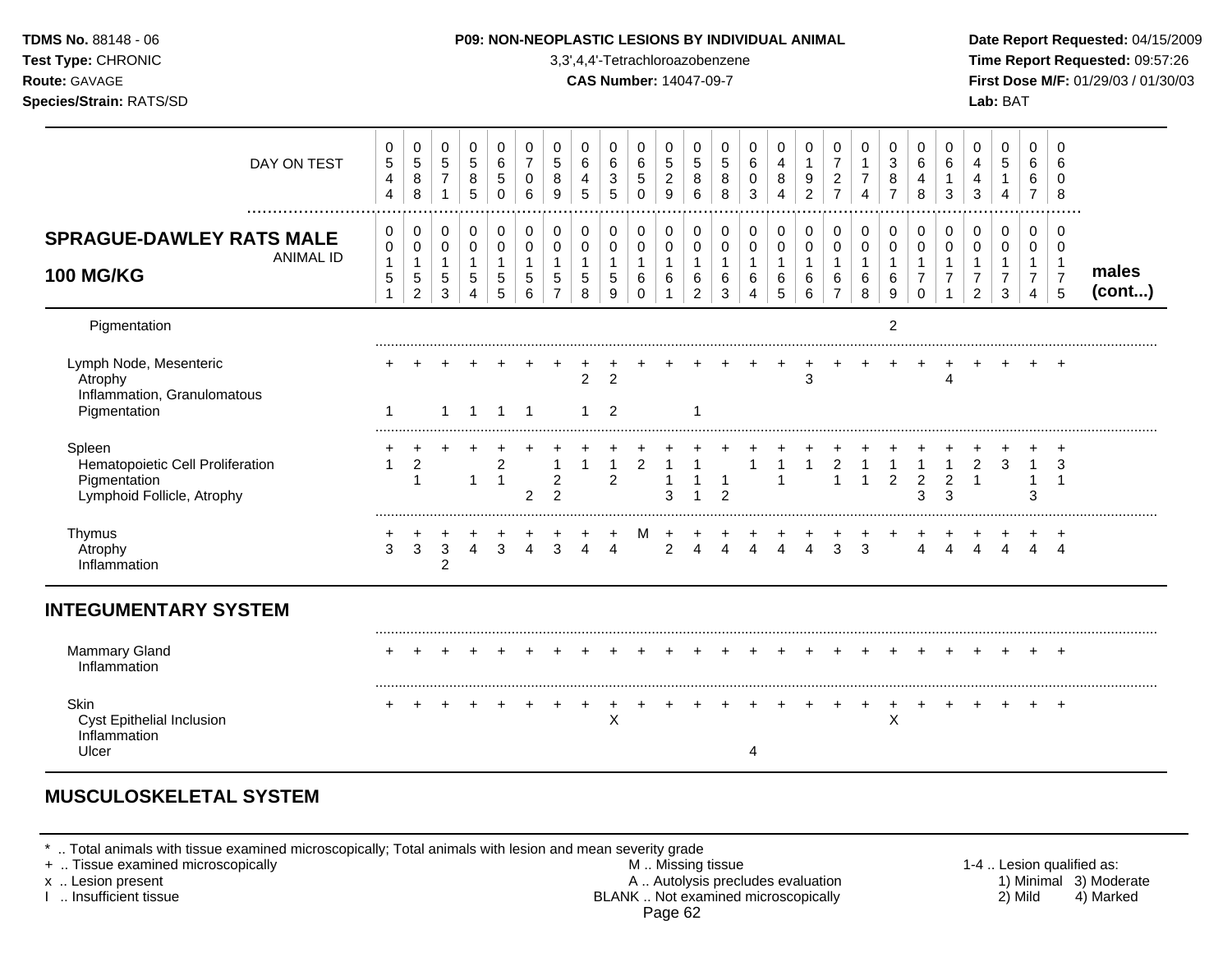| TDMS No. 88148 - 06<br>Test Type: CHRONIC<br>Route: GAVAGE<br>Species/Strain: RATS/SD |                                                       |                                                         |                                                            |                                          |                                                     |                                                        |                                                                 |                                                    | 3,3',4,4'-Tetrachloroazobenzene<br><b>CAS Number: 14047-09-7</b> |                                                                       |                                                                       |                                                                   |                                                      | P09: NON-NEOPLASTIC LESIONS BY INDIVIDUAL ANIMAL     |                                                  |                                              |                                                         |                                                       |                                            |                                                                               |                                                                 |                                                                    | Lab: BAT                                                      |                                                                                |                                                                  | Date Report Requested: 04/15/2009<br>Time Report Requested: 09:57:26<br>First Dose M/F: 01/29/03 / 01/30/03 |
|---------------------------------------------------------------------------------------|-------------------------------------------------------|---------------------------------------------------------|------------------------------------------------------------|------------------------------------------|-----------------------------------------------------|--------------------------------------------------------|-----------------------------------------------------------------|----------------------------------------------------|------------------------------------------------------------------|-----------------------------------------------------------------------|-----------------------------------------------------------------------|-------------------------------------------------------------------|------------------------------------------------------|------------------------------------------------------|--------------------------------------------------|----------------------------------------------|---------------------------------------------------------|-------------------------------------------------------|--------------------------------------------|-------------------------------------------------------------------------------|-----------------------------------------------------------------|--------------------------------------------------------------------|---------------------------------------------------------------|--------------------------------------------------------------------------------|------------------------------------------------------------------|-------------------------------------------------------------------------------------------------------------|
| DAY ON TEST                                                                           | $\mathbf 0$<br>$\sqrt{5}$<br>4<br>$\overline{4}$      | 0<br>$\sqrt{5}$<br>8<br>8                               | 0<br>5<br>$\overline{7}$<br>$\mathbf{1}$                   | 0<br>$\sqrt{5}$<br>$\bf 8$<br>5          | 0<br>6<br>$\sqrt{5}$<br>$\Omega$                    | 0<br>$\overline{7}$<br>$\mathsf 0$<br>6                | $\mathbf 0$<br>$\sqrt{5}$<br>8<br>9                             | $\mathbf 0$<br>6<br>$\overline{4}$<br>5            | $\mathbf 0$<br>6<br>$\sqrt{3}$<br>5                              | 0<br>$\,6\,$<br>$5\phantom{.0}$<br>$\Omega$                           | $\mathbf 0$<br>$\sqrt{5}$<br>$\sqrt{2}$<br>9                          | $\mathbf 0$<br>$\overline{5}$<br>8<br>$6\phantom{1}$              | 0<br>$\sqrt{5}$<br>8<br>8                            | $\mathbf 0$<br>6<br>$\mathbf 0$<br>$\mathbf{3}$      | 0<br>$\overline{4}$<br>$\,8\,$<br>$\overline{4}$ | 0<br>1<br>$\boldsymbol{9}$<br>$\overline{2}$ | 0<br>$\overline{7}$<br>$\overline{c}$<br>$\overline{7}$ | 0<br>$\mathbf{1}$<br>$\overline{7}$<br>$\overline{4}$ | 0<br>3<br>$\bf 8$<br>$\overline{7}$        | 0<br>6<br>$\overline{4}$<br>8                                                 | $\mathbf 0$<br>6<br>$\mathbf{1}$<br>3                           | $\mathbf 0$<br>$\overline{4}$<br>4<br>$\mathbf{3}$                 | $\pmb{0}$<br>$\sqrt{5}$<br>$\mathbf{1}$<br>$\overline{4}$     | $\mathbf 0$<br>6<br>6<br>$\overline{7}$                                        | 0<br>6<br>$\Omega$<br>8                                          |                                                                                                             |
| <b>SPRAGUE-DAWLEY RATS MALE</b><br><b>ANIMAL ID</b><br><b>100 MG/KG</b>               | 0<br>$\mathbf 0$<br>$\mathbf{1}$<br>5<br>$\mathbf{1}$ | 0<br>$\mathbf 0$<br>$\mathbf{1}$<br>5<br>$\overline{2}$ | $\pmb{0}$<br>$\pmb{0}$<br>$\mathbf{1}$<br>$\,$ 5 $\,$<br>3 | 0<br>$\pmb{0}$<br>$\mathbf{1}$<br>5<br>4 | 0<br>$\mathbf 0$<br>$\mathbf{1}$<br>$\sqrt{5}$<br>5 | 0<br>$\pmb{0}$<br>$\mathbf{1}$<br>$5\phantom{.0}$<br>6 | $\pmb{0}$<br>$\mathsf 0$<br>$\mathbf{1}$<br>5<br>$\overline{7}$ | $\mathbf 0$<br>$\pmb{0}$<br>$\mathbf{1}$<br>5<br>8 | 0<br>$\pmb{0}$<br>$\mathbf{1}$<br>5<br>9                         | $\pmb{0}$<br>$\mathsf{O}\xspace$<br>$\mathbf{1}$<br>$\,6$<br>$\Omega$ | $\pmb{0}$<br>$\mathsf{O}\xspace$<br>$\mathbf{1}$<br>6<br>$\mathbf{1}$ | $\mathbf 0$<br>$\mathbf 0$<br>$\mathbf{1}$<br>6<br>$\overline{2}$ | $\pmb{0}$<br>$\mathbf 0$<br>$\overline{1}$<br>6<br>3 | $\mathbf 0$<br>$\mathbf 0$<br>$\mathbf{1}$<br>6<br>4 | 0<br>$\pmb{0}$<br>$\mathbf{1}$<br>6<br>5         | 0<br>$\mathbf 0$<br>$\mathbf{1}$<br>6<br>6   | 0<br>0<br>$\mathbf{1}$<br>6<br>$\overline{7}$           | 0<br>$\mathbf 0$<br>$\mathbf{1}$<br>6<br>8            | 0<br>$\mathbf 0$<br>$\mathbf{1}$<br>6<br>9 | $\boldsymbol{0}$<br>$\mathbf 0$<br>$\mathbf{1}$<br>$\overline{7}$<br>$\Omega$ | $\mathbf 0$<br>$\pmb{0}$<br>$\mathbf{1}$<br>$\overline{7}$<br>1 | $\pmb{0}$<br>0<br>$\mathbf{1}$<br>$\overline{7}$<br>$\overline{2}$ | $\pmb{0}$<br>$\pmb{0}$<br>$\mathbf{1}$<br>$\overline{7}$<br>3 | $\mathbf 0$<br>$\mathbf 0$<br>$\mathbf{1}$<br>$\overline{7}$<br>$\overline{4}$ | $\mathbf 0$<br>$\mathbf 0$<br>$\mathbf 1$<br>$\overline{7}$<br>5 | males<br>(cont)                                                                                             |
| <b>Bone</b><br>Hyperostosis<br>Tendon, Inflammation                                   |                                                       |                                                         |                                                            |                                          |                                                     |                                                        |                                                                 |                                                    |                                                                  |                                                                       |                                                                       |                                                                   |                                                      |                                                      |                                                  |                                              |                                                         |                                                       |                                            |                                                                               |                                                                 | 3<br>3                                                             |                                                               |                                                                                |                                                                  |                                                                                                             |
| <b>NERVOUS SYSTEM</b>                                                                 |                                                       |                                                         |                                                            |                                          |                                                     |                                                        |                                                                 |                                                    |                                                                  |                                                                       |                                                                       |                                                                   |                                                      |                                                      |                                                  |                                              |                                                         |                                                       |                                            |                                                                               |                                                                 |                                                                    |                                                               |                                                                                |                                                                  |                                                                                                             |
| <b>Brain</b><br>Hemorrhage<br>Necrosis                                                |                                                       |                                                         |                                                            |                                          |                                                     |                                                        |                                                                 |                                                    |                                                                  |                                                                       |                                                                       |                                                                   | $\boldsymbol{2}$                                     |                                                      | 1                                                |                                              |                                                         |                                                       |                                            |                                                                               | $\ddot{}$<br>$\overline{2}$                                     |                                                                    |                                                               |                                                                                |                                                                  |                                                                                                             |
| <b>RESPIRATORY SYSTEM</b>                                                             |                                                       |                                                         |                                                            |                                          |                                                     |                                                        |                                                                 |                                                    |                                                                  |                                                                       |                                                                       |                                                                   |                                                      |                                                      |                                                  |                                              |                                                         |                                                       |                                            |                                                                               |                                                                 |                                                                    |                                                               |                                                                                |                                                                  |                                                                                                             |
| Lung<br>Inflammation, Granulomatous<br>Inflammation, Chronic Active                   |                                                       |                                                         |                                                            |                                          |                                                     |                                                        |                                                                 |                                                    |                                                                  | $\overline{c}$                                                        |                                                                       |                                                                   |                                                      |                                                      |                                                  |                                              |                                                         |                                                       |                                            |                                                                               |                                                                 |                                                                    |                                                               |                                                                                |                                                                  |                                                                                                             |
| Pigmentation<br>Alveolar Epithelium, Hyperplasia<br>Alveolar Epithelium, Metaplasia,  |                                                       |                                                         |                                                            | $\mathbf{1}$                             |                                                     | $\mathbf 1$                                            |                                                                 |                                                    | $\mathbf{1}$                                                     | $\mathbf 1$                                                           |                                                                       |                                                                   | $\overline{2}$                                       |                                                      |                                                  |                                              | 3                                                       |                                                       |                                            | -1                                                                            |                                                                 |                                                                    |                                                               | $\mathbf{1}$                                                                   | $\overline{\mathbf{1}}$                                          |                                                                                                             |
| <b>Bronchiolar</b><br>Alveolar Epithelium, Metaplasia,                                |                                                       |                                                         |                                                            | 3                                        |                                                     |                                                        | 3                                                               | 3                                                  | 4                                                                | $\overline{2}$                                                        |                                                                       |                                                                   | 3                                                    | $\overline{c}$                                       | $\overline{1}$                                   | $\overline{1}$                               | $\overline{1}$                                          |                                                       | 1                                          |                                                                               | 2                                                               | 3                                                                  | $\overline{2}$                                                | $\overline{2}$                                                                 | $\overline{4}$                                                   |                                                                                                             |
| Squamous<br>Alveolus, Infiltration Cellular, Histiocyte                               | 1                                                     | $\mathbf{1}$<br>2                                       | 3<br>$\overline{2}$                                        | $\overline{4}$<br>2                      | $\mathbf{1}$                                        | $\overline{2}$                                         |                                                                 | $\mathbf{1}$                                       | 3                                                                | 4                                                                     |                                                                       | $\overline{2}$                                                    | 3                                                    | $\overline{1}$                                       | 4<br>2                                           | Δ<br>2                                       | $\overline{2}$                                          |                                                       |                                            | 4                                                                             | 2 <sub>2</sub>                                                  |                                                                    | $\overline{2}$                                                | 3                                                                              | Δ<br>$\overline{2}$                                              |                                                                                                             |
| Nose<br>Inflammation                                                                  |                                                       |                                                         |                                                            |                                          |                                                     | $\ddot{}$                                              | $\ddot{}$<br>1                                                  | $\ddot{}$                                          |                                                                  | $\ddot{}$                                                             | $\ddot{}$                                                             | $\ddot{}$                                                         | +<br>1                                               | $\ddot{}$                                            | $\ddot{}$                                        |                                              | $\ddot{}$                                               |                                                       | $+$<br>$\overline{1}$                      | $+$                                                                           | $+$                                                             | $+$                                                                |                                                               | $+$                                                                            | $+$                                                              |                                                                                                             |

\* .. Total animals with tissue examined microscopically; Total animals with lesion and mean severity grade<br>+ .. Tissue examined microscopically

+ .. Tissue examined microscopically **All and the substitute of the set of the set of the set of the set of the set of the set of the set of the set of the set of the set of the set of the set of the set of the set of the** x .. Lesion present **A .. Autolysis precludes evaluation** A .. Autolysis precludes evaluation 1) Minimal 3) Moderate I .. Insufficient tissue BLANK .. Not examined microscopically 2) Mild 4) Marked Page 63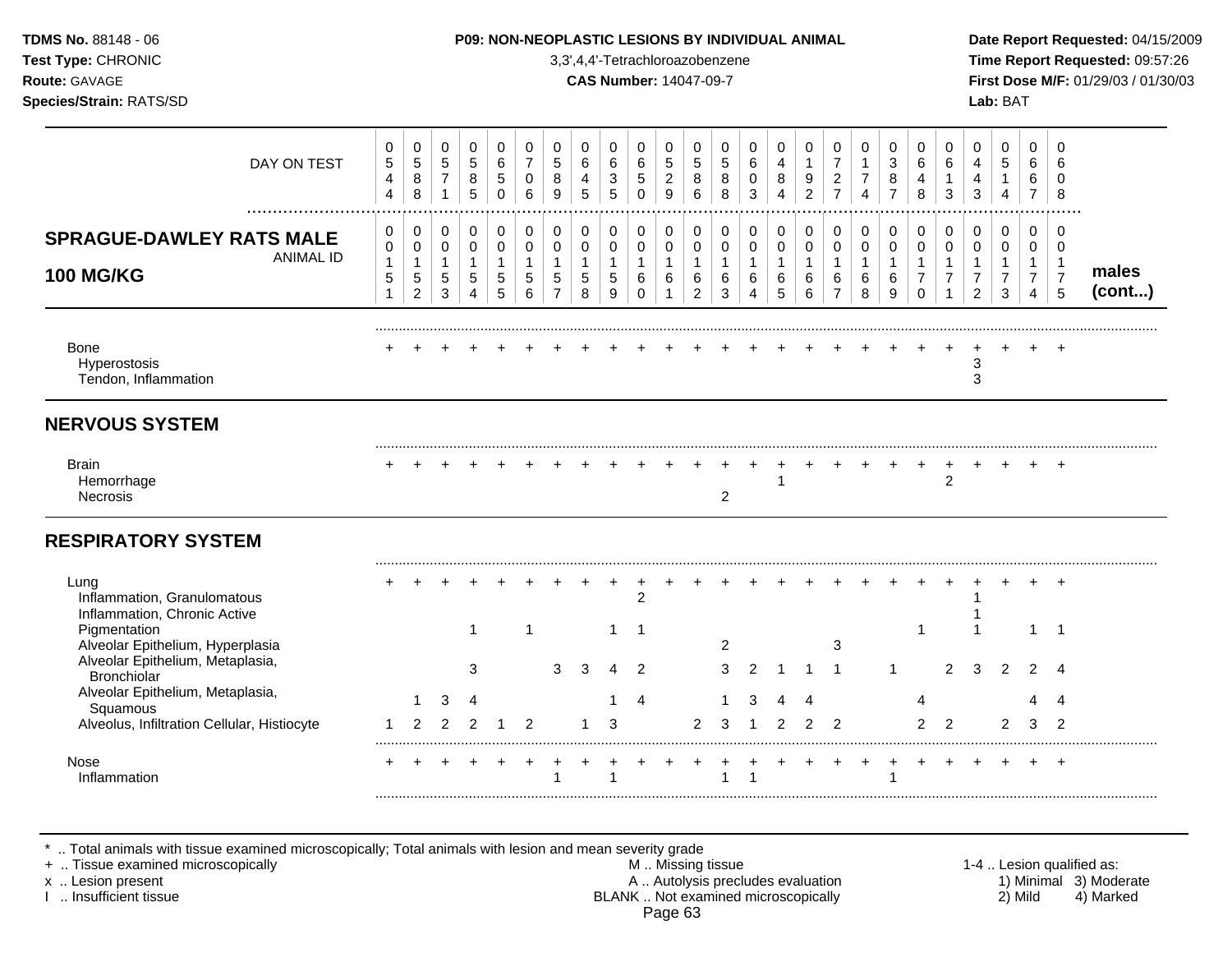# **TDMS No.** 88148 - 06 **P09: NON-NEOPLASTIC LESIONS BY INDIVIDUAL ANIMAL Date Report Requested:** 04/15/2009

**Test Type:** CHRONIC 3,3',4,4'-Tetrachloroazobenzene **Time Report Requested:** 09:57:26 **Route:** GAVAGE **CAS Number:** 14047-09-7 **First Dose M/F:** 01/29/03 / 01/30/03

| DAY ON TEST                                                                                                                                           | 0<br>$\sqrt{5}$<br>$\overline{\mathbf{4}}$<br>4 | 0<br>$\,$ 5 $\,$<br>8<br>8                                           | 0<br>5<br>$\overline{7}$<br>$\mathbf{1}$ | 0<br>$\sqrt{5}$<br>8<br>5                  | $\mathbf 0$<br>6<br>5<br>$\mathbf 0$       | $\mathbf 0$<br>$\overline{7}$<br>0<br>6   | 0<br>5<br>8<br>9                     | 0<br>6<br>4<br>5                                     | 0<br>$\,6\,$<br>3<br>5                                    | $\Omega$<br>6<br>$\sqrt{5}$<br>$\mathbf 0$             | $\Omega$<br>$\,$ 5 $\,$<br>$\boldsymbol{2}$<br>9 | $\mathbf 0$<br>$\sqrt{5}$<br>8<br>$\,6\,$         | 0<br>5<br>8<br>8                                      | 0<br>$\,6\,$<br>0<br>3                            | 0<br>4<br>8<br>$\overline{4}$                          | $\Omega$<br>$\mathbf{1}$<br>9<br>$\overline{2}$ | 0<br>$\overline{7}$<br>$\boldsymbol{2}$<br>$\overline{7}$ | 0<br>1<br>$\overline{7}$<br>$\overline{4}$ | 0<br>3<br>8<br>$\overline{7}$              | $\Omega$<br>6<br>4<br>8                        | 0<br>6<br>1<br>3                                        | 0<br>4<br>$\overline{\mathbf{4}}$<br>$\mathbf{3}$          | $\Omega$<br>$\sqrt{5}$<br>$\mathbf{1}$<br>$\overline{4}$                                    | $\Omega$<br>6<br>6<br>$\overline{7}$                 | $\mathbf 0$<br>6<br>0<br>8                                                     |                 |
|-------------------------------------------------------------------------------------------------------------------------------------------------------|-------------------------------------------------|----------------------------------------------------------------------|------------------------------------------|--------------------------------------------|--------------------------------------------|-------------------------------------------|--------------------------------------|------------------------------------------------------|-----------------------------------------------------------|--------------------------------------------------------|--------------------------------------------------|---------------------------------------------------|-------------------------------------------------------|---------------------------------------------------|--------------------------------------------------------|-------------------------------------------------|-----------------------------------------------------------|--------------------------------------------|--------------------------------------------|------------------------------------------------|---------------------------------------------------------|------------------------------------------------------------|---------------------------------------------------------------------------------------------|------------------------------------------------------|--------------------------------------------------------------------------------|-----------------|
| <b>SPRAGUE-DAWLEY RATS MALE</b><br><b>ANIMAL ID</b><br><b>100 MG/KG</b>                                                                               | 0<br>0<br>1<br>5<br>$\mathbf{1}$                | 0<br>$\mathbf 0$<br>$\overline{1}$<br>$\sqrt{5}$<br>$\boldsymbol{2}$ | 0<br>$\mathbf 0$<br>1<br>5<br>3          | 0<br>$\mathbf 0$<br>$\mathbf{1}$<br>5<br>4 | 0<br>$\mathbf 0$<br>$\mathbf{1}$<br>5<br>5 | 0<br>$\mathbf 0$<br>$\mathbf 1$<br>5<br>6 | 0<br>$\Omega$<br>5<br>$\overline{7}$ | 0<br>$\mathbf 0$<br>$\mathbf{1}$<br>$\mathbf 5$<br>8 | 0<br>0<br>$\mathbf{1}$<br>$\mathbf 5$<br>$\boldsymbol{9}$ | 0<br>$\mathbf 0$<br>$\overline{1}$<br>6<br>$\mathbf 0$ | 0<br>$\mathbf 0$<br>$\mathbf{1}$<br>6<br>1       | 0<br>0<br>$\mathbf{1}$<br>$\,6$<br>$\overline{2}$ | 0<br>$\mathbf 0$<br>$\mathbf{1}$<br>6<br>$\mathbf{3}$ | 0<br>0<br>$\mathbf{1}$<br>$\,6$<br>$\overline{4}$ | 0<br>$\mathbf 0$<br>$\mathbf 1$<br>6<br>$\overline{5}$ | 0<br>$\mathbf 0$<br>$\mathbf{1}$<br>6<br>6      | 0<br>$\mathbf 0$<br>$\mathbf{1}$<br>6<br>$\overline{7}$   | 0<br>$\mathbf 0$<br>1<br>6<br>8            | 0<br>$\mathbf 0$<br>$\mathbf{1}$<br>6<br>9 | 0<br>$\Omega$<br>$\overline{7}$<br>$\mathbf 0$ | 0<br>$\mathbf 0$<br>1<br>$\overline{7}$<br>$\mathbf{1}$ | 0<br>0<br>$\mathbf{1}$<br>$\overline{7}$<br>$\overline{c}$ | $\mathbf 0$<br>$\mathbf 0$<br>$\overline{1}$<br>$\overline{7}$<br>$\ensuremath{\mathsf{3}}$ | $\mathbf 0$<br>$\mathbf 0$<br>$\mathbf{1}$<br>7<br>4 | $\mathbf 0$<br>$\mathbf 0$<br>$\mathbf{1}$<br>$\overline{7}$<br>$\overline{5}$ | males<br>(cont) |
| Trachea                                                                                                                                               |                                                 |                                                                      |                                          |                                            |                                            |                                           |                                      |                                                      |                                                           |                                                        |                                                  |                                                   |                                                       |                                                   |                                                        |                                                 |                                                           |                                            |                                            |                                                |                                                         |                                                            |                                                                                             |                                                      |                                                                                |                 |
| <b>SPECIAL SENSES SYSTEM</b>                                                                                                                          |                                                 |                                                                      |                                          |                                            |                                            |                                           |                                      |                                                      |                                                           |                                                        |                                                  |                                                   |                                                       |                                                   |                                                        |                                                 |                                                           |                                            |                                            |                                                |                                                         |                                                            |                                                                                             |                                                      |                                                                                |                 |
| Eye<br>Anterior Chamber, Inflammation<br>Cornea, Inflammation<br>Retina, Atrophy<br>Retina, Degeneration                                              |                                                 |                                                                      |                                          |                                            |                                            |                                           |                                      |                                                      |                                                           |                                                        | 3<br>3                                           |                                                   |                                                       |                                                   |                                                        |                                                 | 3                                                         |                                            |                                            |                                                |                                                         |                                                            |                                                                                             |                                                      | $\ddot{}$                                                                      |                 |
| <b>Harderian Gland</b><br>Atrophy                                                                                                                     |                                                 |                                                                      |                                          |                                            |                                            |                                           |                                      |                                                      |                                                           |                                                        |                                                  |                                                   |                                                       |                                                   |                                                        |                                                 |                                                           |                                            | 2                                          |                                                |                                                         |                                                            |                                                                                             |                                                      | $\ddot{}$                                                                      |                 |
| <b>URINARY SYSTEM</b>                                                                                                                                 |                                                 |                                                                      |                                          |                                            |                                            |                                           |                                      |                                                      |                                                           |                                                        |                                                  |                                                   |                                                       |                                                   |                                                        |                                                 |                                                           |                                            |                                            |                                                |                                                         |                                                            |                                                                                             |                                                      |                                                                                |                 |
| Kidney<br>Mineralization<br>Nephropathy<br>Cortex, Cyst<br>Pelvis, Dilatation<br>Pelvis, Inflammation<br>Pelvis, Transitional Epithelium, Hyperplasia | 3                                               | 1                                                                    | $\overline{2}$                           | 1<br>2                                     | 1<br>$\overline{2}$                        | $\overline{c}$<br>$\mathfrak{p}$          | $\mathbf 1$<br>3                     | 1<br>3<br>$\overline{c}$                             | 3                                                         | 3<br>$\overline{2}$                                    | 3                                                | 2                                                 | 3                                                     | $\overline{2}$<br>Δ<br>2<br>$\Delta$              | 1<br>1                                                 | $\overline{2}$                                  | $\overline{2}$<br>1                                       | 1<br>$\overline{1}$                        | -1<br>$\mathcal{P}$                        | 2                                              | -1                                                      | 2                                                          | 3                                                                                           | $\mathbf{1}$<br>3                                    | $\mathbf{1}$<br>2                                                              |                 |
| Ureter<br>Transitional Epithelium, Hyperplasia                                                                                                        |                                                 |                                                                      |                                          |                                            |                                            |                                           |                                      | $\ddot{}$<br>3                                       |                                                           | $\overline{c}$                                         |                                                  |                                                   |                                                       | $\ddot{}$<br>$\overline{2}$                       | $\ddot{}$                                              | M                                               | $\pm$                                                     |                                            |                                            |                                                |                                                         |                                                            | $+$                                                                                         | $+$                                                  | $\overline{+}$                                                                 |                 |
| Urethra                                                                                                                                               |                                                 |                                                                      |                                          |                                            |                                            |                                           |                                      |                                                      |                                                           |                                                        |                                                  |                                                   |                                                       |                                                   |                                                        |                                                 |                                                           |                                            |                                            |                                                |                                                         |                                                            |                                                                                             |                                                      | $\ddot{}$                                                                      |                 |

- x .. Lesion present A .. Autolysis precludes evaluation 1) Minimal 3) Moderate<br>I .. Insufficient tissue BLANK .. Not examined microscopically BLANK .. Not examined microscopically Page 64
-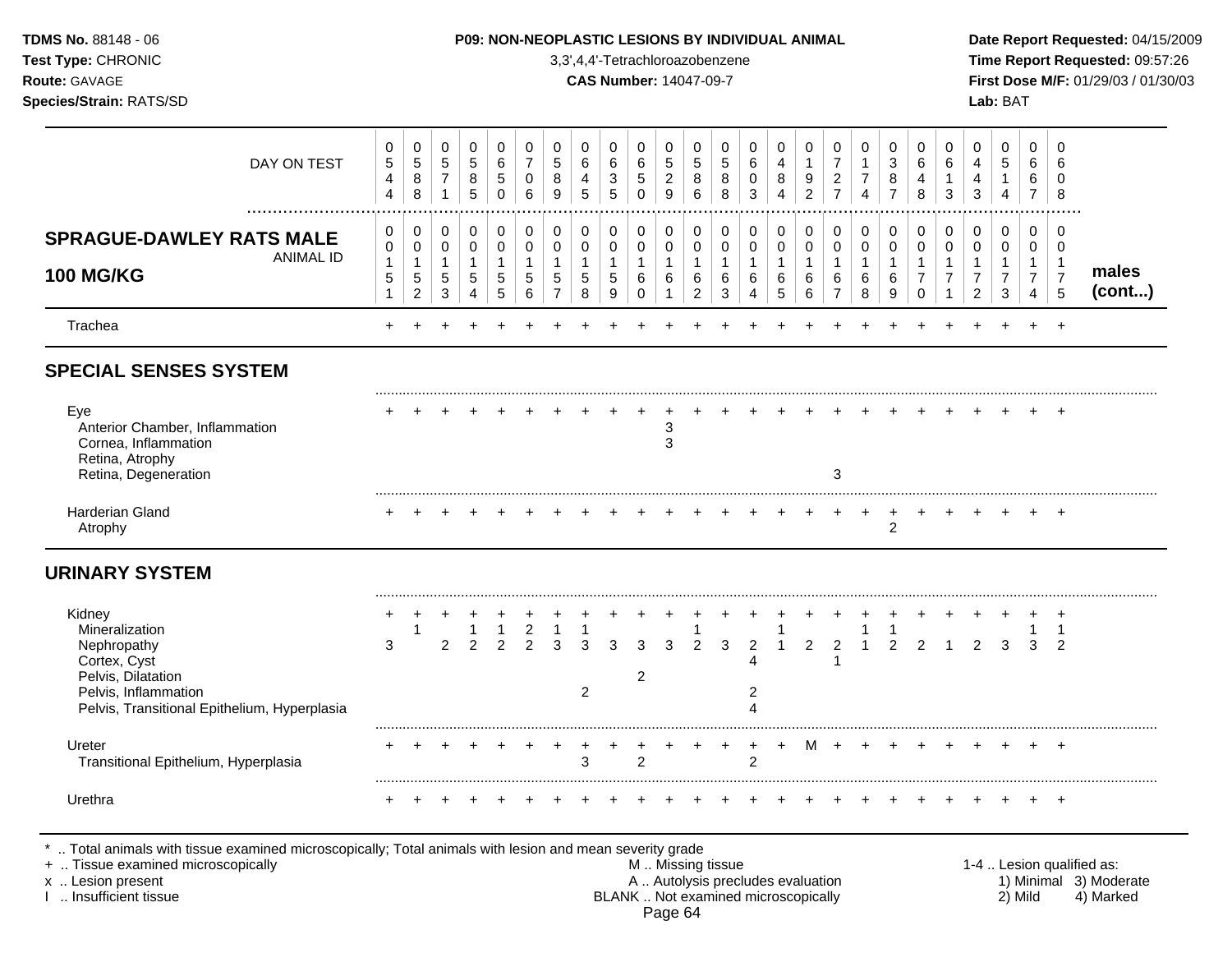| TDMS No. 88148 - 06<br>Test Type: CHRONIC<br>Route: GAVAGE<br>Species/Strain: RATS/SD |                             |                                |                                   |                           |                                |                                 |                       |             | 3.3'.4.4'-Tetrachloroazobenzene<br><b>CAS Number: 14047-09-7</b> |                |                                             |                                            |                           | <b>P09: NON-NEOPLASTIC LESIONS BY INDIVIDUAL ANIMAL</b> |                        |   |                |   |                      |                               |                 |                  | Lab: BAT       |                        |    | Date Report Requested: 04/15/2009<br>Time Report Requested: 09:57:26<br>First Dose M/F: 01/29/03 / 01/30/03 |
|---------------------------------------------------------------------------------------|-----------------------------|--------------------------------|-----------------------------------|---------------------------|--------------------------------|---------------------------------|-----------------------|-------------|------------------------------------------------------------------|----------------|---------------------------------------------|--------------------------------------------|---------------------------|---------------------------------------------------------|------------------------|---|----------------|---|----------------------|-------------------------------|-----------------|------------------|----------------|------------------------|----|-------------------------------------------------------------------------------------------------------------|
| DAY ON TEST                                                                           | $\mathbf{0}$<br>5<br>4<br>4 | 0<br>$5\phantom{.0}$<br>8<br>8 | 0<br>$\sqrt{5}$<br>$\overline{ }$ | 0<br>$\sqrt{5}$<br>8<br>5 | 0<br>$\,6\,$<br>$\overline{5}$ | 0<br>$\boldsymbol{7}$<br>0<br>6 | $\mathbf 5$<br>8<br>9 | 6<br>4<br>5 | 6<br>3<br>5                                                      | 6<br>5<br>0    | 0<br>$5\phantom{.0}$<br>$\overline{c}$<br>9 | $\mathbf 0$<br>$\,$ 5 $\,$<br>$\bf 8$<br>6 | 0<br>$\sqrt{5}$<br>8<br>8 | 0<br>$\,6\,$<br>3                                       | 0<br>4<br>8<br>4       |   | $\overline{c}$ |   | 0<br>$\sqrt{3}$<br>8 | 0<br>6<br>4<br>8              | 0<br>$\,6$<br>3 | 0<br>4<br>4<br>3 | 5              | 0<br>6<br>6            | -8 |                                                                                                             |
| <b>SPRAGUE-DAWLEY RATS MALE</b><br>ANIMAL ID<br><b>100 MG/KG</b>                      | 0<br>0<br>5                 | 0<br>5<br>$\overline{2}$       | 0<br>0<br>$\mathbf 5$<br>3        | 0<br>0<br>5               | 0<br>5<br>5                    | 0<br>0<br>5<br>6                | 5                     |             |                                                                  | 0<br>6         | 0<br>6                                      | 0<br>0<br>6                                | 0<br>6<br>3               | 0<br>6                                                  | $\mathbf{0}$<br>6<br>5 | 6 | 6              | 8 | 0<br>6<br>9          | 0<br>0<br>$\overline{ }$<br>0 | 0<br>0          | 0                | 0<br>3         | $\mathbf{0}$<br>0<br>4 |    | males<br>(cont)                                                                                             |
| Transitional Epithelium, Hyperplasia                                                  |                             |                                |                                   |                           |                                |                                 |                       |             |                                                                  | $\overline{2}$ |                                             |                                            |                           |                                                         |                        |   |                |   |                      |                               |                 |                  | $\overline{2}$ |                        |    |                                                                                                             |
| Urinary Bladder                                                                       | ÷                           |                                |                                   |                           |                                |                                 |                       |             |                                                                  |                |                                             |                                            |                           |                                                         |                        |   |                |   |                      |                               |                 |                  |                |                        | +  |                                                                                                             |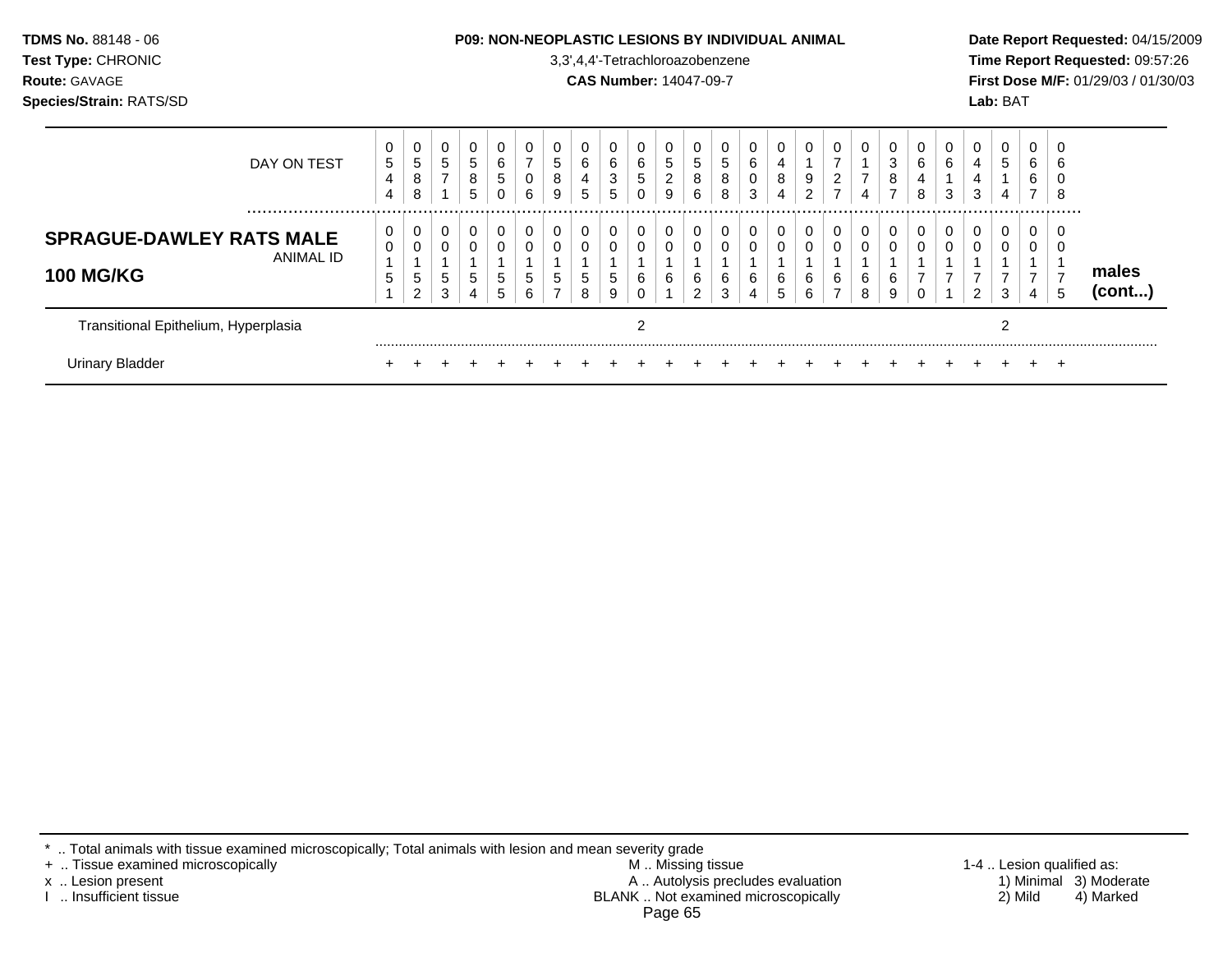| <b>TDMS No. 88148 - 06</b>     | <b>P09: NON-NEOPLASTIC LESIONS BY INDIVIDUAL ANIMAL</b> | Date Rep         |
|--------------------------------|---------------------------------------------------------|------------------|
| <b>Test Type: CHRONIC</b>      | 3,3',4,4'-Tetrachloroazobenzene                         | Time Rer         |
| <b>Route: GAVAGE</b>           | <b>CAS Number: 14047-09-7</b>                           | <b>First Dos</b> |
| <b>Species/Strain: RATS/SD</b> |                                                         | <b>Lab: BAT</b>  |

**Time Report Requested:** 09:57:26 **Route:** GAVAGE **CAS Number:** 14047-09-7 **First Dose M/F:** 01/29/03 / 01/30/03

| DAY ON TEST<br>.                                                             | 0<br>$\overline{7}$<br>0<br>$\mathbf{1}$      | 0<br>5<br>$\mathbf 0$<br>3                                 | 0<br>4<br>$\boldsymbol{9}$<br>$\boldsymbol{9}$          | $\mathbf 0$<br>$\sqrt{5}$<br>3<br>9                               | 0<br>$\sqrt{5}$<br>6<br>$\overline{7}$          | $\mathbf 0$<br>4<br>$\mathbf{3}$<br>3         | 0<br>$5\,$<br>$\,6$<br>$\Omega$                       | $\mathbf 0$<br>$\sqrt{3}$<br>9<br>8                  | $\mathbf 0$<br>$\sqrt{5}$<br>$\mathbf 0$<br>$\Omega$            | 0<br>$\sqrt{2}$<br>$\sqrt{2}$<br>5 | $\mathbf 0$<br>$\sqrt{5}$<br>$\overline{c}$<br>$\overline{4}$ | $\mathbf 0$<br>6<br>4<br>$\mathbf{3}$                   | $\mathbf 0$<br>$\mathbf{3}$<br>$\,6\,$<br>5 | 0<br>4<br>$\overline{7}$<br>6    | $\mathbf 0$<br>$\,6\,$<br>5<br>$\overline{7}$               | 0<br>$\boldsymbol{2}$<br>$\overline{7}$<br>4        | 0<br>$\,6\,$<br>$\overline{c}$<br>3                   | $\mathbf 0$<br>$\,6\,$<br>$\mathbf{1}$<br>3        | $\mathbf 0$<br>$\sqrt{5}$<br>$\mathbf 0$<br>3      | $\mathbf 0$<br>6<br>6<br>8                 | 0<br>$\sqrt{5}$<br>$\sqrt{5}$<br>$\mathbf{3}$ | $\mathbf 0$<br>$\overline{7}$<br>6           | 0<br>$\overline{c}$<br>$\bf 8$<br>$\mathbf{1}$ | 0<br>$\overline{7}$<br>$\overline{2}$<br>$\overline{7}$ | $\Omega$<br>6<br>3<br>$\overline{4}$                 |    |                        |             |
|------------------------------------------------------------------------------|-----------------------------------------------|------------------------------------------------------------|---------------------------------------------------------|-------------------------------------------------------------------|-------------------------------------------------|-----------------------------------------------|-------------------------------------------------------|------------------------------------------------------|-----------------------------------------------------------------|------------------------------------|---------------------------------------------------------------|---------------------------------------------------------|---------------------------------------------|----------------------------------|-------------------------------------------------------------|-----------------------------------------------------|-------------------------------------------------------|----------------------------------------------------|----------------------------------------------------|--------------------------------------------|-----------------------------------------------|----------------------------------------------|------------------------------------------------|---------------------------------------------------------|------------------------------------------------------|----|------------------------|-------------|
| <b>SPRAGUE-DAWLEY RATS MALE</b><br><b>ANIMAL ID</b><br><b>100 MG/KG</b>      | 0<br>0<br>$\mathbf{1}$<br>$\overline{7}$<br>6 | 0<br>0<br>$\mathbf{1}$<br>$\overline{7}$<br>$\overline{7}$ | 0<br>$\mathbf 0$<br>$\mathbf{1}$<br>$\overline{7}$<br>8 | $\mathbf 0$<br>$\mathbf 0$<br>$\mathbf{1}$<br>$\overline{7}$<br>9 | 0<br>$\pmb{0}$<br>$\mathbf{1}$<br>8<br>$\Omega$ | $\mathbf 0$<br>$\pmb{0}$<br>$\mathbf{1}$<br>8 | 0<br>$\pmb{0}$<br>$\mathbf{1}$<br>8<br>$\overline{2}$ | $\mathbf 0$<br>$\mathbf 0$<br>$\mathbf{1}$<br>8<br>3 | $\mathbf 0$<br>0<br>$\mathbf{1}$<br>8<br>$\boldsymbol{\Lambda}$ | 0<br>0<br>$\mathbf{1}$<br>8<br>5   | $\mathbf 0$<br>$\mathbf 0$<br>$\mathbf{1}$<br>8<br>6          | 0<br>$\mathbf 0$<br>$\mathbf{1}$<br>8<br>$\overline{7}$ | 0<br>$\mathbf 0$<br>$\mathbf{1}$<br>8<br>8  | 0<br>0<br>$\mathbf{1}$<br>8<br>9 | $\mathbf 0$<br>$\mathbf 0$<br>$\mathbf{1}$<br>9<br>$\Omega$ | 0<br>$\pmb{0}$<br>$\mathbf{1}$<br>9<br>$\mathbf{1}$ | 0<br>$\pmb{0}$<br>$\mathbf{1}$<br>9<br>$\overline{2}$ | $\mathbf 0$<br>$\pmb{0}$<br>$\mathbf{1}$<br>9<br>3 | $\mathbf 0$<br>$\pmb{0}$<br>$\mathbf{1}$<br>9<br>4 | 0<br>$\mathbf 0$<br>$\mathbf{1}$<br>9<br>5 | 0<br>0<br>$\mathbf{1}$<br>9<br>6              | 0<br>$\mathbf 0$<br>1<br>9<br>$\overline{7}$ | 0<br>0<br>$\mathbf 1$<br>9<br>8                | $\mathbf 0$<br>$\mathbf 0$<br>$\mathbf{1}$<br>9<br>9    | $\Omega$<br>$\Omega$<br>2<br>$\Omega$<br>$\mathbf 0$ |    |                        | * TOTALS    |
| <b>ALIMENTARY SYSTEM</b>                                                     |                                               |                                                            |                                                         |                                                                   |                                                 |                                               |                                                       |                                                      |                                                                 |                                    |                                                               |                                                         |                                             |                                  |                                                             |                                                     |                                                       |                                                    |                                                    |                                            |                                               |                                              |                                                |                                                         |                                                      |    |                        |             |
| Esophagus                                                                    |                                               |                                                            |                                                         |                                                                   |                                                 |                                               |                                                       |                                                      |                                                                 |                                    |                                                               |                                                         |                                             |                                  |                                                             |                                                     |                                                       |                                                    |                                                    |                                            |                                               |                                              |                                                |                                                         |                                                      | 50 |                        |             |
| Intestine Large, Cecum<br>Necrosis                                           |                                               |                                                            |                                                         |                                                                   |                                                 |                                               |                                                       |                                                      |                                                                 |                                    |                                                               |                                                         |                                             |                                  |                                                             |                                                     |                                                       |                                                    |                                                    |                                            |                                               |                                              | $\div$                                         | $\ddot{}$                                               | $+$                                                  | 50 |                        | 13.0        |
| Intestine Large, Colon<br>Inflammation<br>Parasite Metazoan<br>Thrombosis    |                                               |                                                            |                                                         |                                                                   |                                                 |                                               |                                                       | $\mathsf X$                                          |                                                                 |                                    | $\boldsymbol{X}$                                              |                                                         |                                             |                                  |                                                             |                                                     |                                                       |                                                    |                                                    |                                            |                                               |                                              | X                                              |                                                         |                                                      | 50 | 1<br>5<br>1            | 3.0<br>2.0  |
| Intestine Large, Rectum<br>Inflammation                                      |                                               |                                                            |                                                         |                                                                   |                                                 |                                               |                                                       |                                                      |                                                                 |                                    |                                                               |                                                         |                                             |                                  |                                                             |                                                     |                                                       |                                                    |                                                    |                                            |                                               | $\overline{2}$                               | $\div$                                         |                                                         | $+$                                                  | 50 |                        | 12.0        |
| Intestine Small, Duodenum<br>Fibrosis<br>Necrosis                            |                                               |                                                            |                                                         |                                                                   |                                                 |                                               |                                                       |                                                      |                                                                 |                                    |                                                               |                                                         |                                             |                                  |                                                             |                                                     |                                                       |                                                    |                                                    |                                            |                                               |                                              |                                                | $\ddot{}$                                               | $+$                                                  | 50 | 1                      | 14.0<br>4.0 |
| Intestine Small, Ileum                                                       |                                               |                                                            |                                                         |                                                                   |                                                 |                                               |                                                       |                                                      |                                                                 |                                    |                                                               |                                                         |                                             |                                  |                                                             |                                                     |                                                       |                                                    |                                                    |                                            |                                               |                                              | $\ddot{}$                                      | $\ddot{}$                                               | $+$                                                  | 50 |                        |             |
| Intestine Small, Jejunum                                                     |                                               |                                                            |                                                         |                                                                   |                                                 |                                               |                                                       |                                                      |                                                                 |                                    |                                                               |                                                         |                                             |                                  |                                                             | $\div$                                              | $\pm$                                                 |                                                    |                                                    |                                            |                                               |                                              | $\div$                                         | $\ddot{}$                                               | $+$                                                  | 50 |                        |             |
| Liver<br><b>Basophilic Focus</b><br>Clear Cell Focus<br>Degeneration, Cystic |                                               | X                                                          |                                                         |                                                                   |                                                 |                                               |                                                       |                                                      |                                                                 |                                    |                                                               |                                                         |                                             |                                  |                                                             |                                                     |                                                       |                                                    |                                                    |                                            |                                               |                                              |                                                |                                                         | $+$                                                  | 50 | $\mathbf{2}$<br>4<br>1 | 1.0         |

\* .. Total animals with tissue examined microscopically; Total animals with lesion and mean severity grade

+ .. Tissue examined microscopically M .. Missing tissue 1-4 .. Lesion qualified as: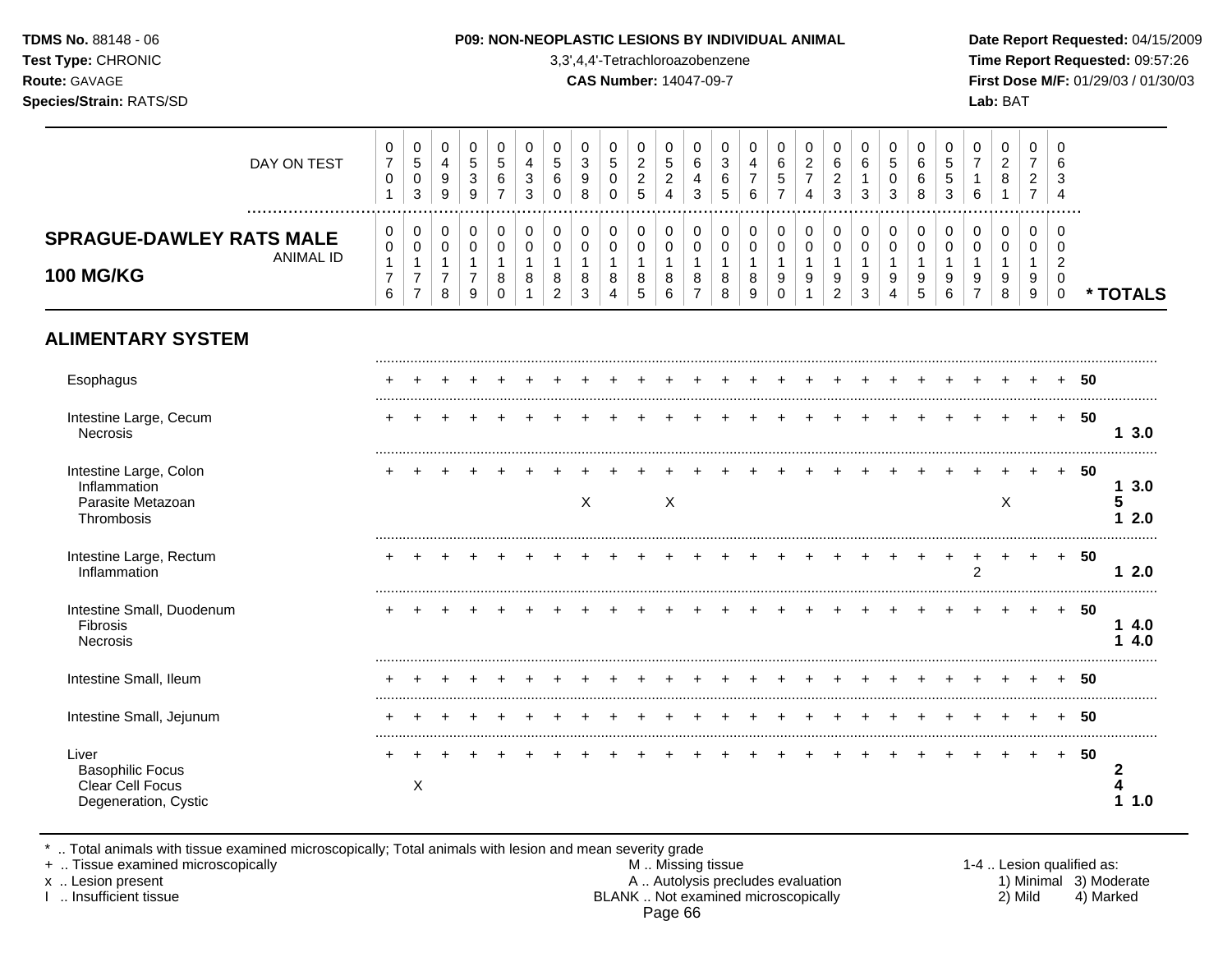#### **TDMS No.** 88148 - 06 **P09: NON-NEOPLASTIC LESIONS BY INDIVIDUAL ANIMAL Date Report Requested:** 04/15/2009

**Test Type:** CHRONIC 3,3',4,4'-Tetrachloroazobenzene **Time Report Requested:** 09:57:26 **Route:** GAVAGE **CAS Number:** 14047-09-7 **First Dose M/F:** 01/29/03 / 01/30/03 **Species/Strain:** RATS/SD **Lab:** BAT

| DAY ON TEST                                                                                                                                                                                          | 0<br>$\overline{7}$<br>$\pmb{0}$<br>$\mathbf{1}$                | 0<br>$\sqrt{5}$<br>$\mathbf 0$<br>$\mathbf{3}$                                 | $\mathbf 0$<br>$\overline{4}$<br>9<br>9                      | 0<br>$\sqrt{5}$<br>$\mathbf{3}$<br>9                           | 0<br>5<br>6<br>$\overline{7}$                            | 0<br>4<br>$\mathbf{3}$<br>3                                   | $\mathbf 0$<br>$\sqrt{5}$<br>$6\phantom{1}6$<br>$\Omega$          | 0<br>$\mathbf{3}$<br>9<br>8                       | 0<br>$\sqrt{5}$<br>$\mathbf 0$<br>$\mathbf 0$                         | $\mathbf 0$<br>$\sqrt{2}$<br>$\overline{2}$<br>5 | 0<br>$\sqrt{5}$<br>$\overline{2}$<br>$\overline{4}$ | 0<br>6<br>4<br>3                                                      | 0<br>$\mathbf{3}$<br>6<br>$\overline{5}$           | 0<br>$\overline{4}$<br>$\overline{7}$<br>$6\phantom{1}$ | 0<br>$\,6\,$<br>$\sqrt{5}$<br>$\overline{7}$                             | 0<br>$\overline{2}$<br>$\overline{7}$<br>$\overline{4}$       | 0<br>$\,6\,$<br>$\boldsymbol{2}$<br>$\mathbf{3}$             | $\Omega$<br>6<br>$\mathbf{1}$<br>3              | 0<br>5<br>$\mathbf 0$<br>3                                        | 0<br>6<br>6<br>8                                   | 0<br>5<br>5<br>3                                   | 0<br>$\overline{7}$<br>$\mathbf{1}$<br>6                          | 0<br>$\sqrt{2}$<br>8<br>$\mathbf{1}$               | $\mathbf 0$<br>$\overline{7}$<br>$\boldsymbol{2}$<br>$\overline{7}$ | 0<br>6<br>3<br>$\overline{4}$                                           |    |                                                                          |
|------------------------------------------------------------------------------------------------------------------------------------------------------------------------------------------------------|-----------------------------------------------------------------|--------------------------------------------------------------------------------|--------------------------------------------------------------|----------------------------------------------------------------|----------------------------------------------------------|---------------------------------------------------------------|-------------------------------------------------------------------|---------------------------------------------------|-----------------------------------------------------------------------|--------------------------------------------------|-----------------------------------------------------|-----------------------------------------------------------------------|----------------------------------------------------|---------------------------------------------------------|--------------------------------------------------------------------------|---------------------------------------------------------------|--------------------------------------------------------------|-------------------------------------------------|-------------------------------------------------------------------|----------------------------------------------------|----------------------------------------------------|-------------------------------------------------------------------|----------------------------------------------------|---------------------------------------------------------------------|-------------------------------------------------------------------------|----|--------------------------------------------------------------------------|
| <b>SPRAGUE-DAWLEY RATS MALE</b><br><b>ANIMAL ID</b><br><b>100 MG/KG</b>                                                                                                                              | $\mathbf 0$<br>$\pmb{0}$<br>$\mathbf{1}$<br>$\overline{7}$<br>6 | 0<br>$\mathsf{O}\xspace$<br>$\mathbf{1}$<br>$\boldsymbol{7}$<br>$\overline{7}$ | $\Omega$<br>$\pmb{0}$<br>$\mathbf{1}$<br>$\overline{7}$<br>8 | $\Omega$<br>$\mathbf 0$<br>$\mathbf{1}$<br>$\overline{7}$<br>9 | $\Omega$<br>$\mathbf 0$<br>$\mathbf{1}$<br>8<br>$\Omega$ | $\mathbf 0$<br>$\pmb{0}$<br>$\mathbf{1}$<br>8<br>$\mathbf{1}$ | $\mathbf 0$<br>$\mathbf 0$<br>$\mathbf{1}$<br>8<br>$\overline{2}$ | $\Omega$<br>$\mathsf 0$<br>$\mathbf{1}$<br>8<br>3 | $\mathbf 0$<br>$\pmb{0}$<br>$\mathbf{1}$<br>$\,8\,$<br>$\overline{4}$ | $\Omega$<br>$\pmb{0}$<br>$\mathbf{1}$<br>8<br>5  | $\Omega$<br>$\pmb{0}$<br>$\mathbf{1}$<br>8<br>6     | $\mathbf 0$<br>$\pmb{0}$<br>$\mathbf{1}$<br>$\,8\,$<br>$\overline{7}$ | $\mathbf 0$<br>$\pmb{0}$<br>$\mathbf{1}$<br>8<br>8 | $\mathbf 0$<br>$\pmb{0}$<br>$\mathbf{1}$<br>8<br>9      | $\mathbf 0$<br>$\pmb{0}$<br>$\mathbf{1}$<br>$\boldsymbol{9}$<br>$\Omega$ | $\mathbf 0$<br>$\pmb{0}$<br>$\mathbf{1}$<br>9<br>$\mathbf{1}$ | $\Omega$<br>$\pmb{0}$<br>$\mathbf{1}$<br>9<br>$\overline{c}$ | $\Omega$<br>$\pmb{0}$<br>$\mathbf{1}$<br>9<br>3 | $\mathbf 0$<br>$\pmb{0}$<br>$\overline{1}$<br>9<br>$\overline{4}$ | $\mathbf 0$<br>$\pmb{0}$<br>$\mathbf{1}$<br>9<br>5 | $\mathbf 0$<br>$\pmb{0}$<br>$\mathbf{1}$<br>9<br>6 | $\mathbf 0$<br>$\mathbf 0$<br>$\mathbf{1}$<br>9<br>$\overline{7}$ | $\mathbf 0$<br>$\pmb{0}$<br>$\mathbf{1}$<br>9<br>8 | $\Omega$<br>0<br>$\mathbf{1}$<br>9<br>$\boldsymbol{9}$              | $\Omega$<br>$\mathbf 0$<br>$\overline{2}$<br>$\Omega$<br>$\overline{0}$ |    | * TOTALS                                                                 |
| <b>Eosinophilic Focus</b><br>Fatty Change, Focal<br>Fatty Change, Diffuse<br>Fibrosis<br>Hematopoietic Cell Proliferation                                                                            | X<br>$\overline{2}$                                             |                                                                                | 1                                                            | $\overline{2}$<br>$\overline{2}$                               | $\sf X$<br>3                                             |                                                               |                                                                   |                                                   | X<br>$\overline{2}$                                                   |                                                  | X<br>$\overline{2}$                                 | $\overline{2}$<br>1                                                   | $\overline{2}$                                     | $\overline{2}$                                          | 1<br>2                                                                   | $\overline{c}$                                                | X<br>$\overline{2}$<br>1                                     | $\overline{2}$<br>$\mathbf 1$                   |                                                                   | X<br>1                                             | $\overline{2}$                                     |                                                                   | $\overline{2}$                                     | $\overline{2}$<br>2                                                 | 2<br>$\overline{1}$                                                     |    | 12<br>$3 \t1.7$<br>34 1.6<br>1.8<br>4<br>30 1.2<br>3                     |
| Hyperplasia, Nodular<br>Inflammation, Chronic Active<br><b>Mixed Cell Focus</b><br><b>Necrosis</b><br>Pigmentation<br>Toxic Hepatopathy<br>Bile Duct, Cyst                                           | 4<br>$\mathbf{1}$<br>$\overline{2}$                             | -1                                                                             |                                                              | 2                                                              | 3<br>2                                                   |                                                               |                                                                   |                                                   |                                                                       | $\overline{2}$                                   |                                                     | X<br>1                                                                | $\overline{c}$<br>$\overline{2}$                   | $\overline{2}$                                          |                                                                          | $\mathbf 1$                                                   |                                                              | 2<br>1                                          | 3<br>3<br>$\mathbf{1}$                                            | 1                                                  | 2                                                  | $\overline{2}$<br>$\overline{1}$                                  |                                                    | -1                                                                  |                                                                         |    | 28 1.4<br>21 1.8<br>1.2<br>1.1<br>1.5                                    |
| <b>Bile Duct, Fibrosis</b><br>Bile Duct, Hyperplasia<br>Bile Duct, Metaplasia<br>Centrilobular, Degeneration<br>Centrilobular, Fatty Change<br>Hepatocyte, Hypertrophy<br>Hepatocyte, Multinucleated | $\overline{2}$                                                  |                                                                                | 2                                                            | -1<br>$\overline{1}$<br>2                                      | 3<br>$\mathbf{1}$                                        |                                                               | -1<br>$\overline{2}$<br>1                                         | $\overline{1}$                                    | $\overline{2}$                                                        | 2                                                | 3                                                   | $\overline{2}$<br>$\overline{2}$                                      | Δ                                                  | -1<br>3                                                 |                                                                          | $\overline{2}$<br>4                                           | 2<br>$\overline{2}$<br>2                                     | $\overline{2}$                                  | 3                                                                 | 1                                                  | 2<br>2                                             | 3<br>3<br>$\mathbf 1$<br>3                                        | $\overline{2}$<br>4                                | 3                                                                   | 2                                                                       |    | 1.7<br>3<br>29 2.0<br>1.0<br>1.<br>24 1.8<br>3.0<br>22 2.5<br>$3 \; 1.3$ |
| Oval Cell, Hyperplasia<br>Mesentery                                                                                                                                                                  |                                                                 |                                                                                |                                                              |                                                                |                                                          |                                                               |                                                                   |                                                   |                                                                       |                                                  |                                                     |                                                                       |                                                    |                                                         |                                                                          |                                                               |                                                              |                                                 |                                                                   |                                                    |                                                    |                                                                   |                                                    |                                                                     | 3                                                                       | 1. | $5 \; 1.8$                                                               |
| Oral Mucosa<br>Gingival, Hyperplasia, Cystic Keratinizing<br>Gingival, Hyperplasia, Squamous                                                                                                         | 2                                                               |                                                                                | $\overline{2}$                                               |                                                                | 3                                                        |                                                               | -1                                                                |                                                   |                                                                       |                                                  | 2                                                   | $\mathbf{1}$                                                          |                                                    | $\mathbf{1}$                                            | $\overline{2}$                                                           | $\ddot{}$                                                     | $\ddot{}$<br>$\sqrt{2}$                                      | $\overline{4}$<br>2                             | $\overline{1}$                                                    | $\overline{2}$                                     |                                                    | $\mathbf 1$                                                       | $\ddot{}$                                          | $+$                                                                 | $+$<br>3                                                                | 50 | 11 2.7<br>31 1.8                                                         |
| Pancreas<br>Atrophy<br>Inflammation                                                                                                                                                                  | $\overline{4}$                                                  |                                                                                | 3                                                            |                                                                |                                                          |                                                               |                                                                   |                                                   |                                                                       |                                                  | $\overline{2}$                                      |                                                                       |                                                    |                                                         | $\overline{2}$                                                           |                                                               |                                                              |                                                 |                                                                   |                                                    |                                                    | $\ddot{}$<br>3                                                    |                                                    | $\pm$                                                               | $+$<br>$\overline{2}$                                                   | 50 | 10 2.1<br>3.3.3                                                          |

\* .. Total animals with tissue examined microscopically; Total animals with lesion and mean severity grade

+ .. Tissue examined microscopically M .. Missing tissue 1-4 .. Lesion qualified as: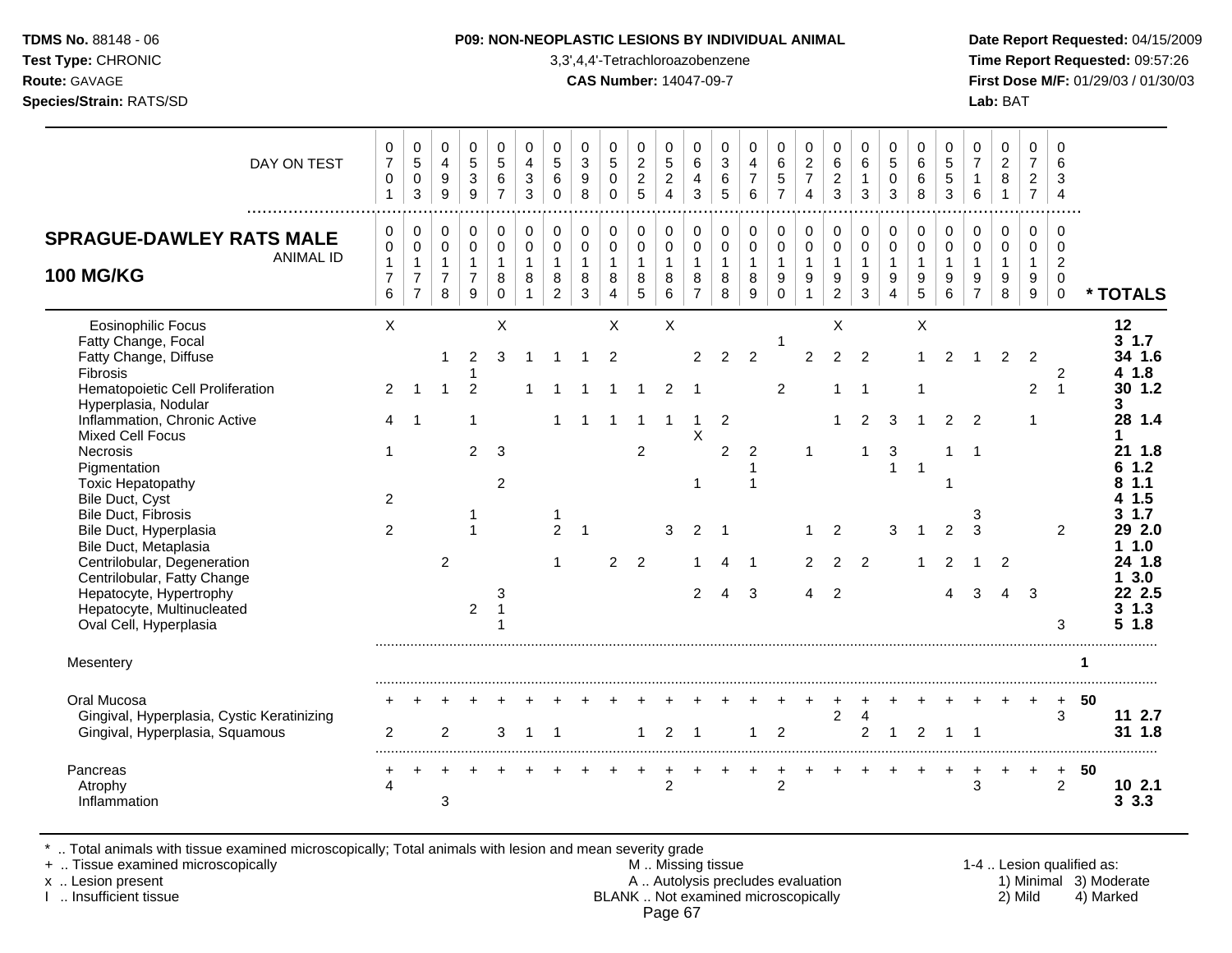#### **TDMS No.** 88148 - 06 **P09: NON-NEOPLASTIC LESIONS BY INDIVIDUAL ANIMAL Date Report Requested:** 04/15/2009

**Test Type:** CHRONIC 3,3',4,4'-Tetrachloroazobenzene **Time Report Requested:** 09:57:26 **Route:** GAVAGE **CAS Number:** 14047-09-7 **First Dose M/F:** 01/29/03 / 01/30/03

| DAY ON TEST<br>.                                                                    | 0<br>$\overline{7}$<br>$\pmb{0}$<br>$\mathbf{1}$            | 0<br>$\sqrt{5}$<br>$\mathbf 0$<br>$\sqrt{3}$                         | $\mathbf 0$<br>$\overline{4}$<br>9<br>9      | 0<br>$\sqrt{5}$<br>$\sqrt{3}$<br>9                     | 0<br>$\sqrt{5}$<br>6<br>$\overline{7}$    | 0<br>4<br>3<br>3                         | 0<br>$\,$ 5 $\,$<br>6<br>$\Omega$                  | 0<br>$\ensuremath{\mathsf{3}}$<br>$\boldsymbol{9}$<br>8 | 0<br>$\,$ 5 $\,$<br>0<br>$\Omega$         | 0<br>$\overline{c}$<br>$\overline{c}$<br>5 | $\mathbf 0$<br>$\,$ 5 $\,$<br>$\overline{2}$<br>$\overline{4}$ | 0<br>6<br>4<br>3                             | 0<br>$\sqrt{3}$<br>6<br>5        | $\mathbf 0$<br>$\overline{4}$<br>$\overline{7}$<br>6 | 0<br>$\,6$<br>$\sqrt{5}$<br>$\overline{7}$ | 0<br>$\overline{c}$<br>$\overline{7}$<br>$\overline{4}$ | $\mathbf 0$<br>$\,6\,$<br>$\overline{c}$<br>3                          | $\mathbf 0$<br>$\,6\,$<br>$\mathbf{1}$<br>3 | 0<br>$\,$ 5 $\,$<br>0<br>3      | 0<br>6<br>6<br>8                                          | $\mathbf 0$<br>$\sqrt{5}$<br>$\overline{5}$<br>3 | 0<br>$\overline{7}$<br>$\mathbf 1$<br>6 | 0<br>$\overline{2}$<br>8<br>$\mathbf{1}$ | 0<br>$\overline{7}$<br>$\overline{2}$<br>$\overline{7}$ | $\mathbf 0$<br>6<br>3<br>$\overline{4}$                          |    |                                |
|-------------------------------------------------------------------------------------|-------------------------------------------------------------|----------------------------------------------------------------------|----------------------------------------------|--------------------------------------------------------|-------------------------------------------|------------------------------------------|----------------------------------------------------|---------------------------------------------------------|-------------------------------------------|--------------------------------------------|----------------------------------------------------------------|----------------------------------------------|----------------------------------|------------------------------------------------------|--------------------------------------------|---------------------------------------------------------|------------------------------------------------------------------------|---------------------------------------------|---------------------------------|-----------------------------------------------------------|--------------------------------------------------|-----------------------------------------|------------------------------------------|---------------------------------------------------------|------------------------------------------------------------------|----|--------------------------------|
| <b>SPRAGUE-DAWLEY RATS MALE</b><br><b>ANIMAL ID</b><br><b>100 MG/KG</b>             | 0<br>$\pmb{0}$<br>$\mathbf{1}$<br>$\overline{7}$<br>$\,6\,$ | 0<br>$\mathbf 0$<br>$\mathbf{1}$<br>$\overline{7}$<br>$\overline{7}$ | 0<br>$\mathbf 0$<br>1<br>$\overline{7}$<br>8 | 0<br>$\mathbf 0$<br>$\mathbf 1$<br>$\overline{7}$<br>9 | 0<br>$\mathbf 0$<br>1<br>8<br>$\mathbf 0$ | $\pmb{0}$<br>$\mathbf 0$<br>-1<br>8<br>1 | $\pmb{0}$<br>$\mathbf 0$<br>$\mathbf{1}$<br>8<br>2 | $\mathbf 0$<br>0<br>1<br>8<br>3                         | 0<br>$\mathbf 0$<br>$\mathbf 1$<br>8<br>4 | 0<br>$\mathbf 0$<br>$\mathbf{1}$<br>8<br>5 | 0<br>$\mathbf 0$<br>$\mathbf{1}$<br>8<br>6                     | 0<br>$\mathbf 0$<br>1<br>8<br>$\overline{7}$ | 0<br>0<br>$\mathbf{1}$<br>8<br>8 | $\pmb{0}$<br>$\mathbf 0$<br>$\mathbf{1}$<br>8<br>9   | 0<br>$\mathbf 0$<br>1<br>9<br>$\Omega$     | 0<br>0<br>1<br>9<br>$\mathbf 1$                         | 0<br>$\pmb{0}$<br>$\overline{1}$<br>$\boldsymbol{9}$<br>$\overline{2}$ | 0<br>$\pmb{0}$<br>$\mathbf{1}$<br>9<br>3    | 0<br>0<br>$\mathbf 1$<br>9<br>4 | $\boldsymbol{0}$<br>$\mathbf 0$<br>$\mathbf{1}$<br>9<br>5 | 0<br>$\mathbf{0}$<br>1<br>9<br>6                 | 0<br>$\mathbf 0$<br>9<br>$\overline{7}$ | 0<br>0<br>$\mathbf{1}$<br>9<br>8         | 0<br>$\mathbf 0$<br>$\mathbf{1}$<br>9<br>9              | 0<br>$\mathbf 0$<br>$\overline{c}$<br>$\mathbf 0$<br>$\mathbf 0$ |    | * TOTALS                       |
| Acinus, Vacuolization Cytoplasmic                                                   |                                                             |                                                                      |                                              |                                                        |                                           |                                          |                                                    |                                                         |                                           |                                            |                                                                |                                              |                                  | $\mathbf 1$                                          | $\overline{2}$                             |                                                         |                                                                        | 3                                           |                                 | -1                                                        | -1                                               |                                         |                                          | $\mathbf 1$                                             |                                                                  |    | 13 1.4                         |
| Salivary Glands<br>Atrophy<br>Fibrosis                                              |                                                             |                                                                      |                                              |                                                        |                                           |                                          |                                                    |                                                         |                                           |                                            |                                                                |                                              |                                  |                                                      |                                            |                                                         |                                                                        |                                             |                                 |                                                           |                                                  |                                         |                                          |                                                         | $+$                                                              | 50 | 32.0<br>2.0<br>1               |
| Stomach, Forestomach<br>Cyst<br>Inflammation<br>Necrosis<br>Epithelium, Hyperplasia | Δ                                                           |                                                                      | 3                                            | 3                                                      | $\overline{2}$                            | $\overline{2}$                           | $\overline{\mathbf{c}}$<br>$\mathcal{P}$           |                                                         | $\overline{c}$                            |                                            | 3<br>3                                                         | 4                                            |                                  |                                                      | 2                                          | 2                                                       |                                                                        | 2                                           | 1<br>з                          | -1                                                        |                                                  |                                         |                                          |                                                         | 3                                                                | 50 | 13.0<br>3 1.0<br>2.0<br>45 2.5 |
| Stomach, Glandular<br>Mineralization                                                |                                                             |                                                                      |                                              |                                                        |                                           |                                          |                                                    |                                                         |                                           |                                            |                                                                |                                              |                                  |                                                      |                                            | $\overline{2}$                                          |                                                                        |                                             |                                 |                                                           |                                                  |                                         |                                          |                                                         | $+$                                                              | 50 | 12.0                           |
| Tooth<br>Peridontal Tissue, Inflammation                                            |                                                             |                                                                      |                                              |                                                        |                                           | 1                                        | -1                                                 |                                                         |                                           | $\overline{2}$                             | $\overline{2}$                                                 |                                              |                                  |                                                      |                                            |                                                         |                                                                        |                                             |                                 |                                                           |                                                  |                                         |                                          |                                                         | $\ddot{}$<br>$\mathbf{1}$                                        | 50 | 16 1.4                         |
| <b>CARDIOVASCULAR SYSTEM</b>                                                        |                                                             |                                                                      |                                              |                                                        |                                           |                                          |                                                    |                                                         |                                           |                                            |                                                                |                                              |                                  |                                                      |                                            |                                                         |                                                                        |                                             |                                 |                                                           |                                                  |                                         |                                          |                                                         |                                                                  |    |                                |
| <b>Blood Vessel</b><br>Inflammation<br>Mineralization                               | +<br>3                                                      | $\overline{1}$                                                       | $\overline{3}$                               | $\overline{2}$                                         |                                           |                                          |                                                    |                                                         |                                           |                                            | $\boldsymbol{\Lambda}$                                         | $\overline{2}$                               |                                  |                                                      | 3                                          |                                                         | 3                                                                      | $\overline{1}$                              | $\mathcal{P}$                   | $\lambda$                                                 |                                                  | $\Delta$                                |                                          |                                                         | $+$                                                              | 50 | 29 2.6<br>$3 \t1.7$            |
| Heart<br>Cardiomyopathy<br>Inflammation<br>Mineralization                           | +<br>2                                                      |                                                                      | $\overline{2}$                               | $\overline{1}$                                         |                                           | $\overline{2}$                           |                                                    |                                                         |                                           |                                            | 1                                                              | $\overline{2}$                               |                                  |                                                      |                                            | $\mathbf{1}$                                            | $\mathbf{1}$                                                           |                                             | $\overline{2}$                  |                                                           | 1                                                | $\overline{2}$                          |                                          |                                                         | $\ddot{}$<br>$\overline{2}$                                      | 50 | 40 1.7<br>2.0<br>1<br>2.0<br>1 |

\* .. Total animals with tissue examined microscopically; Total animals with lesion and mean severity grade

+ .. Tissue examined microscopically M .. Missing tissue 1-4 .. Lesion qualified as:

- x .. Lesion present **A .. Autolysis precludes evaluation** A .. Autolysis precludes evaluation 1) Minimal 3) Moderate I .. Insufficient tissue BLANK .. Not examined microscopically 2) Mild 4) Marked Page 68
-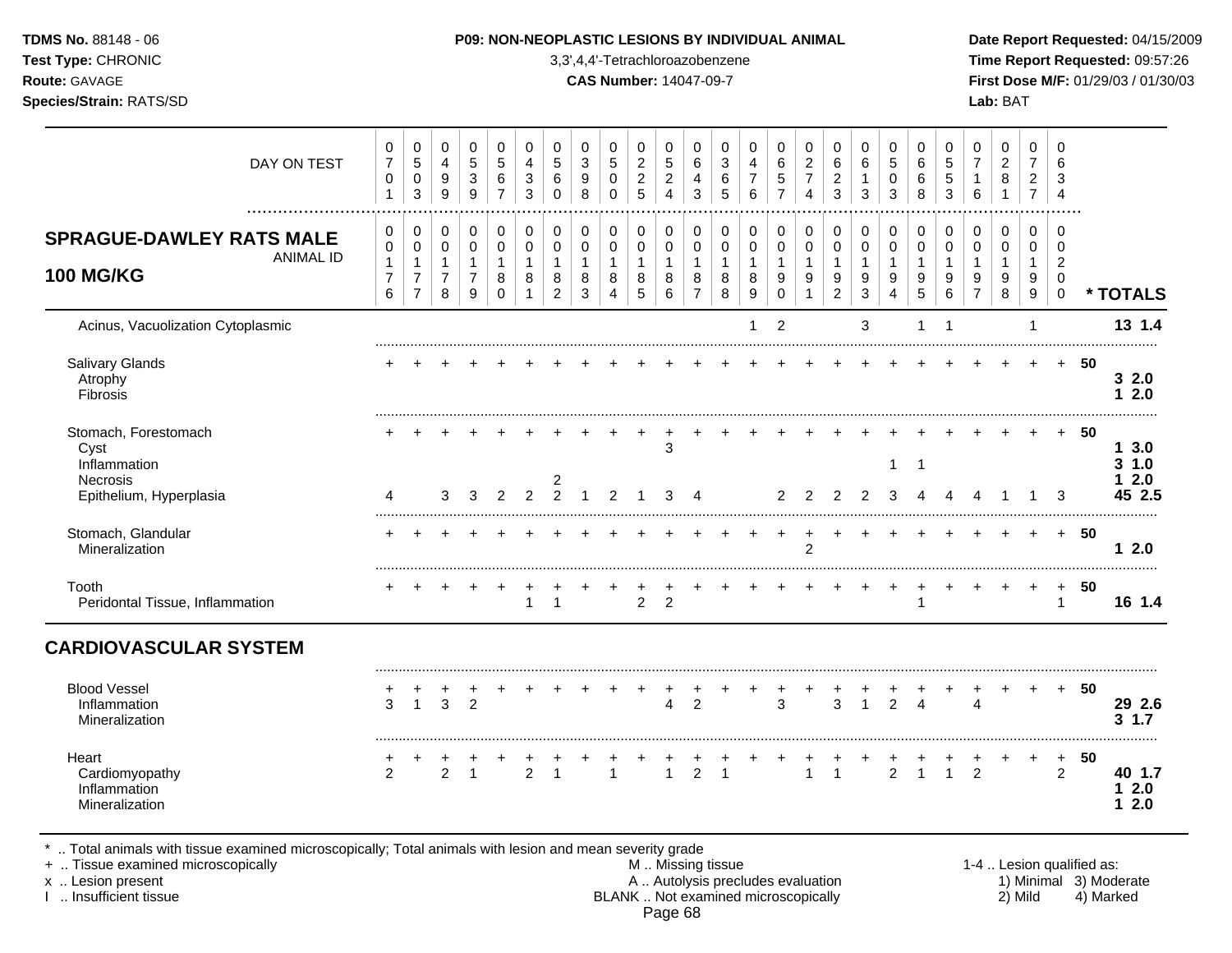| <b>TDMS No.</b> 88148 - 06 | <b>P09: NON-NEOPLASTIC LESIONS BY INDIVIDUAL ANIMAL</b> | Date Rep         |
|----------------------------|---------------------------------------------------------|------------------|
| Test Type: CHRONIC         | 3,3',4,4'-Tetrachloroazobenzene                         | Time Rer         |
| <b>Route: GAVAGE</b>       | <b>CAS Number: 14047-09-7</b>                           | <b>First Dos</b> |
| Species/Strain: RATS/SD    |                                                         | <b>Lab: BAT</b>  |

**Time Report Requested:** 09:57:26 **Route:** GAVAGE **CAS Number:** 14047-09-7 **First Dose M/F:** 01/29/03 / 01/30/03

| DAY ON TEST<br>.                                                                                                               | 0<br>$\boldsymbol{7}$<br>$\mathbf 0$<br>$\mathbf{1}$    | 0<br>$\sqrt{5}$<br>$\pmb{0}$<br>3                                              | 0<br>$\overline{4}$<br>$\boldsymbol{9}$<br>9            | 0<br>5<br>$\sqrt{3}$<br>9                                              | 0<br>$\,$ 5 $\,$<br>$\,6$<br>$\overline{7}$                    | 0<br>4<br>$\mathbf{3}$<br>3                | 0<br>$\sqrt{5}$<br>6<br>$\Omega$                                | 0<br>$\sqrt{3}$<br>$\boldsymbol{9}$<br>8             | 0<br>5<br>$\mathsf 0$<br>$\Omega$                                 | 0<br>$\boldsymbol{2}$<br>$\overline{c}$<br>5              | 0<br>$\sqrt{5}$<br>$\boldsymbol{2}$<br>$\overline{4}$ | 0<br>$\,6$<br>$\overline{\mathbf{4}}$<br>3                        | 0<br>$\mathbf{3}$<br>$\,6\,$<br>5          | 0<br>$\overline{4}$<br>$\overline{7}$<br>6 | 0<br>$\,6\,$<br>$\sqrt{5}$<br>$\overline{7}$              | 0<br>$\overline{c}$<br>$\overline{7}$<br>$\overline{4}$                        | 0<br>$\,6\,$<br>$\sqrt{2}$<br>$\mathbf{3}$                             | 0<br>$\,6\,$<br>$\mathbf{1}$<br>$\mathbf{3}$              | 0<br>$\sqrt{5}$<br>$\mathbf 0$<br>3                                              | 0<br>6<br>6<br>8                           | 0<br>$\sqrt{5}$<br>$\sqrt{5}$<br>3 | 0<br>$\overline{7}$<br>6                                       | 0<br>$\overline{c}$<br>8<br>$\mathbf{1}$                            | 0<br>$\overline{7}$<br>$\overline{2}$<br>$\overline{7}$ | 0<br>6<br>3<br>4                                                           |    |                                             |
|--------------------------------------------------------------------------------------------------------------------------------|---------------------------------------------------------|--------------------------------------------------------------------------------|---------------------------------------------------------|------------------------------------------------------------------------|----------------------------------------------------------------|--------------------------------------------|-----------------------------------------------------------------|------------------------------------------------------|-------------------------------------------------------------------|-----------------------------------------------------------|-------------------------------------------------------|-------------------------------------------------------------------|--------------------------------------------|--------------------------------------------|-----------------------------------------------------------|--------------------------------------------------------------------------------|------------------------------------------------------------------------|-----------------------------------------------------------|----------------------------------------------------------------------------------|--------------------------------------------|------------------------------------|----------------------------------------------------------------|---------------------------------------------------------------------|---------------------------------------------------------|----------------------------------------------------------------------------|----|---------------------------------------------|
| <b>SPRAGUE-DAWLEY RATS MALE</b><br><b>ANIMAL ID</b><br><b>100 MG/KG</b>                                                        | 0<br>$\pmb{0}$<br>$\mathbf{1}$<br>$\boldsymbol{7}$<br>6 | $\pmb{0}$<br>$\mathsf 0$<br>$\mathbf{1}$<br>$\boldsymbol{7}$<br>$\overline{7}$ | 0<br>$\mathbf 0$<br>$\mathbf{1}$<br>$\overline{7}$<br>8 | 0<br>$\mathbf 0$<br>$\mathbf{1}$<br>$\overline{7}$<br>$\boldsymbol{9}$ | $\mathbf 0$<br>$\mathbf 0$<br>$\mathbf{1}$<br>8<br>$\mathbf 0$ | 0<br>$\mathbf 0$<br>1<br>8<br>$\mathbf{1}$ | $\pmb{0}$<br>$\mathbf 0$<br>$\mathbf{1}$<br>8<br>$\overline{c}$ | $\pmb{0}$<br>$\mathbf 0$<br>$\overline{1}$<br>8<br>3 | $\mathsf 0$<br>$\mathsf 0$<br>$\mathbf{1}$<br>8<br>$\overline{4}$ | 0<br>$\mathbf 0$<br>$\mathbf{1}$<br>$\bf 8$<br>$\sqrt{5}$ | 0<br>$\mathbf 0$<br>$\mathbf{1}$<br>8<br>$\,6\,$      | $\mathbf 0$<br>$\mathbf 0$<br>$\mathbf{1}$<br>8<br>$\overline{7}$ | 0<br>$\mathbf 0$<br>$\mathbf{1}$<br>8<br>8 | $\pmb{0}$<br>0<br>$\mathbf{1}$<br>8<br>9   | $\pmb{0}$<br>$\mathbf 0$<br>$\mathbf{1}$<br>9<br>$\Omega$ | $\mathsf 0$<br>$\mathsf 0$<br>$\mathbf{1}$<br>$\boldsymbol{9}$<br>$\mathbf{1}$ | 0<br>$\mathbf 0$<br>$\mathbf{1}$<br>$\boldsymbol{9}$<br>$\overline{2}$ | 0<br>$\mathbf 0$<br>$\mathbf{1}$<br>$\boldsymbol{9}$<br>3 | $\mathbf 0$<br>$\mathbf 0$<br>$\mathbf{1}$<br>$\boldsymbol{9}$<br>$\overline{4}$ | 0<br>$\mathbf 0$<br>$\mathbf{1}$<br>9<br>5 | 0<br>0<br>$\mathbf{1}$<br>9<br>6   | $\pmb{0}$<br>$\Omega$<br>$\overline{1}$<br>9<br>$\overline{7}$ | $\mathsf 0$<br>$\mathbf 0$<br>$\mathbf{1}$<br>$\boldsymbol{9}$<br>8 | 0<br>$\mathbf 0$<br>$\mathbf 1$<br>9<br>9               | $\mathbf 0$<br>$\mathbf 0$<br>$\overline{2}$<br>$\mathbf 0$<br>$\mathbf 0$ |    | * TOTALS                                    |
| Necrosis<br>Thrombosis                                                                                                         |                                                         |                                                                                |                                                         |                                                                        |                                                                | $\overline{2}$                             |                                                                 |                                                      |                                                                   |                                                           |                                                       |                                                                   |                                            | $\mathbf 1$                                |                                                           |                                                                                |                                                                        |                                                           |                                                                                  |                                            |                                    |                                                                |                                                                     |                                                         | $\mathbf{1}$                                                               |    | 22.0<br>4 1.8                               |
| <b>ENDOCRINE SYSTEM</b>                                                                                                        |                                                         |                                                                                |                                                         |                                                                        |                                                                |                                            |                                                                 |                                                      |                                                                   |                                                           |                                                       |                                                                   |                                            |                                            |                                                           |                                                                                |                                                                        |                                                           |                                                                                  |                                            |                                    |                                                                |                                                                     |                                                         |                                                                            |    |                                             |
| <b>Adrenal Cortex</b><br>Degeneration<br>Hypertrophy<br>Necrosis<br>Vacuolization Cytoplasmic<br>Zona Fasciculata, Hyperplasia | 1<br>$\overline{2}$                                     | -1<br>3                                                                        |                                                         | 3<br>4                                                                 |                                                                | 3                                          |                                                                 |                                                      | $\overline{2}$<br>3<br>3                                          | $\overline{2}$                                            |                                                       | 2<br>$\overline{2}$<br>3                                          | 2<br>$\overline{2}$                        | 3<br>$\overline{2}$                        | -1<br>$\overline{1}$<br>3                                 | -1<br>1<br>$\overline{2}$<br>$\overline{2}$                                    |                                                                        | 1<br>$\mathbf{1}$<br>$\mathbf{1}$<br>$\overline{2}$       | $\overline{2}$                                                                   | $\overline{2}$<br>$\mathbf{1}$<br>3        | $\overline{\mathbf{c}}$<br>3       | $\overline{2}$                                                 | 2                                                                   | $\overline{2}$                                          |                                                                            | 50 | 9 1.8<br>171.4<br>13 1.8<br>25 1.7<br>212.2 |
| Adrenal Medulla<br>Hyperplasia                                                                                                 | 3                                                       |                                                                                |                                                         |                                                                        |                                                                | 3                                          |                                                                 |                                                      | $\overline{4}$                                                    |                                                           |                                                       |                                                                   |                                            |                                            |                                                           |                                                                                |                                                                        |                                                           |                                                                                  |                                            |                                    |                                                                |                                                                     | $\ddot{}$                                               | $+$<br>$\mathbf{1}$                                                        | 50 | 62.2                                        |
| Islets, Pancreatic<br>Hyperplasia                                                                                              |                                                         |                                                                                |                                                         |                                                                        |                                                                |                                            |                                                                 | $\overline{c}$                                       |                                                                   |                                                           |                                                       |                                                                   |                                            |                                            |                                                           |                                                                                |                                                                        |                                                           |                                                                                  |                                            |                                    |                                                                |                                                                     |                                                         | $+$                                                                        | 50 | 12.0                                        |
| Parathyroid Gland<br>Hyperplasia                                                                                               | M                                                       | $+$                                                                            | M                                                       | M                                                                      | $+$                                                            |                                            |                                                                 |                                                      |                                                                   |                                                           |                                                       | $\ddot{}$                                                         | м                                          | M                                          | $+$                                                       |                                                                                |                                                                        |                                                           | $\overline{2}$                                                                   |                                            |                                    |                                                                |                                                                     |                                                         | $+$                                                                        | 44 | 22.0                                        |
| <b>Pituitary Gland</b><br>Hemorrhage<br>Necrosis<br>Pars Distalis, Hyperplasia                                                 | 3                                                       |                                                                                |                                                         |                                                                        | 2                                                              |                                            |                                                                 |                                                      |                                                                   |                                                           |                                                       |                                                                   |                                            |                                            |                                                           |                                                                                |                                                                        |                                                           |                                                                                  |                                            |                                    |                                                                |                                                                     | 2                                                       |                                                                            | 49 | 14.0<br>22.0<br>10 1.7                      |
| <b>Thyroid Gland</b><br>Fibrosis                                                                                               |                                                         |                                                                                |                                                         |                                                                        |                                                                |                                            |                                                                 |                                                      |                                                                   |                                                           |                                                       |                                                                   |                                            |                                            |                                                           |                                                                                |                                                                        |                                                           |                                                                                  |                                            |                                    |                                                                |                                                                     | $+$                                                     | $+$                                                                        | 50 | 12.0                                        |

\* .. Total animals with tissue examined microscopically; Total animals with lesion and mean severity grade

- + .. Tissue examined microscopically M .. Missing tissue 1-4 .. Lesion qualified as: x .. Lesion present **A .. Autolysis precludes evaluation** A .. Autolysis precludes evaluation 1) Minimal 3) Moderate I .. Insufficient tissue BLANK .. Not examined microscopically 2) Mild 4) Marked Page 69
	-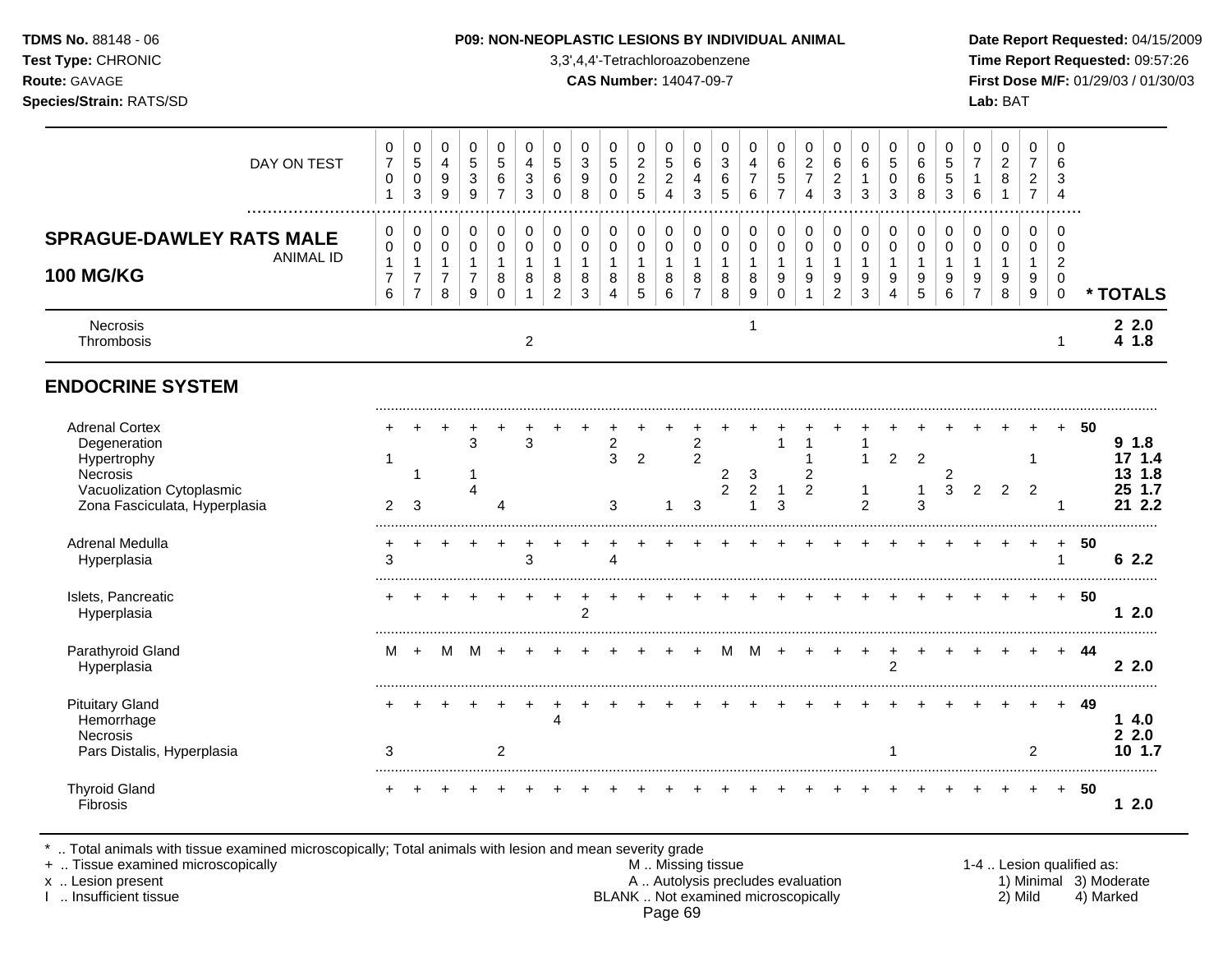# **TDMS No.** 88148 - 06 **P09: NON-NEOPLASTIC LESIONS BY INDIVIDUAL ANIMAL Date Report Requested:** 04/15/2009

**Test Type:** CHRONIC 3,3',4,4'-Tetrachloroazobenzene **Time Report Requested:** 09:57:26 **Route:** GAVAGE **CAS Number:** 14047-09-7 **First Dose M/F:** 01/29/03 / 01/30/03

| DAY ON TEST                                                                                         | 0<br>$\overline{7}$<br>0<br>1                         | 0<br>$\sqrt{5}$<br>$\pmb{0}$<br>3                                   | 0<br>$\overline{4}$<br>$9\,$<br>9                           | 0<br>5<br>3<br>9                                        | 0<br>$\sqrt{5}$<br>6<br>$\overline{7}$             | 0<br>4<br>3<br>3                                     | 0<br>5<br>6<br>$\mathbf 0$                    | 0<br>$\mathbf{3}$<br>9<br>8                          | 0<br>5<br>$\mathbf 0$<br>$\mathbf 0$       | 0<br>$\overline{\mathbf{c}}$<br>$\overline{c}$<br>5 | 0<br>$\,$ 5 $\,$<br>$\boldsymbol{2}$<br>$\overline{4}$ | 0<br>6<br>4<br>3                                        | 0<br>$\mathbf{3}$<br>6<br>5      | 0<br>4<br>$\overline{7}$<br>6   | 0<br>6<br>$\sqrt{5}$<br>$\overline{7}$                 | 0<br>$\sqrt{2}$<br>$\overline{7}$<br>$\overline{4}$ | 0<br>6<br>$\overline{c}$<br>3                                        | 0<br>$\,6\,$<br>$\mathbf{1}$<br>$\mathbf{3}$        | 0<br>5<br>$\mathbf 0$<br>3      | 0<br>6<br>6<br>8                          | 0<br>5<br>5<br>3                           | $\mathbf 0$<br>$\overline{7}$<br>1<br>6                 | 0<br>$\overline{c}$<br>8<br>$\mathbf{1}$ | 0<br>$\overline{7}$<br>$\overline{c}$<br>$\overline{7}$ | 0<br>6<br>3<br>$\overline{4}$                                    |    |                                  |
|-----------------------------------------------------------------------------------------------------|-------------------------------------------------------|---------------------------------------------------------------------|-------------------------------------------------------------|---------------------------------------------------------|----------------------------------------------------|------------------------------------------------------|-----------------------------------------------|------------------------------------------------------|--------------------------------------------|-----------------------------------------------------|--------------------------------------------------------|---------------------------------------------------------|----------------------------------|---------------------------------|--------------------------------------------------------|-----------------------------------------------------|----------------------------------------------------------------------|-----------------------------------------------------|---------------------------------|-------------------------------------------|--------------------------------------------|---------------------------------------------------------|------------------------------------------|---------------------------------------------------------|------------------------------------------------------------------|----|----------------------------------|
| <b>SPRAGUE-DAWLEY RATS MALE</b><br><b>ANIMAL ID</b><br><b>100 MG/KG</b>                             | 0<br>$\pmb{0}$<br>$\mathbf{1}$<br>$\overline{7}$<br>6 | 0<br>$\mathsf{O}\xspace$<br>1<br>$\boldsymbol{7}$<br>$\overline{7}$ | 0<br>$\mathbf 0$<br>$\overline{1}$<br>$\boldsymbol{7}$<br>8 | 0<br>$\mathbf 0$<br>$\mathbf{1}$<br>$\overline{7}$<br>9 | 0<br>$\pmb{0}$<br>$\mathbf{1}$<br>8<br>$\mathbf 0$ | 0<br>$\mathbf 0$<br>$\mathbf{1}$<br>8<br>$\mathbf 1$ | 0<br>0<br>$\mathbf{1}$<br>8<br>$\overline{2}$ | $\mathbf 0$<br>$\mathbf 0$<br>$\mathbf{1}$<br>8<br>3 | 0<br>$\mathbf 0$<br>$\mathbf{1}$<br>8<br>4 | 0<br>0<br>1<br>8<br>5                               | 0<br>$\mathbf 0$<br>$\mathbf{1}$<br>8<br>6             | 0<br>$\mathsf 0$<br>$\mathbf{1}$<br>8<br>$\overline{7}$ | 0<br>0<br>$\mathbf{1}$<br>8<br>8 | 0<br>$\mathbf 0$<br>1<br>8<br>9 | 0<br>$\pmb{0}$<br>1<br>$\boldsymbol{9}$<br>$\mathbf 0$ | 0<br>0<br>$\mathbf{1}$<br>9<br>$\mathbf{1}$         | 0<br>$\pmb{0}$<br>$\mathbf{1}$<br>$\boldsymbol{9}$<br>$\overline{2}$ | 0<br>$\pmb{0}$<br>$\mathbf{1}$<br>9<br>$\mathbf{3}$ | 0<br>$\mathbf 0$<br>1<br>9<br>4 | 0<br>$\mathbf 0$<br>$\mathbf 1$<br>9<br>5 | 0<br>$\mathbf 0$<br>$\mathbf{1}$<br>9<br>6 | 0<br>$\mathbf 0$<br>$\mathbf{1}$<br>9<br>$\overline{7}$ | 0<br>0<br>$\mathbf 1$<br>9<br>8          | 0<br>$\mathbf 0$<br>$\mathbf{1}$<br>9<br>9              | 0<br>$\mathbf 0$<br>$\overline{c}$<br>$\mathbf 0$<br>$\mathbf 0$ |    | * TOTALS                         |
| Inflammation<br>C-cell, Hyperplasia<br>Follicular Cell, Hyperplasia<br>Follicular Cell, Hypertrophy | $\overline{c}$                                        |                                                                     |                                                             | 3<br>4                                                  | $\overline{2}$<br>3                                |                                                      |                                               |                                                      |                                            |                                                     |                                                        |                                                         |                                  | 3<br>4                          |                                                        | 3<br>4                                              |                                                                      |                                                     |                                 | 3                                         |                                            | 3<br>Δ                                                  | 2<br>3                                   | 2<br>4                                                  | $\overline{2}$<br>-3                                             |    | 14 2.6<br>13.0<br>12 3.6<br>63.2 |
| <b>GENERAL BODY SYSTEM</b>                                                                          |                                                       |                                                                     |                                                             |                                                         |                                                    |                                                      |                                               |                                                      |                                            |                                                     |                                                        |                                                         |                                  |                                 |                                                        |                                                     |                                                                      |                                                     |                                 |                                           |                                            |                                                         |                                          |                                                         |                                                                  |    |                                  |
| <b>Tissue NOS</b>                                                                                   |                                                       |                                                                     |                                                             |                                                         | $\ddot{}$                                          |                                                      |                                               | $\ddot{}$                                            |                                            |                                                     |                                                        |                                                         |                                  |                                 |                                                        |                                                     |                                                                      |                                                     |                                 |                                           |                                            |                                                         |                                          |                                                         |                                                                  | 3  |                                  |
| <b>GENITAL SYSTEM</b>                                                                               |                                                       |                                                                     |                                                             |                                                         |                                                    |                                                      |                                               |                                                      |                                            |                                                     |                                                        |                                                         |                                  |                                 |                                                        |                                                     |                                                                      |                                                     |                                 |                                           |                                            |                                                         |                                          |                                                         |                                                                  |    |                                  |
| <b>Coagulating Gland</b><br>Inflammation<br>Metaplasia, Squamous                                    |                                                       |                                                                     |                                                             |                                                         |                                                    |                                                      | 3                                             |                                                      |                                            |                                                     |                                                        |                                                         |                                  |                                 |                                                        |                                                     |                                                                      |                                                     |                                 |                                           |                                            | 3                                                       |                                          |                                                         |                                                                  | 49 | 4 3.5<br>4.0<br>1.               |
| Epididymis<br>Granuloma Sperm                                                                       |                                                       |                                                                     |                                                             |                                                         |                                                    |                                                      |                                               |                                                      |                                            |                                                     | 3                                                      |                                                         |                                  |                                 |                                                        |                                                     |                                                                      |                                                     |                                 |                                           |                                            |                                                         |                                          |                                                         | $+$                                                              | 50 | 23.5                             |
| <b>Preputial Gland</b><br>Hyperplasia, Squamous<br>Inflammation                                     | $\mathfrak{p}$                                        |                                                                     |                                                             |                                                         |                                                    |                                                      |                                               |                                                      |                                            |                                                     |                                                        |                                                         |                                  |                                 |                                                        |                                                     |                                                                      |                                                     |                                 |                                           |                                            | $\ddot{}$<br>$\overline{2}$                             |                                          |                                                         | $\ddot{}$                                                        | 49 | 4 1.5<br>1.0                     |
| Prostate<br>Inflammation<br>Epithelium, Hyperplasia                                                 |                                                       |                                                                     |                                                             |                                                         |                                                    |                                                      | 3                                             |                                                      |                                            |                                                     |                                                        |                                                         |                                  |                                 | 3                                                      | $\overline{1}$                                      |                                                                      |                                                     |                                 |                                           | $\mathbf{1}$                               | $\overline{2}$                                          |                                          |                                                         | $\pm$                                                            | 50 | 16 1.8<br>2, 1.5                 |
| Seminal Vesicle                                                                                     |                                                       | $\div$                                                              | $\div$                                                      |                                                         |                                                    |                                                      |                                               |                                                      |                                            |                                                     |                                                        |                                                         |                                  |                                 |                                                        |                                                     | $\pm$                                                                |                                                     | $\pm$                           |                                           |                                            | $\overline{+}$                                          | $\ddot{}$                                | $+$                                                     | $+$                                                              | 50 |                                  |

+ .. Tissue examined microscopically M .. Missing tissue 1-4 .. Lesion qualified as: x .. Lesion present **A .. Autolysis precludes evaluation** A .. Autolysis precludes evaluation 1) Minimal 3) Moderate I .. Insufficient tissue BLANK .. Not examined microscopically 2) Mild 4) Marked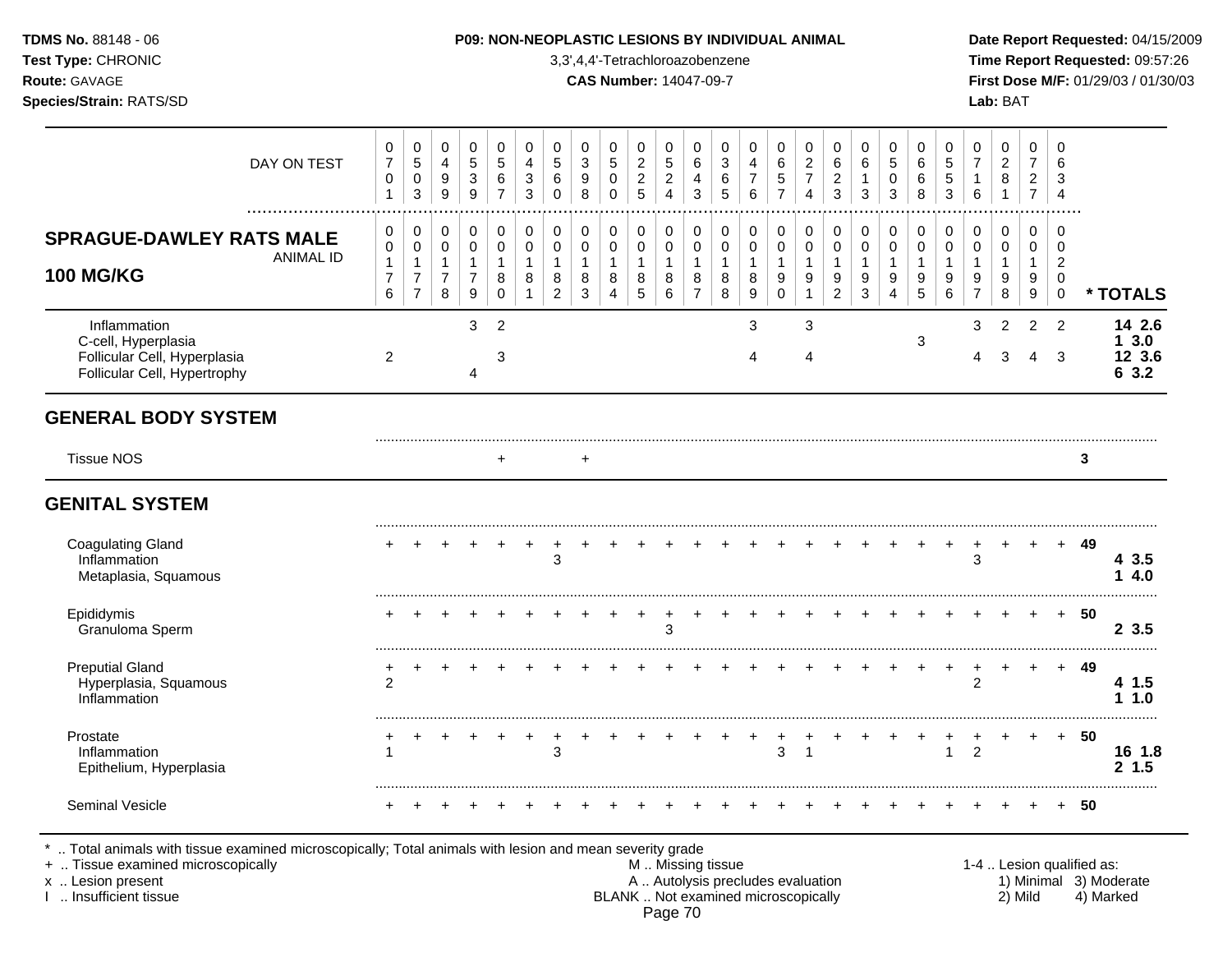| TDMS No. 88148 - 06<br>Test Type: CHRONIC<br>Route: GAVAGE<br>Species/Strain: RATS/SD                                                                                           |                                                         |                                                                      |                                                                   |                                                                 |                                                           |                                                                 |                                                       |                                                                 | 3,3',4,4'-Tetrachloroazobenzene<br><b>CAS Number: 14047-09-7</b> |                                                                 |                                                               |                                                                   |                                                          | P09: NON-NEOPLASTIC LESIONS BY INDIVIDUAL ANIMAL                |                                                                           |                                                                   |                                                                        |                                                                                |                                                                   |                                                                      |                                                                   |                                                                                | Lab: BAT                                                          |                                                               |                                                                       |        | Date Report Requested: 04/15/2009<br>Time Report Requested: 09:57:26<br>First Dose M/F: 01/29/03 / 01/30/03 |
|---------------------------------------------------------------------------------------------------------------------------------------------------------------------------------|---------------------------------------------------------|----------------------------------------------------------------------|-------------------------------------------------------------------|-----------------------------------------------------------------|-----------------------------------------------------------|-----------------------------------------------------------------|-------------------------------------------------------|-----------------------------------------------------------------|------------------------------------------------------------------|-----------------------------------------------------------------|---------------------------------------------------------------|-------------------------------------------------------------------|----------------------------------------------------------|-----------------------------------------------------------------|---------------------------------------------------------------------------|-------------------------------------------------------------------|------------------------------------------------------------------------|--------------------------------------------------------------------------------|-------------------------------------------------------------------|----------------------------------------------------------------------|-------------------------------------------------------------------|--------------------------------------------------------------------------------|-------------------------------------------------------------------|---------------------------------------------------------------|-----------------------------------------------------------------------|--------|-------------------------------------------------------------------------------------------------------------|
| DAY ON TEST                                                                                                                                                                     | $\pmb{0}$<br>$\boldsymbol{7}$<br>0<br>$\mathbf{1}$      | $\pmb{0}$<br>$\sqrt{5}$<br>$\pmb{0}$<br>3                            | $\mathsf 0$<br>$\overline{4}$<br>$\boldsymbol{9}$<br>$\mathsf g$  | $\mathsf 0$<br>5<br>3<br>9                                      | $\mathbf 0$<br>$\overline{5}$<br>6<br>$\overline{7}$      | $\mathbf 0$<br>$\overline{4}$<br>$\mathbf{3}$<br>$\mathbf{3}$   | $\mathsf 0$<br>5<br>6<br>$\mathbf 0$                  | $\pmb{0}$<br>$\mathfrak{Z}$<br>$\boldsymbol{9}$<br>8            | $\mathbf 0$<br>$\sqrt{5}$<br>$\mathbf 0$<br>$\mathbf 0$          | $\pmb{0}$<br>$\overline{2}$<br>$\overline{c}$<br>$\overline{5}$ | $\pmb{0}$<br>$\sqrt{5}$<br>$\boldsymbol{2}$<br>$\overline{4}$ | $\mathbf 0$<br>$6\phantom{1}$<br>$\overline{4}$<br>$\mathbf{3}$   | $\mathbf 0$<br>$\sqrt{3}$<br>6<br>5                      | $\Omega$<br>$\overline{4}$<br>$\overline{7}$<br>$6\phantom{1}6$ | 0<br>$\,6\,$<br>$\mathbf 5$<br>$\overline{7}$                             | $\mathbf 0$<br>$\overline{c}$<br>$\overline{7}$<br>$\overline{4}$ | $\mathbf 0$<br>6<br>$\overline{c}$<br>3                                | $\mathbf 0$<br>6<br>$\mathbf{1}$<br>3                                          | $\mathsf{O}$<br>$\overline{5}$<br>$\mathbf 0$<br>$\mathbf{3}$     | $\mathsf 0$<br>$\,6\,$<br>$\,6\,$<br>8                               | $\mathsf 0$<br>$\mathbf 5$<br>$\overline{5}$<br>$\overline{3}$    | $\Omega$<br>$\overline{7}$<br>$\mathbf{1}$<br>$6\phantom{1}$                   | $\mathbf 0$<br>$\boldsymbol{2}$<br>$\,8\,$<br>$\overline{1}$      | $\mathbf 0$<br>$\overline{7}$<br>$\sqrt{2}$<br>$\overline{7}$ | $\Omega$<br>6<br>3<br>$\overline{4}$                                  |        |                                                                                                             |
| <b>SPRAGUE-DAWLEY RATS MALE</b><br><b>ANIMAL ID</b><br><b>100 MG/KG</b>                                                                                                         | 0<br>$\mathbf 0$<br>$\mathbf{1}$<br>$\overline{7}$<br>6 | 0<br>$\mathbf 0$<br>$\mathbf{1}$<br>$\overline{7}$<br>$\overline{7}$ | $\mathbf 0$<br>$\mathbf 0$<br>$\mathbf{1}$<br>$\overline{7}$<br>8 | $\mathbf 0$<br>$\pmb{0}$<br>$\mathbf{1}$<br>$\overline{7}$<br>9 | $\mathbf 0$<br>$\pmb{0}$<br>$\mathbf{1}$<br>8<br>$\Omega$ | $\mathbf 0$<br>$\mathbf 0$<br>$\mathbf{1}$<br>8<br>$\mathbf{1}$ | 0<br>$\pmb{0}$<br>$\mathbf{1}$<br>8<br>$\overline{2}$ | $\mathbf 0$<br>$\pmb{0}$<br>$\mathbf{1}$<br>8<br>$\mathfrak{S}$ | $\mathbf 0$<br>$\pmb{0}$<br>$\mathbf{1}$<br>8<br>$\overline{4}$  | $\mathbf 0$<br>$\pmb{0}$<br>$\mathbf{1}$<br>$\,8\,$<br>5        | $\pmb{0}$<br>$\pmb{0}$<br>$\mathbf{1}$<br>$\bf 8$<br>$\,6\,$  | $\Omega$<br>$\pmb{0}$<br>$\mathbf{1}$<br>$\bf8$<br>$\overline{7}$ | $\mathbf 0$<br>$\pmb{0}$<br>$\mathbf{1}$<br>8<br>$\,8\,$ | $\mathbf 0$<br>$\mathbf 0$<br>$\mathbf{1}$<br>$\,8\,$<br>9      | $\mathbf 0$<br>$\pmb{0}$<br>$\mathbf{1}$<br>$\boldsymbol{9}$<br>$\pmb{0}$ | $\Omega$<br>$\mathbf 0$<br>$\mathbf{1}$<br>9<br>$\overline{1}$    | 0<br>$\mathbf 0$<br>$\mathbf{1}$<br>$\boldsymbol{9}$<br>$\overline{2}$ | $\mathbf 0$<br>$\pmb{0}$<br>$\mathbf{1}$<br>$\boldsymbol{9}$<br>$\overline{3}$ | $\mathbf 0$<br>$\mathbf 0$<br>$\mathbf{1}$<br>9<br>$\overline{4}$ | $\mathbf 0$<br>$\pmb{0}$<br>$\mathbf{1}$<br>$9\,$<br>$5\phantom{.0}$ | $\mathbf 0$<br>$\pmb{0}$<br>$\mathbf{1}$<br>$\boldsymbol{9}$<br>6 | $\mathbf 0$<br>$\pmb{0}$<br>$\mathbf{1}$<br>$\boldsymbol{9}$<br>$\overline{7}$ | $\mathbf 0$<br>$\pmb{0}$<br>$\mathbf{1}$<br>$\boldsymbol{9}$<br>8 | $\mathbf 0$<br>$\mathbf 0$<br>$\mathbf{1}$<br>9<br>9          | $\Omega$<br>$\mathbf 0$<br>$\overline{2}$<br>$\mathbf 0$<br>$\pmb{0}$ |        | * TOTALS                                                                                                    |
| Hyperplasia<br>Inflammation<br>Metaplasia, Squamous                                                                                                                             |                                                         |                                                                      |                                                                   |                                                                 |                                                           |                                                                 |                                                       |                                                                 |                                                                  | $\mathbf{1}$                                                    |                                                               |                                                                   |                                                          |                                                                 | $\overline{c}$                                                            |                                                                   |                                                                        |                                                                                |                                                                   |                                                                      |                                                                   |                                                                                |                                                                   |                                                               |                                                                       |        | 2.5<br>43.0<br>32.7                                                                                         |
| <b>Testes</b><br>Inflammation<br><b>Necrosis</b><br>Germinal Epithelium, Degeneration<br>Germinal Epithelium, Mineralization<br>Interstitial Cell, Hyperplasia                  |                                                         | 4<br>$\overline{4}$                                                  |                                                                   | 3                                                               |                                                           | $2 \quad 1$                                                     |                                                       |                                                                 |                                                                  |                                                                 | $+$<br>3<br>$\overline{4}$                                    | 2                                                                 | $\mathbf 1$                                              | 3                                                               | $\mathbf{3}$                                                              |                                                                   | 2                                                                      |                                                                                |                                                                   |                                                                      |                                                                   | $\overline{2}$                                                                 | 1                                                                 | $\sqrt{3}$<br>$\overline{2}$                                  |                                                                       | $+ 50$ | 13.0<br>32.7<br>21 2.7<br>41.3<br>11.0                                                                      |
| <b>HEMATOPOIETIC SYSTEM</b>                                                                                                                                                     |                                                         |                                                                      |                                                                   |                                                                 |                                                           |                                                                 |                                                       |                                                                 |                                                                  |                                                                 |                                                               |                                                                   |                                                          |                                                                 |                                                                           |                                                                   |                                                                        |                                                                                |                                                                   |                                                                      |                                                                   |                                                                                |                                                                   |                                                               |                                                                       |        |                                                                                                             |
| <b>Bone Marrow</b><br>Atrophy<br>Hyperplasia<br>Necrosis                                                                                                                        |                                                         | $\overline{2}$                                                       |                                                                   | $\ddot{}$                                                       | $\ddot{}$<br>3                                            | $\ddot{}$<br>$\mathbf{1}$                                       |                                                       | $\mathbf{1}$                                                    |                                                                  | $\mathbf{1}$                                                    | 3                                                             |                                                                   |                                                          |                                                                 | $\mathbf{1}$                                                              |                                                                   | 2                                                                      |                                                                                | $2 \quad 1$                                                       |                                                                      |                                                                   |                                                                                |                                                                   |                                                               | $+$                                                                   | 50     | 2.5<br>19 2.2<br>11.0                                                                                       |
| Lymph Node<br>Deep Cervical, Atrophy<br>Deep Cervical, Ectasia<br>Mediastinal, Atrophy<br>Mediastinal, Ectasia<br>Mediastinal, Hemorrhage<br>Mediastinal, Hyperplasia, Lymphoid |                                                         |                                                                      |                                                                   |                                                                 |                                                           |                                                                 |                                                       |                                                                 |                                                                  |                                                                 | M                                                             | $+$                                                               |                                                          |                                                                 | $\overline{c}$                                                            |                                                                   |                                                                        |                                                                                |                                                                   |                                                                      |                                                                   |                                                                                | M +                                                               | $+$                                                           | + 41                                                                  |        | 14.0<br>12.0<br>14.0<br>12.0<br>11.0<br>32.0<br>.                                                           |
| Lymph Node, Mandibular<br>Atrophy<br>Hyperplasia, Lymphoid                                                                                                                      |                                                         |                                                                      |                                                                   | $\ddot{}$<br>$\mathbf{1}$                                       | $\ddot{}$<br>$\overline{4}$                               | $\ddot{}$                                                       | $+$                                                   |                                                                 |                                                                  |                                                                 |                                                               | $\overline{2}$                                                    |                                                          |                                                                 |                                                                           |                                                                   |                                                                        |                                                                                | $\overline{2}$                                                    |                                                                      |                                                                   |                                                                                |                                                                   |                                                               | $+ 50$                                                                |        | 72.3<br>22.0                                                                                                |

\* .. Total animals with tissue examined microscopically; Total animals with lesion and mean severity grade

+ .. Tissue examined microscopically M .. Missing tissue 1-4 .. Lesion qualified as: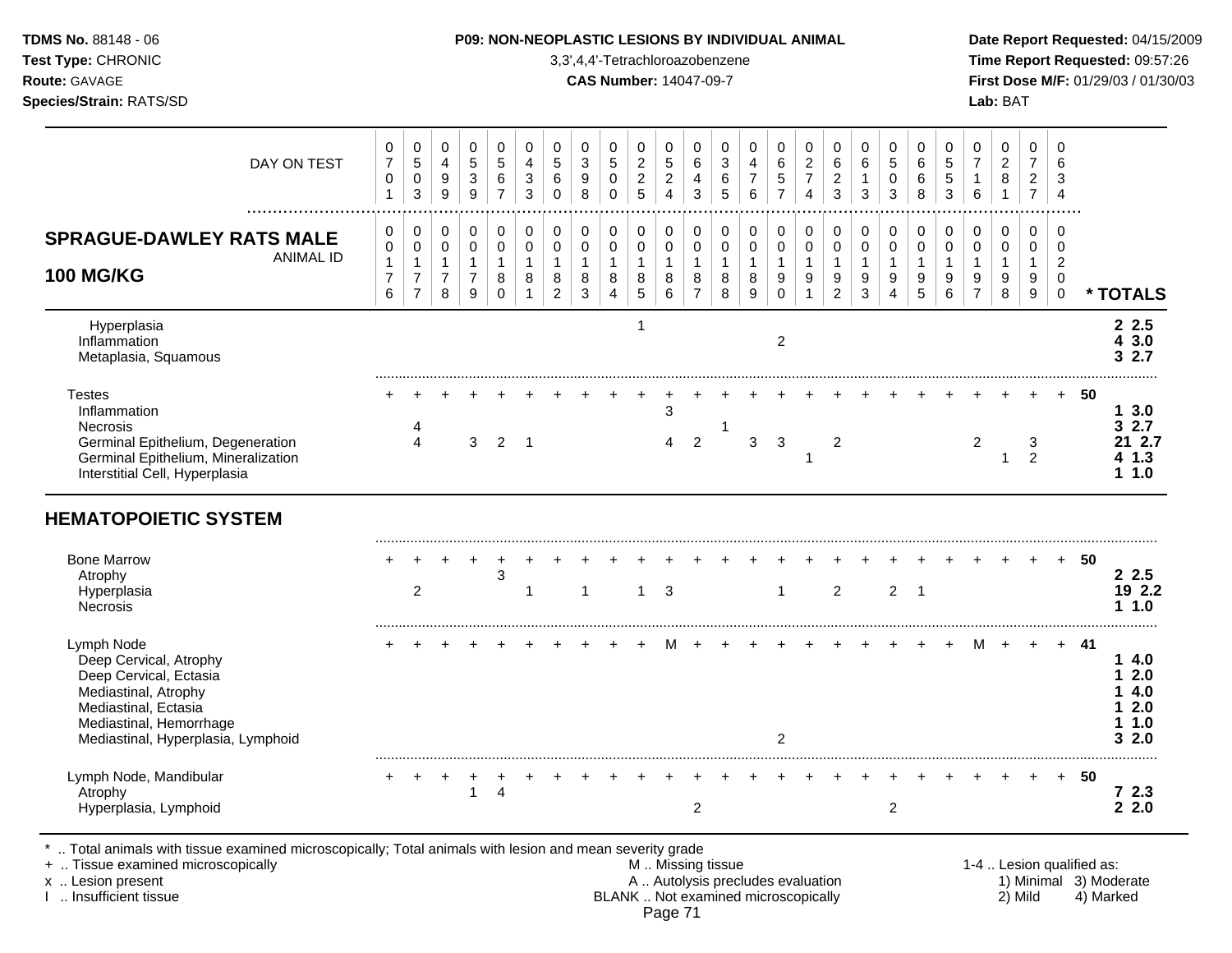## **TDMS No.** 88148 - 06 **P09: NON-NEOPLASTIC LESIONS BY INDIVIDUAL ANIMAL Date Report Requested:** 04/15/2009

**Test Type:** CHRONIC 3,3',4,4'-Tetrachloroazobenzene **Time Report Requested:** 09:57:26 **Route:** GAVAGE **CAS Number:** 14047-09-7 **First Dose M/F:** 01/29/03 / 01/30/03 **Species/Strain:** RATS/SD **Lab:** BAT

| DAY ON TEST                                                                                              | 0<br>$\overline{7}$<br>$\mathbf 0$<br>$\mathbf{1}$    | 0<br>5<br>0<br>3                                                   | 0<br>$\overline{4}$<br>9<br>9                                 | 0<br>$\overline{5}$<br>3<br>9                         | 0<br>$\sqrt{5}$<br>$\,6\,$<br>$\overline{7}$      | 0<br>$\overline{4}$<br>3<br>3   | 0<br>5<br>6<br>$\Omega$          | 0<br>$\mathbf{3}$<br>9<br>8        | 0<br>5<br>$\mathbf 0$<br>$\Omega$ | 0<br>$\overline{c}$<br>$\overline{c}$<br>5       | 0<br>$\overline{5}$<br>$\boldsymbol{2}$<br>$\overline{4}$ | 0<br>6<br>$\overline{4}$<br>3                           | 0<br>$\mathbf{3}$<br>6<br>5                 | 0<br>4<br>$\overline{7}$<br>6    | 0<br>6<br>$\sqrt{5}$<br>$\overline{7}$                    | 0<br>$\overline{2}$<br>$\overline{7}$<br>4          | 0<br>$\,6\,$<br>$\boldsymbol{2}$<br>$\mathbf{3}$ | 0<br>6<br>$\mathbf{1}$<br>3                            | 0<br>5<br>0<br>3                         | 0<br>6<br>6<br>8           | 0<br>5<br>5<br>3                        | 0<br>$\overline{7}$<br>$\mathbf{1}$<br>6              | 0<br>$\boldsymbol{2}$<br>$\bf 8$<br>$\overline{1}$ | 0<br>$\overline{7}$<br>$\overline{2}$<br>$\overline{7}$ | 0<br>6<br>3<br>$\boldsymbol{\Lambda}$               |    |                            |
|----------------------------------------------------------------------------------------------------------|-------------------------------------------------------|--------------------------------------------------------------------|---------------------------------------------------------------|-------------------------------------------------------|---------------------------------------------------|---------------------------------|----------------------------------|------------------------------------|-----------------------------------|--------------------------------------------------|-----------------------------------------------------------|---------------------------------------------------------|---------------------------------------------|----------------------------------|-----------------------------------------------------------|-----------------------------------------------------|--------------------------------------------------|--------------------------------------------------------|------------------------------------------|----------------------------|-----------------------------------------|-------------------------------------------------------|----------------------------------------------------|---------------------------------------------------------|-----------------------------------------------------|----|----------------------------|
| <b>SPRAGUE-DAWLEY RATS MALE</b><br><b>ANIMAL ID</b><br><b>100 MG/KG</b>                                  | 0<br>$\pmb{0}$<br>$\mathbf{1}$<br>$\overline{7}$<br>6 | 0<br>$\pmb{0}$<br>$\mathbf{1}$<br>$\overline{7}$<br>$\overline{7}$ | $\pmb{0}$<br>$\pmb{0}$<br>$\mathbf{1}$<br>$\overline{7}$<br>8 | 0<br>$\pmb{0}$<br>$\mathbf{1}$<br>$\overline{7}$<br>9 | 0<br>$\mathsf 0$<br>$\mathbf{1}$<br>8<br>$\Omega$ | $\mathbf 0$<br>$\mathbf 0$<br>8 | 0<br>0<br>$\mathbf{1}$<br>8<br>2 | $\mathbf 0$<br>$\pmb{0}$<br>8<br>3 | 0<br>$\pmb{0}$<br>8<br>4          | $\pmb{0}$<br>$\pmb{0}$<br>$\mathbf{1}$<br>8<br>5 | 0<br>$\pmb{0}$<br>$\mathbf{1}$<br>8<br>6                  | 0<br>$\mathbf 0$<br>$\mathbf{1}$<br>8<br>$\overline{7}$ | 0<br>$\mathbf 0$<br>$\mathbf{1}$<br>8<br>8  | 0<br>0<br>$\mathbf{1}$<br>8<br>9 | $\pmb{0}$<br>$\pmb{0}$<br>$\boldsymbol{9}$<br>$\mathbf 0$ | 0<br>$\pmb{0}$<br>$\mathbf{1}$<br>9<br>$\mathbf{1}$ | 0<br>0<br>$\mathbf{1}$<br>9<br>$\overline{c}$    | $\mathbf 0$<br>$\mathbf 0$<br>$\overline{1}$<br>9<br>3 | 0<br>$\pmb{0}$<br>$\mathbf{1}$<br>9<br>4 | 0<br>$\mathbf 0$<br>9<br>5 | $\pmb{0}$<br>$\mathbf 0$<br>1<br>9<br>6 | 0<br>$\pmb{0}$<br>$\mathbf{1}$<br>9<br>$\overline{7}$ | 0<br>$\mathsf{O}\xspace$<br>1<br>9<br>8            | 0<br>$\mathbf 0$<br>$\mathbf{1}$<br>9<br>9              | $\Omega$<br>$\mathbf 0$<br>$\overline{c}$<br>0<br>0 |    | * TOTALS                   |
| Pigmentation                                                                                             |                                                       |                                                                    |                                                               |                                                       |                                                   |                                 |                                  |                                    |                                   |                                                  |                                                           |                                                         |                                             |                                  |                                                           | 1                                                   |                                                  |                                                        |                                          |                            |                                         |                                                       |                                                    |                                                         |                                                     |    | 2, 1.5                     |
| Lymph Node, Mesenteric<br>Atrophy<br>Inflammation, Granulomatous                                         | 2<br>$\overline{2}$                                   |                                                                    |                                                               |                                                       |                                                   | 1                               |                                  | $\mathbf{1}$                       | 1                                 |                                                  |                                                           |                                                         | 2                                           | $\overline{1}$                   | $\overline{1}$                                            |                                                     |                                                  |                                                        |                                          |                            | 2                                       |                                                       |                                                    |                                                         | $\overline{\phantom{a}}$                            | 50 | 52.6<br>$12.0$<br>20 1.2   |
| Pigmentation<br>Spleen<br>Hematopoietic Cell Proliferation<br>Pigmentation<br>Lymphoid Follicle, Atrophy |                                                       |                                                                    |                                                               | $\overline{2}$                                        | $\overline{2}$<br>3                               |                                 |                                  |                                    | 1                                 |                                                  | $\overline{2}$                                            | 1                                                       | $\ensuremath{\mathsf{3}}$<br>$\overline{2}$ | $\overline{c}$                   | $\overline{c}$<br>$\mathbf{1}$                            | $\mathbf{1}$<br>$\overline{c}$                      | $\mathbf{1}$                                     | -1<br>3                                                | $\mathbf{1}$                             |                            | 3                                       | 3                                                     | $\mathbf{1}$<br>$\overline{c}$                     | $\overline{2}$                                          | $\ddot{}$<br>$\overline{2}$                         | 50 | 41 1.4<br>35 1.3<br>12 2.5 |
| Thymus<br>Atrophy<br>Inflammation                                                                        | $\mathcal{P}$                                         | $\overline{\mathbf{A}}$                                            | $\mathbf{A}$                                                  |                                                       | $\Delta$                                          | $\overline{\mathbf{A}}$         | $\mathcal{R}$                    | 3                                  | $\overline{3}$                    | $\overline{2}$                                   | $\mathbf{1}$                                              | +<br>$\overline{3}$                                     | м                                           | $\Delta$                         | $\overline{3}$                                            | $\Delta$                                            | 3                                                | 4                                                      | $\overline{2}$                           | 3                          |                                         | $\Delta$                                              | $\Delta$                                           | $\mathbf 4$                                             | $+$<br>3                                            | 48 | 47 3.4<br>$12.0$           |
| <b>INTEGUMENTARY SYSTEM</b>                                                                              |                                                       |                                                                    |                                                               |                                                       |                                                   |                                 |                                  |                                    |                                   |                                                  |                                                           |                                                         |                                             |                                  |                                                           |                                                     |                                                  |                                                        |                                          |                            |                                         |                                                       |                                                    |                                                         |                                                     |    |                            |
| Mammary Gland<br>Inflammation                                                                            |                                                       |                                                                    |                                                               |                                                       |                                                   |                                 |                                  |                                    |                                   |                                                  |                                                           |                                                         |                                             |                                  |                                                           |                                                     |                                                  |                                                        |                                          |                            |                                         |                                                       |                                                    | $\overline{c}$                                          |                                                     | 50 | 2.0<br>1                   |
| Skin<br>Cyst Epithelial Inclusion<br>Inflammation<br>Ulcer                                               |                                                       |                                                                    |                                                               |                                                       | X<br>3                                            |                                 |                                  |                                    | 3                                 |                                                  |                                                           |                                                         |                                             |                                  |                                                           |                                                     |                                                  |                                                        |                                          |                            | X                                       |                                                       |                                                    |                                                         | $\ddot{}$                                           | 50 | Δ<br>2<br>3.0<br>4.0       |

# **MUSCULOSKELETAL SYSTEM**

\* .. Total animals with tissue examined microscopically; Total animals with lesion and mean severity grade

+ .. Tissue examined microscopically M .. Missing tissue 1-4 .. Lesion qualified as:

- x .. Lesion present **A .. Autolysis precludes evaluation** A .. Autolysis precludes evaluation 1) Minimal 3) Moderate I .. Insufficient tissue BLANK .. Not examined microscopically 2) Mild 4) Marked Page 72
-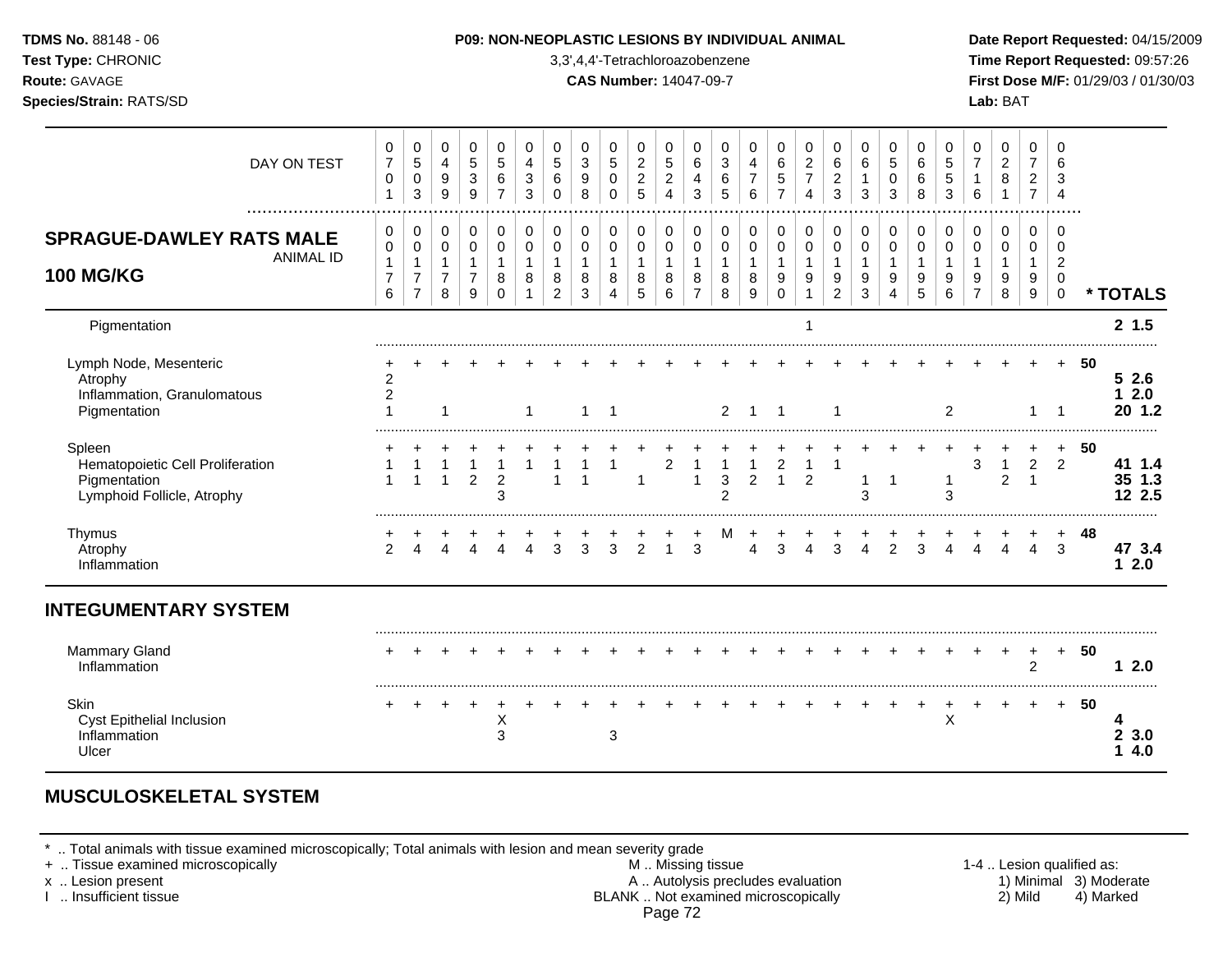| TDMS No. 88148 - 06<br>Test Type: CHRONIC<br>Route: GAVAGE<br>Species/Strain: RATS/SD      |                                                                   |                                                                            |                                                                       |                                                                 |                                                         |                                                              |                                                                 |                                          |                                                     | 3,3',4,4'-Tetrachloroazobenzene<br><b>CAS Number: 14047-09-7</b> |                                                       |                                                                       |                                                      | <b>P09: NON-NEOPLASTIC LESIONS BY INDIVIDUAL ANIMAL</b>         |                                                                   |                                                                      |                                                      |                                                                     |                                                                              |                                                                        |                                                      |                                                                     | Lab: BAT                                                  |                                                                   |                                                                        |     | Date Report Requested: 04/15/2009<br>Time Report Requested: 09:57:26<br>First Dose M/F: 01/29/03 / 01/30/03 |
|--------------------------------------------------------------------------------------------|-------------------------------------------------------------------|----------------------------------------------------------------------------|-----------------------------------------------------------------------|-----------------------------------------------------------------|---------------------------------------------------------|--------------------------------------------------------------|-----------------------------------------------------------------|------------------------------------------|-----------------------------------------------------|------------------------------------------------------------------|-------------------------------------------------------|-----------------------------------------------------------------------|------------------------------------------------------|-----------------------------------------------------------------|-------------------------------------------------------------------|----------------------------------------------------------------------|------------------------------------------------------|---------------------------------------------------------------------|------------------------------------------------------------------------------|------------------------------------------------------------------------|------------------------------------------------------|---------------------------------------------------------------------|-----------------------------------------------------------|-------------------------------------------------------------------|------------------------------------------------------------------------|-----|-------------------------------------------------------------------------------------------------------------|
| DAY ON TEST                                                                                | $\boldsymbol{0}$<br>$\overline{7}$<br>$\mathbf 0$<br>$\mathbf{1}$ | $\pmb{0}$<br>$\sqrt{5}$<br>$\mathsf{O}\xspace$<br>$\mathfrak{Z}$           | $\mathbf 0$<br>$\overline{4}$<br>$\boldsymbol{9}$<br>$\boldsymbol{9}$ | $\mathbf 0$<br>$\,$ 5 $\,$<br>$\ensuremath{\mathsf{3}}$<br>9    | $\mathbf 0$<br>$\,$ 5 $\,$<br>$\,6\,$<br>$\overline{7}$ | 0<br>$\overline{\mathbf{4}}$<br>$\sqrt{3}$<br>$\mathfrak{S}$ | $\mathbf 0$<br>$\overline{5}$<br>6<br>$\mathbf 0$               | $\mathbf 0$<br>$\mathbf{3}$<br>9<br>8    | $\Omega$<br>$\overline{5}$<br>$\pmb{0}$<br>$\Omega$ | $\mathbf 0$<br>$\overline{a}$<br>$\overline{a}$<br>5             | 0<br>$\sqrt{5}$<br>$\boldsymbol{2}$<br>$\overline{4}$ | $\mathbf 0$<br>$\,6\,$<br>$\overline{\mathbf{4}}$<br>$\mathbf{3}$     | $\mathbf 0$<br>$\mathbf{3}$<br>6<br>5                | $\Omega$<br>$\overline{4}$<br>$\overline{7}$<br>$6\phantom{1}6$ | $\Omega$<br>$\,6\,$<br>$\sqrt{5}$<br>$\overline{7}$               | $\mathbf 0$<br>$\boldsymbol{2}$<br>$\overline{7}$<br>$\overline{4}$  | $\mathbf 0$<br>6<br>$\overline{c}$<br>$\overline{3}$ | 0<br>6<br>$\mathbf{1}$<br>3                                         | 0<br>$\sqrt{5}$<br>$\pmb{0}$<br>3                                            | $\mathbf 0$<br>$6\phantom{a}$<br>6<br>8                                | $\mathbf 0$<br>$\overline{5}$<br>$\sqrt{5}$<br>3     | 0<br>$\overline{7}$<br>$\mathbf{1}$<br>6                            | $\Omega$<br>$\boldsymbol{2}$<br>8<br>$\overline{1}$       | $\mathbf 0$<br>$\overline{7}$<br>$\overline{2}$<br>$\overline{7}$ | $\Omega$<br>6<br>3<br>$\overline{4}$                                   |     |                                                                                                             |
| <b>SPRAGUE-DAWLEY RATS MALE</b><br><b>ANIMAL ID</b><br><b>100 MG/KG</b>                    | $\pmb{0}$<br>$\pmb{0}$<br>$\mathbf{1}$<br>$\overline{7}$<br>6     | $\pmb{0}$<br>$\pmb{0}$<br>$\mathbf{1}$<br>$\overline{7}$<br>$\overline{7}$ | $\mathbf 0$<br>$\pmb{0}$<br>$\mathbf{1}$<br>$\overline{7}$<br>8       | $\pmb{0}$<br>$\mathbf 0$<br>$\mathbf{1}$<br>$\overline{7}$<br>9 | $\pmb{0}$<br>$\pmb{0}$<br>$\mathbf{1}$<br>8<br>$\Omega$ | $\pmb{0}$<br>$\pmb{0}$<br>$\mathbf{1}$<br>8<br>$\mathbf{1}$  | $\pmb{0}$<br>$\mathbf 0$<br>$\mathbf{1}$<br>8<br>$\overline{c}$ | 0<br>$\pmb{0}$<br>$\mathbf{1}$<br>8<br>3 | 0<br>$\pmb{0}$<br>$\mathbf{1}$<br>8<br>4            | $\pmb{0}$<br>$\pmb{0}$<br>$\mathbf{1}$<br>8<br>5                 | 0<br>$\mathbf 0$<br>$\mathbf{1}$<br>8<br>6            | $\pmb{0}$<br>$\pmb{0}$<br>$\overline{1}$<br>$\bf 8$<br>$\overline{7}$ | $\mathbf 0$<br>$\pmb{0}$<br>$\overline{1}$<br>8<br>8 | $\pmb{0}$<br>$\mathbf 0$<br>$\mathbf{1}$<br>8<br>9              | 0<br>$\pmb{0}$<br>$\mathbf{1}$<br>$\boldsymbol{9}$<br>$\mathbf 0$ | 0<br>$\mathbf 0$<br>$\mathbf{1}$<br>$\boldsymbol{9}$<br>$\mathbf{1}$ | 0<br>0<br>$\mathbf{1}$<br>9<br>$\overline{2}$        | $\mathbf 0$<br>$\mathsf 0$<br>$\mathbf{1}$<br>$\boldsymbol{9}$<br>3 | $\pmb{0}$<br>$\pmb{0}$<br>$\mathbf{1}$<br>$\boldsymbol{9}$<br>$\overline{4}$ | $\mathsf 0$<br>$\mathbf 0$<br>$\mathbf{1}$<br>$9\,$<br>$5\phantom{.0}$ | 0<br>$\pmb{0}$<br>$\overline{1}$<br>$9\,$<br>$\,6\,$ | $\mathbf 0$<br>$\mathbf 0$<br>$\overline{1}$<br>9<br>$\overline{7}$ | 0<br>$\mathbf 0$<br>$\mathbf{1}$<br>$\boldsymbol{9}$<br>8 | $\mathbf 0$<br>$\mathbf 0$<br>1<br>9<br>9                         | $\mathbf 0$<br>$\mathbf 0$<br>$\sqrt{2}$<br>$\mathbf 0$<br>$\mathbf 0$ |     | * TOTALS                                                                                                    |
| <b>Bone</b><br>Hyperostosis<br>Tendon, Inflammation                                        |                                                                   |                                                                            |                                                                       |                                                                 |                                                         |                                                              |                                                                 |                                          |                                                     |                                                                  |                                                       |                                                                       |                                                      |                                                                 |                                                                   |                                                                      |                                                      |                                                                     |                                                                              |                                                                        |                                                      |                                                                     |                                                           |                                                                   | $+$                                                                    | -50 | 13.0<br>13.0                                                                                                |
| <b>NERVOUS SYSTEM</b>                                                                      |                                                                   |                                                                            |                                                                       |                                                                 |                                                         |                                                              |                                                                 |                                          |                                                     |                                                                  |                                                       |                                                                       |                                                      |                                                                 |                                                                   |                                                                      |                                                      |                                                                     |                                                                              |                                                                        |                                                      |                                                                     |                                                           |                                                                   |                                                                        |     |                                                                                                             |
| <b>Brain</b><br>Hemorrhage<br><b>Necrosis</b>                                              |                                                                   |                                                                            |                                                                       |                                                                 |                                                         |                                                              |                                                                 |                                          |                                                     | $\overline{4}$                                                   |                                                       |                                                                       |                                                      |                                                                 |                                                                   |                                                                      |                                                      |                                                                     |                                                                              |                                                                        |                                                      | $\overline{2}$                                                      |                                                           |                                                                   | $+$                                                                    | -50 | 2, 1.5<br>32.7                                                                                              |
| <b>RESPIRATORY SYSTEM</b>                                                                  |                                                                   |                                                                            |                                                                       |                                                                 |                                                         |                                                              |                                                                 |                                          |                                                     |                                                                  |                                                       |                                                                       |                                                      |                                                                 |                                                                   |                                                                      |                                                      |                                                                     |                                                                              |                                                                        |                                                      |                                                                     |                                                           |                                                                   |                                                                        |     |                                                                                                             |
| Lung<br>Inflammation, Granulomatous                                                        | $\mathbf{1}$                                                      |                                                                            |                                                                       |                                                                 |                                                         |                                                              |                                                                 |                                          |                                                     |                                                                  |                                                       |                                                                       | -1                                                   |                                                                 |                                                                   |                                                                      |                                                      |                                                                     |                                                                              |                                                                        |                                                      |                                                                     |                                                           |                                                                   | $+$                                                                    | 50  | 51.2                                                                                                        |
| Inflammation, Chronic Active<br>Pigmentation<br>Alveolar Epithelium, Hyperplasia           |                                                                   |                                                                            |                                                                       |                                                                 | $\mathbf{1}$                                            | $\overline{1}$                                               | $\mathbf{1}$                                                    |                                          | 1                                                   |                                                                  | 1                                                     |                                                                       |                                                      |                                                                 |                                                                   |                                                                      |                                                      |                                                                     |                                                                              |                                                                        | $\overline{1}$                                       | $\mathbf{1}$                                                        | 2<br>$\overline{1}$                                       | $\mathbf{1}$<br>$\overline{2}$                                    | $\overline{\phantom{0}}$                                               |     | 51.2<br>16 1.1<br>2.5                                                                                       |
| Alveolar Epithelium, Metaplasia,<br><b>Bronchiolar</b><br>Alveolar Epithelium, Metaplasia, | 2                                                                 |                                                                            | 3                                                                     |                                                                 | $\overline{2}$                                          | $\overline{2}$                                               |                                                                 |                                          | 1                                                   |                                                                  |                                                       |                                                                       |                                                      | $\overline{2}$                                                  | 4                                                                 |                                                                      | 2                                                    | 2                                                                   | $\overline{2}$                                                               |                                                                        |                                                      | $\mathbf 1$                                                         | $\overline{1}$                                            | 2                                                                 | 3                                                                      |     | 34 2.1<br>22 3.0                                                                                            |
| Squamous<br>Alveolus, Infiltration Cellular, Histiocyte                                    |                                                                   | 3                                                                          | 3<br>$\overline{2}$                                                   |                                                                 | 3<br>$\overline{2}$                                     | $\overline{2}$                                               | $\overline{c}$<br>$\overline{2}$                                |                                          | 3                                                   |                                                                  |                                                       | Δ<br>2                                                                | 1                                                    | $\overline{4}$                                                  | 3                                                                 |                                                                      | 3<br>$\overline{2}$                                  | 2 <sub>2</sub>                                                      |                                                                              |                                                                        | 4<br>2                                               | -1<br>$\mathbf{1}$                                                  | 3                                                         | $\overline{1}$                                                    | $\overline{2}$<br>$\overline{2}$                                       |     | 35 2.0                                                                                                      |
| Nose<br>Inflammation                                                                       |                                                                   |                                                                            |                                                                       |                                                                 | 1                                                       |                                                              |                                                                 |                                          |                                                     |                                                                  |                                                       |                                                                       | 1                                                    |                                                                 |                                                                   |                                                                      |                                                      |                                                                     |                                                                              |                                                                        | 1                                                    | $\ddot{}$<br>$\overline{2}$                                         |                                                           | $\overline{+}$                                                    | $+ 50$                                                                 |     | 9 1.1                                                                                                       |

\* .. Total animals with tissue examined microscopically; Total animals with lesion and mean severity grade

+ .. Tissue examined microscopically M .. Missing tissue 1-4 .. Lesion qualified as: x .. Lesion present **A .. Autolysis precludes evaluation** A .. Autolysis precludes evaluation 1) Minimal 3) Moderate I .. Insufficient tissue BLANK .. Not examined microscopically 2) Mild 4) Marked Page 73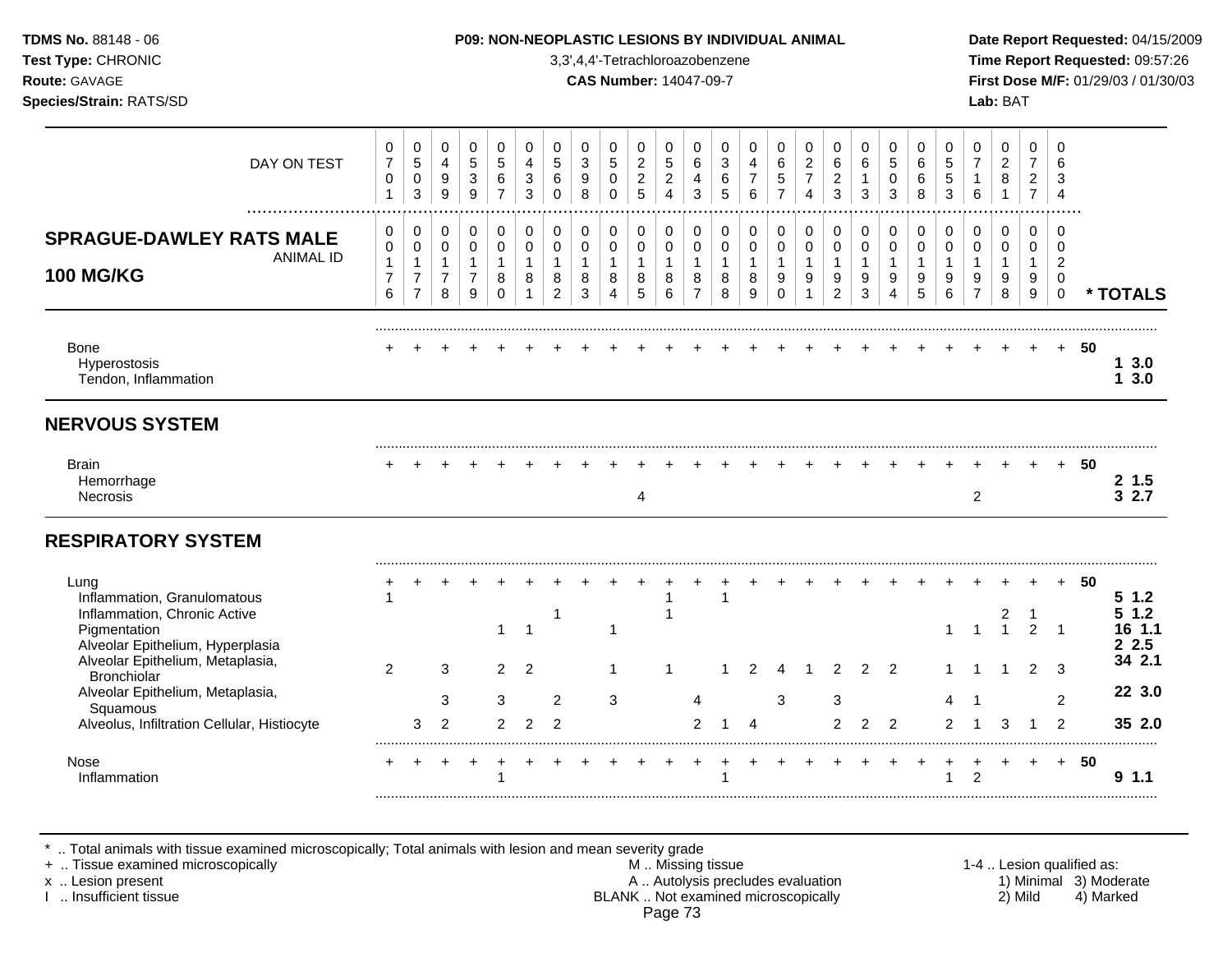# **TDMS No.** 88148 - 06 **P09: NON-NEOPLASTIC LESIONS BY INDIVIDUAL ANIMAL Date Report Requested:** 04/15/2009

**Test Type:** CHRONIC 3,3',4,4'-Tetrachloroazobenzene **Time Report Requested:** 09:57:26 **Route:** GAVAGE **CAS Number:** 14047-09-7 **First Dose M/F:** 01/29/03 / 01/30/03

| DAY ON TEST                                                                                                                                                                                | 0<br>$\overline{7}$<br>0<br>$\mathbf{1}$                    | 0<br>$\,$ 5 $\,$<br>$\mathsf 0$<br>3                       | 0<br>$\overline{4}$<br>$\boldsymbol{9}$<br>9  | 0<br>5<br>$\sqrt{3}$<br>$\boldsymbol{9}$                               | 0<br>$\sqrt{5}$<br>6<br>$\overline{7}$               | 0<br>4<br>$\mathbf{3}$<br>3                      | 0<br>5<br>6<br>$\mathbf 0$                    | $\mathbf 0$<br>3<br>9<br>8                             | $\mathbf 0$<br>$\mathbf 5$<br>$\pmb{0}$<br>$\Omega$ | 0<br>$\boldsymbol{2}$<br>$\mathbf 2$<br>5                     | 0<br>5<br>$\overline{2}$<br>$\overline{4}$ | 0<br>6<br>4<br>$\mathfrak{S}$                         | 0<br>$\sqrt{3}$<br>$\,6\,$<br>5                                  | 0<br>4<br>$\overline{7}$<br>6            | $\mathbf 0$<br>$\,6$<br>$\sqrt{5}$<br>$\overline{7}$                     | 0<br>$\boldsymbol{2}$<br>$\overline{7}$<br>$\overline{4}$ | 0<br>6<br>$\overline{2}$<br>3                 | 0<br>6<br>$\mathbf{1}$<br>$\mathbf{3}$              | 0<br>$\mathbf 5$<br>$\mathbf 0$<br>3                    | 0<br>6<br>6<br>8                         | $\mathbf 0$<br>5<br>5<br>3                           | 0<br>$\overline{7}$<br>$\mathbf{1}$<br>6 | 0<br>$\overline{2}$<br>8<br>$\mathbf{1}$   | 0<br>$\overline{7}$<br>$\overline{2}$<br>$\overline{7}$ | $\mathbf 0$<br>6<br>3<br>$\overline{4}$                                    |                           |                                                  |
|--------------------------------------------------------------------------------------------------------------------------------------------------------------------------------------------|-------------------------------------------------------------|------------------------------------------------------------|-----------------------------------------------|------------------------------------------------------------------------|------------------------------------------------------|--------------------------------------------------|-----------------------------------------------|--------------------------------------------------------|-----------------------------------------------------|---------------------------------------------------------------|--------------------------------------------|-------------------------------------------------------|------------------------------------------------------------------|------------------------------------------|--------------------------------------------------------------------------|-----------------------------------------------------------|-----------------------------------------------|-----------------------------------------------------|---------------------------------------------------------|------------------------------------------|------------------------------------------------------|------------------------------------------|--------------------------------------------|---------------------------------------------------------|----------------------------------------------------------------------------|---------------------------|--------------------------------------------------|
| <b>SPRAGUE-DAWLEY RATS MALE</b><br><b>ANIMAL ID</b><br><b>100 MG/KG</b>                                                                                                                    | 0<br>$\mathbf 0$<br>$\mathbf{1}$<br>$\overline{7}$<br>$\,6$ | 0<br>0<br>$\mathbf{1}$<br>$\overline{7}$<br>$\overline{7}$ | 0<br>0<br>$\mathbf{1}$<br>$\overline{7}$<br>8 | 0<br>$\mathbf 0$<br>$\mathbf{1}$<br>$\overline{7}$<br>$\boldsymbol{9}$ | 0<br>$\mathbf 0$<br>$\mathbf{1}$<br>8<br>$\mathbf 0$ | $\pmb{0}$<br>$\pmb{0}$<br>$\mathbf{1}$<br>8<br>1 | 0<br>0<br>$\mathbf{1}$<br>8<br>$\overline{2}$ | $\mathbf 0$<br>$\mathbf 0$<br>$\overline{1}$<br>8<br>3 | 0<br>0<br>$\mathbf{1}$<br>8<br>4                    | $\mathbf 0$<br>$\mathbf 0$<br>$\mathbf{1}$<br>8<br>$\sqrt{5}$ | 0<br>$\pmb{0}$<br>$\mathbf{1}$<br>8<br>6   | 0<br>$\pmb{0}$<br>$\mathbf{1}$<br>8<br>$\overline{7}$ | $\mathbf 0$<br>$\pmb{0}$<br>$\overline{1}$<br>$\,8\,$<br>$\,8\,$ | 0<br>$\pmb{0}$<br>$\mathbf{1}$<br>8<br>9 | 0<br>$\mathbf 0$<br>1<br>9<br>$\mathbf 0$                                | 0<br>$\mathbf 0$<br>$\mathbf{1}$<br>9<br>$\mathbf{1}$     | 0<br>0<br>$\mathbf{1}$<br>9<br>$\overline{2}$ | 0<br>$\mathbf 0$<br>$\mathbf{1}$<br>9<br>$\sqrt{3}$ | 0<br>$\mathbf 0$<br>$\mathbf{1}$<br>9<br>$\overline{4}$ | 0<br>$\pmb{0}$<br>$\mathbf{1}$<br>9<br>5 | $\mathbf 0$<br>$\mathbf 0$<br>$\mathbf{1}$<br>9<br>6 | 0<br>0<br>1<br>9<br>$\overline{7}$       | 0<br>$\mathbf 0$<br>$\mathbf{1}$<br>9<br>8 | 0<br>$\mathbf 0$<br>$\mathbf{1}$<br>9<br>9              | $\mathbf 0$<br>$\mathbf 0$<br>$\overline{c}$<br>$\mathbf 0$<br>$\mathbf 0$ |                           | * TOTALS                                         |
| Trachea                                                                                                                                                                                    | $\ddot{}$                                                   |                                                            |                                               |                                                                        |                                                      |                                                  |                                               |                                                        |                                                     |                                                               |                                            |                                                       |                                                                  |                                          |                                                                          |                                                           |                                               |                                                     |                                                         |                                          |                                                      |                                          |                                            | $\ddot{}$                                               | $+$                                                                        | 50                        |                                                  |
| <b>SPECIAL SENSES SYSTEM</b>                                                                                                                                                               |                                                             |                                                            |                                               |                                                                        |                                                      |                                                  |                                               |                                                        |                                                     |                                                               |                                            |                                                       |                                                                  |                                          |                                                                          |                                                           |                                               |                                                     |                                                         |                                          |                                                      |                                          |                                            |                                                         |                                                                            |                           |                                                  |
| Eye<br>Anterior Chamber, Inflammation<br>Cornea, Inflammation<br>Retina, Atrophy<br>Retina, Degeneration                                                                                   |                                                             |                                                            |                                               |                                                                        |                                                      |                                                  |                                               |                                                        |                                                     |                                                               |                                            |                                                       |                                                                  |                                          |                                                                          |                                                           |                                               |                                                     |                                                         | $\overline{1}$                           |                                                      | 3                                        |                                            |                                                         | 3                                                                          | 50                        | 3.0<br>1<br>2.2.0<br>3.0<br>1<br>23.0            |
| Harderian Gland<br>Atrophy                                                                                                                                                                 |                                                             |                                                            |                                               |                                                                        |                                                      |                                                  |                                               |                                                        |                                                     |                                                               |                                            |                                                       |                                                                  |                                          |                                                                          |                                                           |                                               |                                                     |                                                         |                                          |                                                      |                                          |                                            |                                                         | $+$                                                                        | 50                        | 12.0                                             |
| <b>URINARY SYSTEM</b>                                                                                                                                                                      |                                                             |                                                            |                                               |                                                                        |                                                      |                                                  |                                               |                                                        |                                                     |                                                               |                                            |                                                       |                                                                  |                                          |                                                                          |                                                           |                                               |                                                     |                                                         |                                          |                                                      |                                          |                                            |                                                         |                                                                            |                           |                                                  |
| Kidney<br>Mineralization<br>Nephropathy<br>Cortex, Cyst<br>Pelvis, Dilatation<br>Pelvis, Inflammation<br>Pelvis, Transitional Epithelium, Hyperplasia                                      | $\mathcal{P}$                                               | -1                                                         | $\mathbf{1}$<br>$\overline{2}$                | $\mathbf{1}$<br>2                                                      | $\mathbf{1}$<br>2                                    | $\mathbf{1}$<br>$\mathfrak{p}$                   | 2                                             |                                                        | 3                                                   |                                                               | 3                                          | $\overline{2}$                                        |                                                                  |                                          | 1<br>$\mathfrak{p}$                                                      |                                                           | 3                                             | $\overline{2}$                                      | 1<br>$\overline{2}$                                     | $\overline{2}$                           |                                                      | $\mathbf 1$<br>$\overline{2}$            | 1                                          | $\mathbf 1$<br>$\mathbf 1$                              | $\ddot{}$<br>$\overline{2}$<br>$\mathcal{P}$                               | 50                        | 24 1.1<br>48 2.0<br>2.5<br>12.0<br>2.2.0<br>14.0 |
| Ureter<br>Transitional Epithelium, Hyperplasia                                                                                                                                             |                                                             | $\pm$                                                      |                                               |                                                                        |                                                      |                                                  |                                               |                                                        |                                                     | $\ddot{}$                                                     |                                            | $\div$                                                |                                                                  |                                          |                                                                          |                                                           |                                               |                                                     |                                                         |                                          |                                                      |                                          |                                            | $\ddot{}$                                               | $+$                                                                        | -49                       | 3 2.3                                            |
| Urethra                                                                                                                                                                                    |                                                             |                                                            |                                               |                                                                        |                                                      |                                                  |                                               |                                                        |                                                     |                                                               |                                            |                                                       |                                                                  |                                          |                                                                          |                                                           |                                               |                                                     |                                                         |                                          |                                                      |                                          |                                            |                                                         |                                                                            | 50                        |                                                  |
| Total animals with tissue examined microscopically; Total animals with lesion and mean severity grade<br>+  Tissue examined microscopically<br>x  Lesion present<br>I  Insufficient tissue |                                                             |                                                            |                                               |                                                                        |                                                      |                                                  |                                               |                                                        |                                                     |                                                               |                                            |                                                       | M  Missing tissue                                                |                                          | A  Autolysis precludes evaluation<br>BLANK  Not examined microscopically |                                                           |                                               |                                                     |                                                         |                                          |                                                      |                                          |                                            | 2) Mild                                                 |                                                                            | 1-4  Lesion qualified as: | 1) Minimal 3) Moderate<br>4) Marked              |

Page 74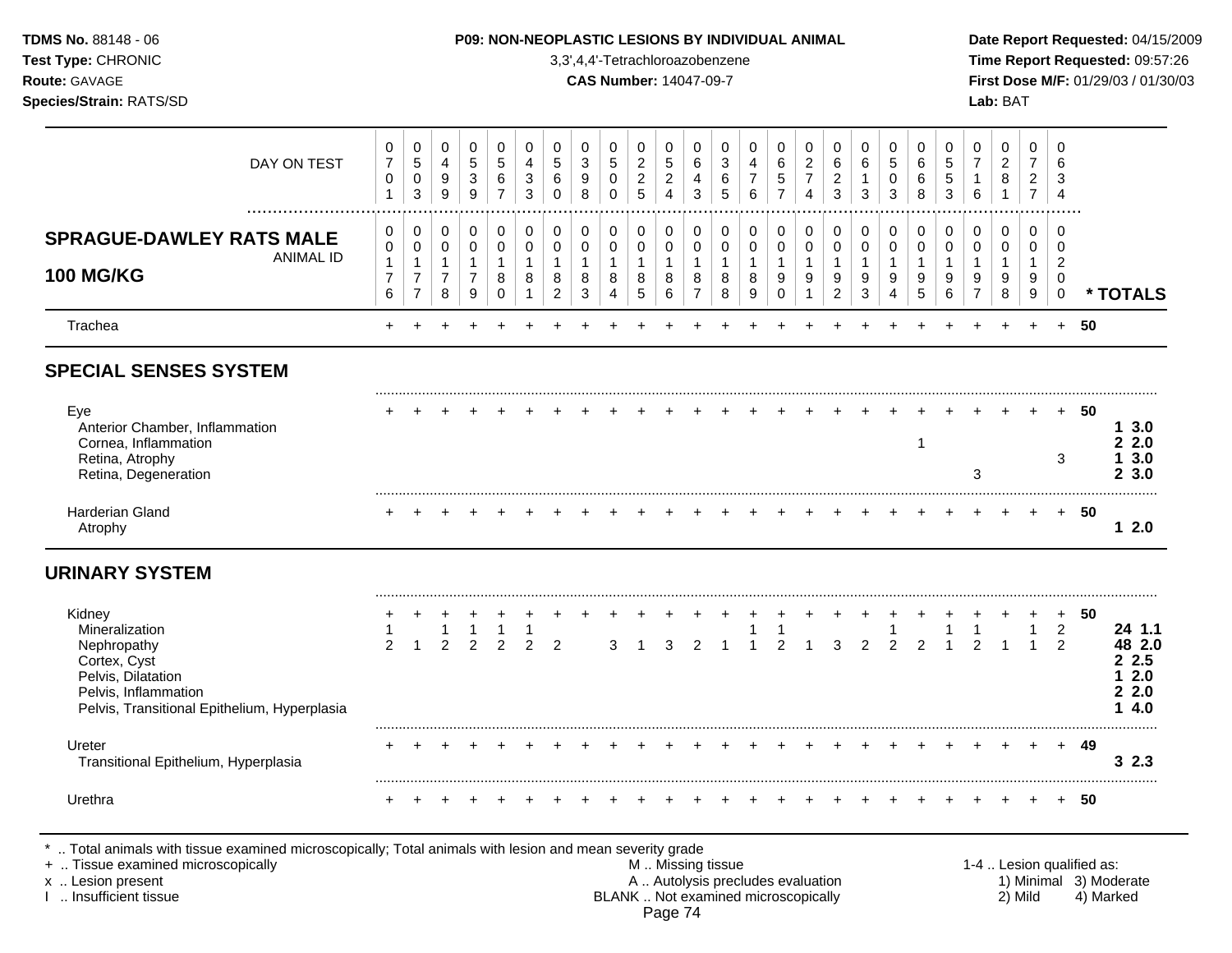| TDMS No. 88148 - 06<br>Test Type: CHRONIC<br><b>Route: GAVAGE</b><br>Species/Strain: RATS/SD |                          |                             |                  |                           |                                                      |                  |        |             | 3.3'.4.4'-Tetrachloroazobenzene<br><b>CAS Number: 14047-09-7</b> |                                                          |                               |                                     |                             | <b>P09: NON-NEOPLASTIC LESIONS BY INDIVIDUAL ANIMAL</b> |                                         |                          |                          |        |             |                  |                                    |                          | Lab: BAT    |                                            | Date Report Requested: 04/15/2009<br>Time Report Requested: 09:57:26<br><b>First Dose M/F: 01/29/03 / 01/30/03</b> |  |
|----------------------------------------------------------------------------------------------|--------------------------|-----------------------------|------------------|---------------------------|------------------------------------------------------|------------------|--------|-------------|------------------------------------------------------------------|----------------------------------------------------------|-------------------------------|-------------------------------------|-----------------------------|---------------------------------------------------------|-----------------------------------------|--------------------------|--------------------------|--------|-------------|------------------|------------------------------------|--------------------------|-------------|--------------------------------------------|--------------------------------------------------------------------------------------------------------------------|--|
| DAY ON TEST                                                                                  | 0<br>$\overline{7}$<br>0 | $\mathbf{0}$<br>5<br>0<br>3 | 0<br>4<br>9<br>9 | 0<br>$\sqrt{5}$<br>3<br>9 | 0<br>$\,$ 5 $\,$<br>$6\phantom{a}$<br>$\overline{ }$ | 0<br>4<br>3<br>3 | 5<br>6 | 3<br>9<br>8 | 5                                                                | 0<br>$\overline{a}$<br>$\overline{2}$<br>$5\phantom{.0}$ | 0<br>5<br>$\overline{2}$<br>4 | 0<br>$\,6\,$<br>$\overline{4}$<br>3 | 0<br>$\mathbf{3}$<br>6<br>5 | 0<br>$\overline{4}$<br>$\overline{ }$<br>6              | 0<br>6<br>5<br>$\overline{\phantom{a}}$ | 2<br>$\overline{ }$<br>4 | 6<br>$\overline{c}$<br>3 | 6<br>3 | 0<br>5<br>3 | 0<br>6<br>6<br>8 | 0<br>$\sqrt{5}$<br>$\sqrt{5}$<br>3 | 0<br>6                   | 0<br>2<br>8 | 0<br>⇁<br>$\overline{2}$<br>$\overline{ }$ |                                                                                                                    |  |
| <b>SPRAGUE-DAWLEY RATS MALE</b><br>ANIMAL ID<br><b>100 MG/KG</b>                             | $\mathbf{0}$<br>0<br>6   | 0                           | 0<br>0<br>8      | 0<br>0<br>9               | 0<br>8                                               | 0<br>0<br>8      | 8<br>2 | 3           |                                                                  | 0<br>8<br>5                                              | 0<br>0<br>8<br>6              | 0<br>0<br>8<br>$\overline{ }$       | 0<br>0<br>8<br>8            | 0<br>8<br>9                                             | 0<br>9<br>0                             |                          | 2                        | 3      | 0<br>9<br>4 | 0<br>0<br>9<br>5 | 0<br>0<br>9<br>6                   | 0<br>0<br>$\overline{ }$ | 0<br>8      | 0<br>0<br>9<br>9                           | <b>TOTALS</b>                                                                                                      |  |
| Transitional Epithelium, Hyperplasia                                                         |                          |                             |                  |                           |                                                      |                  |        |             |                                                                  |                                                          |                               |                                     |                             |                                                         |                                         |                          |                          |        |             |                  |                                    |                          |             |                                            | 22.0                                                                                                               |  |
| <b>Urinary Bladder</b>                                                                       |                          |                             |                  |                           |                                                      |                  |        |             |                                                                  |                                                          |                               |                                     |                             |                                                         |                                         |                          |                          |        |             |                  |                                    |                          |             |                                            | 50                                                                                                                 |  |

\*\*\* END OF MALE DATA \*\*\*

\* .. Total animals with tissue examined microscopically; Total animals with lesion and mean severity grade

+ .. Tissue examined microscopically M .. Missing tissue 1-4 .. Lesion qualified as: x .. Lesion present **A .. Autolysis precludes evaluation** A .. Autolysis precludes evaluation 1) Minimal 3) Moderate I .. Insufficient tissue BLANK .. Not examined microscopically 2) Mild 4) Marked Page 75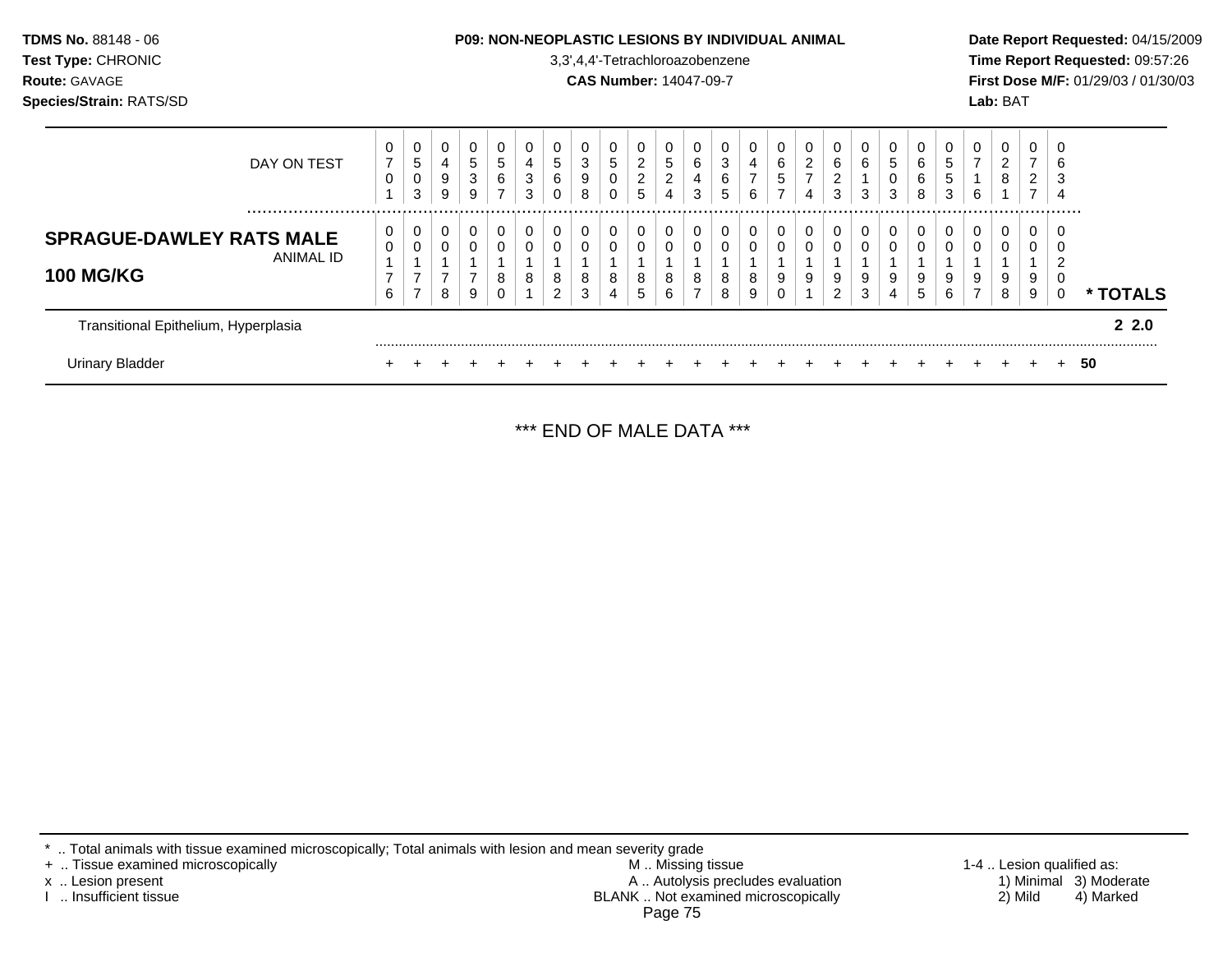| <b>TDMS No. 88148 - 06</b> |
|----------------------------|
| <b>Test Type: CHRONIC</b>  |
| <b>Route: GAVAGE</b>       |
| Species/Strain: RATS/SD    |

#### P09: NON-NEOPLASTIC LESIONS BY INDIVIDUAL ANIMAL

3,3',4,4'-Tetrachloroazobenzene

**CAS Number: 14047-09-7** 

Date Report Requested: 04/15/2009 Time Report Requested: 09:57:26 First Dose M/F: 01/29/03 / 01/30/03 Lab: BAT

| females<br>(cont) |
|-------------------|
|                   |
|                   |
|                   |
|                   |
|                   |
|                   |
|                   |
|                   |
|                   |
|                   |
|                   |
|                   |
|                   |

\* .. Total animals with tissue examined microscopically; Total animals with lesion and mean severity grade<br>+ .. Tissue examined microscopically

x .. Lesion present

I .. Insufficient tissue

A .. Autolysis precludes evaluation<br>BLANK .. Not examined microscopically Page 76

1-4 .. Lesion qualified as: 1) Minimal 3) Moderate  $2)$  Mild 4) Marked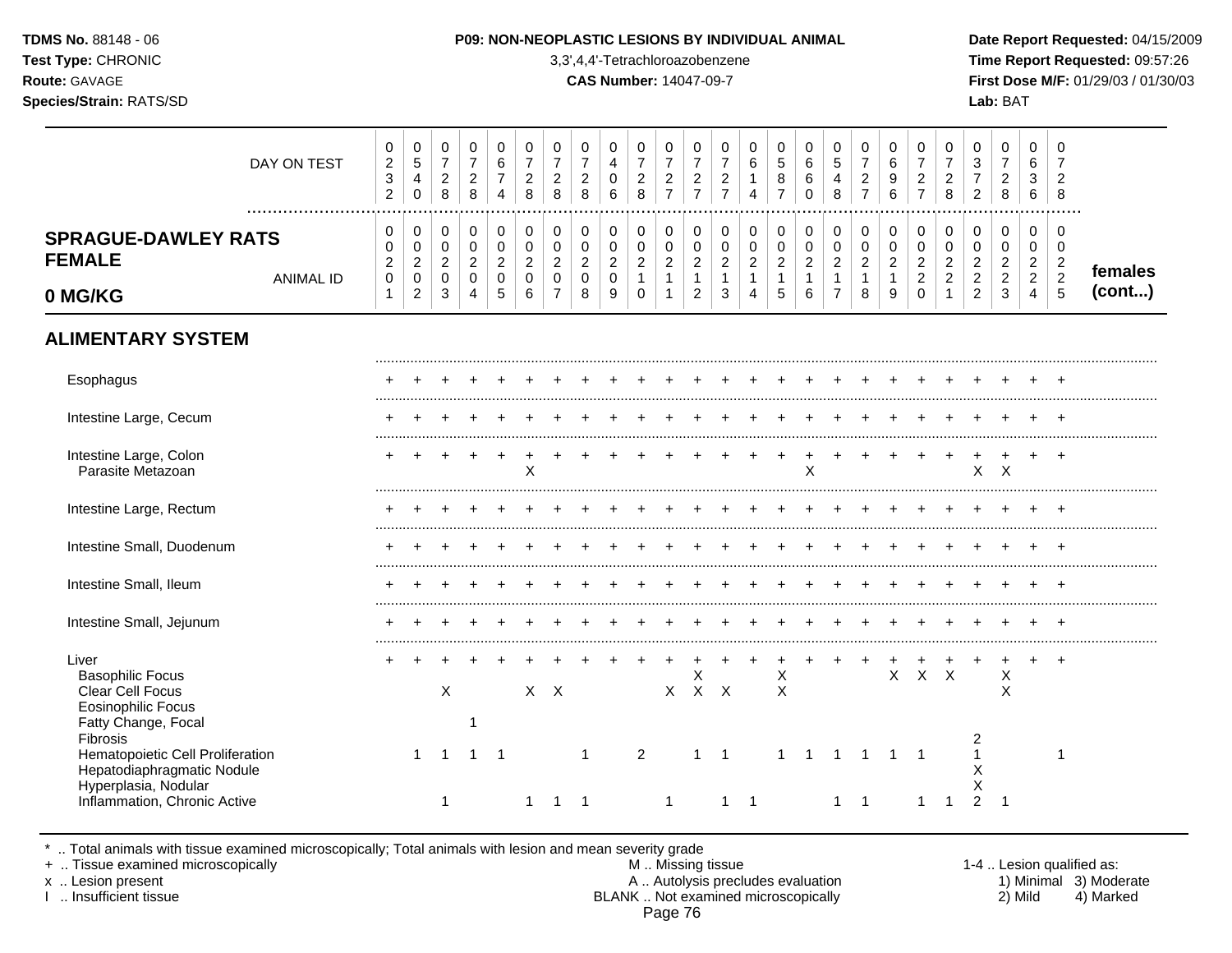| Test Type: CHRONIC<br>Route: GAVAGE<br>Species/Strain: RATS/SD                                                                                                                                                |                                                                      |                                                                        |                                                           |                                                   |                                                         |                                                         |                                                             |                                                         | 3,3',4,4'-Tetrachloroazobenzene<br><b>CAS Number: 14047-09-7</b> |                                                          |                                                              |                                                          |                                                         |                                                  |                                                            |                                                          |                                                            |                                                                     |                                                    |                                                                |                                                      |                                                                                | Lab: BAT                                                 |                                                                |                                                        | Time Report Requested: 09:57:26<br>First Dose M/F: 01/29/03 / 01/30/03 |
|---------------------------------------------------------------------------------------------------------------------------------------------------------------------------------------------------------------|----------------------------------------------------------------------|------------------------------------------------------------------------|-----------------------------------------------------------|---------------------------------------------------|---------------------------------------------------------|---------------------------------------------------------|-------------------------------------------------------------|---------------------------------------------------------|------------------------------------------------------------------|----------------------------------------------------------|--------------------------------------------------------------|----------------------------------------------------------|---------------------------------------------------------|--------------------------------------------------|------------------------------------------------------------|----------------------------------------------------------|------------------------------------------------------------|---------------------------------------------------------------------|----------------------------------------------------|----------------------------------------------------------------|------------------------------------------------------|--------------------------------------------------------------------------------|----------------------------------------------------------|----------------------------------------------------------------|--------------------------------------------------------|------------------------------------------------------------------------|
| DAY ON TEST                                                                                                                                                                                                   | 0<br>$\boldsymbol{2}$<br>$\ensuremath{\mathsf{3}}$<br>$\overline{2}$ | $\pmb{0}$<br>$\sqrt{5}$<br>$\overline{\mathbf{4}}$<br>$\boldsymbol{0}$ | 0<br>$\overline{7}$<br>$\sqrt{2}$<br>8                    | 0<br>$\overline{7}$<br>$\sqrt{2}$<br>8            | 0<br>6<br>$\overline{7}$<br>4                           | 0<br>$\overline{\mathbf{7}}$<br>$\sqrt{2}$<br>8         | 0<br>$\overline{7}$<br>$\overline{c}$<br>8                  | 0<br>$\overline{7}$<br>$\sqrt{2}$<br>8                  | 0<br>$\overline{4}$<br>$\mathbf 0$<br>$\,6\,$                    | 0<br>$\overline{7}$<br>$\boldsymbol{2}$<br>$\,8\,$       | 0<br>$\overline{7}$<br>$\sqrt{2}$<br>$\overline{7}$          | 0<br>$\overline{7}$<br>$\overline{c}$<br>$\overline{7}$  | 0<br>$\overline{7}$<br>$\overline{c}$<br>$\overline{7}$ | 0<br>$\,6\,$<br>$\mathbf{1}$<br>$\overline{4}$   | 0<br>$\overline{5}$<br>$\bf 8$<br>$\overline{7}$           | 0<br>$\,6\,$<br>$\,6\,$<br>$\mathbf 0$                   | 0<br>$\overline{5}$<br>4<br>8                              | 0<br>$\overline{7}$<br>$\sqrt{2}$<br>$\overline{7}$                 | 0<br>6<br>$9\,$<br>$\,6\,$                         | 0<br>$\overline{7}$<br>$\sqrt{2}$<br>$\overline{7}$            | 0<br>$\overline{7}$<br>$\sqrt{2}$<br>8               | $\mathbf 0$<br>$\ensuremath{\mathsf{3}}$<br>$\boldsymbol{7}$<br>$\overline{2}$ | 0<br>$\overline{7}$<br>$\sqrt{2}$<br>8                   | 0<br>6<br>$\mathbf{3}$<br>$6\phantom{1}$                       | 0<br>$\overline{7}$<br>$\boldsymbol{2}$<br>$\, 8$      |                                                                        |
| <b>SPRAGUE-DAWLEY RATS</b><br><b>FEMALE</b><br><b>ANIMAL ID</b>                                                                                                                                               | $\mathbf 0$<br>$\pmb{0}$<br>$\overline{c}$<br>$\pmb{0}$              | $\pmb{0}$<br>$\pmb{0}$<br>$\boldsymbol{2}$<br>$\pmb{0}$                | $\mathbf 0$<br>$\pmb{0}$<br>$\overline{2}$<br>$\mathbf 0$ | 0<br>$\mathbf 0$<br>$\overline{c}$<br>$\mathbf 0$ | $\pmb{0}$<br>$\pmb{0}$<br>$\overline{2}$<br>$\mathbf 0$ | $\pmb{0}$<br>$\pmb{0}$<br>$\overline{2}$<br>$\mathbf 0$ | $\mathbf 0$<br>$\mathsf 0$<br>$\overline{c}$<br>$\mathbf 0$ | $\pmb{0}$<br>$\pmb{0}$<br>$\overline{2}$<br>$\mathbf 0$ | $\pmb{0}$<br>$\pmb{0}$<br>$\overline{c}$<br>$\mathbf 0$          | $\pmb{0}$<br>$\pmb{0}$<br>$\overline{c}$<br>$\mathbf{1}$ | $\mathbf 0$<br>$\mathbf 0$<br>$\overline{c}$<br>$\mathbf{1}$ | $\pmb{0}$<br>$\pmb{0}$<br>$\overline{c}$<br>$\mathbf{1}$ | 0<br>$\mathbf 0$<br>$\overline{c}$<br>$\mathbf{1}$      | 0<br>$\pmb{0}$<br>$\overline{c}$<br>$\mathbf{1}$ | 0<br>$\mathsf{O}\xspace$<br>$\overline{c}$<br>$\mathbf{1}$ | $\pmb{0}$<br>$\pmb{0}$<br>$\overline{2}$<br>$\mathbf{1}$ | 0<br>$\mathsf{O}\xspace$<br>$\overline{c}$<br>$\mathbf{1}$ | $\boldsymbol{0}$<br>$\mathbf 0$<br>$\boldsymbol{2}$<br>$\mathbf{1}$ | 0<br>$\mathbf 0$<br>$\overline{c}$<br>$\mathbf{1}$ | $\mathbf 0$<br>$\mathbf 0$<br>$\overline{c}$<br>$\overline{2}$ | 0<br>$\mathbf 0$<br>$\overline{2}$<br>$\overline{2}$ | 0<br>$\mathbf 0$<br>$\frac{2}{2}$                                              | 0<br>$\mathsf{O}\xspace$<br>$\sqrt{2}$<br>$\overline{2}$ | $\mathbf 0$<br>$\mathbf 0$<br>$\overline{2}$<br>$\overline{2}$ | $\mathbf 0$<br>$\mathbf 0$<br>$\sqrt{2}$<br>$\sqrt{2}$ | females                                                                |
| 0 MG/KG                                                                                                                                                                                                       | $\mathbf{1}$                                                         | $\overline{2}$                                                         | $\sqrt{3}$                                                | $\overline{\mathbf{4}}$                           | 5                                                       | 6                                                       | $\overline{7}$                                              | 8                                                       | 9                                                                | $\mathbf 0$                                              | $\mathbf{1}$                                                 | $\boldsymbol{2}$                                         | 3                                                       | 4                                                | 5                                                          | 6                                                        | $\overline{7}$                                             | $\bf8$                                                              | 9                                                  | $\mathbf 0$                                                    | $\mathbf{1}$                                         | $\overline{2}$                                                                 | 3                                                        | $\overline{4}$                                                 | 5                                                      | (cont)                                                                 |
| <b>Mixed Cell Focus</b><br><b>Necrosis</b><br>Pigmentation<br>Thrombosis<br>Bile Duct, Cyst<br><b>Bile Duct, Fibrosis</b><br>Bile Duct, Hyperplasia<br>Centrilobular, Degeneration<br>Hepatocyte, Hypertrophy |                                                                      | $\mathbf 1$                                                            |                                                           | 4<br>4<br>$\overline{c}$<br>3                     |                                                         |                                                         |                                                             | $\mathbf{1}$                                            | $\overline{1}$                                                   |                                                          |                                                              | $\mathbf{1}$<br>$\overline{c}$                           |                                                         |                                                  |                                                            |                                                          |                                                            | $\mathsf X$<br>$\mathbf 1$                                          |                                                    |                                                                |                                                      |                                                                                |                                                          |                                                                |                                                        |                                                                        |
| Mesentery<br>Fat, Necrosis                                                                                                                                                                                    |                                                                      |                                                                        |                                                           | $\ddot{}$                                         |                                                         |                                                         |                                                             |                                                         |                                                                  |                                                          |                                                              |                                                          |                                                         |                                                  |                                                            |                                                          |                                                            |                                                                     |                                                    |                                                                |                                                      |                                                                                |                                                          |                                                                |                                                        |                                                                        |
| Oral Mucosa                                                                                                                                                                                                   |                                                                      |                                                                        |                                                           |                                                   |                                                         |                                                         |                                                             |                                                         |                                                                  |                                                          |                                                              |                                                          |                                                         |                                                  |                                                            |                                                          |                                                            |                                                                     |                                                    |                                                                |                                                      |                                                                                |                                                          |                                                                |                                                        |                                                                        |
| Pancreas<br>Inflammation                                                                                                                                                                                      |                                                                      |                                                                        |                                                           |                                                   |                                                         |                                                         |                                                             |                                                         |                                                                  |                                                          |                                                              |                                                          |                                                         |                                                  |                                                            |                                                          |                                                            |                                                                     |                                                    |                                                                |                                                      |                                                                                |                                                          |                                                                | $+$                                                    |                                                                        |
| Salivary Glands<br>Atrophy                                                                                                                                                                                    |                                                                      |                                                                        |                                                           |                                                   |                                                         |                                                         |                                                             |                                                         |                                                                  |                                                          |                                                              |                                                          |                                                         |                                                  |                                                            |                                                          |                                                            |                                                                     |                                                    |                                                                |                                                      |                                                                                |                                                          |                                                                |                                                        |                                                                        |
| Stomach, Forestomach<br>Inflammation<br>Mineralization                                                                                                                                                        |                                                                      |                                                                        |                                                           |                                                   |                                                         |                                                         |                                                             |                                                         |                                                                  |                                                          |                                                              |                                                          |                                                         |                                                  |                                                            |                                                          |                                                            |                                                                     | -1                                                 |                                                                | $\ddot{}$                                            | 1                                                                              | $\overline{1}$                                           |                                                                |                                                        |                                                                        |
| Stomach, Glandular<br>Inflammation                                                                                                                                                                            |                                                                      |                                                                        |                                                           |                                                   |                                                         |                                                         |                                                             |                                                         |                                                                  |                                                          |                                                              |                                                          |                                                         |                                                  |                                                            |                                                          |                                                            |                                                                     |                                                    |                                                                |                                                      |                                                                                |                                                          |                                                                |                                                        |                                                                        |
| Tooth                                                                                                                                                                                                         | $\ddot{}$                                                            |                                                                        |                                                           |                                                   |                                                         |                                                         |                                                             |                                                         |                                                                  |                                                          |                                                              |                                                          |                                                         |                                                  |                                                            |                                                          |                                                            |                                                                     |                                                    |                                                                |                                                      |                                                                                |                                                          |                                                                | $+$ $+$                                                |                                                                        |

P09: NON-NEOPLASTIC LESIONS BY INDIVIDUAL ANIMAL

Date Report Requested: 04/15/2009

\* .. Total animals with tissue examined microscopically; Total animals with lesion and mean severity grade

TDMS No. 88148 - 06

+ .. Tissue examined microscopically M .. Missing tissue 1-4 .. Lesion qualified as: A .. Autolysis precludes evaluation<br>BLANK .. Not examined microscopically 1) Minimal 3) Moderate<br>2) Mild 4) Marked x .. Lesion present I .. Insufficient tissue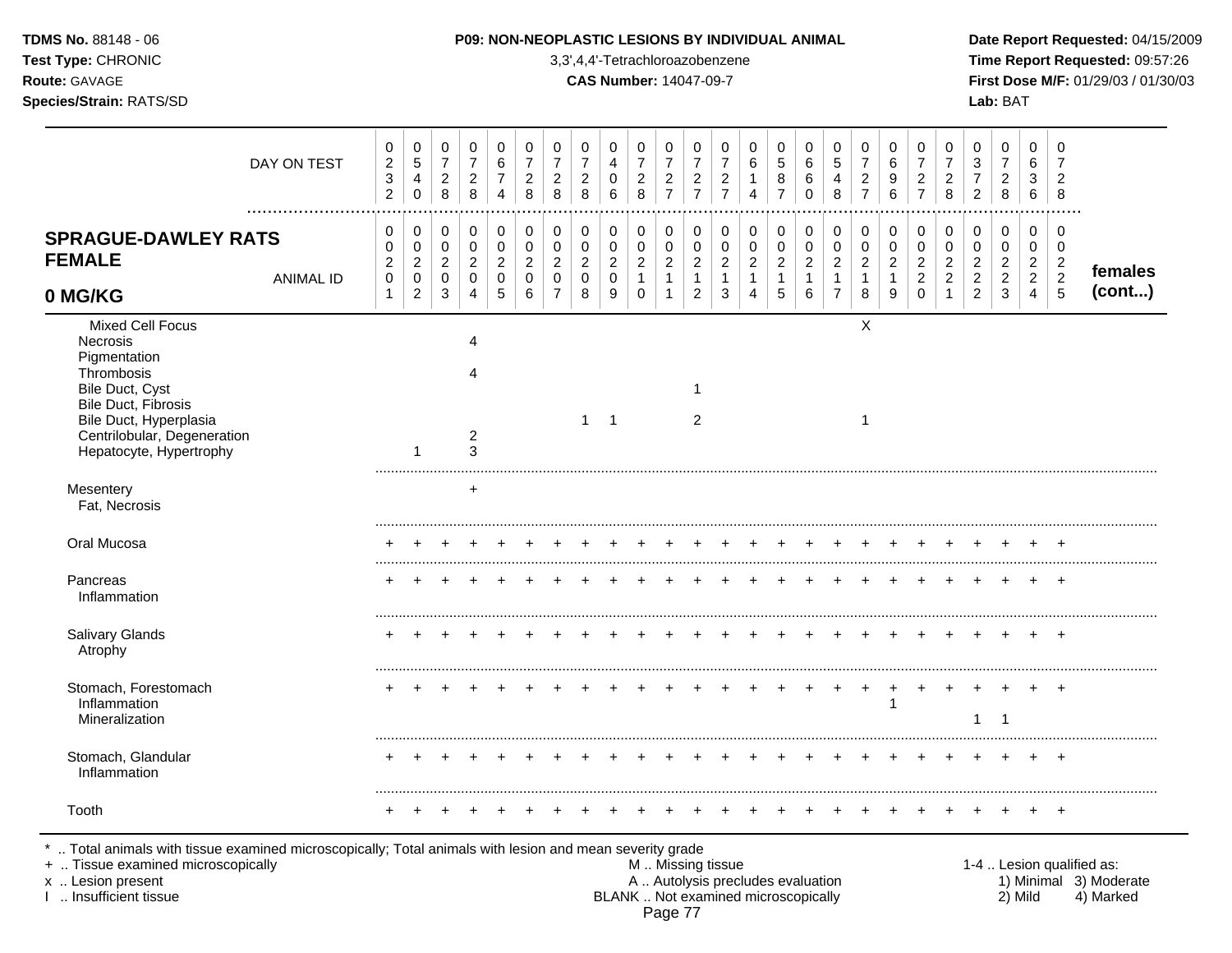### **TDMS No.** 88148 - 06 **P09: NON-NEOPLASTIC LESIONS BY INDIVIDUAL ANIMAL Date Report Requested:** 04/15/2009

**Test Type:** CHRONIC 3,3',4,4'-Tetrachloroazobenzene **Time Report Requested:** 09:57:26 **Route:** GAVAGE **CAS Number:** 14047-09-7 **First Dose M/F:** 01/29/03 / 01/30/03

| DAY ON TEST                                                                                   | 0<br>$\boldsymbol{2}$<br>$\ensuremath{\mathsf{3}}$<br>$\overline{2}$ | 0<br>$\sqrt{5}$<br>$\overline{4}$<br>$\mathbf 0$                  | 0<br>$\boldsymbol{7}$<br>$\overline{2}$<br>8                       | 0<br>$\overline{7}$<br>$\boldsymbol{2}$<br>8                              | 0<br>$\,6$<br>$\overline{7}$<br>4                                | 0<br>$\overline{7}$<br>$\overline{c}$<br>8 | 0<br>$\overline{7}$<br>$\boldsymbol{2}$<br>8                                  | 0<br>$\overline{7}$<br>$\overline{c}$<br>$\,8\,$       | 0<br>$\overline{\mathbf{4}}$<br>$\pmb{0}$<br>6       | 0<br>$\boldsymbol{7}$<br>$\sqrt{2}$<br>$\,8\,$             | 0<br>$\boldsymbol{7}$<br>$\overline{c}$<br>$\overline{7}$          | 0<br>$\overline{7}$<br>$\overline{2}$<br>$\overline{7}$    | $\mathbf 0$<br>$\overline{7}$<br>$\sqrt{2}$<br>$\overline{7}$     | 0<br>$\,6\,$<br>1<br>$\overline{4}$                                  | 0<br>$\mathbf 5$<br>8<br>$\overline{7}$                        | 0<br>$\,6\,$<br>6<br>$\mathbf 0$                                | 0<br>5<br>4<br>8                                                             | $\mathbf 0$<br>$\overline{7}$<br>$\sqrt{2}$<br>$\overline{7}$     | 0<br>6<br>9<br>$\,6$                          | $\mathbf 0$<br>$\overline{7}$<br>$\overline{c}$<br>$\overline{7}$          | 0<br>$\overline{7}$<br>$\overline{c}$<br>8                             | 0<br>$\ensuremath{\mathsf{3}}$<br>$\boldsymbol{7}$<br>$\overline{c}$   | 0<br>$\boldsymbol{7}$<br>$\overline{c}$<br>8                | 0<br>6<br>3<br>6                                                               | $\mathbf 0$<br>$\overline{7}$<br>$\overline{2}$<br>$\bf8$        |                   |
|-----------------------------------------------------------------------------------------------|----------------------------------------------------------------------|-------------------------------------------------------------------|--------------------------------------------------------------------|---------------------------------------------------------------------------|------------------------------------------------------------------|--------------------------------------------|-------------------------------------------------------------------------------|--------------------------------------------------------|------------------------------------------------------|------------------------------------------------------------|--------------------------------------------------------------------|------------------------------------------------------------|-------------------------------------------------------------------|----------------------------------------------------------------------|----------------------------------------------------------------|-----------------------------------------------------------------|------------------------------------------------------------------------------|-------------------------------------------------------------------|-----------------------------------------------|----------------------------------------------------------------------------|------------------------------------------------------------------------|------------------------------------------------------------------------|-------------------------------------------------------------|--------------------------------------------------------------------------------|------------------------------------------------------------------|-------------------|
| <b>SPRAGUE-DAWLEY RATS</b><br><b>FEMALE</b><br><b>ANIMAL ID</b><br>0 MG/KG                    | 0<br>0<br>$\overline{c}$<br>$\pmb{0}$<br>$\mathbf{1}$                | 0<br>$\mathbf 0$<br>$\overline{c}$<br>$\pmb{0}$<br>$\overline{2}$ | $\mathbf 0$<br>$\mathbf 0$<br>$\boldsymbol{2}$<br>$\mathbf 0$<br>3 | $\mathbf 0$<br>$\pmb{0}$<br>$\overline{c}$<br>$\pmb{0}$<br>$\overline{4}$ | $\mathbf 0$<br>$\mathbf 0$<br>$\overline{2}$<br>$\mathbf 0$<br>5 | 0<br>$\pmb{0}$<br>$\overline{c}$<br>0<br>6 | $\mathbf 0$<br>$\mathbf 0$<br>$\overline{c}$<br>$\mathbf 0$<br>$\overline{7}$ | 0<br>$\mathbf 0$<br>$\overline{2}$<br>$\mathbf 0$<br>8 | 0<br>$\pmb{0}$<br>$\overline{c}$<br>$\mathbf 0$<br>9 | $\Omega$<br>0<br>$\sqrt{2}$<br>$\mathbf{1}$<br>$\mathbf 0$ | 0<br>$\pmb{0}$<br>$\boldsymbol{2}$<br>$\mathbf{1}$<br>$\mathbf{1}$ | 0<br>0<br>$\overline{2}$<br>$\mathbf{1}$<br>$\overline{2}$ | $\mathbf 0$<br>$\mathbf 0$<br>$\overline{c}$<br>$\mathbf{1}$<br>3 | 0<br>$\pmb{0}$<br>$\boldsymbol{2}$<br>$\mathbf{1}$<br>$\overline{4}$ | 0<br>$\pmb{0}$<br>$\overline{2}$<br>$\mathbf{1}$<br>$\sqrt{5}$ | $\mathbf 0$<br>$\pmb{0}$<br>$\overline{2}$<br>$\mathbf{1}$<br>6 | $\mathbf 0$<br>$\pmb{0}$<br>$\overline{c}$<br>$\mathbf{1}$<br>$\overline{7}$ | $\mathbf 0$<br>$\mathbf 0$<br>$\overline{2}$<br>$\mathbf{1}$<br>8 | 0<br>0<br>$\overline{c}$<br>$\mathbf{1}$<br>9 | $\mathbf 0$<br>$\mathbf 0$<br>$\overline{c}$<br>$\overline{2}$<br>$\Omega$ | $\mathbf 0$<br>0<br>$\boldsymbol{2}$<br>$\overline{c}$<br>$\mathbf{1}$ | 0<br>$\pmb{0}$<br>$\boldsymbol{2}$<br>$\overline{a}$<br>$\overline{2}$ | 0<br>$\mathbf 0$<br>$\boldsymbol{2}$<br>$\overline{2}$<br>3 | $\mathbf 0$<br>$\pmb{0}$<br>$\overline{c}$<br>$\overline{c}$<br>$\overline{4}$ | $\mathbf 0$<br>0<br>$\sqrt{2}$<br>$\boldsymbol{2}$<br>$\sqrt{5}$ | females<br>(cont) |
| Peridontal Tissue, Inflammation                                                               |                                                                      |                                                                   |                                                                    |                                                                           | $\mathbf{1}$                                                     |                                            |                                                                               |                                                        |                                                      |                                                            |                                                                    |                                                            |                                                                   |                                                                      |                                                                |                                                                 |                                                                              |                                                                   |                                               |                                                                            |                                                                        |                                                                        |                                                             |                                                                                | $\overline{2}$                                                   |                   |
| <b>CARDIOVASCULAR SYSTEM</b>                                                                  |                                                                      |                                                                   |                                                                    |                                                                           |                                                                  |                                            |                                                                               |                                                        |                                                      |                                                            |                                                                    |                                                            |                                                                   |                                                                      |                                                                |                                                                 |                                                                              |                                                                   |                                               |                                                                            |                                                                        |                                                                        |                                                             |                                                                                |                                                                  |                   |
| <b>Blood Vessel</b><br>Inflammation<br>Mineralization                                         |                                                                      |                                                                   |                                                                    |                                                                           | 1                                                                |                                            |                                                                               |                                                        |                                                      |                                                            |                                                                    |                                                            |                                                                   |                                                                      |                                                                |                                                                 |                                                                              |                                                                   |                                               |                                                                            |                                                                        | 1                                                                      |                                                             |                                                                                |                                                                  |                   |
| Heart<br>Cardiomyopathy<br>Endocardium, Hyperplasia                                           | ٠                                                                    | $\overline{2}$                                                    | 1                                                                  |                                                                           |                                                                  |                                            |                                                                               | 1                                                      |                                                      |                                                            | 1                                                                  |                                                            |                                                                   |                                                                      |                                                                |                                                                 |                                                                              |                                                                   |                                               |                                                                            |                                                                        | 1                                                                      |                                                             |                                                                                | +<br>$\overline{1}$                                              |                   |
| <b>ENDOCRINE SYSTEM</b>                                                                       |                                                                      |                                                                   |                                                                    |                                                                           |                                                                  |                                            |                                                                               |                                                        |                                                      |                                                            |                                                                    |                                                            |                                                                   |                                                                      |                                                                |                                                                 |                                                                              |                                                                   |                                               |                                                                            |                                                                        |                                                                        |                                                             |                                                                                |                                                                  |                   |
| <b>Adrenal Cortex</b><br>Degeneration<br>Hypertrophy<br>Necrosis<br>Vacuolization Cytoplasmic |                                                                      | $\mathbf 1$                                                       | 1                                                                  | $\mathbf 1$                                                               | 1<br>$\overline{2}$                                              | 1                                          | 1<br>$\overline{2}$                                                           | $\overline{2}$                                         |                                                      | 3                                                          | $\mathbf 1$                                                        | $\mathbf{1}$                                               | 2<br>3                                                            | $\overline{1}$<br>$\mathcal{P}$                                      | 1<br>$\mathbf{1}$                                              | 3<br>$\overline{1}$                                             |                                                                              | $\mathbf{1}$                                                      | 2                                             | 3<br>$\overline{1}$                                                        |                                                                        |                                                                        | 1<br>$\overline{2}$                                         | -1                                                                             | $\ddot{}$<br>-1                                                  |                   |
| Zona Fasciculata, Hyperplasia                                                                 |                                                                      |                                                                   | 1                                                                  |                                                                           |                                                                  | $\overline{2}$                             | -1                                                                            | $\overline{1}$                                         |                                                      | $\overline{2}$                                             |                                                                    | 4                                                          | 1                                                                 |                                                                      |                                                                |                                                                 |                                                                              |                                                                   |                                               |                                                                            |                                                                        |                                                                        |                                                             |                                                                                | 3                                                                |                   |
| Adrenal Medulla<br>Hyperplasia                                                                |                                                                      |                                                                   |                                                                    |                                                                           |                                                                  | $\overline{2}$                             |                                                                               |                                                        |                                                      |                                                            |                                                                    |                                                            |                                                                   |                                                                      |                                                                |                                                                 |                                                                              | 3                                                                 |                                               | $\mathfrak{p}$                                                             |                                                                        |                                                                        |                                                             | $+$                                                                            | $\overline{+}$                                                   |                   |
| Islets, Pancreatic                                                                            |                                                                      |                                                                   |                                                                    |                                                                           |                                                                  |                                            |                                                                               |                                                        |                                                      |                                                            |                                                                    |                                                            |                                                                   |                                                                      |                                                                |                                                                 |                                                                              |                                                                   |                                               |                                                                            | $\div$                                                                 |                                                                        |                                                             |                                                                                | $\overline{ }$                                                   |                   |
| Parathyroid Gland                                                                             | $\ddot{}$                                                            | $\ddot{}$                                                         | M                                                                  | $\ddot{}$                                                                 |                                                                  |                                            |                                                                               |                                                        |                                                      |                                                            | м                                                                  |                                                            |                                                                   |                                                                      |                                                                |                                                                 |                                                                              |                                                                   |                                               |                                                                            | $\,^+$                                                                 |                                                                        |                                                             | $+$                                                                            | $^{+}$                                                           |                   |

+ .. Tissue examined microscopically examined microscopically with the state of the state of the state of the m<br>A .. Autolysis precludes evaluation and the state of the state of the state of the state of the state of the s x .. Lesion present **A .. Autolysis precludes evaluation** A .. Autolysis precludes evaluation 1) Minimal 3) Moderate I .. Insufficient tissue BLANK .. Not examined microscopically 2) Mild 4) Marked Page 78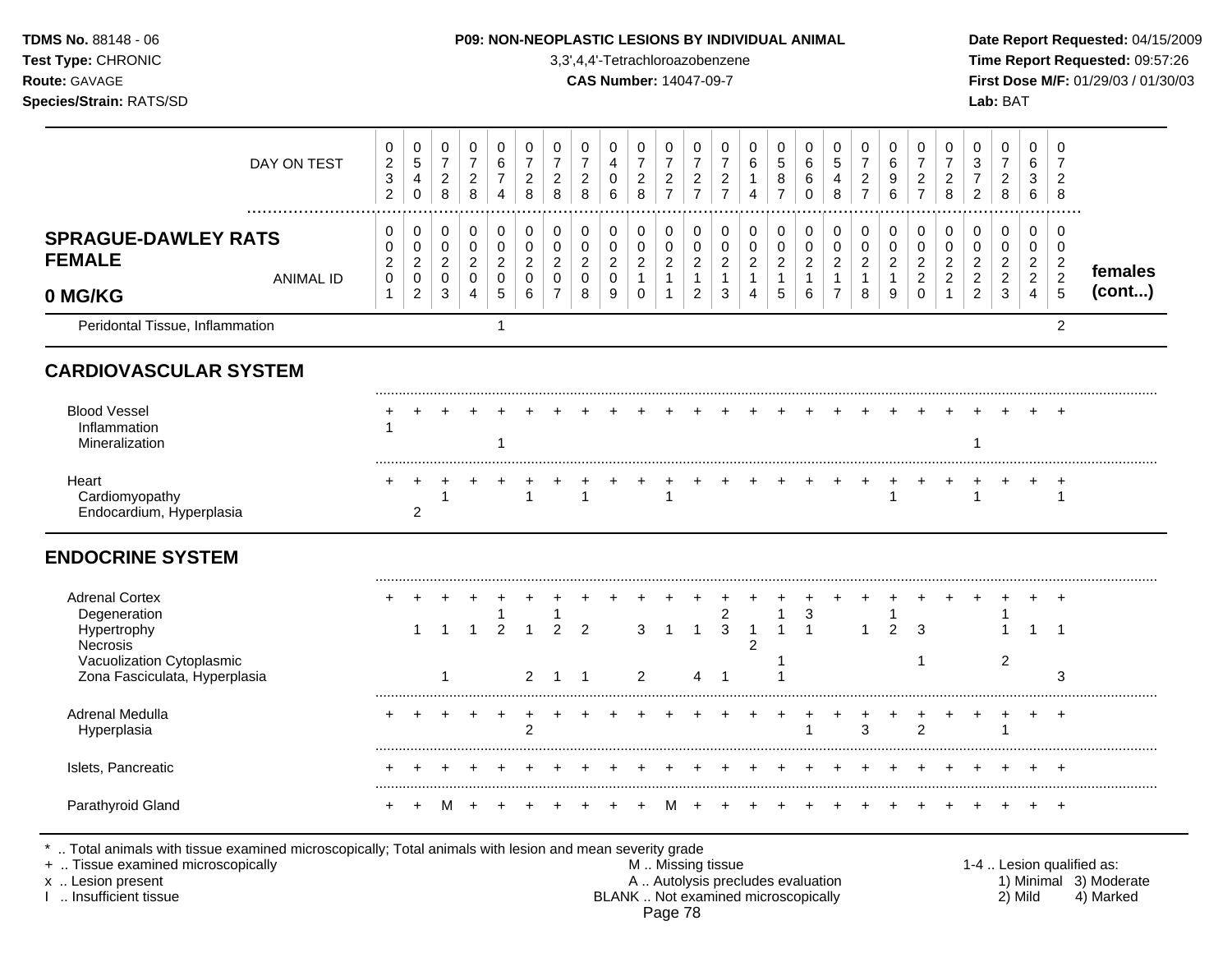# **TDMS No.** 88148 - 06 **P09: NON-NEOPLASTIC LESIONS BY INDIVIDUAL ANIMAL Date Report Requested:** 04/15/2009

**Test Type:** CHRONIC 3,3',4,4'-Tetrachloroazobenzene **Time Report Requested:** 09:57:26 **Route:** GAVAGE **CAS Number:** 14047-09-7 **First Dose M/F:** 01/29/03 / 01/30/03

|                                                                                                                                                                                            | DAY ON TEST<br>  | 0<br>$\overline{c}$<br>$\ensuremath{\mathsf{3}}$<br>$\overline{c}$ | 0<br>$\sqrt{5}$<br>$\overline{\mathbf{4}}$<br>$\mathbf 0$ | 0<br>$\overline{7}$<br>$\overline{c}$<br>$\,8\,$  | 0<br>$\boldsymbol{7}$<br>$\overline{2}$<br>$\,8\,$ | 0<br>$\,6\,$<br>7<br>$\overline{4}$           | 0<br>$\overline{7}$<br>$\overline{c}$<br>$\,8\,$  | 0<br>$\overline{7}$<br>$\overline{c}$<br>8        | 0<br>$\overline{7}$<br>$\overline{c}$<br>8        | 0<br>4<br>0<br>6                                  | 0<br>$\boldsymbol{7}$<br>$\boldsymbol{2}$<br>8 | 0<br>$\overline{7}$<br>$\boldsymbol{2}$<br>$\overline{7}$ | 0<br>$\overline{7}$<br>$\overline{c}$<br>$\overline{7}$                                       | 0<br>7<br>$\overline{c}$<br>$\overline{7}$ | 0<br>6<br>1<br>4                                   | 0<br>$\sqrt{5}$<br>$\,8\,$<br>$\overline{7}$       | 0<br>6<br>$\,6\,$<br>$\Omega$                      | 0<br>$\sqrt{5}$<br>4<br>8                          | 0<br>$\overline{7}$<br>$\overline{c}$<br>$\overline{7}$ | 0<br>6<br>9<br>$\,6\,$                             | 0<br>$\overline{7}$<br>$\overline{c}$<br>$\overline{7}$ | 0<br>$\overline{7}$<br>2<br>8                                  | 0<br>3<br>$\overline{7}$<br>$\overline{c}$       | 0<br>$\boldsymbol{7}$<br>$\overline{c}$<br>8 | 0<br>6<br>3<br>6                                               | 0<br>7<br>$\overline{\mathbf{c}}$<br>8               |                                                                  |
|--------------------------------------------------------------------------------------------------------------------------------------------------------------------------------------------|------------------|--------------------------------------------------------------------|-----------------------------------------------------------|---------------------------------------------------|----------------------------------------------------|-----------------------------------------------|---------------------------------------------------|---------------------------------------------------|---------------------------------------------------|---------------------------------------------------|------------------------------------------------|-----------------------------------------------------------|-----------------------------------------------------------------------------------------------|--------------------------------------------|----------------------------------------------------|----------------------------------------------------|----------------------------------------------------|----------------------------------------------------|---------------------------------------------------------|----------------------------------------------------|---------------------------------------------------------|----------------------------------------------------------------|--------------------------------------------------|----------------------------------------------|----------------------------------------------------------------|------------------------------------------------------|------------------------------------------------------------------|
| <b>SPRAGUE-DAWLEY RATS</b><br><b>FEMALE</b>                                                                                                                                                | <b>ANIMAL ID</b> | $\mathbf 0$<br>$\mathbf 0$<br>$\overline{\mathbf{c}}$<br>$\pmb{0}$ | 0<br>0<br>$\overline{c}$<br>$\mathsf{O}\xspace$           | 0<br>$\mathbf 0$<br>$\overline{2}$<br>$\mathbf 0$ | 0<br>0<br>$\overline{a}$<br>$\mathbf 0$            | 0<br>$\pmb{0}$<br>$\overline{c}$<br>$\pmb{0}$ | 0<br>$\mathbf 0$<br>$\overline{c}$<br>$\mathbf 0$ | 0<br>$\mathbf 0$<br>$\overline{2}$<br>$\mathbf 0$ | 0<br>$\mathbf 0$<br>$\overline{2}$<br>$\mathbf 0$ | 0<br>$\mathbf 0$<br>$\overline{c}$<br>$\mathbf 0$ | 0<br>0<br>$\overline{2}$<br>$\mathbf{1}$       | 0<br>$\mathbf 0$<br>$\sqrt{2}$<br>$\mathbf{1}$            | 0<br>$\mathbf 0$<br>$\overline{c}$<br>$\mathbf{1}$                                            | 0<br>0<br>$\overline{2}$<br>$\mathbf{1}$   | 0<br>$\mathbf 0$<br>$\overline{c}$<br>$\mathbf{1}$ | 0<br>$\mathbf 0$<br>$\overline{2}$<br>$\mathbf{1}$ | 0<br>$\mathbf 0$<br>$\overline{2}$<br>$\mathbf{1}$ | 0<br>$\mathbf 0$<br>$\overline{2}$<br>$\mathbf{1}$ | 0<br>$\pmb{0}$<br>$\overline{c}$<br>$\mathbf{1}$        | 0<br>$\mathbf 0$<br>$\overline{c}$<br>$\mathbf{1}$ | 0<br>$\mathbf 0$<br>$\overline{c}$<br>$\overline{2}$    | $\mathbf 0$<br>$\mathbf 0$<br>$\overline{2}$<br>$\overline{2}$ | 0<br>$\mathbf 0$<br>$\overline{c}$<br>$\sqrt{2}$ | 0<br>0<br>$\overline{2}$<br>$\overline{2}$   | $\mathbf 0$<br>$\mathbf 0$<br>$\overline{2}$<br>$\overline{2}$ | 0<br>$\mathbf 0$<br>$\overline{2}$<br>$\overline{2}$ | females                                                          |
| 0 MG/KG                                                                                                                                                                                    |                  | $\mathbf{1}$                                                       | $\overline{c}$                                            | 3                                                 | 4                                                  | 5                                             | 6                                                 | $\overline{7}$                                    | 8                                                 | 9                                                 | $\mathbf 0$                                    | $\mathbf{1}$                                              | $\overline{c}$                                                                                | 3                                          | 4                                                  | 5                                                  | 6                                                  | $\overline{7}$                                     | 8                                                       | 9                                                  | $\Omega$                                                |                                                                | $\overline{c}$                                   | $\mathbf{3}$                                 | $\overline{4}$                                                 | 5                                                    | (cont)                                                           |
| <b>Pituitary Gland</b><br><b>Necrosis</b><br>Pigmentation<br>Pars Distalis, Hyperplasia                                                                                                    |                  |                                                                    |                                                           |                                                   | $\mathbf 1$                                        | $\overline{2}$                                | $\overline{1}$                                    |                                                   |                                                   |                                                   | $\overline{2}$                                 |                                                           |                                                                                               |                                            | $\mathbf{1}$                                       |                                                    |                                                    |                                                    |                                                         |                                                    |                                                         |                                                                |                                                  | 3                                            |                                                                |                                                      |                                                                  |
| <b>Thyroid Gland</b><br>C-cell, Hyperplasia                                                                                                                                                |                  |                                                                    |                                                           |                                                   |                                                    |                                               |                                                   | 4                                                 | $\overline{1}$                                    |                                                   |                                                |                                                           |                                                                                               |                                            |                                                    | $\mathbf{1}$                                       | $\overline{1}$                                     |                                                    | $\overline{2}$                                          |                                                    |                                                         |                                                                | $\ddot{}$                                        | $\ddot{}$<br>$\overline{4}$                  | $+$                                                            | $^{+}$                                               |                                                                  |
| <b>GENERAL BODY SYSTEM</b><br><b>NONE</b>                                                                                                                                                  |                  |                                                                    |                                                           |                                                   |                                                    |                                               |                                                   |                                                   |                                                   |                                                   |                                                |                                                           |                                                                                               |                                            |                                                    |                                                    |                                                    |                                                    |                                                         |                                                    |                                                         |                                                                |                                                  |                                              |                                                                |                                                      |                                                                  |
| <b>GENITAL SYSTEM</b>                                                                                                                                                                      |                  |                                                                    |                                                           |                                                   |                                                    |                                               |                                                   |                                                   |                                                   |                                                   |                                                |                                                           |                                                                                               |                                            |                                                    |                                                    |                                                    |                                                    |                                                         |                                                    |                                                         |                                                                |                                                  |                                              |                                                                |                                                      |                                                                  |
| <b>Clitoral Gland</b><br>Cyst<br>Inflammation                                                                                                                                              |                  | +                                                                  | $\ddot{}$<br>$\overline{2}$                               |                                                   |                                                    |                                               |                                                   |                                                   |                                                   |                                                   |                                                |                                                           |                                                                                               |                                            |                                                    |                                                    |                                                    | $\overline{2}$                                     |                                                         | $\overline{2}$                                     |                                                         |                                                                |                                                  |                                              | $\div$                                                         | $+$                                                  |                                                                  |
| Ovary<br>Cyst                                                                                                                                                                              |                  |                                                                    |                                                           |                                                   |                                                    |                                               |                                                   |                                                   |                                                   |                                                   |                                                | $\overline{2}$                                            |                                                                                               |                                            |                                                    |                                                    |                                                    | $\overline{2}$                                     | 2                                                       | $\overline{2}$                                     |                                                         |                                                                |                                                  |                                              |                                                                | $\ddot{}$                                            |                                                                  |
| Oviduct<br>Fibrosis<br>Inflammation<br>Metaplasia, Squamous                                                                                                                                |                  |                                                                    |                                                           |                                                   |                                                    |                                               |                                                   |                                                   |                                                   |                                                   | $\ddot{}$<br>4<br>$\overline{4}$<br>3          |                                                           |                                                                                               |                                            |                                                    |                                                    |                                                    |                                                    |                                                         |                                                    |                                                         |                                                                |                                                  | ÷<br>3                                       |                                                                |                                                      |                                                                  |
| Uterus                                                                                                                                                                                     |                  |                                                                    |                                                           |                                                   |                                                    |                                               |                                                   |                                                   |                                                   |                                                   |                                                |                                                           |                                                                                               |                                            |                                                    |                                                    |                                                    |                                                    |                                                         |                                                    |                                                         |                                                                |                                                  | $\ddot{}$                                    | $^{+}$                                                         | $+$                                                  |                                                                  |
| Total animals with tissue examined microscopically; Total animals with lesion and mean severity grade<br>+  Tissue examined microscopically<br>x  Lesion present<br>I  Insufficient tissue |                  |                                                                    |                                                           |                                                   |                                                    |                                               |                                                   |                                                   |                                                   |                                                   |                                                |                                                           | M. Missing tissue<br>A  Autolysis precludes evaluation<br>BLANK  Not examined microscopically |                                            |                                                    |                                                    |                                                    |                                                    |                                                         |                                                    |                                                         |                                                                |                                                  |                                              | 2) Mild                                                        |                                                      | 1-4  Lesion qualified as:<br>1) Minimal 3) Moderate<br>4) Marked |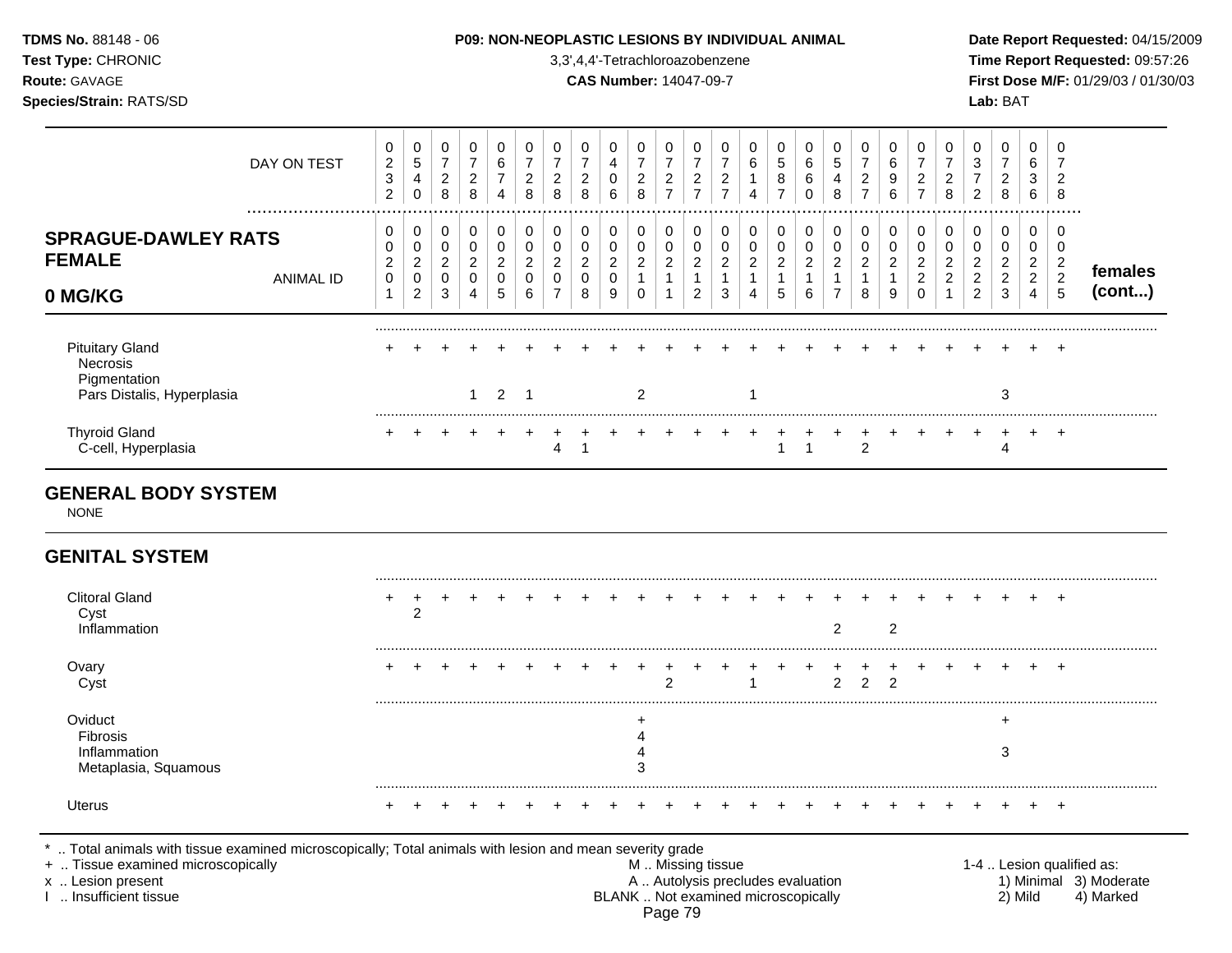| <b>TDMS No. 88148 - 06</b>     | <b>P09: NON-NEOPLASTIC LESIONS BY INDIVIDUAL ANIMAL</b> | Date Repo         |
|--------------------------------|---------------------------------------------------------|-------------------|
| <b>Test Type: CHRONIC</b>      | 3,3',4,4'-Tetrachloroazobenzene                         | Time Rep          |
| <b>Route: GAVAGE</b>           | <b>CAS Number: 14047-09-7</b>                           | <b>First Dose</b> |
| <b>Species/Strain: RATS/SD</b> |                                                         | Lab: BAT          |

### **TDMS No.** 88148 - 06 **P09: NON-NEOPLASTIC LESIONS BY INDIVIDUAL ANIMAL Date Report Requested:** 04/15/2009

**Test Type:** CHRONIC 3,3',4,4'-Tetrachloroazobenzene **Time Report Requested:** 09:57:26 **Route:** GAVAGE **CAS Number:** 14047-09-7 **First Dose M/F:** 01/29/03 / 01/30/03

| DAY ON TEST                                                                                                                    | 0<br>$\boldsymbol{2}$<br>$\ensuremath{\mathsf{3}}$<br>$\overline{2}$ | 0<br>$\,$ 5 $\,$<br>$\overline{\mathbf{4}}$<br>$\mathbf 0$      | $\pmb{0}$<br>$\overline{7}$<br>$\overline{c}$<br>8          | 0<br>$\overline{7}$<br>$\overline{2}$<br>8   | $\pmb{0}$<br>$\,6\,$<br>$\overline{7}$<br>4      | 0<br>$\overline{7}$<br>$\overline{2}$<br>8 | 0<br>$\overline{7}$<br>$\overline{c}$<br>8             | 0<br>$\overline{7}$<br>$\overline{c}$<br>8   | 0<br>$\overline{\mathbf{4}}$<br>$\pmb{0}$<br>6       | 0<br>$\overline{7}$<br>$\overline{c}$<br>8              | 0<br>$\overline{7}$<br>$\overline{c}$<br>$\overline{7}$    | 0<br>$\boldsymbol{7}$<br>$\overline{c}$<br>$\overline{7}$      | 0<br>$\overline{7}$<br>$\overline{2}$<br>$\overline{7}$ | 0<br>$\,6$<br>4                                              | 0<br>$\,$ 5 $\,$<br>8<br>$\overline{7}$           | 0<br>$\,6\,$<br>6<br>$\Omega$                         | 0<br>$\sqrt{5}$<br>$\overline{\mathbf{4}}$<br>8                    | 0<br>$\overline{7}$<br>$\overline{c}$<br>$\overline{7}$ | 0<br>$\,6$<br>9<br>6                                  | 0<br>$\overline{7}$<br>$\overline{2}$<br>$\overline{7}$  | 0<br>$\overline{7}$<br>$\overline{c}$<br>8                           | 0<br>$\mathbf{3}$<br>$\overline{7}$<br>$\overline{2}$                      | 0<br>$\overline{7}$<br>$\overline{c}$<br>8                 | 0<br>$\,6\,$<br>3<br>6                                       | 0<br>$\overline{7}$<br>$\overline{c}$<br>8                                         |                   |
|--------------------------------------------------------------------------------------------------------------------------------|----------------------------------------------------------------------|-----------------------------------------------------------------|-------------------------------------------------------------|----------------------------------------------|--------------------------------------------------|--------------------------------------------|--------------------------------------------------------|----------------------------------------------|------------------------------------------------------|---------------------------------------------------------|------------------------------------------------------------|----------------------------------------------------------------|---------------------------------------------------------|--------------------------------------------------------------|---------------------------------------------------|-------------------------------------------------------|--------------------------------------------------------------------|---------------------------------------------------------|-------------------------------------------------------|----------------------------------------------------------|----------------------------------------------------------------------|----------------------------------------------------------------------------|------------------------------------------------------------|--------------------------------------------------------------|------------------------------------------------------------------------------------|-------------------|
| <b>SPRAGUE-DAWLEY RATS</b><br><b>FEMALE</b><br><b>ANIMAL ID</b><br>0 MG/KG                                                     | 0<br>0<br>$\overline{c}$<br>$\pmb{0}$<br>$\mathbf{1}$                | 0<br>$\pmb{0}$<br>$\overline{a}$<br>$\pmb{0}$<br>$\overline{a}$ | 0<br>$\boldsymbol{0}$<br>$\overline{c}$<br>$\mathsf 0$<br>3 | 0<br>0<br>$\overline{2}$<br>$\mathbf 0$<br>4 | 0<br>$\pmb{0}$<br>$\sqrt{2}$<br>$\mathbf 0$<br>5 | 0<br>0<br>$\overline{2}$<br>$\Omega$<br>6  | 0<br>0<br>$\overline{c}$<br>$\Omega$<br>$\overline{7}$ | 0<br>0<br>$\overline{c}$<br>$\mathbf 0$<br>8 | 0<br>$\pmb{0}$<br>$\overline{c}$<br>$\mathbf 0$<br>9 | 0<br>0<br>$\overline{c}$<br>$\mathbf{1}$<br>$\mathbf 0$ | 0<br>0<br>$\boldsymbol{2}$<br>$\mathbf{1}$<br>$\mathbf{1}$ | 0<br>$\pmb{0}$<br>$\sqrt{2}$<br>$\mathbf{1}$<br>$\overline{2}$ | 0<br>0<br>$\overline{2}$<br>$\mathbf{1}$<br>3           | 0<br>0<br>$\boldsymbol{2}$<br>$\mathbf{1}$<br>$\overline{4}$ | 0<br>$\pmb{0}$<br>$\sqrt{2}$<br>$\mathbf{1}$<br>5 | 0<br>$\pmb{0}$<br>$\overline{a}$<br>$\mathbf{1}$<br>6 | 0<br>$\pmb{0}$<br>$\overline{2}$<br>$\mathbf{1}$<br>$\overline{7}$ | 0<br>$\mathbf 0$<br>$\sqrt{2}$<br>$\mathbf{1}$<br>8     | 0<br>$\pmb{0}$<br>$\overline{c}$<br>$\mathbf{1}$<br>9 | 0<br>0<br>$\overline{c}$<br>$\boldsymbol{2}$<br>$\Omega$ | 0<br>$\mathbf 0$<br>$\overline{c}$<br>$\overline{c}$<br>$\mathbf{1}$ | 0<br>$\mathbf 0$<br>$\boldsymbol{2}$<br>$\boldsymbol{2}$<br>$\overline{c}$ | 0<br>0<br>$\overline{c}$<br>$\overline{2}$<br>$\mathbf{3}$ | 0<br>0<br>$\overline{c}$<br>$\overline{2}$<br>$\overline{4}$ | $\mathbf 0$<br>$\mathbf 0$<br>$\overline{c}$<br>$\boldsymbol{2}$<br>$\overline{5}$ | females<br>(cont) |
| Inflammation<br>Endometrium, Hyperplasia, Adenomatous<br>Endometrium, Hyperplasia, Cystic<br>Endometrium, Metaplasia, Squamous |                                                                      |                                                                 |                                                             |                                              |                                                  | X                                          | X<br>$\mathbf{1}$                                      | $\mathcal{P}$                                | $\overline{1}$                                       | X X X X<br>$\overline{1}$                               | $\overline{2}$                                             |                                                                | X                                                       | Χ<br>$\overline{1}$                                          |                                                   |                                                       |                                                                    | 3<br>X<br>3                                             |                                                       |                                                          | 3                                                                    |                                                                            | $\overline{2}$<br>3                                        | 3                                                            | 4<br>3                                                                             |                   |
| Vagina<br>Epithelium, Atypia Cellular<br>Epithelium, Hyperplasia                                                               |                                                                      |                                                                 |                                                             |                                              |                                                  |                                            |                                                        |                                              |                                                      |                                                         |                                                            |                                                                |                                                         |                                                              |                                                   |                                                       |                                                                    |                                                         |                                                       |                                                          |                                                                      |                                                                            | $\ddot{}$<br>$\overline{2}$                                |                                                              |                                                                                    |                   |
| <b>HEMATOPOIETIC SYSTEM</b>                                                                                                    |                                                                      |                                                                 |                                                             |                                              |                                                  |                                            |                                                        |                                              |                                                      |                                                         |                                                            |                                                                |                                                         |                                                              |                                                   |                                                       |                                                                    |                                                         |                                                       |                                                          |                                                                      |                                                                            |                                                            |                                                              |                                                                                    |                   |
| <b>Bone Marrow</b><br>Hyperplasia                                                                                              | $\mathfrak{p}$                                                       | 3                                                               |                                                             |                                              |                                                  |                                            |                                                        | $\overline{2}$                               |                                                      | $\lambda$                                               |                                                            |                                                                | 3                                                       |                                                              |                                                   |                                                       | 3                                                                  | $\Delta$                                                |                                                       | Λ                                                        |                                                                      |                                                                            | $\mathcal{P}$                                              | 3                                                            | $\overline{+}$                                                                     |                   |
| Lymph Node                                                                                                                     |                                                                      |                                                                 |                                                             |                                              |                                                  |                                            |                                                        |                                              |                                                      |                                                         |                                                            |                                                                |                                                         |                                                              |                                                   |                                                       |                                                                    |                                                         |                                                       |                                                          |                                                                      |                                                                            |                                                            |                                                              |                                                                                    |                   |
| Lymph Node, Mandibular<br>Infiltration Cellular, Plasma Cell                                                                   |                                                                      |                                                                 |                                                             |                                              | $\ddot{}$<br>3                                   |                                            |                                                        |                                              |                                                      |                                                         |                                                            |                                                                |                                                         |                                                              |                                                   |                                                       |                                                                    |                                                         | $\ddot{}$                                             |                                                          |                                                                      |                                                                            |                                                            |                                                              | $^{+}$                                                                             |                   |
| Lymph Node, Mesenteric<br>Pigmentation                                                                                         |                                                                      |                                                                 |                                                             |                                              |                                                  |                                            |                                                        |                                              |                                                      |                                                         |                                                            |                                                                |                                                         |                                                              |                                                   |                                                       |                                                                    |                                                         |                                                       |                                                          |                                                                      |                                                                            |                                                            |                                                              | $\ddot{}$                                                                          |                   |
| Spleen<br>Accessory Spleen<br>Hematopoietic Cell Proliferation<br>Pigmentation<br>Lymphoid Follicle, Atrophy                   |                                                                      | 2                                                               |                                                             | 1                                            | 3                                                |                                            |                                                        | 2<br>$\overline{1}$                          |                                                      | 4                                                       | 1                                                          | 2<br>$\overline{1}$                                            | 2                                                       |                                                              | 3<br>$\overline{1}$                               | 2<br>$\mathbf{1}$                                     | $\overline{2}$<br>$\overline{1}$                                   |                                                         |                                                       | 3                                                        | 2<br>2                                                               | 4                                                                          | $\overline{c}$<br>1                                        | $\ddot{}$<br>Χ<br>$\overline{ }$                             | $\overline{+}$<br>$\overline{2}$<br>$\overline{1}$                                 |                   |

\* .. Total animals with tissue examined microscopically; Total animals with lesion and mean severity grade

+ .. Tissue examined microscopically M .. Missing tissue 1-4 .. Lesion qualified as:

- x .. Lesion present **A .. Autolysis precludes evaluation** A .. Autolysis precludes evaluation 1) Minimal 3) Moderate I .. Insufficient tissue BLANK .. Not examined microscopically 2) Mild 4) Marked Page 80
-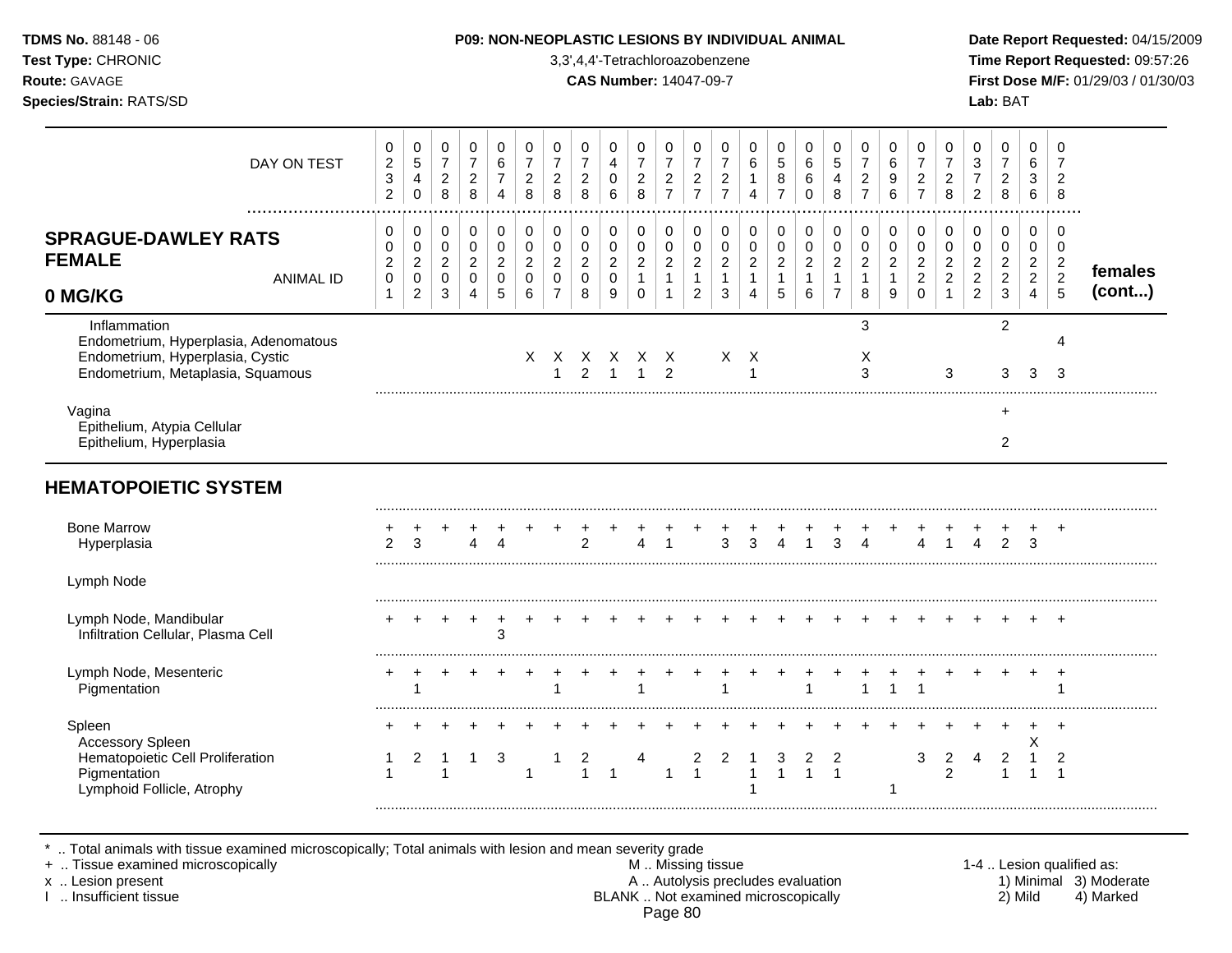# **TDMS No.** 88148 - 06 **P09: NON-NEOPLASTIC LESIONS BY INDIVIDUAL ANIMAL Date Report Requested:** 04/15/2009

**Test Type:** CHRONIC 3,3',4,4'-Tetrachloroazobenzene **Time Report Requested:** 09:57:26 **Route:** GAVAGE **CAS Number:** 14047-09-7 **First Dose M/F:** 01/29/03 / 01/30/03

| DAY ON TEST<br>                                                                                                                                                                               | 0<br>$\overline{c}$<br>$\sqrt{3}$<br>$\overline{2}$     | $\pmb{0}$<br>$\,$ 5 $\,$<br>$\overline{\mathbf{4}}$<br>$\mathbf 0$        | 0<br>$\boldsymbol{7}$<br>$\sqrt{2}$<br>$\,8\,$                          | 0<br>$\overline{7}$<br>$\overline{c}$<br>8                          | $\pmb{0}$<br>6<br>$\overline{7}$<br>$\overline{4}$   | 0<br>$\overline{7}$<br>$\overline{c}$<br>8                | 0<br>$\boldsymbol{7}$<br>$\overline{2}$<br>8                                | 0<br>$\overline{7}$<br>$\sqrt{2}$<br>8                                 | 0<br>$\overline{4}$<br>$\pmb{0}$<br>6                       | 0<br>$\boldsymbol{7}$<br>$\sqrt{2}$<br>8                          | 0<br>$\boldsymbol{7}$<br>$\frac{2}{7}$                               | 0<br>$\overline{7}$<br>$\overline{c}$<br>$\overline{7}$                                       | 0<br>$\overline{7}$<br>$\boldsymbol{2}$<br>$\overline{7}$ | $\mathbf 0$<br>$\,6\,$<br>$\mathbf{1}$<br>$\overline{4}$                   | 0<br>$\,$ 5 $\,$<br>$\bf 8$<br>$\overline{7}$           | 0<br>$\,6\,$<br>$\,6\,$<br>$\mathbf 0$                | 0<br>$\sqrt{5}$<br>4<br>8                                        | 0<br>$\overline{7}$<br>$\overline{a}$<br>$\overline{7}$ | 0<br>6<br>9<br>$6\phantom{a}$                                        | $\mathbf 0$<br>$\overline{7}$<br>$\sqrt{2}$<br>$\overline{7}$              | 0<br>$\overline{7}$<br>$\overline{c}$<br>8                                       | 0<br>$\ensuremath{\mathsf{3}}$<br>$\boldsymbol{7}$<br>$\overline{2}$ | 0<br>$\overline{7}$<br>$\overline{2}$<br>8                | 0<br>$\,6\,$<br>3<br>6                                                 | 0<br>$\overline{7}$<br>$\boldsymbol{2}$<br>8                                     |                                                                  |
|-----------------------------------------------------------------------------------------------------------------------------------------------------------------------------------------------|---------------------------------------------------------|---------------------------------------------------------------------------|-------------------------------------------------------------------------|---------------------------------------------------------------------|------------------------------------------------------|-----------------------------------------------------------|-----------------------------------------------------------------------------|------------------------------------------------------------------------|-------------------------------------------------------------|-------------------------------------------------------------------|----------------------------------------------------------------------|-----------------------------------------------------------------------------------------------|-----------------------------------------------------------|----------------------------------------------------------------------------|---------------------------------------------------------|-------------------------------------------------------|------------------------------------------------------------------|---------------------------------------------------------|----------------------------------------------------------------------|----------------------------------------------------------------------------|----------------------------------------------------------------------------------|----------------------------------------------------------------------|-----------------------------------------------------------|------------------------------------------------------------------------|----------------------------------------------------------------------------------|------------------------------------------------------------------|
| <b>SPRAGUE-DAWLEY RATS</b><br><b>FEMALE</b><br><b>ANIMAL ID</b><br>0 MG/KG                                                                                                                    | 0<br>0<br>$\overline{c}$<br>$\mathbf 0$<br>$\mathbf{1}$ | $\pmb{0}$<br>$\pmb{0}$<br>$\boldsymbol{2}$<br>$\pmb{0}$<br>$\overline{c}$ | $\pmb{0}$<br>$\mathbf 0$<br>$\overline{2}$<br>$\mathbf 0$<br>$\sqrt{3}$ | 0<br>$\mathbf 0$<br>$\overline{c}$<br>$\mathbf 0$<br>$\overline{4}$ | 0<br>$\pmb{0}$<br>$\overline{c}$<br>$\mathbf 0$<br>5 | $\pmb{0}$<br>$\pmb{0}$<br>$\overline{2}$<br>$\Omega$<br>6 | $\mathbf 0$<br>$\pmb{0}$<br>$\overline{2}$<br>$\mathbf 0$<br>$\overline{7}$ | $\mathbf 0$<br>$\mathbf 0$<br>$\overline{c}$<br>$\mathbf 0$<br>$\,8\,$ | 0<br>0<br>$\overline{2}$<br>$\mathbf 0$<br>$\boldsymbol{9}$ | 0<br>$\mathbf 0$<br>$\overline{2}$<br>$\mathbf{1}$<br>$\mathbf 0$ | 0<br>$\mathbf 0$<br>$\boldsymbol{2}$<br>$\mathbf{1}$<br>$\mathbf{1}$ | 0<br>$\mathbf 0$<br>$\overline{2}$<br>$\mathbf{1}$<br>$\overline{c}$                          | 0<br>0<br>$\overline{2}$<br>$\mathbf{1}$<br>3             | $\pmb{0}$<br>$\mathbf 0$<br>$\sqrt{2}$<br>$\overline{1}$<br>$\overline{4}$ | 0<br>$\mathbf 0$<br>$\overline{2}$<br>$\mathbf{1}$<br>5 | $\pmb{0}$<br>0<br>$\overline{2}$<br>$\mathbf{1}$<br>6 | 0<br>$\mathbf 0$<br>$\sqrt{2}$<br>$\mathbf{1}$<br>$\overline{7}$ | 0<br>$\pmb{0}$<br>$\overline{2}$<br>$\mathbf{1}$<br>8   | 0<br>$\pmb{0}$<br>$\overline{2}$<br>$\mathbf{1}$<br>$\boldsymbol{9}$ | $\mathbf 0$<br>$\mathbf 0$<br>$\overline{2}$<br>$\overline{c}$<br>$\Omega$ | $\mathbf 0$<br>$\mathbf 0$<br>$\boldsymbol{2}$<br>$\overline{2}$<br>$\mathbf{1}$ | 0<br>0<br>$\overline{c}$<br>$\sqrt{2}$<br>$\overline{2}$             | 0<br>$\mathbf 0$<br>$\overline{2}$<br>$\overline{c}$<br>3 | $\mathbf 0$<br>0<br>$\overline{2}$<br>$\overline{2}$<br>$\overline{4}$ | $\mathbf 0$<br>$\mathbf 0$<br>$\overline{c}$<br>$\overline{c}$<br>$\overline{5}$ | females<br>(cont)                                                |
| Thymus<br>Atrophy<br>Hyperplasia, Lymphoid                                                                                                                                                    | $+$                                                     | $\ddot{}$                                                                 | $\ddot{}$<br>$\mathbf{1}$                                               | 3                                                                   | $\,$<br>3                                            | $\overline{2}$                                            | 3                                                                           | $\overline{2}$                                                         | 3                                                           | 3                                                                 | $\Delta$                                                             | 3                                                                                             | 3                                                         | $\overline{A}$                                                             | 3                                                       | 3                                                     | 3                                                                | 3                                                       | 3                                                                    | 3                                                                          | 3                                                                                | +<br>3                                                               | 3                                                         | 3                                                                      | $\ddot{}$<br>2                                                                   |                                                                  |
| <b>INTEGUMENTARY SYSTEM</b>                                                                                                                                                                   |                                                         |                                                                           |                                                                         |                                                                     |                                                      |                                                           |                                                                             |                                                                        |                                                             |                                                                   |                                                                      |                                                                                               |                                                           |                                                                            |                                                         |                                                       |                                                                  |                                                         |                                                                      |                                                                            |                                                                                  |                                                                      |                                                           |                                                                        |                                                                                  |                                                                  |
| Mammary Gland<br>Galactocele<br>Hyperplasia                                                                                                                                                   |                                                         | $\overline{2}$                                                            |                                                                         |                                                                     | 2                                                    |                                                           |                                                                             |                                                                        |                                                             | 2                                                                 |                                                                      |                                                                                               |                                                           |                                                                            |                                                         |                                                       |                                                                  |                                                         |                                                                      |                                                                            |                                                                                  |                                                                      |                                                           | $\ddot{}$<br>4                                                         | $\div$                                                                           |                                                                  |
| Skin                                                                                                                                                                                          |                                                         |                                                                           |                                                                         |                                                                     |                                                      |                                                           |                                                                             |                                                                        |                                                             |                                                                   |                                                                      |                                                                                               |                                                           |                                                                            |                                                         |                                                       |                                                                  |                                                         |                                                                      |                                                                            |                                                                                  |                                                                      |                                                           |                                                                        | $\div$                                                                           |                                                                  |
| <b>MUSCULOSKELETAL SYSTEM</b>                                                                                                                                                                 |                                                         |                                                                           |                                                                         |                                                                     |                                                      |                                                           |                                                                             |                                                                        |                                                             |                                                                   |                                                                      |                                                                                               |                                                           |                                                                            |                                                         |                                                       |                                                                  |                                                         |                                                                      |                                                                            |                                                                                  |                                                                      |                                                           |                                                                        |                                                                                  |                                                                  |
| <b>Bone</b>                                                                                                                                                                                   |                                                         |                                                                           |                                                                         |                                                                     |                                                      |                                                           |                                                                             |                                                                        |                                                             |                                                                   |                                                                      |                                                                                               |                                                           |                                                                            |                                                         |                                                       |                                                                  |                                                         |                                                                      |                                                                            |                                                                                  |                                                                      |                                                           | ÷                                                                      |                                                                                  |                                                                  |
| <b>Skeletal Muscle</b>                                                                                                                                                                        |                                                         |                                                                           |                                                                         |                                                                     |                                                      |                                                           |                                                                             |                                                                        | $\ddot{}$                                                   |                                                                   |                                                                      |                                                                                               |                                                           |                                                                            |                                                         |                                                       |                                                                  |                                                         |                                                                      |                                                                            |                                                                                  |                                                                      |                                                           |                                                                        |                                                                                  |                                                                  |
| <b>NERVOUS SYSTEM</b>                                                                                                                                                                         |                                                         |                                                                           |                                                                         |                                                                     |                                                      |                                                           |                                                                             |                                                                        |                                                             |                                                                   |                                                                      |                                                                                               |                                                           |                                                                            |                                                         |                                                       |                                                                  |                                                         |                                                                      |                                                                            |                                                                                  |                                                                      |                                                           |                                                                        |                                                                                  |                                                                  |
| <b>Brain</b>                                                                                                                                                                                  |                                                         |                                                                           |                                                                         |                                                                     |                                                      |                                                           |                                                                             |                                                                        |                                                             |                                                                   |                                                                      |                                                                                               |                                                           |                                                                            |                                                         |                                                       |                                                                  |                                                         |                                                                      |                                                                            |                                                                                  |                                                                      |                                                           |                                                                        | $\ddot{}$                                                                        |                                                                  |
| <b>Peripheral Nerve</b>                                                                                                                                                                       |                                                         |                                                                           |                                                                         |                                                                     |                                                      |                                                           |                                                                             |                                                                        |                                                             |                                                                   |                                                                      |                                                                                               |                                                           |                                                                            |                                                         |                                                       |                                                                  |                                                         |                                                                      |                                                                            |                                                                                  |                                                                      |                                                           |                                                                        |                                                                                  |                                                                  |
| Spinal Cord                                                                                                                                                                                   |                                                         |                                                                           |                                                                         |                                                                     |                                                      |                                                           |                                                                             |                                                                        |                                                             |                                                                   |                                                                      |                                                                                               |                                                           |                                                                            |                                                         | +                                                     |                                                                  |                                                         |                                                                      |                                                                            |                                                                                  |                                                                      |                                                           |                                                                        |                                                                                  |                                                                  |
| *  Total animals with tissue examined microscopically; Total animals with lesion and mean severity grade<br>+  Tissue examined microscopically<br>x  Lesion present<br>1  Insufficient tissue |                                                         |                                                                           |                                                                         |                                                                     |                                                      |                                                           |                                                                             |                                                                        |                                                             |                                                                   | Page 81                                                              | M  Missing tissue<br>A  Autolysis precludes evaluation<br>BLANK  Not examined microscopically |                                                           |                                                                            |                                                         |                                                       |                                                                  |                                                         |                                                                      |                                                                            |                                                                                  |                                                                      | 2) Mild                                                   |                                                                        |                                                                                  | 1-4  Lesion qualified as:<br>1) Minimal 3) Moderate<br>4) Marked |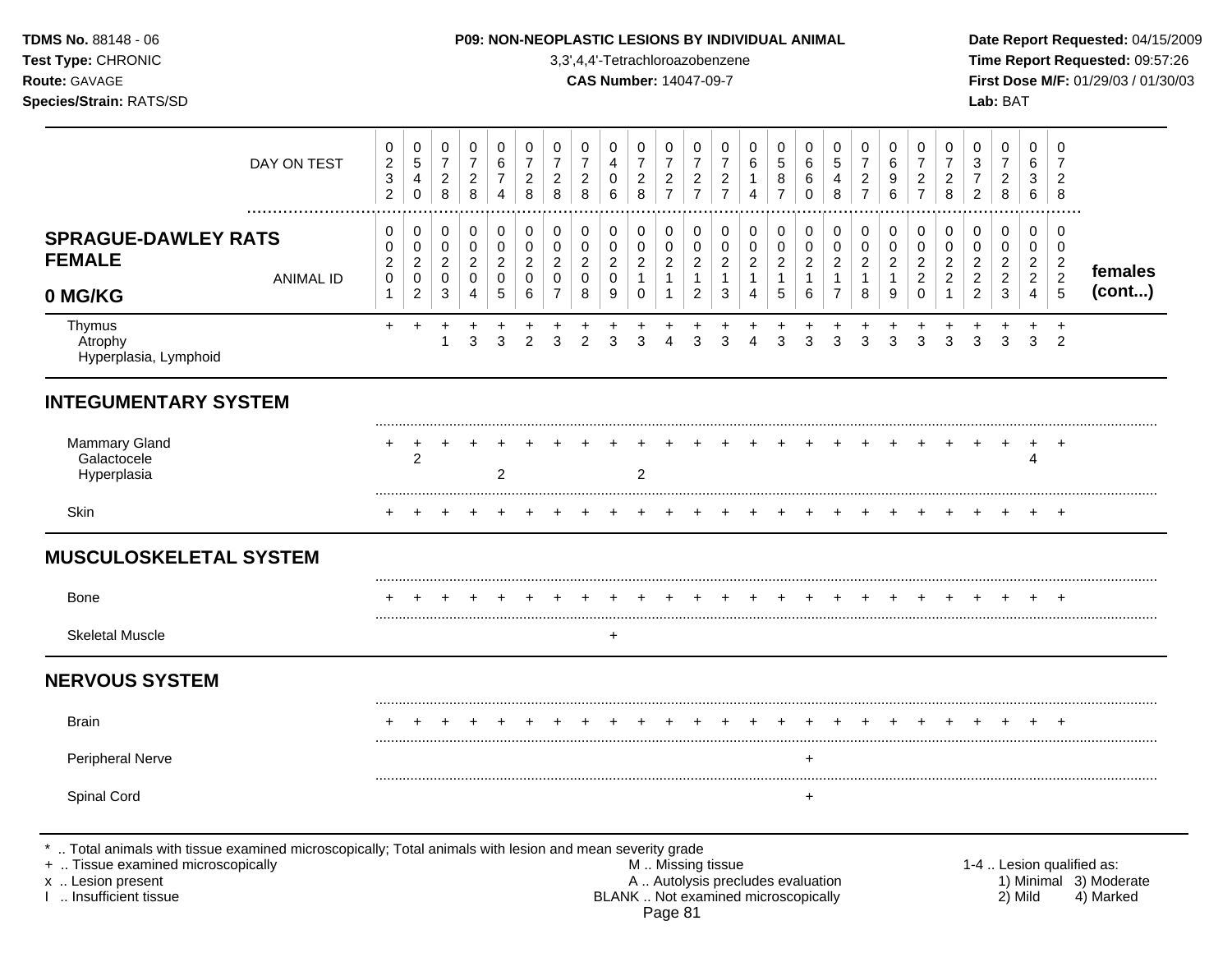#### **TDMS No.** 88148 - 06 **P09: NON-NEOPLASTIC LESIONS BY INDIVIDUAL ANIMAL Date Report Requested:** 04/15/2009

**Test Type:** CHRONIC 3,3',4,4'-Tetrachloroazobenzene **Time Report Requested:** 09:57:26 **Route:** GAVAGE **CAS Number:** 14047-09-7 **First Dose M/F:** 01/29/03 / 01/30/03

| DAY ON TEST                                                         | 2<br>$\sim$<br>J<br>2 | 0<br>5<br>4<br>0                                         | 0<br>_<br>8                     | υ<br>$\epsilon$<br>8       | 6<br>4        | 8 | υ<br>8             | ٠<br>c<br>8 | 0<br>4<br>0<br>6                  | 0<br>-<br>ົ<br>∼<br>8        | ◡<br><u>_</u> |   | U<br>6<br>4                       | ັບ<br>8<br>$\overline{ }$ | 0<br>6<br>6<br>0             | 0<br>G<br>4<br>8                  | 2      | 0<br>6<br>9<br>6 | _      | v<br>-<br><u>.</u><br>8                  | υ<br>ີ<br>J                | 0<br>-<br>ົ<br>▵<br>8           | $\cup$<br>6<br>3<br>6                                   | - ს<br>-8  |                   |
|---------------------------------------------------------------------|-----------------------|----------------------------------------------------------|---------------------------------|----------------------------|---------------|---|--------------------|-------------|-----------------------------------|------------------------------|---------------|---|-----------------------------------|---------------------------|------------------------------|-----------------------------------|--------|------------------|--------|------------------------------------------|----------------------------|---------------------------------|---------------------------------------------------------|------------|-------------------|
| <b>SPRAGUE-DAWLEY RATS</b><br><b>FEMALE</b><br>ANIMAL ID<br>0 MG/KG |                       | $\mathbf{0}$<br>0<br>റ<br><u>_</u><br>0<br>റ<br><u>.</u> | 0<br>0<br>ົ<br>_<br>0<br>ີ<br>ັ | u<br>u<br>ົ<br>▵<br>u<br>4 | ີ<br><u>5</u> | 6 | ⌒<br><u>_</u><br>u | ົ<br>8      | 0<br>0<br>ີ<br><u>.</u><br>0<br>9 | 0<br>U<br>ົ<br><u>_</u><br>0 | <u>_</u>      | ີ | u<br>C<br>u<br>ົ<br><u>_</u><br>4 | $\mathcal{P}$<br>$\sim$   | 0<br>0<br>ົ<br><u>.</u><br>6 | 0<br>0<br>$\sim$<br><u>_</u><br>- | _<br>8 | 0<br>0<br>റ<br>9 | $\sim$ | ∩<br>ົ<br><u>_</u><br>$\sim$<br><u>_</u> | u<br>ີ<br>$\sim$<br>ົ<br>_ | 0<br>0<br>റ<br>_<br>ົ<br>_<br>3 | 0<br>U<br>$\sim$<br><u>_</u><br>$\sim$<br><u>.</u><br>4 | $\epsilon$ | temales<br>(cont) |

# **RESPIRATORY SYSTEM**

| Lung<br>Congestion                                                                                 |  |               |   |  |  |               |               |   | 3 |  |   |               |  |   |   |  |
|----------------------------------------------------------------------------------------------------|--|---------------|---|--|--|---------------|---------------|---|---|--|---|---------------|--|---|---|--|
| Inflammation, Suppurative<br>Inflammation, Chronic Active<br>Metaplasia, Cartilagenous<br>Necrosis |  |               | 2 |  |  |               |               |   |   |  |   |               |  |   |   |  |
| Pigmentation<br>Alveolar Epithelium, Hyperplasia<br>Alveolar Epithelium, Metaplasia,               |  |               |   |  |  |               |               |   |   |  | 3 |               |  |   |   |  |
| Squamous<br>Alveolus, Infiltration Cellular, Histiocyte                                            |  | $\mathcal{P}$ |   |  |  | $\mathcal{P}$ | $\mathcal{P}$ | 2 |   |  | з | $\mathcal{P}$ |  | 2 | 2 |  |
| Nose                                                                                               |  |               |   |  |  |               |               |   |   |  |   |               |  |   |   |  |
| Trachea                                                                                            |  |               |   |  |  |               |               |   |   |  |   |               |  |   |   |  |
| <b>SPECIAL SENSES SYSTEM</b>                                                                       |  |               |   |  |  |               |               |   |   |  |   |               |  |   |   |  |
| Eye<br>Cornea, Inflammation<br>Retina, Degeneration                                                |  |               |   |  |  |               |               |   |   |  |   |               |  |   |   |  |
| Harderian Gland                                                                                    |  |               |   |  |  |               |               |   |   |  |   |               |  |   |   |  |

\* .. Total animals with tissue examined microscopically; Total animals with lesion and mean severity grade<br>+ .. Tissue examined microscopically

+ .. Tissue examined microscopically  $M$ .. Missing tissue 1-4 .. Lesion qualified as: x .. Lesion present **A .. Autolysis precludes evaluation** A .. Autolysis precludes evaluation 1) Minimal 3) Moderate I .. Insufficient tissue BLANK .. Not examined microscopically 2) Mild 4) Marked Page 82

.........................................................................................................................................................................................................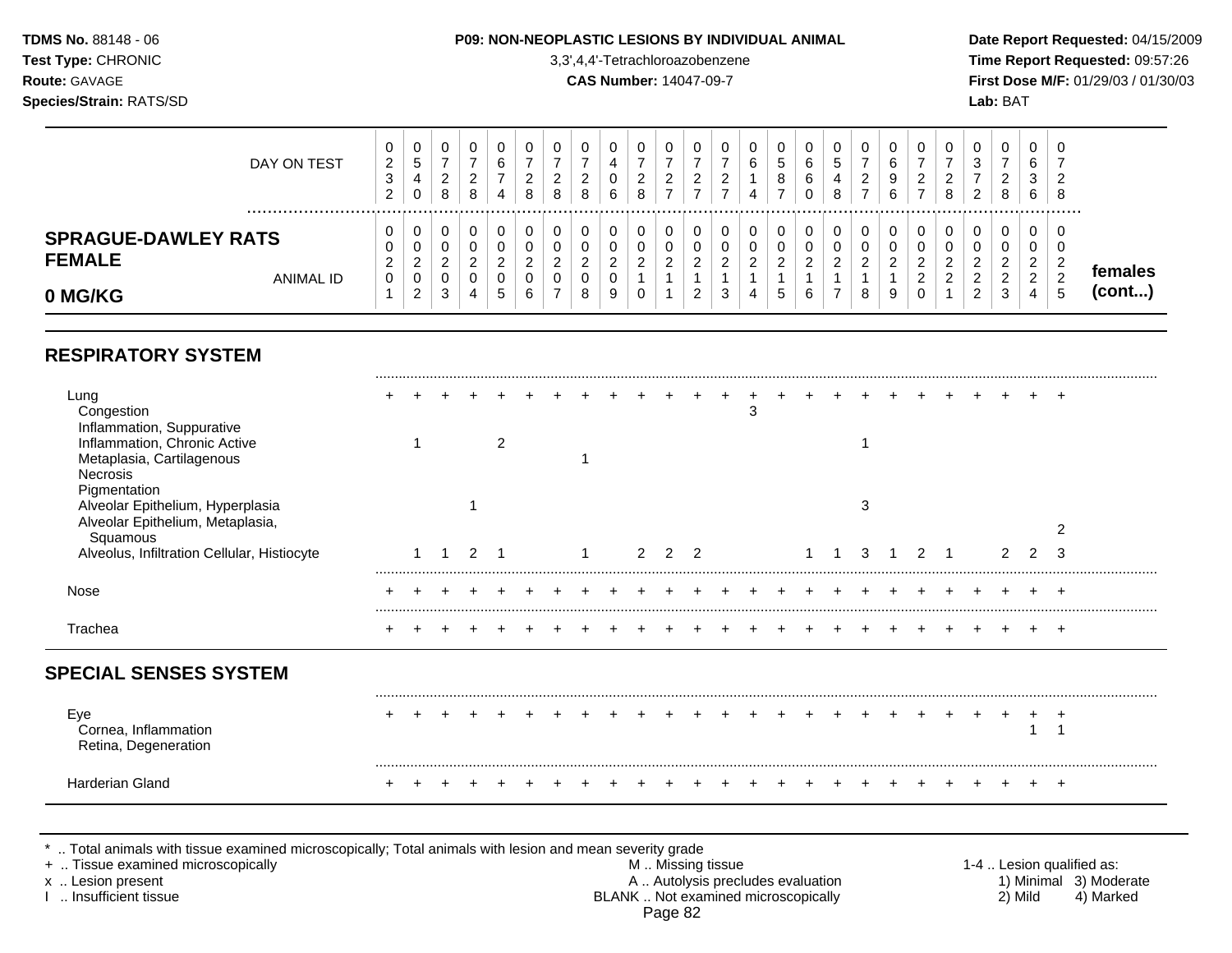#### **TDMS No.** 88148 - 06 **P09: NON-NEOPLASTIC LESIONS BY INDIVIDUAL ANIMAL Date Report Requested:** 04/15/2009

**Test Type:** CHRONIC 3,3',4,4'-Tetrachloroazobenzene **Time Report Requested:** 09:57:26 **Route:** GAVAGE **CAS Number:** 14047-09-7 **First Dose M/F:** 01/29/03 / 01/30/03

| DAY ON TEST<br>                                                                                                                                                 | 0<br>$\boldsymbol{2}$<br>$\ensuremath{\mathsf{3}}$<br>$\overline{c}$ | $\,0\,$<br>$\sqrt{5}$<br>4<br>0                                    | 0<br>$\overline{7}$<br>$\overline{2}$<br>8           | 0<br>$\overline{\mathbf{7}}$<br>$\boldsymbol{2}$<br>8 | 0<br>$\,6\,$<br>$\overline{7}$<br>4          | 0<br>2<br>8             | 0<br>$\overline{c}$<br>8                                 | 0<br>$\overline{7}$<br>$\overline{c}$<br>8 | 0<br>$\overline{4}$<br>0<br>6                  | 0<br>$\overline{7}$<br>$\overline{c}$<br>8 | 0<br>$\overline{7}$<br>$\overline{c}$<br>$\overline{7}$ | 0<br>$\overline{7}$<br>$\overline{c}$<br>$\overline{7}$ | 0<br>$\overline{7}$<br>$\overline{c}$ | 0<br>6<br>4         | 0<br>$\sqrt{5}$<br>8<br>$\overline{7}$ | 0<br>$\,6$<br>$\,6$<br>0        | 0<br>$\sqrt{5}$<br>4<br>8 | 0<br>$\overline{7}$<br>$\overline{2}$<br>$\overline{7}$ | 0<br>6<br>9<br>6              | 0<br>$\overline{7}$      | 0<br>2<br>8              | 0<br>3<br>2                                             | 0<br>$\overline{7}$<br>$\overline{c}$<br>8 | 0<br>6<br>3<br>6             | 8                       |                         |
|-----------------------------------------------------------------------------------------------------------------------------------------------------------------|----------------------------------------------------------------------|--------------------------------------------------------------------|------------------------------------------------------|-------------------------------------------------------|----------------------------------------------|-------------------------|----------------------------------------------------------|--------------------------------------------|------------------------------------------------|--------------------------------------------|---------------------------------------------------------|---------------------------------------------------------|---------------------------------------|---------------------|----------------------------------------|---------------------------------|---------------------------|---------------------------------------------------------|-------------------------------|--------------------------|--------------------------|---------------------------------------------------------|--------------------------------------------|------------------------------|-------------------------|-------------------------|
| <b>SPRAGUE-DAWLEY RATS</b><br><b>FEMALE</b><br>ANIMAL ID<br>0 MG/KG                                                                                             | 0<br>$\overline{\mathbf{c}}$<br>$\mathbf 0$                          | 0<br>0<br>$\overline{\mathbf{c}}$<br>$\mathbf 0$<br>$\overline{2}$ | 0<br>0<br>$\begin{array}{c} 2 \\ 0 \end{array}$<br>3 | 0<br>0<br>$\overline{\mathbf{c}}$<br>$\pmb{0}$        | 0<br>0<br>$\overline{c}$<br>$\mathbf 0$<br>5 | 0<br>$\Omega$<br>2<br>6 | 0<br>$\overline{2}$                                      | 0<br>0<br>$\overline{c}$<br>8              | 0<br>0<br>$\boldsymbol{2}$<br>$\mathbf 0$<br>9 | 0<br>0<br>$\overline{\mathbf{c}}$<br>0     | 0<br>0<br>$\overline{c}$                                | 0<br>0<br>$\overline{c}$<br>2                           | 0<br>0<br>$\overline{c}$<br>3         | 0<br>$\overline{c}$ | 0<br>0<br>$\boldsymbol{2}$             | 0<br>0<br>$\boldsymbol{2}$<br>6 | 0<br>0<br>$\overline{c}$  | 0<br>$\mathbf 0$<br>$\overline{c}$<br>8                 | 0<br>0<br>$\overline{2}$<br>9 | 0<br>2<br>$\overline{c}$ | 0<br>2<br>$\overline{2}$ | 0<br>$\overline{c}$<br>$\overline{2}$<br>$\overline{2}$ | 0<br>0<br>$\frac{2}{2}$<br>3               | 0<br>0<br>$\frac{2}{2}$<br>4 | 0<br>$\frac{2}{2}$<br>5 | females<br>$($ cont $)$ |
| <b>URINARY SYSTEM</b>                                                                                                                                           |                                                                      |                                                                    |                                                      |                                                       |                                              |                         |                                                          |                                            |                                                |                                            |                                                         |                                                         |                                       |                     |                                        |                                 |                           |                                                         |                               |                          |                          |                                                         |                                            |                              |                         |                         |
| Kidney<br>Casts<br>Mineralization<br>Nephropathy<br>Pelvis, Inflammation<br>Pelvis, Transitional Epithelium, Hyperplasia<br>Renal Tubule, Hyperplasia, Atypical |                                                                      |                                                                    |                                                      |                                                       | $\mathcal{P}$                                |                         | $\begin{array}{cccc} 1 & 2 & 1 \\ 1 & 1 & 1 \end{array}$ |                                            |                                                |                                            |                                                         |                                                         |                                       |                     | $\overline{1}$                         | $\overline{2}$                  |                           | $\overline{2}$                                          |                               | 2<br>$\mathcal{P}$       |                          |                                                         | $\overline{2}$                             |                              | $\overline{2}$          |                         |
| Urethra                                                                                                                                                         |                                                                      |                                                                    |                                                      |                                                       |                                              |                         |                                                          |                                            |                                                |                                            |                                                         |                                                         |                                       |                     |                                        |                                 |                           |                                                         |                               |                          |                          |                                                         |                                            |                              |                         |                         |
| <b>Urinary Bladder</b><br>Transitional Epithelium, Hyperplasia                                                                                                  |                                                                      |                                                                    |                                                      |                                                       |                                              |                         |                                                          |                                            |                                                |                                            |                                                         |                                                         |                                       |                     |                                        |                                 |                           |                                                         |                               | ÷<br>$\overline{2}$      |                          |                                                         |                                            |                              | $\pm$                   |                         |

\* .. Total animals with tissue examined microscopically; Total animals with lesion and mean severity grade

+ .. Tissue examined microscopically M .. Missing tissue 1-4 .. Lesion qualified as: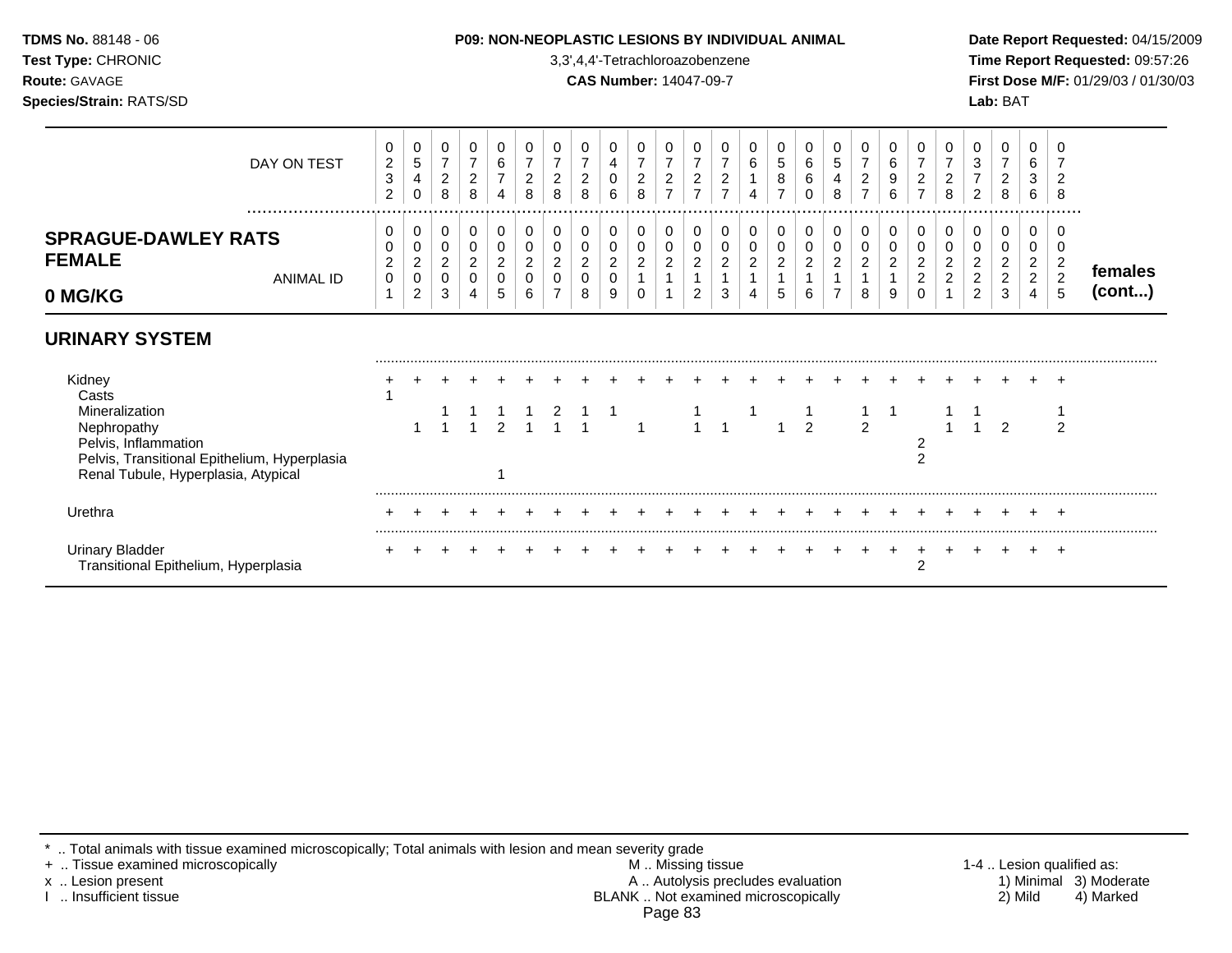| <b>TDMS No. 88148 - 06</b> |
|----------------------------|
| <b>Test Type: CHRONIC</b>  |
| <b>Route: GAVAGE</b>       |
| Species/Strain: RATS/SD    |

#### P09: NON-NEOPLASTIC LESIONS BY INDIVIDUAL ANIMAL

3,3',4,4'-Tetrachloroazobenzene

**CAS Number: 14047-09-7** 

Date Report Requested: 04/15/2009 Time Report Requested: 09:57:26 First Dose M/F: 01/29/03 / 01/30/03 Lab: BAT

| DAY ON TEST<br>                                                                                   | 0<br>$\overline{7}$<br>$\boldsymbol{2}$<br>8 | 0<br>$\overline{7}$<br>$\mathbf 0$<br>$\mathbf 0$ | 0<br>$\overline{7}$<br>$\overline{c}$<br>8                   | 0<br>$\overline{7}$<br>$\overline{c}$<br>8             | 0<br>6<br>$\overline{7}$<br>4           | 0<br>$\overline{7}$<br>$\overline{c}$<br>$\overline{7}$ | 0<br>$\overline{7}$<br>$\boldsymbol{2}$<br>$\overline{7}$ | $\pmb{0}$<br>$\sqrt{5}$<br>$\boldsymbol{9}$<br>5       | $\pmb{0}$<br>$\overline{7}$<br>$\sqrt{2}$<br>$\,8\,$ | 0<br>$\overline{5}$<br>$\overline{4}$<br>8 | $\mathbf 0$<br>$\sqrt{5}$<br>$\overline{7}$<br>5  | 0<br>$\overline{7}$<br>$\overline{c}$<br>$\overline{7}$ | 0<br>5<br>6<br>$\mathbf 0$    | 0<br>$\,$ 5 $\,$<br>$\mathbf 0$<br>$\overline{4}$          | 0<br>$\sqrt{5}$<br>$\bf 8$<br>8       | $\pmb{0}$<br>$\,6\,$<br>8<br>4                              | $\mathbf 0$<br>$\overline{7}$<br>$\mathbf 0$<br>6  | 0<br>$\overline{7}$<br>$\overline{c}$<br>$\overline{7}$ | 0<br>$\overline{4}$<br>8<br>3           | 0<br>$\overline{7}$<br>$\sqrt{2}$<br>8        | $\pmb{0}$<br>$\overline{7}$<br>$\mathbf{1}$<br>$\overline{c}$ | 0<br>$\overline{7}$<br>$\overline{c}$<br>$\,8\,$            | 0<br>$\overline{7}$<br>$\overline{c}$<br>8 | $\Omega$<br>4<br>$\overline{7}$<br>8          | $\Omega$<br>6<br>$\overline{4}$<br>9        |     |                             |
|---------------------------------------------------------------------------------------------------|----------------------------------------------|---------------------------------------------------|--------------------------------------------------------------|--------------------------------------------------------|-----------------------------------------|---------------------------------------------------------|-----------------------------------------------------------|--------------------------------------------------------|------------------------------------------------------|--------------------------------------------|---------------------------------------------------|---------------------------------------------------------|-------------------------------|------------------------------------------------------------|---------------------------------------|-------------------------------------------------------------|----------------------------------------------------|---------------------------------------------------------|-----------------------------------------|-----------------------------------------------|---------------------------------------------------------------|-------------------------------------------------------------|--------------------------------------------|-----------------------------------------------|---------------------------------------------|-----|-----------------------------|
| <b>SPRAGUE-DAWLEY RATS</b><br><b>FEMALE</b><br><b>ANIMAL ID</b>                                   | 0<br>$\mathbf 0$<br>$\sqrt{2}$<br>$\sqrt{2}$ | 0<br>$\mathbf 0$<br>$\sqrt{2}$<br>$\sqrt{2}$      | $\pmb{0}$<br>$\mathsf 0$<br>$\overline{c}$<br>$\overline{c}$ | 0<br>$\mathbf 0$<br>$\overline{c}$<br>$\boldsymbol{2}$ | 0<br>$\mathbf 0$<br>$\overline{2}$<br>3 | 0<br>$\mathbf 0$<br>$\overline{c}$<br>3                 | $\pmb{0}$<br>$\mathbf 0$<br>$\sqrt{2}$<br>3               | $\pmb{0}$<br>$\pmb{0}$<br>$\overline{c}$<br>$\sqrt{3}$ | 0<br>$\mathbf 0$<br>$\sqrt{2}$<br>$\mathsf 3$        | 0<br>$\mathbf 0$<br>$\overline{c}$<br>3    | $\mathbf 0$<br>$\mathbf 0$<br>$\overline{c}$<br>3 | 0<br>$\mathbf 0$<br>$\overline{2}$<br>3                 | 0<br>0<br>$\overline{a}$<br>3 | 0<br>$\mathsf{O}\xspace$<br>$\overline{c}$<br>$\mathbf{3}$ | 0<br>$\pmb{0}$<br>$\overline{a}$<br>4 | 0<br>$\pmb{0}$<br>$\overline{c}$<br>$\overline{\mathbf{4}}$ | 0<br>$\pmb{0}$<br>$\overline{c}$<br>$\overline{4}$ | 0<br>$\mathsf 0$<br>$\overline{c}$<br>4                 | 0<br>$\mathbf 0$<br>$\overline{2}$<br>4 | $\mathbf 0$<br>$\mathbf 0$<br>$\sqrt{2}$<br>4 | $\pmb{0}$<br>$\pmb{0}$<br>$\overline{c}$<br>4                 | 0<br>$\pmb{0}$<br>$\overline{c}$<br>$\overline{\mathbf{4}}$ | 0<br>$\mathbf 0$<br>$\overline{c}$<br>4    | $\Omega$<br>$\Omega$<br>$\boldsymbol{2}$<br>4 | $\Omega$<br>$\Omega$<br>$\overline{2}$<br>5 |     |                             |
| 0 MG/KG                                                                                           | $6\phantom{a}$                               | $\overline{7}$                                    | 8                                                            | 9                                                      | $\Omega$                                |                                                         | $\overline{2}$                                            | 3                                                      | $\overline{4}$                                       | 5                                          | 6                                                 | $\overline{7}$                                          | 8                             | 9                                                          | $\Omega$                              |                                                             | $\overline{2}$                                     | 3                                                       | 4                                       | 5                                             | 6                                                             | $\overline{7}$                                              | 8                                          | 9                                             | $\Omega$                                    |     | * TOTALS                    |
| <b>ALIMENTARY SYSTEM</b>                                                                          |                                              |                                                   |                                                              |                                                        |                                         |                                                         |                                                           |                                                        |                                                      |                                            |                                                   |                                                         |                               |                                                            |                                       |                                                             |                                                    |                                                         |                                         |                                               |                                                               |                                                             |                                            |                                               |                                             |     |                             |
| Esophagus                                                                                         |                                              |                                                   |                                                              |                                                        |                                         |                                                         |                                                           |                                                        |                                                      |                                            |                                                   |                                                         |                               |                                                            |                                       |                                                             |                                                    |                                                         |                                         |                                               |                                                               |                                                             |                                            |                                               |                                             | 50  |                             |
| Intestine Large, Cecum                                                                            |                                              |                                                   |                                                              |                                                        |                                         |                                                         |                                                           |                                                        |                                                      |                                            |                                                   |                                                         |                               |                                                            |                                       |                                                             |                                                    |                                                         |                                         |                                               |                                                               |                                                             |                                            |                                               |                                             | 50  |                             |
| Intestine Large, Colon<br>Parasite Metazoan                                                       |                                              |                                                   |                                                              |                                                        |                                         | X                                                       |                                                           |                                                        |                                                      |                                            |                                                   |                                                         | X                             |                                                            |                                       |                                                             |                                                    |                                                         |                                         |                                               |                                                               |                                                             |                                            |                                               | $\ddotmark$                                 | 50  | 6                           |
| Intestine Large, Rectum                                                                           |                                              |                                                   |                                                              |                                                        |                                         |                                                         |                                                           |                                                        |                                                      |                                            |                                                   |                                                         |                               |                                                            |                                       |                                                             |                                                    |                                                         |                                         |                                               |                                                               |                                                             |                                            |                                               |                                             | 50  |                             |
| Intestine Small, Duodenum                                                                         |                                              |                                                   |                                                              |                                                        |                                         |                                                         |                                                           |                                                        |                                                      |                                            |                                                   |                                                         |                               |                                                            |                                       |                                                             |                                                    |                                                         |                                         |                                               |                                                               |                                                             |                                            |                                               |                                             | -50 |                             |
| Intestine Small, Ileum                                                                            |                                              |                                                   |                                                              |                                                        |                                         |                                                         |                                                           |                                                        |                                                      |                                            |                                                   |                                                         |                               |                                                            |                                       |                                                             |                                                    |                                                         |                                         |                                               |                                                               |                                                             |                                            |                                               |                                             | 50  |                             |
| Intestine Small, Jejunum                                                                          |                                              |                                                   |                                                              |                                                        |                                         |                                                         |                                                           |                                                        |                                                      |                                            |                                                   |                                                         |                               |                                                            |                                       |                                                             |                                                    |                                                         |                                         |                                               |                                                               |                                                             |                                            |                                               |                                             | 50  |                             |
| Liver<br><b>Basophilic Focus</b><br>Clear Cell Focus<br><b>Eosinophilic Focus</b>                 |                                              | X                                                 | $\div$                                                       | X                                                      |                                         | X<br>X<br>X                                             | $\boldsymbol{X}$<br>$\boldsymbol{\mathsf{X}}$             |                                                        |                                                      | X                                          |                                                   | X<br>$\overline{\mathsf{x}}$                            |                               |                                                            |                                       |                                                             | X                                                  | $\ddot{}$<br>X                                          |                                         | X                                             |                                                               | X                                                           |                                            | $\mathsf{X}$                                  | $\ddot{}$<br>$\mathsf{X}$                   | 50  | 14<br>13<br>3               |
| Fatty Change, Focal<br>Fibrosis<br>Hematopoietic Cell Proliferation<br>Hepatodiaphragmatic Nodule |                                              | $\mathbf{1}$                                      | $\overline{1}$                                               |                                                        | $\mathbf 1$                             |                                                         |                                                           | $\mathbf{1}$                                           | $\overline{\mathbf{1}}$                              | $\mathbf 1$                                | - 1                                               |                                                         |                               | -1                                                         |                                       |                                                             | $\mathbf{1}$                                       | $\overline{1}$                                          |                                         |                                               | 1<br>1                                                        |                                                             |                                            |                                               | 2                                           |     | 21.0<br>2.0<br>1.<br>28 1.1 |
| Hyperplasia, Nodular<br>Inflammation, Chronic Active                                              | $\overline{1}$                               |                                                   | -1                                                           |                                                        | 1                                       |                                                         | -1                                                        |                                                        | -1                                                   | 2                                          |                                                   | $\mathbf{1}$                                            |                               |                                                            | $\overline{2}$                        | -1                                                          |                                                    | 1                                                       | -1                                      | -1                                            |                                                               | 1                                                           | $\overline{1}$                             |                                               | $\mathbf{1}$                                |     | 29 1.1                      |

\* .. Total animals with tissue examined microscopically; Total animals with lesion and mean severity grade<br>+ .. Tissue examined microscopically

x .. Lesion present

I .. Insufficient tissue

A .. Autolysis precludes evaluation<br>BLANK .. Not examined microscopically Page 84

1-4 .. Lesion qualified as: 1) Minimal 3) Moderate  $2)$  Mild 4) Marked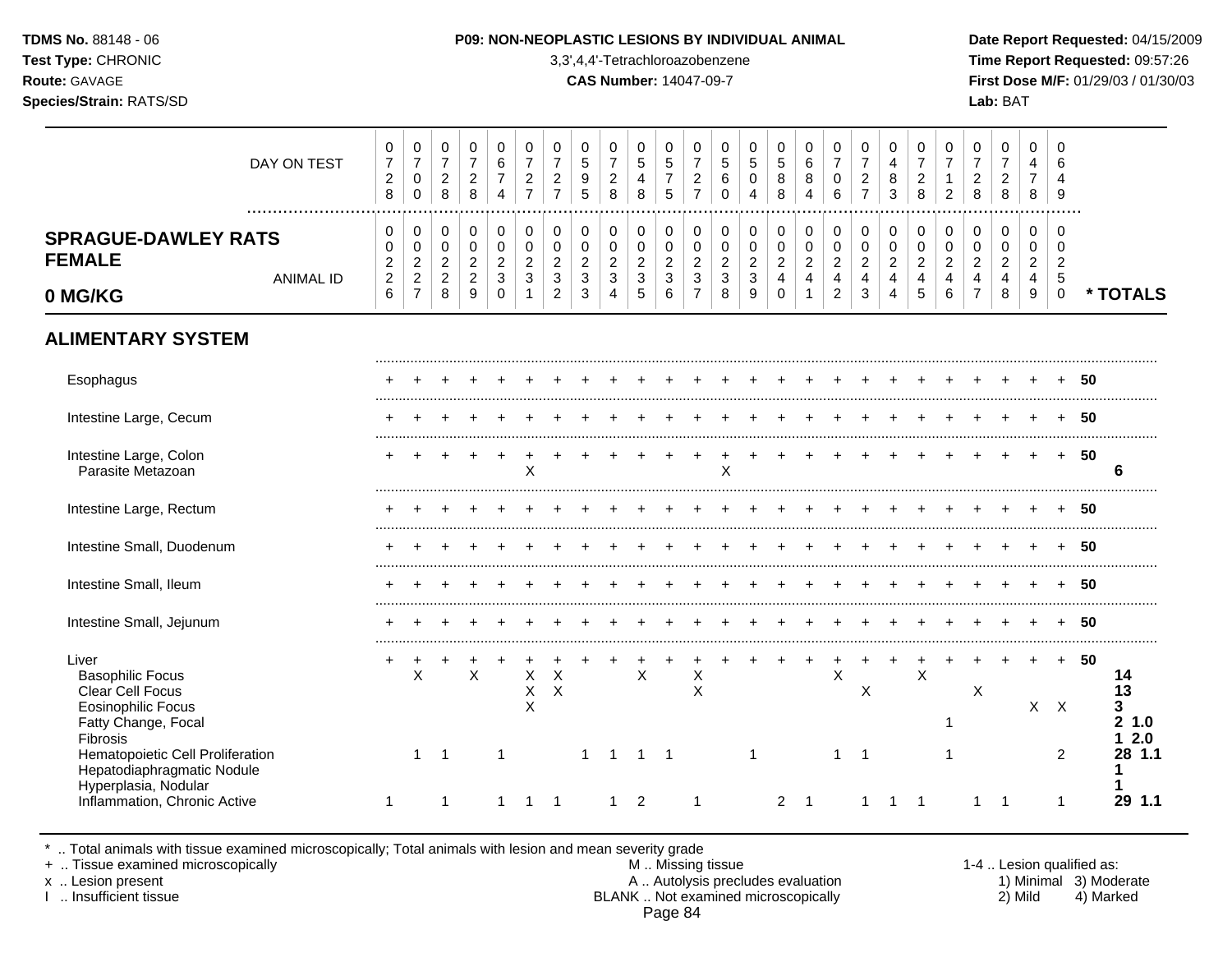**Test Type:** CHRONIC 3,3',4,4'-Tetrachloroazobenzene **Time Report Requested:** 09:57:26 **Route:** GAVAGE **CAS Number:** 14047-09-7 **First Dose M/F:** 01/29/03 / 01/30/03

| $\pmb{0}$<br>0<br>0<br>$\pmb{0}$<br>0<br>$\mathbf 0$<br>0<br>0<br>0<br>0<br>0<br>0<br>0<br>0<br>0<br>0<br>0<br>0<br>0<br>0<br>0<br>0<br>0<br>0<br>$\mathbf 0$<br><b>SPRAGUE-DAWLEY RATS</b><br>$\mathbf 0$<br>$\mathbf 0$<br>$\mathbf 0$<br>$\mathbf 0$<br>$\mathbf 0$<br>$\mathbf 0$<br>$\mathbf 0$<br>$\Omega$<br>$\mathbf 0$<br>$\mathbf 0$<br>$\mathbf 0$<br>$\Omega$<br>$\mathbf 0$<br>$\mathbf 0$<br>$\mathbf 0$<br>0<br>$\mathbf 0$<br>$\mathbf 0$<br>$\mathbf 0$<br>$\mathbf 0$<br>$\Omega$<br>$\mathbf 0$<br>$\mathbf 0$<br>$\mathbf 0$<br>$\Omega$<br><b>FEMALE</b><br>$\overline{c}$<br>$\boldsymbol{2}$<br>$\overline{c}$<br>$\overline{c}$<br>$\boldsymbol{2}$<br>$\overline{c}$<br>$\boldsymbol{2}$<br>$\overline{c}$<br>$\overline{c}$<br>$\overline{c}$<br>$\overline{2}$<br>$\overline{2}$<br>$\overline{c}$<br>$\overline{c}$<br>$\overline{2}$<br>$\overline{2}$<br>$\overline{c}$<br>$\overline{2}$<br>$\overline{c}$<br>$\overline{c}$<br>$\overline{c}$<br>$\overline{2}$<br>$\overline{2}$<br>$\overline{c}$<br>$\overline{c}$<br>$\mathbf{3}$<br>$\overline{c}$<br>$\sqrt{2}$<br>$\boldsymbol{2}$<br>$\overline{c}$<br>$\sqrt{3}$<br>$\sqrt{3}$<br>$\sqrt{3}$<br>$\sqrt{3}$<br>$\mathfrak{S}$<br>3<br>3<br>$\overline{\mathbf{4}}$<br>$\overline{\mathbf{4}}$<br>$\sqrt{3}$<br>$\mathbf{3}$<br>$\overline{4}$<br>$\overline{4}$<br>$\overline{4}$<br>$\overline{4}$<br>$\overline{4}$<br>$\overline{4}$<br>$\overline{\mathbf{4}}$<br>5<br>$\overline{4}$<br><b>ANIMAL ID</b><br>$\overline{7}$<br>6<br>9<br>$\overline{2}$<br>$\overline{7}$<br>$\mathbf 0$<br>8<br>3<br>5<br>6<br>$\overline{7}$<br>8<br>9<br>$\Omega$<br>2<br>3<br>5<br>6<br>8<br>9<br>* TOTALS<br>0 MG/KG<br>$\Omega$<br>$\mathbf{1}$<br>4<br>$\mathbf{1}$<br>4<br>$\mathsf{X}$<br>$\pmb{\times}$<br>$\boldsymbol{\mathsf{X}}$<br>X<br><b>Mixed Cell Focus</b><br>X<br>6<br>32.7<br>Necrosis<br>$\overline{2}$<br>$\overline{c}$<br>$\sqrt{3}$<br>3.0<br>Pigmentation<br>Thrombosis<br>4.0<br>Bile Duct, Cyst<br>1.3<br>2<br>1<br><b>Bile Duct, Fibrosis</b><br>1.0<br>Bile Duct, Hyperplasia<br>$\mathbf{1}$<br>1<br>$\overline{1}$<br>-1<br>$\overline{1}$<br>$\mathbf 1$<br>$\mathbf 1$<br>1<br>2.0<br>Centrilobular, Degeneration<br>1.5<br>Hepatocyte, Hypertrophy<br>4<br>Mesentery<br>3<br>+<br>$\ddot{}$<br>13.0<br>Fat, Necrosis<br>3<br>Oral Mucosa<br>50<br>Pancreas<br>50<br>$+$<br>$\ddot{}$<br>$\ddot{}$<br>$\ddot{}$<br>11.0<br>Inflammation<br>Salivary Glands<br>50<br>$+$<br>$\overline{c}$<br>12.0<br>Atrophy<br>Stomach, Forestomach<br>50<br>$\ddot{}$<br>Inflammation<br>11.0<br>$\mathbf{2}$<br>Mineralization<br>1.0<br>Stomach, Glandular<br>50<br>$+$<br>$\ddot{}$<br>$\ddot{}$<br>$\ddot{}$<br>$\ddot{}$<br>+<br>Inflammation<br>11.0<br>1 | DAY ON TEST<br>. | 0<br>$\overline{7}$<br>$\overline{2}$<br>8 | 0<br>$\overline{7}$<br>$\pmb{0}$<br>$\pmb{0}$ | 0<br>$\overline{7}$<br>$\overline{2}$<br>8 | 0<br>$\overline{7}$<br>$\overline{c}$<br>8 | 0<br>6<br>$\overline{7}$<br>4 | 0<br>$\overline{7}$<br>$\boldsymbol{2}$<br>$\overline{7}$ | $\Omega$<br>$\overline{7}$<br>$\sqrt{2}$<br>$\overline{7}$ | $\Omega$<br>5<br>$\boldsymbol{9}$<br>5 | 0<br>$\overline{7}$<br>$\boldsymbol{2}$<br>8 | $\Omega$<br>5<br>4<br>8 | $\Omega$<br>$\,$ 5 $\,$<br>$\overline{7}$<br>5 | 0<br>$\overline{7}$<br>$\overline{c}$<br>$\overline{7}$ | $\Omega$<br>5<br>6<br>$\Omega$ | $\Omega$<br>5<br>$\mathbf 0$<br>4 | 0<br>5<br>$\bf 8$<br>8 | 0<br>$\,6\,$<br>8<br>$\overline{\mathbf{4}}$ | 0<br>$\overline{7}$<br>$\mathbf 0$<br>6 | 0<br>$\overline{7}$<br>$\overline{2}$<br>$\overline{7}$ | 0<br>4<br>8<br>3 | $\Omega$<br>7<br>$\boldsymbol{2}$<br>8 | 0<br>$\overline{7}$<br>$\mathbf{1}$<br>$\overline{2}$ | 0<br>$\overline{7}$<br>$\overline{2}$<br>8 | $\mathbf 0$<br>$\overline{7}$<br>$\overline{2}$<br>8 | $\Omega$<br>4<br>$\overline{7}$<br>8 | 0<br>6<br>4<br>9 |  |
|-------------------------------------------------------------------------------------------------------------------------------------------------------------------------------------------------------------------------------------------------------------------------------------------------------------------------------------------------------------------------------------------------------------------------------------------------------------------------------------------------------------------------------------------------------------------------------------------------------------------------------------------------------------------------------------------------------------------------------------------------------------------------------------------------------------------------------------------------------------------------------------------------------------------------------------------------------------------------------------------------------------------------------------------------------------------------------------------------------------------------------------------------------------------------------------------------------------------------------------------------------------------------------------------------------------------------------------------------------------------------------------------------------------------------------------------------------------------------------------------------------------------------------------------------------------------------------------------------------------------------------------------------------------------------------------------------------------------------------------------------------------------------------------------------------------------------------------------------------------------------------------------------------------------------------------------------------------------------------------------------------------------------------------------------------------------------------------------------------------------------------------------------------------------------------------------------------------------------------------------------------------------------------------------------------------------------------------------------------------------------------------------------------------------------------------------------------------------------------------------------------------------------------------------------------------------------------------------------------------------------------------------------------------------------------------------------------------------------------------------------------------------|------------------|--------------------------------------------|-----------------------------------------------|--------------------------------------------|--------------------------------------------|-------------------------------|-----------------------------------------------------------|------------------------------------------------------------|----------------------------------------|----------------------------------------------|-------------------------|------------------------------------------------|---------------------------------------------------------|--------------------------------|-----------------------------------|------------------------|----------------------------------------------|-----------------------------------------|---------------------------------------------------------|------------------|----------------------------------------|-------------------------------------------------------|--------------------------------------------|------------------------------------------------------|--------------------------------------|------------------|--|
|                                                                                                                                                                                                                                                                                                                                                                                                                                                                                                                                                                                                                                                                                                                                                                                                                                                                                                                                                                                                                                                                                                                                                                                                                                                                                                                                                                                                                                                                                                                                                                                                                                                                                                                                                                                                                                                                                                                                                                                                                                                                                                                                                                                                                                                                                                                                                                                                                                                                                                                                                                                                                                                                                                                                                                   |                  |                                            |                                               |                                            |                                            |                               |                                                           |                                                            |                                        |                                              |                         |                                                |                                                         |                                |                                   |                        |                                              |                                         |                                                         |                  |                                        |                                                       |                                            |                                                      |                                      |                  |  |
|                                                                                                                                                                                                                                                                                                                                                                                                                                                                                                                                                                                                                                                                                                                                                                                                                                                                                                                                                                                                                                                                                                                                                                                                                                                                                                                                                                                                                                                                                                                                                                                                                                                                                                                                                                                                                                                                                                                                                                                                                                                                                                                                                                                                                                                                                                                                                                                                                                                                                                                                                                                                                                                                                                                                                                   |                  |                                            |                                               |                                            |                                            |                               |                                                           |                                                            |                                        |                                              |                         |                                                |                                                         |                                |                                   |                        |                                              |                                         |                                                         |                  |                                        |                                                       |                                            |                                                      |                                      |                  |  |
|                                                                                                                                                                                                                                                                                                                                                                                                                                                                                                                                                                                                                                                                                                                                                                                                                                                                                                                                                                                                                                                                                                                                                                                                                                                                                                                                                                                                                                                                                                                                                                                                                                                                                                                                                                                                                                                                                                                                                                                                                                                                                                                                                                                                                                                                                                                                                                                                                                                                                                                                                                                                                                                                                                                                                                   |                  |                                            |                                               |                                            |                                            |                               |                                                           |                                                            |                                        |                                              |                         |                                                |                                                         |                                |                                   |                        |                                              |                                         |                                                         |                  |                                        |                                                       |                                            |                                                      |                                      |                  |  |
|                                                                                                                                                                                                                                                                                                                                                                                                                                                                                                                                                                                                                                                                                                                                                                                                                                                                                                                                                                                                                                                                                                                                                                                                                                                                                                                                                                                                                                                                                                                                                                                                                                                                                                                                                                                                                                                                                                                                                                                                                                                                                                                                                                                                                                                                                                                                                                                                                                                                                                                                                                                                                                                                                                                                                                   |                  |                                            |                                               |                                            |                                            |                               |                                                           |                                                            |                                        |                                              |                         |                                                |                                                         |                                |                                   |                        |                                              |                                         |                                                         |                  |                                        |                                                       |                                            |                                                      |                                      |                  |  |
|                                                                                                                                                                                                                                                                                                                                                                                                                                                                                                                                                                                                                                                                                                                                                                                                                                                                                                                                                                                                                                                                                                                                                                                                                                                                                                                                                                                                                                                                                                                                                                                                                                                                                                                                                                                                                                                                                                                                                                                                                                                                                                                                                                                                                                                                                                                                                                                                                                                                                                                                                                                                                                                                                                                                                                   |                  |                                            |                                               |                                            |                                            |                               |                                                           |                                                            |                                        |                                              |                         |                                                |                                                         |                                |                                   |                        |                                              |                                         |                                                         |                  |                                        |                                                       |                                            |                                                      |                                      |                  |  |
|                                                                                                                                                                                                                                                                                                                                                                                                                                                                                                                                                                                                                                                                                                                                                                                                                                                                                                                                                                                                                                                                                                                                                                                                                                                                                                                                                                                                                                                                                                                                                                                                                                                                                                                                                                                                                                                                                                                                                                                                                                                                                                                                                                                                                                                                                                                                                                                                                                                                                                                                                                                                                                                                                                                                                                   |                  |                                            |                                               |                                            |                                            |                               |                                                           |                                                            |                                        |                                              |                         |                                                |                                                         |                                |                                   |                        |                                              |                                         |                                                         |                  |                                        |                                                       |                                            |                                                      |                                      |                  |  |
|                                                                                                                                                                                                                                                                                                                                                                                                                                                                                                                                                                                                                                                                                                                                                                                                                                                                                                                                                                                                                                                                                                                                                                                                                                                                                                                                                                                                                                                                                                                                                                                                                                                                                                                                                                                                                                                                                                                                                                                                                                                                                                                                                                                                                                                                                                                                                                                                                                                                                                                                                                                                                                                                                                                                                                   |                  |                                            |                                               |                                            |                                            |                               |                                                           |                                                            |                                        |                                              |                         |                                                |                                                         |                                |                                   |                        |                                              |                                         |                                                         |                  |                                        |                                                       |                                            |                                                      |                                      |                  |  |
|                                                                                                                                                                                                                                                                                                                                                                                                                                                                                                                                                                                                                                                                                                                                                                                                                                                                                                                                                                                                                                                                                                                                                                                                                                                                                                                                                                                                                                                                                                                                                                                                                                                                                                                                                                                                                                                                                                                                                                                                                                                                                                                                                                                                                                                                                                                                                                                                                                                                                                                                                                                                                                                                                                                                                                   |                  |                                            |                                               |                                            |                                            |                               |                                                           |                                                            |                                        |                                              |                         |                                                |                                                         |                                |                                   |                        |                                              |                                         |                                                         |                  |                                        |                                                       |                                            |                                                      |                                      |                  |  |
| Tooth<br>50                                                                                                                                                                                                                                                                                                                                                                                                                                                                                                                                                                                                                                                                                                                                                                                                                                                                                                                                                                                                                                                                                                                                                                                                                                                                                                                                                                                                                                                                                                                                                                                                                                                                                                                                                                                                                                                                                                                                                                                                                                                                                                                                                                                                                                                                                                                                                                                                                                                                                                                                                                                                                                                                                                                                                       |                  |                                            |                                               |                                            |                                            |                               |                                                           |                                                            |                                        |                                              |                         |                                                |                                                         |                                |                                   |                        |                                              |                                         |                                                         |                  |                                        |                                                       |                                            |                                                      |                                      |                  |  |

\* .. Total animals with tissue examined microscopically; Total animals with lesion and mean severity grade<br>+ .. Tissue examined microscopically + .. Tissue examined microscopically examined microscopically the state of the state of the state of the state M .. Missing tissue M .. Missing tissue M .. Missing tissue and the state of the state M .. Autolysis precludes x .. Lesion present **A .. Autolysis precludes evaluation** A .. Autolysis precludes evaluation 1) Minimal 3) Moderate I .. Insufficient tissue BLANK .. Not examined microscopically 2) Mild 4) Marked Page 85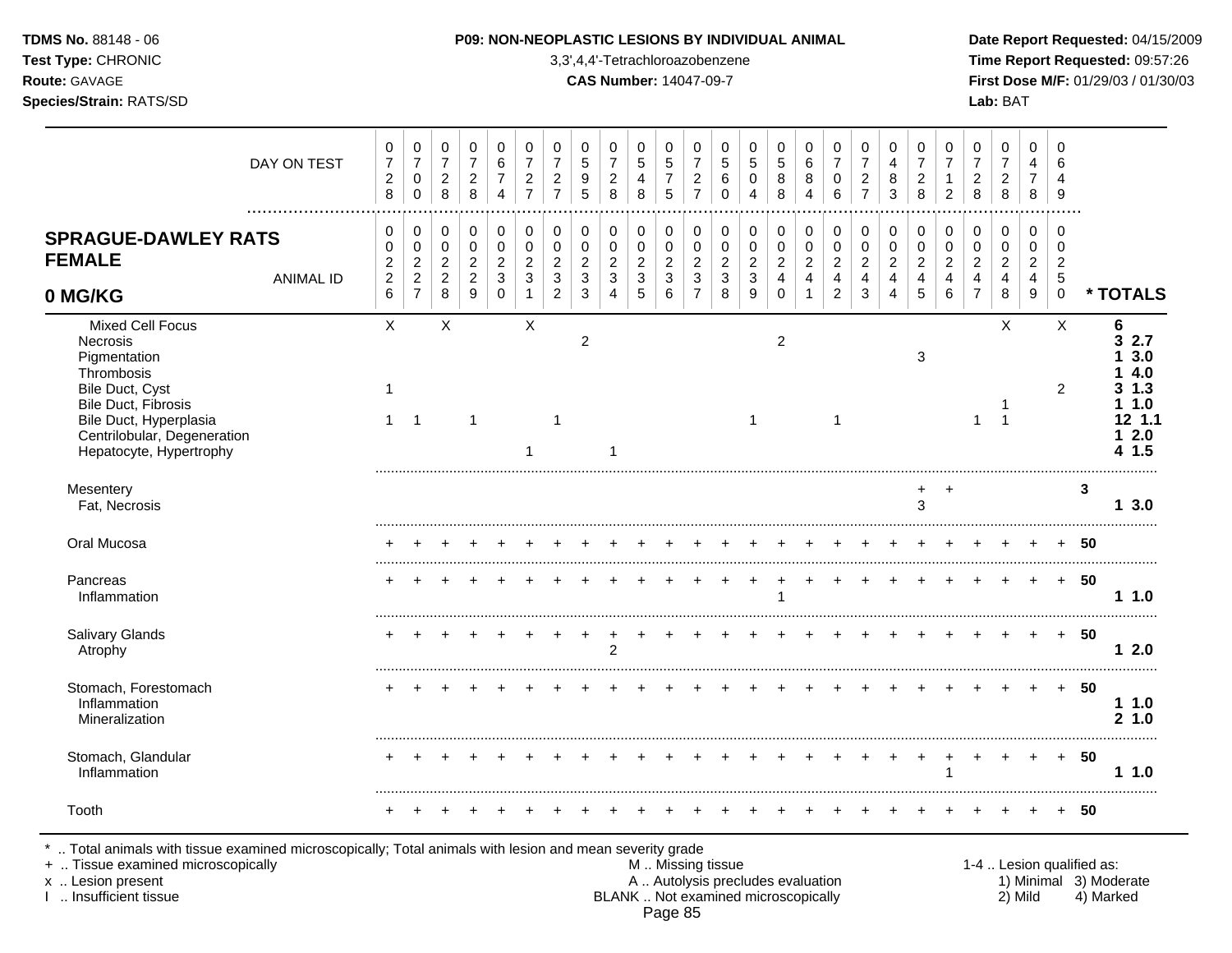#### **TDMS No.** 88148 - 06 **P09: NON-NEOPLASTIC LESIONS BY INDIVIDUAL ANIMAL Date Report Requested:** 04/15/2009

**Test Type:** CHRONIC 3,3',4,4'-Tetrachloroazobenzene **Time Report Requested:** 09:57:26 **Route:** GAVAGE **CAS Number:** 14047-09-7 **First Dose M/F:** 01/29/03 / 01/30/03

| 0                                       |                                 |                                                 |                                                 |                                                                   |                                                                                     |                                                         |                                               |                                            |                                                  |                                        |                                                                                   |                                      |                                               |                                                                  |                                                    |                                                      |                                                         |                                                          |                                            |                                                 |                                                                       |                                            |                                                          |                                                       |    |                                            |
|-----------------------------------------|---------------------------------|-------------------------------------------------|-------------------------------------------------|-------------------------------------------------------------------|-------------------------------------------------------------------------------------|---------------------------------------------------------|-----------------------------------------------|--------------------------------------------|--------------------------------------------------|----------------------------------------|-----------------------------------------------------------------------------------|--------------------------------------|-----------------------------------------------|------------------------------------------------------------------|----------------------------------------------------|------------------------------------------------------|---------------------------------------------------------|----------------------------------------------------------|--------------------------------------------|-------------------------------------------------|-----------------------------------------------------------------------|--------------------------------------------|----------------------------------------------------------|-------------------------------------------------------|----|--------------------------------------------|
| $\overline{7}$<br>$\boldsymbol{2}$<br>8 | 0<br>$\overline{7}$<br>$\Omega$ | 0<br>$\overline{7}$<br>$\overline{c}$<br>8      | 0<br>$\boldsymbol{7}$<br>$\sqrt{2}$<br>8        | 0<br>$\,6$<br>$\overline{7}$<br>4                                 | 0<br>$\overline{7}$<br>$\overline{c}$<br>$\overline{7}$                             | 0<br>$\overline{7}$<br>$\overline{c}$<br>$\overline{7}$ | 0<br>5<br>9<br>5                              | 0<br>$\overline{7}$<br>$\overline{c}$<br>8 | 0<br>$\,$ 5 $\,$<br>$\overline{\mathbf{4}}$<br>8 | 0<br>$\sqrt{5}$<br>$\overline{7}$<br>5 | 0<br>$\overline{7}$<br>$\overline{c}$<br>$\overline{7}$                           | 0<br>5<br>6<br>$\Omega$              | 0<br>5<br>0<br>$\overline{4}$                 | 0<br>$\sqrt{5}$<br>8<br>8                                        | 0<br>$\,6$<br>8<br>4                               | 0<br>$\overline{7}$<br>$\pmb{0}$<br>6                | 0<br>$\overline{7}$<br>$\overline{c}$<br>$\overline{7}$ | 0<br>4<br>8<br>3                                         | 0<br>$\overline{7}$<br>$\overline{c}$<br>8 | 0<br>$\overline{7}$<br>2                        | $\Omega$<br>$\overline{c}$<br>8                                       | 0<br>$\overline{7}$<br>$\overline{c}$<br>8 | 0<br>4<br>$\overline{7}$<br>8                            | $\Omega$<br>6<br>$\overline{4}$<br>9                  |    |                                            |
| 0<br>0<br>6                             | 0<br>$\overline{7}$             | 0<br>0<br>$\overline{c}$<br>$\overline{c}$<br>8 | 0<br>$\pmb{0}$<br>$\sqrt{2}$<br>$\sqrt{2}$<br>9 | 0<br>0<br>$\overline{c}$<br>$\ensuremath{\mathsf{3}}$<br>$\Omega$ | 0<br>$\mathbf 0$<br>$\boldsymbol{2}$<br>$\ensuremath{\mathsf{3}}$<br>$\overline{ }$ | 0<br>0<br>$\sqrt{2}$<br>$\mathbf{3}$<br>2               | 0<br>0<br>$\overline{2}$<br>$\mathbf{3}$<br>3 | 0<br>0<br>$\overline{c}$<br>3<br>4         | 0<br>0<br>$\overline{c}$<br>$\mathbf{3}$<br>5    | 0<br>0<br>$\overline{a}$<br>3<br>6     | 0<br>$\mathbf 0$<br>$\overline{c}$<br>$\ensuremath{\mathsf{3}}$<br>$\overline{7}$ | 0<br>0<br>$\boldsymbol{2}$<br>3<br>8 | 0<br>0<br>$\overline{c}$<br>$\mathbf{3}$<br>9 | 0<br>$\pmb{0}$<br>$\boldsymbol{2}$<br>$\overline{4}$<br>$\Omega$ | 0<br>$\pmb{0}$<br>$\overline{c}$<br>$\overline{4}$ | 0<br>0<br>$\sqrt{2}$<br>$\overline{\mathbf{4}}$<br>2 | 0<br>0<br>$\overline{2}$<br>$\overline{4}$<br>3         | 0<br>0<br>$\overline{c}$<br>$\overline{\mathbf{4}}$<br>4 | 0<br>0<br>$\sqrt{2}$<br>4<br>5             | 0<br>0<br>$\overline{c}$<br>$\overline{4}$<br>6 | 0<br>0<br>$\overline{c}$<br>$\overline{\mathbf{4}}$<br>$\overline{7}$ | 0<br>0<br>$\overline{c}$<br>4<br>8         | 0<br>0<br>$\overline{c}$<br>$\overline{\mathbf{4}}$<br>9 | 0<br>0<br>$\overline{2}$<br>$\sqrt{5}$<br>$\mathbf 0$ |    | * TOTALS                                   |
|                                         |                                 |                                                 |                                                 |                                                                   |                                                                                     |                                                         |                                               |                                            |                                                  |                                        |                                                                                   |                                      |                                               |                                                                  |                                                    |                                                      |                                                         |                                                          |                                            |                                                 |                                                                       |                                            |                                                          |                                                       |    | $5 \t1.2$                                  |
|                                         |                                 |                                                 |                                                 |                                                                   |                                                                                     |                                                         |                                               |                                            |                                                  |                                        |                                                                                   |                                      |                                               |                                                                  |                                                    |                                                      |                                                         |                                                          |                                            |                                                 |                                                                       |                                            |                                                          |                                                       |    |                                            |
|                                         |                                 |                                                 |                                                 |                                                                   |                                                                                     |                                                         |                                               |                                            |                                                  |                                        |                                                                                   |                                      |                                               |                                                                  |                                                    |                                                      |                                                         |                                                          |                                            |                                                 |                                                                       |                                            |                                                          |                                                       | 50 | 11.0<br>$\mathbf{2}$<br>1.0                |
|                                         |                                 |                                                 |                                                 |                                                                   | -1                                                                                  |                                                         |                                               |                                            |                                                  |                                        | -1                                                                                |                                      |                                               |                                                                  |                                                    |                                                      |                                                         |                                                          |                                            |                                                 |                                                                       |                                            |                                                          | $+$                                                   | 50 | 12 1.0<br>2, 1.5                           |
|                                         |                                 |                                                 |                                                 |                                                                   |                                                                                     |                                                         |                                               |                                            |                                                  |                                        |                                                                                   |                                      |                                               |                                                                  |                                                    |                                                      |                                                         |                                                          |                                            |                                                 |                                                                       |                                            |                                                          |                                                       |    |                                            |
|                                         | $\pm$                           | +<br>$\overline{c}$                             | $\overline{c}$                                  |                                                                   | $\mathfrak{p}$                                                                      |                                                         | 2                                             | 3                                          | $\overline{2}$                                   |                                        | $\overline{2}$                                                                    |                                      |                                               |                                                                  |                                                    |                                                      |                                                         |                                                          | $\mathfrak{p}$                             |                                                 | $\overline{\mathbf{c}}$<br>$\mathcal{P}$                              | -1                                         |                                                          | $+$<br>2                                              | 50 | 13 1.5<br>41 1.5<br>2.0<br>$1.3$<br>14 1.6 |
|                                         |                                 | $\overline{c}$<br>$\sqrt{2}$<br>$\ddot{}$       | $\pmb{0}$<br>0<br>$\overline{c}$<br>$\sqrt{2}$  |                                                                   | $\mathbf{1}$                                                                        | 2                                                       |                                               |                                            |                                                  |                                        |                                                                                   |                                      |                                               |                                                                  |                                                    |                                                      |                                                         |                                                          |                                            |                                                 |                                                                       | $\overline{2}$                             |                                                          |                                                       |    |                                            |

| Zona Fasciculata, Hyperpiasia |  |   |  |  |  |  |  |               |                     |  |     |  |  |      | 14 1.O |
|-------------------------------|--|---|--|--|--|--|--|---------------|---------------------|--|-----|--|--|------|--------|
| Adrenal Medulla               |  | ີ |  |  |  |  |  |               | $+$ $+$ $+$ $+$ $+$ |  |     |  |  | 50   | 1 R    |
| Islets, Pancreatic            |  |   |  |  |  |  |  |               |                     |  |     |  |  | + 50 |        |
| Parathyroid Gland             |  |   |  |  |  |  |  | M + + + + + + |                     |  | M + |  |  | + 46 |        |

\* .. Total animals with tissue examined microscopically; Total animals with lesion and mean severity grade

+ .. Tissue examined microscopically M .. Missing tissue 1-4 .. Lesion qualified as: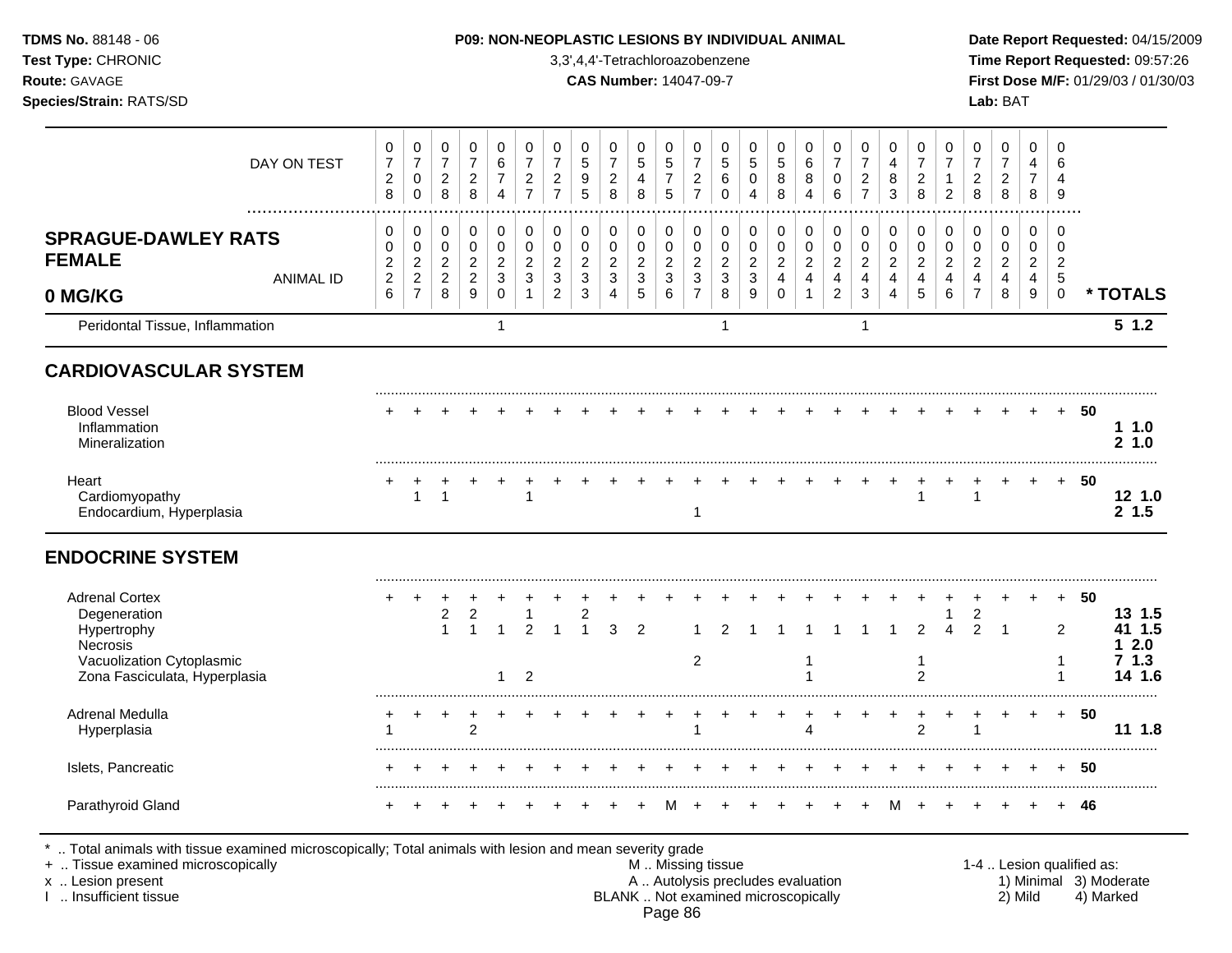#### **TDMS No.** 88148 - 06 **P09: NON-NEOPLASTIC LESIONS BY INDIVIDUAL ANIMAL Date Report Requested:** 04/15/2009

**Test Type:** CHRONIC 3,3',4,4'-Tetrachloroazobenzene **Time Report Requested:** 09:57:26 **Route:** GAVAGE **CAS Number:** 14047-09-7 **First Dose M/F:** 01/29/03 / 01/30/03 **Species/Strain:** RATS/SD **Lab:** BAT

|                                                                                  | DAY ON TEST           | 0<br>$\boldsymbol{7}$<br>$\overline{c}$<br>8                      | 0<br>$\overline{7}$<br>$\pmb{0}$<br>$\mathbf 0$                        | 0<br>$\overline{7}$<br>$\boldsymbol{2}$<br>8                  | 0<br>$\overline{7}$<br>$\sqrt{2}$<br>8                | 0<br>6<br>$\overline{7}$<br>4                                      | 0<br>$\overline{7}$<br>$\overline{c}$<br>$\overline{7}$ | 0<br>$\overline{7}$<br>$\overline{c}$<br>$\overline{7}$ | $\mathbf 0$<br>$\sqrt{5}$<br>$9\,$<br>5                         | 0<br>$\overline{7}$<br>$\sqrt{2}$<br>8     | 0<br>$\sqrt{5}$<br>$\overline{\mathbf{4}}$<br>8     | $\mathbf 0$<br>$\sqrt{5}$<br>$\boldsymbol{7}$<br>5    | 0<br>$\overline{7}$<br>$\boldsymbol{2}$<br>$\overline{7}$           | 0<br>$\sqrt{5}$<br>$\,6$<br>$\mathbf 0$                   | $\mathbf 0$<br>$\sqrt{5}$<br>0<br>4                   | $\pmb{0}$<br>5<br>8<br>8                                             | 0<br>$\,6\,$<br>8<br>$\overline{4}$                     | 0<br>$\overline{7}$<br>$\pmb{0}$<br>6                                                 | 0<br>$\overline{7}$<br>$\overline{c}$<br>$\overline{7}$ | 0<br>$\overline{4}$<br>8<br>3   | 0<br>$\overline{7}$<br>$\overline{c}$<br>8                      | $\mathbf 0$<br>$\overline{7}$<br>1<br>$\overline{2}$      | 0<br>$\overline{7}$<br>$\overline{c}$<br>8                             | 0<br>$\overline{7}$<br>$\overline{\mathbf{c}}$<br>8       | 0<br>4<br>$\overline{7}$<br>8                | 0<br>6<br>$\overline{4}$<br>9                          |              |                          |
|----------------------------------------------------------------------------------|-----------------------|-------------------------------------------------------------------|------------------------------------------------------------------------|---------------------------------------------------------------|-------------------------------------------------------|--------------------------------------------------------------------|---------------------------------------------------------|---------------------------------------------------------|-----------------------------------------------------------------|--------------------------------------------|-----------------------------------------------------|-------------------------------------------------------|---------------------------------------------------------------------|-----------------------------------------------------------|-------------------------------------------------------|----------------------------------------------------------------------|---------------------------------------------------------|---------------------------------------------------------------------------------------|---------------------------------------------------------|---------------------------------|-----------------------------------------------------------------|-----------------------------------------------------------|------------------------------------------------------------------------|-----------------------------------------------------------|----------------------------------------------|--------------------------------------------------------|--------------|--------------------------|
| <b>SPRAGUE-DAWLEY RATS</b><br><b>FEMALE</b><br>0 MG/KG                           | .<br><b>ANIMAL ID</b> | $\pmb{0}$<br>$\mathbf 0$<br>$\overline{c}$<br>$\overline{c}$<br>6 | 0<br>$\mathbf 0$<br>$\overline{c}$<br>$\overline{2}$<br>$\overline{7}$ | 0<br>$\mathsf{O}\xspace$<br>$\overline{2}$<br>$\sqrt{2}$<br>8 | 0<br>$\mathsf 0$<br>$\overline{2}$<br>$\sqrt{2}$<br>9 | $\,0\,$<br>$\pmb{0}$<br>$\overline{c}$<br>$\mathbf{3}$<br>$\Omega$ | $\,0\,$<br>$\mathbf 0$<br>$\overline{2}$<br>3<br>1      | 0<br>$\mathbf 0$<br>$\overline{c}$<br>$\sqrt{3}$<br>2   | $\pmb{0}$<br>$\mathbf 0$<br>$\overline{2}$<br>$\mathbf{3}$<br>3 | 0<br>$\pmb{0}$<br>$\overline{2}$<br>3<br>4 | 0<br>$\pmb{0}$<br>$\overline{c}$<br>$\sqrt{3}$<br>5 | 0<br>$\pmb{0}$<br>$\overline{c}$<br>$\mathbf{3}$<br>6 | $\mathbf 0$<br>$\mathsf 0$<br>$\overline{c}$<br>3<br>$\overline{7}$ | 0<br>$\mathbf 0$<br>$\overline{c}$<br>$\mathfrak{S}$<br>8 | 0<br>$\mathbf 0$<br>$\overline{c}$<br>$\sqrt{3}$<br>9 | $\,0\,$<br>$\pmb{0}$<br>$\overline{c}$<br>$\overline{4}$<br>$\Omega$ | 0<br>$\pmb{0}$<br>$\overline{2}$<br>4<br>$\overline{1}$ | $\pmb{0}$<br>$\pmb{0}$<br>$\overline{c}$<br>$\overline{\mathbf{4}}$<br>$\overline{2}$ | 0<br>$\pmb{0}$<br>$\overline{c}$<br>$\overline{4}$<br>3 | 0<br>$\mathbf 0$<br>2<br>4<br>4 | $\,0\,$<br>$\mathbf 0$<br>$\overline{2}$<br>$\overline{4}$<br>5 | 0<br>$\mathbf 0$<br>$\overline{c}$<br>$\overline{4}$<br>6 | 0<br>$\mathbf 0$<br>$\overline{c}$<br>$\overline{4}$<br>$\overline{7}$ | 0<br>$\mathbf 0$<br>$\overline{c}$<br>$\overline{4}$<br>8 | 0<br>$\mathbf 0$<br>$\overline{c}$<br>4<br>9 | 0<br>$\mathbf 0$<br>$\overline{c}$<br>5<br>$\mathbf 0$ |              | * TOTALS                 |
| <b>Pituitary Gland</b><br>Necrosis<br>Pigmentation<br>Pars Distalis, Hyperplasia |                       |                                                                   | 1                                                                      |                                                               |                                                       |                                                                    | 1                                                       | -1                                                      |                                                                 | 1                                          | $\overline{2}$                                      |                                                       | $\overline{2}$                                                      | $\mathbf 1$                                               |                                                       |                                                                      | 2                                                       | -1                                                                                    | -1                                                      |                                 | $\overline{2}$                                                  | 3                                                         | $\mathbf 1$                                                            | $\overline{2}$                                            |                                              | $+$                                                    | 50           | 11.0<br>11.0<br>20 1.6   |
| <b>Thyroid Gland</b><br>C-cell, Hyperplasia                                      |                       | 1                                                                 |                                                                        |                                                               |                                                       |                                                                    |                                                         |                                                         |                                                                 |                                            | $\overline{2}$                                      |                                                       |                                                                     |                                                           |                                                       | 1                                                                    |                                                         |                                                                                       |                                                         |                                 | ÷                                                               | $\ddot{}$                                                 | $\ddot{}$                                                              | $\pm$                                                     | $\pm$                                        | $+$                                                    | 50           | 12 1.7                   |
| <b>GENERAL BODY SYSTEM</b><br><b>NONE</b>                                        |                       |                                                                   |                                                                        |                                                               |                                                       |                                                                    |                                                         |                                                         |                                                                 |                                            |                                                     |                                                       |                                                                     |                                                           |                                                       |                                                                      |                                                         |                                                                                       |                                                         |                                 |                                                                 |                                                           |                                                                        |                                                           |                                              |                                                        |              |                          |
| <b>GENITAL SYSTEM</b>                                                            |                       |                                                                   |                                                                        |                                                               |                                                       |                                                                    |                                                         |                                                         |                                                                 |                                            |                                                     |                                                       |                                                                     |                                                           |                                                       |                                                                      |                                                         |                                                                                       |                                                         |                                 |                                                                 |                                                           |                                                                        |                                                           |                                              |                                                        |              |                          |
| <b>Clitoral Gland</b><br>Cyst<br>Inflammation                                    |                       |                                                                   |                                                                        |                                                               |                                                       | $\ddot{}$<br>$\overline{a}$                                        |                                                         |                                                         |                                                                 |                                            |                                                     |                                                       |                                                                     |                                                           | $\overline{c}$                                        |                                                                      | 4                                                       |                                                                                       | $\overline{2}$                                          |                                 |                                                                 |                                                           |                                                                        |                                                           |                                              | $\ddot{}$<br>$\mathbf{1}$                              | 50           | 52.2<br>32.0             |
| Ovary<br>Cyst                                                                    |                       | 1                                                                 | $\overline{2}$                                                         | 3                                                             |                                                       |                                                                    |                                                         |                                                         |                                                                 |                                            |                                                     |                                                       |                                                                     |                                                           |                                                       | 3                                                                    |                                                         |                                                                                       |                                                         |                                 |                                                                 |                                                           |                                                                        |                                                           |                                              | $\ddot{}$<br>$\overline{1}$                            | 50           | 12 1.8                   |
| Oviduct<br>Fibrosis<br>Inflammation<br>Metaplasia, Squamous                      |                       |                                                                   |                                                                        |                                                               |                                                       |                                                                    |                                                         |                                                         |                                                                 |                                            |                                                     |                                                       |                                                                     |                                                           |                                                       |                                                                      |                                                         |                                                                                       |                                                         |                                 |                                                                 |                                                           |                                                                        |                                                           |                                              |                                                        | $\mathbf{2}$ | 14.0<br>23.5<br>3.0<br>1 |
| Uterus                                                                           |                       |                                                                   |                                                                        |                                                               |                                                       |                                                                    |                                                         |                                                         |                                                                 |                                            |                                                     |                                                       |                                                                     |                                                           |                                                       |                                                                      |                                                         |                                                                                       |                                                         |                                 |                                                                 |                                                           |                                                                        |                                                           |                                              |                                                        | 50           |                          |

\* .. Total animals with tissue examined microscopically; Total animals with lesion and mean severity grade

+ .. Tissue examined microscopically M .. Missing tissue 1-4 .. Lesion qualified as: x .. Lesion present **A .. Autolysis precludes evaluation** A .. Autolysis precludes evaluation 1) Minimal 3) Moderate I .. Insufficient tissue BLANK .. Not examined microscopically 2) Mild 4) Marked Page 87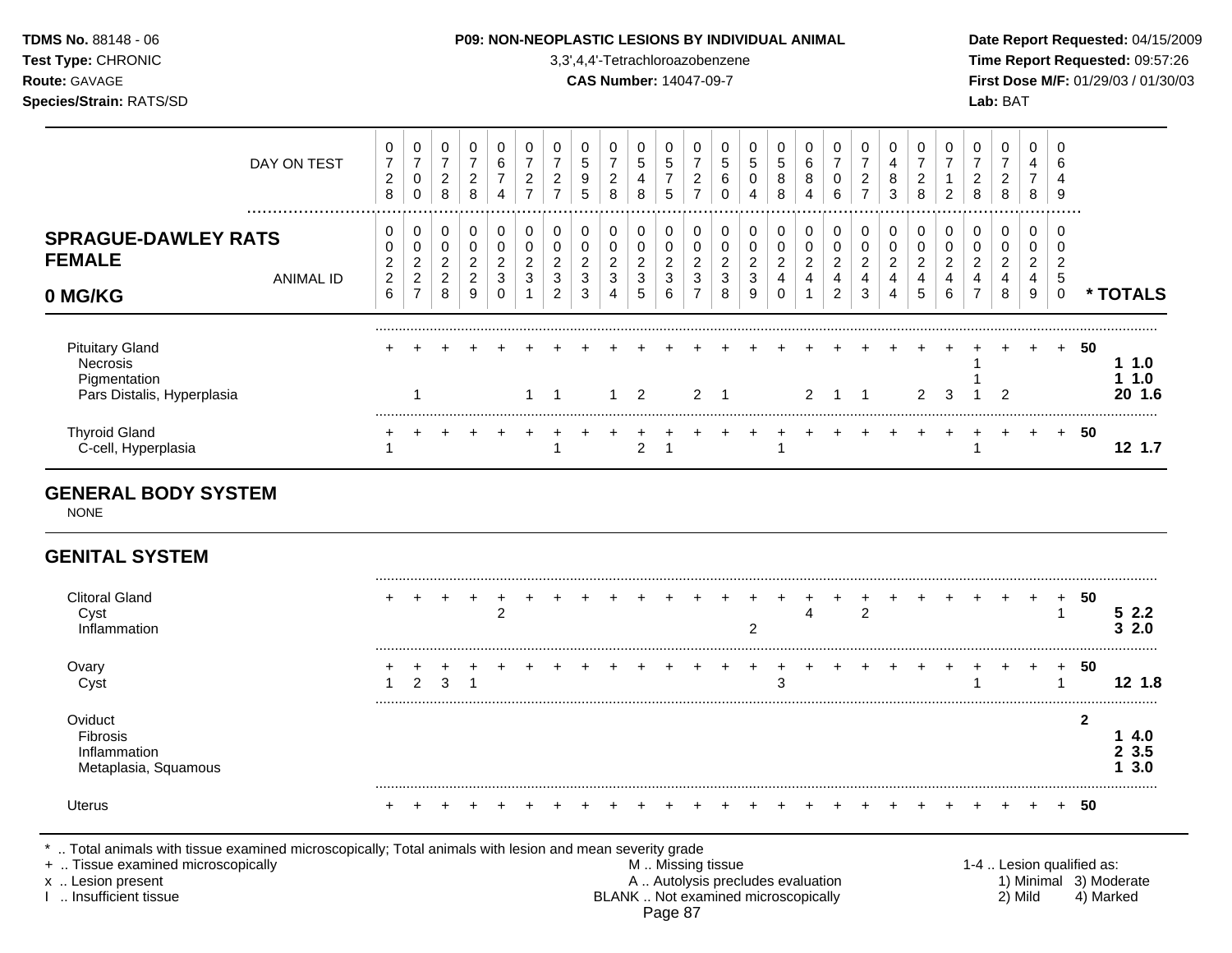#### **TDMS No.** 88148 - 06 **P09: NON-NEOPLASTIC LESIONS BY INDIVIDUAL ANIMAL Date Report Requested:** 04/15/2009

**Test Type:** CHRONIC 3,3',4,4'-Tetrachloroazobenzene **Time Report Requested:** 09:57:26 **Route:** GAVAGE **CAS Number:** 14047-09-7 **First Dose M/F:** 01/29/03 / 01/30/03 **Species/Strain:** RATS/SD **Lab:** BAT

| DAY ON TEST                                                                                                                    | 0<br>$\overline{7}$<br>$\boldsymbol{2}$<br>8      | 0<br>$\overline{7}$<br>$\mathbf 0$<br>$\mathbf 0$                    | 0<br>$\overline{7}$<br>$\boldsymbol{2}$<br>8            | 0<br>$\overline{7}$<br>$\overline{2}$<br>$\,8\,$          | 0<br>6<br>$\overline{7}$<br>4                                  | 0<br>$\overline{7}$<br>$\overline{c}$<br>$\overline{7}$ | 0<br>$\overline{7}$<br>$\boldsymbol{2}$<br>$\overline{7}$ | 0<br>5<br>9<br>5                             | 0<br>$\overline{7}$<br>$\boldsymbol{2}$<br>8                         | 0<br>5<br>4<br>8                                        | 0<br>5<br>$\overline{7}$<br>5                                  | 0<br>$\overline{7}$<br>$\overline{c}$<br>$\overline{7}$              | 0<br>5<br>6<br>$\mathbf 0$         | 0<br>$\sqrt{5}$<br>$\mathbf 0$<br>$\boldsymbol{\Lambda}$ | 0<br>$\sqrt{5}$<br>$\bf 8$<br>8                                         | 0<br>$\,6\,$<br>$\bf 8$<br>4                                  | 0<br>$\overline{7}$<br>0<br>6                                    | 0<br>$\overline{7}$<br>$\overline{c}$<br>$\overline{7}$   | 0<br>4<br>8<br>3                     | 0<br>$\overline{7}$<br>$\overline{c}$<br>$\,8\,$ | 0<br>$\overline{7}$<br>$\overline{c}$                   | 0<br>$\overline{7}$<br>$\overline{c}$<br>8                      | 0<br>$\overline{7}$<br>$\boldsymbol{2}$<br>8               | 0<br>4<br>$\overline{7}$<br>8                            | 0<br>6<br>$\boldsymbol{\Lambda}$<br>9                                 |                |                                       |
|--------------------------------------------------------------------------------------------------------------------------------|---------------------------------------------------|----------------------------------------------------------------------|---------------------------------------------------------|-----------------------------------------------------------|----------------------------------------------------------------|---------------------------------------------------------|-----------------------------------------------------------|----------------------------------------------|----------------------------------------------------------------------|---------------------------------------------------------|----------------------------------------------------------------|----------------------------------------------------------------------|------------------------------------|----------------------------------------------------------|-------------------------------------------------------------------------|---------------------------------------------------------------|------------------------------------------------------------------|-----------------------------------------------------------|--------------------------------------|--------------------------------------------------|---------------------------------------------------------|-----------------------------------------------------------------|------------------------------------------------------------|----------------------------------------------------------|-----------------------------------------------------------------------|----------------|---------------------------------------|
| .<br><b>SPRAGUE-DAWLEY RATS</b><br><b>FEMALE</b><br><b>ANIMAL ID</b><br>0 MG/KG                                                | 0<br>0<br>$\boldsymbol{2}$<br>$\overline{c}$<br>6 | 0<br>$\pmb{0}$<br>$\overline{c}$<br>$\overline{c}$<br>$\overline{7}$ | 0<br>$\mathbf 0$<br>$\boldsymbol{2}$<br>$\sqrt{2}$<br>8 | 0<br>$\pmb{0}$<br>$\boldsymbol{2}$<br>$\overline{2}$<br>9 | 0<br>$\mathbf 0$<br>$\overline{2}$<br>$\mathbf{3}$<br>$\Omega$ | 0<br>0<br>$\overline{c}$<br>3                           | 0<br>0<br>$\boldsymbol{2}$<br>$\mathbf{3}$<br>2           | 0<br>0<br>$\overline{c}$<br>$\mathbf 3$<br>3 | 0<br>$\pmb{0}$<br>$\boldsymbol{2}$<br>$\ensuremath{\mathsf{3}}$<br>4 | 0<br>$\mathbf 0$<br>$\boldsymbol{2}$<br>$\sqrt{3}$<br>5 | 0<br>$\pmb{0}$<br>$\sqrt{2}$<br>$\ensuremath{\mathsf{3}}$<br>6 | 0<br>$\pmb{0}$<br>$\boldsymbol{2}$<br>$\mathbf{3}$<br>$\overline{7}$ | 0<br>0<br>$\overline{c}$<br>3<br>8 | 0<br>$\pmb{0}$<br>$\boldsymbol{2}$<br>3<br>9             | 0<br>$\pmb{0}$<br>$\overline{2}$<br>$\overline{\mathbf{4}}$<br>$\Omega$ | 0<br>$\pmb{0}$<br>$\sqrt{2}$<br>$\overline{\mathbf{4}}$<br>-1 | 0<br>$\pmb{0}$<br>$\overline{2}$<br>$\overline{\mathbf{4}}$<br>2 | 0<br>$\mathbf 0$<br>$\overline{c}$<br>$\overline{4}$<br>3 | 0<br>0<br>$\boldsymbol{2}$<br>4<br>4 | 0<br>0<br>$\sqrt{2}$<br>4<br>5                   | 0<br>$\pmb{0}$<br>$\overline{c}$<br>$\overline{4}$<br>6 | $\,0\,$<br>$\pmb{0}$<br>$\boldsymbol{2}$<br>4<br>$\overline{7}$ | 0<br>0<br>$\boldsymbol{2}$<br>$\overline{\mathbf{4}}$<br>8 | 0<br>0<br>$\overline{c}$<br>$\overline{\mathbf{4}}$<br>9 | $\mathbf 0$<br>$\mathbf 0$<br>$\sqrt{2}$<br>$\sqrt{5}$<br>$\mathbf 0$ |                | * TOTALS                              |
| Inflammation<br>Endometrium, Hyperplasia, Adenomatous<br>Endometrium, Hyperplasia, Cystic<br>Endometrium, Metaplasia, Squamous | $\overline{2}$<br>$\overline{\mathbf{c}}$<br>4    |                                                                      |                                                         | 4                                                         |                                                                | 1                                                       | -1                                                        |                                              | 4<br>4                                                               | 3                                                       |                                                                |                                                                      | 3                                  |                                                          |                                                                         |                                                               |                                                                  |                                                           | 4<br>$\overline{4}$                  | $\sqrt{3}$                                       |                                                         | $\overline{2}$<br>3                                             | $\overline{\mathbf{c}}$                                    |                                                          | 4                                                                     |                | 42.3<br>4.0<br>1.<br>15 2.3<br>20 2.8 |
| Vagina<br>Epithelium, Atypia Cellular<br>Epithelium, Hyperplasia                                                               |                                                   |                                                                      |                                                         |                                                           |                                                                |                                                         |                                                           |                                              |                                                                      |                                                         |                                                                |                                                                      |                                    |                                                          |                                                                         |                                                               |                                                                  |                                                           |                                      |                                                  |                                                         |                                                                 |                                                            |                                                          | $\ddot{}$<br>$\overline{c}$<br>$\overline{c}$                         | $\overline{2}$ | 2.0<br>1<br>2.0<br>$\mathbf{2}$       |
| <b>HEMATOPOIETIC SYSTEM</b>                                                                                                    |                                                   |                                                                      |                                                         |                                                           |                                                                |                                                         |                                                           |                                              |                                                                      |                                                         |                                                                |                                                                      |                                    |                                                          |                                                                         |                                                               |                                                                  |                                                           |                                      |                                                  |                                                         |                                                                 |                                                            |                                                          |                                                                       |                |                                       |
| <b>Bone Marrow</b><br>Hyperplasia                                                                                              |                                                   | 3                                                                    | 2                                                       |                                                           | Λ                                                              |                                                         | 3                                                         |                                              | Δ                                                                    |                                                         |                                                                |                                                                      |                                    |                                                          | Δ                                                                       | Δ                                                             |                                                                  |                                                           | 4                                    | 2                                                |                                                         |                                                                 |                                                            | 3                                                        | $\ddot{}$<br>$\overline{A}$                                           | 50             | 36 3.1                                |
| Lymph Node                                                                                                                     |                                                   |                                                                      |                                                         |                                                           |                                                                |                                                         |                                                           |                                              |                                                                      |                                                         |                                                                |                                                                      |                                    |                                                          |                                                                         |                                                               |                                                                  |                                                           |                                      |                                                  |                                                         |                                                                 |                                                            |                                                          |                                                                       | 1              |                                       |
| Lymph Node, Mandibular<br>Infiltration Cellular, Plasma Cell                                                                   |                                                   |                                                                      |                                                         |                                                           |                                                                |                                                         |                                                           |                                              |                                                                      |                                                         |                                                                |                                                                      |                                    |                                                          |                                                                         |                                                               |                                                                  |                                                           |                                      |                                                  |                                                         |                                                                 |                                                            |                                                          | $\ddot{}$                                                             | 50             | 13.0                                  |
| Lymph Node, Mesenteric<br>Pigmentation                                                                                         |                                                   |                                                                      |                                                         |                                                           |                                                                |                                                         |                                                           |                                              |                                                                      |                                                         |                                                                |                                                                      |                                    |                                                          |                                                                         |                                                               |                                                                  |                                                           |                                      |                                                  |                                                         |                                                                 | $\ddot{}$                                                  | $\ddot{}$                                                | $\ddot{}$                                                             | 50             | 14 1.0                                |
| Spleen<br><b>Accessory Spleen</b><br>Hematopoietic Cell Proliferation<br>Pigmentation<br>Lymphoid Follicle, Atrophy            | 2<br>$\mathfrak{D}$                               | 3<br>1                                                               | 2<br>$\overline{1}$                                     | 2                                                         | 4<br>$\overline{c}$                                            |                                                         | 2<br>$\mathcal{P}$                                        | 4                                            | 2                                                                    | 3<br>1                                                  | 3<br>$\overline{1}$                                            | 2<br>$\mathbf{1}$                                                    | 3                                  | 3                                                        | 3<br>$\overline{1}$                                                     | 3<br>$\overline{1}$                                           |                                                                  | $\frac{2}{1}$                                             | $\mathcal{P}$                        | $\frac{2}{2}$                                    |                                                         | 2<br>$\overline{1}$                                             | $\overline{c}$<br>$\overline{1}$                           |                                                          | 4                                                                     | 50             | 1<br>41 2.3<br>1.2<br>31<br>1.3<br>3  |

\* .. Total animals with tissue examined microscopically; Total animals with lesion and mean severity grade

+ .. Tissue examined microscopically M .. Missing tissue 1-4 .. Lesion qualified as: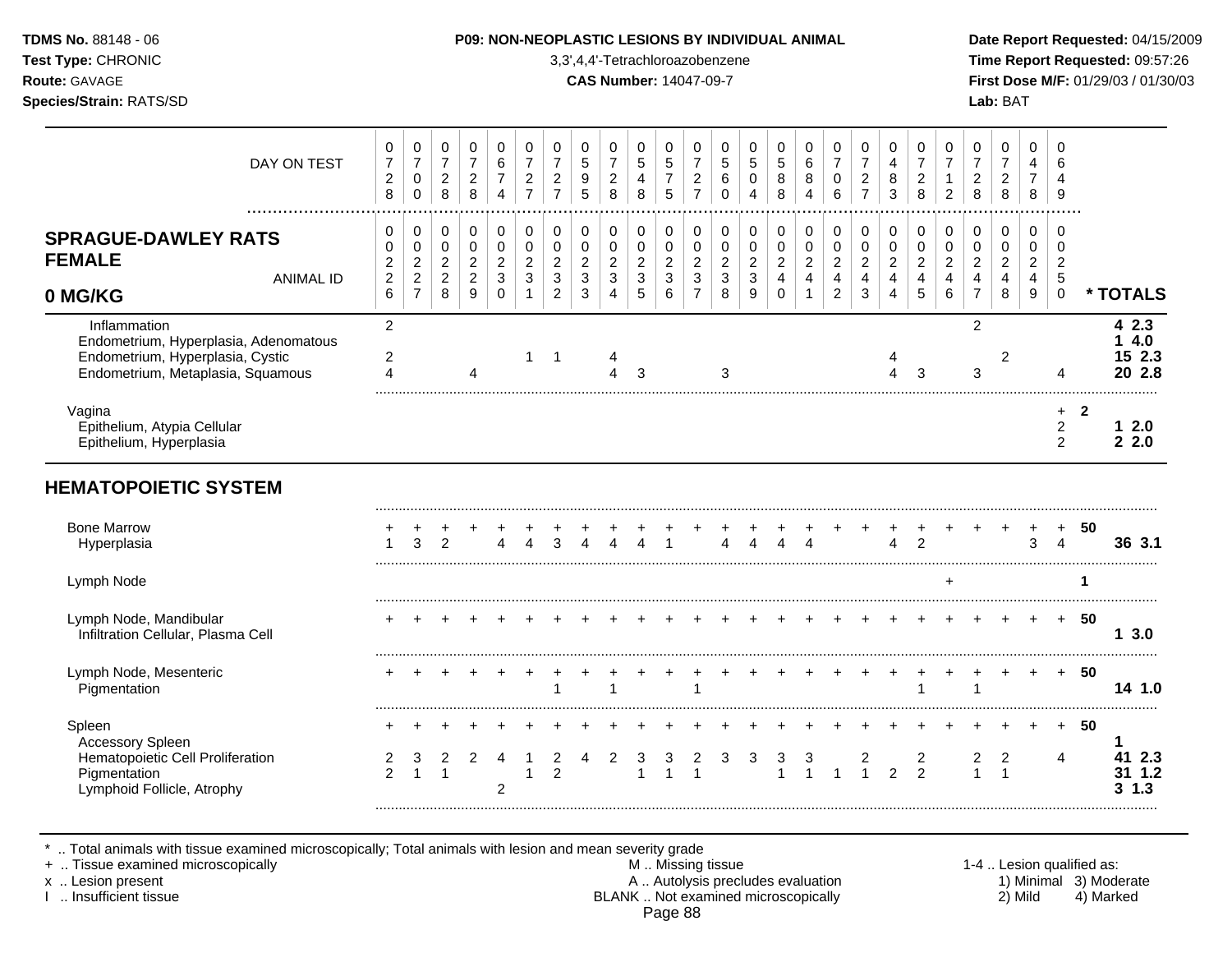# **TDMS No.** 88148 - 06 **P09: NON-NEOPLASTIC LESIONS BY INDIVIDUAL ANIMAL Date Report Requested:** 04/15/2009

**Test Type:** CHRONIC 3,3',4,4'-Tetrachloroazobenzene **Time Report Requested:** 09:57:26 **Route:** GAVAGE **CAS Number:** 14047-09-7 **First Dose M/F:** 01/29/03 / 01/30/03

|                                                                                                                                                                  | DAY ON TEST      | 0<br>$\overline{7}$<br>$\overline{c}$<br>8     | 0<br>$\overline{7}$<br>0<br>$\mathbf 0$         | 0<br>$\overline{7}$<br>$\overline{c}$<br>$\,8\,$                 | 0<br>$\overline{7}$<br>$\overline{\mathbf{c}}$<br>8  | 0<br>6<br>$\overline{7}$<br>$\overline{4}$               | 0<br>$\overline{7}$<br>$\overline{c}$<br>$\overline{7}$ | 0<br>$\overline{7}$<br>$\overline{c}$<br>$\overline{7}$ | 0<br>5<br>9<br>5                    | 0<br>$\overline{7}$<br>2<br>8         | 0<br>5<br>4<br>8                               | $\mathbf 0$<br>$\overline{5}$<br>$\overline{7}$<br>$\overline{5}$ | 0<br>$\overline{7}$<br>$\overline{2}$<br>$\overline{7}$ | 0<br>5<br>6<br>$\mathbf 0$                            | 0<br>5<br>$\Omega$<br>4                 | 0<br>$\sqrt{5}$<br>8<br>8                                   | 0<br>$\,6$<br>8<br>4                  | 0<br>$\overline{7}$<br>0<br>6           | $\pmb{0}$<br>$\overline{7}$<br>$\boldsymbol{2}$<br>$\overline{7}$ | 0<br>4<br>8<br>3                                  | 0<br>$\overline{7}$<br>2<br>8              | 0<br>$\overline{7}$<br>$\overline{c}$ | 0<br>$\overline{7}$<br>2<br>8           | 0<br>$\overline{7}$<br>$\overline{c}$<br>$\bf 8$     | $\mathbf 0$<br>$\overline{4}$<br>7<br>8 | 0<br>6<br>4<br>9                        |                           |                        |
|------------------------------------------------------------------------------------------------------------------------------------------------------------------|------------------|------------------------------------------------|-------------------------------------------------|------------------------------------------------------------------|------------------------------------------------------|----------------------------------------------------------|---------------------------------------------------------|---------------------------------------------------------|-------------------------------------|---------------------------------------|------------------------------------------------|-------------------------------------------------------------------|---------------------------------------------------------|-------------------------------------------------------|-----------------------------------------|-------------------------------------------------------------|---------------------------------------|-----------------------------------------|-------------------------------------------------------------------|---------------------------------------------------|--------------------------------------------|---------------------------------------|-----------------------------------------|------------------------------------------------------|-----------------------------------------|-----------------------------------------|---------------------------|------------------------|
| <b>SPRAGUE-DAWLEY RATS</b><br><b>FEMALE</b>                                                                                                                      | <b>ANIMAL ID</b> | 0<br>0<br>$\boldsymbol{2}$<br>$\boldsymbol{2}$ | 0<br>0<br>$\overline{\mathbf{c}}$<br>$\sqrt{2}$ | $\mathbf 0$<br>$\mathbf 0$<br>$\overline{c}$<br>$\boldsymbol{2}$ | 0<br>$\pmb{0}$<br>$\overline{c}$<br>$\boldsymbol{2}$ | $\pmb{0}$<br>$\pmb{0}$<br>$\overline{c}$<br>$\mathbf{3}$ | $\mathbf 0$<br>$\mathbf 0$<br>2<br>3                    | $\pmb{0}$<br>0<br>$\overline{c}$<br>$\sqrt{3}$          | 0<br>$\mathbf 0$<br>2<br>$\sqrt{3}$ | 0<br>$\mathbf 0$<br>2<br>$\mathbf{3}$ | 0<br>$\pmb{0}$<br>$\overline{c}$<br>$\sqrt{3}$ | 0<br>$\mathbf 0$<br>$\overline{c}$<br>$\ensuremath{\mathsf{3}}$   | 0<br>0<br>2<br>$\ensuremath{\mathsf{3}}$                | 0<br>0<br>$\overline{c}$<br>$\ensuremath{\mathsf{3}}$ | 0<br>$\mathbf 0$<br>$\overline{c}$<br>3 | 0<br>$\pmb{0}$<br>$\overline{c}$<br>$\overline{\mathbf{4}}$ | 0<br>$\pmb{0}$<br>$\overline{c}$<br>4 | 0<br>$\mathbf 0$<br>$\overline{c}$<br>4 | $\mathbf 0$<br>$\pmb{0}$<br>$\boldsymbol{2}$<br>$\overline{4}$    | $\mathbf 0$<br>$\mathbf 0$<br>2<br>$\overline{4}$ | 0<br>0<br>$\overline{2}$<br>$\overline{4}$ | 0<br>$\mathbf 0$<br>2<br>4            | 0<br>$\mathbf 0$<br>$\overline{2}$<br>4 | 0<br>$\mathbf 0$<br>$\overline{c}$<br>$\overline{4}$ | $\mathbf 0$<br>0<br>2<br>4              | $\mathbf 0$<br>0<br>$\overline{2}$<br>5 |                           |                        |
| 0 MG/KG                                                                                                                                                          |                  | 6                                              | $\overline{7}$                                  | $\bf8$                                                           | 9                                                    | $\mathbf 0$                                              | 1                                                       | $\overline{2}$                                          | 3                                   | $\overline{4}$                        | 5                                              | 6                                                                 | $\overline{7}$                                          | 8                                                     | 9                                       | $\Omega$                                                    | $\overline{1}$                        | $\overline{c}$                          | $\mathbf{3}$                                                      | 4                                                 | 5                                          | 6                                     | $\overline{7}$                          | 8                                                    | 9                                       | $\mathbf 0$                             |                           | * TOTALS               |
| Thymus<br>Atrophy<br>Hyperplasia, Lymphoid                                                                                                                       |                  | $\ddot{}$<br>$\overline{2}$                    | $\ddot{}$<br>3                                  | +<br>3                                                           | $\overline{2}$                                       | $\ddot{}$<br>3                                           | $\ddot{}$<br>3                                          |                                                         | 3                                   | 3                                     | 3                                              | 4                                                                 | $\ddot{}$<br>$\overline{1}$                             | +<br>3                                                | +<br>$\overline{2}$                     | $\ddot{}$<br>3                                              | $\ddot{}$<br>$\overline{A}$           | 4                                       | $\ddot{}$<br>$\overline{1}$                                       | $\ddot{}$<br>4                                    | $\ddot{}$<br>$\overline{2}$                | $\ddot{}$<br>$\boldsymbol{\Lambda}$   | $\ddot{}$<br>3                          | $\ddot{}$<br>3                                       | $\ddot{}$<br>$\overline{2}$             | $\ddot{}$<br>$\overline{4}$             | 50                        | 47 2.8<br>13.0         |
| <b>INTEGUMENTARY SYSTEM</b>                                                                                                                                      |                  |                                                |                                                 |                                                                  |                                                      |                                                          |                                                         |                                                         |                                     |                                       |                                                |                                                                   |                                                         |                                                       |                                         |                                                             |                                       |                                         |                                                                   |                                                   |                                            |                                       |                                         |                                                      |                                         |                                         |                           |                        |
| Mammary Gland<br>Galactocele<br>Hyperplasia                                                                                                                      |                  |                                                |                                                 |                                                                  |                                                      |                                                          |                                                         |                                                         |                                     |                                       |                                                |                                                                   |                                                         |                                                       |                                         | 2                                                           |                                       |                                         | 3                                                                 |                                                   |                                            |                                       |                                         |                                                      | -1                                      | $+$                                     | 50                        | 3.3.0<br>4 1.8         |
| Skin                                                                                                                                                             |                  |                                                |                                                 |                                                                  |                                                      |                                                          |                                                         |                                                         |                                     |                                       |                                                |                                                                   |                                                         |                                                       |                                         |                                                             |                                       |                                         |                                                                   |                                                   |                                            |                                       |                                         |                                                      |                                         | $+$                                     | 50                        |                        |
| <b>MUSCULOSKELETAL SYSTEM</b>                                                                                                                                    |                  |                                                |                                                 |                                                                  |                                                      |                                                          |                                                         |                                                         |                                     |                                       |                                                |                                                                   |                                                         |                                                       |                                         |                                                             |                                       |                                         |                                                                   |                                                   |                                            |                                       |                                         |                                                      |                                         |                                         |                           |                        |
| Bone                                                                                                                                                             |                  |                                                |                                                 |                                                                  |                                                      |                                                          |                                                         |                                                         |                                     |                                       |                                                |                                                                   |                                                         |                                                       |                                         |                                                             |                                       |                                         |                                                                   |                                                   |                                            |                                       |                                         |                                                      |                                         | $\div$                                  | -50                       |                        |
| <b>Skeletal Muscle</b>                                                                                                                                           |                  |                                                |                                                 |                                                                  |                                                      |                                                          |                                                         |                                                         |                                     |                                       |                                                | $\ddot{}$                                                         |                                                         |                                                       |                                         |                                                             |                                       |                                         |                                                                   |                                                   |                                            |                                       |                                         |                                                      |                                         |                                         | $\mathbf{2}$              |                        |
| <b>NERVOUS SYSTEM</b>                                                                                                                                            |                  |                                                |                                                 |                                                                  |                                                      |                                                          |                                                         |                                                         |                                     |                                       |                                                |                                                                   |                                                         |                                                       |                                         |                                                             |                                       |                                         |                                                                   |                                                   |                                            |                                       |                                         |                                                      |                                         |                                         |                           |                        |
| <b>Brain</b>                                                                                                                                                     |                  |                                                |                                                 |                                                                  |                                                      |                                                          |                                                         |                                                         |                                     |                                       |                                                |                                                                   |                                                         |                                                       |                                         |                                                             |                                       |                                         |                                                                   |                                                   |                                            |                                       |                                         |                                                      |                                         |                                         | 50                        |                        |
| <b>Peripheral Nerve</b>                                                                                                                                          |                  |                                                |                                                 |                                                                  |                                                      |                                                          |                                                         |                                                         |                                     |                                       |                                                |                                                                   |                                                         |                                                       |                                         |                                                             |                                       |                                         |                                                                   |                                                   |                                            |                                       |                                         |                                                      |                                         |                                         | $\mathbf{2}$              |                        |
| Spinal Cord                                                                                                                                                      |                  |                                                |                                                 |                                                                  |                                                      |                                                          |                                                         |                                                         |                                     |                                       |                                                |                                                                   |                                                         |                                                       |                                         |                                                             |                                       |                                         |                                                                   |                                                   |                                            |                                       |                                         |                                                      |                                         |                                         | 1                         |                        |
| Total animals with tissue examined microscopically; Total animals with lesion and mean severity grade<br>+  Tissue examined microscopically<br>x  Lesion present |                  |                                                |                                                 |                                                                  |                                                      |                                                          |                                                         |                                                         |                                     |                                       |                                                |                                                                   | M  Missing tissue<br>A  Autolysis precludes evaluation  |                                                       |                                         |                                                             |                                       |                                         |                                                                   |                                                   |                                            |                                       |                                         |                                                      |                                         |                                         | 1-4  Lesion qualified as: | 1) Minimal 3) Moderate |

I ... Insufficient tissue and the state of methods of the BLANK ... Not examined microscopically 2) Mild 4) Marked Page 89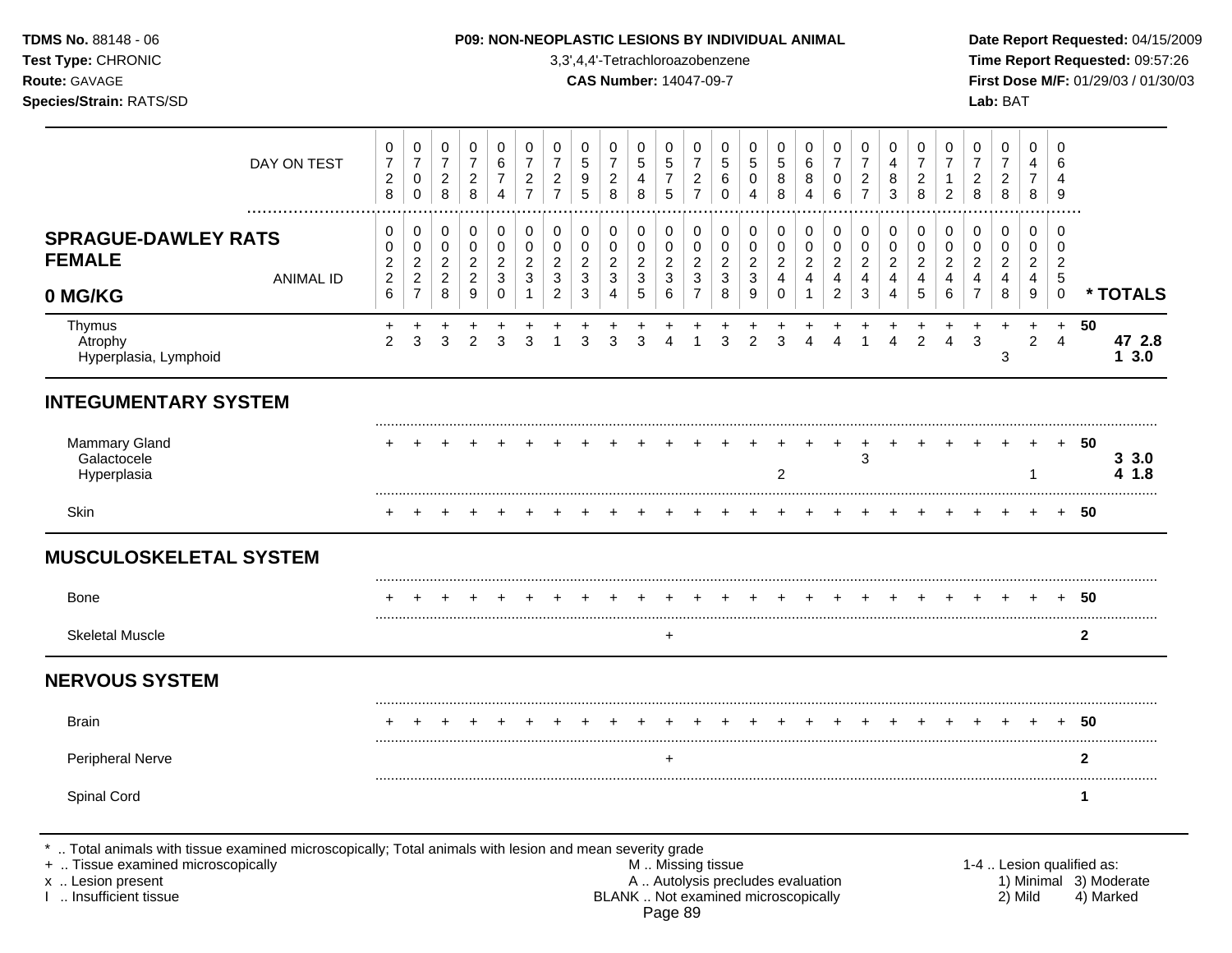### **TDMS No.** 88148 - 06 **P09: NON-NEOPLASTIC LESIONS BY INDIVIDUAL ANIMAL Date Report Requested:** 04/15/2009

**Test Type:** CHRONIC 3,3',4,4'-Tetrachloroazobenzene **Time Report Requested:** 09:57:26 **Route:** GAVAGE **CAS Number:** 14047-09-7 **First Dose M/F:** 01/29/03 / 01/30/03

| <b>SPRAGUE-DAWLEY RATS</b><br><b>FEMALE</b> | ∠<br>8<br>_         |   | 0<br><u>_</u><br>0<br>8<br>0<br>v<br>0<br>v<br>ົ<br>$\sim$<br>$\sim$<br><u>_</u> | ົ<br>∠<br>8<br>υ<br>u<br>ົ<br><u>.</u> | 4<br>U<br>u | $\sim$      | ົ<br><u>_</u><br>0<br>0<br>◠<br><u>_</u> | 9<br>Đ<br>⌒      | ີ<br>∠<br>8<br>0<br>0<br>റ<br><u>.</u> | 4<br>8<br>0<br>0<br>$\sim$<br><u>_</u> | b<br><u>_</u>     | 0<br>0<br>c | 6                | U<br>4<br>0<br>0<br>ີ<br><u>_</u> | 8<br>8<br>U<br>U<br>ົ | 8<br>0<br>0<br>ົ | 0<br>6<br>0<br>0<br>$\sim$<br><u>_</u> | ె<br>∠<br>- | 8<br>3 | <u>_</u><br>8<br>0<br>0<br>◠ | 2<br>◠<br><u>_</u> | ົ<br><u>.</u><br>8<br>ົ<br><u>_</u> | 8 | 8<br>0<br>U<br>ົ<br>$\sim$ | -9<br>0<br>ັບ |               |
|---------------------------------------------|---------------------|---|----------------------------------------------------------------------------------|----------------------------------------|-------------|-------------|------------------------------------------|------------------|----------------------------------------|----------------------------------------|-------------------|-------------|------------------|-----------------------------------|-----------------------|------------------|----------------------------------------|-------------|--------|------------------------------|--------------------|-------------------------------------|---|----------------------------|---------------|---------------|
| 0 MG/KG                                     | 2<br>ANIMAL ID<br>6 | - | ົ<br>$\sim$<br>_<br>8                                                            | $\sim$<br>∠<br>9                       | 3<br>v      | $\sim$<br>J | 3<br>ົ<br><u>.</u>                       | $\sim$<br>J<br>3 | 3<br>4                                 | 3<br>D.                                | $\sim$<br>د.<br>6 | 3<br>-      | $\sim$<br>J<br>8 | વ<br>J<br>9                       | υ                     |                  | 4<br>ົ<br>$\epsilon$                   | 4<br>3      | 4      | C                            | 6                  | 4<br>-                              | 8 | 4<br>9                     | . ე           | <b>TOTALS</b> |

# **RESPIRATORY SYSTEM**

| Lung<br>Congestion<br>Inflammation, Suppurative<br>Inflammation, Chronic Active<br>Metaplasia, Cartilagenous<br>Necrosis<br>Pigmentation<br>Alveolar Epithelium, Hyperplasia<br>Alveolar Epithelium, Metaplasia, |   |  |  |  |   |  |               |               | $\mathcal{P}$ | 3<br>$\overline{2}$ |   |   |  |   |     | 50 | 3.0<br>3.0<br>1.0<br>2.0<br>1.0<br>5 1.6<br>2, 1.5 |
|------------------------------------------------------------------------------------------------------------------------------------------------------------------------------------------------------------------|---|--|--|--|---|--|---------------|---------------|---------------|---------------------|---|---|--|---|-----|----|----------------------------------------------------|
| Squamous<br>Alveolus, Infiltration Cellular, Histiocyte                                                                                                                                                          | 2 |  |  |  | 2 |  | $\mathcal{P}$ | $\mathcal{P}$ |               |                     |   | 2 |  | 3 |     |    | 36 1.6                                             |
| Nose                                                                                                                                                                                                             |   |  |  |  |   |  |               |               |               |                     |   |   |  |   |     | 50 |                                                    |
| Trachea                                                                                                                                                                                                          |   |  |  |  |   |  |               |               |               |                     |   |   |  |   |     | 50 |                                                    |
| <b>SPECIAL SENSES SYSTEM</b>                                                                                                                                                                                     |   |  |  |  |   |  |               |               |               |                     |   |   |  |   |     |    |                                                    |
| Eye<br>Cornea, Inflammation<br>Retina, Degeneration                                                                                                                                                              |   |  |  |  |   |  |               |               |               |                     | 2 |   |  |   | $+$ | 50 | 2 1.0<br>2.0                                       |
| Harderian Gland                                                                                                                                                                                                  |   |  |  |  |   |  |               |               |               |                     |   |   |  |   |     | 50 |                                                    |

\* .. Total animals with tissue examined microscopically; Total animals with lesion and mean severity grade<br>+ .. Tissue examined microscopically

+ .. Tissue examined microscopically  $M$ .. Missing tissue 1-4 .. Lesion qualified as:

x .. Lesion present **A .. Autolysis precludes evaluation** A .. Autolysis precludes evaluation 1) Minimal 3) Moderate I .. Insufficient tissue BLANK .. Not examined microscopically 2) Mild 4) Marked Page 90

.........................................................................................................................................................................................................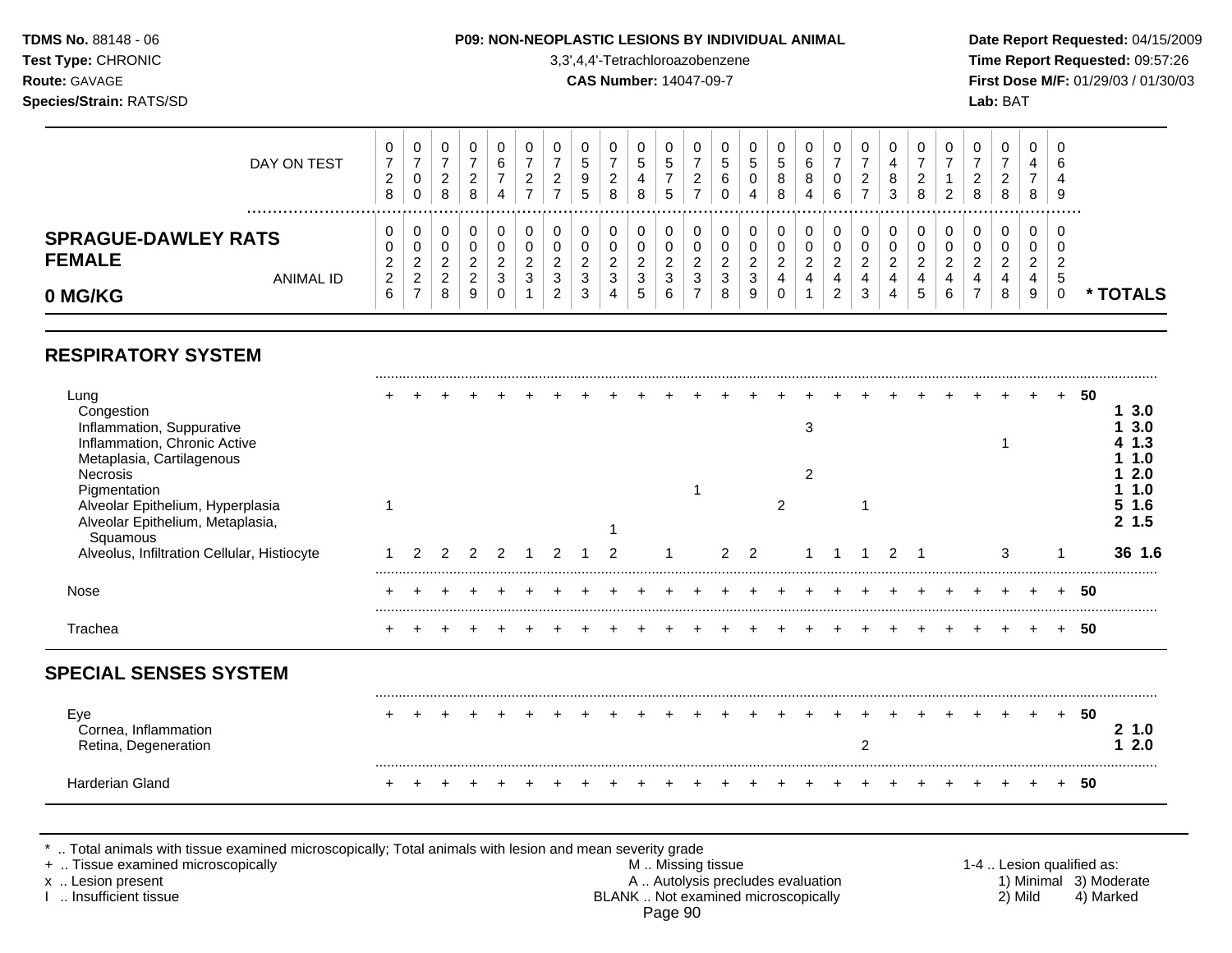#### **TDMS No.** 88148 - 06 **P09: NON-NEOPLASTIC LESIONS BY INDIVIDUAL ANIMAL Date Report Requested:** 04/15/2009

**Test Type:** CHRONIC 3,3',4,4'-Tetrachloroazobenzene **Time Report Requested:** 09:57:26 **Route:** GAVAGE **CAS Number:** 14047-09-7 **First Dose M/F:** 01/29/03 / 01/30/03

| DAY ON TEST                                                                                                                                                     | 0<br>$\overline{7}$<br>$\overline{c}$<br>8 | 0<br>$\overline{7}$<br>0<br>0                            | 0<br>7<br>$\overline{c}$<br>8              | 0<br>$\overline{7}$<br>$\overline{c}$<br>8      | 0<br>6<br>$\overline{7}$<br>4 | 2      | $\overline{7}$<br>$\overline{c}$<br>$\overline{ }$ | 0<br>5<br>9<br>5                   | 0<br>$\overline{7}$<br>$\overline{c}$<br>8 | 5<br>4<br>8                   | 0<br>5<br>$\overline{7}$<br>5      | $\overline{7}$<br>2<br>$\overline{7}$ | 5<br>6<br>0                   | 5<br>0<br>4              | 0<br>$\,$ 5 $\,$<br>8<br>8         | 0<br>6<br>8<br>4              | 0<br>$\overline{7}$<br>0<br>6           | $\overline{7}$<br>$\overline{2}$<br>$\overline{ }$ | 0<br>4<br>8<br>3 | 0<br>$\overline{ }$<br>$\overline{2}$<br>8 | ົ      | 0<br>$\overline{c}$<br>8 | 0<br>7<br>$\overline{c}$<br>8               | 0<br>4<br>$\overline{7}$<br>8      | 6<br>$\overline{4}$<br>9                    |    |                                              |
|-----------------------------------------------------------------------------------------------------------------------------------------------------------------|--------------------------------------------|----------------------------------------------------------|--------------------------------------------|-------------------------------------------------|-------------------------------|--------|----------------------------------------------------|------------------------------------|--------------------------------------------|-------------------------------|------------------------------------|---------------------------------------|-------------------------------|--------------------------|------------------------------------|-------------------------------|-----------------------------------------|----------------------------------------------------|------------------|--------------------------------------------|--------|--------------------------|---------------------------------------------|------------------------------------|---------------------------------------------|----|----------------------------------------------|
| <br><b>SPRAGUE-DAWLEY RATS</b><br><b>FEMALE</b><br><b>ANIMAL ID</b><br>0 MG/KG                                                                                  | 2<br>$\overline{c}$<br>6                   | 0<br>0<br>$\overline{c}$<br>$\sqrt{2}$<br>$\overline{7}$ | 0<br>$\overline{2}$<br>$\overline{c}$<br>8 | 0<br>0<br>$\overline{2}$<br>$\overline{2}$<br>9 | 0<br>0<br>2<br>3              | 2<br>3 | $\overline{2}$<br>3<br>2                           | 0<br>0<br>$\overline{c}$<br>3<br>3 | 0<br>0<br>$\overline{c}$<br>3<br>4         | 0<br>$\overline{c}$<br>3<br>5 | 0<br>0<br>$\overline{c}$<br>3<br>6 | 0<br>0<br>$\overline{c}$<br>3         | 0<br>$\overline{c}$<br>3<br>8 | $\overline{c}$<br>3<br>9 | 0<br>0<br>$\overline{c}$<br>4<br>0 | 0<br>0<br>$\overline{a}$<br>4 | $\boldsymbol{2}$<br>4<br>$\overline{c}$ | $\overline{c}$<br>$\overline{4}$<br>3              | 0<br>2           | 0<br>0<br>2<br>4<br>5                      | 2<br>6 | 0<br>0<br>2<br>4         | 0<br>0<br>$\overline{\mathbf{c}}$<br>4<br>8 | 0<br>0<br>$\overline{c}$<br>4<br>9 | <br>O<br>$\overline{2}$<br>5<br>$\mathbf 0$ |    | * TOTALS                                     |
| <b>URINARY SYSTEM</b>                                                                                                                                           |                                            |                                                          |                                            |                                                 |                               |        |                                                    |                                    |                                            |                               |                                    |                                       |                               |                          |                                    |                               |                                         |                                                    |                  |                                            |        |                          |                                             |                                    |                                             |    |                                              |
| Kidney<br>Casts<br>Mineralization<br>Nephropathy<br>Pelvis, Inflammation<br>Pelvis, Transitional Epithelium, Hyperplasia<br>Renal Tubule, Hyperplasia, Atypical |                                            |                                                          |                                            | $1 \quad 1$                                     |                               |        | $1 \quad 1 \quad$                                  |                                    | $\overline{2}$                             |                               |                                    |                                       |                               |                          |                                    |                               |                                         |                                                    |                  |                                            |        |                          |                                             |                                    |                                             | 50 | 1.0<br>36 1.1<br>30 1.2<br>2.0<br>2.0<br>1.0 |
| Urethra                                                                                                                                                         |                                            |                                                          |                                            |                                                 |                               |        |                                                    |                                    |                                            |                               |                                    |                                       |                               |                          |                                    |                               |                                         |                                                    |                  |                                            |        |                          |                                             |                                    |                                             | 50 |                                              |
| <b>Urinary Bladder</b><br>Transitional Epithelium, Hyperplasia                                                                                                  |                                            |                                                          |                                            |                                                 |                               |        |                                                    |                                    |                                            |                               |                                    |                                       |                               |                          |                                    |                               |                                         |                                                    |                  |                                            |        |                          |                                             | $\pm$                              | $+$                                         | 50 | 2.0                                          |

\* .. Total animals with tissue examined microscopically; Total animals with lesion and mean severity grade

+ .. Tissue examined microscopically M .. Missing tissue 1-4 .. Lesion qualified as: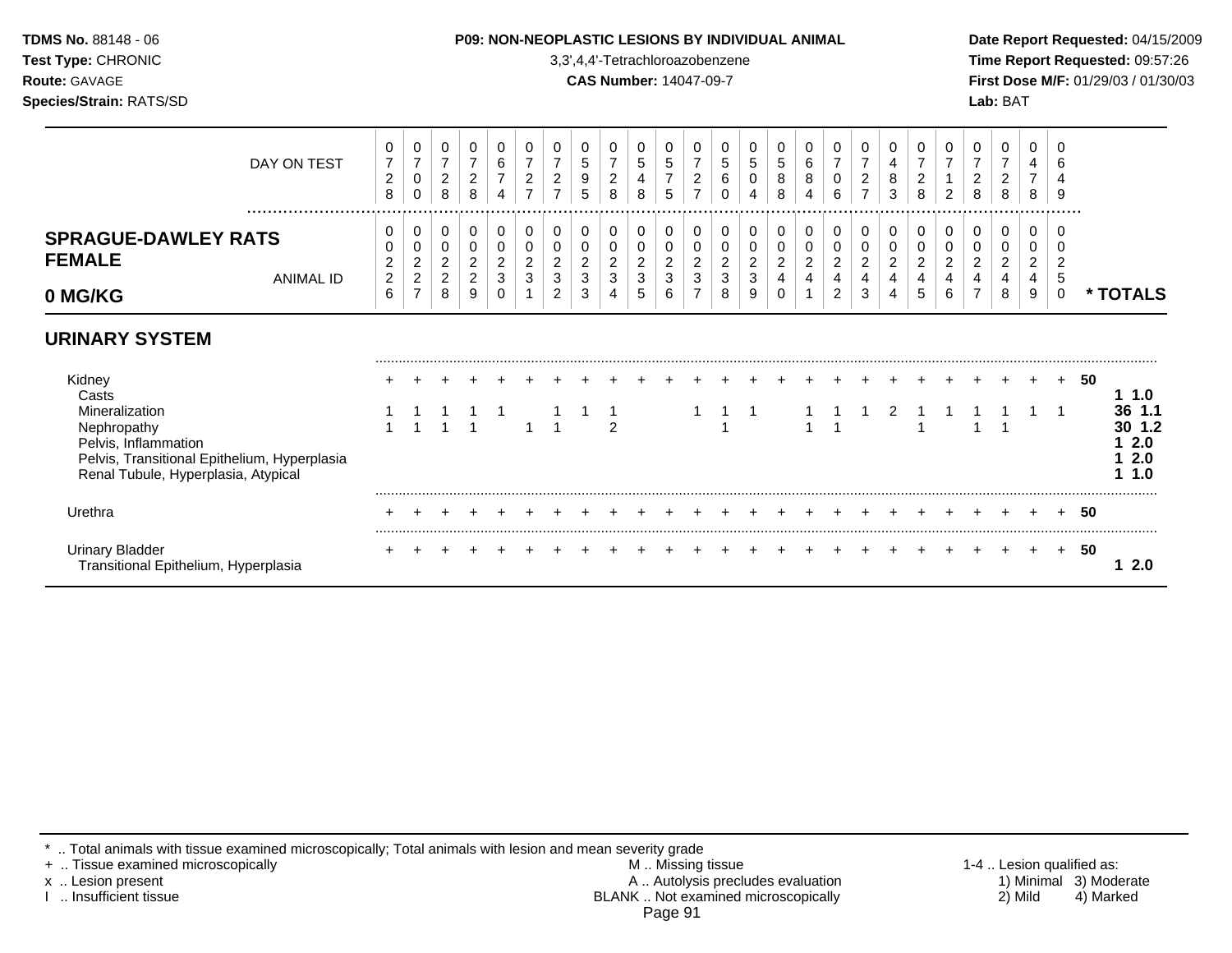| <b>TDMS No. 88148 - 06</b> |
|----------------------------|
| <b>Test Type: CHRONIC</b>  |
| <b>Route: GAVAGE</b>       |
| Species/Strain: RATS/SD    |

#### P09: NON-NEOPLASTIC LESIONS BY INDIVIDUAL ANIMAL

3,3',4,4'-Tetrachloroazobenzene

**CAS Number: 14047-09-7** 

Date Report Requested: 04/15/2009 Time Report Requested: 09:57:26 First Dose M/F: 01/29/03 / 01/30/03 Lab: BAT

| DAY ON TEST<br>.                                                                                  | $\boldsymbol{0}$<br>$\overline{7}$<br>$\sqrt{2}$<br>8 | $\,0\,$<br>$\overline{7}$<br>$\overline{c}$<br>8 | 0<br>5<br>$\,6\,$<br>$\mathbf 0$       | $\mathbf 0$<br>5<br>$\,8\,$<br>$\overline{7}$             | $\pmb{0}$<br>5<br>$\boldsymbol{2}$<br>$\overline{7}$ | 0<br>$\overline{7}$<br>$\overline{c}$<br>$\overline{7}$ | 0<br>$\overline{7}$<br>$\boldsymbol{2}$<br>$\overline{7}$ | 0<br>$\overline{7}$<br>$\boldsymbol{2}$<br>8     | 0<br>$\mathbf{1}$<br>$\mathbf 5$<br>3   | 0<br>$\mathbf{3}$<br>$\,6\,$<br>6     | 0<br>$\overline{7}$<br>$\overline{c}$<br>8 | $\pmb{0}$<br>$\overline{7}$<br>$\boldsymbol{2}$<br>8 | 0<br>$\overline{7}$<br>$\sqrt{2}$<br>$\overline{7}$ | 0<br>$5\phantom{.0}$<br>$\,$ 5 $\,$<br>$\mathbf{3}$ | $\pmb{0}$<br>$\sqrt{5}$<br>8<br>9                     | 0<br>$\overline{7}$<br>$\overline{c}$<br>$\overline{7}$ | $\pmb{0}$<br>$\overline{7}$<br>$\sqrt{2}$<br>$\overline{7}$ | 0<br>$\overline{7}$<br>$\overline{c}$<br>$\overline{7}$ | $\,0\,$<br>5<br>8<br>$\overline{7}$   | 0<br>$\overline{7}$<br>$\overline{c}$<br>$\overline{7}$ | 0<br>$\overline{7}$<br>$\boldsymbol{2}$<br>$\overline{7}$ | $\pmb{0}$<br>$\overline{7}$<br>$\boldsymbol{2}$<br>8   | 0<br>$\overline{7}$<br>$\overline{\mathbf{c}}$<br>$\overline{7}$ | $\pmb{0}$<br>$\overline{7}$<br>$\overline{c}$<br>8   | 0<br>$\overline{2}$<br>$\overline{7}$<br>$\overline{1}$  |         |
|---------------------------------------------------------------------------------------------------|-------------------------------------------------------|--------------------------------------------------|----------------------------------------|-----------------------------------------------------------|------------------------------------------------------|---------------------------------------------------------|-----------------------------------------------------------|--------------------------------------------------|-----------------------------------------|---------------------------------------|--------------------------------------------|------------------------------------------------------|-----------------------------------------------------|-----------------------------------------------------|-------------------------------------------------------|---------------------------------------------------------|-------------------------------------------------------------|---------------------------------------------------------|---------------------------------------|---------------------------------------------------------|-----------------------------------------------------------|--------------------------------------------------------|------------------------------------------------------------------|------------------------------------------------------|----------------------------------------------------------|---------|
| <b>SPRAGUE-DAWLEY RATS</b><br><b>FEMALE</b><br><b>ANIMAL ID</b>                                   | 0<br>$\mathbf 0$<br>$\overline{c}$<br>$\sqrt{5}$      | 0<br>$\mathbf 0$<br>$\overline{c}$<br>$\sqrt{5}$ | 0<br>0<br>$\overline{2}$<br>$\sqrt{5}$ | $\mathbf 0$<br>$\overline{0}$<br>$\sqrt{2}$<br>$\sqrt{5}$ | $\pmb{0}$<br>$\pmb{0}$<br>$\overline{c}$<br>5        | 0<br>$\mathbf 0$<br>$\overline{2}$<br>5                 | 0<br>0<br>$\overline{2}$<br>5                             | 0<br>$\mathbf 0$<br>$\sqrt{2}$<br>$\overline{5}$ | 0<br>$\mathbf 0$<br>$\overline{c}$<br>5 | 0<br>0<br>$\boldsymbol{2}$<br>$\,6\,$ | 0<br>$\overline{0}$<br>$\sqrt{2}$<br>6     | 0<br>$\mathbf 0$<br>$\overline{c}$<br>6              | 0<br>$\mathbf 0$<br>$\overline{c}$<br>$\,6\,$       | 0<br>0<br>$\overline{2}$<br>6                       | 0<br>$\mathsf{O}\xspace$<br>$\overline{2}$<br>$\,6\,$ | 0<br>$\pmb{0}$<br>$\overline{2}$<br>$\,6$               | 0<br>$\mathsf 0$<br>$\overline{2}$<br>6                     | 0<br>$\pmb{0}$<br>$\overline{2}$<br>6                   | 0<br>$\pmb{0}$<br>$\overline{c}$<br>6 | 0<br>$\pmb{0}$<br>$\overline{2}$<br>$\overline{7}$      | 0<br>$\mathsf 0$<br>$\overline{2}$<br>$\overline{7}$      | 0<br>$\mathbf 0$<br>$\boldsymbol{2}$<br>$\overline{7}$ | 0<br>$\pmb{0}$<br>$\overline{2}$<br>$\overline{7}$               | 0<br>$\mathbf 0$<br>$\overline{2}$<br>$\overline{7}$ | $\Omega$<br>$\Omega$<br>$\overline{2}$<br>$\overline{7}$ | females |
| <b>10 MG/KG</b>                                                                                   | $\mathbf{1}$                                          | $\overline{2}$                                   | 3                                      | 4                                                         | 5                                                    | 6                                                       | $\overline{7}$                                            | 8                                                | 9                                       | $\Omega$                              | 1                                          | 2                                                    | 3                                                   | 4                                                   | 5                                                     | 6                                                       | $\overline{7}$                                              | 8                                                       | 9                                     | $\Omega$                                                | 1                                                         | 2                                                      | 3                                                                | $\overline{4}$                                       | 5                                                        | (cont)  |
| <b>ALIMENTARY SYSTEM</b>                                                                          |                                                       |                                                  |                                        |                                                           |                                                      |                                                         |                                                           |                                                  |                                         |                                       |                                            |                                                      |                                                     |                                                     |                                                       |                                                         |                                                             |                                                         |                                       |                                                         |                                                           |                                                        |                                                                  |                                                      |                                                          |         |
| Esophagus                                                                                         |                                                       |                                                  |                                        |                                                           |                                                      |                                                         |                                                           |                                                  |                                         |                                       |                                            |                                                      |                                                     |                                                     |                                                       |                                                         |                                                             |                                                         |                                       |                                                         |                                                           |                                                        |                                                                  |                                                      |                                                          |         |
| Intestine Large, Cecum                                                                            |                                                       |                                                  |                                        |                                                           |                                                      |                                                         |                                                           |                                                  |                                         |                                       |                                            |                                                      |                                                     |                                                     |                                                       |                                                         |                                                             |                                                         |                                       |                                                         |                                                           |                                                        |                                                                  |                                                      |                                                          |         |
| Intestine Large, Colon<br>Parasite Metazoan                                                       |                                                       |                                                  |                                        |                                                           |                                                      |                                                         |                                                           |                                                  |                                         |                                       |                                            |                                                      |                                                     | X                                                   |                                                       |                                                         |                                                             |                                                         |                                       |                                                         |                                                           |                                                        |                                                                  |                                                      |                                                          |         |
| Intestine Large, Rectum                                                                           |                                                       |                                                  |                                        |                                                           |                                                      |                                                         |                                                           |                                                  |                                         |                                       |                                            |                                                      |                                                     |                                                     |                                                       |                                                         |                                                             |                                                         |                                       |                                                         |                                                           |                                                        |                                                                  |                                                      |                                                          |         |
| Intestine Small, Duodenum                                                                         |                                                       |                                                  |                                        |                                                           |                                                      |                                                         |                                                           |                                                  |                                         |                                       |                                            |                                                      |                                                     |                                                     |                                                       |                                                         |                                                             |                                                         |                                       |                                                         |                                                           |                                                        |                                                                  |                                                      |                                                          |         |
| Intestine Small, Ileum                                                                            |                                                       |                                                  |                                        |                                                           |                                                      |                                                         |                                                           |                                                  |                                         |                                       |                                            |                                                      |                                                     |                                                     |                                                       |                                                         |                                                             |                                                         |                                       |                                                         |                                                           |                                                        |                                                                  |                                                      |                                                          |         |
| Intestine Small, Jejunum                                                                          |                                                       |                                                  |                                        |                                                           |                                                      |                                                         |                                                           |                                                  |                                         |                                       |                                            |                                                      |                                                     |                                                     |                                                       |                                                         |                                                             |                                                         |                                       |                                                         |                                                           |                                                        |                                                                  |                                                      |                                                          |         |
| Liver<br>Angiectasis<br><b>Basophilic Focus</b>                                                   |                                                       |                                                  |                                        |                                                           | $X \times$                                           |                                                         | $\times$                                                  |                                                  |                                         |                                       |                                            | $\pm$                                                | 1                                                   | ٠                                                   |                                                       | X                                                       |                                                             | $\times$                                                |                                       |                                                         | $\pm$                                                     | -1<br>X                                                |                                                                  | ÷<br>X                                               | $\overline{ }$                                           |         |
| Cholangiofibrosis<br><b>Clear Cell Focus</b><br>Degeneration, Cystic<br><b>Eosinophilic Focus</b> | $\times$<br>$\overline{1}$                            |                                                  | $X$ $X$<br>X X X                       |                                                           |                                                      | $\boldsymbol{\mathsf{X}}$                               |                                                           | $X \times$                                       |                                         |                                       |                                            | $X$ $X$<br>X.                                        |                                                     | X X                                                 |                                                       |                                                         | X X X                                                       | $X$ $X$                                                 | $\mathsf{X}$                          |                                                         | x x                                                       | $X$ $X$                                                | X X<br>X                                                         |                                                      |                                                          |         |
| Fatty Change, Focal<br>Fatty Change, Diffuse<br>Hematopoietic Cell Proliferation                  | 1                                                     |                                                  | -1                                     | $\overline{\mathbf{1}}$                                   |                                                      | 2                                                       |                                                           | -1                                               |                                         |                                       |                                            |                                                      |                                                     | -1                                                  |                                                       | 1                                                       | 2                                                           | -1                                                      |                                       | 2                                                       |                                                           | -1                                                     |                                                                  |                                                      |                                                          |         |

\* .. Total animals with tissue examined microscopically; Total animals with lesion and mean severity grade<br>+ .. Tissue examined microscopically

x .. Lesion present

I .. Insufficient tissue

A .. Autolysis precludes evaluation<br>BLANK .. Not examined microscopically Page 92

1-4 .. Lesion qualified as: 1) Minimal 3) Moderate  $2)$  Mild 4) Marked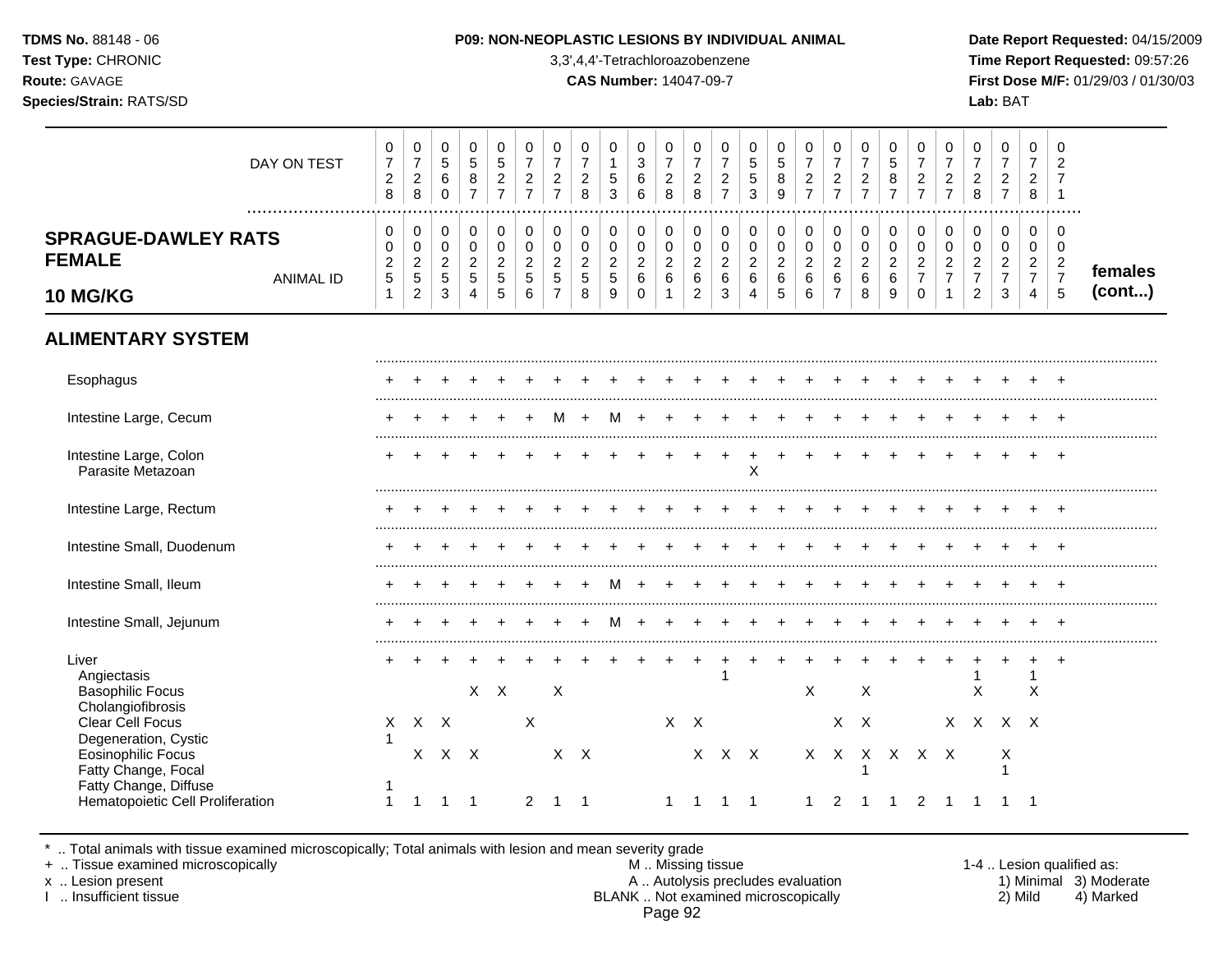#### **TDMS No.** 88148 - 06 **P09: NON-NEOPLASTIC LESIONS BY INDIVIDUAL ANIMAL Date Report Requested:** 04/15/2009

**Test Type:** CHRONIC 3,3',4,4'-Tetrachloroazobenzene **Time Report Requested:** 09:57:26 **Route:** GAVAGE **CAS Number:** 14047-09-7 **First Dose M/F:** 01/29/03 / 01/30/03 **Species/Strain:** RATS/SD **Lab:** BAT

| DAY ON TEST                                                                                                                                                                                                                                                                                                                                       | 0<br>$\boldsymbol{7}$<br>$\overline{c}$<br>8  | $\mathbf 0$<br>$\overline{7}$<br>$\overline{2}$<br>8                       | 0<br>5<br>6<br>$\mathbf 0$                                  | 0<br>$\sqrt{5}$<br>8<br>$\overline{7}$                       | 0<br>$\sqrt{5}$<br>$\overline{c}$<br>$\overline{7}$ | 0<br>$\boldsymbol{7}$<br>$\overline{c}$<br>$\overline{7}$ | 0<br>$\overline{7}$<br>$\overline{c}$<br>$\overline{7}$   | 0<br>$\overline{7}$<br>$\boldsymbol{2}$<br>8                  | 0<br>$\mathbf{1}$<br>$\sqrt{5}$<br>$\mathbf{3}$           | 0<br>$\ensuremath{\mathsf{3}}$<br>6<br>6                | 0<br>$\boldsymbol{7}$<br>$\overline{c}$<br>8               | $\pmb{0}$<br>$\overline{7}$<br>$\overline{c}$<br>8            | 0<br>$\overline{7}$<br>$\sqrt{2}$<br>$\overline{7}$               | 0<br>$\sqrt{5}$<br>$\mathbf 5$<br>$\mathbf{3}$                         | 0<br>$\,$ 5 $\,$<br>$\bf8$<br>9                          | 0<br>$\overline{7}$<br>$\overline{c}$<br>$\overline{7}$ | 0<br>$\boldsymbol{7}$<br>$\overline{c}$<br>$\overline{7}$ | 0<br>$\boldsymbol{7}$<br>$\overline{a}$<br>$\overline{7}$    | 0<br>$\sqrt{5}$<br>8<br>$\overline{7}$                 | 0<br>$\overline{7}$<br>$\overline{c}$<br>$\overline{7}$          | 0<br>$\overline{7}$<br>$\overline{c}$<br>$\overline{7}$ | 0<br>$\overline{7}$<br>$\overline{c}$<br>8                                     | 0<br>$\overline{7}$<br>$\overline{c}$<br>$\overline{7}$ | 0<br>$\overline{7}$<br>$\overline{2}$<br>8                   | 0<br>$\overline{2}$<br>$\overline{7}$<br>$\mathbf{1}$ |                   |
|---------------------------------------------------------------------------------------------------------------------------------------------------------------------------------------------------------------------------------------------------------------------------------------------------------------------------------------------------|-----------------------------------------------|----------------------------------------------------------------------------|-------------------------------------------------------------|--------------------------------------------------------------|-----------------------------------------------------|-----------------------------------------------------------|-----------------------------------------------------------|---------------------------------------------------------------|-----------------------------------------------------------|---------------------------------------------------------|------------------------------------------------------------|---------------------------------------------------------------|-------------------------------------------------------------------|------------------------------------------------------------------------|----------------------------------------------------------|---------------------------------------------------------|-----------------------------------------------------------|--------------------------------------------------------------|--------------------------------------------------------|------------------------------------------------------------------|---------------------------------------------------------|--------------------------------------------------------------------------------|---------------------------------------------------------|--------------------------------------------------------------|-------------------------------------------------------|-------------------|
| <b>SPRAGUE-DAWLEY RATS</b><br><b>FEMALE</b><br><b>ANIMAL ID</b><br>10 MG/KG                                                                                                                                                                                                                                                                       | 0<br>$\,0\,$<br>$\frac{2}{5}$<br>$\mathbf{1}$ | 0<br>$\mathsf{O}\xspace$<br>$\overline{2}$<br>$\sqrt{5}$<br>$\overline{2}$ | 0<br>0<br>$\overline{a}$<br>$5\phantom{.0}$<br>$\mathbf{3}$ | $\Omega$<br>$\mathbf 0$<br>$\sqrt{2}$<br>5<br>$\overline{4}$ | 0<br>0<br>$\overline{2}$<br>5<br>5                  | 0<br>$\mathbf 0$<br>$\overline{c}$<br>5<br>6              | 0<br>$\mathbf 0$<br>$\overline{c}$<br>5<br>$\overline{7}$ | $\mathbf 0$<br>$\pmb{0}$<br>$\overline{c}$<br>$\sqrt{5}$<br>8 | 0<br>$\mathbf 0$<br>$\overline{2}$<br>$\overline{5}$<br>9 | 0<br>$\pmb{0}$<br>$\overline{2}$<br>$\,6\,$<br>$\Omega$ | 0<br>0<br>$\overline{2}$<br>$6\phantom{1}$<br>$\mathbf{1}$ | 0<br>$\pmb{0}$<br>$\overline{c}$<br>$\,6\,$<br>$\overline{c}$ | 0<br>$\mathsf{O}\xspace$<br>$\overline{2}$<br>$6\phantom{1}$<br>3 | 0<br>$\mathsf 0$<br>$\overline{2}$<br>$6\phantom{a}$<br>$\overline{4}$ | $\mathbf 0$<br>$\mathbf 0$<br>$\sqrt{2}$<br>$\,6\,$<br>5 | $\mathbf 0$<br>$\pmb{0}$<br>$\overline{c}$<br>6<br>6    | 0<br>$\pmb{0}$<br>$\sqrt{2}$<br>$\,6\,$<br>$\overline{7}$ | $\mathbf 0$<br>$\mathsf 0$<br>$\overline{a}$<br>$\,6\,$<br>8 | $\mathbf 0$<br>$\pmb{0}$<br>$\boldsymbol{2}$<br>6<br>9 | 0<br>$\mathbf 0$<br>$\overline{c}$<br>$\overline{7}$<br>$\Omega$ | 0<br>$\mathbf 0$<br>$\overline{c}$<br>$\overline{7}$    | $\pmb{0}$<br>$\mathbf 0$<br>$\overline{c}$<br>$\overline{7}$<br>$\overline{2}$ | 0<br>0<br>$\overline{2}$<br>$\overline{7}$<br>3         | 0<br>0<br>$\overline{2}$<br>$\overline{7}$<br>$\overline{4}$ | 0<br>$\mathbf 0$<br>$\frac{2}{7}$<br>$5\phantom{.0}$  | females<br>(cont) |
| Hyperplasia, Nodular<br>Inflammation, Chronic Active<br><b>Mixed Cell Focus</b><br>Necrosis<br>Pigmentation<br>Toxic Hepatopathy<br>Bile Duct, Cyst<br><b>Bile Duct, Fibrosis</b><br>Bile Duct, Hyperplasia<br>Centrilobular, Degeneration<br>Hepatocyte, Hypertrophy<br>Hepatocyte, Multinucleated<br>Oval Cell, Hyperplasia<br>Serosa, Fibrosis | X<br>X<br>$\overline{2}$                      | 1<br>2<br>1<br>2<br>1                                                      | 1<br>$\overline{2}$                                         | $\overline{1}$<br>$\mathbf{1}$<br>$\overline{\mathbf{1}}$    | $\overline{1}$<br>1<br>2<br>1<br>1<br>1             | $\times$<br>2                                             | $X \times$<br>$\overline{c}$<br>$\mathbf{1}$              | $\overline{1}$<br>3                                           |                                                           |                                                         | 1<br>$\sf X$<br>2<br>2<br>3                                | $\mathbf 1$<br>$\mathsf{X}$<br>3                              | 1<br>1<br>2                                                       | 1<br>$\mathbf{1}$<br>$\overline{1}$                                    | $\overline{1}$                                           | $\mathbf 1$<br>X<br>$\mathbf 1$<br>2                    | 3                                                         | 1<br>X<br>$\mathbf 1$<br>$\overline{1}$                      |                                                        | 1<br>2                                                           | X<br>2                                                  | $\times$<br>-1                                                                 | 1<br>$\times$                                           | -1<br>-1                                                     | $\mathbf 1$                                           |                   |
| Mesentery<br>Fat, Necrosis                                                                                                                                                                                                                                                                                                                        |                                               |                                                                            |                                                             |                                                              |                                                     |                                                           |                                                           |                                                               |                                                           |                                                         |                                                            |                                                               |                                                                   |                                                                        |                                                          |                                                         |                                                           |                                                              |                                                        |                                                                  |                                                         |                                                                                |                                                         |                                                              |                                                       |                   |
| Oral Mucosa<br>Gingival, Hyperplasia, Cystic Keratinizing<br>Gingival, Hyperplasia, Squamous                                                                                                                                                                                                                                                      |                                               |                                                                            |                                                             |                                                              | 2                                                   |                                                           |                                                           | $\overline{2}$                                                |                                                           |                                                         |                                                            |                                                               |                                                                   |                                                                        | $\overline{2}$                                           | $\overline{2}$                                          |                                                           |                                                              |                                                        |                                                                  |                                                         |                                                                                |                                                         | $\overline{2}$                                               |                                                       |                   |
| Pancreas<br>Atrophy<br>Inflammation<br>Acinus, Vacuolization Cytoplasmic                                                                                                                                                                                                                                                                          | -1<br>1                                       |                                                                            |                                                             | $\overline{1}$                                               | 1                                                   | 3                                                         |                                                           | $\overline{2}$<br>2                                           |                                                           |                                                         |                                                            | 2                                                             | 3                                                                 |                                                                        |                                                          | 1                                                       | 4                                                         | $\overline{1}$<br>2                                          |                                                        | 1<br>1                                                           |                                                         | 3                                                                              | 1<br>3                                                  |                                                              | $\overline{+}$                                        |                   |
| <b>Salivary Glands</b><br>Atrophy<br>Fibrosis                                                                                                                                                                                                                                                                                                     |                                               |                                                                            |                                                             |                                                              |                                                     |                                                           |                                                           |                                                               |                                                           | м                                                       |                                                            |                                                               |                                                                   |                                                                        |                                                          |                                                         |                                                           |                                                              |                                                        |                                                                  |                                                         |                                                                                |                                                         |                                                              | $+$                                                   |                   |

\* .. Total animals with tissue examined microscopically; Total animals with lesion and mean severity grade

+ .. Tissue examined microscopically M .. Missing tissue 1-4 .. Lesion qualified as: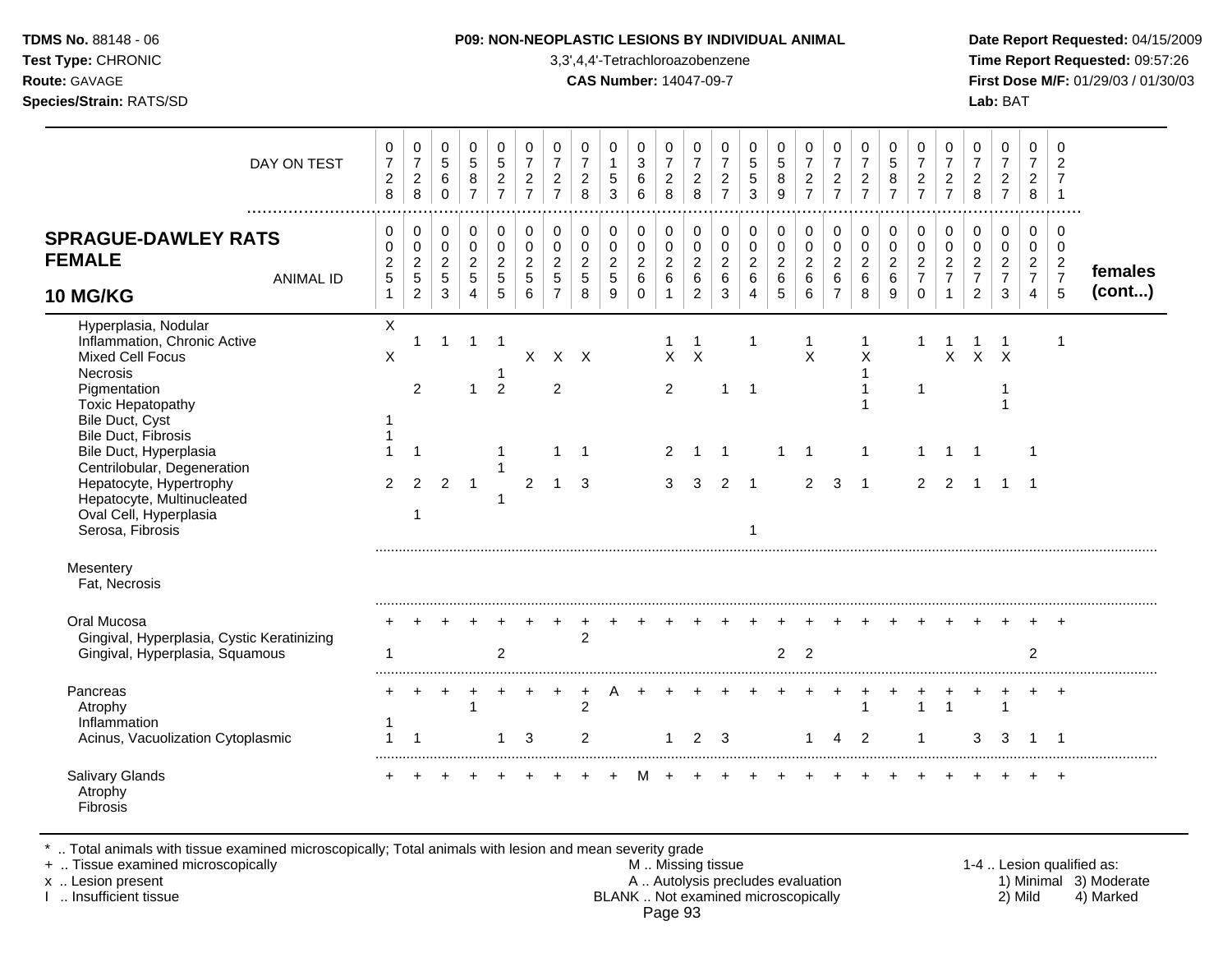| Test Type: CHRONIC<br>Route: GAVAGE<br>Species/Strain: RATS/SD                     |                                                          |                                                          |                                                  |                                                      |                                                       |                                                                   |                                                                      |                                                                        |                                                        | 3,3',4,4'-Tetrachloroazobenzene<br><b>CAS Number: 14047-09-7</b> |                                                                                   |                                                                     |                                                            |                                                           |                                                        |                                                                   |                                                 |                                                              |                                                              |                                                                            |                                                                              |                                                              | Lab: BAT                                                                    |                                                                        |                                                                     | Time Report Requested: 09:57:26<br>First Dose M/F: 01/29/03 / 01/30/03 |
|------------------------------------------------------------------------------------|----------------------------------------------------------|----------------------------------------------------------|--------------------------------------------------|------------------------------------------------------|-------------------------------------------------------|-------------------------------------------------------------------|----------------------------------------------------------------------|------------------------------------------------------------------------|--------------------------------------------------------|------------------------------------------------------------------|-----------------------------------------------------------------------------------|---------------------------------------------------------------------|------------------------------------------------------------|-----------------------------------------------------------|--------------------------------------------------------|-------------------------------------------------------------------|-------------------------------------------------|--------------------------------------------------------------|--------------------------------------------------------------|----------------------------------------------------------------------------|------------------------------------------------------------------------------|--------------------------------------------------------------|-----------------------------------------------------------------------------|------------------------------------------------------------------------|---------------------------------------------------------------------|------------------------------------------------------------------------|
| DAY ON TEST                                                                        | $\pmb{0}$<br>$\overline{7}$<br>$\overline{c}$<br>$\,8\,$ | $\pmb{0}$<br>$\overline{7}$<br>$\overline{c}$<br>$\,8\,$ | 0<br>$5\phantom{.0}$<br>6<br>$\mathsf{O}\xspace$ | $\mathbf 0$<br>$\overline{5}$<br>8<br>$\overline{7}$ | $\mathbf 0$<br>$\sqrt{5}$<br>$\frac{2}{7}$            | $\pmb{0}$<br>$\overline{7}$<br>$\boldsymbol{2}$<br>$\overline{7}$ | $\,0\,$<br>$\overline{7}$<br>$\overline{c}$<br>$\overline{7}$        | $\mathbf 0$<br>$\overline{7}$<br>$\begin{array}{c} 2 \\ 8 \end{array}$ | 0<br>$\mathbf{1}$<br>5<br>3                            | 0<br>3<br>$\,6\,$<br>6                                           | $\pmb{0}$<br>$\overline{7}$<br>$\sqrt{2}$<br>$\bf8$                               | $\pmb{0}$<br>$\overline{7}$<br>$_{\rm 8}^2$                         | $\mathbf 0$<br>$\overline{7}$<br>$\frac{2}{7}$             | $\mathbf 0$<br>5<br>$\sqrt{5}$<br>3                       | 0<br>5<br>$\bf 8$<br>$\overline{9}$                    | $\pmb{0}$<br>$\overline{7}$<br>$\boldsymbol{2}$<br>$\overline{7}$ | $\pmb{0}$<br>$\overline{7}$<br>$\frac{2}{7}$    | $\mathbf 0$<br>$\overline{7}$<br>$\frac{2}{7}$               | $\mathbf 0$<br>$\sqrt{5}$<br>$\,8\,$<br>$\overline{7}$       | $\mathbf 0$<br>$\overline{7}$<br>$\overline{c}$<br>$\overline{7}$          | 0<br>$\overline{7}$<br>$\frac{2}{7}$                                         | $\pmb{0}$<br>$\overline{7}$<br>$_{8}^{\rm 2}$                | $\mathbf 0$<br>$\overline{7}$<br>$\frac{2}{7}$                              | $\pmb{0}$<br>$\overline{7}$<br>$\overline{c}$<br>$\,8\,$               | $\mathbf 0$<br>$\overline{2}$<br>$\overline{7}$<br>$\overline{1}$   |                                                                        |
| <b>SPRAGUE-DAWLEY RATS</b><br><b>FEMALE</b><br><b>ANIMAL ID</b><br><b>10 MG/KG</b> | 0<br>0<br>$\overline{c}$<br>5<br>$\mathbf{1}$            | 0<br>$\pmb{0}$<br>$\overline{c}$<br>$\sqrt{5}$<br>2      | 0<br>0<br>$\overline{2}$<br>$5\phantom{.0}$<br>3 | $\pmb{0}$<br>$\pmb{0}$<br>$\overline{c}$<br>5<br>4   | $\mathbf 0$<br>0<br>$\overline{2}$<br>$\sqrt{5}$<br>5 | $\mathbf 0$<br>$\mathbf 0$<br>$\boldsymbol{2}$<br>$\sqrt{5}$<br>6 | $\pmb{0}$<br>0<br>$\overline{c}$<br>$\overline{5}$<br>$\overline{7}$ | $\mathbf 0$<br>$\mathbf 0$<br>$\overline{2}$<br>5<br>8                 | $\mathbf 0$<br>$\mathbf 0$<br>$\overline{a}$<br>5<br>9 | 0<br>0<br>$\overline{2}$<br>6<br>$\Omega$                        | $\mathbf 0$<br>$\mathsf{O}\xspace$<br>$\overline{2}$<br>$\,6\,$<br>$\overline{1}$ | $\mathbf 0$<br>$\mathbf 0$<br>$\overline{c}$<br>6<br>$\overline{2}$ | $\mathbf 0$<br>$\pmb{0}$<br>$\overline{2}$<br>$\,6\,$<br>3 | 0<br>$\mathsf 0$<br>$\overline{2}$<br>6<br>$\overline{4}$ | $\mathbf 0$<br>$\mathbf 0$<br>$\overline{2}$<br>6<br>5 | 0<br>$\pmb{0}$<br>$\overline{a}$<br>6<br>6                        | 0<br>0<br>$\overline{2}$<br>6<br>$\overline{7}$ | $\mathbf 0$<br>$\mathbf 0$<br>$\overline{2}$<br>$\,6\,$<br>8 | $\mathbf 0$<br>$\mathbf 0$<br>$\overline{c}$<br>$\,6\,$<br>9 | $\mathbf 0$<br>$\mathbf 0$<br>$\overline{2}$<br>$\overline{7}$<br>$\Omega$ | 0<br>$\mathsf{O}\xspace$<br>$\overline{2}$<br>$\overline{7}$<br>$\mathbf{1}$ | 0<br>0<br>$\overline{2}$<br>$\overline{7}$<br>$\overline{2}$ | $\mathbf 0$<br>$\mathsf{O}\xspace$<br>$\overline{2}$<br>$\overline{7}$<br>3 | $\mathbf 0$<br>0<br>$\overline{2}$<br>$\overline{7}$<br>$\overline{4}$ | $\mathbf 0$<br>$\mathbf 0$<br>$\overline{2}$<br>$\overline{7}$<br>5 | females<br>(cont)                                                      |
| Stomach, Forestomach<br>Inflammation<br>Mineralization<br>Epithelium, Hyperplasia  | $\overline{2}$                                           | $\overline{1}$                                           |                                                  | 2                                                    | 2                                                     | $\overline{2}$<br>3                                               | $\overline{1}$                                                       | $\overline{2}$                                                         |                                                        |                                                                  | $\mathbf{1}$                                                                      | $\overline{4}$                                                      | $\overline{2}$                                             |                                                           | $\mathbf 1$                                            | $\overline{1}$                                                    |                                                 | $\overline{1}$                                               |                                                              | 3                                                                          | $\overline{1}$                                                               | $\overline{2}$                                               | $\overline{1}$                                                              | $\overline{1}$                                                         |                                                                     |                                                                        |
| Stomach, Glandular<br>Mineralization                                               |                                                          |                                                          |                                                  |                                                      |                                                       |                                                                   |                                                                      |                                                                        |                                                        |                                                                  |                                                                                   |                                                                     |                                                            |                                                           |                                                        |                                                                   |                                                 |                                                              |                                                              |                                                                            |                                                                              |                                                              |                                                                             |                                                                        | $+$                                                                 |                                                                        |
| Tooth<br>Peridontal Tissue, Inflammation                                           |                                                          |                                                          | $\mathbf{1}$                                     |                                                      | $\mathbf{1}$                                          |                                                                   | $\mathbf{1}$                                                         |                                                                        |                                                        |                                                                  | $\overline{2}$                                                                    | $\ddot{}$                                                           |                                                            |                                                           |                                                        | $\overline{1}$                                                    | $\ddot{}$<br>$\overline{1}$                     | $+$                                                          |                                                              |                                                                            |                                                                              |                                                              |                                                                             |                                                                        |                                                                     |                                                                        |
| <b>CARDIOVASCULAR SYSTEM</b>                                                       |                                                          |                                                          |                                                  |                                                      |                                                       |                                                                   |                                                                      |                                                                        |                                                        |                                                                  |                                                                                   |                                                                     |                                                            |                                                           |                                                        |                                                                   |                                                 |                                                              |                                                              |                                                                            |                                                                              |                                                              |                                                                             |                                                                        |                                                                     |                                                                        |
| <b>Blood Vessel</b><br>Inflammation<br>Mineralization                              |                                                          |                                                          |                                                  |                                                      | $\ddot{}$                                             | $\overline{2}$                                                    |                                                                      |                                                                        |                                                        |                                                                  |                                                                                   |                                                                     | 3                                                          |                                                           |                                                        | $\mathbf{1}$                                                      |                                                 |                                                              |                                                              | $\mathbf{1}$                                                               | $+$                                                                          | $+$                                                          |                                                                             |                                                                        | $\ddot{}$                                                           |                                                                        |
| Heart<br>Cardiomyopathy                                                            | ٠<br>$\mathcal{P}$                                       | $\ddot{}$                                                |                                                  |                                                      |                                                       |                                                                   |                                                                      |                                                                        |                                                        |                                                                  | $\mathbf{1}$                                                                      | $+$<br>$\mathbf{1}$                                                 | $+$<br>$\overline{1}$                                      | $+$                                                       | $\ddot{}$                                              | $\ddot{}$<br>$\overline{1}$                                       | $\ddot{}$                                       | $+$                                                          |                                                              |                                                                            | $+$                                                                          | $+$                                                          | $\ddot{}$<br>$\mathbf{1}$                                                   |                                                                        | $+$ $+$                                                             |                                                                        |
| <b>ENDOCRINE SYSTEM</b>                                                            |                                                          |                                                          |                                                  |                                                      |                                                       |                                                                   |                                                                      |                                                                        |                                                        |                                                                  |                                                                                   |                                                                     |                                                            |                                                           |                                                        |                                                                   |                                                 |                                                              |                                                              |                                                                            |                                                                              |                                                              |                                                                             |                                                                        |                                                                     |                                                                        |
| <b>Adrenal Cortex</b><br>Atrophy<br>Degeneration<br>Hypertrophy                    | 2<br>$\mathbf{1}$                                        | $\overline{1}$                                           | 3                                                | $\overline{1}$                                       | $\overline{2}$                                        | $\overline{c}$<br>3                                               | $\overline{2}$                                                       |                                                                        |                                                        |                                                                  | 2<br>$\mathbf{1}$                                                                 | $\overline{1}$                                                      | 1<br>$\overline{2}$                                        | $\overline{1}$                                            |                                                        | $\mathbf 1$                                                       | $\mathbf{1}$                                    | $\overline{2}$<br>$\overline{1}$                             |                                                              | $\mathbf{1}$                                                               | $\ddot{}$<br>$3 \quad 1$                                                     | $+$                                                          |                                                                             |                                                                        | $\pm$                                                               |                                                                        |

\* .. Total animals with tissue examined microscopically; Total animals with lesion and mean severity grade<br>+ .. Tissue examined microscopically

+ .. Tissue examined microscopically M.. Missing tissue M.. Missing tissue 1-4 .. Lesion qualified as:<br>
This insufficient tissue 1-4 .. Lesion present A .. Autolysis precludes evaluation A .. Autolysis precludes evaluatio x .. Lesion present **A .. Autolysis precludes evaluation** A .. Autolysis precludes evaluation 1) Minimal 3) Moderate I .. Insufficient tissue BLANK .. Not examined microscopically 2) Mild 4) Marked Page 94

#### **TDMS No.** 88148 - 06 **P09: NON-NEOPLASTIC LESIONS BY INDIVIDUAL ANIMAL Date Report Requested:** 04/15/2009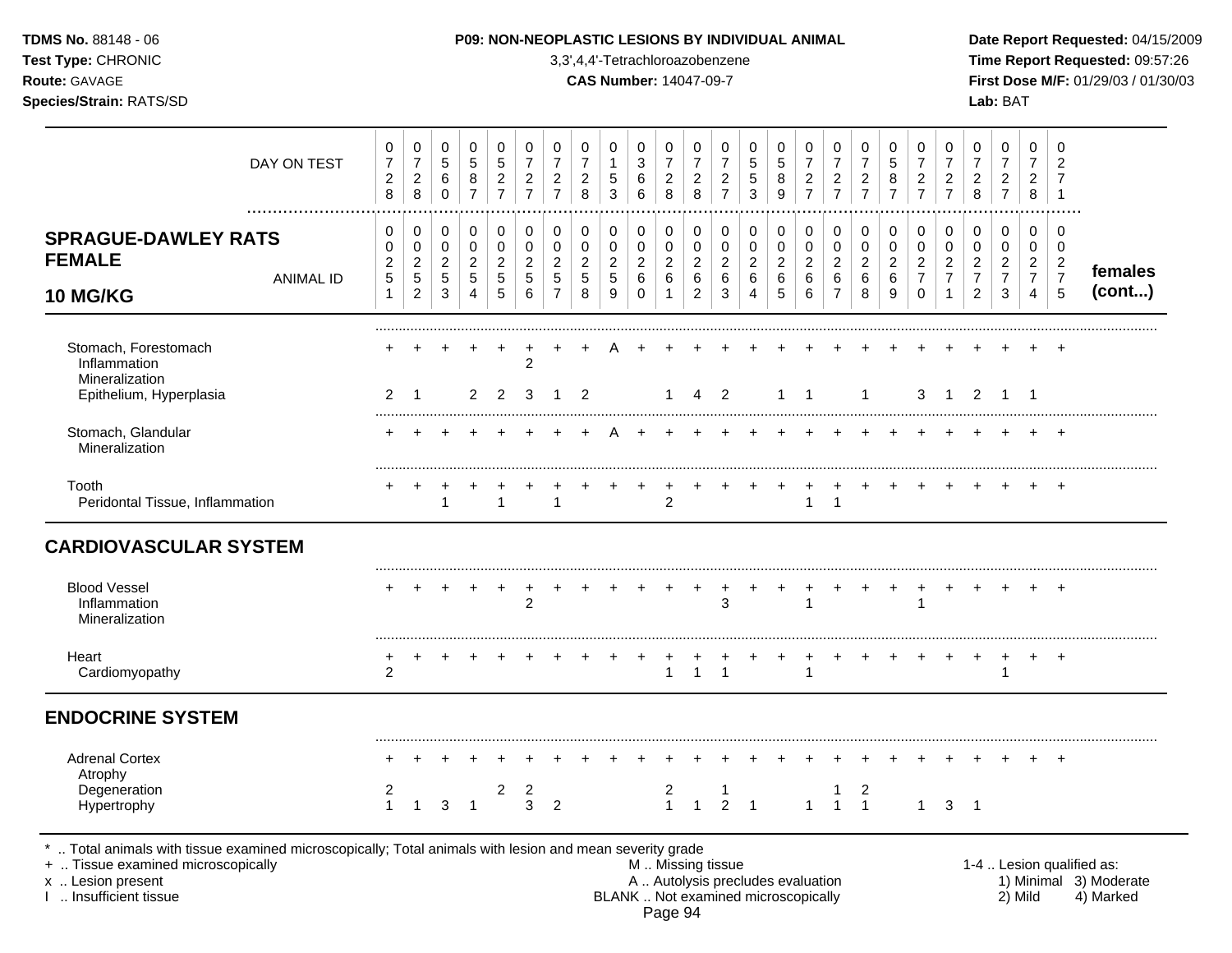# **TDMS No.** 88148 - 06 **P09: NON-NEOPLASTIC LESIONS BY INDIVIDUAL ANIMAL Date Report Requested:** 04/15/2009

**Test Type:** CHRONIC 3,3',4,4'-Tetrachloroazobenzene **Time Report Requested:** 09:57:26 **Route:** GAVAGE **CAS Number:** 14047-09-7 **First Dose M/F:** 01/29/03 / 01/30/03

| DAY ON TEST                                                                                                                                                                                | 0<br>$\boldsymbol{7}$<br>$\sqrt{2}$<br>8 | $\pmb{0}$<br>$\overline{7}$<br>$\sqrt{2}$<br>8    | 0<br>$\sqrt{5}$<br>6<br>$\mathbf 0$               | 0<br>$\,$ 5 $\,$<br>8<br>$\overline{7}$                     | $\mathbf 0$<br>$\overline{5}$<br>$\overline{c}$<br>$\overline{7}$ | 0<br>$\overline{7}$<br>$\overline{c}$<br>$\overline{7}$ | 0<br>$\overline{7}$<br>$\boldsymbol{2}$<br>$\overline{7}$  | 0<br>$\overline{7}$<br>$\boldsymbol{2}$<br>8 | 0<br>$\mathbf{1}$<br>$\sqrt{5}$<br>3        | $\mathbf 0$<br>$\ensuremath{\mathsf{3}}$<br>6<br>6 | $\mathbf 0$<br>$\overline{7}$<br>$\overline{2}$<br>8 | 0<br>$\overline{7}$<br>$\overline{2}$<br>8                                                    | 0<br>$\overline{7}$<br>$\boldsymbol{2}$<br>$\overline{7}$ | 0<br>5<br>5<br>3                    | 0<br>$\overline{5}$<br>$\,8\,$<br>$\overline{9}$  | 0<br>$\overline{7}$<br>$\overline{a}$<br>$\overline{7}$ | 0<br>$\overline{7}$<br>$\overline{2}$<br>$\overline{7}$ | 0<br>$\overline{7}$<br>$\overline{c}$<br>$\overline{7}$ | 0<br>$\,$ 5 $\,$<br>8<br>$\overline{7}$         | 0<br>$\overline{7}$<br>$\sqrt{2}$<br>$\overline{7}$            | 0<br>$\overline{7}$<br>$\boldsymbol{2}$<br>$\overline{7}$ | 0<br>$\overline{7}$<br>$\overline{2}$<br>8             | $\mathbf 0$<br>$\overline{7}$<br>$\overline{c}$<br>$\overline{7}$ | $\mathbf 0$<br>$\overline{7}$<br>$\overline{c}$<br>8 | $\mathbf 0$<br>$\overline{c}$<br>$\overline{7}$<br>$\overline{1}$ |                                                                  |
|--------------------------------------------------------------------------------------------------------------------------------------------------------------------------------------------|------------------------------------------|---------------------------------------------------|---------------------------------------------------|-------------------------------------------------------------|-------------------------------------------------------------------|---------------------------------------------------------|------------------------------------------------------------|----------------------------------------------|---------------------------------------------|----------------------------------------------------|------------------------------------------------------|-----------------------------------------------------------------------------------------------|-----------------------------------------------------------|-------------------------------------|---------------------------------------------------|---------------------------------------------------------|---------------------------------------------------------|---------------------------------------------------------|-------------------------------------------------|----------------------------------------------------------------|-----------------------------------------------------------|--------------------------------------------------------|-------------------------------------------------------------------|------------------------------------------------------|-------------------------------------------------------------------|------------------------------------------------------------------|
| <b>SPRAGUE-DAWLEY RATS</b><br><b>FEMALE</b><br><b>ANIMAL ID</b>                                                                                                                            | 0<br>$\mathbf 0$<br>$\overline{c}$<br>5  | $\pmb{0}$<br>0<br>$\boldsymbol{2}$<br>$\mathbf 5$ | $\mathbf 0$<br>$\mathbf 0$<br>$\overline{c}$<br>5 | $\pmb{0}$<br>$\pmb{0}$<br>$\overline{c}$<br>$5\phantom{.0}$ | $\pmb{0}$<br>$\mathbf 0$<br>$\overline{c}$<br>$\sqrt{5}$          | $\mathbf 0$<br>$\mathbf 0$<br>$\overline{c}$<br>5       | $\mathbf 0$<br>$\mathbf 0$<br>$\overline{c}$<br>$\sqrt{5}$ | 0<br>0<br>$\overline{c}$<br>$\sqrt{5}$       | 0<br>0<br>$\overline{c}$<br>$5\phantom{.0}$ | $\mathbf 0$<br>$\mathbf 0$<br>$\overline{c}$<br>6  | $\mathbf 0$<br>$\mathbf 0$<br>$\overline{c}$<br>6    | $\mathbf 0$<br>$\mathbf 0$<br>$\overline{c}$<br>6                                             | 0<br>$\mathbf 0$<br>$\overline{c}$<br>6                   | 0<br>0<br>$\overline{c}$<br>$\,6\,$ | $\mathbf 0$<br>$\pmb{0}$<br>$\sqrt{2}$<br>$\,6\,$ | $\mathbf 0$<br>$\pmb{0}$<br>$\overline{2}$<br>6         | $\mathbf 0$<br>$\mathbf 0$<br>$\overline{c}$<br>$\,6\,$ | 0<br>$\mathbf 0$<br>$\overline{2}$<br>6                 | 0<br>$\mathbf 0$<br>$\boldsymbol{2}$<br>$\,6\,$ | $\mathbf 0$<br>$\mathbf 0$<br>$\overline{2}$<br>$\overline{7}$ | 0<br>0<br>$\overline{c}$<br>$\overline{7}$                | $\mathbf 0$<br>0<br>$\overline{c}$<br>$\boldsymbol{7}$ | $\mathbf 0$<br>$\mathbf 0$<br>$\overline{c}$<br>$\overline{7}$    | $\pmb{0}$<br>0<br>$\overline{c}$<br>$\overline{7}$   | $\mathbf 0$<br>$\mathbf 0$<br>$\overline{c}$<br>$\overline{7}$    | females                                                          |
| <b>10 MG/KG</b>                                                                                                                                                                            | $\mathbf{1}$                             | $\overline{2}$                                    | 3                                                 | 4                                                           | 5                                                                 | 6                                                       | $\overline{7}$                                             | 8                                            | 9                                           | $\mathbf 0$                                        | $\mathbf{1}$                                         | $\overline{c}$                                                                                | 3                                                         | 4                                   | 5                                                 | 6                                                       | $\overline{7}$                                          | 8                                                       | 9                                               | $\Omega$                                                       | $\mathbf{1}$                                              | $\overline{2}$                                         | $\mathbf{3}$                                                      | 4                                                    | 5                                                                 | (cont)                                                           |
| Thrombosis<br>Vacuolization Cytoplasmic<br>Zona Fasciculata, Hyperplasia                                                                                                                   | 2                                        | 1                                                 | 2                                                 | -1<br>$\overline{1}$                                        |                                                                   | $\overline{c}$                                          | 3                                                          | 1<br>3                                       |                                             |                                                    | $\overline{2}$                                       |                                                                                               |                                                           | 1                                   |                                                   | 1                                                       | $\overline{c}$<br>$\mathbf{1}$                          |                                                         | $\overline{2}$                                  | Δ                                                              | $\mathbf{1}$                                              |                                                        | 2<br>3                                                            |                                                      |                                                                   |                                                                  |
| Adrenal Medulla<br>Hyperplasia                                                                                                                                                             |                                          |                                                   |                                                   |                                                             |                                                                   |                                                         | 3                                                          |                                              |                                             |                                                    |                                                      |                                                                                               |                                                           |                                     |                                                   |                                                         |                                                         |                                                         |                                                 |                                                                |                                                           |                                                        |                                                                   |                                                      |                                                                   |                                                                  |
| Islets, Pancreatic                                                                                                                                                                         |                                          |                                                   |                                                   |                                                             |                                                                   |                                                         |                                                            |                                              |                                             |                                                    |                                                      |                                                                                               |                                                           |                                     |                                                   |                                                         |                                                         |                                                         |                                                 |                                                                |                                                           |                                                        |                                                                   |                                                      |                                                                   |                                                                  |
| Parathyroid Gland                                                                                                                                                                          |                                          |                                                   |                                                   |                                                             |                                                                   |                                                         |                                                            |                                              |                                             |                                                    |                                                      |                                                                                               |                                                           |                                     |                                                   |                                                         |                                                         |                                                         |                                                 |                                                                |                                                           |                                                        |                                                                   |                                                      |                                                                   |                                                                  |
| <b>Pituitary Gland</b><br>Pars Distalis, Hyperplasia                                                                                                                                       |                                          |                                                   |                                                   | $\overline{2}$                                              |                                                                   |                                                         | $\boldsymbol{\Lambda}$                                     |                                              |                                             |                                                    |                                                      |                                                                                               |                                                           |                                     |                                                   |                                                         |                                                         |                                                         |                                                 | $\overline{2}$                                                 |                                                           |                                                        |                                                                   | $\overline{4}$                                       | $\ddot{}$                                                         |                                                                  |
| <b>Thyroid Gland</b><br>C-cell, Hyperplasia<br>Follicle, Cyst<br>Follicular Cell, Hyperplasia<br>Follicular Cell, Hypertrophy                                                              |                                          |                                                   |                                                   |                                                             |                                                                   |                                                         |                                                            |                                              |                                             |                                                    |                                                      |                                                                                               |                                                           |                                     |                                                   |                                                         |                                                         |                                                         |                                                 | 3                                                              |                                                           |                                                        |                                                                   |                                                      |                                                                   |                                                                  |
| <b>GENERAL BODY SYSTEM</b>                                                                                                                                                                 |                                          |                                                   |                                                   |                                                             |                                                                   |                                                         |                                                            |                                              |                                             |                                                    |                                                      |                                                                                               |                                                           |                                     |                                                   |                                                         |                                                         |                                                         |                                                 |                                                                |                                                           |                                                        |                                                                   |                                                      |                                                                   |                                                                  |
| Peritoneum                                                                                                                                                                                 |                                          |                                                   |                                                   |                                                             |                                                                   |                                                         |                                                            |                                              |                                             |                                                    |                                                      |                                                                                               |                                                           |                                     |                                                   |                                                         |                                                         |                                                         |                                                 |                                                                |                                                           |                                                        |                                                                   |                                                      |                                                                   |                                                                  |
| <b>GENITAL SYSTEM</b>                                                                                                                                                                      |                                          |                                                   |                                                   |                                                             |                                                                   |                                                         |                                                            |                                              |                                             |                                                    |                                                      |                                                                                               |                                                           |                                     |                                                   |                                                         |                                                         |                                                         |                                                 |                                                                |                                                           |                                                        |                                                                   |                                                      |                                                                   |                                                                  |
| <b>Clitoral Gland</b>                                                                                                                                                                      |                                          |                                                   |                                                   |                                                             |                                                                   |                                                         |                                                            |                                              |                                             |                                                    |                                                      |                                                                                               |                                                           |                                     |                                                   |                                                         |                                                         |                                                         |                                                 |                                                                |                                                           |                                                        |                                                                   |                                                      | $\ddot{}$                                                         |                                                                  |
| Total animals with tissue examined microscopically; Total animals with lesion and mean severity grade<br>+  Tissue examined microscopically<br>x  Lesion present<br>I. Insufficient tissue |                                          |                                                   |                                                   |                                                             |                                                                   |                                                         |                                                            |                                              |                                             |                                                    | Page 95                                              | M  Missing tissue<br>A  Autolysis precludes evaluation<br>BLANK  Not examined microscopically |                                                           |                                     |                                                   |                                                         |                                                         |                                                         |                                                 |                                                                |                                                           |                                                        | 2) Mild                                                           |                                                      |                                                                   | 1-4  Lesion qualified as:<br>1) Minimal 3) Moderate<br>4) Marked |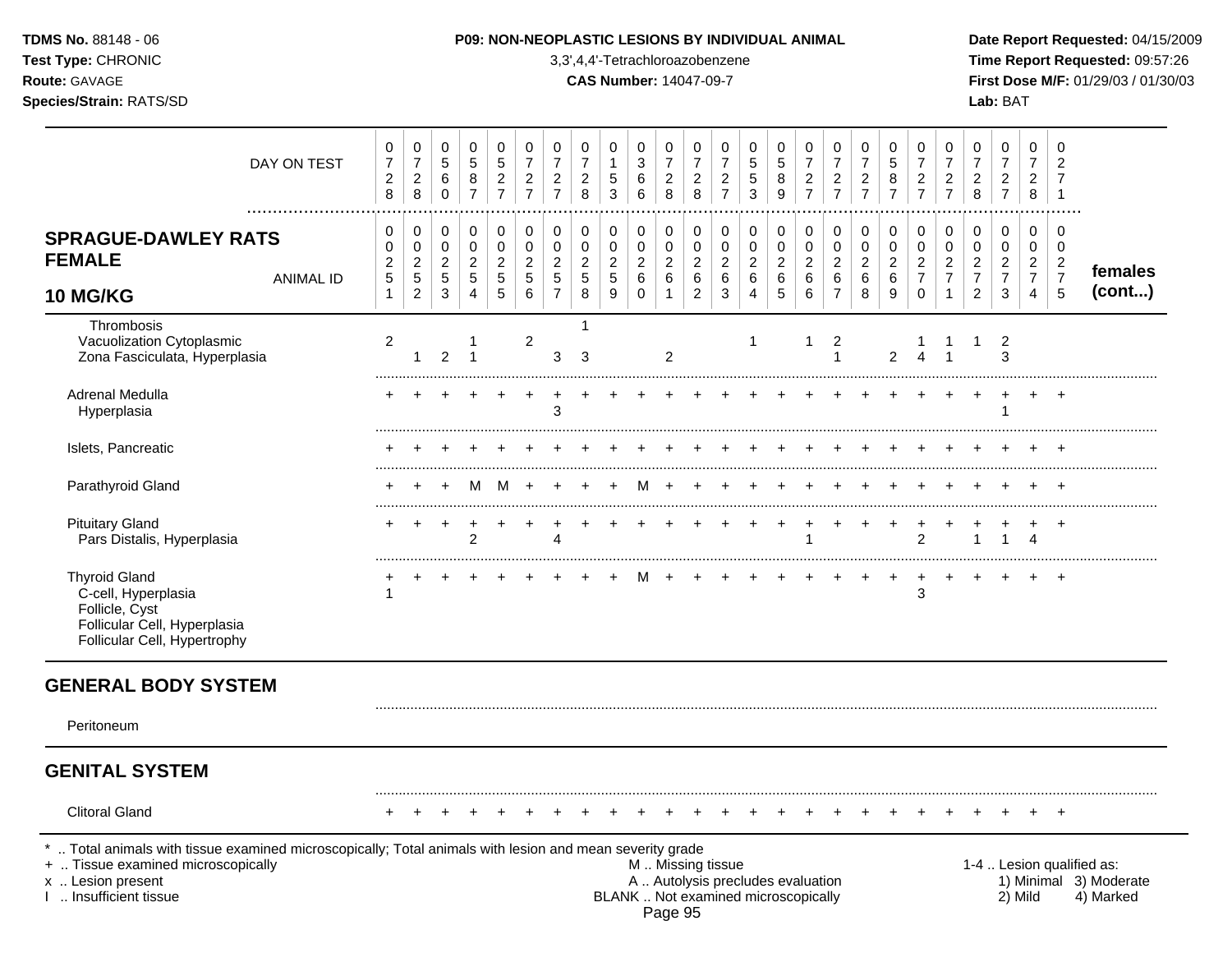| TDMS No. 88148 - 06<br>Test Type: CHRONIC<br>Route: GAVAGE<br>Species/Strain: RATS/SD                                 |                                                         |                                                                     |                                                   |                                                                            |                                                                |                                                                   |                                                                                 |                                                           | 3,3',4,4'-Tetrachloroazobenzene<br><b>CAS Number: 14047-09-7</b> |                                                  |                                                             |                                                               |                                                                  | P09: NON-NEOPLASTIC LESIONS BY INDIVIDUAL ANIMAL              |                                                   |                                                  |                                                                  |                                                         |                                                    |                                                                       |                                                              |                                                              | Lab: BAT                                                        |                                                                      |                                                               | Date Report Requested: 04/15/2009<br>Time Report Requested: 09:57:26<br>First Dose M/F: 01/29/03 / 01/30/03 |
|-----------------------------------------------------------------------------------------------------------------------|---------------------------------------------------------|---------------------------------------------------------------------|---------------------------------------------------|----------------------------------------------------------------------------|----------------------------------------------------------------|-------------------------------------------------------------------|---------------------------------------------------------------------------------|-----------------------------------------------------------|------------------------------------------------------------------|--------------------------------------------------|-------------------------------------------------------------|---------------------------------------------------------------|------------------------------------------------------------------|---------------------------------------------------------------|---------------------------------------------------|--------------------------------------------------|------------------------------------------------------------------|---------------------------------------------------------|----------------------------------------------------|-----------------------------------------------------------------------|--------------------------------------------------------------|--------------------------------------------------------------|-----------------------------------------------------------------|----------------------------------------------------------------------|---------------------------------------------------------------|-------------------------------------------------------------------------------------------------------------|
| DAY ON TEST                                                                                                           | 0<br>$\boldsymbol{7}$<br>$\overline{c}$<br>8            | $\pmb{0}$<br>$\overline{7}$<br>$\boldsymbol{2}$<br>8                | $\mathbf 0$<br>$\sqrt{5}$<br>$\,6\,$<br>$\pmb{0}$ | $\mathbf 0$<br>$\sqrt{5}$<br>$\bf 8$<br>$\overline{7}$                     | 0<br>$\,$ 5 $\,$<br>$\sqrt{2}$<br>$\overline{7}$               | $\mathbf 0$<br>$\overline{7}$<br>$\overline{c}$<br>$\overline{7}$ | 0<br>$\boldsymbol{7}$<br>$\frac{2}{7}$                                          | 0<br>$\boldsymbol{7}$<br>$\overline{c}$<br>8              | 0<br>$\sqrt{5}$<br>3                                             | 0<br>$\ensuremath{\mathsf{3}}$<br>6<br>6         | 0<br>$\boldsymbol{7}$<br>$\overline{c}$<br>$\boldsymbol{8}$ | 0<br>$\boldsymbol{7}$<br>$\overline{\mathbf{c}}$<br>8         | 0<br>$\overline{7}$<br>$\overline{\mathbf{c}}$<br>$\overline{7}$ | 0<br>5<br>$\mathbf 5$<br>$\mathbf{3}$                         | 0<br>5<br>8<br>9                                  | 0<br>$\boldsymbol{7}$<br>$\frac{2}{7}$           | 0<br>$\overline{7}$<br>$\overline{\mathbf{c}}$<br>$\overline{7}$ | 0<br>$\overline{7}$<br>$\overline{c}$<br>$\overline{7}$ | 0<br>$\sqrt{5}$<br>8<br>$\overline{7}$             | 0<br>$\overline{7}$<br>$\overline{a}$<br>$\overline{7}$               | 0<br>$\overline{7}$<br>$\overline{c}$<br>$\overline{7}$      | 0<br>$\overline{7}$<br>$\overline{c}$<br>8                   | 0<br>$\overline{7}$<br>$\overline{c}$<br>$\overline{7}$         | 0<br>$\overline{7}$<br>$\overline{c}$<br>$\,8\,$                     | 0<br>$\overline{c}$<br>7<br>-1                                |                                                                                                             |
| .<br><b>SPRAGUE-DAWLEY RATS</b><br><b>FEMALE</b><br><b>ANIMAL ID</b><br><b>10 MG/KG</b>                               | 0<br>0<br>$\overline{c}$<br>$\mathbf 5$<br>$\mathbf{1}$ | 0<br>$\pmb{0}$<br>$\boldsymbol{2}$<br>$\mathbf 5$<br>$\overline{c}$ | 0<br>0<br>$\overline{2}$<br>$\sqrt{5}$<br>3       | $\pmb{0}$<br>$\pmb{0}$<br>$\boldsymbol{2}$<br>$\sqrt{5}$<br>$\overline{4}$ | $\pmb{0}$<br>$\mathbf 0$<br>$\overline{c}$<br>$\,$ 5 $\,$<br>5 | $\boldsymbol{0}$<br>$\pmb{0}$<br>$\sqrt{2}$<br>$\sqrt{5}$<br>6    | $\pmb{0}$<br>$\boldsymbol{0}$<br>$\overline{c}$<br>$\sqrt{5}$<br>$\overline{7}$ | 0<br>$\mathbf 0$<br>$\overline{c}$<br>$\overline{5}$<br>8 | 0<br>0<br>$\overline{2}$<br>5<br>9                               | $\pmb{0}$<br>$\mathbf 0$<br>$\sqrt{2}$<br>6<br>0 | $\pmb{0}$<br>$\pmb{0}$<br>$\boldsymbol{2}$<br>$\,6\,$<br>1  | 0<br>$\pmb{0}$<br>$\overline{c}$<br>$\,6\,$<br>$\overline{c}$ | 0<br>0<br>$\overline{c}$<br>6<br>3                               | $\boldsymbol{0}$<br>$\mathbf 0$<br>$\boldsymbol{2}$<br>6<br>4 | 0<br>$\boldsymbol{0}$<br>$\overline{a}$<br>6<br>5 | 0<br>$\pmb{0}$<br>$\overline{c}$<br>$\,6\,$<br>6 | 0<br>0<br>$\overline{c}$<br>6<br>$\overline{7}$                  | 0<br>0<br>$\boldsymbol{2}$<br>$\,6$<br>8                | $\pmb{0}$<br>$\pmb{0}$<br>$\overline{c}$<br>6<br>9 | $\mathbf 0$<br>$\pmb{0}$<br>$\boldsymbol{2}$<br>$\boldsymbol{7}$<br>0 | $\pmb{0}$<br>$\pmb{0}$<br>$\boldsymbol{2}$<br>$\overline{7}$ | 0<br>0<br>$\overline{c}$<br>$\overline{7}$<br>$\overline{c}$ | $\mathbf 0$<br>$\mathbf 0$<br>$\sqrt{2}$<br>$\overline{7}$<br>3 | $\pmb{0}$<br>0<br>$\overline{c}$<br>$\overline{7}$<br>$\overline{4}$ | 0<br>0<br>$\overline{c}$<br>$\overline{7}$<br>$5\phantom{.0}$ | females<br>(cont)                                                                                           |
| Cyst<br>Hyperplasia, Squamous                                                                                         |                                                         |                                                                     |                                                   |                                                                            |                                                                |                                                                   |                                                                                 |                                                           |                                                                  |                                                  |                                                             |                                                               |                                                                  |                                                               |                                                   | $\overline{2}$                                   |                                                                  |                                                         |                                                    |                                                                       |                                                              |                                                              |                                                                 |                                                                      |                                                               |                                                                                                             |
| Ovary<br>Cyst<br>Inflammation                                                                                         |                                                         |                                                                     |                                                   |                                                                            |                                                                |                                                                   |                                                                                 |                                                           |                                                                  |                                                  |                                                             |                                                               |                                                                  | 3                                                             |                                                   |                                                  |                                                                  |                                                         |                                                    |                                                                       | -1                                                           | $\mathbf{1}$                                                 | 4                                                               |                                                                      | $^{+}$                                                        |                                                                                                             |
| <b>Uterus</b><br>Angiectasis<br>Inflammation<br>Endometrium, Hyperplasia, Cystic<br>Endometrium, Metaplasia, Squamous |                                                         |                                                                     |                                                   |                                                                            |                                                                |                                                                   | 3                                                                               | 3                                                         |                                                                  |                                                  | 3                                                           | 4                                                             | 2                                                                | 4                                                             | 4                                                 | З                                                | 3                                                                |                                                         |                                                    |                                                                       | $\div$                                                       | $\overline{2}$                                               |                                                                 | 3                                                                    | $+$<br>-1                                                     |                                                                                                             |
| Vagina<br>Epithelium, Hyperplasia                                                                                     |                                                         |                                                                     |                                                   |                                                                            |                                                                |                                                                   |                                                                                 |                                                           |                                                                  |                                                  |                                                             | $\ddot{}$<br>$\overline{c}$                                   |                                                                  |                                                               |                                                   |                                                  |                                                                  |                                                         |                                                    |                                                                       |                                                              |                                                              |                                                                 |                                                                      |                                                               |                                                                                                             |
| <b>HEMATOPOIETIC SYSTEM</b>                                                                                           |                                                         |                                                                     |                                                   |                                                                            |                                                                |                                                                   |                                                                                 |                                                           |                                                                  |                                                  |                                                             |                                                               |                                                                  |                                                               |                                                   |                                                  |                                                                  |                                                         |                                                    |                                                                       |                                                              |                                                              |                                                                 |                                                                      |                                                               |                                                                                                             |
| <b>Bone Marrow</b><br>Hyperplasia                                                                                     |                                                         |                                                                     | Δ                                                 | 3                                                                          |                                                                |                                                                   | $\mathcal{P}$                                                                   |                                                           | $\mathcal{P}$                                                    |                                                  | 3                                                           | 2                                                             | 3                                                                |                                                               | $\mathcal{P}$                                     |                                                  | $\mathfrak{p}$                                                   |                                                         | 3                                                  | 3                                                                     |                                                              |                                                              | $\mathfrak{p}$                                                  | 2                                                                    | $\overline{\mathbf{1}}$                                       |                                                                                                             |
| Lymph Node, Mandibular                                                                                                |                                                         |                                                                     |                                                   |                                                                            |                                                                |                                                                   |                                                                                 |                                                           |                                                                  |                                                  |                                                             |                                                               |                                                                  |                                                               |                                                   |                                                  |                                                                  |                                                         |                                                    |                                                                       |                                                              |                                                              |                                                                 |                                                                      | $^{+}$                                                        |                                                                                                             |
| Lymph Node, Mesenteric<br>Pigmentation                                                                                |                                                         |                                                                     |                                                   |                                                                            |                                                                |                                                                   |                                                                                 |                                                           | м                                                                | $+$                                              | 2                                                           |                                                               |                                                                  |                                                               |                                                   |                                                  |                                                                  |                                                         |                                                    |                                                                       |                                                              |                                                              |                                                                 |                                                                      | $^{+}$                                                        |                                                                                                             |
| Spleen<br>Hematopoietic Cell Proliferation                                                                            |                                                         | 2                                                                   | $\overline{2}$                                    | $\mathcal{P}$                                                              | 3                                                              | $\mathcal{P}$                                                     | $\mathcal{P}$                                                                   | 2                                                         |                                                                  |                                                  | 1                                                           | $\overline{2}$                                                | 3                                                                | 2                                                             | $\mathbf{1}$                                      | 3                                                | 3                                                                | $\overline{2}$                                          | 3                                                  | $\overline{2}$                                                        | 2                                                            |                                                              | $\overline{2}$                                                  | $\overline{2}$                                                       | 2                                                             |                                                                                                             |

+ .. Tissue examined microscopically and the set of the set of the set of the M. Missing tissue M .. Missing tissue<br>
M .. Missing tissue and M .. Missing tissue A .. Autolysis precludes evaluation and the set of the set o x .. Lesion present **A .. Autolysis precludes evaluation** A .. Autolysis precludes evaluation 1) Minimal 3) Moderate I .. Insufficient tissue BLANK .. Not examined microscopically 2) Mild 4) Marked Page 96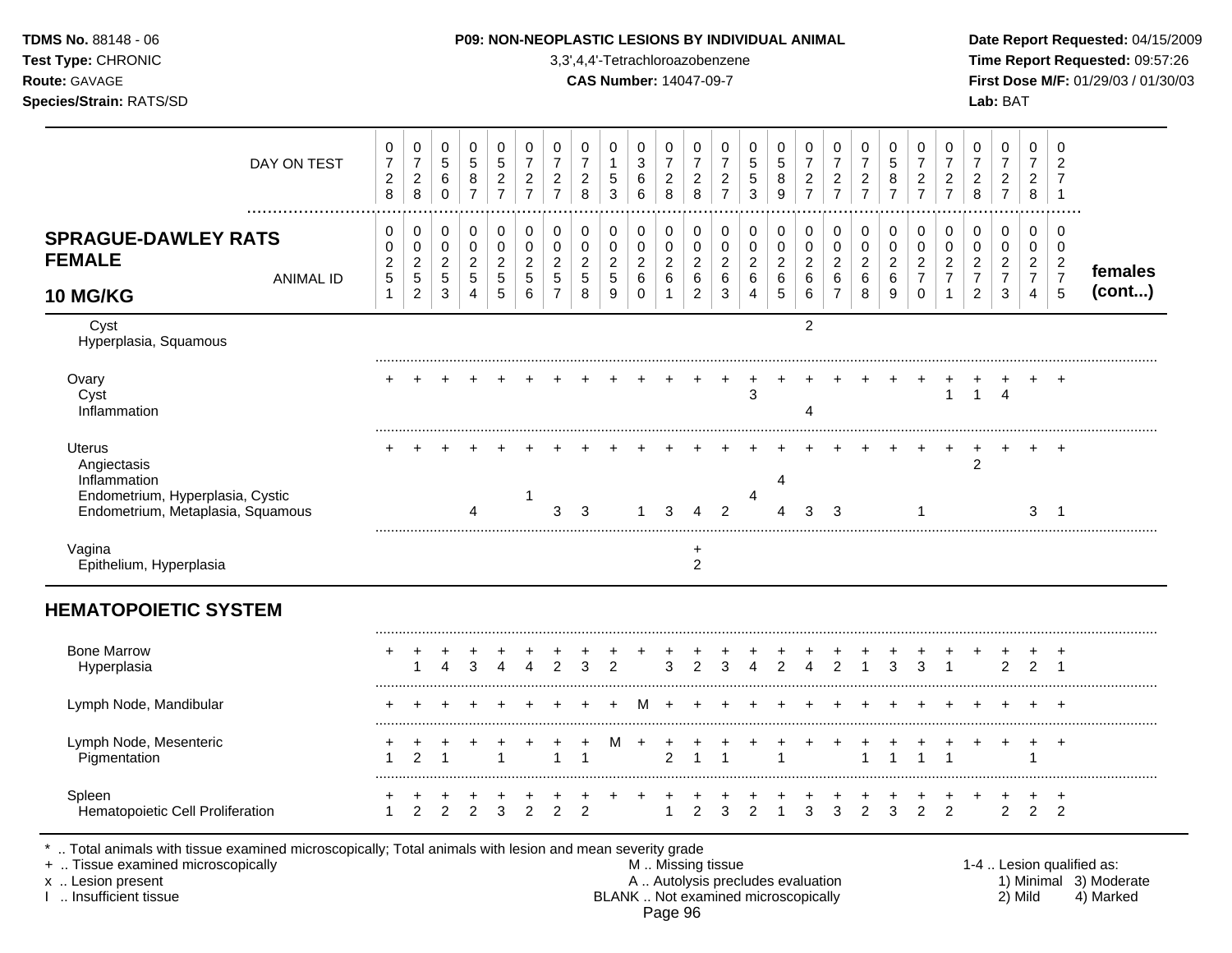| <b>TDMS No. 88148 - 06</b>     | <b>P09: NON-NEOPLASTIC LESIONS BY INDIVIDUAL ANIMAL</b> | Date Repo         |
|--------------------------------|---------------------------------------------------------|-------------------|
| <b>Test Type: CHRONIC</b>      | 3,3',4,4'-Tetrachloroazobenzene                         | Time Rep          |
| <b>Route: GAVAGE</b>           | <b>CAS Number: 14047-09-7</b>                           | <b>First Dose</b> |
| <b>Species/Strain: RATS/SD</b> |                                                         | Lab: BAT          |

# **P09: NON-NEOPLASTIC LESIONS BY INDIVIDUAL ANIMAL Date Report Requested:** 04/15/2009

**Time Report Requested:** 09:57:26 **CAS Number:** 14047-09-7 **First Dose M/F:** 01/29/03 / 01/30/03

|                                                                                                                                                                                               | DAY ON TEST | 0<br>$\overline{7}$<br>$\overline{c}$<br>8                         | $\pmb{0}$<br>$\overline{7}$<br>$\boldsymbol{2}$<br>$\,8\,$ | 0<br>$\sqrt{5}$<br>$\,6\,$<br>$\pmb{0}$                                  | $\mathbf 0$<br>$\sqrt{5}$<br>$\,8\,$<br>$\overline{7}$                        | $\mathbf 0$<br>$\sqrt{5}$<br>$\overline{c}$<br>$\overline{7}$   | $\mathbf 0$<br>$\overline{7}$<br>$\sqrt{2}$<br>$\overline{7}$ | 0<br>$\overline{7}$<br>$\overline{c}$<br>$\overline{7}$               | $\,0\,$<br>$\overline{7}$<br>$\overline{c}$<br>8    | $\pmb{0}$<br>$\mathbf{1}$<br>$\,$ 5 $\,$<br>$\sqrt{3}$                         | $\pmb{0}$<br>$\mathbf{3}$<br>6<br>6                                | 0<br>$\overline{7}$<br>$\overline{2}$<br>$\,8\,$       | 0<br>$\overline{7}$<br>$\overline{c}$<br>8                                                    | 0<br>$\overline{7}$<br>$\overline{2}$<br>$\overline{7}$ | 0<br>$\sqrt{5}$<br>$\overline{5}$<br>$\mathbf{3}$                     | 0<br>$\sqrt{5}$<br>8<br>$9\,$                                   | $\pmb{0}$<br>$\overline{7}$<br>$\boldsymbol{2}$<br>$\overline{7}$ | 0<br>$\overline{7}$<br>$\overline{\mathbf{c}}$<br>$\overline{7}$  | 0<br>$\overline{7}$<br>$\overline{c}$<br>$\overline{7}$ | 0<br>5<br>8<br>$\overline{7}$                           | 0<br>$\overline{7}$<br>$\sqrt{2}$<br>$\overline{7}$                           | 0<br>$\overline{7}$<br>$\boldsymbol{2}$<br>$\overline{7}$                      | $\pmb{0}$<br>$\overline{7}$<br>$\overline{c}$<br>8                                   | $\pmb{0}$<br>$\overline{7}$<br>$\boldsymbol{2}$<br>$\overline{7}$                | $\mathbf 0$<br>$\overline{7}$<br>$\overline{c}$<br>8                             | 0<br>$\overline{2}$<br>$\overline{7}$<br>$\overline{1}$                      |                                                                  |
|-----------------------------------------------------------------------------------------------------------------------------------------------------------------------------------------------|-------------|--------------------------------------------------------------------|------------------------------------------------------------|--------------------------------------------------------------------------|-------------------------------------------------------------------------------|-----------------------------------------------------------------|---------------------------------------------------------------|-----------------------------------------------------------------------|-----------------------------------------------------|--------------------------------------------------------------------------------|--------------------------------------------------------------------|--------------------------------------------------------|-----------------------------------------------------------------------------------------------|---------------------------------------------------------|-----------------------------------------------------------------------|-----------------------------------------------------------------|-------------------------------------------------------------------|-------------------------------------------------------------------|---------------------------------------------------------|---------------------------------------------------------|-------------------------------------------------------------------------------|--------------------------------------------------------------------------------|--------------------------------------------------------------------------------------|----------------------------------------------------------------------------------|----------------------------------------------------------------------------------|------------------------------------------------------------------------------|------------------------------------------------------------------|
| <b>SPRAGUE-DAWLEY RATS</b><br><b>FEMALE</b><br><b>10 MG/KG</b>                                                                                                                                | ANIMAL ID   | 0<br>$\mathbf 0$<br>$\overline{\mathbf{c}}$<br>$\overline{5}$<br>1 | 0<br>$\pmb{0}$<br>$\frac{2}{5}$<br>$\overline{2}$          | $\pmb{0}$<br>$\pmb{0}$<br>$\boldsymbol{2}$<br>$\sqrt{5}$<br>$\mathbf{3}$ | $\mathbf 0$<br>$\mathbf 0$<br>$\sqrt{2}$<br>$5\phantom{.0}$<br>$\overline{4}$ | $\mathbf 0$<br>$\pmb{0}$<br>$\boldsymbol{2}$<br>$\sqrt{5}$<br>5 | $\mathbf 0$<br>$\pmb{0}$<br>$\sqrt{2}$<br>$\sqrt{5}$<br>6     | $\mathbf 0$<br>$\mathbf 0$<br>$\boldsymbol{2}$<br>5<br>$\overline{7}$ | 0<br>$\pmb{0}$<br>$\overline{c}$<br>$\sqrt{5}$<br>8 | $\mathbf 0$<br>$\pmb{0}$<br>$\boldsymbol{2}$<br>$\sqrt{5}$<br>$\boldsymbol{9}$ | $\mathbf 0$<br>$\boldsymbol{0}$<br>$\overline{c}$<br>6<br>$\Omega$ | $\mathbf 0$<br>$\pmb{0}$<br>$\boldsymbol{2}$<br>6<br>1 | $\mathbf 0$<br>$\pmb{0}$<br>$\overline{2}$<br>6<br>$\overline{2}$                             | 0<br>$\mathbf 0$<br>$\overline{c}$<br>6<br>3            | $\pmb{0}$<br>$\pmb{0}$<br>$\boldsymbol{2}$<br>$\,6$<br>$\overline{A}$ | 0<br>$\mathbf 0$<br>$\overline{c}$<br>$\,6\,$<br>$\overline{5}$ | $\mathbf 0$<br>$\pmb{0}$<br>$\boldsymbol{2}$<br>$\,6\,$<br>6      | $\mathbf 0$<br>$\pmb{0}$<br>$\overline{c}$<br>6<br>$\overline{7}$ | $\mathbf 0$<br>$\pmb{0}$<br>$\overline{c}$<br>6<br>8    | 0<br>$\boldsymbol{0}$<br>$\overline{c}$<br>$\,6\,$<br>9 | $\mathbf 0$<br>$\mathbf 0$<br>$\overline{c}$<br>$\overline{7}$<br>$\mathbf 0$ | $\mathbf 0$<br>$\mathbf 0$<br>$\overline{c}$<br>$\overline{7}$<br>$\mathbf{1}$ | $\mathbf 0$<br>$\mathsf{O}\xspace$<br>$\sqrt{2}$<br>$\overline{7}$<br>$\overline{2}$ | $\mathbf 0$<br>$\mathbf 0$<br>$\boldsymbol{2}$<br>$\overline{7}$<br>$\mathbf{3}$ | $\mathbf 0$<br>$\mathbf 0$<br>$\overline{c}$<br>$\overline{7}$<br>$\overline{4}$ | $\mathbf 0$<br>$\mathbf 0$<br>$\overline{c}$<br>$\overline{7}$<br>$\sqrt{5}$ | females<br>(cont)                                                |
| Necrosis, Fibrinoid<br>Pigmentation<br>Lymphoid Follicle, Atrophy                                                                                                                             |             | $\overline{2}$                                                     | 2                                                          | $\overline{1}$                                                           | -1                                                                            | $\overline{2}$<br>$\overline{2}$                                |                                                               | $\overline{2}$                                                        |                                                     | $\overline{c}$                                                                 | 3<br>$\overline{2}$                                                | 2                                                      | 1                                                                                             | 1                                                       | $\overline{2}$                                                        | 2<br>$\overline{2}$<br>3                                        | $\mathbf{1}$                                                      | $\overline{1}$                                                    | 1                                                       |                                                         | $\mathbf{1}$                                                                  | $\overline{2}$                                                                 |                                                                                      | $\overline{2}$                                                                   | 1                                                                                | 2                                                                            |                                                                  |
| Thymus<br>Atrophy                                                                                                                                                                             |             | 3                                                                  | $\boldsymbol{\Lambda}$                                     | 3                                                                        |                                                                               |                                                                 |                                                               |                                                                       |                                                     |                                                                                | 3                                                                  | $\Delta$                                               | $\Delta$                                                                                      | 3                                                       | 3                                                                     | 3                                                               | 4                                                                 | 3                                                                 | $\Lambda$                                               | Λ                                                       | Δ                                                                             | 3                                                                              | $\overline{4}$                                                                       | $\overline{4}$                                                                   | $\overline{4}$                                                                   | 3                                                                            |                                                                  |
| <b>INTEGUMENTARY SYSTEM</b>                                                                                                                                                                   |             |                                                                    |                                                            |                                                                          |                                                                               |                                                                 |                                                               |                                                                       |                                                     |                                                                                |                                                                    |                                                        |                                                                                               |                                                         |                                                                       |                                                                 |                                                                   |                                                                   |                                                         |                                                         |                                                                               |                                                                                |                                                                                      |                                                                                  |                                                                                  |                                                                              |                                                                  |
| <b>Mammary Gland</b><br><b>Dilatation</b><br>Hyperplasia<br>Pigmentation                                                                                                                      |             |                                                                    |                                                            | $\overline{2}$                                                           |                                                                               | $\mathbf{1}$                                                    |                                                               |                                                                       |                                                     |                                                                                |                                                                    |                                                        |                                                                                               |                                                         |                                                                       |                                                                 |                                                                   |                                                                   | 1                                                       |                                                         |                                                                               | $\mathbf{1}$                                                                   | $2 \quad 1$                                                                          |                                                                                  | ÷                                                                                | $\ddot{}$                                                                    |                                                                  |
| Skin                                                                                                                                                                                          |             |                                                                    |                                                            |                                                                          |                                                                               |                                                                 |                                                               |                                                                       |                                                     |                                                                                |                                                                    |                                                        |                                                                                               |                                                         |                                                                       |                                                                 |                                                                   |                                                                   |                                                         |                                                         |                                                                               |                                                                                |                                                                                      |                                                                                  | $\div$                                                                           | $+$                                                                          |                                                                  |
| <b>MUSCULOSKELETAL SYSTEM</b>                                                                                                                                                                 |             |                                                                    |                                                            |                                                                          |                                                                               |                                                                 |                                                               |                                                                       |                                                     |                                                                                |                                                                    |                                                        |                                                                                               |                                                         |                                                                       |                                                                 |                                                                   |                                                                   |                                                         |                                                         |                                                                               |                                                                                |                                                                                      |                                                                                  |                                                                                  |                                                                              |                                                                  |
| <b>Bone</b>                                                                                                                                                                                   |             |                                                                    |                                                            |                                                                          |                                                                               |                                                                 |                                                               |                                                                       |                                                     |                                                                                |                                                                    |                                                        |                                                                                               |                                                         |                                                                       |                                                                 |                                                                   |                                                                   |                                                         |                                                         |                                                                               |                                                                                |                                                                                      |                                                                                  |                                                                                  |                                                                              |                                                                  |
| <b>Skeletal Muscle</b><br>Inflammation                                                                                                                                                        |             |                                                                    |                                                            |                                                                          |                                                                               |                                                                 |                                                               |                                                                       |                                                     |                                                                                |                                                                    |                                                        |                                                                                               |                                                         |                                                                       |                                                                 |                                                                   |                                                                   |                                                         |                                                         |                                                                               |                                                                                |                                                                                      |                                                                                  |                                                                                  |                                                                              |                                                                  |
| <b>NERVOUS SYSTEM</b>                                                                                                                                                                         |             |                                                                    |                                                            |                                                                          |                                                                               |                                                                 |                                                               |                                                                       |                                                     |                                                                                |                                                                    |                                                        |                                                                                               |                                                         |                                                                       |                                                                 |                                                                   |                                                                   |                                                         |                                                         |                                                                               |                                                                                |                                                                                      |                                                                                  |                                                                                  |                                                                              |                                                                  |
| <b>Brain</b>                                                                                                                                                                                  |             |                                                                    |                                                            |                                                                          |                                                                               |                                                                 |                                                               |                                                                       |                                                     |                                                                                |                                                                    |                                                        |                                                                                               |                                                         |                                                                       |                                                                 |                                                                   |                                                                   |                                                         |                                                         |                                                                               |                                                                                |                                                                                      |                                                                                  |                                                                                  | $\div$                                                                       |                                                                  |
| *  Total animals with tissue examined microscopically; Total animals with lesion and mean severity grade<br>+  Tissue examined microscopically<br>x  Lesion present<br>I  Insufficient tissue |             |                                                                    |                                                            |                                                                          |                                                                               |                                                                 |                                                               |                                                                       |                                                     |                                                                                |                                                                    | Page 97                                                | M  Missing tissue<br>A  Autolysis precludes evaluation<br>BLANK  Not examined microscopically |                                                         |                                                                       |                                                                 |                                                                   |                                                                   |                                                         |                                                         |                                                                               |                                                                                |                                                                                      |                                                                                  | 2) Mild                                                                          |                                                                              | 1-4  Lesion qualified as:<br>1) Minimal 3) Moderate<br>4) Marked |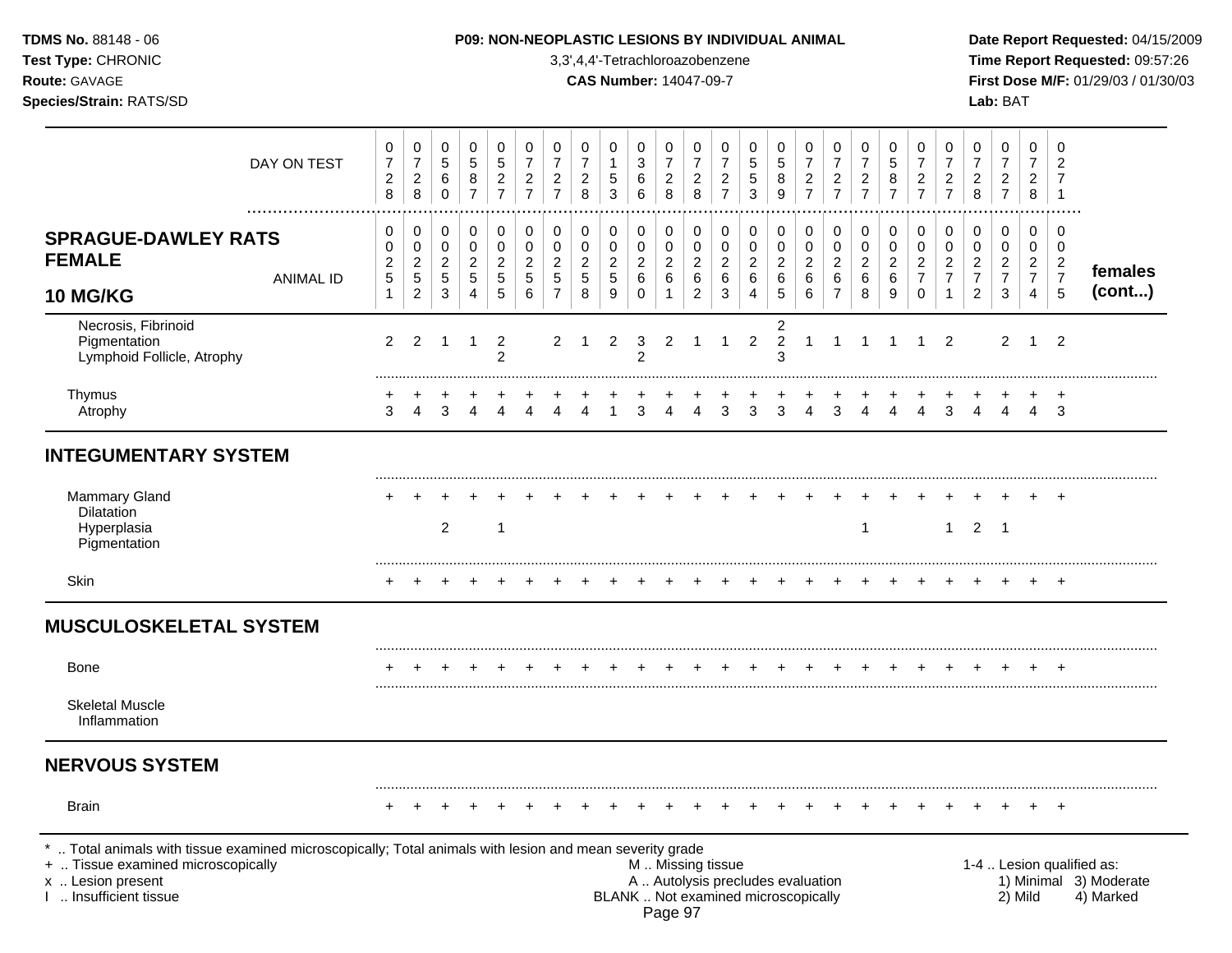### **TDMS No.** 88148 - 06 **P09: NON-NEOPLASTIC LESIONS BY INDIVIDUAL ANIMAL Date Report Requested:** 04/15/2009

.........................................................................................................................................................................................................

**Test Type:** CHRONIC 3,3',4,4'-Tetrachloroazobenzene **Time Report Requested:** 09:57:26 **Route:** GAVAGE **CAS Number:** 14047-09-7 **First Dose M/F:** 01/29/03 / 01/30/03

| DAY ON TEST                                                                 | ີ<br>O        | ◠<br><u>.</u><br>8                             | 5<br>6<br>v                               | b.<br>8                           | υ<br><sub>5</sub><br>າ<br>_      | 0<br>റ<br><u>_</u>         | 0<br>ົ<br>∼           | υ<br>$\sim$<br>8           | U<br>.5<br>3               | 0<br>ົ<br>دت<br>6<br>6 | U<br><u>_</u><br>8                 | U                      | ັ<br>5<br>ົ  | U<br>∽<br>N<br>8<br>9                | ◡<br>າ<br>_<br>– | 0<br>ົ<br>∠                | 0<br>C<br><u>_</u>                | U<br>ა<br>8                | U<br><u>_</u>           | U<br>ົ<br><u>_</u> | υ<br>ົ<br><u>_</u><br>8 | - C<br>Ξ. | 0<br>-<br>ົ<br><u>.</u><br>8 | 0 |                   |
|-----------------------------------------------------------------------------|---------------|------------------------------------------------|-------------------------------------------|-----------------------------------|----------------------------------|----------------------------|-----------------------|----------------------------|----------------------------|------------------------|------------------------------------|------------------------|--------------|--------------------------------------|------------------|----------------------------|-----------------------------------|----------------------------|-------------------------|--------------------|-------------------------|-----------|------------------------------|---|-------------------|
| <b>SPRAGUE-DAWLEY RATS</b><br><b>FEMALE</b><br>ANIMAL ID<br><b>10 MG/KG</b> | <u>_</u><br>G | 0<br>0<br>ົ<br>$\epsilon$<br><sub>5</sub><br>ົ | υ<br>$\sim$<br>$\sim$<br>∼<br>5<br>$\sim$ | U<br>$\sim$<br><u>_</u><br>5<br>4 | υ<br>υ<br>◠<br>_<br>đ<br>∽<br>ັບ | 0<br>0<br>◠<br>▵<br>ა<br>6 | 0<br>0<br>ົ<br>∼<br>G | υ<br>υ<br>◠<br>∼<br>G<br>8 | U<br>U<br>ົ<br>∼<br>৩<br>9 | 0<br>$\sim$<br>6<br>υ  | U<br><sup>o</sup><br><u>.</u><br>6 | 0<br>U<br>ົ<br>6<br>-0 | ⌒<br>-6<br>4 | U<br>∩<br>U<br>ົ<br>$\sim$<br>6<br>5 | າ<br>_<br>R<br>6 | 0<br>0<br>ົ<br>∠<br>6<br>– | 0<br>0<br>ົ<br><u>_</u><br>6<br>8 | υ<br>U<br>ົ<br>∠<br>6<br>9 | U<br>ν<br>ົ<br><u>_</u> | 0<br>υ<br>ົ<br>∼   | υ<br>ົ<br>∼<br>ົ        | 2<br>3    | 0<br>0<br>ົ<br>▵<br>⇁<br>4   | 0 | temales<br>(cont) |

Peripheral Nerve

# **RESPIRATORY SYSTEM**

|  |  |   | 3 | 2 |  | 2 |  |  |  |  |   |  |  |  |
|--|--|---|---|---|--|---|--|--|--|--|---|--|--|--|
|  |  |   |   |   |  |   |  |  |  |  |   |  |  |  |
|  |  | 3 | 2 |   |  |   |  |  |  |  | 3 |  |  |  |
|  |  |   |   |   |  |   |  |  |  |  |   |  |  |  |
|  |  |   |   |   |  |   |  |  |  |  |   |  |  |  |
|  |  |   |   |   |  |   |  |  |  |  |   |  |  |  |
|  |  |   |   |   |  |   |  |  |  |  |   |  |  |  |
|  |  |   |   |   |  |   |  |  |  |  |   |  |  |  |
|  |  |   |   |   |  |   |  |  |  |  |   |  |  |  |

\* .. Total animals with tissue examined microscopically; Total animals with lesion and mean severity grade

+ .. Tissue examined microscopically M .. Missing tissue 1-4 .. Lesion qualified as: x .. Lesion present **A .. Autolysis precludes evaluation** A .. Autolysis precludes evaluation 1) Minimal 3) Moderate I .. Insufficient tissue BLANK .. Not examined microscopically 2) Mild 4) Marked Page 98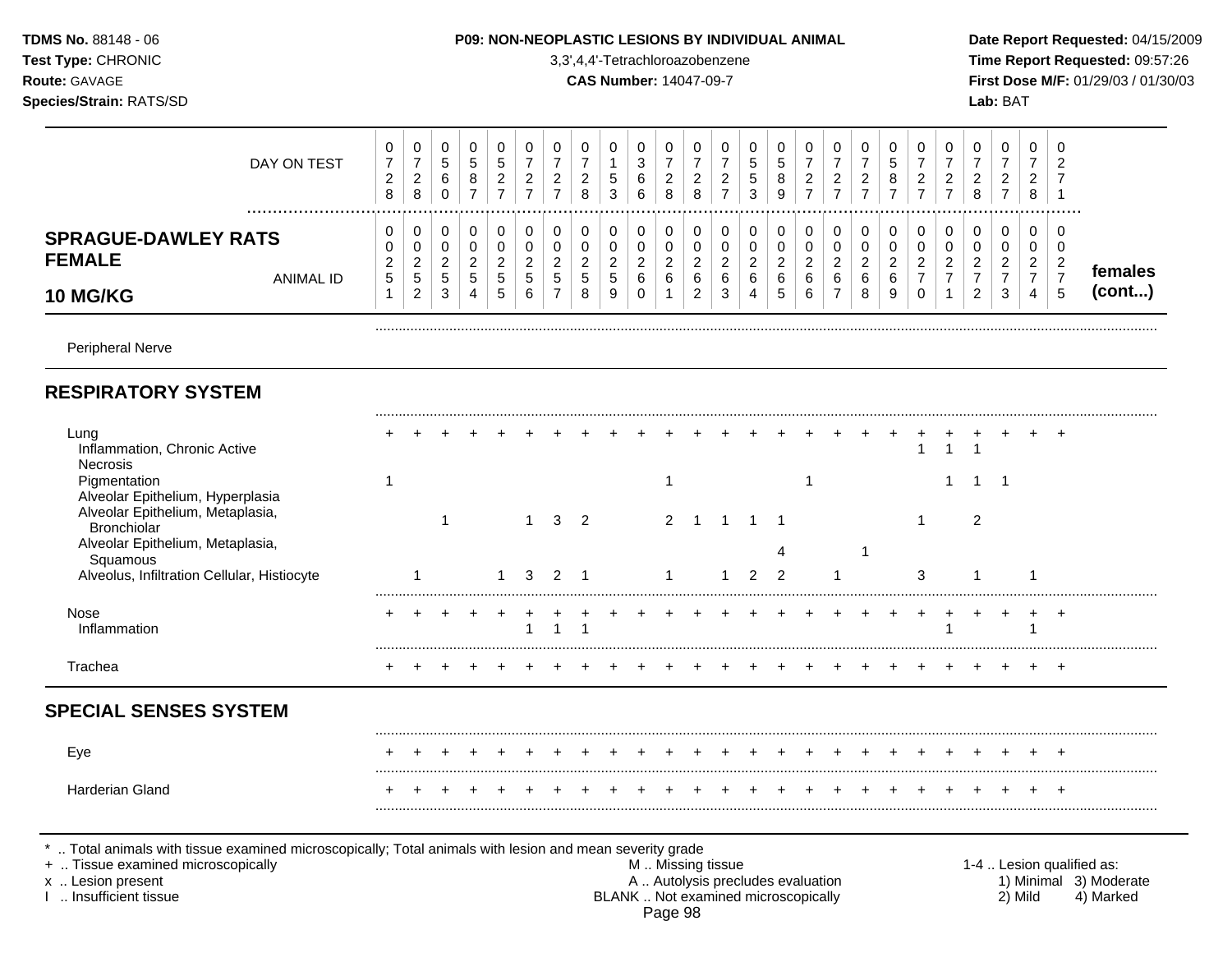#### **TDMS No.** 88148 - 06 **P09: NON-NEOPLASTIC LESIONS BY INDIVIDUAL ANIMAL Date Report Requested:** 04/15/2009

**Test Type:** CHRONIC 3,3',4,4'-Tetrachloroazobenzene **Time Report Requested:** 09:57:26 **Route:** GAVAGE **CAS Number:** 14047-09-7 **First Dose M/F:** 01/29/03 / 01/30/03

| DAY ON TEST                                                                     | 0<br>$\overline{7}$<br>$\overline{2}$<br>8 | 0<br>$\overline{\phantom{a}}$<br>2<br>8 | 0<br>5<br>6<br>0      | 0<br>5<br>8<br>$\overline{\phantom{a}}$ | 0<br>5<br>$\overline{2}$<br>$\overline{ }$ | 0<br>⇁<br>$\overline{2}$<br>$\overline{ }$ | 0<br>2<br>7                   | 0<br>⇁<br>2<br>8      | 0<br>5<br>3           | 0<br>3<br>6<br>6                   | 0<br>$\overline{ }$<br>$\overline{\mathbf{c}}$<br>8 | 0<br>$\overline{ }$<br>2<br>8      | 0<br>$\overline{ }$<br>2<br>$\overline{\phantom{a}}$ | $\mathbf 0$<br>5<br>5<br>3    | 0<br>5<br>8<br>9                   | 0<br>$\overline{\phantom{a}}$<br>2<br>$\overline{\phantom{a}}$ | 0<br>⇁<br>$\overline{2}$<br>⇁      | 0<br>⇁<br>$\overline{\mathbf{c}}$<br>$\overline{ }$ | 0<br>5<br>8<br>⇁           | 0<br>2<br>$\overline{ }$           | 0<br>⇁<br>$\overline{c}$<br>$\overline{\phantom{a}}$ | 0<br>⇁<br>$\overline{2}$<br>8                   | 0<br>⇁<br>2<br>$\overline{ }$      | 0<br>2<br>8                   | 0<br>n                                  |                         |
|---------------------------------------------------------------------------------|--------------------------------------------|-----------------------------------------|-----------------------|-----------------------------------------|--------------------------------------------|--------------------------------------------|-------------------------------|-----------------------|-----------------------|------------------------------------|-----------------------------------------------------|------------------------------------|------------------------------------------------------|-------------------------------|------------------------------------|----------------------------------------------------------------|------------------------------------|-----------------------------------------------------|----------------------------|------------------------------------|------------------------------------------------------|-------------------------------------------------|------------------------------------|-------------------------------|-----------------------------------------|-------------------------|
| <br><b>SPRAGUE-DAWLEY RATS</b><br><b>FEMALE</b><br>ANIMAL ID<br><b>10 MG/KG</b> | 0<br>0<br>$\overline{\mathbf{c}}$<br>5     | 0<br>0<br>2<br>5<br>2                   | 0<br>0<br>2<br>5<br>3 | $\mathbf 0$<br>0<br>2<br>5<br>4         | 0<br>0<br>$\overline{2}$<br>5<br>5         | 0<br>0<br>2<br>5<br>6                      | 0<br>$\overline{2}$<br>5<br>⇁ | 0<br>0<br>2<br>5<br>8 | 0<br>0<br>2<br>5<br>9 | 0<br>0<br>$\overline{2}$<br>6<br>0 | 0<br>0<br>2<br>6                                    | 0<br>0<br>$\overline{c}$<br>6<br>2 | 0<br>0<br>2<br>6<br>3                                | 0<br>$\overline{c}$<br>6<br>4 | 0<br>0<br>$\overline{2}$<br>6<br>5 | 0<br>0<br>2<br>6<br>6                                          | 0<br>0<br>$\overline{2}$<br>6<br>⇁ | 0<br>0<br>$\overline{2}$<br>6<br>8                  | 0<br>0<br>◠<br>∠<br>6<br>9 | 0<br>0<br>$\overline{c}$<br>-<br>0 | 0<br>0<br>$\overline{2}$<br>$\overline{ }$           | 0<br>0<br>$\overline{2}$<br>⇁<br>$\overline{2}$ | 0<br>0<br>2<br>$\overline{ }$<br>3 | 0<br>0<br>$\overline{2}$<br>4 | .<br>0<br>0<br>$\overline{2}$<br>-<br>5 | females<br>$($ cont $)$ |
| Zymbal's Gland                                                                  |                                            |                                         |                       |                                         |                                            |                                            |                               |                       |                       |                                    |                                                     |                                    |                                                      | $\ddot{}$                     |                                    |                                                                |                                    |                                                     |                            |                                    |                                                      |                                                 |                                    |                               |                                         |                         |
| <b>URINARY SYSTEM</b>                                                           |                                            |                                         |                       |                                         |                                            |                                            |                               |                       |                       |                                    |                                                     |                                    |                                                      |                               |                                    |                                                                |                                    |                                                     |                            |                                    |                                                      |                                                 |                                    |                               |                                         |                         |
| Kidney<br>Accumulation, Hyaline Droplet<br>Infarct                              |                                            |                                         |                       |                                         | $+$                                        |                                            |                               |                       |                       |                                    |                                                     |                                    |                                                      |                               |                                    |                                                                | $+$                                | $+$                                                 |                            |                                    | $\pm$                                                | $+$                                             |                                    | $+$                           | $+$                                     |                         |

| Inflammation, Diffuse<br>Mineralization<br>Nephropathy<br>Cortex, Cyst<br>Pelvis, Inflammation<br>Pelvis, Transitional Epithelium, Hyperplasia |  |  | 4<br>◠ | $\mathcal{P}$ | $\overline{1}$ |  | -1 | $1\quad 2$ |  |  |  | $\mathcal{P}$ |  |  |  |  |
|------------------------------------------------------------------------------------------------------------------------------------------------|--|--|--------|---------------|----------------|--|----|------------|--|--|--|---------------|--|--|--|--|
| Urethra<br>Inflammation<br>Transitional Epithelium, Hyperplasia                                                                                |  |  |        |               |                |  |    |            |  |  |  |               |  |  |  |  |
| <b>Urinary Bladder</b><br>Inflammation<br>Metaplasia, Squamous                                                                                 |  |  |        |               |                |  |    |            |  |  |  |               |  |  |  |  |

\* .. Total animals with tissue examined microscopically; Total animals with lesion and mean severity grade

+ .. Tissue examined microscopically M .. Missing tissue 1-4 .. Lesion qualified as: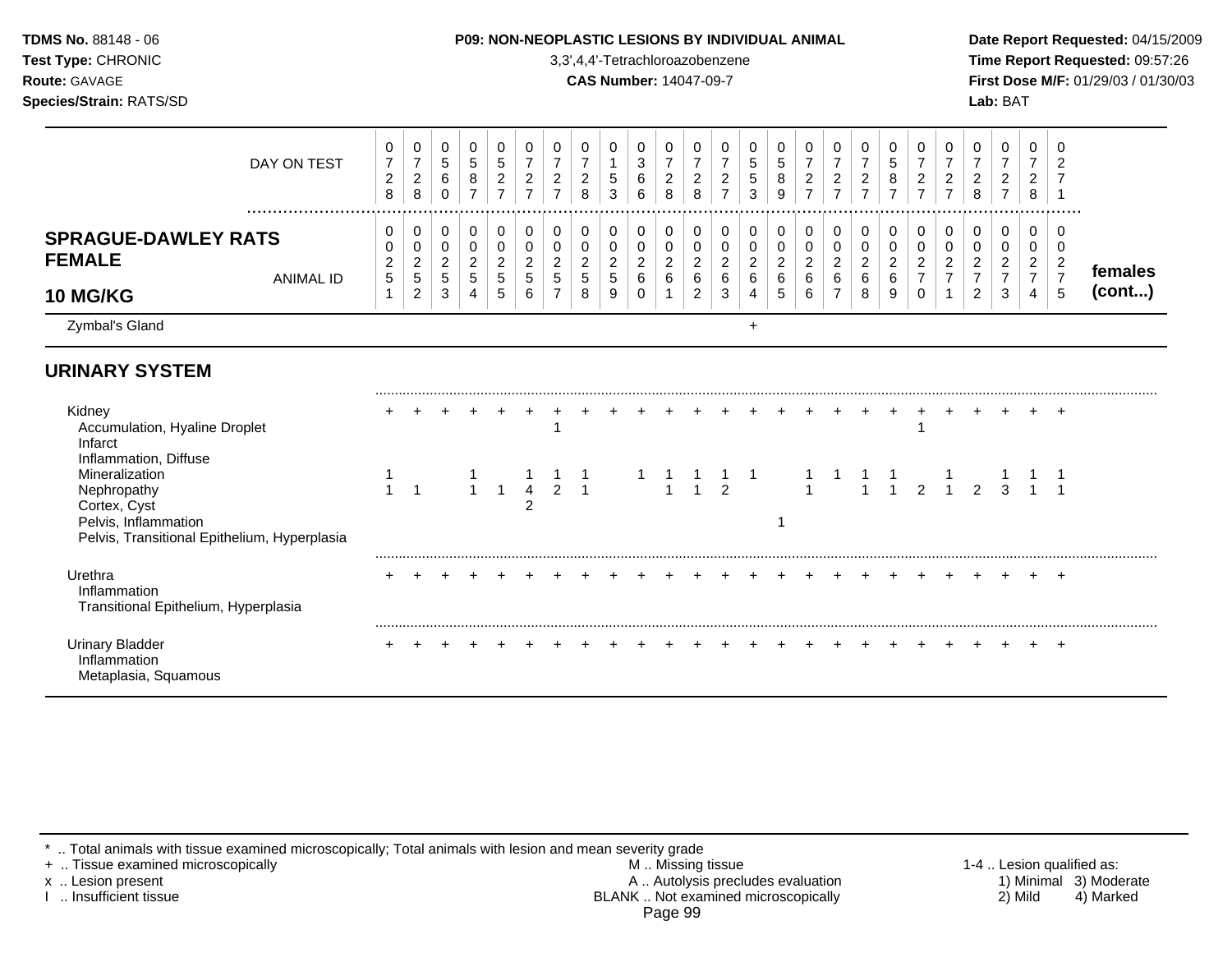| <b>TDMS No. 88148 - 06</b>     |
|--------------------------------|
| <b>Test Type: CHRONIC</b>      |
| <b>Route: GAVAGE</b>           |
| <b>Species/Strain: RATS/SD</b> |

#### P09: NON-NEOPLASTIC LESIONS BY INDIVIDUAL ANIMAL

3,3',4,4'-Tetrachloroazobenzene

**CAS Number: 14047-09-7** 

Date Report Requested: 04/15/2009 Time Report Requested: 09:57:26 First Dose M/F: 01/29/03 / 01/30/03 Lab: BAT

| DAY ON TEST                                                                                | 0<br>6<br>0<br>$\,6\,$                 | $\,0\,$<br>$\boldsymbol{7}$<br>$\overline{2}$<br>8 | $\,0\,$<br>$\boldsymbol{7}$<br>$\overline{2}$<br>$\overline{7}$ | $\mathbf 0$<br>$\sqrt{5}$<br>$\,8\,$<br>9                  | 0<br>$\overline{7}$<br>$\overline{c}$<br>8        | 0<br>$\sqrt{5}$<br>$\mathbf{1}$<br>$\mathbf 0$          | 0<br>$\overline{7}$<br>$\boldsymbol{2}$<br>$\overline{7}$ | $\pmb{0}$<br>$\overline{7}$<br>$\boldsymbol{2}$<br>$\overline{7}$ | $\mathbf 0$<br>$\,6\,$<br>$\boldsymbol{2}$<br>$\overline{1}$ | 0<br>$\sqrt{5}$<br>$\overline{4}$<br>$\overline{4}$ | 0<br>$\sqrt{3}$<br>$\mathbf 0$<br>9       | 0<br>$\overline{7}$<br>$\overline{c}$<br>$\overline{7}$ | 0<br>$\boldsymbol{7}$<br>$\overline{c}$<br>8 | $\pmb{0}$<br>$\sqrt{3}$<br>$\sqrt{3}$<br>$\overline{5}$    | 0<br>$\overline{7}$<br>$\overline{c}$<br>$\overline{7}$        | $\pmb{0}$<br>$\boldsymbol{7}$<br>$\overline{c}$<br>8 | 0<br>$\overline{7}$<br>$\mathbf 0$<br>5                | 0<br>4<br>6<br>$\Omega$       | 0<br>$\overline{7}$<br>$\sqrt{2}$<br>$\overline{7}$        | 0<br>$\overline{7}$<br>$\overline{c}$<br>$\overline{7}$            | 0<br>$\overline{7}$<br>$\overline{c}$<br>$\overline{7}$ | 0<br>$\overline{7}$<br>$\overline{c}$<br>$\overline{c}$ | 0<br>$\overline{7}$<br>$\overline{a}$<br>8 | $\Omega$<br>4<br>6<br>$\mathbf 0$        | 0<br>7<br>$\overline{c}$<br>$\overline{7}$ |    |                           |
|--------------------------------------------------------------------------------------------|----------------------------------------|----------------------------------------------------|-----------------------------------------------------------------|------------------------------------------------------------|---------------------------------------------------|---------------------------------------------------------|-----------------------------------------------------------|-------------------------------------------------------------------|--------------------------------------------------------------|-----------------------------------------------------|-------------------------------------------|---------------------------------------------------------|----------------------------------------------|------------------------------------------------------------|----------------------------------------------------------------|------------------------------------------------------|--------------------------------------------------------|-------------------------------|------------------------------------------------------------|--------------------------------------------------------------------|---------------------------------------------------------|---------------------------------------------------------|--------------------------------------------|------------------------------------------|--------------------------------------------|----|---------------------------|
| <b>SPRAGUE-DAWLEY RATS</b><br><b>FEMALE</b><br><b>ANIMAL ID</b>                            | 0<br>0<br>$\sqrt{2}$<br>$\overline{7}$ | 0<br>$\mathbf 0$<br>$\sqrt{2}$<br>$\overline{7}$   | $\,0\,$<br>0<br>$\overline{a}$<br>$\overline{7}$                | $\mathbf 0$<br>$\mathbf 0$<br>$\sqrt{2}$<br>$\overline{7}$ | $\pmb{0}$<br>$\mathbf 0$<br>$\boldsymbol{2}$<br>8 | $\pmb{0}$<br>$\mathbf 0$<br>$\boldsymbol{2}$<br>$\,8\,$ | 0<br>$\mathbf 0$<br>$\sqrt{2}$<br>8                       | $\mathbf 0$<br>$\mathbf 0$<br>$\sqrt{2}$<br>$\bf 8$               | 0<br>$\pmb{0}$<br>$\sqrt{2}$<br>$\bf 8$                      | 0<br>$\mathbf 0$<br>$\boldsymbol{2}$<br>8           | 0<br>$\mathbf 0$<br>$\sqrt{2}$<br>$\bf 8$ | 0<br>$\mathbf 0$<br>$\sqrt{2}$<br>$\,8\,$               | 0<br>0<br>$\overline{a}$<br>8                | $\pmb{0}$<br>$\mathbf 0$<br>$\sqrt{2}$<br>$\boldsymbol{8}$ | $\pmb{0}$<br>$\mathbf 0$<br>$\overline{a}$<br>$\boldsymbol{9}$ | 0<br>0<br>$\sqrt{2}$<br>$\boldsymbol{9}$             | 0<br>$\mathbf 0$<br>$\overline{c}$<br>$\boldsymbol{9}$ | 0<br>0<br>$\overline{c}$<br>9 | $\pmb{0}$<br>$\mathbf 0$<br>$\sqrt{2}$<br>$\boldsymbol{9}$ | $\mathbf 0$<br>$\mathbf 0$<br>$\boldsymbol{2}$<br>$\boldsymbol{9}$ | 0<br>$\mathbf 0$<br>$\overline{c}$<br>$\boldsymbol{9}$  | 0<br>$\mathbf 0$<br>$\overline{c}$<br>$\boldsymbol{9}$  | 0<br>0<br>$\overline{2}$<br>9              | 0<br>$\mathbf{0}$<br>$\overline{2}$<br>9 | $\Omega$<br>$\Omega$<br>3<br>0             |    |                           |
| 10 MG/KG                                                                                   | 6                                      | $\overline{7}$                                     | 8                                                               | 9                                                          | $\Omega$                                          |                                                         | $\overline{2}$                                            | 3                                                                 | $\overline{4}$                                               | 5                                                   | 6                                         | $\overline{7}$                                          | 8                                            | 9                                                          | $\Omega$                                                       |                                                      | $\overline{2}$                                         | 3                             | $\overline{4}$                                             | 5                                                                  | 6                                                       | $\overline{7}$                                          | 8                                          | 9                                        | $\mathbf 0$                                |    | * TOTALS                  |
| <b>ALIMENTARY SYSTEM</b>                                                                   |                                        |                                                    |                                                                 |                                                            |                                                   |                                                         |                                                           |                                                                   |                                                              |                                                     |                                           |                                                         |                                              |                                                            |                                                                |                                                      |                                                        |                               |                                                            |                                                                    |                                                         |                                                         |                                            |                                          |                                            |    |                           |
| Esophagus                                                                                  |                                        |                                                    |                                                                 |                                                            |                                                   |                                                         |                                                           |                                                                   |                                                              |                                                     |                                           |                                                         |                                              |                                                            |                                                                |                                                      |                                                        |                               |                                                            |                                                                    |                                                         |                                                         |                                            |                                          |                                            | 50 |                           |
| Intestine Large, Cecum                                                                     |                                        |                                                    |                                                                 |                                                            |                                                   |                                                         |                                                           |                                                                   |                                                              |                                                     |                                           |                                                         |                                              |                                                            |                                                                |                                                      |                                                        |                               |                                                            |                                                                    |                                                         |                                                         |                                            |                                          |                                            | 48 |                           |
| Intestine Large, Colon<br>Parasite Metazoan                                                |                                        |                                                    |                                                                 |                                                            |                                                   |                                                         |                                                           |                                                                   |                                                              |                                                     |                                           |                                                         |                                              |                                                            |                                                                |                                                      |                                                        | Х                             |                                                            |                                                                    |                                                         |                                                         |                                            |                                          | $\div$                                     | 50 | 2                         |
| Intestine Large, Rectum                                                                    |                                        |                                                    |                                                                 |                                                            |                                                   |                                                         |                                                           |                                                                   |                                                              |                                                     |                                           |                                                         |                                              |                                                            |                                                                |                                                      |                                                        |                               |                                                            |                                                                    |                                                         |                                                         |                                            |                                          |                                            | 50 |                           |
| Intestine Small, Duodenum                                                                  |                                        |                                                    |                                                                 |                                                            |                                                   |                                                         |                                                           |                                                                   |                                                              |                                                     |                                           |                                                         |                                              |                                                            |                                                                |                                                      |                                                        |                               |                                                            |                                                                    |                                                         |                                                         |                                            |                                          |                                            | 50 |                           |
| Intestine Small, Ileum                                                                     |                                        |                                                    |                                                                 |                                                            |                                                   |                                                         |                                                           |                                                                   |                                                              |                                                     |                                           |                                                         |                                              |                                                            |                                                                |                                                      |                                                        |                               |                                                            |                                                                    |                                                         |                                                         |                                            |                                          |                                            | 49 |                           |
| Intestine Small, Jejunum                                                                   |                                        |                                                    |                                                                 |                                                            |                                                   |                                                         |                                                           |                                                                   |                                                              |                                                     |                                           |                                                         |                                              |                                                            |                                                                |                                                      |                                                        |                               |                                                            |                                                                    |                                                         |                                                         |                                            |                                          |                                            | 49 |                           |
| Liver<br>Angiectasis<br><b>Basophilic Focus</b>                                            |                                        |                                                    |                                                                 |                                                            |                                                   | X                                                       |                                                           |                                                                   | $\boldsymbol{\mathsf{X}}$                                    |                                                     |                                           |                                                         |                                              |                                                            |                                                                | X                                                    |                                                        |                               |                                                            |                                                                    |                                                         |                                                         | $\ddot{}$                                  | $\ddot{}$<br>$\overline{\mathbf{1}}$     | $+$                                        | 50 | 4 1.0<br>10               |
| Cholangiofibrosis<br>Clear Cell Focus<br>Degeneration, Cystic<br><b>Eosinophilic Focus</b> |                                        |                                                    | $\mathsf{X}$                                                    |                                                            | X                                                 | $X$ $X$                                                 | $\mathsf X$                                               | X                                                                 | X X X                                                        |                                                     |                                           | $\mathsf{X}$                                            | $\mathsf{X}$<br>X X X                        |                                                            | X                                                              | X                                                    |                                                        |                               |                                                            | $X$ $X$                                                            | $X$ $X$                                                 |                                                         | X                                          |                                          | 1<br>X                                     |    | 1.0<br>22<br>2, 1.0<br>27 |
| Fatty Change, Focal<br>Fatty Change, Diffuse<br>Hematopoietic Cell Proliferation           | $\mathbf 1$                            |                                                    | 1                                                               |                                                            | 1                                                 | 2                                                       |                                                           | $\overline{1}$                                                    |                                                              | $\mathbf 1$                                         | -1                                        | 1                                                       |                                              | -1                                                         | 1                                                              |                                                      |                                                        |                               |                                                            |                                                                    |                                                         |                                                         |                                            | -1                                       | $\mathbf 1$                                |    | 21.0<br>1.0<br>42 1.1     |

\* .. Total animals with tissue examined microscopically; Total animals with lesion and mean severity grade<br>+ .. Tissue examined microscopically

x .. Lesion present

I .. Insufficient tissue

A .. Autolysis precludes evaluation<br>BLANK .. Not examined microscopically Page 100

1-4 .. Lesion qualified as: 1) Minimal 3) Moderate  $2)$  Mild 4) Marked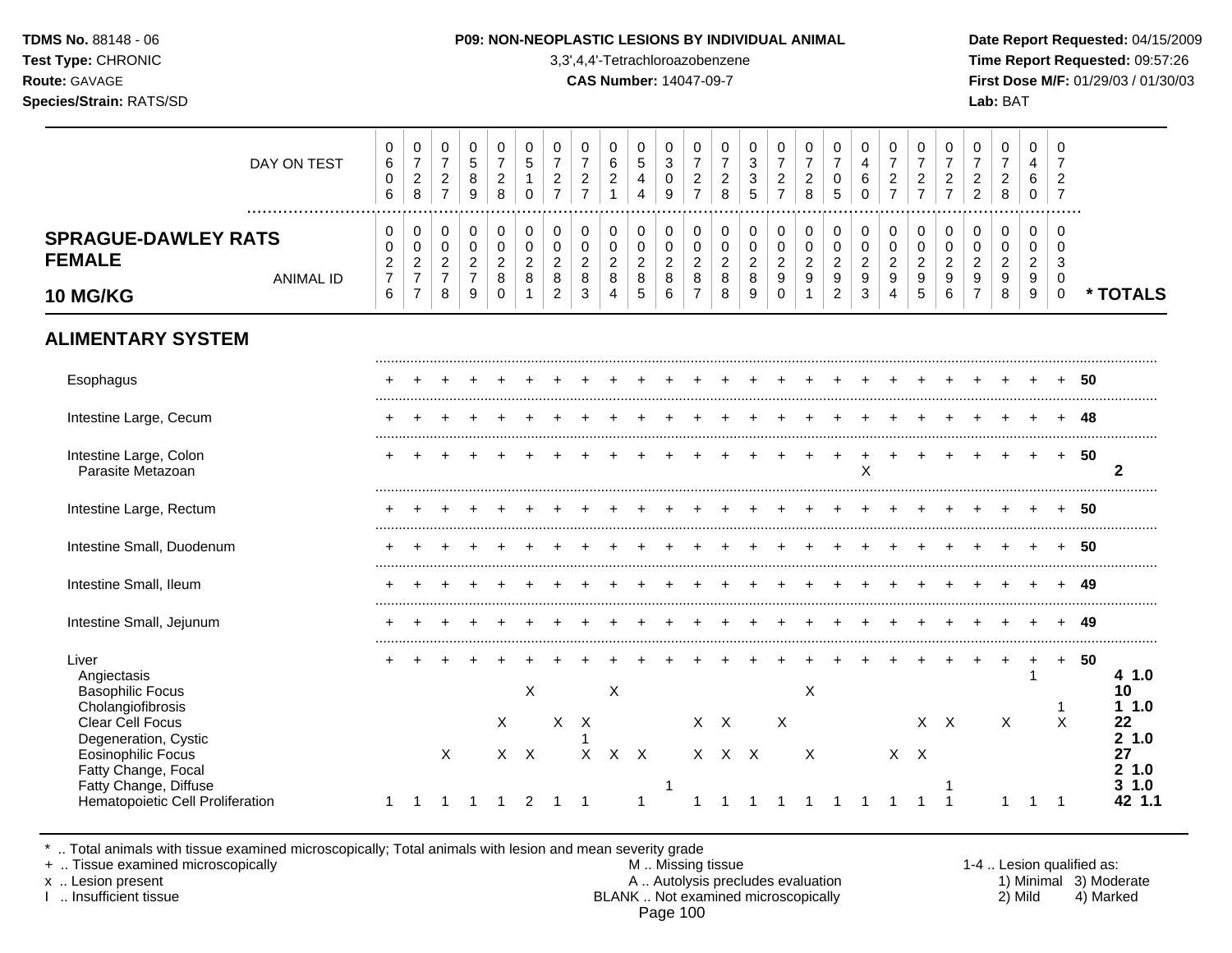#### **TDMS No.** 88148 - 06 **P09: NON-NEOPLASTIC LESIONS BY INDIVIDUAL ANIMAL Date Report Requested:** 04/15/2009

**Test Type:** CHRONIC 3,3',4,4'-Tetrachloroazobenzene **Time Report Requested:** 09:57:26 **Route:** GAVAGE **CAS Number:** 14047-09-7 **First Dose M/F:** 01/29/03 / 01/30/03 **Species/Strain:** RATS/SD **Lab:** BAT

| DAY ON TEST                                                                                                                                                                                                                                                                                                                                              | 0<br>$\,6\,$<br>$\mathbf 0$<br>6                          | 0<br>$\overline{7}$<br>$\overline{c}$<br>8                           | 0<br>$\overline{7}$<br>$\boldsymbol{2}$<br>$\overline{7}$                 | 0<br>$\sqrt{5}$<br>8<br>9                                 | 0<br>$\overline{7}$<br>$\overline{2}$<br>8                    | 0<br>5<br>$\mathbf{1}$<br>$\Omega$                  | 0<br>$\overline{7}$<br>$\overline{c}$<br>$\overline{7}$           | 0<br>$\overline{7}$<br>$\overline{c}$<br>$\overline{7}$ | 0<br>6<br>$\overline{c}$<br>$\mathbf{1}$                  | 0<br>$\overline{5}$<br>4<br>4                  | 0<br>3<br>0<br>9                                  | 0<br>$\overline{7}$<br>$\sqrt{2}$<br>$\overline{7}$         | 0<br>$\overline{7}$<br>$\overline{c}$<br>8   | 0<br>$\mathfrak{Z}$<br>$\mathbf{3}$<br>5     | 0<br>$\overline{7}$<br>$\overline{2}$<br>$\overline{7}$               | 0<br>$\overline{7}$<br>$\overline{c}$<br>8            | 0<br>$\overline{7}$<br>$\mathbf 0$<br>5                   | 0<br>$\overline{\mathbf{4}}$<br>6<br>$\mathbf 0$                       | 0<br>$\overline{7}$<br>$\overline{c}$<br>$\overline{7}$     | 0<br>$\overline{7}$<br>$\boldsymbol{2}$<br>$\overline{7}$ | 0<br>$\overline{7}$<br>$\overline{2}$<br>$\overline{7}$ | 0<br>$\overline{7}$<br>$\boldsymbol{2}$<br>$\overline{2}$      | 0<br>$\overline{7}$<br>$\sqrt{2}$<br>8            | 0<br>$\overline{4}$<br>6<br>$\mathbf 0$      | 0<br>$\overline{7}$<br>$\overline{2}$<br>$\overline{7}$ |                |                                                                                                                                   |
|----------------------------------------------------------------------------------------------------------------------------------------------------------------------------------------------------------------------------------------------------------------------------------------------------------------------------------------------------------|-----------------------------------------------------------|----------------------------------------------------------------------|---------------------------------------------------------------------------|-----------------------------------------------------------|---------------------------------------------------------------|-----------------------------------------------------|-------------------------------------------------------------------|---------------------------------------------------------|-----------------------------------------------------------|------------------------------------------------|---------------------------------------------------|-------------------------------------------------------------|----------------------------------------------|----------------------------------------------|-----------------------------------------------------------------------|-------------------------------------------------------|-----------------------------------------------------------|------------------------------------------------------------------------|-------------------------------------------------------------|-----------------------------------------------------------|---------------------------------------------------------|----------------------------------------------------------------|---------------------------------------------------|----------------------------------------------|---------------------------------------------------------|----------------|-----------------------------------------------------------------------------------------------------------------------------------|
| <b>SPRAGUE-DAWLEY RATS</b><br><b>FEMALE</b><br><b>ANIMAL ID</b><br>10 MG/KG                                                                                                                                                                                                                                                                              | 0<br>$\mathbf 0$<br>$\overline{c}$<br>$\overline{7}$<br>6 | 0<br>$\pmb{0}$<br>$\overline{2}$<br>$\overline{7}$<br>$\overline{7}$ | 0<br>$\mathbf 0$<br>$\sqrt{2}$<br>$\overline{7}$<br>8                     | 0<br>$\mathbf 0$<br>$\overline{c}$<br>$\overline{7}$<br>9 | $\mathbf 0$<br>$\mathbf 0$<br>$\overline{2}$<br>8<br>$\Omega$ | 0<br>$\Omega$<br>$\overline{2}$<br>8<br>$\mathbf 1$ | $\mathbf 0$<br>$\pmb{0}$<br>$\overline{c}$<br>8<br>$\overline{2}$ | 0<br>$\mathbf 0$<br>$\overline{2}$<br>8<br>$\mathbf{3}$ | 0<br>$\mathsf 0$<br>$\overline{c}$<br>8<br>$\overline{4}$ | 0<br>$\mathbf 0$<br>$\boldsymbol{2}$<br>8<br>5 | 0<br>0<br>$\boldsymbol{2}$<br>8<br>$6\phantom{1}$ | 0<br>$\mathbf 0$<br>$\sqrt{2}$<br>$\,8\,$<br>$\overline{7}$ | 0<br>$\mathbf 0$<br>$\overline{2}$<br>8<br>8 | 0<br>$\pmb{0}$<br>$\boldsymbol{2}$<br>8<br>9 | 0<br>$\pmb{0}$<br>$\boldsymbol{2}$<br>$\boldsymbol{9}$<br>$\mathbf 0$ | 0<br>$\pmb{0}$<br>$\overline{c}$<br>9<br>$\mathbf{1}$ | 0<br>$\mathsf 0$<br>$\overline{2}$<br>9<br>$\overline{2}$ | 0<br>$\pmb{0}$<br>$\overline{c}$<br>$\boldsymbol{9}$<br>$\mathfrak{S}$ | 0<br>$\pmb{0}$<br>$\overline{2}$<br>9<br>$\overline{4}$     | $\mathbf 0$<br>$\mathbf 0$<br>$\overline{c}$<br>9<br>5    | $\mathbf 0$<br>$\mathbf 0$<br>$\overline{2}$<br>9<br>6  | 0<br>0<br>$\overline{c}$<br>$\boldsymbol{9}$<br>$\overline{7}$ | 0<br>0<br>$\overline{2}$<br>$\boldsymbol{9}$<br>8 | 0<br>$\mathbf 0$<br>$\overline{2}$<br>9<br>9 | 0<br>$\mathbf 0$<br>3<br>0<br>$\pmb{0}$                 |                | * TOTALS                                                                                                                          |
| Hyperplasia, Nodular<br>Inflammation, Chronic Active<br><b>Mixed Cell Focus</b><br><b>Necrosis</b><br>Pigmentation<br>Toxic Hepatopathy<br>Bile Duct, Cyst<br><b>Bile Duct, Fibrosis</b><br>Bile Duct, Hyperplasia<br>Centrilobular, Degeneration<br>Hepatocyte, Hypertrophy<br>Hepatocyte, Multinucleated<br>Oval Cell, Hyperplasia<br>Serosa, Fibrosis | $\overline{2}$<br>$\overline{2}$                          | 1<br>$\overline{2}$                                                  | X<br>$\overline{2}$<br>1<br>1<br>2<br>1<br>$\overline{2}$<br>$\mathbf{1}$ | 1                                                         | $\mathbf{1}$<br>3<br>2<br>3<br>$\mathbf{1}$                   | $\mathbf 1$                                         | 1<br>$\mathsf{X}$<br>1<br>$\overline{2}$<br>$\mathbf{1}$          | -1<br>$\boldsymbol{\mathsf{X}}$                         | $\overline{c}$<br>1<br>2<br>1                             | $\overline{2}$<br>$\overline{\mathbf{1}}$      | 1                                                 | 1<br>2                                                      | 1<br>$\sf X$<br>2<br>2                       | $\overline{1}$<br>-1                         | 1                                                                     | $\mathbf 1$<br>3                                      | 2                                                         |                                                                        | X<br>$\mathbf{1}$<br>$\mathbf{1}$<br>1<br>2<br>$\mathbf{1}$ | 2<br>2                                                    | $\overline{1}$<br>$\boldsymbol{\mathsf{X}}$<br>-1<br>-1 |                                                                | 1                                                 | -1                                           | X<br>$\overline{1}$<br>-1<br>$\mathbf 1$                |                | 3<br>29 1.1<br>16<br>6 1.5<br>17 1.2<br>1.0<br>1.8<br>1.0<br>26 1.2<br>$\mathbf{2}$<br>1.0<br>33 1.8<br>21.0<br>71.0<br>1.0<br>1. |
| Mesentery<br>Fat, Necrosis                                                                                                                                                                                                                                                                                                                               |                                                           |                                                                      |                                                                           |                                                           |                                                               |                                                     |                                                                   | 3                                                       |                                                           |                                                |                                                   |                                                             |                                              |                                              |                                                                       |                                                       |                                                           |                                                                        | $\ddot{}$                                                   |                                                           |                                                         |                                                                |                                                   |                                              |                                                         | $\overline{2}$ | 3.0<br>1                                                                                                                          |
| Oral Mucosa<br>Gingival, Hyperplasia, Cystic Keratinizing<br>Gingival, Hyperplasia, Squamous                                                                                                                                                                                                                                                             |                                                           |                                                                      | 3                                                                         |                                                           |                                                               |                                                     |                                                                   |                                                         |                                                           |                                                |                                                   |                                                             |                                              |                                              |                                                                       |                                                       |                                                           |                                                                        | $\overline{c}$                                              |                                                           | 2                                                       |                                                                | 1                                                 |                                              | $+$<br>2                                                | 50             | 42.0<br>81.8                                                                                                                      |
| Pancreas<br>Atrophy<br>Inflammation<br>Acinus, Vacuolization Cytoplasmic                                                                                                                                                                                                                                                                                 |                                                           |                                                                      |                                                                           | 1                                                         |                                                               |                                                     |                                                                   |                                                         |                                                           |                                                |                                                   | 3                                                           |                                              | -1                                           | $\overline{2}$                                                        |                                                       |                                                           |                                                                        | $\mathbf 1$                                                 |                                                           | 3                                                       | $\overline{2}$<br>-1                                           | 2                                                 | -1                                           | $\ddot{}$                                               | 49             | 111.2<br>11.0<br>27, 1.7                                                                                                          |
| Salivary Glands<br>Atrophy<br><b>Fibrosis</b>                                                                                                                                                                                                                                                                                                            |                                                           |                                                                      |                                                                           |                                                           |                                                               |                                                     |                                                                   |                                                         |                                                           |                                                |                                                   |                                                             |                                              |                                              | $\overline{c}$                                                        |                                                       |                                                           |                                                                        |                                                             | $\overline{2}$                                            |                                                         |                                                                |                                                   |                                              |                                                         | 49             | 2.0<br>1<br>2.0<br>1                                                                                                              |

\* .. Total animals with tissue examined microscopically; Total animals with lesion and mean severity grade

+ .. Tissue examined microscopically M .. Missing tissue 1-4 .. Lesion qualified as: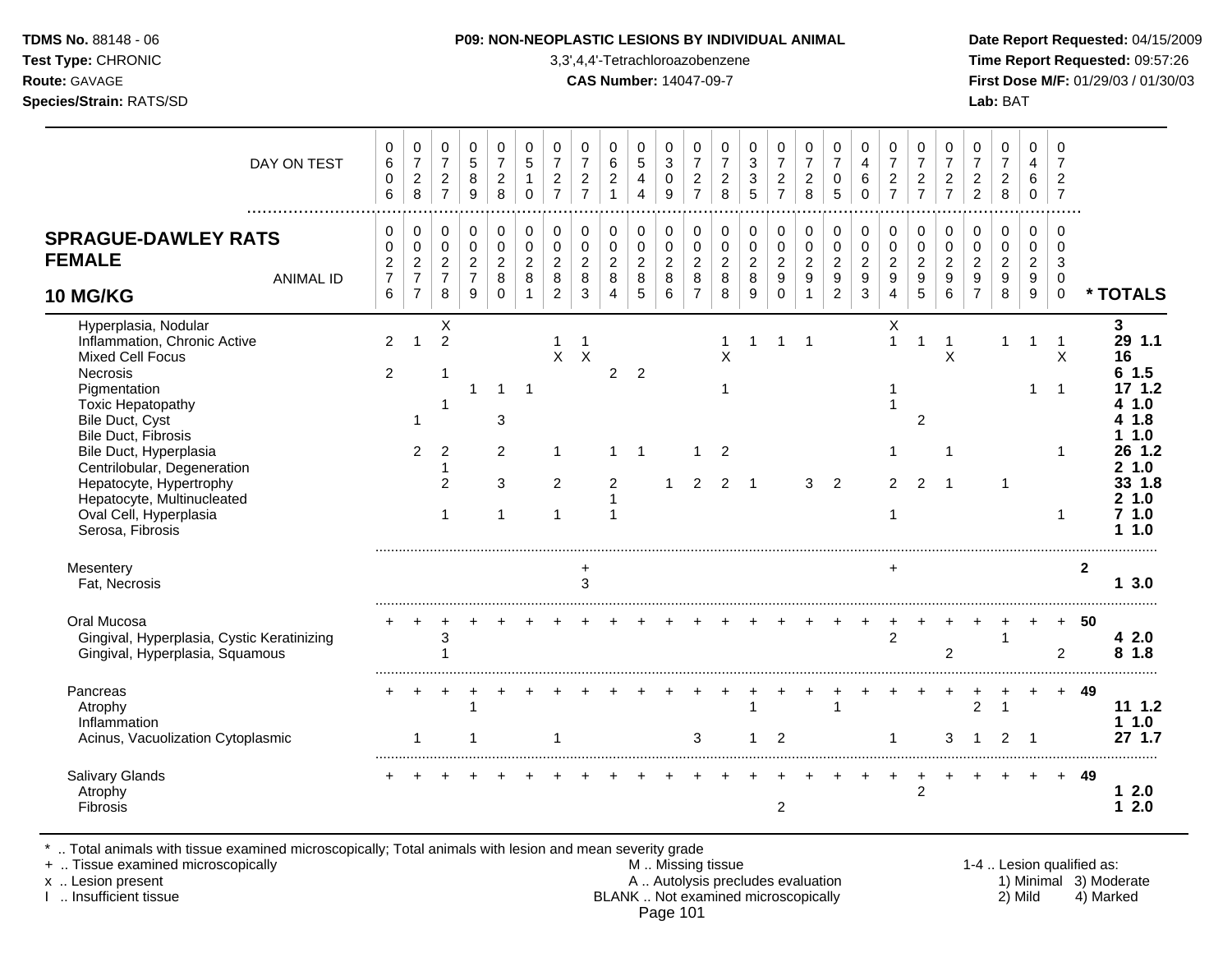| TDMS No. 88148 - 06<br>Test Type: CHRONIC<br>Route: GAVAGE<br>Species/Strain: RATS/SD |                                                                 |                                                                      |                                                           | P09: NON-NEOPLASTIC LESIONS BY INDIVIDUAL ANIMAL<br>3,3',4,4'-Tetrachloroazobenzene<br><b>CAS Number: 14047-09-7</b><br>0<br>$\mathbf 0$<br>$\pmb{0}$<br>0<br>$\mathbf 0$<br>0<br>0<br>$\mathbf 0$<br>$\mathbf 0$<br>0<br>0<br>$\mathbf 0$<br>0<br>0 |                                                           |                                                       |                                                           |                                                             |                                                                 |                                                        |                                                                 |                                                                        |                                                      |                                                      |                                                        |                                                                                |                                                           |                                                       |                                                                   |                                                                     |                                                                       | Lab: BAT                                                            |                                                                    |                                                           |                                                         | Date Report Requested: 04/15/2009<br>Time Report Requested: 09:57:26<br>First Dose M/F: 01/29/03 / 01/30/03 |                          |
|---------------------------------------------------------------------------------------|-----------------------------------------------------------------|----------------------------------------------------------------------|-----------------------------------------------------------|------------------------------------------------------------------------------------------------------------------------------------------------------------------------------------------------------------------------------------------------------|-----------------------------------------------------------|-------------------------------------------------------|-----------------------------------------------------------|-------------------------------------------------------------|-----------------------------------------------------------------|--------------------------------------------------------|-----------------------------------------------------------------|------------------------------------------------------------------------|------------------------------------------------------|------------------------------------------------------|--------------------------------------------------------|--------------------------------------------------------------------------------|-----------------------------------------------------------|-------------------------------------------------------|-------------------------------------------------------------------|---------------------------------------------------------------------|-----------------------------------------------------------------------|---------------------------------------------------------------------|--------------------------------------------------------------------|-----------------------------------------------------------|---------------------------------------------------------|-------------------------------------------------------------------------------------------------------------|--------------------------|
| DAY ON TEST<br>                                                                       | $\mathbf 0$<br>$\,6\,$<br>0<br>$\,6\,$                          | 0<br>$\overline{7}$<br>$\boldsymbol{2}$<br>8                         | $\overline{7}$<br>$\overline{c}$<br>$\overline{7}$        | $\sqrt{5}$<br>8<br>9                                                                                                                                                                                                                                 | $\overline{7}$<br>$\overline{c}$<br>8                     | 5<br>$\mathbf{1}$<br>$\mathbf 0$                      | $\overline{7}$<br>$\boldsymbol{2}$<br>$\overline{7}$      | $\overline{7}$<br>$\frac{2}{7}$                             | $\,6\,$<br>$\boldsymbol{2}$<br>$\mathbf{1}$                     | $\overline{5}$<br>$\overline{4}$<br>$\overline{4}$     | $\sqrt{3}$<br>$\pmb{0}$<br>9                                    | $\overline{7}$<br>$\frac{2}{7}$                                        | $\overline{7}$<br>$\boldsymbol{2}$<br>8              | $\sqrt{3}$<br>$\sqrt{3}$<br>$\overline{5}$           | $\overline{7}$<br>$\boldsymbol{2}$<br>$\overline{7}$   | $\overline{7}$<br>$\boldsymbol{2}$<br>$\bf8$                                   | $\mathbf 0$<br>$\overline{7}$<br>0<br>5                   | $\mathbf 0$<br>$\overline{4}$<br>$\,6$<br>$\mathbf 0$ | 0<br>$\overline{7}$<br>$\boldsymbol{2}$<br>$\overline{7}$         | 0<br>$\overline{7}$<br>$\boldsymbol{2}$<br>$\overline{7}$           | $\mathbf 0$<br>$\overline{7}$<br>$\frac{2}{7}$                        | $\mathbf 0$<br>$\overline{7}$<br>$\boldsymbol{2}$<br>$\overline{2}$ | 0<br>$\overline{7}$<br>$\boldsymbol{2}$<br>8                       | 0<br>$\overline{4}$<br>6<br>$\mathbf 0$                   | 0<br>$\overline{7}$<br>$\overline{2}$<br>$\overline{7}$ |                                                                                                             |                          |
| <b>SPRAGUE-DAWLEY RATS</b><br><b>FEMALE</b><br><b>ANIMAL ID</b><br>10 MG/KG           | 0<br>$\Omega$<br>$\overline{\mathbf{c}}$<br>$\overline{7}$<br>6 | 0<br>$\pmb{0}$<br>$\overline{c}$<br>$\overline{7}$<br>$\overline{7}$ | 0<br>$\mathbf 0$<br>$\overline{c}$<br>$\overline{7}$<br>8 | $\mathbf 0$<br>$\mathsf 0$<br>$\overline{a}$<br>$\overline{7}$<br>9                                                                                                                                                                                  | $\pmb{0}$<br>$\pmb{0}$<br>$\overline{2}$<br>8<br>$\Omega$ | $\mathbf 0$<br>$\pmb{0}$<br>$\overline{c}$<br>8<br>-1 | 0<br>$\mathbf 0$<br>$\overline{c}$<br>8<br>$\overline{c}$ | $\mathbf 0$<br>$\pmb{0}$<br>$\sqrt{2}$<br>8<br>$\mathbf{3}$ | $\pmb{0}$<br>$\pmb{0}$<br>$\overline{2}$<br>8<br>$\overline{4}$ | $\mathbf 0$<br>$\mathbf 0$<br>$\overline{c}$<br>8<br>5 | 0<br>$\mathbf 0$<br>$\overline{c}$<br>$\,8\,$<br>$6\phantom{a}$ | $\mathbf 0$<br>$\pmb{0}$<br>$\overline{c}$<br>$\bf8$<br>$\overline{7}$ | $\mathbf 0$<br>$\pmb{0}$<br>$\overline{c}$<br>8<br>8 | $\mathbf 0$<br>$\pmb{0}$<br>$\overline{c}$<br>8<br>9 | 0<br>$\mathsf 0$<br>$\overline{2}$<br>9<br>$\mathbf 0$ | 0<br>$\mathsf{O}\xspace$<br>$\overline{c}$<br>$\boldsymbol{9}$<br>$\mathbf{1}$ | 0<br>$\mathsf 0$<br>$\overline{2}$<br>9<br>$\overline{2}$ | $\mathbf 0$<br>0<br>$\overline{c}$<br>9<br>3          | $\mathbf 0$<br>$\pmb{0}$<br>$\overline{c}$<br>9<br>$\overline{4}$ | $\mathbf 0$<br>$\mathsf 0$<br>$\overline{a}$<br>9<br>$\overline{5}$ | $\mathbf 0$<br>$\mathbf 0$<br>$\sqrt{2}$<br>$\overline{9}$<br>$\,6\,$ | $\mathbf 0$<br>$\mathbf 0$<br>$\overline{2}$<br>9<br>$\overline{7}$ | $\mathbf 0$<br>$\Omega$<br>$\overline{c}$<br>$\boldsymbol{9}$<br>8 | $\mathbf 0$<br>0<br>$\overline{c}$<br>9<br>$\overline{9}$ | $\Omega$<br>$\Omega$<br>3<br>0<br>$\mathbf 0$           |                                                                                                             | * TOTALS                 |
| Stomach, Forestomach<br>Inflammation<br>Mineralization<br>Epithelium, Hyperplasia     |                                                                 | 3                                                                    | $\mathbf 1$                                               | 1<br>$\overline{2}$                                                                                                                                                                                                                                  | $\overline{1}$                                            | $\overline{1}$                                        | 3<br>$\overline{c}$<br>3                                  |                                                             |                                                                 |                                                        |                                                                 |                                                                        | $\mathbf{1}$                                         |                                                      | $\mathbf{1}$                                           |                                                                                |                                                           | 1                                                     | $\overline{2}$                                                    |                                                                     | 2                                                                     | 3                                                                   | $\overline{1}$                                                     | $\overline{1}$                                            | $\overline{1}$                                          | 49                                                                                                          | 32.0<br>2, 1.5<br>32 1.7 |
| Stomach, Glandular<br>Mineralization                                                  |                                                                 |                                                                      |                                                           |                                                                                                                                                                                                                                                      |                                                           |                                                       |                                                           |                                                             |                                                                 |                                                        |                                                                 |                                                                        |                                                      |                                                      |                                                        |                                                                                |                                                           | 1                                                     |                                                                   |                                                                     |                                                                       |                                                                     |                                                                    |                                                           |                                                         | + 49                                                                                                        | 11.0                     |
| Tooth<br>Peridontal Tissue, Inflammation                                              |                                                                 | $\ddot{}$                                                            | 2                                                         |                                                                                                                                                                                                                                                      |                                                           |                                                       |                                                           |                                                             |                                                                 |                                                        |                                                                 |                                                                        | 1                                                    |                                                      |                                                        |                                                                                |                                                           |                                                       |                                                                   |                                                                     |                                                                       |                                                                     | -1                                                                 |                                                           | $\ddot{}$<br>$\mathbf{1}$                               | 50                                                                                                          | $10 \t1.2$               |
| <b>CARDIOVASCULAR SYSTEM</b>                                                          |                                                                 |                                                                      |                                                           |                                                                                                                                                                                                                                                      |                                                           |                                                       |                                                           |                                                             |                                                                 |                                                        |                                                                 |                                                                        |                                                      |                                                      |                                                        |                                                                                |                                                           |                                                       |                                                                   |                                                                     |                                                                       |                                                                     |                                                                    |                                                           |                                                         |                                                                                                             |                          |
| <b>Blood Vessel</b><br>Inflammation<br>Mineralization                                 |                                                                 |                                                                      | $\overline{c}$                                            |                                                                                                                                                                                                                                                      |                                                           |                                                       |                                                           |                                                             |                                                                 |                                                        |                                                                 | $+$                                                                    | $\overline{2}$                                       |                                                      | $\mathbf{1}$                                           |                                                                                | $\mathbf{1}$                                              | 1                                                     |                                                                   |                                                                     | 3                                                                     |                                                                     | 3                                                                  | $+$                                                       | $+$                                                     | 50                                                                                                          | 10 1.9<br>11.0           |
| Heart<br>Cardiomyopathy                                                               |                                                                 | 1                                                                    |                                                           |                                                                                                                                                                                                                                                      |                                                           |                                                       |                                                           |                                                             |                                                                 | $\overline{\mathbf{1}}$                                |                                                                 |                                                                        |                                                      |                                                      | $\mathbf{1}$                                           | $\mathbf{1}$                                                                   | $\ddot{}$<br>$\overline{1}$                               |                                                       | $\overline{1}$                                                    |                                                                     | $\overline{1}$                                                        | $\mathbf{1}$                                                        | $\overline{1}$                                                     |                                                           | $\mathbf{1}$                                            | 50                                                                                                          | 16 1.1                   |
| <b>ENDOCRINE SYSTEM</b>                                                               |                                                                 |                                                                      |                                                           |                                                                                                                                                                                                                                                      |                                                           |                                                       |                                                           |                                                             |                                                                 |                                                        |                                                                 |                                                                        |                                                      |                                                      |                                                        |                                                                                |                                                           |                                                       |                                                                   |                                                                     |                                                                       |                                                                     |                                                                    |                                                           |                                                         |                                                                                                             |                          |
| <b>Adrenal Cortex</b><br>Atrophy<br>Degeneration<br>Hypertrophy                       |                                                                 |                                                                      | 2<br>$\mathbf{1}$                                         |                                                                                                                                                                                                                                                      | $\mathbf{1}$                                              |                                                       |                                                           | $\mathbf{1}$                                                | $\overline{1}$                                                  |                                                        |                                                                 | $\mathbf{1}$                                                           |                                                      |                                                      | 1<br>2                                                 | $\overline{1}$                                                                 | $\mathbf{1}$                                              | $\mathbf{1}$                                          | $\overline{1}$                                                    | $\overline{1}$                                                      | $\overline{2}$                                                        |                                                                     | 3<br>2<br>2                                                        | $\overline{c}$<br>$\mathbf{1}$                            | $\overline{1}$<br>3                                     | 50                                                                                                          | 13.0<br>12 1.7<br>31 1.4 |

.. Total animals with tissue examined microscopically; Total animals with lesion and mean severity grade<br>Tissue examined microscopically diesty be animals with lesion and mean severity grade.

+ .. Tissue examined microscopically M.. Missing tissue M.. Missing tissue 1-4 .. Lesion qualified as:<br>
This insufficient tissue 1-4 .. Lesion present A .. Autolysis precludes evaluation A .. Autolysis precludes evaluatio x .. Lesion present **A .. Autolysis precludes evaluation** A .. Autolysis precludes evaluation 1) Minimal 3) Moderate I .. Insufficient tissue BLANK .. Not examined microscopically 2) Mild 4) Marked Page 102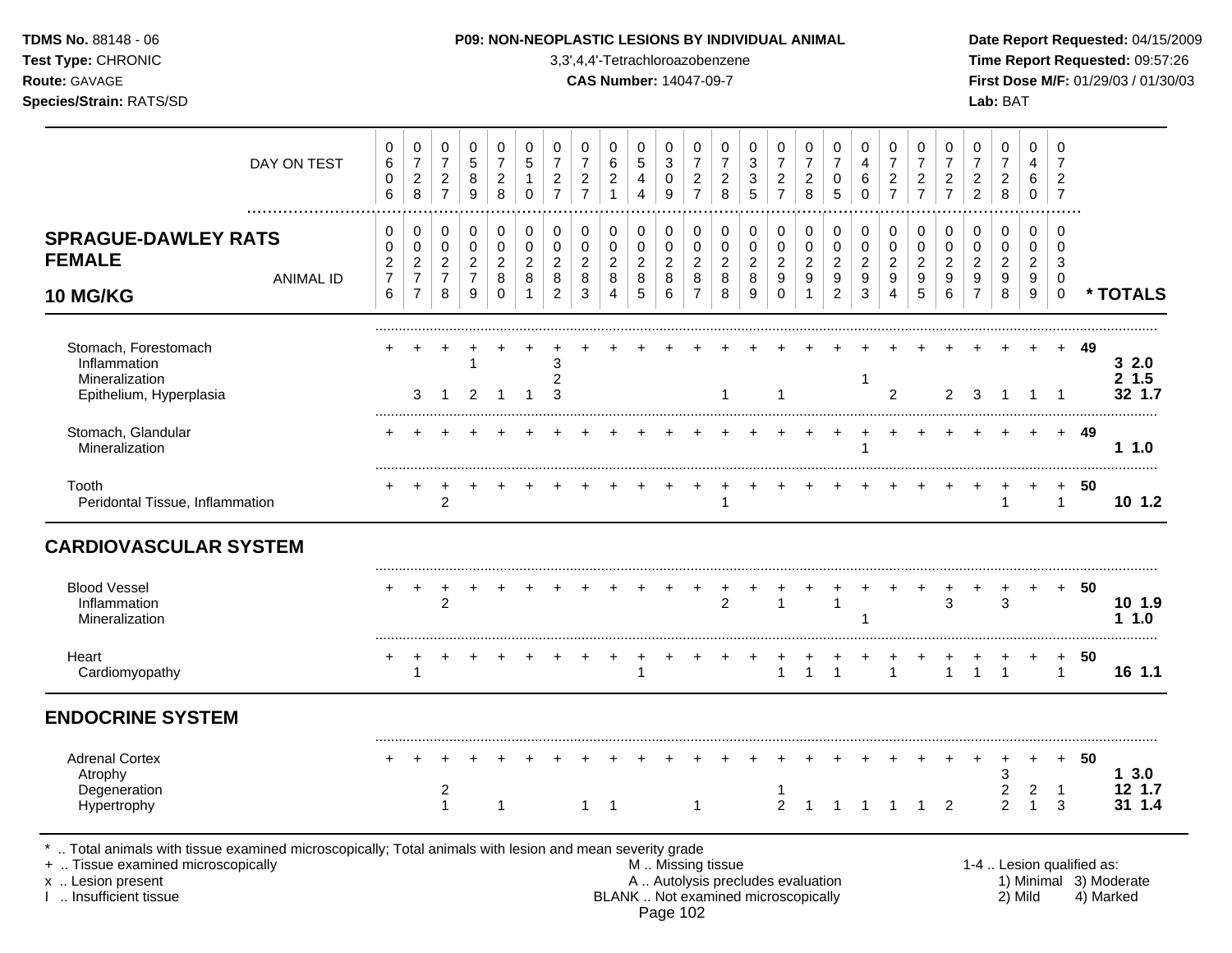Thrombosis **1 1.0** Vacuolization Cytoplasmic 3 1 2 1 1 2 **16 1.5** Zona Fasciculata, Hyperplasia 1 3 1 4 2 1 1 1 1 **20 1.9** ......................................................................................................................................................................................................... Adrenal Medulla + + + + + + + + + + + + + + + + + + + + + + + + + **50** Hyperplasia 1 4 2 **5 2.2** ......................................................................................................................................................................................................... Islets, Pancreatic + + + + + + + + + + + + + + + + + + + + + + + + + **50** ......................................................................................................................................................................................................... Parathyroid Gland + + + + + + + + + + + + + + + + M + + + + + + + + **46** ......................................................................................................................................................................................................... Pituitary Gland + + + + + + + + + + + + + + + + + + + + + + + + + **50** Pars Distalis, Hyperplasia 2 1 1 1 2 2 **13 1.8** ......................................................................................................................................................................................................... Thyroid Gland + + + + + + + + + + + + + + + + + + + + + + + + + **49** C-cell, Hyperplasia 4 2 1 **5 2.2** Follicle, Cyst 2 **1 2.0** Follicular Cell, Hyperplasia 2 **1 2.0** Follicular Cell, Hypertrophy **GENERAL BODY SYSTEM** ......................................................................................................................................................................................................... Peritoneum + **1 GENITAL SYSTEM** ......................................................................................................................................................................................................... Clitoral Gland + + + + + + + + + + + + + + + + + + + + + + + + + **50 Test Type:** CHRONIC 3,3',4,4'-Tetrachloroazobenzene **Time Report Requested:** 09:57:26 **Route:** GAVAGE **CAS Number:** 14047-09-7 **First Dose M/F:** 01/29/03 / 01/30/03 **Species/Strain:** RATS/SD **Lab:** BAT DAY ON TEST  $\overline{7}$   $\bar{7}$   $\Omega$  ................................................................................................................................................................. **SPRAGUE-DAWLEY RATS FEMALE** ANIMAL ID **10 MG/KG**  $\Omega$  **\* TOTALS** .. Total animals with tissue examined microscopically; Total animals with lesion and mean severity grade + .. Tissue examined microscopically examined microscopically and the state of the state of the M .. Missing tissue the M .. Missing tissue the matrix of the M .. Missing tissue the matrix of the M .. Lesion qualified as: x .. Lesion present 1) Minimal 3) Moderate<br>A .. Autolysis precludes evaluation 1 and 1) Minimal 3) Moderate<br>BLANK .. Not examined microscopically 1 and 1) Minimal 3) Marked BLANK .. Not examined microscopically

**TDMS No.** 88148 - 06 **P09: NON-NEOPLASTIC LESIONS BY INDIVIDUAL ANIMAL Date Report Requested:** 04/15/2009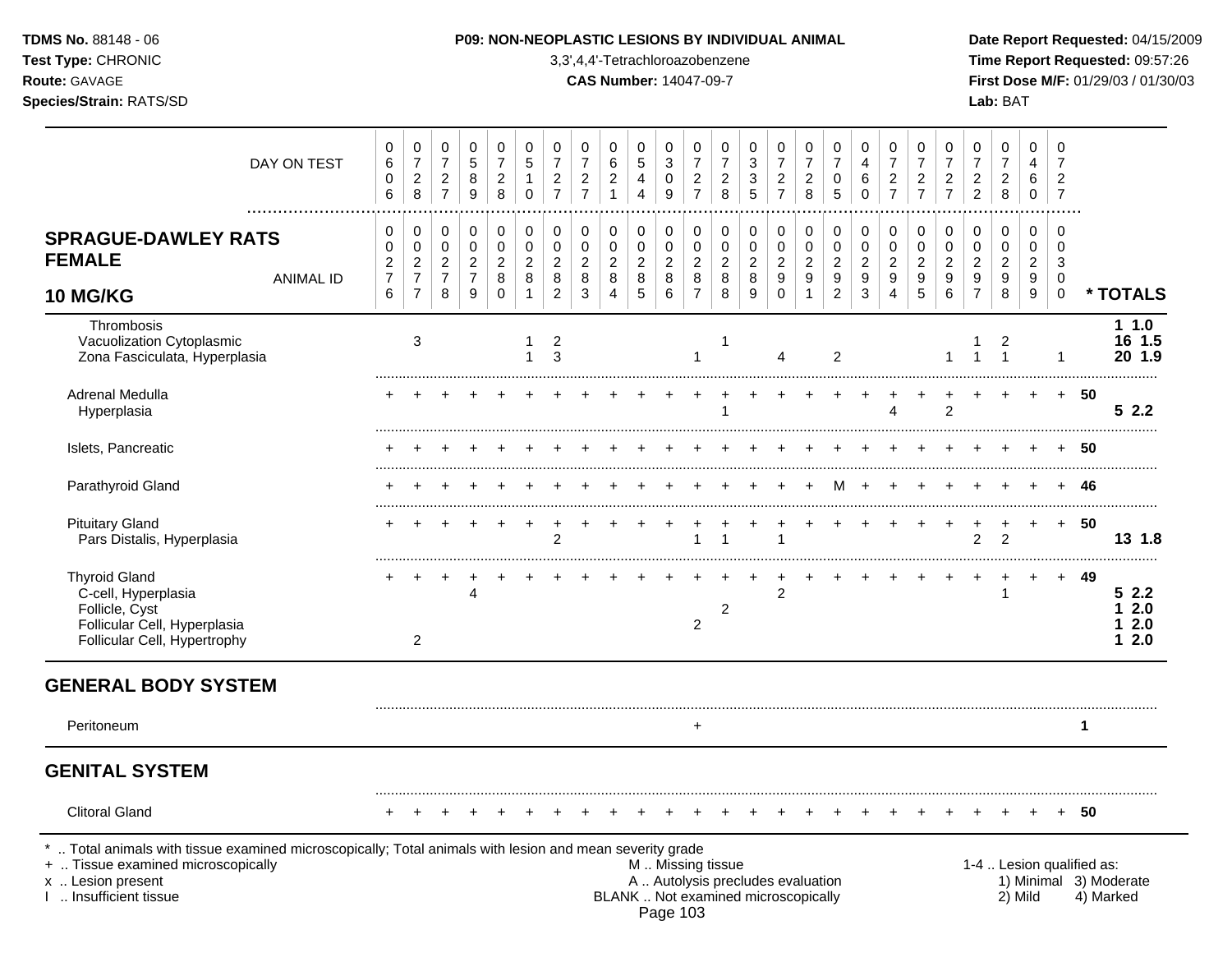| Test Type: CHRONIC<br>Route: GAVAGE<br>Species/Strain: RATS/SD                                                 |                                                                  |                                                                                       |                                                         |                                                               |                                                   |                                                       |                                                               |                                                                  |                                                   | 3,3',4,4'-Tetrachloroazobenzene<br><b>CAS Number: 14047-09-7</b> |                                                      |                                                                      |                                                           |                                                          |                                                         |                                               |                                                                   |                                                                          |                                                            |                                                           |                                                                          |                                                                                  | Lab: BAT                                                                  |                                              |                                                      |              | Time Report Requested: 09:57:26<br>First Dose M/F: 01/29/03 / 01/30/03 |
|----------------------------------------------------------------------------------------------------------------|------------------------------------------------------------------|---------------------------------------------------------------------------------------|---------------------------------------------------------|---------------------------------------------------------------|---------------------------------------------------|-------------------------------------------------------|---------------------------------------------------------------|------------------------------------------------------------------|---------------------------------------------------|------------------------------------------------------------------|------------------------------------------------------|----------------------------------------------------------------------|-----------------------------------------------------------|----------------------------------------------------------|---------------------------------------------------------|-----------------------------------------------|-------------------------------------------------------------------|--------------------------------------------------------------------------|------------------------------------------------------------|-----------------------------------------------------------|--------------------------------------------------------------------------|----------------------------------------------------------------------------------|---------------------------------------------------------------------------|----------------------------------------------|------------------------------------------------------|--------------|------------------------------------------------------------------------|
| DAY ON TEST<br>                                                                                                | 0<br>6<br>$\mathbf 0$<br>6                                       | 0<br>$\overline{7}$<br>$\overline{c}$<br>8                                            | 0<br>$\overline{7}$<br>$\overline{c}$<br>$\overline{7}$ | 0<br>$\sqrt{5}$<br>$\bf8$<br>9                                | 0<br>$\overline{7}$<br>$\sqrt{2}$<br>8            | $\mathbf 0$<br>$\sqrt{5}$<br>$\mathbf{1}$<br>$\Omega$ | 0<br>$\overline{7}$<br>$\boldsymbol{2}$<br>$\overline{7}$     | 0<br>$\overline{7}$<br>$\overline{\mathbf{c}}$<br>$\overline{7}$ | 0<br>6<br>$\overline{\mathbf{c}}$<br>$\mathbf{1}$ | 0<br>5<br>4<br>$\overline{4}$                                    | $\mathbf 0$<br>$\sqrt{3}$<br>$\pmb{0}$<br>9          | 0<br>$\overline{7}$<br>$\overline{c}$<br>$\overline{7}$              | $\mathbf 0$<br>$\overline{7}$<br>$\boldsymbol{2}$<br>8    | 0<br>$\mathbf{3}$<br>$\ensuremath{\mathsf{3}}$<br>5      | 0<br>$\overline{7}$<br>$\overline{c}$<br>$\overline{7}$ | 0<br>$\overline{7}$<br>$\overline{c}$<br>8    | 0<br>$\overline{7}$<br>0<br>5                                     | 0<br>$\overline{4}$<br>$\,6\,$<br>$\Omega$                               | 0<br>$\overline{7}$<br>$\sqrt{2}$<br>$\overline{7}$        | 0<br>$\overline{7}$<br>$\boldsymbol{2}$<br>$\overline{7}$ | 0<br>$\overline{7}$<br>$rac{2}{7}$                                       | 0<br>$\overline{7}$<br>$\overline{c}$<br>$\overline{2}$                          | 0<br>$\overline{7}$<br>$\overline{\mathbf{c}}$<br>8                       | $\mathbf 0$<br>4<br>6<br>$\mathbf 0$         | $\mathbf 0$<br>7<br>$\overline{c}$<br>$\overline{7}$ |              |                                                                        |
| <b>SPRAGUE-DAWLEY RATS</b><br><b>FEMALE</b><br><b>ANIMAL ID</b><br><b>10 MG/KG</b>                             | $\pmb{0}$<br>0<br>$\overline{\mathbf{c}}$<br>$\overline{7}$<br>6 | $\pmb{0}$<br>$\pmb{0}$<br>$\overline{c}$<br>$\overline{\mathbf{7}}$<br>$\overline{7}$ | 0<br>0<br>$\overline{a}$<br>$\overline{7}$<br>8         | $\,0\,$<br>$\pmb{0}$<br>$\overline{c}$<br>$\overline{7}$<br>9 | $\pmb{0}$<br>0<br>$\overline{2}$<br>8<br>$\Omega$ | 0<br>$\pmb{0}$<br>$\overline{2}$<br>8                 | 0<br>$\pmb{0}$<br>$\overline{2}$<br>$\bf 8$<br>$\overline{2}$ | $\pmb{0}$<br>$\mathbf 0$<br>$\overline{c}$<br>$\bf 8$<br>3       | 0<br>0<br>$\overline{c}$<br>8<br>4                | $\pmb{0}$<br>0<br>$\overline{c}$<br>8<br>5                       | $\pmb{0}$<br>$\pmb{0}$<br>$\sqrt{2}$<br>$\bf 8$<br>6 | $\pmb{0}$<br>$\pmb{0}$<br>$\overline{c}$<br>$\bf8$<br>$\overline{7}$ | 0<br>$\mathsf{O}\xspace$<br>$\overline{2}$<br>$\bf8$<br>8 | $\pmb{0}$<br>$\pmb{0}$<br>$\overline{c}$<br>$\,8\,$<br>9 | 0<br>$\pmb{0}$<br>$\overline{c}$<br>9<br>$\Omega$       | $\pmb{0}$<br>$\pmb{0}$<br>$\overline{c}$<br>9 | $\pmb{0}$<br>$\mathbf 0$<br>$\overline{a}$<br>9<br>$\overline{2}$ | 0<br>$\mathbf 0$<br>$\boldsymbol{2}$<br>$\boldsymbol{9}$<br>$\mathbf{3}$ | $\mathbf 0$<br>$\mathbf 0$<br>$\overline{2}$<br>$9\,$<br>4 | $\pmb{0}$<br>$\pmb{0}$<br>$\overline{c}$<br>9<br>5        | 0<br>$\mathbf 0$<br>$\overline{a}$<br>$\boldsymbol{9}$<br>$6\phantom{1}$ | $\pmb{0}$<br>$\mathbf 0$<br>$\overline{a}$<br>$\boldsymbol{9}$<br>$\overline{7}$ | $\pmb{0}$<br>$\mathbf 0$<br>$\overline{c}$<br>$\boldsymbol{9}$<br>$\,8\,$ | $\mathbf 0$<br>0<br>$\overline{2}$<br>9<br>9 | $\mathbf 0$<br>$\mathbf 0$<br>3<br>0<br>$\mathbf 0$  |              | * TOTALS                                                               |
| Cyst<br>Hyperplasia, Squamous                                                                                  |                                                                  |                                                                                       | $\overline{2}$                                          |                                                               |                                                   |                                                       |                                                               |                                                                  |                                                   |                                                                  |                                                      |                                                                      |                                                           |                                                          |                                                         |                                               |                                                                   |                                                                          |                                                            |                                                           |                                                                          |                                                                                  |                                                                           |                                              |                                                      |              | $12.0$<br>12.0                                                         |
| Ovary<br>Cyst<br>Inflammation                                                                                  |                                                                  |                                                                                       |                                                         |                                                               |                                                   |                                                       |                                                               |                                                                  | 1                                                 |                                                                  |                                                      |                                                                      | $\mathbf{1}$                                              |                                                          |                                                         | $\mathbf{1}$                                  | $\overline{4}$                                                    |                                                                          |                                                            |                                                           |                                                                          |                                                                                  |                                                                           |                                              |                                                      | + 50         | 82.0<br>14.0                                                           |
| Uterus<br>Angiectasis<br>Inflammation<br>Endometrium, Hyperplasia, Cystic<br>Endometrium, Metaplasia, Squamous | 4                                                                |                                                                                       |                                                         |                                                               |                                                   | 3                                                     |                                                               |                                                                  | 3                                                 | $\mathbf 1$<br>$\mathfrak{p}$                                    |                                                      | $\overline{2}$                                                       |                                                           | $\mathbf 1$<br>1<br>$\overline{1}$                       | -1<br>2                                                 | 3                                             |                                                                   |                                                                          | 3                                                          | $\overline{2}$                                            |                                                                          |                                                                                  |                                                                           | $\overline{2}$                               | 3                                                    | 50           | 12.0<br>52.4<br>4 1.8<br>28 2.6                                        |
| Vagina<br>Epithelium, Hyperplasia                                                                              |                                                                  |                                                                                       |                                                         |                                                               |                                                   |                                                       |                                                               |                                                                  |                                                   |                                                                  |                                                      |                                                                      |                                                           |                                                          |                                                         | +<br>$\mathbf{1}$                             |                                                                   |                                                                          |                                                            |                                                           |                                                                          |                                                                                  |                                                                           |                                              |                                                      | $\mathbf{2}$ | 2, 1.5                                                                 |
| <b>HEMATOPOIETIC SYSTEM</b>                                                                                    |                                                                  |                                                                                       |                                                         |                                                               |                                                   |                                                       |                                                               |                                                                  |                                                   |                                                                  |                                                      |                                                                      |                                                           |                                                          |                                                         |                                               |                                                                   |                                                                          |                                                            |                                                           |                                                                          |                                                                                  |                                                                           |                                              |                                                      |              |                                                                        |
| <b>Bone Marrow</b><br>Hyperplasia                                                                              |                                                                  | $\mathfrak{p}$                                                                        |                                                         |                                                               |                                                   |                                                       | $\mathcal{P}$                                                 |                                                                  |                                                   | 3                                                                | $\overline{4}$                                       | 3                                                                    |                                                           | $\overline{A}$                                           |                                                         | $\overline{2}$                                | 4                                                                 | 4                                                                        |                                                            | 3                                                         |                                                                          | 4                                                                                |                                                                           | 3                                            | 2                                                    | 50           | 41 2.6                                                                 |
| Lymph Node, Mandibular                                                                                         |                                                                  |                                                                                       |                                                         |                                                               |                                                   |                                                       |                                                               |                                                                  |                                                   |                                                                  |                                                      |                                                                      |                                                           |                                                          |                                                         |                                               |                                                                   |                                                                          |                                                            |                                                           |                                                                          |                                                                                  |                                                                           |                                              |                                                      | -49          |                                                                        |
| Lymph Node, Mesenteric<br>Pigmentation                                                                         |                                                                  | $\mathbf{1}$                                                                          | 2                                                       |                                                               |                                                   |                                                       | $\overline{2}$                                                | $\mathbf{1}$                                                     | $\overline{2}$                                    |                                                                  | $\overline{1}$                                       | 3                                                                    |                                                           |                                                          |                                                         |                                               | $\overline{2}$                                                    | $\overline{1}$                                                           | $\mathbf{1}$                                               | $\overline{2}$                                            | $\overline{2}$                                                           | $\overline{1}$                                                                   |                                                                           | $\ddot{}$                                    | $\overline{1}$                                       | 49           | 32 1.3                                                                 |
| Spleen<br>Hematopoietic Cell Proliferation                                                                     | 3                                                                | $\overline{2}$                                                                        | 3                                                       | $\overline{1}$                                                | $\overline{2}$                                    | $\mathcal{P}$                                         | $\overline{2}$                                                | $\overline{2}$                                                   | $\boldsymbol{\Lambda}$                            | 3                                                                | $\overline{2}$                                       | $\overline{2}$                                                       | $\overline{c}$                                            | $\mathfrak{p}$                                           | $\mathfrak{p}$                                          | $\overline{2}$                                | $\overline{4}$                                                    | $\overline{2}$                                                           | 3                                                          | $\mathfrak{p}$                                            | 3                                                                        | 3                                                                                | $\overline{c}$                                                            | $\mathbf{1}$                                 | $+$<br>$\overline{2}$                                | 50           | 47 2.2                                                                 |

**TDMS No.** 88148 - 06 **P09: NON-NEOPLASTIC LESIONS BY INDIVIDUAL ANIMAL Date Report Requested:** 04/15/2009

\* .. Total animals with tissue examined microscopically; Total animals with lesion and mean severity grade

+ .. Tissue examined microscopically M .. Missing tissue 1-4 .. Lesion qualified as: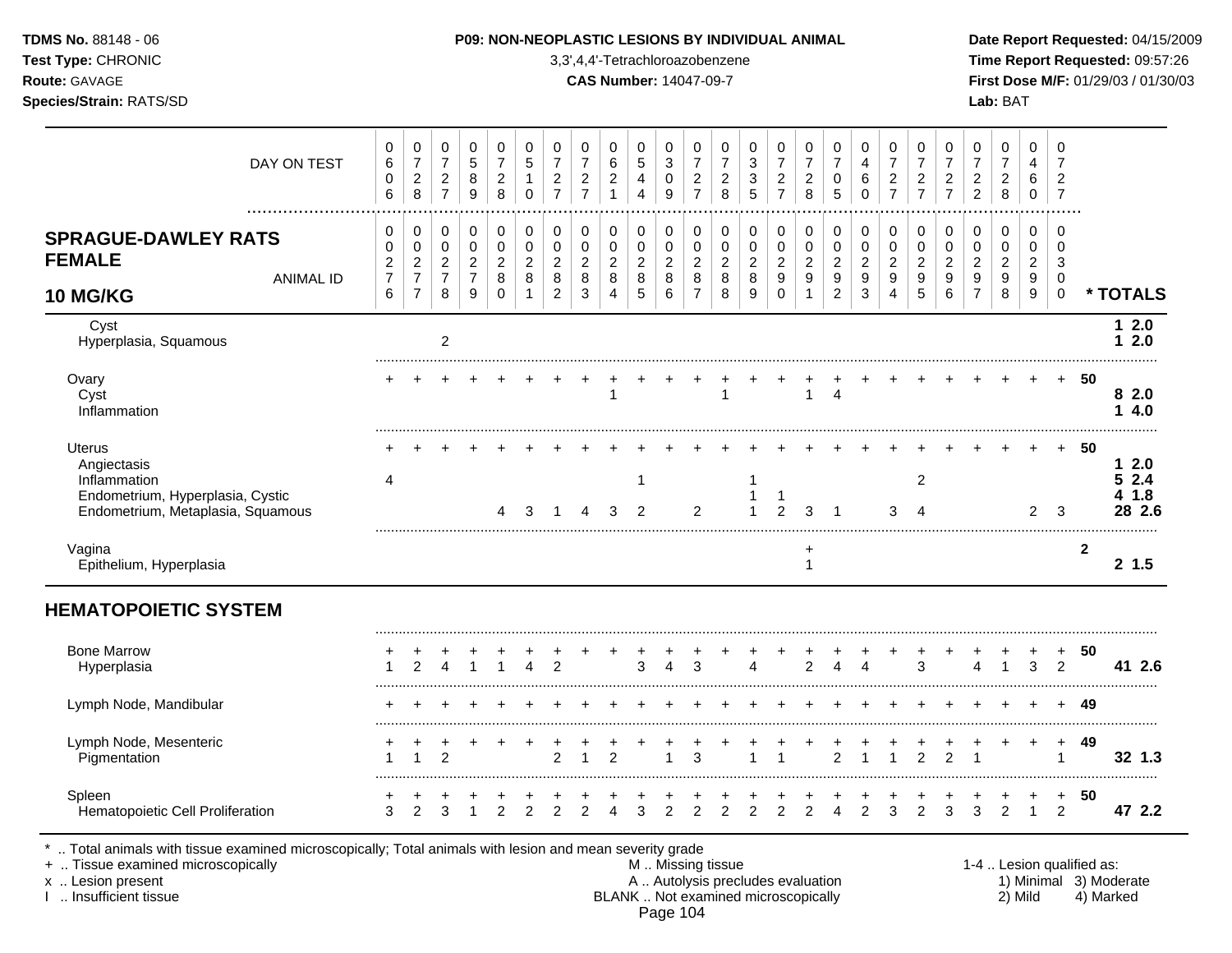| 0<br>6<br>$\pmb{0}$<br>6                              | 0<br>$\boldsymbol{7}$<br>$\overline{c}$<br>$\,8\,$ | 0<br>$\boldsymbol{7}$<br>$\sqrt{2}$<br>$\overline{7}$ | 0<br>$\mathbf 5$<br>$\bf8$<br>$\boldsymbol{9}$     | 0<br>$\overline{7}$<br>$\sqrt{2}$<br>8 | $\Omega$<br>$\sqrt{5}$<br>$\mathbf{1}$<br>$\Omega$ | 0<br>$\overline{7}$<br>$\sqrt{2}$<br>$\overline{7}$ | 0<br>$\overline{7}$<br>$\frac{2}{7}$    | 0<br>6<br>$\overline{a}$                | 0<br>$\,$ 5 $\,$<br>$\overline{\mathbf{4}}$<br>$\overline{4}$ | 0<br>$\ensuremath{\mathsf{3}}$<br>$\mathsf 0$<br>9 | 0<br>$\boldsymbol{7}$<br>$\boldsymbol{2}$<br>$\overline{7}$ | 0<br>$\overline{7}$<br>$\boldsymbol{2}$<br>8 | 0<br>3<br>3<br>5                        | 0<br>$\overline{7}$<br>$\boldsymbol{2}$<br>$\overline{7}$ | 0<br>$\overline{7}$<br>$\boldsymbol{2}$<br>8 | 0<br>$\overline{7}$<br>$\mathbf 0$<br>5 | 0<br>$\overline{4}$<br>6<br>$\Omega$    | 0<br>$\overline{7}$<br>$\overline{c}$<br>$\overline{7}$ | 0<br>$\overline{7}$<br>$\overline{c}$<br>$\overline{7}$ | 0<br>$\overline{7}$<br>$\frac{2}{7}$ | 0<br>$\boldsymbol{7}$<br>$\frac{2}{2}$ | 0<br>$\overline{7}$<br>$\sqrt{2}$<br>$\,8\,$ | 0<br>4<br>6<br>0              | $\mathbf 0$<br>7<br>$\overline{c}$<br>$\overline{7}$ |             |                                                                                                |
|-------------------------------------------------------|----------------------------------------------------|-------------------------------------------------------|----------------------------------------------------|----------------------------------------|----------------------------------------------------|-----------------------------------------------------|-----------------------------------------|-----------------------------------------|---------------------------------------------------------------|----------------------------------------------------|-------------------------------------------------------------|----------------------------------------------|-----------------------------------------|-----------------------------------------------------------|----------------------------------------------|-----------------------------------------|-----------------------------------------|---------------------------------------------------------|---------------------------------------------------------|--------------------------------------|----------------------------------------|----------------------------------------------|-------------------------------|------------------------------------------------------|-------------|------------------------------------------------------------------------------------------------|
| 0<br>0<br>$\overline{\mathbf{c}}$<br>$\boldsymbol{7}$ | 0<br>0<br>$\overline{c}$<br>$\overline{7}$         | 0<br>0<br>$\overline{c}$<br>$\overline{7}$            | 0<br>$\pmb{0}$<br>$\overline{c}$<br>$\overline{7}$ | 0<br>0<br>$\overline{c}$<br>8          | 0<br>$\mathbf 0$<br>$\boldsymbol{2}$<br>8          | 0<br>0<br>$\overline{c}$<br>8                       | 0<br>$\mathbf 0$<br>$\overline{c}$<br>8 | 0<br>$\mathbf 0$<br>$\overline{c}$<br>8 | 0<br>0<br>$\overline{c}$<br>8                                 | 0<br>$\mathsf 0$<br>$\overline{2}$<br>8            | 0<br>$\mathbf 0$<br>$\sqrt{2}$<br>8                         | 0<br>$\mathbf 0$<br>$\overline{2}$<br>8      | 0<br>$\mathbf 0$<br>$\overline{c}$<br>8 | 0<br>0<br>$\overline{c}$<br>9                             | 0<br>$\mathbf 0$<br>$\overline{c}$<br>9      | 0<br>0<br>$\overline{c}$<br>9           | 0<br>$\mathbf 0$<br>$\overline{2}$<br>9 | 0<br>0<br>$\overline{c}$<br>9                           | 0<br>$\mathbf 0$<br>$\overline{2}$<br>9                 | 0<br>0<br>$\overline{a}$<br>9        | 0<br>$\pmb{0}$<br>$\overline{c}$<br>9  | 0<br>$\mathbf 0$<br>$\sqrt{2}$<br>9          | 0<br>0<br>$\overline{c}$<br>9 | 0<br>0<br>3<br>0                                     |             | * TOTALS                                                                                       |
|                                                       |                                                    |                                                       |                                                    |                                        |                                                    |                                                     |                                         |                                         |                                                               |                                                    |                                                             |                                              |                                         |                                                           |                                              |                                         |                                         |                                                         |                                                         |                                      |                                        |                                              |                               |                                                      |             |                                                                                                |
| 1                                                     | -1                                                 | -1                                                    | 2                                                  | $\overline{2}$                         | 2                                                  | 1                                                   | $\overline{2}$                          | $\overline{c}$                          |                                                               | -1                                                 | $\overline{1}$                                              | 2                                            |                                         | 1                                                         | $\overline{\mathbf{1}}$                      |                                         | $\overline{1}$                          | 1                                                       | $\overline{2}$                                          | $\overline{2}$                       | $\overline{1}$                         | $\mathbf{1}$                                 | $\overline{2}$                |                                                      |             | $12.0$<br>44 1.5<br>42.3                                                                       |
|                                                       | 3                                                  | 3                                                     |                                                    |                                        |                                                    |                                                     |                                         |                                         |                                                               |                                                    | 4                                                           |                                              | 3                                       |                                                           |                                              |                                         |                                         |                                                         |                                                         | $\boldsymbol{\Lambda}$               |                                        | 4                                            | 3                             | $\ddot{}$<br>$\overline{4}$                          | 50          | 49 3.6                                                                                         |
|                                                       |                                                    |                                                       |                                                    |                                        |                                                    |                                                     |                                         |                                         |                                                               |                                                    |                                                             |                                              |                                         |                                                           |                                              |                                         |                                         |                                                         |                                                         |                                      |                                        |                                              |                               |                                                      |             |                                                                                                |
|                                                       | $\mathbf{1}$                                       | $\mathbf{3}$                                          |                                                    |                                        |                                                    |                                                     |                                         |                                         |                                                               |                                                    |                                                             | 4                                            |                                         |                                                           |                                              |                                         |                                         |                                                         |                                                         | $\mathbf{1}$                         |                                        | $\overline{1}$                               |                               | $+$<br>$\overline{2}$<br>4                           | 50          | 12.0<br>11 1.6<br>14.0                                                                         |
|                                                       |                                                    |                                                       |                                                    |                                        |                                                    |                                                     |                                         |                                         |                                                               |                                                    |                                                             |                                              |                                         |                                                           |                                              |                                         |                                         |                                                         |                                                         |                                      |                                        |                                              |                               |                                                      |             |                                                                                                |
|                                                       |                                                    |                                                       |                                                    |                                        |                                                    |                                                     |                                         |                                         |                                                               |                                                    |                                                             |                                              |                                         |                                                           |                                              |                                         |                                         |                                                         |                                                         |                                      |                                        |                                              |                               |                                                      |             |                                                                                                |
|                                                       |                                                    |                                                       |                                                    |                                        |                                                    |                                                     |                                         | $\ddot{}$                               | $\ddot{}$                                                     | $\ddot{}$                                          | $^+$                                                        |                                              | $\ddot{}$                               | $\ddot{}$                                                 | $\ddot{}$                                    | $\ddot{}$                               |                                         |                                                         |                                                         | $+$                                  | $^{+}$                                 | $\pm$                                        |                               |                                                      |             |                                                                                                |
|                                                       |                                                    |                                                       |                                                    |                                        |                                                    |                                                     |                                         |                                         |                                                               |                                                    |                                                             |                                              |                                         |                                                           |                                              |                                         |                                         |                                                         |                                                         |                                      |                                        |                                              | +<br>4                        |                                                      | -1          | 14.0                                                                                           |
|                                                       |                                                    |                                                       |                                                    |                                        |                                                    |                                                     |                                         |                                         |                                                               |                                                    |                                                             |                                              |                                         |                                                           |                                              |                                         |                                         |                                                         |                                                         |                                      |                                        |                                              |                               |                                                      |             |                                                                                                |
|                                                       |                                                    |                                                       |                                                    |                                        |                                                    |                                                     |                                         |                                         |                                                               |                                                    |                                                             |                                              |                                         |                                                           |                                              |                                         |                                         |                                                         |                                                         |                                      |                                        |                                              |                               |                                                      |             |                                                                                                |
|                                                       | 6                                                  | $\overline{7}$                                        | 8                                                  | 9                                      | $\Omega$                                           |                                                     | $\boldsymbol{2}$                        | 3                                       | 4                                                             | 5                                                  | 6                                                           | $\overline{7}$                               | <b>CAS Number: 14047-09-7</b><br>8      | 9                                                         | $\Omega$                                     | 3,3',4,4'-Tetrachloroazobenzene         | $\overline{2}$                          | 3                                                       | 4                                                       | 5                                    | $\,6\,$                                | $\overline{7}$                               | 8                             | Lab: BAT<br>9                                        | $\mathbf 0$ | Time Report Requested: 09:57:26<br>First Dose M/F: 01/29/03 / 01/30/03<br>+ 50<br>- 50<br>+ 50 |

I .. Insufficient tissue BLANK .. Not examined microscopically 2) Mild 4) Marked Page 105

### **TDMS No.** 88148 - 06 **P09: NON-NEOPLASTIC LESIONS BY INDIVIDUAL ANIMAL Date Report Requested:** 04/15/2009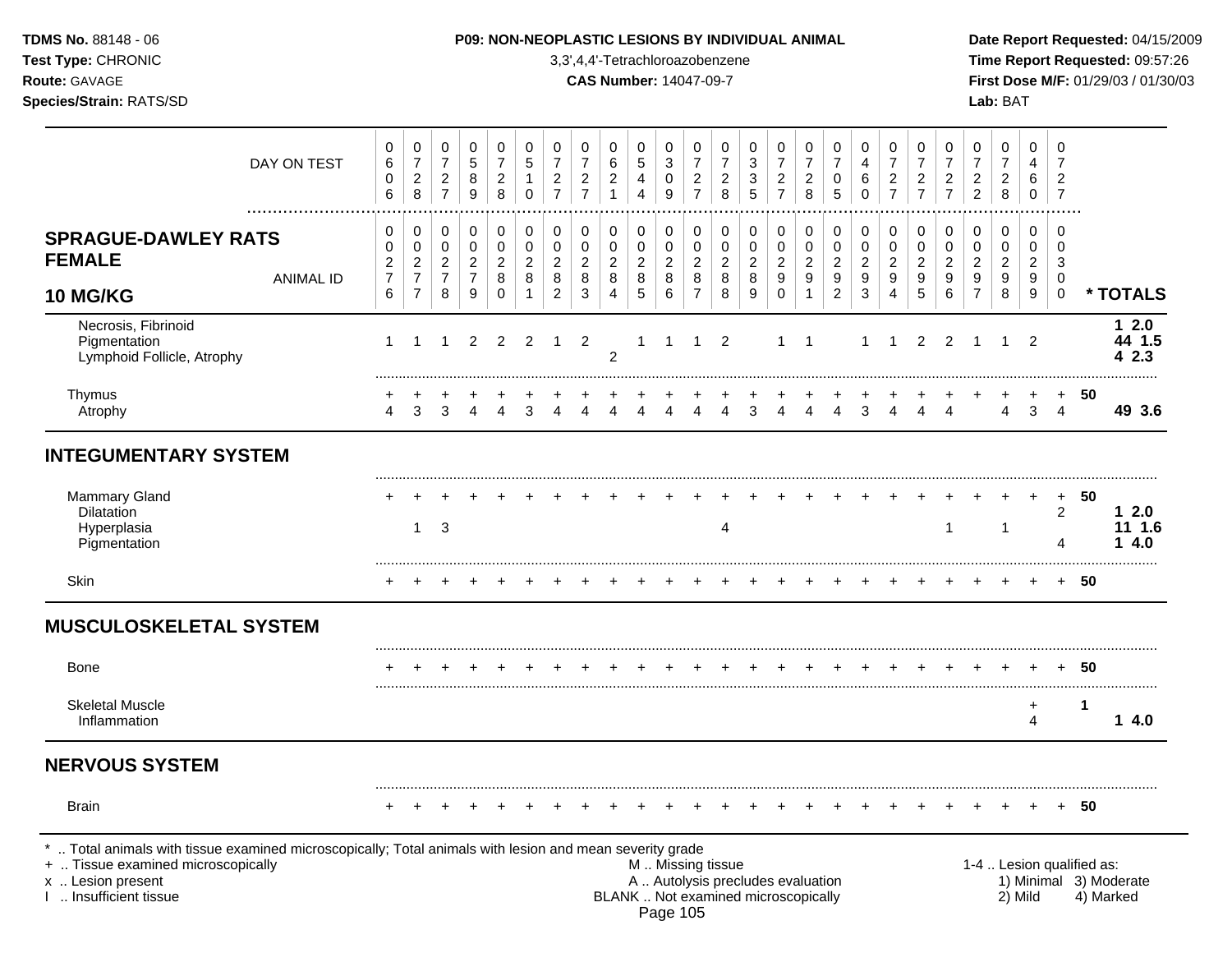| <b>TDMS No. 88148 - 06</b><br>Test Type: CHRONIC<br>Route: GAVAGE<br>Species/Strain: RATS/SD           |                                                   |                                                                        |                                                               |                                                                          |                                                            |                                                           | <b>P09: NON-NEOPLASTIC LESIONS BY INDIVIDUAL ANIMAL</b>                 |                                              | 3,3',4,4'-Tetrachloroazobenzene<br><b>CAS Number: 14047-09-7</b> |                                                              |                                                            |                                                           |                                            |                                                            |                                                                     |                                                                      |                                                 |                                                     |                                                                                |                                                         |                                                                     |                                                           | Lab: BAT                                                |                                    |                                            |     | Date Report Requested: 04/15/2009<br>Time Report Requested: 09:57:26<br>First Dose M/F: 01/29/03 / 01/30/03 |
|--------------------------------------------------------------------------------------------------------|---------------------------------------------------|------------------------------------------------------------------------|---------------------------------------------------------------|--------------------------------------------------------------------------|------------------------------------------------------------|-----------------------------------------------------------|-------------------------------------------------------------------------|----------------------------------------------|------------------------------------------------------------------|--------------------------------------------------------------|------------------------------------------------------------|-----------------------------------------------------------|--------------------------------------------|------------------------------------------------------------|---------------------------------------------------------------------|----------------------------------------------------------------------|-------------------------------------------------|-----------------------------------------------------|--------------------------------------------------------------------------------|---------------------------------------------------------|---------------------------------------------------------------------|-----------------------------------------------------------|---------------------------------------------------------|------------------------------------|--------------------------------------------|-----|-------------------------------------------------------------------------------------------------------------|
| DAY ON TEST                                                                                            | 0<br>6<br>0<br>6                                  | 0<br>$\overline{7}$<br>$\boldsymbol{2}$<br>8                           | 0<br>$\overline{7}$<br>$\overline{a}$<br>$\overline{7}$       | $\mathbf 0$<br>$\sqrt{5}$<br>8<br>$\boldsymbol{9}$                       | 0<br>$\overline{7}$<br>$\overline{c}$<br>8                 | $\mathbf 0$<br>$\sqrt{5}$<br>$\mathbf{1}$<br>$\mathbf 0$  | 0<br>$\boldsymbol{7}$<br>$\frac{2}{7}$                                  | 0<br>$\boldsymbol{7}$<br>$\frac{2}{7}$       | 0<br>6<br>$\overline{2}$<br>$\mathbf{1}$                         | 0<br>$\sqrt{5}$<br>$\overline{\mathbf{4}}$<br>$\overline{4}$ | 0<br>$\sqrt{3}$<br>$\pmb{0}$<br>$\overline{9}$             | 0<br>$\overline{7}$<br>$\frac{2}{7}$                      | 0<br>$\overline{7}$<br>$\overline{c}$<br>8 | 0<br>$\mathbf{3}$<br>$\sqrt{3}$<br>5                       | 0<br>$\overline{7}$<br>$\overline{\mathbf{c}}$<br>$\overline{7}$    | 0<br>$\boldsymbol{7}$<br>$\begin{array}{c} 2 \\ 8 \end{array}$       | 0<br>$\overline{7}$<br>0<br>5                   | 0<br>4<br>6<br>$\mathbf 0$                          | 0<br>$\overline{7}$<br>$\overline{c}$<br>$\overline{7}$                        | 0<br>$\overline{7}$<br>$\overline{a}$<br>$\overline{7}$ | 0<br>$\overline{7}$<br>$\overline{c}$<br>$\overline{7}$             | 0<br>$\overline{7}$<br>$\overline{c}$<br>$\overline{2}$   | 0<br>$\overline{7}$<br>$\boldsymbol{2}$<br>8            | 0<br>4<br>6<br>$\mathbf 0$         | 0<br>7<br>$\overline{2}$<br>$\overline{7}$ |     |                                                                                                             |
| .<br><b>SPRAGUE-DAWLEY RATS</b><br><b>FEMALE</b><br><b>ANIMAL ID</b><br><b>10 MG/KG</b>                | 0<br>0<br>$\overline{c}$<br>$\boldsymbol{7}$<br>6 | 0<br>$\pmb{0}$<br>$\boldsymbol{2}$<br>$\overline{7}$<br>$\overline{7}$ | 0<br>$\mathbf 0$<br>$\boldsymbol{2}$<br>$\boldsymbol{7}$<br>8 | $\pmb{0}$<br>$\pmb{0}$<br>$\overline{\mathbf{c}}$<br>$\overline{7}$<br>9 | $\pmb{0}$<br>$\mathbf 0$<br>$\sqrt{2}$<br>8<br>$\mathbf 0$ | $\pmb{0}$<br>$\mathsf{O}\xspace$<br>$\sqrt{2}$<br>$\bf 8$ | $\pmb{0}$<br>$\mathbf 0$<br>$\overline{c}$<br>$\,8\,$<br>$\overline{c}$ | 0<br>$\mathbf 0$<br>$\overline{c}$<br>8<br>3 | 0<br>0<br>$\overline{2}$<br>8<br>4                               | $\pmb{0}$<br>$\mathbf 0$<br>$\sqrt{2}$<br>8<br>5             | $\pmb{0}$<br>$\pmb{0}$<br>$\boldsymbol{2}$<br>$\bf 8$<br>6 | 0<br>$\pmb{0}$<br>$\boldsymbol{2}$<br>8<br>$\overline{7}$ | 0<br>$\pmb{0}$<br>$\overline{c}$<br>8<br>8 | $\pmb{0}$<br>$\pmb{0}$<br>$\boldsymbol{2}$<br>$\bf 8$<br>9 | 0<br>$\pmb{0}$<br>$\overline{a}$<br>$\boldsymbol{9}$<br>$\mathbf 0$ | 0<br>$\pmb{0}$<br>$\overline{c}$<br>$\boldsymbol{9}$<br>$\mathbf{1}$ | 0<br>0<br>$\overline{c}$<br>9<br>$\overline{2}$ | 0<br>0<br>$\boldsymbol{2}$<br>$\boldsymbol{9}$<br>3 | $\pmb{0}$<br>$\pmb{0}$<br>$\overline{c}$<br>$\boldsymbol{9}$<br>$\overline{4}$ | 0<br>$\pmb{0}$<br>$\sqrt{2}$<br>$\boldsymbol{9}$<br>5   | $\pmb{0}$<br>$\pmb{0}$<br>$\boldsymbol{2}$<br>$\boldsymbol{9}$<br>6 | 0<br>0<br>$\overline{c}$<br>9<br>$\overline{7}$           | 0<br>$\mathbf 0$<br>$\sqrt{2}$<br>$\boldsymbol{9}$<br>8 | 0<br>0<br>$\overline{c}$<br>9<br>9 | 0<br>$\mathbf 0$<br>3<br>0<br>$\mathbf 0$  |     | * TOTALS                                                                                                    |
| Peripheral Nerve                                                                                       |                                                   |                                                                        |                                                               |                                                                          |                                                            |                                                           |                                                                         |                                              |                                                                  |                                                              |                                                            |                                                           |                                            |                                                            | $\ddot{}$                                                           |                                                                      |                                                 |                                                     |                                                                                |                                                         |                                                                     |                                                           |                                                         |                                    |                                            | 1   |                                                                                                             |
| <b>RESPIRATORY SYSTEM</b>                                                                              |                                                   |                                                                        |                                                               |                                                                          |                                                            |                                                           |                                                                         |                                              |                                                                  |                                                              |                                                            |                                                           |                                            |                                                            |                                                                     |                                                                      |                                                 |                                                     |                                                                                |                                                         |                                                                     |                                                           |                                                         |                                    |                                            |     |                                                                                                             |
| Lung<br>Inflammation, Chronic Active<br>Necrosis<br>Pigmentation<br>Alveolar Epithelium, Hyperplasia   |                                                   | $\mathbf 1$                                                            |                                                               |                                                                          |                                                            |                                                           |                                                                         |                                              |                                                                  |                                                              |                                                            |                                                           | 1                                          |                                                            |                                                                     |                                                                      |                                                 |                                                     |                                                                                |                                                         |                                                                     | $\overline{2}$<br>$\overline{\mathbf{c}}$<br>$\mathbf{1}$ | $\overline{c}$<br>$\overline{1}$                        | - 1                                | $\ddot{}$                                  | 50  | $5 \t1.4$<br>12.0<br>11 1.0<br>11.0                                                                         |
| Alveolar Epithelium, Metaplasia,<br><b>Bronchiolar</b><br>Alveolar Epithelium, Metaplasia,<br>Squamous |                                                   | 2                                                                      |                                                               | 2                                                                        |                                                            |                                                           | 1                                                                       | - 1                                          |                                                                  |                                                              |                                                            | 1                                                         | 2<br>4                                     | -1                                                         | $\overline{\mathbf{1}}$                                             |                                                                      |                                                 |                                                     |                                                                                |                                                         |                                                                     |                                                           |                                                         |                                    |                                            |     | 21 1.4<br>4 2.5                                                                                             |
| Alveolus, Infiltration Cellular, Histiocyte                                                            |                                                   | $\overline{2}$                                                         |                                                               |                                                                          |                                                            |                                                           |                                                                         | 2                                            |                                                                  |                                                              |                                                            | 1                                                         | 2                                          |                                                            | $\overline{c}$                                                      |                                                                      |                                                 | $\mathbf 1$                                         |                                                                                |                                                         |                                                                     | $\overline{2}$                                            | $\overline{\phantom{0}}$ 1                              |                                    |                                            |     | 23 1.5                                                                                                      |
| Nose<br>Inflammation                                                                                   |                                                   |                                                                        |                                                               |                                                                          |                                                            |                                                           |                                                                         |                                              |                                                                  | 2                                                            |                                                            |                                                           |                                            |                                                            |                                                                     |                                                                      |                                                 |                                                     |                                                                                |                                                         |                                                                     |                                                           |                                                         |                                    | $+$                                        | 50  | 7.1.1                                                                                                       |
| Trachea                                                                                                | $\ddot{}$                                         |                                                                        |                                                               |                                                                          |                                                            |                                                           |                                                                         |                                              |                                                                  |                                                              |                                                            |                                                           |                                            |                                                            |                                                                     |                                                                      |                                                 |                                                     |                                                                                |                                                         |                                                                     |                                                           |                                                         | $\ddot{}$                          | $+$                                        | 50  |                                                                                                             |
| <b>SPECIAL SENSES SYSTEM</b>                                                                           |                                                   |                                                                        |                                                               |                                                                          |                                                            |                                                           |                                                                         |                                              |                                                                  |                                                              |                                                            |                                                           |                                            |                                                            |                                                                     |                                                                      |                                                 |                                                     |                                                                                |                                                         |                                                                     |                                                           |                                                         |                                    |                                            |     |                                                                                                             |
| Eye                                                                                                    |                                                   |                                                                        |                                                               |                                                                          |                                                            |                                                           |                                                                         |                                              |                                                                  |                                                              |                                                            |                                                           |                                            |                                                            |                                                                     |                                                                      |                                                 |                                                     |                                                                                |                                                         |                                                                     |                                                           |                                                         |                                    |                                            | -50 |                                                                                                             |
| Harderian Gland                                                                                        |                                                   |                                                                        |                                                               |                                                                          |                                                            |                                                           |                                                                         |                                              |                                                                  |                                                              |                                                            |                                                           |                                            |                                                            |                                                                     |                                                                      |                                                 |                                                     |                                                                                |                                                         |                                                                     |                                                           |                                                         |                                    |                                            | -50 |                                                                                                             |

I .. Insufficient tissue BLANK .. Not examined microscopically 2) Mild 4) Marked Page 106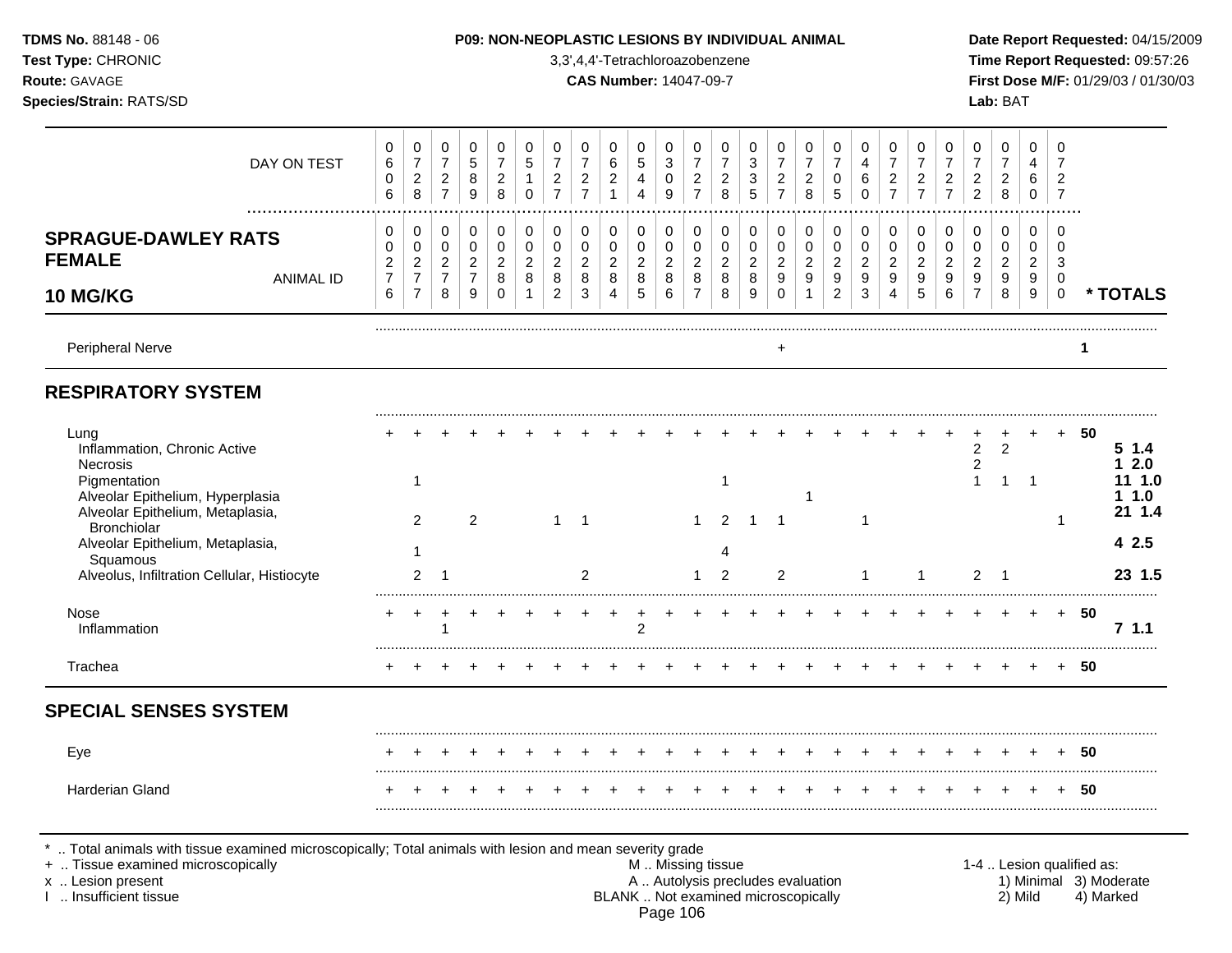#### **TDMS No.** 88148 - 06 **P09: NON-NEOPLASTIC LESIONS BY INDIVIDUAL ANIMAL Date Report Requested:** 04/15/2009

**Test Type:** CHRONIC 3,3',4,4'-Tetrachloroazobenzene **Time Report Requested:** 09:57:26 **Route:** GAVAGE **CAS Number:** 14047-09-7 **First Dose M/F:** 01/29/03 / 01/30/03

| DAY ON TEST                                                                                   | 0<br>6<br>0<br>6              | 0<br>$\overline{ }$<br>$\overline{2}$<br>8 | 0<br>$\overline{ }$<br>$\overline{2}$<br>$\overline{ }$ | 0<br>5<br>8<br>9                                | 0<br>$\overline{\phantom{a}}$<br>$\overline{\mathbf{c}}$<br>8 | 0<br>5<br>0      | $\mathbf 0$<br>$\overline{2}$ | $\mathbf 0$<br>⇁<br>◠<br>∠ | 0<br>6<br>ົ<br>∠           | 0<br>5<br>4<br>4      | 0<br>3<br>0<br>9      | 0<br>$\overline{z}$<br>$\overline{2}$<br>⇁ | 0<br>$\overline{\phantom{a}}$<br>2<br>8 | 0<br>3<br>3<br>5                   | $\overline{ }$<br>$\overline{c}$<br>⇁ | 0<br>$\overline{ }$<br>$\overline{2}$<br>8 | 0<br>$\overline{ }$<br>0<br>5 | 0<br>4<br>6                        | 0<br>$\overline{ }$<br>$\overline{2}$<br>$\overline{ }$ | 0<br>$\overline{ }$<br>2 | 0<br>2                | $\overline{ }$<br>$\sim$<br>∠<br>2 | 0<br>$\overline{ }$<br>$\overline{2}$<br>8 | 0<br>4<br>6<br>0      | 0<br>∠<br>$\overline{7}$ |    |                             |
|-----------------------------------------------------------------------------------------------|-------------------------------|--------------------------------------------|---------------------------------------------------------|-------------------------------------------------|---------------------------------------------------------------|------------------|-------------------------------|----------------------------|----------------------------|-----------------------|-----------------------|--------------------------------------------|-----------------------------------------|------------------------------------|---------------------------------------|--------------------------------------------|-------------------------------|------------------------------------|---------------------------------------------------------|--------------------------|-----------------------|------------------------------------|--------------------------------------------|-----------------------|--------------------------|----|-----------------------------|
| <br><b>SPRAGUE-DAWLEY RATS</b><br><b>FEMALE</b><br><b>ANIMAL ID</b><br><b>10 MG/KG</b>        | c<br>∠<br>$\overline{7}$<br>6 | 0<br>0<br>ົ<br>⇁                           | 0<br>0<br>2<br>$\overline{ }$<br>8                      | 0<br>0<br>$\overline{c}$<br>$\overline{ }$<br>9 | 0<br>0<br>2<br>8                                              | 0<br>0<br>2<br>8 | 0<br>0<br>C<br>8<br>2         | 0<br>ö<br>3                | 0<br>0<br>◠<br>∠<br>8<br>4 | 0<br>0<br>2<br>8<br>5 | 0<br>0<br>2<br>8<br>6 | 0<br>$\overline{\mathbf{c}}$<br>8          | 0<br>0<br>$\overline{c}$<br>8<br>8      | 0<br>0<br>$\overline{c}$<br>8<br>9 | 0<br>◠<br>∠<br>9                      | 0<br>0<br>2<br>9                           | 0<br>0<br>2<br>9<br>2         | 0<br>0<br>$\overline{2}$<br>9<br>3 | 0<br>0<br>$\overline{c}$<br>9<br>4                      | 0<br>ົ<br>9<br>5         | 0<br>ົ<br>∠<br>9<br>6 | 0<br>ົ<br>9<br>⇁                   | 0<br>0<br>2<br>9<br>8                      | 0<br>0<br>2<br>9<br>9 | .<br>0<br>دت<br>0        |    | <b>TOTALS</b>               |
| Zymbal's Gland                                                                                |                               |                                            |                                                         |                                                 |                                                               |                  |                               |                            |                            |                       |                       |                                            |                                         |                                    |                                       |                                            |                               |                                    |                                                         |                          |                       |                                    |                                            |                       |                          |    |                             |
| <b>URINARY SYSTEM</b>                                                                         |                               |                                            |                                                         |                                                 |                                                               |                  |                               |                            |                            |                       |                       |                                            |                                         |                                    |                                       |                                            |                               |                                    |                                                         |                          |                       |                                    |                                            |                       |                          |    |                             |
| Kidney<br>Accumulation, Hyaline Droplet<br>Infarct<br>Inflammation, Diffuse<br>Mineralization |                               |                                            |                                                         |                                                 |                                                               |                  |                               |                            |                            |                       | 4<br>4                |                                            |                                         |                                    |                                       |                                            |                               |                                    |                                                         |                          |                       |                                    |                                            |                       | $+$                      | 50 | 1.0<br>4.0<br>4.0<br>32 1.0 |

Nephropathy 2 2 1 1 1 1 1 1 2 2 2 1 2 1 1 1 1 2 1 3 **39 1.5** Cortex, Cyst **1 2.0**

| ------<br>Pelvis, Inflammation<br>Pelvis, Transitional Epithelium, Hyperplasia |  |  |  |  |             |  |  |   |  |  |  |  |  |      | : 1.5<br>2.0 |
|--------------------------------------------------------------------------------|--|--|--|--|-------------|--|--|---|--|--|--|--|--|------|--------------|
| Urethra<br>Inflammation<br>Transitional Epithelium, Hyperplasia                |  |  |  |  | $+ + + + +$ |  |  | ◠ |  |  |  |  |  | -50  | 2 O          |
| Urinary Bladder<br>Inflammation<br>Metaplasia, Squamous                        |  |  |  |  |             |  |  | ◠ |  |  |  |  |  | + 50 | 2 O          |

\* .. Total animals with tissue examined microscopically; Total animals with lesion and mean severity grade<br>+ .. Tissue examined microscopically

+ .. Tissue examined microscopically the state of the state of the M .. Missing tissue 1-4 .. Lesion qualified as:

x .. Lesion present A .. Autolysis precludes evaluation 1) Minimal 3) Moderate<br>I .. Insufficient tissue BLANK .. Not examined microscopically 2) M BLANK .. Not examined microscopically Page 107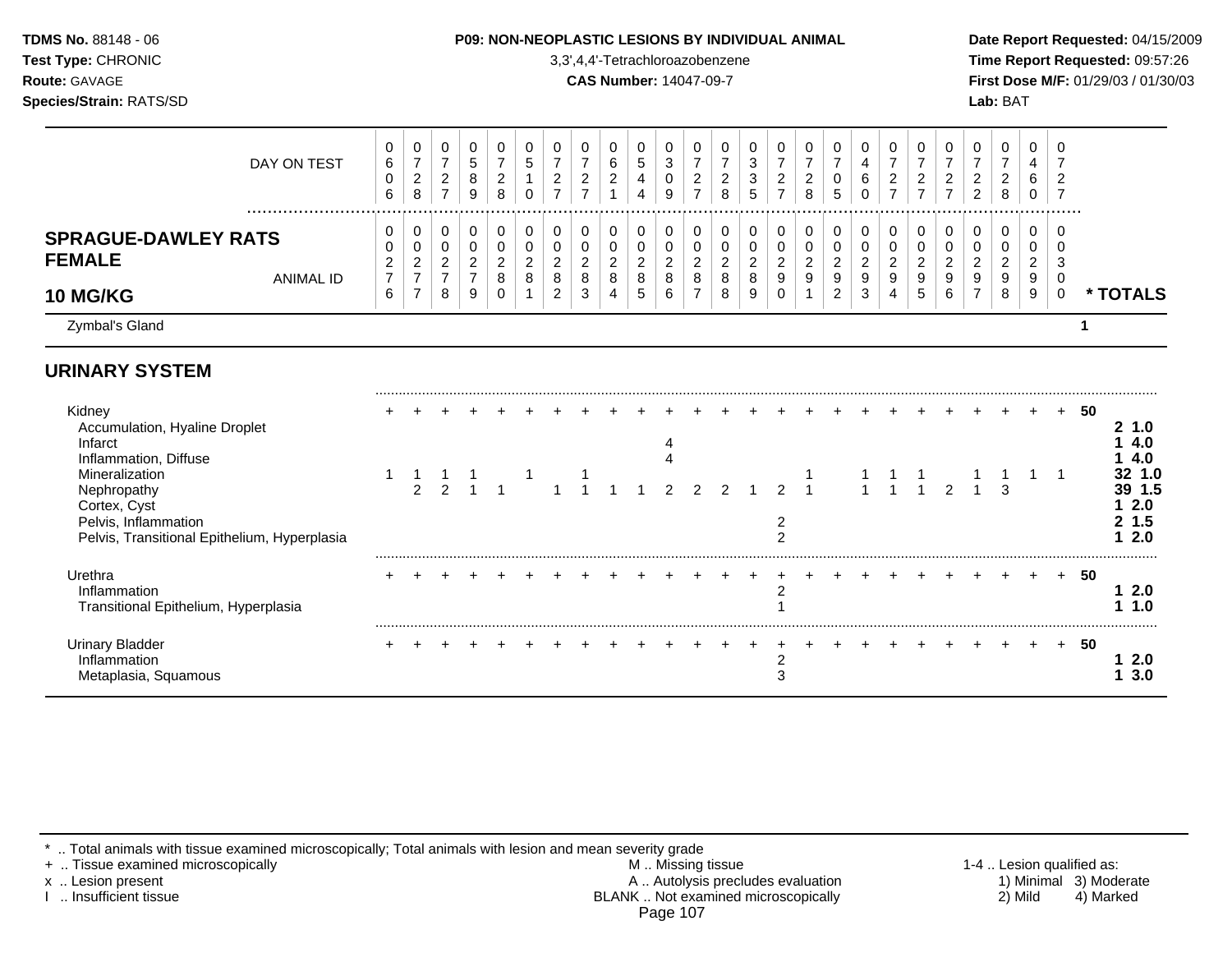| <b>TDMS No. 88148 - 06</b> |
|----------------------------|
| <b>Test Type: CHRONIC</b>  |
| <b>Route: GAVAGE</b>       |
| Species/Strain: RATS/SD    |

#### P09: NON-NEOPLASTIC LESIONS BY INDIVIDUAL ANIMAL

3,3',4,4'-Tetrachloroazobenzene

**CAS Number: 14047-09-7** 

Date Report Requested: 04/15/2009 Time Report Requested: 09:57:26 First Dose M/F: 01/29/03 / 01/30/03 Lab: BAT

| DAY ON TEST                                                                                       | 0<br>$\overline{7}$<br>$\overline{c}$<br>$\overline{7}$ | $\pmb{0}$<br>$\overline{7}$<br>$\sqrt{2}$<br>$\,8\,$         | $\pmb{0}$<br>$\overline{7}$<br>$\sqrt{2}$<br>8 | $\pmb{0}$<br>$\overline{5}$<br>6<br>$\mathbf 0$ | 0<br>$\,6\,$<br>$\,6\,$<br>8                  | $\mathbf 0$<br>$\sqrt{5}$<br>4<br>$\Omega$           | 0<br>5<br>8<br>$\overline{7}$                   | 0<br>$\,6\,$<br>1<br>$\overline{2}$        | $\,0\,$<br>$\boldsymbol{2}$<br>$\sqrt{2}$<br>9  | $\,0\,$<br>$\overline{7}$<br>$\boldsymbol{2}$<br>8 | 0<br>$\overline{7}$<br>$\sqrt{2}$<br>$\overline{7}$ | 0<br>$\overline{7}$<br>$\sqrt{2}$<br>8         | 0<br>$\overline{7}$<br>$\overline{c}$<br>8                       | 0<br>$\overline{7}$<br>$\boldsymbol{2}$<br>8 | 0<br>$\overline{2}$<br>$\overline{7}$<br>3 | 0<br>$\overline{7}$<br>$\overline{\mathbf{c}}$<br>$\overline{7}$ | $\,0\,$<br>$\,6\,$<br>$\ensuremath{\mathsf{3}}$<br>$\overline{4}$ | 0<br>$\overline{7}$<br>$\sqrt{2}$<br>$\overline{7}$ | 0<br>$\overline{7}$<br>$\boldsymbol{2}$<br>$\overline{7}$  | 0<br>6<br>$\mathbf{1}$<br>5                        | 0<br>6<br>4<br>9                              | $\,0\,$<br>$\overline{7}$<br>$\overline{c}$<br>$\overline{7}$ | $\,0\,$<br>$\overline{7}$<br>1<br>6             | 0<br>5<br>$\overline{\mathbf{c}}$<br>$\overline{5}$   | 0<br>7<br>$\overline{c}$<br>$\overline{7}$             |         |
|---------------------------------------------------------------------------------------------------|---------------------------------------------------------|--------------------------------------------------------------|------------------------------------------------|-------------------------------------------------|-----------------------------------------------|------------------------------------------------------|-------------------------------------------------|--------------------------------------------|-------------------------------------------------|----------------------------------------------------|-----------------------------------------------------|------------------------------------------------|------------------------------------------------------------------|----------------------------------------------|--------------------------------------------|------------------------------------------------------------------|-------------------------------------------------------------------|-----------------------------------------------------|------------------------------------------------------------|----------------------------------------------------|-----------------------------------------------|---------------------------------------------------------------|-------------------------------------------------|-------------------------------------------------------|--------------------------------------------------------|---------|
| <b>SPRAGUE-DAWLEY RATS</b><br><b>FEMALE</b><br><b>ANIMAL ID</b>                                   | 0<br>$\Omega$<br>$\sqrt{3}$<br>0                        | 0<br>$\mathbf 0$<br>$\ensuremath{\mathsf{3}}$<br>$\mathbf 0$ | $\pmb{0}$<br>$\pmb{0}$<br>$\mathbf{3}$<br>0    | 0<br>$\mathbf 0$<br>$\sqrt{3}$<br>$\mathbf 0$   | 0<br>$\mathbf 0$<br>$\sqrt{3}$<br>$\mathbf 0$ | $\mathbf 0$<br>$\Omega$<br>$\sqrt{3}$<br>$\mathbf 0$ | $\pmb{0}$<br>$\Omega$<br>$\sqrt{3}$<br>$\Omega$ | 0<br>$\Omega$<br>$\sqrt{3}$<br>$\mathbf 0$ | 0<br>$\mathbf 0$<br>$\mathbf{3}$<br>$\mathbf 0$ | 0<br>0<br>$\mathbf{3}$<br>$\mathbf{1}$             | 0<br>$\mathbf 0$<br>$\mathbf{3}$<br>$\mathbf{1}$    | 0<br>$\mathbf 0$<br>$\sqrt{3}$<br>$\mathbf{1}$ | 0<br>$\mathbf{0}$<br>$\ensuremath{\mathsf{3}}$<br>$\overline{1}$ | 0<br>$\Omega$<br>$\sqrt{3}$<br>$\mathbf{1}$  | $\mathbf 0$<br>$\mathbf 0$<br>$\sqrt{3}$   | 0<br>$\mathbf 0$<br>3<br>$\mathbf{1}$                            | 0<br>$\pmb{0}$<br>3<br>$\mathbf{1}$                               | 0<br>$\mathbf 0$<br>$\sqrt{3}$<br>$\mathbf{1}$      | 0<br>$\Omega$<br>$\ensuremath{\mathsf{3}}$<br>$\mathbf{1}$ | 0<br>$\mathbf 0$<br>$\mathbf{3}$<br>$\overline{2}$ | 0<br>$\Omega$<br>$\sqrt{3}$<br>$\overline{c}$ | 0<br>$\Omega$<br>$\ensuremath{\mathsf{3}}$<br>$\overline{c}$  | 0<br>$\Omega$<br>$\mathbf{3}$<br>$\overline{2}$ | 0<br>0<br>$\ensuremath{\mathsf{3}}$<br>$\overline{2}$ | $\Omega$<br>$\Omega$<br>$\mathbf{3}$<br>$\overline{2}$ | females |
| 30 MG/KG                                                                                          |                                                         | $\overline{c}$                                               | 3                                              | 4                                               | 5                                             | 6                                                    | $\overline{7}$                                  | 8                                          | 9                                               | $\mathbf 0$                                        | $\mathbf{1}$                                        | $\sqrt{2}$                                     | 3                                                                | $\overline{4}$                               | 5                                          | 6                                                                | $\overline{7}$                                                    | 8                                                   | 9                                                          | $\Omega$                                           | 1                                             | $\overline{2}$                                                | $\mathfrak{S}$                                  | $\overline{4}$                                        | $\sqrt{5}$                                             | (cont)  |
| <b>ALIMENTARY SYSTEM</b>                                                                          |                                                         |                                                              |                                                |                                                 |                                               |                                                      |                                                 |                                            |                                                 |                                                    |                                                     |                                                |                                                                  |                                              |                                            |                                                                  |                                                                   |                                                     |                                                            |                                                    |                                               |                                                               |                                                 |                                                       |                                                        |         |
| Esophagus                                                                                         |                                                         |                                                              |                                                |                                                 |                                               |                                                      |                                                 |                                            |                                                 |                                                    |                                                     |                                                |                                                                  |                                              |                                            |                                                                  |                                                                   |                                                     |                                                            |                                                    |                                               |                                                               |                                                 |                                                       |                                                        |         |
| Intestine Large, Cecum                                                                            |                                                         |                                                              |                                                |                                                 |                                               |                                                      |                                                 |                                            |                                                 |                                                    |                                                     |                                                |                                                                  |                                              |                                            |                                                                  |                                                                   |                                                     |                                                            |                                                    |                                               |                                                               |                                                 |                                                       |                                                        |         |
| Intestine Large, Colon                                                                            |                                                         |                                                              |                                                |                                                 |                                               |                                                      |                                                 |                                            |                                                 |                                                    |                                                     |                                                |                                                                  |                                              |                                            |                                                                  |                                                                   |                                                     |                                                            |                                                    |                                               |                                                               |                                                 |                                                       |                                                        |         |
| Intestine Large, Rectum                                                                           |                                                         |                                                              |                                                |                                                 |                                               |                                                      |                                                 |                                            |                                                 |                                                    |                                                     |                                                |                                                                  |                                              |                                            |                                                                  |                                                                   |                                                     |                                                            |                                                    |                                               |                                                               |                                                 |                                                       |                                                        |         |
| Intestine Small, Duodenum                                                                         |                                                         |                                                              |                                                |                                                 |                                               |                                                      |                                                 |                                            |                                                 |                                                    |                                                     |                                                |                                                                  |                                              |                                            |                                                                  |                                                                   |                                                     |                                                            |                                                    |                                               |                                                               |                                                 |                                                       |                                                        |         |
| Intestine Small, Ileum                                                                            |                                                         |                                                              |                                                |                                                 |                                               |                                                      |                                                 |                                            |                                                 |                                                    |                                                     |                                                |                                                                  |                                              |                                            |                                                                  |                                                                   |                                                     |                                                            |                                                    |                                               |                                                               |                                                 |                                                       |                                                        |         |
| Intestine Small, Jejunum                                                                          |                                                         |                                                              |                                                |                                                 |                                               |                                                      |                                                 |                                            |                                                 |                                                    |                                                     |                                                |                                                                  |                                              |                                            |                                                                  |                                                                   |                                                     |                                                            |                                                    |                                               |                                                               |                                                 | +                                                     | $+$                                                    |         |
| Liver<br>Angiectasis                                                                              |                                                         |                                                              |                                                |                                                 |                                               |                                                      |                                                 |                                            |                                                 | ÷                                                  | 1                                                   |                                                | 1                                                                |                                              |                                            |                                                                  |                                                                   |                                                     |                                                            |                                                    |                                               |                                                               |                                                 |                                                       | $+$                                                    |         |
| <b>Basophilic Focus</b><br>Clear Cell Focus                                                       |                                                         |                                                              | $\mathsf X$                                    |                                                 |                                               |                                                      |                                                 |                                            |                                                 |                                                    |                                                     | X                                              |                                                                  | X                                            |                                            |                                                                  |                                                                   |                                                     | Х                                                          |                                                    |                                               |                                                               | X                                               |                                                       | $\sf X$                                                |         |
| Degeneration, Cystic<br><b>Eosinophilic Focus</b><br>Fatty Change, Focal<br>Fatty Change, Diffuse | $\mathsf X$                                             |                                                              |                                                | X                                               |                                               | $\times$                                             |                                                 |                                            |                                                 |                                                    |                                                     | $X$ $X$ $X$ $X$                                |                                                                  |                                              |                                            | X                                                                | $\mathbf 1$                                                       | $\times$                                            | $\mathsf{X}$<br>$\mathbf 1$                                | X                                                  | $\boldsymbol{\mathsf{X}}$                     | $\mathsf{X}$                                                  | 2<br>$\mathsf{X}$                               | X X                                                   |                                                        |         |
| Fibrosis<br>Hematopoietic Cell Proliferation<br>Hepatodiaphragmatic Nodule                        | 2                                                       |                                                              |                                                |                                                 |                                               | -1                                                   |                                                 | -1                                         |                                                 |                                                    |                                                     |                                                |                                                                  |                                              |                                            | -1                                                               | 1                                                                 | $\overline{1}$                                      | -1                                                         |                                                    |                                               | $\overline{c}$                                                | 1<br>Χ                                          | 1                                                     | -1                                                     |         |

\* .. Total animals with tissue examined microscopically; Total animals with lesion and mean severity grade<br>+ .. Tissue examined microscopically

x .. Lesion present

I .. Insufficient tissue

A .. Autolysis precludes evaluation<br>BLANK .. Not examined microscopically Page 108

1-4 .. Lesion qualified as: 1) Minimal 3) Moderate  $2)$  Mild 4) Marked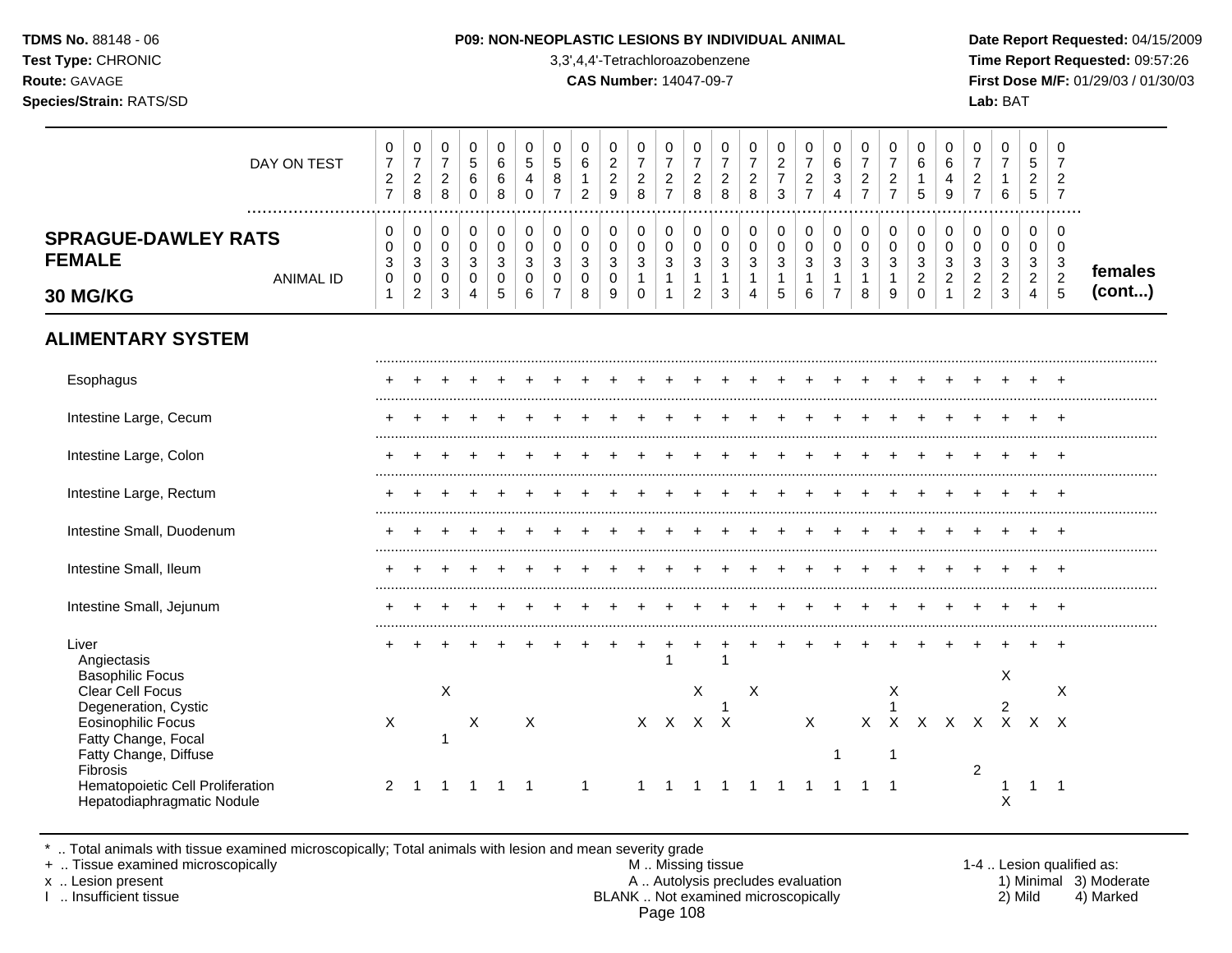**Test Type:** CHRONIC 3,3',4,4'-Tetrachloroazobenzene **Time Report Requested:** 09:57:26 **Route:** GAVAGE **CAS Number:** 14047-09-7 **First Dose M/F:** 01/29/03 / 01/30/03 **Species/Strain:** RATS/SD **Lab:** BAT

| DAY ON TEST<br>                                                                                                                                                                                                       | 0<br>$\boldsymbol{7}$<br>$\boldsymbol{2}$<br>$\overline{7}$       | 0<br>$\overline{7}$<br>$\overline{c}$<br>8                    | 0<br>$\overline{7}$<br>$\boldsymbol{2}$<br>8       | $\mathbf 0$<br>$\sqrt{5}$<br>6<br>$\mathbf 0$      | 0<br>6<br>6<br>8                                                     | $\mathbf 0$<br>$\sqrt{5}$<br>4<br>$\mathbf 0$ | 0<br>$\sqrt{5}$<br>8<br>$\overline{7}$       | $\mathbf 0$<br>$\,6\,$<br>$\overline{2}$                          | 0<br>$\mathbf 2$<br>$\overline{c}$<br>9              | 0<br>$\overline{7}$<br>$\overline{2}$<br>8                      | 0<br>$\overline{7}$<br>$\overline{2}$<br>$\overline{7}$        | 0<br>$\overline{7}$<br>$\overline{c}$<br>8                       | 0<br>$\overline{7}$<br>$\overline{c}$<br>8            | 0<br>$\overline{7}$<br>$\boldsymbol{2}$<br>8        | 0<br>$\boldsymbol{2}$<br>$\overline{7}$<br>3                  | 0<br>$\overline{7}$<br>$\overline{c}$<br>$\overline{7}$ | 0<br>$\,6\,$<br>$\mathbf{3}$<br>$\overline{4}$                   | 0<br>$\overline{7}$<br>$\overline{c}$<br>$\overline{7}$            | $\Omega$<br>$\overline{7}$<br>$\boldsymbol{2}$<br>$\overline{7}$ | 0<br>6<br>$\mathbf{1}$<br>5                            | 0<br>6<br>$\overline{4}$<br>9           | 0<br>$\overline{7}$<br>$\overline{c}$<br>$\overline{7}$          | 0<br>$\overline{7}$<br>1<br>6                                                | $\mathbf 0$<br>$\overline{5}$<br>$\overline{2}$<br>$5\phantom{.0}$ | 0<br>$\overline{7}$<br>$\overline{c}$<br>$\overline{7}$   |                   |
|-----------------------------------------------------------------------------------------------------------------------------------------------------------------------------------------------------------------------|-------------------------------------------------------------------|---------------------------------------------------------------|----------------------------------------------------|----------------------------------------------------|----------------------------------------------------------------------|-----------------------------------------------|----------------------------------------------|-------------------------------------------------------------------|------------------------------------------------------|-----------------------------------------------------------------|----------------------------------------------------------------|------------------------------------------------------------------|-------------------------------------------------------|-----------------------------------------------------|---------------------------------------------------------------|---------------------------------------------------------|------------------------------------------------------------------|--------------------------------------------------------------------|------------------------------------------------------------------|--------------------------------------------------------|-----------------------------------------|------------------------------------------------------------------|------------------------------------------------------------------------------|--------------------------------------------------------------------|-----------------------------------------------------------|-------------------|
| <b>SPRAGUE-DAWLEY RATS</b><br><b>FEMALE</b><br><b>ANIMAL ID</b><br><b>30 MG/KG</b>                                                                                                                                    | 0<br>$\Omega$<br>3<br>$\pmb{0}$<br>$\mathbf{1}$                   | 0<br>$\mathsf 0$<br>$\sqrt{3}$<br>$\pmb{0}$<br>$\overline{2}$ | 0<br>$\mathbf 0$<br>$\mathbf{3}$<br>$\pmb{0}$<br>3 | 0<br>$\mathbf 0$<br>$\sqrt{3}$<br>$\mathbf 0$<br>4 | 0<br>$\mathbf 0$<br>$\mathfrak{S}$<br>$\mathbf 0$<br>$5\phantom{.0}$ | 0<br>$\mathbf 0$<br>3<br>$\Omega$<br>6        | 0<br>0<br>3<br>$\mathbf 0$<br>$\overline{7}$ | $\mathbf 0$<br>$\mathbf 0$<br>$\sqrt{3}$<br>$\mathbf 0$<br>8      | 0<br>$\mathsf 0$<br>$\mathbf{3}$<br>$\mathsf 0$<br>9 | 0<br>$\mathbf 0$<br>$\mathbf{3}$<br>$\mathbf{1}$<br>$\mathbf 0$ | 0<br>$\mathbf 0$<br>$\sqrt{3}$<br>$\mathbf{1}$<br>$\mathbf{1}$ | 0<br>$\mathbf 0$<br>$\sqrt{3}$<br>$\mathbf{1}$<br>$\overline{2}$ | 0<br>$\mathbf 0$<br>$\mathbf{3}$<br>$\mathbf{1}$<br>3 | $\pmb{0}$<br>0<br>$\mathbf{3}$<br>$\mathbf{1}$<br>4 | $\pmb{0}$<br>$\pmb{0}$<br>$\mathfrak{Z}$<br>$\mathbf{1}$<br>5 | 0<br>0<br>3<br>$\mathbf{1}$<br>6                        | 0<br>$\mathbf 0$<br>$\sqrt{3}$<br>$\mathbf{1}$<br>$\overline{7}$ | 0<br>$\mathbf 0$<br>$\ensuremath{\mathsf{3}}$<br>$\mathbf{1}$<br>8 | 0<br>$\mathbf 0$<br>$\mathbf{3}$<br>$\mathbf{1}$<br>9            | 0<br>$\mathbf 0$<br>3<br>$\overline{2}$<br>$\mathbf 0$ | 0<br>$\mathbf 0$<br>3<br>$\overline{2}$ | 0<br>$\mathbf 0$<br>$\mathbf{3}$<br>$\sqrt{2}$<br>$\overline{2}$ | $\pmb{0}$<br>$\mathbf 0$<br>$\mathbf{3}$<br>$\overline{c}$<br>$\overline{3}$ | 0<br>$\mathbf 0$<br>3<br>$\overline{2}$<br>$\overline{4}$          | 0<br>$\mathbf 0$<br>3<br>$\overline{2}$<br>$\overline{5}$ | females<br>(cont) |
| Hyperplasia, Nodular<br>Inflammation, Chronic Active<br><b>Mixed Cell Focus</b><br><b>Necrosis</b><br>Pigmentation<br>Thrombosis                                                                                      | $\mathsf X$<br>$\mathbf{1}$                                       | $\mathbf{1}$<br>$\mathsf{X}$                                  | X<br>$\mathbf 1$                                   |                                                    | $\overline{c}$<br>$\mathbf{1}$                                       | 1                                             | 3                                            | $\overline{2}$<br>$\mathbf{1}$                                    | 1                                                    | $\mathsf{X}$                                                    | $\mathsf{X}$                                                   | 1                                                                | $\mathsf{X}$                                          | 1<br>$\mathsf X$                                    | 1                                                             | $\boldsymbol{\mathsf{X}}$<br>$\mathbf{1}$               | 1                                                                |                                                                    | $\overline{1}$<br>X                                              | 2<br>2<br>1                                            | $\mathbf 1$                             | X<br>$\mathbf{1}$<br>2                                           |                                                                              | $\overline{2}$                                                     | 1<br>Х<br>2                                               |                   |
| <b>Toxic Hepatopathy</b><br>Bile Duct, Cyst<br><b>Bile Duct, Fibrosis</b><br>Bile Duct, Hyperplasia<br>Centrilobular, Degeneration<br>Hepatocyte, Hypertrophy<br>Hepatocyte, Multinucleated<br>Oval Cell, Hyperplasia | $\overline{1}$<br>$\overline{2}$<br>$\overline{2}$<br>$\mathbf 1$ | $\overline{1}$<br>$\mathcal{P}$<br>-1                         | $\overline{1}$                                     | $\mathcal{P}$                                      | 3<br>4<br>-1                                                         | $\overline{2}$                                | 1                                            | $\overline{c}$<br>$\overline{c}$<br>$\overline{\mathbf{1}}$<br>-1 |                                                      | -1                                                              | 2                                                              | $\mathcal{P}$<br>2                                               | $\overline{2}$<br>$\overline{2}$<br>3                 | 2<br>$\mathcal{P}$                                  |                                                               | 3<br>1                                                  | 2                                                                | 3                                                                  | 2<br>$\overline{2}$                                              | -1<br>3<br>$\mathbf 1$                                 | 1<br>3                                  | $\overline{\mathbf{1}}$<br>2<br>2                                | $\overline{2}$<br>$\overline{2}$<br>$\overline{1}$                           | $\overline{1}$<br>$\overline{1}$                                   | 2                                                         |                   |
| Mesentery<br>Thrombosis                                                                                                                                                                                               |                                                                   |                                                               |                                                    |                                                    |                                                                      |                                               |                                              |                                                                   |                                                      |                                                                 |                                                                |                                                                  |                                                       |                                                     |                                                               |                                                         |                                                                  |                                                                    |                                                                  |                                                        |                                         |                                                                  |                                                                              |                                                                    |                                                           |                   |
| Oral Mucosa<br>Gingival, Hyperplasia, Cystic Keratinizing<br>Gingival, Hyperplasia, Squamous                                                                                                                          |                                                                   | $\mathbf{1}$                                                  | $\overline{2}$                                     | 1                                                  | 2                                                                    |                                               |                                              |                                                                   |                                                      |                                                                 | $\overline{2}$                                                 | 2                                                                | -1                                                    | $\overline{2}$                                      |                                                               | $\overline{2}$                                          |                                                                  | 4<br>3                                                             | $\overline{1}$<br>3                                              | $\overline{2}$                                         |                                         |                                                                  |                                                                              |                                                                    | $\overline{c}$                                            |                   |
| Pancreas<br>Atrophy<br>Inflammation<br>Acinus, Hyperplasia<br>Acinus, Vacuolization Cytoplasmic<br>Duct, Atypia Cellular                                                                                              | 3<br>$\overline{2}$                                               | +<br>-1                                                       | $\ddot{}$<br>$\overline{2}$                        |                                                    | 3                                                                    | 3                                             |                                              |                                                                   | 2                                                    | 2                                                               | -1                                                             | 1<br>1                                                           | $\mathbf{1}$<br>$\overline{2}$                        | 4<br>$\overline{2}$<br>$\overline{c}$               |                                                               | $\overline{2}$                                          | 4                                                                | 2                                                                  | +<br>$\overline{1}$<br>2                                         | $\ddot{}$<br>2                                         |                                         | 3                                                                |                                                                              | 2                                                                  | $\div$                                                    |                   |
| Salivary Glands                                                                                                                                                                                                       |                                                                   |                                                               |                                                    |                                                    |                                                                      |                                               |                                              |                                                                   |                                                      |                                                                 |                                                                |                                                                  |                                                       |                                                     |                                                               |                                                         |                                                                  |                                                                    |                                                                  |                                                        |                                         |                                                                  |                                                                              |                                                                    | $+$                                                       |                   |

\* .. Total animals with tissue examined microscopically; Total animals with lesion and mean severity grade

+ .. Tissue examined microscopically M .. Missing tissue 1-4 .. Lesion qualified as:

- x .. Lesion present **A .. Autolysis precludes evaluation** A .. Autolysis precludes evaluation 1) Minimal 3) Moderate I .. Insufficient tissue BLANK .. Not examined microscopically 2) Mild 4) Marked Page 109
-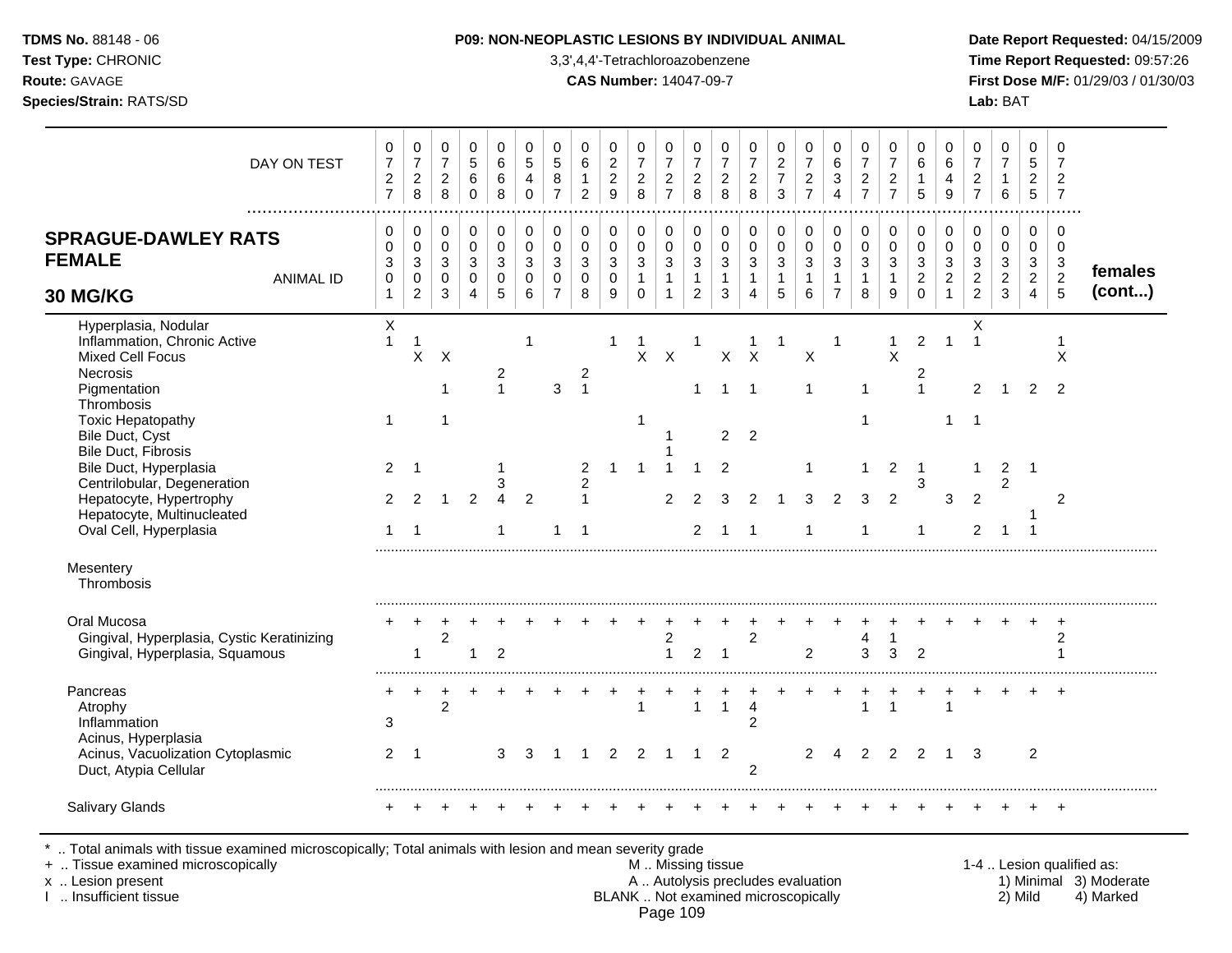| TDMS No. 88148 - 06<br>Test Type: CHRONIC<br>Route: GAVAGE<br>Species/Strain: RATS/SD |                  |                                                         |                                            |                                              |                                           |                                       |                                                  |                                        |                                 | 3,3',4,4'-Tetrachloroazobenzene<br><b>CAS Number: 14047-09-7</b> |                                              |                                                     |                                        |                                                   | <b>P09: NON-NEOPLASTIC LESIONS BY INDIVIDUAL ANIMAL</b> |                                                     |                                       |                         |                                                         |                                                           |                               |                                         |                                                         | Lab: BAT      |                                            |                               | Date Report Requested: 04/15/2009<br>Time Report Requested: 09:57:26<br>First Dose M/F: 01/29/03 / 01/30/03 |
|---------------------------------------------------------------------------------------|------------------|---------------------------------------------------------|--------------------------------------------|----------------------------------------------|-------------------------------------------|---------------------------------------|--------------------------------------------------|----------------------------------------|---------------------------------|------------------------------------------------------------------|----------------------------------------------|-----------------------------------------------------|----------------------------------------|---------------------------------------------------|---------------------------------------------------------|-----------------------------------------------------|---------------------------------------|-------------------------|---------------------------------------------------------|-----------------------------------------------------------|-------------------------------|-----------------------------------------|---------------------------------------------------------|---------------|--------------------------------------------|-------------------------------|-------------------------------------------------------------------------------------------------------------|
|                                                                                       | DAY ON TEST      | 0<br>$\overline{7}$<br>$\overline{c}$<br>$\overline{7}$ | 0<br>$\overline{7}$<br>$\overline{a}$<br>8 | 0<br>$\overline{7}$<br>$\sqrt{2}$<br>$\,8\,$ | 0<br>$\sqrt{5}$<br>$\,6\,$<br>$\mathbf 0$ | 0<br>$\,6$<br>$\,6\,$<br>8            | 0<br>$\sqrt{5}$<br>$\overline{4}$<br>$\mathbf 0$ | 0<br>$\sqrt{5}$<br>8<br>$\overline{7}$ | $\Omega$<br>6<br>$\overline{2}$ | 0<br>$\overline{c}$<br>$\sqrt{2}$<br>9                           | 0<br>$\overline{7}$<br>$\boldsymbol{2}$<br>8 | 0<br>$\overline{7}$<br>$\sqrt{2}$<br>$\overline{7}$ | 0<br>$\overline{7}$<br>$\sqrt{2}$<br>8 | $\Omega$<br>$\overline{7}$<br>$\overline{c}$<br>8 | 0<br>$\overline{7}$<br>$\sqrt{2}$<br>8                  | 0<br>$\overline{\mathbf{c}}$<br>$\overline{7}$<br>3 | 0<br>$\overline{a}$<br>$\overline{7}$ | $\Omega$<br>6<br>3<br>4 | 0<br>$\overline{7}$<br>$\overline{a}$<br>$\overline{7}$ | 0<br>$\overline{7}$<br>$\boldsymbol{2}$<br>$\overline{7}$ | 0<br>6<br>5                   | $\mathbf 0$<br>$\,6\,$<br>4<br>9        | 0<br>$\overline{7}$<br>$\overline{2}$<br>$\overline{7}$ | $\Omega$<br>6 | 0<br>5<br>$\overline{a}$<br>$\overline{5}$ | $\Omega$<br>$\overline{7}$    |                                                                                                             |
| <b>SPRAGUE-DAWLEY RATS</b><br><b>FEMALE</b>                                           | <b>ANIMAL ID</b> | 0<br>0<br>3<br>0                                        | 0<br>0<br>$\mathbf{3}$<br>0                | 0<br>$\mathbf 0$<br>3<br>0                   | 0<br>$\mathbf 0$<br>3<br>$\Omega$         | 0<br>$\mathbf 0$<br>$\mathbf{3}$<br>0 | 0<br>$\mathbf 0$<br>3<br>0                       | 0<br>0<br>3<br>0                       | 0<br>0<br>3<br>$\Omega$         | 0<br>0<br>3<br>$\Omega$                                          | 0<br>$\pmb{0}$<br>3                          | 0<br>0<br>3                                         | 0<br>$\pmb{0}$<br>3<br>$\mathbf 1$     | 0<br>0<br>3                                       | 0<br>0<br>3                                             | 0<br>0<br>3                                         | 0<br>$\mathbf 0$<br>3<br>1            | 0<br>0<br>3             | 0<br>0<br>3                                             | 0<br>0<br>3                                               | 0<br>0<br>3<br>$\overline{a}$ | 0<br>$\mathbf 0$<br>3<br>$\overline{c}$ | 0<br>$\Omega$<br>3<br>$\overline{c}$                    | 0<br>0        | 0<br>0<br>3<br>$\overline{2}$              | 0<br>0<br>3<br>$\overline{2}$ | females                                                                                                     |
| <b>30 MG/KG</b>                                                                       |                  | 1                                                       | $\overline{2}$                             | 3                                            |                                           | 5                                     | 6                                                | $\overline{7}$                         | 8                               | 9                                                                | 0                                            |                                                     | 2                                      | 3                                                 |                                                         | 5                                                   | 6                                     | $\overline{7}$          | 8                                                       | 9                                                         | $\Omega$                      |                                         | $\overline{2}$                                          | 3             | $\overline{4}$                             | $\sqrt{5}$                    | (cont)                                                                                                      |
| Stomach, Forestomach<br>Inflammation<br>Mineralization                                |                  |                                                         |                                            |                                              |                                           |                                       |                                                  |                                        |                                 |                                                                  |                                              |                                                     |                                        |                                                   |                                                         |                                                     |                                       |                         |                                                         |                                                           | 3                             |                                         |                                                         |               |                                            | $\ddot{}$                     |                                                                                                             |
| Necrosis<br>Epithelium, Hyperplasia                                                   |                  | 3                                                       | 3                                          |                                              |                                           | 3                                     | 4                                                |                                        | 2<br>$\mathcal{P}$              |                                                                  | 3                                            | 3                                                   |                                        | 3                                                 | 3                                                       |                                                     | $\mathcal{P}$                         | 2                       |                                                         |                                                           |                               |                                         | 3                                                       |               |                                            | 3                             |                                                                                                             |
| Stomach, Glandular<br>Mineralization                                                  |                  |                                                         |                                            |                                              |                                           |                                       |                                                  |                                        |                                 |                                                                  |                                              |                                                     |                                        |                                                   |                                                         |                                                     |                                       |                         |                                                         |                                                           |                               |                                         |                                                         |               |                                            | $\ddot{}$                     |                                                                                                             |
| Tooth<br>Peridontal Tissue, Inflammation                                              |                  |                                                         |                                            |                                              |                                           |                                       |                                                  |                                        |                                 |                                                                  | $\overline{1}$                               | $\overline{1}$                                      | $\overline{2}$                         |                                                   |                                                         |                                                     |                                       |                         | $\mathbf{1}$                                            | $\mathbf{1}$                                              | $\overline{1}$                |                                         | $\overline{1}$                                          |               |                                            | $+$                           |                                                                                                             |
| <b>CARDIOVASCULAR SYSTEM</b>                                                          |                  |                                                         |                                            |                                              |                                           |                                       |                                                  |                                        |                                 |                                                                  |                                              |                                                     |                                        |                                                   |                                                         |                                                     |                                       |                         |                                                         |                                                           |                               |                                         |                                                         |               |                                            |                               |                                                                                                             |
| <b>Blood Vessel</b><br>Inflammation<br>Mineralization                                 |                  |                                                         |                                            |                                              |                                           | 2                                     |                                                  |                                        |                                 |                                                                  |                                              |                                                     |                                        |                                                   |                                                         |                                                     |                                       | $+$                     | +<br>3                                                  |                                                           |                               |                                         |                                                         |               | $\div$                                     | $^{+}$                        |                                                                                                             |

| Heart<br>$\div$                |                |  |  |  |  |  |  |  |  |  |  |  |  |  |  |
|--------------------------------|----------------|--|--|--|--|--|--|--|--|--|--|--|--|--|--|
| Inflammation<br>Mineralization | Cardiomyopathy |  |  |  |  |  |  |  |  |  |  |  |  |  |  |
| <b>Necrosis</b><br>Thrombosis  |                |  |  |  |  |  |  |  |  |  |  |  |  |  |  |

# **ENDOCRINE SYSTEM**

\* .. Total animals with tissue examined microscopically; Total animals with lesion and mean severity grade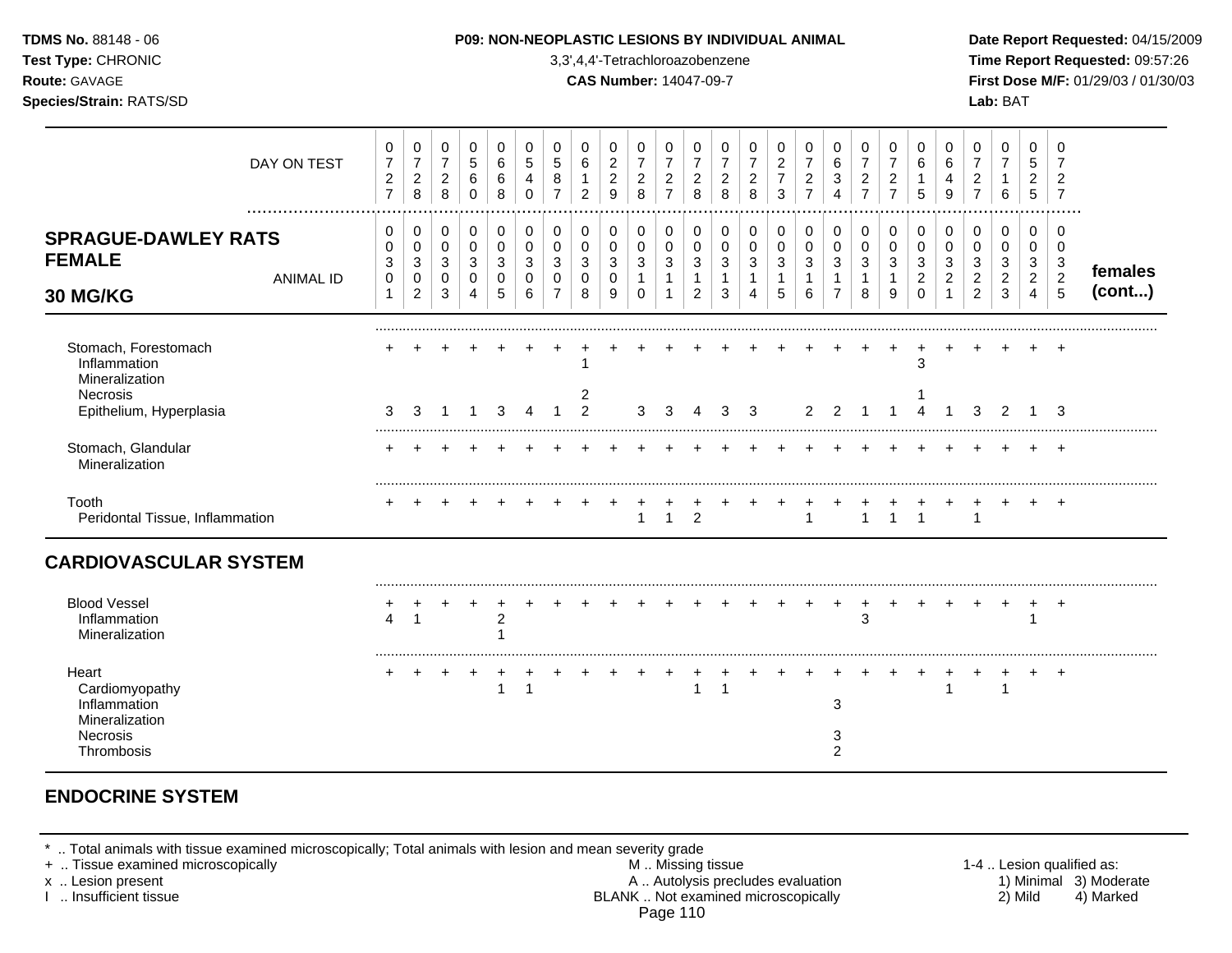| <b>TDMS No. 88148 - 06</b>         |
|------------------------------------|
| <b>Test Type: CHRONIC</b>          |
| $R$ $O$ ute: $C\Delta V\Delta C$ F |

#### **P09: NON-NEOPLASTIC LESIONS BY INDIVIDUAL ANIMAL Date Report Requested: 04/15/2009**

**Time Report Requested:** 09:57:26 **Route:** GAVAGE **CAS Number:** 14047-09-7 **First Dose M/F:** 01/29/03 / 01/30/03

|                                                                                                                             | DAY ON TEST      | 0<br>$\overline{7}$<br>$\overline{c}$<br>$\overline{7}$ | 0<br>$\overline{7}$<br>$\overline{c}$<br>8 | $\mathbf 0$<br>$\overline{7}$<br>$\boldsymbol{2}$<br>8 | 0<br>$\,$ 5 $\,$<br>6<br>$\mathbf 0$                 | 0<br>6<br>6<br>8                       | 0<br>$\overline{5}$<br>4<br>$\mathbf 0$ | 0<br>$\,$ 5 $\,$<br>8<br>$\overline{7}$       | 0<br>$\,6\,$<br>$\mathbf 1$<br>$\overline{2}$ | 0<br>$\overline{c}$<br>$\overline{a}$<br>9 | 0<br>$\overline{7}$<br>$\boldsymbol{2}$<br>$\,8\,$         | 0<br>$\overline{7}$<br>$\overline{c}$<br>$\overline{7}$ | 0<br>$\overline{7}$<br>$\overline{c}$<br>8          | 0<br>$\overline{7}$<br>$\boldsymbol{2}$<br>8                       | 0<br>$\overline{7}$<br>$\boldsymbol{2}$<br>8 | 0<br>$\overline{c}$<br>$\overline{7}$<br>3 | 0<br>$\overline{7}$<br>$\overline{2}$<br>$\overline{7}$ | 0<br>$\,6\,$<br>3<br>4                                           | 0<br>$\overline{7}$<br>$\overline{c}$<br>$\overline{7}$ | 0<br>$\overline{7}$<br>$\overline{c}$<br>$\overline{7}$ | 0<br>$\,6\,$<br>5                                              | $\pmb{0}$<br>6<br>$\overline{4}$<br>9    | 0<br>$\overline{7}$<br>$\overline{c}$<br>$\overline{7}$ | $\mathbf 0$<br>$\overline{7}$<br>$\mathbf{1}$<br>6                 | 0<br>$\sqrt{5}$<br>$\overline{2}$<br>$\sqrt{5}$                      | 0<br>7<br>2<br>7                                       |                   |
|-----------------------------------------------------------------------------------------------------------------------------|------------------|---------------------------------------------------------|--------------------------------------------|--------------------------------------------------------|------------------------------------------------------|----------------------------------------|-----------------------------------------|-----------------------------------------------|-----------------------------------------------|--------------------------------------------|------------------------------------------------------------|---------------------------------------------------------|-----------------------------------------------------|--------------------------------------------------------------------|----------------------------------------------|--------------------------------------------|---------------------------------------------------------|------------------------------------------------------------------|---------------------------------------------------------|---------------------------------------------------------|----------------------------------------------------------------|------------------------------------------|---------------------------------------------------------|--------------------------------------------------------------------|----------------------------------------------------------------------|--------------------------------------------------------|-------------------|
| <b>SPRAGUE-DAWLEY RATS</b><br><b>FEMALE</b><br>30 MG/KG                                                                     | <b>ANIMAL ID</b> | 0<br>0<br>3<br>0<br>1                                   | 0<br>$\pmb{0}$<br>3<br>0<br>$\overline{2}$ | 0<br>$\mathbf 0$<br>$\mathbf{3}$<br>$\mathbf 0$<br>3   | 0<br>$\mathbf 0$<br>$\mathbf{3}$<br>$\mathbf 0$<br>4 | 0<br>$\mathbf 0$<br>3<br>$\Omega$<br>5 | 0<br>$\mathbf 0$<br>3<br>$\Omega$<br>6  | 0<br>$\mathbf 0$<br>$\sqrt{3}$<br>$\mathbf 0$ | 0<br>$\mathbf 0$<br>3<br>$\mathbf 0$<br>8     | 0<br>0<br>3<br>0<br>9                      | 0<br>$\mathbf 0$<br>$\sqrt{3}$<br>$\mathbf{1}$<br>$\Omega$ | 0<br>0<br>$\mathbf{3}$<br>$\mathbf{1}$<br>1             | 0<br>$\mathbf 0$<br>$\sqrt{3}$<br>$\mathbf{1}$<br>2 | 0<br>$\mathbf 0$<br>$\ensuremath{\mathsf{3}}$<br>$\mathbf{1}$<br>3 | 0<br>$\pmb{0}$<br>$\mathbf{3}$               | 0<br>$\pmb{0}$<br>3<br>$\mathbf{1}$<br>5   | 0<br>$\pmb{0}$<br>$\mathbf{3}$<br>$\mathbf{1}$<br>6     | 0<br>$\mathbf 0$<br>$\sqrt{3}$<br>$\mathbf{1}$<br>$\overline{7}$ | 0<br>$\mathbf 0$<br>3<br>$\mathbf{1}$<br>8              | 0<br>$\mathbf 0$<br>3<br>$\mathbf{1}$<br>9              | 0<br>$\mathbf 0$<br>$\mathbf{3}$<br>$\overline{2}$<br>$\Omega$ | 0<br>0<br>$\mathbf{3}$<br>$\overline{c}$ | 0<br>0<br>3<br>$\overline{a}$<br>$\overline{2}$         | 0<br>$\mathbf 0$<br>$\mathbf{3}$<br>$\overline{a}$<br>$\mathbf{3}$ | 0<br>$\mathbf 0$<br>$\mathbf{3}$<br>$\overline{2}$<br>$\overline{4}$ | 0<br>$\Omega$<br>3<br>$\overline{2}$<br>$\overline{5}$ | females<br>(cont) |
| <b>Adrenal Cortex</b><br>Atrophy<br>Degeneration<br>Hypertrophy<br>Necrosis<br>Thrombosis<br>Vacuolization Cytoplasmic      |                  | 3<br>$\overline{\mathbf{A}}$                            |                                            | 1<br>$\overline{2}$<br>$\overline{2}$                  |                                                      | 4<br>$\overline{2}$                    |                                         | $\mathcal{P}$                                 | $\mathcal{P}$                                 |                                            | $\overline{2}$                                             |                                                         | $\frac{2}{2}$                                       | 2<br>$\mathcal{P}$                                                 |                                              | 1                                          | $\mathbf 1$                                             |                                                                  | 1<br>$\mathcal{P}$                                      | 3                                                       | -1                                                             |                                          |                                                         |                                                                    |                                                                      | $\ddot{}$                                              |                   |
| Zona Fasciculata, Hyperplasia<br>Adrenal Medulla<br>Hyperplasia                                                             |                  |                                                         |                                            | $\Delta$                                               |                                                      | $\overline{1}$                         |                                         |                                               |                                               |                                            |                                                            |                                                         | 2                                                   |                                                                    | $\overline{2}$                               |                                            | $\overline{2}$                                          |                                                                  | $\overline{2}$                                          | 3                                                       | $\mathfrak{p}$                                                 |                                          | 3                                                       |                                                                    | $\pm$                                                                | $\pm$                                                  |                   |
| Islets, Pancreatic<br>Parathyroid Gland                                                                                     |                  |                                                         |                                            |                                                        |                                                      |                                        |                                         |                                               |                                               |                                            |                                                            |                                                         |                                                     |                                                                    |                                              |                                            |                                                         |                                                                  |                                                         |                                                         |                                                                |                                          |                                                         |                                                                    |                                                                      |                                                        |                   |
| <b>Pituitary Gland</b><br>Necrosis<br>Pars Distalis, Hyperplasia<br>Pars Intermedia, Hyperplasia                            |                  | $\ddot{}$                                               | +                                          | +                                                      | $\ddot{}$                                            | ٠<br>$\overline{2}$                    |                                         |                                               |                                               |                                            | 1                                                          | $\overline{4}$                                          | 2                                                   |                                                                    | 3                                            |                                            | $\ddot{}$                                               | $\ddot{}$                                                        | $\ddot{}$                                               |                                                         |                                                                | $\mathbf 1$                              | $\overline{1}$                                          |                                                                    | $\overline{\mathbf{1}}$                                              | $\overline{ }$                                         |                   |
| <b>Thyroid Gland</b><br>Inflammation<br>C-cell, Hyperplasia<br>Follicular Cell, Hyperplasia<br>Follicular Cell, Hypertrophy |                  | 1                                                       | $\overline{2}$                             |                                                        |                                                      |                                        |                                         |                                               |                                               |                                            |                                                            |                                                         |                                                     |                                                                    |                                              |                                            | 1                                                       |                                                                  |                                                         |                                                         | 3                                                              | ٠                                        |                                                         |                                                                    |                                                                      | $\div$                                                 |                   |

\* .. Total animals with tissue examined microscopically; Total animals with lesion and mean severity grade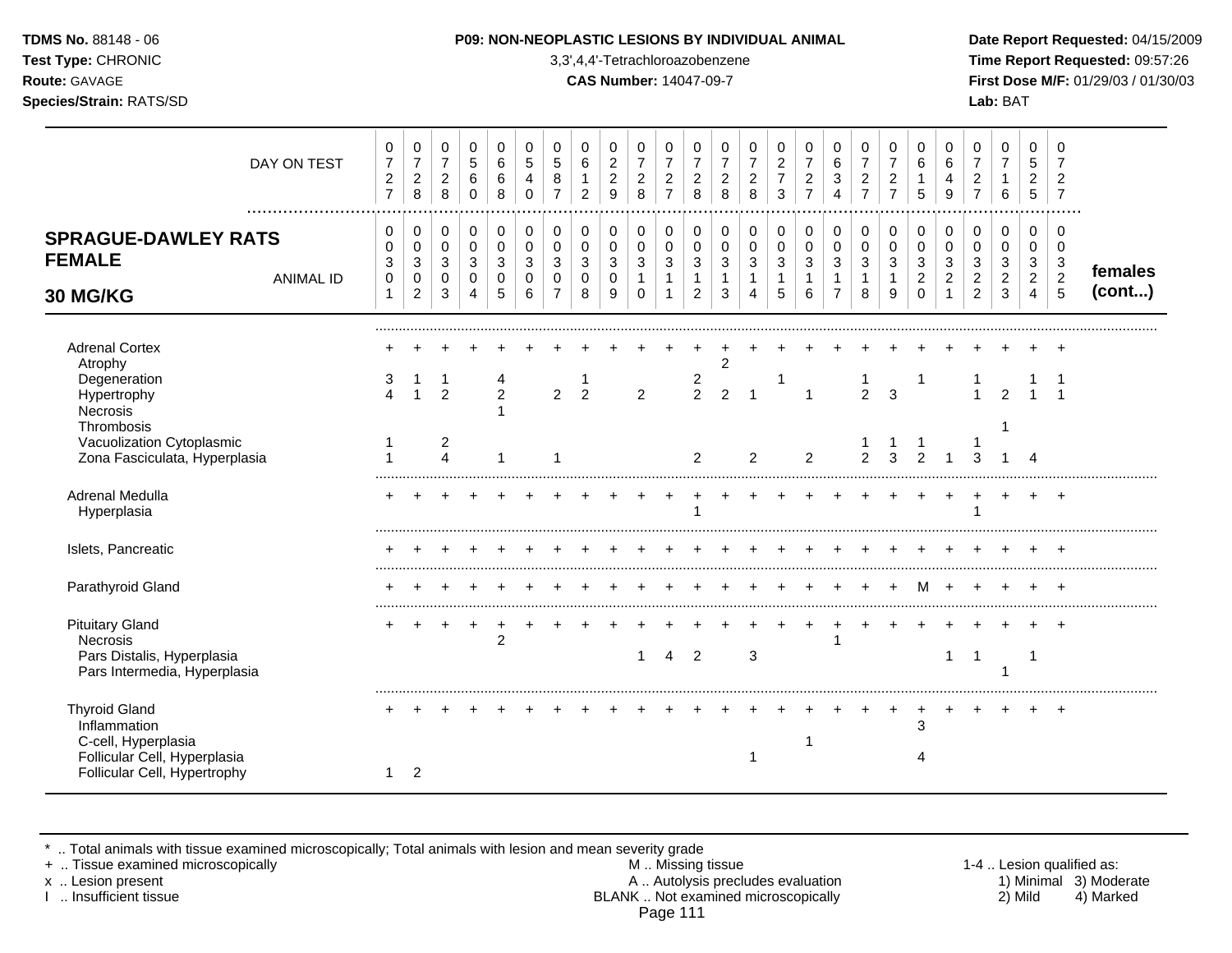#### **TDMS No.** 88148 - 06 **P09: NON-NEOPLASTIC LESIONS BY INDIVIDUAL ANIMAL Date Report Requested:** 04/15/2009

**Test Type:** CHRONIC 3,3',4,4'-Tetrachloroazobenzene **Time Report Requested:** 09:57:26 **Route:** GAVAGE **CAS Number:** 14047-09-7 **First Dose M/F:** 01/29/03 / 01/30/03

|                                             | DAY ON TEST | ◡<br>$\sqrt{2}$ | 0<br>റ<br><u>.</u><br>8 | 0<br>ົ<br>_<br>8 | ັ<br>đ<br>6<br>U | ັບ<br>6<br>я |   | <sub>5</sub><br>$\circ$ |          | Ü<br><u>_</u><br>◠<br><u>.</u><br>9 | $\epsilon$<br>8 | U<br><u>_</u> | я      | 0<br>റ<br><u>.</u><br>8 | υ<br>n<br>8      | ν<br>∼ | ν<br><u>_</u><br>- | 0<br>6<br>◠<br>دت | O<br>◠<br><u>_</u><br>⇁ |   | 0<br>6<br>đ | - 0<br>-6<br>4<br>9 | 0<br>ີ<br><u>.</u>   | υ<br>6      | 0<br>5<br>ົ<br><u>.</u><br>$5\phantom{.0}$ | 0<br>ົ<br><u>.</u><br>-      |         |
|---------------------------------------------|-------------|-----------------|-------------------------|------------------|------------------|--------------|---|-------------------------|----------|-------------------------------------|-----------------|---------------|--------|-------------------------|------------------|--------|--------------------|-------------------|-------------------------|---|-------------|---------------------|----------------------|-------------|--------------------------------------------|------------------------------|---------|
| <b>SPRAGUE-DAWLEY RATS</b><br><b>FEMALE</b> |             | $\sim$<br>ں     | $\mathbf{0}$<br>0<br>3  | 0<br>0<br>◠<br>ບ |                  |              |   | ົ<br>ັບ                 | <b>ت</b> | 0<br>っ<br>۰J                        | $\sim$<br>J     | ລ<br>ບ        | $\sim$ | 0<br>0<br>3             | 0<br>υ<br>◠<br>ັ |        | 3                  | 3                 | 3                       | 3 | 3<br>⌒      | ◠<br>J              | າ                    | ົ<br>J      | 0<br>0<br>3<br>ົ                           | 0<br>U<br>ົ<br>◡<br>$\Omega$ | temales |
| <b>30 MG/KG</b>                             | ANIMAL ID   | υ               | 0<br>ົ<br>∠             | υ<br>◠<br>◡      | u<br>4           | ν<br>C       | 6 |                         |          | 0<br>9                              |                 |               |        | 3                       | 4                | b      |                    |                   | 8                       |   | U           | ∼                   | <u>_</u><br><u>.</u> | $\sim$<br>J | <u>.</u><br>4                              | G                            | (cont)  |

### **GENERAL BODY SYSTEM**

Peritoneum

# **GENITAL SYSTEM**

| <b>Clitoral Gland</b><br>Cyst<br>Hyperplasia, Squamous                |  |   |   |  | ⌒ |  |            |          |  | ⌒ |   |  |   |  |   |   |            |  |
|-----------------------------------------------------------------------|--|---|---|--|---|--|------------|----------|--|---|---|--|---|--|---|---|------------|--|
| Ovary<br>Cyst<br>Inflammation                                         |  | ົ |   |  |   |  |            | $\Omega$ |  |   |   |  | 2 |  |   |   |            |  |
| Oviduct<br>Cyst<br>Inflammation                                       |  |   |   |  |   |  |            |          |  | ◠ |   |  |   |  | ◠ |   |            |  |
| Uterus<br>Angiectasis<br>Hemorrhage<br>Inflammation                   |  |   |   |  |   |  |            |          |  |   | 3 |  |   |  |   |   |            |  |
| Endometrium, Hyperplasia, Cystic<br>Endometrium, Metaplasia, Squamous |  |   | c |  |   |  | $\sqrt{2}$ |          |  |   |   |  |   |  |   | З | $\sqrt{2}$ |  |

# **HEMATOPOIETIC SYSTEM**

\* .. Total animals with tissue examined microscopically; Total animals with lesion and mean severity grade<br>+ .. Tissue examined microscopically

+ .. Tissue examined microscopically the state of the state of the M .. Missing tissue 1-4 .. Lesion qualified as: x .. Lesion present 1) Minimal 3) Moderate<br>A .. Autolysis precludes evaluation 1 and 1) Minimal 3) Moderate<br>BLANK .. Not examined microscopically 2) Mild 4) Marked BLANK .. Not examined microscopically Page 112

.........................................................................................................................................................................................................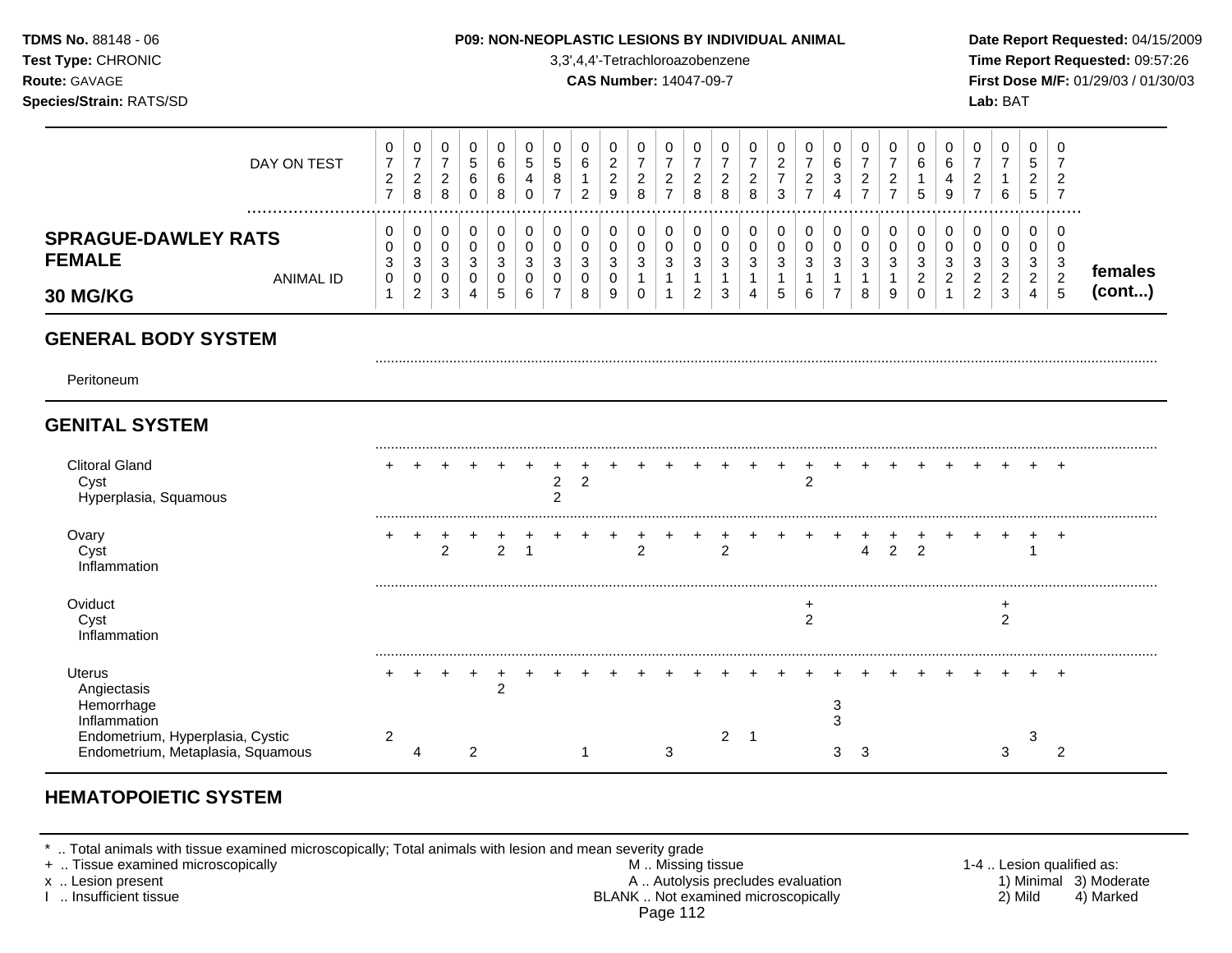......................................................................................................................................................................................................... Bone Marrow + + + + + + + + + + + + + + + + + + + + + + + + + Hyperplasia 4 2 2 4 3 1 2 3 4 1 4 2 3 3 2 4 4 1 4 4 3 Myelofibrosis 2 ......................................................................................................................................................................................................... Lymph Node + Pancreatic, Hemorrhage Thoracic, Hyperplasia, Lymphoid ......................................................................................................................................................................................................... Lymph Node, Mandibular Hyperplasia, Lymphoid 3 ......................................................................................................................................................................................................... Lymph Node, Mesenteric + + + + + + + + + + + + + + + + + + + + + + + + + Atrophy 3 Pigmentation 1 1 2 1 2 2 2 1 1 1 1 1 2 1 1 ......................................................................................................................................................................................................... Spleen + + + + + + + + + + + + + + + + + + + + + + + + + Hematopoietic Cell Proliferation 3 2 2 2 2 2 1 2 2 1 2 3 1 2 2 2 2 2 2 3 1 Pigmentation 2 2 1 2 2 2 2 2 1 2 1 1 1 2 2 1 2 2 1 Lymphoid Follicle, Atrophy 3 3 2 ......................................................................................................................................................................................................... Thymus + + + + + + + + + + + + + + + + + + + + + M + + + Atrophy 4 4 4 4 4 4 4 4 2 4 4 4 4 4 3 4 4 4 4 4 4 4 4 4 **INTEGUMENTARY SYSTEM** ......................................................................................................................................................................................................... Mammary Gland + + + + + + + + + + + + + + + + + + + + + + + + + Hyperplasia 2 1 1 1 **TDMS No.** 88148 - 06 **P09: NON-NEOPLASTIC LESIONS BY INDIVIDUAL ANIMAL Date Report Requested:** 04/15/2009 **Test Type:** CHRONIC 3,3',4,4'-Tetrachloroazobenzene **Time Report Requested:** 09:57:26 **Route:** GAVAGE **CAS Number:** 14047-09-7 **First Dose M/F:** 01/29/03 / 01/30/03 **Species/Strain:** RATS/SD **Lab:** BAT DAY ON TEST  $\overline{7}$   $\overline{7}$   $\overline{7}$   $\overline{7}$   $\overline{7}$   $\bar{7}$   $\overline{7}$   $\Omega$  ................................................................................................................................................................. **SPRAGUE-DAWLEY RATS FEMALE** ANIMAL ID **30 MG/KG females (cont...)** .. Total animals with tissue examined microscopically; Total animals with lesion and mean severity grade<br>Tissue examined microscopically. + .. Tissue examined microscopically examined microscopically and the state of the state of the M .. Missing tissue the M .. Missing tissue the matrix of the M .. Missing tissue the matrix of the M .. Lesion qualified as:

- x .. Lesion present 1) Minimal 3) Moderate<br>A .. Autolysis precludes evaluation 1 and 1) Minimal 3) Moderate<br>BLANK .. Not examined microscopically 1 and 1) Mild 4) Marked BLANK .. Not examined microscopically Page 113
-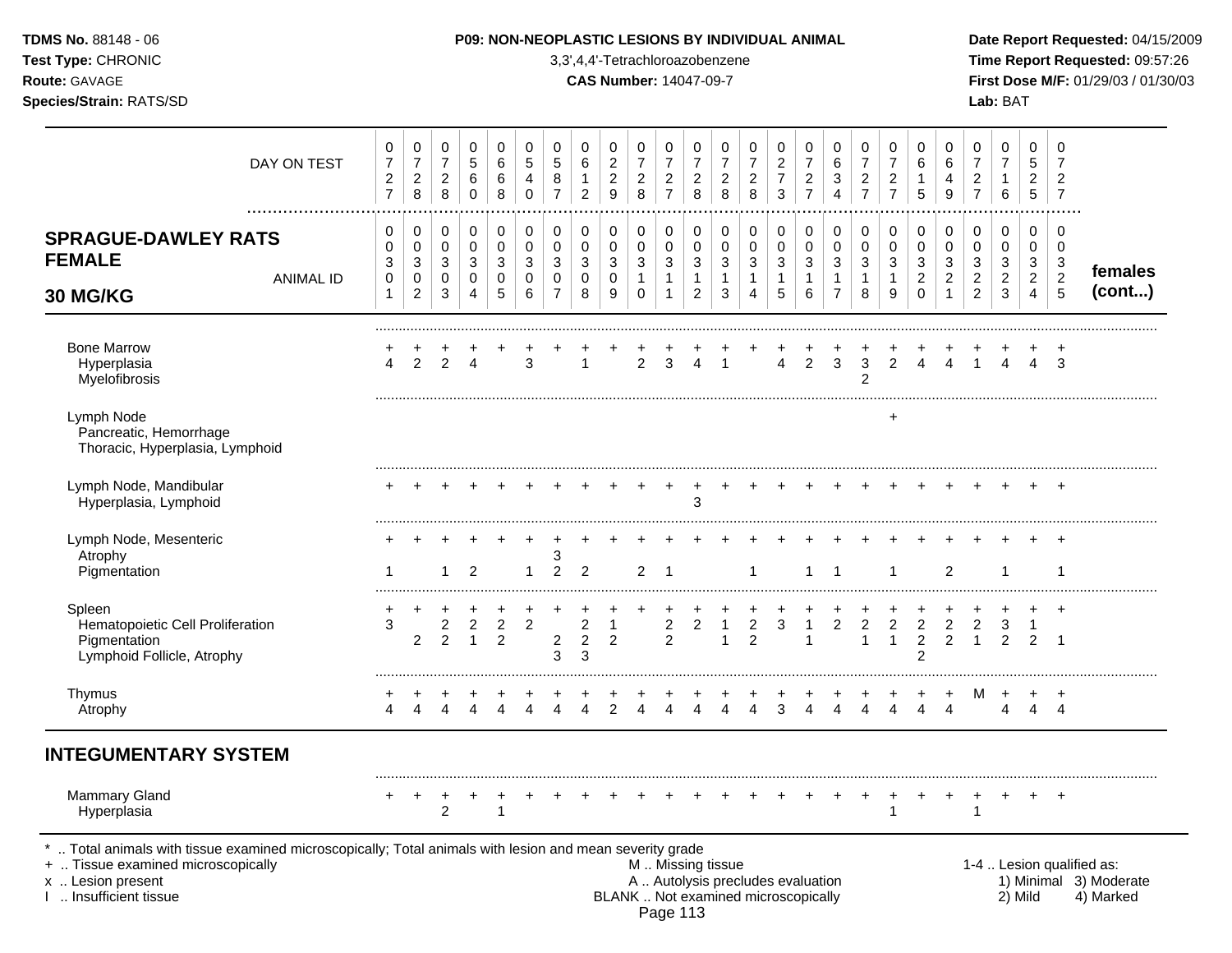| TDMS No. 88148 - 06<br>Test Type: CHRONIC<br><b>Route: GAVAGE</b><br>Species/Strain: RATS/SD |                                                                 |                                                                   |                                                              | P09: NON-NEOPLASTIC LESIONS BY INDIVIDUAL ANIMAL                 |                                                              |                                                                |                                                                           |                                                     | 3,3',4,4'-Tetrachloroazobenzene<br><b>CAS Number: 14047-09-7</b> |                                                                             |                                                          |                                                                              |                                                      |                                                                              |                                                      |                                                                              |                                                      |                                                                 |                                                                 |                                                                          |                                                                                |                                                                     | Lab: BAT                                                       |                                                                                |                                                                  | Date Report Requested: 04/15/2009<br>Time Report Requested: 09:57:26<br>First Dose M/F: 01/29/03 / 01/30/03 |
|----------------------------------------------------------------------------------------------|-----------------------------------------------------------------|-------------------------------------------------------------------|--------------------------------------------------------------|------------------------------------------------------------------|--------------------------------------------------------------|----------------------------------------------------------------|---------------------------------------------------------------------------|-----------------------------------------------------|------------------------------------------------------------------|-----------------------------------------------------------------------------|----------------------------------------------------------|------------------------------------------------------------------------------|------------------------------------------------------|------------------------------------------------------------------------------|------------------------------------------------------|------------------------------------------------------------------------------|------------------------------------------------------|-----------------------------------------------------------------|-----------------------------------------------------------------|--------------------------------------------------------------------------|--------------------------------------------------------------------------------|---------------------------------------------------------------------|----------------------------------------------------------------|--------------------------------------------------------------------------------|------------------------------------------------------------------|-------------------------------------------------------------------------------------------------------------|
| DAY ON TEST<br>                                                                              | $\pmb{0}$<br>$\overline{7}$<br>$\overline{c}$<br>$\overline{7}$ | $\pmb{0}$<br>$\overline{7}$<br>$\boldsymbol{2}$<br>$\bf 8$        | 0<br>$\overline{7}$<br>$\begin{array}{c} 2 \\ 8 \end{array}$ | $\mathbf 0$<br>$\,$ 5 $\,$<br>$\,6$<br>$\mathbf 0$               | $\Omega$<br>$\,6$<br>$\,6$<br>8                              | 0<br>$\sqrt{5}$<br>$\overline{4}$<br>$\pmb{0}$                 | $\Omega$<br>$\sqrt{5}$<br>$\bf 8$<br>$\overline{7}$                       | $\Omega$<br>6<br>1<br>$\overline{c}$                | 0<br>$\overline{2}$<br>$\overline{c}$<br>9                       | $\pmb{0}$<br>$\overline{7}$<br>$\overline{c}$<br>8                          | 0<br>$\overline{7}$<br>$\frac{2}{7}$                     | $\mathbf 0$<br>$\overline{7}$<br>$_{\rm 8}^2$                                | 0<br>$\overline{7}$<br>$\boldsymbol{2}$<br>8         | $\mathbf 0$<br>$\overline{7}$<br>$\overline{c}$<br>8                         | 0<br>$\overline{c}$<br>$\overline{7}$<br>3           | 0<br>$\overline{7}$<br>$\frac{2}{7}$                                         | $\Omega$<br>6<br>3<br>$\overline{4}$                 | 0<br>$\overline{7}$<br>$\overline{c}$<br>$\overline{7}$         | $\mathbf 0$<br>$\overline{7}$<br>$\frac{2}{7}$                  | 0<br>$6\phantom{a}$<br>$\mathbf{1}$<br>$\overline{5}$                    | $\Omega$<br>$\,6\,$<br>$\overline{4}$<br>$\overline{9}$                        | 0<br>$\overline{7}$<br>$\sqrt{2}$<br>$\overline{7}$                 | $\Omega$<br>$\overline{7}$<br>1<br>$6\phantom{1}$              | $\Omega$<br>5<br>$\overline{c}$<br>5                                           | $\Omega$<br>$\overline{7}$<br>$\overline{c}$<br>$\overline{7}$   |                                                                                                             |
| <b>SPRAGUE-DAWLEY RATS</b><br><b>FEMALE</b><br><b>ANIMAL ID</b>                              | 0<br>$\Omega$<br>3<br>$\mathsf 0$<br>$\mathbf{1}$               | $\mathbf 0$<br>$\mathbf 0$<br>$\mathbf{3}$<br>0<br>$\overline{2}$ | $\mathbf 0$<br>$\mathbf 0$<br>$\sqrt{3}$<br>$\mathbf 0$<br>3 | $\mathbf 0$<br>$\mathbf 0$<br>3<br>$\mathbf 0$<br>$\overline{4}$ | $\mathbf 0$<br>$\mathbf 0$<br>$\sqrt{3}$<br>$\mathbf 0$<br>5 | $\mathbf 0$<br>$\mathbf 0$<br>$\mathbf{3}$<br>$\mathbf 0$<br>6 | $\mathbf 0$<br>$\mathbf 0$<br>$\sqrt{3}$<br>$\mathbf 0$<br>$\overline{7}$ | $\mathbf 0$<br>$\mathbf 0$<br>3<br>$\mathbf 0$<br>8 | $\mathbf 0$<br>$\mathbf 0$<br>$\sqrt{3}$<br>$\mathbf 0$<br>9     | $\mathbf 0$<br>$\mathbf 0$<br>$\mathfrak{S}$<br>$\mathbf{1}$<br>$\mathbf 0$ | 0<br>0<br>$\mathbf{3}$<br>$\mathbf{1}$<br>$\overline{1}$ | $\mathbf 0$<br>$\mathbf 0$<br>$\mathbf{3}$<br>$\mathbf{1}$<br>$\overline{2}$ | $\mathbf 0$<br>$\mathbf 0$<br>3<br>$\mathbf{1}$<br>3 | $\mathbf 0$<br>$\mathbf 0$<br>$\mathbf{3}$<br>$\mathbf{1}$<br>$\overline{4}$ | $\mathbf 0$<br>$\mathbf 0$<br>3<br>$\mathbf{1}$<br>5 | $\mathbf 0$<br>$\mathbf 0$<br>$\mathbf{3}$<br>$\mathbf{1}$<br>$6\phantom{1}$ | 0<br>$\Omega$<br>3<br>$\mathbf{1}$<br>$\overline{7}$ | $\mathbf 0$<br>$\mathbf 0$<br>$\mathbf{3}$<br>$\mathbf{1}$<br>8 | $\mathbf 0$<br>$\mathbf 0$<br>$\mathbf{3}$<br>$\mathbf{1}$<br>9 | $\mathbf 0$<br>$\mathbf 0$<br>$\mathbf{3}$<br>$\overline{2}$<br>$\Omega$ | $\mathbf 0$<br>$\mathbf 0$<br>$\mathbf{3}$<br>$\overline{c}$<br>$\overline{1}$ | $\mathbf 0$<br>$\mathbf 0$<br>3<br>$\overline{c}$<br>$\overline{2}$ | $\mathbf 0$<br>$\Omega$<br>$\mathbf{3}$<br>$\overline{2}$<br>3 | $\mathbf 0$<br>$\mathbf 0$<br>$\mathbf{3}$<br>$\overline{2}$<br>$\overline{4}$ | $\Omega$<br>$\mathbf 0$<br>3<br>$\overline{2}$<br>$\overline{5}$ | females<br>(cont)                                                                                           |
| 30 MG/KG                                                                                     |                                                                 |                                                                   |                                                              |                                                                  |                                                              |                                                                |                                                                           |                                                     |                                                                  |                                                                             |                                                          |                                                                              |                                                      |                                                                              |                                                      |                                                                              |                                                      |                                                                 |                                                                 |                                                                          |                                                                                |                                                                     |                                                                |                                                                                |                                                                  |                                                                                                             |
| <b>Skin</b>                                                                                  |                                                                 |                                                                   |                                                              |                                                                  |                                                              |                                                                |                                                                           |                                                     |                                                                  |                                                                             |                                                          |                                                                              |                                                      |                                                                              |                                                      |                                                                              |                                                      |                                                                 |                                                                 |                                                                          |                                                                                |                                                                     |                                                                |                                                                                |                                                                  |                                                                                                             |
| <b>MUSCULOSKELETAL SYSTEM</b>                                                                |                                                                 |                                                                   |                                                              |                                                                  |                                                              |                                                                |                                                                           |                                                     |                                                                  |                                                                             |                                                          |                                                                              |                                                      |                                                                              |                                                      |                                                                              |                                                      |                                                                 |                                                                 |                                                                          |                                                                                |                                                                     |                                                                |                                                                                |                                                                  |                                                                                                             |
| <b>Bone</b>                                                                                  |                                                                 |                                                                   |                                                              |                                                                  |                                                              |                                                                |                                                                           |                                                     |                                                                  |                                                                             |                                                          |                                                                              |                                                      |                                                                              |                                                      |                                                                              |                                                      |                                                                 |                                                                 |                                                                          |                                                                                |                                                                     |                                                                |                                                                                |                                                                  |                                                                                                             |
| <b>NERVOUS SYSTEM</b>                                                                        |                                                                 |                                                                   |                                                              |                                                                  |                                                              |                                                                |                                                                           |                                                     |                                                                  |                                                                             |                                                          |                                                                              |                                                      |                                                                              |                                                      |                                                                              |                                                      |                                                                 |                                                                 |                                                                          |                                                                                |                                                                     |                                                                |                                                                                |                                                                  |                                                                                                             |
| Brain<br>Hemorrhage                                                                          |                                                                 |                                                                   |                                                              |                                                                  |                                                              |                                                                |                                                                           |                                                     |                                                                  |                                                                             |                                                          |                                                                              |                                                      |                                                                              |                                                      |                                                                              |                                                      |                                                                 |                                                                 |                                                                          |                                                                                |                                                                     |                                                                |                                                                                |                                                                  |                                                                                                             |
| <b>RESPIRATORY SYSTEM</b>                                                                    |                                                                 |                                                                   |                                                              |                                                                  |                                                              |                                                                |                                                                           |                                                     |                                                                  |                                                                             |                                                          |                                                                              |                                                      |                                                                              |                                                      |                                                                              |                                                      |                                                                 |                                                                 |                                                                          |                                                                                |                                                                     |                                                                |                                                                                |                                                                  |                                                                                                             |
| Lung<br>Inflammation, Chronic Active                                                         |                                                                 | $\pm$                                                             |                                                              |                                                                  |                                                              |                                                                |                                                                           |                                                     |                                                                  |                                                                             |                                                          |                                                                              |                                                      |                                                                              |                                                      |                                                                              |                                                      |                                                                 |                                                                 |                                                                          |                                                                                |                                                                     |                                                                |                                                                                | $\overline{+}$                                                   |                                                                                                             |
| Pigmentation<br>Thrombosis                                                                   | 1                                                               |                                                                   | 2                                                            |                                                                  |                                                              |                                                                | $\mathbf{1}$                                                              |                                                     |                                                                  | $\overline{2}$                                                              | $\overline{1}$                                           | $\overline{\phantom{0}}$ 1                                                   |                                                      | $\mathbf{1}$                                                                 |                                                      | $\mathbf{1}$                                                                 | 1                                                    | $\mathbf{1}$                                                    | $\mathbf 1$                                                     |                                                                          |                                                                                |                                                                     |                                                                |                                                                                | $\overline{2}$                                                   |                                                                                                             |
| Alveolar Epithelium, Metaplasia,<br><b>Bronchiolar</b>                                       | 3                                                               | $\mathbf{1}$                                                      |                                                              |                                                                  | $2 \quad 1 \quad 1 \quad 1$                                  |                                                                |                                                                           |                                                     |                                                                  |                                                                             | 1                                                        |                                                                              |                                                      | $\mathbf{1}$                                                                 |                                                      | $\mathbf{1}$                                                                 |                                                      | $\overline{2}$                                                  | $\overline{\mathbf{3}}$                                         |                                                                          |                                                                                | $\overline{2}$                                                      | 2                                                              | 2                                                                              | $\overline{\phantom{0}}$ 1                                       |                                                                                                             |
| Alveolar Epithelium, Metaplasia,<br>Squamous                                                 | 4                                                               |                                                                   |                                                              |                                                                  | 1                                                            | $\overline{1}$                                                 |                                                                           | 4                                                   |                                                                  |                                                                             |                                                          |                                                                              |                                                      |                                                                              |                                                      | $\mathbf{1}$                                                                 |                                                      | 4                                                               |                                                                 | 4                                                                        |                                                                                | 1                                                                   | $\overline{1}$                                                 |                                                                                |                                                                  |                                                                                                             |
| Alveolus, Infiltration Cellular, Histiocyte<br>Serosa, Inflammation, Granulomatous           | $\overline{2}$                                                  | $\overline{2}$                                                    |                                                              | $2 \quad 1$                                                      |                                                              | $\overline{2}$                                                 |                                                                           |                                                     |                                                                  |                                                                             | $\mathbf{1}$                                             | $\overline{\phantom{0}}$                                                     |                                                      |                                                                              |                                                      |                                                                              | $\mathbf{1}$                                         | $\overline{2}$                                                  | $\overline{2}$                                                  | $\overline{2}$                                                           |                                                                                | $\mathbf{1}$                                                        |                                                                |                                                                                | $\overline{1}$                                                   |                                                                                                             |
| Nose                                                                                         |                                                                 |                                                                   |                                                              |                                                                  |                                                              |                                                                |                                                                           |                                                     |                                                                  |                                                                             |                                                          |                                                                              |                                                      |                                                                              |                                                      |                                                                              |                                                      |                                                                 |                                                                 |                                                                          |                                                                                |                                                                     |                                                                |                                                                                | $+$                                                              |                                                                                                             |

\* .. Total animals with tissue examined microscopically; Total animals with lesion and mean severity grade

+ .. Tissue examined microscopically M .. Missing tissue 1-4 .. Lesion qualified as: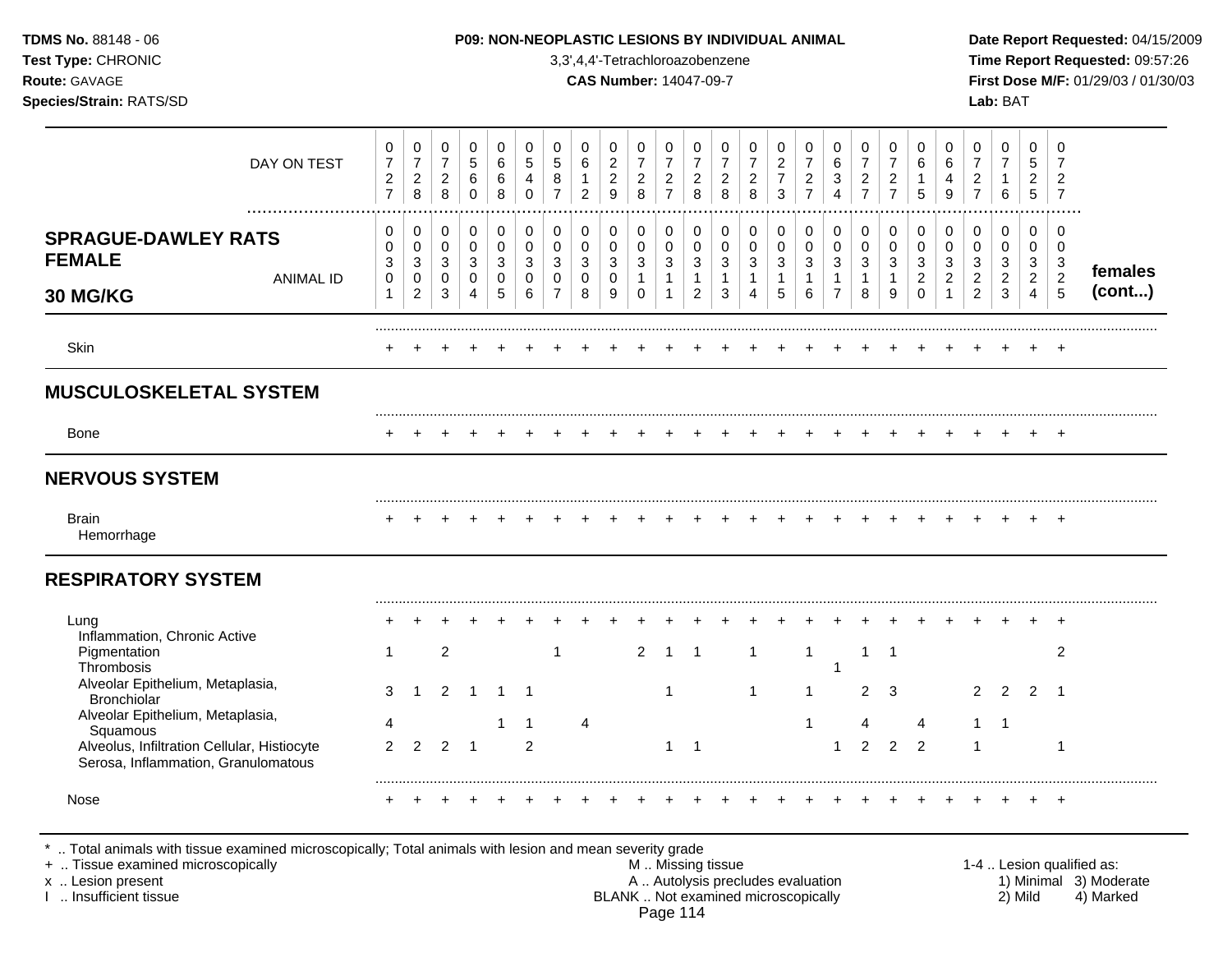**Test Type:** CHRONIC 3,3',4,4'-Tetrachloroazobenzene **Time Report Requested:** 09:57:26 **Route:** GAVAGE **CAS Number:** 14047-09-7 **First Dose M/F:** 01/29/03 / 01/30/03 **Species/Strain:** RATS/SD **Lab:** BAT

| 0                                                  | 0                                              |                                            |                                                 |                                                |                                               |                                 |                                                   |                                              |                                               |                                                         |                                                    |                                                    |                                                |                                              |                                                         |                                                |                                                         |                                                         |                                     |                                       |                                                         |                                                    |                               |                                                           |                                            |
|----------------------------------------------------|------------------------------------------------|--------------------------------------------|-------------------------------------------------|------------------------------------------------|-----------------------------------------------|---------------------------------|---------------------------------------------------|----------------------------------------------|-----------------------------------------------|---------------------------------------------------------|----------------------------------------------------|----------------------------------------------------|------------------------------------------------|----------------------------------------------|---------------------------------------------------------|------------------------------------------------|---------------------------------------------------------|---------------------------------------------------------|-------------------------------------|---------------------------------------|---------------------------------------------------------|----------------------------------------------------|-------------------------------|-----------------------------------------------------------|--------------------------------------------|
| $\overline{7}$<br>$\overline{c}$<br>$\overline{7}$ | $\overline{\mathbf{7}}$<br>$\overline{2}$<br>8 | 0<br>$\overline{7}$<br>$\overline{a}$<br>8 | 0<br>$\sqrt{5}$<br>6<br>$\mathbf 0$             | 0<br>$\,6\,$<br>6<br>8                         | $\mathbf 0$<br>$\sqrt{5}$<br>4<br>$\mathbf 0$ | 0<br>5<br>8<br>$\overline{7}$   | 0<br>$\,6\,$<br>$\overline{2}$                    | 0<br>$\boldsymbol{2}$<br>$\overline{c}$<br>9 | 0<br>$\overline{7}$<br>$\overline{c}$<br>8    | 0<br>$\overline{7}$<br>$\overline{c}$<br>$\overline{7}$ | 0<br>$\overline{7}$<br>$\sqrt{2}$<br>8             | 0<br>$\boldsymbol{7}$<br>$\overline{c}$<br>8       | 0<br>$\boldsymbol{7}$<br>$\boldsymbol{2}$<br>8 | 0<br>$\boldsymbol{2}$<br>$\overline{7}$<br>3 | 0<br>$\overline{7}$<br>$\overline{a}$<br>$\overline{7}$ | 0<br>$\,6\,$<br>3<br>$\overline{4}$            | 0<br>$\overline{7}$<br>$\overline{c}$<br>$\overline{7}$ | 0<br>$\overline{7}$<br>$\overline{c}$<br>$\overline{7}$ | 0<br>6<br>$\overline{1}$<br>5       | 0<br>6<br>4<br>9                      | 0<br>$\overline{7}$<br>$\overline{c}$<br>$\overline{7}$ | 0<br>$\overline{7}$<br>6                           | 0<br>5<br>$\overline{c}$<br>5 | 0<br>$\overline{7}$<br>$\overline{2}$<br>$\overline{7}$   |                                            |
| 0<br>0<br>3<br>$\mathbf 0$                         | 0<br>$\mathbf 0$<br>3<br>$\mathbf 0$           | 0<br>$\pmb{0}$<br>3<br>0                   | 0<br>$\mathbf 0$<br>$\mathbf{3}$<br>$\mathbf 0$ | $\mathbf 0$<br>$\mathbf 0$<br>3<br>$\mathbf 0$ | 0<br>$\mathbf 0$<br>3<br>$\Omega$             | 0<br>$\pmb{0}$<br>3<br>$\Omega$ | 0<br>$\mathbf 0$<br>$\mathfrak{Z}$<br>$\mathbf 0$ | 0<br>$\pmb{0}$<br>$\mathsf 3$<br>$\mathbf 0$ | 0<br>$\pmb{0}$<br>$\mathsf 3$<br>$\mathbf{1}$ | 0<br>$\mathbf 0$<br>$\mathbf{3}$<br>$\mathbf{1}$        | $\mathbf 0$<br>0<br>$\mathfrak{S}$<br>$\mathbf{1}$ | 0<br>$\mathbf 0$<br>$\mathbf{3}$<br>$\overline{1}$ | 0<br>0<br>3<br>$\mathbf{1}$                    | 0<br>$\pmb{0}$<br>$\sqrt{3}$<br>$\mathbf{1}$ | 0<br>$\pmb{0}$<br>$\mathbf{3}$                          | 0<br>$\pmb{0}$<br>$\mathbf{3}$<br>$\mathbf{1}$ | 0<br>$\pmb{0}$<br>$\mathbf{3}$<br>$\mathbf{1}$          | 0<br>$\mathbf 0$<br>$\sqrt{3}$<br>$\mathbf{1}$          | 0<br>$\mathbf 0$<br>3<br>$\sqrt{2}$ | 0<br>$\pmb{0}$<br>3<br>$\overline{c}$ | 0<br>$\mathbf 0$<br>$\mathbf{3}$<br>$\boldsymbol{2}$    | 0<br>$\mathbf 0$<br>$\mathbf{3}$<br>$\overline{2}$ | 0<br>0<br>3<br>$\overline{c}$ | $\Omega$<br>$\mathbf 0$<br>$\mathbf{3}$<br>$\overline{2}$ | females<br>(cont)                          |
|                                                    |                                                |                                            |                                                 |                                                |                                               |                                 |                                                   |                                              |                                               |                                                         |                                                    |                                                    |                                                |                                              |                                                         |                                                |                                                         |                                                         |                                     |                                       |                                                         |                                                    |                               |                                                           |                                            |
|                                                    |                                                |                                            |                                                 |                                                |                                               |                                 |                                                   |                                              |                                               |                                                         |                                                    |                                                    |                                                |                                              |                                                         |                                                |                                                         |                                                         |                                     |                                       |                                                         |                                                    |                               |                                                           |                                            |
|                                                    |                                                |                                            |                                                 |                                                |                                               |                                 |                                                   |                                              |                                               |                                                         |                                                    |                                                    |                                                |                                              |                                                         |                                                |                                                         |                                                         |                                     |                                       |                                                         |                                                    |                               |                                                           |                                            |
|                                                    |                                                |                                            |                                                 |                                                |                                               |                                 |                                                   |                                              |                                               |                                                         |                                                    |                                                    |                                                |                                              |                                                         |                                                |                                                         |                                                         |                                     |                                       |                                                         |                                                    |                               |                                                           |                                            |
|                                                    |                                                |                                            |                                                 |                                                |                                               |                                 |                                                   |                                              |                                               |                                                         | ÷<br>3                                             |                                                    |                                                |                                              |                                                         |                                                |                                                         |                                                         |                                     |                                       |                                                         |                                                    |                               |                                                           |                                            |
|                                                    |                                                |                                            |                                                 |                                                |                                               | $\overline{c}$                  |                                                   |                                              |                                               |                                                         |                                                    |                                                    |                                                |                                              |                                                         |                                                | 1                                                       |                                                         |                                     |                                       |                                                         |                                                    | 2                             |                                                           |                                            |
|                                                    |                                                |                                            |                                                 |                                                |                                               |                                 |                                                   |                                              |                                               |                                                         |                                                    |                                                    |                                                |                                              |                                                         |                                                |                                                         |                                                         |                                     |                                       |                                                         |                                                    |                               | $^{+}$                                                    |                                            |
|                                                    |                                                |                                            |                                                 |                                                |                                               |                                 |                                                   |                                              |                                               |                                                         |                                                    |                                                    |                                                |                                              |                                                         |                                                |                                                         |                                                         |                                     |                                       |                                                         |                                                    |                               |                                                           |                                            |
| $\mathbf{1}$                                       | $\overline{2}$                                 | $\overline{1}$                             |                                                 | 3                                              |                                               |                                 | $\mathbf{1}$<br>$\overline{1}$                    |                                              |                                               |                                                         |                                                    | $\overline{1}$<br>-1                               |                                                | $\overline{1}$                               | 1<br>$\overline{1}$                                     | $\overline{2}$<br>3<br>2<br>$\overline{c}$     | -1<br>$\overline{1}$                                    |                                                         | -1                                  | 1                                     | -1<br>$\mathbf{1}$                                      | 3<br>Δ<br>$\overline{c}$                           | $\overline{2}$                | $\div$                                                    |                                            |
|                                                    | $\mathbf{1}$<br>1                              | $\overline{c}$<br>$\overline{2}$           | 3                                               | $\overline{4}$                                 | 5                                             | 6                               | $\overline{7}$<br>1                               | 8                                            | 9                                             | $\mathbf 0$                                             | $\mathbf{1}$                                       | $\overline{2}$                                     | 3                                              | $\overline{A}$                               | 5                                                       | 6                                              | $\overline{7}$                                          | 8                                                       | 9                                   | $\Omega$                              | $\mathbf{1}$                                            | $\overline{2}$                                     | 3                             | $\overline{4}$                                            | $\overline{5}$<br>$\overline{\phantom{0}}$ |

\* .. Total animals with tissue examined microscopically; Total animals with lesion and mean severity grade

+ .. Tissue examined microscopically M .. Missing tissue 1-4 .. Lesion qualified as: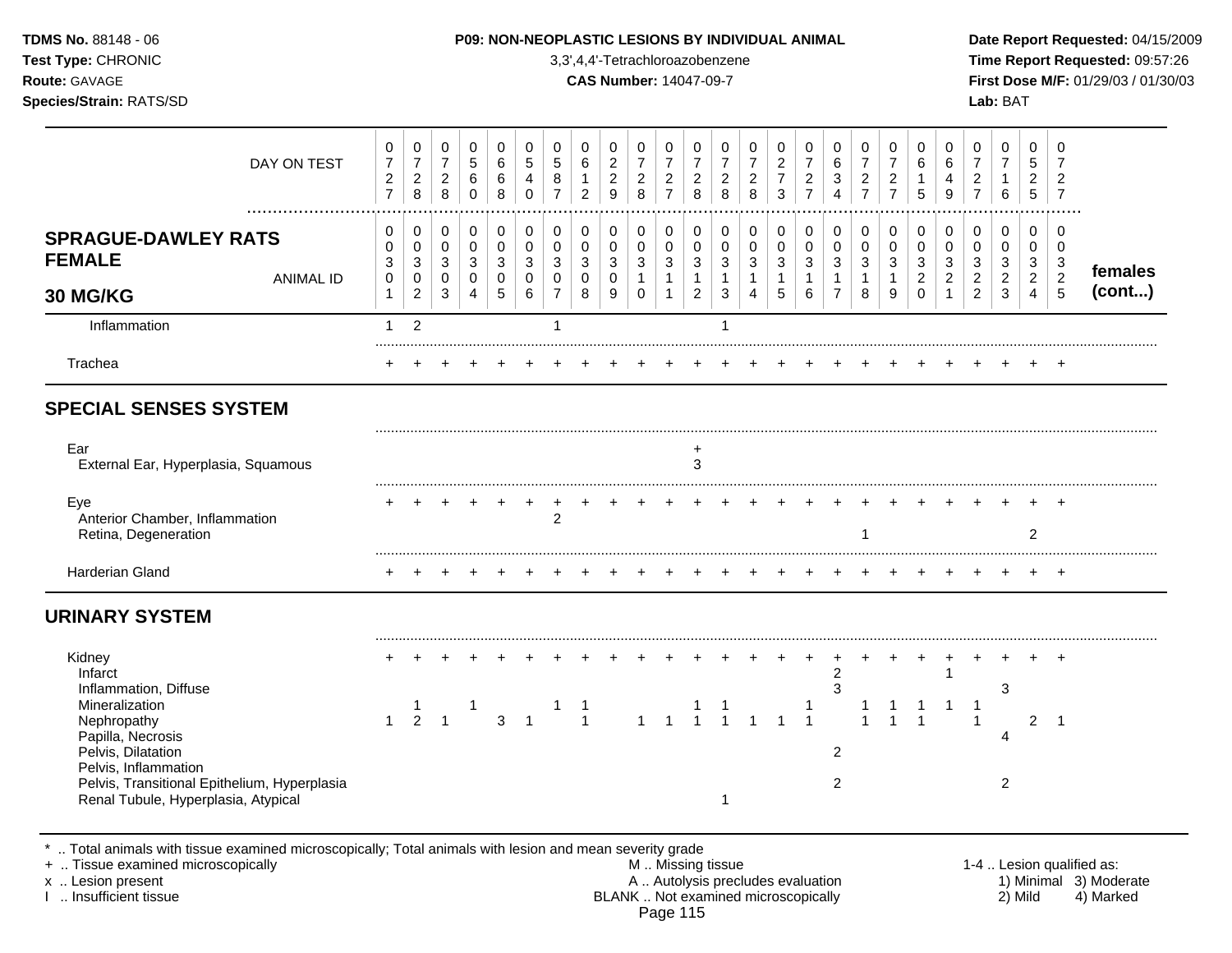| <b>TDMS No. 88148 - 06</b><br><b>Test Type: CHRONIC</b><br><b>Route: GAVAGE</b><br>Species/Strain: RATS/SD |                 |                                                         |                               |                  |        |             |                  |                               |        | <b>P09: NON-NEOPLASTIC LESIONS BY INDIVIDUAL ANIMAL</b><br>3,3',4,4'-Tetrachloroazobenzene<br><b>CAS Number: 14047-09-7</b> |                                            |                                                           |                                            |                          |                                       |                               |                |             |                |                                            |             |             |                | Lab: BAT                 |                                    |                                    | Date Report Requested: 04/15/2009<br>Time Report Requested: 09:57:26<br><b>First Dose M/F: 01/29/03 / 01/30/03</b> |
|------------------------------------------------------------------------------------------------------------|-----------------|---------------------------------------------------------|-------------------------------|------------------|--------|-------------|------------------|-------------------------------|--------|-----------------------------------------------------------------------------------------------------------------------------|--------------------------------------------|-----------------------------------------------------------|--------------------------------------------|--------------------------|---------------------------------------|-------------------------------|----------------|-------------|----------------|--------------------------------------------|-------------|-------------|----------------|--------------------------|------------------------------------|------------------------------------|--------------------------------------------------------------------------------------------------------------------|
|                                                                                                            | DAY ON TEST<br> | 0<br>$\overline{7}$<br>$\overline{2}$<br>$\overline{ }$ | 0<br>7<br>$\overline{c}$<br>8 | 0<br>7<br>2<br>8 | 5<br>6 | 6<br>6<br>8 | 0<br>5<br>4<br>0 | 0<br>5<br>8<br>$\overline{7}$ | 6<br>2 | $\frac{2}{2}$<br>9                                                                                                          | 0<br>$\overline{7}$<br>$\overline{2}$<br>8 | 0<br>$\overline{7}$<br>$\boldsymbol{2}$<br>$\overline{7}$ | 0<br>$\overline{7}$<br>$\overline{c}$<br>8 | 7<br>$\overline{c}$<br>8 | $\overline{7}$<br>$\overline{c}$<br>8 | 0<br>2<br>$\overline{7}$<br>3 | $\overline{2}$ | 6<br>3<br>4 | $\overline{ }$ | 0<br>7<br>$\overline{c}$<br>$\overline{ }$ | 6<br>5      | 6<br>4<br>9 | $\overline{c}$ | 0<br>$\overline{ }$<br>6 | 0<br>5<br>$\overline{c}$<br>5      | 2                                  |                                                                                                                    |
| <b>SPRAGUE-DAWLEY RATS</b><br><b>FEMALE</b><br><b>30 MG/KG</b>                                             | ANIMAL ID       | 0<br>0<br>3<br>0                                        | 0<br>0<br>3<br>0<br>2         | 0<br>3<br>3      | 0<br>3 |             | 0<br>3<br>6      | 0<br>3                        | 3<br>8 | 3<br>9                                                                                                                      | 0<br>0<br>3<br>$\Omega$                    | $\mathbf 0$<br>$\mathbf 0$<br>3                           | 0<br>0<br>3<br>2                           | 0<br>3<br>3              | 0<br>3<br>4                           | 0<br>0<br>3<br>5              | 0<br>3<br>6    | 0           |                | 0<br>0<br>3<br>9                           | 0<br>3<br>2 | 0<br>3      |                | 0<br>0<br>3<br>2<br>3    | 0<br>0<br>3<br>$\overline{2}$<br>4 | 0<br>0<br>3<br>$\overline{2}$<br>5 | females<br>$($ cont $)$                                                                                            |
| Renal Tubule, Necrosis                                                                                     |                 |                                                         |                               |                  |        |             |                  |                               |        |                                                                                                                             |                                            |                                                           |                                            |                          |                                       |                               |                | 2           |                |                                            |             |             |                |                          |                                    |                                    |                                                                                                                    |
| Urethra<br>Transitional Epithelium, Hyperplasia                                                            |                 |                                                         |                               |                  |        |             |                  |                               |        |                                                                                                                             |                                            |                                                           |                                            |                          |                                       |                               |                |             |                |                                            |             |             |                |                          |                                    |                                    |                                                                                                                    |
| <b>Urinary Bladder</b>                                                                                     |                 |                                                         |                               |                  |        |             |                  |                               |        |                                                                                                                             |                                            |                                                           |                                            |                          |                                       |                               |                |             |                |                                            |             |             |                |                          |                                    |                                    |                                                                                                                    |

\* .. Total animals with tissue examined microscopically; Total animals with lesion and mean severity grade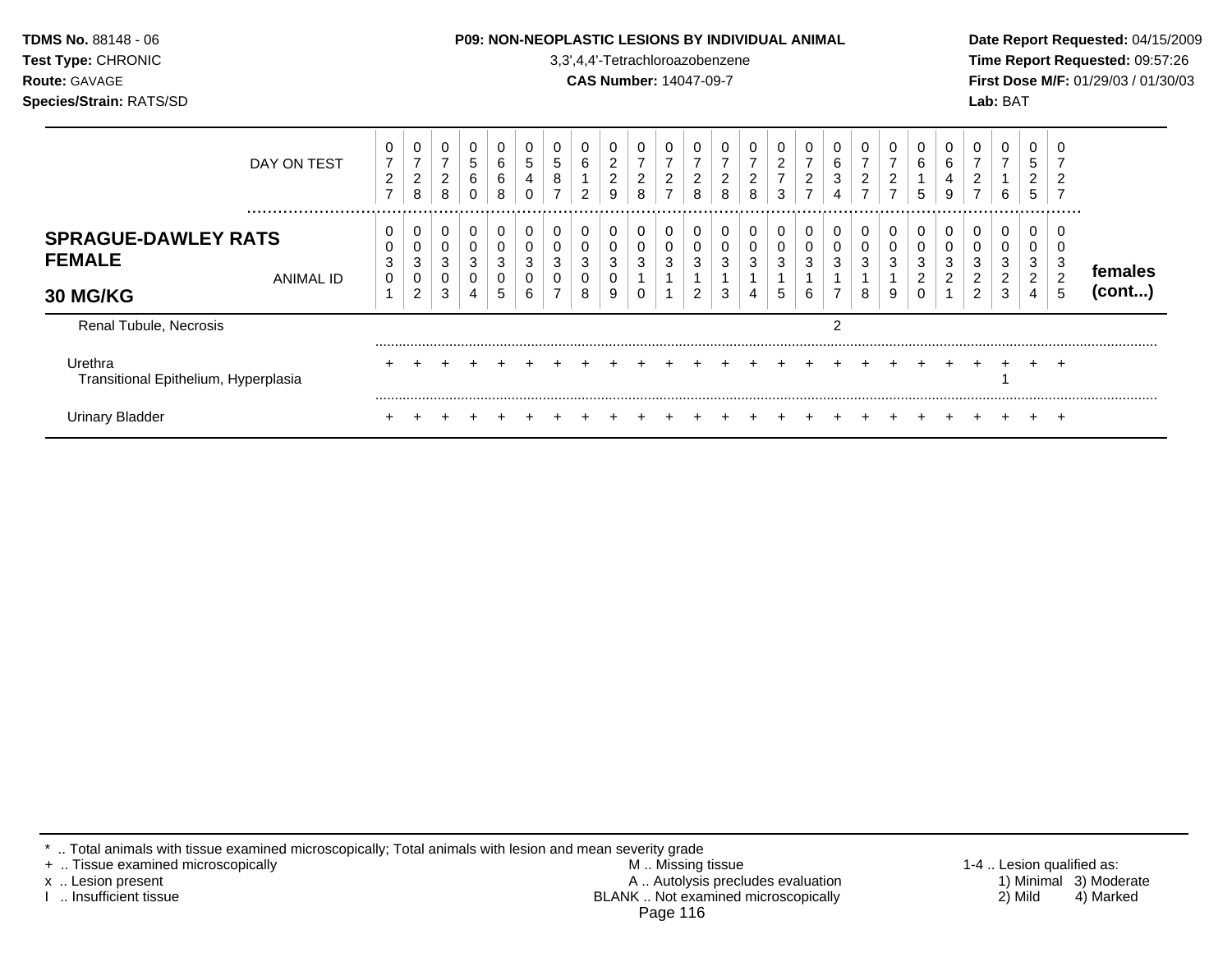| <b>TDMS No. 88148 - 06</b>     | <b>P09: NON-NEOPLASTIC LESIONS BY INDIVIDUAL ANIMAL</b> | Date Rep         |
|--------------------------------|---------------------------------------------------------|------------------|
| <b>Test Type: CHRONIC</b>      | 3,3',4,4'-Tetrachloroazobenzene                         | Time Rep         |
| <b>Route: GAVAGE</b>           | <b>CAS Number: 14047-09-7</b>                           | <b>First Dos</b> |
| <b>Species/Strain: RATS/SD</b> |                                                         | <b>Lab: BAT</b>  |

#### **P09: NON-NEOPLASTIC LESIONS BY INDIVIDUAL ANIMAL Date Report Requested:** 04/15/2009

**Time Report Requested:** 09:57:26 **Route:** GAVAGE **CAS Number:** 14047-09-7 **First Dose M/F:** 01/29/03 / 01/30/03

|                                                                                                                            | DAY ON TEST<br>. | 0<br>$\sqrt{5}$<br>$\boldsymbol{9}$<br>$\overline{7}$                                      | 0<br>$\,6\,$<br>8<br>8                                 | 0<br>$\,6\,$<br>$\mathbf{1}$<br>$\mathbf{1}$               | 0<br>$\overline{7}$<br>$\boldsymbol{2}$<br>$\mathbf{1}$           | 0<br>$\overline{7}$<br>$\overline{c}$<br>$\overline{7}$ | 0<br>$\overline{7}$<br>$\boldsymbol{2}$<br>$\Omega$ | 0<br>6<br>$\sqrt{5}$<br>9                                                  | $\pmb{0}$<br>$\mathbf{3}$<br>9                                     | 0<br>$\,6\,$<br>$\overline{c}$<br>8           | 0<br>$5\phantom{.0}$<br>$\boldsymbol{7}$<br>$\overline{4}$               | 0<br>$\overline{7}$<br>$\overline{c}$<br>$\overline{7}$ | 0<br>4<br>$\sqrt{3}$<br>9                                      | 0<br>$\sqrt{5}$<br>$\boldsymbol{9}$<br>3                      | 0<br>6<br>$\overline{\mathbf{4}}$<br>$\overline{4}$         | $\pmb{0}$<br>$\sqrt{5}$<br>8<br>$\mathbf 0$                  | 0<br>$\,6\,$<br>$\sqrt{3}$<br>$\mathbf 0$         | $\pmb{0}$<br>$\overline{7}$<br>$\overline{c}$<br>$\overline{7}$                              | 0<br>$\overline{5}$<br>$\overline{4}$<br>8                        | 0<br>$\overline{7}$<br>$\mathbf{1}$<br>$\Omega$ | 0<br>$\overline{7}$<br>$\overline{c}$<br>$\overline{7}$ | 0<br>$\overline{5}$<br>$\boldsymbol{9}$<br>7       | 0<br>$\overline{4}$<br>$\,6$<br>$\mathbf{0}$ | 0<br>$\,6$<br>$\boldsymbol{7}$<br>$\mathfrak{S}$                 | 0<br>$\overline{7}$<br>$\overline{2}$<br>$\overline{7}$ | $\Omega$<br>$\overline{c}$<br>$\overline{7}$  |     |                                                    |
|----------------------------------------------------------------------------------------------------------------------------|------------------|--------------------------------------------------------------------------------------------|--------------------------------------------------------|------------------------------------------------------------|-------------------------------------------------------------------|---------------------------------------------------------|-----------------------------------------------------|----------------------------------------------------------------------------|--------------------------------------------------------------------|-----------------------------------------------|--------------------------------------------------------------------------|---------------------------------------------------------|----------------------------------------------------------------|---------------------------------------------------------------|-------------------------------------------------------------|--------------------------------------------------------------|---------------------------------------------------|----------------------------------------------------------------------------------------------|-------------------------------------------------------------------|-------------------------------------------------|---------------------------------------------------------|----------------------------------------------------|----------------------------------------------|------------------------------------------------------------------|---------------------------------------------------------|-----------------------------------------------|-----|----------------------------------------------------|
| <b>SPRAGUE-DAWLEY RATS</b><br><b>FEMALE</b><br><b>30 MG/KG</b>                                                             | <b>ANIMAL ID</b> | $\boldsymbol{0}$<br>$\pmb{0}$<br>$\ensuremath{\mathsf{3}}$<br>$\sqrt{2}$<br>$6\phantom{a}$ | 0<br>0<br>$\mathbf{3}$<br>$\sqrt{2}$<br>$\overline{7}$ | 0<br>0<br>$\ensuremath{\mathsf{3}}$<br>$\overline{a}$<br>8 | $\mathbf 0$<br>$\mathbf 0$<br>$\sqrt{3}$<br>$\boldsymbol{2}$<br>9 | 0<br>$\mathbf 0$<br>$\mathbf{3}$<br>3<br>$\Omega$       | 0<br>$\mathbf 0$<br>3<br>3                          | $\mathbf 0$<br>$\mathbf 0$<br>$\mathbf{3}$<br>$\sqrt{3}$<br>$\overline{2}$ | 0<br>$\mathbf 0$<br>$\mathbf{3}$<br>$\ensuremath{\mathsf{3}}$<br>3 | 0<br>0<br>3<br>$\mathbf{3}$<br>$\overline{4}$ | 0<br>0<br>$\ensuremath{\mathsf{3}}$<br>$\mathfrak{Z}$<br>$5\phantom{.0}$ | $\mathbf 0$<br>$\mathbf 0$<br>3<br>3<br>6               | 0<br>$\mathbf 0$<br>$\sqrt{3}$<br>$\sqrt{3}$<br>$\overline{7}$ | $\mathbf 0$<br>$\mathbf 0$<br>$\mathbf{3}$<br>$\sqrt{3}$<br>8 | $\pmb{0}$<br>$\mathbf 0$<br>$\sqrt{3}$<br>$\mathbf{3}$<br>9 | 0<br>$\pmb{0}$<br>$\mathbf{3}$<br>$\overline{4}$<br>$\Omega$ | 0<br>$\pmb{0}$<br>$\sqrt{3}$<br>4<br>$\mathbf{1}$ | $\boldsymbol{0}$<br>$\mathbf 0$<br>$\mathbf{3}$<br>$\overline{\mathbf{4}}$<br>$\overline{2}$ | $\pmb{0}$<br>$\mathbf 0$<br>$\mathfrak{Z}$<br>$\overline{4}$<br>3 | 0<br>$\mathbf 0$<br>3<br>4<br>4                 | $\mathbf 0$<br>$\mathbf 0$<br>$\mathbf{3}$<br>4<br>5    | $\pmb{0}$<br>$\mathbf 0$<br>$\mathbf{3}$<br>4<br>6 | 0<br>$\mathbf 0$<br>3<br>4<br>$\overline{7}$ | $\mathbf 0$<br>$\mathbf 0$<br>$\mathsf 3$<br>$\overline{4}$<br>8 | $\mathbf 0$<br>$\mathbf 0$<br>3<br>$\overline{4}$<br>9  | $\Omega$<br>$\Omega$<br>3<br>5<br>$\mathbf 0$ |     | * TOTALS                                           |
| <b>ALIMENTARY SYSTEM</b>                                                                                                   |                  |                                                                                            |                                                        |                                                            |                                                                   |                                                         |                                                     |                                                                            |                                                                    |                                               |                                                                          |                                                         |                                                                |                                                               |                                                             |                                                              |                                                   |                                                                                              |                                                                   |                                                 |                                                         |                                                    |                                              |                                                                  |                                                         |                                               |     |                                                    |
| Esophagus                                                                                                                  |                  |                                                                                            |                                                        |                                                            |                                                                   |                                                         |                                                     |                                                                            |                                                                    |                                               |                                                                          |                                                         |                                                                |                                                               |                                                             |                                                              |                                                   |                                                                                              |                                                                   |                                                 |                                                         |                                                    |                                              |                                                                  |                                                         |                                               | 50  |                                                    |
| Intestine Large, Cecum                                                                                                     |                  |                                                                                            |                                                        |                                                            |                                                                   |                                                         |                                                     |                                                                            |                                                                    |                                               |                                                                          |                                                         |                                                                |                                                               |                                                             |                                                              |                                                   |                                                                                              |                                                                   |                                                 |                                                         |                                                    |                                              |                                                                  |                                                         |                                               | 50  |                                                    |
| Intestine Large, Colon                                                                                                     |                  |                                                                                            |                                                        |                                                            |                                                                   |                                                         |                                                     |                                                                            |                                                                    |                                               |                                                                          |                                                         |                                                                |                                                               |                                                             |                                                              |                                                   |                                                                                              |                                                                   |                                                 |                                                         |                                                    |                                              |                                                                  |                                                         |                                               | 50  |                                                    |
| Intestine Large, Rectum                                                                                                    |                  |                                                                                            |                                                        |                                                            |                                                                   |                                                         |                                                     |                                                                            |                                                                    |                                               |                                                                          |                                                         |                                                                |                                                               |                                                             |                                                              |                                                   |                                                                                              |                                                                   |                                                 |                                                         |                                                    |                                              |                                                                  |                                                         |                                               | 50  |                                                    |
| Intestine Small, Duodenum                                                                                                  |                  |                                                                                            |                                                        |                                                            |                                                                   |                                                         |                                                     |                                                                            |                                                                    |                                               |                                                                          |                                                         |                                                                |                                                               |                                                             |                                                              |                                                   |                                                                                              |                                                                   |                                                 |                                                         |                                                    |                                              |                                                                  |                                                         |                                               | 50  |                                                    |
| Intestine Small, Ileum                                                                                                     |                  |                                                                                            |                                                        |                                                            |                                                                   |                                                         |                                                     |                                                                            | м                                                                  |                                               |                                                                          |                                                         |                                                                |                                                               |                                                             |                                                              |                                                   |                                                                                              |                                                                   |                                                 |                                                         |                                                    |                                              |                                                                  |                                                         |                                               | -49 |                                                    |
| Intestine Small, Jejunum                                                                                                   |                  |                                                                                            |                                                        |                                                            |                                                                   |                                                         |                                                     |                                                                            |                                                                    |                                               |                                                                          |                                                         |                                                                |                                                               |                                                             |                                                              |                                                   |                                                                                              |                                                                   |                                                 |                                                         |                                                    |                                              |                                                                  |                                                         | $\ddot{}$                                     | 50  |                                                    |
| Liver<br>Angiectasis<br><b>Basophilic Focus</b><br>Clear Cell Focus<br>Degeneration, Cystic<br>Eosinophilic Focus          |                  | X<br>$X -$                                                                                 |                                                        | X X X X                                                    | $\sf X$                                                           | X                                                       |                                                     | $\overline{c}$<br>X<br>$X$ $X$                                             | м                                                                  | X                                             |                                                                          | X<br>$X$ $X$                                            |                                                                | $\mathsf{X}$<br>X                                             | $\mathsf{X}$                                                | X                                                            |                                                   | $_{\rm X}^{\rm X}$<br>X                                                                      |                                                                   | X<br>X                                          |                                                         | $\mathsf X$                                        |                                              |                                                                  | X                                                       | Χ                                             | 49  | 1.3<br>3<br>9<br>9<br>3<br>1.3<br>31               |
| Fatty Change, Focal<br>Fatty Change, Diffuse<br>Fibrosis<br>Hematopoietic Cell Proliferation<br>Hepatodiaphragmatic Nodule |                  |                                                                                            | 1                                                      |                                                            | -1                                                                | 1                                                       | $\mathbf{1}$                                        | $\overline{1}$<br>-1                                                       |                                                                    | 1                                             | $\mathbf{1}$                                                             |                                                         | $\mathbf{1}$                                                   |                                                               | 2                                                           | $\mathbf{1}$                                                 |                                                   |                                                                                              | 3<br>-1                                                           | $\mathbf{1}$                                    | 3                                                       | -1                                                 | $\overline{2}$                               |                                                                  | $\mathbf 1$                                             | -1                                            |     | $\mathbf 2$<br>1.0<br>10 1.3<br>2.5<br>32 1.1<br>1 |

\* .. Total animals with tissue examined microscopically; Total animals with lesion and mean severity grade

+ .. Tissue examined microscopically M .. Missing tissue 1-4 .. Lesion qualified as: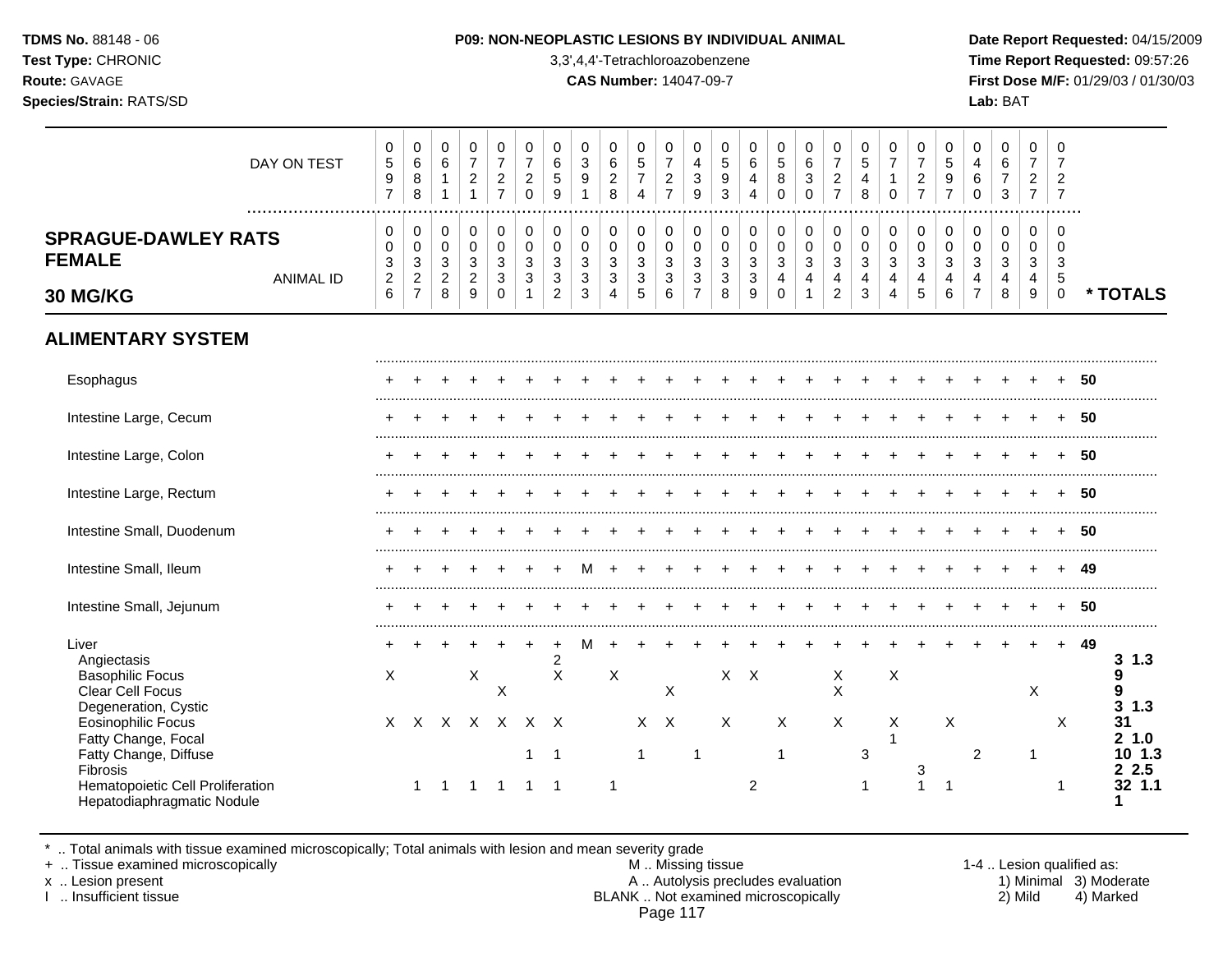**Test Type:** CHRONIC 3,3',4,4'-Tetrachloroazobenzene **Time Report Requested:** 09:57:26 **Route:** GAVAGE **CAS Number:** 14047-09-7 **First Dose M/F:** 01/29/03 / 01/30/03 **Species/Strain:** RATS/SD **Lab:** BAT

| DAY ON TEST<br>.                                                                                                                                                                                                                                                                                                                                   | 0<br>$\mathbf 5$<br>$\mathsf g$<br>$\overline{7}$                                   | 0<br>$\,6\,$<br>8<br>8                                                         | 0<br>$\,6\,$<br>$\mathbf{1}$<br>$\mathbf{1}$          | $\mathbf 0$<br>$\overline{7}$<br>$\sqrt{2}$<br>$\mathbf{1}$       | $\Omega$<br>$\overline{7}$<br>$\overline{2}$<br>$\overline{7}$ | 0<br>$\overline{7}$<br>$\overline{c}$<br>$\mathbf 0$                 | 0<br>$\,6\,$<br>5<br>9                                                                  | 0<br>$\mathsf 3$<br>$\boldsymbol{9}$<br>$\mathbf{1}$             | 0<br>$\,6\,$<br>$\overline{2}$<br>8                                                        | 0<br>$\sqrt{5}$<br>$\overline{7}$<br>$\overline{4}$       | $\mathbf 0$<br>$\overline{7}$<br>$\sqrt{2}$<br>$\overline{7}$                      | $\Omega$<br>$\overline{4}$<br>$\ensuremath{\mathsf{3}}$<br>9                                                | 0<br>$\sqrt{5}$<br>$\boldsymbol{9}$<br>$\mathbf{3}$   | 0<br>$\,6\,$<br>4<br>$\overline{4}$                       | 0<br>$\overline{5}$<br>$\,8\,$<br>$\Omega$                                  | 0<br>$\,6\,$<br>$\mathbf{3}$<br>$\mathbf 0$ | 0<br>$\overline{7}$<br>$\overline{c}$<br>$\overline{7}$                                  | $\mathbf 0$<br>$\sqrt{5}$<br>$\overline{4}$<br>8                 | $\mathbf 0$<br>$\overline{7}$<br>$\mathbf 1$<br>$\mathbf 0$   | $\mathbf 0$<br>$\overline{7}$<br>$\overline{c}$<br>$\overline{7}$ | 0<br>$\overline{5}$<br>$\boldsymbol{9}$<br>$\overline{7}$ | 0<br>4<br>6<br>$\mathbf 0$                             | 0<br>$\,6\,$<br>$\overline{7}$<br>3 | $\mathbf 0$<br>$\overline{7}$<br>$\overline{2}$<br>$\overline{7}$ | $\Omega$<br>$\overline{7}$<br>$\overline{2}$<br>$\overline{7}$                                 |                      |                                                                                                                           |
|----------------------------------------------------------------------------------------------------------------------------------------------------------------------------------------------------------------------------------------------------------------------------------------------------------------------------------------------------|-------------------------------------------------------------------------------------|--------------------------------------------------------------------------------|-------------------------------------------------------|-------------------------------------------------------------------|----------------------------------------------------------------|----------------------------------------------------------------------|-----------------------------------------------------------------------------------------|------------------------------------------------------------------|--------------------------------------------------------------------------------------------|-----------------------------------------------------------|------------------------------------------------------------------------------------|-------------------------------------------------------------------------------------------------------------|-------------------------------------------------------|-----------------------------------------------------------|-----------------------------------------------------------------------------|---------------------------------------------|------------------------------------------------------------------------------------------|------------------------------------------------------------------|---------------------------------------------------------------|-------------------------------------------------------------------|-----------------------------------------------------------|--------------------------------------------------------|-------------------------------------|-------------------------------------------------------------------|------------------------------------------------------------------------------------------------|----------------------|---------------------------------------------------------------------------------------------------------------------------|
| <b>SPRAGUE-DAWLEY RATS</b><br><b>FEMALE</b><br><b>ANIMAL ID</b><br>30 MG/KG                                                                                                                                                                                                                                                                        | 0<br>$\mathbf 0$<br>$\ensuremath{\mathsf{3}}$<br>$\boldsymbol{2}$<br>$6\phantom{a}$ | $\mathbf 0$<br>$\mathbf 0$<br>$\mathbf{3}$<br>$\overline{c}$<br>$\overline{7}$ | 0<br>$\mathbf 0$<br>$\sqrt{3}$<br>$\overline{2}$<br>8 | $\mathbf 0$<br>$\mathbf 0$<br>$\sqrt{3}$<br>$\sqrt{2}$<br>9       | 0<br>$\mathbf 0$<br>$\mathbf{3}$<br>3<br>$\Omega$              | 0<br>$\mathbf 0$<br>$\mathbf{3}$<br>3<br>$\mathbf{1}$                | $\mathbf 0$<br>$\mathbf 0$<br>$\sqrt{3}$<br>$\ensuremath{\mathsf{3}}$<br>$\overline{2}$ | $\pmb{0}$<br>0<br>$\mathbf{3}$<br>$\ensuremath{\mathsf{3}}$<br>3 | 0<br>0<br>$\mathbf{3}$<br>$\mathbf{3}$<br>$\overline{4}$                                   | $\pmb{0}$<br>$\mathbf 0$<br>$\sqrt{3}$<br>$\sqrt{3}$<br>5 | 0<br>$\mathbf 0$<br>$\sqrt{3}$<br>$\sqrt{3}$<br>6                                  | 0<br>0<br>$\mathbf{3}$<br>$\ensuremath{\mathsf{3}}$<br>$\overline{7}$                                       | 0<br>$\mathbf 0$<br>$\mathfrak{Z}$<br>$\sqrt{3}$<br>8 | $\mathbf 0$<br>$\pmb{0}$<br>$\sqrt{3}$<br>$\sqrt{3}$<br>9 | $\mathbf 0$<br>$\mathbf 0$<br>$\mathbf{3}$<br>4<br>$\Omega$                 | 0<br>$\mathbf 0$<br>3<br>4<br>$\mathbf{1}$  | $\pmb{0}$<br>$\pmb{0}$<br>$\sqrt{3}$<br>$\overline{4}$<br>$\overline{c}$                 | 0<br>$\mathbf 0$<br>$\sqrt{3}$<br>4<br>3                         | $\pmb{0}$<br>$\mathbf 0$<br>$\sqrt{3}$<br>4<br>$\overline{4}$ | $\mathbf 0$<br>$\mathbf 0$<br>$\mathbf{3}$<br>$\overline{4}$<br>5 | $\pmb{0}$<br>$\mathbf 0$<br>$\mathbf{3}$<br>4<br>6        | $\mathbf 0$<br>$\mathbf 0$<br>3<br>4<br>$\overline{7}$ | 0<br>$\mathbf 0$<br>3<br>4<br>8     | 0<br>0<br>$\sqrt{3}$<br>$\overline{4}$<br>9                       | 0<br>$\mathbf 0$<br>3<br>5<br>$\mathbf 0$                                                      |                      | * TOTALS                                                                                                                  |
| Hyperplasia, Nodular<br>Inflammation, Chronic Active<br><b>Mixed Cell Focus</b><br>Necrosis<br>Pigmentation<br>Thrombosis<br><b>Toxic Hepatopathy</b><br>Bile Duct, Cyst<br><b>Bile Duct, Fibrosis</b><br>Bile Duct, Hyperplasia<br>Centrilobular, Degeneration<br>Hepatocyte, Hypertrophy<br>Hepatocyte, Multinucleated<br>Oval Cell, Hyperplasia | $\mathbf{1}$<br>1<br>$\mathbf 1$                                                    | 1<br>$\overline{2}$<br>1                                                       | $\mathbf{1}$<br>2<br>$\overline{2}$                   | X<br>$\overline{1}$<br>$\overline{2}$<br>2<br>$\overline{2}$<br>3 | $\mathbf{1}$<br>X<br>3                                         | X<br>$\overline{c}$<br>$\sf X$<br>1<br>3<br>$\overline{2}$<br>3<br>2 | $\mathbf{1}$<br>1<br>$\overline{2}$<br>3<br>$\mathbf{1}$<br>$\overline{2}$              |                                                                  | X<br>$\overline{c}$<br>$\overline{c}$<br>$\mathbf{1}$<br>$\overline{\mathbf{c}}$<br>3<br>1 | -1<br>$\mathbf 1$                                         | $\boldsymbol{\mathsf{X}}$<br>$\overline{1}$<br>X<br>2<br>$\overline{2}$<br>3<br>-1 | $\overline{c}$<br>-1<br>$\boldsymbol{\Lambda}$<br>$\overline{2}$<br>$\overline{c}$<br>$\boldsymbol{\Delta}$ | $\overline{2}$                                        | 1<br>$\overline{2}$                                       | X<br>$\overline{2}$<br>1<br>3<br>$\overline{2}$<br>$\overline{c}$<br>3<br>1 | 1<br>2<br>$\mathbf 1$                       | $\mathsf X$<br>$\mathbf{1}$<br>X<br>2<br>$\mathbf 1$<br>$\overline{2}$<br>$\overline{2}$ | $\overline{1}$<br>$\overline{\mathbf{c}}$<br>$\overline{c}$<br>3 | 1<br>1<br>1<br>1                                              | $X$ $X$<br>-1<br>4<br>3<br>3<br>3<br>4<br>3                       | 1<br>$\mathcal{P}$                                        | $\mathbf{1}$<br>2<br>3<br>3                            | 1<br>1<br>1                         | $\mathbf{1}$<br>$\mathsf X$<br>1<br>1<br>$\overline{2}$<br>3      | X<br>$\overline{1}$<br>$\overline{1}$<br>$\overline{2}$<br>$\mathbf{1}$<br>3<br>$\overline{1}$ |                      | 11<br>32 1.2<br>14<br>10 1.4<br>32 1.6<br>4.0<br>14 1.5<br>1.4<br>1.0<br>4<br>29 1.6<br>18 1.8<br>38 2.3<br>1.0<br>24 1.3 |
| Mesentery<br><b>Thrombosis</b>                                                                                                                                                                                                                                                                                                                     |                                                                                     |                                                                                |                                                       |                                                                   |                                                                |                                                                      |                                                                                         |                                                                  |                                                                                            |                                                           |                                                                                    |                                                                                                             |                                                       |                                                           |                                                                             |                                             |                                                                                          |                                                                  |                                                               | +<br>$\overline{2}$                                               |                                                           |                                                        |                                     |                                                                   |                                                                                                | $\blacktriangleleft$ | 12.0                                                                                                                      |
| Oral Mucosa<br>Gingival, Hyperplasia, Cystic Keratinizing<br>Gingival, Hyperplasia, Squamous                                                                                                                                                                                                                                                       | $\mathbf{1}$                                                                        | $\mathbf 1$                                                                    |                                                       | -1                                                                | $\mathbf 1$                                                    | 1                                                                    | 3                                                                                       |                                                                  |                                                                                            |                                                           |                                                                                    |                                                                                                             |                                                       |                                                           |                                                                             |                                             |                                                                                          |                                                                  | 1                                                             | 1                                                                 | $\mathbf 1$                                               |                                                        | $\boldsymbol{2}$<br>$\overline{2}$  | $\mathbf{1}$                                                      | $\ddot{}$<br>$\overline{2}$                                                                    | 50                   | 92.1<br>24 1.4                                                                                                            |
| Pancreas<br>Atrophy<br>Inflammation<br>Acinus, Hyperplasia<br>Acinus, Vacuolization Cytoplasmic<br>Duct, Atypia Cellular                                                                                                                                                                                                                           |                                                                                     | $\overline{2}$                                                                 | $\overline{2}$                                        | 3                                                                 | $\overline{2}$                                                 |                                                                      |                                                                                         | A                                                                | $\ddot{}$<br>$\overline{2}$                                                                | +<br>1                                                    | $\overline{2}$                                                                     | $\overline{1}$                                                                                              |                                                       | $\mathbf 1$                                               | $\overline{2}$                                                              | $\overline{4}$                              | - 1                                                                                      |                                                                  |                                                               | 3<br>3                                                            |                                                           |                                                        | 1                                   | $\ddot{}$<br>2<br>3                                               | $\ddot{}$<br>1<br>2                                                                            | 49                   | 12 1.6<br>2.3<br>4<br>2.0<br>1.<br>33 1.9<br>2.0<br>1                                                                     |
| Salivary Glands                                                                                                                                                                                                                                                                                                                                    |                                                                                     |                                                                                |                                                       |                                                                   |                                                                |                                                                      |                                                                                         |                                                                  |                                                                                            |                                                           |                                                                                    |                                                                                                             |                                                       |                                                           |                                                                             |                                             |                                                                                          |                                                                  |                                                               |                                                                   |                                                           |                                                        |                                     |                                                                   |                                                                                                | 50                   |                                                                                                                           |

\* .. Total animals with tissue examined microscopically; Total animals with lesion and mean severity grade<br>+ .. Tissue examined microscopically

- + .. Tissue examined microscopically examined microscopically the state of the state of the state of the state M .. Missing tissue M .. Missing tissue M .. Missing tissue and the state of the state M .. Autolysis precludes x .. Lesion present **A .. Autolysis precludes evaluation** A .. Autolysis precludes evaluation 1) Minimal 3) Moderate I .. Insufficient tissue BLANK .. Not examined microscopically 2) Mild 4) Marked Page 118
	-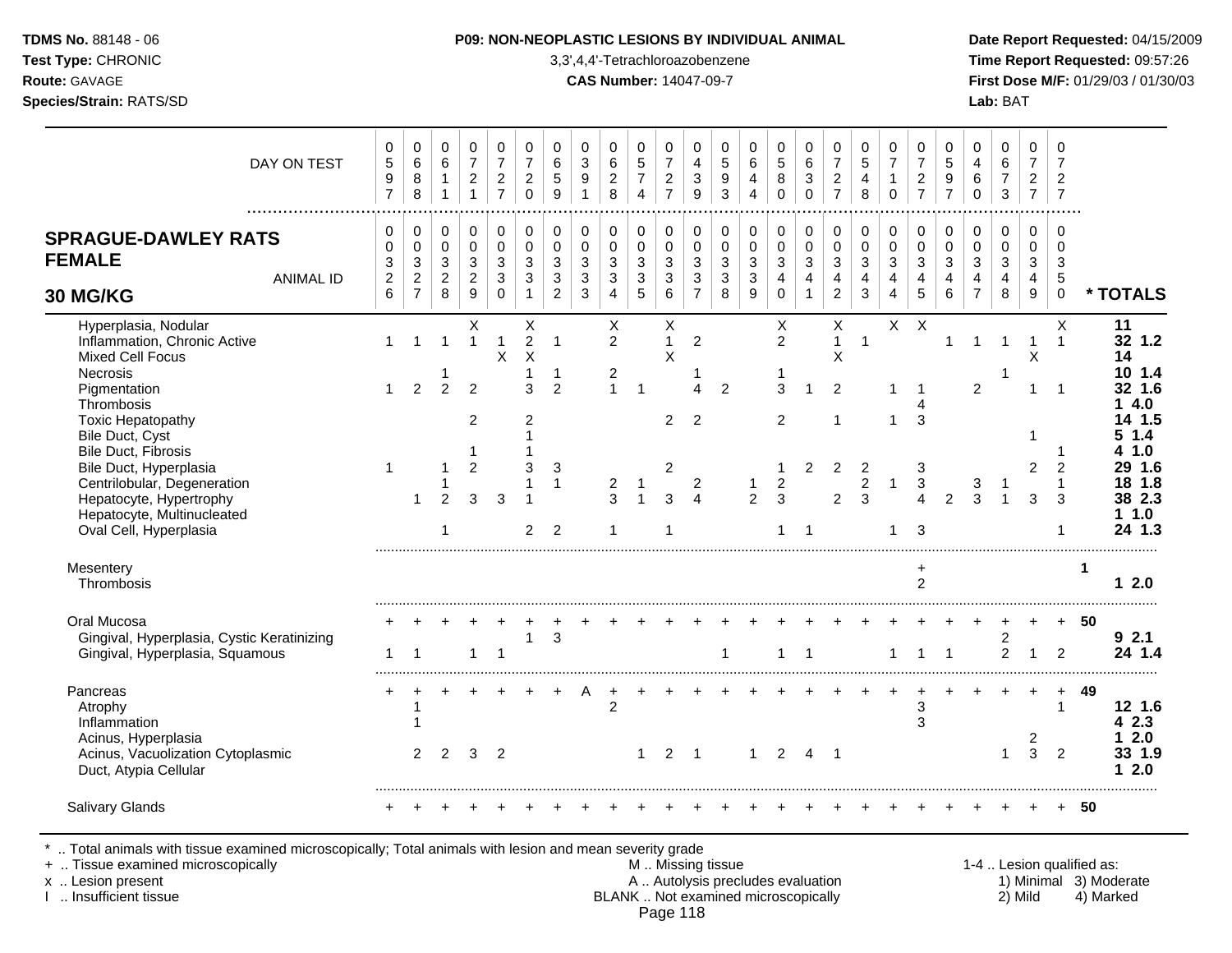| TDMS No. 88148 - 06<br>Test Type: CHRONIC<br>Route: GAVAGE<br>Species/Strain: RATS/SD         |                                                        |                                                                      |                                                        |                                                       |                                                                      |                                                                         |                                                                |                                                                        | P09: NON-NEOPLASTIC LESIONS BY INDIVIDUAL ANIMAL<br>3,3',4,4'-Tetrachloroazobenzene<br><b>CAS Number: 14047-09-7</b> |                                                                 |                                                         |                                                                          |                                                             |                                                                 |                                                   |                                                                      |                                                                      |                                                         |                                                                   |                                                                    |                                                                          |                                                                     | Lab: BAT                                                 |                                                         |                                                                   |      | Date Report Requested: 04/15/2009<br>Time Report Requested: 09:57:26<br>First Dose M/F: 01/29/03 / 01/30/03 |
|-----------------------------------------------------------------------------------------------|--------------------------------------------------------|----------------------------------------------------------------------|--------------------------------------------------------|-------------------------------------------------------|----------------------------------------------------------------------|-------------------------------------------------------------------------|----------------------------------------------------------------|------------------------------------------------------------------------|----------------------------------------------------------------------------------------------------------------------|-----------------------------------------------------------------|---------------------------------------------------------|--------------------------------------------------------------------------|-------------------------------------------------------------|-----------------------------------------------------------------|---------------------------------------------------|----------------------------------------------------------------------|----------------------------------------------------------------------|---------------------------------------------------------|-------------------------------------------------------------------|--------------------------------------------------------------------|--------------------------------------------------------------------------|---------------------------------------------------------------------|----------------------------------------------------------|---------------------------------------------------------|-------------------------------------------------------------------|------|-------------------------------------------------------------------------------------------------------------|
| DAY ON TEST                                                                                   | $\mathbf 0$<br>5<br>$\boldsymbol{9}$<br>$\overline{7}$ | $\mathbf 0$<br>$\,6\,$<br>$\bf 8$<br>8                               | $\mathbf 0$<br>$\,6\,$<br>$\mathbf{1}$<br>$\mathbf{1}$ | 0<br>$\overline{7}$<br>$\overline{c}$<br>$\mathbf{1}$ | 0<br>$\overline{7}$<br>$\overline{2}$<br>$\overline{7}$              | $\pmb{0}$<br>$\overline{7}$<br>$\boldsymbol{2}$<br>$\mathbf 0$          | 0<br>$\,6\,$<br>$\sqrt{5}$<br>$\boldsymbol{9}$                 | 0<br>$\sqrt{3}$<br>$\boldsymbol{9}$<br>$\mathbf{1}$                    | $\mathbf 0$<br>$\,6\,$<br>$_{\rm 8}^2$                                                                               | $\mathbf 0$<br>$\sqrt{5}$<br>$\overline{7}$<br>$\overline{4}$   | 0<br>$\overline{7}$<br>$\overline{c}$<br>$\overline{7}$ | 0<br>$\overline{4}$<br>$\ensuremath{\mathsf{3}}$<br>$\overline{9}$       | $\mathbf 0$<br>5<br>$\boldsymbol{9}$<br>3                   | $\mathbf 0$<br>$\,6\,$<br>4<br>$\overline{4}$                   | 0<br>5<br>$\bf 8$<br>$\mathbf 0$                  | 0<br>$\,6$<br>$\mathbf{3}$<br>$\mathbf 0$                            | 0<br>$\overline{7}$<br>$\overline{c}$<br>$\overline{7}$              | 0<br>$\sqrt{5}$<br>4<br>8                               | $\mathbf 0$<br>$\overline{7}$<br>$\mathbf{1}$<br>$\pmb{0}$        | 0<br>$\overline{7}$<br>$\boldsymbol{2}$<br>$\overline{7}$          | $\mathbf 0$<br>$\sqrt{5}$<br>$\boldsymbol{9}$<br>$\overline{7}$          | $\mathbf 0$<br>$\overline{4}$<br>6<br>$\mathbf 0$                   | $\mathbf 0$<br>$\,6\,$<br>$\overline{7}$<br>$\mathbf{3}$ | 0<br>$\overline{7}$<br>$\overline{2}$<br>$\overline{7}$ | $\mathbf 0$<br>$\overline{7}$<br>$\overline{2}$<br>$\overline{7}$ |      |                                                                                                             |
| <b>SPRAGUE-DAWLEY RATS</b><br><b>FEMALE</b><br><b>ANIMAL ID</b><br>30 MG/KG                   | 0<br>0<br>3<br>$\sqrt{2}$<br>6                         | 0<br>$\mathsf 0$<br>$\mathbf{3}$<br>$\overline{c}$<br>$\overline{7}$ | 0<br>$\mathbf 0$<br>$\sqrt{3}$<br>$\overline{2}$<br>8  | 0<br>$\mathbf 0$<br>3<br>$\overline{a}$<br>9          | $\pmb{0}$<br>$\mathbf 0$<br>$\mathbf{3}$<br>$\mathbf{3}$<br>$\Omega$ | $\mathbf 0$<br>$\mathbf 0$<br>$\mathbf{3}$<br>$\ensuremath{\mathsf{3}}$ | 0<br>$\pmb{0}$<br>$\mathbf{3}$<br>$\sqrt{3}$<br>$\overline{2}$ | $\mathbf 0$<br>$\mathsf 0$<br>$\sqrt{3}$<br>$\sqrt{3}$<br>$\mathbf{3}$ | $\mathbf 0$<br>$\mathbf 0$<br>3<br>$\ensuremath{\mathsf{3}}$<br>4                                                    | $\mathbf 0$<br>$\mathbf 0$<br>$\mathfrak{Z}$<br>$\sqrt{3}$<br>5 | 0<br>$\pmb{0}$<br>3<br>$\mathbf{3}$<br>$\,6\,$          | $\mathbf 0$<br>$\pmb{0}$<br>$\mathbf{3}$<br>$\sqrt{3}$<br>$\overline{7}$ | $\mathbf 0$<br>$\pmb{0}$<br>$\mathbf{3}$<br>$\sqrt{3}$<br>8 | $\mathbf 0$<br>$\mathbf 0$<br>$\mathbf{3}$<br>$\mathbf{3}$<br>9 | 0<br>$\pmb{0}$<br>3<br>$\overline{4}$<br>$\Omega$ | 0<br>$\mathbf 0$<br>$\mathfrak{Z}$<br>$\overline{4}$<br>$\mathbf{1}$ | 0<br>$\mathbf 0$<br>$\mathbf{3}$<br>$\overline{4}$<br>$\overline{c}$ | $\mathbf 0$<br>0<br>$\mathbf{3}$<br>$\overline{4}$<br>3 | $\mathbf 0$<br>$\pmb{0}$<br>$\mathfrak{Z}$<br>4<br>$\overline{A}$ | 0<br>$\mathbf 0$<br>$\mathfrak{Z}$<br>$\overline{4}$<br>$\sqrt{5}$ | $\mathbf 0$<br>$\pmb{0}$<br>$\mathbf{3}$<br>$\overline{\mathbf{4}}$<br>6 | $\mathbf 0$<br>$\mathbf 0$<br>3<br>$\overline{4}$<br>$\overline{7}$ | $\mathbf 0$<br>$\mathbf 0$<br>$\mathbf{3}$<br>4<br>8     | 0<br>$\mathbf 0$<br>$\mathbf{3}$<br>4<br>9              | $\Omega$<br>$\Omega$<br>3<br>5<br>$\overline{0}$                  |      | * TOTALS                                                                                                    |
| Stomach, Forestomach<br>Inflammation<br>Mineralization<br>Necrosis<br>Epithelium, Hyperplasia | 2                                                      | $\overline{4}$                                                       | $\overline{1}$                                         | $\ddot{}$<br>3                                        | +<br>2                                                               | $\overline{2}$<br>4                                                     | $\overline{4}$                                                 |                                                                        | $\mathbf 1$                                                                                                          | 1<br>$\overline{1}$                                             | 2                                                       | 3                                                                        | 3                                                           |                                                                 | 4                                                 | 3                                                                    | -1                                                                   | $\mathbf{1}$                                            | 3                                                                 | $\overline{2}$                                                     | $\overline{1}$                                                           | 3                                                                   | 4                                                        | $\ddot{}$<br>$\mathbf 1$                                | $\ddot{}$<br>-1<br>$\overline{\mathbf{4}}$                        | 50   | 51.6<br>11.0<br>31.7<br>46 2.4                                                                              |
| Stomach, Glandular<br>Mineralization                                                          |                                                        |                                                                      |                                                        |                                                       |                                                                      |                                                                         |                                                                |                                                                        |                                                                                                                      |                                                                 |                                                         |                                                                          |                                                             |                                                                 |                                                   |                                                                      | $\ddot{}$                                                            | $\overline{2}$                                          |                                                                   |                                                                    |                                                                          |                                                                     |                                                          |                                                         | $+$                                                               | 49   | $12.0$                                                                                                      |
| Tooth<br>Peridontal Tissue, Inflammation                                                      |                                                        | $\mathbf{1}$                                                         | $\overline{1}$                                         | $\mathbf{1}$                                          | $\overline{1}$                                                       |                                                                         |                                                                |                                                                        |                                                                                                                      |                                                                 | $\mathbf{1}$                                            |                                                                          | $\mathbf{1}$                                                |                                                                 |                                                   |                                                                      |                                                                      |                                                         |                                                                   |                                                                    |                                                                          |                                                                     |                                                          |                                                         | $+$                                                               | 50   | 14 1.1                                                                                                      |
| <b>CARDIOVASCULAR SYSTEM</b>                                                                  |                                                        |                                                                      |                                                        |                                                       |                                                                      |                                                                         |                                                                |                                                                        |                                                                                                                      |                                                                 |                                                         |                                                                          |                                                             |                                                                 |                                                   |                                                                      |                                                                      |                                                         |                                                                   |                                                                    |                                                                          |                                                                     |                                                          |                                                         |                                                                   |      |                                                                                                             |
| <b>Blood Vessel</b><br>Inflammation<br>Mineralization                                         | 4                                                      | 3                                                                    |                                                        | 3                                                     | $\mathbf{1}$                                                         | $\overline{4}$                                                          | $\overline{1}$                                                 |                                                                        |                                                                                                                      |                                                                 |                                                         |                                                                          |                                                             |                                                                 |                                                   |                                                                      |                                                                      |                                                         |                                                                   | $+$                                                                | 3                                                                        |                                                                     |                                                          | $\mathbf{1}$                                            | $+$<br>$\overline{2}$                                             | 50   | 14 2.1<br>2.5                                                                                               |
| Heart<br>Cardiomyopathy<br>Inflammation<br>Mineralization<br>Necrosis<br>Thrombosis           | 3                                                      | $\ddot{}$                                                            |                                                        |                                                       |                                                                      |                                                                         | $+$                                                            | M                                                                      | $+$                                                                                                                  | $+$<br>$\overline{1}$                                           | $+$                                                     | $+$                                                                      | $+$                                                         |                                                                 | $\ddot{}$                                         | $\frac{+}{1}$                                                        |                                                                      | $\frac{+}{1}$                                           | $\overline{1}$                                                    | $+$                                                                | $+$<br>$\overline{1}$                                                    | $+$                                                                 | $+$                                                      | $+$                                                     |                                                                   | + 49 | 13 1.0<br>13.0<br>13.0<br>13.0<br>12.0                                                                      |

# **ENDOCRINE SYSTEM**

\* .. Total animals with tissue examined microscopically; Total animals with lesion and mean severity grade

- + .. Tissue examined microscopically M .. Missing tissue 1-4 .. Lesion qualified as: x .. Lesion present **A .. Autolysis precludes evaluation** A .. Autolysis precludes evaluation 1) Minimal 3) Moderate I .. Insufficient tissue BLANK .. Not examined microscopically 2) Mild 4) Marked Page 119
-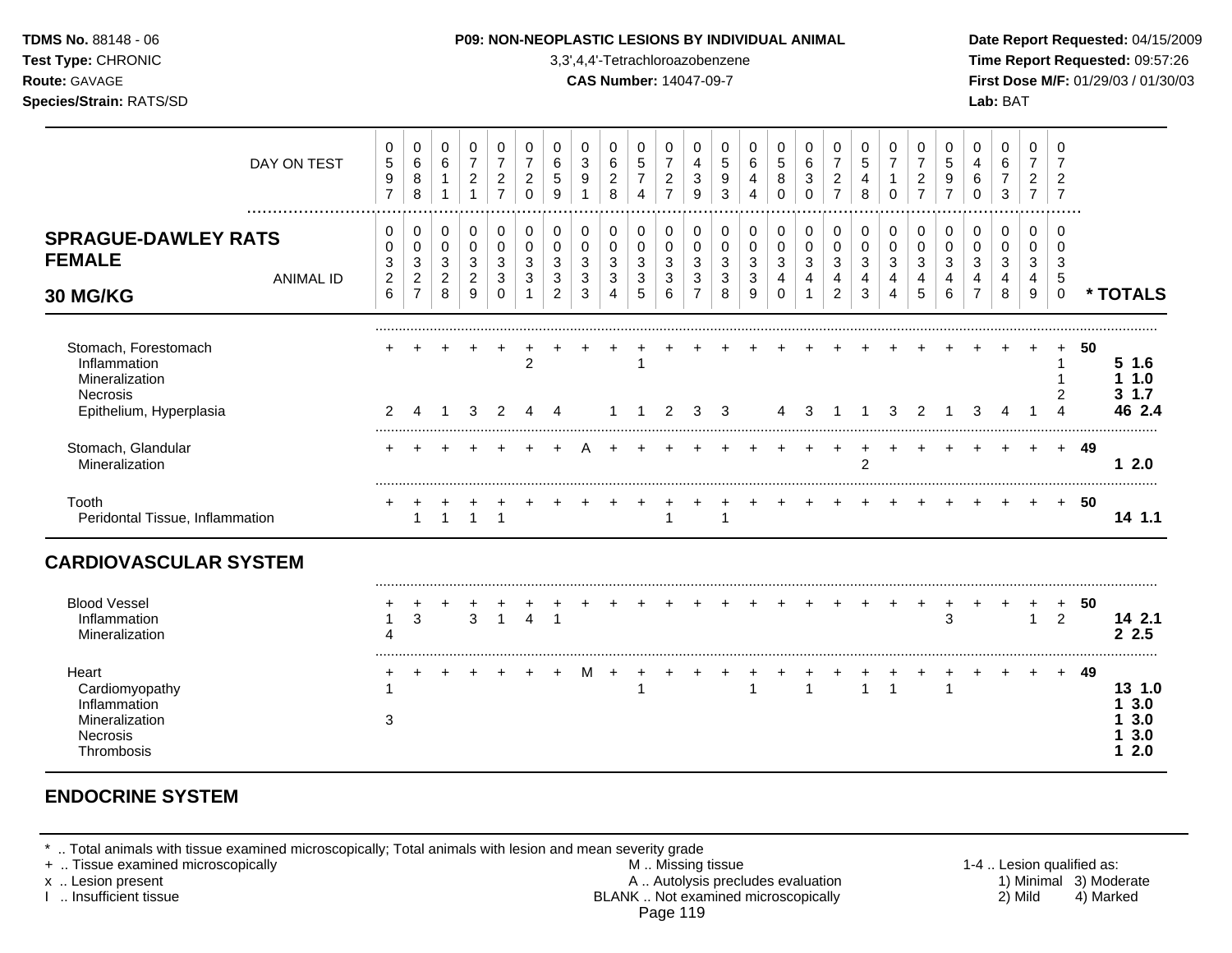| <b>TDMS No. 88148 - 06</b> |
|----------------------------|
| <b>Test Type: CHRONIC</b>  |
| <b>Route: GAVAGE</b>       |

#### **P09: NON-NEOPLASTIC LESIONS BY INDIVIDUAL ANIMAL Date Report Requested: 04/15/2009**

**Time Report Requested:** 09:57:26 **Route:** GAVAGE **CAS Number:** 14047-09-7 **First Dose M/F:** 01/29/03 / 01/30/03 **Species/Strain:** RATS/SD **Lab:** BAT

|                                                                                                                             | DAY ON TEST      | 0<br>$\,$ 5 $\,$<br>9<br>$\overline{7}$ | 0<br>$\,6\,$<br>8<br>8                                             | $\mathbf 0$<br>$6\phantom{1}6$<br>$\mathbf{1}$<br>1     | 0<br>$\overline{7}$<br>$\overline{c}$                 | 0<br>$\overline{7}$<br>$\overline{c}$<br>$\overline{7}$ | 0<br>$\overline{7}$<br>$\overline{2}$<br>$\mathbf 0$ | 0<br>6<br>5<br>9      | 0<br>3<br>9           | 0<br>$\,6\,$<br>$\sqrt{2}$<br>8                        | 0<br>$\sqrt{5}$<br>$\overline{7}$<br>4      | $\Omega$<br>$\overline{7}$<br>$\overline{c}$<br>$\overline{7}$ | $\Omega$<br>4<br>3<br>9            | 0<br>5<br>9<br>3                            | 0<br>6<br>4<br>4               | 0<br>$\sqrt{5}$<br>8<br>0                                    | 0<br>6<br>3<br>$\mathbf 0$            | 0<br>$\overline{7}$<br>$\overline{c}$<br>$\overline{7}$          | 0<br>$\overline{5}$<br>4<br>8            | 0<br>$\overline{7}$<br>1<br>0  | 0<br>$\overline{7}$<br>$\overline{c}$<br>$\overline{7}$ | 0<br>5<br>9<br>$\overline{7}$      | $\Omega$<br>4<br>6<br>0            | 0<br>6<br>$\overline{7}$<br>3 | 0<br>$\overline{7}$<br>$\overline{2}$<br>$\overline{7}$ | $\Omega$<br>$\overline{7}$<br>$\overline{2}$<br>$\overline{7}$ |    |                                                      |
|-----------------------------------------------------------------------------------------------------------------------------|------------------|-----------------------------------------|--------------------------------------------------------------------|---------------------------------------------------------|-------------------------------------------------------|---------------------------------------------------------|------------------------------------------------------|-----------------------|-----------------------|--------------------------------------------------------|---------------------------------------------|----------------------------------------------------------------|------------------------------------|---------------------------------------------|--------------------------------|--------------------------------------------------------------|---------------------------------------|------------------------------------------------------------------|------------------------------------------|--------------------------------|---------------------------------------------------------|------------------------------------|------------------------------------|-------------------------------|---------------------------------------------------------|----------------------------------------------------------------|----|------------------------------------------------------|
| <b>SPRAGUE-DAWLEY RATS</b><br><b>FEMALE</b><br>30 MG/KG                                                                     | <b>ANIMAL ID</b> | 0<br>0<br>3<br>$\overline{c}$<br>6      | 0<br>$\pmb{0}$<br>$\sqrt{3}$<br>$\boldsymbol{2}$<br>$\overline{7}$ | 0<br>$\mathbf 0$<br>$\mathbf{3}$<br>$\overline{c}$<br>8 | 0<br>$\,0\,$<br>$\mathbf{3}$<br>$\boldsymbol{2}$<br>9 | 0<br>0<br>3<br>3<br>$\Omega$                            | 0<br>0<br>3<br>3                                     | 0<br>0<br>3<br>3<br>2 | 0<br>0<br>3<br>3<br>3 | 0<br>0<br>$\mathbf{3}$<br>$\sqrt{3}$<br>$\overline{4}$ | 0<br>0<br>$\mathbf{3}$<br>$\mathbf{3}$<br>5 | $\mathbf 0$<br>0<br>3<br>3<br>6                                | 0<br>0<br>3<br>3<br>$\overline{7}$ | 0<br>0<br>$\mathbf{3}$<br>$\mathbf{3}$<br>8 | 0<br>0<br>$\sqrt{3}$<br>3<br>9 | 0<br>$\pmb{0}$<br>$\mathbf{3}$<br>$\overline{4}$<br>$\Omega$ | 0<br>$\pmb{0}$<br>3<br>$\overline{4}$ | 0<br>$\pmb{0}$<br>3<br>$\overline{\mathbf{4}}$<br>$\overline{2}$ | 0<br>$\pmb{0}$<br>$\mathbf{3}$<br>4<br>3 | 0<br>$\pmb{0}$<br>3<br>4<br>4  | 0<br>$\mathbf 0$<br>3<br>$\overline{4}$<br>5            | 0<br>0<br>3<br>$\overline{4}$<br>6 | 0<br>0<br>3<br>4<br>$\overline{7}$ | 0<br>0<br>3<br>4<br>8         | 0<br>0<br>$\mathbf{3}$<br>4<br>9                        | $\Omega$<br>$\mathbf 0$<br>3<br>5<br>$\mathbf 0$               |    | * TOTALS                                             |
| <b>Adrenal Cortex</b><br>Atrophy<br>Degeneration<br>Hypertrophy<br><b>Necrosis</b>                                          |                  | 2<br>$\mathbf{1}$<br>$\overline{2}$     | $\overline{2}$                                                     |                                                         |                                                       | $\mathbf{1}$                                            | -1                                                   |                       |                       | $\mathbf 1$                                            |                                             | -1                                                             | $\overline{2}$                     |                                             | 1                              | $\mathbf{1}$<br>$\overline{2}$                               | $\overline{c}$                        | $\mathbf 1$                                                      | 2<br>$\mathbf{1}$<br>$\overline{2}$      | $\overline{c}$<br>$\mathbf{1}$ |                                                         | $\mathbf{3}$                       | 2                                  | 1                             | $\overline{2}$                                          | $\overline{2}$                                                 | 50 | 12.0<br>17 1.5<br>30 1.6<br>1.9                      |
| Thrombosis<br>Vacuolization Cytoplasmic<br>Zona Fasciculata, Hyperplasia                                                    |                  |                                         |                                                                    |                                                         | 2                                                     | 3                                                       | 2                                                    |                       |                       | 2                                                      |                                             | $\mathcal{P}$                                                  |                                    |                                             | 2<br>$\overline{1}$            | $\overline{1}$                                               |                                       | 2                                                                |                                          | 1<br>$\overline{2}$            |                                                         |                                    | 2                                  |                               | 1<br>3                                                  |                                                                |    | 1.0<br>13 1.5<br>25 1.9                              |
| Adrenal Medulla<br>Hyperplasia                                                                                              |                  |                                         |                                                                    |                                                         |                                                       |                                                         |                                                      |                       |                       |                                                        | $\pm$                                       | $\overline{2}$                                                 |                                    |                                             |                                |                                                              |                                       |                                                                  |                                          |                                |                                                         |                                    |                                    |                               |                                                         | $+$                                                            | 50 | $3 \; 1.3$                                           |
| Islets, Pancreatic                                                                                                          |                  |                                         |                                                                    |                                                         |                                                       |                                                         |                                                      |                       |                       |                                                        |                                             |                                                                |                                    |                                             |                                |                                                              |                                       |                                                                  |                                          |                                |                                                         |                                    |                                    |                               |                                                         |                                                                | 50 |                                                      |
| Parathyroid Gland                                                                                                           |                  |                                         |                                                                    |                                                         |                                                       |                                                         |                                                      |                       | м                     |                                                        |                                             |                                                                |                                    | м                                           |                                |                                                              |                                       |                                                                  |                                          |                                |                                                         |                                    |                                    | м                             |                                                         | $+$                                                            | 46 |                                                      |
| <b>Pituitary Gland</b><br><b>Necrosis</b><br>Pars Distalis, Hyperplasia<br>Pars Intermedia, Hyperplasia                     |                  |                                         | 3                                                                  |                                                         |                                                       |                                                         |                                                      | $\mathbf{1}$          |                       |                                                        |                                             | $\overline{1}$                                                 |                                    |                                             |                                |                                                              |                                       |                                                                  |                                          |                                | 1                                                       |                                    |                                    |                               |                                                         | $+$<br>1                                                       | 50 | 2, 1.5<br>12 1.7<br>11.0                             |
| <b>Thyroid Gland</b><br>Inflammation<br>C-cell, Hyperplasia<br>Follicular Cell, Hyperplasia<br>Follicular Cell, Hypertrophy |                  |                                         |                                                                    |                                                         | $\div$                                                | +<br>3<br>4                                             |                                                      |                       |                       |                                                        |                                             |                                                                |                                    |                                             |                                |                                                              |                                       |                                                                  |                                          |                                |                                                         |                                    |                                    |                               | 3                                                       |                                                                | 50 | 23.0<br>$3 \t1.7$<br>3.0<br>3<br>1.5<br>$\mathbf{2}$ |

\* .. Total animals with tissue examined microscopically; Total animals with lesion and mean severity grade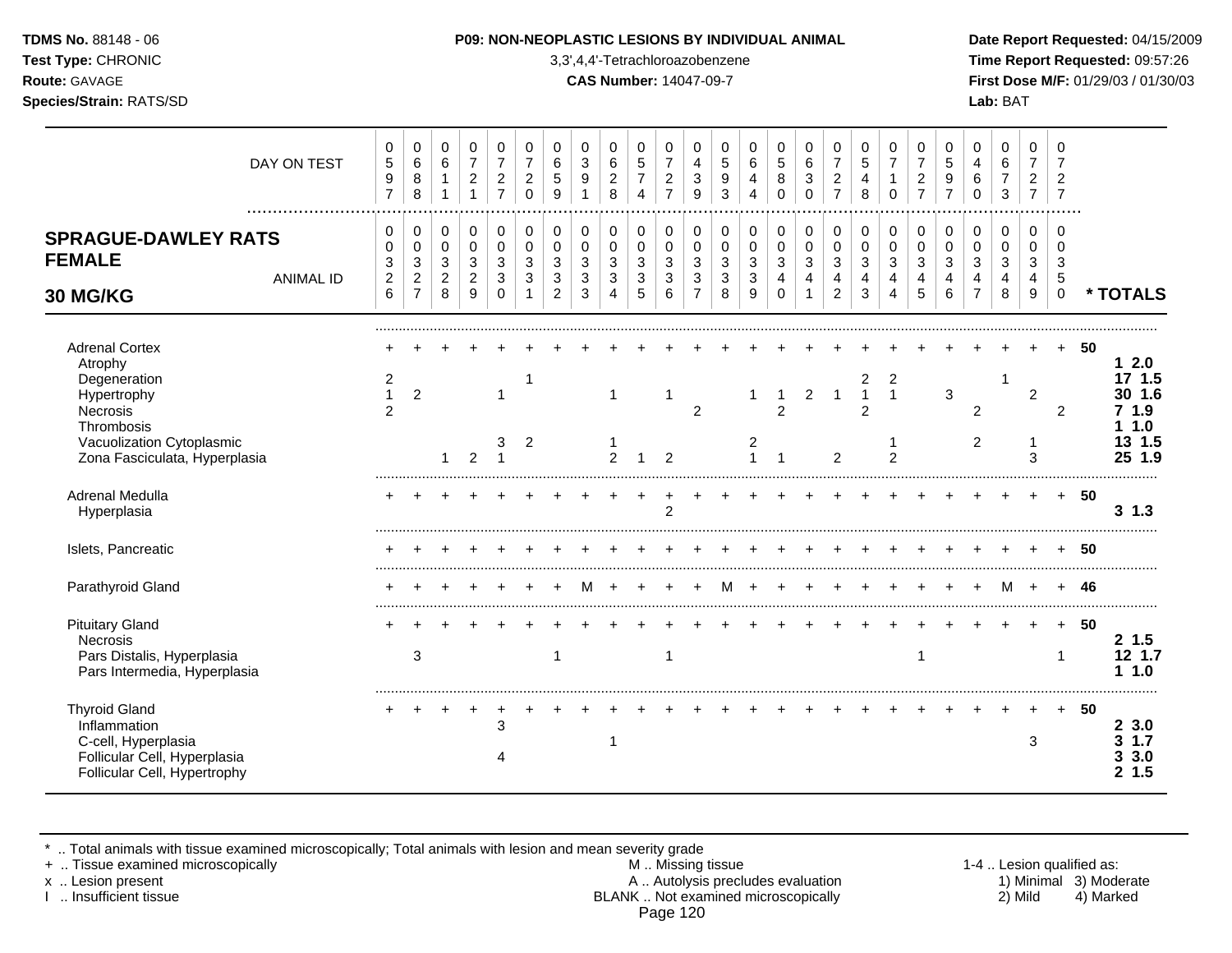| TDMS No. 88148 - 06<br>Test Type: CHRONIC<br>Route: GAVAGE<br>Species/Strain: RATS/SD |                                                            |                                                                    |                                                        |                                                                            |                                                                   |                                                                |                                                                               |                                                                    | 3,3',4,4'-Tetrachloroazobenzene<br><b>CAS Number: 14047-09-7</b> |                                                             |                                                                   |                                                                     |                                                               | <b>P09: NON-NEOPLASTIC LESIONS BY INDIVIDUAL ANIMAL</b>              |                                      |                                                    |                                      |                                                       |                                                    |                                                |                                                           |                                                           | Lab: BAT                                     |                                                                   |                                                         |             | Date Report Requested: 04/15/2009<br>Time Report Requested: 09:57:26<br>First Dose M/F: 01/29/03 / 01/30/03 |
|---------------------------------------------------------------------------------------|------------------------------------------------------------|--------------------------------------------------------------------|--------------------------------------------------------|----------------------------------------------------------------------------|-------------------------------------------------------------------|----------------------------------------------------------------|-------------------------------------------------------------------------------|--------------------------------------------------------------------|------------------------------------------------------------------|-------------------------------------------------------------|-------------------------------------------------------------------|---------------------------------------------------------------------|---------------------------------------------------------------|----------------------------------------------------------------------|--------------------------------------|----------------------------------------------------|--------------------------------------|-------------------------------------------------------|----------------------------------------------------|------------------------------------------------|-----------------------------------------------------------|-----------------------------------------------------------|----------------------------------------------|-------------------------------------------------------------------|---------------------------------------------------------|-------------|-------------------------------------------------------------------------------------------------------------|
| DAY ON TEST                                                                           | 0<br>$\sqrt{5}$<br>$\boldsymbol{9}$<br>$\overline{7}$      | 0<br>$\,6\,$<br>$\bf 8$<br>8                                       | $\mathbf 0$<br>$\,6\,$<br>$\mathbf{1}$<br>$\mathbf{1}$ | $\mathbf 0$<br>$\overline{7}$<br>$\begin{array}{c} 2 \\ 1 \end{array}$     | $\pmb{0}$<br>$\overline{7}$<br>$\boldsymbol{2}$<br>$\overline{7}$ | 0<br>$\boldsymbol{7}$<br>$\sqrt{2}$<br>$\mathbf 0$             | 0<br>$\,6\,$<br>$\sqrt{5}$<br>$\boldsymbol{9}$                                | 0<br>$\ensuremath{\mathsf{3}}$<br>$\boldsymbol{9}$<br>$\mathbf{1}$ | 0<br>6<br>$\boldsymbol{2}$<br>8                                  | $\pmb{0}$<br>$\sqrt{5}$<br>$\overline{7}$<br>$\overline{4}$ | $\mathbf 0$<br>$\overline{7}$<br>$\overline{c}$<br>$\overline{7}$ | $\mathbf 0$<br>$\overline{4}$<br>$\ensuremath{\mathsf{3}}$<br>$9\,$ | $\mathbf 0$<br>$\sqrt{5}$<br>$\boldsymbol{9}$<br>$\mathbf{3}$ | $\mathbf 0$<br>$\,6\,$<br>$\overline{4}$<br>$\boldsymbol{\varDelta}$ | 0<br>$\overline{5}$<br>8<br>$\Omega$ | 0<br>6<br>$\ensuremath{\mathsf{3}}$<br>$\mathbf 0$ | 0<br>$\overline{7}$<br>$\frac{2}{7}$ | 0<br>$\sqrt{5}$<br>$\overline{\mathbf{4}}$<br>8       | 0<br>$\overline{7}$<br>$\mathbf{1}$<br>$\mathbf 0$ | $\mathbf 0$<br>$\overline{7}$<br>$\frac{2}{7}$ | 0<br>5<br>$\boldsymbol{9}$<br>$\overline{7}$              | $\mathbf 0$<br>4<br>$\,6\,$<br>$\Omega$                   | $\pmb{0}$<br>$\,6$<br>$\overline{7}$<br>3    | $\mathbf 0$<br>$\overline{7}$<br>$\overline{c}$<br>$\overline{7}$ | 0<br>$\overline{7}$<br>$\overline{2}$<br>$\overline{7}$ |             |                                                                                                             |
| <b>SPRAGUE-DAWLEY RATS</b><br><b>FEMALE</b><br><b>ANIMAL ID</b><br>30 MG/KG           | 0<br>0<br>$\mathbf{3}$<br>$\overline{c}$<br>$6\phantom{a}$ | 0<br>$\mathbf 0$<br>$\sqrt{3}$<br>$\overline{a}$<br>$\overline{7}$ | 0<br>$\pmb{0}$<br>$\sqrt{3}$<br>$\boldsymbol{2}$<br>8  | $\mathbf 0$<br>$\mathbf 0$<br>$\ensuremath{\mathsf{3}}$<br>$\sqrt{2}$<br>9 | $\pmb{0}$<br>$\mathbf 0$<br>$\sqrt{3}$<br>$\sqrt{3}$<br>$\Omega$  | 0<br>$\pmb{0}$<br>$\ensuremath{\mathsf{3}}$<br>$\sqrt{3}$<br>1 | 0<br>$\mathbf 0$<br>$\sqrt{3}$<br>$\ensuremath{\mathsf{3}}$<br>$\overline{2}$ | 0<br>0<br>3<br>$\ensuremath{\mathsf{3}}$<br>3                      | 0<br>0<br>3<br>3                                                 | $\pmb{0}$<br>$\pmb{0}$<br>$\sqrt{3}$<br>$\sqrt{3}$<br>5     | 0<br>$\mathbf 0$<br>3<br>$\mathbf{3}$<br>6                        | 0<br>$\pmb{0}$<br>$\mathbf{3}$<br>$\sqrt{3}$<br>$\overline{7}$      | 0<br>$\mathbf 0$<br>$\mathbf{3}$<br>$\mathbf{3}$<br>8         | $\pmb{0}$<br>$\pmb{0}$<br>$\mathbf{3}$<br>$\mathbf{3}$<br>9          | 0<br>0<br>3<br>4<br>$\Omega$         | 0<br>$\pmb{0}$<br>$\mathbf{3}$<br>$\overline{4}$   | 0<br>0<br>3<br>4<br>$\overline{2}$   | 0<br>$\pmb{0}$<br>$\mathbf{3}$<br>$\overline{4}$<br>3 | 0<br>$\pmb{0}$<br>$\mathbf{3}$<br>$\overline{4}$   | 0<br>$\mathsf{O}\xspace$<br>3<br>4<br>5        | 0<br>$\mathbf 0$<br>$\mathfrak{Z}$<br>$\overline{4}$<br>6 | 0<br>$\mathbf 0$<br>3<br>$\overline{4}$<br>$\overline{7}$ | 0<br>$\mathbf 0$<br>3<br>$\overline{4}$<br>8 | 0<br>0<br>3<br>$\overline{4}$<br>9                                | $\Omega$<br>0<br>3<br>5<br>$\mathbf 0$                  |             | * TOTALS                                                                                                    |
| <b>GENERAL BODY SYSTEM</b>                                                            |                                                            |                                                                    |                                                        |                                                                            |                                                                   |                                                                |                                                                               |                                                                    |                                                                  |                                                             |                                                                   |                                                                     |                                                               |                                                                      |                                      |                                                    |                                      |                                                       |                                                    |                                                |                                                           |                                                           |                                              |                                                                   |                                                         |             |                                                                                                             |
| Peritoneum                                                                            |                                                            |                                                                    |                                                        |                                                                            |                                                                   |                                                                |                                                                               |                                                                    |                                                                  |                                                             |                                                                   |                                                                     | $\ddot{}$                                                     |                                                                      |                                      |                                                    |                                      |                                                       |                                                    |                                                |                                                           |                                                           |                                              |                                                                   |                                                         | $\mathbf 1$ |                                                                                                             |
| <b>GENITAL SYSTEM</b>                                                                 |                                                            |                                                                    |                                                        |                                                                            |                                                                   |                                                                |                                                                               |                                                                    |                                                                  |                                                             |                                                                   |                                                                     |                                                               |                                                                      |                                      |                                                    |                                      |                                                       |                                                    |                                                |                                                           |                                                           |                                              |                                                                   |                                                         |             |                                                                                                             |
| <b>Clitoral Gland</b><br>Cyst<br>Hyperplasia, Squamous                                |                                                            | $\overline{2}$                                                     |                                                        |                                                                            |                                                                   |                                                                |                                                                               |                                                                    |                                                                  |                                                             | 3                                                                 |                                                                     |                                                               |                                                                      |                                      |                                                    | 2                                    |                                                       | $\overline{2}$                                     |                                                |                                                           |                                                           |                                              | $\mathbf{1}$                                                      | $+$                                                     | 50          | 62.0<br>32.0                                                                                                |
| Ovary<br>Cyst<br>Inflammation                                                         | 4                                                          |                                                                    |                                                        |                                                                            |                                                                   |                                                                |                                                                               |                                                                    |                                                                  | ÷                                                           | $\ddot{}$<br>$\mathbf{1}$                                         | $\ddot{}$                                                           |                                                               | $\overline{2}$                                                       | Δ                                    |                                                    | $\ddot{}$                            | $\mathbf{1}$                                          | $\ddot{}$                                          | $+$                                            |                                                           |                                                           |                                              | $+$                                                               | $+$<br>$\mathbf{1}$                                     | 50          | 13 1.8<br>24.0                                                                                              |
| Oviduct<br>Cyst<br>Inflammation                                                       |                                                            |                                                                    |                                                        |                                                                            |                                                                   |                                                                |                                                                               |                                                                    | $\ddot{}$<br>3                                                   |                                                             |                                                                   |                                                                     |                                                               |                                                                      |                                      |                                                    |                                      |                                                       |                                                    |                                                |                                                           |                                                           |                                              |                                                                   |                                                         | 3           | 22.0<br>3.0<br>1.                                                                                           |
| Uterus<br>Angiectasis<br>Hemorrhage<br>Inflammation                                   |                                                            |                                                                    |                                                        |                                                                            |                                                                   |                                                                |                                                                               | $\overline{4}$                                                     | $\overline{4}$                                                   |                                                             |                                                                   |                                                                     |                                                               |                                                                      |                                      |                                                    |                                      |                                                       |                                                    |                                                |                                                           |                                                           |                                              |                                                                   | + 50                                                    |             | 12.0<br>3.0<br>1<br>3.3.7                                                                                   |
| Endometrium, Hyperplasia, Cystic<br>Endometrium, Metaplasia, Squamous                 |                                                            | $2 \quad 3$                                                        |                                                        |                                                                            | $\overline{c}$                                                    |                                                                |                                                                               |                                                                    |                                                                  | $\mathbf 1$                                                 |                                                                   |                                                                     | 4                                                             | 3                                                                    | 3                                    | $\overline{1}$                                     | 3                                    | 3                                                     | $\overline{1}$                                     | $\overline{2}$                                 |                                                           |                                                           | $2 \quad 3$                                  |                                                                   | -1                                                      |             | 5<br>1.8<br>22 2.5                                                                                          |

# **HEMATOPOIETIC SYSTEM**

\* .. Total animals with tissue examined microscopically; Total animals with lesion and mean severity grade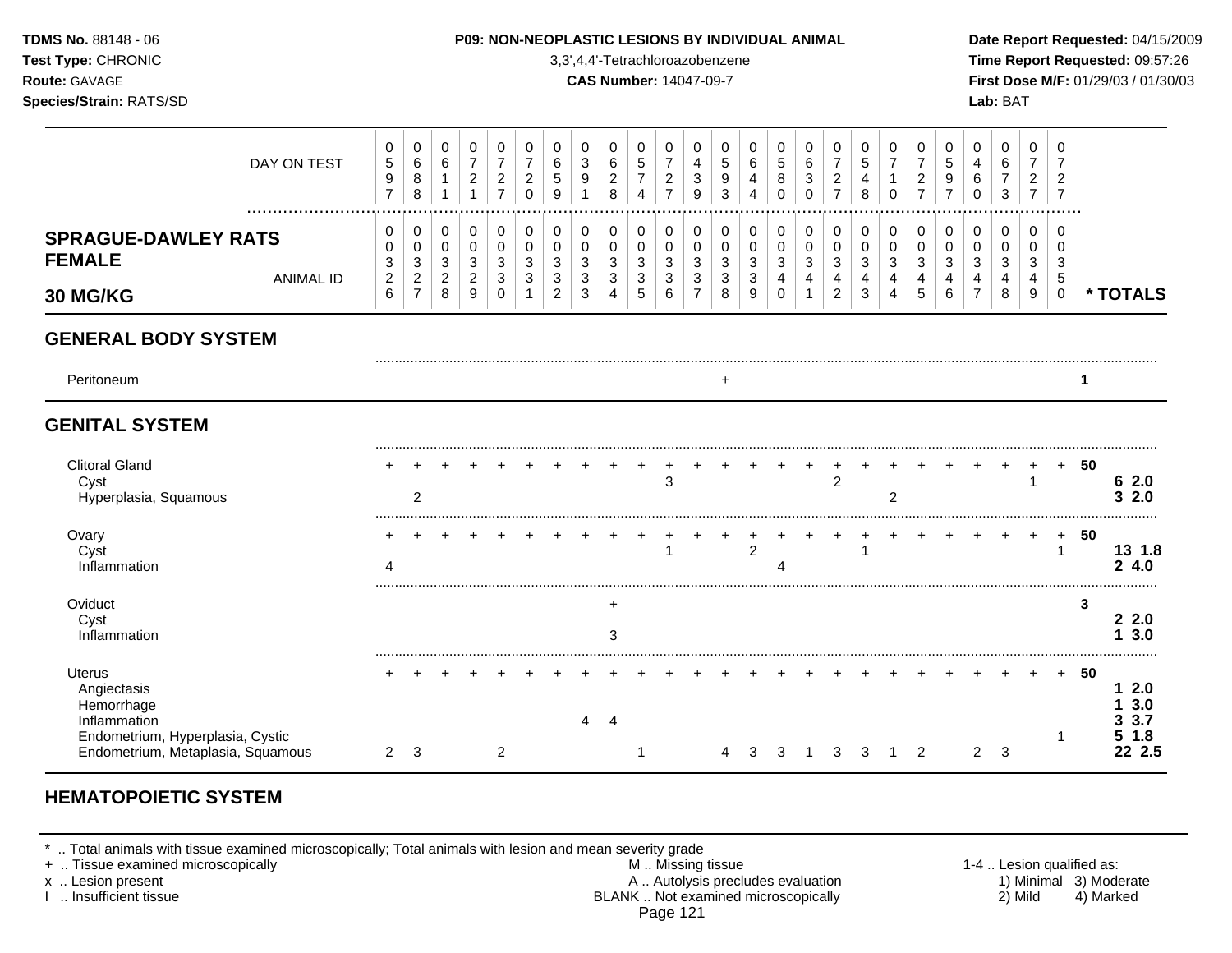**Test Type:** CHRONIC 3,3',4,4'-Tetrachloroazobenzene **Time Report Requested:** 09:57:26 **Route:** GAVAGE **CAS Number:** 14047-09-7 **First Dose M/F:** 01/29/03 / 01/30/03 **Species/Strain:** RATS/SD **Lab:** BAT

| DAY ON TEST                                                                                                                                                                             | 0<br>$\mathbf 5$<br>$\boldsymbol{9}$<br>$\overline{7}$      | 0<br>$\,6\,$<br>8<br>8                                               | 0<br>6<br>$\mathbf{1}$<br>$\mathbf{1}$       | 0<br>$\overline{7}$<br>$\boldsymbol{2}$<br>$\mathbf{1}$              | 0<br>$\overline{7}$<br>$\boldsymbol{2}$<br>$\overline{7}$ | 0<br>$\overline{7}$<br>$\overline{c}$<br>0 | $\mathbf 0$<br>$6\phantom{1}6$<br>5<br>9                                 | 0<br>$\ensuremath{\mathsf{3}}$<br>$\mathsf g$<br>$\mathbf{1}$ | 0<br>$\,6$<br>$\sqrt{2}$<br>8                                  | $\mathbf 0$<br>5<br>$\overline{7}$<br>$\overline{4}$          | 0<br>$\overline{7}$<br>$\sqrt{2}$<br>$\overline{7}$     | 0<br>$\overline{4}$<br>$\ensuremath{\mathsf{3}}$<br>9                                         | 0<br>5<br>9<br>3                        | 0<br>$\,6$<br>$\overline{4}$<br>$\overline{4}$                     | 0<br>$\sqrt{5}$<br>$\bf8$<br>$\mathbf 0$               | 0<br>$\,6\,$<br>$\ensuremath{\mathsf{3}}$<br>$\mathsf 0$ | 0<br>$\boldsymbol{7}$<br>$\boldsymbol{2}$<br>$\overline{7}$ | $\pmb{0}$<br>$\overline{5}$<br>$\overline{\mathbf{4}}$<br>8 | 0<br>$\overline{7}$<br>$\mathbf{1}$<br>0                        | 0<br>$\overline{7}$<br>$\overline{c}$<br>$\overline{7}$ | 0<br>$\overline{5}$<br>$\boldsymbol{9}$<br>$\overline{7}$ | 0<br>4<br>$\,6$<br>$\mathbf 0$               | 0<br>$\,6\,$<br>$\boldsymbol{7}$<br>$\mathbf{3}$      | $\mathbf 0$<br>$\overline{7}$<br>$\boldsymbol{2}$<br>$\overline{7}$ | 0<br>$\overline{7}$<br>$\overline{c}$<br>$\overline{7}$ |                           |                                     |
|-----------------------------------------------------------------------------------------------------------------------------------------------------------------------------------------|-------------------------------------------------------------|----------------------------------------------------------------------|----------------------------------------------|----------------------------------------------------------------------|-----------------------------------------------------------|--------------------------------------------|--------------------------------------------------------------------------|---------------------------------------------------------------|----------------------------------------------------------------|---------------------------------------------------------------|---------------------------------------------------------|-----------------------------------------------------------------------------------------------|-----------------------------------------|--------------------------------------------------------------------|--------------------------------------------------------|----------------------------------------------------------|-------------------------------------------------------------|-------------------------------------------------------------|-----------------------------------------------------------------|---------------------------------------------------------|-----------------------------------------------------------|----------------------------------------------|-------------------------------------------------------|---------------------------------------------------------------------|---------------------------------------------------------|---------------------------|-------------------------------------|
| <b>SPRAGUE-DAWLEY RATS</b><br><b>FEMALE</b><br><b>ANIMAL ID</b><br>30 MG/KG                                                                                                             | 0<br>0<br>$\ensuremath{\mathsf{3}}$<br>$\mathbf 2$<br>$\,6$ | 0<br>$\mathbf 0$<br>$\mathbf{3}$<br>$\overline{c}$<br>$\overline{7}$ | 0<br>$\mathbf 0$<br>3<br>$\overline{c}$<br>8 | 0<br>$\mathsf 0$<br>$\sqrt{3}$<br>$\overline{2}$<br>$\boldsymbol{9}$ | 0<br>$\mathbf 0$<br>3<br>3<br>0                           | 0<br>0<br>3<br>3<br>$\mathbf{1}$           | $\mathbf 0$<br>$\mathsf 0$<br>$\sqrt{3}$<br>$\sqrt{3}$<br>$\overline{2}$ | 0<br>$\mathbf 0$<br>3<br>$\mathbf{3}$<br>3                    | 0<br>$\pmb{0}$<br>$\mathbf{3}$<br>$\sqrt{3}$<br>$\overline{4}$ | $\mathbf 0$<br>$\mathbf 0$<br>$\sqrt{3}$<br>$\mathbf{3}$<br>5 | 0<br>$\pmb{0}$<br>$\mathfrak{S}$<br>$\mathfrak{S}$<br>6 | 0<br>$\pmb{0}$<br>$\mathbf{3}$<br>$\sqrt{3}$<br>$\overline{7}$                                | 0<br>0<br>$\sqrt{3}$<br>$\sqrt{3}$<br>8 | 0<br>$\mathbf 0$<br>$\mathbf{3}$<br>$\ensuremath{\mathsf{3}}$<br>9 | 0<br>$\mathbf 0$<br>$\mathfrak{S}$<br>4<br>$\mathbf 0$ | 0<br>$\mathsf 0$<br>3<br>4<br>$\mathbf{1}$               | 0<br>$\mathbf 0$<br>$\mathbf{3}$<br>4<br>$\overline{c}$     | $\pmb{0}$<br>$\pmb{0}$<br>3<br>$\overline{4}$<br>3          | $\pmb{0}$<br>$\mathbf 0$<br>$\mathbf{3}$<br>$\overline{4}$<br>4 | 0<br>$\mathbf 0$<br>3<br>$\overline{4}$<br>5            | 0<br>$\mathbf 0$<br>3<br>4<br>6                           | 0<br>$\mathbf 0$<br>3<br>4<br>$\overline{7}$ | 0<br>$\pmb{0}$<br>$\mathbf{3}$<br>$\overline{4}$<br>8 | 0<br>$\mathbf 0$<br>3<br>$\overline{4}$<br>$\boldsymbol{9}$         | 0<br>$\mathbf 0$<br>3<br>5<br>$\pmb{0}$                 |                           | * TOTALS                            |
| <b>Bone Marrow</b><br>Hyperplasia<br>Myelofibrosis                                                                                                                                      | $\boldsymbol{\Lambda}$                                      | 4                                                                    |                                              |                                                                      |                                                           | $\overline{2}$                             | $\mathfrak{p}$                                                           | 3                                                             | $\mathfrak{p}$                                                 | $\mathfrak{p}$                                                |                                                         |                                                                                               | $\overline{2}$                          | Δ                                                                  |                                                        |                                                          | $\mathcal{P}$                                               |                                                             | $\overline{4}$                                                  | 3                                                       | $\Delta$                                                  |                                              | 3                                                     |                                                                     | $\ddot{}$<br>3                                          | 50                        | 40 2.8<br>$12.0$                    |
| Lymph Node<br>Pancreatic, Hemorrhage<br>Thoracic, Hyperplasia, Lymphoid                                                                                                                 |                                                             |                                                                      |                                              |                                                                      |                                                           |                                            |                                                                          |                                                               |                                                                |                                                               |                                                         |                                                                                               |                                         | +<br>3                                                             | $\ddot{}$<br>$\overline{c}$                            |                                                          |                                                             |                                                             |                                                                 |                                                         |                                                           |                                              | +                                                     |                                                                     |                                                         | 4                         | 12.0<br>13.0                        |
| Lymph Node, Mandibular<br>Hyperplasia, Lymphoid                                                                                                                                         |                                                             |                                                                      |                                              |                                                                      |                                                           |                                            | 3                                                                        |                                                               |                                                                |                                                               |                                                         |                                                                                               |                                         |                                                                    |                                                        |                                                          |                                                             |                                                             |                                                                 |                                                         |                                                           |                                              |                                                       |                                                                     | $+$                                                     | 49                        | 23.0                                |
| Lymph Node, Mesenteric<br>Atrophy<br>Pigmentation                                                                                                                                       |                                                             |                                                                      |                                              | 2                                                                    | 1                                                         | 1                                          | $\overline{1}$                                                           |                                                               |                                                                | 1                                                             | $\mathbf 1$                                             | 1                                                                                             | 1                                       | 3                                                                  | 1                                                      |                                                          |                                                             | $\mathbf{1}$                                                | 4<br>1                                                          | 3                                                       | $\overline{2}$                                            | 1                                            |                                                       |                                                                     | $\ddot{}$<br>$\mathbf{1}$                               | 50                        | 43.3<br>32 1.2                      |
| Spleen<br>Hematopoietic Cell Proliferation<br>Pigmentation<br>Lymphoid Follicle, Atrophy                                                                                                | 1<br>3                                                      | 3<br>$\overline{1}$                                                  | $\overline{c}$<br>$\overline{2}$             | $\overline{c}$<br>$\overline{1}$                                     | $\overline{c}$<br>$\mathbf 1$                             | 2<br>$\mathbf{1}$<br>$\overline{2}$        | $\overline{c}$<br>3<br>$\overline{2}$                                    | М                                                             | 3<br>$\mathbf{1}$                                              | $\overline{2}$<br>3                                           | $\overline{1}$                                          | $\mathbf{1}$                                                                                  | 1<br>3                                  | 3                                                                  | $\mathbf{1}$<br>2                                      | 1<br>$\overline{2}$                                      | $\overline{c}$<br>$\overline{c}$                            | $\mathbf{1}$<br>$\overline{1}$                              | $\overline{c}$<br>$\mathbf{1}$<br>$\overline{2}$                | $\overline{c}$<br>$\mathbf{1}$                          | 3<br>$\overline{1}$                                       | 1<br>$\overline{c}$                          | $\overline{c}$<br>$\overline{2}$                      | $\overline{c}$<br>2                                                 | $\ddot{}$<br>$\overline{2}$<br>$\overline{1}$           | 49                        | 45 1.9<br>42 1.6<br>8 2.6           |
| Thymus<br>Atrophy                                                                                                                                                                       | $\overline{\mathbf{4}}$                                     | 4                                                                    | 4                                            | $\boldsymbol{\Lambda}$                                               | Δ                                                         | Δ                                          |                                                                          | 3                                                             | 4                                                              | 4                                                             | 3                                                       | Δ                                                                                             |                                         | Δ                                                                  |                                                        |                                                          |                                                             |                                                             | Δ                                                               |                                                         |                                                           |                                              |                                                       |                                                                     | $\overline{\mathbf{4}}$                                 | 47                        | 46 3.9                              |
| <b>INTEGUMENTARY SYSTEM</b>                                                                                                                                                             |                                                             |                                                                      |                                              |                                                                      |                                                           |                                            |                                                                          |                                                               |                                                                |                                                               |                                                         |                                                                                               |                                         |                                                                    |                                                        |                                                          |                                                             |                                                             |                                                                 |                                                         |                                                           |                                              |                                                       |                                                                     |                                                         |                           |                                     |
| Mammary Gland<br>Hyperplasia                                                                                                                                                            |                                                             |                                                                      |                                              |                                                                      |                                                           | $\mathbf{1}$                               | $\overline{c}$                                                           |                                                               |                                                                |                                                               | $\overline{c}$                                          | $\overline{2}$                                                                                |                                         |                                                                    |                                                        |                                                          |                                                             |                                                             | 1                                                               |                                                         |                                                           |                                              |                                                       | 1                                                                   | $+$                                                     | 50                        | 111.4                               |
| Total animals with tissue examined microscopically; Total animals with lesion and mean severity grade<br>+  Tissue examined microscopically<br>x  Lesion present<br>Insufficient tissue |                                                             |                                                                      |                                              |                                                                      |                                                           |                                            |                                                                          |                                                               |                                                                |                                                               |                                                         | M  Missing tissue<br>A  Autolysis precludes evaluation<br>BLANK  Not examined microscopically |                                         |                                                                    |                                                        |                                                          |                                                             |                                                             |                                                                 |                                                         |                                                           |                                              |                                                       | 2) Mild                                                             |                                                         | 1-4  Lesion qualified as: | 1) Minimal 3) Moderate<br>4) Marked |

Page 122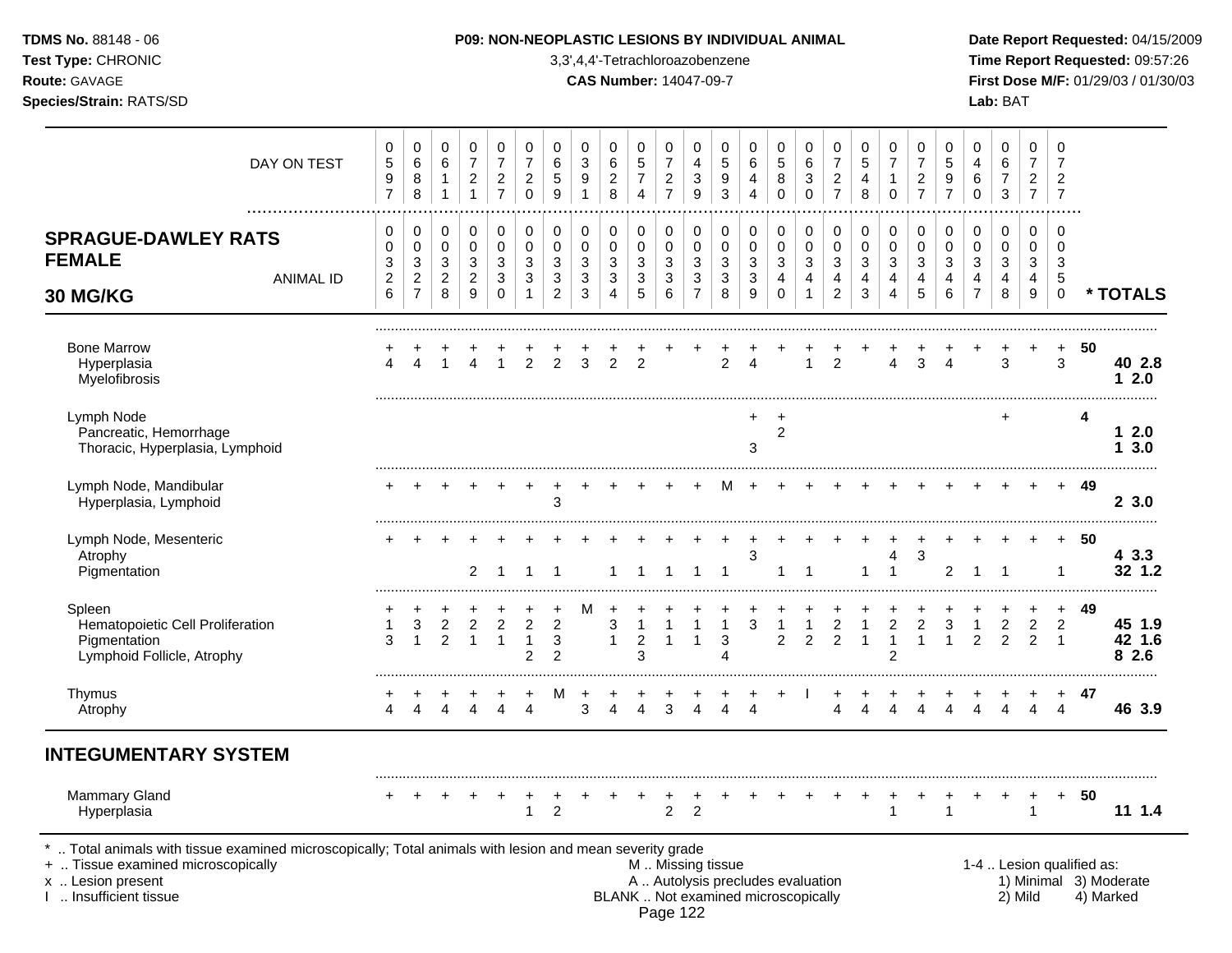| TDMS No. 88148 - 06<br>Test Type: CHRONIC<br>Route: GAVAGE<br>Species/Strain: RATS/SD          |                                                      |                                                  |                                                                    | P09: NON-NEOPLASTIC LESIONS BY INDIVIDUAL ANIMAL                          |                                                                |                                                      |                                                 |                                                                |                                      | 3,3',4,4'-Tetrachloroazobenzene<br><b>CAS Number: 14047-09-7</b> |                                                     |                                                                           |                                                      |                                                                 |                                                            |                                                                      |                                             |                                                    |                                               |                                          |                                                                  |                                      | Lab: BAT                             |                                                                |                                                                |      | Date Report Requested: 04/15/2009<br>Time Report Requested: 09:57:26<br>First Dose M/F: 01/29/03 / 01/30/03 |
|------------------------------------------------------------------------------------------------|------------------------------------------------------|--------------------------------------------------|--------------------------------------------------------------------|---------------------------------------------------------------------------|----------------------------------------------------------------|------------------------------------------------------|-------------------------------------------------|----------------------------------------------------------------|--------------------------------------|------------------------------------------------------------------|-----------------------------------------------------|---------------------------------------------------------------------------|------------------------------------------------------|-----------------------------------------------------------------|------------------------------------------------------------|----------------------------------------------------------------------|---------------------------------------------|----------------------------------------------------|-----------------------------------------------|------------------------------------------|------------------------------------------------------------------|--------------------------------------|--------------------------------------|----------------------------------------------------------------|----------------------------------------------------------------|------|-------------------------------------------------------------------------------------------------------------|
| DAY ON TEST                                                                                    | $\pmb{0}$<br>5<br>$\boldsymbol{9}$<br>$\overline{7}$ | $\pmb{0}$<br>$\,6\,$<br>$\bf 8$<br>$\bf 8$       | $\Omega$<br>$\,6\,$<br>$\mathbf{1}$<br>$\mathbf{1}$                | $\mathsf{O}\xspace$<br>$\overline{7}$<br>$\sqrt{2}$<br>$\overline{1}$     | $\Omega$<br>$\overline{7}$<br>$\overline{c}$<br>$\overline{7}$ | 0<br>$\overline{7}$<br>$\overline{c}$<br>$\mathbf 0$ | $\Omega$<br>6<br>$\sqrt{5}$<br>$\boldsymbol{9}$ | $\Omega$<br>$\mathfrak{S}$<br>$\boldsymbol{9}$<br>$\mathbf{1}$ | $\Omega$<br>6<br>$\overline{c}$<br>8 | $\mathbf 0$<br>5<br>$\overline{7}$<br>$\overline{4}$             | 0<br>$\overline{7}$<br>$\sqrt{2}$<br>$\overline{7}$ | $\Omega$<br>$\overline{4}$<br>$\ensuremath{\mathsf{3}}$<br>$\overline{9}$ | $\Omega$<br>$5\phantom{.0}$<br>$\boldsymbol{9}$<br>3 | $\Omega$<br>$6\phantom{1}6$<br>$\overline{4}$<br>$\overline{4}$ | $\Omega$<br>$\overline{5}$<br>$\bf 8$<br>$\mathbf 0$       | $\Omega$<br>$\,6\,$<br>$\ensuremath{\mathsf{3}}$<br>$\mathbf 0$      | $\Omega$<br>$\overline{7}$<br>$\frac{2}{7}$ | $\Omega$<br>5<br>$\overline{4}$<br>8               | $\mathbf 0$<br>$\overline{7}$<br>$\mathbf 0$  | 0<br>$\overline{7}$<br>$\frac{2}{7}$     | $\Omega$<br>$\overline{5}$<br>$\boldsymbol{9}$<br>$\overline{7}$ | $\Omega$<br>4<br>6<br>$\mathbf 0$    | $\Omega$<br>6<br>$\overline{7}$<br>3 | $\Omega$<br>$\overline{7}$<br>$\overline{2}$<br>$\overline{7}$ | $\Omega$<br>$\overline{7}$<br>$\overline{c}$<br>$\overline{7}$ |      |                                                                                                             |
| <b>SPRAGUE-DAWLEY RATS</b><br><b>FEMALE</b><br><b>ANIMAL ID</b>                                | 0<br>$\mathbf 0$<br>3<br>$\overline{c}$              | $\mathbf 0$<br>0<br>$\sqrt{3}$<br>$\overline{2}$ | $\mathbf 0$<br>$\mathsf{O}\xspace$<br>$\sqrt{3}$<br>$\overline{c}$ | $\mathbf 0$<br>$\mathbf 0$<br>$\ensuremath{\mathsf{3}}$<br>$\overline{2}$ | $\pmb{0}$<br>$\mathsf 0$<br>$\sqrt{3}$<br>3                    | $\pmb{0}$<br>$\pmb{0}$<br>$\sqrt{3}$<br>3            | $\mathbf 0$<br>$\mathbf 0$<br>$\sqrt{3}$<br>3   | $\mathbf 0$<br>$\mathbf 0$<br>3<br>3                           | 0<br>$\mathbf 0$<br>3<br>3           | 0<br>$\pmb{0}$<br>$\sqrt{3}$<br>$\sqrt{3}$                       | 0<br>0<br>$\mathbf{3}$<br>3                         | $\mathbf 0$<br>$\pmb{0}$<br>$\sqrt{3}$<br>$\sqrt{3}$                      | $\mathbf 0$<br>$\mathbf 0$<br>3<br>$\mathbf{3}$      | $\mathbf 0$<br>$\mathbf 0$<br>$\mathsf 3$<br>$\sqrt{3}$         | 0<br>$\mathsf{O}\xspace$<br>$\mathbf{3}$<br>$\overline{4}$ | $\mathbf 0$<br>$\mathsf{O}\xspace$<br>$\mathbf{3}$<br>$\overline{4}$ | 0<br>$\mathbf 0$<br>3<br>4                  | 0<br>$\mathbf 0$<br>$\mathbf{3}$<br>$\overline{4}$ | $\mathbf 0$<br>$\mathbf 0$<br>$\sqrt{3}$<br>4 | 0<br>0<br>$\mathbf{3}$<br>$\overline{4}$ | $\mathbf 0$<br>$\mathbf 0$<br>$\mathbf{3}$<br>$\overline{4}$     | $\mathbf 0$<br>$\mathbf 0$<br>3<br>4 | $\pmb{0}$<br>$\Omega$<br>3<br>4      | 0<br>$\mathbf 0$<br>3<br>$\overline{4}$                        | $\Omega$<br>$\Omega$<br>3<br>5                                 |      |                                                                                                             |
| 30 MG/KG                                                                                       | $6\phantom{a}$                                       | $\overline{7}$                                   | 8                                                                  | 9                                                                         | $\Omega$                                                       | $\mathbf{1}$                                         | $\overline{2}$                                  | 3                                                              | $\overline{4}$                       | 5                                                                | 6                                                   | $\overline{7}$                                                            | 8                                                    | 9                                                               | $\mathbf 0$                                                | $\mathbf{1}$                                                         | $\overline{2}$                              | 3                                                  | $\overline{4}$                                | 5                                        | $6\phantom{1}6$                                                  | $\overline{7}$                       | 8                                    | 9                                                              | $\mathbf 0$                                                    |      | * TOTALS                                                                                                    |
| <b>Skin</b>                                                                                    |                                                      |                                                  |                                                                    |                                                                           |                                                                |                                                      |                                                 |                                                                |                                      |                                                                  |                                                     |                                                                           |                                                      |                                                                 |                                                            |                                                                      |                                             |                                                    |                                               | $+$                                      |                                                                  |                                      |                                      |                                                                | $+$                                                            | -50  |                                                                                                             |
| <b>MUSCULOSKELETAL SYSTEM</b>                                                                  |                                                      |                                                  |                                                                    |                                                                           |                                                                |                                                      |                                                 |                                                                |                                      |                                                                  |                                                     |                                                                           |                                                      |                                                                 |                                                            |                                                                      |                                             |                                                    |                                               |                                          |                                                                  |                                      |                                      |                                                                |                                                                |      |                                                                                                             |
| <b>Bone</b>                                                                                    |                                                      |                                                  |                                                                    |                                                                           |                                                                |                                                      |                                                 |                                                                |                                      |                                                                  |                                                     | $+$                                                                       |                                                      | $+$ $+$ $+$                                                     |                                                            |                                                                      |                                             | + + + + + + +                                      |                                               |                                          |                                                                  |                                      |                                      |                                                                |                                                                | -50  |                                                                                                             |
| <b>NERVOUS SYSTEM</b>                                                                          |                                                      |                                                  |                                                                    |                                                                           |                                                                |                                                      |                                                 |                                                                |                                      |                                                                  |                                                     |                                                                           |                                                      |                                                                 |                                                            |                                                                      |                                             |                                                    |                                               |                                          |                                                                  |                                      |                                      |                                                                |                                                                |      |                                                                                                             |
| <b>Brain</b><br>Hemorrhage                                                                     |                                                      |                                                  |                                                                    |                                                                           |                                                                |                                                      |                                                 |                                                                |                                      |                                                                  | $+$                                                 | $\ddot{}$<br>$\overline{2}$                                               | $+$                                                  | $+$                                                             | $\mathbf{1}$                                               |                                                                      | $+$                                         |                                                    |                                               |                                          |                                                                  |                                      |                                      | $+$                                                            | $+$                                                            | 50   | 2, 1.5                                                                                                      |
| <b>RESPIRATORY SYSTEM</b>                                                                      |                                                      |                                                  |                                                                    |                                                                           |                                                                |                                                      |                                                 |                                                                |                                      |                                                                  |                                                     |                                                                           |                                                      |                                                                 |                                                            |                                                                      |                                             |                                                    |                                               |                                          |                                                                  |                                      |                                      |                                                                |                                                                |      |                                                                                                             |
| Lung<br>Inflammation, Chronic Active                                                           | +<br>$\mathbf{1}$                                    |                                                  |                                                                    |                                                                           |                                                                |                                                      |                                                 | M                                                              | $\ddot{}$                            | $\ddot{}$                                                        | $\ddot{}$                                           |                                                                           |                                                      |                                                                 |                                                            |                                                                      |                                             |                                                    |                                               |                                          |                                                                  |                                      |                                      |                                                                |                                                                | - 49 | 11.0                                                                                                        |
| Pigmentation<br>Thrombosis<br>Alveolar Epithelium, Metaplasia,                                 | 2<br>$\overline{2}$                                  |                                                  |                                                                    | $\overline{2}$                                                            | $\mathbf{1}$<br>$\overline{1}$                                 |                                                      | 3                                               |                                                                |                                      | $\mathbf{1}$<br>$\mathbf{1}$                                     | $\overline{2}$                                      |                                                                           |                                                      | $\mathbf{1}$                                                    | $\overline{1}$                                             |                                                                      | 3<br>$\mathbf{1}$                           | $\mathbf{1}$                                       |                                               | $\overline{c}$<br>$\overline{2}$         |                                                                  | $\mathbf{1}$                         | $1 \quad 1$                          | $\mathbf{1}$                                                   | $\overline{\phantom{0}}$                                       |      | $21 \t1.4$<br>11.0<br>26 1.5                                                                                |
| <b>Bronchiolar</b><br>Alveolar Epithelium, Metaplasia,                                         | 4                                                    | 3                                                | 4                                                                  | 4                                                                         |                                                                |                                                      |                                                 |                                                                |                                      |                                                                  |                                                     |                                                                           |                                                      |                                                                 | 4                                                          |                                                                      |                                             |                                                    | -1                                            | $\overline{4}$                           | $\overline{\phantom{0}}$                                         |                                      | $\overline{4}$                       |                                                                |                                                                |      | 18 2.8                                                                                                      |
| Squamous<br>Alveolus, Infiltration Cellular, Histiocyte<br>Serosa, Inflammation, Granulomatous | $\overline{2}$                                       | $\mathbf{1}$                                     | $\mathbf{1}$                                                       | $\overline{2}$                                                            |                                                                | $\mathbf{1}$                                         |                                                 |                                                                |                                      |                                                                  | 4                                                   |                                                                           | $\mathbf{1}$                                         | 2                                                               | $\overline{1}$                                             | $\overline{1}$                                                       | $\overline{1}$                              |                                                    | 3                                             | $\overline{2}$                           | $\overline{1}$                                                   | $\overline{1}$                       | $\overline{2}$                       |                                                                | 3                                                              |      | 29 1.6<br>14.0                                                                                              |
| Nose                                                                                           |                                                      |                                                  |                                                                    |                                                                           |                                                                |                                                      |                                                 |                                                                |                                      |                                                                  |                                                     |                                                                           |                                                      |                                                                 |                                                            |                                                                      |                                             |                                                    |                                               |                                          |                                                                  |                                      |                                      |                                                                |                                                                | + 50 |                                                                                                             |

\* .. Total animals with tissue examined microscopically; Total animals with lesion and mean severity grade

+ .. Tissue examined microscopically M .. Missing tissue 1-4 .. Lesion qualified as:

- x .. Lesion present **A .. Autolysis precludes evaluation** A .. Autolysis precludes evaluation 1) Minimal 3) Moderate I .. Insufficient tissue BLANK .. Not examined microscopically 2) Mild 4) Marked Page 123
-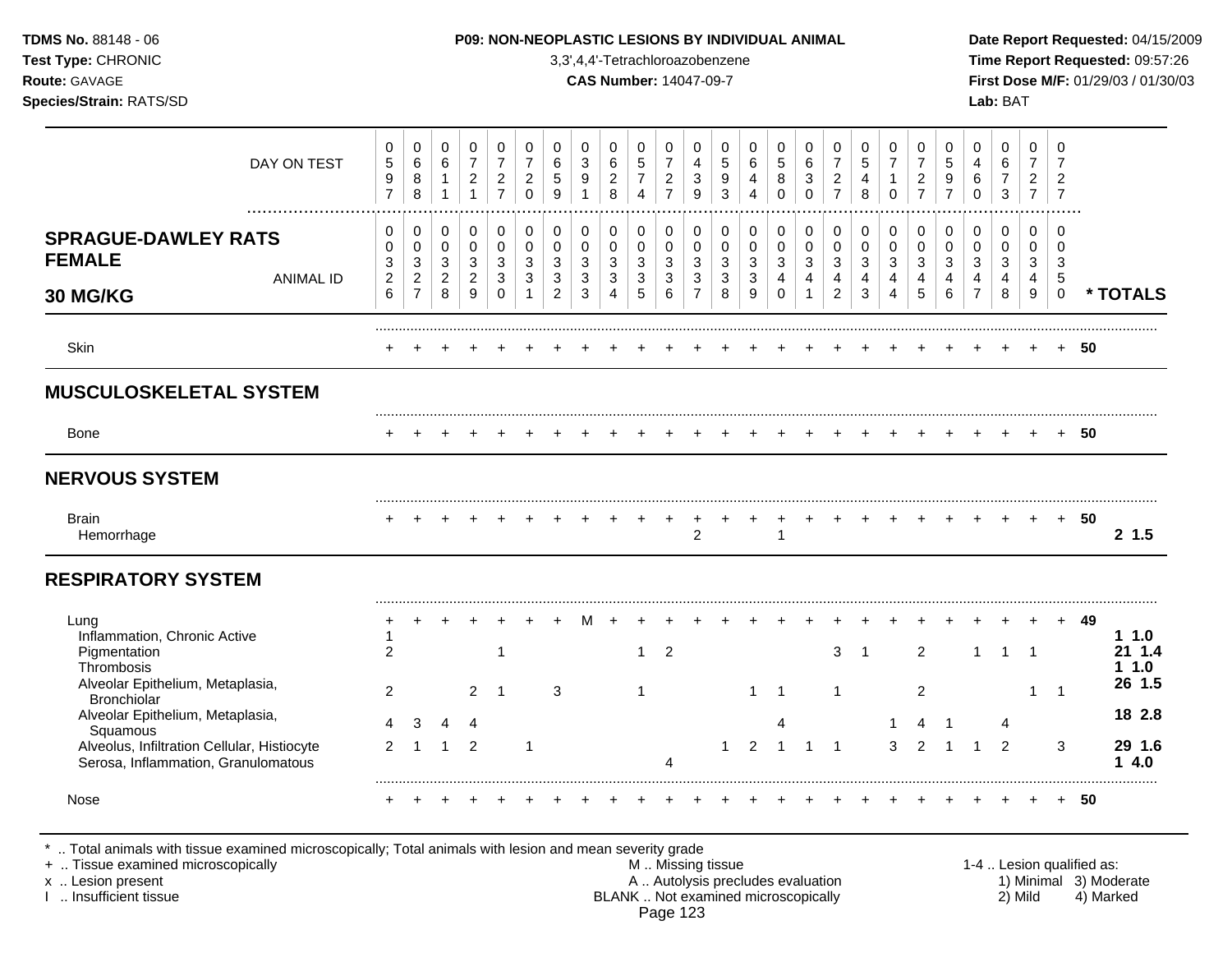#### **TDMS No.** 88148 - 06 **P09: NON-NEOPLASTIC LESIONS BY INDIVIDUAL ANIMAL Date Report Requested:** 04/15/2009

**Test Type:** CHRONIC 3,3',4,4'-Tetrachloroazobenzene **Time Report Requested:** 09:57:26 **Route:** GAVAGE **CAS Number:** 14047-09-7 **First Dose M/F:** 01/29/03 / 01/30/03

|                                                                | DAY ON TEST      | 0<br>5<br>9<br>$\overline{7}$          | 0<br>6<br>8<br>8                                             | 0<br>6                             | 0<br>$\overline{7}$<br>$\overline{c}$ | 0<br>$\overline{7}$<br>$\overline{c}$<br>$\overline{7}$ | 0<br>$\overline{7}$<br>$\boldsymbol{2}$<br>$\Omega$ | 0<br>6<br>5<br>9                   | 3<br>9                | 0<br>6<br>$\overline{c}$<br>8 | 0<br>5<br>7<br>$\overline{\mathbf{4}}$ | 0<br>$\overline{7}$<br>$\overline{c}$<br>$\overline{7}$ | 0<br>4<br>3<br>9      | 0<br>5<br>9<br>3      | 0<br>6<br>4<br>4      | 0<br>5<br>8<br>n        | 0<br>6<br>3<br>$\Omega$ | 0<br>$\overline{c}$<br>$\overline{7}$ | 0<br>5<br>4<br>8      | 0<br>$\Omega$         | 0<br>2                | 0<br>5<br>9           | 0<br>4<br>6<br><sup>0</sup> | 0<br>6<br>$\overline{7}$<br>3 | 0<br>$\overline{7}$<br>$\overline{c}$<br>$\overline{7}$ |                                     |      |            |
|----------------------------------------------------------------|------------------|----------------------------------------|--------------------------------------------------------------|------------------------------------|---------------------------------------|---------------------------------------------------------|-----------------------------------------------------|------------------------------------|-----------------------|-------------------------------|----------------------------------------|---------------------------------------------------------|-----------------------|-----------------------|-----------------------|-------------------------|-------------------------|---------------------------------------|-----------------------|-----------------------|-----------------------|-----------------------|-----------------------------|-------------------------------|---------------------------------------------------------|-------------------------------------|------|------------|
| <b>SPRAGUE-DAWLEY RATS</b><br><b>FEMALE</b><br><b>30 MG/KG</b> | <b>ANIMAL ID</b> | 0<br>3<br>$\overline{\mathbf{c}}$<br>6 | 0<br>0<br>$\mathbf{3}$<br>$\boldsymbol{2}$<br>$\overline{ }$ | 0<br>0<br>3<br>$\overline{c}$<br>8 | 0<br>0<br>3<br>$\overline{c}$<br>9    | 0<br>0<br>3<br>3<br>0                                   | 0<br>0<br>3<br>3                                    | 0<br>0<br>3<br>3<br>$\overline{2}$ | 0<br>0<br>3<br>3<br>3 | 0<br>0<br>3<br>3<br>4         | 0<br>0<br>3<br>3<br>5                  | 0<br>0<br>3<br>3<br>6                                   | 0<br>0<br>3<br>3<br>7 | 0<br>0<br>3<br>3<br>8 | 0<br>0<br>3<br>3<br>9 | 0<br>3<br>4<br>$\Omega$ | 0<br>0<br>3<br>4        | 0<br>0<br>3<br>4<br>$\overline{2}$    | 0<br>0<br>3<br>4<br>3 | 0<br>0<br>3<br>4<br>4 | 0<br>0<br>3<br>4<br>5 | 0<br>0<br>3<br>4<br>6 | 0<br>0<br>3                 | 0<br>0<br>3<br>4<br>8         | 0<br>0<br>3<br>4<br>9                                   | O<br>3<br>$\sqrt{5}$<br>$\mathbf 0$ |      | * TOTALS   |
| Inflammation                                                   |                  |                                        |                                                              |                                    |                                       |                                                         |                                                     |                                    |                       |                               |                                        |                                                         |                       |                       |                       |                         |                         |                                       |                       |                       |                       |                       |                             |                               |                                                         |                                     |      | 61.2       |
| Trachea                                                        |                  |                                        |                                                              |                                    |                                       |                                                         |                                                     |                                    |                       |                               |                                        |                                                         |                       |                       |                       |                         |                         |                                       |                       |                       |                       |                       |                             |                               |                                                         | ÷.                                  | 50   |            |
| <b>SPECIAL SENSES SYSTEM</b><br>Ear                            |                  |                                        |                                                              |                                    |                                       |                                                         |                                                     |                                    |                       |                               |                                        |                                                         |                       |                       |                       |                         |                         |                                       |                       |                       |                       |                       |                             |                               |                                                         |                                     | 1    |            |
| External Ear, Hyperplasia, Squamous                            |                  |                                        |                                                              |                                    |                                       |                                                         |                                                     |                                    |                       |                               |                                        |                                                         |                       |                       |                       |                         |                         |                                       |                       |                       |                       |                       |                             |                               |                                                         |                                     |      | 13.0       |
| Eye<br>Anterior Chamber, Inflammation<br>Retina, Degeneration  |                  |                                        |                                                              |                                    |                                       |                                                         |                                                     |                                    |                       |                               |                                        |                                                         |                       |                       |                       |                         |                         |                                       |                       |                       | 2                     |                       |                             |                               |                                                         | $+$                                 | 50   | 2.0<br>1.5 |
| Harderian Gland                                                |                  |                                        |                                                              |                                    |                                       |                                                         |                                                     |                                    |                       |                               |                                        |                                                         |                       |                       |                       |                         |                         |                                       |                       |                       |                       |                       |                             |                               |                                                         |                                     | - 50 |            |
| <b>URINARY SYSTEM</b>                                          |                  |                                        |                                                              |                                    |                                       |                                                         |                                                     |                                    |                       |                               |                                        |                                                         |                       |                       |                       |                         |                         |                                       |                       |                       |                       |                       |                             |                               |                                                         |                                     |      |            |

| Kidnev                                       |   |  |  |  | ົ |  |  |  |  |  |  |  | $+$ | 50 |                |
|----------------------------------------------|---|--|--|--|---|--|--|--|--|--|--|--|-----|----|----------------|
| Infarct<br>Inflammation, Diffuse             | 4 |  |  |  |   |  |  |  |  |  |  |  |     |    | 4 2.3<br>3.3.3 |
| Mineralization                               | ົ |  |  |  |   |  |  |  |  |  |  |  |     |    | 28 1.0         |
| Nephropathy                                  | 3 |  |  |  |   |  |  |  |  |  |  |  |     |    | 39 1.4         |
| Papilla, Necrosis                            |   |  |  |  |   |  |  |  |  |  |  |  |     |    | 14.0<br>2 2.5  |
| Pelvis, Dilatation<br>Pelvis, Inflammation   | 3 |  |  |  |   |  |  |  |  |  |  |  |     |    | 1.0            |
| Pelvis, Transitional Epithelium, Hyperplasia |   |  |  |  |   |  |  |  |  |  |  |  |     |    | 2.2.0          |
| Renal Tubule, Hyperplasia, Atypical          |   |  |  |  |   |  |  |  |  |  |  |  |     |    | 1.0            |

\* .. Total animals with tissue examined microscopically; Total animals with lesion and mean severity grade

+ .. Tissue examined microscopically M .. Missing tissue 1-4 .. Lesion qualified as: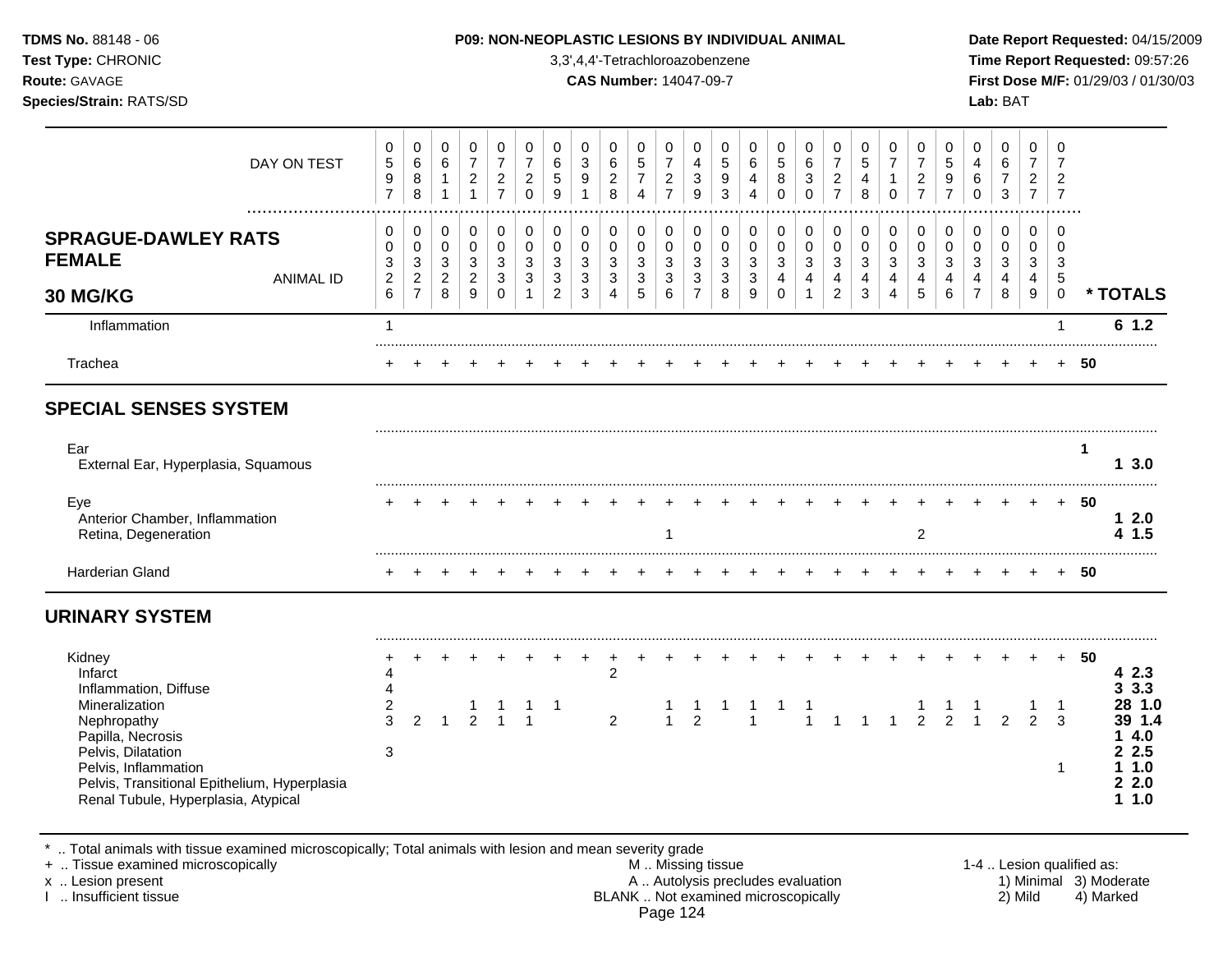| <b>TDMS No. 88148 - 06</b>                      |               |                               |                                        |             |        |                                            |                      |             | <b>P09: NON-NEOPLASTIC LESIONS BY INDIVIDUAL ANIMAL</b> |                                         |                                                                  |                             |             |             |                  |        |        |        |                          |                                                      |        |        |                                   |                                                         |                     |    | Date Report Requested: 04/15/2009          |  |
|-------------------------------------------------|---------------|-------------------------------|----------------------------------------|-------------|--------|--------------------------------------------|----------------------|-------------|---------------------------------------------------------|-----------------------------------------|------------------------------------------------------------------|-----------------------------|-------------|-------------|------------------|--------|--------|--------|--------------------------|------------------------------------------------------|--------|--------|-----------------------------------|---------------------------------------------------------|---------------------|----|--------------------------------------------|--|
| Test Type: CHRONIC                              |               |                               |                                        |             |        |                                            |                      |             | 3,3',4,4'-Tetrachloroazobenzene                         |                                         |                                                                  |                             |             |             |                  |        |        |        |                          |                                                      |        |        |                                   |                                                         |                     |    | Time Report Requested: 09:57:26            |  |
| Route: GAVAGE                                   |               |                               |                                        |             |        |                                            |                      |             | <b>CAS Number: 14047-09-7</b>                           |                                         |                                                                  |                             |             |             |                  |        |        |        |                          |                                                      |        |        |                                   |                                                         |                     |    | <b>First Dose M/F: 01/29/03 / 01/30/03</b> |  |
| Species/Strain: RATS/SD                         |               |                               |                                        |             |        |                                            |                      |             |                                                         |                                         |                                                                  |                             |             |             |                  |        |        |        |                          |                                                      |        |        | Lab: BAT                          |                                                         |                     |    |                                            |  |
|                                                 | DAY ON TEST   | 0<br>5<br>9<br>$\overline{ }$ | 0<br>6<br>8<br>8                       | 0<br>6      | ⇁<br>2 | 0<br>$\overline{ }$<br>$\overline{2}$<br>0 | 6<br>$\sqrt{5}$<br>9 | 3<br>9      | 6<br>$\overline{c}$<br>8                                | 0<br>$\,$ 5 $\,$<br>$\overline{z}$<br>4 | 0<br>$\overline{7}$<br>$\overline{\mathbf{c}}$<br>$\overline{7}$ | 0<br>4<br>$\mathbf{3}$<br>9 | 5<br>9<br>3 | 6<br>4      | 0<br>5<br>8<br>0 | 6<br>3 |        | 5<br>8 | 0<br>$\overline{7}$<br>0 | $\overline{7}$<br>$\boldsymbol{2}$<br>$\overline{ }$ | 5<br>9 | 6<br>0 | 0<br>$\,6$<br>$\overline{ }$<br>3 | 0<br>$\overline{7}$<br>$\overline{c}$<br>$\overline{ }$ | 2<br>$\overline{ }$ |    |                                            |  |
| <b>SPRAGUE-DAWLEY RATS</b><br><b>FEMALE</b>     | <br>ANIMAL ID | 0<br>0<br>3<br>$\overline{c}$ | 0<br>0<br>3<br>$\overline{\mathbf{c}}$ | 0<br>3<br>2 | 0<br>3 | 0<br>3<br>3                                | 0<br>3<br>3          | 0<br>3<br>3 | 3<br>3                                                  | 0<br>0<br>$\sqrt{3}$<br>3               | 0<br>0<br>$\ensuremath{\mathsf{3}}$<br>$\mathbf{3}$              | 0<br>0<br>$\mathbf{3}$<br>3 | 0<br>3<br>3 | 0<br>3<br>3 | 0<br>0<br>3<br>4 | 0<br>3 | 0<br>3 |        | 0<br>0<br>3              | 0<br>3                                               | 0<br>3 | 3      | 0<br>0<br>$\sqrt{3}$<br>4         | 0<br>0<br>3<br>4                                        | 0<br>0<br>3<br>5    |    |                                            |  |
| <b>30 MG/KG</b>                                 |               | 6                             | $\overline{ }$                         | 8           | 9      |                                            | 2                    | 3           |                                                         | 5                                       | 6                                                                |                             | 8           | 9           | 0                |        |        |        |                          |                                                      | 6      |        | 8                                 | 9                                                       | 0                   | *  | <b>TOTALS</b>                              |  |
| Renal Tubule, Necrosis                          |               |                               |                                        |             |        |                                            |                      |             |                                                         |                                         |                                                                  |                             | 2           |             | 2                |        |        |        |                          |                                                      |        |        |                                   |                                                         |                     |    | 32.0                                       |  |
| Urethra<br>Transitional Epithelium, Hyperplasia |               | $\pm$                         |                                        |             |        |                                            |                      |             |                                                         |                                         |                                                                  |                             |             |             |                  |        |        |        |                          |                                                      |        |        |                                   |                                                         | $+$                 | 50 | 1.0                                        |  |
| <b>Urinary Bladder</b>                          |               |                               |                                        |             |        |                                            |                      |             |                                                         |                                         |                                                                  |                             |             |             |                  |        |        |        |                          |                                                      |        |        |                                   |                                                         |                     | 50 |                                            |  |

\* .. Total animals with tissue examined microscopically; Total animals with lesion and mean severity grade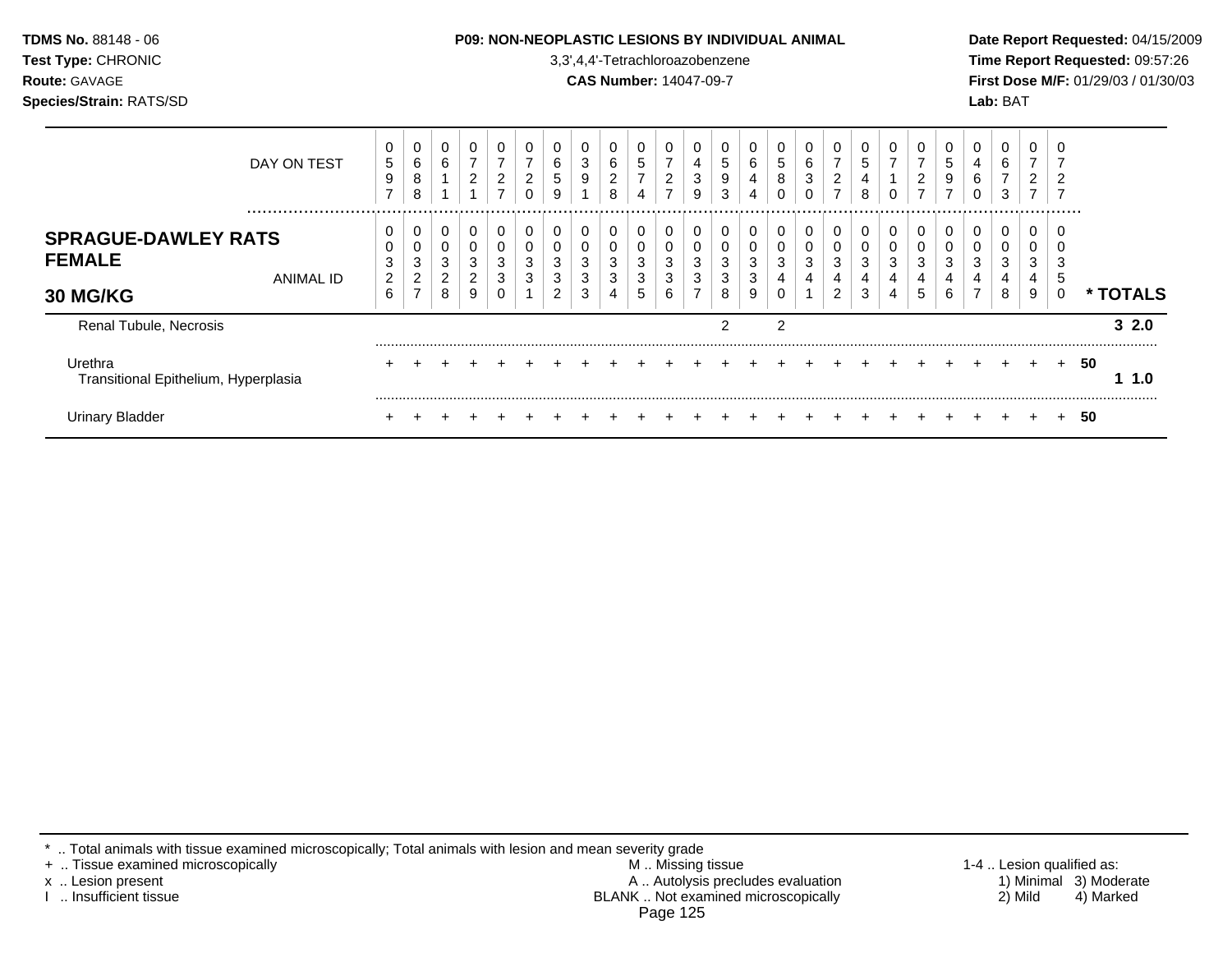| <b>TDMS No.</b> 88148 - 06 | <b>P09: NON-NEOPLASTIC LESIONS BY INDIVIDUAL ANIMAL</b> | Date Rep         |
|----------------------------|---------------------------------------------------------|------------------|
| Test Type: CHRONIC         | 3,3',4,4'-Tetrachloroazobenzene                         | Time Rep         |
| <b>Route: GAVAGE</b>       | <b>CAS Number: 14047-09-7</b>                           | <b>First Dos</b> |
| Species/Strain: RATS/SD    |                                                         | <b>Lab: BAT</b>  |

#### **P09: NON-NEOPLASTIC LESIONS BY INDIVIDUAL ANIMAL Date Report Requested:** 04/15/2009

 $\overline{\phantom{a}}$ 

**Time Report Requested:** 09:57:26 **Route:** GAVAGE **CAS Number:** 14047-09-7 **First Dose M/F:** 01/29/03 / 01/30/03

 $\overline{\phantom{a}}$ 

 $\overline{\phantom{a}}$  $\overline{\phantom{a}}$ 

| DAY ON TEST                                                                                               | 0<br>$\overline{7}$<br>$\boldsymbol{2}$<br>$\overline{7}$ | 0<br>$\overline{\mathbf{4}}$<br>$\,6$<br>$\overline{7}$ | 0<br>$\overline{7}$<br>$\sqrt{2}$<br>8               | 0<br>6<br>3<br>$\Omega$               | 0<br>$\overline{7}$<br>$\boldsymbol{2}$<br>8 | $\mathbf 0$<br>3<br>4                         | 0<br>$\overline{7}$<br>$\overline{c}$<br>8 | $\pmb{0}$<br>3<br>$\overline{7}$<br>8                  | 0<br>$\overline{7}$<br>$\overline{\mathbf{c}}$<br>8 | 0<br>$\overline{7}$<br>$\sqrt{2}$<br>$\overline{1}$ | 0<br>$\overline{7}$<br>$\overline{c}$<br>8 | $\Omega$<br>6<br>7<br>1                   | 0<br>$\overline{7}$<br>$\overline{c}$<br>$\overline{7}$ | 0<br>$\sqrt{5}$<br>6<br>$\Omega$   | $\pmb{0}$<br>$\,6\,$<br>9<br>3                           | 0<br>$\,6\,$<br>3<br>$\overline{2}$ | 0<br>$\sqrt{5}$<br>$\overline{c}$<br>3            | 0<br>$\overline{7}$<br>0<br>5 | 0<br>$\overline{7}$<br>$\overline{c}$<br>8 | 0<br>6<br>6                                        | 0<br>5<br>5<br>8                                | 0<br>6<br>8<br>4                                       | 0<br>$\overline{7}$<br>$\overline{c}$<br>8 | 0<br>6<br>0<br>8                        | $\Omega$<br>7<br>8                                     |         |
|-----------------------------------------------------------------------------------------------------------|-----------------------------------------------------------|---------------------------------------------------------|------------------------------------------------------|---------------------------------------|----------------------------------------------|-----------------------------------------------|--------------------------------------------|--------------------------------------------------------|-----------------------------------------------------|-----------------------------------------------------|--------------------------------------------|-------------------------------------------|---------------------------------------------------------|------------------------------------|----------------------------------------------------------|-------------------------------------|---------------------------------------------------|-------------------------------|--------------------------------------------|----------------------------------------------------|-------------------------------------------------|--------------------------------------------------------|--------------------------------------------|-----------------------------------------|--------------------------------------------------------|---------|
| <b>SPRAGUE-DAWLEY RATS</b><br><b>FEMALE</b><br><b>ANIMAL ID</b>                                           | 0<br>0<br>$\sqrt{3}$<br>$\sqrt{5}$                        | 0<br>0<br>3<br>$\sqrt{5}$                               | $\pmb{0}$<br>$\mathbf 0$<br>$\sqrt{3}$<br>$\sqrt{5}$ | $\pmb{0}$<br>$\mathbf 0$<br>3<br>5    | 0<br>$\mathbf 0$<br>$\sqrt{3}$<br>$\sqrt{5}$ | $\pmb{0}$<br>$\mathbf 0$<br>$\mathbf{3}$<br>5 | 0<br>$\mathbf 0$<br>3<br>5                 | $\,0\,$<br>$\mathbf 0$<br>$\sqrt{3}$<br>$\overline{5}$ | 0<br>0<br>3<br>$\sqrt{5}$                           | $\pmb{0}$<br>$\mathbf 0$<br>$\sqrt{3}$<br>$\,6\,$   | 0<br>$\mathbf 0$<br>3<br>6                 | 0<br>$\mathbf 0$<br>$\sqrt{3}$<br>$\,6\,$ | 0<br>$\mathbf 0$<br>$\sqrt{3}$<br>6                     | $\pmb{0}$<br>0<br>$\mathsf 3$<br>6 | $\,0\,$<br>$\mathbf 0$<br>$\ensuremath{\mathsf{3}}$<br>6 | 0<br>0<br>3<br>$\,6\,$              | $\pmb{0}$<br>$\mathbf 0$<br>$\sqrt{3}$<br>$\,6\,$ | 0<br>$\mathbf 0$<br>3<br>6    | 0<br>$\mathbf 0$<br>$\sqrt{3}$<br>6        | 0<br>$\mathbf 0$<br>$\mathbf{3}$<br>$\overline{7}$ | $\pmb{0}$<br>$\mathbf 0$<br>3<br>$\overline{7}$ | $\,0\,$<br>$\mathbf 0$<br>$\sqrt{3}$<br>$\overline{7}$ | 0<br>$\mathbf 0$<br>3<br>$\overline{7}$    | 0<br>$\mathbf 0$<br>3<br>$\overline{7}$ | $\Omega$<br>$\Omega$<br>$\mathbf{3}$<br>$\overline{7}$ | females |
| <b>100 MG/KG</b><br><b>ALIMENTARY SYSTEM</b>                                                              | $\mathbf{1}$                                              | $\overline{2}$                                          | 3                                                    | $\overline{4}$                        | 5                                            | 6                                             | $\overline{7}$                             | 8                                                      | 9                                                   | $\Omega$                                            | 1                                          | $\overline{2}$                            | 3                                                       | $\overline{4}$                     | 5                                                        | 6                                   | $\overline{7}$                                    | 8                             | 9                                          | $\Omega$                                           |                                                 | $\overline{2}$                                         | 3                                          | $\overline{4}$                          | 5                                                      | (cont)  |
| Esophagus                                                                                                 |                                                           |                                                         |                                                      |                                       |                                              |                                               |                                            |                                                        |                                                     |                                                     |                                            |                                           |                                                         |                                    |                                                          |                                     |                                                   |                               |                                            |                                                    |                                                 |                                                        |                                            |                                         |                                                        |         |
| Intestine Large, Cecum<br>Necrosis                                                                        |                                                           |                                                         |                                                      |                                       |                                              | м                                             |                                            |                                                        |                                                     |                                                     |                                            |                                           |                                                         |                                    |                                                          |                                     |                                                   |                               |                                            |                                                    |                                                 |                                                        |                                            |                                         | 3                                                      |         |
| Intestine Large, Colon<br>Parasite Metazoan                                                               |                                                           |                                                         |                                                      |                                       |                                              |                                               |                                            |                                                        |                                                     |                                                     |                                            |                                           | X                                                       |                                    |                                                          |                                     |                                                   |                               |                                            |                                                    |                                                 |                                                        | X                                          |                                         |                                                        |         |
| Intestine Large, Rectum                                                                                   |                                                           |                                                         |                                                      |                                       |                                              |                                               |                                            |                                                        |                                                     |                                                     |                                            |                                           |                                                         |                                    |                                                          |                                     |                                                   |                               |                                            |                                                    |                                                 |                                                        |                                            |                                         |                                                        |         |
| Intestine Small, Duodenum                                                                                 |                                                           |                                                         |                                                      |                                       |                                              | м                                             |                                            |                                                        |                                                     |                                                     |                                            |                                           |                                                         |                                    |                                                          |                                     |                                                   |                               |                                            |                                                    |                                                 |                                                        |                                            |                                         |                                                        |         |
| Intestine Small, Ileum                                                                                    |                                                           |                                                         |                                                      |                                       |                                              |                                               |                                            |                                                        |                                                     |                                                     |                                            |                                           |                                                         |                                    |                                                          |                                     |                                                   |                               |                                            |                                                    |                                                 |                                                        |                                            |                                         |                                                        |         |
| Intestine Small, Jejunum                                                                                  |                                                           |                                                         |                                                      |                                       |                                              |                                               |                                            |                                                        |                                                     |                                                     |                                            |                                           |                                                         |                                    |                                                          |                                     |                                                   |                               |                                            |                                                    |                                                 |                                                        |                                            |                                         |                                                        |         |
| Liver<br>Angiectasis<br><b>Basophilic Focus</b><br>Cholangiofibrosis                                      | +                                                         | $\ddot{}$                                               | $\ddot{}$<br>1                                       | +<br>$\overline{2}$<br>$\overline{2}$ | $\ddot{}$                                    | M                                             |                                            |                                                        |                                                     | Х                                                   |                                            |                                           |                                                         |                                    | X                                                        |                                     |                                                   |                               |                                            |                                                    |                                                 |                                                        |                                            | $\ddot{}$<br>х                          | $\ddot{}$                                              |         |
| Clear Cell Focus<br><b>Eosinophilic Focus</b><br>Fatty Change, Focal<br>Fatty Change, Diffuse<br>Fibrosis | $\boldsymbol{\mathsf{X}}$                                 | $\overline{2}$                                          | $\sf X$                                              | $\mathsf{X}$<br>$\overline{2}$        | X                                            |                                               | $\mathsf{X}$                               | $X$ $X$                                                | Х                                                   |                                                     | X                                          |                                           | X<br>$\mathsf{X}$                                       |                                    | X X X X X                                                |                                     |                                                   |                               | х<br>$\mathsf{X}$                          | 3                                                  | X                                               | 2                                                      | X<br>$\mathbf{1}$                          | -1                                      |                                                        |         |

\* .. Total animals with tissue examined microscopically; Total animals with lesion and mean severity grade

 $\overline{\phantom{a}}$ 

+ .. Tissue examined microscopically M .. Missing tissue 1-4 .. Lesion qualified as:

- x .. Lesion present **A .. Autolysis precludes evaluation** A .. Autolysis precludes evaluation 1) Minimal 3) Moderate I .. Insufficient tissue BLANK .. Not examined microscopically 2) Mild 4) Marked Page 126
-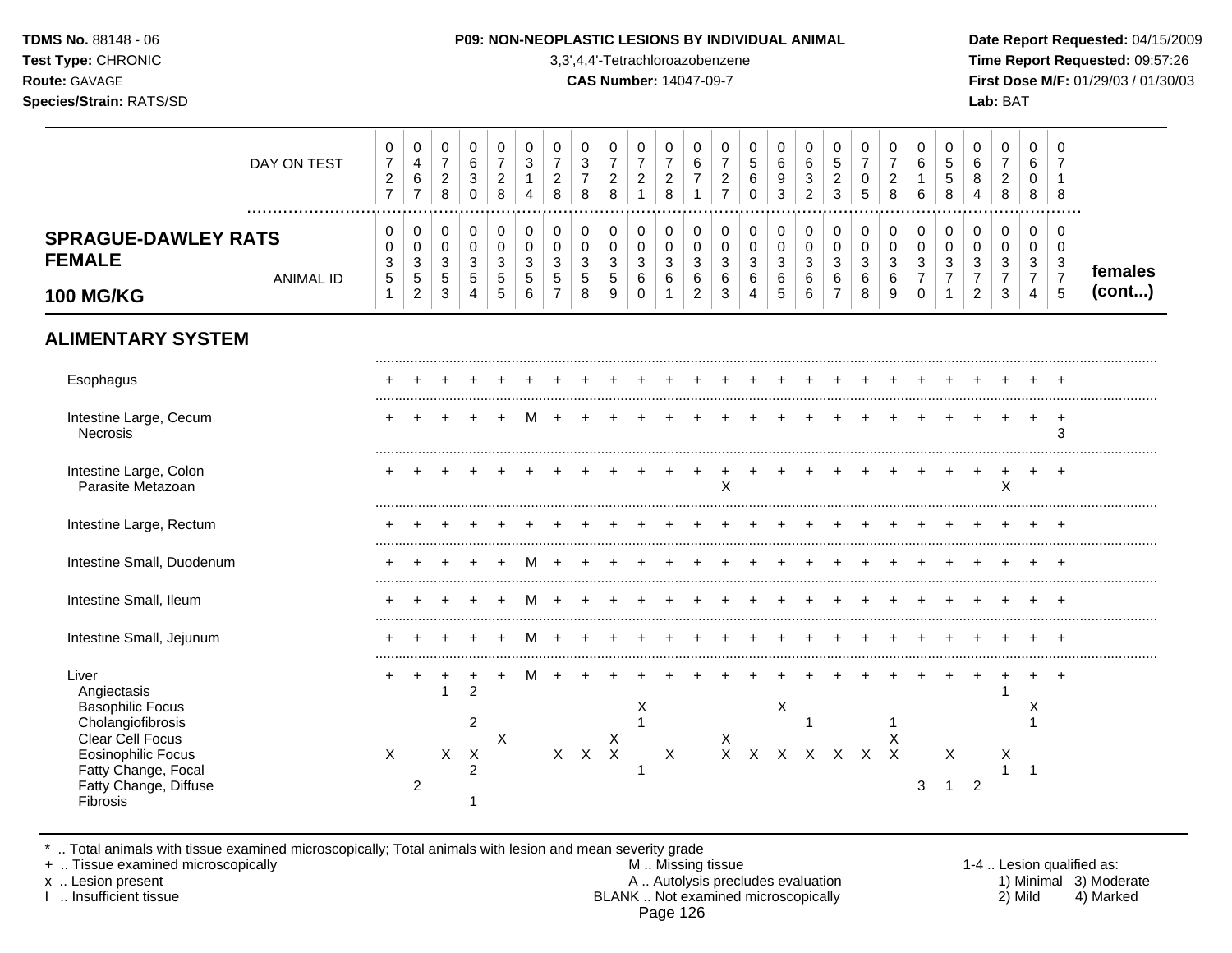**Test Type:** CHRONIC 3,3',4,4'-Tetrachloroazobenzene **Time Report Requested:** 09:57:26 **Route:** GAVAGE **CAS Number:** 14047-09-7 **First Dose M/F:** 01/29/03 / 01/30/03 **Species/Strain:** RATS/SD **Lab:** BAT

| DAY ON TEST                                                                                                                                                            | $\pmb{0}$<br>$\boldsymbol{7}$<br>$\boldsymbol{2}$<br>$\overline{7}$         | 0<br>$\overline{\mathbf{4}}$<br>6<br>$\overline{7}$               | 0<br>$\boldsymbol{7}$<br>$\overline{c}$<br>8    | $\mathbf 0$<br>$\,6$<br>$\mathbf{3}$<br>$\mathbf 0$                 | $\mathbf 0$<br>$\overline{7}$<br>$\overline{c}$<br>8 | 0<br>3<br>$\mathbf{1}$<br>4                | $\pmb{0}$<br>$\overline{7}$<br>$\sqrt{2}$<br>8 | $\pmb{0}$<br>$\mathbf{3}$<br>$\overline{7}$<br>8     | 0<br>$\overline{7}$<br>$\overline{c}$<br>8          | $\pmb{0}$<br>$\overline{7}$<br>$\overline{a}$<br>$\mathbf{1}$ | $\mathbf 0$<br>$\overline{7}$<br>$\sqrt{2}$<br>8             | 0<br>$\,6$<br>$\overline{7}$<br>$\mathbf{1}$                   | 0<br>$\boldsymbol{7}$<br>$\boldsymbol{2}$<br>$\overline{7}$ | 0<br>$\,$ 5 $\,$<br>6<br>$\Omega$                     | 0<br>$\,6\,$<br>$\boldsymbol{9}$<br>$\mathbf{3}$   | 0<br>$\,6\,$<br>$\mathsf 3$<br>$\overline{2}$     | 0<br>$\sqrt{5}$<br>$\overline{c}$<br>3                      | $\mathbf 0$<br>$\overline{7}$<br>$\mathbf 0$<br>5 | $\mathbf 0$<br>$\overline{7}$<br>$\sqrt{2}$<br>8             | 0<br>6<br>$\overline{1}$<br>6                           | 0<br>$\overline{5}$<br>5<br>8                             | 0<br>$\,6\,$<br>8<br>$\overline{4}$                          | 0<br>$\overline{7}$<br>$\overline{c}$<br>8              | 0<br>6<br>0<br>8                                                     | $\mathbf 0$<br>$\overline{7}$<br>$\mathbf 1$<br>8               |                   |
|------------------------------------------------------------------------------------------------------------------------------------------------------------------------|-----------------------------------------------------------------------------|-------------------------------------------------------------------|-------------------------------------------------|---------------------------------------------------------------------|------------------------------------------------------|--------------------------------------------|------------------------------------------------|------------------------------------------------------|-----------------------------------------------------|---------------------------------------------------------------|--------------------------------------------------------------|----------------------------------------------------------------|-------------------------------------------------------------|-------------------------------------------------------|----------------------------------------------------|---------------------------------------------------|-------------------------------------------------------------|---------------------------------------------------|--------------------------------------------------------------|---------------------------------------------------------|-----------------------------------------------------------|--------------------------------------------------------------|---------------------------------------------------------|----------------------------------------------------------------------|-----------------------------------------------------------------|-------------------|
| <b>SPRAGUE-DAWLEY RATS</b><br><b>FEMALE</b><br><b>ANIMAL ID</b><br><b>100 MG/KG</b>                                                                                    | 0<br>$\mathbf 0$<br>$\ensuremath{\mathsf{3}}$<br>$\sqrt{5}$<br>$\mathbf{1}$ | 0<br>$\mathsf{O}$<br>$\mathbf{3}$<br>$\sqrt{5}$<br>$\overline{2}$ | 0<br>$\pmb{0}$<br>$\sqrt{3}$<br>$\sqrt{5}$<br>3 | $\Omega$<br>$\pmb{0}$<br>$\sqrt{3}$<br>$\sqrt{5}$<br>$\overline{4}$ | $\Omega$<br>$\mathbf 0$<br>3<br>5<br>5               | 0<br>$\mathbf 0$<br>$\mathbf{3}$<br>5<br>6 | 0<br>$\mathbf 0$<br>3<br>5<br>$\overline{7}$   | $\mathbf 0$<br>$\mathsf 0$<br>$\mathbf{3}$<br>5<br>8 | 0<br>$\mathsf 0$<br>$\mathbf{3}$<br>$\sqrt{5}$<br>9 | 0<br>$\pmb{0}$<br>$\mathbf{3}$<br>$\,6\,$<br>$\Omega$         | $\Omega$<br>$\mathbf 0$<br>$\sqrt{3}$<br>6<br>$\overline{1}$ | $\Omega$<br>$\mathbf 0$<br>$\mathbf{3}$<br>6<br>$\overline{2}$ | 0<br>0<br>$\sqrt{3}$<br>$\,6\,$<br>3                        | 0<br>$\mathbf 0$<br>$\sqrt{3}$<br>6<br>$\overline{4}$ | 0<br>$\mathbf 0$<br>$\mathfrak{S}$<br>$\,6\,$<br>5 | 0<br>$\mathsf{O}$<br>$\mathbf{3}$<br>$\,6\,$<br>6 | 0<br>$\pmb{0}$<br>$\mathbf{3}$<br>$\,6\,$<br>$\overline{7}$ | $\mathbf 0$<br>$\pmb{0}$<br>$\sqrt{3}$<br>6<br>8  | $\mathbf 0$<br>$\mathbf 0$<br>$\mathfrak{S}$<br>$\,6\,$<br>9 | 0<br>$\mathbf 0$<br>3<br>$\overline{7}$<br>$\mathbf{0}$ | 0<br>$\mathbf 0$<br>3<br>$\overline{7}$<br>$\overline{1}$ | 0<br>0<br>$\mathfrak{Z}$<br>$\overline{7}$<br>$\overline{2}$ | 0<br>$\mathsf 0$<br>$\mathbf{3}$<br>$\overline{7}$<br>3 | 0<br>$\mathsf 0$<br>$\mathbf{3}$<br>$\overline{7}$<br>$\overline{4}$ | $\Omega$<br>$\Omega$<br>$\mathbf{3}$<br>$\overline{7}$<br>5     | females<br>(cont) |
| Hematopoietic Cell Proliferation                                                                                                                                       | $\overline{2}$                                                              |                                                                   | $\overline{c}$                                  |                                                                     | $\overline{c}$                                       |                                            | $\mathbf{1}$                                   |                                                      |                                                     | 1                                                             |                                                              |                                                                | $\overline{1}$                                              |                                                       |                                                    |                                                   |                                                             | $\overline{c}$                                    |                                                              |                                                         |                                                           |                                                              | 1                                                       | $\mathbf{1}$                                                         |                                                                 |                   |
| Hepatodiaphragmatic Nodule<br>Hyperplasia, Nodular<br>Inflammation, Chronic Active<br><b>Mixed Cell Focus</b><br>Necrosis<br>Necrosis, Focal                           | $\mathsf{X}$                                                                |                                                                   | 1                                               | 2                                                                   | X<br>$\mathbf{1}$                                    |                                            | X<br>$\mathbf{1}$<br>X                         |                                                      | X<br>$\mathsf{X}$                                   | 1                                                             | X<br>$\overline{1}$<br>Χ                                     | 3                                                              | X<br>$\mathsf X$                                            | X                                                     | $\overline{1}$                                     | Х<br>$\mathbf{1}$                                 | $\overline{2}$<br>3                                         | X                                                 | $\boldsymbol{\mathsf{X}}$                                    | Χ<br>$\mathfrak{D}$<br>3                                | X                                                         | $\times$<br>$\overline{1}$                                   | $\times$<br>$\mathbf{1}$                                | $\overline{1}$                                                       |                                                                 |                   |
| Pigmentation<br><b>Toxic Hepatopathy</b><br>Bile Duct, Cyst                                                                                                            | $\overline{2}$                                                              | 3<br>1                                                            | 2                                               | 2<br>$\overline{2}$                                                 | -1                                                   |                                            | $\overline{2}$                                 |                                                      | $\overline{2}$<br>1                                 | 3<br>2                                                        | 3<br>$\overline{1}$                                          | 3                                                              | 2<br>$\overline{2}$                                         | 2<br>$\overline{2}$                                   |                                                    | 2<br>2                                            |                                                             |                                                   | 2                                                            | 4<br>3                                                  | $\overline{2}$                                            | 3                                                            |                                                         |                                                                      | $\overline{2}$                                                  |                   |
| <b>Bile Duct, Fibrosis</b><br>Bile Duct, Hyperplasia<br>Centrilobular, Degeneration<br>Hepatocyte, Hypertrophy<br>Hepatocyte, Multinucleated<br>Oval Cell, Hyperplasia | 3                                                                           | 2<br>$\overline{4}$                                               | 2<br>$\mathbf{1}$<br>$\overline{2}$             | 2<br>$\overline{c}$<br>$\overline{2}$<br>1                          | $\overline{2}$                                       |                                            | 4<br>1<br>$\mathcal{P}$                        |                                                      | 2<br>1                                              | $\overline{2}$                                                | 3<br>3<br>$\mathbf{1}$<br>$\mathcal{P}$                      | $\overline{2}$                                                 | 3<br>1                                                      | $\overline{c}$<br>3<br>$\mathfrak{p}$                 | 3<br>3<br>1                                        | 3<br>1<br>1<br>$\overline{c}$                     | $\mathbf 1$<br>$\boldsymbol{2}$                             | 1<br>$\overline{2}$                               | $\overline{2}$<br>$\overline{2}$                             | 2<br>2<br>4<br>$\mathfrak{p}$                           | 1<br>$\mathfrak{p}$                                       | 2<br>Δ<br>2                                                  | 3                                                       | 3                                                                    | $\mathbf 1$<br>$\overline{2}$<br>$\mathbf{1}$<br>$\mathfrak{p}$ |                   |
| Mesentery<br>Fat, Necrosis                                                                                                                                             |                                                                             |                                                                   |                                                 |                                                                     |                                                      |                                            |                                                |                                                      |                                                     |                                                               |                                                              |                                                                |                                                             |                                                       |                                                    |                                                   |                                                             |                                                   |                                                              |                                                         | $+$                                                       |                                                              |                                                         |                                                                      |                                                                 |                   |
| Oral Mucosa<br>Gingival, Hyperplasia, Cystic Keratinizing<br>Gingival, Hyperplasia, Squamous                                                                           |                                                                             |                                                                   |                                                 |                                                                     | 2                                                    |                                            |                                                |                                                      | 1                                                   | 3                                                             |                                                              |                                                                | 4                                                           |                                                       | 3                                                  |                                                   |                                                             |                                                   | 1                                                            |                                                         | $\overline{2}$<br>$\overline{1}$                          |                                                              |                                                         |                                                                      |                                                                 |                   |
| Pancreas<br>Atrophy<br>Inflammation<br>Acinus, Hyperplasia                                                                                                             |                                                                             | 1                                                                 | $\mathbf{1}$                                    |                                                                     | 1                                                    | м                                          |                                                | $\overline{2}$                                       |                                                     |                                                               |                                                              |                                                                |                                                             |                                                       |                                                    | $\overline{4}$                                    |                                                             |                                                   |                                                              |                                                         | $\overline{2}$                                            |                                                              | 3<br>4                                                  |                                                                      | $\ddot{}$<br>$\overline{4}$                                     |                   |
| Acinus, Vacuolization Cytoplasmic                                                                                                                                      |                                                                             |                                                                   | 3                                               | 2                                                                   | $\overline{2}$                                       |                                            | 2                                              |                                                      | 3                                                   | Δ                                                             |                                                              |                                                                |                                                             | 2                                                     | 3                                                  | 3                                                 |                                                             | 2                                                 | 3                                                            |                                                         |                                                           | 3                                                            |                                                         |                                                                      |                                                                 |                   |

\* .. Total animals with tissue examined microscopically; Total animals with lesion and mean severity grade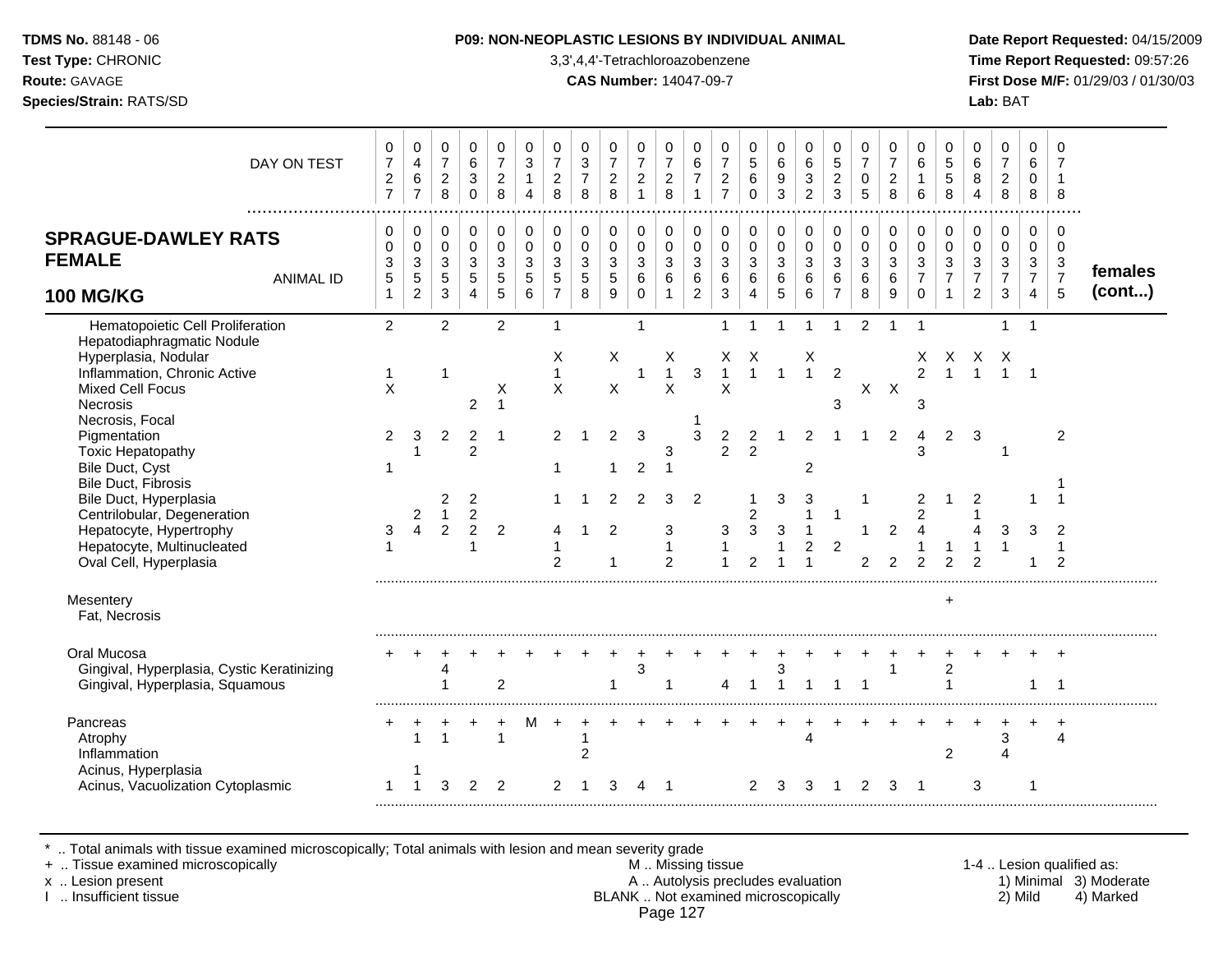**Test Type:** CHRONIC 3,3',4,4'-Tetrachloroazobenzene **Time Report Requested:** 09:57:26 **Route:** GAVAGE **CAS Number:** 14047-09-7 **First Dose M/F:** 01/29/03 / 01/30/03 **Species/Strain:** RATS/SD **Lab:** BAT

|                                                                                        | DAY ON TEST          | 0<br>$\overline{7}$<br>$\overline{c}$<br>$\overline{7}$ | 0<br>4<br>6<br>$\overline{7}$                                      | 0<br>$\overline{7}$<br>$\boldsymbol{2}$<br>8 | 0<br>$\,6\,$<br>$\sqrt{3}$<br>0 | 0<br>$\overline{7}$<br>$\overline{2}$<br>8 | 0<br>3<br>$\mathbf{1}$<br>4  | 0<br>$\overline{7}$<br>$\overline{c}$<br>8 | 0<br>$\ensuremath{\mathsf{3}}$<br>$\overline{7}$<br>8 | 0<br>$\overline{7}$<br>$\boldsymbol{2}$<br>8 | 0<br>$\overline{7}$<br>$\sqrt{2}$<br>$\mathbf{1}$ | 0<br>$\overline{7}$<br>$\overline{c}$<br>8 | 0<br>6<br>$\overline{7}$                     | 0<br>$\overline{7}$<br>$\overline{c}$<br>$\overline{7}$ | 0<br>5<br>6<br>$\Omega$                               | 0<br>$\,6\,$<br>$\boldsymbol{9}$<br>3 | 0<br>6<br>$\mathbf{3}$<br>$\overline{2}$         | $\Omega$<br>$\overline{5}$<br>$\overline{2}$<br>3 | 0<br>$\overline{7}$<br>0<br>5   | 0<br>$\overline{7}$<br>$\overline{c}$<br>8 | 0<br>6<br>6                               | 0<br>5<br>$\sqrt{5}$<br>8                             | 0<br>$\,6$<br>8<br>$\overline{4}$                                | 0<br>$\overline{7}$<br>$\overline{c}$<br>8              | $\Omega$<br>6<br>0<br>8                      | 0<br>7<br>8                               |                   |
|----------------------------------------------------------------------------------------|----------------------|---------------------------------------------------------|--------------------------------------------------------------------|----------------------------------------------|---------------------------------|--------------------------------------------|------------------------------|--------------------------------------------|-------------------------------------------------------|----------------------------------------------|---------------------------------------------------|--------------------------------------------|----------------------------------------------|---------------------------------------------------------|-------------------------------------------------------|---------------------------------------|--------------------------------------------------|---------------------------------------------------|---------------------------------|--------------------------------------------|-------------------------------------------|-------------------------------------------------------|------------------------------------------------------------------|---------------------------------------------------------|----------------------------------------------|-------------------------------------------|-------------------|
| <b>SPRAGUE-DAWLEY RATS</b><br><b>FEMALE</b><br><b>100 MG/KG</b>                        | <br><b>ANIMAL ID</b> | 0<br>$\mathbf 0$<br>3<br>5<br>1                         | 0<br>$\mathbf 0$<br>$\mathbf{3}$<br>$\sqrt{5}$<br>$\boldsymbol{2}$ | 0<br>$\mathbf 0$<br>3<br>5<br>3              | 0<br>$\pmb{0}$<br>3<br>5<br>4   | 0<br>$\mathbf 0$<br>3<br>5<br>5            | 0<br>$\Omega$<br>3<br>5<br>6 | 0<br>$\mathbf 0$<br>3<br>5                 | 0<br>$\mathbf 0$<br>3<br>5<br>8                       | 0<br>0<br>$\mathbf{3}$<br>5<br>9             | 0<br>$\mathbf 0$<br>3<br>6<br>$\mathbf 0$         | 0<br>$\mathbf 0$<br>3<br>6<br>1            | 0<br>$\mathbf 0$<br>3<br>6<br>$\overline{c}$ | 0<br>0<br>3<br>6<br>3                                   | 0<br>$\pmb{0}$<br>$\mathbf{3}$<br>6<br>$\overline{4}$ | 0<br>0<br>3<br>6<br>$\overline{5}$    | 0<br>$\mathbf 0$<br>$\mathbf{3}$<br>6<br>$\,6\,$ | 0<br>$\mathbf 0$<br>3<br>6<br>$\overline{7}$      | 0<br>$\mathbf 0$<br>3<br>6<br>8 | 0<br>$\mathbf 0$<br>3<br>6<br>9            | 0<br>0<br>3<br>$\overline{7}$<br>$\Omega$ | 0<br>$\pmb{0}$<br>3<br>$\overline{7}$<br>$\mathbf{1}$ | 0<br>$\mathbf 0$<br>$\mathbf{3}$<br>$\overline{7}$<br>$\sqrt{2}$ | 0<br>$\mathbf 0$<br>3<br>$\overline{7}$<br>$\mathbf{3}$ | 0<br>$\mathbf 0$<br>3<br>$\overline{7}$<br>4 | 0<br>$\Omega$<br>3<br>$\overline{7}$<br>5 | females<br>(cont) |
| <b>Salivary Glands</b><br>Atrophy<br>Duct, Cyst                                        |                      | $+$                                                     | $\ddot{}$<br>$\overline{c}$                                        | м                                            | $+$                             | $+$                                        |                              |                                            |                                                       |                                              |                                                   |                                            |                                              |                                                         |                                                       |                                       |                                                  |                                                   |                                 |                                            |                                           |                                                       | ÷                                                                |                                                         | $+$                                          | $\ddot{}$<br>3                            |                   |
| Stomach, Forestomach<br>Cyst<br>Inflammation<br>Necrosis<br>Epithelium, Hyperplasia    |                      | 2                                                       | 2                                                                  | $\sqrt{3}$<br>$\overline{2}$<br>4            | 1                               | 2                                          |                              |                                            | -1                                                    |                                              | 2<br>Δ                                            |                                            |                                              |                                                         | 3                                                     | $\mathbf{1}$<br>4                     | 3<br>$\overline{c}$<br>3                         |                                                   |                                 | 2                                          | 2                                         | 2                                                     | 3<br>4                                                           | 3                                                       | 3                                            | $\ddot{}$<br>4                            |                   |
| Stomach, Glandular                                                                     |                      |                                                         |                                                                    |                                              |                                 |                                            |                              |                                            |                                                       |                                              |                                                   |                                            |                                              |                                                         |                                                       |                                       |                                                  |                                                   |                                 |                                            |                                           |                                                       |                                                                  |                                                         |                                              | $\ddot{}$                                 |                   |
| Tooth<br>Peridontal Tissue, Inflammation                                               |                      |                                                         | $\pm$                                                              | $\overline{2}$                               | $\div$                          |                                            |                              |                                            |                                                       | 1                                            | 2                                                 | $\overline{1}$                             |                                              | -1                                                      |                                                       | 3                                     |                                                  |                                                   |                                 |                                            |                                           |                                                       |                                                                  |                                                         |                                              | $\overline{+}$                            |                   |
| <b>CARDIOVASCULAR SYSTEM</b>                                                           |                      |                                                         |                                                                    |                                              |                                 |                                            |                              |                                            |                                                       |                                              |                                                   |                                            |                                              |                                                         |                                                       |                                       |                                                  |                                                   |                                 |                                            |                                           |                                                       |                                                                  |                                                         |                                              |                                           |                   |
| <b>Blood Vessel</b><br>Inflammation<br>Mineralization<br>Thrombosis                    |                      |                                                         |                                                                    |                                              |                                 | 1                                          |                              |                                            | $\overline{4}$                                        | 3                                            | 3                                                 | 2                                          |                                              |                                                         | 1                                                     |                                       |                                                  |                                                   |                                 |                                            |                                           | $\Delta$                                              |                                                                  | 3                                                       |                                              | $\overline{ }$<br>$\overline{2}$          |                   |
| Heart<br>Cardiomyopathy<br><b>Dilatation</b><br>Inflammation<br>Necrosis<br>Thrombosis |                      | +                                                       |                                                                    |                                              | $+$                             | +<br>$\overline{1}$                        |                              | M +                                        | $\ddot{}$<br>$\mathbf{1}$                             | $^{+}$                                       | $\overline{1}$                                    | +                                          | $\mathbf{1}$                                 | +                                                       | $\frac{+}{2}$                                         | $\ddot{}$                             | $\ddot{}$                                        | $\ddot{}$<br>$\overline{1}$                       | +<br>$\mathbf{1}$               |                                            | $\overline{2}$                            | $\ddot{}$<br>$\overline{1}$                           | ÷                                                                | $\ddot{}$<br>$\mathbf{1}$                               | $+$                                          | $^{+}$                                    |                   |

\* .. Total animals with tissue examined microscopically; Total animals with lesion and mean severity grade

+ .. Tissue examined microscopically M .. Missing tissue 1-4 .. Lesion qualified as: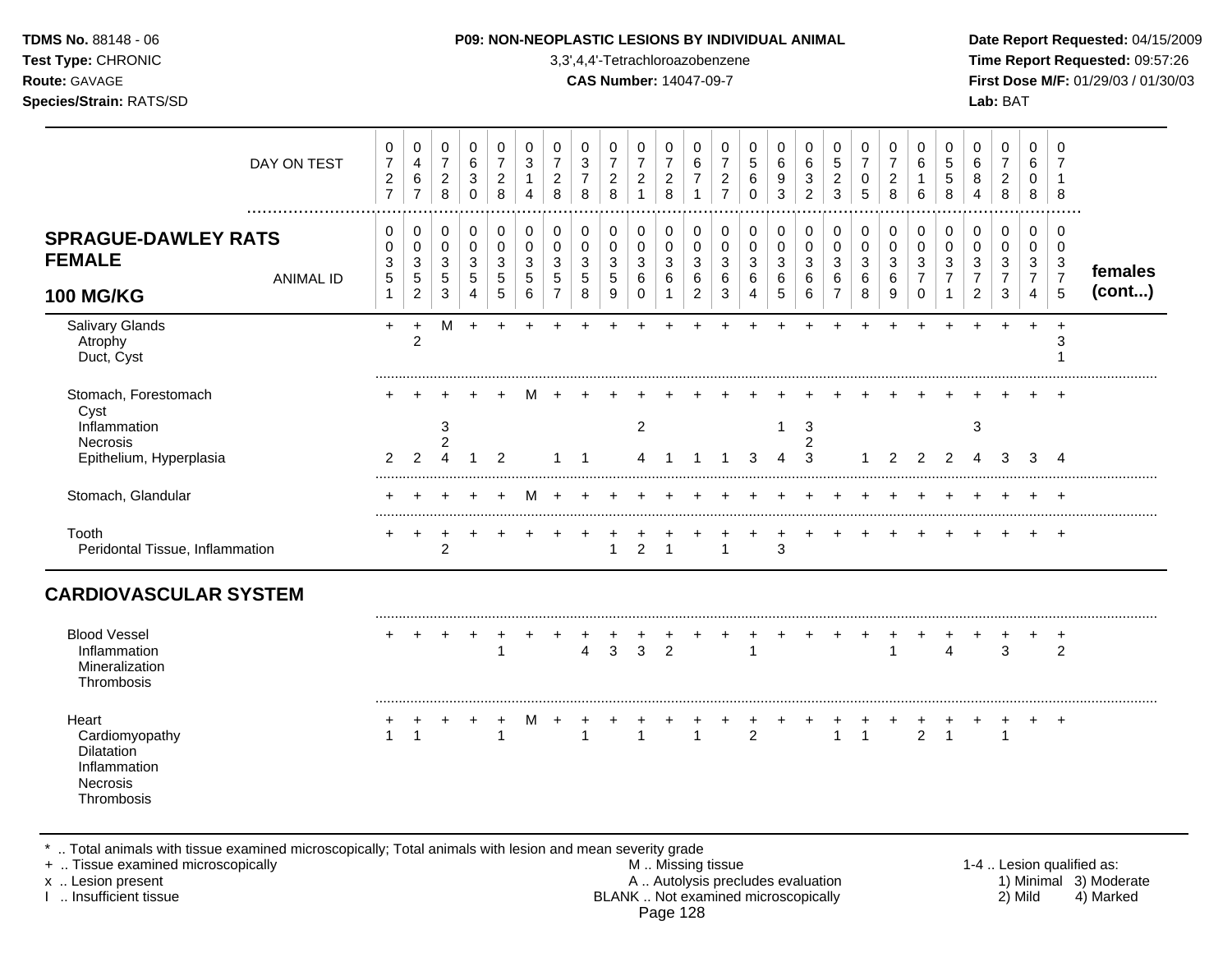#### **TDMS No.** 88148 - 06 **P09: NON-NEOPLASTIC LESIONS BY INDIVIDUAL ANIMAL Date Report Requested:** 04/15/2009

**Test Type:** CHRONIC 3,3',4,4'-Tetrachloroazobenzene **Time Report Requested:** 09:57:26 **Route:** GAVAGE **CAS Number:** 14047-09-7 **First Dose M/F:** 01/29/03 / 01/30/03

|                                                                 | v<br>$\overline{ }$<br>DAY ON TEST<br>റ<br><u>_</u> | 0<br>4<br>6<br>-                                   | 0<br>-<br>ົ<br><u>_</u><br>8 | ⌒             | 0<br>ົ<br>8                      | 4                     | υ<br>⇁<br>◠<br>$\epsilon$<br>8 | υ<br>ົ<br>ູບ<br>-<br>8     | 0<br>-<br>ົ<br>$\epsilon$<br>8 | $\mathbf{0}$<br>ົ<br><u>_</u> |   | 0<br>6      | υ<br><u>_</u>          | υ<br>5<br>6<br>0      | 0<br>6<br>9<br>3                | 0<br>6<br>3<br>$\overline{2}$ | 0<br><sub>5</sub><br>ົ<br>∠<br>3 | $\mathbf{p}$ | 0<br>റ<br>8           | 6<br>6                  | 0<br>5<br>5<br>8 | 0<br>6<br>8<br>4      | 0<br>$\rightarrow$<br>ົ<br>$\sim$<br>8 | 0<br>6<br>v<br>8 | - 6<br>-8 |                   |
|-----------------------------------------------------------------|-----------------------------------------------------|----------------------------------------------------|------------------------------|---------------|----------------------------------|-----------------------|--------------------------------|----------------------------|--------------------------------|-------------------------------|---|-------------|------------------------|-----------------------|---------------------------------|-------------------------------|----------------------------------|--------------|-----------------------|-------------------------|------------------|-----------------------|----------------------------------------|------------------|-----------|-------------------|
| <b>SPRAGUE-DAWLEY RATS</b><br><b>FEMALE</b><br><b>100 MG/KG</b> | υ<br>υ<br>3<br>ANIMAL ID<br><sub>5</sub>            | 0<br>0<br>3<br>-<br>$\mathbf{p}$<br>$\overline{2}$ | 0<br>0<br>3<br>b.<br>3       | 3<br><u>5</u> | 0<br>0<br>3<br>$\mathbf{p}$<br>১ | $\sim$<br>J<br>5<br>6 | 0<br>0<br>3<br>5<br>⇁          | 0<br>વ<br>J<br>∽<br>ັ<br>8 | 0<br>0<br>3<br>-<br>5<br>9     | 0<br>U<br>3<br>6<br>U         | చ | 3<br>6<br>ີ | J<br>-6<br>$\sim$<br>J | 0<br>U<br>3<br>6<br>4 | 0<br>0<br>າ<br>J<br>6<br>∽<br>J | 0<br>0<br>3<br>6<br>6         | 0<br>0<br>3<br>6<br>-            | 3<br>6<br>8  | 0<br>0<br>3<br>6<br>9 | $\sim$<br>ັ<br><b>U</b> | 0<br>0<br>વ<br>◡ | 0<br>0<br>3<br>າ<br>_ | 0<br>0<br>3<br>3                       | 0<br>U<br>3<br>4 | ĸ<br>€    | temales<br>(cont) |

### **ENDOCRINE SYSTEM**

| <b>Adrenal Cortex</b><br>Degeneration<br>Hypertrophy<br>Inflammation<br>Necrosis<br>Thrombosis<br>Vacuolization Cytoplasmic<br>Zona Fasciculata, Hyperplasia | 4<br>$\overline{2}$ | ⌒ |   | 3 | $\overline{2}$ | 3<br>C | 3 | 2 |   | ົ | 3 | 3 | 2<br>$\mathcal{D}$ |   | $\overline{2}$ | 2<br>ົ | 3 |  |
|--------------------------------------------------------------------------------------------------------------------------------------------------------------|---------------------|---|---|---|----------------|--------|---|---|---|---|---|---|--------------------|---|----------------|--------|---|--|
| Adrenal Medulla<br>Hyperplasia                                                                                                                               |                     |   |   |   | 2              |        |   |   |   |   |   |   |                    |   | $\overline{2}$ |        |   |  |
| Islets, Pancreatic<br>Hyperplasia                                                                                                                            |                     |   |   |   |                |        |   |   |   |   |   |   |                    |   |                |        |   |  |
| Parathyroid Gland<br>Hyperplasia                                                                                                                             |                     |   |   |   |                |        |   | M |   |   |   |   |                    |   |                |        |   |  |
| <b>Pituitary Gland</b><br>Pars Distalis, Hyperplasia                                                                                                         |                     |   | c |   |                |        |   |   | ◠ |   |   |   |                    | 2 |                | 3      |   |  |
| <b>Thyroid Gland</b><br>Inflammation<br>C-cell, Hyperplasia<br>Follicle, Cyst                                                                                | 3                   | 2 |   |   |                |        |   |   |   |   |   |   |                    | 3 |                |        |   |  |

\* .. Total animals with tissue examined microscopically; Total animals with lesion and mean severity grade<br>+ .. Tissue examined microscopically

+ .. Tissue examined microscopically  $M$ .. Missing tissue 1-4 .. Lesion qualified as:

x .. Lesion present **A .. Autolysis precludes evaluation** A .. Autolysis precludes evaluation 1) Minimal 3) Moderate I .. Insufficient tissue BLANK .. Not examined microscopically 2) Mild 4) Marked Page 129

.........................................................................................................................................................................................................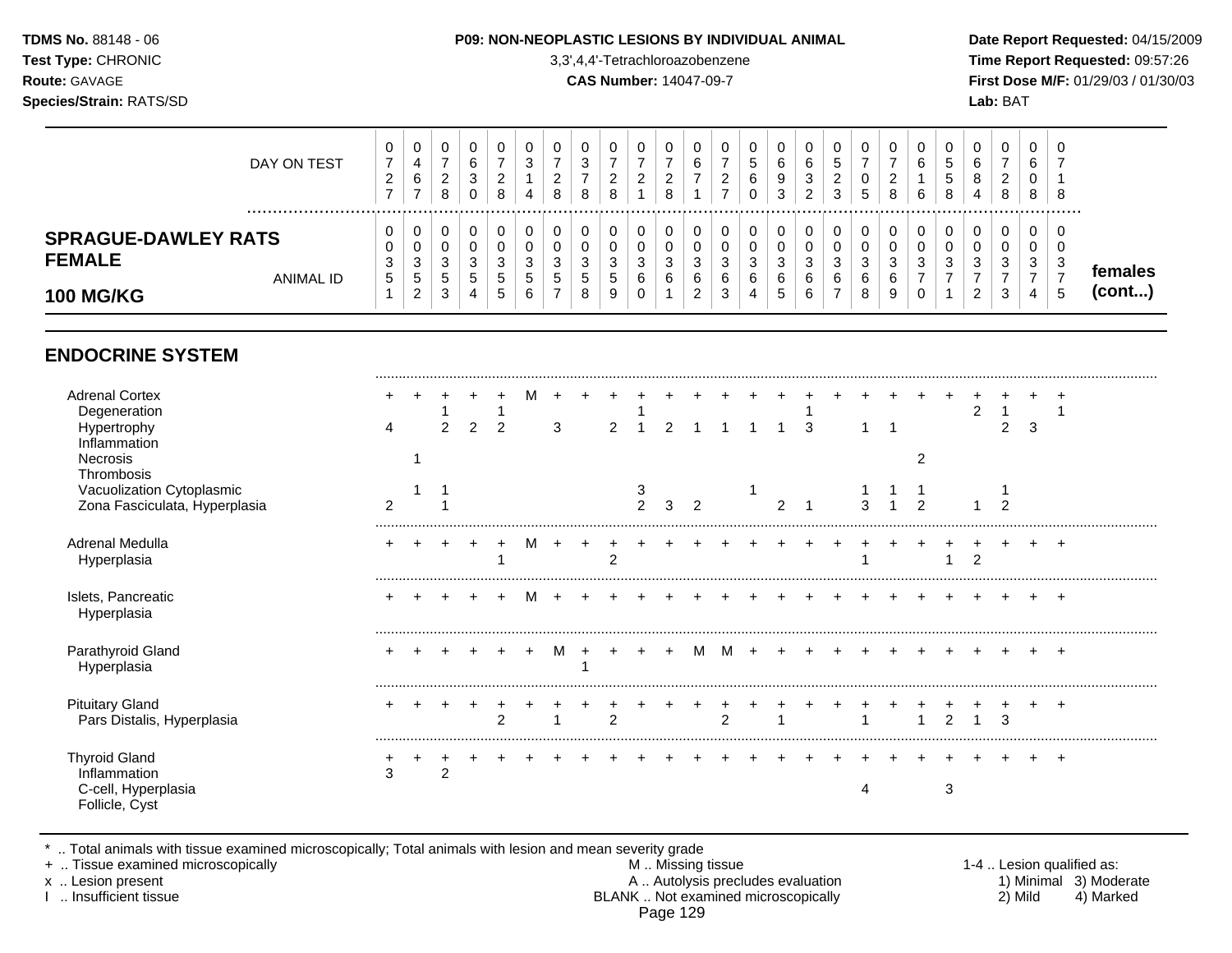#### **TDMS No.** 88148 - 06 **P09: NON-NEOPLASTIC LESIONS BY INDIVIDUAL ANIMAL Date Report Requested:** 04/15/2009

**Test Type:** CHRONIC 3,3',4,4'-Tetrachloroazobenzene **Time Report Requested:** 09:57:26 **Route:** GAVAGE **CAS Number:** 14047-09-7 **First Dose M/F:** 01/29/03 / 01/30/03

| DAY ON TEST<br>                                                                       | 0<br>$\overline{7}$<br>$\sqrt{2}$<br>$\overline{7}$ | 0<br>4<br>$\,6\,$<br>$\overline{7}$                            | $\mathbf 0$<br>$\overline{7}$<br>$\overline{c}$<br>8 | 0<br>$\,6$<br>$\sqrt{3}$<br>$\Omega$                | 0<br>7<br>$\overline{c}$<br>8 | 0<br>3<br>4                     | 0<br>$\overline{7}$<br>$\boldsymbol{2}$<br>8 | 0<br>$\sqrt{3}$<br>$\overline{7}$<br>8           | 0<br>$\boldsymbol{7}$<br>$\boldsymbol{2}$<br>8                            | 0<br>$\overline{7}$<br>$\overline{c}$<br>$\mathbf{1}$ | 0<br>7<br>$\sqrt{2}$<br>8                  | 0<br>6<br>$\overline{7}$<br>1      | 0<br>$\overline{7}$<br>$\overline{c}$<br>$\overline{7}$ | 0<br>5<br>6<br>$\Omega$                    | 0<br>6<br>$\boldsymbol{9}$<br>3          | 0<br>6<br>$\ensuremath{\mathsf{3}}$<br>$\overline{2}$   | 0<br>$\sqrt{5}$<br>$\boldsymbol{2}$<br>3     | 0<br>$\overline{7}$<br>0<br>5 | 0<br>$\overline{7}$<br>$\sqrt{2}$<br>8 | 0<br>6<br>1<br>6                                    | 0<br>$\sqrt{5}$<br>$\sqrt{5}$<br>8      | 0<br>6<br>8<br>4                                | 0<br>$\overline{7}$<br>$\overline{c}$<br>8              | 0<br>6<br>0<br>8                                          | 0<br>7<br>8                                  |                   |
|---------------------------------------------------------------------------------------|-----------------------------------------------------|----------------------------------------------------------------|------------------------------------------------------|-----------------------------------------------------|-------------------------------|---------------------------------|----------------------------------------------|--------------------------------------------------|---------------------------------------------------------------------------|-------------------------------------------------------|--------------------------------------------|------------------------------------|---------------------------------------------------------|--------------------------------------------|------------------------------------------|---------------------------------------------------------|----------------------------------------------|-------------------------------|----------------------------------------|-----------------------------------------------------|-----------------------------------------|-------------------------------------------------|---------------------------------------------------------|-----------------------------------------------------------|----------------------------------------------|-------------------|
| <b>SPRAGUE-DAWLEY RATS</b><br><b>FEMALE</b><br><b>ANIMAL ID</b><br><b>100 MG/KG</b>   | 0<br>0<br>3<br>$\sqrt{5}$<br>1                      | 0<br>$\pmb{0}$<br>$\mathbf{3}$<br>$\sqrt{5}$<br>$\overline{c}$ | 0<br>$\mathbf 0$<br>3<br>$\sqrt{5}$<br>3             | 0<br>$\pmb{0}$<br>3<br>$\sqrt{5}$<br>$\overline{4}$ | 0<br>0<br>3<br>5<br>5         | 0<br>$\mathbf 0$<br>3<br>5<br>6 | 0<br>$\mathbf 0$<br>3<br>5<br>$\overline{7}$ | 0<br>$\pmb{0}$<br>$\mathfrak{S}$<br>5<br>$\,8\,$ | $\mathbf 0$<br>$\pmb{0}$<br>$\sqrt{3}$<br>$\,$ 5 $\,$<br>$\boldsymbol{9}$ | 0<br>$\pmb{0}$<br>3<br>6<br>$\mathbf 0$               | 0<br>$\mathbf 0$<br>3<br>6<br>$\mathbf{1}$ | 0<br>0<br>3<br>6<br>$\overline{2}$ | 0<br>0<br>3<br>6<br>3                                   | 0<br>$\mathbf 0$<br>$\mathbf{3}$<br>6<br>4 | 0<br>$\pmb{0}$<br>$\mathbf{3}$<br>6<br>5 | 0<br>$\mathbf 0$<br>$\ensuremath{\mathsf{3}}$<br>6<br>6 | 0<br>$\mathbf 0$<br>3<br>6<br>$\overline{7}$ | 0<br>$\pmb{0}$<br>3<br>6<br>8 | 0<br>$\mathbf 0$<br>3<br>6<br>9        | 0<br>$\mathbf 0$<br>3<br>$\overline{7}$<br>$\Omega$ | 0<br>$\mathbf 0$<br>3<br>$\overline{7}$ | 0<br>0<br>3<br>$\overline{7}$<br>$\overline{2}$ | 0<br>$\mathbf 0$<br>$\mathbf{3}$<br>$\overline{7}$<br>3 | 0<br>$\mathbf 0$<br>3<br>$\overline{7}$<br>$\overline{4}$ | 0<br>$\mathbf 0$<br>3<br>$\overline{7}$<br>5 | females<br>(cont) |
| Follicular Cell, Hyperplasia<br>Follicular Cell, Hypertrophy                          | $\overline{4}$                                      |                                                                |                                                      |                                                     | $\mathbf{1}$                  |                                 |                                              |                                                  |                                                                           |                                                       |                                            |                                    | $\overline{c}$                                          |                                            |                                          |                                                         |                                              |                               |                                        |                                                     |                                         |                                                 |                                                         | 2                                                         |                                              |                   |
| <b>GENERAL BODY SYSTEM</b><br><b>NONE</b>                                             |                                                     |                                                                |                                                      |                                                     |                               |                                 |                                              |                                                  |                                                                           |                                                       |                                            |                                    |                                                         |                                            |                                          |                                                         |                                              |                               |                                        |                                                     |                                         |                                                 |                                                         |                                                           |                                              |                   |
| <b>GENITAL SYSTEM</b>                                                                 |                                                     |                                                                |                                                      |                                                     |                               |                                 |                                              |                                                  |                                                                           |                                                       |                                            |                                    |                                                         |                                            |                                          |                                                         |                                              |                               |                                        |                                                     |                                         |                                                 |                                                         |                                                           |                                              |                   |
| <b>Clitoral Gland</b>                                                                 |                                                     |                                                                |                                                      |                                                     |                               |                                 |                                              |                                                  |                                                                           |                                                       |                                            |                                    |                                                         |                                            |                                          |                                                         |                                              |                               |                                        |                                                     |                                         |                                                 |                                                         |                                                           |                                              |                   |
| Ovary<br>Cyst<br>Inflammation<br>Necrosis                                             |                                                     |                                                                |                                                      |                                                     |                               |                                 |                                              | 1                                                |                                                                           |                                                       |                                            | $\overline{\mathbf{4}}$            |                                                         | $\overline{1}$                             | $\mathbf{1}$                             | $\overline{4}$<br>Λ                                     |                                              | 3                             | 3                                      |                                                     |                                         | +<br>4                                          |                                                         |                                                           | $\ddot{}$<br>3                               |                   |
| Oviduct<br>Inflammation                                                               |                                                     |                                                                |                                                      |                                                     |                               |                                 |                                              |                                                  |                                                                           |                                                       |                                            |                                    |                                                         |                                            |                                          |                                                         |                                              |                               |                                        |                                                     |                                         |                                                 |                                                         |                                                           |                                              |                   |
| <b>Uterus</b><br>Adenomyosis<br>Angiectasis<br>Cyst<br>Hemorrhage<br>Hydrometra       |                                                     |                                                                |                                                      |                                                     | $\overline{c}$<br>3           |                                 |                                              |                                                  |                                                                           |                                                       |                                            |                                    | $\overline{c}$                                          |                                            |                                          |                                                         |                                              | +<br>$\overline{2}$           |                                        |                                                     |                                         |                                                 |                                                         |                                                           | $\div$<br>$\overline{2}$                     |                   |
| Inflammation<br>Endometrium, Hyperplasia, Cystic<br>Endometrium, Metaplasia, Squamous |                                                     |                                                                |                                                      |                                                     |                               |                                 |                                              |                                                  | -1                                                                        |                                                       |                                            |                                    | 3                                                       |                                            |                                          | 3                                                       | 4                                            |                               |                                        |                                                     | 3                                       |                                                 | 2                                                       | -1                                                        |                                              |                   |

\* .. Total animals with tissue examined microscopically; Total animals with lesion and mean severity grade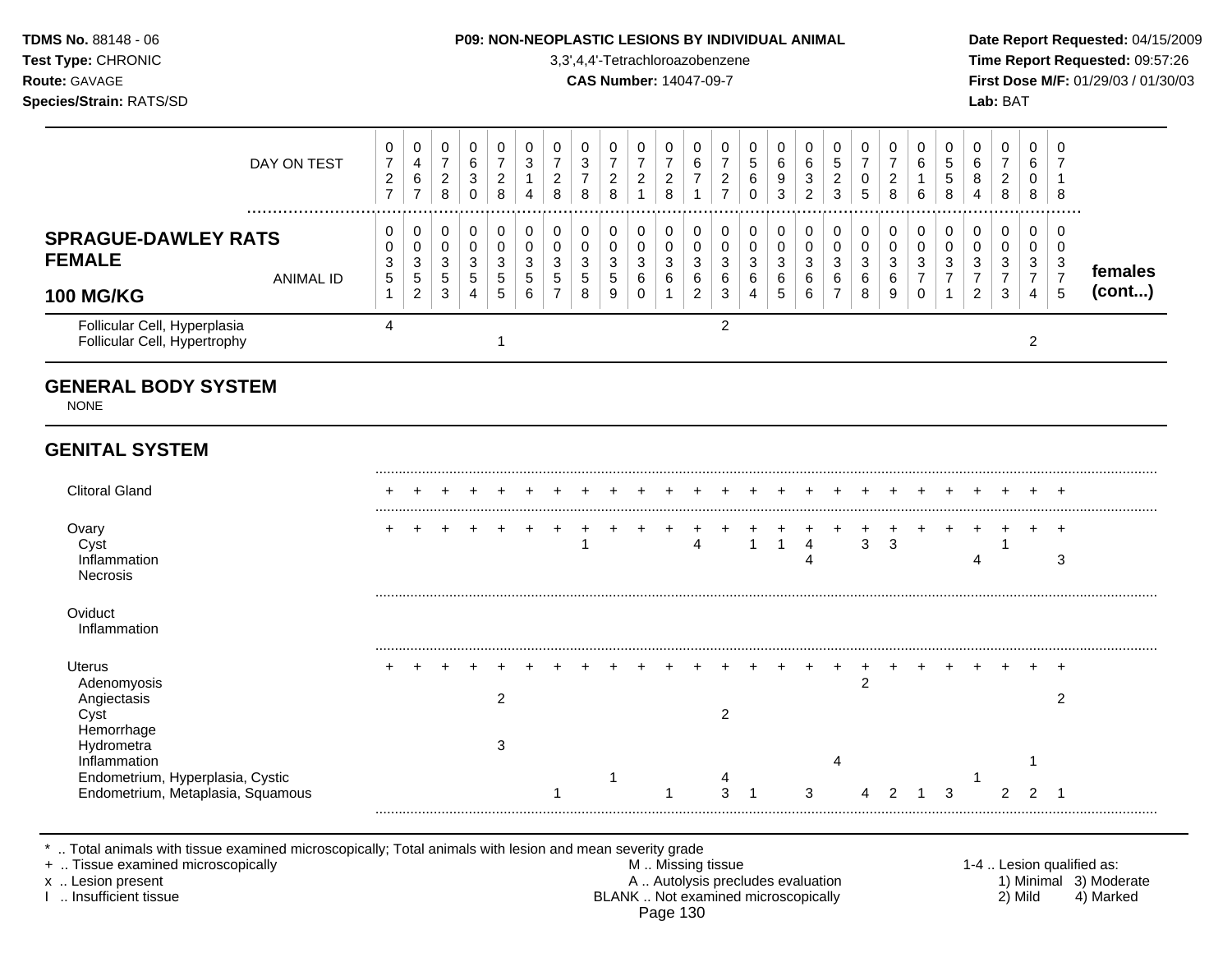| TDMS No. 88148 - 06<br>Test Type: CHRONIC<br>Route: GAVAGE<br>Species/Strain: RATS/SD  |                                                                                          |                                                                                                 |                                                                                    |                                                                            |                                                   |                                                                      |                                                                                       |                                        | 3,3',4,4'-Tetrachloroazobenzene<br><b>CAS Number: 14047-09-7</b> |                                                                |                                                                                  |                                                               |                                                |                                                                       |                                                | P09: NON-NEOPLASTIC LESIONS BY INDIVIDUAL ANIMAL                 |                                                     |                                                            |                                                        |                                                                                                          |                                                                                           |                                                                    | Lab: BAT                                                                                  |                                                           |                                                                          | Date Report Requested: 04/15/2009<br>Time Report Requested: 09:57:26<br>First Dose M/F: 01/29/03 / 01/30/03 |
|----------------------------------------------------------------------------------------|------------------------------------------------------------------------------------------|-------------------------------------------------------------------------------------------------|------------------------------------------------------------------------------------|----------------------------------------------------------------------------|---------------------------------------------------|----------------------------------------------------------------------|---------------------------------------------------------------------------------------|----------------------------------------|------------------------------------------------------------------|----------------------------------------------------------------|----------------------------------------------------------------------------------|---------------------------------------------------------------|------------------------------------------------|-----------------------------------------------------------------------|------------------------------------------------|------------------------------------------------------------------|-----------------------------------------------------|------------------------------------------------------------|--------------------------------------------------------|----------------------------------------------------------------------------------------------------------|-------------------------------------------------------------------------------------------|--------------------------------------------------------------------|-------------------------------------------------------------------------------------------|-----------------------------------------------------------|--------------------------------------------------------------------------|-------------------------------------------------------------------------------------------------------------|
| DAY ON TEST                                                                            | $\mathbf 0$<br>$\overline{7}$<br>$\overline{c}$<br>$\overline{7}$                        | $\pmb{0}$<br>$\overline{4}$<br>$\,6\,$<br>$\overline{7}$                                        | $\mathbf 0$<br>$\overline{7}$<br>$_{\rm 2}^2$                                      | $\mathbf 0$<br>$\,6\,$<br>$\ensuremath{\mathsf{3}}$<br>$\mathbf 0$         | $\mathbf 0$<br>$\overline{7}$<br>$\sqrt{2}$<br>8  | $\mathbf 0$<br>$\sqrt{3}$<br>$\mathbf{1}$<br>$\overline{4}$          | 0<br>$\overline{7}$<br>$\overline{c}$<br>8                                            | 0<br>$\sqrt{3}$<br>$\overline{7}$<br>8 | 0<br>$\overline{7}$<br>$\overline{c}$<br>8                       | $\pmb{0}$<br>$\overline{7}$<br>$\overline{c}$<br>$\mathbf{1}$  | $\mathbf 0$<br>$\overline{7}$<br>$_{\rm 2}^2$                                    | $\mathbf 0$<br>6<br>$\overline{7}$<br>$\mathbf{1}$            | $\mathbf 0$<br>$\overline{7}$<br>$\frac{2}{7}$ | $\mathbf 0$<br>$\sqrt{5}$<br>6<br>$\mathbf 0$                         | 0<br>$\,6\,$<br>9<br>3                         | 0<br>6<br>$\frac{3}{2}$                                          | 0<br>$\sqrt{5}$<br>$\overline{a}$<br>$\overline{3}$ | 0<br>$\overline{7}$<br>0<br>5                              | $\mathbf 0$<br>$\overline{7}$<br>$\boldsymbol{2}$<br>8 | 0<br>6<br>$\mathbf{1}$<br>$6\phantom{a}$                                                                 | $\mathbf 0$<br>$\overline{5}$<br>$\sqrt{5}$<br>8                                          | $\mathbf 0$<br>6<br>8<br>$\overline{4}$                            | $\mathbf 0$<br>$\overline{7}$<br>$\boldsymbol{2}$<br>$\,8\,$                              | 0<br>6<br>0<br>8                                          | 0<br>$\overline{7}$<br>$\mathbf{1}$<br>8                                 |                                                                                                             |
| <b>SPRAGUE-DAWLEY RATS</b><br><b>FEMALE</b><br><b>ANIMAL ID</b><br><b>100 MG/KG</b>    | $\boldsymbol{0}$<br>$\Omega$<br>$\ensuremath{\mathsf{3}}$<br>$\mathbf 5$<br>$\mathbf{1}$ | $\pmb{0}$<br>$\mathsf{O}\xspace$<br>$\ensuremath{\mathsf{3}}$<br>$\sqrt{5}$<br>$\boldsymbol{2}$ | $\pmb{0}$<br>$\mathbf 0$<br>$\ensuremath{\mathsf{3}}$<br>$\sqrt{5}$<br>$\mathsf 3$ | $\mathbf 0$<br>$\mathbf 0$<br>$\ensuremath{\mathsf{3}}$<br>$\sqrt{5}$<br>4 | 0<br>$\mathbf 0$<br>$\sqrt{3}$<br>$\sqrt{5}$<br>5 | 0<br>$\pmb{0}$<br>$\ensuremath{\mathsf{3}}$<br>$\sqrt{5}$<br>$\,6\,$ | $\pmb{0}$<br>$\mathbf 0$<br>$\ensuremath{\mathsf{3}}$<br>$\sqrt{5}$<br>$\overline{7}$ | $\mathbf 0$<br>0<br>3<br>5<br>8        | $\mathbf 0$<br>0<br>3<br>$\sqrt{5}$<br>9                         | $\pmb{0}$<br>$\pmb{0}$<br>$\sqrt{3}$<br>$\,6\,$<br>$\mathbf 0$ | 0<br>$\mathsf{O}\xspace$<br>$\ensuremath{\mathsf{3}}$<br>$\,6\,$<br>$\mathbf{1}$ | $\pmb{0}$<br>$\pmb{0}$<br>$\sqrt{3}$<br>$\,6\,$<br>$\sqrt{2}$ | 0<br>$\mathbf 0$<br>$\sqrt{3}$<br>6<br>3       | 0<br>$\mathsf{O}\xspace$<br>$\ensuremath{\mathsf{3}}$<br>$\,6\,$<br>4 | 0<br>$\mathbf 0$<br>$\sqrt{3}$<br>$\,6\,$<br>5 | $\boldsymbol{0}$<br>$\mathsf{O}\xspace$<br>$\mathbf 3$<br>6<br>6 | $\mathbf 0$<br>$\Omega$<br>3<br>6<br>$\overline{7}$ | $\mathbf 0$<br>$\mathsf 0$<br>$\mathbf{3}$<br>$\,6\,$<br>8 | $\pmb{0}$<br>$\mathbf 0$<br>$\sqrt{3}$<br>$\,6\,$<br>9 | $\mathbf 0$<br>$\mathsf{O}\xspace$<br>$\ensuremath{\mathsf{3}}$<br>$\overline{7}$<br>$\mathsf{O}\xspace$ | $\mathbf 0$<br>$\pmb{0}$<br>$\ensuremath{\mathsf{3}}$<br>$\overline{7}$<br>$\overline{1}$ | $\mathbf 0$<br>0<br>$\sqrt{3}$<br>$\overline{7}$<br>$\overline{c}$ | $\mathbf 0$<br>$\mathbf 0$<br>$\ensuremath{\mathsf{3}}$<br>$\overline{7}$<br>$\mathbf{3}$ | 0<br>$\mathsf 0$<br>3<br>$\overline{7}$<br>$\overline{4}$ | $\Omega$<br>$\mathbf{0}$<br>$\mathbf{3}$<br>$\overline{7}$<br>$\sqrt{5}$ | females<br>(cont)                                                                                           |
| Vagina<br>Fibrosis<br>Hyperplasia, Squamous<br>Inflammation<br>Epithelium, Hyperplasia |                                                                                          |                                                                                                 |                                                                                    |                                                                            |                                                   |                                                                      |                                                                                       |                                        |                                                                  |                                                                |                                                                                  |                                                               |                                                |                                                                       |                                                |                                                                  |                                                     |                                                            |                                                        |                                                                                                          |                                                                                           |                                                                    | $\ddot{}$<br>3                                                                            |                                                           |                                                                          |                                                                                                             |
| <b>HEMATOPOIETIC SYSTEM</b>                                                            |                                                                                          |                                                                                                 |                                                                                    |                                                                            |                                                   |                                                                      |                                                                                       |                                        |                                                                  |                                                                |                                                                                  |                                                               |                                                |                                                                       |                                                |                                                                  |                                                     |                                                            |                                                        |                                                                                                          |                                                                                           |                                                                    |                                                                                           |                                                           |                                                                          |                                                                                                             |
| <b>Bone Marrow</b><br>Atrophy<br>Hyperplasia<br>Myelofibrosis                          | 3                                                                                        |                                                                                                 | $\mathfrak{p}$                                                                     | $\mathcal{P}$                                                              | 3                                                 | 3                                                                    | $\mathcal{P}$                                                                         | 3                                      | $\mathcal{P}$                                                    | 4                                                              | 3                                                                                | 4                                                             | $\overline{2}$                                 | 4                                                                     | 3                                              | 3                                                                | 3                                                   | $\overline{A}$                                             | 3                                                      |                                                                                                          | 3                                                                                         |                                                                    | $\overline{2}$                                                                            | 4                                                         | $\overline{1}$                                                           |                                                                                                             |
| Lymph Node<br>Popliteal, Inflammation, Chronic Active<br>Popliteal, Necrosis           |                                                                                          |                                                                                                 | $\ddot{}$                                                                          |                                                                            |                                                   |                                                                      |                                                                                       |                                        |                                                                  |                                                                |                                                                                  |                                                               |                                                |                                                                       |                                                |                                                                  |                                                     |                                                            |                                                        |                                                                                                          |                                                                                           |                                                                    |                                                                                           |                                                           |                                                                          |                                                                                                             |
| Lymph Node, Mandibular<br>Atrophy                                                      | $+$                                                                                      | $+$                                                                                             | M                                                                                  | $+$                                                                        |                                                   |                                                                      |                                                                                       |                                        |                                                                  |                                                                |                                                                                  |                                                               |                                                |                                                                       |                                                |                                                                  |                                                     |                                                            |                                                        |                                                                                                          |                                                                                           | $\ddot{}$<br>3                                                     | $+$                                                                                       |                                                           | $+$                                                                      |                                                                                                             |
| Lymph Node, Mesenteric<br>Atrophy<br>Atrophy, Lymphoid<br>Pigmentation                 | $\mathbf{1}$                                                                             | $\overline{2}$                                                                                  | $\overline{\phantom{0}}$                                                           |                                                                            | $\mathbf{1}$                                      | M                                                                    | 1                                                                                     |                                        | 1                                                                |                                                                | $\mathbf{1}$                                                                     | $+$<br>1<br>$\mathbf{3}$                                      | $\ddot{}$<br>$\overline{2}$                    | 3                                                                     |                                                | 1                                                                | $\overline{1}$                                      |                                                            | $\mathbf{1}$                                           |                                                                                                          |                                                                                           |                                                                    | $\mathbf{1}$                                                                              | -1                                                        | $\ddot{}$<br>$\overline{4}$<br>- 1                                       |                                                                                                             |
| Spleen<br>Hematopoietic Cell Proliferation<br>Pigmentation                             | $\mathcal{P}$                                                                            | 3                                                                                               | $\overline{2}$                                                                     | 2                                                                          | $\ddot{}$<br>$\overline{1}$                       | M                                                                    | $+$<br>2                                                                              | $\ddot{}$<br>3<br>$\mathbf{1}$         | ÷<br>$\overline{c}$<br>2                                         | $\ddot{}$<br>$\mathbf{1}$<br>$\overline{1}$                    | $\ddot{}$<br>$\mathbf{1}$<br>$\mathbf{1}$                                        | $\overline{2}$<br>$\overline{2}$                              | $\ddot{}$<br>$\overline{2}$<br>$\overline{1}$  | $\ddot{}$<br>$\overline{2}$<br>$\overline{1}$                         | $\overline{c}$<br>$\overline{1}$               | $\ddot{}$<br>$\overline{2}$<br>2                                 | $\ddot{}$<br>$\boldsymbol{2}$<br>$\overline{2}$     | $\ddot{}$<br>3<br>$\mathbf{1}$                             | $\ddot{}$<br>$\overline{2}$<br>$\overline{1}$          | $\ddot{}$<br>$\overline{2}$<br>2                                                                         | $\overline{+}$<br>$\overline{2}$<br>$\overline{2}$                                        | $\overline{+}$<br>3<br>$\mathbf{1}$                                | $\overline{2}$<br>$\overline{1}$                                                          | $\overline{2}$<br>$\overline{2}$                          | $+$<br>$\overline{1}$<br>$\overline{2}$                                  |                                                                                                             |

\* .. Total animals with tissue examined microscopically; Total animals with lesion and mean severity grade

+ .. Tissue examined microscopically M .. Missing tissue 1-4 .. Lesion qualified as: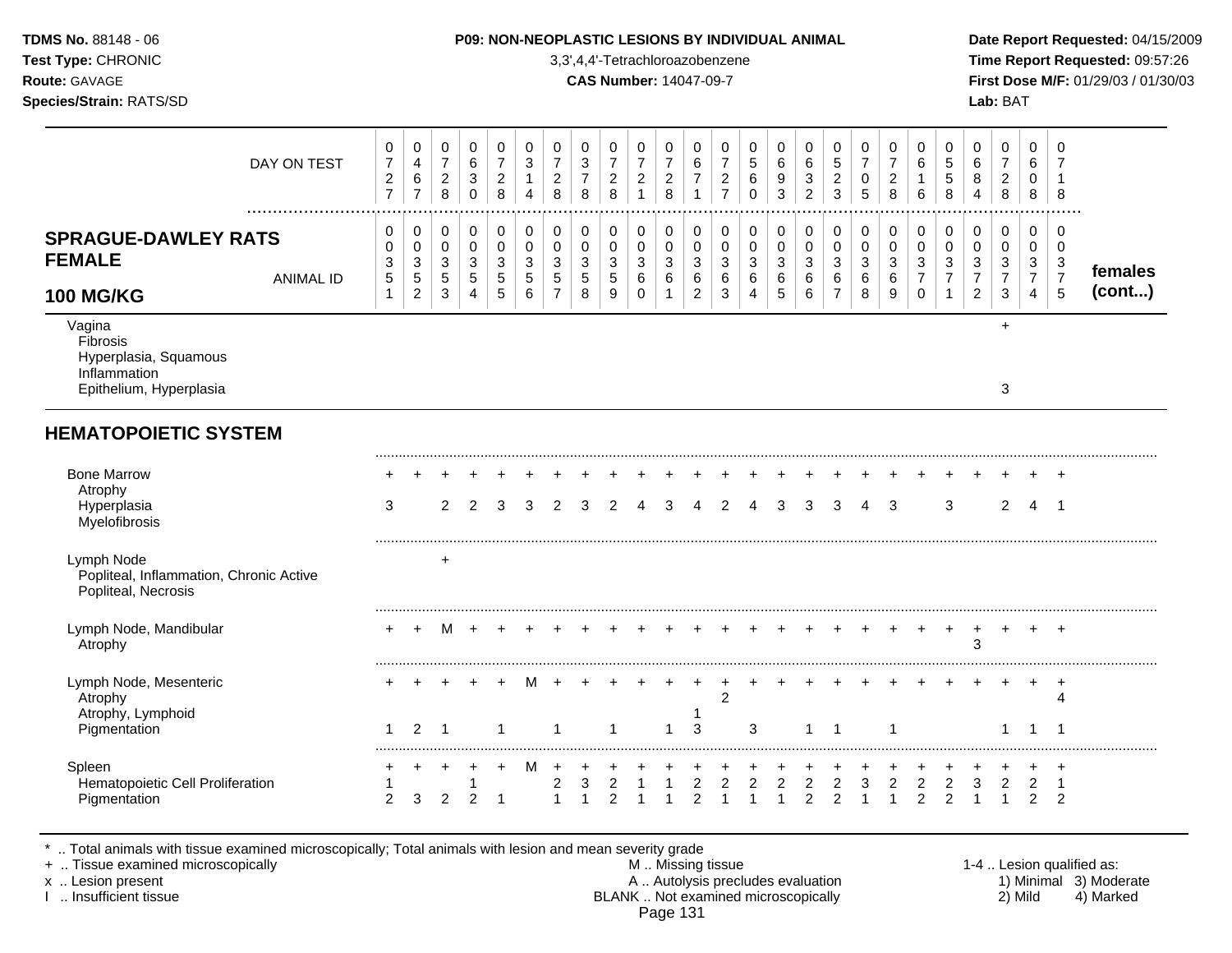### **TDMS No.** 88148 - 06 **P09: NON-NEOPLASTIC LESIONS BY INDIVIDUAL ANIMAL Date Report Requested:** 04/15/2009

**Test Type:** CHRONIC 3,3',4,4'-Tetrachloroazobenzene **Time Report Requested:** 09:57:26 **Route:** GAVAGE **CAS Number:** 14047-09-7 **First Dose M/F:** 01/29/03 / 01/30/03

| DAY ON TEST                                                                                                                                                                                   | 0<br>$\boldsymbol{7}$<br>$\sqrt{2}$<br>$\overline{7}$ | 0<br>$\overline{\mathbf{4}}$<br>$\,6$<br>$\overline{7}$ | 0<br>$\boldsymbol{7}$<br>$\sqrt{2}$<br>$\,8\,$ | 0<br>6<br>$\sqrt{3}$<br>$\mathbf 0$   | 0<br>$\overline{7}$<br>$\overline{c}$<br>8 | $\mathbf 0$<br>3<br>$\overline{1}$<br>4 | 0<br>$\overline{7}$<br>$\overline{c}$<br>8 | 0<br>$\sqrt{3}$<br>$\overline{7}$<br>8           | 0<br>$\overline{7}$<br>$\sqrt{2}$<br>8     | 0<br>$\boldsymbol{7}$<br>$\overline{c}$<br>$\overline{1}$ | $\mathbf 0$<br>$\overline{7}$<br>$\overline{c}$<br>8 | 0<br>6<br>$\overline{7}$<br>1    | 0<br>$\overline{7}$<br>$\overline{\mathbf{c}}$<br>$\overline{7}$ | $\mathbf 0$<br>$\overline{5}$<br>6<br>$\Omega$                           | 0<br>6<br>$\boldsymbol{9}$<br>3  | 0<br>6<br>$\ensuremath{\mathsf{3}}$<br>$\overline{2}$ | $\mathbf 0$<br>$\sqrt{5}$<br>$\sqrt{2}$<br>$\overline{3}$ | 0<br>$\overline{7}$<br>$\mathbf 0$<br>5 | 0<br>$\overline{7}$<br>$\overline{c}$<br>8 | 0<br>6<br>$\mathbf 1$<br>6              | $\mathbf 0$<br>$\sqrt{5}$<br>$\sqrt{5}$<br>8         | 0<br>$\,6$<br>$\,8\,$<br>$\overline{4}$            | 0<br>$\overline{7}$<br>$\boldsymbol{2}$<br>8       | 0<br>6<br>0<br>8                                   | $\mathbf 0$<br>7<br>-1<br>8                       |                                                                  |
|-----------------------------------------------------------------------------------------------------------------------------------------------------------------------------------------------|-------------------------------------------------------|---------------------------------------------------------|------------------------------------------------|---------------------------------------|--------------------------------------------|-----------------------------------------|--------------------------------------------|--------------------------------------------------|--------------------------------------------|-----------------------------------------------------------|------------------------------------------------------|----------------------------------|------------------------------------------------------------------|--------------------------------------------------------------------------|----------------------------------|-------------------------------------------------------|-----------------------------------------------------------|-----------------------------------------|--------------------------------------------|-----------------------------------------|------------------------------------------------------|----------------------------------------------------|----------------------------------------------------|----------------------------------------------------|---------------------------------------------------|------------------------------------------------------------------|
| <b>SPRAGUE-DAWLEY RATS</b><br><b>FEMALE</b><br><b>ANIMAL ID</b>                                                                                                                               | 0<br>$\mathbf 0$<br>3<br>$\sqrt{5}$                   | 0<br>$\mathbf 0$<br>$\mathfrak{S}$<br>$\sqrt{5}$        | 0<br>$\pmb{0}$<br>$\mathbf{3}$<br>$\sqrt{5}$   | 0<br>$\mathbf 0$<br>$\mathbf{3}$<br>5 | 0<br>$\pmb{0}$<br>3<br>5                   | $\mathbf 0$<br>$\mathbf 0$<br>3<br>5    | 0<br>$\mathbf 0$<br>3<br>5                 | 0<br>$\mathbf 0$<br>$\mathfrak{S}$<br>$\sqrt{5}$ | 0<br>$\pmb{0}$<br>$\sqrt{3}$<br>$\sqrt{5}$ | 0<br>$\pmb{0}$<br>$\mathbf{3}$<br>6                       | 0<br>$\mathbf 0$<br>$\sqrt{3}$<br>$\,6\,$            | 0<br>$\mathbf 0$<br>3<br>$\,6\,$ | 0<br>0<br>3<br>6                                                 | $\mathbf 0$<br>$\mathbf 0$<br>3<br>$\,6\,$                               | 0<br>$\mathbf 0$<br>3<br>$\,6\,$ | 0<br>$\pmb{0}$<br>$\mathbf{3}$<br>6                   | 0<br>$\mathbf 0$<br>$\sqrt{3}$<br>6                       | 0<br>$\mathbf 0$<br>3<br>6              | 0<br>$\mathbf 0$<br>$\sqrt{3}$<br>$\,6\,$  | 0<br>$\mathbf 0$<br>3<br>$\overline{7}$ | 0<br>$\mathbf 0$<br>$\mathfrak{S}$<br>$\overline{7}$ | 0<br>$\mathbf 0$<br>$\sqrt{3}$<br>$\boldsymbol{7}$ | 0<br>$\mathbf 0$<br>$\mathbf{3}$<br>$\overline{7}$ | 0<br>$\mathbf 0$<br>$\mathbf{3}$<br>$\overline{7}$ | $\mathbf 0$<br>$\mathbf 0$<br>3<br>$\overline{7}$ | females                                                          |
| <b>100 MG/KG</b>                                                                                                                                                                              | $\mathbf{1}$                                          | $\overline{2}$                                          | $\mathfrak{Z}$                                 | $\overline{4}$                        | 5                                          | 6                                       | $\overline{7}$                             | 8                                                | $\boldsymbol{9}$                           | $\mathbf 0$                                               | $\mathbf{1}$                                         | $\overline{2}$                   | 3                                                                | $\overline{4}$                                                           | 5                                | 6                                                     | $\overline{7}$                                            | 8                                       | 9                                          | $\Omega$                                | $\mathbf{1}$                                         | $\overline{2}$                                     | 3                                                  | $\overline{4}$                                     | $\sqrt{5}$                                        | (cont)                                                           |
| Lymphoid Follicle, Atrophy                                                                                                                                                                    |                                                       | $\overline{c}$                                          |                                                | $\overline{c}$                        |                                            |                                         |                                            |                                                  |                                            |                                                           |                                                      |                                  |                                                                  |                                                                          |                                  |                                                       |                                                           |                                         |                                            |                                         |                                                      |                                                    |                                                    |                                                    | 3                                                 |                                                                  |
| Thymus<br>Atrophy<br>Inflammation, Granulomatous<br>Vein, Thrombosis                                                                                                                          | 3                                                     | <br>$\overline{4}$                                      | 3                                              | $\overline{4}$                        | $\overline{4}$                             | 3                                       | $\overline{4}$                             | $\overline{2}$                                   | $\overline{4}$                             | $\overline{4}$                                            | $\overline{4}$                                       | $\overline{4}$                   | $\overline{4}$                                                   | $\overline{4}$                                                           | $\overline{4}$                   | $\overline{4}$                                        | $\overline{4}$                                            | $\overline{4}$                          | $\overline{4}$                             | $\overline{4}$                          | $\overline{4}$                                       | $\overline{4}$                                     | $\overline{4}$                                     | $\overline{4}$                                     | $\overline{4}$                                    |                                                                  |
| <b>INTEGUMENTARY SYSTEM</b>                                                                                                                                                                   |                                                       |                                                         |                                                |                                       |                                            |                                         |                                            |                                                  |                                            |                                                           |                                                      |                                  |                                                                  |                                                                          |                                  |                                                       |                                                           |                                         |                                            |                                         |                                                      |                                                    |                                                    |                                                    |                                                   |                                                                  |
| <b>Mammary Gland</b><br>Hyperplasia<br>Inflammation                                                                                                                                           |                                                       |                                                         | $\ddot{}$                                      | $\overline{+}$                        | $\div$<br>2                                |                                         |                                            |                                                  |                                            |                                                           |                                                      |                                  |                                                                  |                                                                          |                                  |                                                       |                                                           |                                         |                                            |                                         |                                                      |                                                    |                                                    |                                                    | $\overline{ }$                                    |                                                                  |
| Skin<br><b>Cyst Epithelial Inclusion</b><br>Hyperplasia, Squamous                                                                                                                             |                                                       |                                                         |                                                |                                       |                                            |                                         |                                            |                                                  |                                            |                                                           |                                                      |                                  |                                                                  |                                                                          | $\overline{c}$                   |                                                       |                                                           |                                         |                                            | $\mathsf X$                             |                                                      |                                                    |                                                    | $\ddot{}$                                          | $\ddot{}$                                         |                                                                  |
| <b>MUSCULOSKELETAL SYSTEM</b>                                                                                                                                                                 |                                                       |                                                         |                                                |                                       |                                            |                                         |                                            |                                                  |                                            |                                                           |                                                      |                                  |                                                                  |                                                                          |                                  |                                                       |                                                           |                                         |                                            |                                         |                                                      |                                                    |                                                    |                                                    |                                                   |                                                                  |
| Bone                                                                                                                                                                                          | +                                                     | $\,^+$                                                  |                                                |                                       |                                            |                                         |                                            |                                                  |                                            |                                                           |                                                      |                                  |                                                                  |                                                                          |                                  |                                                       |                                                           |                                         |                                            |                                         |                                                      |                                                    |                                                    |                                                    | $\overline{ }$                                    |                                                                  |
| <b>NERVOUS SYSTEM</b>                                                                                                                                                                         |                                                       |                                                         |                                                |                                       |                                            |                                         |                                            |                                                  |                                            |                                                           |                                                      |                                  |                                                                  |                                                                          |                                  |                                                       |                                                           |                                         |                                            |                                         |                                                      |                                                    |                                                    |                                                    |                                                   |                                                                  |
| <b>Brain</b><br>Necrosis                                                                                                                                                                      |                                                       |                                                         |                                                |                                       | 3                                          |                                         |                                            |                                                  |                                            |                                                           |                                                      |                                  |                                                                  |                                                                          |                                  |                                                       |                                                           |                                         |                                            |                                         |                                                      |                                                    |                                                    |                                                    |                                                   |                                                                  |
| *  Total animals with tissue examined microscopically; Total animals with lesion and mean severity grade<br>+  Tissue examined microscopically<br>x  Lesion present<br>I  Insufficient tissue |                                                       |                                                         |                                                |                                       |                                            |                                         |                                            |                                                  |                                            |                                                           |                                                      | M  Missing tissue                |                                                                  | A  Autolysis precludes evaluation<br>BLANK  Not examined microscopically |                                  |                                                       |                                                           |                                         |                                            |                                         |                                                      |                                                    |                                                    | 2) Mild                                            |                                                   | 1-4  Lesion qualified as:<br>1) Minimal 3) Moderate<br>4) Marked |

Page 132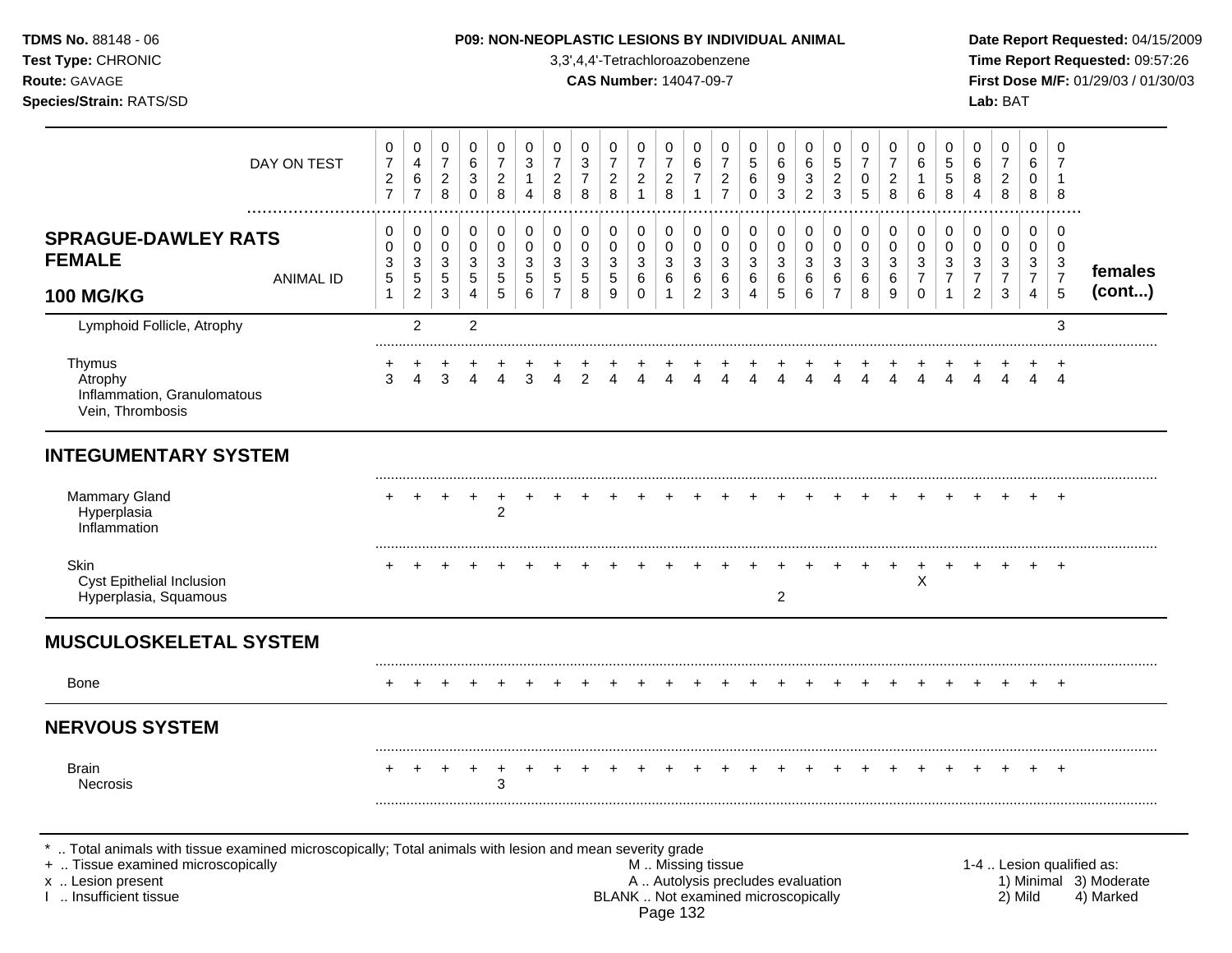| <b>TDMS No. 88148 - 06</b>     | <b>P09: NON-NEOPLASTIC LESIONS BY INDIVIDUAL ANIMAL</b> | Date Rep         |
|--------------------------------|---------------------------------------------------------|------------------|
| <b>Test Type: CHRONIC</b>      | 3,3',4,4'-Tetrachloroazobenzene                         | Time Rep         |
| <b>Route: GAVAGE</b>           | <b>CAS Number: 14047-09-7</b>                           | <b>First Dos</b> |
| <b>Species/Strain: RATS/SD</b> |                                                         | <b>Lab: BAT</b>  |

#### **P09: NON-NEOPLASTIC LESIONS BY INDIVIDUAL ANIMAL Date Report Requested: 04/15/2009**

**Time Report Requested:** 09:57:26 **Route:** GAVAGE **CAS Number:** 14047-09-7 **First Dose M/F:** 01/29/03 / 01/30/03

| DAY ON TEST<br>.                                                                    | $\pmb{0}$<br>$\overline{7}$<br>$\boldsymbol{2}$<br>$\overline{7}$ | 0<br>4<br>$\,6\,$<br>$\overline{7}$                           | 0<br>$\overline{7}$<br>$\overline{2}$<br>8  | $\mathbf 0$<br>$\,6\,$<br>$\mathbf{3}$<br>$\Omega$ | $\mathbf 0$<br>$\overline{7}$<br>$\overline{2}$<br>8 | 0<br>$\mathbf{3}$<br>$\mathbf{1}$<br>$\overline{4}$ | $\mathbf 0$<br>$\overline{7}$<br>$\sqrt{2}$<br>8                           | 0<br>$\sqrt{3}$<br>$\overline{7}$<br>8   | 0<br>$\overline{7}$<br>$\overline{c}$<br>8                       | $\mathbf 0$<br>$\overline{7}$<br>$\boldsymbol{2}$<br>$\mathbf{1}$ | 0<br>$\overline{7}$<br>$\overline{a}$<br>8              | $\mathbf 0$<br>6<br>$\overline{7}$ | 0<br>$\overline{7}$<br>$\overline{c}$<br>$\overline{7}$ | $\pmb{0}$<br>5<br>6<br>$\Omega$                | 0<br>$6\phantom{1}6$<br>$9\,$<br>3                        | 0<br>6<br>$\sqrt{3}$<br>$\overline{2}$     | $\mathbf 0$<br>$\,$ 5 $\,$<br>$\boldsymbol{2}$<br>3 | 0<br>$\overline{7}$<br>$\mathbf 0$<br>5 | 0<br>$\overline{7}$<br>$\overline{c}$<br>8 | $\mathbf 0$<br>$\,6\,$<br>6                                              | 0<br>5<br>$\overline{5}$<br>8                                    | 0<br>6<br>8<br>$\overline{4}$                              | $\mathbf 0$<br>$\overline{7}$<br>$\boldsymbol{2}$<br>8 | $\mathbf 0$<br>6<br>0<br>8                                                        | $\Omega$<br>$\overline{7}$<br>-1<br>8                  |                   |
|-------------------------------------------------------------------------------------|-------------------------------------------------------------------|---------------------------------------------------------------|---------------------------------------------|----------------------------------------------------|------------------------------------------------------|-----------------------------------------------------|----------------------------------------------------------------------------|------------------------------------------|------------------------------------------------------------------|-------------------------------------------------------------------|---------------------------------------------------------|------------------------------------|---------------------------------------------------------|------------------------------------------------|-----------------------------------------------------------|--------------------------------------------|-----------------------------------------------------|-----------------------------------------|--------------------------------------------|--------------------------------------------------------------------------|------------------------------------------------------------------|------------------------------------------------------------|--------------------------------------------------------|-----------------------------------------------------------------------------------|--------------------------------------------------------|-------------------|
| <b>SPRAGUE-DAWLEY RATS</b><br><b>FEMALE</b><br><b>ANIMAL ID</b><br><b>100 MG/KG</b> | 0<br>0<br>$\ensuremath{\mathsf{3}}$<br>$\sqrt{5}$<br>$\mathbf{1}$ | 0<br>$\pmb{0}$<br>$\mathbf 3$<br>$\sqrt{5}$<br>$\overline{2}$ | 0<br>0<br>$\mathbf{3}$<br>5<br>$\mathbf{3}$ | 0<br>$\pmb{0}$<br>$\sqrt{3}$<br>$\sqrt{5}$<br>4    | 0<br>$\mathbf 0$<br>3<br>5<br>5                      | $\pmb{0}$<br>0<br>3<br>5<br>6                       | $\mathbf 0$<br>$\mathbf 0$<br>$\mathbf{3}$<br>$\sqrt{5}$<br>$\overline{7}$ | 0<br>$\pmb{0}$<br>$\mathbf{3}$<br>5<br>8 | 0<br>$\mathbf 0$<br>$\ensuremath{\mathsf{3}}$<br>$\sqrt{5}$<br>9 | $\mathbf 0$<br>0<br>$\sqrt{3}$<br>$\,6$<br>$\mathbf 0$            | 0<br>$\pmb{0}$<br>$\sqrt{3}$<br>$\,6\,$<br>$\mathbf{1}$ | 0<br>$\mathbf 0$<br>3<br>6<br>2    | 0<br>$\mathbf 0$<br>3<br>6<br>3                         | $\pmb{0}$<br>$\pmb{0}$<br>$\sqrt{3}$<br>6<br>4 | 0<br>$\pmb{0}$<br>$\mathbf{3}$<br>$\,6$<br>$\overline{5}$ | 0<br>$\mathsf 0$<br>$\mathbf{3}$<br>6<br>6 | 0<br>$\pmb{0}$<br>$\sqrt{3}$<br>6<br>$\overline{7}$ | 0<br>$\mathbf 0$<br>3<br>6<br>8         | $\pmb{0}$<br>0<br>3<br>6<br>9              | $\mathbf 0$<br>$\mathbf 0$<br>$\mathbf{3}$<br>$\overline{7}$<br>$\Omega$ | 0<br>$\pmb{0}$<br>$\mathbf{3}$<br>$\overline{7}$<br>$\mathbf{1}$ | 0<br>0<br>$\mathbf{3}$<br>$\overline{7}$<br>$\overline{2}$ | 0<br>0<br>$\sqrt{3}$<br>$\overline{7}$<br>3            | 0<br>$\mathbf 0$<br>$\ensuremath{\mathsf{3}}$<br>$\overline{7}$<br>$\overline{4}$ | $\mathbf 0$<br>$\mathbf 0$<br>3<br>$\overline{7}$<br>5 | females<br>(cont) |
| Peripheral Nerve                                                                    |                                                                   |                                                               |                                             |                                                    |                                                      |                                                     |                                                                            |                                          |                                                                  | $+$                                                               |                                                         |                                    |                                                         |                                                |                                                           |                                            |                                                     |                                         |                                            |                                                                          |                                                                  |                                                            |                                                        |                                                                                   |                                                        |                   |
| <b>RESPIRATORY SYSTEM</b>                                                           |                                                                   |                                                               |                                             |                                                    |                                                      |                                                     |                                                                            |                                          |                                                                  |                                                                   |                                                         |                                    |                                                         |                                                |                                                           |                                            |                                                     |                                         |                                            |                                                                          |                                                                  |                                                            |                                                        |                                                                                   |                                                        |                   |
| Lung<br>Inflammation, Chronic Active<br>Pigmentation<br>Thrombosis                  |                                                                   |                                                               |                                             |                                                    | 1                                                    | M                                                   | -1                                                                         |                                          |                                                                  | 1                                                                 | 1                                                       | -1                                 | -1                                                      |                                                | 1                                                         |                                            | $\mathbf{1}$                                        |                                         | $\overline{2}$                             | $\overline{\mathbf{1}}$                                                  |                                                                  |                                                            |                                                        |                                                                                   | +<br>-1                                                |                   |
| Alveolar Epithelium, Metaplasia,<br>Bronchiolar<br>Alveolar Epithelium, Metaplasia, | 1<br>$\overline{2}$                                               | $\mathbf{1}$                                                  | 2                                           |                                                    | 2<br>$\overline{4}$                                  |                                                     | 2<br>2                                                                     |                                          | $\overline{2}$                                                   |                                                                   | $\overline{2}$                                          | $\overline{2}$<br>3                | 3                                                       | 1<br>$\overline{4}$                            | $\overline{ }$                                            | 2                                          | $\mathcal{P}$                                       | $\overline{2}$<br>3                     | 2<br>2                                     | $\overline{1}$                                                           |                                                                  | 2                                                          | 2                                                      | -3                                                                                | 3                                                      |                   |
| Squamous<br>Alveolus, Infiltration Cellular, Histiocyte<br>Artery, Hypertrophy      |                                                                   | $\overline{c}$                                                |                                             |                                                    | $\overline{2}$                                       |                                                     | $\overline{2}$                                                             |                                          | 2                                                                | $\overline{2}$                                                    | 2                                                       | $\overline{1}$                     |                                                         | 3                                              |                                                           |                                            | $\overline{1}$                                      | 2                                       | 2                                          | 3                                                                        | $\overline{2}$                                                   | $\mathbf{1}$                                               | 2                                                      | 2                                                                                 | $\mathcal{P}$                                          |                   |
| Nose<br>Inflammation                                                                |                                                                   |                                                               |                                             |                                                    | $\overline{2}$                                       |                                                     |                                                                            |                                          |                                                                  |                                                                   |                                                         |                                    |                                                         |                                                |                                                           |                                            |                                                     | $\overline{2}$                          |                                            |                                                                          |                                                                  |                                                            |                                                        | $\pm$                                                                             | $\pm$                                                  |                   |
| Trachea                                                                             | $+$                                                               |                                                               |                                             |                                                    |                                                      |                                                     |                                                                            |                                          |                                                                  |                                                                   |                                                         |                                    |                                                         |                                                |                                                           |                                            |                                                     |                                         |                                            |                                                                          |                                                                  |                                                            |                                                        | $\pm$                                                                             | $\overline{+}$                                         |                   |
| <b>SPECIAL SENSES SYSTEM</b>                                                        |                                                                   |                                                               |                                             |                                                    |                                                      |                                                     |                                                                            |                                          |                                                                  |                                                                   |                                                         |                                    |                                                         |                                                |                                                           |                                            |                                                     |                                         |                                            |                                                                          |                                                                  |                                                            |                                                        |                                                                                   |                                                        |                   |
| Eye<br>Synechia<br>Cornea, Inflammation<br>Lens, Cataract                           | -1                                                                |                                                               |                                             |                                                    |                                                      |                                                     |                                                                            |                                          |                                                                  | 4                                                                 |                                                         | 4                                  |                                                         |                                                |                                                           |                                            |                                                     |                                         |                                            |                                                                          |                                                                  |                                                            |                                                        |                                                                                   | $\div$                                                 |                   |
| Retina, Degeneration                                                                | $\overline{2}$                                                    |                                                               |                                             |                                                    |                                                      |                                                     |                                                                            |                                          |                                                                  |                                                                   |                                                         |                                    |                                                         |                                                |                                                           |                                            |                                                     |                                         |                                            |                                                                          |                                                                  |                                                            |                                                        |                                                                                   |                                                        |                   |

\* .. Total animals with tissue examined microscopically; Total animals with lesion and mean severity grade

+ .. Tissue examined microscopically M .. Missing tissue 1-4 .. Lesion qualified as: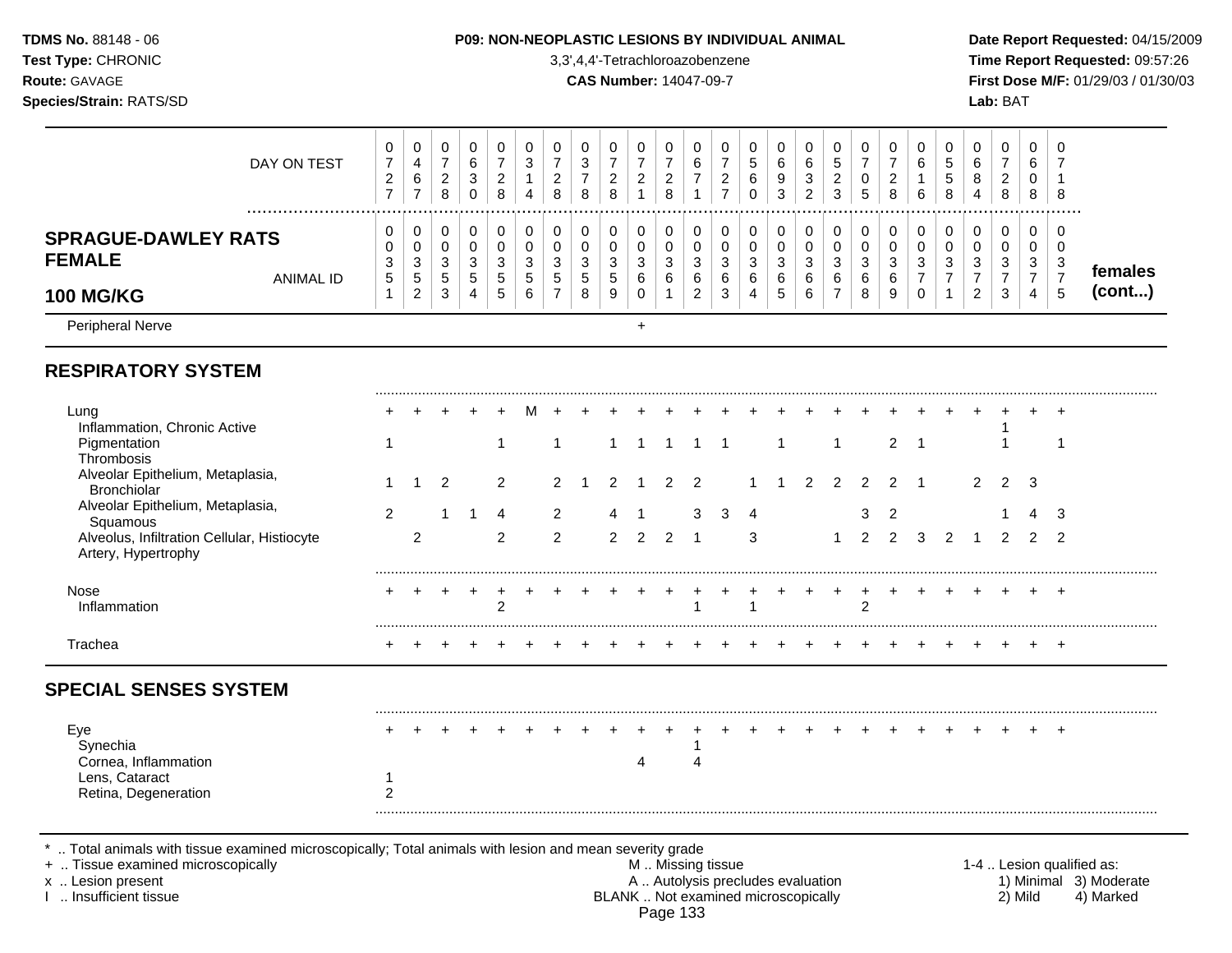#### **TDMS No.** 88148 - 06 **P09: NON-NEOPLASTIC LESIONS BY INDIVIDUAL ANIMAL Date Report Requested:** 04/15/2009

**Test Type:** CHRONIC 3,3',4,4'-Tetrachloroazobenzene **Time Report Requested:** 09:57:26 **Route:** GAVAGE **CAS Number:** 14047-09-7 **First Dose M/F:** 01/29/03 / 01/30/03

| DAY ON TEST                                                                                                                    | 0<br>$\overline{7}$<br>$\overline{c}$<br>$\overline{7}$        | 0<br>$\overline{4}$<br>$\,6\,$<br>$\overline{7}$ | 0<br>$\overline{7}$<br>$\sqrt{2}$<br>8             | 0<br>$\,6$<br>3<br>$\mathbf 0$               | 0<br>$\overline{7}$<br>$\overline{2}$<br>$\,8\,$ | 0<br>3<br>4                     | 0<br>$\overline{7}$<br>$\overline{c}$<br>8 | 0<br>$\sqrt{3}$<br>$\overline{7}$<br>8                        | 0<br>$\overline{7}$<br>$\overline{a}$<br>8 | 0<br>$\boldsymbol{7}$<br>$\sqrt{2}$<br>$\overline{1}$ | 0<br>$\boldsymbol{7}$<br>$\overline{c}$<br>$\bf8$     | 0<br>$\,6$<br>$\overline{7}$<br>$\mathbf{1}$          | 0<br>$\overline{7}$<br>$\sqrt{2}$<br>$\overline{7}$ | 0<br>$\overline{5}$<br>6<br>$\mathbf 0$ | 0<br>$\,6\,$<br>$\boldsymbol{9}$<br>$\sqrt{3}$ | 0<br>$\,6$<br>$\mathbf{3}$<br>$\overline{2}$ | 0<br>$5\phantom{.0}$<br>$\overline{c}$<br>$\mathbf{3}$ | 0<br>$\overline{7}$<br>$\mathbf 0$<br>$\sqrt{5}$ | 0<br>$\overline{7}$<br>$\overline{2}$<br>8 | 0<br>6<br>6                                       | 0<br>$\sqrt{5}$<br>$\sqrt{5}$<br>8                     | 0<br>6<br>8<br>4                                      | 0<br>$\overline{7}$<br>$\overline{2}$<br>8    | 0<br>$6\phantom{1}$<br>$\mathbf 0$<br>8                              | 0<br>$\overline{7}$<br>$\overline{1}$<br>8           |                   |
|--------------------------------------------------------------------------------------------------------------------------------|----------------------------------------------------------------|--------------------------------------------------|----------------------------------------------------|----------------------------------------------|--------------------------------------------------|---------------------------------|--------------------------------------------|---------------------------------------------------------------|--------------------------------------------|-------------------------------------------------------|-------------------------------------------------------|-------------------------------------------------------|-----------------------------------------------------|-----------------------------------------|------------------------------------------------|----------------------------------------------|--------------------------------------------------------|--------------------------------------------------|--------------------------------------------|---------------------------------------------------|--------------------------------------------------------|-------------------------------------------------------|-----------------------------------------------|----------------------------------------------------------------------|------------------------------------------------------|-------------------|
| <b>SPRAGUE-DAWLEY RATS</b><br><b>FEMALE</b><br><b>ANIMAL ID</b><br><b>100 MG/KG</b>                                            | 0<br>$\pmb{0}$<br>$\sqrt{3}$<br>$\overline{5}$<br>$\mathbf{1}$ | 0<br>0<br>3<br>$5\,$<br>$\overline{a}$           | 0<br>$\mathbf 0$<br>$\sqrt{3}$<br>$\,$ 5 $\,$<br>3 | 0<br>$\mathsf 0$<br>$\mathfrak{Z}$<br>5<br>4 | 0<br>$\pmb{0}$<br>$\mathbf{3}$<br>5<br>5         | 0<br>$\mathbf 0$<br>3<br>5<br>6 | 0<br>0<br>3<br>5<br>$\overline{7}$         | $\mathbf 0$<br>$\mathbf 0$<br>$\mathbf{3}$<br>$\sqrt{5}$<br>8 | $\mathbf 0$<br>$\mathbf 0$<br>3<br>5<br>9  | 0<br>0<br>$\mathbf{3}$<br>6<br>$\Omega$               | 0<br>$\mathbf 0$<br>$\mathbf{3}$<br>6<br>$\mathbf{1}$ | 0<br>$\pmb{0}$<br>$\mathbf{3}$<br>6<br>$\overline{2}$ | 0<br>$\mathbf 0$<br>$\mathbf{3}$<br>6<br>3          | 0<br>0<br>3<br>6<br>$\overline{4}$      | 0<br>$\pmb{0}$<br>$\mathbf{3}$<br>6<br>5       | 0<br>$\mathbf 0$<br>3<br>6<br>6              | 0<br>$\pmb{0}$<br>$\mathbf{3}$<br>6<br>$\overline{7}$  | 0<br>$\mathbf 0$<br>$\mathbf{3}$<br>6<br>8       | 0<br>$\pmb{0}$<br>3<br>6<br>9              | 0<br>$\pmb{0}$<br>3<br>$\overline{7}$<br>$\Omega$ | $\mathbf 0$<br>$\boldsymbol{0}$<br>3<br>$\overline{7}$ | 0<br>$\pmb{0}$<br>$\mathbf{3}$<br>$\overline{7}$<br>2 | 0<br>0<br>$\mathbf{3}$<br>$\overline{7}$<br>3 | 0<br>$\mathbf 0$<br>$\ensuremath{\mathsf{3}}$<br>$\overline{7}$<br>4 | $\Omega$<br>0<br>$\mathbf{3}$<br>$\overline{7}$<br>5 | females<br>(cont) |
| Harderian Gland<br>Inflammation                                                                                                | $+$                                                            |                                                  |                                                    |                                              |                                                  |                                 |                                            |                                                               |                                            | $\overline{2}$                                        |                                                       |                                                       |                                                     |                                         |                                                |                                              |                                                        |                                                  |                                            |                                                   |                                                        |                                                       |                                               | $\ddot{}$                                                            | $+$                                                  |                   |
| <b>URINARY SYSTEM</b>                                                                                                          |                                                                |                                                  |                                                    |                                              |                                                  |                                 |                                            |                                                               |                                            |                                                       |                                                       |                                                       |                                                     |                                         |                                                |                                              |                                                        |                                                  |                                            |                                                   |                                                        |                                                       |                                               |                                                                      |                                                      |                   |
| Kidney<br>Casts<br>Infarct<br>Inflammation, Diffuse                                                                            |                                                                |                                                  |                                                    |                                              |                                                  | M                               |                                            |                                                               |                                            |                                                       |                                                       |                                                       |                                                     |                                         |                                                |                                              |                                                        |                                                  |                                            |                                                   |                                                        |                                                       |                                               |                                                                      | $+$                                                  |                   |
| Mineralization<br>Nephropathy<br>Thrombosis<br>Cortex, Cyst<br>Papilla, Necrosis<br>Pelvis, Dilatation<br>Pelvis, Inflammation |                                                                | $1 \quad 1 \quad 2$                              |                                                    | $\ddot{1}$                                   | $\overline{3}$                                   |                                 |                                            |                                                               |                                            |                                                       |                                                       |                                                       |                                                     |                                         |                                                |                                              |                                                        |                                                  |                                            |                                                   |                                                        |                                                       | $\overline{2}$                                |                                                                      |                                                      |                   |
| Pelvis, Transitional Epithelium, Hyperplasia<br>Renal Tubule, Necrosis                                                         |                                                                |                                                  |                                                    |                                              |                                                  |                                 |                                            |                                                               |                                            |                                                       |                                                       |                                                       |                                                     |                                         |                                                |                                              |                                                        | $\overline{4}$                                   |                                            |                                                   |                                                        |                                                       |                                               |                                                                      |                                                      |                   |
| Urethra<br>Transitional Epithelium, Hyperplasia<br>Transitional Epithelium, Metaplasia,<br>Squamous                            |                                                                |                                                  |                                                    |                                              |                                                  |                                 |                                            |                                                               |                                            |                                                       |                                                       |                                                       |                                                     |                                         |                                                |                                              |                                                        |                                                  |                                            |                                                   |                                                        |                                                       |                                               |                                                                      |                                                      |                   |
| <b>Urinary Bladder</b><br>Inflammation                                                                                         |                                                                |                                                  |                                                    |                                              |                                                  |                                 |                                            |                                                               |                                            |                                                       |                                                       |                                                       |                                                     |                                         |                                                |                                              |                                                        |                                                  |                                            |                                                   |                                                        |                                                       |                                               |                                                                      | $+$                                                  |                   |

\* .. Total animals with tissue examined microscopically; Total animals with lesion and mean severity grade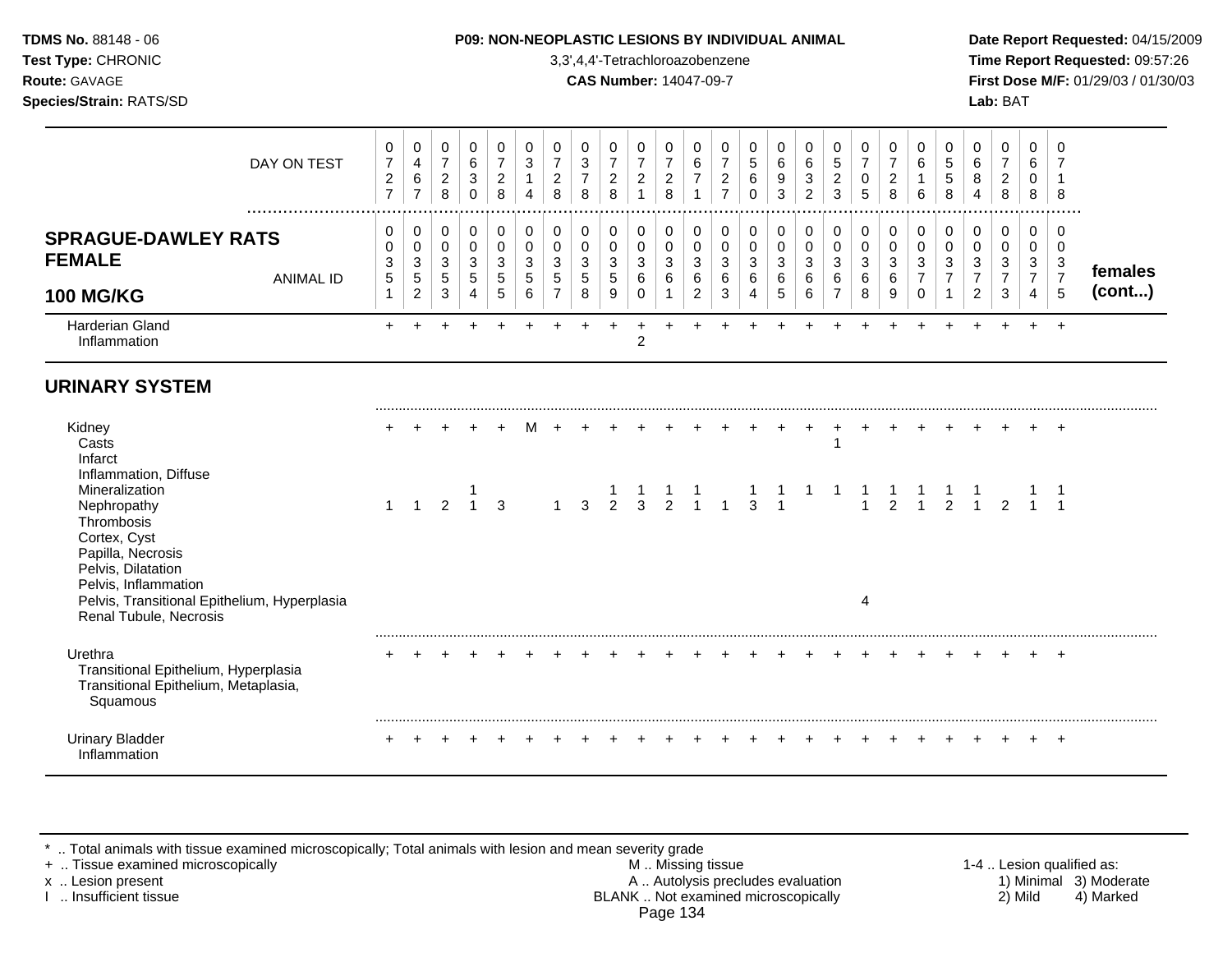| <b>TDMS No.</b> 88148 - 06 | <b>P09: NON-NEOPLASTIC LESIONS BY INDIVIDUAL ANIMAL</b> | Date Rep         |
|----------------------------|---------------------------------------------------------|------------------|
| Test Type: CHRONIC         | 3,3',4,4'-Tetrachloroazobenzene                         | Time Rep         |
| <b>Route: GAVAGE</b>       | <b>CAS Number: 14047-09-7</b>                           | <b>First Dos</b> |
| Species/Strain: RATS/SD    |                                                         | <b>Lab: BAT</b>  |

**Test Type:** CHRONIC 3,3',4,4'-Tetrachloroazobenzene **Time Report Requested:** 09:57:26 **Route:** GAVAGE **CAS Number:** 14047-09-7 **First Dose M/F:** 01/29/03 / 01/30/03

| DAY ON TEST                                                                                                                                         | 0<br>$\,6$<br>$\sqrt{5}$<br>8                | 0<br>$\boldsymbol{7}$<br>$\boldsymbol{2}$<br>$\overline{7}$          | $\mathbf 0$<br>4<br>$\pmb{0}$<br>$\mathbf{1}$   | $\mathbf 0$<br>$\overline{7}$<br>$\overline{c}$<br>$\overline{7}$ | 0<br>$\,6\,$<br>9<br>3                 | 0<br>$\boldsymbol{7}$<br>$\overline{c}$<br>5 | 0<br>6<br>$\overline{7}$<br>9                      | 0<br>$\overline{7}$<br>0<br>5   | 0<br>$\overline{7}$<br>$\sqrt{2}$<br>8                  | 0<br>$\overline{7}$<br>$\overline{2}$<br>8 | $\pmb{0}$<br>$\overline{7}$<br>$\overline{c}$<br>8 | 0<br>$\sqrt{5}$<br>$\sqrt{5}$<br>$\overline{1}$         | 0<br>6<br>$\mathbf{3}$<br>$\overline{2}$ | 0<br>$\overline{4}$<br>8                     | 0<br>$\sqrt{5}$<br>$\boldsymbol{9}$<br>$\mathbf 0$ | $\pmb{0}$<br>$\overline{7}$<br>$\overline{c}$<br>$\overline{7}$ | 0<br>6<br>8<br>9                                                       | 0<br>$\,6\,$<br>8<br>$\overline{\mathbf{4}}$ | 0<br>$\overline{7}$<br>$\overline{2}$<br>$\overline{7}$ | 0<br>6<br>4<br>9                | 0<br>$\,$ 5 $\,$<br>$\sqrt{3}$<br>6            | 0<br>$\overline{7}$<br>$\overline{2}$<br>$\overline{7}$ | 0<br>6<br>$\mathbf{1}$<br>$\overline{7}$ | 0<br>6<br>8<br>4                | $\Omega$<br>5<br>8<br>8                                 |    |                                        |
|-----------------------------------------------------------------------------------------------------------------------------------------------------|----------------------------------------------|----------------------------------------------------------------------|-------------------------------------------------|-------------------------------------------------------------------|----------------------------------------|----------------------------------------------|----------------------------------------------------|---------------------------------|---------------------------------------------------------|--------------------------------------------|----------------------------------------------------|---------------------------------------------------------|------------------------------------------|----------------------------------------------|----------------------------------------------------|-----------------------------------------------------------------|------------------------------------------------------------------------|----------------------------------------------|---------------------------------------------------------|---------------------------------|------------------------------------------------|---------------------------------------------------------|------------------------------------------|---------------------------------|---------------------------------------------------------|----|----------------------------------------|
| <b>SPRAGUE-DAWLEY RATS</b><br><b>FEMALE</b><br><b>ANIMAL ID</b><br><b>100 MG/KG</b>                                                                 | 0<br>$\mathbf 0$<br>3<br>$\overline{7}$<br>6 | 0<br>$\mathbf 0$<br>$\mathbf{3}$<br>$\overline{7}$<br>$\overline{7}$ | 0<br>$\overline{0}$<br>3<br>$\overline{7}$<br>8 | 0<br>$\mathbf 0$<br>3<br>$\overline{7}$<br>9                      | 0<br>$\mathbf 0$<br>3<br>8<br>$\Omega$ | 0<br>$\mathbf 0$<br>3<br>8                   | 0<br>$\mathbf 0$<br>3<br>$\,8\,$<br>$\overline{2}$ | 0<br>$\mathbf 0$<br>3<br>8<br>3 | 0<br>$\mathbf 0$<br>$\mathbf{3}$<br>8<br>$\overline{4}$ | 0<br>$\mathbf 0$<br>3<br>8<br>5            | 0<br>$\pmb{0}$<br>$\sqrt{3}$<br>8<br>6             | 0<br>$\mathbf 0$<br>$\mathbf{3}$<br>8<br>$\overline{7}$ | 0<br>$\mathbf 0$<br>3<br>8<br>8          | 0<br>$\pmb{0}$<br>$\sqrt{3}$<br>$\,8\,$<br>9 | 0<br>$\mathbf 0$<br>3<br>$9\,$<br>$\mathbf 0$      | 0<br>$\pmb{0}$<br>3<br>9                                        | 0<br>$\mathbf 0$<br>$\mathbf{3}$<br>$\boldsymbol{9}$<br>$\overline{2}$ | 0<br>$\pmb{0}$<br>3<br>$\boldsymbol{9}$<br>3 | 0<br>$\mathbf 0$<br>3<br>9<br>4                         | 0<br>$\mathbf 0$<br>3<br>9<br>5 | 0<br>$\mathbf 0$<br>3<br>$\boldsymbol{9}$<br>6 | 0<br>$\mathbf 0$<br>3<br>9<br>$\overline{7}$            | 0<br>0<br>3<br>9<br>8                    | 0<br>$\mathbf 0$<br>3<br>9<br>9 | $\Omega$<br>$\Omega$<br>4<br>$\mathbf 0$<br>$\mathbf 0$ |    | * TOTALS                               |
| <b>ALIMENTARY SYSTEM</b>                                                                                                                            |                                              |                                                                      |                                                 |                                                                   |                                        |                                              |                                                    |                                 |                                                         |                                            |                                                    |                                                         |                                          |                                              |                                                    |                                                                 |                                                                        |                                              |                                                         |                                 |                                                |                                                         |                                          |                                 |                                                         |    |                                        |
| Esophagus                                                                                                                                           |                                              |                                                                      |                                                 |                                                                   |                                        |                                              |                                                    |                                 |                                                         |                                            |                                                    |                                                         |                                          |                                              |                                                    |                                                                 |                                                                        |                                              |                                                         |                                 |                                                |                                                         |                                          |                                 |                                                         | 50 |                                        |
| Intestine Large, Cecum<br>Necrosis                                                                                                                  |                                              |                                                                      |                                                 |                                                                   |                                        |                                              |                                                    |                                 |                                                         |                                            |                                                    |                                                         |                                          |                                              |                                                    |                                                                 |                                                                        |                                              |                                                         |                                 |                                                |                                                         |                                          | $\ddot{}$                       | $+$                                                     | 49 | 13.0                                   |
| Intestine Large, Colon<br>Parasite Metazoan                                                                                                         | $\pm$                                        |                                                                      |                                                 |                                                                   |                                        |                                              |                                                    |                                 |                                                         |                                            | +<br>X                                             |                                                         |                                          |                                              |                                                    |                                                                 |                                                                        |                                              |                                                         |                                 |                                                |                                                         |                                          |                                 | $+$                                                     | 50 | 3                                      |
| Intestine Large, Rectum                                                                                                                             |                                              |                                                                      |                                                 |                                                                   |                                        |                                              |                                                    |                                 |                                                         |                                            |                                                    |                                                         |                                          |                                              |                                                    |                                                                 |                                                                        |                                              |                                                         |                                 |                                                |                                                         |                                          |                                 |                                                         | 50 |                                        |
| Intestine Small, Duodenum                                                                                                                           |                                              |                                                                      |                                                 |                                                                   |                                        |                                              |                                                    |                                 |                                                         |                                            |                                                    |                                                         |                                          |                                              |                                                    |                                                                 |                                                                        |                                              |                                                         |                                 |                                                |                                                         |                                          |                                 |                                                         | 49 |                                        |
| Intestine Small, Ileum                                                                                                                              |                                              |                                                                      |                                                 |                                                                   |                                        |                                              |                                                    |                                 |                                                         |                                            |                                                    |                                                         |                                          |                                              |                                                    |                                                                 |                                                                        |                                              |                                                         |                                 |                                                |                                                         |                                          |                                 |                                                         | 49 |                                        |
| Intestine Small, Jejunum                                                                                                                            |                                              |                                                                      |                                                 |                                                                   |                                        |                                              |                                                    |                                 |                                                         |                                            |                                                    |                                                         |                                          |                                              |                                                    |                                                                 |                                                                        |                                              |                                                         |                                 |                                                |                                                         |                                          |                                 | ÷                                                       | 49 |                                        |
| Liver<br>Angiectasis<br><b>Basophilic Focus</b><br>Cholangiofibrosis<br><b>Clear Cell Focus</b><br><b>Eosinophilic Focus</b><br>Fatty Change, Focal | +<br>X<br>X                                  | $\boldsymbol{\mathsf{X}}$<br>1                                       |                                                 | X                                                                 |                                        | X                                            | 4<br>X X X X X X X X                               | $\overline{2}$                  | Χ                                                       | $\overline{2}$                             | $\mathbf 1$<br>X                                   | $X$ $X$                                                 | $\mathbf{1}$                             |                                              | X.                                                 | ÷                                                               | 1<br>X<br>X X X X                                                      |                                              | Χ<br>$\mathbf{3}$                                       | $\mathsf{X}$<br>$\mathfrak{D}$  | $\mathsf{X}$                                   | X<br>$\mathbf{1}$                                       | $\mathsf{X}$                             | $\overline{2}$                  | $\ddot{}$<br>$\mathsf{X}$                               | 49 | 51.4<br>7<br>11 1.6<br>7<br>38<br>91.3 |
| Fatty Change, Diffuse<br>Fibrosis                                                                                                                   |                                              |                                                                      |                                                 |                                                                   |                                        |                                              | 2                                                  | 2<br>$\mathfrak{p}$             |                                                         | 2                                          |                                                    | -1                                                      |                                          |                                              | $\overline{2}$                                     |                                                                 |                                                                        |                                              |                                                         |                                 |                                                |                                                         |                                          | 2                               |                                                         |    | 10 1.6<br>$1.7$<br>6                   |

\* .. Total animals with tissue examined microscopically; Total animals with lesion and mean severity grade

+ .. Tissue examined microscopically M .. Missing tissue 1-4 .. Lesion qualified as: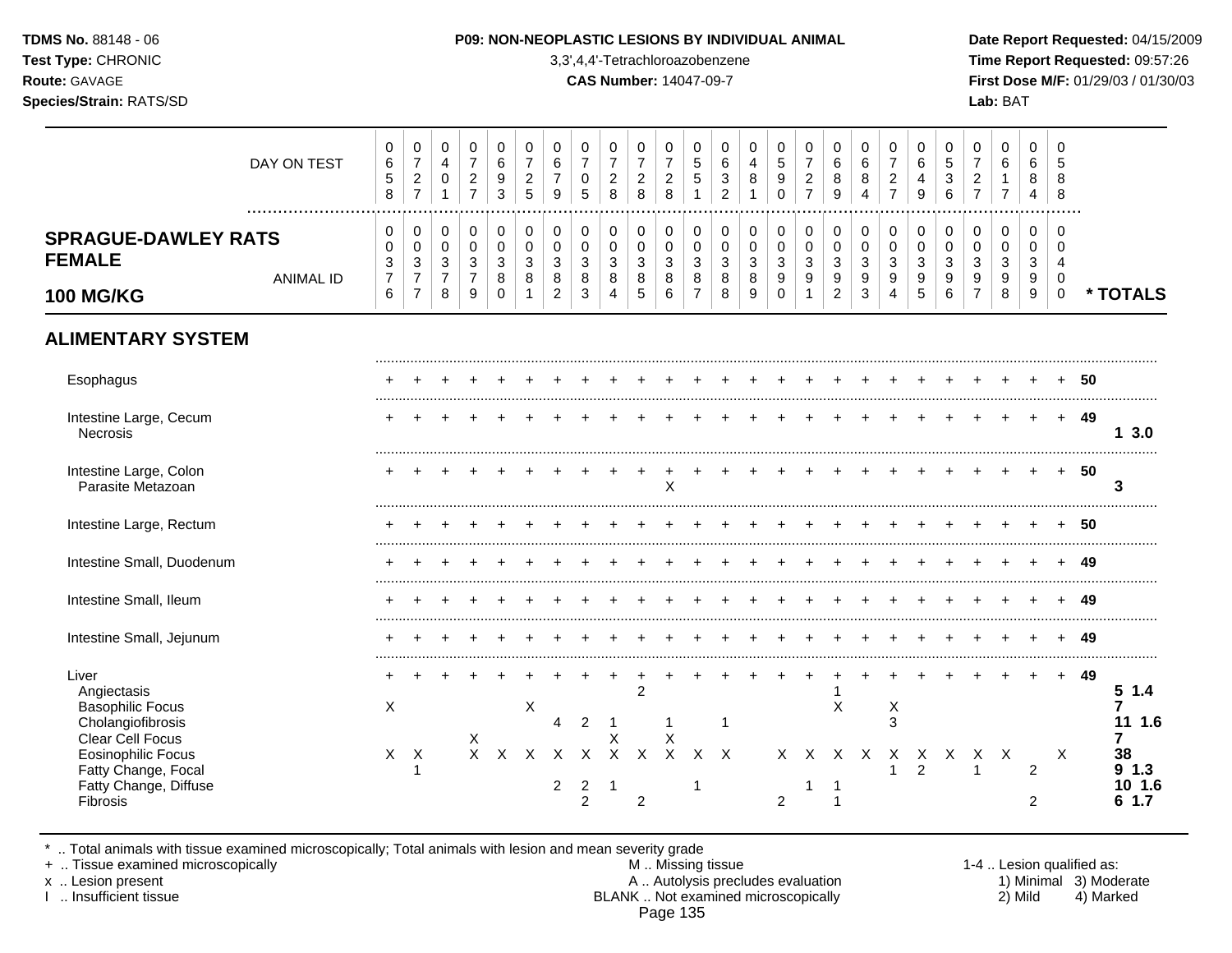**Test Type:** CHRONIC 3,3',4,4'-Tetrachloroazobenzene **Time Report Requested:** 09:57:26 **Route:** GAVAGE **CAS Number:** 14047-09-7 **First Dose M/F:** 01/29/03 / 01/30/03 **Species/Strain:** RATS/SD **Lab:** BAT

| DAY ON TEST                                                                                                                                                            | 0<br>$\,6\,$<br>$\sqrt{5}$<br>8                       | 0<br>$\boldsymbol{7}$<br>$\overline{c}$<br>$\overline{7}$ | $\mathbf 0$<br>$\overline{4}$<br>0<br>$\mathbf{1}$             | 0<br>$\overline{7}$<br>$\overline{2}$<br>$\overline{7}$ | 0<br>$\,6\,$<br>9<br>3                            | 0<br>$\overline{7}$<br>$\overline{c}$<br>5             | 0<br>6<br>$\overline{7}$<br>9                        | 0<br>$\overline{7}$<br>0<br>5              | 0<br>$\overline{7}$<br>$\overline{2}$<br>8            | 0<br>$\overline{7}$<br>$\sqrt{2}$<br>8           | 0<br>$\overline{7}$<br>$\boldsymbol{2}$<br>8             | 0<br>$\,$ 5 $\,$<br>$\sqrt{5}$                                        | 0<br>6<br>$\ensuremath{\mathsf{3}}$<br>$\overline{2}$ | 0<br>$\overline{\mathbf{4}}$<br>8<br>$\overline{1}$ | 0<br>5<br>$\boldsymbol{9}$<br>$\Omega$     | 0<br>$\boldsymbol{7}$<br>$\overline{\mathbf{c}}$<br>$\overline{7}$              | $\mathbf 0$<br>6<br>8<br>9                                        | 0<br>$\,6\,$<br>8<br>$\overline{4}$                  | 0<br>$\overline{7}$<br>$\overline{2}$<br>$\overline{7}$ | 0<br>6<br>4<br>9      | 0<br>$\sqrt{5}$<br>$\sqrt{3}$<br>6                 | 0<br>$\overline{7}$<br>$\overline{2}$<br>$\overline{7}$               | 0<br>$\,6\,$<br>$\mathbf{1}$<br>$\overline{7}$     | $\mathbf 0$<br>6<br>8<br>$\overline{4}$ | 0<br>5<br>8<br>8                                        |              |                                                            |
|------------------------------------------------------------------------------------------------------------------------------------------------------------------------|-------------------------------------------------------|-----------------------------------------------------------|----------------------------------------------------------------|---------------------------------------------------------|---------------------------------------------------|--------------------------------------------------------|------------------------------------------------------|--------------------------------------------|-------------------------------------------------------|--------------------------------------------------|----------------------------------------------------------|-----------------------------------------------------------------------|-------------------------------------------------------|-----------------------------------------------------|--------------------------------------------|---------------------------------------------------------------------------------|-------------------------------------------------------------------|------------------------------------------------------|---------------------------------------------------------|-----------------------|----------------------------------------------------|-----------------------------------------------------------------------|----------------------------------------------------|-----------------------------------------|---------------------------------------------------------|--------------|------------------------------------------------------------|
| <b>SPRAGUE-DAWLEY RATS</b><br><b>FEMALE</b><br><b>ANIMAL ID</b><br><b>100 MG/KG</b>                                                                                    | 0<br>$\mathbf 0$<br>$\sqrt{3}$<br>$\overline{7}$<br>6 | $\mathbf 0$<br>0<br>3<br>$\overline{7}$<br>$\overline{7}$ | $\Omega$<br>$\mathbf 0$<br>$\mathbf{3}$<br>$\overline{7}$<br>8 | 0<br>$\mathbf 0$<br>3<br>$\overline{7}$<br>9            | 0<br>$\mathbf 0$<br>$\mathbf{3}$<br>8<br>$\Omega$ | $\mathbf 0$<br>$\mathbf 0$<br>3<br>8<br>$\overline{1}$ | $\mathbf 0$<br>$\pmb{0}$<br>3<br>8<br>$\overline{2}$ | 0<br>0<br>3<br>8<br>3                      | 0<br>$\pmb{0}$<br>$\mathbf{3}$<br>8<br>$\overline{4}$ | $\Omega$<br>$\mathbf 0$<br>$\sqrt{3}$<br>8<br>5  | $\mathbf 0$<br>$\mathbf 0$<br>$\sqrt{3}$<br>$\,8\,$<br>6 | $\mathbf 0$<br>$\mathbf 0$<br>$\sqrt{3}$<br>$\,8\,$<br>$\overline{7}$ | $\mathbf 0$<br>0<br>3<br>8<br>8                       | 0<br>$\pmb{0}$<br>$\mathfrak{Z}$<br>8<br>9          | 0<br>$\pmb{0}$<br>3<br>9<br>$\mathbf 0$    | 0<br>$\pmb{0}$<br>$\ensuremath{\mathsf{3}}$<br>$\boldsymbol{9}$<br>$\mathbf{1}$ | $\mathbf 0$<br>$\mathbf 0$<br>$\mathbf{3}$<br>9<br>$\overline{2}$ | $\mathbf 0$<br>$\pmb{0}$<br>$\mathbf{3}$<br>9<br>3   | 0<br>0<br>3<br>9<br>$\overline{4}$                      | 0<br>0<br>3<br>9<br>5 | $\mathbf 0$<br>$\mathbf 0$<br>$\sqrt{3}$<br>9<br>6 | $\mathbf 0$<br>$\mathbf 0$<br>3<br>$\boldsymbol{9}$<br>$\overline{7}$ | $\mathbf 0$<br>$\mathbf 0$<br>$\sqrt{3}$<br>9<br>8 | $\Omega$<br>$\mathbf 0$<br>3<br>9<br>9  | $\Omega$<br>$\Omega$<br>$\overline{4}$<br>0<br>$\Omega$ |              | * TOTALS                                                   |
| Hematopoietic Cell Proliferation                                                                                                                                       | $\mathbf{1}$                                          | $\overline{1}$                                            |                                                                | 1                                                       |                                                   |                                                        |                                                      |                                            |                                                       |                                                  |                                                          |                                                                       |                                                       |                                                     | $\overline{2}$                             |                                                                                 |                                                                   |                                                      |                                                         | 2                     |                                                    |                                                                       |                                                    |                                         | $\overline{1}$                                          |              | 37 1.2                                                     |
| Hepatodiaphragmatic Nodule<br>Hyperplasia, Nodular<br>Inflammation, Chronic Active<br><b>Mixed Cell Focus</b>                                                          |                                                       | X<br>X                                                    |                                                                | $\mathbf{1}$<br>X                                       |                                                   | Х<br>$\mathbf{1}$<br>X                                 | X<br>X<br>$\mathfrak{p}$                             | $\overline{2}$                             | X<br>$\mathsf X$                                      | Χ<br>$\overline{2}$<br>$\boldsymbol{\mathsf{X}}$ | 2<br>$\boldsymbol{\mathsf{X}}$                           |                                                                       | Χ<br>$\mathbf{1}$                                     |                                                     | Χ<br>$\overline{2}$                        | X<br>$\mathbf{1}$<br>X                                                          | $\boldsymbol{\mathsf{X}}$                                         | $\mathsf{X}$                                         | 1<br>$\pmb{\times}$                                     | X                     | 1                                                  | Х<br>$\mathbf{1}$                                                     |                                                    | $\overline{2}$                          | $\overline{2}$                                          |              | 1<br>22<br>30 1.4<br>16                                    |
| <b>Necrosis</b><br>Necrosis, Focal<br>Pigmentation<br><b>Toxic Hepatopathy</b><br>Bile Duct, Cyst                                                                      | $\overline{2}$                                        | -1<br>$\overline{2}$                                      |                                                                | $\mathbf 1$<br>$\mathbf{1}$                             |                                                   | 3                                                      | 3                                                    | -1<br>3<br>3                               | $\mathbf{3}$                                          | 3<br>$\overline{\mathbf{4}}$                     | 3<br>3                                                   |                                                                       | $\overline{2}$<br>1                                   | $\overline{c}$<br>3<br>$\overline{2}$               | 1<br>$\mathfrak{Z}$                        | 3<br>3<br>$\mathfrak{p}$                                                        | 3<br>3<br>$\overline{4}$                                          | $\overline{c}$<br>$\boldsymbol{2}$<br>$\mathfrak{p}$ | $\overline{2}$<br>4                                     | 2<br>$\overline{2}$   |                                                    | 2<br>$\overline{1}$                                                   |                                                    | $\overline{2}$<br>3                     | $\overline{2}$<br>$\overline{1}$                        |              | 10 2.2<br>$\mathbf 2$<br>1.0<br>40 2.1<br>25 2.2<br>12 1.6 |
| <b>Bile Duct, Fibrosis</b><br>Bile Duct, Hyperplasia<br>Centrilobular, Degeneration<br>Hepatocyte, Hypertrophy<br>Hepatocyte, Multinucleated<br>Oval Cell, Hyperplasia |                                                       | 3<br>3<br>$\overline{2}$                                  | 1                                                              | 2<br>3                                                  | 2<br>$\overline{2}$                               | -1<br>3<br>$\mathcal{P}$                               | $\mathcal{P}$                                        | $\overline{2}$<br>$\overline{2}$<br>3<br>3 | $\overline{2}$<br>$\overline{2}$                      | 3<br>$\overline{\mathbf{c}}$<br>$\overline{2}$   | $\overline{2}$<br>2<br>$\mathbf{1}$<br>$\overline{2}$    |                                                                       | 2<br>2                                                | 2<br>1                                              | 2<br>$\mathbf{1}$<br>$\boldsymbol{2}$<br>3 | 2<br>$\overline{\mathbf{c}}$<br>1<br>3                                          | 2<br>$\overline{2}$<br>$\overline{2}$                             | 3                                                    | 2                                                       | 2<br>2                | 2<br>2                                             | 2<br>$\overline{2}$<br>$\overline{2}$                                 |                                                    | $\overline{2}$<br>4<br>3                | $\overline{2}$<br>4<br>$\overline{1}$<br>$\mathcal{P}$  |              | 1.0<br>38 1.8<br>17 1.5<br>42 2.6<br>28 1.2<br>36 1.8      |
| Mesentery<br>Fat, Necrosis                                                                                                                                             |                                                       |                                                           |                                                                |                                                         |                                                   |                                                        |                                                      | +<br>$\overline{2}$                        |                                                       |                                                  |                                                          |                                                                       |                                                       |                                                     |                                            |                                                                                 |                                                                   |                                                      |                                                         |                       |                                                    | $\ddot{}$<br>$\lambda$                                                |                                                    |                                         |                                                         | $\mathbf{3}$ | 23.0                                                       |
| Oral Mucosa<br>Gingival, Hyperplasia, Cystic Keratinizing<br>Gingival, Hyperplasia, Squamous                                                                           | $\overline{2}$                                        | 2                                                         |                                                                |                                                         |                                                   | 4                                                      | $\overline{2}$                                       |                                            |                                                       |                                                  |                                                          |                                                                       |                                                       |                                                     | $\overline{2}$                             | $\overline{2}$                                                                  | 4                                                                 | -1                                                   | 2<br>$\overline{2}$                                     |                       |                                                    |                                                                       | +<br>4                                             | $\overline{a}$                          | $\ddot{}$<br>$\overline{c}$<br>$\overline{1}$           | 50           | 13 2.5<br>24 1.4                                           |
| Pancreas<br>Atrophy<br>Inflammation                                                                                                                                    |                                                       |                                                           |                                                                |                                                         |                                                   |                                                        | Δ                                                    |                                            |                                                       |                                                  |                                                          |                                                                       | $\overline{c}$                                        |                                                     |                                            |                                                                                 |                                                                   |                                                      |                                                         |                       | $\overline{2}$                                     |                                                                       |                                                    | +                                       | $\ddot{}$<br>$\overline{2}$                             | 49           | 13 2.0<br>62.5                                             |
| Acinus, Hyperplasia<br>Acinus, Vacuolization Cytoplasmic                                                                                                               |                                                       | 3                                                         |                                                                | 3                                                       | 2                                                 | 2                                                      |                                                      | 2                                          | 3                                                     | 2                                                |                                                          |                                                                       |                                                       |                                                     |                                            | 3                                                                               |                                                                   | 2                                                    | Δ                                                       | 2                     |                                                    | 3                                                                     |                                                    |                                         |                                                         |              | 1.0<br>1<br>40 2.1                                         |

\* .. Total animals with tissue examined microscopically; Total animals with lesion and mean severity grade

+ .. Tissue examined microscopically M .. Missing tissue 1-4 .. Lesion qualified as: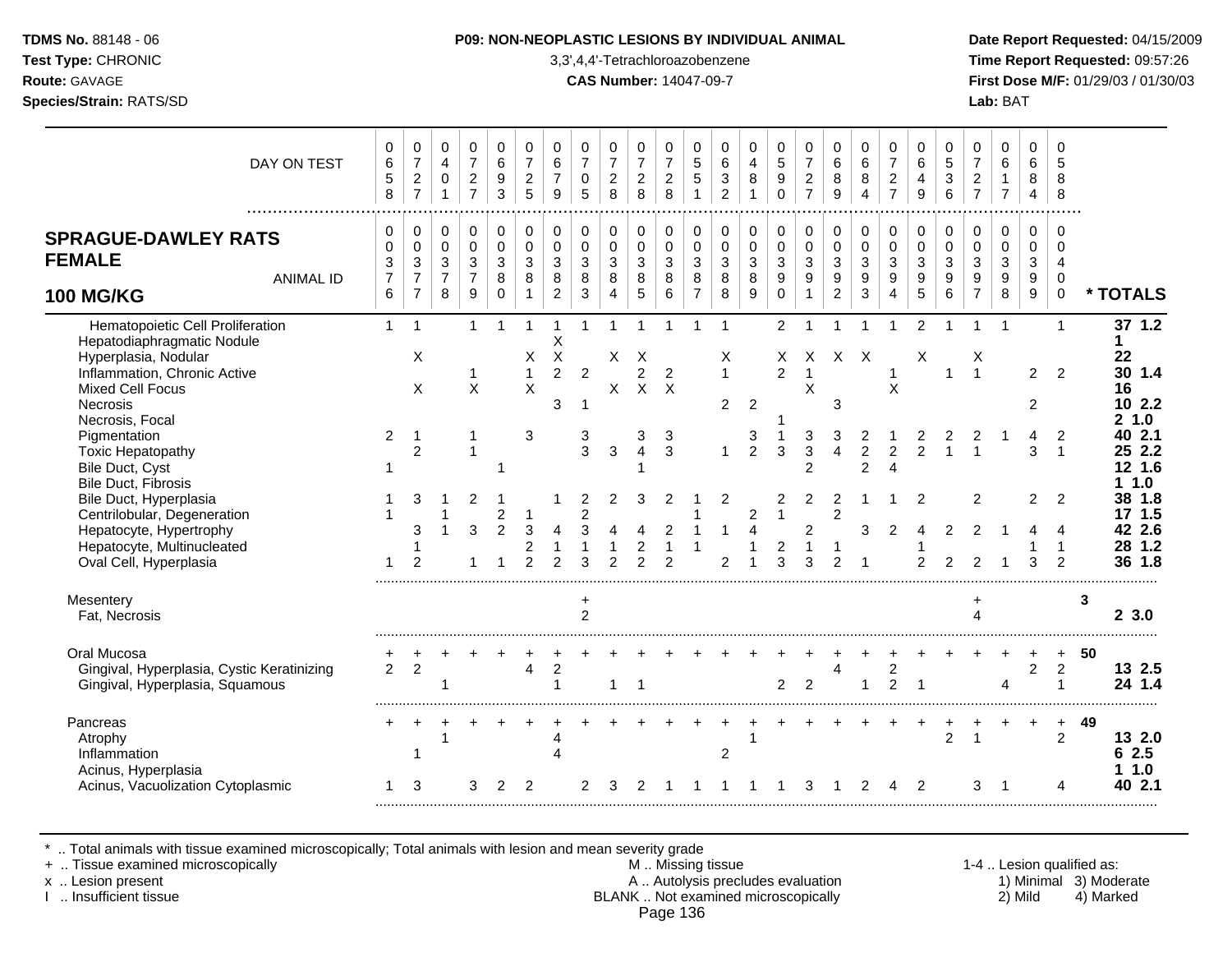**Test Type:** CHRONIC 3,3',4,4'-Tetrachloroazobenzene **Time Report Requested:** 09:57:26 **Route:** GAVAGE **CAS Number:** 14047-09-7 **First Dose M/F:** 01/29/03 / 01/30/03

| DAY ON TEST                                                                            | 0<br>$\,6$<br>5<br>8                       | 0<br>$\boldsymbol{7}$<br>$\overline{2}$<br>$\overline{7}$           | 0<br>4<br>$\mathbf 0$<br>$\mathbf{1}$                   | 0<br>$\overline{7}$<br>$\boldsymbol{2}$<br>$\overline{7}$ | 0<br>6<br>9<br>3                     | 0<br>$\overline{7}$<br>$\overline{c}$<br>5 | 0<br>6<br>$\overline{7}$<br>9              | 0<br>$\overline{7}$<br>0<br>5 | 0<br>$\overline{7}$<br>$\sqrt{2}$<br>8                      | 0<br>$\overline{7}$<br>$\overline{c}$<br>8 | 0<br>$\overline{7}$<br>$\overline{c}$<br>8 | 0<br>5<br>5<br>$\mathbf{1}$                | 0<br>6<br>$\ensuremath{\mathsf{3}}$<br>$\overline{2}$ | 0<br>$\overline{4}$<br>8<br>$\blacktriangleleft$ | 0<br>5<br>$\boldsymbol{9}$<br>$\Omega$ | 0<br>$\overline{7}$<br>$\sqrt{2}$<br>$\overline{7}$     | 0<br>6<br>8<br>9                                          | 0<br>$\,6\,$<br>8<br>4                          | 0<br>$\overline{7}$<br>$\overline{c}$<br>$\overline{7}$ | 0<br>6<br>4<br>9                        | 0<br>$\overline{5}$<br>$\mathbf{3}$<br>6 | 0<br>$\overline{7}$<br>$\boldsymbol{2}$<br>$\overline{7}$ | 0<br>6<br>$\overline{1}$<br>$\overline{7}$                | 0<br>6<br>8<br>4                                   | 0<br>5<br>8<br>8                                    |     |                                                     |
|----------------------------------------------------------------------------------------|--------------------------------------------|---------------------------------------------------------------------|---------------------------------------------------------|-----------------------------------------------------------|--------------------------------------|--------------------------------------------|--------------------------------------------|-------------------------------|-------------------------------------------------------------|--------------------------------------------|--------------------------------------------|--------------------------------------------|-------------------------------------------------------|--------------------------------------------------|----------------------------------------|---------------------------------------------------------|-----------------------------------------------------------|-------------------------------------------------|---------------------------------------------------------|-----------------------------------------|------------------------------------------|-----------------------------------------------------------|-----------------------------------------------------------|----------------------------------------------------|-----------------------------------------------------|-----|-----------------------------------------------------|
| <b>SPRAGUE-DAWLEY RATS</b><br><b>FEMALE</b><br><b>ANIMAL ID</b><br><b>100 MG/KG</b>    | 0<br>$\pmb{0}$<br>3<br>$\overline{7}$<br>6 | 0<br>$\pmb{0}$<br>$\mathsf 3$<br>$\boldsymbol{7}$<br>$\overline{7}$ | 0<br>$\mathsf 0$<br>$\mathbf{3}$<br>$\overline{7}$<br>8 | 0<br>$\pmb{0}$<br>$\mathbf{3}$<br>$\overline{7}$<br>9     | 0<br>$\pmb{0}$<br>3<br>8<br>$\Omega$ | $\pmb{0}$<br>$\mathsf 0$<br>3<br>8         | 0<br>$\pmb{0}$<br>3<br>8<br>$\overline{2}$ | 0<br>0<br>3<br>8<br>3         | 0<br>$\mathbf 0$<br>$\sqrt{3}$<br>$\bf 8$<br>$\overline{4}$ | 0<br>$\pmb{0}$<br>3<br>8<br>5              | $\mathbf 0$<br>$\pmb{0}$<br>3<br>8<br>6    | 0<br>$\pmb{0}$<br>3<br>8<br>$\overline{7}$ | $\mathbf 0$<br>$\pmb{0}$<br>3<br>8<br>8               | $\pmb{0}$<br>$\pmb{0}$<br>$\mathbf{3}$<br>8<br>9 | 0<br>0<br>3<br>9<br>$\Omega$           | 0<br>$\pmb{0}$<br>$\sqrt{3}$<br>$9\,$<br>$\overline{1}$ | 0<br>$\pmb{0}$<br>3<br>$\boldsymbol{9}$<br>$\overline{c}$ | 0<br>$\pmb{0}$<br>$\sqrt{3}$<br>9<br>$\sqrt{3}$ | 0<br>$\pmb{0}$<br>3<br>9<br>4                           | $\mathbf 0$<br>$\pmb{0}$<br>3<br>9<br>5 | $\pmb{0}$<br>$\mathbf 0$<br>3<br>9<br>6  | 0<br>0<br>3<br>$\boldsymbol{9}$<br>$\overline{7}$         | $\mathbf 0$<br>$\mathbf 0$<br>$\mathbf{3}$<br>9<br>$\bf8$ | $\mathbf 0$<br>$\mathbf 0$<br>$\sqrt{3}$<br>9<br>9 | $\mathbf 0$<br>$\mathbf 0$<br>4<br>0<br>$\mathbf 0$ |     | * TOTALS                                            |
| <b>Salivary Glands</b><br>Atrophy<br>Duct, Cyst                                        | $\pm$                                      |                                                                     |                                                         |                                                           |                                      |                                            |                                            |                               |                                                             |                                            |                                            |                                            |                                                       |                                                  |                                        |                                                         |                                                           |                                                 |                                                         |                                         |                                          |                                                           | ÷                                                         | $+$                                                | $+$                                                 | 49  | 2.5<br>1.0<br>$\mathbf 1$                           |
| Stomach, Forestomach<br>Cyst<br>Inflammation<br>Necrosis                               |                                            |                                                                     |                                                         |                                                           |                                      |                                            |                                            |                               |                                                             |                                            |                                            |                                            |                                                       |                                                  | $\overline{c}$                         |                                                         | 3                                                         |                                                 |                                                         |                                         | 4                                        |                                                           |                                                           | $\overline{2}$                                     |                                                     | 49  | 23.5<br>2.3<br>7<br>22.0                            |
| Epithelium, Hyperplasia                                                                | $\overline{2}$                             |                                                                     |                                                         |                                                           |                                      |                                            |                                            |                               |                                                             |                                            |                                            |                                            |                                                       | $\mathfrak{p}$                                   | Δ                                      | $\mathfrak{p}$                                          |                                                           |                                                 |                                                         |                                         |                                          | 3                                                         | 3                                                         |                                                    | 3                                                   |     | 46 2.5                                              |
| Stomach, Glandular                                                                     |                                            |                                                                     |                                                         |                                                           |                                      |                                            |                                            |                               |                                                             |                                            |                                            |                                            |                                                       |                                                  |                                        |                                                         |                                                           |                                                 |                                                         |                                         |                                          |                                                           |                                                           |                                                    |                                                     | 49  |                                                     |
| Tooth<br>Peridontal Tissue, Inflammation                                               |                                            |                                                                     |                                                         |                                                           |                                      |                                            |                                            | $\mathbf 1$                   |                                                             |                                            |                                            |                                            |                                                       |                                                  |                                        |                                                         | $\ddot{}$                                                 | 1                                               |                                                         |                                         |                                          | $\ddot{}$                                                 | $\ddot{}$                                                 | $\ddot{}$                                          | $+$                                                 | 50  | $9 \t1.4$                                           |
| <b>CARDIOVASCULAR SYSTEM</b>                                                           |                                            |                                                                     |                                                         |                                                           |                                      |                                            |                                            |                               |                                                             |                                            |                                            |                                            |                                                       |                                                  |                                        |                                                         |                                                           |                                                 |                                                         |                                         |                                          |                                                           |                                                           |                                                    |                                                     |     |                                                     |
| <b>Blood Vessel</b><br>Inflammation<br>Mineralization<br>Thrombosis                    | +                                          | 3                                                                   |                                                         |                                                           |                                      | 3<br>3                                     | 1                                          |                               | $\overline{2}$                                              | 3                                          | $\overline{1}$                             |                                            | 3                                                     |                                                  |                                        |                                                         |                                                           |                                                 |                                                         |                                         |                                          |                                                           |                                                           |                                                    | $+$                                                 | 50  | 16 2.4<br>1.0<br>3.0<br>1                           |
| Heart<br>Cardiomyopathy<br><b>Dilatation</b><br>Inflammation<br>Necrosis<br>Thrombosis | +                                          | $\ddot{}$<br>$\mathbf{1}$                                           | $\ddot{}$<br>$\mathbf{1}$                               | $\ddot{}$<br>$\overline{1}$                               | +<br>3<br>2                          | $\mathbf{1}$                               |                                            | $\overline{1}$                | $\begin{array}{c} + \\ 1 \end{array}$                       |                                            |                                            |                                            | $\mathbf{1}$                                          | $\overline{1}$                                   | ÷<br>3                                 | +                                                       | +<br>2<br>$\boldsymbol{2}$<br>3                           | $\overline{1}$                                  |                                                         | $\blacktriangleleft$                    |                                          | $\ddot{}$                                                 | +<br>$\overline{1}$                                       | $\ddot{}$<br>$\mathbf{1}$                          | $+$                                                 | -49 | . <b>.</b> .<br>24 1.1<br>3.0<br>2.0<br>2.0<br>32.7 |

\* .. Total animals with tissue examined microscopically; Total animals with lesion and mean severity grade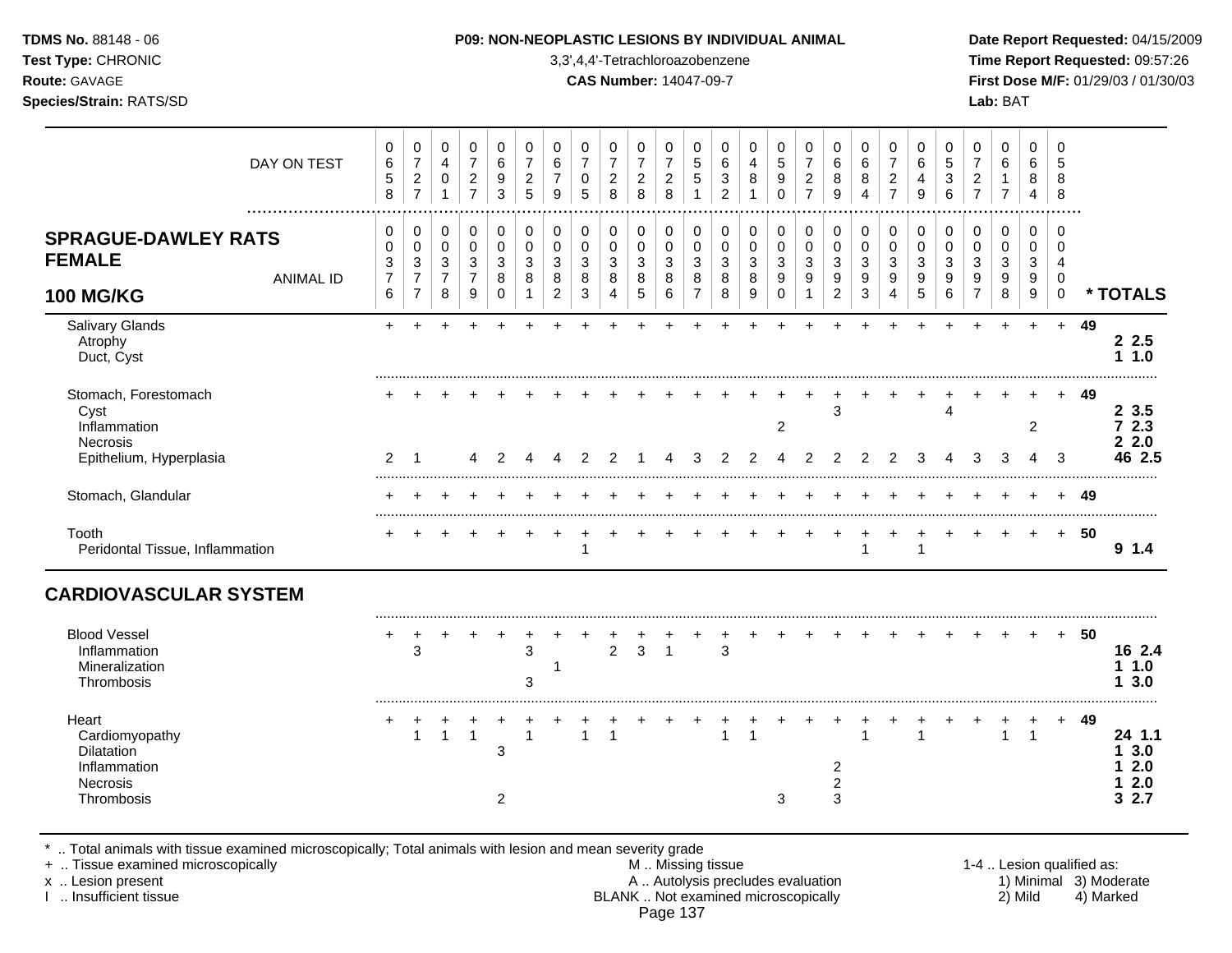#### **TDMS No.** 88148 - 06 **P09: NON-NEOPLASTIC LESIONS BY INDIVIDUAL ANIMAL Date Report Requested:** 04/15/2009

**Test Type:** CHRONIC 3,3',4,4'-Tetrachloroazobenzene **Time Report Requested:** 09:57:26 **Route:** GAVAGE **CAS Number:** 14047-09-7 **First Dose M/F:** 01/29/03 / 01/30/03

| DAY ON TEST                                                                  | υ<br>6<br>ັ<br>8                 | 0<br>-<br>ົ<br><u>_</u><br>- | U<br>4           | ∠      | 0<br>6<br>9<br>3                 | 0<br><u>_</u><br>5 | 0<br>6<br>9                            | 0<br>-<br>U<br>э             | $\mathbf{0}$<br>ົ<br>∼<br>8 | U<br>ົ<br><u>_</u><br>8          | U<br>o | υ<br>∽<br>w<br>∽<br>N | 0<br>b<br>っ<br>ັ<br>◠<br>_ | υ<br>8                 | υ<br>∽<br>N<br>-9       | ◠<br>∠<br>$\overline{ }$  | v<br>6<br>8<br>9                  | 6<br>8<br>4                                   | 0<br>c<br><u>.</u><br>- | 0<br>6<br>4<br>9            | U<br>6 | 0<br>-<br>c<br><u>.</u><br>⇁      | 6                  | 0<br>6<br>8<br>4      | 0<br>৾৾<br>8<br>8 |        |
|------------------------------------------------------------------------------|----------------------------------|------------------------------|------------------|--------|----------------------------------|--------------------|----------------------------------------|------------------------------|-----------------------------|----------------------------------|--------|-----------------------|----------------------------|------------------------|-------------------------|---------------------------|-----------------------------------|-----------------------------------------------|-------------------------|-----------------------------|--------|-----------------------------------|--------------------|-----------------------|-------------------|--------|
| <b>SPRAGUE-DAWLEY RATS</b><br><b>FEMALE</b><br>ANIMAL ID<br><b>100 MG/KG</b> | υ<br>v<br>$\sim$<br>ັບ<br>⇁<br>6 | 0<br>0<br>3<br>-<br>-        | U<br>U<br>3<br>8 | 3<br>9 | 0<br>0<br>3<br>o<br>$\circ$<br>0 | 0<br>ົ<br>ັ<br>8   | 0<br>0<br>ີ<br>J<br>8<br>റ<br><u>.</u> | 0<br>U<br>-2<br>ັບ<br>8<br>3 | 0<br>0<br>3<br>8<br>4       | 0<br>U<br>3<br>8<br><sub>5</sub> | - 0    | N<br>8                | 0<br>0<br>ົ<br>ັ<br>8<br>8 | ັບ<br>ν<br>N<br>8<br>9 | u<br>3<br>9<br><u>u</u> | ◠<br><b>ت</b><br>$\Omega$ | 0<br>v<br>3<br>9<br>◠<br><u>L</u> | ി<br>ັບ<br>$\Omega$<br>- చ<br>$\sqrt{2}$<br>đ | 0<br>0<br>3<br>9<br>4   | 0<br>0<br>ີ<br>ັ<br>9<br>C. | ັ<br>b | 0<br>0<br>3<br>9<br>$\rightarrow$ | ົ<br>$\Omega$<br>8 | 0<br>υ<br>3<br>9<br>9 | 0<br>- U<br>- U   | TOTALS |

### **ENDOCRINE SYSTEM**

| <b>Adrenal Cortex</b><br>Degeneration<br>Hypertrophy<br>Inflammation<br>Necrosis<br>Thrombosis<br>Vacuolization Cytoplasmic<br>Zona Fasciculata, Hyperplasia |   | 3 | $\overline{2}$ |   |  | 2 | 2 | $\mathfrak{p}$ |  | $\mathcal{P}$ | っ |  |  |                |  | 2 |   |    | 16 1.5<br>30 1.5<br>2.0<br>.8<br>l.O<br>15 1.6<br>1.8<br>21 |
|--------------------------------------------------------------------------------------------------------------------------------------------------------------|---|---|----------------|---|--|---|---|----------------|--|---------------|---|--|--|----------------|--|---|---|----|-------------------------------------------------------------|
| Adrenal Medulla<br>Hyperplasia                                                                                                                               |   |   |                |   |  |   |   |                |  |               |   |  |  |                |  |   |   | 49 | 6 1.3                                                       |
| Islets, Pancreatic<br>Hyperplasia                                                                                                                            |   |   |                |   |  |   |   |                |  |               |   |  |  |                |  |   |   | 49 | 1.0                                                         |
| Parathyroid Gland<br>Hyperplasia                                                                                                                             |   |   |                |   |  |   |   |                |  |               |   |  |  |                |  |   | M | 45 | 2<br>1.0                                                    |
| <b>Pituitary Gland</b><br>Pars Distalis, Hyperplasia                                                                                                         | ٠ |   |                |   |  |   |   | 3              |  |               |   |  |  | $\mathfrak{p}$ |  |   |   | 50 | 19 1.6                                                      |
| <b>Thyroid Gland</b><br>Inflammation<br>C-cell, Hyperplasia<br>Follicle, Cyst                                                                                |   |   |                | ົ |  |   |   |                |  |               |   |  |  |                |  |   |   | 50 | 4 2.3<br>2.3<br>2.0                                         |

\* .. Total animals with tissue examined microscopically; Total animals with lesion and mean severity grade<br>+ .. Tissue examined microscopically

+ .. Tissue examined microscopically  $M$ .. Missing tissue 1-4 .. Lesion qualified as:

x .. Lesion present **A .. Autolysis precludes evaluation** A .. Autolysis precludes evaluation 1) Minimal 3) Moderate I .. Insufficient tissue BLANK .. Not examined microscopically 2) Mild 4) Marked Page 138

.........................................................................................................................................................................................................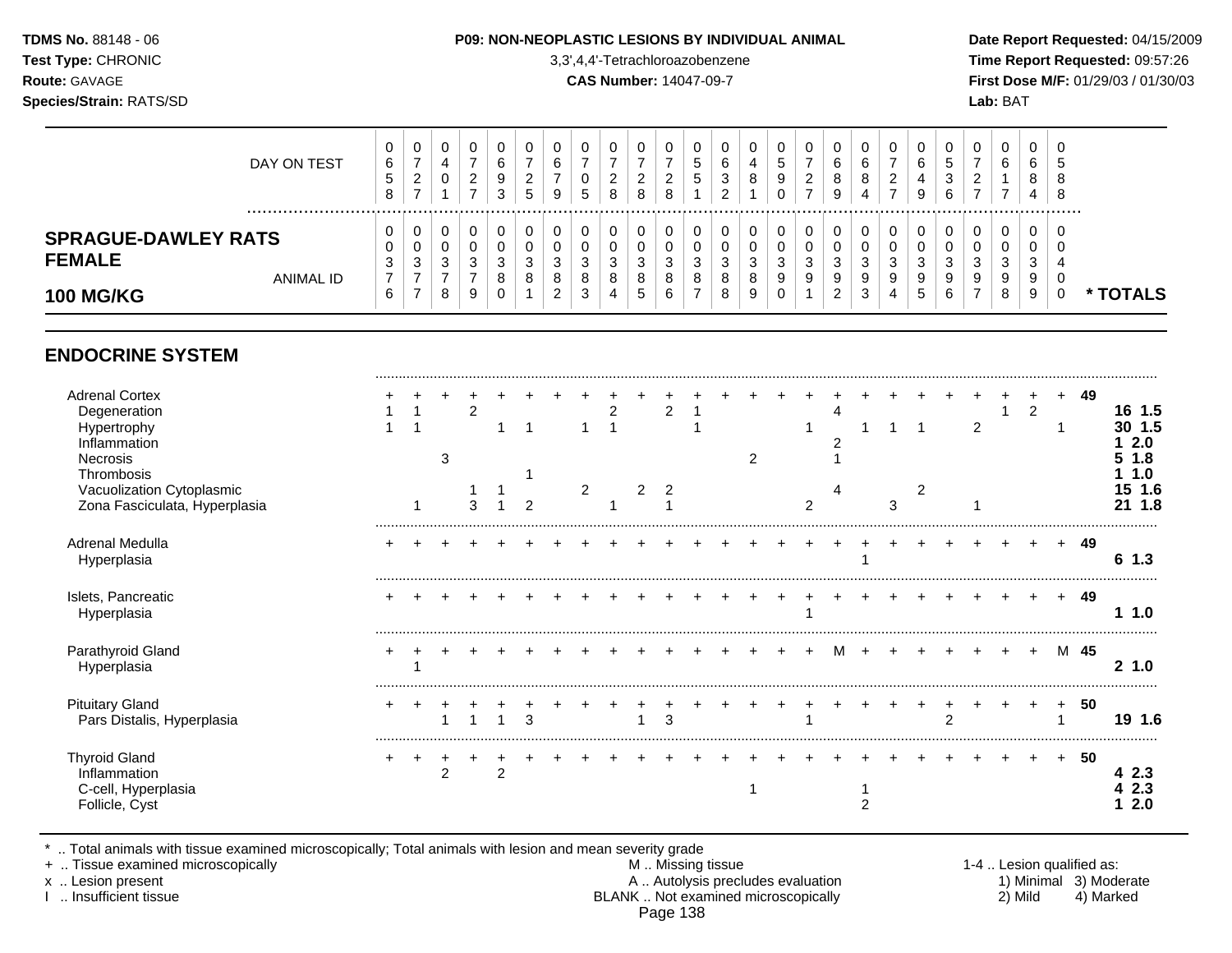#### **TDMS No.** 88148 - 06 **P09: NON-NEOPLASTIC LESIONS BY INDIVIDUAL ANIMAL Date Report Requested:** 04/15/2009

**Test Type:** CHRONIC 3,3',4,4'-Tetrachloroazobenzene **Time Report Requested:** 09:57:26 **Route:** GAVAGE **CAS Number:** 14047-09-7 **First Dose M/F:** 01/29/03 / 01/30/03

| DAY ON TEST<br>.                                                                                | 0<br>$\,6$<br>$\sqrt{5}$<br>8                | $\pmb{0}$<br>$\overline{7}$<br>$\overline{c}$<br>$\overline{7}$      | 0<br>$\overline{4}$<br>0<br>$\mathbf{1}$                   | 0<br>$\overline{7}$<br>$\sqrt{2}$<br>$\overline{7}$                  | 0<br>6<br>9<br>3                    | 0<br>$\overline{7}$<br>$\overline{c}$<br>5 | 0<br>$\,6$<br>$\overline{7}$<br>9                                 | 0<br>$\overline{7}$<br>0<br>5 | $\pmb{0}$<br>$\overline{7}$<br>$\overline{c}$<br>8          | 0<br>$\overline{7}$<br>$\overline{c}$<br>8              | 0<br>$\overline{7}$<br>$\overline{c}$<br>$\,8\,$ | 0<br>5<br>5                                  | 0<br>6<br>3<br>$\overline{c}$                      | 0<br>4<br>8                                      | 0<br>5<br>9<br>$\Omega$                                                          | 0<br>$\overline{7}$<br>$\overline{c}$<br>$\overline{7}$                             | 0<br>$\,6\,$<br>8<br>9                                               | 0<br>$\,6\,$<br>8<br>4                                                                    | 0<br>$\overline{7}$<br>$\overline{2}$<br>$\overline{7}$ | 0<br>6<br>4<br>9                | 0<br>$\overline{5}$<br>3<br>6        | $\pmb{0}$<br>$\overline{7}$<br>$\overline{c}$<br>$\overline{7}$ | $\pmb{0}$<br>6<br>1<br>$\overline{7}$                        | $\pmb{0}$<br>6<br>8<br>4                                               | 0<br>5<br>8<br>8                                 |              |                                             |
|-------------------------------------------------------------------------------------------------|----------------------------------------------|----------------------------------------------------------------------|------------------------------------------------------------|----------------------------------------------------------------------|-------------------------------------|--------------------------------------------|-------------------------------------------------------------------|-------------------------------|-------------------------------------------------------------|---------------------------------------------------------|--------------------------------------------------|----------------------------------------------|----------------------------------------------------|--------------------------------------------------|----------------------------------------------------------------------------------|-------------------------------------------------------------------------------------|----------------------------------------------------------------------|-------------------------------------------------------------------------------------------|---------------------------------------------------------|---------------------------------|--------------------------------------|-----------------------------------------------------------------|--------------------------------------------------------------|------------------------------------------------------------------------|--------------------------------------------------|--------------|---------------------------------------------|
| <b>SPRAGUE-DAWLEY RATS</b><br><b>FEMALE</b><br><b>ANIMAL ID</b><br><b>100 MG/KG</b>             | 0<br>$\mathbf 0$<br>3<br>$\overline{7}$<br>6 | 0<br>$\mathbf 0$<br>$\mathbf{3}$<br>$\overline{7}$<br>$\overline{7}$ | 0<br>0<br>$\ensuremath{\mathsf{3}}$<br>$\overline{7}$<br>8 | 0<br>$\mathbf 0$<br>$\ensuremath{\mathsf{3}}$<br>$\overline{7}$<br>9 | 0<br>$\Omega$<br>3<br>8<br>$\Omega$ | $\mathbf 0$<br>$\mathbf 0$<br>3<br>8       | 0<br>$\Omega$<br>$\ensuremath{\mathsf{3}}$<br>8<br>$\overline{2}$ | 0<br>0<br>3<br>8<br>3         | 0<br>$\mathbf 0$<br>$\sqrt{3}$<br>$\bf 8$<br>$\overline{4}$ | 0<br>$\mathbf 0$<br>$\ensuremath{\mathsf{3}}$<br>8<br>5 | 0<br>$\mathbf 0$<br>$\sqrt{3}$<br>$\bf 8$<br>6   | 0<br>$\mathbf 0$<br>3<br>8<br>$\overline{7}$ | $\pmb{0}$<br>$\mathbf 0$<br>$\mathbf{3}$<br>8<br>8 | 0<br>$\mathbf 0$<br>$\mathbf{3}$<br>$\,8\,$<br>9 | 0<br>$\mathsf 0$<br>$\ensuremath{\mathsf{3}}$<br>$\boldsymbol{9}$<br>$\mathbf 0$ | 0<br>$\mathbf 0$<br>$\ensuremath{\mathsf{3}}$<br>$\boldsymbol{9}$<br>$\overline{1}$ | 0<br>$\mathbf 0$<br>$\sqrt{3}$<br>$\boldsymbol{9}$<br>$\overline{2}$ | $\pmb{0}$<br>$\mathbf 0$<br>$\ensuremath{\mathsf{3}}$<br>$\boldsymbol{9}$<br>$\mathbf{3}$ | $\pmb{0}$<br>$\Omega$<br>$\mathbf{3}$<br>9<br>4         | 0<br>$\mathbf 0$<br>3<br>9<br>5 | 0<br>$\mathbf{0}$<br>3<br>$9\,$<br>6 | 0<br>$\mathbf 0$<br>$\sqrt{3}$<br>9<br>$\overline{7}$           | 0<br>0<br>$\ensuremath{\mathsf{3}}$<br>$\boldsymbol{9}$<br>8 | 0<br>$\mathbf 0$<br>$\ensuremath{\mathsf{3}}$<br>$\boldsymbol{9}$<br>9 | 0<br>$\Omega$<br>4<br>$\mathbf 0$<br>$\mathbf 0$ |              | * TOTALS                                    |
| Follicular Cell, Hyperplasia<br>Follicular Cell, Hypertrophy                                    |                                              |                                                                      | 4                                                          |                                                                      | $\overline{4}$                      |                                            |                                                                   |                               | -1                                                          |                                                         |                                                  |                                              |                                                    |                                                  |                                                                                  |                                                                                     |                                                                      |                                                                                           |                                                         |                                 |                                      |                                                                 |                                                              |                                                                        |                                                  |              | 3.3.3<br>42.0                               |
| <b>GENERAL BODY SYSTEM</b><br><b>NONE</b>                                                       |                                              |                                                                      |                                                            |                                                                      |                                     |                                            |                                                                   |                               |                                                             |                                                         |                                                  |                                              |                                                    |                                                  |                                                                                  |                                                                                     |                                                                      |                                                                                           |                                                         |                                 |                                      |                                                                 |                                                              |                                                                        |                                                  |              |                                             |
| <b>GENITAL SYSTEM</b>                                                                           |                                              |                                                                      |                                                            |                                                                      |                                     |                                            |                                                                   |                               |                                                             |                                                         |                                                  |                                              |                                                    |                                                  |                                                                                  |                                                                                     |                                                                      |                                                                                           |                                                         |                                 |                                      |                                                                 |                                                              |                                                                        |                                                  |              |                                             |
| <b>Clitoral Gland</b>                                                                           |                                              |                                                                      |                                                            |                                                                      |                                     |                                            |                                                                   |                               |                                                             |                                                         |                                                  |                                              |                                                    |                                                  |                                                                                  |                                                                                     |                                                                      |                                                                                           |                                                         |                                 |                                      |                                                                 |                                                              |                                                                        |                                                  | 50           |                                             |
| Ovary<br>Cyst<br>Inflammation<br>Necrosis                                                       |                                              | $\mathfrak{p}$                                                       | $\ddot{}$                                                  | $\overline{2}$                                                       |                                     |                                            |                                                                   |                               |                                                             |                                                         |                                                  |                                              |                                                    |                                                  | 3                                                                                |                                                                                     |                                                                      |                                                                                           |                                                         |                                 |                                      |                                                                 |                                                              | $\overline{1}$                                                         | $+$<br>4                                         | 50           | 12 2.0<br>53.6<br>1.0                       |
| Oviduct<br>Inflammation                                                                         |                                              |                                                                      |                                                            | $\ddot{}$<br>3                                                       |                                     |                                            |                                                                   |                               |                                                             |                                                         |                                                  |                                              |                                                    |                                                  | $\ddot{}$<br>$\boldsymbol{\Lambda}$                                              |                                                                                     |                                                                      |                                                                                           |                                                         |                                 |                                      |                                                                 |                                                              |                                                                        |                                                  | $\mathbf{2}$ | 23.5                                        |
| <b>Uterus</b><br>Adenomyosis<br>Angiectasis<br>Cyst<br>Hemorrhage<br>Hydrometra<br>Inflammation |                                              |                                                                      |                                                            |                                                                      |                                     |                                            | 4                                                                 |                               |                                                             |                                                         |                                                  |                                              | 3                                                  |                                                  |                                                                                  | 3                                                                                   |                                                                      |                                                                                           |                                                         |                                 |                                      |                                                                 |                                                              |                                                                        | $+$                                              | 50           | 12.0<br>2.2.0<br>2.5<br>3.0<br>3.0<br>3.3.0 |
| Endometrium, Hyperplasia, Cystic<br>Endometrium, Metaplasia, Squamous                           | $\overline{2}$                               | $\overline{2}$                                                       |                                                            | 3                                                                    |                                     |                                            |                                                                   |                               |                                                             |                                                         | 1<br>2                                           |                                              |                                                    |                                                  | $\overline{2}$                                                                   | 3<br>4                                                                              |                                                                      |                                                                                           |                                                         |                                 |                                      | 2                                                               | 3                                                            |                                                                        | Δ                                                |              | 1.8<br>6<br>22 2.4                          |

\* .. Total animals with tissue examined microscopically; Total animals with lesion and mean severity grade

+ .. Tissue examined microscopically M .. Missing tissue 1-4 .. Lesion qualified as: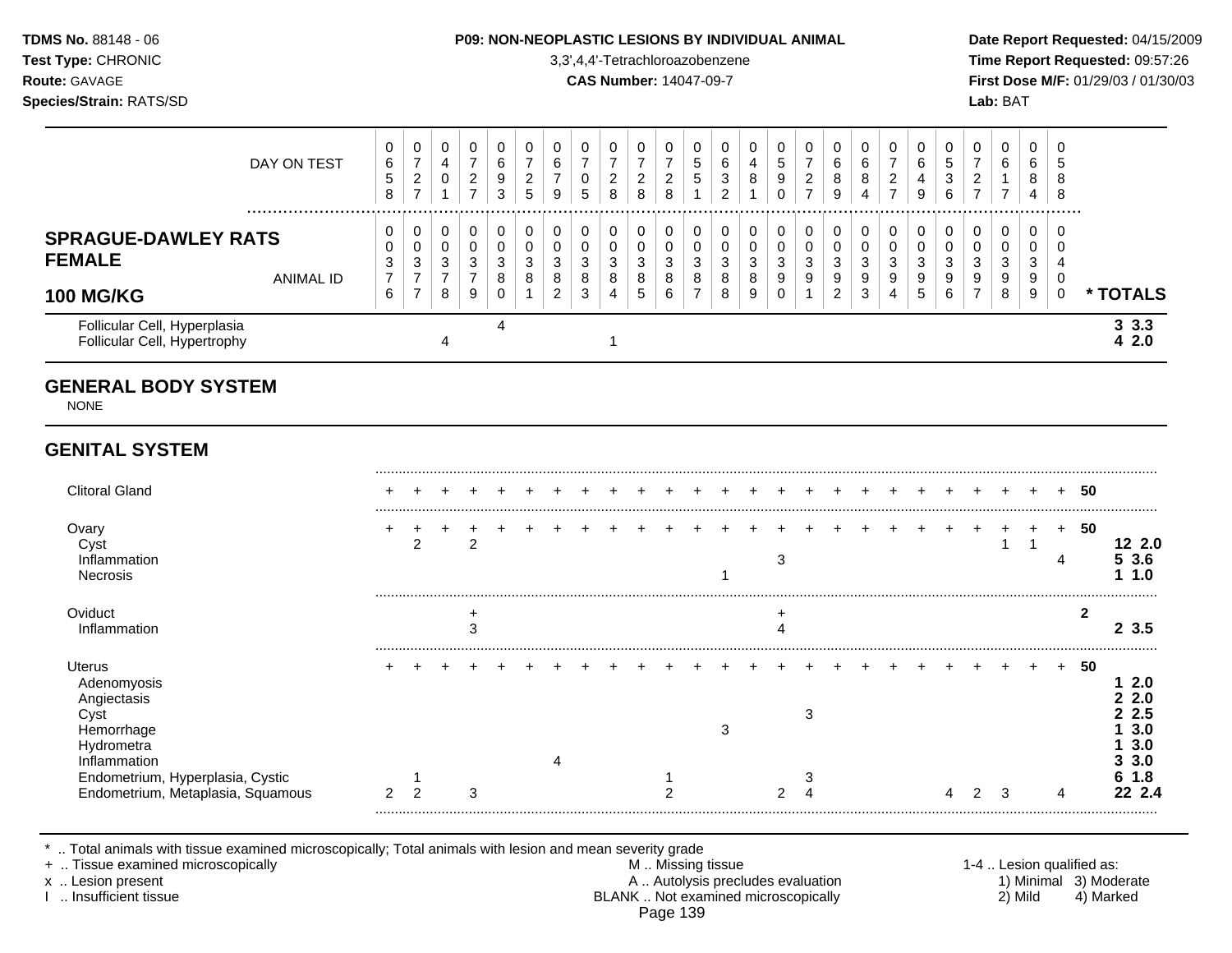| $\pmb{0}$<br>0<br>$\mathbf 0$<br>$\pmb{0}$<br>$\pmb{0}$<br>$\mathsf 0$<br>$\pmb{0}$<br>$\pmb{0}$<br>$\pmb{0}$<br>$\pmb{0}$<br>$\mathsf 0$<br>$\mathbf 0$<br>0<br>$\pmb{0}$<br>0<br>0<br>0<br>0<br>0<br>0<br>0<br>0<br>$\overline{7}$<br>5<br>$\overline{7}$<br>$\overline{7}$<br>$\overline{7}$<br>$\overline{7}$<br>$\,6$<br>$\overline{7}$<br>$\overline{7}$<br>$\overline{7}$<br>$\sqrt{5}$<br>$\,6\,$<br>$\overline{7}$<br>$\,6\,$<br>$\,6$<br>$\overline{\mathbf{4}}$<br>$\,6\,$<br>5<br>$\,6\,$<br>$\overline{7}$<br>$\,6$<br>DAY ON TEST<br>$\overline{4}$<br>$\overline{7}$<br>$\,$ 5 $\,$<br>$\frac{2}{7}$<br>$\sqrt{5}$<br>$\sqrt{2}$<br>0<br>$\boldsymbol{2}$<br>$\sqrt{2}$<br>$\overline{c}$<br>$\boldsymbol{2}$<br>$\boldsymbol{2}$<br>$\sqrt{3}$<br>$\boldsymbol{9}$<br>$\sqrt{2}$<br>$\bf 8$<br>$\sqrt{2}$<br>3<br>9<br>$\pmb{0}$<br>8<br>8<br>$\overline{4}$<br>$\overline{7}$<br>$\overline{7}$<br>$\mathfrak{S}$<br>5<br>8<br>$\,8\,$<br>$\sqrt{2}$<br>$\overline{7}$<br>$\overline{7}$<br>8<br>$9\,$<br>$\sqrt{5}$<br>8<br>0<br>$9\,$<br>$\overline{4}$<br>$\boldsymbol{9}$<br>$\,6$<br>$\mathbf{1}$<br>$\mathbf{1}$<br>1<br>$\pmb{0}$<br>0<br>0<br>$\pmb{0}$<br>0<br>$\pmb{0}$<br>$\pmb{0}$<br>0<br>0<br>0<br>0<br>0<br>0<br>0<br>0<br>0<br>0<br>0<br>0<br>0<br>0<br>0<br><b>SPRAGUE-DAWLEY RATS</b><br>$\mathbf 0$<br>$\mathsf{O}\xspace$<br>$\pmb{0}$<br>0<br>0<br>$\pmb{0}$<br>$\mathbf 0$<br>$\pmb{0}$<br>$\pmb{0}$<br>0<br>$\pmb{0}$<br>$\pmb{0}$<br>$\pmb{0}$<br>$\mathbf 0$<br>$\mathbf 0$<br>$\mathbf 0$<br>$\pmb{0}$<br>$\mathbf 0$<br>$\pmb{0}$<br>$\mathbf 0$<br>$\mathbf 0$<br>$\mathbf 0$<br><b>FEMALE</b><br>$\ensuremath{\mathsf{3}}$<br>$\sqrt{3}$<br>$\ensuremath{\mathsf{3}}$<br>$\sqrt{3}$<br>$\sqrt{3}$<br>$\sqrt{3}$<br>$\sqrt{3}$<br>$\sqrt{3}$<br>$\sqrt{3}$<br>$\sqrt{3}$<br>$\mathbf{3}$<br>$\ensuremath{\mathsf{3}}$<br>$\sqrt{3}$<br>3<br>$\ensuremath{\mathsf{3}}$<br>3<br>3<br>3<br>3<br>3<br>3<br>$\mathbf{3}$<br>$\overline{7}$<br>$\overline{7}$<br>$\,8\,$<br>$\boldsymbol{9}$<br>9<br>$\overline{7}$<br>$\overline{7}$<br>8<br>$\,8\,$<br>8<br>8<br>$\bf 8$<br>8<br>$\bf8$<br>8<br>9<br>9<br>$\boldsymbol{9}$<br>$\boldsymbol{9}$<br>9<br>$\boldsymbol{9}$<br><b>ANIMAL ID</b><br>8<br>6<br>$\overline{7}$<br>8<br>9<br>$\overline{c}$<br>$\mathbf{3}$<br>5<br>$\,6\,$<br>$\overline{7}$<br>8<br>9<br>$\mathbf 0$<br>$\overline{2}$<br>3<br>5<br>$\,6\,$<br>$\overline{7}$<br>$\mathbf 0$<br>$\mathbf{1}$<br>$\overline{4}$<br>$\mathbf{1}$<br>$\overline{a}$<br><b>100 MG/KG</b> | $\pmb{0}$<br>$\,6\,$<br>$\mathbf{1}$<br>$\overline{7}$<br>$\pmb{0}$<br>$\mathsf 0$<br>$\sqrt{3}$<br>$\boldsymbol{9}$<br>8 | $\mathbf 0$<br>$\,6\,$<br>8<br>4<br>0<br>$\mathbf 0$<br>3<br>9 | $\mathbf 0$<br>5<br>8<br>8<br>$\mathbf 0$<br>$\mathbf 0$<br>$\overline{4}$ |              |                               |
|-----------------------------------------------------------------------------------------------------------------------------------------------------------------------------------------------------------------------------------------------------------------------------------------------------------------------------------------------------------------------------------------------------------------------------------------------------------------------------------------------------------------------------------------------------------------------------------------------------------------------------------------------------------------------------------------------------------------------------------------------------------------------------------------------------------------------------------------------------------------------------------------------------------------------------------------------------------------------------------------------------------------------------------------------------------------------------------------------------------------------------------------------------------------------------------------------------------------------------------------------------------------------------------------------------------------------------------------------------------------------------------------------------------------------------------------------------------------------------------------------------------------------------------------------------------------------------------------------------------------------------------------------------------------------------------------------------------------------------------------------------------------------------------------------------------------------------------------------------------------------------------------------------------------------------------------------------------------------------------------------------------------------------------------------------------------------------------------------------------------------------------------------------------------------------------------------------------------------------------------------------------------------------------------------------------------------------------------------------------------------------------------------------------------------------------------------------------------------------------------------------------------------------------------|---------------------------------------------------------------------------------------------------------------------------|----------------------------------------------------------------|----------------------------------------------------------------------------|--------------|-------------------------------|
|                                                                                                                                                                                                                                                                                                                                                                                                                                                                                                                                                                                                                                                                                                                                                                                                                                                                                                                                                                                                                                                                                                                                                                                                                                                                                                                                                                                                                                                                                                                                                                                                                                                                                                                                                                                                                                                                                                                                                                                                                                                                                                                                                                                                                                                                                                                                                                                                                                                                                                                                         |                                                                                                                           |                                                                |                                                                            |              |                               |
|                                                                                                                                                                                                                                                                                                                                                                                                                                                                                                                                                                                                                                                                                                                                                                                                                                                                                                                                                                                                                                                                                                                                                                                                                                                                                                                                                                                                                                                                                                                                                                                                                                                                                                                                                                                                                                                                                                                                                                                                                                                                                                                                                                                                                                                                                                                                                                                                                                                                                                                                         |                                                                                                                           | 9                                                              | 0<br>$\mathbf 0$                                                           |              | * TOTALS                      |
| Vagina<br>$+$<br>$+$<br>$\ddot{}$<br>3<br><b>Fibrosis</b><br>Hyperplasia, Squamous<br>$\overline{4}$<br>Inflammation<br>4<br>Epithelium, Hyperplasia                                                                                                                                                                                                                                                                                                                                                                                                                                                                                                                                                                                                                                                                                                                                                                                                                                                                                                                                                                                                                                                                                                                                                                                                                                                                                                                                                                                                                                                                                                                                                                                                                                                                                                                                                                                                                                                                                                                                                                                                                                                                                                                                                                                                                                                                                                                                                                                    |                                                                                                                           |                                                                |                                                                            | 4            | 1 3.0<br>4.0<br>14.0<br>13.0  |
| <b>HEMATOPOIETIC SYSTEM</b>                                                                                                                                                                                                                                                                                                                                                                                                                                                                                                                                                                                                                                                                                                                                                                                                                                                                                                                                                                                                                                                                                                                                                                                                                                                                                                                                                                                                                                                                                                                                                                                                                                                                                                                                                                                                                                                                                                                                                                                                                                                                                                                                                                                                                                                                                                                                                                                                                                                                                                             |                                                                                                                           |                                                                |                                                                            |              |                               |
| <b>Bone Marrow</b><br>Atrophy<br>4<br>$\overline{2}$<br>Hyperplasia<br>3<br>3<br>$\overline{2}$<br>2<br>3<br>2<br>2<br>-3<br>3<br>3<br>3<br>3<br>3<br>$\mathbf{1}$<br>4<br>4<br>$\mathbf{1}$<br>$\overline{4}$<br>4<br>Myelofibrosis<br>2                                                                                                                                                                                                                                                                                                                                                                                                                                                                                                                                                                                                                                                                                                                                                                                                                                                                                                                                                                                                                                                                                                                                                                                                                                                                                                                                                                                                                                                                                                                                                                                                                                                                                                                                                                                                                                                                                                                                                                                                                                                                                                                                                                                                                                                                                               | 2                                                                                                                         | 4                                                              | $+$<br>$\overline{4}$                                                      | -50          | 14.0<br>45 2.8<br>$12.0$      |
| Lymph Node<br>Popliteal, Inflammation, Chronic Active<br>4<br>3<br>Popliteal, Necrosis                                                                                                                                                                                                                                                                                                                                                                                                                                                                                                                                                                                                                                                                                                                                                                                                                                                                                                                                                                                                                                                                                                                                                                                                                                                                                                                                                                                                                                                                                                                                                                                                                                                                                                                                                                                                                                                                                                                                                                                                                                                                                                                                                                                                                                                                                                                                                                                                                                                  |                                                                                                                           |                                                                |                                                                            | $\mathbf{2}$ | 14.0<br>13.0                  |
| Lymph Node, Mandibular<br>$\ddot{}$<br>+<br>+<br>$\ddot{}$<br>Atrophy<br>$\overline{2}$<br>2<br>4                                                                                                                                                                                                                                                                                                                                                                                                                                                                                                                                                                                                                                                                                                                                                                                                                                                                                                                                                                                                                                                                                                                                                                                                                                                                                                                                                                                                                                                                                                                                                                                                                                                                                                                                                                                                                                                                                                                                                                                                                                                                                                                                                                                                                                                                                                                                                                                                                                       |                                                                                                                           | $\ddot{}$                                                      |                                                                            | + 49         | 4 2.8                         |
| Lymph Node, Mesenteric<br>÷<br>$\overline{2}$<br>$\overline{c}$<br>$\overline{A}$<br>Atrophy<br>4<br>Atrophy, Lymphoid<br>$\overline{2}$<br>$\overline{c}$<br>Pigmentation<br>2<br>$\overline{c}$<br>$\mathbf{1}$<br>$\mathbf{1}$<br>$\mathbf 1$<br>$\mathbf 1$<br>$\mathbf 1$<br>1<br>1<br>-1                                                                                                                                                                                                                                                                                                                                                                                                                                                                                                                                                                                                                                                                                                                                                                                                                                                                                                                                                                                                                                                                                                                                                                                                                                                                                                                                                                                                                                                                                                                                                                                                                                                                                                                                                                                                                                                                                                                                                                                                                                                                                                                                                                                                                                          | -1                                                                                                                        |                                                                |                                                                            | 49           | 6 3.0<br>2, 1.0<br>30 1.3<br> |
| Spleen<br>+<br>$\ddot{}$<br>+<br>$\ddot{}$<br>$\ddot{}$<br>$\overline{c}$<br>Hematopoietic Cell Proliferation<br>$\overline{c}$<br>$\overline{2}$<br>$\overline{2}$<br>$\overline{c}$<br>$\mathbf{3}$<br>$\overline{2}$<br>$\overline{c}$<br>$\overline{c}$<br>$\overline{c}$<br>$\ensuremath{\mathsf{3}}$<br>$\boldsymbol{2}$<br>$\overline{c}$<br>$\mathbf{3}$<br>$\overline{c}$<br>2<br>3<br>$\mathbf{1}$<br>$\overline{2}$<br>1<br>1<br>$\overline{2}$<br>2<br>$\overline{2}$<br>$\overline{2}$<br>2<br>3<br>$\overline{2}$<br>2<br>$\mathbf{1}$<br>$\overline{2}$<br>$\mathbf{1}$<br>1<br>2<br>1<br>$\mathbf{1}$<br>Pigmentation                                                                                                                                                                                                                                                                                                                                                                                                                                                                                                                                                                                                                                                                                                                                                                                                                                                                                                                                                                                                                                                                                                                                                                                                                                                                                                                                                                                                                                                                                                                                                                                                                                                                                                                                                                                                                                                                                                   | $\mathbf{1}$<br>$\overline{4}$                                                                                            | +<br>$\mathbf{1}$<br>$\overline{2}$                            | $\overline{2}$<br>$\overline{1}$                                           | + 49         | 45 1.9<br>47 1.6              |

\* .. Total animals with tissue examined microscopically; Total animals with lesion and mean severity grade

+ .. Tissue examined microscopically M .. Missing tissue 1-4 .. Lesion qualified as: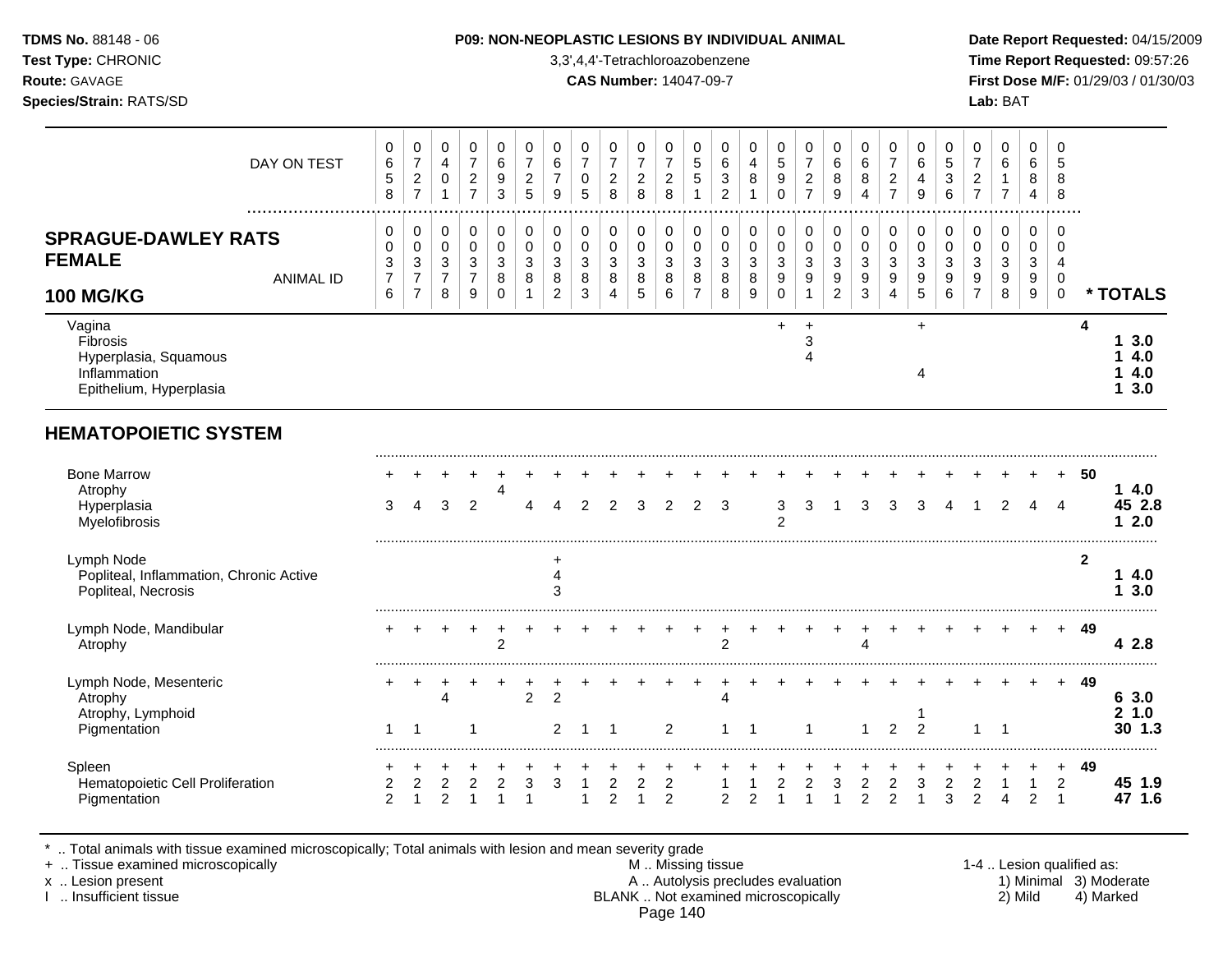**Test Type:** CHRONIC 3,3',4,4'-Tetrachloroazobenzene **Time Report Requested:** 09:57:26 **Route:** GAVAGE **CAS Number:** 14047-09-7 **First Dose M/F:** 01/29/03 / 01/30/03 **Species/Strain:** RATS/SD **Lab:** BAT

| DAY ON TEST                                                          | 0<br>$\,6$<br>5<br>8                               | 0<br>$\overline{7}$<br>$\boldsymbol{2}$<br>$\overline{7}$ | 0<br>$\overline{\mathbf{4}}$<br>$\pmb{0}$<br>$\mathbf{1}$ | $\mathbf 0$<br>$\overline{7}$<br>$\sqrt{2}$<br>$\overline{7}$ | 0<br>6<br>9<br>3                 | $\mathbf 0$<br>$\overline{7}$<br>$\overline{c}$<br>5 | $\mathbf 0$<br>6<br>$\overline{7}$<br>9 | 0<br>$\overline{7}$<br>$\mathbf 0$<br>5 | 0<br>$\boldsymbol{7}$<br>$\overline{c}$<br>8 | 0<br>$\overline{7}$<br>$\boldsymbol{2}$<br>8 | 0<br>$\overline{7}$<br>$\overline{c}$<br>8 | 0<br>5<br>5<br>-1          | 0<br>6<br>$\ensuremath{\mathsf{3}}$<br>$\overline{2}$ | 0<br>4<br>8<br>$\mathbf{1}$ | 0<br>$\,$ 5 $\,$<br>9<br>$\mathbf 0$               | $\mathbf 0$<br>$\overline{7}$<br>$\overline{c}$<br>$\overline{7}$ | $\mathbf 0$<br>6<br>8<br>9        | 0<br>6<br>8<br>$\overline{4}$ | 0<br>$\overline{7}$<br>$\overline{c}$<br>$\overline{7}$ | 0<br>6<br>4<br>9                                   | 0<br>$\,$ 5 $\,$<br>$\ensuremath{\mathsf{3}}$<br>$6\phantom{a}$ | 0<br>$\overline{7}$<br>$\boldsymbol{2}$<br>$\overline{7}$ | $\mathbf 0$<br>$\,6$<br>$\overline{7}$    | $\mathbf 0$<br>6<br>8<br>$\overline{4}$ | 0<br>5<br>8<br>8                                         |      |                          |
|----------------------------------------------------------------------|----------------------------------------------------|-----------------------------------------------------------|-----------------------------------------------------------|---------------------------------------------------------------|----------------------------------|------------------------------------------------------|-----------------------------------------|-----------------------------------------|----------------------------------------------|----------------------------------------------|--------------------------------------------|----------------------------|-------------------------------------------------------|-----------------------------|----------------------------------------------------|-------------------------------------------------------------------|-----------------------------------|-------------------------------|---------------------------------------------------------|----------------------------------------------------|-----------------------------------------------------------------|-----------------------------------------------------------|-------------------------------------------|-----------------------------------------|----------------------------------------------------------|------|--------------------------|
| <b>SPRAGUE-DAWLEY RATS</b><br><b>FEMALE</b><br><b>ANIMAL ID</b>      | 0<br>$\mathbf 0$<br>$\sqrt{3}$<br>$\boldsymbol{7}$ | 0<br>0<br>$\sqrt{3}$<br>$\overline{7}$                    | 0<br>0<br>$\mathbf{3}$<br>$\overline{7}$                  | 0<br>$\mathbf 0$<br>$\sqrt{3}$<br>$\overline{7}$              | 0<br>$\mathbf 0$<br>3<br>8       | 0<br>$\mathbf 0$<br>3<br>8                           | 0<br>$\mathbf 0$<br>3<br>8              | 0<br>$\mathsf 0$<br>3<br>$\bf 8$        | 0<br>$\mathbf 0$<br>$\sqrt{3}$<br>$\bf 8$    | 0<br>$\mathbf 0$<br>3<br>8                   | 0<br>0<br>3<br>$\bf 8$                     | 0<br>$\mathbf 0$<br>3<br>8 | 0<br>$\mathbf 0$<br>3<br>8                            | 0<br>0<br>3<br>8            | 0<br>$\mathbf 0$<br>$\ensuremath{\mathsf{3}}$<br>9 | 0<br>$\mathbf 0$<br>$\mathbf{3}$<br>9                             | 0<br>$\pmb{0}$<br>$\sqrt{3}$<br>9 | 0<br>$\mathbf 0$<br>3<br>9    | 0<br>$\mathbf 0$<br>3<br>9                              | 0<br>$\pmb{0}$<br>$\mathbf{3}$<br>$\boldsymbol{9}$ | 0<br>0<br>$\mathbf{3}$<br>$\boldsymbol{9}$                      | 0<br>0<br>3<br>9                                          | 0<br>$\mathbf 0$<br>3<br>$\boldsymbol{9}$ | 0<br>$\mathbf 0$<br>3<br>9              | $\Omega$<br>$\mathbf 0$<br>$\overline{4}$<br>$\mathbf 0$ |      |                          |
| <b>100 MG/KG</b>                                                     | $6\phantom{1}6$                                    | $\overline{7}$                                            | 8                                                         | $\boldsymbol{9}$                                              | $\mathbf 0$                      |                                                      | $\overline{2}$                          | $\mathbf{3}$                            | 4                                            | 5                                            | $\,6\,$                                    | $\overline{7}$             | 8                                                     | 9                           | $\mathbf 0$                                        | $\mathbf{1}$                                                      | $\overline{c}$                    | 3                             | 4                                                       | 5                                                  | $\,6$                                                           | $\overline{7}$                                            | 8                                         | 9                                       | $\mathbf 0$                                              |      | * TOTALS                 |
| Lymphoid Follicle, Atrophy                                           |                                                    |                                                           |                                                           |                                                               | $\overline{2}$                   |                                                      | 1                                       | 3                                       |                                              |                                              |                                            | 3                          |                                                       |                             |                                                    |                                                                   | $\overline{2}$                    |                               |                                                         |                                                    |                                                                 |                                                           | $\overline{2}$                            | 3                                       |                                                          |      | 102.3                    |
| Thymus<br>Atrophy<br>Inflammation, Granulomatous<br>Vein, Thrombosis | 4                                                  | $\boldsymbol{\Delta}$                                     |                                                           |                                                               | $\overline{A}$<br>$\overline{2}$ | 4                                                    | 4                                       | $\overline{4}$<br>3                     | 4                                            |                                              | $\Delta$                                   |                            |                                                       |                             |                                                    |                                                                   | $\Delta$                          |                               |                                                         | Δ                                                  | 4                                                               |                                                           | $\Delta$                                  | 4                                       | $+$<br>$\overline{4}$                                    | 50   | 50 3.9<br>13.0<br>$12.0$ |
| <b>INTEGUMENTARY SYSTEM</b>                                          |                                                    |                                                           |                                                           |                                                               |                                  |                                                      |                                         |                                         |                                              |                                              |                                            |                            |                                                       |                             |                                                    |                                                                   |                                   |                               |                                                         |                                                    |                                                                 |                                                           |                                           |                                         |                                                          |      |                          |
| <b>Mammary Gland</b><br>Hyperplasia<br>Inflammation                  |                                                    |                                                           | -1                                                        |                                                               |                                  |                                                      |                                         |                                         | 3                                            |                                              | 1<br>3                                     |                            |                                                       |                             |                                                    |                                                                   |                                   |                               |                                                         |                                                    |                                                                 |                                                           |                                           |                                         | $+$                                                      | 50   | 4 1.8<br>13.0            |
| Skin<br><b>Cyst Epithelial Inclusion</b><br>Hyperplasia, Squamous    |                                                    |                                                           |                                                           |                                                               |                                  |                                                      |                                         |                                         |                                              |                                              |                                            |                            |                                                       |                             |                                                    |                                                                   |                                   |                               |                                                         |                                                    |                                                                 |                                                           |                                           |                                         | $+$                                                      | - 50 | 1<br>12.0                |
| <b>MUSCULOSKELETAL SYSTEM</b>                                        |                                                    |                                                           |                                                           |                                                               |                                  |                                                      |                                         |                                         |                                              |                                              |                                            |                            |                                                       |                             |                                                    |                                                                   |                                   |                               |                                                         |                                                    |                                                                 |                                                           |                                           |                                         |                                                          |      |                          |
| <b>Bone</b>                                                          |                                                    |                                                           |                                                           |                                                               |                                  |                                                      |                                         |                                         |                                              |                                              |                                            |                            |                                                       |                             |                                                    |                                                                   |                                   |                               |                                                         |                                                    |                                                                 |                                                           |                                           |                                         |                                                          | 50   |                          |
| <b>NERVOUS SYSTEM</b>                                                |                                                    |                                                           |                                                           |                                                               |                                  |                                                      |                                         |                                         |                                              |                                              |                                            |                            |                                                       |                             |                                                    |                                                                   |                                   |                               |                                                         |                                                    |                                                                 |                                                           |                                           |                                         |                                                          |      |                          |
| <b>Brain</b><br><b>Necrosis</b>                                      |                                                    |                                                           |                                                           |                                                               |                                  |                                                      |                                         |                                         |                                              |                                              |                                            |                            |                                                       |                             |                                                    |                                                                   |                                   |                               |                                                         |                                                    |                                                                 |                                                           |                                           |                                         | $+$                                                      | 50   | 13.0                     |

I .. Insufficient tissue BLANK .. Not examined microscopically 2) Mild 4) Marked

Page 141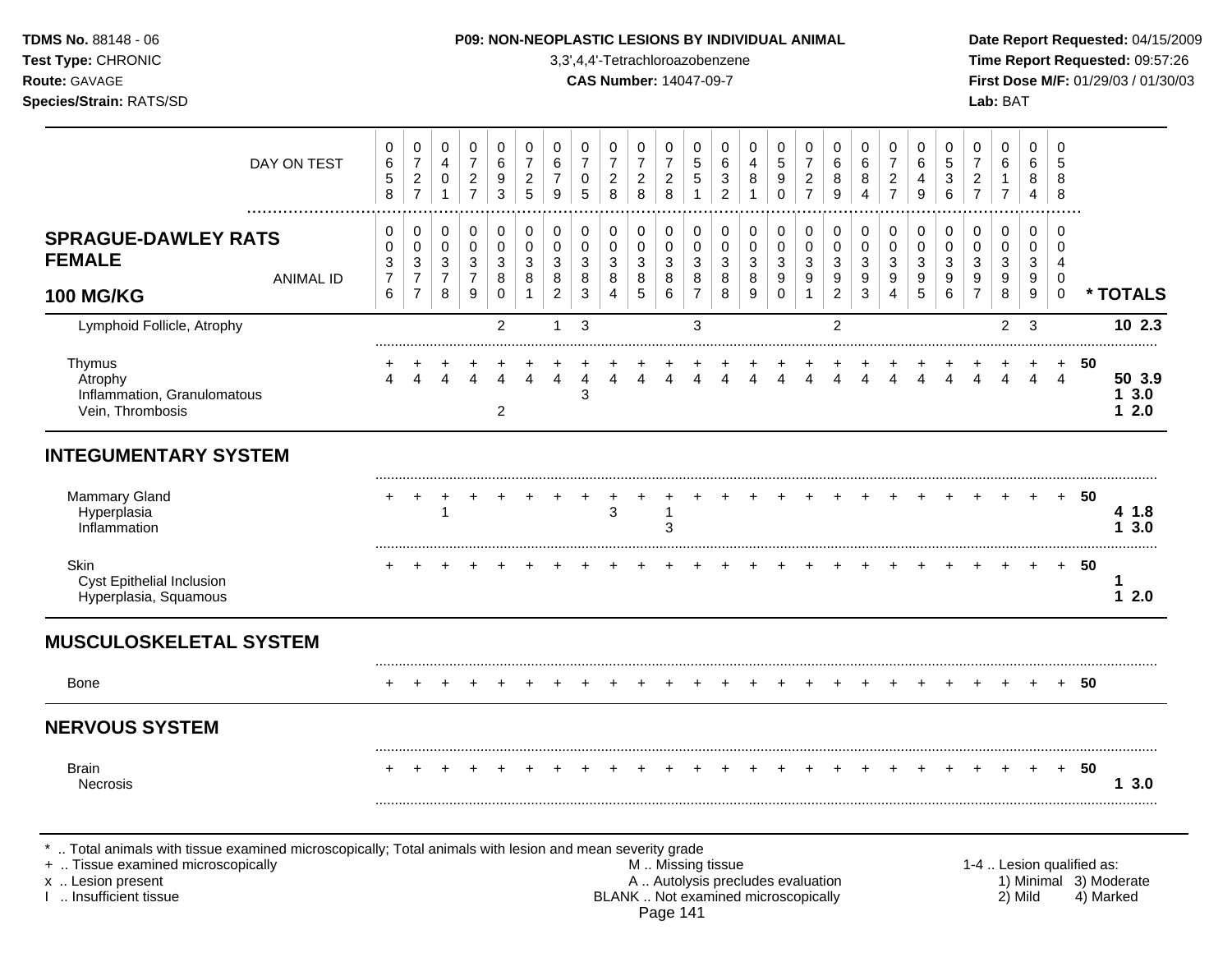#### **TDMS No.** 88148 - 06 **P09: NON-NEOPLASTIC LESIONS BY INDIVIDUAL ANIMAL Date Report Requested:** 04/15/2009

**Test Type:** CHRONIC 3,3',4,4'-Tetrachloroazobenzene **Time Report Requested:** 09:57:26 **Route:** GAVAGE **CAS Number:** 14047-09-7 **First Dose M/F:** 01/29/03 / 01/30/03

| DAY ON TEST                                                     |                  | 0<br>6<br>5<br>8                   | 0<br>7<br>2<br>$\overline{ }$ | 0<br>4<br>0                        | 0<br>$\overline{7}$<br>$\overline{c}$<br>$\overline{7}$ | 0<br>6<br>9<br>3      | 0<br>$\overline{7}$<br>$\overline{c}$<br>5 | 0<br>6<br>$\overline{7}$<br>9   | 0<br>$\overline{7}$<br>0<br>5 | 0<br>$\overline{7}$<br>$\boldsymbol{2}$<br>8 | 0<br>$\overline{ }$<br>$\overline{c}$<br>8 | 0<br>$\overline{7}$<br>$\boldsymbol{2}$<br>8 | 0<br>5<br>5                | 0<br>$\,6$<br>$\sqrt{3}$<br>$\overline{2}$ | 0<br>4<br>8           | 0<br>5<br>9<br>0 | 0<br>$\overline{7}$<br>$\overline{2}$<br>$\overline{z}$ | 0<br>6<br>8<br>9      | 0<br>6<br>8<br>4      | 0<br>7<br>$\overline{c}$<br>$\overline{ }$ | 0<br>6<br>4<br>9      | 0<br>5<br>3<br>6      |                | 0<br>$\,6$            | 0<br>6<br>8<br>4      | 5<br>8<br>8 |    |          |                        |  |
|-----------------------------------------------------------------|------------------|------------------------------------|-------------------------------|------------------------------------|---------------------------------------------------------|-----------------------|--------------------------------------------|---------------------------------|-------------------------------|----------------------------------------------|--------------------------------------------|----------------------------------------------|----------------------------|--------------------------------------------|-----------------------|------------------|---------------------------------------------------------|-----------------------|-----------------------|--------------------------------------------|-----------------------|-----------------------|----------------|-----------------------|-----------------------|-------------|----|----------|------------------------|--|
| <b>SPRAGUE-DAWLEY RATS</b><br><b>FEMALE</b><br><b>100 MG/KG</b> | <b>ANIMAL ID</b> | 0<br>0<br>3<br>$\overline{7}$<br>6 | 0<br>$\overline{ }$           | 0<br>0<br>3<br>$\overline{ }$<br>8 | 0<br>0<br>3<br>$\overline{7}$<br>9                      | 0<br>0<br>3<br>8<br>0 | 0<br>0<br>$\mathbf{3}$<br>8                | 0<br>$\mathbf 0$<br>3<br>8<br>2 | 0<br>0<br>3<br>8<br>3         | 0<br>0<br>3<br>8                             | 0<br>0<br>3<br>8<br>5                      | 0<br>0<br>3<br>8<br>6                        | 0<br>$\mathbf 0$<br>3<br>8 | 0<br>0<br>3<br>8<br>8                      | 0<br>0<br>3<br>8<br>9 | 0<br>3<br>9      | 0<br>0<br>3<br>9                                        | 0<br>0<br>3<br>9<br>2 | 0<br>0<br>3<br>9<br>3 | 0<br>0<br>3<br>9<br>4                      | 0<br>0<br>3<br>9<br>5 | 0<br>0<br>3<br>9<br>6 | 0              | 0<br>0<br>3<br>9<br>8 | 0<br>0<br>3<br>9<br>9 | 0           |    | * TOTALS |                        |  |
| Peripheral Nerve                                                |                  |                                    |                               |                                    |                                                         |                       |                                            |                                 |                               |                                              |                                            |                                              |                            |                                            |                       |                  |                                                         |                       |                       |                                            |                       |                       |                |                       |                       |             |    |          |                        |  |
| <b>RESPIRATORY SYSTEM</b>                                       |                  |                                    |                               |                                    |                                                         |                       |                                            |                                 |                               |                                              |                                            |                                              |                            |                                            |                       |                  |                                                         |                       |                       |                                            |                       |                       |                |                       |                       |             |    |          |                        |  |
| Lung                                                            |                  |                                    |                               |                                    |                                                         |                       |                                            |                                 |                               |                                              |                                            |                                              |                            |                                            |                       |                  |                                                         |                       |                       |                                            |                       |                       |                |                       |                       | $+$         | 49 |          |                        |  |
| Inflammation, Chronic Active<br>Pigmentation<br>Thrombosis      |                  |                                    |                               |                                    |                                                         | 2                     |                                            |                                 |                               |                                              | $\overline{2}$                             |                                              |                            |                                            |                       |                  |                                                         |                       |                       |                                            |                       |                       |                |                       | 2                     |             |    |          | 4 1.3<br>26 1.1<br>1.0 |  |
| Alveolar Epithelium, Metaplasia,<br><b>Bronchiolar</b>          |                  |                                    | 2                             |                                    |                                                         |                       |                                            | $\overline{2}$                  |                               | 3                                            | 2                                          | 3                                            |                            | 2                                          | 2                     |                  | $\overline{2}$                                          |                       | 2                     | 1                                          | $\overline{2}$        |                       | $\overline{c}$ |                       |                       | 2           |    |          | 35 1.8                 |  |
| Alveolar Epithelium, Metaplasia,<br>Squamous                    |                  |                                    | 4                             |                                    | 3                                                       |                       |                                            |                                 |                               |                                              | Δ                                          |                                              |                            | 4                                          |                       |                  |                                                         |                       |                       |                                            | 2                     |                       | 4              | 3                     | 4                     |             |    |          | 30 2.6                 |  |
| Alveolus, Infiltration Cellular, Histiocyte                     |                  |                                    | $\mathbf{2}^{\prime}$         | 2                                  |                                                         | 4                     | 2                                          |                                 |                               |                                              | 2                                          | 2                                            |                            | 2                                          | 2                     |                  | 2                                                       |                       |                       |                                            |                       |                       |                |                       | 2                     |             |    |          | 33 1.9                 |  |

| Artery, Hypertrophy |   |  |  |  |                                   |  |  |  |  |  |  |  |  |     | 2.0 |
|---------------------|---|--|--|--|-----------------------------------|--|--|--|--|--|--|--|--|-----|-----|
| Nose                |   |  |  |  |                                   |  |  |  |  |  |  |  |  |     |     |
| Trachea             | ÷ |  |  |  | + + + + + + + + + + + + + + + + + |  |  |  |  |  |  |  |  | -50 |     |

## **SPECIAL SENSES SYSTEM**

| <b>Lve</b><br>, Inflammation<br>Cornea,<br>Cataract<br>$c$ ens<br>Retina, Degeneration |  |  |  |  |  |  |  |  |  |  |  |  | -50 | -4.0 |
|----------------------------------------------------------------------------------------|--|--|--|--|--|--|--|--|--|--|--|--|-----|------|

.. Total animals with tissue examined microscopically; Total animals with lesion and mean severity grade<br>Tissue examined microscopically

+ .. Tissue examined microscopically the state of the state of the M .. Missing tissue 1-4 .. Lesion qualified as:

x .. Lesion present 1) Minimal 3) Moderate<br>A .. Autolysis precludes evaluation 1 and 1) Minimal 3) Moderate<br>BLANK .. Not examined microscopically 2) Mild 4) Marked BLANK .. Not examined microscopically Page 142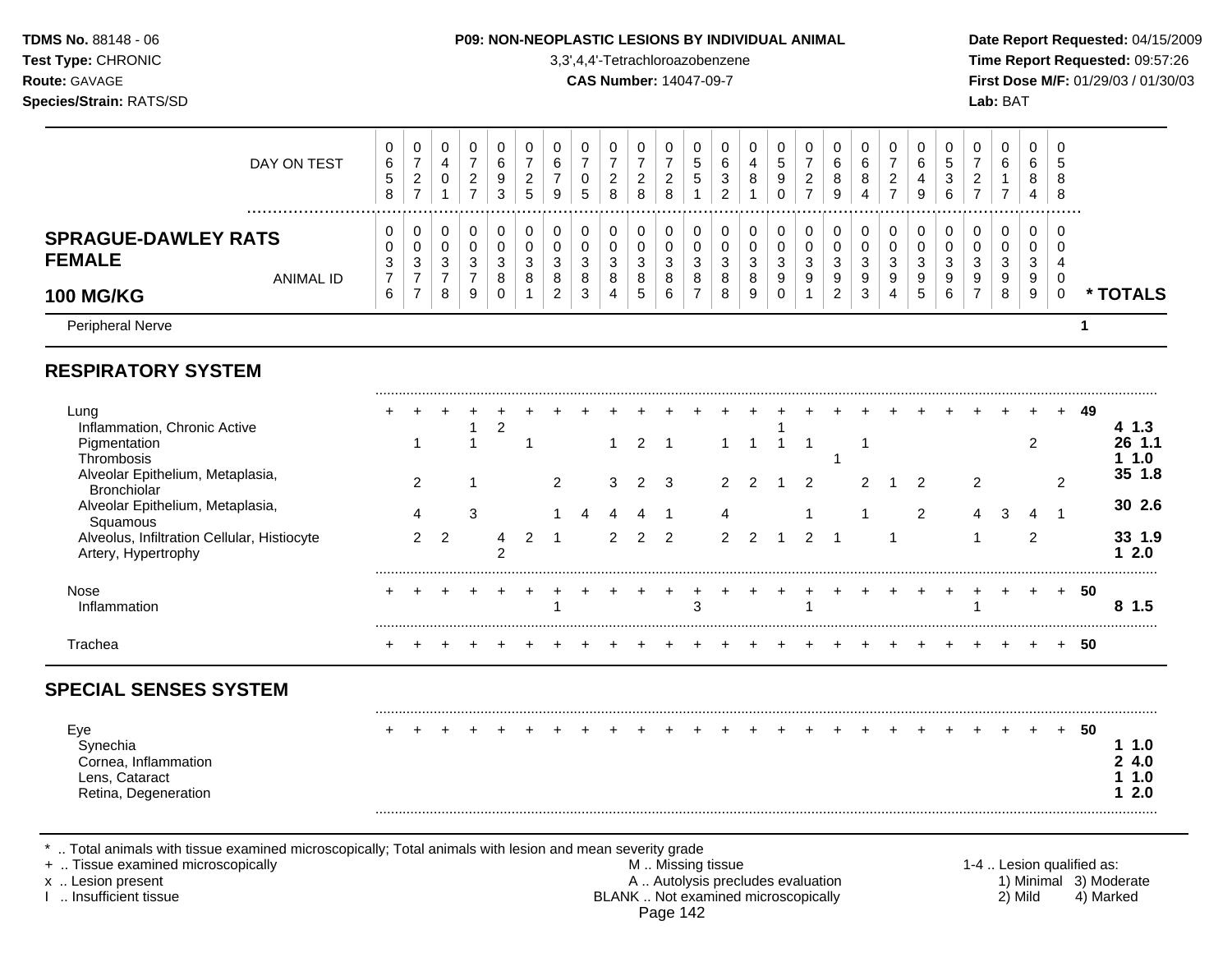#### **TDMS No.** 88148 - 06 **P09: NON-NEOPLASTIC LESIONS BY INDIVIDUAL ANIMAL Date Report Requested:** 04/15/2009

**Test Type:** CHRONIC 3,3',4,4'-Tetrachloroazobenzene **Time Report Requested:** 09:57:26 **Route:** GAVAGE **CAS Number:** 14047-09-7 **First Dose M/F:** 01/29/03 / 01/30/03

| DAY ON TEST                                                                                                                                                                                                                                                     | 0<br>$\,6$<br>$\sqrt{5}$<br>8                         | 0<br>$\overline{7}$<br>$\overline{2}$<br>$\overline{7}$      | 0<br>4<br>0                                                                    | 0<br>$\overline{7}$<br>$\overline{c}$<br>$\overline{7}$ | 0<br>6<br>$\boldsymbol{9}$<br>3          | 0<br>$\overline{7}$<br>$\overline{2}$<br>5 | 0<br>$\,6\,$<br>$\overline{7}$<br>9   | 0<br>$\overline{7}$<br>0<br>5              | 0<br>$\overline{7}$<br>$\overline{c}$<br>8 | 0<br>$\overline{7}$<br>$\overline{c}$<br>8                        | 0<br>$\overline{7}$<br>$\overline{c}$<br>8           | 0<br>$\sqrt{5}$<br>5                                    | 0<br>6<br>3<br>$\overline{2}$                  | 0<br>4<br>8           | 0<br>$\sqrt{5}$<br>9<br>$\Omega$                   | 0<br>$\overline{7}$<br>$\sqrt{2}$<br>$\overline{7}$ | 0<br>$\,6\,$<br>8<br>9                                                            | 0<br>$\,6\,$<br>8<br>$\overline{\mathbf{4}}$ | 0<br>$\overline{7}$<br>$\overline{c}$<br>$\overline{7}$ | 0<br>6<br>4<br>9                | 0<br>5<br>3<br>6                | 0<br>$\overline{7}$<br>$\overline{2}$<br>$\overline{7}$ | 0<br>6<br>$\overline{7}$     | 0<br>6<br>8<br>4                              | 0<br>5<br>8<br>8                                                     |    |                                                                                                                   |
|-----------------------------------------------------------------------------------------------------------------------------------------------------------------------------------------------------------------------------------------------------------------|-------------------------------------------------------|--------------------------------------------------------------|--------------------------------------------------------------------------------|---------------------------------------------------------|------------------------------------------|--------------------------------------------|---------------------------------------|--------------------------------------------|--------------------------------------------|-------------------------------------------------------------------|------------------------------------------------------|---------------------------------------------------------|------------------------------------------------|-----------------------|----------------------------------------------------|-----------------------------------------------------|-----------------------------------------------------------------------------------|----------------------------------------------|---------------------------------------------------------|---------------------------------|---------------------------------|---------------------------------------------------------|------------------------------|-----------------------------------------------|----------------------------------------------------------------------|----|-------------------------------------------------------------------------------------------------------------------|
| <b>SPRAGUE-DAWLEY RATS</b><br><b>FEMALE</b><br><b>ANIMAL ID</b><br><b>100 MG/KG</b>                                                                                                                                                                             | 0<br>$\mathbf 0$<br>$\sqrt{3}$<br>$\overline{7}$<br>6 | 0<br>0<br>$\mathbf{3}$<br>$\boldsymbol{7}$<br>$\overline{7}$ | 0<br>$\mathsf{O}\xspace$<br>$\ensuremath{\mathsf{3}}$<br>$\boldsymbol{7}$<br>8 | 0<br>$\pmb{0}$<br>$\mathbf{3}$<br>$\overline{7}$<br>9   | 0<br>$\pmb{0}$<br>$\mathbf{3}$<br>8<br>0 | 0<br>$\mathbf 0$<br>3<br>8                 | 0<br>$\mathbf 0$<br>3<br>8<br>2       | 0<br>$\mathbf 0$<br>$\mathbf{3}$<br>8<br>3 | 0<br>$\pmb{0}$<br>$\mathbf{3}$<br>8<br>4   | 0<br>$\mathbf 0$<br>$\sqrt{3}$<br>8<br>5                          | $\mathbf 0$<br>$\mathbf 0$<br>$\mathbf{3}$<br>8<br>6 | 0<br>$\mathbf 0$<br>$\mathbf{3}$<br>8<br>$\overline{7}$ | 0<br>$\mathbf 0$<br>3<br>8<br>8                | 0<br>0<br>3<br>8<br>9 | 0<br>$\pmb{0}$<br>$\mathbf{3}$<br>9<br>$\mathbf 0$ | 0<br>$\pmb{0}$<br>$\mathbf{3}$<br>9<br>$\mathbf 1$  | 0<br>$\pmb{0}$<br>$\ensuremath{\mathsf{3}}$<br>$\boldsymbol{9}$<br>$\overline{2}$ | 0<br>$\pmb{0}$<br>3<br>$\boldsymbol{9}$<br>3 | 0<br>$\pmb{0}$<br>3<br>9<br>$\overline{4}$              | 0<br>$\mathbf 0$<br>3<br>9<br>5 | 0<br>$\mathbf 0$<br>3<br>9<br>6 | 0<br>$\Omega$<br>3<br>9<br>$\overline{7}$               | 0<br>$\Omega$<br>3<br>9<br>8 | 0<br>0<br>$\ensuremath{\mathsf{3}}$<br>9<br>9 | $\Omega$<br>$\Omega$<br>$\overline{4}$<br>$\mathbf 0$<br>$\mathbf 0$ |    | * TOTALS                                                                                                          |
| <b>Harderian Gland</b><br>Inflammation                                                                                                                                                                                                                          | $+$                                                   |                                                              |                                                                                |                                                         |                                          |                                            |                                       |                                            |                                            |                                                                   |                                                      |                                                         |                                                |                       |                                                    |                                                     |                                                                                   |                                              |                                                         |                                 |                                 |                                                         |                              | $+$                                           | $+$                                                                  | 50 | 12.0                                                                                                              |
| <b>URINARY SYSTEM</b>                                                                                                                                                                                                                                           |                                                       |                                                              |                                                                                |                                                         |                                          |                                            |                                       |                                            |                                            |                                                                   |                                                      |                                                         |                                                |                       |                                                    |                                                     |                                                                                   |                                              |                                                         |                                 |                                 |                                                         |                              |                                               |                                                                      |    |                                                                                                                   |
| Kidney<br>Casts<br>Infarct<br>Inflammation, Diffuse<br>Mineralization<br>Nephropathy<br>Thrombosis<br>Cortex, Cyst<br>Papilla, Necrosis<br>Pelvis, Dilatation<br>Pelvis, Inflammation<br>Pelvis, Transitional Epithelium, Hyperplasia<br>Renal Tubule, Necrosis | $\frac{2}{1}$                                         | $\overline{2}$                                               | 4<br>3<br>$\overline{2}$                                                       |                                                         |                                          | 1<br>$\overline{2}$                        | $\overline{4}$<br>$\overline{2}$<br>3 |                                            | $\overline{2}$                             | 3<br>$\overline{2}$<br>2<br>$\overline{2}$<br>$\overline{c}$<br>3 | $\overline{2}$                                       |                                                         | $\overline{2}$<br>$\overline{\mathbf{c}}$<br>3 | 1<br>1                | $\mathbf{1}$                                       | 1<br>$\mathbf{1}$                                   | 2<br>$\mathbf{1}$<br>$\overline{1}$<br>$\mathfrak{p}$<br>2                        | $\mathbf{1}$                                 |                                                         | $\overline{2}$                  |                                 |                                                         | $\frac{1}{2}$                |                                               | 1<br>$\overline{1}$                                                  | 49 | $2 \t1.0$<br>23.5<br>2.5<br>$\mathbf{2}$<br>29 1.1<br>42 1.5<br>2.0<br>2.0<br>22.0<br>3.0<br>22.0<br>32.7<br>32.0 |
| Urethra<br>Transitional Epithelium, Hyperplasia<br>Transitional Epithelium, Metaplasia,<br>Squamous                                                                                                                                                             |                                                       |                                                              |                                                                                |                                                         |                                          |                                            |                                       |                                            |                                            | 4                                                                 |                                                      |                                                         | 1                                              |                       |                                                    |                                                     |                                                                                   |                                              |                                                         |                                 |                                 |                                                         |                              |                                               | $+$                                                                  | 49 | 14.0<br>11.0                                                                                                      |
| <b>Urinary Bladder</b><br>Inflammation                                                                                                                                                                                                                          |                                                       |                                                              |                                                                                |                                                         |                                          |                                            |                                       |                                            |                                            | -1                                                                |                                                      |                                                         |                                                |                       |                                                    |                                                     |                                                                                   |                                              |                                                         |                                 |                                 |                                                         |                              |                                               | $+$                                                                  | 50 | 11.0                                                                                                              |

\* .. Total animals with tissue examined microscopically; Total animals with lesion and mean severity grade